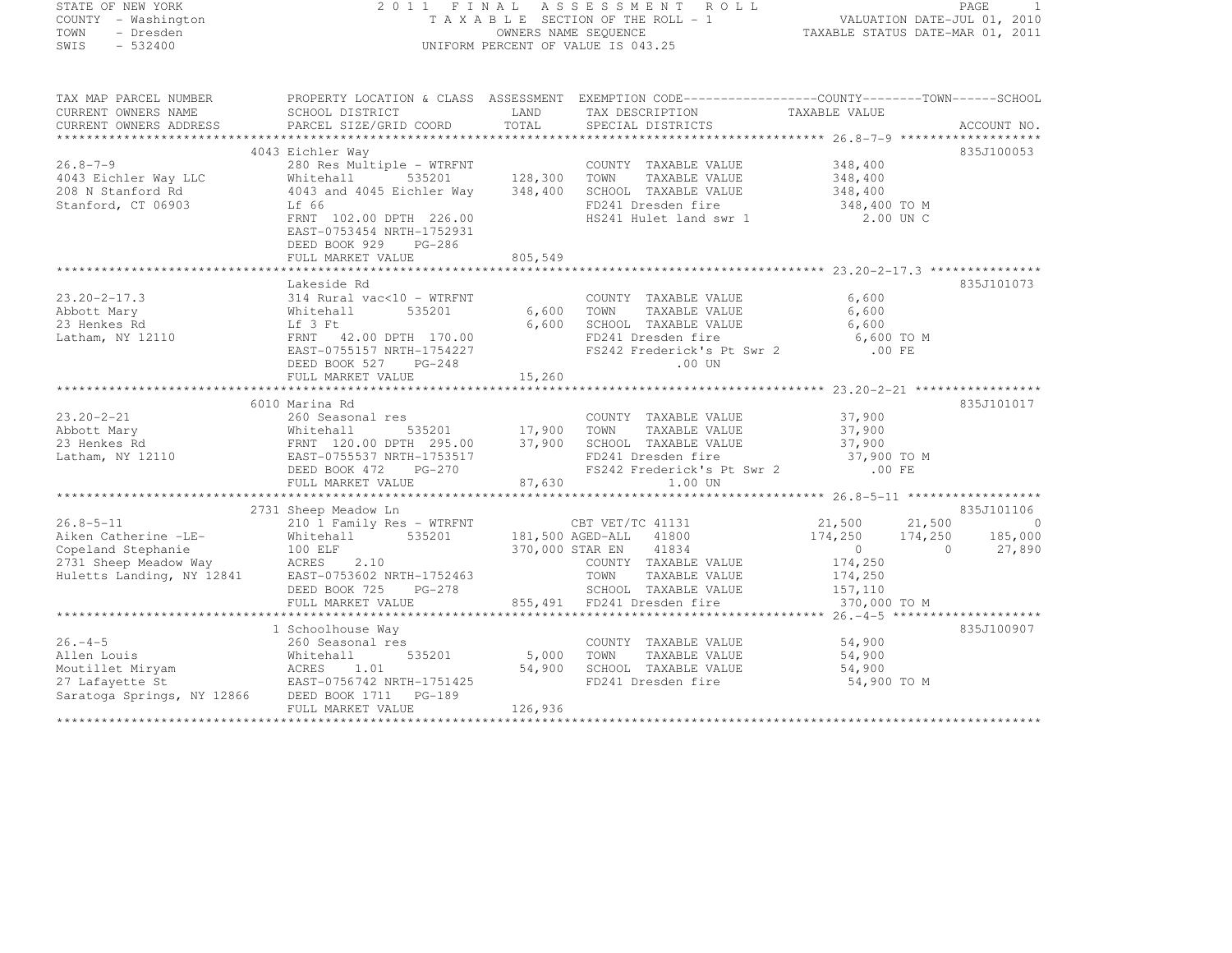| STATE OF NEW YORK                                      |                                                                                                                                                             |                                                                                                        |                                                                                    |                                                                                                                              |  |
|--------------------------------------------------------|-------------------------------------------------------------------------------------------------------------------------------------------------------------|--------------------------------------------------------------------------------------------------------|------------------------------------------------------------------------------------|------------------------------------------------------------------------------------------------------------------------------|--|
| COUNTY - Washington<br>TOWN - Dresden<br>SWIS - 532400 |                                                                                                                                                             | TAXABLE SECTION OF THE ROLL - 1<br>TAXABLE SECTION OF THE ROLL - 1<br>TAXABLE STATUS DATE-MAR 01, 2010 |                                                                                    |                                                                                                                              |  |
|                                                        |                                                                                                                                                             |                                                                                                        |                                                                                    |                                                                                                                              |  |
|                                                        |                                                                                                                                                             |                                                                                                        |                                                                                    | TAX MAP PARCEL NUMBER     PROPERTY LOCATION & CLASS ASSESSMENT EXEMPTION CODE-----------------COUNTY--------TOWN------SCHOOL |  |
| CURRENT OWNERS NAME<br>CURRENT OWNERS ADDRESS          | SCHOOL DISTRICT<br>PARCEL SIZE/GRID COORD                                                                                                                   | LAND<br>TOTAL                                                                                          | TAX DESCRIPTION<br>SPECIAL DISTRICTS                                               | TAXABLE VALUE<br>ACCOUNT NO.                                                                                                 |  |
|                                                        |                                                                                                                                                             |                                                                                                        |                                                                                    |                                                                                                                              |  |
|                                                        | 6071 Lakeside Rd<br>260 Seasonal res - WTRFNT                                                                                                               |                                                                                                        |                                                                                    | 835J100004                                                                                                                   |  |
| 23.20-2-2<br>Amatulli Lawrence                         | 535201                                                                                                                                                      |                                                                                                        | COUNTY TAXABLE VALUE<br>99,800 TOWN TAXABLE VALUE                                  | 228,000<br>228,000                                                                                                           |  |
| 187 North Main St                                      | Whitehall<br>764/97                                                                                                                                         |                                                                                                        | 228,000 SCHOOL TAXABLE VALUE                                                       | 228,000                                                                                                                      |  |
| Freeport, NY 11520                                     | Lf 170 S                                                                                                                                                    |                                                                                                        | FD241 Dresden fire                                                                 | 228,000 TO M                                                                                                                 |  |
|                                                        | FRNT 75.00 DPTH 50.00                                                                                                                                       |                                                                                                        | FS242 Frederick's Pt Swr 2 .00 FE                                                  |                                                                                                                              |  |
|                                                        | EAST-0755109 NRTH-1754495                                                                                                                                   |                                                                                                        | 1.00 UN                                                                            |                                                                                                                              |  |
|                                                        | DEED BOOK 2680 PG-114                                                                                                                                       |                                                                                                        |                                                                                    |                                                                                                                              |  |
|                                                        | FULL MARKET VALUE                                                                                                                                           | 527,168                                                                                                |                                                                                    |                                                                                                                              |  |
|                                                        |                                                                                                                                                             |                                                                                                        |                                                                                    |                                                                                                                              |  |
|                                                        | Lands End Rd                                                                                                                                                |                                                                                                        |                                                                                    | 835J100270                                                                                                                   |  |
|                                                        |                                                                                                                                                             |                                                                                                        | COUNTY TAXABLE VALUE                                                               | 26,300                                                                                                                       |  |
|                                                        | 535201                                                                                                                                                      |                                                                                                        | 26,300 TOWN TAXABLE VALUE                                                          | 26,300                                                                                                                       |  |
|                                                        |                                                                                                                                                             |                                                                                                        | 26,300 SCHOOL TAXABLE VALUE                                                        | 26,300                                                                                                                       |  |
|                                                        |                                                                                                                                                             |                                                                                                        | FD241 Dresden fire                                                                 | 26,300 TO M                                                                                                                  |  |
|                                                        |                                                                                                                                                             | 60,809                                                                                                 |                                                                                    |                                                                                                                              |  |
|                                                        |                                                                                                                                                             |                                                                                                        |                                                                                    |                                                                                                                              |  |
| $26. - 1 - 28$                                         | 2167 Lands End Rd                                                                                                                                           |                                                                                                        |                                                                                    | 835J100483                                                                                                                   |  |
| Amazing Grace LLC                                      | 280 Res Multiple - WTRFNT                                                                                                                                   |                                                                                                        | COUNTY TAXABLE VALUE<br>COUNTY TAXABLE VALUE<br>135,900    TOWN      TAXABLE VALUE | 361,500<br>361,500                                                                                                           |  |
| 85 Gaqe Rd                                             | Whitehall 535201<br>42'Lf                                                                                                                                   |                                                                                                        | 361,500 SCHOOL TAXABLE VALUE                                                       | 361,500                                                                                                                      |  |
| Brewster, NY 10509                                     | <b>ACRES</b><br>3.50                                                                                                                                        |                                                                                                        | FD241 Dresden fire                                                                 | 361,500 TO M                                                                                                                 |  |
|                                                        | EAST-0751177 NRTH-1750791                                                                                                                                   |                                                                                                        |                                                                                    |                                                                                                                              |  |
|                                                        | DEED BOOK 922<br>PG-209                                                                                                                                     |                                                                                                        |                                                                                    |                                                                                                                              |  |
|                                                        | FULL MARKET VALUE                                                                                                                                           | 835,838                                                                                                |                                                                                    |                                                                                                                              |  |
|                                                        |                                                                                                                                                             |                                                                                                        |                                                                                    |                                                                                                                              |  |
|                                                        | 2328 Lands End Way                                                                                                                                          |                                                                                                        |                                                                                    | 835J100090                                                                                                                   |  |
| 26.-1-31.1                                             |                                                                                                                                                             |                                                                                                        |                                                                                    | 770,600                                                                                                                      |  |
| Amazing Grace LLC<br>85 Gage Rd                        |                                                                                                                                                             |                                                                                                        |                                                                                    | 770,600                                                                                                                      |  |
|                                                        |                                                                                                                                                             |                                                                                                        |                                                                                    | 770,600                                                                                                                      |  |
| Brewster, NY 10509                                     | 210 1 =<br>210 1 Family Res - WTRFNT<br>Whitehall 535201 555,500 TOWN TAXABLE VALUE<br>740'Lf 770,600 SCHOOL TAXABLE VALUE<br>ACRES 8.26 FD241 Dresden fire |                                                                                                        |                                                                                    | 770,600 TO M                                                                                                                 |  |
|                                                        | EAST-0749400 NRTH-1749849                                                                                                                                   |                                                                                                        |                                                                                    |                                                                                                                              |  |
|                                                        | DEED BOOK 922<br>PG-206                                                                                                                                     |                                                                                                        |                                                                                    |                                                                                                                              |  |
|                                                        | FULL MARKET VALUE                                                                                                                                           | 1781,734                                                                                               |                                                                                    |                                                                                                                              |  |
|                                                        |                                                                                                                                                             |                                                                                                        |                                                                                    |                                                                                                                              |  |
|                                                        | 6828 Mountainview Way East                                                                                                                                  |                                                                                                        |                                                                                    | 835J100765                                                                                                                   |  |
| $23.20 - 6 - 3$                                        | 260 Seasonal res                                                                                                                                            |                                                                                                        | COUNTY TAXABLE VALUE                                                               | 103,500                                                                                                                      |  |
|                                                        |                                                                                                                                                             |                                                                                                        | 21,000 TOWN TAXABLE VALUE<br>103,500 SCHOOL TAXABLE VALUE                          | 103,500<br>103,500                                                                                                           |  |
|                                                        |                                                                                                                                                             |                                                                                                        | FD241 Dresden fire                                                                 | 103,500 TO M                                                                                                                 |  |
|                                                        |                                                                                                                                                             |                                                                                                        |                                                                                    |                                                                                                                              |  |
|                                                        |                                                                                                                                                             |                                                                                                        |                                                                                    |                                                                                                                              |  |
|                                                        | FULL MARKET VALUE                                                                                                                                           | 239,306                                                                                                |                                                                                    |                                                                                                                              |  |
|                                                        |                                                                                                                                                             |                                                                                                        |                                                                                    |                                                                                                                              |  |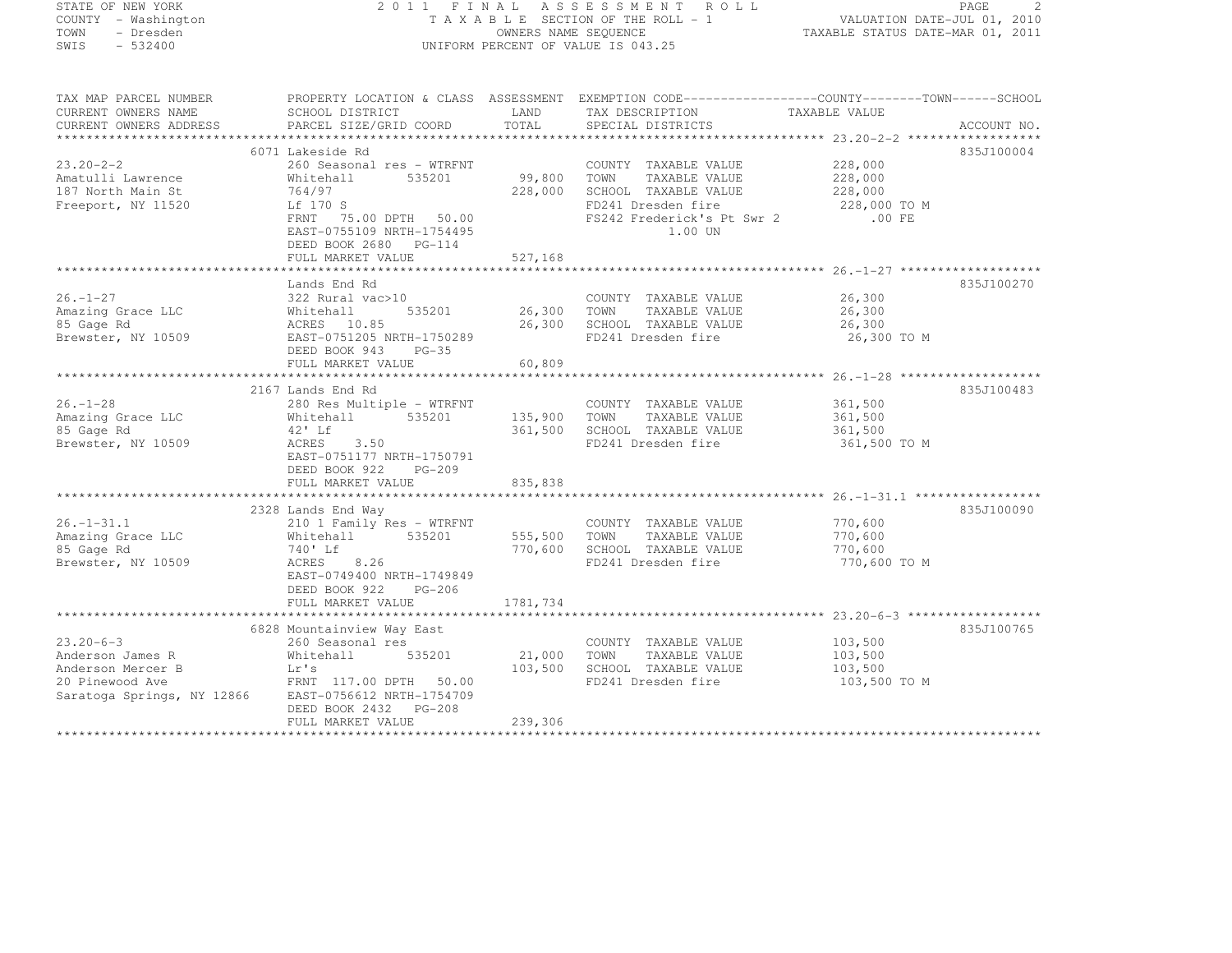## STATE OF NEW YORK 2 0 1 1 F I N A L A S S E S S M E N T R O L L PAGE <sup>3</sup> COUNTY - Washington T A X A B L E SECTION OF THE ROLL - 1 VALUATION DATE-JUL 01, 2010 TOWN - Dresden OWNERS NAME SEQUENCE TAXABLE STATUS DATE-MAR 01, 2011<br>- TRESDEN ON THE SEQUENCE TO A SECUENCE TO BE SERVED ON THE SEQUENCE OF SEXUE OF THE STATUS DATE MAR 01, 2011 SWIS - 532400 UNIFORM PERCENT OF VALUE IS 043.25

| TAX MAP PARCEL NUMBER<br>CURRENT OWNERS NAME<br>CURRENT OWNERS ADDRESS                                                           | PROPERTY LOCATION & CLASS ASSESSMENT EXEMPTION CODE----------------COUNTY-------TOWN------SCHOOL<br>SCHOOL DISTRICT<br>PARCEL SIZE/GRID COORD                                                       | LAND<br>TOTAL                        | TAX DESCRIPTION<br>SPECIAL DISTRICTS                                                        | TAXABLE VALUE                                     | ACCOUNT NO.              |
|----------------------------------------------------------------------------------------------------------------------------------|-----------------------------------------------------------------------------------------------------------------------------------------------------------------------------------------------------|--------------------------------------|---------------------------------------------------------------------------------------------|---------------------------------------------------|--------------------------|
| $23.20 - 6 - 4$<br>Anderson James R                                                                                              | Bluff Head Rd<br>314 Rural vac<10<br>535201<br>Whitehall<br>DEED BOOK 2432 PG-208<br>FULL MARKET VALUE                                                                                              | 11,000<br>11,000<br>25,434           | COUNTY TAXABLE VALUE<br>TOWN<br>TAXABLE VALUE<br>SCHOOL TAXABLE VALUE<br>FD241 Dresden fire | 11,000<br>11,000<br>11,000<br>11,000 TO M         | 835J101006               |
|                                                                                                                                  |                                                                                                                                                                                                     |                                      |                                                                                             |                                                   |                          |
| $24. - 1 - 10$<br>Arcady Realty Corp<br>Attn: Ely Goldsmith<br>PO Box 132<br>Huletts Landing, NY 12841                           | Bluff Head Rd<br>312 Vac w/imprv<br>535201<br>Whitehall<br>Lot & Tcl<br>ACRES 3.93<br>EAST-0759224 NRTH-1757778<br>DEED BOOK 543<br>$PG-128$                                                        | 7,500<br>20,100                      | COUNTY TAXABLE VALUE<br>TOWN<br>TAXABLE VALUE<br>SCHOOL TAXABLE VALUE<br>FD241 Dresden fire | 20,100<br>20,100<br>20,100<br>20,100 TO M         | 835J100364               |
|                                                                                                                                  | FULL MARKET VALUE                                                                                                                                                                                   | 46,474                               |                                                                                             |                                                   |                          |
| $24. - 1 - 10.2$<br>Arcady Realty Corp<br>Attn: Ely Goldsmith<br>PO Box 132<br>Huletts Landing, NY 12841                         | Bluff Head Rd/s Off<br>314 Rural vac<10<br>Whitehall<br>535201<br>Vacant Land<br>ACRES<br>8.50<br>EAST-0759818 NRTH-1756902<br>DEED BOOK 543<br>$PG-128$<br>FULL MARKET VALUE<br>5276 Bluff Head Rd | 2,600<br>2,600<br>6,012              | COUNTY TAXABLE VALUE<br>TAXABLE VALUE<br>TOWN<br>SCHOOL TAXABLE VALUE<br>FD241 Dresden fire | 2,600<br>2,600<br>2,600<br>2,600 TO M             | 835J101088<br>835J100235 |
| $24. - 1 - 12$<br>Arcady Realty Corp<br>Attn: Ely Goldsmith<br>PO Box 132<br>Huletts Landing, NY 12841                           | 280 Res Multiple - WTRFNT<br>535201<br>Whitehall<br>Elf 1200<br>498/548 & 550<br>ACRES 50.60<br>EAST-0758203 NRTH-1756872<br>DEED BOOK 498<br>PG-546<br>FULL MARKET VALUE                           | 824,400 TOWN<br>1725,000<br>3988,439 | COUNTY TAXABLE VALUE<br>TAXABLE VALUE<br>SCHOOL TAXABLE VALUE<br>FD241 Dresden fire         | 1725,000<br>1725,000<br>1725,000<br>1725,000 TO M |                          |
|                                                                                                                                  | North Rd                                                                                                                                                                                            |                                      |                                                                                             |                                                   | 835J100236               |
| $24. - 1 - 14$<br>Arcady Realty Corp<br>Attn: Ely Goldsmith<br>PO Box 132<br>Huletts Landing, NY 12841 EAST-0760283 NRTH-1755059 | 910 Priv forest<br>535201<br>Whitehall<br>For Pri<br>ACRES<br>ACRES 160.00<br>DEED BOOK 543<br>$PG-128$                                                                                             | 48,000<br>48,000                     | COUNTY TAXABLE VALUE<br>TOWN<br>TAXABLE VALUE<br>SCHOOL TAXABLE VALUE<br>FD241 Dresden fire | 48,000<br>48,000<br>48,000<br>48,000 TO M         |                          |
|                                                                                                                                  | FULL MARKET VALUE                                                                                                                                                                                   | 110,983                              |                                                                                             |                                                   |                          |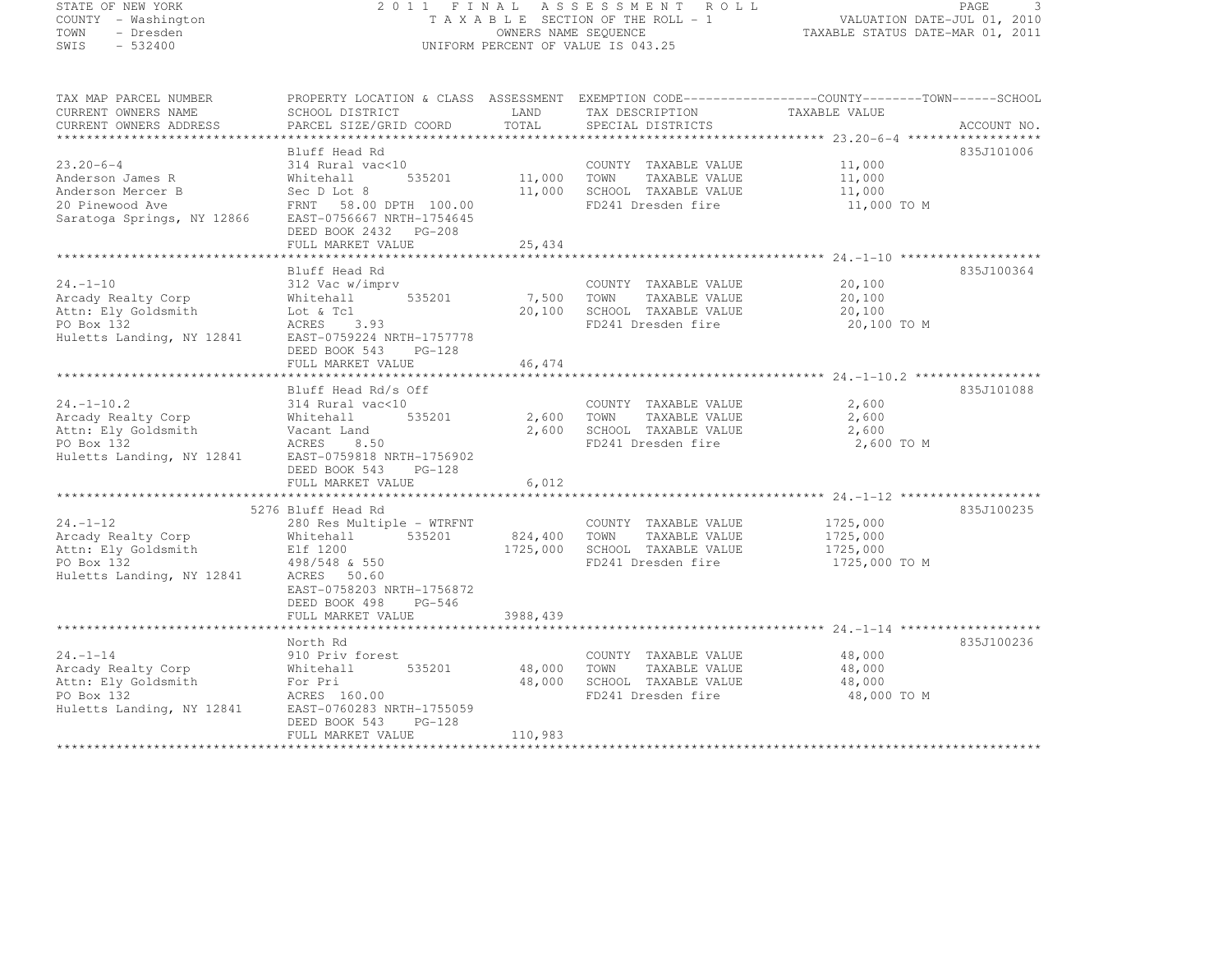## STATE OF NEW YORK 2 0 1 1 F I N A L A S S E S S M E N T R O L L PAGE <sup>4</sup> COUNTY - Washington T A X A B L E SECTION OF THE ROLL - 1 VALUATION DATE-JUL 01, 2010 TOWN - Dresden OWNERS NAME SEQUENCE TAXABLE STATUS DATE-MAR 01, 2011<br>- TRESDEN ON THE SEQUENCE TO A SECUENCE TO BE SERVED ON THE SEQUENCE OF SEXUE OF THE STATUS DATE MAR 01, 2011 SWIS - 532400 UNIFORM PERCENT OF VALUE IS 043.25

| TAX MAP PARCEL NUMBER                                                                                                                                                                                                                | PROPERTY LOCATION & CLASS ASSESSMENT EXEMPTION CODE-----------------COUNTY-------TOWN------SCHOOL                                                                                                                                                                                                                                                                                                                                                                        |       |                                                              |                       |                             |
|--------------------------------------------------------------------------------------------------------------------------------------------------------------------------------------------------------------------------------------|--------------------------------------------------------------------------------------------------------------------------------------------------------------------------------------------------------------------------------------------------------------------------------------------------------------------------------------------------------------------------------------------------------------------------------------------------------------------------|-------|--------------------------------------------------------------|-----------------------|-----------------------------|
|                                                                                                                                                                                                                                      |                                                                                                                                                                                                                                                                                                                                                                                                                                                                          |       |                                                              |                       |                             |
|                                                                                                                                                                                                                                      |                                                                                                                                                                                                                                                                                                                                                                                                                                                                          |       |                                                              |                       |                             |
|                                                                                                                                                                                                                                      |                                                                                                                                                                                                                                                                                                                                                                                                                                                                          |       |                                                              |                       |                             |
|                                                                                                                                                                                                                                      | 157 Blue Goose Rd                                                                                                                                                                                                                                                                                                                                                                                                                                                        |       |                                                              |                       | 835J100258                  |
| $42. -1 - 8$                                                                                                                                                                                                                         | 270 Mfg housing                                                                                                                                                                                                                                                                                                                                                                                                                                                          |       |                                                              | $\overline{0}$        | $\Omega$<br>27,890          |
| Archambault Robert G                                                                                                                                                                                                                 | Whitehall                                                                                                                                                                                                                                                                                                                                                                                                                                                                |       |                                                              | 32,000                |                             |
| Archambault Donna J                                                                                                                                                                                                                  |                                                                                                                                                                                                                                                                                                                                                                                                                                                                          |       |                                                              | TAXABLE VALUE 32,000  |                             |
| 157 Blue Goose Rd                                                                                                                                                                                                                    | Camp/trailer 32,000 TOWN<br>Scott Griffin 5CHOO                                                                                                                                                                                                                                                                                                                                                                                                                          |       |                                                              |                       |                             |
| Whitehall, NY 12887                                                                                                                                                                                                                  | Scott Griffin<br>FRNT 150.00 DPTH 73.00                                                                                                                                                                                                                                                                                                                                                                                                                                  |       | SCHOOL TAXABLE VALUE 4,110<br>FD241 Dresden fire 32,000 TO M |                       |                             |
|                                                                                                                                                                                                                                      | EAST-0772360 NRTH-1733558                                                                                                                                                                                                                                                                                                                                                                                                                                                |       |                                                              |                       |                             |
|                                                                                                                                                                                                                                      | DEED BOOK 1967 PG-104                                                                                                                                                                                                                                                                                                                                                                                                                                                    |       |                                                              |                       |                             |
|                                                                                                                                                                                                                                      |                                                                                                                                                                                                                                                                                                                                                                                                                                                                          |       |                                                              |                       |                             |
|                                                                                                                                                                                                                                      |                                                                                                                                                                                                                                                                                                                                                                                                                                                                          |       |                                                              |                       |                             |
|                                                                                                                                                                                                                                      | 163+165 Blue Goose Rd                                                                                                                                                                                                                                                                                                                                                                                                                                                    |       |                                                              |                       | 835J100716                  |
| $42, -1 - 9$                                                                                                                                                                                                                         | 312 Vac w/imprv                                                                                                                                                                                                                                                                                                                                                                                                                                                          |       | COUNTY TAXABLE VALUE<br>TOWN TAXABLE VALUE                   | $6,000$<br>$6,000$    |                             |
| Archambault Robert G Whitehall 535201 5,700 TOWN                                                                                                                                                                                     |                                                                                                                                                                                                                                                                                                                                                                                                                                                                          |       |                                                              | 6,000                 |                             |
|                                                                                                                                                                                                                                      |                                                                                                                                                                                                                                                                                                                                                                                                                                                                          |       |                                                              |                       |                             |
|                                                                                                                                                                                                                                      |                                                                                                                                                                                                                                                                                                                                                                                                                                                                          |       |                                                              | 6,000 TO M            |                             |
| Archambault Donna J<br>Archambault Donna J<br>ERNT 180.00 DPTH 73.00 6,000 SCHOOL TAXABLE VALUE 6,000<br>TD241 Dresden fire 6,000<br>Whitehall, NY 12887 DEED BOOK 1979 PG-85                                                        |                                                                                                                                                                                                                                                                                                                                                                                                                                                                          |       |                                                              |                       |                             |
|                                                                                                                                                                                                                                      |                                                                                                                                                                                                                                                                                                                                                                                                                                                                          |       |                                                              |                       |                             |
|                                                                                                                                                                                                                                      |                                                                                                                                                                                                                                                                                                                                                                                                                                                                          |       |                                                              |                       |                             |
|                                                                                                                                                                                                                                      | Clemons Center Rd                                                                                                                                                                                                                                                                                                                                                                                                                                                        |       |                                                              |                       | 835J100461                  |
| $28. - 2 - 37$                                                                                                                                                                                                                       | 314 Rural vac<10                                                                                                                                                                                                                                                                                                                                                                                                                                                         |       | COUNTY TAXABLE VALUE 1,000                                   |                       |                             |
|                                                                                                                                                                                                                                      | $\frac{1}{100}$<br>$\frac{1}{200}$<br>$\frac{1}{200}$<br>$\frac{1}{200}$<br>$\frac{1}{200}$<br>$\frac{1}{200}$<br>$\frac{1}{200}$<br>$\frac{1}{200}$<br>$\frac{1}{200}$                                                                                                                                                                                                                                                                                                  |       |                                                              |                       |                             |
| 28.-2-37 314 Rural vac<10 COUNTY TAXABLE VALUE 1,000<br>Arno David Whitehall 535201 1,000 TOWN TAXABLE VALUE 1,000<br>Arno Mary Unrecorded 11/97 1,000 SCHOOL TAXABLE VALUE 1,000<br>170 So Kent Rd FRNT 60.00 DPTH 86.00 FD241 Dres |                                                                                                                                                                                                                                                                                                                                                                                                                                                                          |       |                                                              |                       |                             |
|                                                                                                                                                                                                                                      |                                                                                                                                                                                                                                                                                                                                                                                                                                                                          |       |                                                              | 1,000 TO M            |                             |
| South Kent, CT 06785 EAST-0771271 NRTH-1751511                                                                                                                                                                                       |                                                                                                                                                                                                                                                                                                                                                                                                                                                                          |       |                                                              |                       |                             |
|                                                                                                                                                                                                                                      | FULL MARKET VALUE                                                                                                                                                                                                                                                                                                                                                                                                                                                        | 2,312 |                                                              |                       |                             |
|                                                                                                                                                                                                                                      |                                                                                                                                                                                                                                                                                                                                                                                                                                                                          |       |                                                              |                       |                             |
|                                                                                                                                                                                                                                      | 6320 Sunset Bay Rd                                                                                                                                                                                                                                                                                                                                                                                                                                                       |       |                                                              |                       | 835J100562                  |
| $23.20 - 4 - 4$                                                                                                                                                                                                                      | sunset Bay Rd<br>210 1 Family Res                                                                                                                                                                                                                                                                                                                                                                                                                                        |       | COUNTY TAXABLE VALUE 79,200                                  |                       |                             |
|                                                                                                                                                                                                                                      |                                                                                                                                                                                                                                                                                                                                                                                                                                                                          |       |                                                              | TAXABLE VALUE 79,200  |                             |
|                                                                                                                                                                                                                                      |                                                                                                                                                                                                                                                                                                                                                                                                                                                                          |       |                                                              |                       |                             |
|                                                                                                                                                                                                                                      |                                                                                                                                                                                                                                                                                                                                                                                                                                                                          |       |                                                              | 79,200<br>79,200 TO M |                             |
| EXECUTIVE Minitehall 535201 12,000 TOWN TAXABLE VALUE<br>Ashe Terry E Whitehall 535201 12,000 TOWN TAXABLE VALUE<br>Ashe Anna A FRNT 40.00 DPTH 120.00 79,200 SCHOOL TAXABLE VALUE<br>82 Sheridan St EAST-0756053 NRTH-1754016 FD241 |                                                                                                                                                                                                                                                                                                                                                                                                                                                                          |       |                                                              |                       |                             |
|                                                                                                                                                                                                                                      |                                                                                                                                                                                                                                                                                                                                                                                                                                                                          |       |                                                              |                       |                             |
| 010113 10110, 11 11001 – 1001 – 1001 – 1001 – 183, 121<br>FULL MARKET VALUE – 183, 121 – 183, 121 – 183, 193 – 183, 193 – 183 – 183 – 194 – 183 – 194 – 195 – 197 – 198 – 1                                                          |                                                                                                                                                                                                                                                                                                                                                                                                                                                                          |       |                                                              |                       |                             |
|                                                                                                                                                                                                                                      | 45 Clemons Center Rd                                                                                                                                                                                                                                                                                                                                                                                                                                                     |       |                                                              |                       | 835J100379                  |
|                                                                                                                                                                                                                                      |                                                                                                                                                                                                                                                                                                                                                                                                                                                                          |       | STAR B 41854 0                                               |                       | 14,730<br>$0 \qquad \qquad$ |
|                                                                                                                                                                                                                                      |                                                                                                                                                                                                                                                                                                                                                                                                                                                                          |       |                                                              | $17,500$ $17,500$     | $\overline{0}$              |
| PO Box 42                                                                                                                                                                                                                            |                                                                                                                                                                                                                                                                                                                                                                                                                                                                          |       |                                                              | 17,500                |                             |
| Clemons, NY 12819                                                                                                                                                                                                                    |                                                                                                                                                                                                                                                                                                                                                                                                                                                                          |       |                                                              | TAXABLE VALUE 17,500  |                             |
|                                                                                                                                                                                                                                      |                                                                                                                                                                                                                                                                                                                                                                                                                                                                          |       |                                                              |                       |                             |
|                                                                                                                                                                                                                                      |                                                                                                                                                                                                                                                                                                                                                                                                                                                                          |       | SCHOOL TAXABLE VALUE<br>FD241 Dresden fire                   | 20,270<br>35,000 TO M |                             |
|                                                                                                                                                                                                                                      | $\begin{tabular}{lllllllllll} \multicolumn{2}{c}{\begin{tabular}{l}c@{}} \multicolumn{2}{c}{\begin{tabular}{l}c@{}} \multicolumn{2}{c}{\begin{tabular}{l}c@{}} \multicolumn{2}{c}{\begin{tabular}{l}c@{}} \multicolumn{2}{c}{\begin{tabular}{l}c@{}} \multicolumn{2}{c}{\begin{tabular}{l}c@{}} \multicolumn{2}{c}{\begin{tabular}{l}c@{}} \multicolumn{2}{c}{\begin{tabular}{l}c@{}} \multicolumn{2}{c}{\begin{tabular}{l}c@{}} \multicolumn{2}{c}{\begin{tabular}{l}c$ |       |                                                              |                       |                             |
|                                                                                                                                                                                                                                      |                                                                                                                                                                                                                                                                                                                                                                                                                                                                          |       |                                                              |                       |                             |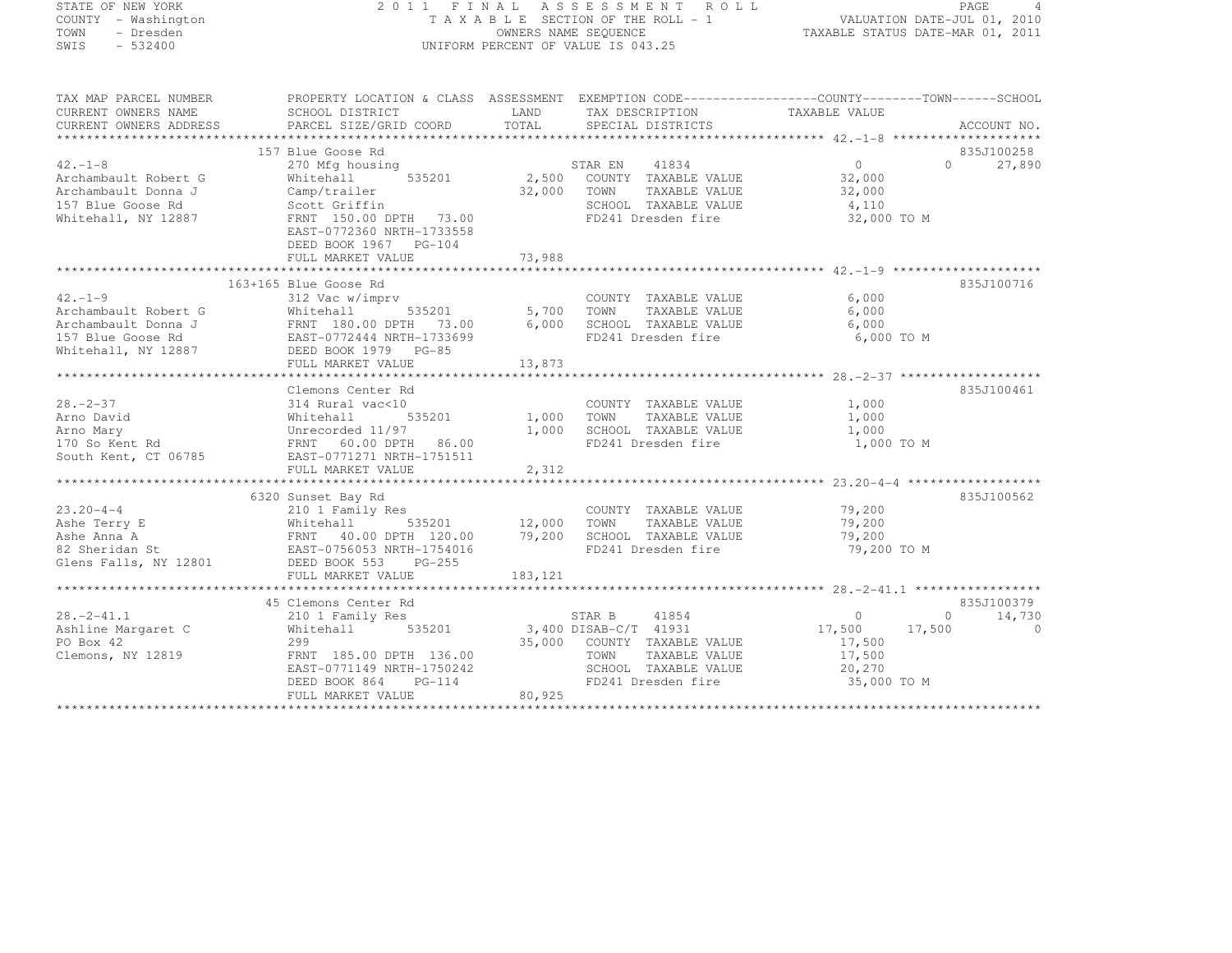# STATE OF NEW YORK 2 0 1 1 F I N A L A S S E S S M E N T R O L L PAGE <sup>5</sup> COUNTY - Washington T A X A B L E SECTION OF THE ROLL - 1 VALUATION DATE-JUL 01, 2010 TOWN - Dresden OWNERS NAME SEQUENCE TAXABLE STATUS DATE-MAR 01, 2011<br>- TRESDEN ON THE SEQUENCE TO A SECUENCE TO BE SERVED ON THE SEQUENCE OF SEXUE OF THE STATUS DATE MAR 01, 2011 SWIS - 532400 UNIFORM PERCENT OF VALUE IS 043.25

| TAX MAP PARCEL NUMBER<br>CURRENT OWNERS NAME<br>CURRENT OWNERS ADDRESS                                                                                                                                                                                                      | SCHOOL DISTRICT<br>PARCEL SIZE/GRID COORD                                                                                      | LAND<br>TOTAL         | TAX DESCRIPTION<br>SPECIAL DISTRICTS                                                                                           | PROPERTY LOCATION & CLASS ASSESSMENT EXEMPTION CODE----------------COUNTY-------TOWN------SCHOOL<br>TAXABLE VALUE<br>ACCOUNT NO. |
|-----------------------------------------------------------------------------------------------------------------------------------------------------------------------------------------------------------------------------------------------------------------------------|--------------------------------------------------------------------------------------------------------------------------------|-----------------------|--------------------------------------------------------------------------------------------------------------------------------|----------------------------------------------------------------------------------------------------------------------------------|
|                                                                                                                                                                                                                                                                             |                                                                                                                                |                       |                                                                                                                                |                                                                                                                                  |
| $34. - 1 - 4.1$<br>Austin Theanda<br>387 County Route 6<br>Clemons, NY 12819                                                                                                                                                                                                | County Route 6<br>322 Rural vac>10<br>」<br>535201<br>Whitehall<br>ACRES 33.30<br>EAST-0764888 NRTH-1744341<br>----- 2031 PG-64 |                       | COUNTY TAXABLE VALUE<br>24,500 TOWN TAXABLE VALUE<br>COUNTY TAXABLE VALUE<br>24,500 SCHOOL TAXABLE VALUE<br>FD241 Dresden fire | 24,500<br>24,500<br>24,500<br>24,500 TO M                                                                                        |
|                                                                                                                                                                                                                                                                             | FULL MARKET VALUE                                                                                                              | 56,647                |                                                                                                                                |                                                                                                                                  |
|                                                                                                                                                                                                                                                                             |                                                                                                                                |                       |                                                                                                                                |                                                                                                                                  |
| $27. - 4 - 8.1$<br>Babiak Arthur M<br>Babiak Arline M                                                                                                                                                                                                                       | 182 County Route 6<br>210 1 Family Res<br>535201 16,500 TOWN<br>Whitehall<br>ACRES 9.35                                        |                       | COUNTY TAXABLE VALUE<br>TAXABLE VALUE<br>145,700 SCHOOL TAXABLE VALUE<br>FD241 Dresden fire                                    | 835J100021<br>145,700<br>145,700<br>145,700<br>145,700 TO M                                                                      |
|                                                                                                                                                                                                                                                                             |                                                                                                                                |                       |                                                                                                                                |                                                                                                                                  |
|                                                                                                                                                                                                                                                                             | FULL MARKET VALUE                                                                                                              | 336,879               |                                                                                                                                |                                                                                                                                  |
|                                                                                                                                                                                                                                                                             | Bluff Head Rd                                                                                                                  |                       |                                                                                                                                | 835J100303                                                                                                                       |
| $23.20 - 6 - 28$<br>Babiak Steven<br>Babiak Steven<br>Gaddis Brian<br>21 Garden Pl<br>Westwood, NJ 07675<br>Westwood, NJ 07675<br>DEED BOOK 752<br>DEED BOOK 752<br>PG-95<br>CAST-0756806 NRTH-1755230<br>PG-95<br>CAST-0756806 NRTH-1755230<br>PD241 Dresden fire<br>PD241 | 314 Rural vac<10                                                                                                               |                       | COUNTY TAXABLE VALUE<br>TAXABLE VALUE                                                                                          | 8,600<br>8,600<br>8,600<br>8,600 TO M                                                                                            |
|                                                                                                                                                                                                                                                                             | FULL MARKET VALUE                                                                                                              | 19,884                |                                                                                                                                |                                                                                                                                  |
|                                                                                                                                                                                                                                                                             | Bluff Head Rd                                                                                                                  |                       |                                                                                                                                | 835J101011                                                                                                                       |
| $23.20 - 6 - 29$<br>Babiak Steven<br>Gaddis Brian<br>21 Garden Pl<br>Westwood, NJ 07675                                                                                                                                                                                     | 314 Rural vac<10<br>Whitehall 535201<br>ACRES 1.40<br>EAST-0756878 NRTH-1754978<br>DEED BOOK 752<br>FULL MARKET VALUE          | 1,000 TOWN<br>2,312   | COUNTY TAXABLE VALUE<br>TAXABLE VALUE<br>1,000 SCHOOL TAXABLE VALUE<br>FD241 Dresden fire                                      | 1,000<br>1,000<br>1,000<br>1,000 TO M                                                                                            |
|                                                                                                                                                                                                                                                                             | Bluff Head Rd                                                                                                                  |                       |                                                                                                                                | 835J101010                                                                                                                       |
| $23.20 - 6 - 30$<br>Babiak Steven<br>Gaddis Brian<br>21 Garden Pl<br>Westwood, NJ 07675                                                                                                                                                                                     | 692 Road/str/hwy<br>535201<br>Whitehall<br>ACRES<br>1.30<br>EAST-0757022 NRTH-1754962<br>DEED BOOK 752<br>$PG-95$              |                       | COUNTY TAXABLE VALUE<br>1,000 TOWN TAXABLE VALUE<br>1,000 SCHOOL TAXABLE VALUE<br>FD241 Dresden fire                           | 1,000<br>1,000<br>1,000<br>1,000 TO M                                                                                            |
|                                                                                                                                                                                                                                                                             | FULL MARKET VALUE                                                                                                              | 2,312                 |                                                                                                                                |                                                                                                                                  |
|                                                                                                                                                                                                                                                                             | **************************                                                                                                     |                       |                                                                                                                                |                                                                                                                                  |
| $23.20 - 6 - 30.1$<br>Babiak Steven<br>Gaddis Brian<br>21 Garden Pl                                                                                                                                                                                                         | Bluff Head Rd<br>260 Seasonal res<br>535201<br>Whitehall<br>ACRES<br>2.80<br>EAST-0757029 NRTH-1754889                         | 35,400 TOWN<br>70,000 | COUNTY TAXABLE VALUE<br>TAXABLE VALUE<br>SCHOOL TAXABLE VALUE<br>FD241 Dresden fire                                            | 70,000<br>70,000<br>70,000<br>70,000 TO M                                                                                        |
| Westwood, NJ 07675                                                                                                                                                                                                                                                          | DEED BOOK 752<br>$PG-95$                                                                                                       |                       |                                                                                                                                |                                                                                                                                  |
|                                                                                                                                                                                                                                                                             | FULL MARKET VALUE                                                                                                              | 161,850               |                                                                                                                                |                                                                                                                                  |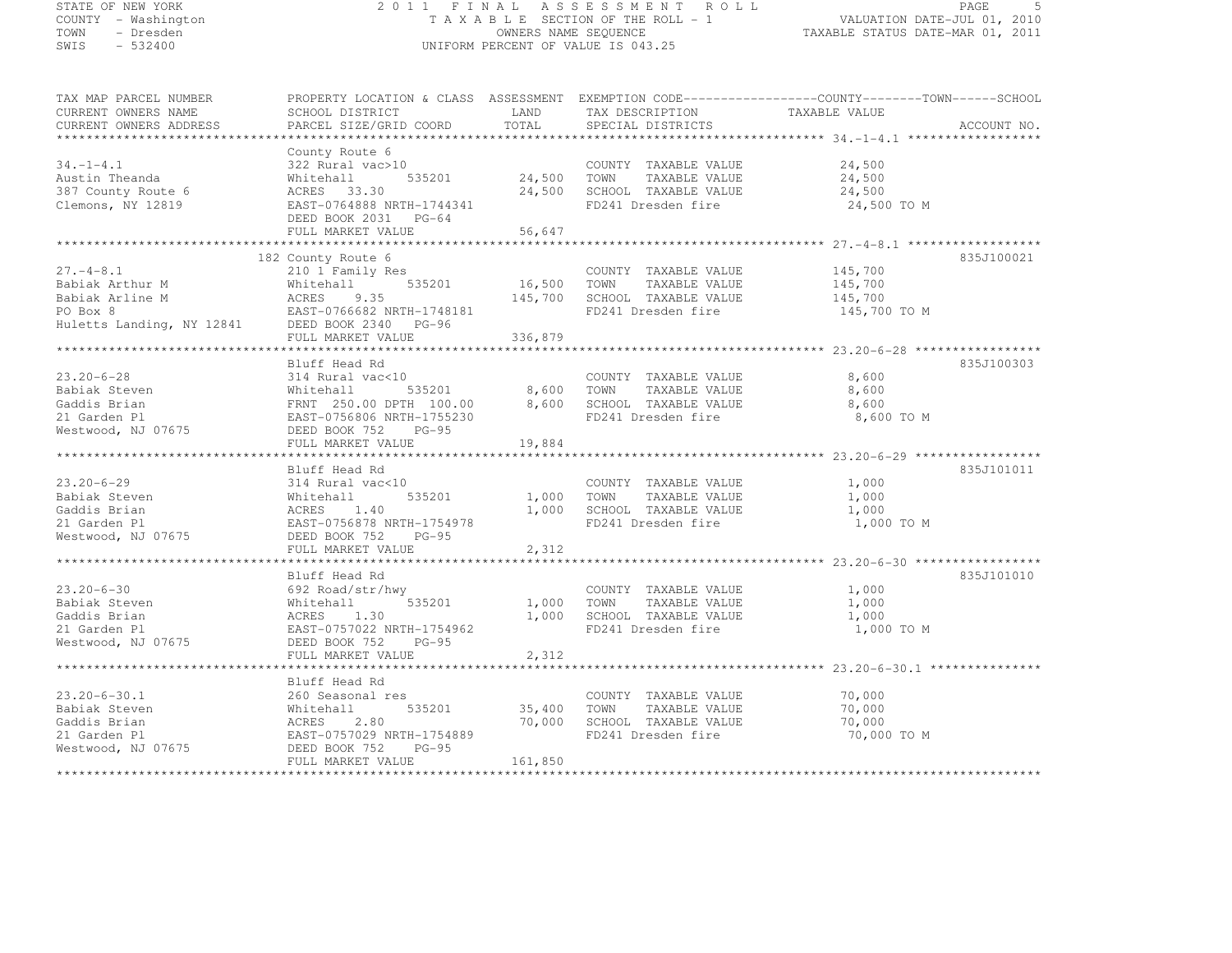# STATE OF NEW YORK 2 0 1 1 F I N A L A S S E S S M E N T R O L L PAGE <sup>6</sup> COUNTY - Washington T A X A B L E SECTION OF THE ROLL - 1 VALUATION DATE-JUL 01, 2010 TOWN - Dresden OWNERS NAME SEQUENCE TAXABLE STATUS DATE-MAR 01, 2011<br>- TRESDEN ON THE SEQUENCE TO A SECUENCE TO BE SERVED ON THE SEQUENCE OF SEXUE OF THE STATUS DATE MAR 01, 2011 SWIS - 532400 UNIFORM PERCENT OF VALUE IS 043.25

| TAX MAP PARCEL NUMBER                                                                                                                                                                                 | PROPERTY LOCATION & CLASS ASSESSMENT EXEMPTION CODE----------------COUNTY-------TOWN------SCHOOL |        |                                                               |                      |            |
|-------------------------------------------------------------------------------------------------------------------------------------------------------------------------------------------------------|--------------------------------------------------------------------------------------------------|--------|---------------------------------------------------------------|----------------------|------------|
|                                                                                                                                                                                                       |                                                                                                  |        |                                                               |                      |            |
|                                                                                                                                                                                                       |                                                                                                  |        |                                                               |                      |            |
|                                                                                                                                                                                                       | Bluff Head Rd/e Off                                                                              |        |                                                               |                      | 835J101012 |
| $24. - 1 - 20$                                                                                                                                                                                        | 314 Rural vac<10                                                                                 |        | COUNTY TAXABLE VALUE 1,200                                    |                      |            |
| Babiak Steven                                                                                                                                                                                         | Whitehall                                                                                        |        |                                                               |                      |            |
|                                                                                                                                                                                                       |                                                                                                  |        |                                                               |                      |            |
|                                                                                                                                                                                                       |                                                                                                  |        |                                                               | 1,200 TO M           |            |
|                                                                                                                                                                                                       |                                                                                                  |        |                                                               |                      |            |
|                                                                                                                                                                                                       | FULL MARKET VALUE                                                                                | 2,775  |                                                               |                      |            |
|                                                                                                                                                                                                       |                                                                                                  |        |                                                               |                      |            |
|                                                                                                                                                                                                       | Bluff Head Rd                                                                                    |        |                                                               |                      |            |
|                                                                                                                                                                                                       |                                                                                                  |        |                                                               |                      |            |
|                                                                                                                                                                                                       |                                                                                                  |        |                                                               |                      |            |
|                                                                                                                                                                                                       |                                                                                                  |        |                                                               |                      |            |
|                                                                                                                                                                                                       |                                                                                                  |        |                                                               |                      |            |
|                                                                                                                                                                                                       |                                                                                                  |        |                                                               |                      |            |
|                                                                                                                                                                                                       | DEED BOOK 752 PG-95                                                                              |        |                                                               |                      |            |
|                                                                                                                                                                                                       |                                                                                                  |        |                                                               |                      |            |
|                                                                                                                                                                                                       |                                                                                                  |        |                                                               |                      |            |
|                                                                                                                                                                                                       | State Route 22                                                                                   |        |                                                               |                      | 835J100009 |
|                                                                                                                                                                                                       |                                                                                                  |        | COUNTY TAXABLE VALUE 41,700                                   |                      |            |
|                                                                                                                                                                                                       | 535201 41,700 TOWN                                                                               |        |                                                               | TAXABLE VALUE 41,700 |            |
|                                                                                                                                                                                                       |                                                                                                  | 41,700 | SCHOOL TAXABLE VALUE 41,700<br>FD241 Dresden fire 41,700 TO M |                      |            |
|                                                                                                                                                                                                       |                                                                                                  |        |                                                               |                      |            |
| 18.-1-4<br>322 Rural vac>10<br>Backus Herbert A<br>Backus Kathleen<br>Box 355 Wilton Rd<br>Greenfield Center, NY 12833<br>DEED BOOK 704<br>PG-97                                                      |                                                                                                  |        |                                                               |                      |            |
|                                                                                                                                                                                                       |                                                                                                  |        |                                                               |                      |            |
|                                                                                                                                                                                                       |                                                                                                  |        |                                                               |                      |            |
|                                                                                                                                                                                                       | 250 Blue Goose Rd                                                                                |        |                                                               |                      | 835J100132 |
|                                                                                                                                                                                                       |                                                                                                  |        | COUNTY TAXABLE VALUE 7, 100                                   |                      |            |
|                                                                                                                                                                                                       |                                                                                                  |        | SCHOOL TAXABLE VALUE                                          | 7,100                |            |
|                                                                                                                                                                                                       |                                                                                                  |        |                                                               | 7,100                |            |
| Whitehall, NY 12887 EAST-0773400 NRTH-1735378                                                                                                                                                         |                                                                                                  |        | FD241 Dresden fire                                            | 7,100 TO M           |            |
|                                                                                                                                                                                                       | DEED BOOK 1682    PG-337                                                                         |        |                                                               |                      |            |
|                                                                                                                                                                                                       |                                                                                                  |        |                                                               |                      |            |
|                                                                                                                                                                                                       | 242 Blue Goose Rd                                                                                |        |                                                               |                      | 835J100003 |
| $42. -1 - 14$                                                                                                                                                                                         | 270 Mfg housing                                                                                  |        | COUNTY TAXABLE VALUE 35,000                                   |                      |            |
|                                                                                                                                                                                                       |                                                                                                  |        | TAXABLE VALUE 35,000<br>TOWN                                  |                      |            |
| Failey Martina<br>Bailey Martina (Mittehall 535201 4,300<br>242 Blue Goose Rd FRNT 175.00 DPTH 195.00 35,000<br>Whitehall, NY 12887 (EAST-0773285 NRTH-1735093<br>EAST-0773285 NRTH-1735093<br>PG-162 |                                                                                                  |        | SCHOOL TAXABLE VALUE 35,000                                   |                      |            |
|                                                                                                                                                                                                       |                                                                                                  |        | FD241 Dresden fire                                            | 35,000 TO M          |            |
|                                                                                                                                                                                                       | DEED BOOK 874<br>PG-162                                                                          |        |                                                               |                      |            |
|                                                                                                                                                                                                       | FULL MARKET VALUE                                                                                | 80,925 |                                                               |                      |            |
|                                                                                                                                                                                                       |                                                                                                  |        |                                                               |                      |            |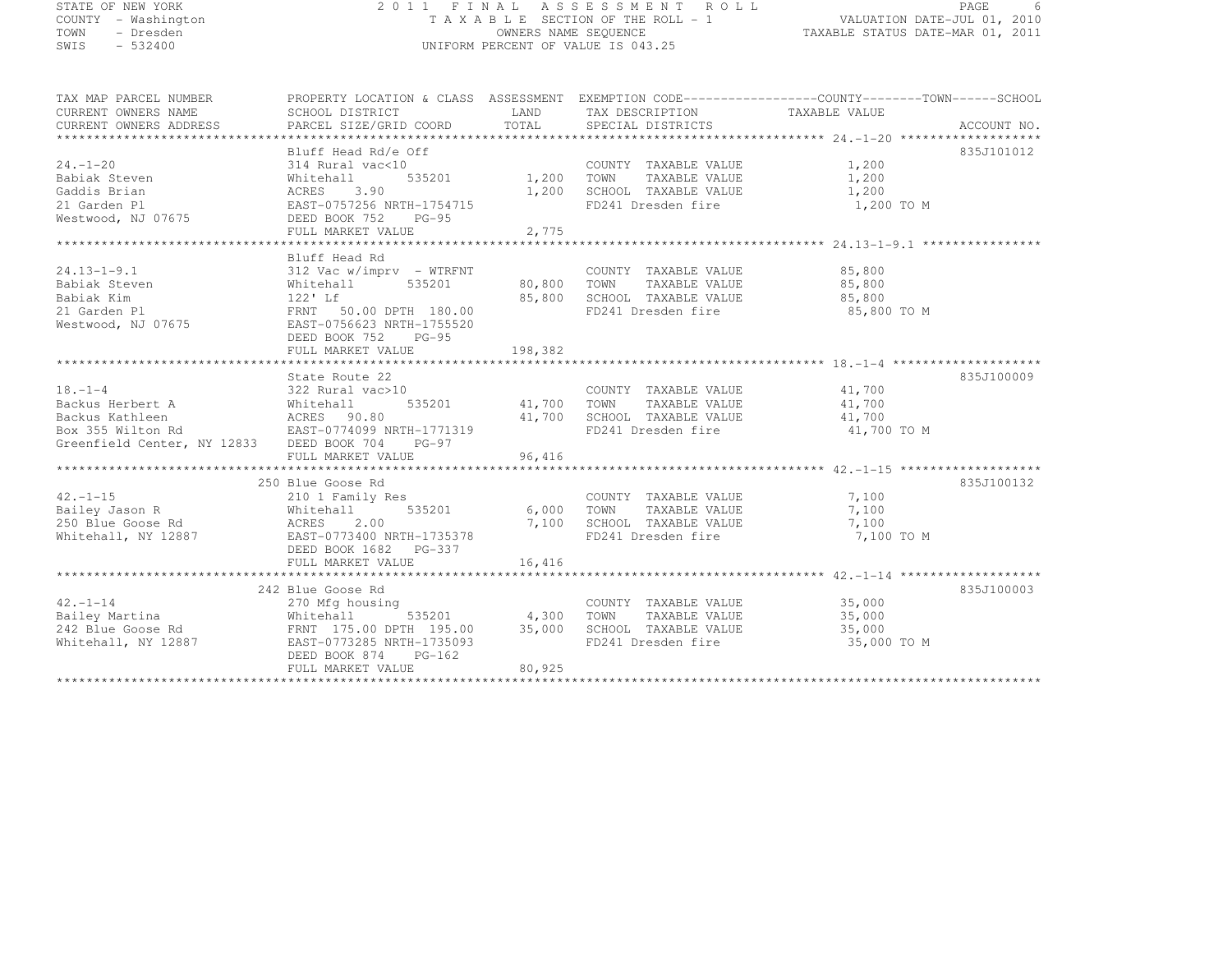# STATE OF NEW YORK 2 0 1 1 F I N A L A S S E S S M E N T R O L L PAGE <sup>7</sup> COUNTY - Washington T A X A B L E SECTION OF THE ROLL - 1 VALUATION DATE-JUL 01, 2010 TOWN - Dresden OWNERS NAME SEQUENCE TAXABLE STATUS DATE-MAR 01, 2011<br>- TRESDEN ON THE SEQUENCE TO A SECUENCE TO BE SERVED ON THE SEQUENCE OF SEXUE OF THE STATUS DATE MAR 01, 2011 SWIS - 532400 UNIFORM PERCENT OF VALUE IS 043.25

| TAX MAP PARCEL NUMBER<br>CURRENT OWNERS NAME<br>CURRENT OWNERS ADDRESS                            | PROPERTY LOCATION & CLASS ASSESSMENT EXEMPTION CODE-----------------COUNTY-------TOWN-----SCHOOL<br>SCHOOL DISTRICT<br>PARCEL SIZE/GRID COORD                                           | LAND<br>TOTAL                | TAX DESCRIPTION<br>SPECIAL DISTRICTS                                                                           | TAXABLE VALUE                                                  |                    | ACCOUNT NO.                      |
|---------------------------------------------------------------------------------------------------|-----------------------------------------------------------------------------------------------------------------------------------------------------------------------------------------|------------------------------|----------------------------------------------------------------------------------------------------------------|----------------------------------------------------------------|--------------------|----------------------------------|
| **************                                                                                    |                                                                                                                                                                                         | ************************     |                                                                                                                | ****************** 58. -1-7 *********************              |                    |                                  |
| $58. - 1 - 7$<br>Ballard Paula J<br>73 Pike Brook Rd<br>Clemons, NY 12819                         | 73 Pike Brook Rd<br>210 1 Family Res<br>535201<br>Whitehall<br>FRNT 96.00 DPTH 83.00<br>EAST-0766899 NRTH-1722258<br>DEED BOOK 506<br>PG-426                                            | 2,300<br>58,000              | STAR B<br>41854<br>COUNTY TAXABLE VALUE<br>TOWN<br>TAXABLE VALUE<br>SCHOOL TAXABLE VALUE<br>FD241 Dresden fire | 0<br>58,000<br>58,000<br>43,270<br>58,000 TO M                 | $\cap$             | 835L100460<br>14,730             |
|                                                                                                   | FULL MARKET VALUE                                                                                                                                                                       | 134,104                      |                                                                                                                |                                                                |                    |                                  |
| $42. - 1 - 13$<br>Banks Robert S<br>218 Blue Goose Rd<br>Whitehall, NY 12887                      | 218 Blue Goose Rd<br>210 1 Family Res<br>535201<br>Whitehall<br>468/383 459/743<br>ACRES<br>4.11                                                                                        | 9,600 STAR B<br>111,800      | WAR VET/TC 41121<br>41854<br>COUNTY TAXABLE VALUE<br>TOWN<br>TAXABLE VALUE                                     | 12,900<br>$\overline{0}$<br>98,900<br>98,900                   | 12,900<br>$\Omega$ | 835J100561<br>$\Omega$<br>14,730 |
|                                                                                                   | EAST-0773124 NRTH-1734463                                                                                                                                                               |                              | SCHOOL TAXABLE VALUE                                                                                           | 97,070                                                         |                    |                                  |
|                                                                                                   | FULL MARKET VALUE<br>***********************************                                                                                                                                |                              | 258,497 FD241 Dresden fire                                                                                     | 111,800 TO M                                                   |                    |                                  |
|                                                                                                   | 6 Boss Rd                                                                                                                                                                               |                              |                                                                                                                |                                                                |                    | 835J100016                       |
| $25. - 1 - 10$<br>Barber Frank<br>Barber Betty<br>6 Boss Rd<br>PO Box 41<br>Clemons, NY 12819     | 210 1 Family Res<br>535201<br>Whitehall<br>5.30<br>ACRES<br>EAST-0773022 NRTH-1756532<br>DEED BOOK 404<br>PG-783<br>FULL MARKET VALUE                                                   | 10,500<br>101,000<br>233,526 | 41854<br>STAR B<br>COUNTY TAXABLE VALUE<br>TOWN<br>TAXABLE VALUE<br>SCHOOL TAXABLE VALUE<br>FD241 Dresden fire | $\overline{0}$<br>101,000<br>101,000<br>86,270<br>101,000 TO M | $\Omega$           | 14,730                           |
|                                                                                                   |                                                                                                                                                                                         |                              |                                                                                                                |                                                                |                    |                                  |
| $21. - 1 - 13$<br>Barber Frank J<br>Barber Betty L<br>6 Boss Rd<br>PO Box 41<br>Clemons, NY 12819 | Dresden Station Rd<br>314 Rural vac<10 - WTRFNT<br>535201<br>Whitehall<br>782/28<br>FRNT 195.00 DPTH 30.00<br>EAST-0780562 NRTH-1765107<br>DEED BOOK 484<br>PG-417<br>FULL MARKET VALUE | 3,400<br>3,400<br>7,861      | COUNTY TAXABLE VALUE<br>TOWN<br>TAXABLE VALUE<br>SCHOOL TAXABLE VALUE<br>FD241 Dresden fire                    | 3,400<br>3,400<br>3,400<br>3,400 TO M                          |                    | 835J100023                       |
|                                                                                                   |                                                                                                                                                                                         |                              |                                                                                                                |                                                                |                    |                                  |
| $18. - 1 - 15.2$<br>Barber Frank Jr<br>Barber Kim M<br>PO Box 58<br>Clemons, NY 12819             | 16 Manning Rd<br>240 Rural res<br>535201<br>Whitehall<br>ACRES<br>11.73<br>EAST-0779797 NRTH-1768624<br>DEED BOOK 763<br>$PG-28$                                                        | 18,000<br>95,000             | STAR B<br>41854<br>COUNTY TAXABLE VALUE<br>TOWN<br>TAXABLE VALUE<br>SCHOOL TAXABLE VALUE<br>FD241 Dresden fire | $\overline{0}$<br>95,000<br>95,000<br>80,270<br>95,000 TO M    | $\Omega$           | 835J101061<br>14,730             |
|                                                                                                   | FULL MARKET VALUE                                                                                                                                                                       | 219,653                      |                                                                                                                |                                                                |                    |                                  |
|                                                                                                   | ***********************<br>State Route 22                                                                                                                                               |                              |                                                                                                                | ********************* 28. -2-23.1 ******************           |                    | 835J101091                       |
| $28. - 2 - 23.1$<br>Barber John<br>Barber Linda<br>PO Box 51<br>Clemons, NY 12819                 | 322 Rural vac>10<br>Whitehall<br>535201<br>ACRES<br>21.40<br>EAST-0771096 NRTH-1748807<br>DEED BOOK 783<br>$PG-256$<br>FULL MARKET VALUE                                                | 20,900<br>20,900<br>48,324   | COUNTY TAXABLE VALUE<br>TOWN<br>TAXABLE VALUE<br>SCHOOL TAXABLE VALUE<br>FD241 Dresden fire                    | 20,900<br>20,900<br>20,900<br>20,900 TO M                      |                    |                                  |
|                                                                                                   |                                                                                                                                                                                         |                              |                                                                                                                |                                                                |                    |                                  |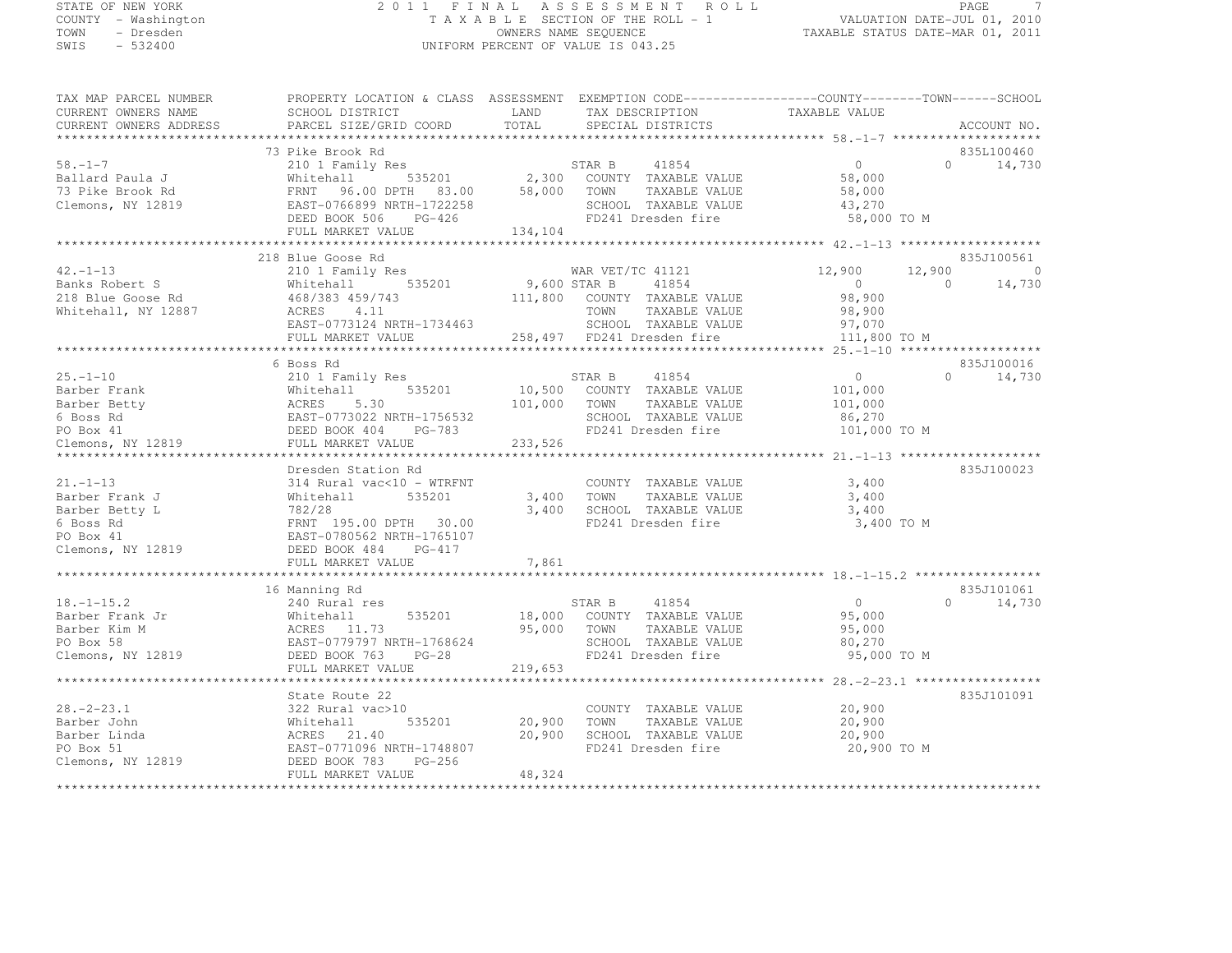# STATE OF NEW YORK 2 0 1 1 F I N A L A S S E S S M E N T R O L L PAGE <sup>8</sup> COUNTY - Washington T A X A B L E SECTION OF THE ROLL - 1 VALUATION DATE-JUL 01, 2010 TOWN - Dresden OWNERS NAME SEQUENCE TAXABLE STATUS DATE-MAR 01, 2011<br>- TRESDEN ON THE SEQUENCE TO A SECUENCE TO BE SERVED ON THE SEQUENCE OF SEXUE OF THE STATUS DATE MAR 01, 2011 SWIS - 532400 UNIFORM PERCENT OF VALUE IS 043.25

| TAX MAP PARCEL NUMBER<br>CURRENT OWNERS NAME<br>CURRENT OWNERS ADDRESS                             | PROPERTY LOCATION & CLASS ASSESSMENT EXEMPTION CODE----------------COUNTY-------TOWN-----SCHOOL<br>SCHOOL DISTRICT<br>PARCEL SIZE/GRID COORD                                      | LAND<br>TOTAL                | TAX DESCRIPTION<br>SPECIAL DISTRICTS                                                                           | TAXABLE VALUE                                                   | ACCOUNT NO.                      |
|----------------------------------------------------------------------------------------------------|-----------------------------------------------------------------------------------------------------------------------------------------------------------------------------------|------------------------------|----------------------------------------------------------------------------------------------------------------|-----------------------------------------------------------------|----------------------------------|
|                                                                                                    |                                                                                                                                                                                   |                              |                                                                                                                |                                                                 |                                  |
| $21. - 1 - 27.2$<br>Barber John Jr<br>Barber Julie M<br>PO Box 33<br>Clemons, NY 12819             | 49 Leclair Rd<br>280 Res Multiple<br>535201<br>Whitehall<br>Res//trailer<br>40<br>ACRES 55.70 BANK<br>EAST-0778956 NRTH-1762624<br>DEED BOOK 813<br>$PG-253$<br>FULL MARKET VALUE | 33,900<br>164,500<br>380,347 | STAR B<br>41854<br>COUNTY TAXABLE VALUE<br>TAXABLE VALUE<br>TOWN<br>SCHOOL TAXABLE VALUE<br>FD241 Dresden fire | $\overline{0}$<br>164,500<br>164,500<br>149,770<br>164,500 TO M | 835J101068<br>$\Omega$<br>14,730 |
|                                                                                                    |                                                                                                                                                                                   |                              |                                                                                                                |                                                                 |                                  |
| $21. - 1 - 27.5$<br>Barber John Jr<br>Darrin Ferqusen<br>14611 State Route 22<br>Clemons, NY 12819 | 14611 State Route 22<br>270 Mfg housing<br>Whitehall<br>535201<br>ACRES<br>3.18<br>EAST-0777764 NRTH-1762637<br>DEED BOOK 2128 PG-331<br>FULL MARKET VALUE                        | 7,700<br>28,400<br>65,665    | STAR B<br>41854<br>COUNTY TAXABLE VALUE<br>TOWN<br>TAXABLE VALUE<br>SCHOOL TAXABLE VALUE<br>FD241 Dresden fire | $\Omega$<br>28,400<br>28,400<br>13,670<br>28,400 TO M           | 14,730<br>$\Omega$               |
|                                                                                                    |                                                                                                                                                                                   |                              |                                                                                                                |                                                                 |                                  |
| $28 - 3 - 6$<br>Barber John Jr<br>Barber Julie<br>PO Box 33<br>Clemons, NY 12819                   | LOT 5 Marsh Lot<br>323 Vacant rural<br>535201<br>Whitehall<br>ACRES 49.90<br>EAST-0777904 NRTH-1746175<br>DEED BOOK 823<br>PG-137<br>FULL MARKET VALUE                            | 5,000<br>5,000<br>11,561     | COUNTY TAXABLE VALUE<br>TOWN<br>TAXABLE VALUE<br>SCHOOL TAXABLE VALUE<br>FD241 Dresden fire                    | 5,000<br>5,000<br>5,000<br>5,000 TO M                           | 835J100686                       |
| $28. - 3 - 6.1$<br>Barber John Jr<br>PO Box 51<br>Clemons, NY 12819                                | LOT 5 Marsh Lot<br>322 Rural vac>10<br>535201<br>Whitehall<br>ACRES 56.30<br>EAST-0777073 NRTH-1747849<br>DEED BOOK 719<br>$PG-328$<br>FULL MARKET VALUE                          | 5,600<br>5,600<br>12,948     | COUNTY TAXABLE VALUE<br>TAXABLE VALUE<br>TOWN<br>SCHOOL TAXABLE VALUE<br>FD241 Dresden fire                    | 5,600<br>5,600<br>5,600<br>5,600 TO M                           |                                  |
|                                                                                                    | ********************************                                                                                                                                                  |                              |                                                                                                                | *********************************** 25.-1-12 *******            |                                  |
| $25. - 1 - 12$<br>Barber John M<br>Attn: Linda Barber<br>PO Box 51<br>Clemons, NY 12819            | West Channel/1k Champlain<br>314 Rural vac<10<br>Whitehall<br>535201<br>ACRES<br>2.00<br>EAST-0775151 NRTH-1755039<br>DEED BOOK 437<br>PG-832                                     | 1,000<br>1,000               | COUNTY TAXABLE VALUE<br>TOWN<br>TAXABLE VALUE<br>SCHOOL TAXABLE VALUE<br>FD241 Dresden fire                    | 1,000<br>1,000<br>1,000<br>1,000 TO M                           | 835J100761                       |
|                                                                                                    | FULL MARKET VALUE                                                                                                                                                                 | 2,312                        |                                                                                                                |                                                                 |                                  |
| $28 - 2 - 9$<br>Barber John M<br>Barber Linda A<br>PO Box 51                                       | 31 Lake Rd<br>270 Mfg housing<br>535201<br>Whitehall<br>ACRES<br>3.40<br>EAST-0771820 NRTH-1752302                                                                                | 8,000<br>19,500              | COUNTY TAXABLE VALUE<br>TOWN<br>TAXABLE VALUE<br>SCHOOL TAXABLE VALUE<br>FD241 Dresden fire                    | 19,500<br>19,500<br>19,500<br>19,500 TO M                       | 835J100944                       |
| Clemons, NY 12819                                                                                  | $PG-100$<br>DEED BOOK 523<br>FULL MARKET VALUE                                                                                                                                    | 45,087                       |                                                                                                                |                                                                 |                                  |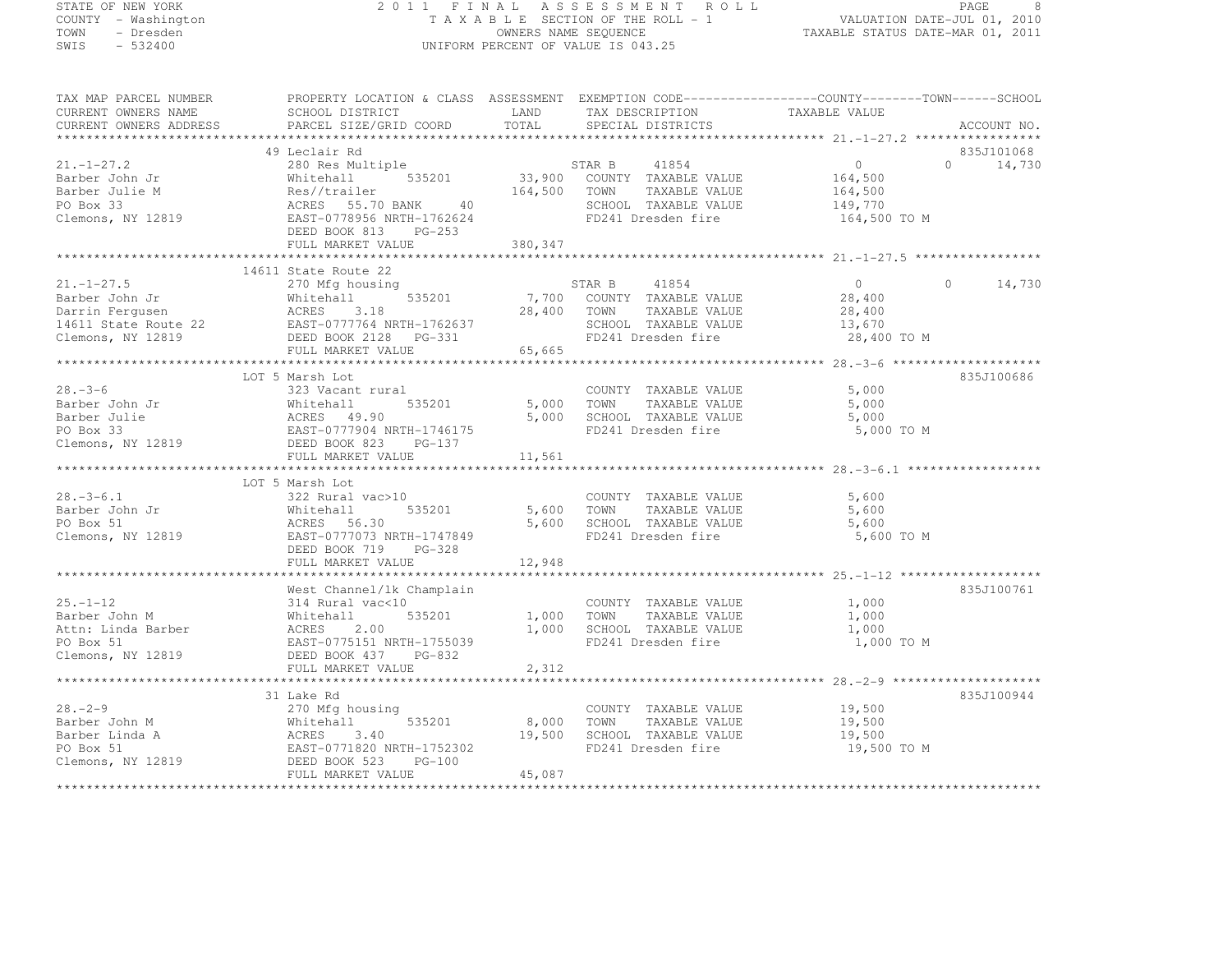# STATE OF NEW YORK 2 0 1 1 F I N A L A S S E S S M E N T R O L L PAGE <sup>9</sup> COUNTY - Washington T A X A B L E SECTION OF THE ROLL - 1 VALUATION DATE-JUL 01, 2010 TOWN - Dresden OWNERS NAME SEQUENCE TAXABLE STATUS DATE-MAR 01, 2011<br>- TRESDEN ON THE SEQUENCE TO A SECUENCE TO BE SERVED ON THE SEQUENCE OF SEXUE OF THE STATUS DATE MAR 01, 2011 SWIS - 532400 UNIFORM PERCENT OF VALUE IS 043.25

| TAX MAP PARCEL NUMBER<br>CURRENT OWNERS NAME                                                                                                                                                                                                                                                                                                                                                                                                                                  | PROPERTY LOCATION & CLASS ASSESSMENT EXEMPTION CODE------------------COUNTY-------TOWN------SCHOOL<br>SCHOOL DISTRICT | LAND TAX DESCRIPTION TAXABLE VALUE<br>COORD TOTAL SPECIAL DISTRICTS                                   |             |            |
|-------------------------------------------------------------------------------------------------------------------------------------------------------------------------------------------------------------------------------------------------------------------------------------------------------------------------------------------------------------------------------------------------------------------------------------------------------------------------------|-----------------------------------------------------------------------------------------------------------------------|-------------------------------------------------------------------------------------------------------|-------------|------------|
|                                                                                                                                                                                                                                                                                                                                                                                                                                                                               |                                                                                                                       |                                                                                                       |             |            |
|                                                                                                                                                                                                                                                                                                                                                                                                                                                                               | LOT 75 South Bay Tr                                                                                                   |                                                                                                       |             | 835J100366 |
|                                                                                                                                                                                                                                                                                                                                                                                                                                                                               |                                                                                                                       |                                                                                                       |             |            |
|                                                                                                                                                                                                                                                                                                                                                                                                                                                                               |                                                                                                                       | COUNTY TAXABLE VALUE 21,000<br>21,000 TOWN TAXABLE VALUE 21,000<br>21,000 SCHOOL TAXABLE VALUE 21,000 |             |            |
|                                                                                                                                                                                                                                                                                                                                                                                                                                                                               |                                                                                                                       |                                                                                                       |             |            |
|                                                                                                                                                                                                                                                                                                                                                                                                                                                                               |                                                                                                                       | FD241 Dresden fire 21,000 TO M                                                                        |             |            |
| 41.-1-2<br>Barber John M<br>Barber John M<br>PO Box 193<br>Corinth, NY 12822<br>PO BOX 193<br>Corinth, NY 12822<br>PO BOX 193<br>PO BOX 193<br>PO BOX 193<br>PO BOX 193<br>PO BOX 193<br>PO BOX 193<br>PO BOX 193<br>PO BOX 193<br>PO BOX 193                                                                                                                                                                                                                                 |                                                                                                                       |                                                                                                       |             |            |
|                                                                                                                                                                                                                                                                                                                                                                                                                                                                               |                                                                                                                       |                                                                                                       |             |            |
|                                                                                                                                                                                                                                                                                                                                                                                                                                                                               |                                                                                                                       |                                                                                                       |             |            |
|                                                                                                                                                                                                                                                                                                                                                                                                                                                                               |                                                                                                                       |                                                                                                       |             |            |
|                                                                                                                                                                                                                                                                                                                                                                                                                                                                               | 14494 State Route 22                                                                                                  |                                                                                                       |             |            |
|                                                                                                                                                                                                                                                                                                                                                                                                                                                                               |                                                                                                                       |                                                                                                       |             |            |
|                                                                                                                                                                                                                                                                                                                                                                                                                                                                               |                                                                                                                       |                                                                                                       |             |            |
|                                                                                                                                                                                                                                                                                                                                                                                                                                                                               |                                                                                                                       |                                                                                                       |             |            |
| 21.-1-26.1<br>Barber John M Sr<br>PO Box 193<br>Corinth, NY 12822<br>DEED BOOK 729<br>PC-152<br>BEED BOOK 729<br>PC-152                                                                                                                                                                                                                                                                                                                                                       |                                                                                                                       | 98,800 SCHOOL TAXABLE VALUE 98,800<br>FD241 Dresden fire 98,800                                       | 98,800 TO M |            |
|                                                                                                                                                                                                                                                                                                                                                                                                                                                                               |                                                                                                                       |                                                                                                       |             |            |
|                                                                                                                                                                                                                                                                                                                                                                                                                                                                               |                                                                                                                       |                                                                                                       |             |            |
|                                                                                                                                                                                                                                                                                                                                                                                                                                                                               |                                                                                                                       |                                                                                                       |             |            |
|                                                                                                                                                                                                                                                                                                                                                                                                                                                                               | 41 Dresden Rd                                                                                                         |                                                                                                       |             | 835J100429 |
|                                                                                                                                                                                                                                                                                                                                                                                                                                                                               |                                                                                                                       | COUNTY TAXABLE VALUE $15,000$<br>$5,000$ $15,000$ $15,000$                                            |             |            |
|                                                                                                                                                                                                                                                                                                                                                                                                                                                                               |                                                                                                                       |                                                                                                       |             |            |
|                                                                                                                                                                                                                                                                                                                                                                                                                                                                               |                                                                                                                       |                                                                                                       |             |            |
|                                                                                                                                                                                                                                                                                                                                                                                                                                                                               |                                                                                                                       |                                                                                                       | 15,000 TO M |            |
|                                                                                                                                                                                                                                                                                                                                                                                                                                                                               |                                                                                                                       |                                                                                                       |             |            |
|                                                                                                                                                                                                                                                                                                                                                                                                                                                                               | DEED BOOK 2699 PG-288                                                                                                 |                                                                                                       |             |            |
|                                                                                                                                                                                                                                                                                                                                                                                                                                                                               |                                                                                                                       |                                                                                                       |             |            |
|                                                                                                                                                                                                                                                                                                                                                                                                                                                                               |                                                                                                                       |                                                                                                       |             |            |
|                                                                                                                                                                                                                                                                                                                                                                                                                                                                               | State Route 22                                                                                                        |                                                                                                       |             | 835J101114 |
|                                                                                                                                                                                                                                                                                                                                                                                                                                                                               |                                                                                                                       |                                                                                                       |             |            |
|                                                                                                                                                                                                                                                                                                                                                                                                                                                                               |                                                                                                                       |                                                                                                       |             |            |
|                                                                                                                                                                                                                                                                                                                                                                                                                                                                               |                                                                                                                       |                                                                                                       |             |            |
| 28.-3-4.3<br>Barber Linda<br>PO Box 51<br>COUNTY TAXABLE VALUE<br>ST, 900<br>PO Box 51<br>Clemons, NY 12819<br>Clemons, NY 12819<br>Clemons, NY 12819<br>Clemons, NY 12819<br>CLEED BOOK 2811<br>DEED BOOK 2811<br>PG-158<br>CLEED BOOK 2811<br>PG-158                                                                                                                                                                                                                        |                                                                                                                       | FD241 Dresden fire 57,900 TO M                                                                        |             |            |
|                                                                                                                                                                                                                                                                                                                                                                                                                                                                               |                                                                                                                       |                                                                                                       |             |            |
|                                                                                                                                                                                                                                                                                                                                                                                                                                                                               |                                                                                                                       |                                                                                                       |             |            |
|                                                                                                                                                                                                                                                                                                                                                                                                                                                                               |                                                                                                                       |                                                                                                       |             |            |
|                                                                                                                                                                                                                                                                                                                                                                                                                                                                               |                                                                                                                       |                                                                                                       |             | 835J100276 |
|                                                                                                                                                                                                                                                                                                                                                                                                                                                                               |                                                                                                                       |                                                                                                       | 21,752      | 21,752     |
|                                                                                                                                                                                                                                                                                                                                                                                                                                                                               |                                                                                                                       |                                                                                                       | $\bigcirc$  | 14,730     |
| $\begin{tabular}{lllllllllllll} \multicolumn{3.5}{l}{{\small 35}$ \hline & $\color{red}3$5$ \hline & $\color{red}20$-$2$ & $\color{red}2$ & $\color{red}2$ & $\color{red}2$ & $\color{red}2$ & $\color{red}2$ & $\color{red}2$ & $\color{red}2$ & $\color{red}2$ & $\color{red}2$ & $\color{red}2$ & $\color{red}2$ & $\color{red}2$ & $\color{red}2$ & $\color{red}2$ & $\color{red}2$ & $\color{red}2$ & $\color{red}2$ & $\color{red}2$ & $\color{red}2$ & $\color{red}2$$ |                                                                                                                       |                                                                                                       |             |            |
|                                                                                                                                                                                                                                                                                                                                                                                                                                                                               |                                                                                                                       |                                                                                                       |             |            |
|                                                                                                                                                                                                                                                                                                                                                                                                                                                                               |                                                                                                                       |                                                                                                       |             |            |
|                                                                                                                                                                                                                                                                                                                                                                                                                                                                               |                                                                                                                       |                                                                                                       |             |            |
| UNDER AGDIST LAW TIL 2018                                                                                                                                                                                                                                                                                                                                                                                                                                                     |                                                                                                                       |                                                                                                       |             |            |
|                                                                                                                                                                                                                                                                                                                                                                                                                                                                               |                                                                                                                       |                                                                                                       |             |            |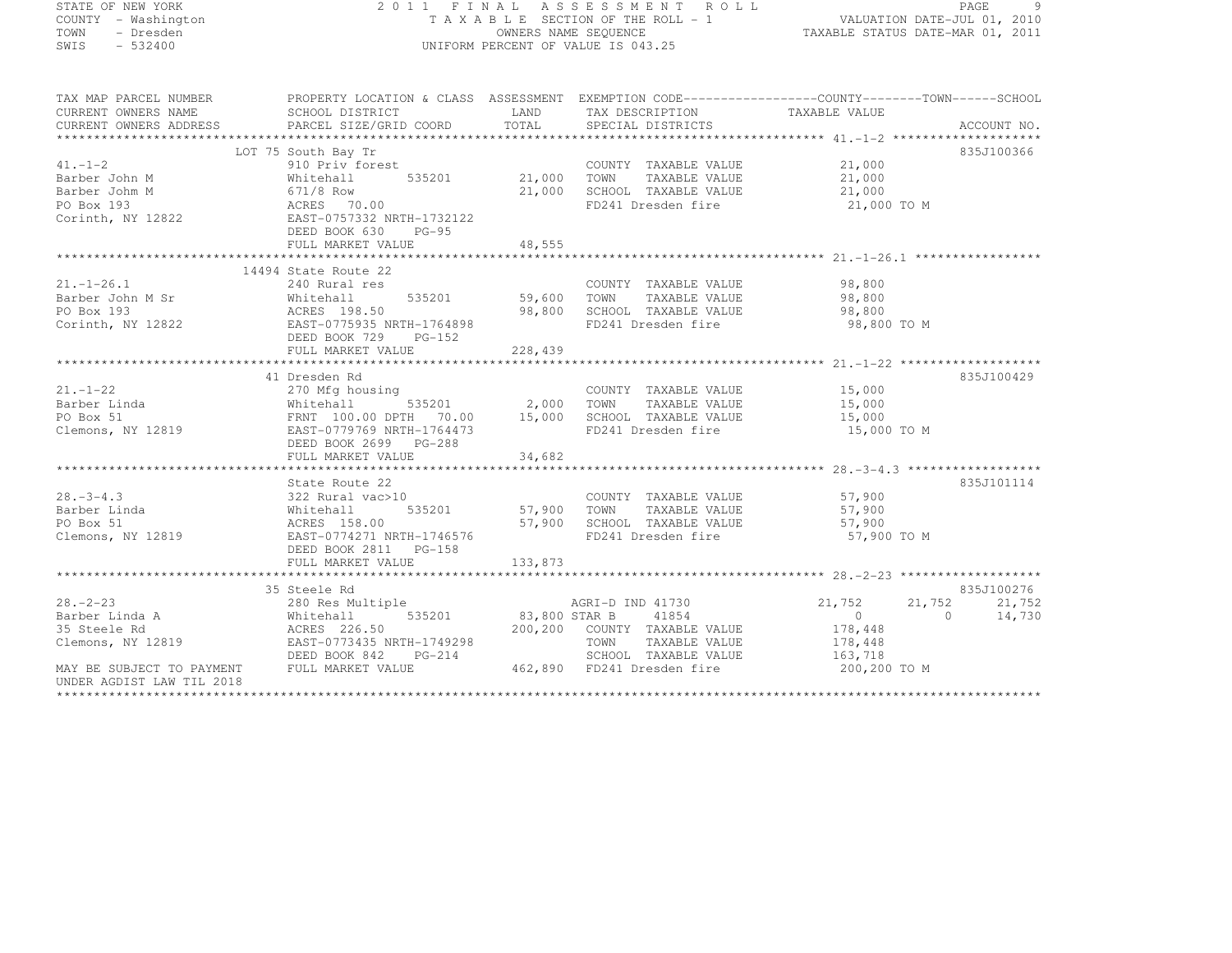STATE OF NEW YORK 2 0 1 1 F I N A L A S S E S S M E N T R O L L PAGE <sup>10</sup> COUNTY - Washington T A X A B L E SECTION OF THE ROLL - 1 VALUATION DATE-JUL 01, 2010 TOWN - Dresden OWNERS NAME SEQUENCE TAXABLE STATUS DATE-MAR 01, 2011<br>- TRESDEN ON THE SEQUENCE TO A SECUENCE TO BE SERVED ON THE SEQUENCE OF SEXUE OF THE STATUS DATE MAR 01, 2011 SWIS - 532400 UNIFORM PERCENT OF VALUE IS 043.25 TAX MAP PARCEL NUMBER PROPERTY LOCATION & CLASS ASSESSMENT EXEMPTION CODE------------------COUNTY--------TOWN------SCHOOL CURRENT OWNERS NAME SCHOOL DISTRICT LAND TAX DESCRIPTION TAXABLE VALUE<br>
PARCEL SIZE/GRID COORD TOTAL SPECIAL DISTRICTS ACCOUNT NO.<br>
PARCEL SIZE/GRID COORD TOTAL SPECIAL DISTRICTS ACCOUNT ACCOUNT NO. \*\*\*\*\*\*\*\*\*\*\*\*\*\*\*\*\*\*\*\*\*\*\*\*\*\*\*\*\*\*\*\*\*\*\*\*\*\*\*\*\*\*\*\*\*\*\*\*\*\*\*\*\*\*\*\*\*\*\*\*\*\*\*\*\*\*\*\*\*\*\*\*\*\*\*\*\*\*\*\*\*\*\*\*\*\*\*\*\*\*\*\*\*\*\*\*\*\*\*\*\*\*\* 34.-1-3 \*\*\*\*\*\*\*\*\*\*\*\*\*\*\*\*\*\*\*\* County Route 6 835J10002434.-1-3 314 Rural vac<10 COUNTY TAXABLE VALUE 4,600 Barber Rae Whitehall 535201 4,600 TOWN TAXABLE VALUE 4,600 100 12 minutehall 4,600 TOWN TAXABLE VALUE 4,600 33 Charles Dr FRNT 400.00 DPTH 285.00 4,600 SCHOOL TAXABLE VALUE 4,600 Hinsdale, NH 03451 EAST-0764694 NRTH-1745902 FD241 Dresden fire 4,600 TO M DEED BOOK 863 PG-160 FULL MARKET VALUE 10,636 \*\*\*\*\*\*\*\*\*\*\*\*\*\*\*\*\*\*\*\*\*\*\*\*\*\*\*\*\*\*\*\*\*\*\*\*\*\*\*\*\*\*\*\*\*\*\*\*\*\*\*\*\*\*\*\*\*\*\*\*\*\*\*\*\*\*\*\*\*\*\*\*\*\*\*\*\*\*\*\*\*\*\*\*\*\*\*\*\*\*\*\*\*\*\*\*\*\*\*\*\*\*\* 26.8-5-1.2 \*\*\*\*\*\*\*\*\*\*\*\*\*\*\*\*\* 2759 Sheep Meadow Way 26.8-5-1.2 312 Vac w/imprv - WTRFNT COUNTY TAXABLE VALUE 238,800 Barnes Jeffrey A Whitehall 535201 228,800 TOWN TAXABLE VALUE 238,800 PO Box 234 Lot 3 238,800 SCHOOL TAXABLE VALUE 238,800 Manchester, VT 05254 FRNT 179.00 DPTH 218.00 FD241 Dresden fire 238,800 TO M EAST-0752982 NRTH-1752604 DEED BOOK 2933 PG-257 FULL MARKET VALUE 552,139 \*\*\*\*\*\*\*\*\*\*\*\*\*\*\*\*\*\*\*\*\*\*\*\*\*\*\*\*\*\*\*\*\*\*\*\*\*\*\*\*\*\*\*\*\*\*\*\*\*\*\*\*\*\*\*\*\*\*\*\*\*\*\*\*\*\*\*\*\*\*\*\*\*\*\*\*\*\*\*\*\*\*\*\*\*\*\*\*\*\*\*\*\*\*\*\*\*\*\*\*\*\*\* 18.-1-6 \*\*\*\*\*\*\*\*\*\*\*\*\*\*\*\*\*\*\*\*1049 B Rd<br>1049 B Rd 835J100028<br>210 11:31 14,625 14,625 14,625 14,625 210 1 Family Res Cassesses (2001) Barrett Agnes LE Whitehall 535201 5,800 AGED-ALL <sup>41800</sup> 17,550 17,550 23,400 Neve Pearl H ACRES 1.60 58,500 STAR EN <sup>41834</sup> <sup>0</sup> 0 27,890 1049 B Ln EAST-0775642 NRTH-1773485 COUNTY TAXABLE VALUE 26,325 Whitehall, NY 12887 DEED BOOK 2141 PG-319 TOWN TAXABLE VALUE 26,325

835J100024

FULL MARKET VALUE 135,260 SCHOOL TAXABLE VALUE 7,210 FD241 Dresden fire 58,500 TO M \*\*\*\*\*\*\*\*\*\*\*\*\*\*\*\*\*\*\*\*\*\*\*\*\*\*\*\*\*\*\*\*\*\*\*\*\*\*\*\*\*\*\*\*\*\*\*\*\*\*\*\*\*\*\*\*\*\*\*\*\*\*\*\*\*\*\*\*\*\*\*\*\*\*\*\*\*\*\*\*\*\*\*\*\*\*\*\*\*\*\*\*\*\*\*\*\*\*\*\*\*\*\* 28.-1-2 \*\*\*\*\*\*\*\*\*\*\*\*\*\*\*\*\*\*\*\* 68 North Rd 835J10002628.-1-2 260 Seasonal res COUNTY TAXABLE VALUE 50,000 Barrett Charles Whitehall 535201 25,500 TOWN TAXABLE VALUE 50,000 14 Linwood Pl 433/58 507/260 50,000 SCHOOL TAXABLE VALUE 50,000<br>--Kingston, NY 12401 ACRES 36.60 FD241 Dresden fire 50,000 TO M EAST-0769625 NRTH-1753176DEED BOOK 322 PG-223 DEED BOOK 322 PG-223 FULL MARKET VALUE 115,607 \*\*\*\*\*\*\*\*\*\*\*\*\*\*\*\*\*\*\*\*\*\*\*\*\*\*\*\*\*\*\*\*\*\*\*\*\*\*\*\*\*\*\*\*\*\*\*\*\*\*\*\*\*\*\*\*\*\*\*\*\*\*\*\*\*\*\*\*\*\*\*\*\*\*\*\*\*\*\*\*\*\*\*\*\*\*\*\*\*\*\*\*\*\*\*\*\*\*\*\*\*\*\* 21.-1-3 \*\*\*\*\*\*\*\*\*\*\*\*\*\*\*\*\*\*\*\*14823 State Route 22 835J100805<br>21.-1-3 210 1 Family Res STAR B 41854 0 0 14,730<br>21.-1-3 210 15 2011 Family Res STAR B 41854 0 0 14,730 Barrett Wayne G G Whitehall 535201 13,500 COUNTY TAXABLE VALUE 79,500 Barrett Elizabeth Res Res 79,500 TOWN TAXABLE VALUE 79,500<br>1999 - Barrett Res 79,500 TOWN TAXABLE VALUE 79,500 14823 State Route 22 ACRES 7.30 and 1992 SCHOOL TAXABLE VALUE 64,770 Whitehall, NY 12887 EAST-0779859 NRTH-1767161 FD241 Dresden fire 79,500 TO M DEED BOOK 551 PG-176 FULL MARKET VALUE 183,815 \*\*\*\*\*\*\*\*\*\*\*\*\*\*\*\*\*\*\*\*\*\*\*\*\*\*\*\*\*\*\*\*\*\*\*\*\*\*\*\*\*\*\*\*\*\*\*\*\*\*\*\*\*\*\*\*\*\*\*\*\*\*\*\*\*\*\*\*\*\*\*\*\*\*\*\*\*\*\*\*\*\*\*\*\*\*\*\*\*\*\*\*\*\*\*\*\*\*\*\*\*\*\*\*\*\*\*\*\*\*\*\*\*\*\*\*\*\*\*\*\*\*\*\*\*\*\*\*\*\*\*\*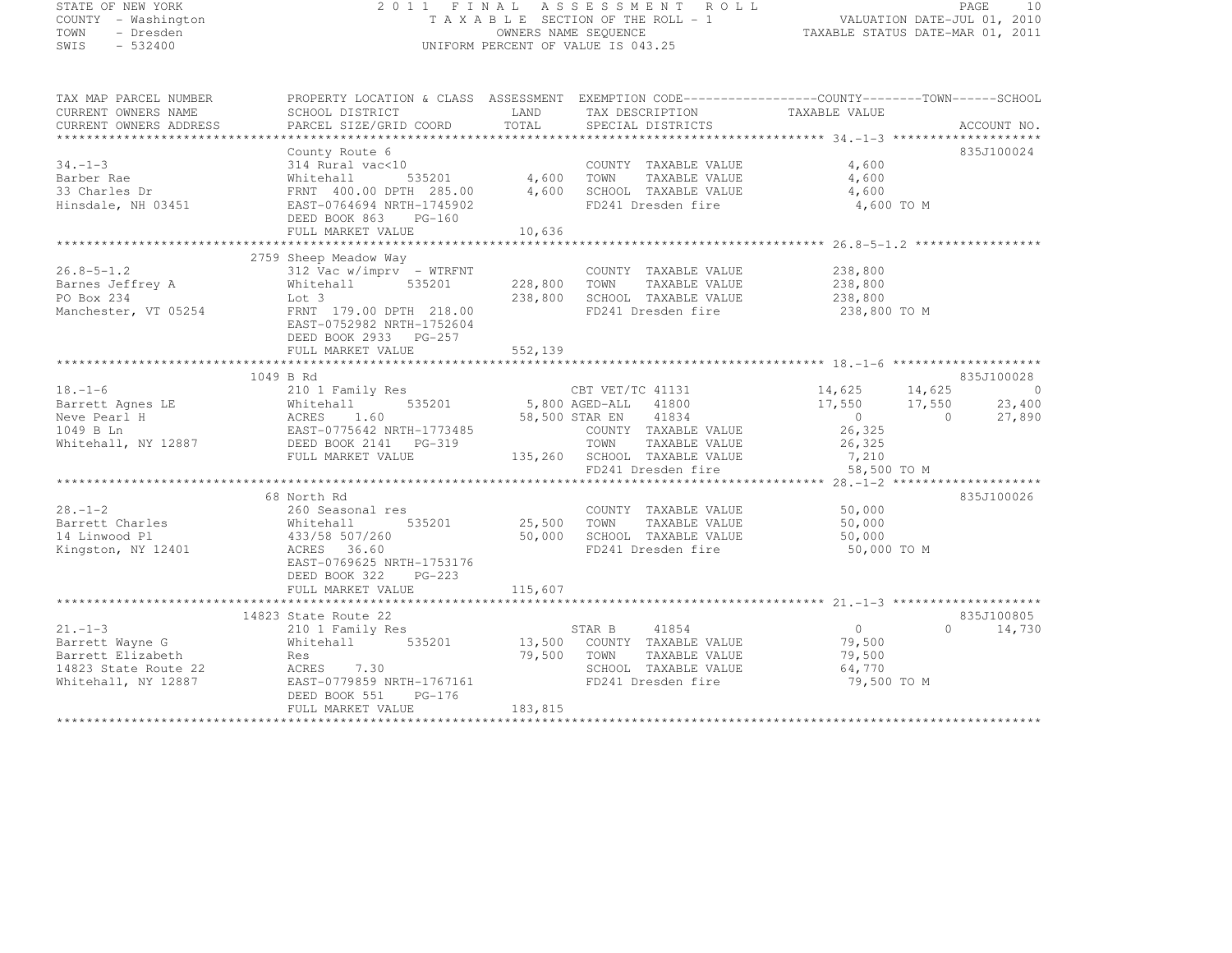| STATE OF NEW YORK         |                                                                                                |         | 2011 FINAL ASSESSMENT<br>R O L L   |                                  | PAGE<br>- 11                |
|---------------------------|------------------------------------------------------------------------------------------------|---------|------------------------------------|----------------------------------|-----------------------------|
| COUNTY - Washington       |                                                                                                |         | TAXABLE SECTION OF THE ROLL - 1    | VALUATION DATE-JUL 01, 2010      |                             |
| TOWN<br>- Dresden         |                                                                                                |         | OWNERS NAME SEQUENCE               | TAXABLE STATUS DATE-MAR 01, 2011 |                             |
| $-532400$<br>SWIS         |                                                                                                |         | UNIFORM PERCENT OF VALUE IS 043.25 |                                  |                             |
|                           |                                                                                                |         |                                    |                                  |                             |
|                           |                                                                                                |         |                                    |                                  |                             |
| TAX MAP PARCEL NUMBER     | PROPERTY LOCATION & CLASS ASSESSMENT EXEMPTION CODE---------------COUNTY-------TOWN-----SCHOOL |         |                                    |                                  |                             |
| CURRENT OWNERS NAME       | SCHOOL DISTRICT                                                                                | LAND    | TAX DESCRIPTION                    | TAXABLE VALUE                    |                             |
| CURRENT OWNERS ADDRESS    | PARCEL SIZE/GRID COORD                                                                         | TOTAL   | SPECIAL DISTRICTS                  |                                  | ACCOUNT NO.                 |
| **********************    |                                                                                                |         |                                    |                                  |                             |
|                           | 594 County Route 6                                                                             |         |                                    |                                  | 835J100443                  |
| $27. - 2 - 10.1$          | 240 Rural res                                                                                  |         | COUNTY TAXABLE VALUE               | 288,100                          |                             |
| Bartlett Trustee Marion E | 535201<br>Whitehall                                                                            | 44,200  | TOWN<br>TAXABLE VALUE              | 288,100                          |                             |
| 548 Lockhart Mountain Rd  | Lot 1                                                                                          | 288,100 | SCHOOL TAXABLE VALUE               | 288,100                          |                             |
| Lake George, NY 12845     | 2177/172                                                                                       |         | FD241 Dresden fire                 | 288,100 TO M                     |                             |
|                           | ACRES 99.00                                                                                    |         |                                    |                                  |                             |
|                           |                                                                                                |         |                                    |                                  |                             |
|                           | EAST-0759026 NRTH-1749327                                                                      |         |                                    |                                  |                             |
|                           | DEED BOOK 2171 PG-1                                                                            |         |                                    |                                  |                             |
|                           | FULL MARKET VALUE                                                                              | 666,127 |                                    |                                  |                             |
|                           |                                                                                                |         |                                    |                                  |                             |
|                           | 139 Blue Goose Rd                                                                              |         |                                    |                                  | 835J100423                  |
| $42. - 1 - 6$             | 210 1 Family Res                                                                               |         | STAR B<br>41854                    | $\overline{0}$                   | $0 \qquad \qquad$<br>14,730 |
| Bascue Alan C             | 535201<br>Whitehall                                                                            | 5,100   | COUNTY TAXABLE VALUE               | 83,500                           |                             |
| Bascue Marilyn J          | 1.04<br>ACRES                                                                                  | 83,500  | TOWN<br>TAXABLE VALUE              | 83,500                           |                             |
| 139 Blue Goose Rd         | EAST-0772101 NRTH-1733018                                                                      |         | SCHOOL TAXABLE VALUE               | 68,770                           |                             |
| Whitehall, NY 12887       | DEED BOOK 444<br>$PG-133$                                                                      |         | FD241 Dresden fire                 | 83,500 TO M                      |                             |
|                           | FULL MARKET VALUE                                                                              | 193,064 |                                    |                                  |                             |
|                           |                                                                                                |         |                                    |                                  |                             |
|                           | 117 Blue Goose Rd                                                                              |         |                                    |                                  | 835J100047                  |
| $42. -1 - 4$              | 210 1 Family Res                                                                               |         | 41854<br>STAR B                    | $\overline{0}$                   | 14,730<br>$\Omega$          |
| Bascue Craig              | 535201<br>Whitehall                                                                            | 8,000   | COUNTY TAXABLE VALUE               | 55,000                           |                             |
| Bascue Pamela             |                                                                                                | 55,000  | TOWN<br>TAXABLE VALUE              | 55,000                           |                             |
|                           | Whitehall 535201<br>ACRES 3.40<br>EAST-0771982 NRTH-1732635                                    |         |                                    |                                  |                             |
| 117 Blue Goose Rd         |                                                                                                |         | SCHOOL TAXABLE VALUE               | 40,270                           |                             |
| Whitehall, NY 12887       | DEED BOOK 753<br>PG-276                                                                        |         | FD241 Dresden fire                 | 55,000 TO M                      |                             |
|                           | FULL MARKET VALUE                                                                              | 127,168 |                                    |                                  |                             |
|                           |                                                                                                |         |                                    |                                  |                             |
|                           | B Rd                                                                                           |         |                                    |                                  | 835J100029                  |
| $18. - 1 - 5$             | 314 Rural vac<10                                                                               |         | COUNTY TAXABLE VALUE               | 1,700                            |                             |
| Battease Alice            | Whitehall<br>535201                                                                            | 1,700   | TOWN<br>TAXABLE VALUE              | 1,700                            |                             |
| 35 B Ln                   | FRNT 141.00 DPTH 105.00                                                                        | 1,700   | SCHOOL TAXABLE VALUE               | 1,700                            |                             |
| Whitehall, NY 12887       | BANK<br>150                                                                                    |         | FD241 Dresden fire                 | 1,700 TO M                       |                             |
|                           | EAST-0775395 NRTH-1773527                                                                      |         |                                    |                                  |                             |
|                           | DEED BOOK 386<br>PG-998                                                                        |         |                                    |                                  |                             |
|                           | FULL MARKET VALUE                                                                              | 3,931   |                                    |                                  |                             |
|                           | ****************************                                                                   |         |                                    |                                  |                             |
|                           | 14156 State Route 22                                                                           |         |                                    |                                  | 835J100030                  |
| $28 - 2 - 3$              | 210 1 Family Res                                                                               |         | 41834<br>STAR EN                   | $\overline{0}$                   | $\Omega$<br>27,890          |
| Battease David            | 535201<br>Whitehall                                                                            | 6,300   | COUNTY TAXABLE VALUE               | 62,500                           |                             |
| Battease Mary             | ACRES<br>2.00                                                                                  | 62,500  | TOWN<br>TAXABLE VALUE              | 62,500                           |                             |
|                           | EAST-0771183 NRTH-1753601                                                                      |         | SCHOOL TAXABLE VALUE               |                                  |                             |
| 14156 State Route 22      |                                                                                                |         |                                    | 34,610                           |                             |
| Clemons, NY 12819         | DEED BOOK 415<br>PG-759                                                                        |         | FD241 Dresden fire                 | 62,500 TO M                      |                             |
|                           | FULL MARKET VALUE                                                                              | 144,509 |                                    |                                  |                             |
|                           |                                                                                                |         |                                    |                                  |                             |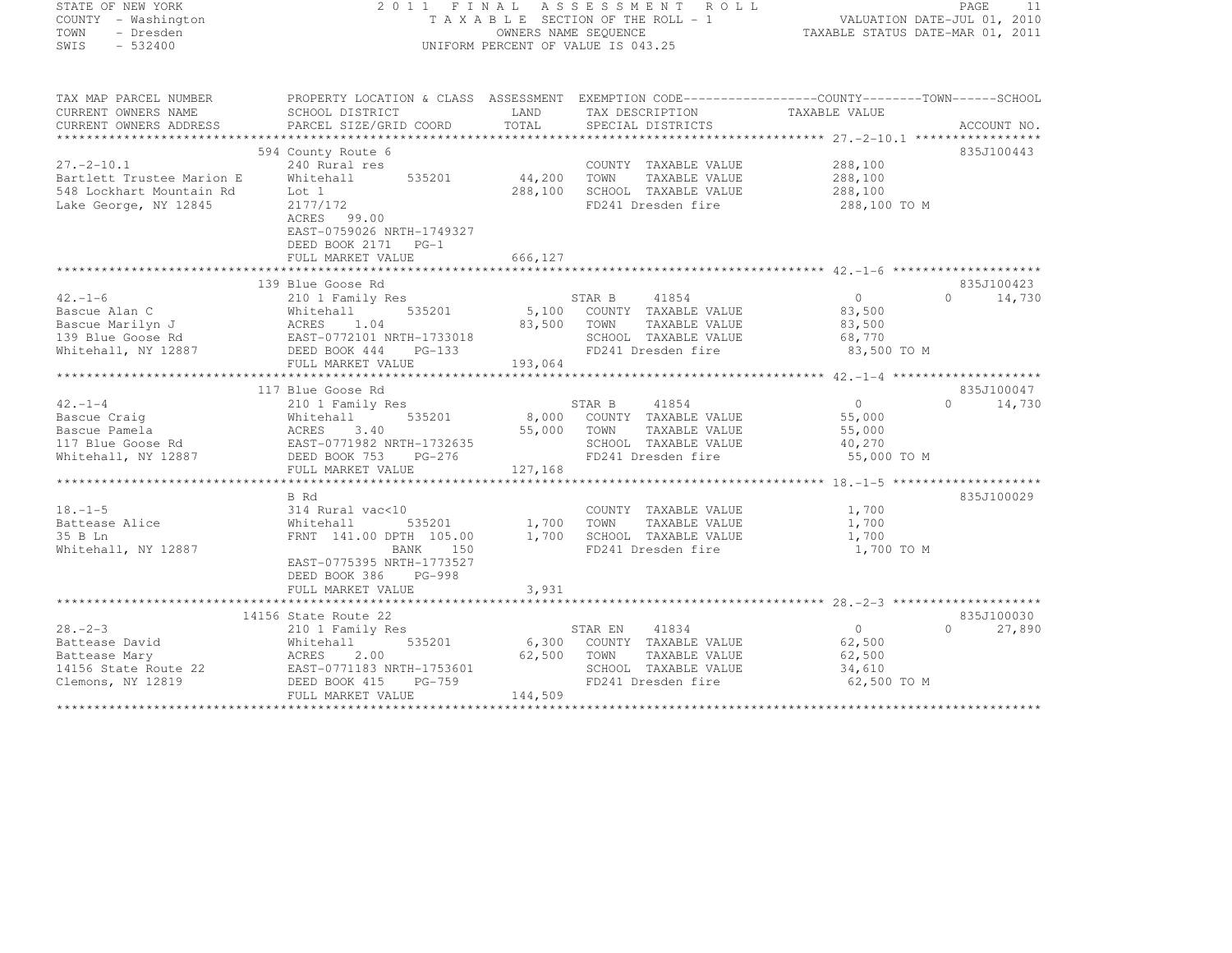# STATE OF NEW YORK 2 0 1 1 F I N A L A S S E S S M E N T R O L L PAGE <sup>12</sup> COUNTY - Washington T A X A B L E SECTION OF THE ROLL - 1 VALUATION DATE-JUL 01, 2010 TOWN - Dresden OWNERS NAME SEQUENCE TAXABLE STATUS DATE-MAR 01, 2011<br>- TRESDEN ON THE SEQUENCE TO A SECUENCE TO BE SERVED ON THE SEQUENCE OF SEXUE OF THE STATUS DATE MAR 01, 2011 SWIS - 532400 UNIFORM PERCENT OF VALUE IS 043.25

| TAX MAP PARCEL NUMBER  | PROPERTY LOCATION & CLASS ASSESSMENT EXEMPTION CODE---------------COUNTY-------TOWN-----SCHOOL |               |                             |                |                     |
|------------------------|------------------------------------------------------------------------------------------------|---------------|-----------------------------|----------------|---------------------|
| CURRENT OWNERS NAME    | SCHOOL DISTRICT                                                                                | LAND          | TAX DESCRIPTION             | TAXABLE VALUE  |                     |
| CURRENT OWNERS ADDRESS | PARCEL SIZE/GRID COORD                                                                         | TOTAL         | SPECIAL DISTRICTS           |                | ACCOUNT NO.         |
|                        |                                                                                                |               |                             |                |                     |
|                        | 221 Belden Rd                                                                                  |               |                             |                | 835J100031          |
| $18. - 1 - 13$         | 271 Mfg housings - WTRFNT                                                                      |               | STAR B MH 41864             | $\overline{0}$ | $\cap$<br>10,000    |
| Battease Kevin         | Whitehall<br>535201                                                                            |               | 33,200 COUNTY TAXABLE VALUE | 43,200         |                     |
| 221 Belden Rd          | ACRES 44.90                                                                                    | 43,200 TOWN   | TAXABLE VALUE               | 43,200         |                     |
| Whitehall, NY 12887    | EAST-0780499 NRTH-1771592                                                                      |               | SCHOOL TAXABLE VALUE        | 33,200         |                     |
|                        | DEED BOOK 399<br>PG-430                                                                        |               | FD241 Dresden fire          | 43,200 TO M    |                     |
|                        | FULL MARKET VALUE                                                                              | 99,884        |                             |                |                     |
|                        |                                                                                                |               |                             |                |                     |
|                        | 308 County Route 7                                                                             |               |                             |                | 835J100473          |
| $42. - 1 - 27$         | 210 1 Family Res                                                                               |               | STAR B<br>41854             | $\Omega$       | $\bigcap$<br>14,730 |
| Beebe Donald J         | 535201<br>Whitehall                                                                            |               | 4,600 COUNTY TAXABLE VALUE  | 76,500         |                     |
| Beebe Serena R         | FRNT 100.00 DPTH 208.00                                                                        | 76,500        | TOWN<br>TAXABLE VALUE       | 76,500         |                     |
|                        |                                                                                                |               | SCHOOL TAXABLE VALUE        |                |                     |
| 308 County Route 7     | EAST-0772434 NRTH-1729290                                                                      |               | FD241 Dresden fire          | 61,770         |                     |
| Clemons, NY 12819      | DEED BOOK 1778 PG-330                                                                          |               |                             | 76,500 TO M    |                     |
|                        | FULL MARKET VALUE                                                                              | 176,879       |                             |                |                     |
|                        |                                                                                                |               |                             |                |                     |
|                        | 6404 Chipmunk Alley Way                                                                        |               |                             |                | 835J100039          |
| $23.20 - 5 - 21$       | 260 Seasonal res - WTRFNT                                                                      |               | COUNTY TAXABLE VALUE        | 200,000        |                     |
| Benjamin Leslie A      | 535201<br>Whitehall                                                                            | 127,400       | TAXABLE VALUE<br>TOWN       | 200,000        |                     |
| Benjamin Kathryn L     | Camp Seas                                                                                      | 200,000       | SCHOOL TAXABLE VALUE        | 200,000        |                     |
| 63 Williams St         | Lf 65 S                                                                                        |               | FD241 Dresden fire          | 200,000 TO M   |                     |
| Whitehall, NY 12887    | FRNT 65.00 DPTH 168.00                                                                         |               |                             |                |                     |
|                        | EAST-0755866 NRTH-1754477                                                                      |               |                             |                |                     |
|                        | DEED BOOK 446<br>PG-796                                                                        |               |                             |                |                     |
|                        | FULL MARKET VALUE                                                                              | 462,428       |                             |                |                     |
|                        |                                                                                                |               |                             |                |                     |
|                        | Pike Brook Rd                                                                                  |               |                             |                | 835J100603          |
| $27. - 2 - 9$          | 322 Rural vac>10                                                                               |               | COUNTY TAXABLE VALUE        | 18,000         |                     |
| Benjamin Leslie A      | Whitehall                                                                                      | 535201 18,000 | TOWN<br>TAXABLE VALUE       | 18,000         |                     |
| Benjamin Kelly         | ACRES 12.70                                                                                    | 18,000        | SCHOOL TAXABLE VALUE        | 18,000         |                     |
| 63 William St          | EAST-0759625 NRTH-1745934                                                                      |               | FD241 Dresden fire          | 18,000 TO M    |                     |
| Whitehall, NY 12887    | DEED BOOK 823<br>$PG-139$                                                                      |               |                             |                |                     |
|                        | FULL MARKET VALUE                                                                              | 41,618        |                             |                |                     |
|                        |                                                                                                |               |                             |                |                     |
|                        | 104 Cross Rd                                                                                   |               |                             |                | 835J100257          |
| $27. - 4 - 2$          | 322 Rural vac>10                                                                               |               | COUNTY TAXABLE VALUE        | 76,900         |                     |
| Bennett Duane          | 535201<br>Whitehall                                                                            | 76,900        | TOWN<br>TAXABLE VALUE       | 76,900         |                     |
| Bennett Barbara        | ACRES 205.00                                                                                   | 76,900        | SCHOOL TAXABLE VALUE        | 76,900         |                     |
| 116 Cross Rd           | EAST-0762849 NRTH-1749268                                                                      |               | FD241 Dresden fire          | 76,900 TO M    |                     |
| Clemons, NY 12819      | DEED BOOK 823<br>$PG-29$                                                                       |               |                             |                |                     |
|                        | FULL MARKET VALUE                                                                              | 177,803       |                             |                |                     |
|                        |                                                                                                |               |                             |                |                     |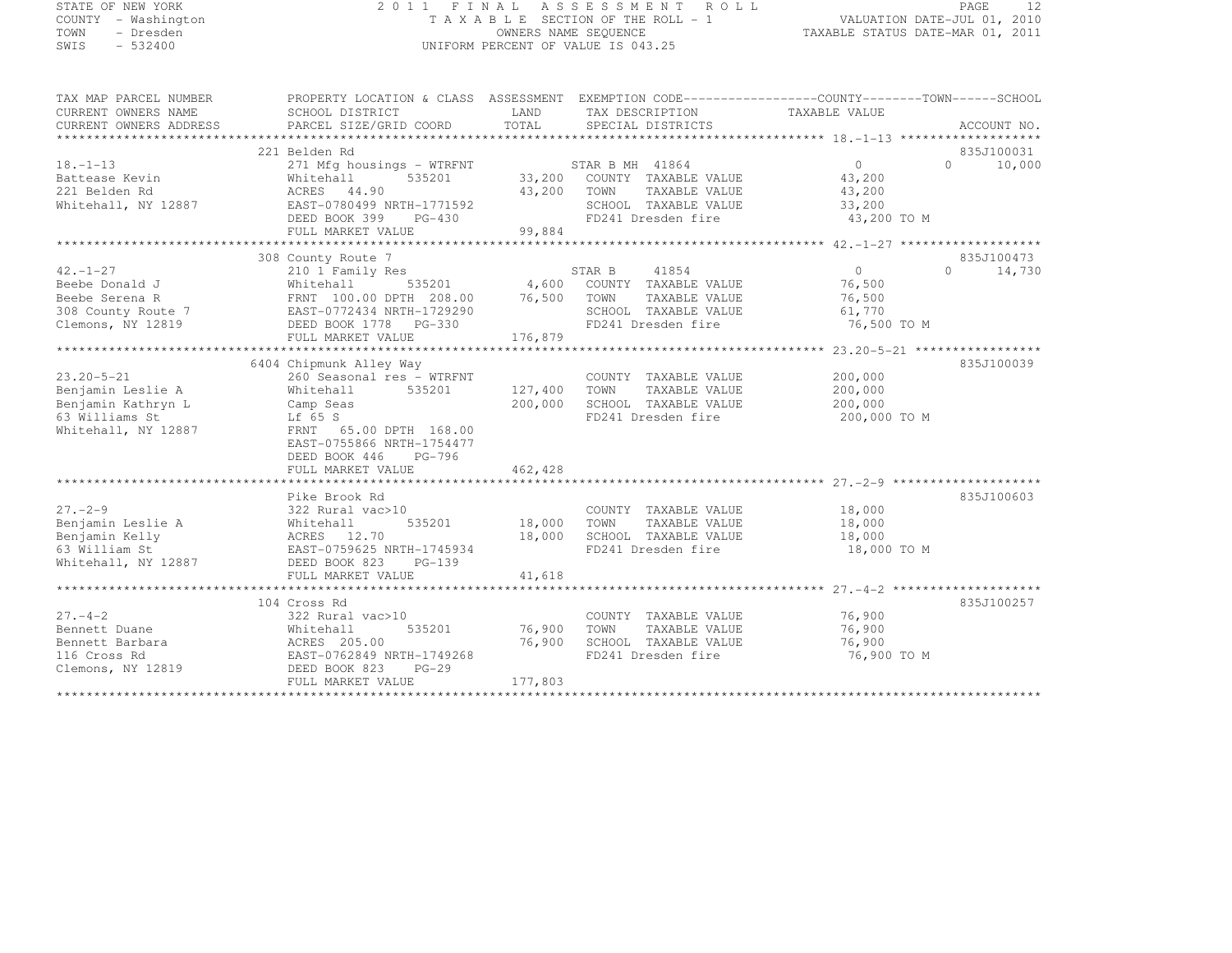# STATE OF NEW YORK 2 0 1 1 F I N A L A S S E S S M E N T R O L L PAGE <sup>13</sup> COUNTY - Washington T A X A B L E SECTION OF THE ROLL - 1 VALUATION DATE-JUL 01, 2010 TOWN - Dresden OWNERS NAME SEQUENCE TAXABLE STATUS DATE-MAR 01, 2011<br>- TRESDEN ON THE SEQUENCE TO A SECUENCE TO BE SERVED ON THE SEQUENCE OF SEXUE OF THE STATUS DATE MAR 01, 2011 SWIS - 532400 UNIFORM PERCENT OF VALUE IS 043.25

| TAX MAP PARCEL NUMBER<br>CURRENT OWNERS NAME<br>CURRENT OWNERS ADDRESS                                                                                                                                                                                                     | PROPERTY LOCATION & CLASS ASSESSMENT EXEMPTION CODE-----------------COUNTY-------TOWN------SCHOOL<br>SCHOOL DISTRICT<br>PARCEL SIZE/GRID COORD             | LAND<br>TOTAL                        | TAX DESCRIPTION TAXABLE VALUE SPECIAL DISTRICTS                                                                                      |                                                                 | ACCOUNT NO.                      |
|----------------------------------------------------------------------------------------------------------------------------------------------------------------------------------------------------------------------------------------------------------------------------|------------------------------------------------------------------------------------------------------------------------------------------------------------|--------------------------------------|--------------------------------------------------------------------------------------------------------------------------------------|-----------------------------------------------------------------|----------------------------------|
| And Tamily Res<br>Chemont Barbara<br>Bennett Barbara<br>116 Cross Rd<br>2.10<br>Clemons, NY 12819<br>2.10<br>2.10<br>2.10<br>2.10<br>2.2.10<br>2.2.10<br>2.2.10<br>2.2.10<br>2.2.10<br>2.2.10<br>2.2.10<br>2.2.2.10<br>2.2.2.10<br>2.2.2.10<br>2.2.2.10<br>2.2.2.10<br>2.2 | 116 Cross Rd<br>PG-713                                                                                                                                     | STAR B<br>115,000<br>TOWN<br>265,896 | 41854<br>12,000 COUNTY TAXABLE VALUE<br>TAXABLE VALUE<br>SCHOOL TAXABLE VALUE<br>FD241 Dresden fire                                  | $\overline{0}$<br>115,000<br>115,000<br>100,270<br>115,000 TO M | 835J101077<br>$0 \t 14,730$      |
|                                                                                                                                                                                                                                                                            |                                                                                                                                                            |                                      |                                                                                                                                      |                                                                 |                                  |
| $20 - 1 - 7$<br>20.-1-7<br>Benson Family Residence Mhitehall<br>5479 Bluff Head Rd<br>Huletts Landing, NY 12841 ACRES 25.40<br>RDCE 2760970 NPT                                                                                                                            | 5479 Bluff Head Rd<br>- WTRFNT<br>240 Rural res<br>535201<br>EAST-0760970 NRTH-1762395<br>DEED BOOK 841<br>PG-307<br>FULL MARKET VALUE                     | 601,300 TOWN<br>1390,289             | STAR B 41854<br>331,700 COUNTY TAXABLE VALUE<br>TAXABLE VALUE<br>SCHOOL TAXABLE VALUE<br>FD241 Dresden fire                          | 0<br>601,300<br>601,300<br>586,570<br>601,300 TO M              | 835J100040<br>$\Omega$<br>14,730 |
|                                                                                                                                                                                                                                                                            |                                                                                                                                                            | ****************                     |                                                                                                                                      |                                                                 |                                  |
| $26.8 - 3 - 5.6$<br>Benvenuto Tara Marie<br>448 Brewster Hill Rd<br>Brewster, NY 10509                                                                                                                                                                                     | 4017 Eichler Way<br>210 1 Family Res<br>535201<br>Whitehall<br>LR's<br>ACRES 1.04<br>EAST-0754048 NRTH-1752910<br>DEED BOOK 2382 PG-8<br>FULL MARKET VALUE | 43,600<br>TOWN<br>127,800<br>295,491 | COUNTY TAXABLE VALUE 127,800<br>TAXABLE VALUE<br>SCHOOL TAXABLE VALUE<br>FD241 Dresden fire<br>FS242 Frederick's Pt Swr 2<br>1.00 UN | 127,800<br>127,800<br>127,800 TO M<br>.00 FE                    | 835J100165                       |
|                                                                                                                                                                                                                                                                            |                                                                                                                                                            |                                      |                                                                                                                                      |                                                                 |                                  |
| $23.20 - 3 - 10$<br>Bernard Robert LE<br>Bernard Joyce LE Camp Seas<br>PO Box 171 FRNT 30.00 DPTH 80.00<br>Huletts Landing, NY 12841 EAST-0755883 NRTH-1754233                                                                                                             | 6702 Pickerel Bay Way<br>260 Seasonal res<br>535201<br>Whitehall<br>DEED BOOK 2575 PG-22                                                                   | 14,400 TOWN                          | COUNTY TAXABLE VALUE<br>TAXABLE VALUE<br>75,000 SCHOOL TAXABLE VALUE<br>FD241 Dresden fire                                           | 75,000<br>75,000<br>75,000<br>75,000 TO M                       | 835J100198                       |
|                                                                                                                                                                                                                                                                            | FULL MARKET VALUE                                                                                                                                          | 173,410                              |                                                                                                                                      |                                                                 |                                  |
|                                                                                                                                                                                                                                                                            | 14560 State Route 22                                                                                                                                       |                                      |                                                                                                                                      |                                                                 | 835J101139                       |
| $21. - 1 - 27.3$<br>210 1<br>Whiteh<br>ACRES<br>Bezio Mickey M<br>Bezio Dawn E<br>14560 State Route 22 EAST-0777238 NRTH-1761177<br>Whitehall, NY 12887 DEED BOOK 624 PG-82                                                                                                | 210 1 Family Res<br>535201<br>Whitehall<br>2.80<br>FULL MARKET VALUE                                                                                       | STAR B<br>87,500<br>TOWN<br>202,312  | 41854<br>7,300 COUNTY TAXABLE VALUE<br>TAXABLE VALUE<br>SCHOOL TAXABLE VALUE<br>FD241 Dresden fire                                   | $\overline{0}$<br>87,500<br>87,500<br>72,770<br>87,500 TO M     | $\bigcap$<br>14,730              |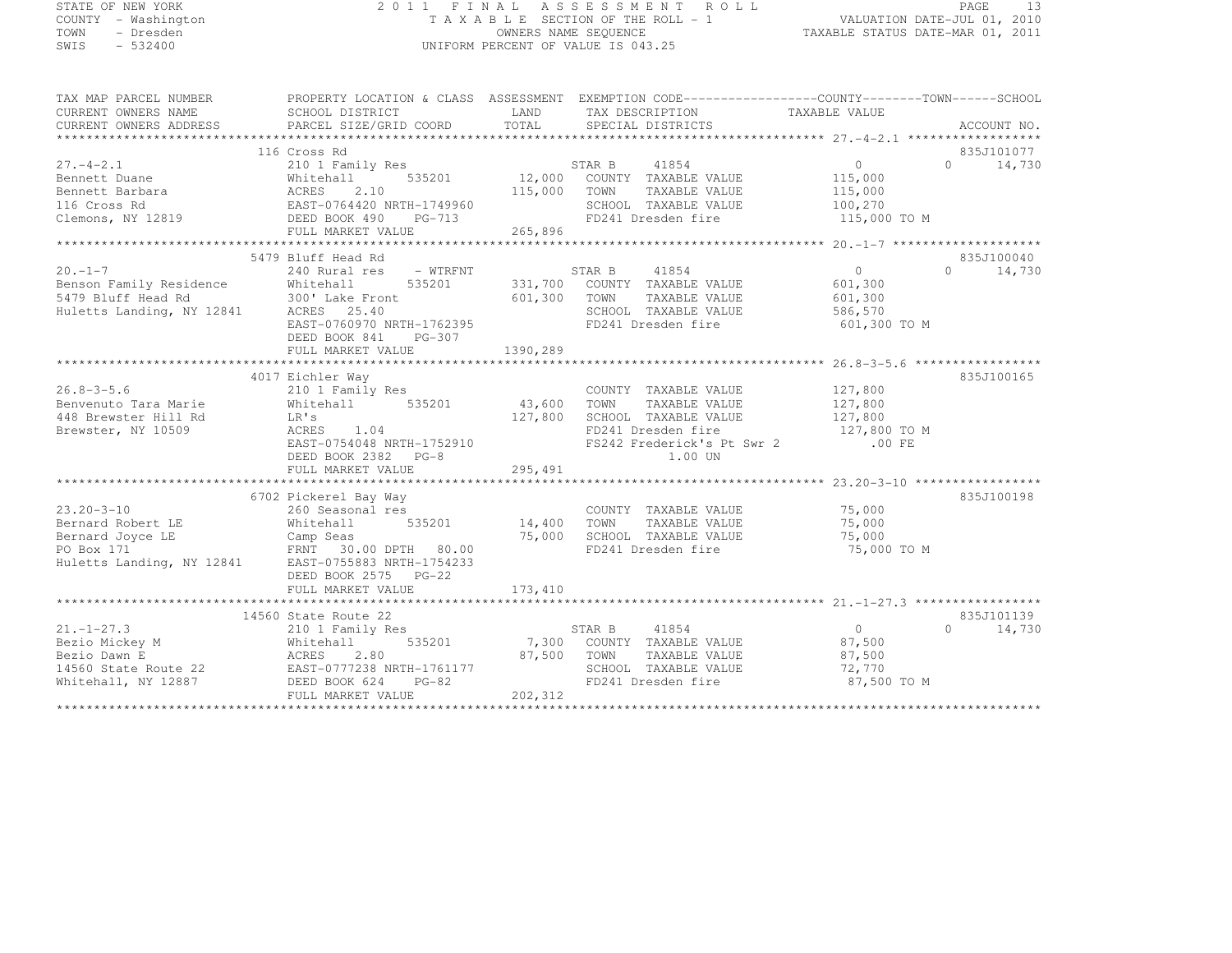| STATE OF NEW YORK<br>COUNTY - Washington<br>TOWN - Dresden<br>SWIS - 532400                          | 2011 FINAL ASSESSMENT ROLL<br>FINAL ASSESSMENT ROLL<br>TAXABLE SECTION OF THE ROLL -1 VALUATION DATE-JUL 01, 2010<br>OWNERS NAME SEQUENCE TAXABLE STATUS DATE-MAR 01, 2011<br>UNIFORM PERCENT OF VALUE IS 043.25                                                                       |                               |                                                                                                                                                    |                                               | PAGE<br>14  |
|------------------------------------------------------------------------------------------------------|----------------------------------------------------------------------------------------------------------------------------------------------------------------------------------------------------------------------------------------------------------------------------------------|-------------------------------|----------------------------------------------------------------------------------------------------------------------------------------------------|-----------------------------------------------|-------------|
| TAX MAP PARCEL NUMBER<br>CURRENT OWNERS NAME<br>CURRENT OWNERS ADDRESS                               | PROPERTY LOCATION & CLASS ASSESSMENT EXEMPTION CODE-----------------COUNTY-------TOWN------SCHOOL<br>SCHOOL DISTRICT<br>PARCEL SIZE/GRID COORD                                                                                                                                         | LAND<br>TOTAL                 | TAX DESCRIPTION TAXABLE VALUE<br>SPECIAL DISTRICTS                                                                                                 |                                               | ACCOUNT NO. |
|                                                                                                      | Bluff Head Way<br>20.-1-2.3 310 Res Vac<br>Bhavsar Avanish R Whitehall 535201 47,200<br>Bhavsar Lucinda ACRES 1.18 47,200<br>205 E 85th St EAST-0757876 NRTH-1764220<br>New York, NY 10028 DEED BOOK 2929 PG-195<br>109,133<br>109,133                                                 | 47,200<br>47,200              | COUNTY TAXABLE VALUE<br>TOWN<br>TAXABLE VALUE<br>SCHOOL TAXABLE VALUE<br>FD241 Dresden fire                                                        | 47,200<br>47,200<br>47,200<br>47,200 TO M     |             |
|                                                                                                      |                                                                                                                                                                                                                                                                                        |                               |                                                                                                                                                    |                                               |             |
| $20. -1 - 10$<br>Bhavsar Lucinda H<br>Bhavsar Avanish<br>205 E 85 th St Apt 8M<br>New York, NY 10028 | 5603 Bluff Head Rd<br>260 Seasonal res - WTRFNT<br>Whitehall<br>ease 865-1<br>535201<br>Lf 485<br>ACRES 1.46<br>EAST-0757667 NRTH-1764117<br>DEED BOOK 2244 PG-349                                                                                                                     | 373,500                       | COUNTY TAXABLE VALUE<br>286,900 TOWN TAXABLE VALUE<br>SCHOOL TAXABLE VALUE<br>FD241 Dresden fire                                                   | 373,500<br>373,500<br>373,500<br>373,500 TO M | 835J100491  |
|                                                                                                      | FULL MARKET VALUE                                                                                                                                                                                                                                                                      | 863,584                       |                                                                                                                                                    |                                               |             |
|                                                                                                      |                                                                                                                                                                                                                                                                                        |                               |                                                                                                                                                    |                                               |             |
| $24.13 - 1 - 2$                                                                                      | 7262 Knighten Way<br>210 1 Family Res - WTRFNT<br>Extra 1 Trustee<br>Bibler Laura D Trustee<br>Bibler Lake Trust<br>173 Holt Rd<br>Andover, MA 01810<br>EAST-0756512 NRTH-1757043<br>FRNT 346.00 DPTH 274.00<br>EAST-0756512 NRTH-1757043<br>DEED BOOK 927 PG-333<br>FULL MARKET VALUE | 196,800<br>380,500<br>879,769 | COUNTY TAXABLE VALUE<br>TOWN TAXABLE VALUE<br>SCHOOL TAXABLE VALUE<br>FD241 Dresden fire                                                           | 380,500<br>380,500<br>380,500<br>380,500 TO M | 835J100124  |
|                                                                                                      |                                                                                                                                                                                                                                                                                        |                               |                                                                                                                                                    |                                               |             |
| 41.-1-6<br>Bick Philip<br>Hudak Kathi<br>407 Terhune Ave<br>Pasaic, NJ 07055                         | 934 Pike Brook Rd<br>280 Res Multiple<br>Whitehall 535201<br>ACRES 484.70<br>EAST-0761403 NRTH-1737105<br>214,000<br>DEED BOOK 579 PG-108                                                                                                                                              | 162,900                       | COUNTY TAXABLE VALUE<br>TOWN TAXABLE VALUE<br>SCHOOL TAXABLE VALUE<br>FD241 Dresden fire                                                           | 214,000<br>214,000<br>214,000<br>214,000 TO M | 835J100410  |
|                                                                                                      | FULL MARKET VALUE                                                                                                                                                                                                                                                                      | 494,798                       |                                                                                                                                                    |                                               |             |
|                                                                                                      | 6162 Brook Way<br>FULL MARKET VALUE                                                                                                                                                                                                                                                    | 6,000<br>43,237               | COUNTY TAXABLE VALUE 18,700<br>TOWN<br>TAXABLE VALUE<br>SCHOOL TAXABLE VALUE<br>FD241 Dresden fire<br>FS242 Frederick's Pt Swr 2 .00 FE<br>1.00 UN | 18,700<br>18,700<br>18,700 TO M               | 835J100580  |
|                                                                                                      |                                                                                                                                                                                                                                                                                        |                               |                                                                                                                                                    |                                               |             |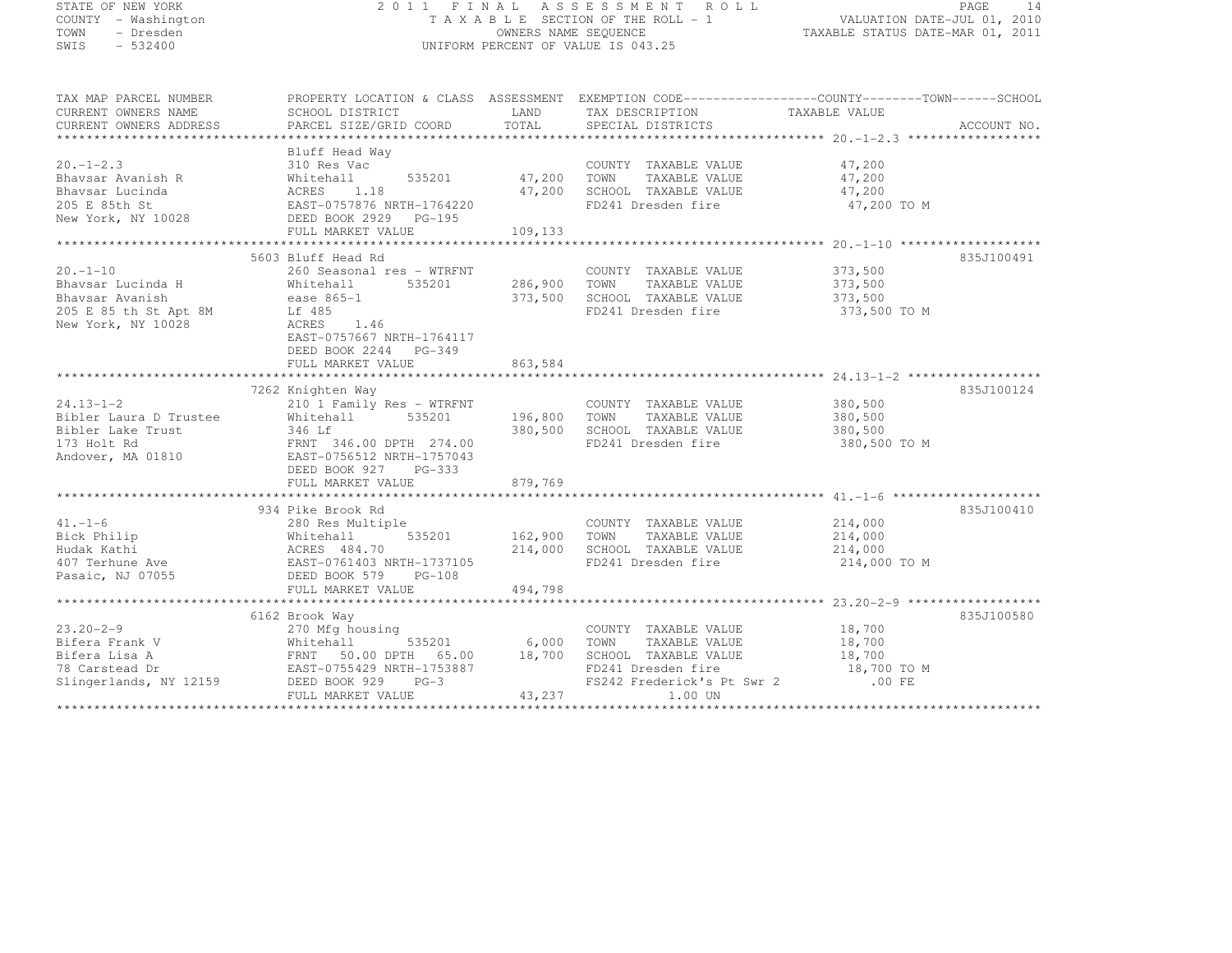# STATE OF NEW YORK 2 0 1 1 F I N A L A S S E S S M E N T R O L L PAGE <sup>15</sup> COUNTY - Washington T A X A B L E SECTION OF THE ROLL - 1 VALUATION DATE-JUL 01, 2010 TOWN - Dresden OWNERS NAME SEQUENCE TAXABLE STATUS DATE-MAR 01, 2011<br>- TRESDEN ON THE SEQUENCE TO A SECUENCE TO BE SERVED ON THE SEQUENCE OF SEXUE OF THE STATUS DATE MAR 01, 2011 SWIS - 532400 UNIFORM PERCENT OF VALUE IS 043.25

| TAX MAP PARCEL NUMBER                                                                                                                                                                                                                  |                                                                                        |          |                                                                                  | PROPERTY LOCATION & CLASS ASSESSMENT EXEMPTION CODE-----------------COUNTY-------TOWN------SCHOOL |
|----------------------------------------------------------------------------------------------------------------------------------------------------------------------------------------------------------------------------------------|----------------------------------------------------------------------------------------|----------|----------------------------------------------------------------------------------|---------------------------------------------------------------------------------------------------|
| CURRENT OWNERS NAME                                                                                                                                                                                                                    | SCHOOL DISTRICT<br><b>EXAMPLE DESCRIPTION OF STREET AND LAND</b>                       |          | TAX DESCRIPTION<br>SPECIAL DISTRICTS                                             |                                                                                                   |
| CURRENT OWNERS ADDRESS                                                                                                                                                                                                                 | PARCEL SIZE/GRID COORD                                                                 | TOTAL    | SPECIAL DISTRICTS                                                                | ACCOUNT NO.                                                                                       |
|                                                                                                                                                                                                                                        |                                                                                        |          |                                                                                  |                                                                                                   |
|                                                                                                                                                                                                                                        | 6115 Bayview Rd                                                                        |          |                                                                                  | 835J100478                                                                                        |
| $23.20 - 2 - 7$                                                                                                                                                                                                                        | 260 Seasonal res                                                                       |          | COUNTY TAXABLE VALUE 60,000                                                      |                                                                                                   |
|                                                                                                                                                                                                                                        |                                                                                        |          |                                                                                  | 60,000                                                                                            |
|                                                                                                                                                                                                                                        |                                                                                        |          |                                                                                  | 60,000                                                                                            |
|                                                                                                                                                                                                                                        |                                                                                        |          |                                                                                  | 60,000 TO M                                                                                       |
|                                                                                                                                                                                                                                        |                                                                                        |          | FS242 Frederick's Pt Swr 2 .00 FE                                                |                                                                                                   |
|                                                                                                                                                                                                                                        |                                                                                        |          |                                                                                  |                                                                                                   |
| 23.20-2-7<br>Bifera Lisa A Mhitehell 535201 20,000 TOWN IAAABLE VALUE<br>78 Carstead Dr FRNT 135.00 DPTH 45.00 60,000 SCHOOL TAXABLE VALUE<br>Slingerlands, NY 12159 EAST-0755491 NRTH-1754082 FD241 Dresden fire<br>DEED BOOK 906 PG- |                                                                                        |          |                                                                                  |                                                                                                   |
|                                                                                                                                                                                                                                        | 4256 Lakeview Way                                                                      |          |                                                                                  | 835J100041                                                                                        |
| $26.8 - 8 - 11$                                                                                                                                                                                                                        |                                                                                        |          | STAR EN 41834                                                                    | $\overline{0}$<br>$\Omega$<br>27,890                                                              |
| EMPTH 106.00 13,200 COUNIT IAAADDE VALUE<br>DeVerna Susan FRNT 70.00 DPTH 106.00 239,200 TOWN TAXABLE VALUE<br>4256 Lakeview Way EAST-0753716 NRTH-1753364 SCHOOL TAXABLE VALUE<br>Huletts Landing, NY 12841 DEED BOOK 952 PG-305 FD   |                                                                                        |          |                                                                                  | 239,200                                                                                           |
|                                                                                                                                                                                                                                        |                                                                                        |          |                                                                                  | 239, 200<br>211, 310                                                                              |
|                                                                                                                                                                                                                                        |                                                                                        |          |                                                                                  |                                                                                                   |
|                                                                                                                                                                                                                                        |                                                                                        |          |                                                                                  | 239,200 TO M                                                                                      |
|                                                                                                                                                                                                                                        |                                                                                        |          |                                                                                  | 1.00 UN C                                                                                         |
|                                                                                                                                                                                                                                        |                                                                                        |          |                                                                                  |                                                                                                   |
|                                                                                                                                                                                                                                        | 4011 Eichler Way                                                                       |          |                                                                                  |                                                                                                   |
| $26.8 - 3 - 5.11$                                                                                                                                                                                                                      | 210 1 Family Res                                                                       |          | COUNTY TAXABLE VALUE                                                             | 128,000                                                                                           |
|                                                                                                                                                                                                                                        |                                                                                        |          |                                                                                  | 128,000                                                                                           |
| Blackburn Harbor Develpmt Inc Whitehall 535201 43,600 TOWN TAXABLE VALUE<br>PO Box 1515 ACRES 1.03 128,000 SCHOOL TAXABLE VALUE<br>Bolton Landing, NY 12814 EAST-0754304 NRTH-1752780 FD241 Dresden fire<br>DEED BOOK 2681 PG-277 HS   |                                                                                        |          |                                                                                  |                                                                                                   |
|                                                                                                                                                                                                                                        |                                                                                        |          | FD241 Dresden fire                                                               | 128,000<br>128,000 TO M                                                                           |
|                                                                                                                                                                                                                                        |                                                                                        |          | HS241 Hulet land swr 1                                                           | .00 UN C                                                                                          |
|                                                                                                                                                                                                                                        | FULL MARKET VALUE 295,954                                                              |          |                                                                                  |                                                                                                   |
|                                                                                                                                                                                                                                        |                                                                                        |          |                                                                                  |                                                                                                   |
|                                                                                                                                                                                                                                        | County Route 6                                                                         |          |                                                                                  | 835J100072                                                                                        |
| $28. - 1 - 8.1$                                                                                                                                                                                                                        | 260 Seasonal res                                                                       |          |                                                                                  |                                                                                                   |
|                                                                                                                                                                                                                                        |                                                                                        |          | COUNTY TAXABLE VALUE<br>21,000 TOWN TAXABLE VALUE<br>COUNTY TAXABLE VALUE 73,000 | 73,000                                                                                            |
|                                                                                                                                                                                                                                        | 535201                                                                                 |          | 73,000 SCHOOL TAXABLE VALUE                                                      | 73,000                                                                                            |
|                                                                                                                                                                                                                                        | $ACRES$ 21.71                                                                          |          |                                                                                  |                                                                                                   |
| Blakely John M Whitehall 535201<br>Curtis Marsha C 1 ot 1<br>RR 1 ACRES 21.71<br>PO Box 428A EAST-0770132 NRTH-175003<br>Edgartown, MA 02539 DEED BOOK 959 PG-271                                                                      |                                                                                        |          | FD241 Dresden fire                                                               | 73,000 TO M                                                                                       |
|                                                                                                                                                                                                                                        | EAST-0770132 NRTH-1750036                                                              |          |                                                                                  |                                                                                                   |
|                                                                                                                                                                                                                                        |                                                                                        |          |                                                                                  |                                                                                                   |
|                                                                                                                                                                                                                                        | FULL MARKET VALUE                                                                      | 168,786  |                                                                                  |                                                                                                   |
|                                                                                                                                                                                                                                        |                                                                                        |          |                                                                                  |                                                                                                   |
|                                                                                                                                                                                                                                        | 110 North Rd                                                                           |          |                                                                                  | 835J100472                                                                                        |
| $28. - 1 - 1$                                                                                                                                                                                                                          | 240 Rural res                                                                          |          | COUNTY TAXABLE VALUE                                                             | 90,800                                                                                            |
|                                                                                                                                                                                                                                        |                                                                                        |          | 37,100 TOWN TAXABLE VALUE                                                        | 90,800                                                                                            |
|                                                                                                                                                                                                                                        |                                                                                        |          | 90,800 SCHOOL TAXABLE VALUE                                                      | 90,800                                                                                            |
|                                                                                                                                                                                                                                        |                                                                                        |          | FD241 Dresden fire                                                               | 90,800 TO M                                                                                       |
|                                                                                                                                                                                                                                        |                                                                                        |          |                                                                                  |                                                                                                   |
|                                                                                                                                                                                                                                        | FULL MARKET VALUE                                                                      | 209,942  |                                                                                  |                                                                                                   |
|                                                                                                                                                                                                                                        |                                                                                        |          |                                                                                  |                                                                                                   |
|                                                                                                                                                                                                                                        |                                                                                        |          |                                                                                  | 835J100390                                                                                        |
| $24.13 - 1 - 1$                                                                                                                                                                                                                        | Community Res - WIRENT<br>Community Res - WIRENT<br>Community Res - S35201<br>ELE 350' |          | COUNTY TAXABLE VALUE                                                             | 507,000                                                                                           |
| Boathouse Bay LLC                                                                                                                                                                                                                      |                                                                                        | 280,200  | TOWN<br>TAXABLE VALUE                                                            | 507,000                                                                                           |
| Mitchell Perdue                                                                                                                                                                                                                        |                                                                                        | 507,000  | SCHOOL TAXABLE VALUE                                                             | 507,000                                                                                           |
| 34 Walthery Ave<br>Ridgewood, NJ 07450                                                                                                                                                                                                 | LF 620'                                                                                |          | FD241 Dresden fire                                                               | 507,000 TO M                                                                                      |
|                                                                                                                                                                                                                                        | FRNT 620.00 DPTH 179.03                                                                |          |                                                                                  |                                                                                                   |
|                                                                                                                                                                                                                                        | EAST-0756190 NRTH-1757038                                                              |          |                                                                                  |                                                                                                   |
|                                                                                                                                                                                                                                        | DEED BOOK 2787 PG-296                                                                  |          |                                                                                  |                                                                                                   |
|                                                                                                                                                                                                                                        | FULL MARKET VALUE                                                                      | 1172,254 |                                                                                  |                                                                                                   |
|                                                                                                                                                                                                                                        |                                                                                        |          |                                                                                  |                                                                                                   |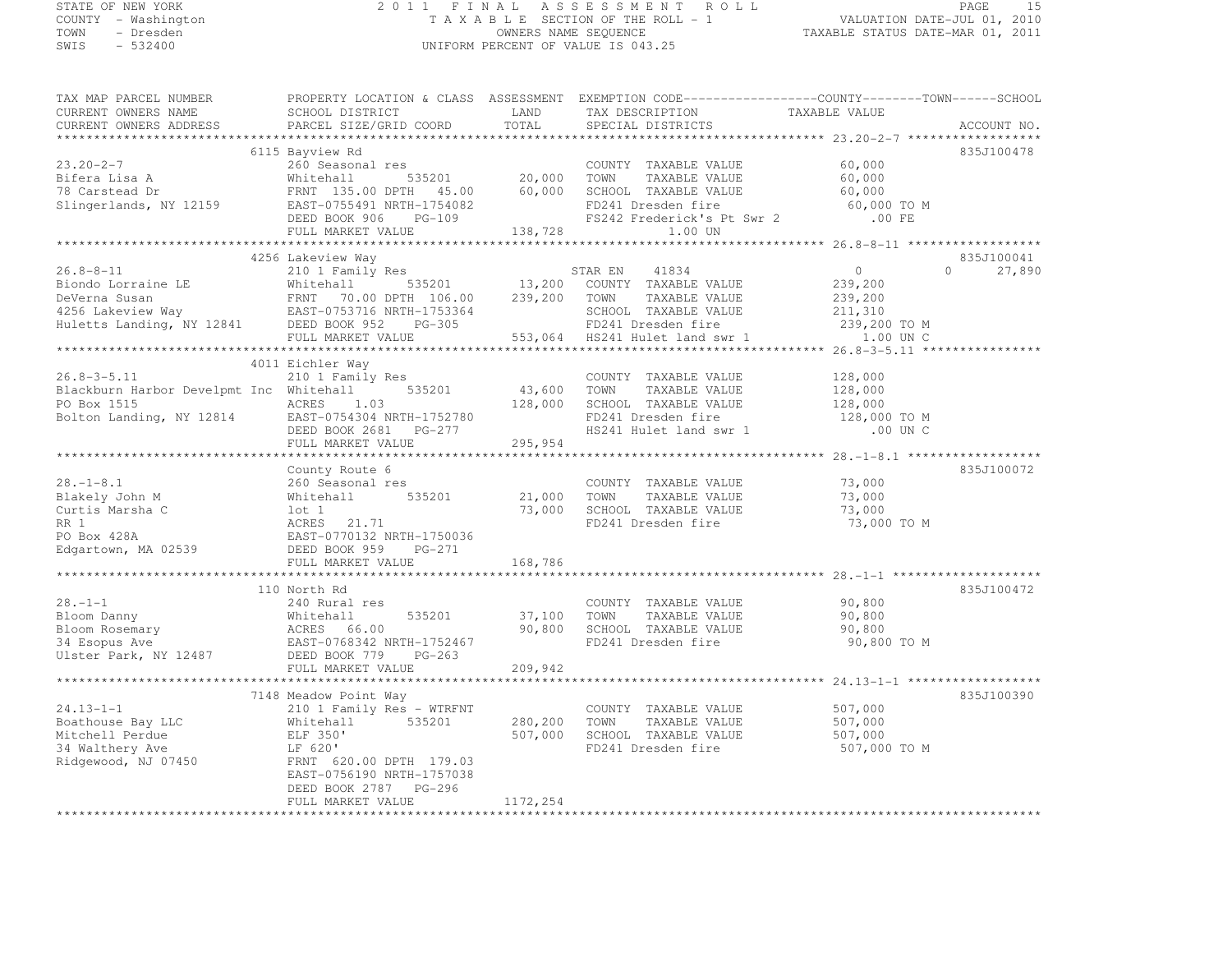| STATE OF NEW YORK                                                                                                                                            |                                                       |                                                                 | 2011 FINAL ASSESSMENT ROLL                          | PAGE                                                                                             | 16 |
|--------------------------------------------------------------------------------------------------------------------------------------------------------------|-------------------------------------------------------|-----------------------------------------------------------------|-----------------------------------------------------|--------------------------------------------------------------------------------------------------|----|
| COUNTY - Washington                                                                                                                                          | TAXABLE SECTION OF THE ROLL - 1                       | VALUATION DATE-JUL 01, 2010<br>TAXABLE STATUS DATE-MAR 01, 2011 |                                                     |                                                                                                  |    |
| TOWN<br>- Dresden                                                                                                                                            |                                                       |                                                                 | OWNERS NAME SEQUENCE                                |                                                                                                  |    |
| SWIS<br>$-532400$                                                                                                                                            |                                                       |                                                                 | UNIFORM PERCENT OF VALUE IS 043.25                  |                                                                                                  |    |
|                                                                                                                                                              |                                                       |                                                                 |                                                     |                                                                                                  |    |
| TAX MAP PARCEL NUMBER                                                                                                                                        |                                                       |                                                                 |                                                     | PROPERTY LOCATION & CLASS ASSESSMENT EXEMPTION CODE----------------COUNTY-------TOWN------SCHOOL |    |
| CURRENT OWNERS NAME                                                                                                                                          | SCHOOL DISTRICT                                       | LAND<br>TOTAL                                                   | TAX DESCRIPTION                                     | TAXABLE VALUE                                                                                    |    |
| CURRENT OWNERS ADDRESS                                                                                                                                       | PARCEL SIZE/GRID COORD                                |                                                                 | SPECIAL DISTRICTS                                   | ACCOUNT NO.                                                                                      |    |
|                                                                                                                                                              | Dresden Hill Rd                                       |                                                                 |                                                     |                                                                                                  |    |
|                                                                                                                                                              |                                                       |                                                                 | COUNTY TAXABLE VALUE                                | 49,200                                                                                           |    |
|                                                                                                                                                              |                                                       | 49,200 TOWN                                                     | TAXABLE VALUE                                       | 49,200                                                                                           |    |
|                                                                                                                                                              |                                                       | 49,200                                                          | SCHOOL TAXABLE VALUE                                | 49,200                                                                                           |    |
|                                                                                                                                                              |                                                       |                                                                 | FD241 Dresden fire                                  | 49,200 TO M                                                                                      |    |
|                                                                                                                                                              |                                                       |                                                                 |                                                     |                                                                                                  |    |
| Delray Beach, FL 33445-1334 FULL MARKET VALUE                                                                                                                |                                                       | 113,757                                                         |                                                     |                                                                                                  |    |
|                                                                                                                                                              |                                                       |                                                                 |                                                     |                                                                                                  |    |
|                                                                                                                                                              | 5407 Bluff Head Rd                                    |                                                                 |                                                     | 835J100217                                                                                       |    |
| $24. - 1 - 2$                                                                                                                                                | 210 1 Family Res - WTRFNT                             |                                                                 | COUNTY TAXABLE VALUE                                | 938,900                                                                                          |    |
| Bollman McWilliam V                                                                                                                                          |                                                       |                                                                 | 515,800 TOWN TAXABLE VALUE                          | 938,900                                                                                          |    |
| Schmidt Elizabeth                                                                                                                                            |                                                       | 938,900                                                         | SCHOOL TAXABLE VALUE                                | 938,900                                                                                          |    |
| 6510 Rockland Ct                                                                                                                                             | Whitehall 535201<br>686-15 + 686-24<br>1230' Lake Frt |                                                                 | FD241 Dresden fire                                  | 938,900 TO M                                                                                     |    |
| Clifton, VA 20124                                                                                                                                            | ACRES 3.50                                            |                                                                 |                                                     |                                                                                                  |    |
|                                                                                                                                                              | EAST-0757985 NRTH-1760678                             |                                                                 |                                                     |                                                                                                  |    |
|                                                                                                                                                              | FULL MARKET VALUE                                     | 2170,867                                                        |                                                     |                                                                                                  |    |
|                                                                                                                                                              |                                                       |                                                                 |                                                     |                                                                                                  |    |
|                                                                                                                                                              | Bluff Head Rd                                         |                                                                 |                                                     | 835J100384<br>5,000                                                                              |    |
|                                                                                                                                                              |                                                       |                                                                 | COUNTY TAXABLE VALUE<br>5,000 TOWN<br>TAXABLE VALUE | 5,000                                                                                            |    |
|                                                                                                                                                              |                                                       | 5,000                                                           | SCHOOL TAXABLE VALUE                                | 5,000                                                                                            |    |
|                                                                                                                                                              |                                                       |                                                                 | FD241 Dresden fire                                  | 5,000 TO M                                                                                       |    |
|                                                                                                                                                              | DEED BOOK 955 PG-337                                  |                                                                 |                                                     |                                                                                                  |    |
|                                                                                                                                                              | FULL MARKET VALUE                                     | 11,561                                                          |                                                     |                                                                                                  |    |
|                                                                                                                                                              |                                                       |                                                                 |                                                     |                                                                                                  |    |
|                                                                                                                                                              | 5091 Bluff Head Rd                                    |                                                                 |                                                     | 835J100297                                                                                       |    |
| $23.20 - 6 - 10$                                                                                                                                             | 260 Seasonal res                                      |                                                                 | COUNTY TAXABLE VALUE                                | 103,000                                                                                          |    |
|                                                                                                                                                              |                                                       | 28,100                                                          | TOWN<br>TAXABLE VALUE                               | 103,000                                                                                          |    |
| Bondesen Revo Family Trust<br>Attn: Kim Fitzgerald (10/909;501/465)<br>114 Birchwood Dr (10/909;501/465)<br>Colchester, VT 05446 (2007-0756472 NRTH-1754357) |                                                       | 103,000                                                         | SCHOOL TAXABLE VALUE                                | 103,000                                                                                          |    |
|                                                                                                                                                              |                                                       |                                                                 | FD241 Dresden fire                                  | 103,000 TO M                                                                                     |    |
|                                                                                                                                                              |                                                       |                                                                 |                                                     |                                                                                                  |    |
|                                                                                                                                                              | DEED BOOK 785<br>PG-278                               |                                                                 |                                                     |                                                                                                  |    |
|                                                                                                                                                              | FULL MARKET VALUE                                     | 238,150                                                         |                                                     |                                                                                                  |    |
|                                                                                                                                                              | County Route 6/N Off                                  |                                                                 |                                                     | 835J100057                                                                                       |    |
| $27. - 2 - 1$                                                                                                                                                | 910 Priv forest                                       |                                                                 | COUNTY TAXABLE VALUE                                | 53,500                                                                                           |    |
| Borden Francis                                                                                                                                               | Whitehall<br>535201                                   |                                                                 | 53,500 TOWN TAXABLE VALUE                           | 53,500                                                                                           |    |
| Borden Ruth                                                                                                                                                  |                                                       | 53,500                                                          | SCHOOL TAXABLE VALUE                                | 53,500                                                                                           |    |
| $1009$ County Rt $6$                                                                                                                                         | 738/332<br>ACRES 166.59                               |                                                                 | FD241 Dresden fire                                  | 53,500 TO M                                                                                      |    |
| Huletts Landing, NY 12841                                                                                                                                    | EAST-0759137 NRTH-1752126                             |                                                                 |                                                     |                                                                                                  |    |

FULL MARKET VALUE 123,699 \*\*\*\*\*\*\*\*\*\*\*\*\*\*\*\*\*\*\*\*\*\*\*\*\*\*\*\*\*\*\*\*\*\*\*\*\*\*\*\*\*\*\*\*\*\*\*\*\*\*\*\*\*\*\*\*\*\*\*\*\*\*\*\*\*\*\*\*\*\*\*\*\*\*\*\*\*\*\*\*\*\*\*\*\*\*\*\*\*\*\*\*\*\*\*\*\*\*\*\*\*\*\*\*\*\*\*\*\*\*\*\*\*\*\*\*\*\*\*\*\*\*\*\*\*\*\*\*\*\*\*\*

DEED BOOK 413 PG-741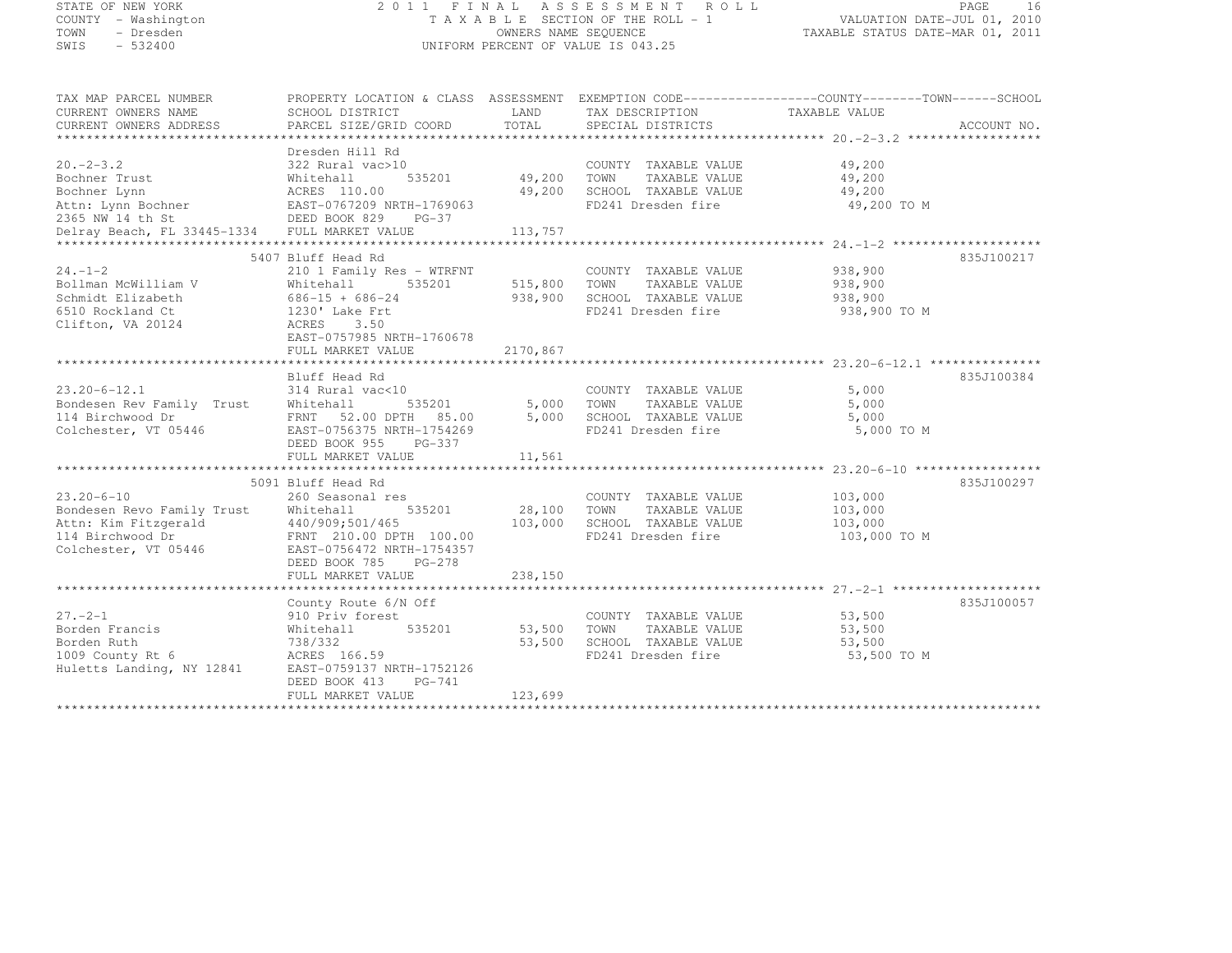# STATE OF NEW YORK 2 0 1 1 F I N A L A S S E S S M E N T R O L L PAGE <sup>17</sup> COUNTY - Washington T A X A B L E SECTION OF THE ROLL - 1 VALUATION DATE-JUL 01, 2010 TOWN - Dresden OWNERS NAME SEQUENCE TAXABLE STATUS DATE-MAR 01, 2011<br>- TRESDEN ON THE SEQUENCE TO A SECUENCE TO BE SERVED ON THE SEQUENCE OF SEXUE OF THE STATUS DATE MAR 01, 2011 SWIS - 532400 UNIFORM PERCENT OF VALUE IS 043.25

| TAX MAP PARCEL NUMBER | PROPERTY LOCATION & CLASS ASSESSMENT EXEMPTION CODE---------------COUNTY-------TOWN-----SCHOOL                                                                                                                                                                                                                                                                                                                    |          |                                                                                                                                       |             |               |
|-----------------------|-------------------------------------------------------------------------------------------------------------------------------------------------------------------------------------------------------------------------------------------------------------------------------------------------------------------------------------------------------------------------------------------------------------------|----------|---------------------------------------------------------------------------------------------------------------------------------------|-------------|---------------|
|                       |                                                                                                                                                                                                                                                                                                                                                                                                                   |          |                                                                                                                                       |             |               |
|                       | $\begin{tabular}{l c c c c c c} \hline $\angle \texttt{o}.\texttt{s$--1$--3} & $\multicolumn{3}{c }{\texttt{20.8--1$--3}} & $\multicolumn{3}{c }{\texttt{20.8--1$--3}} & $\multicolumn{3}{c }{\texttt{20.8--1$--3}} & $\multicolumn{3}{c }{\texttt{20.8--1$--3}} & $\multicolumn{3}{c }{\texttt{20.8--1$--3}} & $\multicolumn{3}{c }{\texttt{20.8--1$--3}} & $\multicolumn{3}{c }{\texttt{20.8--1$--3}} & $\mult$ |          |                                                                                                                                       |             |               |
|                       |                                                                                                                                                                                                                                                                                                                                                                                                                   |          |                                                                                                                                       |             | 835J100059    |
|                       |                                                                                                                                                                                                                                                                                                                                                                                                                   |          |                                                                                                                                       |             | $0 \t 14,730$ |
|                       |                                                                                                                                                                                                                                                                                                                                                                                                                   |          |                                                                                                                                       |             |               |
|                       |                                                                                                                                                                                                                                                                                                                                                                                                                   |          |                                                                                                                                       |             |               |
|                       |                                                                                                                                                                                                                                                                                                                                                                                                                   |          |                                                                                                                                       |             |               |
|                       |                                                                                                                                                                                                                                                                                                                                                                                                                   |          | SCHOOL TAXABLE VALUE $255,670$<br>FD241 Dresden fire $270,400$ TO M<br>HS241 Hulet land swr 1 1.00 UN C                               |             |               |
|                       |                                                                                                                                                                                                                                                                                                                                                                                                                   |          |                                                                                                                                       |             |               |
|                       | FULL MARKET VALUE                                                                                                                                                                                                                                                                                                                                                                                                 | 625, 202 |                                                                                                                                       |             |               |
|                       |                                                                                                                                                                                                                                                                                                                                                                                                                   |          |                                                                                                                                       |             |               |
|                       | 2022 Lands End Rd                                                                                                                                                                                                                                                                                                                                                                                                 |          |                                                                                                                                       |             | 835J100058    |
|                       |                                                                                                                                                                                                                                                                                                                                                                                                                   |          |                                                                                                                                       |             |               |
|                       |                                                                                                                                                                                                                                                                                                                                                                                                                   |          |                                                                                                                                       |             |               |
|                       |                                                                                                                                                                                                                                                                                                                                                                                                                   |          |                                                                                                                                       |             |               |
|                       |                                                                                                                                                                                                                                                                                                                                                                                                                   |          |                                                                                                                                       | 16,000 TO M |               |
|                       |                                                                                                                                                                                                                                                                                                                                                                                                                   |          |                                                                                                                                       |             |               |
|                       |                                                                                                                                                                                                                                                                                                                                                                                                                   |          |                                                                                                                                       |             |               |
|                       | 2009 Lands End Rd                                                                                                                                                                                                                                                                                                                                                                                                 |          |                                                                                                                                       |             | 835J100099    |
|                       | 26.8-3-19<br>Borden Francis Edward Mitehall 535201<br>Borden Ruth J<br>2 Sty Garage/fin Area 40,600<br>1009 County Rt 6 FRNT 60.00 DPTH 197.00<br>Huletts Landing, NY 12841 EAST-0754874 NRTH-1752265<br>RUTH POST 197.00<br>RUEL FD241 Dres                                                                                                                                                                      |          |                                                                                                                                       |             |               |
|                       |                                                                                                                                                                                                                                                                                                                                                                                                                   |          |                                                                                                                                       |             |               |
|                       |                                                                                                                                                                                                                                                                                                                                                                                                                   |          |                                                                                                                                       |             |               |
|                       |                                                                                                                                                                                                                                                                                                                                                                                                                   |          |                                                                                                                                       |             |               |
|                       |                                                                                                                                                                                                                                                                                                                                                                                                                   |          |                                                                                                                                       |             |               |
|                       | DEED BOOK 471 PG-769                                                                                                                                                                                                                                                                                                                                                                                              |          |                                                                                                                                       |             |               |
|                       |                                                                                                                                                                                                                                                                                                                                                                                                                   |          |                                                                                                                                       |             |               |
|                       |                                                                                                                                                                                                                                                                                                                                                                                                                   |          |                                                                                                                                       |             |               |
|                       | County Route 6                                                                                                                                                                                                                                                                                                                                                                                                    |          |                                                                                                                                       |             | 835J100532    |
| $26. - 1 - 19.1$      | $322$ Rural vac $>10$                                                                                                                                                                                                                                                                                                                                                                                             |          | COUNTY TAXABLE VALUE 18,000                                                                                                           |             |               |
|                       |                                                                                                                                                                                                                                                                                                                                                                                                                   |          |                                                                                                                                       |             |               |
|                       | Borden William<br>Borden Marilyn<br>2502 Goldey Rd<br>Huletts Landing, NY 12841<br>2502 Goldey Rd<br>2502 Goldey Rd<br>2502 Goldey Rd<br>2502 Goldey Rd<br>2502 Goldey Rd<br>2502 Book 734<br>2502 Book 734<br>26-47                                                                                                                                                                                              |          | 535201 18,000 TOWN TAXABLE VALUE 18,000<br>18,000 SCHOOL TAXABLE VALUE 18,000<br>TH-1751295 TH-1751295 FD241 Dresden fire 18,000 TO M |             |               |
|                       |                                                                                                                                                                                                                                                                                                                                                                                                                   |          |                                                                                                                                       |             |               |
|                       |                                                                                                                                                                                                                                                                                                                                                                                                                   |          |                                                                                                                                       |             |               |
|                       |                                                                                                                                                                                                                                                                                                                                                                                                                   |          |                                                                                                                                       |             |               |
|                       |                                                                                                                                                                                                                                                                                                                                                                                                                   |          |                                                                                                                                       |             |               |
|                       | Pike Brook Rd                                                                                                                                                                                                                                                                                                                                                                                                     |          |                                                                                                                                       |             | 835J100763    |
| $41. - 1 - 10$        | 314 Rural vac<10                                                                                                                                                                                                                                                                                                                                                                                                  |          | COUNTY TAXABLE VALUE 7,900                                                                                                            |             |               |
|                       |                                                                                                                                                                                                                                                                                                                                                                                                                   |          | TAXABLE VALUE<br>TOWN                                                                                                                 | 7,900       |               |
|                       | Borden William F Sr<br>Borden Marilyn J<br>PO Box 54<br>Huletts Landing, NY 12841<br>BORGES<br>BORGES<br>BORGES<br>BORGES<br>BORGES<br>BORGES<br>BORGES<br>BORGES<br>BORGES<br>BORGES<br>BORGES<br>BORGES<br>RIP-0763692 NRTH-1732125                                                                                                                                                                             |          | SCHOOL TAXABLE VALUE                                                                                                                  | 7,900       |               |
|                       |                                                                                                                                                                                                                                                                                                                                                                                                                   |          | FD241 Dresden fire                                                                                                                    | 7,900 TO M  |               |
|                       |                                                                                                                                                                                                                                                                                                                                                                                                                   |          |                                                                                                                                       |             |               |
|                       | DEED BOOK 2475 PG-320                                                                                                                                                                                                                                                                                                                                                                                             |          |                                                                                                                                       |             |               |
|                       | FULL MARKET VALUE                                                                                                                                                                                                                                                                                                                                                                                                 | 18,266   |                                                                                                                                       |             |               |
|                       |                                                                                                                                                                                                                                                                                                                                                                                                                   |          |                                                                                                                                       |             |               |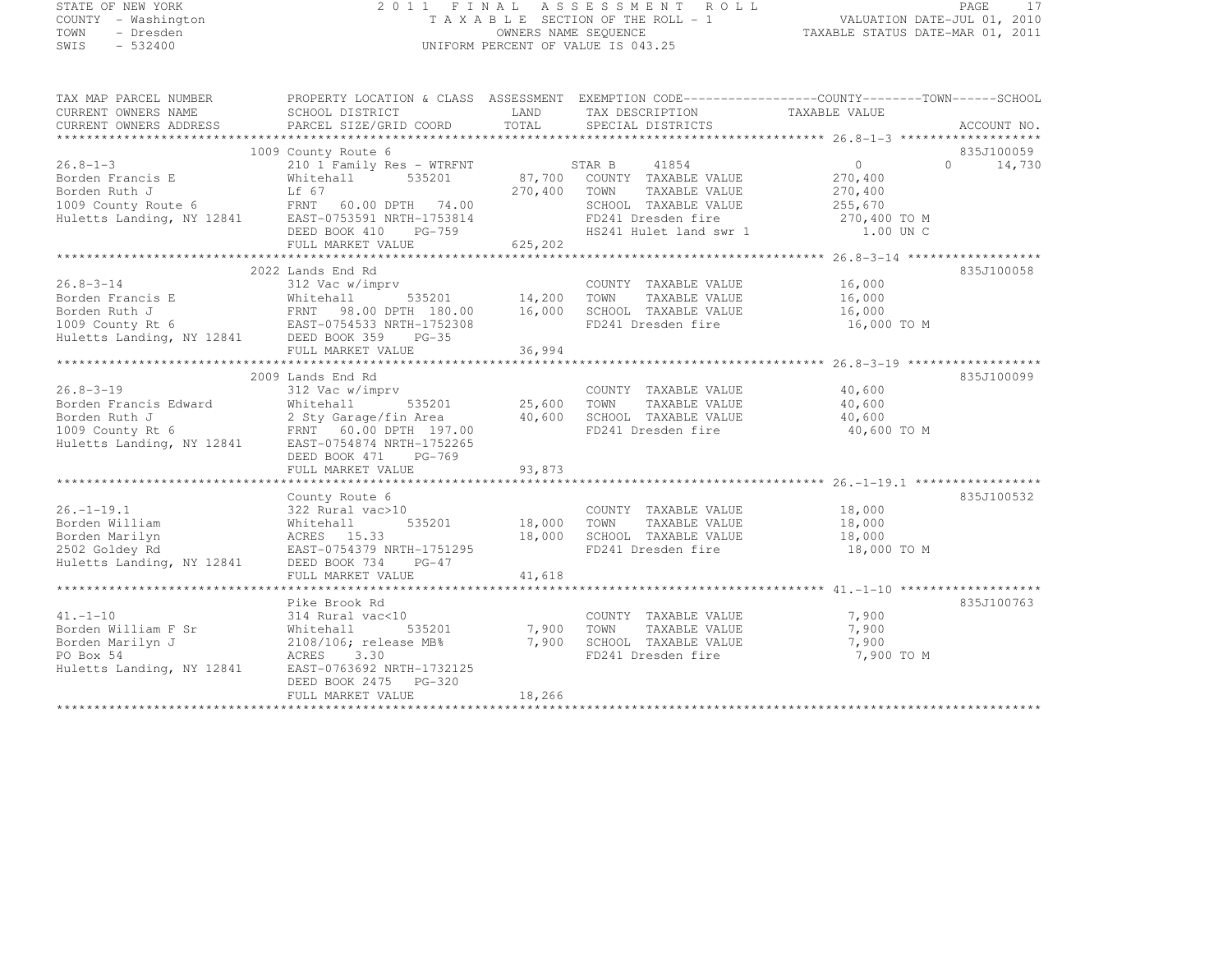# STATE OF NEW YORK 2 0 1 1 F I N A L A S S E S S M E N T R O L L PAGE <sup>18</sup> COUNTY - Washington T A X A B L E SECTION OF THE ROLL - 1 VALUATION DATE-JUL 01, 2010 TOWN - Dresden OWNERS NAME SEQUENCE TAXABLE STATUS DATE-MAR 01, 2011<br>- TRESDEN ON THE SEQUENCE TO A SECUENCE TO BE SERVED ON THE SEQUENCE OF SEXUE OF THE STATUS DATE MAR 01, 2011 SWIS - 532400 UNIFORM PERCENT OF VALUE IS 043.25

| TAX MAP PARCEL NUMBER<br>CURRENT OWNERS NAME<br>CURRENT OWNERS ADDRESS                                                                                                                                                         | SCHOOL DISTRICT<br>PARCEL SIZE/GRID COORD     | <b>EXAMPLE AND SERVICE STATE</b><br>TOTAL | TAX DESCRIPTION<br>SPECIAL DISTRICTS                                  | PROPERTY LOCATION & CLASS ASSESSMENT EXEMPTION CODE----------------COUNTY-------TOWN-----SCHOOL<br>TAXABLE VALUE | ACCOUNT NO.        |
|--------------------------------------------------------------------------------------------------------------------------------------------------------------------------------------------------------------------------------|-----------------------------------------------|-------------------------------------------|-----------------------------------------------------------------------|------------------------------------------------------------------------------------------------------------------|--------------------|
|                                                                                                                                                                                                                                |                                               |                                           |                                                                       |                                                                                                                  |                    |
|                                                                                                                                                                                                                                | 2502 Goldey Rd                                |                                           |                                                                       |                                                                                                                  | 835J100101         |
| $26.8 - 3 - 29$                                                                                                                                                                                                                | 210 1 Family Res                              |                                           |                                                                       | $0 \qquad \qquad$                                                                                                | 14,730<br>$\Omega$ |
| Borden William Sr                                                                                                                                                                                                              | s<br>535201<br>Whitehall                      |                                           | STAR B 41854<br>9,900 COUNTY TAXABLE VALUE                            | 125,000                                                                                                          |                    |
|                                                                                                                                                                                                                                |                                               | 125,000                                   | TOWN                                                                  | TAXABLE VALUE<br>125,000                                                                                         |                    |
|                                                                                                                                                                                                                                |                                               |                                           | SCHOOL TAXABLE VALUE                                                  | 110,270                                                                                                          |                    |
| Borden Marilyn<br>Panden Marilyn<br>2002 Goldey Rd<br>Huletts Landing, NY 12841<br>DEED BOOK 694 PG-298                                                                                                                        |                                               |                                           | FD241 Dresden fire                                                    | 125,000 TO M                                                                                                     |                    |
|                                                                                                                                                                                                                                | FULL MARKET VALUE                             | 289,017                                   |                                                                       |                                                                                                                  |                    |
|                                                                                                                                                                                                                                |                                               |                                           |                                                                       |                                                                                                                  |                    |
|                                                                                                                                                                                                                                | 5421 Bluff Head Rd                            |                                           |                                                                       |                                                                                                                  | 835J100931         |
| $24. -1 - 3$                                                                                                                                                                                                                   | 210 1 Family Res - WTRFNT                     |                                           | STAR B 41854                                                          | $\overline{0}$                                                                                                   | $\Omega$<br>14,730 |
|                                                                                                                                                                                                                                | Whitehall 535201 390,500 COUNTY TAXABLE VALUE |                                           |                                                                       | 820,100                                                                                                          |                    |
|                                                                                                                                                                                                                                |                                               | 820,100 TOWN                              |                                                                       | TAXABLE VALUE<br>820,100                                                                                         |                    |
|                                                                                                                                                                                                                                |                                               |                                           | SCHOOL TAXABLE VALUE                                                  | 805,370                                                                                                          |                    |
|                                                                                                                                                                                                                                |                                               |                                           | FD241 Dresden fire                                                    | 820,100 TO M                                                                                                     |                    |
| Exertion archives a series of the matter of the series of the series of the series of the series of the series of the series of the series of the series of the series of the series of the series of the series of the series |                                               |                                           |                                                                       |                                                                                                                  |                    |
|                                                                                                                                                                                                                                | FULL MARKET VALUE                             | 1896,185                                  |                                                                       |                                                                                                                  |                    |
|                                                                                                                                                                                                                                |                                               |                                           |                                                                       |                                                                                                                  |                    |
|                                                                                                                                                                                                                                | Cross Rd                                      |                                           |                                                                       |                                                                                                                  | 835J100097         |
| $27. - 4 - 1$                                                                                                                                                                                                                  | 322 Rural vac>10                              |                                           |                                                                       | COUNTY TAXABLE VALUE 72,000                                                                                      |                    |
| Borin Partners LP                                                                                                                                                                                                              | 535201                                        |                                           | 72,000 TOWN                                                           | 72,000                                                                                                           |                    |
| 5421 Bluff Head Rd                                                                                                                                                                                                             | Whitehall<br>ACRES 205<br>ACRES 205.00        |                                           | 72,000    TOWN      TAXABLE VALUE<br>72,000    SCHOOL   TAXABLE VALUE | 72,000                                                                                                           |                    |
| Huletts Landing, NY 12841                                                                                                                                                                                                      | EAST-0762116 NRTH-1750646                     |                                           | FD241 Dresden fire                                                    | 72,000 TO M                                                                                                      |                    |
|                                                                                                                                                                                                                                | DEED BOOK 870 PG-181                          |                                           |                                                                       |                                                                                                                  |                    |
|                                                                                                                                                                                                                                | FULL MARKET VALUE                             | 166, 474                                  |                                                                       |                                                                                                                  |                    |
|                                                                                                                                                                                                                                |                                               |                                           |                                                                       |                                                                                                                  |                    |
|                                                                                                                                                                                                                                | 7260 Knighten Way                             |                                           |                                                                       |                                                                                                                  | 835J101111         |
| $24.13 - 1 - 2.1$                                                                                                                                                                                                              | 210 1 Family Res - WTRFNT                     |                                           | COUNTY TAXABLE VALUE                                                  | 314,500                                                                                                          |                    |
| Bowling Living Trust Stuart                                                                                                                                                                                                    | Whitehall<br>535201                           | 193,600                                   | TOWN                                                                  | TAXABLE VALUE<br>314,500                                                                                         |                    |
| Bowling Stuart K Trustee                                                                                                                                                                                                       | 162' LF :2391/35;416/348 314,500              |                                           | SCHOOL TAXABLE VALUE                                                  | 314,500                                                                                                          |                    |
| 9 Blueberry Ln                                                                                                                                                                                                                 | Ease 693/300                                  |                                           | FD241 Dresden fire                                                    | 314,500 TO M                                                                                                     |                    |
| Topsfield, MA 01983                                                                                                                                                                                                            | FRNT 162.00 DPTH 274.00                       |                                           |                                                                       |                                                                                                                  |                    |
|                                                                                                                                                                                                                                | EAST-0756626 NRTH-1756942                     |                                           |                                                                       |                                                                                                                  |                    |
|                                                                                                                                                                                                                                | DEED BOOK 2391 PG-40                          |                                           |                                                                       |                                                                                                                  |                    |
|                                                                                                                                                                                                                                | FULL MARKET VALUE                             | 727,168                                   |                                                                       |                                                                                                                  |                    |
|                                                                                                                                                                                                                                |                                               |                                           |                                                                       |                                                                                                                  |                    |
|                                                                                                                                                                                                                                | 550 Pike Brook Rd                             |                                           |                                                                       |                                                                                                                  | 835J100794         |
| $41. -1 - 11$                                                                                                                                                                                                                  | 240 Rural res                                 |                                           | COUNTY TAXABLE VALUE                                                  | 152,000                                                                                                          |                    |
| Bradford Frank                                                                                                                                                                                                                 | 535201<br>Whitehall                           | 50, 500                                   | TOWN                                                                  | TAXABLE VALUE<br>152,000                                                                                         |                    |
| 67 California Ave                                                                                                                                                                                                              | ACRES 120.00                                  | 152,000                                   | SCHOOL TAXABLE VALUE                                                  | 152,000                                                                                                          |                    |
| Freeport, NY 11520                                                                                                                                                                                                             | EAST-0765481 NRTH-1731130                     |                                           | FD241 Dresden fire                                                    | 152,000 TO M                                                                                                     |                    |
|                                                                                                                                                                                                                                | $PG-417$<br>DEED BOOK 486                     |                                           |                                                                       |                                                                                                                  |                    |
|                                                                                                                                                                                                                                | FULL MARKET VALUE                             | 351,445                                   |                                                                       |                                                                                                                  |                    |
|                                                                                                                                                                                                                                |                                               |                                           |                                                                       |                                                                                                                  |                    |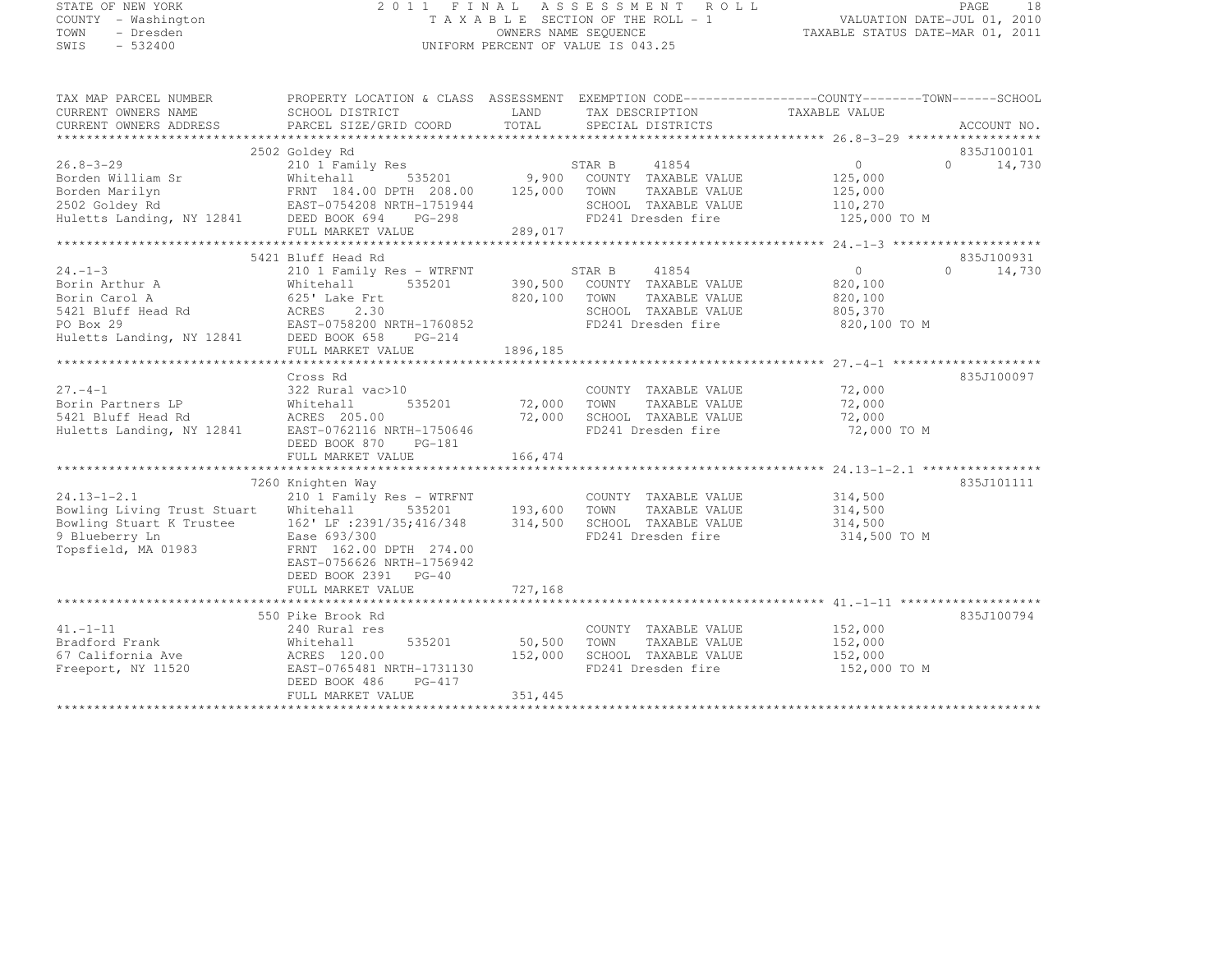STATE OF NEW IONS<br>COUNTY - Washington<br>TOWN - Dresden<br>----- - 532400

# STATE OF NEW YORK 2 0 1 1 F I N A L A S S E S S M E N T R O L L PAGE <sup>19</sup> COUNTY - Washington T A X A B L E SECTION OF THE ROLL - 1 VALUATION DATE-JUL 01, 2010 TOWN - Dresden OWNERS NAME SEQUENCE TAXABLE STATUS DATE-MAR 01, 2011<br>- TRESDEN ON THE SEQUENCE TO A SECUENCE TO BE SERVED ON THE SEQUENCE OF SEXUE OF THE STATUS DATE MAR 01, 2011

| TAX MAP PARCEL NUMBER<br>CURRENT OWNERS NAME<br>CURRENT OWNERS ADDRESS                                                                                              | PROPERTY LOCATION & CLASS ASSESSMENT EXEMPTION CODE-----------------COUNTY-------TOWN------SCHOOL<br>SCHOOL DISTRICT<br>PARCEL SIZE/GRID COORD | LAND<br>TOTAL        | TAX DESCRIPTION<br>SPECIAL DISTRICTS              | TAXABLE VALUE      | ACCOUNT NO.   |
|---------------------------------------------------------------------------------------------------------------------------------------------------------------------|------------------------------------------------------------------------------------------------------------------------------------------------|----------------------|---------------------------------------------------|--------------------|---------------|
|                                                                                                                                                                     |                                                                                                                                                |                      |                                                   |                    |               |
|                                                                                                                                                                     | 4108 Margot Way                                                                                                                                |                      |                                                   |                    | 835J100064    |
| $26.8 - 2 - 12$                                                                                                                                                     | 260 Seasonal res                                                                                                                               |                      | STAR EN 41834                                     | $\overline{0}$     | $0 \t 27,890$ |
| Bradicich Lois Virginia                                                                                                                                             | Whitehall                                                                                                                                      |                      | 535201 15,000 COUNTY TAXABLE VALUE 95,200         |                    |               |
| Bradicich Carol J                                                                                                                                                   | FRNT 95.00 DPTH 81.00 95,200 TOWN TAXABLE VALUE<br>EAST-0753971 NRTH-1753423 SCHOOL TAXABLE VALUE                                              |                      |                                                   | 95,200             |               |
|                                                                                                                                                                     |                                                                                                                                                |                      | SCHOOL TAXABLE VALUE                              | 67,310             |               |
| Bradicich Carol J<br>PO Box 41<br>Huletts Landing, NY 12841<br>EAST-0753971 NRTH-1753423<br>Huletts Landing, NY 12841<br>DEED BOOK 1712 PG-261<br>PUIL MAPKET VALUE |                                                                                                                                                |                      | FD241 Dresden fire                                | 95,200 TO M        |               |
|                                                                                                                                                                     | FULL MARKET VALUE                                                                                                                              |                      | 220, 116 HS241 Hulet land swr 1                   | 1.00 UN C          |               |
|                                                                                                                                                                     |                                                                                                                                                |                      |                                                   |                    |               |
|                                                                                                                                                                     | 2312 Lands End Way                                                                                                                             |                      |                                                   |                    | 835J100583    |
| $26. - 1 - 30$                                                                                                                                                      | 280 Res Multiple                                                                                                                               |                      | COUNTY TAXABLE VALUE                              | 250,900<br>250,900 |               |
| Brady Rosamund                                                                                                                                                      | Whitehall                                                                                                                                      | 535201 50,800 TOWN   | TAXABLE VALUE                                     |                    |               |
| Aloysi Amy Starr<br>16 Terrace Ave                                                                                                                                  | 396/682 866/53                                                                                                                                 | 250,900              | SCHOOL TAXABLE VALUE                              | 250,900            |               |
| 16 Terrace Ave                                                                                                                                                      | ACRES 6.20                                                                                                                                     |                      | FD241 Dresden fire                                | 250,900 TO M       |               |
| Riverside, CT 06878                                                                                                                                                 | EAST-0750074 NRTH-1750258                                                                                                                      |                      |                                                   |                    |               |
|                                                                                                                                                                     | DEED BOOK 921 PG-265                                                                                                                           |                      |                                                   |                    |               |
|                                                                                                                                                                     | FULL MARKET VALUE                                                                                                                              | 580,116              |                                                   |                    |               |
|                                                                                                                                                                     |                                                                                                                                                |                      |                                                   |                    |               |
|                                                                                                                                                                     | Lands End Way                                                                                                                                  |                      |                                                   |                    | 835J100959    |
| $26. - 1 - 6$                                                                                                                                                       | 312 Vac w/imprv - WTRFNT                                                                                                                       |                      | COUNTY TAXABLE VALUE 57,000                       |                    |               |
| Brady Rosamund S                                                                                                                                                    | 535201<br>Whitehall                                                                                                                            | 56,400 TOWN          | TAXABLE VALUE                                     | 57,000             |               |
| Aloysi Amy Starr                                                                                                                                                    | 866/53 396/682                                                                                                                                 |                      |                                                   | 57,000             |               |
| 16 Terrace Ave                                                                                                                                                      | Lf48                                                                                                                                           |                      | 57,000 SCHOOL TAXABLE VALUE<br>FD241 Dresden fire | 57,000 TO M        |               |
| Riverside, CT 06878                                                                                                                                                 | 48.00 DPTH 165.00<br>FRNT                                                                                                                      |                      |                                                   |                    |               |
|                                                                                                                                                                     | EAST-0750126 NRTH-1751055                                                                                                                      |                      |                                                   |                    |               |
|                                                                                                                                                                     | DEED BOOK 921 PG-265                                                                                                                           |                      |                                                   |                    |               |
|                                                                                                                                                                     | FULL MARKET VALUE                                                                                                                              | 131,792              |                                                   |                    |               |
|                                                                                                                                                                     |                                                                                                                                                |                      |                                                   |                    |               |
|                                                                                                                                                                     | 57 Ottenburgh Rd                                                                                                                               |                      |                                                   |                    | 835J101060    |
| $25. - 1 - 7.2$                                                                                                                                                     | 271 Mfg housings                                                                                                                               | COUNTY<br>8,600 TOWN | COUNTY TAXABLE VALUE                              | 47,000             |               |
| Breault Paul J                                                                                                                                                      | Whitehall 535201                                                                                                                               |                      | TAXABLE VALUE                                     | 47,000             |               |
| 57 Ottenburgh Rd                                                                                                                                                    | 2 270'S                                                                                                                                        | 47,000               | SCHOOL TAXABLE VALUE                              | 47,000             |               |
| Clemons, NY 12819                                                                                                                                                   | ACRES 2.04                                                                                                                                     |                      | FD241 Dresden fire                                | 47,000 TO M        |               |
|                                                                                                                                                                     | EAST-0774798 NRTH-1757222                                                                                                                      |                      |                                                   |                    |               |
|                                                                                                                                                                     | DEED BOOK 2527 PG-336                                                                                                                          |                      |                                                   |                    |               |
|                                                                                                                                                                     | FULL MARKET VALUE                                                                                                                              | 108,671              |                                                   |                    |               |
|                                                                                                                                                                     |                                                                                                                                                |                      |                                                   |                    |               |
|                                                                                                                                                                     | 6359 Sunset Bay Rd                                                                                                                             |                      |                                                   |                    | 835J100123    |
| $23.20 - 5 - 26$                                                                                                                                                    | 280 Res Multiple - WTRFNT                                                                                                                      |                      | COUNTY TAXABLE VALUE                              |                    |               |
| Breitenstein Judith D                                                                                                                                               | Whitehall 535201 117,700 TOWN                                                                                                                  |                      | TAXABLE VALUE                                     | 296,100<br>296,100 |               |
| 6167 Western Turnpike                                                                                                                                               | 142' Lf                                                                                                                                        | 296,100              | SCHOOL TAXABLE VALUE                              | 296,100            |               |
| Delanson, NY 12053                                                                                                                                                  | FRNT 176.00 DPTH 100.00                                                                                                                        |                      | FD241 Dresden fire                                | 296,100 TO M       |               |
|                                                                                                                                                                     | EAST-0755905 NRTH-1754924                                                                                                                      |                      |                                                   |                    |               |
|                                                                                                                                                                     | DEED BOOK 892 PG-303                                                                                                                           |                      |                                                   |                    |               |
|                                                                                                                                                                     | FULL MARKET VALUE                                                                                                                              | 684,624              |                                                   |                    |               |
|                                                                                                                                                                     |                                                                                                                                                |                      |                                                   |                    |               |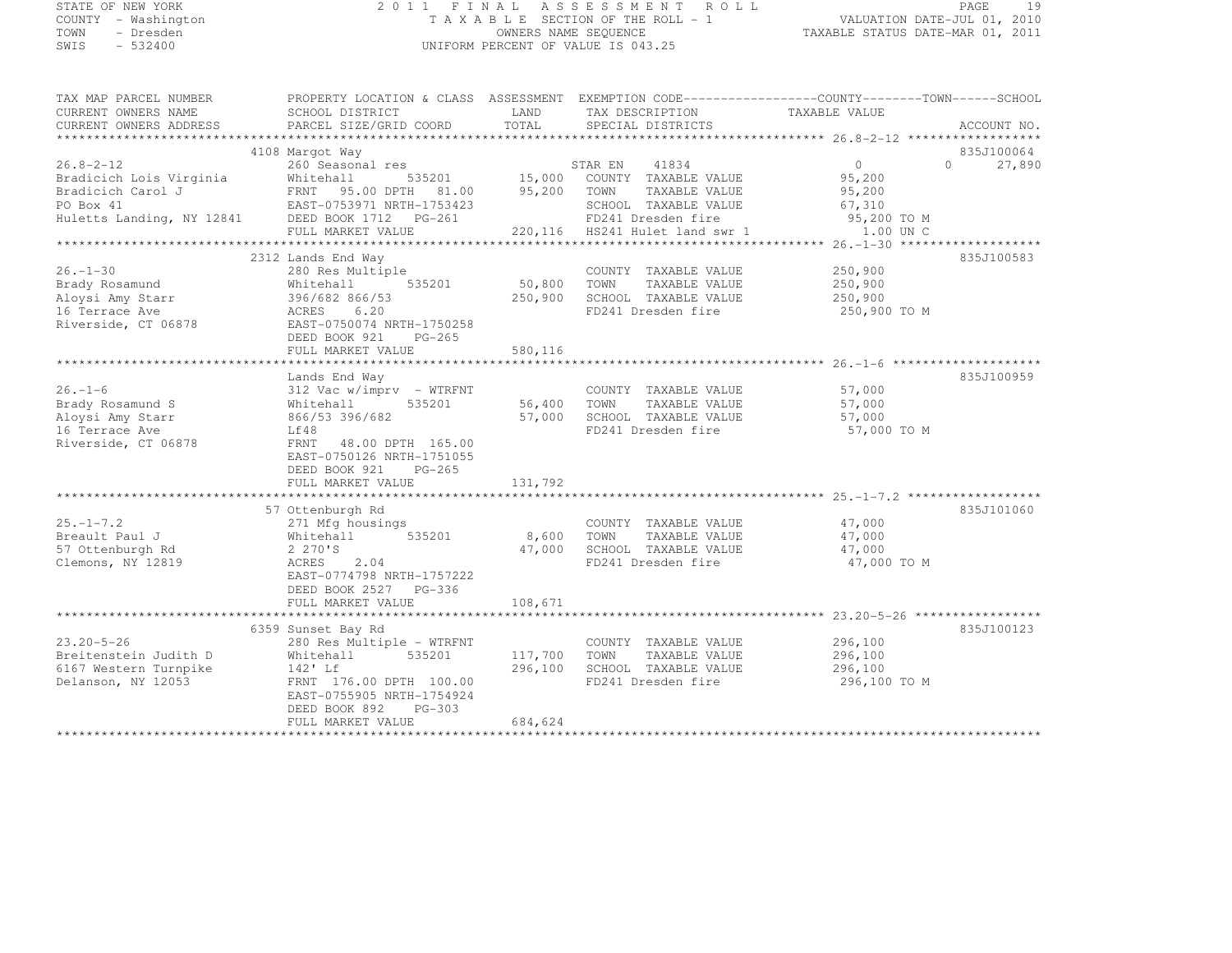## STATE OF NEW YORK 2 0 1 1 F I N A L A S S E S S M E N T R O L L PAGE <sup>20</sup> COUNTY - Washington T A X A B L E SECTION OF THE ROLL - 1 VALUATION DATE-JUL 01, 2010 TOWN - Dresden OWNERS NAME SEQUENCE TAXABLE STATUS DATE-MAR 01, 2011<br>- TRESDEN ON THE SEQUENCE TO A SECUENCE TO BE SERVED ON THE SEQUENCE OF SEXUE OF THE STATUS DATE MAR 01, 2011 SWIS - 532400 UNIFORM PERCENT OF VALUE IS 043.25

| TAX MAP PARCEL NUMBER                         | PROPERTY LOCATION & CLASS ASSESSMENT EXEMPTION CODE-----------------COUNTY-------TOWN------SCHOOL |                                        |                                                          |                |                             |
|-----------------------------------------------|---------------------------------------------------------------------------------------------------|----------------------------------------|----------------------------------------------------------|----------------|-----------------------------|
| CURRENT OWNERS NAME<br>CURRENT OWNERS ADDRESS | SCHOOL DISTRICT                                                                                   |                                        | LAND TAX DESCRIPTION                                     | TAXABLE VALUE  |                             |
|                                               |                                                                                                   |                                        |                                                          |                |                             |
|                                               | 15 Manellville Rd                                                                                 |                                        |                                                          |                | 835J100065                  |
| $35. - 1 - 19$                                | 280 Res Multiple                                                                                  |                                        | COUNTY TAXABLE VALUE 93,600                              |                |                             |
| Bridger Bernice                               | Whitehall                                                                                         | 535201 8,600 TOWN                      | TAXABLE VALUE 93,600                                     |                |                             |
| 15 Manellville Rd                             | House/trailer                                                                                     |                                        | 93,600 SCHOOL TAXABLE VALUE                              | 93,600         |                             |
| Whitehall, NY 12887                           | ACRES 1.60                                                                                        |                                        | FD241 Dresden fire                                       | 93,600 TO M    |                             |
|                                               | EAST-0774660 NRTH-1740899                                                                         |                                        |                                                          |                |                             |
|                                               | DEED BOOK 417 PG-374                                                                              |                                        |                                                          |                |                             |
|                                               | FULL MARKET VALUE                                                                                 | 216,416                                |                                                          |                |                             |
|                                               |                                                                                                   |                                        |                                                          |                |                             |
|                                               | State Route 22                                                                                    |                                        |                                                          |                | 835J101067                  |
| $18, -1 - 24.2$                               | 314 Rural vac<10                                                                                  |                                        | COUNTY TAXABLE VALUE                                     | 4,500          |                             |
| Briere Dennis H                               | 535201                                                                                            | $\frac{1}{4}$ , 500 TOWN<br>4.500 TOWN | TAXABLE VALUE                                            | 4,500          |                             |
| Briere Leslie                                 |                                                                                                   | 4,500                                  | SCHOOL TAXABLE VALUE                                     | 4,500          |                             |
| 880 Bolger Rd                                 |                                                                                                   |                                        | FD241 Dresden fire                                       | 4,500 TO M     |                             |
| Fair Haven, VT 05743                          | Whitehall 535201<br>Unrecorded Tax Sale Deed<br>ACRES 4.00<br>DEAST-0776493 NRTH-1769102          |                                        |                                                          |                |                             |
|                                               | FULL MARKET VALUE                                                                                 | 10,405                                 |                                                          |                |                             |
|                                               |                                                                                                   |                                        |                                                          |                |                             |
|                                               | 338 North Rd                                                                                      |                                        |                                                          |                | 835J100171                  |
| $27. -3 - 1.5$                                | 271 Mfg housings                                                                                  | 20,100                                 | COUNTY TAXABLE VALUE 37,000                              |                |                             |
| Brolewicz Kenneth W                           | 535201<br>Whitehall                                                                               |                                        | 20,100 TOWN<br>TAXABLE VALUE                             | 37,000         |                             |
| 246 E Pierrepont Ave                          | ACRES 18.80                                                                                       |                                        | 37,000 SCHOOL TAXABLE VALUE 37,000                       |                |                             |
| Rutherford, NJ 07070                          | EAST-0764188 NRTH-1753757                                                                         |                                        | FD241 Dresden fire                                       | 37,000 TO M    |                             |
|                                               | DEED BOOK 2079 PG-62                                                                              |                                        |                                                          |                |                             |
|                                               | FULL MARKET VALUE                                                                                 | 85,549                                 |                                                          |                |                             |
|                                               |                                                                                                   |                                        |                                                          |                |                             |
|                                               | Bluff Head Rd                                                                                     |                                        |                                                          |                | 835J100391                  |
| $24. - 1 - 13$                                | 910 Priv forest<br>535201 57,600 TOWN                                                             |                                        | COUNTY TAXABLE VALUE 57,600<br>TOWN TAXABLE VALUE 57.600 |                |                             |
| Brown Delphine W                              | Whitehall                                                                                         |                                        | TAXABLE VALUE                                            | 57,600         |                             |
| 150 Holmes Ave                                | Ease Rel 887/326                                                                                  |                                        | 57,600 SCHOOL TAXABLE VALUE 57,600                       |                |                             |
| Darien, CT 06820                              | ACRES 100.50                                                                                      |                                        | FD241 Dresden fire                                       | 57,600 TO M    |                             |
|                                               | EAST-0758118 NRTH-1754934                                                                         |                                        |                                                          |                |                             |
|                                               | DEED BOOK 797 PG-1                                                                                |                                        |                                                          |                |                             |
|                                               | FULL MARKET VALUE                                                                                 | 133,179                                |                                                          |                |                             |
|                                               | 69 Dresden Rd                                                                                     |                                        |                                                          |                | 835J101126                  |
| $21. - 1 - 25.2$                              | 210 1 Family Res                                                                                  |                                        | STAR B<br>41854                                          | $\overline{0}$ | 14,730<br>$0 \qquad \qquad$ |
| Brown James S                                 | 535201<br>Whitehall                                                                               |                                        | 10,300 COUNTY TAXABLE VALUE                              | 71,000         |                             |
| Brown Kim M                                   | Rd Frt 400' + 270'                                                                                |                                        | 71,000 TOWN<br>TAXABLE VALUE                             | 71,000         |                             |
| 69 Dresden Rd                                 | 2.50<br>ACRES                                                                                     |                                        | SCHOOL TAXABLE VALUE                                     | 56,270         |                             |
| Whitehall, NY 12887                           | EAST-0780108 NRTH-1765172                                                                         |                                        | FD241 Dresden fire                                       | 71,000 TO M    |                             |
|                                               | $PG-76$<br>DEED BOOK 610                                                                          |                                        |                                                          |                |                             |
|                                               | FULL MARKET VALUE                                                                                 | 164,162                                |                                                          |                |                             |
|                                               |                                                                                                   |                                        |                                                          |                |                             |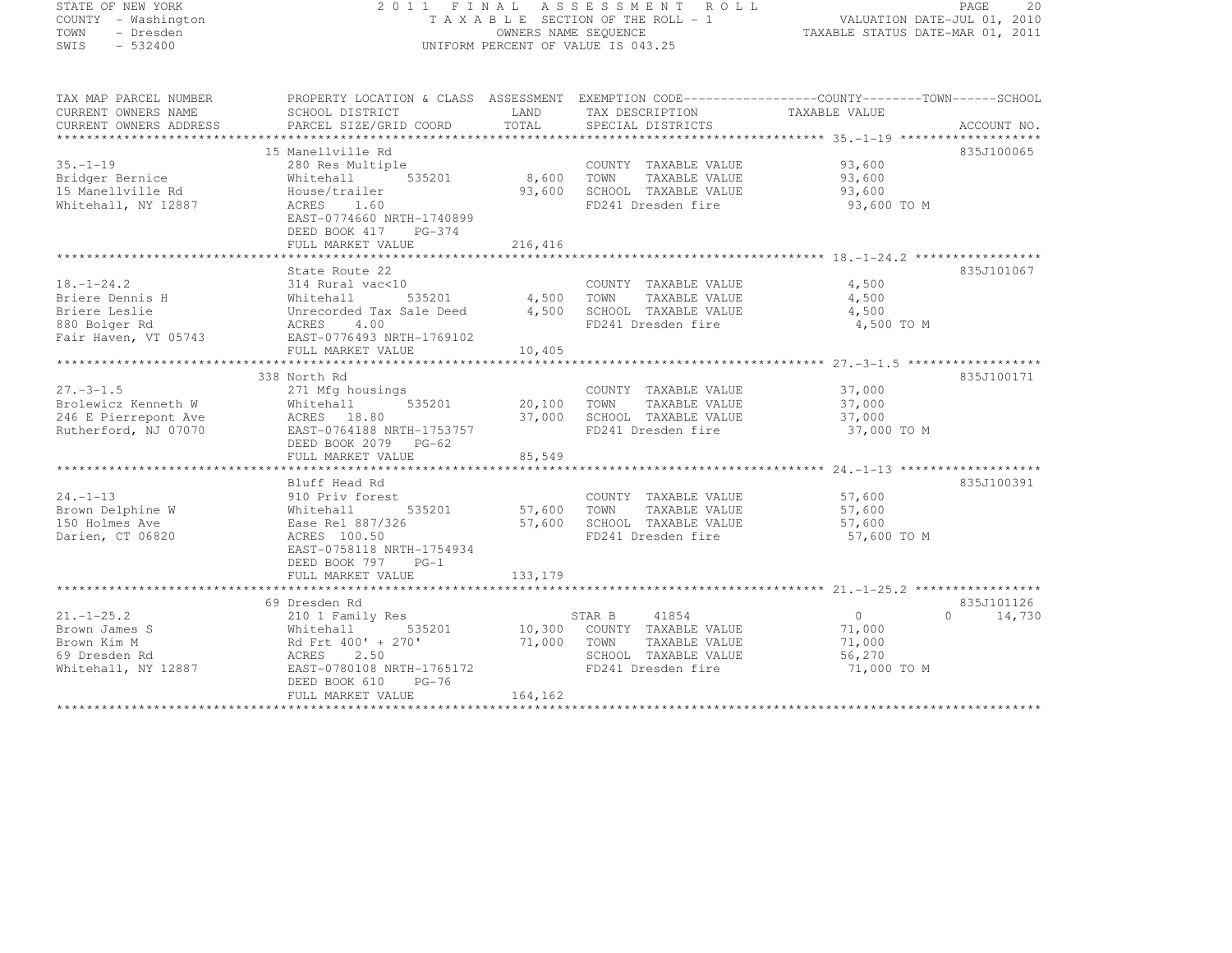| STATE OF NEW YORK |           |                     |  |
|-------------------|-----------|---------------------|--|
|                   |           | COUNTY - Washington |  |
| TOWN              |           | - Dresden           |  |
| SWTS              | $-532400$ |                     |  |

## STATE OF NEW YORK 2 0 1 1 F I N A L A S S E S S M E N T R O L L PAGE <sup>21</sup> COUNTY - Washington T A X A B L E SECTION OF THE ROLL - 1 VALUATION DATE-JUL 01, 2010 TOWN - Dresden OWNERS NAME SEQUENCE TAXABLE STATUS DATE-MAR 01, 2011<br>- TRESDEN ON THE SEQUENCE TO A SECUENCE TO BE SERVED ON THE SEQUENCE OF SEXUE OF THE STATUS DATE MAR 01, 2011 SWIS - 532400 - DISPONSITION OF VALUE IS 043.25

TAX MAP PARCEL NUMBER PROPERTY LOCATION & CLASS ASSESSMENT EXEMPTION CODE--------------------------------TOWN-------SCHOOL

| CURRENT OWNERS NAME                                                                                                                                                                                                            | SCHOOL DISTRICT           | LAND    | TAX DESCRIPTION                               | TAXABLE VALUE           |                        |
|--------------------------------------------------------------------------------------------------------------------------------------------------------------------------------------------------------------------------------|---------------------------|---------|-----------------------------------------------|-------------------------|------------------------|
| CURRENT OWNERS ADDRESS                                                                                                                                                                                                         | PARCEL SIZE/GRID COORD    | TOTAL   | SPECIAL DISTRICTS                             |                         | ACCOUNT NO.            |
|                                                                                                                                                                                                                                |                           |         |                                               |                         |                        |
|                                                                                                                                                                                                                                | 5447 Bluff Head Rd        |         |                                               |                         | 835J100527             |
| $24. -1 - 5$                                                                                                                                                                                                                   | 210 1 Family Res - WTRFNT |         | COUNTY TAXABLE VALUE                          | 394,100                 |                        |
| Brown Lawrence P                                                                                                                                                                                                               | Whitehall<br>535201       | 221,100 | TOWN<br>TAXABLE VALUE                         | 394,100                 |                        |
| Brown Susan                                                                                                                                                                                                                    | 761-254;789-166           | 394,100 | SCHOOL TAXABLE VALUE                          | 394,100                 |                        |
| 5447 Bluff Head Rd                                                                                                                                                                                                             | Lf 598                    |         | FD241 Dresden fire                            | 394,100 TO M            |                        |
| Huletts Landing, NY 12841                                                                                                                                                                                                      | 9.90<br>ACRES             |         |                                               |                         |                        |
|                                                                                                                                                                                                                                | EAST-0758991 NRTH-1761418 |         |                                               |                         |                        |
|                                                                                                                                                                                                                                | DEED BOOK 618<br>$PG-55$  |         |                                               |                         |                        |
|                                                                                                                                                                                                                                | FULL MARKET VALUE         | 911,214 |                                               |                         |                        |
|                                                                                                                                                                                                                                |                           |         |                                               |                         |                        |
|                                                                                                                                                                                                                                | 14160 State Route 22      |         |                                               |                         | 835J101099             |
| $25. - 1 - 14.1$                                                                                                                                                                                                               | 210 1 Family Res          |         | COUNTY TAXABLE VALUE                          | 15,000                  |                        |
| Brown Marc                                                                                                                                                                                                                     | Whitehall<br>535201       | 5,000   | TOWN<br>TAXABLE VALUE                         | 15,000                  |                        |
| 69 Dresden Rd                                                                                                                                                                                                                  | Hse under construction    | 15,000  | SCHOOL TAXABLE VALUE                          | 15,000                  |                        |
| Whitehall, NY 12887                                                                                                                                                                                                            | ACRES<br>1.00             |         | FD241 Dresden fire                            | 15,000 TO M             |                        |
|                                                                                                                                                                                                                                | EAST-0771231 NRTH-1753847 |         |                                               |                         |                        |
|                                                                                                                                                                                                                                | DEED BOOK 2621 PG-26      |         |                                               |                         |                        |
|                                                                                                                                                                                                                                | FULL MARKET VALUE         | 34,682  |                                               |                         |                        |
|                                                                                                                                                                                                                                |                           |         |                                               |                         |                        |
| $26. - 1 - 19.2$                                                                                                                                                                                                               | 2051 Lands End Rd         |         |                                               | $\circ$                 | 835J101072<br>$\Omega$ |
|                                                                                                                                                                                                                                | 210 1 Family Res          |         | STAR EN<br>41834                              |                         | 27,890                 |
| Example of the transformal and the material of the series of the series of the series of the series of the series of the series of the series of the series of the series of the series of the series of the series of the ser | 535201                    | 20,000  | COUNTY TAXABLE VALUE                          | 135,000                 |                        |
|                                                                                                                                                                                                                                | No Lake rights            | 135,000 | TOWN<br>TAXABLE VALUE<br>SCHOOL TAXABLE VALUE | 135,000                 |                        |
|                                                                                                                                                                                                                                | EAST-0753829 NRTH-1751513 |         | FD241 Dresden fire                            | 107,110<br>135,000 TO M |                        |
|                                                                                                                                                                                                                                | DEED BOOK 486<br>$PG-57$  |         |                                               |                         |                        |
|                                                                                                                                                                                                                                | FULL MARKET VALUE         | 312,139 |                                               |                         |                        |
|                                                                                                                                                                                                                                |                           |         |                                               |                         |                        |
|                                                                                                                                                                                                                                | 14069 State Route 22      |         |                                               |                         | 835J100069             |
| $28 - 2 - 45$                                                                                                                                                                                                                  | 210 1 Family Res          |         | STAR EN<br>41834                              | $0 \qquad$              | $\Omega$<br>27,890     |
| Brown Raymond                                                                                                                                                                                                                  | 535201<br>Whitehall       |         | 7,100 COUNTY TAXABLE VALUE                    | 66,500                  |                        |
| Brown Amelia                                                                                                                                                                                                                   | 416/296 470/866           | 66,500  | TOWN<br>TAXABLE VALUE                         | 66,500                  |                        |
| 14069 State Route 22                                                                                                                                                                                                           | 2.70<br>ACRES             |         | SCHOOL TAXABLE VALUE                          | 38,610                  |                        |
| Clemons, NY 12819                                                                                                                                                                                                              | EAST-0770790 NRTH-1751583 |         | FD241 Dresden fire                            | 66,500 TO M             |                        |
|                                                                                                                                                                                                                                | FULL MARKET VALUE         | 153,757 |                                               |                         |                        |
|                                                                                                                                                                                                                                |                           |         |                                               |                         |                        |
|                                                                                                                                                                                                                                | 15 Lillians Way           |         |                                               |                         | 835J100022             |
| $28. - 1 - 6.1$                                                                                                                                                                                                                | 270 Mfg housing           |         | 41854<br>STAR B                               | $\overline{0}$          | 14,730<br>$\Omega$     |
| Brown Scott W                                                                                                                                                                                                                  | Whitehall<br>535201       | 12,300  | COUNTY TAXABLE VALUE                          | 34,600                  |                        |
| 15 Lillians Way                                                                                                                                                                                                                | 6.20 BANK<br>ACRES<br>185 | 34,600  | TOWN<br>TAXABLE VALUE                         | 34,600                  |                        |
| PO Box 48                                                                                                                                                                                                                      | EAST-0770248 NRTH-1751868 |         | SCHOOL TAXABLE VALUE                          | 19,870                  |                        |
| Clemons, NY 12819                                                                                                                                                                                                              | DEED BOOK 1726<br>PG-198  |         | FD241 Dresden fire                            | 34,600 TO M             |                        |
|                                                                                                                                                                                                                                | FULL MARKET VALUE         | 80,000  |                                               |                         |                        |
|                                                                                                                                                                                                                                |                           |         |                                               |                         |                        |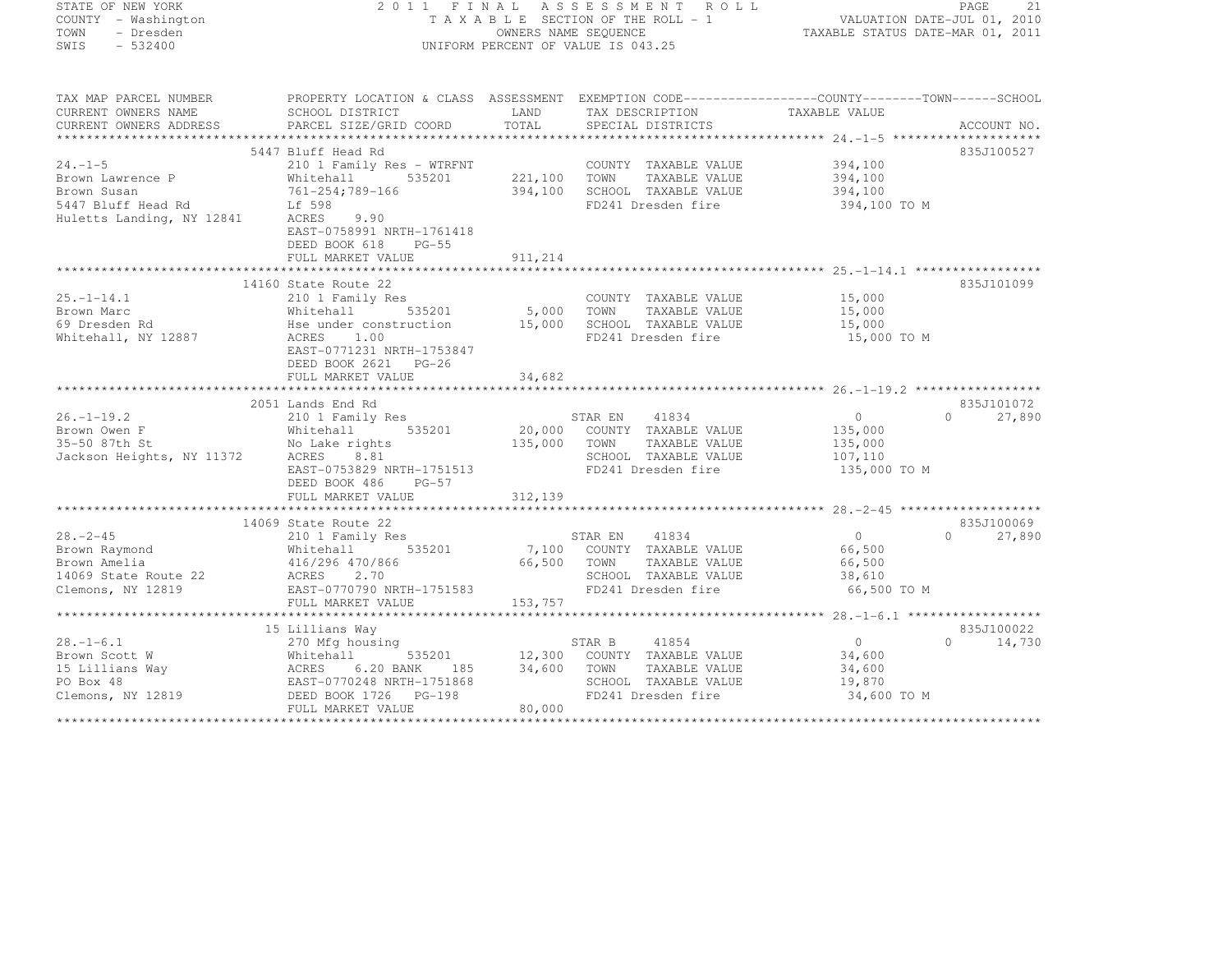| STATE OF NEW YORK<br>COUNTY - Washington<br>TOWN<br>- Dresden<br>SWIS<br>$-532400$               |                                                                                                                                                                 | OWNERS NAME SEOUENCE                    | 2011 FINAL ASSESSMENT ROLL<br>TAXABLE SECTION OF THE ROLL - 1<br>UNIFORM PERCENT OF VALUE IS 043.25                | TAXABLE STATUS DATE-MAR 01, 2011                                | PAGE<br>22<br>VALUATION DATE-JUL 01, 2010 |
|--------------------------------------------------------------------------------------------------|-----------------------------------------------------------------------------------------------------------------------------------------------------------------|-----------------------------------------|--------------------------------------------------------------------------------------------------------------------|-----------------------------------------------------------------|-------------------------------------------|
| TAX MAP PARCEL NUMBER<br>CURRENT OWNERS NAME<br>CURRENT OWNERS ADDRESS                           | PROPERTY LOCATION & CLASS ASSESSMENT EXEMPTION CODE----------------COUNTY-------TOWN------SCHOOL<br>SCHOOL DISTRICT<br>PARCEL SIZE/GRID COORD                   | LAND<br>TOTAL                           | TAX DESCRIPTION<br>SPECIAL DISTRICTS                                                                               | TAXABLE VALUE                                                   | ACCOUNT NO.                               |
| $28, -2 - 12, 2$<br>Brunelle Laurie<br>1 Moshier Rd<br>Clemons, NY 12819                         | 1 Moshier Rd<br>270 Mfg housing<br>Whitehall 535201<br>ACRES 3.00<br>EAST-0772742 NRTH-1752144<br>DEED BOOK 2750 PG-218<br>FULL MARKET VALUE                    | 18,700<br>43,237                        | 41854<br>STAR B<br>7,500 COUNTY TAXABLE VALUE<br>TOWN TAXABLE VALUE<br>SCHOOL TAXABLE VALUE<br>FD241 Dresden fire  | $\overline{0}$<br>18,700<br>18,700<br>3,970<br>18,700 TO M      | $0 \t 14,730$                             |
| $27. -4 - 8.5$                                                                                   | 184 County Route 6<br>270 Mfg housing<br>FULL MARKET VALUE                                                                                                      | 20,200<br>25,200<br>58,266              | COUNTY TAXABLE VALUE<br>TOWN<br>TAXABLE VALUE<br>SCHOOL TAXABLE VALUE<br>FD241 Dresden fire                        | 25,200<br>25,200<br>25,200<br>25,200 TO M                       |                                           |
| $28. - 3 - 4.2$<br>Bundza Karlis V<br>Bundza Austra<br>4322 Sunnybrook Dr<br>Kalamazoo, MI 49008 | State Route 22<br>314 Rural vac<10<br>Whitehall<br>Vac Lot<br>535201<br>ACRES 4.75<br>EAST-0773473 NRTH-1744879<br>DEED BOOK 448<br>PG-565<br>FULL MARKET VALUE | ***********<br>9,700<br>9,700<br>22,428 | COUNTY TAXABLE VALUE<br>TOWN<br>TAXABLE VALUE<br>SCHOOL TAXABLE VALUE<br>FD241 Dresden fire                        | 9,700<br>9,700<br>9,700<br>9,700 TO M                           | 835J100967                                |
| $34. - 1 - 4.3$<br>Burgey Theanda I<br>Burgey James K<br>387 County Route 6<br>Clemons, NY 12819 | 387 County Route 6<br>210 1 Family Res<br>Whitehall<br>535201<br>ACRES 7.55<br>EAST-0764389 NRTH-1745300<br>DEED BOOK 2031 PG-64<br>FULL MARKET VALUE           | 135,000<br>312,139                      | STAR B 41854<br>13,800 COUNTY TAXABLE VALUE<br>TOWN<br>TAXABLE VALUE<br>SCHOOL TAXABLE VALUE<br>FD241 Dresden fire | $\overline{0}$<br>135,000<br>135,000<br>120,270<br>135,000 TO M | $0 \t 14,730$                             |

FULL MARKET VALUE 34,682 \*\*\*\*\*\*\*\*\*\*\*\*\*\*\*\*\*\*\*\*\*\*\*\*\*\*\*\*\*\*\*\*\*\*\*\*\*\*\*\*\*\*\*\*\*\*\*\*\*\*\*\*\*\*\*\*\*\*\*\*\*\*\*\*\*\*\*\*\*\*\*\*\*\*\*\*\*\*\*\*\*\*\*\*\*\*\*\*\*\*\*\*\*\*\*\*\*\*\*\*\*\*\*\*\*\*\*\*\*\*\*\*\*\*\*\*\*\*\*\*\*\*\*\*\*\*\*\*\*\*\*\*

58.-1-23 314 Rural vac<10 - WTRFNT COUNTY TAXABLE VALUE 15,000 Burgey Theanda I Whitehall 535201 15,000 TOWN TAXABLE VALUE 15,000 303 South Bay Rd 868-13 15,000 SCHOOL TAXABLE VALUE 15,000 Clemons, NY 12819 FRNT 225.00 DPTH 220.00 FD241 Dresden fire 15,000 TO M

EAST-0764573 NRTH-1718052

DEED BOOK 2146 PG-143

303 South Bay Rd 835J100727

835J100727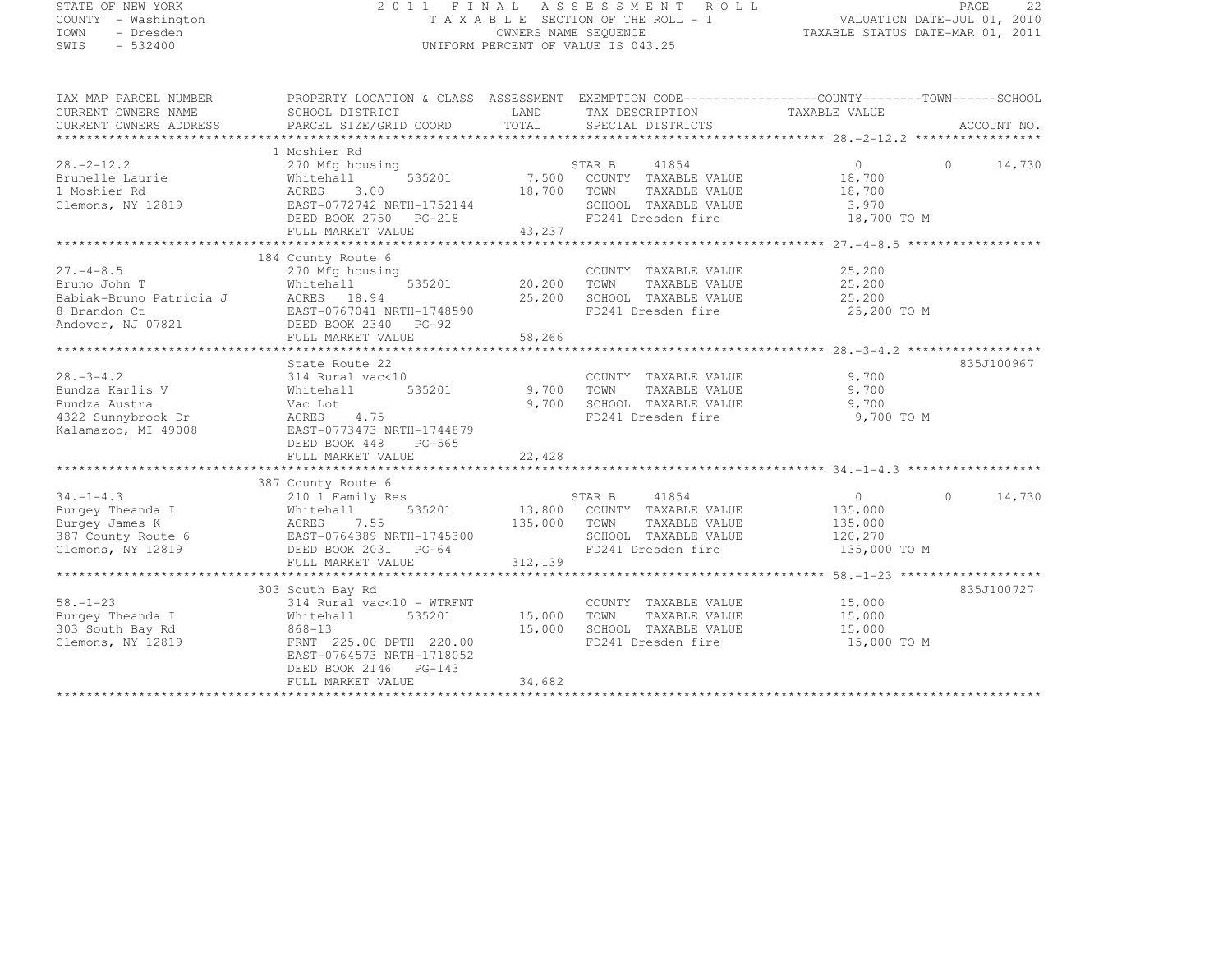# STATE OF NEW YORK 2 0 1 1 F I N A L A S S E S S M E N T R O L L PAGE <sup>23</sup> COUNTY - Washington T A X A B L E SECTION OF THE ROLL - 1 VALUATION DATE-JUL 01, 2010 TOWN - Dresden OWNERS NAME SEQUENCE TAXABLE STATUS DATE-MAR 01, 2011<br>- TRESDEN ON THE SEQUENCE TO A SECUENCE TO BE SERVED ON THE SEQUENCE OF SEXUE OF THE STATUS DATE MAR 01, 2011 SWIS - 532400 UNIFORM PERCENT OF VALUE IS 043.25

TAX MAP PARCEL NUMBER PROPERTY LOCATION & CLASS ASSESSMENT EXEMPTION CODE------------------COUNTY--------TOWN------SCHOOL CURRENT OWNERS NAME<br>
CURRENT OWNERS NAME SCHOOL DISTRICT LAND TAX DESCRIPTION TAXABLE VALUE<br>
CURRENT OWNERS ADDRESS PARCEL SIZE/GRID COORD TOTAL SPECIAL DISTRICTS CURRENT OWNERS ADDRESS PARCEL SIZE/GRID COORD TOTAL SPECIAL DISTRICTS ACCOUNT NO. \*\*\*\*\*\*\*\*\*\*\*\*\*\*\*\*\*\*\*\*\*\*\*\*\*\*\*\*\*\*\*\*\*\*\*\*\*\*\*\*\*\*\*\*\*\*\*\*\*\*\*\*\*\*\*\*\*\*\*\*\*\*\*\*\*\*\*\*\*\*\*\*\*\*\*\*\*\*\*\*\*\*\*\*\*\*\*\*\*\*\*\*\*\*\*\*\*\*\*\*\*\*\* 24.13-1-24.2 \*\*\*\*\*\*\*\*\*\*\*\*\*\*\*835J101058 7111 Meadow Point Way 835J10105824.13-1-24.2 280 Res Multiple - WTRFNT COUNTY TAXABLE VALUE 339,000 Burr Peter J (1992), 2006, 2006, 2007 Mitchall 539,000 178,700 TOWN TAXABLE VALUE 339,000<br>Essex Jurrel State of the State of the State of the State of the State of the State of the State of the State 5007 Long Knife Run Lf120 339,000 SCHOOL TAXABLE VALUE 339,000 Louisville, KY 40207 ACRES 1.01 FD241 Dresden fire 339,000 TO M EAST-0756535 NRTH-1756049 DEED BOOK 482 PG-158 FULL MARKET VALUE 783,815 \*\*\*\*\*\*\*\*\*\*\*\*\*\*\*\*\*\*\*\*\*\*\*\*\*\*\*\*\*\*\*\*\*\*\*\*\*\*\*\*\*\*\*\*\*\*\*\*\*\*\*\*\*\*\*\*\*\*\*\*\*\*\*\*\*\*\*\*\*\*\*\*\*\*\*\*\*\*\*\*\*\*\*\*\*\*\*\*\*\*\*\*\*\*\*\*\*\*\*\*\*\*\* 18.-1-2.1 \*\*\*\*\*\*\*\*\*\*\*\*\*\*\*\*\*\*Backus Rd<br>18.-1-2.1 314 Rural vac<10 COUNTY TAXABLE VALUE 5,400<br>- COUNTY TAXABLE VALUE 5,400 Cameron-Mott Shelli Whitehall 535201 5,400 TOWN TAXABLE VALUE 5,400 Cameron Candice ACRES 5.50 5,400 SCHOOL TAXABLE VALUE 5,400 35 Marble Quarry Rd EAST-0769678 NRTH-1771053 FD241 Dresden fire 5,400 TO M Warrensburg, NY 12885 DEED BOOK 2428 PG-260 FULL MARKET VALUE 12,486 \*\*\*\*\*\*\*\*\*\*\*\*\*\*\*\*\*\*\*\*\*\*\*\*\*\*\*\*\*\*\*\*\*\*\*\*\*\*\*\*\*\*\*\*\*\*\*\*\*\*\*\*\*\*\*\*\*\*\*\*\*\*\*\*\*\*\*\*\*\*\*\*\*\*\*\*\*\*\*\*\*\*\*\*\*\*\*\*\*\*\*\*\*\*\*\*\*\*\*\*\*\*\* 26.8-6-5 \*\*\*\*\*\*\*\*\*\*\*\*\*\*\*\*\*\*\*835J100074 4040 Delalande Way 835J10007426.8-6-5 260 Seasonal res COUNTY TAXABLE VALUE 101,100 Campbell Joseph Whitehall 535201 10,000 TOWN TAXABLE VALUE 101,100 Campbell Ann FRNT 75.00 DPTH 108.00 101,100 SCHOOL TAXABLE VALUE 101,100 PO Box 89 EAST-0753711 NRTH-1752735 FD241 Dresden fire 101,100 TO M Huletts Landing, NY 12841 DEED BOOK 427 PG-894 HS241 Hulet land swr 1 1.00 UN C FULL MARKET VALUE 233,757 \*\*\*\*\*\*\*\*\*\*\*\*\*\*\*\*\*\*\*\*\*\*\*\*\*\*\*\*\*\*\*\*\*\*\*\*\*\*\*\*\*\*\*\*\*\*\*\*\*\*\*\*\*\*\*\*\*\*\*\*\*\*\*\*\*\*\*\*\*\*\*\*\*\*\*\*\*\*\*\*\*\*\*\*\*\*\*\*\*\*\*\*\*\*\*\*\*\*\*\*\*\*\* 26.8-3-4 \*\*\*\*\*\*\*\*\*\*\*\*\*\*\*\*\*\*\*835J100075 4526 Lady Of The Lake Way 835J10007526.8-3-4 260 Seasonal res COUNTY TAXABLE VALUE 114,800 Carley Wm M Whitehall 535201 11,600 TOWN TAXABLE VALUE 114,800 Carley Iane M Seasonal Res 114,800 SCHOOL TAXABLE VALUE 114,800 21 Main St FRNT 85.00 DPTH 100.00 FD241 Dresden fire 114,800 TO M Rexford, NY 12148 EAST-0754392 NRTH-1752841 HS241 Hulet land swr 1 1.00 UN C DEED BOOK 435 PG-593 FULL MARKET VALUE 265,434 \*\*\*\*\*\*\*\*\*\*\*\*\*\*\*\*\*\*\*\*\*\*\*\*\*\*\*\*\*\*\*\*\*\*\*\*\*\*\*\*\*\*\*\*\*\*\*\*\*\*\*\*\*\*\*\*\*\*\*\*\*\*\*\*\*\*\*\*\*\*\*\*\*\*\*\*\*\*\*\*\*\*\*\*\*\*\*\*\*\*\*\*\*\*\*\*\*\*\*\*\*\*\* 28.-2-15 \*\*\*\*\*\*\*\*\*\*\*\*\*\*\*\*\*\*\* 34 Moshier Rd 835J100439 28.-2-15 210 1 Family Res STAR B <sup>41854</sup> <sup>0</sup> 0 14,730 Caron Sandra Whitehall 535201 7,500 DISAB-C/T <sup>41931</sup> 19,250 19,250 <sup>0</sup> 34 Moshier Rd ACRES 3.00 38,500 COUNTY TAXABLE VALUE 19,250 Clemons, NY 12819 EAST-0773496 NRTH-1752221 TOWN TAXABLE VALUE 19,250 DEED BOOK 2149 PG-121 SCHOOL TAXABLE VALUE 23,770 FULL MARKET VALUE 89,017 FD241 Dresden fire 38,500 TO M \*\*\*\*\*\*\*\*\*\*\*\*\*\*\*\*\*\*\*\*\*\*\*\*\*\*\*\*\*\*\*\*\*\*\*\*\*\*\*\*\*\*\*\*\*\*\*\*\*\*\*\*\*\*\*\*\*\*\*\*\*\*\*\*\*\*\*\*\*\*\*\*\*\*\*\*\*\*\*\*\*\*\*\*\*\*\*\*\*\*\*\*\*\*\*\*\*\*\*\*\*\*\*\*\*\*\*\*\*\*\*\*\*\*\*\*\*\*\*\*\*\*\*\*\*\*\*\*\*\*\*\*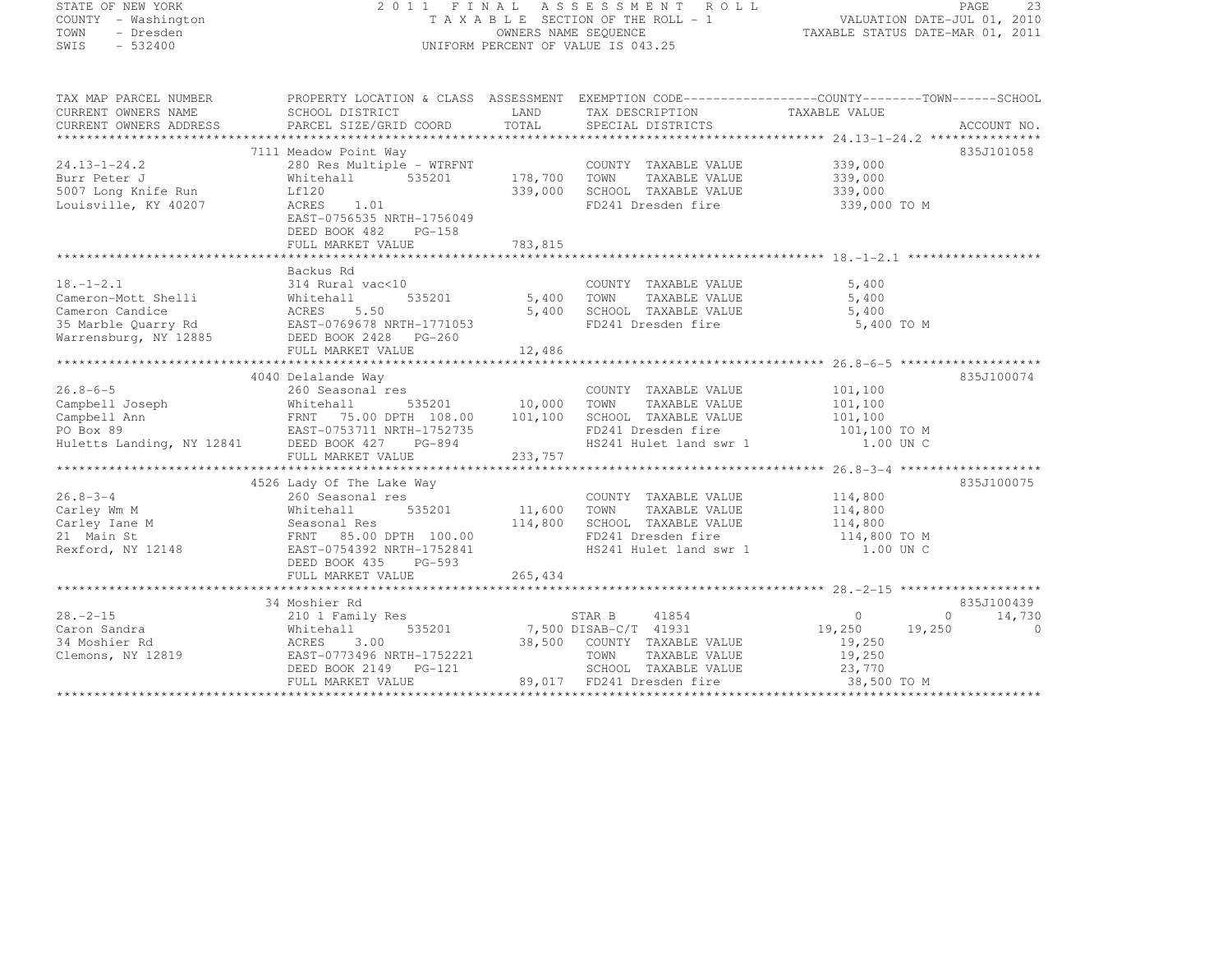## STATE OF NEW YORK 2 0 1 1 F I N A L A S S E S S M E N T R O L L PAGE <sup>24</sup> COUNTY - Washington T A X A B L E SECTION OF THE ROLL - 1 VALUATION DATE-JUL 01, 2010 TOWN - Dresden OWNERS NAME SEQUENCE TAXABLE STATUS DATE-MAR 01, 2011<br>- TRESDEN ON THE SEQUENCE TO A SECUENCE TO BE SERVED ON THE SEQUENCE OF SEXUE OF THE STATUS DATE MAR 01, 2011 SWIS - 532400 UNIFORM PERCENT OF VALUE IS 043.25

| TAX MAP PARCEL NUMBER                                                                                                                                                                                                  | PROPERTY LOCATION & CLASS ASSESSMENT EXEMPTION CODE-----------------COUNTY-------TOWN------SCHOOL |                      |                                                               |                                            |                    |
|------------------------------------------------------------------------------------------------------------------------------------------------------------------------------------------------------------------------|---------------------------------------------------------------------------------------------------|----------------------|---------------------------------------------------------------|--------------------------------------------|--------------------|
| CURRENT OWNERS NAME                                                                                                                                                                                                    | SCHOOL DISTRICT                                                                                   | LAND                 | TAX DESCRIPTION                                               | TAXABLE VALUE                              |                    |
|                                                                                                                                                                                                                        |                                                                                                   |                      |                                                               |                                            |                    |
|                                                                                                                                                                                                                        |                                                                                                   |                      |                                                               |                                            |                    |
|                                                                                                                                                                                                                        | 6408 Chipmunk Alley Way                                                                           |                      |                                                               |                                            | 835J100052         |
| $23.20 - 5 - 19$                                                                                                                                                                                                       | 280 Res Multiple - WTRFNT                                                                         |                      | COUNTY TAXABLE VALUE 155,800                                  |                                            |                    |
| Carpinello Michael                                                                                                                                                                                                     | Whitehall<br>535201                                                                               | 70,000               | TAXABLE VALUE 155,800<br>TOWN                                 |                                            |                    |
| Carpinello Linda                                                                                                                                                                                                       | Lf 32                                                                                             | 155,800              | SCHOOL TAXABLE VALUE                                          |                                            |                    |
|                                                                                                                                                                                                                        |                                                                                                   |                      | FD241 Dresden fire 155,800 TO M                               |                                            |                    |
| 23 Clearview Blvd<br>Castleton, NY 12033<br>Castleton, NY 12033<br>DEED BOOK 642 PG-235                                                                                                                                |                                                                                                   |                      |                                                               |                                            |                    |
|                                                                                                                                                                                                                        | DEED BOOK 642 PG-235                                                                              |                      |                                                               |                                            |                    |
|                                                                                                                                                                                                                        |                                                                                                   |                      |                                                               |                                            |                    |
|                                                                                                                                                                                                                        | 43 Gillis Rd                                                                                      |                      |                                                               |                                            | 835J100230         |
| $25. - 1 - 16$                                                                                                                                                                                                         | 210 1 Family Res 60 MAR VET/TC 41121                                                              |                      |                                                               | 9,885<br>9,885                             | $\bigcirc$         |
| Carr Peter D                                                                                                                                                                                                           | Whitehall                                                                                         | 535201 6,400 STAR EN | 41834                                                         |                                            | $\Omega$<br>27,890 |
| Carr Judy M                                                                                                                                                                                                            | Res                                                                                               |                      | 65,900 COUNTY TAXABLE VALUE                                   | $\begin{array}{c} 0 \\ 56,015 \end{array}$ |                    |
| 43 Gillis Rd                                                                                                                                                                                                           | 26<br>ACRES<br>2.10 BANK                                                                          |                      | TAXABLE VALUE<br>TOWN                                         | 56,015                                     |                    |
| Clemons, NY 12819                                                                                                                                                                                                      | EAST-0771842 NRTH-1755807                                                                         |                      |                                                               |                                            |                    |
|                                                                                                                                                                                                                        | DEED BOOK 540 PG-206                                                                              |                      | SCHOOL TAXABLE VALUE 38,010<br>FD241 Dresden fire 65,900 TO M |                                            |                    |
|                                                                                                                                                                                                                        | FULL MARKET VALUE                                                                                 | 152,370              |                                                               |                                            |                    |
|                                                                                                                                                                                                                        |                                                                                                   |                      |                                                               |                                            |                    |
|                                                                                                                                                                                                                        | Fort Ann Town Line                                                                                |                      |                                                               |                                            |                    |
| $57. - 2 - 5$                                                                                                                                                                                                          | 910 Priv forest                                                                                   |                      | COUNTY TAXABLE VALUE                                          | 1,000                                      |                    |
| Carroll Kevin                                                                                                                                                                                                          | Whitehall                                                                                         | 535201 1,000 TOWN    | TAXABLE VALUE                                                 | 1,000                                      |                    |
|                                                                                                                                                                                                                        |                                                                                                   |                      | 1,000 SCHOOL TAXABLE VALUE                                    | 1,000                                      |                    |
|                                                                                                                                                                                                                        |                                                                                                   |                      | FD241 Dresden fire                                            | 1,000 TO M                                 |                    |
|                                                                                                                                                                                                                        |                                                                                                   |                      |                                                               |                                            |                    |
|                                                                                                                                                                                                                        |                                                                                                   |                      |                                                               |                                            |                    |
|                                                                                                                                                                                                                        | FULL MARKET VALUE                                                                                 | 2,312                |                                                               |                                            |                    |
|                                                                                                                                                                                                                        |                                                                                                   |                      |                                                               |                                            |                    |
|                                                                                                                                                                                                                        | Blue Goose Rd                                                                                     |                      |                                                               |                                            | 835J101039         |
| $42. - 1 - 32.3$                                                                                                                                                                                                       | 314 Rural vac<10                                                                                  |                      | COUNTY TAXABLE VALUE<br>TOWN TAXABLE VALUE                    | $\frac{2}{2}$ , 700<br>2.700               |                    |
|                                                                                                                                                                                                                        |                                                                                                   | 535201 2,700 TOWN    |                                                               | 2,700                                      |                    |
|                                                                                                                                                                                                                        |                                                                                                   | 2,700                | SCHOOL TAXABLE VALUE 2,700                                    |                                            |                    |
| 42.-1-32.3<br>Cartier Duane B<br>Cartier M Kendra<br>Sample 2,700<br>S Cartier Ln<br>S Cartier Ln<br>S Cartier Ln<br>Cartier Ln<br>CAST-0772582 NRTH-1731259<br>CAST-0772582 NRTH-1731259<br>CAST-0772582 NRTH-1731259 |                                                                                                   |                      | FD241 Dresden fire                                            | 2,700 TO M                                 |                    |
| Fort Ann, NY 12827 DEED BOOK 476                                                                                                                                                                                       | $PG-163$                                                                                          |                      |                                                               |                                            |                    |
|                                                                                                                                                                                                                        |                                                                                                   |                      |                                                               |                                            |                    |
|                                                                                                                                                                                                                        | 4035 Eichler Way                                                                                  |                      |                                                               |                                            | 835J100773         |
| $26.8 - 6 - 7$                                                                                                                                                                                                         | 260 Seasonal res                                                                                  |                      | COUNTY TAXABLE VALUE 110,000                                  |                                            |                    |
| 26.8-0-7<br>Casey Eileen<br>In lan James                                                                                                                                                                               | 535201<br>Whitehall                                                                               | 10,200               | TOWN<br>TAXABLE VALUE                                         |                                            |                    |
|                                                                                                                                                                                                                        | 788-143                                                                                           | 110,000              | SCHOOL TAXABLE VALUE                                          | 110,000<br>110,000                         |                    |
|                                                                                                                                                                                                                        | FRNT 66.00 DPTH 81.00                                                                             |                      | FD241 Dresden fire 110,000 TO M                               |                                            |                    |
| Whelah James<br>7711 35 th Ave<br>Jackson Heights, NY 11372                                                                                                                                                            | EAST-0753714 NRTH-1752858                                                                         |                      | HS241 Hulet land swr 1                                        | 1.00 UN C                                  |                    |
|                                                                                                                                                                                                                        | DEED BOOK 1928 PG-261                                                                             |                      |                                                               |                                            |                    |
|                                                                                                                                                                                                                        | FULL MARKET VALUE                                                                                 | 254,335              |                                                               |                                            |                    |
|                                                                                                                                                                                                                        |                                                                                                   |                      |                                                               |                                            |                    |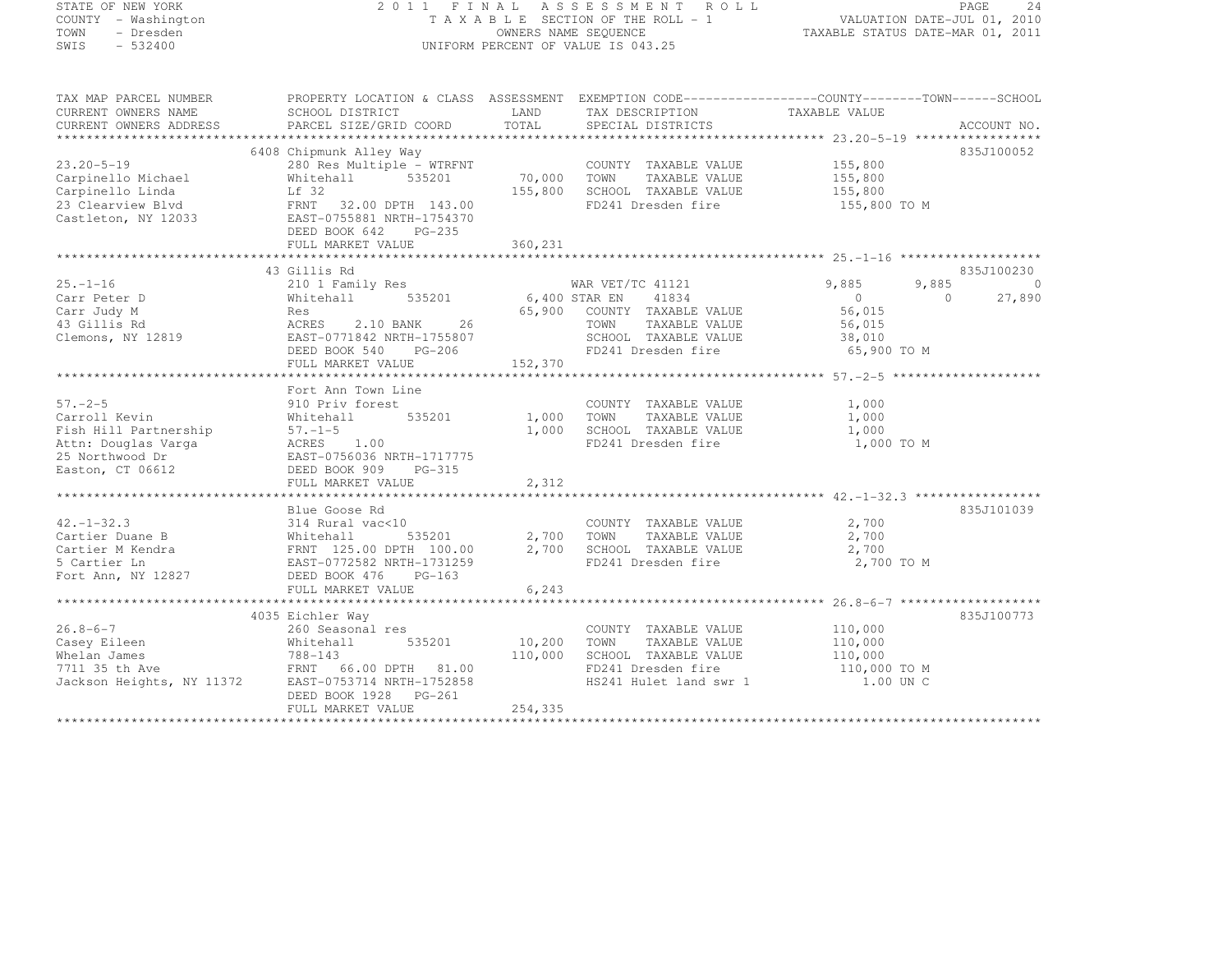# STATE OF NEW YORK 2 0 1 1 F I N A L A S S E S S M E N T R O L L PAGE <sup>25</sup> COUNTY - Washington T A X A B L E SECTION OF THE ROLL - 1 VALUATION DATE-JUL 01, 2010 TOWN - Dresden OWNERS NAME SEQUENCE TAXABLE STATUS DATE-MAR 01, 2011<br>- TRESDEN ON THE SEQUENCE TO A SECUENCE TO BE SERVED ON THE SEQUENCE OF SEXUE OF THE STATUS DATE MAR 01, 2011 SWIS - 532400 UNIFORM PERCENT OF VALUE IS 043.25

| TAX MAP PARCEL NUMBER THE PROPERTY LOCATION & CLASS ASSESSMENT EXEMPTION CODE----------------COUNTY-------TOWN-----SCHOOL                                                                                                                            |                           |        |             |            |
|------------------------------------------------------------------------------------------------------------------------------------------------------------------------------------------------------------------------------------------------------|---------------------------|--------|-------------|------------|
|                                                                                                                                                                                                                                                      |                           |        |             |            |
|                                                                                                                                                                                                                                                      |                           |        |             |            |
|                                                                                                                                                                                                                                                      |                           |        |             |            |
| 30 PCT OF VELUE USED FOR EXEMPTION PURPOSES<br>30 PCT OF VELT/TC 41131<br>20.1-1-5<br>280 Res Multiple - WTRFNT<br>CBD FOR EXEMPTION PURPOSES<br>280 Res Multiple - WTRFNT<br>CBD FOR EXEMPTION PURPOSES<br>21,500<br>21,500<br>21,500<br>21,500<br> |                           |        |             |            |
|                                                                                                                                                                                                                                                      |                           |        |             |            |
|                                                                                                                                                                                                                                                      |                           |        |             |            |
|                                                                                                                                                                                                                                                      |                           |        |             |            |
|                                                                                                                                                                                                                                                      |                           |        |             |            |
|                                                                                                                                                                                                                                                      |                           |        |             |            |
|                                                                                                                                                                                                                                                      |                           |        |             |            |
|                                                                                                                                                                                                                                                      |                           |        |             |            |
|                                                                                                                                                                                                                                                      | 6156 Brook Way            |        |             | 835J100033 |
|                                                                                                                                                                                                                                                      |                           |        |             |            |
|                                                                                                                                                                                                                                                      |                           |        |             |            |
|                                                                                                                                                                                                                                                      |                           |        |             |            |
|                                                                                                                                                                                                                                                      |                           |        |             |            |
|                                                                                                                                                                                                                                                      |                           |        |             |            |
|                                                                                                                                                                                                                                                      |                           |        |             |            |
|                                                                                                                                                                                                                                                      |                           |        |             |            |
|                                                                                                                                                                                                                                                      |                           |        |             |            |
|                                                                                                                                                                                                                                                      |                           |        |             |            |
|                                                                                                                                                                                                                                                      |                           |        |             |            |
|                                                                                                                                                                                                                                                      |                           |        |             |            |
|                                                                                                                                                                                                                                                      |                           |        |             |            |
|                                                                                                                                                                                                                                                      |                           |        |             |            |
| 2320 UNIX COUNTY TAXABLE VALUE<br>2320 UNIX TAXABLE VALUE<br>26.1-3 260 Seasonal res – WTRFNT<br>Chalet LLC Whitehall 535201 214,300 TOWN TAXABLE VALUE 457,300<br>265 Mohlers Loop EAST-0749831 NRTH-1750119 457,300 SCHOOL TAXABLE V               |                           |        |             |            |
|                                                                                                                                                                                                                                                      |                           |        |             |            |
|                                                                                                                                                                                                                                                      |                           |        |             |            |
|                                                                                                                                                                                                                                                      | 2204 Lands End Rd         |        |             |            |
|                                                                                                                                                                                                                                                      |                           |        |             |            |
|                                                                                                                                                                                                                                                      |                           |        |             |            |
|                                                                                                                                                                                                                                                      |                           |        |             |            |
|                                                                                                                                                                                                                                                      |                           |        |             |            |
|                                                                                                                                                                                                                                                      | EAST-0750457 NRTH-1751025 |        |             |            |
|                                                                                                                                                                                                                                                      | DEED BOOK 824 PG-23       |        |             |            |
|                                                                                                                                                                                                                                                      |                           |        |             |            |
|                                                                                                                                                                                                                                                      |                           |        |             |            |
|                                                                                                                                                                                                                                                      |                           |        |             | 835J101095 |
| 35.-1-14.1<br>37.400<br>Champlain LLC Whitehall 535201<br>37.400 TOWN TAXABLE VALUE 37,400<br>37.400 TOWN TAXABLE VALUE 37,400<br>37.400 ACRES 102.90<br>37.400 SCHOOL TAXABLE VALUE 37,400<br>37,400 SCHOOL TAXABLE VALUE 37,400<br>37,400 FD       |                           |        |             |            |
|                                                                                                                                                                                                                                                      |                           |        |             |            |
|                                                                                                                                                                                                                                                      |                           |        |             |            |
|                                                                                                                                                                                                                                                      |                           |        | 37,400 TO M |            |
|                                                                                                                                                                                                                                                      |                           |        |             |            |
|                                                                                                                                                                                                                                                      | FULL MARKET VALUE         | 86,474 |             |            |
|                                                                                                                                                                                                                                                      |                           |        |             |            |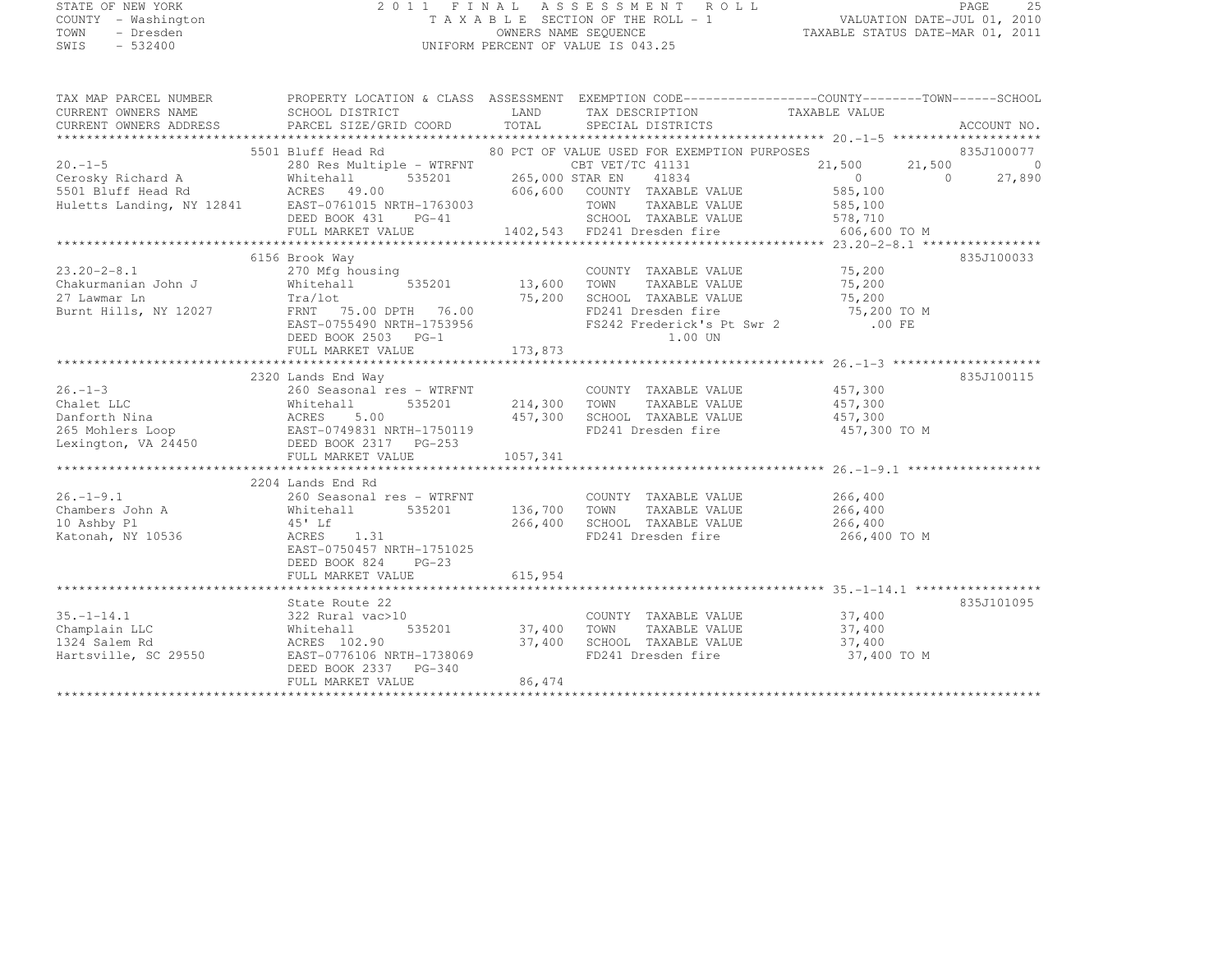# STATE OF NEW YORK 2 0 1 1 F I N A L A S S E S S M E N T R O L L PAGE <sup>26</sup> COUNTY - Washington T A X A B L E SECTION OF THE ROLL - 1 VALUATION DATE-JUL 01, 2010 TOWN - Dresden OWNERS NAME SEQUENCE TAXABLE STATUS DATE-MAR 01, 2011<br>- TRESDEN ON THE SEQUENCE TO A SECUENCE TO BE SERVED ON THE SEQUENCE OF SEXUE OF THE STATUS DATE MAR 01, 2011 SWIS - 532400 UNIFORM PERCENT OF VALUE IS 043.25

TAX MAP PARCEL NUMBER PROPERTY LOCATION & CLASS ASSESSMENT EXEMPTION CODE------------------COUNTY--------TOWN------SCHOOL

| CURRENT OWNERS NAME<br>CURRENT OWNERS ADDRESS | SCHOOL DISTRICT<br>PARCEL SIZE/GRID COORD | LAND<br>TOTAL | TAX DESCRIPTION<br>SPECIAL DISTRICTS | TAXABLE VALUE                                       | ACCOUNT NO.        |
|-----------------------------------------------|-------------------------------------------|---------------|--------------------------------------|-----------------------------------------------------|--------------------|
|                                               |                                           |               |                                      | ********** 28. - 2 - 16 ************                |                    |
|                                               | 47 Moshier Rd                             |               |                                      |                                                     | 835J100129         |
| $28. - 2 - 16$                                | 210 1 Family Res                          |               | COUNTY TAXABLE VALUE                 | 36,000                                              |                    |
| Chaplin Gary                                  | 535201<br>Whitehall                       | 9,500         | TOWN<br>TAXABLE VALUE                | 36,000                                              |                    |
| Chaplin Linda                                 | 4.60<br>ACRES                             | 36,000        | SCHOOL TAXABLE VALUE                 | 36,000                                              |                    |
| 13540 State Route 22                          | EAST-0773781 NRTH-1752784                 |               | FD241 Dresden fire                   | 36,000 TO M                                         |                    |
| Whitehall, NY 12887                           | DEED BOOK 763<br>PG-216                   |               |                                      |                                                     |                    |
|                                               | FULL MARKET VALUE                         | 83,237        |                                      |                                                     |                    |
|                                               | ***********************************       |               |                                      |                                                     |                    |
|                                               | County Route 6                            |               |                                      |                                                     | 835J100578         |
| $27. - 4 - 14$                                | 322 Rural vac>10                          |               | COUNTY TAXABLE VALUE                 | 44,500                                              |                    |
| Chaplin Gary R                                | Whitehall<br>535201                       | 44,500        | TAXABLE VALUE<br>TOWN                | 44,500                                              |                    |
| Chaplin Matthew                               | ACRES 111.52                              | 44,500        | SCHOOL TAXABLE VALUE                 | 44,500                                              |                    |
| 13540 State Route 22                          | EAST-0763847 NRTH-1746993                 |               | FD241 Dresden fire                   | 44,500 TO M                                         |                    |
| Whitehall, NY 12887                           | DEED BOOK 842<br>PG-335                   |               |                                      |                                                     |                    |
|                                               | FULL MARKET VALUE                         | 102,890       |                                      |                                                     |                    |
|                                               |                                           |               |                                      |                                                     |                    |
|                                               | 13540 State Route 22                      |               |                                      |                                                     | 835J100612         |
| $35. - 1 - 15$                                | 210 1 Family Res                          |               | 41854<br>STAR B                      | $\Omega$                                            | $\Omega$<br>14,730 |
| Chaplin Gary R                                | Whitehall<br>535201                       | 12,300        | COUNTY TAXABLE VALUE                 | 56,100                                              |                    |
| Chaplin Linda M                               | 6.50<br>ACRES                             | 56,100        | TOWN<br>TAXABLE VALUE                | 56,100                                              |                    |
| 13540 State Route 22                          | EAST-0775538 NRTH-1740025                 |               | SCHOOL TAXABLE VALUE                 | 41,370                                              |                    |
| Whitehall, NY 12887                           | DEED BOOK 445<br>$PG-103$                 |               | FD241 Dresden fire                   | 56,100 TO M                                         |                    |
|                                               | FULL MARKET VALUE                         | 129,711       |                                      |                                                     |                    |
|                                               | ***********************                   |               |                                      | ************** 49. - 2 - 4. 1 - 8804 ************** |                    |
|                                               | 64 Maple Acres Way                        |               |                                      |                                                     | 835J100153         |
| $49. -2 - 4.1 - 8804$                         | 260 Seasonal res                          |               | COUNTY TAXABLE VALUE                 | 16,200                                              |                    |
| Cipriano Joan                                 | 535201<br>Whitehall                       | 0             | TOWN<br>TAXABLE VALUE                | 16,200                                              |                    |
| Cipriano Harry                                | leased parcel Lot No. 26                  | 16,200        | SCHOOL TAXABLE VALUE                 | 16,200                                              |                    |
| 14 Glendale Rd                                | EAST-0732310 NRTH-1298370                 |               | FD241 Dresden fire                   | 16,200 TO M                                         |                    |
| Scotia, NY 12302-5204                         | FULL MARKET VALUE                         | 37,457        |                                      |                                                     |                    |
|                                               |                                           |               |                                      |                                                     |                    |
|                                               | 7017 Bay Way                              |               |                                      |                                                     | 835J100264         |
| $24.13 - 1 - 12$                              | 210 1 Family Res                          |               | COUNTY TAXABLE VALUE                 | 210,000                                             |                    |
| Clough William                                | Whitehall<br>535201                       | 30,900        | TOWN<br>TAXABLE VALUE                | 210,000                                             |                    |
| Clough Betty L                                | 761/60                                    | 210,000       | SCHOOL TAXABLE VALUE                 | 210,000                                             |                    |
| Box 27 Knox Cave Rd                           | FRNT 100.00 DPTH 200.00                   |               | FD241 Dresden fire                   | 210,000 TO M                                        |                    |
| Knox, NY 12107                                | EAST-0756678 NRTH-1755341                 |               |                                      |                                                     |                    |
|                                               | DEED BOOK 761<br>$PG-68$                  |               |                                      |                                                     |                    |
|                                               | FULL MARKET VALUE                         | 485,549       |                                      |                                                     |                    |
|                                               |                                           |               |                                      |                                                     |                    |
|                                               | 6324 Sunset Bay Rd                        |               |                                      |                                                     | 835J100002         |
| $23.20 - 4 - 6$                               | 260 Seasonal res                          |               | COUNTY TAXABLE VALUE                 | 84,500                                              |                    |
| Clukey Hope Ann                               | 535201<br>Whitehall                       | 4,800         | TOWN<br>TAXABLE VALUE                | 84,500                                              |                    |
| 119 Bay Dr                                    | 30.00 DPTH<br>FRNT<br>80.00               | 84,500        | SCHOOL TAXABLE VALUE                 | 84,500                                              |                    |
| Cary, NC 27511-5886                           | EAST-0756064 NRTH-1754097                 |               | FD241 Dresden fire                   | 84,500 TO M                                         |                    |
|                                               | DEED BOOK 747<br>$PG-24$                  |               |                                      |                                                     |                    |
|                                               | FULL MARKET VALUE                         | 195,376       |                                      |                                                     |                    |
|                                               |                                           |               |                                      |                                                     |                    |
|                                               |                                           |               |                                      |                                                     |                    |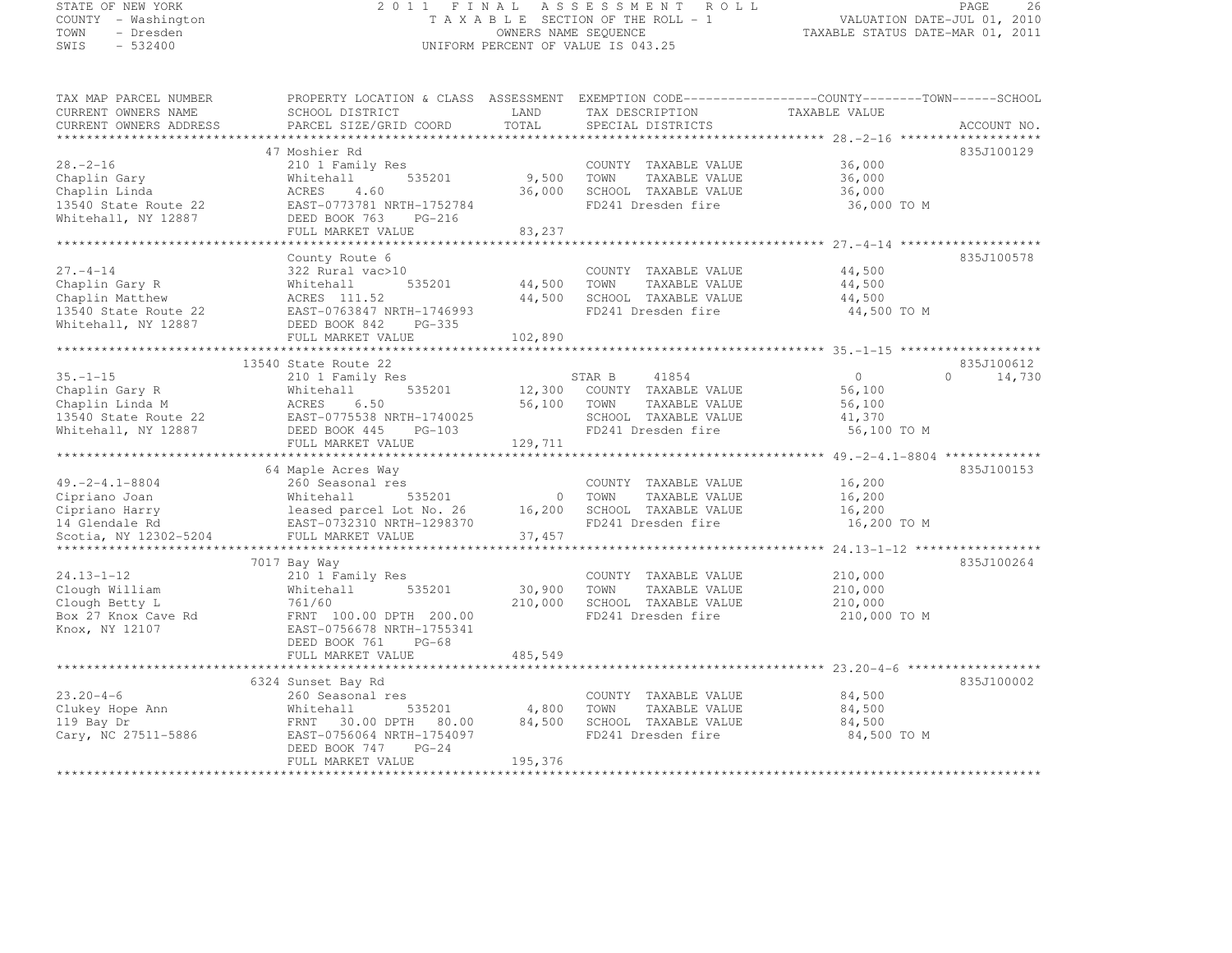# STATE OF NEW YORK 2 0 1 1 F I N A L A S S E S S M E N T R O L L PAGE <sup>27</sup> COUNTY - Washington T A X A B L E SECTION OF THE ROLL - 1 VALUATION DATE-JUL 01, 2010 TOWN - Dresden OWNERS NAME SEQUENCE TAXABLE STATUS DATE-MAR 01, 2011<br>- TRESDEN ON THE SEQUENCE TO A SECUENCE TO BE SERVED ON THE SEQUENCE OF SEXUE OF THE STATUS DATE MAR 01, 2011 SWIS - 532400 UNIFORM PERCENT OF VALUE IS 043.25

TAX MAP PARCEL NUMBER PROPERTY LOCATION & CLASS ASSESSMENT EXEMPTION CODE------------------COUNTY--------TOWN------SCHOOL

| PARCEL SIZE/GRID COORD<br>SPECIAL DISTRICTS<br>ACCOUNT NO.<br>Bluff Head Rd<br>835J100946<br>28,000<br>312 Vac w/imprv<br>COUNTY TAXABLE VALUE<br>535201<br>24,500<br>TOWN<br>TAXABLE VALUE<br>28,000<br>Whitehall<br>28,000<br>SCHOOL TAXABLE VALUE<br>28,000<br>Garage<br>FD241 Dresden fire<br>FRNT<br>70.00 DPTH 200.00<br>28,000 TO M<br>EAST-0756186 NRTH-1754031<br>DEED BOOK 747<br>$PG-24$<br>64,740<br>FULL MARKET VALUE<br>835J100062<br>Dresden Rd<br>314 Rural vac<10<br>1,300<br>COUNTY TAXABLE VALUE<br>1,300<br>TAXABLE VALUE<br>1,300<br>Whitehall<br>535201<br>TOWN<br>SCHOOL TAXABLE VALUE<br>Vacant Land<br>1,300<br>1,300<br>FRNT 220.00 DPTH<br>56.00<br>FD241 Dresden fire<br>1,300 TO M<br>EAST-0780680 NRTH-1765931<br>DEED BOOK 898<br>PG-317<br>FULL MARKET VALUE<br>3,006<br>17 Dresden Station Rd<br>835J100956<br>38,900<br>260 Seasonal res - WTRFNT<br>COUNTY TAXABLE VALUE<br>535201<br>18,900<br>TOWN<br>TAXABLE VALUE<br>38,900<br>Whitehall<br>Bldg under construction<br>38,900<br>SCHOOL TAXABLE VALUE<br>38,900<br>FRNT 180.00 DPTH 30.00<br>FD241 Dresden fire<br>38,900 TO M<br>EAST-0780630 NRTH-1765263<br>DEED BOOK 861<br>$PG-46$<br>FULL MARKET VALUE<br>89,942<br>835J100197<br>6652 Mountainview Way West<br>115,700<br>260 Seasonal res<br>COUNTY TAXABLE VALUE<br>Whitehall<br>535201<br>12,000<br>TOWN<br>TAXABLE VALUE<br>115,700<br>115,700<br>SCHOOL TAXABLE VALUE<br>Colligan Elizabeth M<br>FRNT<br>75.00 DPTH 80.00<br>115,700<br>EAST-0756042 NRTH-1754290<br>FD241 Dresden fire<br>115,700 TO M<br>DEED BOOK 1829 PG-28<br>267,514<br>FULL MARKET VALUE<br>******************** 24.13-1-23 ******************<br>835J100756<br>5153 Bluff Head Rd<br>210 1 Family Res - WTRFNT<br>COUNTY TAXABLE VALUE<br>245,100<br>Collins Mary Florence<br>Whitehall<br>535201<br>157,000<br>TOWN<br>TAXABLE VALUE<br>245,100<br>SCHOOL TAXABLE VALUE<br>94' LF<br>245,100<br>245,100<br>FRNT 94.00 DPTH 199.00<br>FD241 Dresden fire<br>High Falls, NY 12440<br>245,100 TO M<br>EAST-0756645 NRTH-1755832<br>DEED BOOK 1818<br>PG-126<br>566,705<br>FULL MARKET VALUE | CURRENT OWNERS NAME    | SCHOOL DISTRICT | LAND  | TAX DESCRIPTION | TAXABLE VALUE |  |
|----------------------------------------------------------------------------------------------------------------------------------------------------------------------------------------------------------------------------------------------------------------------------------------------------------------------------------------------------------------------------------------------------------------------------------------------------------------------------------------------------------------------------------------------------------------------------------------------------------------------------------------------------------------------------------------------------------------------------------------------------------------------------------------------------------------------------------------------------------------------------------------------------------------------------------------------------------------------------------------------------------------------------------------------------------------------------------------------------------------------------------------------------------------------------------------------------------------------------------------------------------------------------------------------------------------------------------------------------------------------------------------------------------------------------------------------------------------------------------------------------------------------------------------------------------------------------------------------------------------------------------------------------------------------------------------------------------------------------------------------------------------------------------------------------------------------------------------------------------------------------------------------------------------------------------------------------------------------------------------------------------------------------------------------------------------------------------------------------------------------|------------------------|-----------------|-------|-----------------|---------------|--|
|                                                                                                                                                                                                                                                                                                                                                                                                                                                                                                                                                                                                                                                                                                                                                                                                                                                                                                                                                                                                                                                                                                                                                                                                                                                                                                                                                                                                                                                                                                                                                                                                                                                                                                                                                                                                                                                                                                                                                                                                                                                                                                                      | CURRENT OWNERS ADDRESS |                 | TOTAL |                 |               |  |
|                                                                                                                                                                                                                                                                                                                                                                                                                                                                                                                                                                                                                                                                                                                                                                                                                                                                                                                                                                                                                                                                                                                                                                                                                                                                                                                                                                                                                                                                                                                                                                                                                                                                                                                                                                                                                                                                                                                                                                                                                                                                                                                      |                        |                 |       |                 |               |  |
|                                                                                                                                                                                                                                                                                                                                                                                                                                                                                                                                                                                                                                                                                                                                                                                                                                                                                                                                                                                                                                                                                                                                                                                                                                                                                                                                                                                                                                                                                                                                                                                                                                                                                                                                                                                                                                                                                                                                                                                                                                                                                                                      |                        |                 |       |                 |               |  |
|                                                                                                                                                                                                                                                                                                                                                                                                                                                                                                                                                                                                                                                                                                                                                                                                                                                                                                                                                                                                                                                                                                                                                                                                                                                                                                                                                                                                                                                                                                                                                                                                                                                                                                                                                                                                                                                                                                                                                                                                                                                                                                                      | $23.20 - 4 - 8.3$      |                 |       |                 |               |  |
|                                                                                                                                                                                                                                                                                                                                                                                                                                                                                                                                                                                                                                                                                                                                                                                                                                                                                                                                                                                                                                                                                                                                                                                                                                                                                                                                                                                                                                                                                                                                                                                                                                                                                                                                                                                                                                                                                                                                                                                                                                                                                                                      | Clukey Hope Ann        |                 |       |                 |               |  |
|                                                                                                                                                                                                                                                                                                                                                                                                                                                                                                                                                                                                                                                                                                                                                                                                                                                                                                                                                                                                                                                                                                                                                                                                                                                                                                                                                                                                                                                                                                                                                                                                                                                                                                                                                                                                                                                                                                                                                                                                                                                                                                                      | 119 Bay Dr             |                 |       |                 |               |  |
|                                                                                                                                                                                                                                                                                                                                                                                                                                                                                                                                                                                                                                                                                                                                                                                                                                                                                                                                                                                                                                                                                                                                                                                                                                                                                                                                                                                                                                                                                                                                                                                                                                                                                                                                                                                                                                                                                                                                                                                                                                                                                                                      | Cary, NC 27511-5886    |                 |       |                 |               |  |
|                                                                                                                                                                                                                                                                                                                                                                                                                                                                                                                                                                                                                                                                                                                                                                                                                                                                                                                                                                                                                                                                                                                                                                                                                                                                                                                                                                                                                                                                                                                                                                                                                                                                                                                                                                                                                                                                                                                                                                                                                                                                                                                      |                        |                 |       |                 |               |  |
|                                                                                                                                                                                                                                                                                                                                                                                                                                                                                                                                                                                                                                                                                                                                                                                                                                                                                                                                                                                                                                                                                                                                                                                                                                                                                                                                                                                                                                                                                                                                                                                                                                                                                                                                                                                                                                                                                                                                                                                                                                                                                                                      |                        |                 |       |                 |               |  |
|                                                                                                                                                                                                                                                                                                                                                                                                                                                                                                                                                                                                                                                                                                                                                                                                                                                                                                                                                                                                                                                                                                                                                                                                                                                                                                                                                                                                                                                                                                                                                                                                                                                                                                                                                                                                                                                                                                                                                                                                                                                                                                                      |                        |                 |       |                 |               |  |
|                                                                                                                                                                                                                                                                                                                                                                                                                                                                                                                                                                                                                                                                                                                                                                                                                                                                                                                                                                                                                                                                                                                                                                                                                                                                                                                                                                                                                                                                                                                                                                                                                                                                                                                                                                                                                                                                                                                                                                                                                                                                                                                      |                        |                 |       |                 |               |  |
|                                                                                                                                                                                                                                                                                                                                                                                                                                                                                                                                                                                                                                                                                                                                                                                                                                                                                                                                                                                                                                                                                                                                                                                                                                                                                                                                                                                                                                                                                                                                                                                                                                                                                                                                                                                                                                                                                                                                                                                                                                                                                                                      |                        |                 |       |                 |               |  |
|                                                                                                                                                                                                                                                                                                                                                                                                                                                                                                                                                                                                                                                                                                                                                                                                                                                                                                                                                                                                                                                                                                                                                                                                                                                                                                                                                                                                                                                                                                                                                                                                                                                                                                                                                                                                                                                                                                                                                                                                                                                                                                                      | $21. - 1 - 10$         |                 |       |                 |               |  |
|                                                                                                                                                                                                                                                                                                                                                                                                                                                                                                                                                                                                                                                                                                                                                                                                                                                                                                                                                                                                                                                                                                                                                                                                                                                                                                                                                                                                                                                                                                                                                                                                                                                                                                                                                                                                                                                                                                                                                                                                                                                                                                                      | Coleman Joe W Jr       |                 |       |                 |               |  |
|                                                                                                                                                                                                                                                                                                                                                                                                                                                                                                                                                                                                                                                                                                                                                                                                                                                                                                                                                                                                                                                                                                                                                                                                                                                                                                                                                                                                                                                                                                                                                                                                                                                                                                                                                                                                                                                                                                                                                                                                                                                                                                                      | Murray Kevin D etal    |                 |       |                 |               |  |
|                                                                                                                                                                                                                                                                                                                                                                                                                                                                                                                                                                                                                                                                                                                                                                                                                                                                                                                                                                                                                                                                                                                                                                                                                                                                                                                                                                                                                                                                                                                                                                                                                                                                                                                                                                                                                                                                                                                                                                                                                                                                                                                      | 9 Old West Point Rd    |                 |       |                 |               |  |
|                                                                                                                                                                                                                                                                                                                                                                                                                                                                                                                                                                                                                                                                                                                                                                                                                                                                                                                                                                                                                                                                                                                                                                                                                                                                                                                                                                                                                                                                                                                                                                                                                                                                                                                                                                                                                                                                                                                                                                                                                                                                                                                      | Garrison, NY 10524     |                 |       |                 |               |  |
|                                                                                                                                                                                                                                                                                                                                                                                                                                                                                                                                                                                                                                                                                                                                                                                                                                                                                                                                                                                                                                                                                                                                                                                                                                                                                                                                                                                                                                                                                                                                                                                                                                                                                                                                                                                                                                                                                                                                                                                                                                                                                                                      |                        |                 |       |                 |               |  |
|                                                                                                                                                                                                                                                                                                                                                                                                                                                                                                                                                                                                                                                                                                                                                                                                                                                                                                                                                                                                                                                                                                                                                                                                                                                                                                                                                                                                                                                                                                                                                                                                                                                                                                                                                                                                                                                                                                                                                                                                                                                                                                                      |                        |                 |       |                 |               |  |
|                                                                                                                                                                                                                                                                                                                                                                                                                                                                                                                                                                                                                                                                                                                                                                                                                                                                                                                                                                                                                                                                                                                                                                                                                                                                                                                                                                                                                                                                                                                                                                                                                                                                                                                                                                                                                                                                                                                                                                                                                                                                                                                      |                        |                 |       |                 |               |  |
|                                                                                                                                                                                                                                                                                                                                                                                                                                                                                                                                                                                                                                                                                                                                                                                                                                                                                                                                                                                                                                                                                                                                                                                                                                                                                                                                                                                                                                                                                                                                                                                                                                                                                                                                                                                                                                                                                                                                                                                                                                                                                                                      |                        |                 |       |                 |               |  |
|                                                                                                                                                                                                                                                                                                                                                                                                                                                                                                                                                                                                                                                                                                                                                                                                                                                                                                                                                                                                                                                                                                                                                                                                                                                                                                                                                                                                                                                                                                                                                                                                                                                                                                                                                                                                                                                                                                                                                                                                                                                                                                                      | $21. - 1 - 12$         |                 |       |                 |               |  |
|                                                                                                                                                                                                                                                                                                                                                                                                                                                                                                                                                                                                                                                                                                                                                                                                                                                                                                                                                                                                                                                                                                                                                                                                                                                                                                                                                                                                                                                                                                                                                                                                                                                                                                                                                                                                                                                                                                                                                                                                                                                                                                                      | Coleman Joe W Jr       |                 |       |                 |               |  |
|                                                                                                                                                                                                                                                                                                                                                                                                                                                                                                                                                                                                                                                                                                                                                                                                                                                                                                                                                                                                                                                                                                                                                                                                                                                                                                                                                                                                                                                                                                                                                                                                                                                                                                                                                                                                                                                                                                                                                                                                                                                                                                                      | Murray Kevin D         |                 |       |                 |               |  |
|                                                                                                                                                                                                                                                                                                                                                                                                                                                                                                                                                                                                                                                                                                                                                                                                                                                                                                                                                                                                                                                                                                                                                                                                                                                                                                                                                                                                                                                                                                                                                                                                                                                                                                                                                                                                                                                                                                                                                                                                                                                                                                                      | 9 Old West Point Rd    |                 |       |                 |               |  |
|                                                                                                                                                                                                                                                                                                                                                                                                                                                                                                                                                                                                                                                                                                                                                                                                                                                                                                                                                                                                                                                                                                                                                                                                                                                                                                                                                                                                                                                                                                                                                                                                                                                                                                                                                                                                                                                                                                                                                                                                                                                                                                                      | Garrison, NY 10524     |                 |       |                 |               |  |
|                                                                                                                                                                                                                                                                                                                                                                                                                                                                                                                                                                                                                                                                                                                                                                                                                                                                                                                                                                                                                                                                                                                                                                                                                                                                                                                                                                                                                                                                                                                                                                                                                                                                                                                                                                                                                                                                                                                                                                                                                                                                                                                      |                        |                 |       |                 |               |  |
|                                                                                                                                                                                                                                                                                                                                                                                                                                                                                                                                                                                                                                                                                                                                                                                                                                                                                                                                                                                                                                                                                                                                                                                                                                                                                                                                                                                                                                                                                                                                                                                                                                                                                                                                                                                                                                                                                                                                                                                                                                                                                                                      |                        |                 |       |                 |               |  |
|                                                                                                                                                                                                                                                                                                                                                                                                                                                                                                                                                                                                                                                                                                                                                                                                                                                                                                                                                                                                                                                                                                                                                                                                                                                                                                                                                                                                                                                                                                                                                                                                                                                                                                                                                                                                                                                                                                                                                                                                                                                                                                                      |                        |                 |       |                 |               |  |
|                                                                                                                                                                                                                                                                                                                                                                                                                                                                                                                                                                                                                                                                                                                                                                                                                                                                                                                                                                                                                                                                                                                                                                                                                                                                                                                                                                                                                                                                                                                                                                                                                                                                                                                                                                                                                                                                                                                                                                                                                                                                                                                      |                        |                 |       |                 |               |  |
|                                                                                                                                                                                                                                                                                                                                                                                                                                                                                                                                                                                                                                                                                                                                                                                                                                                                                                                                                                                                                                                                                                                                                                                                                                                                                                                                                                                                                                                                                                                                                                                                                                                                                                                                                                                                                                                                                                                                                                                                                                                                                                                      | $23.20 - 5 - 14$       |                 |       |                 |               |  |
|                                                                                                                                                                                                                                                                                                                                                                                                                                                                                                                                                                                                                                                                                                                                                                                                                                                                                                                                                                                                                                                                                                                                                                                                                                                                                                                                                                                                                                                                                                                                                                                                                                                                                                                                                                                                                                                                                                                                                                                                                                                                                                                      | Colligan John J        |                 |       |                 |               |  |
|                                                                                                                                                                                                                                                                                                                                                                                                                                                                                                                                                                                                                                                                                                                                                                                                                                                                                                                                                                                                                                                                                                                                                                                                                                                                                                                                                                                                                                                                                                                                                                                                                                                                                                                                                                                                                                                                                                                                                                                                                                                                                                                      |                        |                 |       |                 |               |  |
|                                                                                                                                                                                                                                                                                                                                                                                                                                                                                                                                                                                                                                                                                                                                                                                                                                                                                                                                                                                                                                                                                                                                                                                                                                                                                                                                                                                                                                                                                                                                                                                                                                                                                                                                                                                                                                                                                                                                                                                                                                                                                                                      | 600 North Lake Ave     |                 |       |                 |               |  |
|                                                                                                                                                                                                                                                                                                                                                                                                                                                                                                                                                                                                                                                                                                                                                                                                                                                                                                                                                                                                                                                                                                                                                                                                                                                                                                                                                                                                                                                                                                                                                                                                                                                                                                                                                                                                                                                                                                                                                                                                                                                                                                                      | Troy, NY 12180         |                 |       |                 |               |  |
|                                                                                                                                                                                                                                                                                                                                                                                                                                                                                                                                                                                                                                                                                                                                                                                                                                                                                                                                                                                                                                                                                                                                                                                                                                                                                                                                                                                                                                                                                                                                                                                                                                                                                                                                                                                                                                                                                                                                                                                                                                                                                                                      |                        |                 |       |                 |               |  |
|                                                                                                                                                                                                                                                                                                                                                                                                                                                                                                                                                                                                                                                                                                                                                                                                                                                                                                                                                                                                                                                                                                                                                                                                                                                                                                                                                                                                                                                                                                                                                                                                                                                                                                                                                                                                                                                                                                                                                                                                                                                                                                                      |                        |                 |       |                 |               |  |
|                                                                                                                                                                                                                                                                                                                                                                                                                                                                                                                                                                                                                                                                                                                                                                                                                                                                                                                                                                                                                                                                                                                                                                                                                                                                                                                                                                                                                                                                                                                                                                                                                                                                                                                                                                                                                                                                                                                                                                                                                                                                                                                      |                        |                 |       |                 |               |  |
|                                                                                                                                                                                                                                                                                                                                                                                                                                                                                                                                                                                                                                                                                                                                                                                                                                                                                                                                                                                                                                                                                                                                                                                                                                                                                                                                                                                                                                                                                                                                                                                                                                                                                                                                                                                                                                                                                                                                                                                                                                                                                                                      | $24.13 - 1 - 23$       |                 |       |                 |               |  |
|                                                                                                                                                                                                                                                                                                                                                                                                                                                                                                                                                                                                                                                                                                                                                                                                                                                                                                                                                                                                                                                                                                                                                                                                                                                                                                                                                                                                                                                                                                                                                                                                                                                                                                                                                                                                                                                                                                                                                                                                                                                                                                                      |                        |                 |       |                 |               |  |
|                                                                                                                                                                                                                                                                                                                                                                                                                                                                                                                                                                                                                                                                                                                                                                                                                                                                                                                                                                                                                                                                                                                                                                                                                                                                                                                                                                                                                                                                                                                                                                                                                                                                                                                                                                                                                                                                                                                                                                                                                                                                                                                      | 882 Berme Rd           |                 |       |                 |               |  |
|                                                                                                                                                                                                                                                                                                                                                                                                                                                                                                                                                                                                                                                                                                                                                                                                                                                                                                                                                                                                                                                                                                                                                                                                                                                                                                                                                                                                                                                                                                                                                                                                                                                                                                                                                                                                                                                                                                                                                                                                                                                                                                                      |                        |                 |       |                 |               |  |
|                                                                                                                                                                                                                                                                                                                                                                                                                                                                                                                                                                                                                                                                                                                                                                                                                                                                                                                                                                                                                                                                                                                                                                                                                                                                                                                                                                                                                                                                                                                                                                                                                                                                                                                                                                                                                                                                                                                                                                                                                                                                                                                      |                        |                 |       |                 |               |  |
|                                                                                                                                                                                                                                                                                                                                                                                                                                                                                                                                                                                                                                                                                                                                                                                                                                                                                                                                                                                                                                                                                                                                                                                                                                                                                                                                                                                                                                                                                                                                                                                                                                                                                                                                                                                                                                                                                                                                                                                                                                                                                                                      |                        |                 |       |                 |               |  |
|                                                                                                                                                                                                                                                                                                                                                                                                                                                                                                                                                                                                                                                                                                                                                                                                                                                                                                                                                                                                                                                                                                                                                                                                                                                                                                                                                                                                                                                                                                                                                                                                                                                                                                                                                                                                                                                                                                                                                                                                                                                                                                                      |                        |                 |       |                 |               |  |
|                                                                                                                                                                                                                                                                                                                                                                                                                                                                                                                                                                                                                                                                                                                                                                                                                                                                                                                                                                                                                                                                                                                                                                                                                                                                                                                                                                                                                                                                                                                                                                                                                                                                                                                                                                                                                                                                                                                                                                                                                                                                                                                      |                        |                 |       |                 |               |  |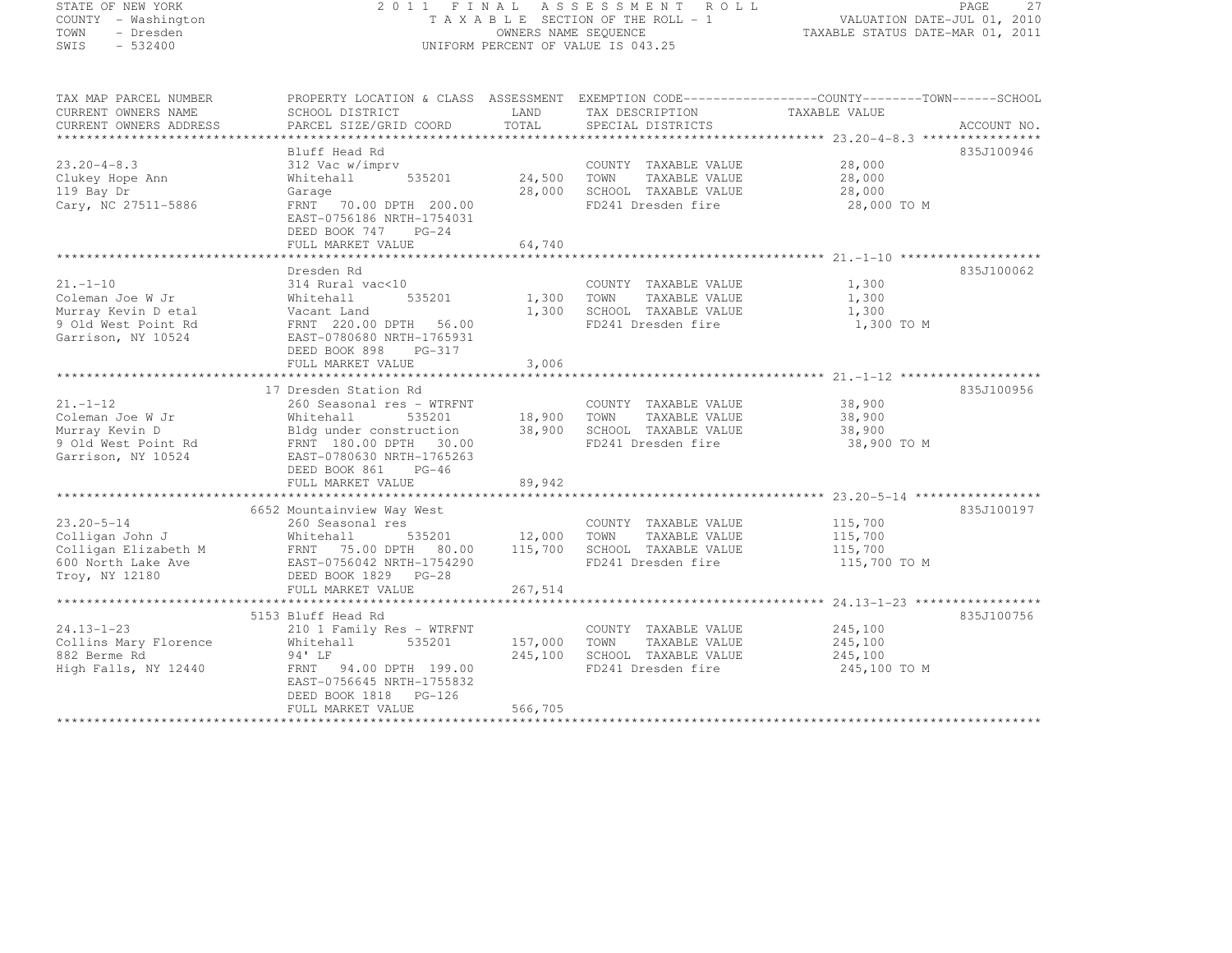# STATE OF NEW YORK 2 0 1 1 F I N A L A S S E S S M E N T R O L L PAGE <sup>28</sup> COUNTY - Washington T A X A B L E SECTION OF THE ROLL - 1 VALUATION DATE-JUL 01, 2010 TOWN - Dresden OWNERS NAME SEQUENCE TAXABLE STATUS DATE-MAR 01, 2011<br>- TRESDEN ON THE SEQUENCE TO A SECUENCE TO A SECUENCE THE SEQUENCE OF THE SECUENCE OF THE SECUENCE OF THE SECOND SWIS - 532400 UNIFORM PERCENT OF VALUE IS 043.25

| TAX MAP PARCEL NUMBER<br>CURRENT OWNERS NAME<br>CURRENT OWNERS ADDRESS                                                                                                                                                                                                     | PROPERTY LOCATION & CLASS ASSESSMENT EXEMPTION CODE----------------COUNTY-------TOWN-----SCHOOL<br>SCHOOL DISTRICT<br>PARCEL SIZE/GRID COORD | <b>EXAMPLE SERVICE SERVICE SERVICE SERVICE SERVICE SERVICE SERVICE SERVICE SERVICE SERVICE SERVICE SERVICE SERVICE</b><br>TOTAL | SPECIAL DISTRICTS           |                    | ACCOUNT NO.              |
|----------------------------------------------------------------------------------------------------------------------------------------------------------------------------------------------------------------------------------------------------------------------------|----------------------------------------------------------------------------------------------------------------------------------------------|---------------------------------------------------------------------------------------------------------------------------------|-----------------------------|--------------------|--------------------------|
|                                                                                                                                                                                                                                                                            |                                                                                                                                              |                                                                                                                                 |                             |                    |                          |
|                                                                                                                                                                                                                                                                            | 2507 Goldey Rd                                                                                                                               |                                                                                                                                 |                             |                    | 835J100234               |
| $26.8 - 3 - 28$                                                                                                                                                                                                                                                            | Goldey Ku<br>210 1 Family Res<br>Whitehall 535201 21,800                                                                                     |                                                                                                                                 | COUNTY TAXABLE VALUE        | 157,000<br>157,000 |                          |
|                                                                                                                                                                                                                                                                            |                                                                                                                                              |                                                                                                                                 | TAXABLE VALUE<br>TOWN       |                    |                          |
| 26.8-3-20<br>Comito Carmelo<br>Comito Alison                                                                                                                                                                                                                               | 124' And 305' Rd Frt 157,000                                                                                                                 |                                                                                                                                 | SCHOOL TAXABLE VALUE        | 157,000            |                          |
| Attn: Universal Thin Film Lab FRNT 124.00 DPTH 305.00                                                                                                                                                                                                                      |                                                                                                                                              |                                                                                                                                 | FD241 Dresden fire          | 157,000 TO M       |                          |
| 232 North Plank Rd                                                                                                                                                                                                                                                         | EAST-0754453 NRTH-1751970                                                                                                                    |                                                                                                                                 |                             |                    |                          |
| Newburgh, NY 12550                                                                                                                                                                                                                                                         | DEED BOOK 940<br>$PG-26$                                                                                                                     |                                                                                                                                 |                             |                    |                          |
|                                                                                                                                                                                                                                                                            | FULL MARKET VALUE                                                                                                                            | 363,006                                                                                                                         |                             |                    |                          |
|                                                                                                                                                                                                                                                                            |                                                                                                                                              |                                                                                                                                 |                             |                    |                          |
|                                                                                                                                                                                                                                                                            | Lands End Rd                                                                                                                                 |                                                                                                                                 |                             |                    | 835J100991               |
| $26.8 - 5 - 4$                                                                                                                                                                                                                                                             | 314 Rural vac<10 - WTRFNT                                                                                                                    |                                                                                                                                 | COUNTY TAXABLE VALUE 38,900 |                    |                          |
|                                                                                                                                                                                                                                                                            | 535201                                                                                                                                       | 38,900                                                                                                                          | TOWN<br>TAXABLE VALUE       | 38,900             |                          |
| Comito Carmelo<br>Comito Alison<br>Lf 22                                                                                                                                                                                                                                   |                                                                                                                                              | 38,900                                                                                                                          | SCHOOL TAXABLE VALUE        | 38,900             |                          |
| Attn: Universal Thin Film Lab FRNT 22.00 DPTH 182.00                                                                                                                                                                                                                       |                                                                                                                                              |                                                                                                                                 | FD241 Dresden fire          | 38,900 TO M        |                          |
| 232 North Plank Rd                                                                                                                                                                                                                                                         |                                                                                                                                              |                                                                                                                                 |                             |                    |                          |
| Newburgh, NY 12550                                                                                                                                                                                                                                                         | EAST-0753450 NRTH-1752075<br>DEED BOOK 940 PG-26                                                                                             |                                                                                                                                 |                             |                    |                          |
|                                                                                                                                                                                                                                                                            | FULL MARKET VALUE                                                                                                                            | 89,942                                                                                                                          |                             |                    |                          |
|                                                                                                                                                                                                                                                                            |                                                                                                                                              |                                                                                                                                 |                             |                    |                          |
|                                                                                                                                                                                                                                                                            | 14073 State Route 22                                                                                                                         |                                                                                                                                 |                             |                    | 835J100792               |
| $28. - 2 - 46$                                                                                                                                                                                                                                                             | 210 1 Family Res                                                                                                                             |                                                                                                                                 |                             | 0                  | $\Omega$<br>14,730       |
| Connors Terence V                                                                                                                                                                                                                                                          | Whitehall                                                                                                                                    |                                                                                                                                 |                             | 61,400             |                          |
|                                                                                                                                                                                                                                                                            |                                                                                                                                              | 61,400                                                                                                                          | TOWN<br>TAXABLE VALUE       | 61,400             |                          |
|                                                                                                                                                                                                                                                                            |                                                                                                                                              |                                                                                                                                 | SCHOOL TAXABLE VALUE        | 46,670             |                          |
| Connors Patricia L<br>14073 State Route 22<br>Clemons, NY 12819<br>DEED BOOK 684<br>PG-43<br>Clemons, NY 12819                                                                                                                                                             | DEED BOOK 684<br>$PG-43$                                                                                                                     |                                                                                                                                 | FD241 Dresden fire          | 61,400 TO M        |                          |
|                                                                                                                                                                                                                                                                            | FULL MARKET VALUE                                                                                                                            | 141,965                                                                                                                         |                             |                    |                          |
|                                                                                                                                                                                                                                                                            |                                                                                                                                              |                                                                                                                                 |                             |                    |                          |
|                                                                                                                                                                                                                                                                            | 6658 Mountainview Way West                                                                                                                   |                                                                                                                                 |                             |                    | 835J100086               |
| $23.20 - 5 - 18$                                                                                                                                                                                                                                                           | 210 1 Family Res - WTRFNT                                                                                                                    |                                                                                                                                 | WAR VET/TC 41121            | 12,900             | 12,900<br>$\overline{0}$ |
| Conrad Frank G                                                                                                                                                                                                                                                             | Whitehall<br>535201                                                                                                                          |                                                                                                                                 | 97,900 COUNTY TAXABLE VALUE | 225,100            |                          |
|                                                                                                                                                                                                                                                                            |                                                                                                                                              |                                                                                                                                 |                             | 225,100            |                          |
| Business Strategy Adviso of Vt Lf 50 238,000 70WN TAXABLE VALUE<br>75 Dalton St Rm 3 FRNT 40.00 DPTH 120.00 SCHOOL TAXABLE VALUE                                                                                                                                           |                                                                                                                                              |                                                                                                                                 |                             | 238,000            |                          |
| Long Beach, NY 11561 EAST-0755873 NRTH-1754334                                                                                                                                                                                                                             |                                                                                                                                              |                                                                                                                                 | FD241 Dresden fire          | 238,000 TO M       |                          |
|                                                                                                                                                                                                                                                                            | DEED BOOK 631 PG-166                                                                                                                         |                                                                                                                                 |                             |                    |                          |
|                                                                                                                                                                                                                                                                            |                                                                                                                                              |                                                                                                                                 |                             |                    |                          |
|                                                                                                                                                                                                                                                                            |                                                                                                                                              |                                                                                                                                 |                             |                    |                          |
|                                                                                                                                                                                                                                                                            |                                                                                                                                              |                                                                                                                                 |                             |                    | 835J100745               |
| $23.20 - 6 - 8$                                                                                                                                                                                                                                                            |                                                                                                                                              |                                                                                                                                 | COUNTY TAXABLE VALUE        |                    |                          |
| Cook Robert K                                                                                                                                                                                                                                                              | 6820 Mountainview Way East<br>260 Seasonal res<br>Whitehall 535201 28,400                                                                    |                                                                                                                                 | TAXABLE VALUE<br>TOWN       | 110,700<br>110,700 |                          |
|                                                                                                                                                                                                                                                                            |                                                                                                                                              |                                                                                                                                 | SCHOOL TAXABLE VALUE        | 110,700            |                          |
|                                                                                                                                                                                                                                                                            |                                                                                                                                              |                                                                                                                                 | FD241 Dresden fire          | 110,700 TO M       |                          |
| Salomon Mary Kealy<br>16 Crescent Rd EAST-0756535 NRTH-1754477<br>20,700<br>20,700<br>20,700<br>20,700<br>20,700<br>20,700<br>20,700<br>20,700<br>20,700<br>20,700<br>20,700<br>20,700<br>20,700<br>20,700<br>20,800<br>20,800<br>20,800<br>20,800<br>20,800<br>20,800<br> |                                                                                                                                              |                                                                                                                                 |                             |                    |                          |
|                                                                                                                                                                                                                                                                            | FULL MARKET VALUE                                                                                                                            | 255,954                                                                                                                         |                             |                    |                          |
|                                                                                                                                                                                                                                                                            |                                                                                                                                              |                                                                                                                                 |                             |                    |                          |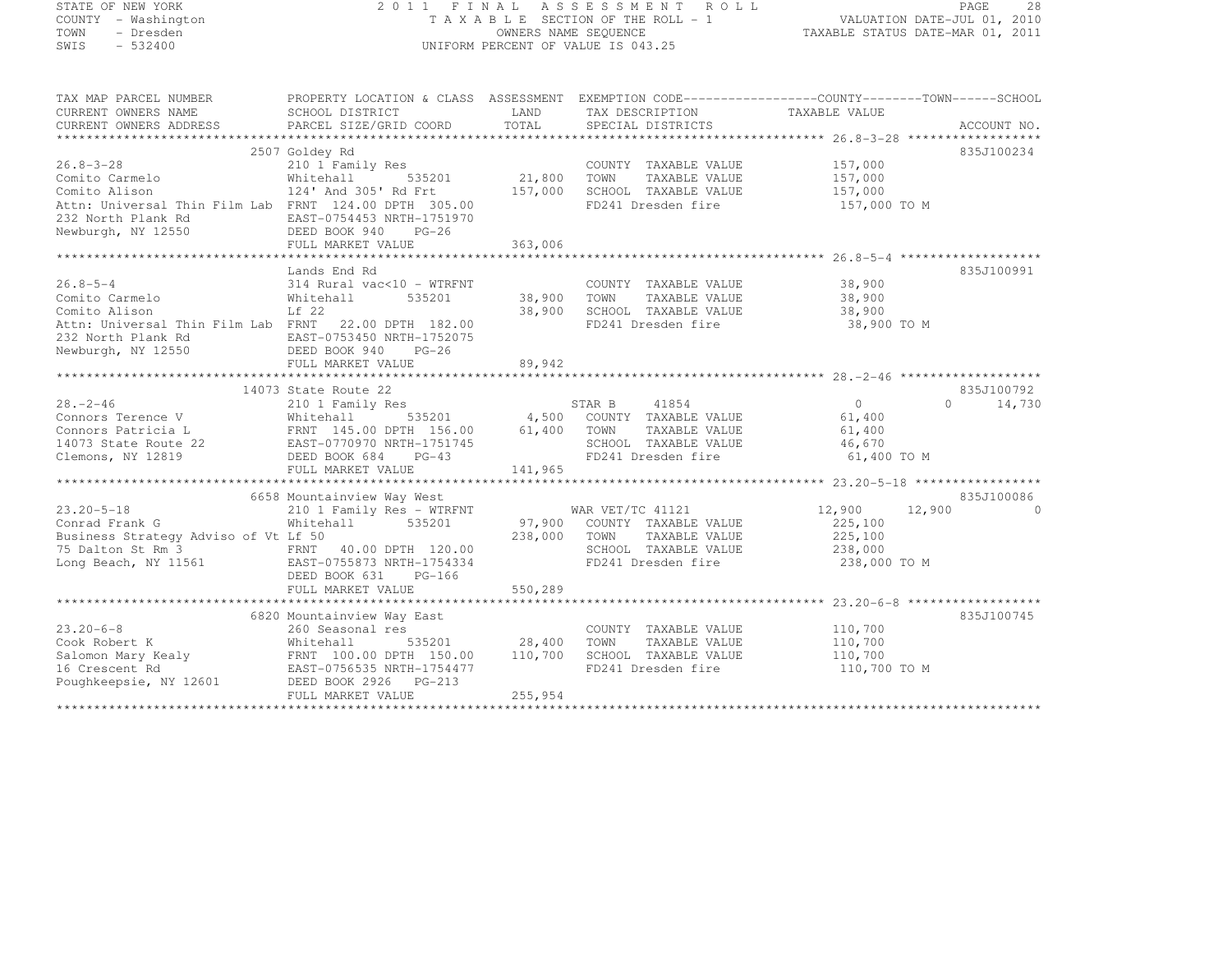STATE OF NEW IONA<br>COUNTY - Washington<br>TOWN - Dresden<br>----- - 532400

# STATE OF NEW YORK 2 0 1 1 F I N A L A S S E S S M E N T R O L L PAGE <sup>29</sup> COUNTY - Washington T A X A B L E SECTION OF THE ROLL - 1 VALUATION DATE-JUL 01, 2010 TOWN - Dresden OWNERS NAME SEQUENCE TAXABLE STATUS DATE-MAR 01, 2011<br>- TRESDEN ON THE SEQUENCE TO A SECUENCE TO A SECUENCE THE SEQUENCE OF THE SECUENCE OF THE SECUENCE OF THE SECOND

| TAX MAP PARCEL NUMBER<br>CURRENT OWNERS NAME<br>CURRENT OWNERS ADDRESS    | PROPERTY LOCATION & CLASS ASSESSMENT EXEMPTION CODE----------------COUNTY-------TOWN------SCHOOL<br>SCHOOL DISTRICT<br>PARCEL SIZE/GRID COORD | LAND<br>TOTAL    | TAX DESCRIPTION<br>SPECIAL DISTRICTS                                                        | TAXABLE VALUE                             | ACCOUNT NO. |
|---------------------------------------------------------------------------|-----------------------------------------------------------------------------------------------------------------------------------------------|------------------|---------------------------------------------------------------------------------------------|-------------------------------------------|-------------|
|                                                                           |                                                                                                                                               |                  |                                                                                             |                                           |             |
| $23.20 - 6 - 21$<br>Cook Robert K<br>Salomon Mary Kealy<br>16 Crescent Rd | Indian Bay/lk Geo<br>$312$ Vac w/imprv - WTRFNT<br>Whitehall<br>535201<br>Lf 55<br>FRNT<br>50.00 DPTH 112.00                                  | 92,900<br>95,000 | COUNTY TAXABLE VALUE<br>TOWN<br>TAXABLE VALUE<br>SCHOOL TAXABLE VALUE<br>FD241 Dresden fire | 95,000<br>95,000<br>95,000<br>95,000 TO M | 835J100935  |
| Poughkeepsie, NY 12601                                                    | EAST-0756357 NRTH-1754706<br>DEED BOOK 2926 PG-213<br>FULL MARKET VALUE                                                                       | 219,653          |                                                                                             |                                           |             |
|                                                                           |                                                                                                                                               |                  |                                                                                             |                                           |             |
|                                                                           | 5129 Bluff Head Rd                                                                                                                            |                  |                                                                                             |                                           | 835J100233  |
| $24.13 - 1 - 15$<br>Cooper Stephen E<br>Cooper Nancy S                    | 260 Seasonal res<br>535201<br>Whitehall<br>726/244                                                                                            | 22,100<br>93,300 | COUNTY TAXABLE VALUE<br>TOWN<br>TAXABLE VALUE<br>SCHOOL TAXABLE VALUE                       | 93,300<br>93,300<br>93,300                |             |
| 8 John St<br>Nassau, NY 12123                                             | FRNT 126.00 DPTH 100.00<br>EAST-0756647 NRTH-1755131<br>DEED BOOK 2762 PG-203<br>FULL MARKET VALUE                                            | 215,723          | FD241 Dresden fire                                                                          | 93,300 TO M                               |             |
|                                                                           |                                                                                                                                               |                  |                                                                                             |                                           |             |
|                                                                           |                                                                                                                                               |                  |                                                                                             |                                           |             |
| $26.8 - 6 - 6$                                                            | 4039 Eichler Way                                                                                                                              |                  |                                                                                             |                                           | 835J100104  |
| Corby Brian                                                               | 260 Seasonal res<br>Whitehall<br>535201                                                                                                       | 15,600           | COUNTY TAXABLE VALUE<br>TOWN<br>TAXABLE VALUE                                               | 93,800<br>93,800                          |             |
| Corby James                                                               | Transfer By Will-Unrecord                                                                                                                     | 93,800           | SCHOOL TAXABLE VALUE                                                                        | 93,800                                    |             |
| 47 Drake St                                                               | FRNT 110.00 DPTH 141.00                                                                                                                       |                  | FD241 Dresden fire                                                                          | 93,800 TO M                               |             |
| Malverne, NY 11565                                                        | EAST-0753635 NRTH-1752786                                                                                                                     |                  | HS241 Hulet land swr 1                                                                      | 1.00 UN C                                 |             |
|                                                                           | FULL MARKET VALUE                                                                                                                             | 216,879          |                                                                                             |                                           |             |
|                                                                           |                                                                                                                                               |                  |                                                                                             |                                           |             |
|                                                                           | Lands End Rd                                                                                                                                  |                  |                                                                                             |                                           | 835J100169  |
| $26.7 - 3 - 17$                                                           | $312$ Vac w/imprv - WTRFNT                                                                                                                    |                  | COUNTY TAXABLE VALUE                                                                        | 35,000                                    |             |
| Cordier Thomas                                                            | Whitehall<br>535201                                                                                                                           | 30,800           | TOWN<br>TAXABLE VALUE                                                                       | 35,000                                    |             |
| Cordier Lydia                                                             | LF 56                                                                                                                                         | 35,000           | SCHOOL TAXABLE VALUE                                                                        | 35,000                                    |             |
| PO Box 488                                                                | $26. -3 - 17$                                                                                                                                 |                  | FD241 Dresden fire                                                                          | 35,000 TO M                               |             |
| Tivoli, NY 12583                                                          | FRNT 189.00 DPTH 72.00<br>EAST-0753049 NRTH-1751737<br>DEED BOOK 1699 PG-269                                                                  | 80,925           |                                                                                             |                                           |             |
|                                                                           | FULL MARKET VALUE                                                                                                                             |                  |                                                                                             |                                           |             |
|                                                                           | 2093 Lands End Rd                                                                                                                             |                  |                                                                                             |                                           | 835J100105  |
| $26. - 1 - 21.1$                                                          | 260 Seasonal res                                                                                                                              |                  | COUNTY TAXABLE VALUE                                                                        | 137,500                                   |             |
| Cordier Thomas L                                                          | 535201<br>Whitehall                                                                                                                           | 35,800           | TOWN<br>TAXABLE VALUE                                                                       | 137,500                                   |             |
| Cordier Lydia                                                             | Camp Seas/gar                                                                                                                                 | 137,500          | SCHOOL TAXABLE VALUE                                                                        | 137,500                                   |             |
| PO Box 488                                                                | ACRES 27.72                                                                                                                                   |                  | FD241 Dresden fire                                                                          | 137,500 TO M                              |             |
| Tivoli, NY 12583                                                          | EAST-0753755 NRTH-1750838<br>DEED BOOK 1699 PG-266                                                                                            |                  |                                                                                             |                                           |             |
|                                                                           | FULL MARKET VALUE                                                                                                                             | 317,919          |                                                                                             |                                           |             |
|                                                                           |                                                                                                                                               |                  |                                                                                             |                                           |             |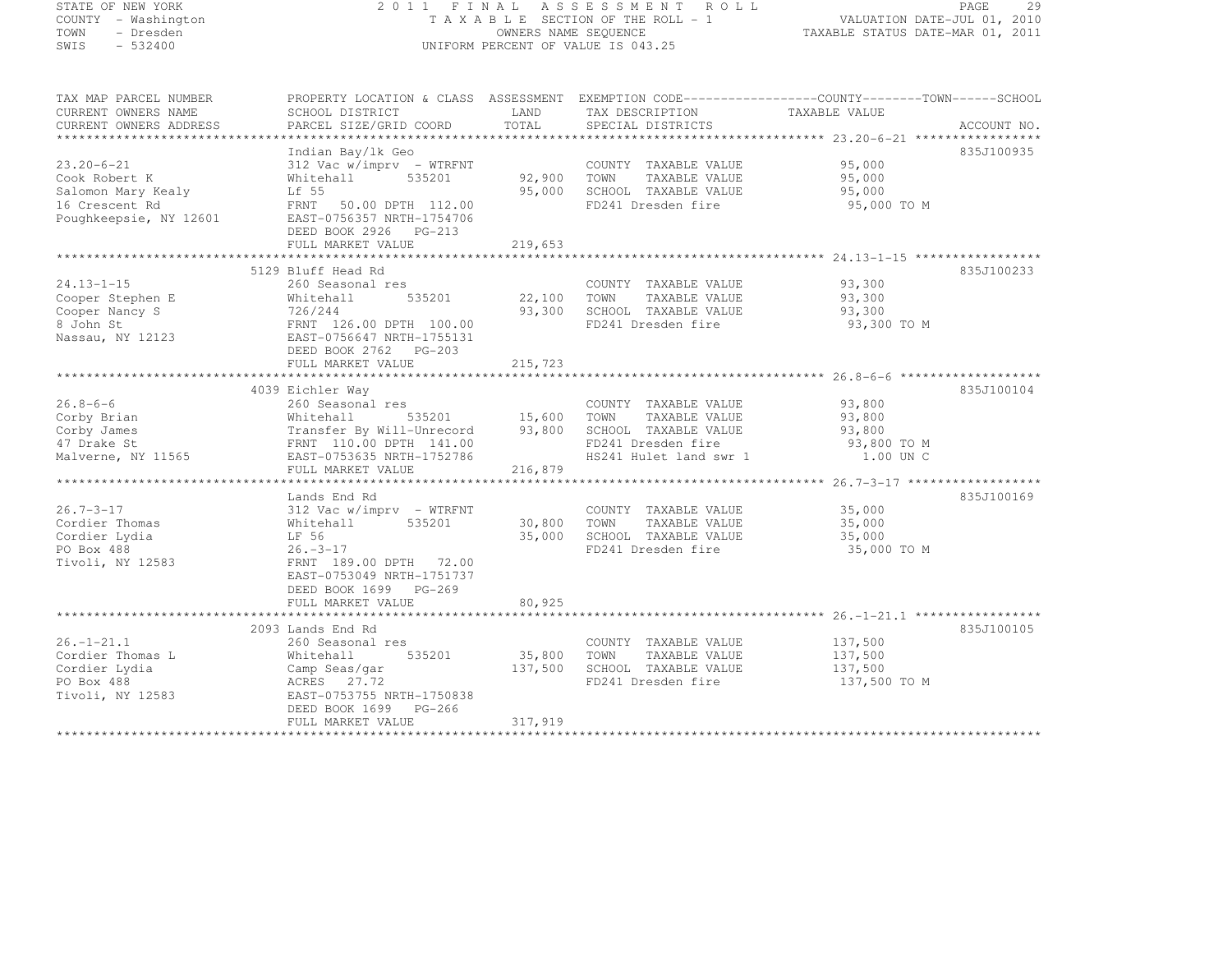# STATE OF NEW YORK 2 0 1 1 F I N A L A S S E S S M E N T R O L L PAGE <sup>30</sup> COUNTY - Washington T A X A B L E SECTION OF THE ROLL - 1 VALUATION DATE-JUL 01, 2010 TOWN - Dresden OWNERS NAME SEQUENCE TAXABLE STATUS DATE-MAR 01, 2011<br>- TRESDEN ON THE SEQUENCE TO A SECUENCE TO A SECUENCE THE SEQUENCE OF THE SECUENCE OF THE SECUENCE OF THE SECOND SWIS - 532400 UNIFORM PERCENT OF VALUE IS 043.25

| TAX MAP PARCEL NUMBER                                                                | PROPERTY LOCATION & CLASS ASSESSMENT EXEMPTION CODE----------------COUNTY-------TOWN-----SCHOOL                                                                                      |                        |                                                                                                           |                                                             |                     |
|--------------------------------------------------------------------------------------|--------------------------------------------------------------------------------------------------------------------------------------------------------------------------------------|------------------------|-----------------------------------------------------------------------------------------------------------|-------------------------------------------------------------|---------------------|
|                                                                                      | State Route 22                                                                                                                                                                       |                        |                                                                                                           |                                                             | 835J101132          |
| $18. - 1 - 27$<br>Courcelle Randall M<br>PO Box 421<br>Fort Anne, NY 12827           | 314 Rural vac<10<br>535201<br>Whitehall<br>ACRES 1.71<br>EAST-0778695 NRTH-1767764<br>DEED BOOK 2264 PG-120                                                                          | 5,900<br>5,900         | COUNTY TAXABLE VALUE<br>TOWN<br>TAXABLE VALUE<br>SCHOOL TAXABLE VALUE<br>FD241 Dresden fire               | 5,900<br>5,900<br>5,900<br>5,900 TO M                       |                     |
|                                                                                      | FULL MARKET VALUE                                                                                                                                                                    | 13,642                 |                                                                                                           |                                                             |                     |
|                                                                                      |                                                                                                                                                                                      | *****************      |                                                                                                           |                                                             |                     |
| $58. - 1 - 22$<br>Crandall Richard<br>449 Maple Ave<br>Ballston Spa, NY 12020        | 293 South Bay Rd<br>210 1 Family Res - WTRFNT<br>Whitehall 535201 8,700<br>FRNT 125.00 DPTH 200.00 83,600<br>EAST-0764694 NRTH-1718147<br>DEED BOOK 047 DO CO<br>DEED BOOK 947 PG-85 |                        | COUNTY TAXABLE VALUE 83,600<br>TOWN<br>TAXABLE VALUE<br>SCHOOL TAXABLE VALUE<br>FD241 Dresden fire        | 83,600<br>83,600<br>83,600 TO M                             | 835J100764          |
|                                                                                      |                                                                                                                                                                                      |                        |                                                                                                           |                                                             |                     |
| $26. - 1 - 21.2$<br>Crist Joy<br>55 Crist Ln<br>Walden, NY 12586                     | Lands End Rd<br>314 Rural vac<10<br>535201 30,100<br>Whitehall<br>ACRES<br>8.61<br>EAST-0753190 NRTH-1750792<br>DEED BOOK 756<br>$PG-255$<br>FULL MARKET VALUE                       | 30,100<br>69,595       | COUNTY TAXABLE VALUE<br>TOWN<br>TAXABLE VALUE<br>SCHOOL TAXABLE VALUE<br>FD241 Dresden fire               | 30,100<br>30,100<br>30,100<br>30,100 TO M                   | 835J101036          |
|                                                                                      |                                                                                                                                                                                      |                        |                                                                                                           |                                                             |                     |
| $26.7 - 3 - 13$<br>Crist Lois H<br>Crist Jeffrey<br>55 Crist Ln<br>Walden, NY 12586  | 2819 Chase Rd<br>210 1 Family Res - WTRFNT<br>535201<br>Whitehall<br>LF 138<br>$26. -3 - 13$<br>FRNT 247.00 DPTH 162.00<br>EAST-0752740 NRTH-1751630<br>DEED BOOK 681 PG-324         | 162,200<br>294,400     | COUNTY TAXABLE VALUE 294,400<br>TOWN<br>TAXABLE VALUE<br>SCHOOL TAXABLE VALUE<br>FD241 Dresden fire       | 294,400<br>294,400<br>294,400 TO M                          | 835J100078          |
|                                                                                      | FULL MARKET VALUE                                                                                                                                                                    | 680,694                |                                                                                                           |                                                             |                     |
|                                                                                      | 36 North Rd                                                                                                                                                                          |                        |                                                                                                           |                                                             | 835J100133          |
| $28. - 1 - 3$<br>Cucinello Robert C<br>Malo Mary<br>36 North Rd<br>Clemons, NY 12819 | 210 1 Family Res<br>535201<br>Whitehall<br>ACRES<br>2.70<br>EAST-0770152 NRTH-1752644<br>DEED BOOK 854 PG-156<br>FULL MARKET VALUE                                                   | 50,000 TOWN<br>115,607 | STAR B 41854<br>7,100 COUNTY TAXABLE VALUE<br>TAXABLE VALUE<br>SCHOOL TAXABLE VALUE<br>FD241 Dresden fire | $\overline{0}$<br>50,000<br>50,000<br>35,270<br>50,000 TO M | 14,730<br>$\bigcap$ |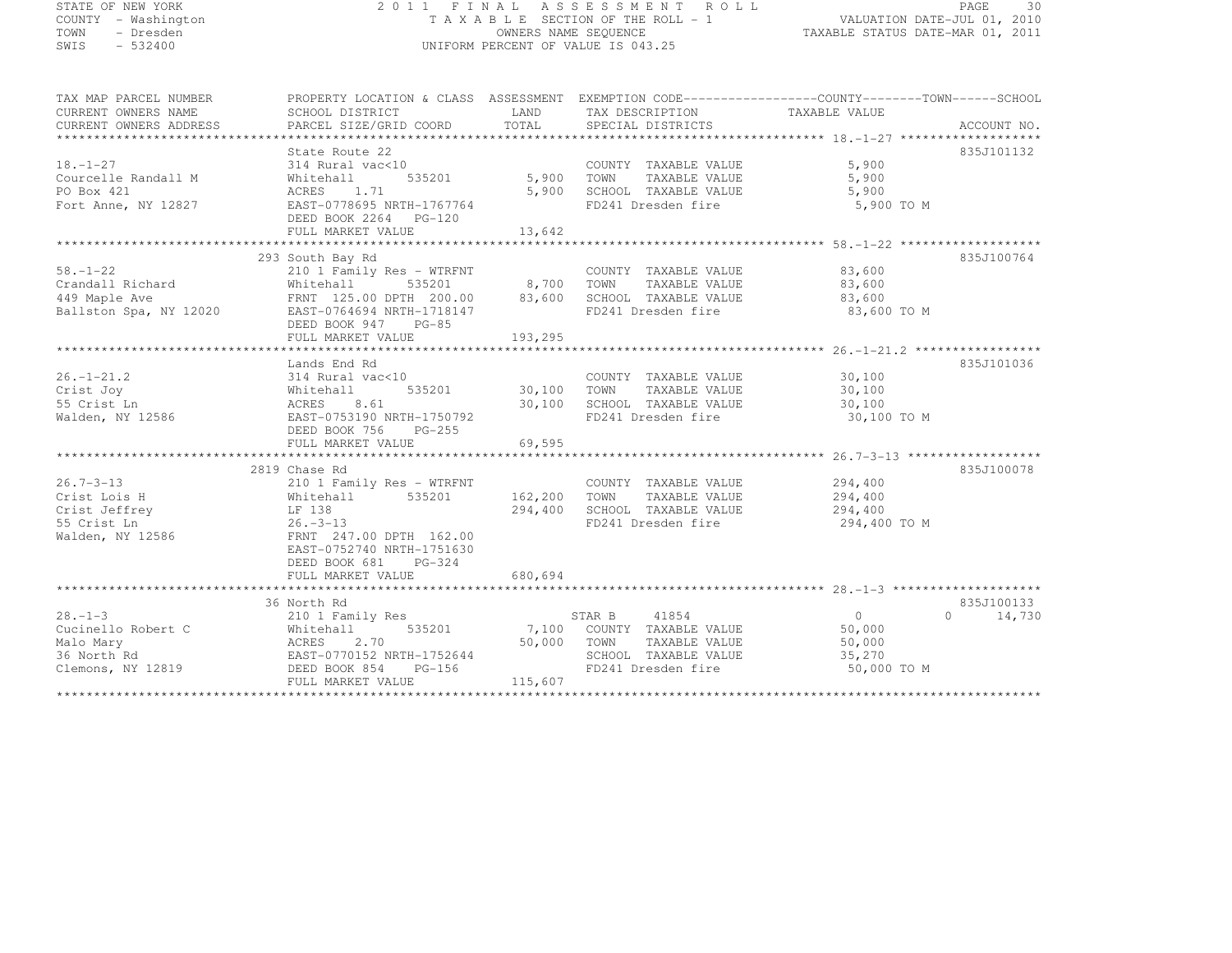| STATE OF NEW YORK                                                                                                                            |                                                                                                   |               | 2011 FINAL ASSESSMENT ROLL                    |                                  | PAGE<br>- 31                    |
|----------------------------------------------------------------------------------------------------------------------------------------------|---------------------------------------------------------------------------------------------------|---------------|-----------------------------------------------|----------------------------------|---------------------------------|
| COUNTY - Washington                                                                                                                          |                                                                                                   |               | T A X A B L E SECTION OF THE ROLL - 1         | VALUATION DATE-JUL 01, 2010      |                                 |
| TOWN<br>- Dresden                                                                                                                            |                                                                                                   |               | OWNERS NAME SEQUENCE                          | TAXABLE STATUS DATE-MAR 01, 2011 |                                 |
| $-532400$<br>SWIS                                                                                                                            |                                                                                                   |               | UNIFORM PERCENT OF VALUE IS 043.25            |                                  |                                 |
| TAX MAP PARCEL NUMBER                                                                                                                        | PROPERTY LOCATION & CLASS ASSESSMENT EXEMPTION CODE-----------------COUNTY-------TOWN------SCHOOL |               |                                               |                                  |                                 |
| CURRENT OWNERS NAME                                                                                                                          | SCHOOL DISTRICT                                                                                   | LAND          | TAX DESCRIPTION                               | TAXABLE VALUE                    |                                 |
| CURRENT OWNERS ADDRESS                                                                                                                       | PARCEL SIZE/GRID COORD                                                                            | TOTAL         | SPECIAL DISTRICTS                             |                                  | ACCOUNT NO.                     |
|                                                                                                                                              |                                                                                                   |               |                                               |                                  |                                 |
|                                                                                                                                              | 6059 Lakeside Rd                                                                                  |               |                                               |                                  | 835J101070                      |
| $23.20 - 2 - 19.2$                                                                                                                           | 210 1 Family Res - WTRFNT                                                                         | 192,300 TOWN  | COUNTY TAXABLE VALUE<br>TAXABLE VALUE         | 353,400<br>353,400               |                                 |
|                                                                                                                                              |                                                                                                   | 353,400       | SCHOOL TAXABLE VALUE                          | 353,400                          |                                 |
|                                                                                                                                              |                                                                                                   |               | FD241 Dresden fire                            | 353,400 TO M                     |                                 |
| Cuomo Thomas<br>Cuomo Thomas<br>Cuomo Grace<br>9679 State Route 4<br>Whitehall, NY 12887<br>Whitehall, NY 12887<br>EAST-0755101 NRTH-1754140 |                                                                                                   |               | FS242 Frederick's Pt Swr 2                    | $.00$ FE                         |                                 |
|                                                                                                                                              | DEED BOOK 483 PG-823                                                                              |               | 1.00 UN                                       |                                  |                                 |
|                                                                                                                                              | FULL MARKET VALUE                                                                                 | 817,110       |                                               |                                  |                                 |
|                                                                                                                                              |                                                                                                   |               |                                               |                                  |                                 |
|                                                                                                                                              | 2011+2013 Lands End Rd                                                                            |               |                                               |                                  | 835J100585                      |
| $26.8 - 3 - 20$                                                                                                                              | 280 Res Multiple                                                                                  |               | COUNTY TAXABLE VALUE                          | 125,000                          |                                 |
| Curley Qualified Resid Trust Whitehall                                                                                                       | 535201                                                                                            | 23,600        | TOWN<br>TAXABLE VALUE                         | 125,000                          |                                 |
| Curley Christopher Trustee                                                                                                                   | esmt 2035/342;2035/349                                                                            | 125,000       | SCHOOL TAXABLE VALUE                          | 125,000                          |                                 |
| 1106 Highland Park Rd                                                                                                                        | easment 947-271;954/105<br>easment 947-271;954/105<br>FRNT 100.00 DPTH 230.00                     |               | FD241 Dresden fire                            | 125,000 TO M                     |                                 |
| Schenectady, NY 12309                                                                                                                        |                                                                                                   |               |                                               |                                  |                                 |
|                                                                                                                                              | EAST-0754785 NRTH-1752191                                                                         |               |                                               |                                  |                                 |
|                                                                                                                                              | DEED BOOK 954<br>$PG-107$<br>FULL MARKET VALUE                                                    | 289,017       |                                               |                                  |                                 |
|                                                                                                                                              |                                                                                                   |               |                                               |                                  |                                 |
|                                                                                                                                              | 6327 Sunset Bay Rd                                                                                |               |                                               |                                  | 835J100759                      |
| 23.20-3-14.1                                                                                                                                 | 260 Seasonal res                                                                                  |               | STAR EN 41834                                 | $\overline{0}$                   | $\Omega$ and $\Omega$<br>27,890 |
| Curley Richard O                                                                                                                             | 535201<br>Whitehall                                                                               |               | 4,800 COUNTY TAXABLE VALUE                    | 64,000                           |                                 |
|                                                                                                                                              |                                                                                                   |               | 64,000 TOWN<br>TAXABLE VALUE                  | 64,000                           |                                 |
|                                                                                                                                              |                                                                                                   |               | SCHOOL TAXABLE VALUE                          | 36,110                           |                                 |
|                                                                                                                                              | EAST-0755986 NRTH-1754191                                                                         |               | FD241 Dresden fire                            | 64,000 TO M                      |                                 |
|                                                                                                                                              | DEED BOOK 632<br>PG-341                                                                           |               |                                               |                                  |                                 |
|                                                                                                                                              | FULL MARKET VALUE                                                                                 | 147,977       |                                               |                                  |                                 |
|                                                                                                                                              |                                                                                                   |               |                                               |                                  |                                 |
|                                                                                                                                              | 1061 B Rd                                                                                         |               |                                               |                                  | 835J100528                      |
| $18. - 1 - 7$                                                                                                                                | 260 Seasonal res                                                                                  |               | COUNTY TAXABLE VALUE                          | 12,000                           |                                 |
|                                                                                                                                              |                                                                                                   | 800           | TOWN<br>TAXABLE VALUE<br>SCHOOL TAXABLE VALUE | 12,000<br>12,000                 |                                 |
| Meriden, CT 06450                                                                                                                            |                                                                                                   |               | FD241 Dresden fire                            | 12,000 TO M                      |                                 |
|                                                                                                                                              | DEED BOOK 947<br>$PG-240$                                                                         |               |                                               |                                  |                                 |
|                                                                                                                                              | FULL MARKET VALUE                                                                                 | 27,746        |                                               |                                  |                                 |
|                                                                                                                                              |                                                                                                   |               |                                               |                                  |                                 |
|                                                                                                                                              | 4107 Margot Way                                                                                   |               |                                               |                                  | 835J100114                      |
| $26.8 - 8 - 3$                                                                                                                               | 260 Seasonal res                                                                                  |               | COUNTY TAXABLE VALUE                          | 91,900                           |                                 |
| D Amato Nicholas                                                                                                                             | Whitehall                                                                                         | 535201 15,400 | TOWN<br>TAXABLE VALUE                         | 91,900                           |                                 |
| PO Box 14                                                                                                                                    | Camp Seas                                                                                         | 91,900        | SCHOOL TAXABLE VALUE                          | 91,900                           |                                 |
|                                                                                                                                              |                                                                                                   |               |                                               |                                  |                                 |

Huletts Landing, NY 12841 FRNT 117.00 DPTH 94.00 FD241 Dresden fire 91,900 TO M

DEED BOOK 423 PG-728

EAST-0753934 NRTH-1753328 HS241 Hulet land swr 1 1.00 UN C

FULL MARKET VALUE 212,486 \*\*\*\*\*\*\*\*\*\*\*\*\*\*\*\*\*\*\*\*\*\*\*\*\*\*\*\*\*\*\*\*\*\*\*\*\*\*\*\*\*\*\*\*\*\*\*\*\*\*\*\*\*\*\*\*\*\*\*\*\*\*\*\*\*\*\*\*\*\*\*\*\*\*\*\*\*\*\*\*\*\*\*\*\*\*\*\*\*\*\*\*\*\*\*\*\*\*\*\*\*\*\*\*\*\*\*\*\*\*\*\*\*\*\*\*\*\*\*\*\*\*\*\*\*\*\*\*\*\*\*\*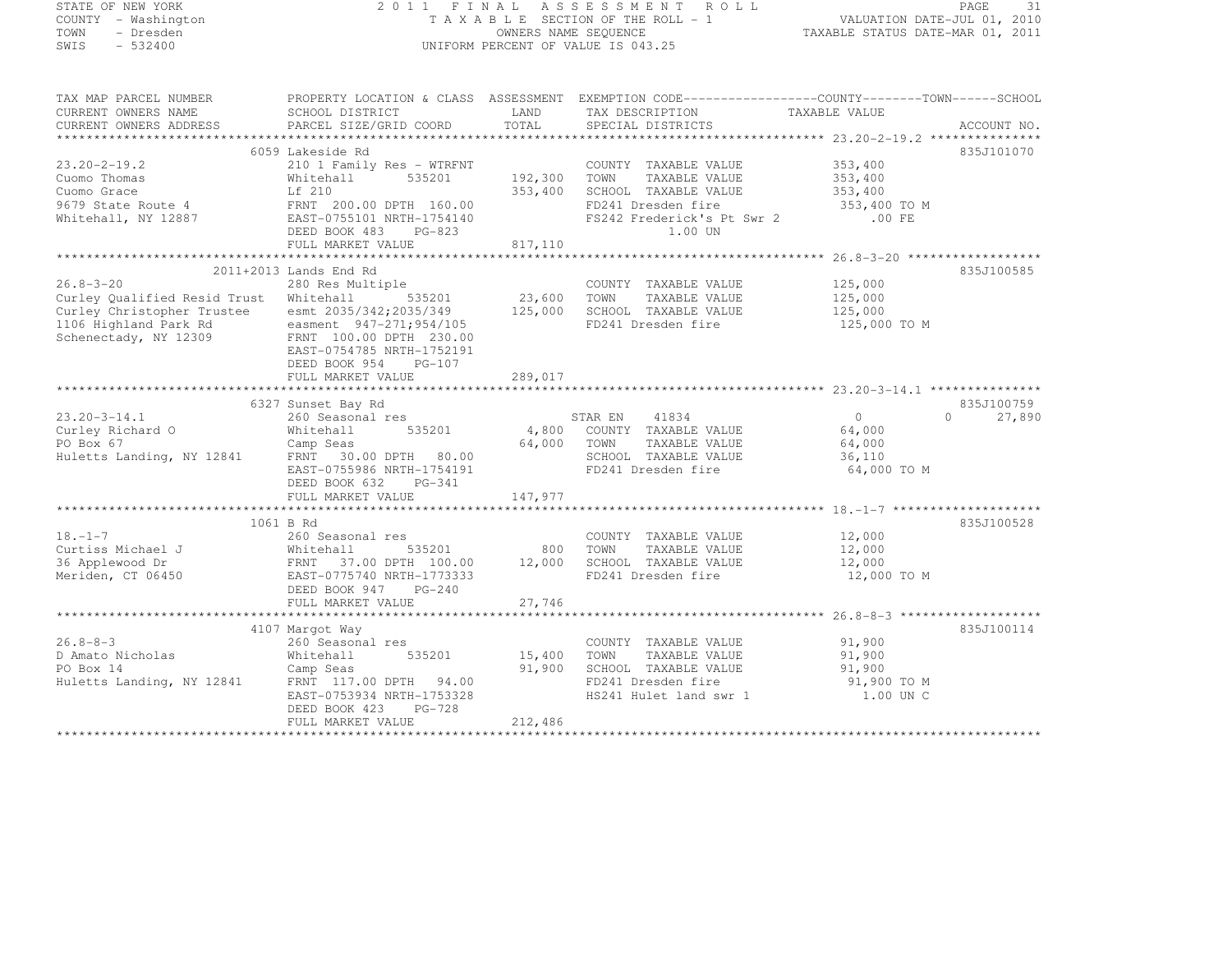## STATE OF NEW YORK 2 0 1 1 F I N A L A S S E S S M E N T R O L L PAGE <sup>32</sup> COUNTY - Washington T A X A B L E SECTION OF THE ROLL - 1 VALUATION DATE-JUL 01, 2010 TOWN - Dresden OWNERS NAME SEQUENCE TAXABLE STATUS DATE-MAR 01, 2011<br>- TRESDEN ON THE SEQUENCE TO A SECUENCE TO A SECUENCE THE SEQUENCE OF THE SECUENCE OF THE SECUENCE OF THE SECOND SWIS - 532400 UNIFORM PERCENT OF VALUE IS 043.25

| TAX MAP PARCEL NUMBER                                                            | PROPERTY LOCATION & CLASS ASSESSMENT EXEMPTION CODE-----------------COUNTY-------TOWN------SCHOOL |               |                                                                        |                       |                      |
|----------------------------------------------------------------------------------|---------------------------------------------------------------------------------------------------|---------------|------------------------------------------------------------------------|-----------------------|----------------------|
| CURRENT OWNERS NAME                                                              | SCHOOL DISTRICT                                                                                   |               | LAND TAX DESCRIPTION                                                   | TAXABLE VALUE         |                      |
| CURRENT OWNERS ADDRESS                                                           | PARCEL SIZE/GRID COORD TOTAL SPECIAL DISTRICTS                                                    |               |                                                                        |                       | ACCOUNT NO.          |
|                                                                                  |                                                                                                   |               |                                                                        |                       |                      |
|                                                                                  | 210 North Rd                                                                                      |               |                                                                        |                       | 835J101137           |
| $27. -3 - 1.1$                                                                   | 270 Mfg housing                                                                                   |               | STAR EN 41834<br>535201 7,000 COUNTY TAXABLE VALUE                     | $\overline{0}$        | 27,890<br>$\Omega$   |
| D'Alessandro David A                                                             | Whitehall                                                                                         |               |                                                                        | 39,200                |                      |
| D'Alessandro Sharon J                                                            | $5.8 \text{ Ac}$<br>5.8 Ac<br>ACRES 2.60                                                          | 39,200 TOWN   |                                                                        | TAXABLE VALUE 39, 200 |                      |
| 210 North Rd<br>Clemons, NY 12819                                                | EAST-0766035 NRTH-1752095                                                                         |               | SCHOOL TAXABLE VALUE<br>FD241 Dresden fire                             | 11,310                |                      |
|                                                                                  |                                                                                                   |               |                                                                        | 39,200 TO M           |                      |
|                                                                                  |                                                                                                   |               |                                                                        |                       |                      |
|                                                                                  |                                                                                                   |               |                                                                        |                       |                      |
|                                                                                  | 13328 State Route 22                                                                              |               |                                                                        |                       | 835J101024           |
| $42. - 1 - 19.2$                                                                 | 240 Rural res                                                                                     |               | COUNTY TAXABLE VALUE                                                   | 138,100               |                      |
|                                                                                  |                                                                                                   |               | TOWN<br>TAXABLE VALUE                                                  |                       |                      |
|                                                                                  |                                                                                                   | 535201 41,300 |                                                                        | 138,100<br>138,100    |                      |
|                                                                                  |                                                                                                   | 138,100       | SCHOOL TAXABLE VALUE                                                   |                       |                      |
|                                                                                  |                                                                                                   |               | FD241 Dresden fire 138,100 TO M                                        |                       |                      |
|                                                                                  | DEED BOOK 1740 PG-109                                                                             |               |                                                                        |                       |                      |
|                                                                                  | FULL MARKET VALUE                                                                                 | 319,306       |                                                                        |                       |                      |
|                                                                                  | County Route 6                                                                                    |               |                                                                        |                       | 835J100117           |
| $27. - 4 - 11$                                                                   | 322 Rural vac>10                                                                                  |               |                                                                        |                       |                      |
|                                                                                  | 535201                                                                                            | 17,800 TOWN   | COUNTY TAXABLE VALUE 17,800                                            |                       |                      |
| Danforth Nicholas W<br>500 Wellesly St                                           | Whitehall                                                                                         |               | 17,800 TOWN TAXABLE VALUE 17,800<br>17,800 SCHOOL TAXABLE VALUE 17,800 |                       |                      |
| Weston, MA 02193                                                                 | ACRES 11.00                                                                                       |               | FD241 Dresden fire                                                     |                       |                      |
|                                                                                  | EAST-0765928 NRTH-1747351                                                                         |               |                                                                        | 17,800 TO M           |                      |
|                                                                                  | DEED BOOK 422 PG-1013                                                                             |               |                                                                        |                       |                      |
|                                                                                  |                                                                                                   |               |                                                                        |                       |                      |
|                                                                                  | 4067 Albert Way                                                                                   |               |                                                                        |                       | 835J100486           |
| $23.20 - 1 - 3$                                                                  | 260 Seasonal res - WTRFNT                                                                         |               | COUNTY TAXABLE VALUE                                                   |                       |                      |
| Davidow William M Jr                                                             | 535201 146,700 TOWN<br>Whitehall                                                                  |               | TAXABLE VALUE                                                          | 262,200<br>262,200    |                      |
|                                                                                  |                                                                                                   |               |                                                                        |                       |                      |
|                                                                                  |                                                                                                   |               |                                                                        |                       |                      |
|                                                                                  |                                                                                                   |               | FD241 Dresden fire 262,200 TO M<br>HS241 Hulet land swr 1 1.00 UN C    |                       |                      |
|                                                                                  | DEED BOOK 729 PG-317                                                                              |               |                                                                        |                       |                      |
|                                                                                  |                                                                                                   |               |                                                                        |                       |                      |
|                                                                                  |                                                                                                   |               |                                                                        |                       |                      |
|                                                                                  | 5491 Bluff Head Rd                                                                                |               |                                                                        |                       | 835J100490           |
| $20. -1 - 8$                                                                     | 210 1 Family Res - WTRFNT                                                                         |               | WAR VET/TC 41121                                                       | 12,900<br>12,900      | $\overline{0}$       |
|                                                                                  | 535201 303,100 STAR EN                                                                            |               | 41834                                                                  | $\overline{0}$        | $\bigcirc$<br>27,890 |
|                                                                                  |                                                                                                   |               | 504,400 COUNTY TAXABLE VALUE                                           | 491,500               |                      |
| Davidson Louise<br>PO Box 78 250' Eff Lf<br>Huletts Landing, NY 12841 ACRES 1.30 |                                                                                                   |               | TOWN<br>TAXABLE VALUE                                                  | 491,500               |                      |
|                                                                                  | EAST-0758509 NRTH-1762527                                                                         |               | SCHOOL TAXABLE VALUE                                                   | 476,510               |                      |
|                                                                                  | $PG-501$<br>DEED BOOK 498                                                                         |               | FD241 Dresden fire                                                     | 504,400 TO M          |                      |
|                                                                                  | FULL MARKET VALUE                                                                                 | 1166, 243     |                                                                        |                       |                      |
|                                                                                  |                                                                                                   |               |                                                                        |                       |                      |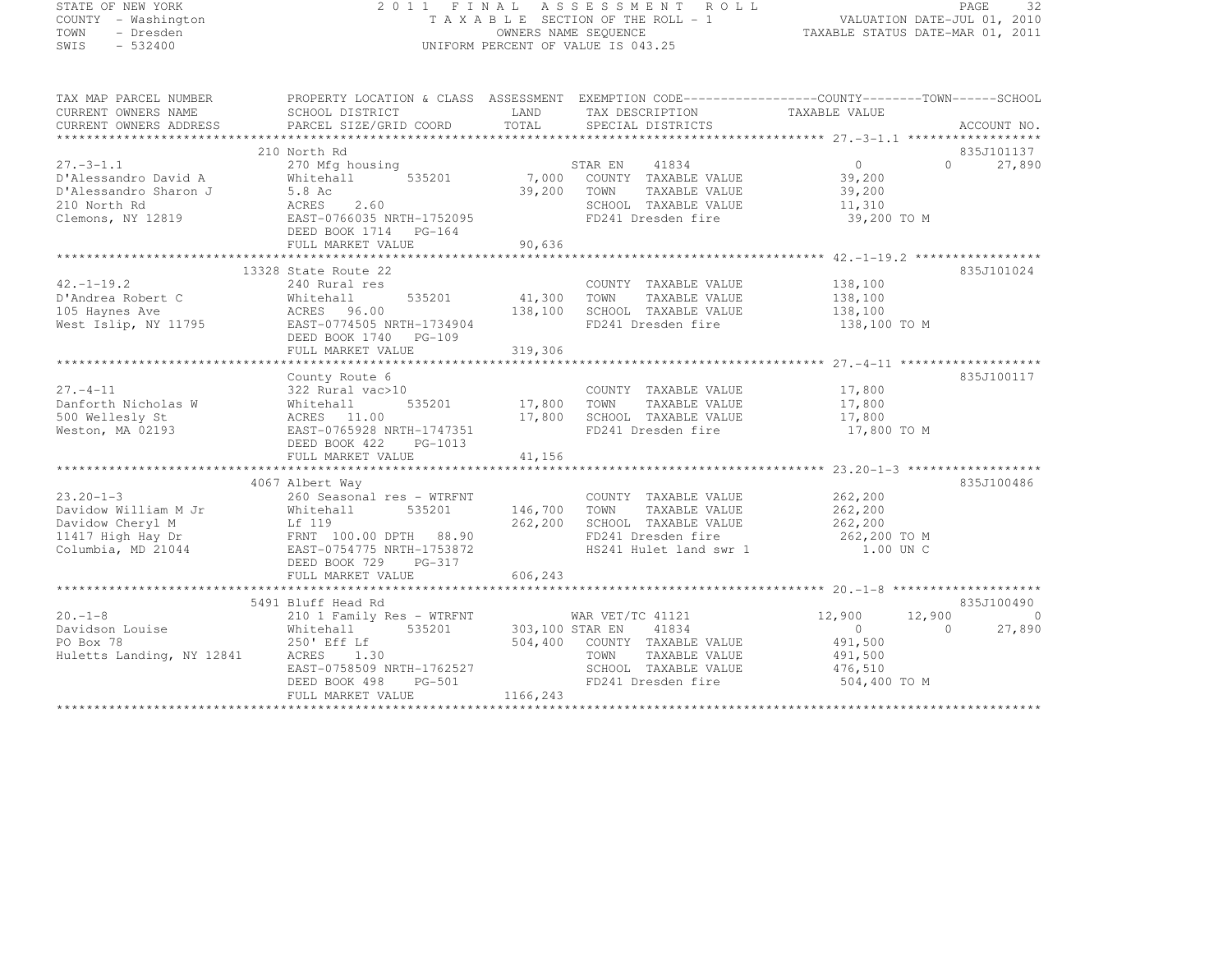## STATE OF NEW YORK 2 0 1 1 F I N A L A S S E S S M E N T R O L L PAGE <sup>33</sup> COUNTY - Washington T A X A B L E SECTION OF THE ROLL - 1 VALUATION DATE-JUL 01, 2010 TOWN - Dresden OWNERS NAME SEQUENCE TAXABLE STATUS DATE-MAR 01, 2011<br>- TRESDEN ON THE SEQUENCE TO A SECUENCE TO A SECUENCE THE SEQUENCE OF THE SECUENCE OF THE SECUENCE OF THE SECOND SWIS - 532400 UNIFORM PERCENT OF VALUE IS 043.25

| TAX MAP PARCEL NUMBER<br>CURRENT OWNERS NAME                                                                                                                                                                                                                | PROPERTY LOCATION & CLASS ASSESSMENT EXEMPTION CODE----------------COUNTY-------TOWN-----SCHOOL<br>SCHOOL DISTRICT                                    |                             | LAND TAX DESCRIPTION TAXABLE VALUE                |                       |            |            |
|-------------------------------------------------------------------------------------------------------------------------------------------------------------------------------------------------------------------------------------------------------------|-------------------------------------------------------------------------------------------------------------------------------------------------------|-----------------------------|---------------------------------------------------|-----------------------|------------|------------|
| - CURRENT OMNERS ADDRESS - PORCEL SIZE/GRID COORD - TOTAL - SPECIAL DISTRICTS - ACCOUNT NO .<br>- ARCEL SIZE/GRID COORD - TOTAL - SPECIAL DISTRICTS - ACCOUNT NO . ACCOUNT NO . AND ARCEL SIZE/GRID COORD - TOTAL - SPECIAL DISTR<br>CURRENT OWNERS ADDRESS |                                                                                                                                                       |                             |                                                   |                       |            |            |
|                                                                                                                                                                                                                                                             |                                                                                                                                                       |                             |                                                   |                       |            |            |
|                                                                                                                                                                                                                                                             | 4205 Beach Way<br>Among Deach Way<br>260 Seasonal res MAR VET/TC 41121<br>Whitehall 535201 13,600 STAR B 41854<br>TOM TAXABLE VALUE TOM TAXABLE VALUE |                             |                                                   |                       |            | 835J100712 |
| $26.8 - 7 - 3$                                                                                                                                                                                                                                              |                                                                                                                                                       |                             |                                                   | 12,900                | 12,900     | $\bigcirc$ |
| Davy George Mhitehall 535201<br>Davy Miriam FRNT 104.00 DPTH 78.00<br>4205 Beach Way EAST-0753821 NRTH-1753114<br>Huletts Landing, NY 12841 DEED BOOK 499 PG-113                                                                                            |                                                                                                                                                       |                             |                                                   | $\overline{0}$        | $\bigcirc$ | 14,730     |
|                                                                                                                                                                                                                                                             |                                                                                                                                                       |                             |                                                   | 105,800               |            |            |
|                                                                                                                                                                                                                                                             |                                                                                                                                                       |                             |                                                   | 105,800               |            |            |
|                                                                                                                                                                                                                                                             |                                                                                                                                                       |                             | SCHOOL TAXABLE VALUE                              | 103,970               |            |            |
|                                                                                                                                                                                                                                                             | FULL MARKET VALUE                                                                                                                                     |                             | 274,451 FD241 Dresden fire                        | 118,700 TO M          |            |            |
|                                                                                                                                                                                                                                                             |                                                                                                                                                       |                             | HS241 Hulet land swr 1 1.00 UN C                  |                       |            |            |
|                                                                                                                                                                                                                                                             |                                                                                                                                                       |                             |                                                   |                       |            |            |
|                                                                                                                                                                                                                                                             | 16 Long Pond Rd                                                                                                                                       |                             |                                                   |                       |            |            |
| $34. - 1 - 4.4$                                                                                                                                                                                                                                             | 270 Mfg housing                                                                                                                                       | COUNT<br>535201 23,600 TOWN | COUNTY TAXABLE VALUE 38,600                       |                       |            |            |
|                                                                                                                                                                                                                                                             |                                                                                                                                                       |                             | TAXABLE VALUE                                     | 38,600                |            |            |
|                                                                                                                                                                                                                                                             |                                                                                                                                                       |                             | 38,600 SCHOOL TAXABLE VALUE<br>FD241 Dresden fire | 38,600<br>38,600 TO M |            |            |
|                                                                                                                                                                                                                                                             |                                                                                                                                                       |                             |                                                   |                       |            |            |
| De Cote De Chez Swann LLC<br>David E LaBarge Pres<br>PO Box 25<br>Clemons, NY 12819<br>DEED BOOK 2031 PG-69<br>PO Box 25<br>DEED BOOK 2031 PG-69                                                                                                            |                                                                                                                                                       |                             |                                                   |                       |            |            |
|                                                                                                                                                                                                                                                             |                                                                                                                                                       |                             |                                                   |                       |            |            |
|                                                                                                                                                                                                                                                             |                                                                                                                                                       |                             |                                                   |                       |            |            |
|                                                                                                                                                                                                                                                             | State Route 22                                                                                                                                        |                             |                                                   |                       |            | 835J100414 |
| $21. - 1 - 27.1$                                                                                                                                                                                                                                            | 322 Rural vac>10                                                                                                                                      | COUNT<br>535201 38,000 TOWN | COUNTY TAXABLE VALUE                              | 38,000                |            |            |
| Dedrick Richard                                                                                                                                                                                                                                             | Whitehall                                                                                                                                             |                             | TAXABLE VALUE                                     | 38,000                |            |            |
| 157 Hutton Square Rd                                                                                                                                                                                                                                        | ACRES 78.40                                                                                                                                           | 38,000                      | SCHOOL TAXABLE VALUE 38,000                       |                       |            |            |
| Putnam, NY 12861                                                                                                                                                                                                                                            | EAST-0776644 NRTH-1762512                                                                                                                             |                             | FD241 Dresden fire                                | 38,000 TO M           |            |            |
|                                                                                                                                                                                                                                                             | DEED BOOK 1750 PG-150                                                                                                                                 |                             |                                                   |                       |            |            |
|                                                                                                                                                                                                                                                             |                                                                                                                                                       |                             |                                                   |                       |            |            |
|                                                                                                                                                                                                                                                             |                                                                                                                                                       |                             |                                                   |                       |            |            |
|                                                                                                                                                                                                                                                             | 401 County Route 6                                                                                                                                    |                             |                                                   |                       |            | 835J100206 |
| $34. - 1 - 4$                                                                                                                                                                                                                                               | 260 Seasonal res                                                                                                                                      |                             | COUNTY TAXABLE VALUE 69,700                       |                       |            |            |
| Dee Thomas                                                                                                                                                                                                                                                  | 535201 36,100 TOWN<br>Whitehall<br>ACRES 72.23                                                                                                        |                             | TAXABLE VALUE                                     | 69,700<br>69,700      |            |            |
| Dee Rita                                                                                                                                                                                                                                                    |                                                                                                                                                       | 69,700                      | SCHOOL TAXABLE VALUE                              | 69,700                |            |            |
| 356 W Kerley Corners EAST-0763562 NRTH-1744906                                                                                                                                                                                                              |                                                                                                                                                       |                             | FD241 Dresden fire                                | 69,700 TO M           |            |            |
| Tivoli, NY 12583 DEED BOOK 901                                                                                                                                                                                                                              | $PG-175$                                                                                                                                              |                             |                                                   |                       |            |            |
|                                                                                                                                                                                                                                                             | FULL MARKET VALUE                                                                                                                                     | 161,156                     |                                                   |                       |            |            |
|                                                                                                                                                                                                                                                             |                                                                                                                                                       |                             |                                                   |                       |            |            |
|                                                                                                                                                                                                                                                             | 14687 State Route 22                                                                                                                                  |                             |                                                   |                       |            | 835J100176 |
| $21. - 1 - 26$                                                                                                                                                                                                                                              | 280 Res Multiple                                                                                                                                      |                             | COUNTY TAXABLE VALUE 110,000                      |                       |            |            |
|                                                                                                                                                                                                                                                             |                                                                                                                                                       | 535201 29,200 TOWN          | TAXABLE VALUE                                     | 110,000               |            |            |
| Delongis Joseph Mhitehall 535201<br>Delongis Mary ACRES 41.07<br>86 Mountain View Dr EAST-0778208 NRTH-1764077<br>Holmes, NY 12531 DEED BOOK 1680 PG-125                                                                                                    |                                                                                                                                                       | 110,000                     | SCHOOL TAXABLE VALUE                              | 110,000               |            |            |
|                                                                                                                                                                                                                                                             |                                                                                                                                                       |                             | FD241 Dresden fire                                | 110,000 TO M          |            |            |
|                                                                                                                                                                                                                                                             |                                                                                                                                                       |                             |                                                   |                       |            |            |
|                                                                                                                                                                                                                                                             | FULL MARKET VALUE                                                                                                                                     | 254,335                     |                                                   |                       |            |            |
|                                                                                                                                                                                                                                                             |                                                                                                                                                       |                             |                                                   |                       |            |            |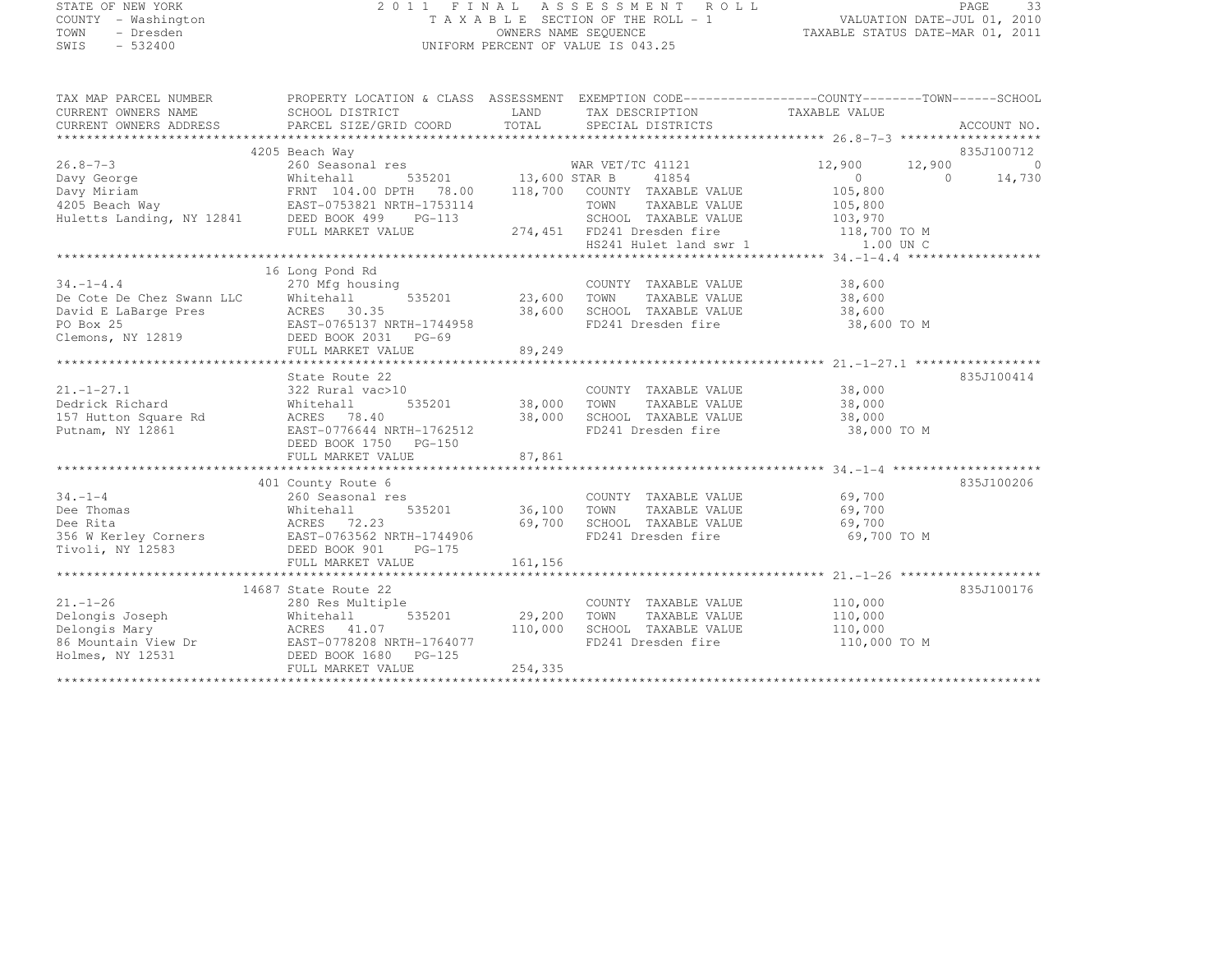## STATE OF NEW YORK 2 0 1 1 F I N A L A S S E S S M E N T R O L L PAGE <sup>34</sup> COUNTY - Washington T A X A B L E SECTION OF THE ROLL - 1 VALUATION DATE-JUL 01, 2010 TOWN - Dresden OWNERS NAME SEQUENCE TAXABLE STATUS DATE-MAR 01, 2011<br>- TRESDEN ON THE SEQUENCE TO A SECUENCE TO A SECUENCE THE SEQUENCE OF THE SECUENCE OF THE SECUENCE OF THE SECOND SWIS - 532400 UNIFORM PERCENT OF VALUE IS 043.25

| TAX MAP PARCEL NUMBER      | PROPERTY LOCATION & CLASS ASSESSMENT EXEMPTION CODE----------------COUNTY-------TOWN------SCHOOL |         |                                            |               |                     |
|----------------------------|--------------------------------------------------------------------------------------------------|---------|--------------------------------------------|---------------|---------------------|
| CURRENT OWNERS NAME        | SCHOOL DISTRICT                                                                                  | LAND    | TAX DESCRIPTION                            | TAXABLE VALUE |                     |
| CURRENT OWNERS ADDRESS     | PARCEL SIZE/GRID COORD                                                                           | TOTAL   | SPECIAL DISTRICTS                          |               | ACCOUNT NO.         |
|                            |                                                                                                  |         |                                            |               |                     |
|                            | 325 County Route 6                                                                               |         |                                            |               | 835J100524          |
| $27. - 4 - 13$             | 240 Rural res                                                                                    |         | STAR B<br>41854                            | $\circ$       | $\bigcap$<br>14,730 |
| Delorme Randy J            | 535201<br>Whitehall                                                                              | 12,100  | COUNTY TAXABLE VALUE                       | 117,500       |                     |
| Hassan Jo Ann              | ACRES 10.00                                                                                      | 117,500 | TOWN<br>TAXABLE VALUE                      | 117,500       |                     |
| 325 County Rt 6            | EAST-0765204 NRTH-1746518                                                                        |         | SCHOOL TAXABLE VALUE                       | 102,770       |                     |
| Clemons, NY 12819          | DEED BOOK 838<br>PG-134                                                                          |         | FD241 Dresden fire                         | 117,500 TO M  |                     |
|                            | FULL MARKET VALUE                                                                                | 271,676 |                                            |               |                     |
|                            |                                                                                                  |         |                                            |               |                     |
|                            | Sheep Meadow Ln                                                                                  |         |                                            |               | 835J101130          |
| $26.8 - 5 - 13$            | $312$ Vac w/imprv - WTRFNT                                                                       |         | COUNTY TAXABLE VALUE                       | 46,100        |                     |
| Demento Michael            | Whitehall<br>535201                                                                              | 42,100  | TAXABLE VALUE<br>TOWN                      | 46,100        |                     |
| Waqner Karen L             | Beach Lot                                                                                        | 46,100  | SCHOOL TAXABLE VALUE                       | 46,100        |                     |
| 14 Turner Dr               | 615/69;617/296                                                                                   |         | FD241 Dresden fire                         | 46,100 TO M   |                     |
| Saratoga Springs, NY 12866 | Lf 51'                                                                                           |         |                                            |               |                     |
|                            | FRNT 51.00 DPTH 83.00                                                                            |         |                                            |               |                     |
|                            | EAST-0753071 NRTH-1752665                                                                        |         |                                            |               |                     |
|                            | DEED BOOK 2547 PG-182                                                                            |         |                                            |               |                     |
|                            | FULL MARKET VALUE                                                                                | 106,590 |                                            |               |                     |
|                            |                                                                                                  |         |                                            |               |                     |
| $26.8 - 5 - 3.4$           | 2046 Lands End Rd                                                                                |         |                                            |               | 835J101049          |
|                            | 210 1 Family Res                                                                                 |         | COUNTY TAXABLE VALUE                       | 129,100       |                     |
| Demento Michael A          | 535201<br>Whitehall                                                                              | 36,500  | TAXABLE VALUE<br>TOWN                      | 129,100       |                     |
| 14 Turner Dr               | 1/2 Duplex<br>$P/O$ Lot $7$                                                                      | 129,100 | SCHOOL TAXABLE VALUE<br>FD241 Dresden fire | 129,100       |                     |
| Saratoga Springs, NY 12866 |                                                                                                  |         |                                            | 129,100 TO M  |                     |
|                            | FRNT 306.00 DPTH 191.00                                                                          |         |                                            |               |                     |
|                            | EAST-0754027 NRTH-1752101                                                                        |         |                                            |               |                     |
|                            | DEED BOOK 787<br>$PG-197$<br>FULL MARKET VALUE                                                   | 298,497 |                                            |               |                     |
|                            |                                                                                                  |         |                                            |               |                     |
|                            | 2764 Sheep Meadow Ln                                                                             |         |                                            |               | 835J100119          |
| $26.8 - 5 - 2.1$           | 210 1 Family Res - WTRFNT                                                                        |         | COUNTY TAXABLE VALUE                       | 340,100       |                     |
| Demuro Eleanor             | 535201<br>Whitehall                                                                              | 196,900 | TOWN<br>TAXABLE VALUE                      | 340,100       |                     |
| Attn: Dr Paul Demuro       | 292/466 519/153 520/231                                                                          | 340,100 | SCHOOL TAXABLE VALUE                       | 340,100       |                     |
| 999 East Glen Ave          | Lf 240 S                                                                                         |         | FD241 Dresden fire                         | 340,100 TO M  |                     |
| Ridgewood, NJ 07450        | FRNT 78.00 DPTH 275.00                                                                           |         |                                            |               |                     |
|                            | EAST-0752967 NRTH-1752859                                                                        |         |                                            |               |                     |
|                            | DEED BOOK 292<br>$PG-470$                                                                        |         |                                            |               |                     |
|                            | FULL MARKET VALUE                                                                                | 786,358 |                                            |               |                     |
|                            |                                                                                                  |         |                                            |               |                     |
|                            | 173 County Route 6                                                                               |         |                                            |               | 835J101050          |
| $27. - 4 - 8.4$            | 210 1 Family Res                                                                                 |         | COUNTY TAXABLE VALUE                       | 77,900        |                     |
| Demuro Richard K           | 535201<br>Whitehall                                                                              | 17,100  | TOWN<br>TAXABLE VALUE                      | 77,900        |                     |
| Demuro Diane T             | Res/gar                                                                                          | 77,900  | SCHOOL TAXABLE VALUE                       | 77,900        |                     |
| 47 Macarthur Dr            | ACRES<br>9.70                                                                                    |         | FD241 Dresden fire                         | 77,900 TO M   |                     |
| Clifton, NJ 07013          | EAST-0767850 NRTH-1747606                                                                        |         |                                            |               |                     |
|                            | DEED BOOK 621<br>$PG-174$                                                                        |         |                                            |               |                     |
|                            | FULL MARKET VALUE                                                                                | 180,116 |                                            |               |                     |
|                            |                                                                                                  |         |                                            |               |                     |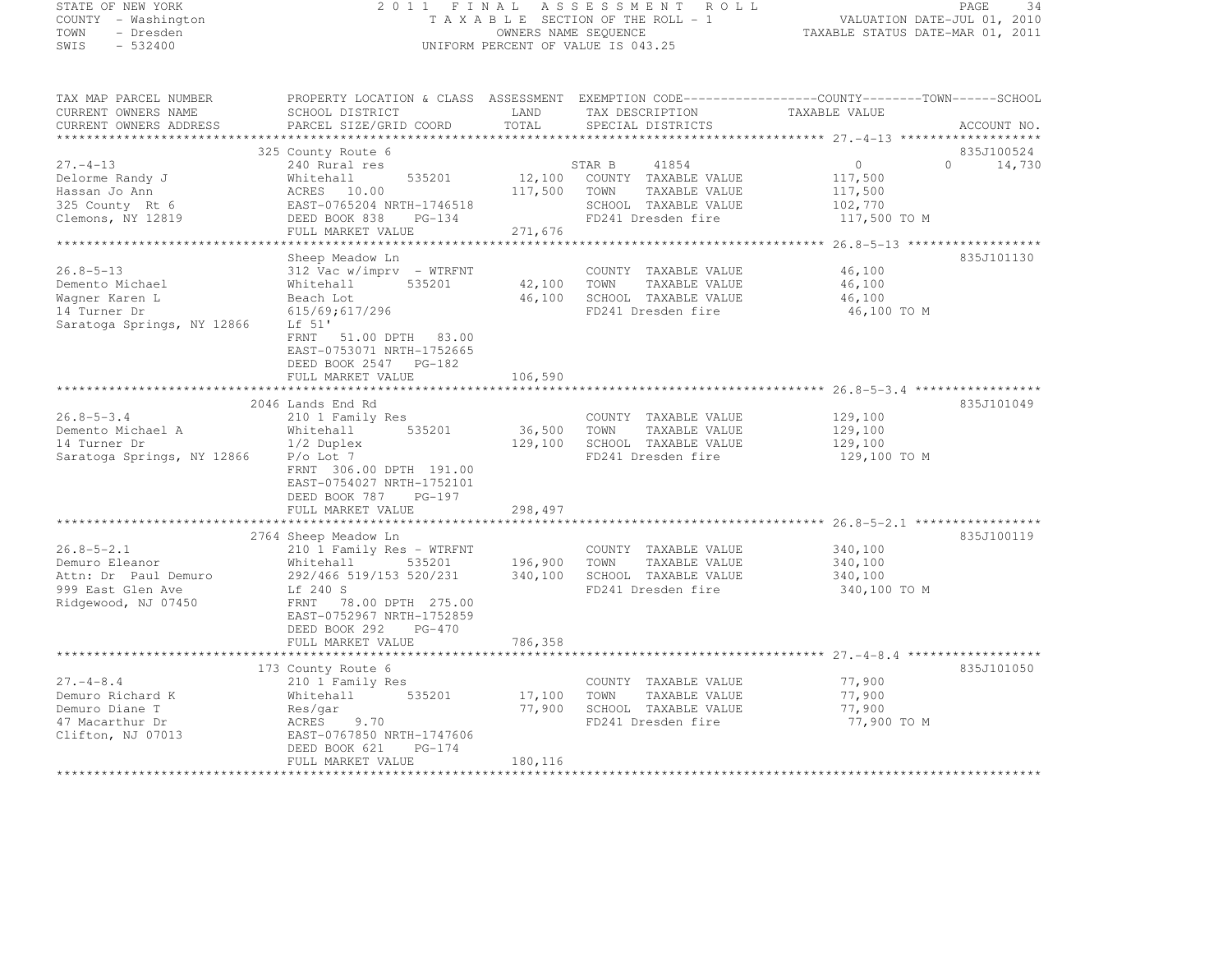# STATE OF NEW YORK 2 0 1 1 F I N A L A S S E S S M E N T R O L L PAGE <sup>35</sup> COUNTY - Washington T A X A B L E SECTION OF THE ROLL - 1 VALUATION DATE-JUL 01, 2010 TOWN - Dresden OWNERS NAME SEQUENCE TAXABLE STATUS DATE-MAR 01, 2011<br>- TRESDEN ON THE SEQUENCE TO A SECUENCE TO A SECUENCE THE SEQUENCE OF THE SECUENCE OF THE SECUENCE OF THE SECOND SWIS - 532400 UNIFORM PERCENT OF VALUE IS 043.25

| TAX MAP PARCEL NUMBER<br>CURRENT OWNERS NAME<br>CURRENT OWNERS ADDRESS                                                     | PROPERTY LOCATION & CLASS ASSESSMENT EXEMPTION CODE----------------COUNTY-------TOWN-----SCHOOL<br>SCHOOL DISTRICT<br>PARCEL SIZE/GRID COORD                                                                       | LAND<br>TOTAL                      | TAX DESCRIPTION TAXABLE VALUE<br>SPECIAL DISTRICTS                                                                                       |                                                                          |          | ACCOUNT NO.                               |
|----------------------------------------------------------------------------------------------------------------------------|--------------------------------------------------------------------------------------------------------------------------------------------------------------------------------------------------------------------|------------------------------------|------------------------------------------------------------------------------------------------------------------------------------------|--------------------------------------------------------------------------|----------|-------------------------------------------|
| $28. - 2 - 12$<br>Dennison Yvonne M<br>27 Moshier Rd<br>Clemons, NY 12819                                                  | 27 Moshier Rd<br>425 Bar<br>Whitehall<br>6.90<br>ACRES<br>EAST-0772866 NRTH-1752463<br>DEED BOOK 860<br>$PG-182$<br>FULL MARKET VALUE                                                                              | 535201 12,800<br>86,700<br>200,462 | STAR B<br>41854<br>COUNTY TAXABLE VALUE<br>TOWN<br>TAXABLE VALUE<br>SCHOOL TAXABLE VALUE<br>FD241 Dresden fire                           | $\Omega$<br>86,700<br>86,700<br>71,970<br>86,700 TO M                    |          | 835J100475<br>$0 \qquad \qquad$<br>14,730 |
| $26.8 - 3 - 6$<br>Derencin Bernard<br>Derencin Mary<br>4532 Lady Of The Lake Way<br>PO Box 15<br>Huletts Landing, NY 12841 | 4532 Lady Of The Lake Way<br>210 1 Family Res<br>Whitehall<br>535201<br>LR'S:716/300;790/274<br>651/283-285<br>FRNT 105.00 DPTH 95.00<br>EAST-0754447 NRTH-1752740<br>DEED BOOK 651<br>PG-279<br>FULL MARKET VALUE | 24,200<br>83,300<br>192,601        | STAR B<br>41854<br>COUNTY TAXABLE VALUE<br>TOWN<br>TAXABLE VALUE<br>SCHOOL TAXABLE VALUE<br>FD241 Dresden fire<br>HS241 Hulet land swr 1 | $\overline{0}$<br>83,300<br>83,300<br>68,570<br>83,300 TO M<br>1.00 UN C | $\Omega$ | 835J100919<br>14,730                      |
| $26.8 - 2 - 4$<br>Derossi Francis R<br>Derossi Mary T<br>36 Davis Ave<br>Albany, NY 12207                                  | 995 County Route 6<br>260 Seasonal res<br>535201<br>Whitehall<br>792/54<br>FRNT 87.00 DPTH 102.00<br>EAST-0753906 NRTH-1753617<br>DEED BOOK 468<br>PG-231<br>FULL MARKET VALUE                                     | 28,000<br>136,000<br>314,451       | COUNTY TAXABLE VALUE<br>TAXABLE VALUE<br>TOWN<br>SCHOOL TAXABLE VALUE<br>FD241 Dresden fire<br>HS241 Hulet land swr 1                    | 136,000<br>136,000<br>136,000<br>136,000 TO M<br>1.00 UN C               |          | 835J100287                                |
| $49. -2 - 4.1 - 8805$<br>Dickinson Edgar L<br>802 Rainbow Dr<br>Schenectady, NY 12303                                      | 66 Maple Acres Way<br>260 Seasonal res<br>535201<br>Whitehall<br>leased parcel Lot No. 28<br>EAST-0732310 NRTH-1298370<br>FULL MARKET VALUE                                                                        | $\circ$<br>15,900<br>36,763        | COUNTY TAXABLE VALUE<br>TOWN<br>TAXABLE VALUE<br>SCHOOL TAXABLE VALUE<br>FD241 Dresden fire                                              | 15,900<br>15,900<br>15,900<br>15,900 TO M                                |          | 835J100153                                |
| $26. - 4 - 8$<br>DiDonato Robert<br>70 W Oak St<br>Ramsey, NJ 07446                                                        | 798 County Route 6<br>314 Rural vac<10<br>535201<br>Whitehall<br>ACRES<br>1.10<br>EAST-0756489 NRTH-1750835<br>DEED BOOK 2504 PG-98<br>FULL MARKET VALUE                                                           | 11,000<br>11,000<br>25,434         | COUNTY TAXABLE VALUE<br>TOWN<br>TAXABLE VALUE<br>SCHOOL TAXABLE VALUE<br>FD241 Dresden fire                                              | 11,000<br>11,000<br>11,000<br>11,000 TO M                                |          | 835J100909                                |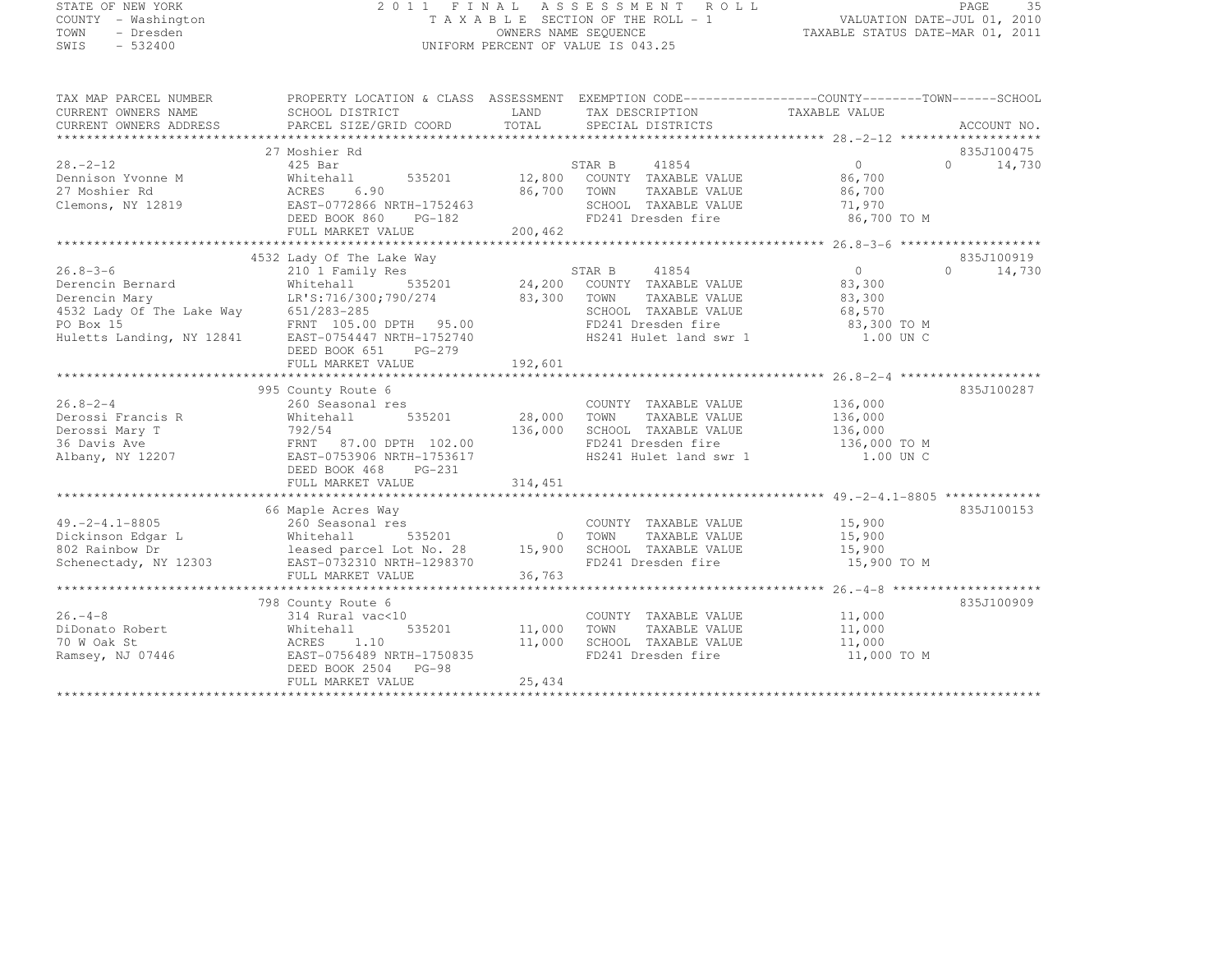STATE OF NEW YORK 2 0 1 1 F I N A L A S S E S S M E N T R O L L PAGE <sup>36</sup> COUNTY - Washington T A X A B L E SECTION OF THE ROLL - 1 VALUATION DATE-JUL 01, 2010 TOWN - Dresden OWNERS NAME SEQUENCE TAXABLE STATUS DATE-MAR 01, 2011<br>- TRESDEN ON THE SEQUENCE TO A SECUENCE TO A SECUENCE THE SEQUENCE OF THE SECUENCE OF THE SECUENCE OF THE SECOND SWIS - 532400 UNIFORM PERCENT OF VALUE IS 043.25 TAX MAP PARCEL NUMBER PROPERTY LOCATION & CLASS ASSESSMENT EXEMPTION CODE------------------COUNTY--------TOWN------SCHOOL CURRENT OWNERS NAME SCHOOL DISTRICT (CORRENT DIGHALL PRESCRIPTION TAXABLE VALUE CURRENT OWNERS ADDRESS PARCEL SIZE/GRID COORD TOTAL SPECIAL DISTRICTS CURRENT OWNERS ADDRESS PARCEL SIZE/GRID COORD TOTAL SPECIAL DISTRICTS ACCOUNT NO. \*\*\*\*\*\*\*\*\*\*\*\*\*\*\*\*\*\*\*\*\*\*\*\*\*\*\*\*\*\*\*\*\*\*\*\*\*\*\*\*\*\*\*\*\*\*\*\*\*\*\*\*\*\*\*\*\*\*\*\*\*\*\*\*\*\*\*\*\*\*\*\*\*\*\*\*\*\*\*\*\*\*\*\*\*\*\*\*\*\*\*\*\*\*\*\*\*\*\*\*\*\*\* 23.20-2-17.2 \*\*\*\*\*\*\*\*\*\*\*\*\*\*\*835J101069 6052 Lakeside Rd 835J101069 $0 \t 27.890$ 23.20-2-17.2 260 Seasonal res - WTRFNT STAR EN <sup>41834</sup> <sup>0</sup> 0 27,890 Digregorio Peter Whitehall 535201 63,100 COUNTY TAXABLE VALUE 181,500 Digregorio Concetta Seas Camp 181,500 TOWN TAXABLE VALUE 181,500 PO Box 19 500/500 500/500 SCHOOL TAXABLE VALUE 153,610 Huletts Landing, NY 12841 Lf 20 FD241 Dresden fire 181,500 TO M FRNT 100.00 DPTH 200.00 FS242 Frederick's Pt Swr 2 .00 FE EAST-0755098 NRTH-1753929 1.00 UN DEED BOOK 486 PG-391 FULL MARKET VALUE 419,653 \*\*\*\*\*\*\*\*\*\*\*\*\*\*\*\*\*\*\*\*\*\*\*\*\*\*\*\*\*\*\*\*\*\*\*\*\*\*\*\*\*\*\*\*\*\*\*\*\*\*\*\*\*\*\*\*\*\*\*\*\*\*\*\*\*\*\*\*\*\*\*\*\*\*\*\*\*\*\*\*\*\*\*\*\*\*\*\*\*\*\*\*\*\*\*\*\*\*\*\*\*\*\* 24.13-1-25 \*\*\*\*\*\*\*\*\*\*\*\*\*\*\*\*\*835J100125 7113 Meadow Point Way 835J10012524.13-1-25 210 1 Family Res - WTRFNT COUNTY TAXABLE VALUE 312,900 Dillingham Catherine K Whitehall 535201 197,200 TOWN TAXABLE VALUE 312,900 247 Barlow Rd Elf 200 312,900 SCHOOL TAXABLE VALUE 312,900 Fairfield Conn, 06430 ACRES 1.11 FD241 Dresden fire 312,900 TO M EAST-0756375 NRTH-1756129DEED BOOK 372 PG-52

 FULL MARKET VALUE 723,468 \*\*\*\*\*\*\*\*\*\*\*\*\*\*\*\*\*\*\*\*\*\*\*\*\*\*\*\*\*\*\*\*\*\*\*\*\*\*\*\*\*\*\*\*\*\*\*\*\*\*\*\*\*\*\*\*\*\*\*\*\*\*\*\*\*\*\*\*\*\*\*\*\*\*\*\*\*\*\*\*\*\*\*\*\*\*\*\*\*\*\*\*\*\*\*\*\*\*\*\*\*\*\* 27.-2-6 \*\*\*\*\*\*\*\*\*\*\*\*\*\*\*\*\*\*\*\* 496 County Route 6 835J10025527.-2-6 210 1 Family Res STAR B <sup>41854</sup> <sup>0</sup> 0 14,730 Dilollo James S Whitehall 535201 9,900 COUNTY TAXABLE VALUE 181,700 Dilollo Rosanna ACRES 4.90 181,700 TOWN TAXABLE VALUE 181,700 496 County Rt 6 EAST-0761183 NRTH-1746546 SCHOOL TAXABLE VALUE 166,970 Clemons, NY 12819 DEED BOOK 682 PG-291 FD241 Dresden fire 181,700 TO M FULL MARKET VALUE 420,116 \*\*\*\*\*\*\*\*\*\*\*\*\*\*\*\*\*\*\*\*\*\*\*\*\*\*\*\*\*\*\*\*\*\*\*\*\*\*\*\*\*\*\*\*\*\*\*\*\*\*\*\*\*\*\*\*\*\*\*\*\*\*\*\*\*\*\*\*\*\*\*\*\*\*\*\*\*\*\*\*\*\*\*\*\*\*\*\*\*\*\*\*\*\*\*\*\*\*\*\*\*\*\* 27.-2-6.1 \*\*\*\*\*\*\*\*\*\*\*\*\*\*\*\*\*\*835J101131 County Route 6 835J10113127.-2-6.1 314 Rural vac<10 COUNTY TAXABLE VALUE 1,000 Dilollo James S Whitehall 535201 1,000 TOWN TAXABLE VALUE 1,000 Dilollo Roseanna Vacant Land 1,000 SCHOOL TAXABLE VALUE 1,000 496 County Rt 6 Rd Frt 150' + 620' FD241 Dresden fire 1,000 TO M Clemons, NY 12819 ACRES 2.20 EAST-0761404 NRTH-1746392 DEED BOOK 682 PG-291 FULL MARKET VALUE 2,312 \*\*\*\*\*\*\*\*\*\*\*\*\*\*\*\*\*\*\*\*\*\*\*\*\*\*\*\*\*\*\*\*\*\*\*\*\*\*\*\*\*\*\*\*\*\*\*\*\*\*\*\*\*\*\*\*\*\*\*\*\*\*\*\*\*\*\*\*\*\*\*\*\*\*\*\*\*\*\*\*\*\*\*\*\*\*\*\*\*\*\*\*\*\*\*\*\*\*\*\*\*\*\* 24.13-1-16 \*\*\*\*\*\*\*\*\*\*\*\*\*\*\*\*\*835J100127 5123 Bluff Head Rd 835J10012724.13-1-16 260 Seasonal res COUNTY TAXABLE VALUE 152,500 Dingman Revocable Trust Anthon Whitehall 535201 23,100 TOWN TAXABLE VALUE 152,500 1731 Nottingham Rd FRNT 75.00 DPTH 220.00 152,500 SCHOOL TAXABLE VALUE 152,500<br>1731 Nottingham Rd Raleigh, NC 27607 EAST-0756622 NRTH-1755064 FD241 Dresden fire 152,500 TO M DEED BOOK 861 PG-345 FULL MARKET VALUE 352,601 \*\*\*\*\*\*\*\*\*\*\*\*\*\*\*\*\*\*\*\*\*\*\*\*\*\*\*\*\*\*\*\*\*\*\*\*\*\*\*\*\*\*\*\*\*\*\*\*\*\*\*\*\*\*\*\*\*\*\*\*\*\*\*\*\*\*\*\*\*\*\*\*\*\*\*\*\*\*\*\*\*\*\*\*\*\*\*\*\*\*\*\*\*\*\*\*\*\*\*\*\*\*\*\*\*\*\*\*\*\*\*\*\*\*\*\*\*\*\*\*\*\*\*\*\*\*\*\*\*\*\*\*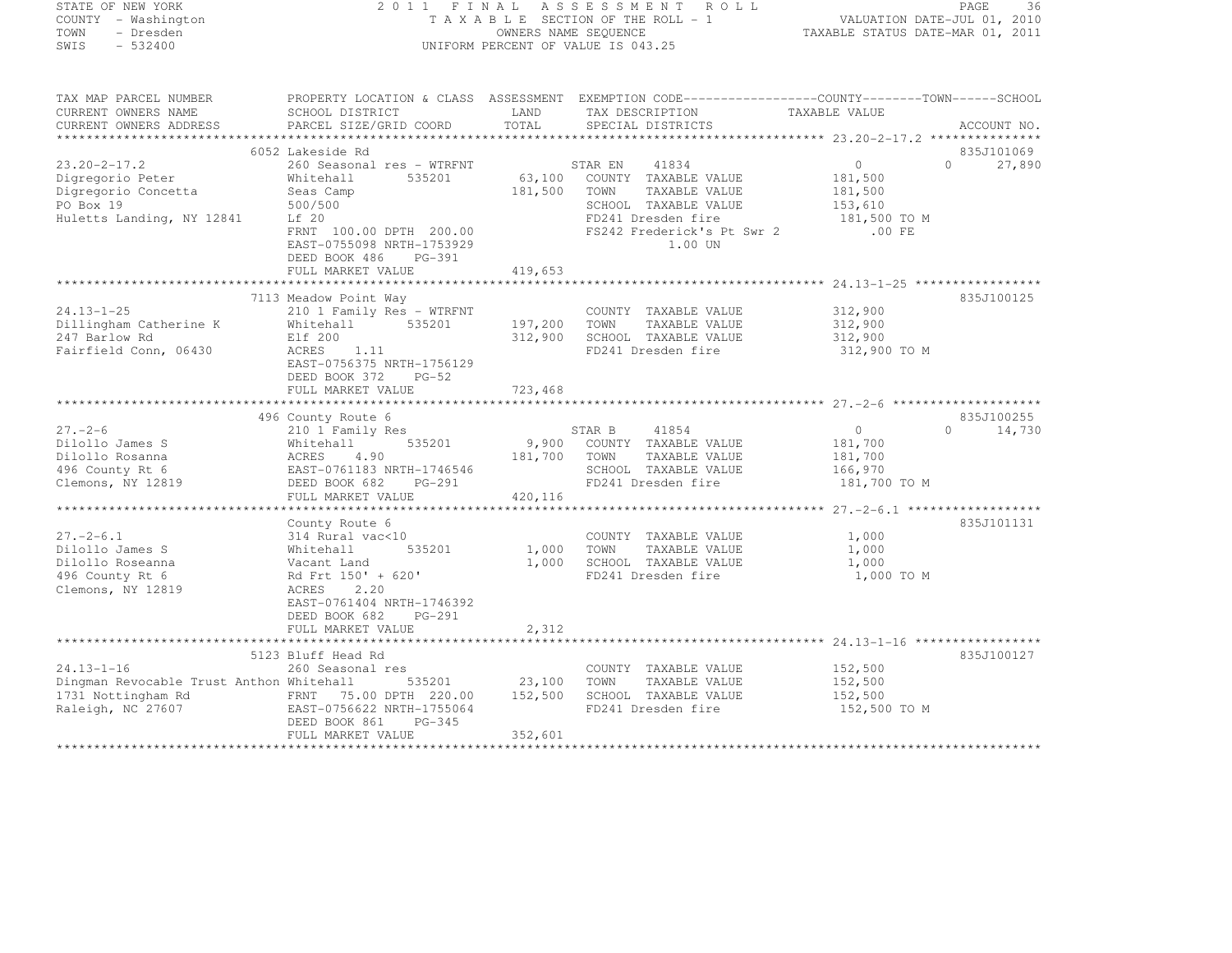# STATE OF NEW YORK 2 0 1 1 F I N A L A S S E S S M E N T R O L L PAGE <sup>37</sup> COUNTY - Washington T A X A B L E SECTION OF THE ROLL - 1 VALUATION DATE-JUL 01, 2010 TOWN - Dresden OWNERS NAME SEQUENCE TAXABLE STATUS DATE-MAR 01, 2011<br>- TRESDEN ON THE SEQUENCE TO A SECUENCE TO BE SERVED ON THE SEQUENCE OF SEXUE OF THE STATUS DATE MAR 01, 2011 SWIS - 532400 UNIFORM PERCENT OF VALUE IS 043.25

| TAX MAP PARCEL NUMBER<br>CURRENT OWNERS NAME<br>CURRENT OWNERS ADDRESS                                     | PROPERTY LOCATION & CLASS ASSESSMENT EXEMPTION CODE----------------COUNTY-------TOWN-----SCHOOL<br>SCHOOL DISTRICT<br>PARCEL SIZE/GRID COORD                                                          | LAND<br>TOTAL                 | TAX DESCRIPTION TAXABLE VALUE<br>SPECIAL DISTRICTS                                                             |                                                                         | ACCOUNT NO.          |
|------------------------------------------------------------------------------------------------------------|-------------------------------------------------------------------------------------------------------------------------------------------------------------------------------------------------------|-------------------------------|----------------------------------------------------------------------------------------------------------------|-------------------------------------------------------------------------|----------------------|
| $28. - 2 - 6$<br>Diresta Donald J<br>14082 State Route 22<br>Clemons, NY 12819                             | 14082 State Route 22<br>220 2 Family Res<br>535201<br>Whitehall<br>3.00 BANK<br>ACRES<br>185<br>EAST-0771348 NRTH-1751958<br>DEED BOOK 790<br>$PG-233$<br>FULL MARKET VALUE                           | 7,500<br>62,000<br>143,353    | STAR B<br>41854<br>COUNTY TAXABLE VALUE<br>TOWN<br>TAXABLE VALUE<br>SCHOOL TAXABLE VALUE<br>FD241 Dresden fire | $\overline{0}$<br>$\Omega$<br>62,000<br>62,000<br>47,270<br>62,000 TO M | 835J100559<br>14,730 |
| $26. - 1 - 12$<br>Donaldson Family Cottages LP Whitehall<br>3341 Sheffield Ct<br>Falls Church, VA 22042    | 2168 Lands End Rd<br>260 Seasonal res - WTRFNT<br>535201<br>2 Seas Res<br>182' Lake Frt<br>1.28<br>ACRES                                                                                              | 243,000<br>404,700            | COUNTY TAXABLE VALUE<br>TAXABLE VALUE<br>TOWN<br>SCHOOL TAXABLE VALUE<br>FD241 Dresden fire                    | 404,700<br>404,700<br>404,700<br>404,700 TO M                           | 835J100032           |
|                                                                                                            | EAST-0751166 NRTH-1751061<br>DEED BOOK 768<br>$PG-16$<br>FULL MARKET VALUE                                                                                                                            | 935,723                       |                                                                                                                |                                                                         |                      |
| $26. - 1 - 13.1$<br>Donaldson Linda F<br>Donaldson Robert B<br>3341 Sheffield Ct<br>Falls Church, VA 22042 | 2164 Lands End Rd<br>260 Seasonal res - WTRFNT<br>535201<br>Whitehall<br>155'lf<br>ACRES<br>1.23<br>EAST-0751345 NRTH-1751174<br>DEED BOOK 712<br>$PG-47$<br>FULL MARKET VALUE                        | 225,200<br>302,900<br>700,347 | COUNTY TAXABLE VALUE<br>TOWN<br>TAXABLE VALUE<br>SCHOOL TAXABLE VALUE<br>FD241 Dresden fire                    | 302,900<br>302,900<br>302,900<br>302,900 TO M                           | 835J100522           |
| $58. - 1 - 14$<br>Downey Michael E<br>Raymond J III<br>84 Knox Hill Rd<br>Orwell, VT 05760                 | 221 South Bay Rd<br>210 1 Family Res - WTRFNT<br>535201<br>Whitehall<br>FRNT 146.00 DPTH 143.00<br>EAST-0766057 NRTH-1719069<br>DEED BOOK 907<br>$PG-127$<br>FULL MARKET VALUE                        | 7,900<br>65,000<br>150,289    | COUNTY TAXABLE VALUE<br>TOWN<br>TAXABLE VALUE<br>SCHOOL TAXABLE VALUE<br>FD241 Dresden fire                    | 65,000<br>65,000<br>65,000<br>65,000 TO M                               | 835L100609           |
| $26.7 - 3 - 10$<br>Dressel Roderick<br>Dressel Ethel<br>271 Route 208<br>New Paltz, NY 12561               | 2825 Chase Rd<br>260 Seasonal res - WTRFNT<br>535201<br>Whitehall<br>LF 51<br>$26. -3 - 10$<br>FRNT<br>50.00 DPTH 224.00<br>EAST-0752582 NRTH-1751613<br>DEED BOOK 491<br>PG-945<br>FULL MARKET VALUE | 113,200<br>275,100<br>636,069 | COUNTY TAXABLE VALUE<br>TOWN<br>TAXABLE VALUE<br>SCHOOL TAXABLE VALUE<br>FD241 Dresden fire                    | 275,100<br>275,100<br>275,100<br>275,100 TO M                           | 835J100108           |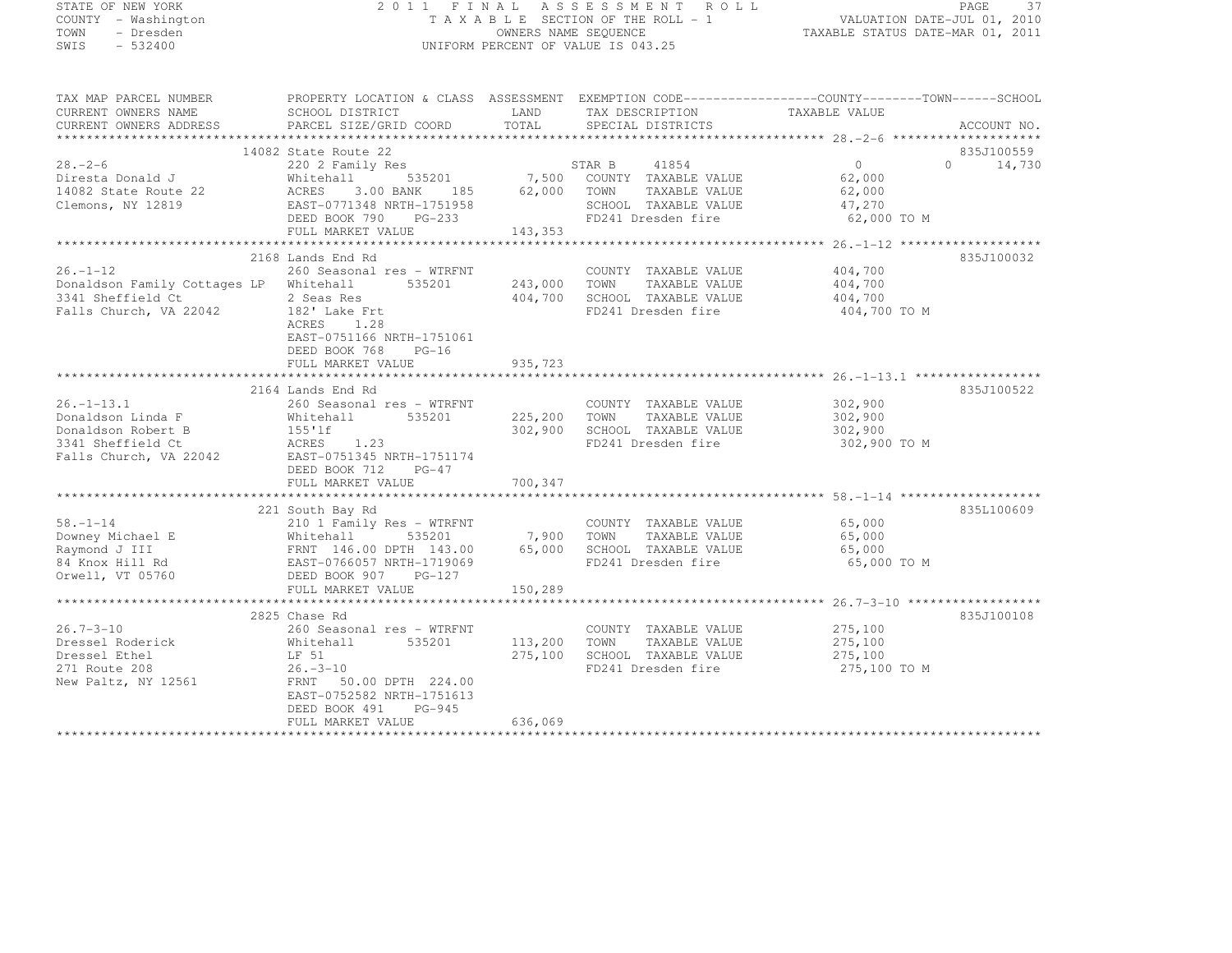| STATE OF NEW YORK                             |                                                                                                   |                | 2011 FINAL ASSESSMENT ROLL                              |                                                                 | PAGE<br>-38       |
|-----------------------------------------------|---------------------------------------------------------------------------------------------------|----------------|---------------------------------------------------------|-----------------------------------------------------------------|-------------------|
| COUNTY - Washington<br>TOWN<br>- Dresden      |                                                                                                   |                | TAXABLE SECTION OF THE ROLL - 1<br>OWNERS NAME SEQUENCE | VALUATION DATE-JUL 01, 2010<br>TAXABLE STATUS DATE-MAR 01, 2011 |                   |
| SWIS - 532400                                 |                                                                                                   |                | UNIFORM PERCENT OF VALUE IS 043.25                      |                                                                 |                   |
| TAX MAP PARCEL NUMBER                         | PROPERTY LOCATION & CLASS ASSESSMENT EXEMPTION CODE-----------------COUNTY-------TOWN------SCHOOL |                |                                                         |                                                                 |                   |
| CURRENT OWNERS NAME<br>CURRENT OWNERS ADDRESS | SCHOOL DISTRICT<br>PARCEL SIZE/GRID COORD                                                         | LAND<br>TOTAL  | TAX DESCRIPTION<br>SPECIAL DISTRICTS                    | TAXABLE VALUE                                                   | ACCOUNT NO.       |
|                                               |                                                                                                   |                |                                                         |                                                                 |                   |
| $42. - 1 - 30$                                | 1 Blue Goose Rd<br>270 Mfg housing                                                                |                | COUNTY TAXABLE VALUE                                    | 24,400                                                          | 835J100721        |
| DuJardin Richard E                            | 535201<br>Whitehall                                                                               |                | 5,400 TOWN TAXABLE VALUE                                | 24,400                                                          |                   |
| DuJardin Michele                              | Trailer/blqs                                                                                      | 24,400         | SCHOOL TAXABLE VALUE                                    | 24,400                                                          |                   |
| 5 Horizon Rd Apt 2605                         | Trans Exempt Repay 2011                                                                           |                | FD241 Dresden fire                                      | 24,400 TO M                                                     |                   |
| Fort Lee, NJ 07024                            | ACRES 1.30                                                                                        |                | TE533 Trans exmt repay-flg                              | $.00$ MT                                                        |                   |
|                                               | EAST-0772547 NRTH-1729962                                                                         |                |                                                         |                                                                 |                   |
|                                               | DEED BOOK 2896 PG-240                                                                             |                |                                                         |                                                                 |                   |
|                                               | FULL MARKET VALUE                                                                                 | 56,416         |                                                         |                                                                 |                   |
|                                               |                                                                                                   |                |                                                         |                                                                 |                   |
|                                               | Chase Rd                                                                                          |                |                                                         |                                                                 |                   |
| 26.7-3-5.1                                    |                                                                                                   |                | COUNTY TAXABLE VALUE                                    | 3,000<br>3,000                                                  |                   |
| Dulberger Paul<br>PO Box 736                  | 314 Rural vac<10 - WTRFNT<br>Whitehall 535201<br>Lf 15'                                           | 3,000<br>3,000 | TOWN<br>TAXABLE VALUE<br>SCHOOL TAXABLE VALUE           | 3,000                                                           |                   |
| Mahopac, NY 10541                             | 26.–3–5.1                                                                                         |                | FD241 Dresden fire                                      | 3,000 TO M                                                      |                   |
|                                               | FRNT<br>8.00 DPTH 60.00                                                                           |                |                                                         |                                                                 |                   |
|                                               | EAST-0752393 NRTH-1751765                                                                         |                |                                                         |                                                                 |                   |
|                                               | DEED BOOK 896<br>PG-215                                                                           |                |                                                         |                                                                 |                   |
|                                               | FULL MARKET VALUE                                                                                 | 6,936          |                                                         |                                                                 |                   |
|                                               |                                                                                                   |                |                                                         |                                                                 |                   |
|                                               | 2831 Chase Rd                                                                                     |                |                                                         |                                                                 | 835J100534        |
| $26.7 - 3 - 8$<br>Dulberger Paul              | 210 1 Family Res - WTRFNT<br>Whitehall 535201                                                     |                | COUNTY TAXABLE VALUE<br>155,300 TOWN<br>TAXABLE VALUE   | 425,000<br>425,000                                              |                   |
| PO Box 736                                    | LF 119                                                                                            | 425,000        | SCHOOL TAXABLE VALUE                                    | 425,000                                                         |                   |
| Mahopac, NY 10541                             | $26. -3 - 8$                                                                                      |                | FD241 Dresden fire                                      | 425,000 TO M                                                    |                   |
|                                               | FRNT 50.00 DPTH 263.00                                                                            |                |                                                         |                                                                 |                   |
|                                               | EAST-0752464 NRTH-1751633                                                                         |                |                                                         |                                                                 |                   |
|                                               | DEED BOOK 896<br>PG-215                                                                           |                |                                                         |                                                                 |                   |
|                                               | FULL MARKET VALUE                                                                                 | 982,659        |                                                         |                                                                 |                   |
|                                               |                                                                                                   |                |                                                         |                                                                 |                   |
|                                               | Lands End Rd                                                                                      |                |                                                         |                                                                 | 835J101142        |
| 26.7-3-18<br>Dulberger Paul                   | 314 Rural vac<10<br>535201                                                                        | 1,000          | COUNTY TAXABLE VALUE<br>TOWN<br>TAXABLE VALUE           | 1,000<br>1,000                                                  |                   |
| PO Box 736                                    | Whitehall<br>26.-3-18                                                                             | 1,000          | SCHOOL TAXABLE VALUE                                    | 1,000                                                           |                   |
| Mahopac, NY 10541                             | FRNT 14.00 DPTH 263.00                                                                            |                | FD241 Dresden fire                                      | 1,000 TO M                                                      |                   |
|                                               | EAST-0752432 NRTH-1751597                                                                         |                |                                                         |                                                                 |                   |
|                                               | DEED BOOK 896<br>PG-215                                                                           |                |                                                         |                                                                 |                   |
|                                               | FULL MARKET VALUE                                                                                 | 2,312          |                                                         |                                                                 |                   |
|                                               |                                                                                                   | **********     |                                                         | ******************************* 50.-4-1.1 ******************    |                   |
|                                               | 170 County Route 7                                                                                |                |                                                         |                                                                 |                   |
| $50 - 4 - 1.1$                                | 280 Res Multiple                                                                                  |                | STAR B<br>41854                                         | $\overline{0}$                                                  | $\circ$<br>14,730 |
| Eagan Christopher J                           | Whitehall 535201<br>Mobile Home, Log Hse & Lo<br>50.-1-1.1                                        |                | 15,000 COUNTY TAXABLE VALUE                             | 125,000                                                         |                   |
| Blanchard Joan<br>170 County Route 7          |                                                                                                   | 125,000        | TOWN<br>TAXABLE VALUE<br>SCHOOL TAXABLE VALUE           | 125,000<br>110,270                                              |                   |
| Clemons, NY 12819                             | ACRES<br>5.80                                                                                     |                | FD241 Dresden fire                                      | 125,000 TO M                                                    |                   |
|                                               | EAST-0770912 NRTH-1725805                                                                         |                |                                                         |                                                                 |                   |

FULL MARKET VALUE 289,017 \*\*\*\*\*\*\*\*\*\*\*\*\*\*\*\*\*\*\*\*\*\*\*\*\*\*\*\*\*\*\*\*\*\*\*\*\*\*\*\*\*\*\*\*\*\*\*\*\*\*\*\*\*\*\*\*\*\*\*\*\*\*\*\*\*\*\*\*\*\*\*\*\*\*\*\*\*\*\*\*\*\*\*\*\*\*\*\*\*\*\*\*\*\*\*\*\*\*\*\*\*\*\*\*\*\*\*\*\*\*\*\*\*\*\*\*\*\*\*\*\*\*\*\*\*\*\*\*\*\*\*\*

DEED BOOK 695 PG-162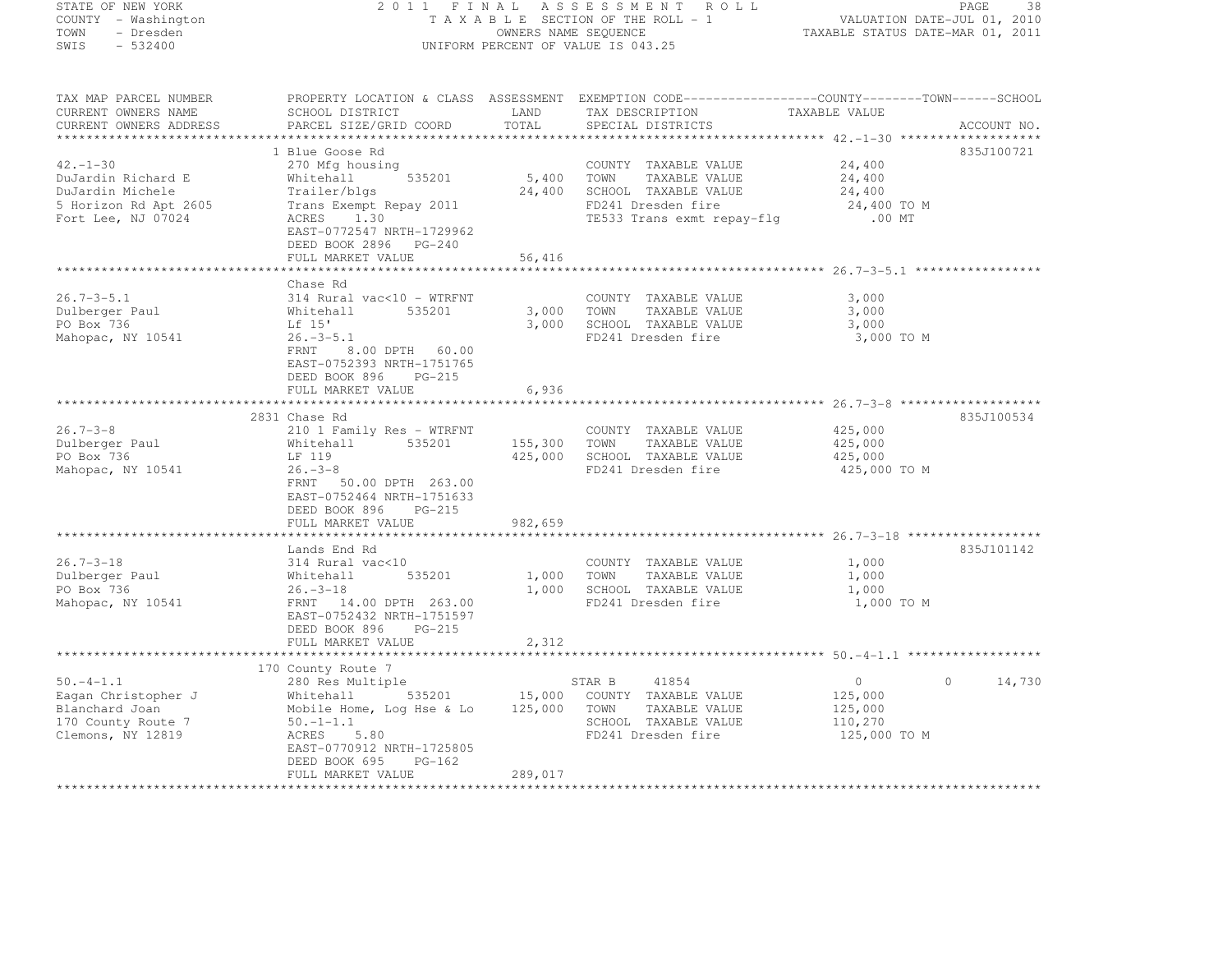| STATE OF NEW YORK                             |                                                                                                    |                 | 2011 FINAL ASSESSMENT ROLL                                 |                                                                 |         | PAGE<br>39     |
|-----------------------------------------------|----------------------------------------------------------------------------------------------------|-----------------|------------------------------------------------------------|-----------------------------------------------------------------|---------|----------------|
| COUNTY - Washington<br>TOWN                   |                                                                                                    |                 | TAXABLE SECTION OF THE ROLL - 1                            | VALUATION DATE-JUL 01, 2010<br>TAXABLE STATUS DATE-MAR 01, 2011 |         |                |
| - Dresden<br>SWIS<br>$-532400$                |                                                                                                    |                 | OWNERS NAME SEQUENCE<br>UNIFORM PERCENT OF VALUE IS 043.25 |                                                                 |         |                |
|                                               |                                                                                                    |                 |                                                            |                                                                 |         |                |
| TAX MAP PARCEL NUMBER                         | PROPERTY LOCATION & CLASS ASSESSMENT EXEMPTION CODE-----------------COUNTY--------TOWN------SCHOOL |                 |                                                            |                                                                 |         |                |
| CURRENT OWNERS NAME<br>CURRENT OWNERS ADDRESS | SCHOOL DISTRICT<br>PARCEL SIZE/GRID COORD                                                          | LAND<br>TOTAL   | TAX DESCRIPTION<br>SPECIAL DISTRICTS                       | TAXABLE VALUE                                                   |         | ACCOUNT NO.    |
|                                               |                                                                                                    |                 |                                                            |                                                                 |         |                |
|                                               | Pike Brook Rd                                                                                      |                 |                                                            |                                                                 |         | 835J100292     |
| 49.–2–1                                       | 720 Mine/quarry                                                                                    |                 | COUNTY TAXABLE VALUE                                       | 330,800                                                         |         |                |
| Eagles Nest Llc                               | 535201<br>Whitehall                                                                                | 180,000         | TOWN<br>TAXABLE VALUE                                      | 330,800                                                         |         |                |
| 648 Truesdale Hill Rd                         | ACRES 290.50                                                                                       | 330,800         | SCHOOL TAXABLE VALUE                                       | 330,800                                                         |         |                |
| Lake George, NY 12845                         | EAST-0764285 NRTH-1728333                                                                          |                 | FD241 Dresden fire                                         | 330,800 TO M                                                    |         |                |
|                                               | DEED BOOK 794 PG-311                                                                               | 764,855         |                                                            |                                                                 |         |                |
|                                               | FULL MARKET VALUE                                                                                  |                 |                                                            |                                                                 |         |                |
|                                               | 441 Pike Brook Rd                                                                                  |                 |                                                            |                                                                 |         | 835J100484     |
| 49.-2-10                                      | 720 Mine/quarry                                                                                    |                 | COUNTY TAXABLE VALUE                                       | 98,800                                                          |         |                |
| Eagles Nest LLC                               | 535201<br>Whitehall                                                                                | 98,800          | TOWN<br>TAXABLE VALUE                                      | 98,800                                                          |         |                |
| 648 Truesdale Hill Rd                         | Quarry                                                                                             | 98,800          | SCHOOL TAXABLE VALUE                                       | 98,800                                                          |         |                |
| Lake George, NY 12845                         | ACRES 160.00                                                                                       |                 | FD241 Dresden fire                                         | 98,800 TO M                                                     |         |                |
|                                               | EAST-0763653 NRTH-1725561                                                                          |                 |                                                            |                                                                 |         |                |
|                                               | DEED BOOK 1872 PG-115<br>FULL MARKET VALUE                                                         | 228,439         |                                                            |                                                                 |         |                |
|                                               |                                                                                                    |                 |                                                            |                                                                 |         |                |
|                                               | LOT 5&6 South Bay Tr                                                                               |                 |                                                            |                                                                 |         | 835J100593     |
| 49.-2-13                                      | 910 Priv forest                                                                                    |                 | COUNTY TAXABLE VALUE                                       | 48,000                                                          |         |                |
| Eagles Nest LLC                               | Whitehall<br>535201                                                                                | 48,000          | TOWN<br>TAXABLE VALUE                                      | 48,000                                                          |         |                |
| 648 Truesdale Hill Rd                         | ACRES 160.00                                                                                       | 48,000          | SCHOOL TAXABLE VALUE                                       | 48,000                                                          |         |                |
| Lake George, NY 12845                         | EAST-0761084 NRTH-1723897                                                                          |                 | FD241 Dresden fire                                         | 48,000 TO M                                                     |         |                |
|                                               | DEED BOOK 1872    PG-107<br>FULL MARKET VALUE                                                      | 110,983         |                                                            |                                                                 |         |                |
|                                               |                                                                                                    |                 |                                                            |                                                                 |         |                |
|                                               | 62 South Bay Rd                                                                                    |                 |                                                            |                                                                 |         |                |
| $49. - 2 - 4.10$                              | 210 1 Family Res                                                                                   |                 | 41854<br>STAR B                                            | $\circ$                                                         | $\circ$ | 14,730         |
| Eggleston Darin K<br>62 South Bay Rd          | 535201<br>Whitehall                                                                                | 13,500          | COUNTY TAXABLE VALUE                                       | 135,000                                                         |         |                |
| 62 South Bay Rd                               | 7.35<br>ACRES                                                                                      | 135,000         | TAXABLE VALUE<br>TOWN                                      | 135,000                                                         |         |                |
| Clemons, NY 12819                             | EAST-0768292 NRTH-1722096                                                                          |                 | SCHOOL TAXABLE VALUE                                       | 120,270                                                         |         |                |
|                                               | DEED BOOK 952<br>$PG-175$                                                                          |                 | FD241 Dresden fire                                         | 135,000 TO M                                                    |         |                |
|                                               | FULL MARKET VALUE                                                                                  | 312,139         |                                                            |                                                                 |         |                |
|                                               | 49 Pike Brook Rd                                                                                   |                 |                                                            |                                                                 |         | 835J100148     |
| $49. -2 - 4.2$                                | 240 Rural res                                                                                      |                 | CBT VET/TC 41131                                           | 21,500                                                          | 21,500  | $\overline{0}$ |
| Eqqleston Jack                                | 535201<br>Whitehall                                                                                |                 | 18,600 AGRI-D IND 41730                                    | 7,328                                                           | 7,328   | 7,328          |
| Eqqleston Linda M                             | ACRES 13.50<br>FAST-0767939 N                                                                      | 104,900 STAR EN | 41834                                                      | $\circ$                                                         | $\circ$ | 27,890         |
| 49 Pike Brook Rd                              | EAST-0767939 NRTH-1722562                                                                          |                 | COUNTY TAXABLE VALUE                                       | 76,072                                                          |         |                |
|                                               |                                                                                                    |                 |                                                            |                                                                 |         |                |

 FULL MARKET VALUE 242,543 SCHOOL TAXABLE VALUE 69,682 MAY BE SUBJECT TO PAYMENT **FD241** Dresden fire 104,900 TO M UNDER AGDIST LAW TIL 2018

\*\*\*\*\*\*\*\*\*\*\*\*\*\*\*\*\*\*\*\*\*\*\*\*\*\*\*\*\*\*\*\*\*\*\*\*\*\*\*\*\*\*\*\*\*\*\*\*\*\*\*\*\*\*\*\*\*\*\*\*\*\*\*\*\*\*\*\*\*\*\*\*\*\*\*\*\*\*\*\*\*\*\*\*\*\*\*\*\*\*\*\*\*\*\*\*\*\*\*\*\*\*\*\*\*\*\*\*\*\*\*\*\*\*\*\*\*\*\*\*\*\*\*\*\*\*\*\*\*\*\*\*

Clemons, NY 12819 DEED BOOK 711 PG-29 TOWN TAXABLE VALUE 76,072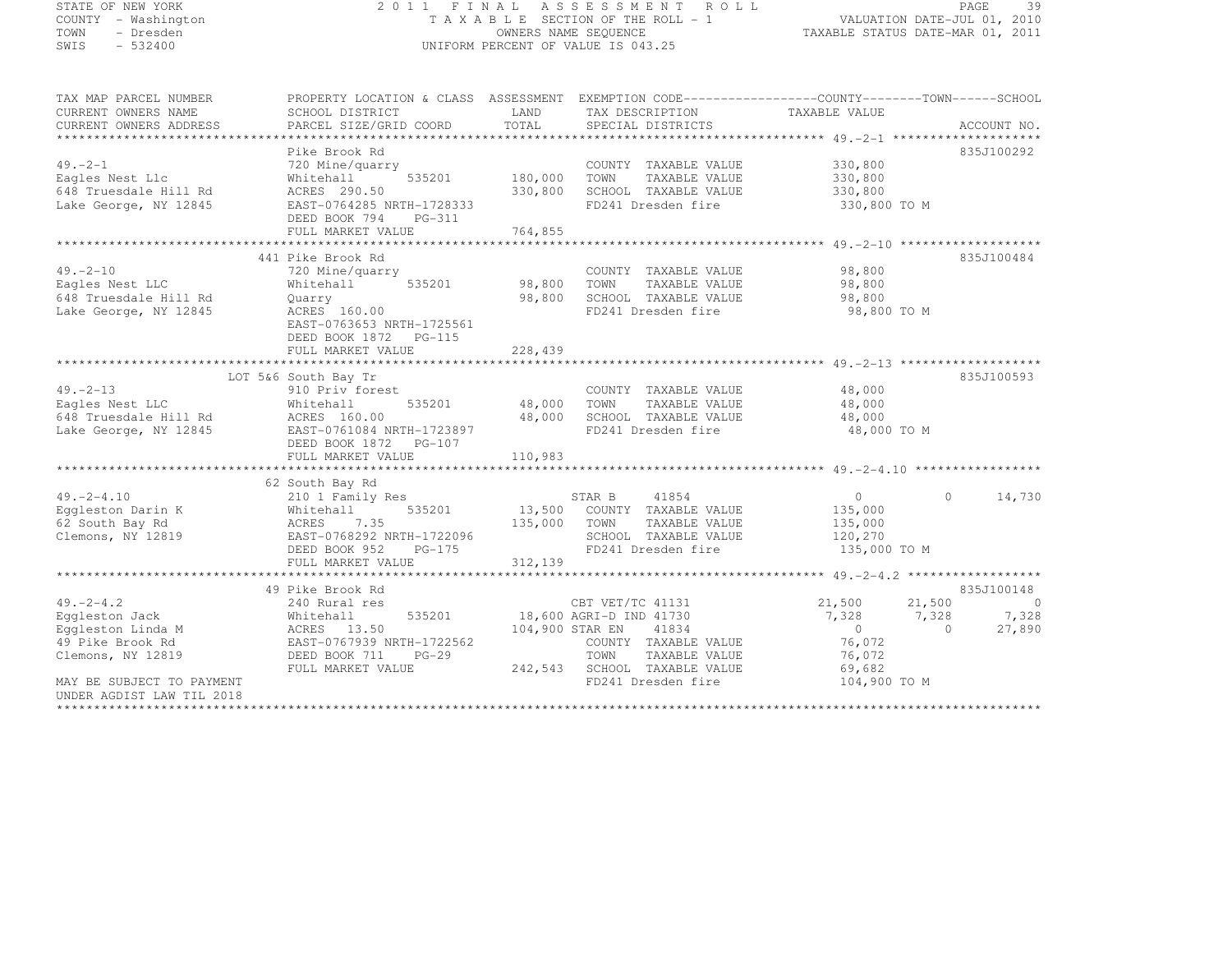# STATE OF NEW YORK 2 0 1 1 F I N A L A S S E S S M E N T R O L L PAGE <sup>40</sup> COUNTY - Washington T A X A B L E SECTION OF THE ROLL - 1 VALUATION DATE-JUL 01, 2010 TOWN - Dresden OWNERS NAME SEQUENCE TAXABLE STATUS DATE-MAR 01, 2011<br>- TRESDEN ON THE SEQUENCE TO A SECUENCE TO BE SERVED ON THE SEQUENCE OF SEXUE OF THE STATUS DATE MAR 01, 2011 SWIS - 532400 UNIFORM PERCENT OF VALUE IS 043.25

TAX MAP PARCEL NUMBER PROPERTY LOCATION & CLASS ASSESSMENT EXEMPTION CODE------------------COUNTY--------TOWN------SCHOOL

CURRENT OWNERS NAME SCHOOL DISTRICT LAND TAX DESCRIPTION TAXABLE VALUE<br>CURRENT OWNERS ADDRESS PARCEL SIZE/GRID COORD TOTAL SPECIAL DISTRICTS ACCOUNT NO. \*\*\*\*\*\*\*\*\*\*\*\*\*\*\*\*\*\*\*\*\*\*\*\*\*\*\*\*\*\*\*\*\*\*\*\*\*\*\*\*\*\*\*\*\*\*\*\*\*\*\*\*\*\*\*\*\*\*\*\*\*\*\*\*\*\*\*\*\*\*\*\*\*\*\*\*\*\*\*\*\*\*\*\*\*\*\*\*\*\*\*\*\*\*\*\*\*\*\*\*\*\*\* 42.-1-19.1 \*\*\*\*\*\*\*\*\*\*\*\*\*\*\*\*\* 13256 State Route 22 835J100739 42.-1-19.1 240 Rural res AG DIST <sup>41720</sup> 16,910 16,910 16,910 Eggleston Jack N Whitehall 535201 40,500 COUNTY TAXABLE VALUE 33,090 Eggleston Linda ACRES 70.00 50,000 TOWN TAXABLE VALUE 33,090 49 Pike Brook Rd EAST-0774481 NRTH-1732465 SCHOOL TAXABLE VALUE 33,090 Clemons, NY 12819 DEED BOOK 844 PG-176 FD241 Dresden fire 50,000 TO M FULL MARKET VALUE 115,607 MAY BE SUBJECT TO PAYMENT UNDER AGDIST LAW TIL 2015 \*\*\*\*\*\*\*\*\*\*\*\*\*\*\*\*\*\*\*\*\*\*\*\*\*\*\*\*\*\*\*\*\*\*\*\*\*\*\*\*\*\*\*\*\*\*\*\*\*\*\*\*\*\*\*\*\*\*\*\*\*\*\*\*\*\*\*\*\*\*\*\*\*\*\*\*\*\*\*\*\*\*\*\*\*\*\*\*\*\*\*\*\*\*\*\*\*\*\*\*\*\*\* 42.-1-32.1 \*\*\*\*\*\*\*\*\*\*\*\*\*\*\*\*\*----<br>835J100936 311 County Route 7 835J100936<br>271 Mfg housings AGRI-D IND 41730 19,744 19,744 19,744 19,744 19,744 19,744 19,744 Eggleston Jack N Whitehall 535201 42,800 STAR B MH <sup>41864</sup> <sup>0</sup> 0 14,730 Eggleston Linda ACRES 79.10 65,000 COUNTY TAXABLE VALUE 45,256 49 Pike Brook Rd EAST-0771778 NRTH-1729718 TOWN TAXABLE VALUE 45,256 Clemons, NY 12819 DEED BOOK 844 PG-227 SCHOOL TAXABLE VALUE 30,526 FULL MARKET VALUE 150,289 FD241 Dresden fire 65,000 TO M MAY BE SUBJECT TO PAYMENT UNDER AGDIST LAW TIL 2018 \*\*\*\*\*\*\*\*\*\*\*\*\*\*\*\*\*\*\*\*\*\*\*\*\*\*\*\*\*\*\*\*\*\*\*\*\*\*\*\*\*\*\*\*\*\*\*\*\*\*\*\*\*\*\*\*\*\*\*\*\*\*\*\*\*\*\*\*\*\*\*\*\*\*\*\*\*\*\*\*\*\*\*\*\*\*\*\*\*\*\*\*\*\*\*\*\*\*\*\*\*\*\* 50.-4-5 \*\*\*\*\*\*\*\*\*\*\*\*\*\*\*\*\*\*\*\* 181 County Route 7 835J100008 50.-4-5 416 Mfg hsing pk AGRI-D IND 41730 34,967 34,967 34,967 Eggleston Jack N Whitehall 535201 70,400 STAR B <sup>41854</sup> <sup>0</sup> 0 24,000 Eggleston Linda 4 Trailers/add 117,900 COUNTY TAXABLE VALUE 82,933 49 Pike Brook Rd Star:warren & Tracy TOWN TAXABLE VALUE 82,933 Clemons, NY 12819 50.-1-5 SCHOOL TAXABLE VALUE 58,933 ACRES 100.60 FD241 Dresden fire 117,900 TO M MAY BE SUBJECT TO PAYMENT EAST-0770422 NRTH-1727414 UNDER AGDIST LAW TIL 2018 DEED BOOK 580 PG-29 FULL MARKET VALUE 272,601 0NDER AGDISI EAN TIE EULL MOON JOUR 1992,601<br>FULL MARKET VALUE – 272,601<br>46 Pike Brook Rd – 46 Assemblance 46 ASS – 46 ASS – 46 ASS – 46 ASS – 46 ASS – 46 ASS – 46 ASS – 46 ASS – 46 ASS – 46 ASS – 46 ASS – 46 ASS – 46 ASS 46 Pike Brook Rd<br>-1-2-4.11 210 1 Family Res STAR B 41854 0 0 14,730<br>-210 14,730 0 14,730 Eggleston Jared N Whitehall 535201 9,300 COUNTY TAXABLE VALUE 120,000 Eggleston Rebecca J ACRES 4.41 120,000 TOWN TAXABLE VALUE 120,000 114 Pike Brook Rd EAST-0767703 NRTH-1722953 SCHOOL TAXABLE VALUE 105,270 Clemons, NY 12819 DEED BOOK 2189 PG-109 FD241 Dresden fire 120,000 TO M FULL MARKET VALUE 277,457 \*\*\*\*\*\*\*\*\*\*\*\*\*\*\*\*\*\*\*\*\*\*\*\*\*\*\*\*\*\*\*\*\*\*\*\*\*\*\*\*\*\*\*\*\*\*\*\*\*\*\*\*\*\*\*\*\*\*\*\*\*\*\*\*\*\*\*\*\*\*\*\*\*\*\*\*\*\*\*\*\*\*\*\*\*\*\*\*\*\*\*\*\*\*\*\*\*\*\*\*\*\*\* 49.-2-4.7 \*\*\*\*\*\*\*\*\*\*\*\*\*\*\*\*\*\* Pike Brook Rd 835J100143 49.-2-4.7 312 Vac w/imprv COUNTY TAXABLE VALUE 1,600 Eggleston Nelson Whitehall 535201 1,000 TOWN TAXABLE VALUE 1,600 Eggleston Kathryn Schoolhouse 1,600 SCHOOL TAXABLE VALUE 1,600 49 Pike Brook Rd FRNT 66.00 DPTH 66.00 FD241 Dresden fire 1,600 TO M Clemons, NY 12819 EAST-0767479 NRTH-1722421 DEED BOOK 400 PG-1024 FULL MARKET VALUE 3,699 \*\*\*\*\*\*\*\*\*\*\*\*\*\*\*\*\*\*\*\*\*\*\*\*\*\*\*\*\*\*\*\*\*\*\*\*\*\*\*\*\*\*\*\*\*\*\*\*\*\*\*\*\*\*\*\*\*\*\*\*\*\*\*\*\*\*\*\*\*\*\*\*\*\*\*\*\*\*\*\*\*\*\*\*\*\*\*\*\*\*\*\*\*\*\*\*\*\*\*\*\*\*\*\*\*\*\*\*\*\*\*\*\*\*\*\*\*\*\*\*\*\*\*\*\*\*\*\*\*\*\*\*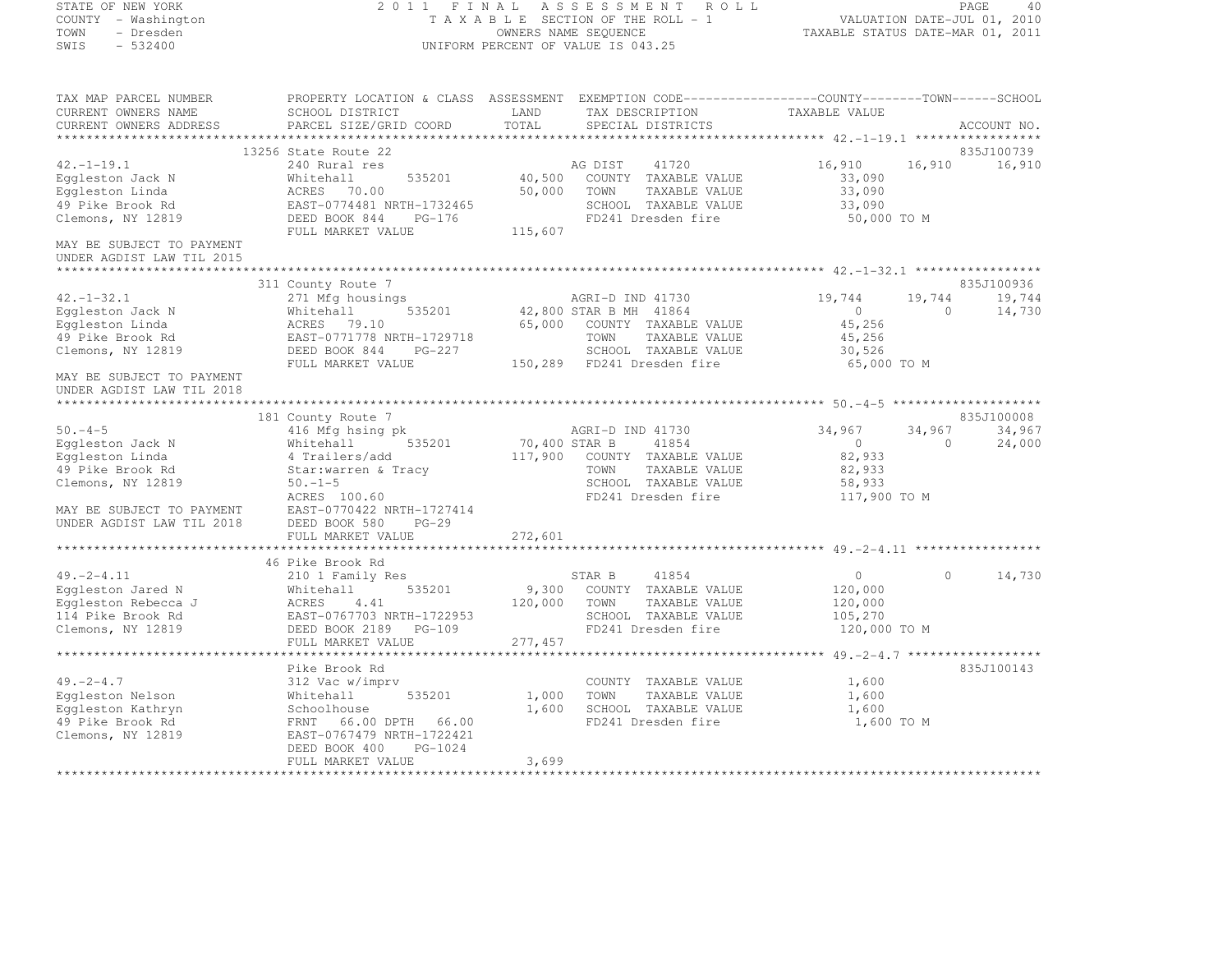STATE OF NEW YORK 2 0 1 1 F I N A L A S S E S S M E N T R O L L PAGE <sup>41</sup> COUNTY - Washington T A X A B L E SECTION OF THE ROLL - 1 VALUATION DATE-JUL 01, 2010 TOWN - Dresden OWNERS NAME SEQUENCE TAXABLE STATUS DATE-MAR 01, 2011<br>- TRESDEN ON THE SEQUENCE TO A SECUENCE TO BE SERVED ON THE SEQUENCE OF SEXUE OF THE STATUS DATE MAR 01, 2011 SWIS - 532400 UNIFORM PERCENT OF VALUE IS 043.25 TAX MAP PARCEL NUMBER PROPERTY LOCATION & CLASS ASSESSMENT EXEMPTION CODE------------------COUNTY--------TOWN------SCHOOL CURRENT OWNERS NAME<br>
CURRENT OWNERS NAME SCHOOL DISTRICT COORD TAX DESCRIPTION TAXABLE VALUE<br>
CURRENT OWNERS ADDRESS PARCEL SIZE/GRID COORD TOTAL SPECIAL DISTRICTS CURRENT OWNERS ADDRESS PARCEL SIZE/GRID COORD TOTAL SPECIAL DISTRICTS ACCOUNT NO. \*\*\*\*\*\*\*\*\*\*\*\*\*\*\*\*\*\*\*\*\*\*\*\*\*\*\*\*\*\*\*\*\*\*\*\*\*\*\*\*\*\*\*\*\*\*\*\*\*\*\*\*\*\*\*\*\*\*\*\*\*\*\*\*\*\*\*\*\*\*\*\*\*\*\*\*\*\*\*\*\*\*\*\*\*\*\*\*\*\*\*\*\*\*\*\*\*\*\*\*\*\*\* 49.-2-4.1 \*\*\*\*\*\*\*\*\*\*\*\*\*\*\*\*\*\* 5 South Bay Rd 835J100153 49.-2-4.1 312 Vac w/imprv AGRI-D IND 41730 35,363 35,363 35,363 Eggleston Nelson -LE- Whitehall 535201 70,900 COUNTY TAXABLE VALUE 41,937 Eggleston Trust Kathryn -LE- ACRES 107.90 77,300 TOWN TAXABLE VALUE 41,937 49 Pike Brook Rd EAST-0768614 NRTH-1723646 SCHOOL TAXABLE VALUE 41,937 Clemons, NY 12819 DEED BOOK 698 PG-192 FD241 Dresden fire 77,300 TO M FULL MARKET VALUE 178,728 MAY BE SUBJECT TO PAYMENT UNDER AGDIST LAW TIL 2018 \*\*\*\*\*\*\*\*\*\*\*\*\*\*\*\*\*\*\*\*\*\*\*\*\*\*\*\*\*\*\*\*\*\*\*\*\*\*\*\*\*\*\*\*\*\*\*\*\*\*\*\*\*\*\*\*\*\*\*\*\*\*\*\*\*\*\*\*\*\*\*\*\*\*\*\*\*\*\*\*\*\*\*\*\*\*\*\*\*\*\*\*\*\*\*\*\*\*\*\*\*\*\* 49.-2-4.3 \*\*\*\*\*\*\*\*\*\*\*\*\*\*\*\*\*\* 114 Pike Brook Rd 835J100142 49.-2-4.3 240 Rural res AGRI-D IND 41730 10,065 10,065 10,065 Eggleston Nelson -LE- Whitehall 535201 22,400 COUNTY TAXABLE VALUE 68,535 Eggleston Kathryn -LE- ACRES 27.00 78,600 TOWN TAXABLE VALUE 68,535 49 Pike Brook Rd EAST-0766388 NRTH-1722629 SCHOOL TAXABLE VALUE 68,535 Clemons, NY 12819 DEED BOOK 698 PG-192 FD241 Dresden fire 78,600 TO M FULL MARKET VALUE 181,734 MAY BE SUBJECT TO PAYMENT UNDER AGDIST LAW TIL 2018 \*\*\*\*\*\*\*\*\*\*\*\*\*\*\*\*\*\*\*\*\*\*\*\*\*\*\*\*\*\*\*\*\*\*\*\*\*\*\*\*\*\*\*\*\*\*\*\*\*\*\*\*\*\*\*\*\*\*\*\*\*\*\*\*\*\*\*\*\*\*\*\*\*\*\*\*\*\*\*\*\*\*\*\*\*\*\*\*\*\*\*\*\*\*\*\*\*\*\*\*\*\*\* 49.-2-4.4 \*\*\*\*\*\*\*\*\*\*\*\*\*\*\*\*\*\*835J100154 Pike Brook Rd 835J10015449.-2-4.4 314 Rural vac<10 COUNTY TAXABLE VALUE 7,500 Eggleston Nelson -LE- Whitehall 535201 7,500 TOWN TAXABLE VALUE 7,500 Eggleston Kathryn -LE- ACRES 3.00 7,500 SCHOOL TAXABLE VALUE 7,500 49 Pike Brook Rd EAST-0765665 NRTH-1722311 FD241 Dresden fire 7,500 TO M Clemons, NY 12819 DEED BOOK 698 PG-192 FULL MARKET VALUE 17,341 \*\*\*\*\*\*\*\*\*\*\*\*\*\*\*\*\*\*\*\*\*\*\*\*\*\*\*\*\*\*\*\*\*\*\*\*\*\*\*\*\*\*\*\*\*\*\*\*\*\*\*\*\*\*\*\*\*\*\*\*\*\*\*\*\*\*\*\*\*\*\*\*\*\*\*\*\*\*\*\*\*\*\*\*\*\*\*\*\*\*\*\*\*\*\*\*\*\*\*\*\*\*\* 49.-2-4.5 \*\*\*\*\*\*\*\*\*\*\*\*\*\*\*\*\*\* Pike Brook Rd 835J100150 49.-2-4.5 322 Rural vac>10 AGRI-D IND 41730 28,071 28,071 28,071 Eggleston Nelson -LE- Whitehall 535201 35,900 COUNTY TAXABLE VALUE 7,829 Eggleston Kathryn -LE- ACRES 71.20 35,900 TOWN TAXABLE VALUE 7,829 49 Pike Brook Rd EAST-0765611 NRTH-1723577 SCHOOL TAXABLE VALUE 7,829 Clemons, NY 12819 DEED BOOK 698 PG-192 FD241 Dresden fire 35,900 TO M FULL MARKET VALUE 83,006 MAY BE SUBJECT TO PAYMENT UNDER AGDIST LAW TIL 2018 \*\*\*\*\*\*\*\*\*\*\*\*\*\*\*\*\*\*\*\*\*\*\*\*\*\*\*\*\*\*\*\*\*\*\*\*\*\*\*\*\*\*\*\*\*\*\*\*\*\*\*\*\*\*\*\*\*\*\*\*\*\*\*\*\*\*\*\*\*\*\*\*\*\*\*\*\*\*\*\*\*\*\*\*\*\*\*\*\*\*\*\*\*\*\*\*\*\*\*\*\*\*\* 49.-2-4.6 \*\*\*\*\*\*\*\*\*\*\*\*\*\*\*\*\*\*Pike Brook Rd<br>16,537 16,537 16,537 16,537 16,537 16,537 16,537 16,537 16,537 16,537 16,537 16,537 16,537 16,537 16,537 16,53 Eggleston Nelson -LE- Whitehall 535201 36,000 COUNTY TAXABLE VALUE 19,463 Eggleston Kathryn -LE- ACRES 120.00 36,000 TOWN TAXABLE VALUE 19,463 49 Pike Brook Rd EAST-0766077 NRTH-1725856 SCHOOL TAXABLE VALUE 19,463 Clemons, NY 12819 DEED BOOK 698 PG-192 FD241 Dresden fire 36,000 TO M FULL MARKET VALUE 83,237 MAY BE SUBJECT TO PAYMENTUNDER AGDIST LAW TIL 2018

\*\*\*\*\*\*\*\*\*\*\*\*\*\*\*\*\*\*\*\*\*\*\*\*\*\*\*\*\*\*\*\*\*\*\*\*\*\*\*\*\*\*\*\*\*\*\*\*\*\*\*\*\*\*\*\*\*\*\*\*\*\*\*\*\*\*\*\*\*\*\*\*\*\*\*\*\*\*\*\*\*\*\*\*\*\*\*\*\*\*\*\*\*\*\*\*\*\*\*\*\*\*\*\*\*\*\*\*\*\*\*\*\*\*\*\*\*\*\*\*\*\*\*\*\*\*\*\*\*\*\*\*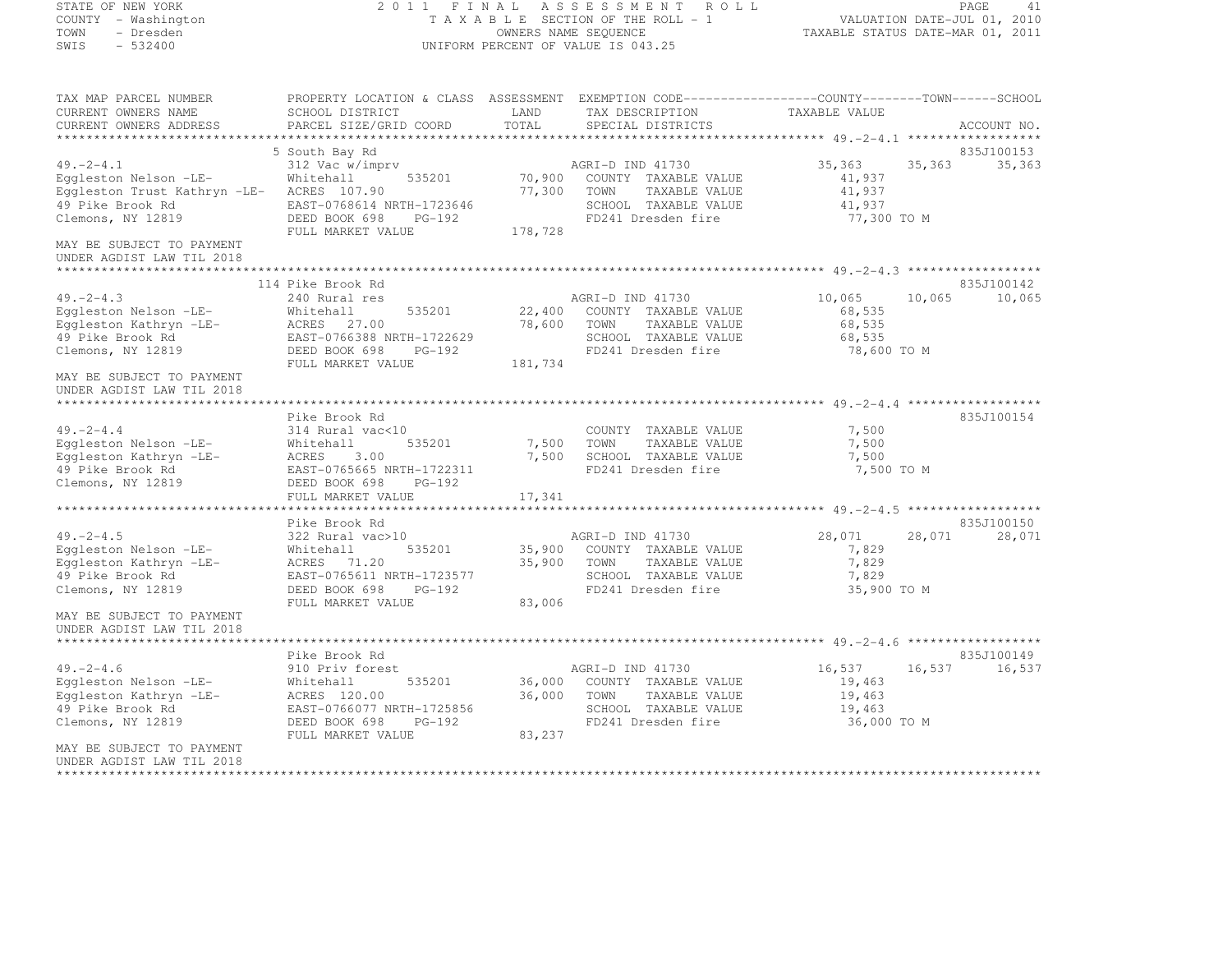# STATE OF NEW YORK 2 0 1 1 F I N A L A S S E S S M E N T R O L L PAGE <sup>42</sup> COUNTY - Washington T A X A B L E SECTION OF THE ROLL - 1 VALUATION DATE-JUL 01, 2010 TOWN - Dresden OWNERS NAME SEQUENCE TAXABLE STATUS DATE-MAR 01, 2011<br>- TRESDEN ON THE SEQUENCE TO A SECUENCE TO BE SERVED ON THE SEQUENCE OF SEXUE OF THE STATUS DATE MAR 01, 2011 SWIS - 532400 UNIFORM PERCENT OF VALUE IS 043.25

| TAX MAP PARCEL NUMBER                                  | PROPERTY LOCATION & CLASS ASSESSMENT EXEMPTION CODE-----------------COUNTY-------TOWN------SCHOOL               |         |                             |                  |             |
|--------------------------------------------------------|-----------------------------------------------------------------------------------------------------------------|---------|-----------------------------|------------------|-------------|
| CURRENT OWNERS NAME                                    | SCHOOL DISTRICT                                                                                                 | LAND    | TAX DESCRIPTION             | TAXABLE VALUE    |             |
| CURRENT OWNERS ADDRESS                                 | PARCEL SIZE/GRID COORD                                                                                          | TOTAL   | SPECIAL DISTRICTS           |                  | ACCOUNT NO. |
|                                                        |                                                                                                                 |         |                             |                  |             |
|                                                        | 49 South Bay Rd                                                                                                 |         |                             |                  | 835J100148  |
| $49. -2 - 4.8$                                         | 322 Rural vac>10 - WTRFNT<br>Whitehall                                                                          |         | AGRI-D IND 41730            | 18,805<br>18,805 | 18,805      |
| Eggleston Nelson -LE-                                  | 535201                                                                                                          |         | 62,200 COUNTY TAXABLE VALUE | 43,395           |             |
| Eqqleston Kathryn -LE-                                 | 9 lease sites                                                                                                   | 62,200  | TOWN<br>TAXABLE VALUE       | 43,395           |             |
| 49 Pike Brook Rd                                       | ACRES 28.00                                                                                                     |         | SCHOOL TAXABLE VALUE        | 43,395           |             |
| Clemons, NY 12819                                      | EAST-0769088 NRTH-1721844<br>DEED BOOK 698<br>PG-192                                                            |         | FD241 Dresden fire          | 62,200 TO M      |             |
| MAY BE SUBJECT TO PAYMENT<br>UNDER AGDIST LAW TIL 2018 | FULL MARKET VALUE                                                                                               | 143,815 |                             |                  |             |
|                                                        |                                                                                                                 |         |                             |                  |             |
|                                                        | Pike Brook Rd                                                                                                   |         |                             |                  | 835J100148  |
| $49. -2 - 4.9$                                         | 910 Priv forest                                                                                                 |         | AGRI-D IND 41730            | 5,472<br>5,472   | 5,472       |
|                                                        | Whitehall<br>535201                                                                                             |         | 8,800 COUNTY TAXABLE VALUE  | 3,328            |             |
| Eggleston Nelson -LE-<br>Eggleston Kathryn -LE-        | ACRES 29.30                                                                                                     | 8,800   | TOWN<br>TAXABLE VALUE       | 3,328            |             |
| 49 Pike Brook Rd                                       | EAST-0767053 NRTH-1723361                                                                                       |         | SCHOOL TAXABLE VALUE        | 3,328            |             |
| Clemons, NY 12819                                      | DEED BOOK 698<br>PG-192                                                                                         |         | FD241 Dresden fire          | 8,800 TO M       |             |
|                                                        | FULL MARKET VALUE                                                                                               | 20,347  |                             |                  |             |
| MAY BE SUBJECT TO PAYMENT<br>UNDER AGDIST LAW TIL 2018 |                                                                                                                 |         |                             |                  |             |
|                                                        |                                                                                                                 |         |                             |                  |             |
|                                                        | 4103 Margot Way                                                                                                 |         |                             |                  | 835J100070  |
| $26.8 - 8 - 4$                                         | 260 Seasonal res                                                                                                |         | COUNTY TAXABLE VALUE        | 106,000          |             |
| Ehler Robert C                                         |                                                                                                                 |         | TAXABLE VALUE<br>TOWN       | 106,000          |             |
| Ehler Susan I                                          |                                                                                                                 |         | SCHOOL TAXABLE VALUE        | 106,000          |             |
| 11 Robert Dr                                           | Whitehall 535201 22,400<br>FRNT 115.00 DPTH 65.00 106,000<br>EAST-0753987 NRTH-1753241<br>DEED BOOK 1797 PG-251 |         | FD241 Dresden fire          | 106,000 TO M     |             |
| Chatham, NJ 07928                                      |                                                                                                                 |         | HS241 Hulet land swr 1      | 1.00 UN C        |             |
|                                                        | FULL MARKET VALUE                                                                                               | 245,087 |                             |                  |             |
|                                                        |                                                                                                                 |         |                             |                  |             |
|                                                        | 6350 Sunset Bay Rd                                                                                              |         |                             |                  | 835J100167  |
| $23.20 - 5 - 5$                                        | 260 Seasonal res - WTRFNT                                                                                       |         | COUNTY TAXABLE VALUE        | 204,100          |             |
| Eliassen Frederick C                                   | 535201<br>Whitehall                                                                                             | 110,200 | TOWN<br>TAXABLE VALUE       | 204,100          |             |
| Forberg Barbara L                                      | Seas                                                                                                            | 204,100 | SCHOOL TAXABLE VALUE        | 204,100          |             |
| Attn: Peter Eliassen                                   | Lf 90                                                                                                           |         | FD241 Dresden fire          | 204,100 TO M     |             |
| 15413 Championship Dr                                  | FRNT 122.00 DPTH 114.00                                                                                         |         |                             |                  |             |
| Haymarket, VA 20169                                    | EAST-0756027 NRTH-1754707                                                                                       |         |                             |                  |             |
|                                                        | DEED BOOK 628<br>PG-125                                                                                         |         |                             |                  |             |
|                                                        | FULL MARKET VALUE                                                                                               | 471,908 |                             |                  |             |
|                                                        |                                                                                                                 |         |                             |                  |             |
|                                                        | 4309 Foster Brook Path                                                                                          |         |                             |                  | 835J100301  |
| $26.8 - 7 - 10$                                        | 260 Seasonal res - WTRFNT                                                                                       |         | COUNTY TAXABLE VALUE        | 179,200          |             |
| Eliseo Mark P                                          | 535201<br>Whitehall                                                                                             | 95,900  | TOWN<br>TAXABLE VALUE       | 179,200          |             |
| Eliseo Jeanne C                                        | 830/41                                                                                                          | 179,200 | SCHOOL TAXABLE VALUE        | 179,200          |             |
| 7 Elide Rd                                             | $p/\circ$ lot 1                                                                                                 |         | FD241 Dresden fire          | 179,200 TO M     |             |
| Katonah, NY 10536                                      | 141.00 FRNT 56.00 DPTH<br>FRNT 56.00 DPTH 141.00                                                                |         | HS241 Hulet land swr 1      | 1.00 UN C        |             |
|                                                        | EAST-0753435 NRTH-1753027                                                                                       |         |                             |                  |             |
|                                                        | DEED BOOK 2707 PG-22                                                                                            |         |                             |                  |             |
|                                                        | FULL MARKET VALUE                                                                                               | 414,335 |                             |                  |             |
|                                                        |                                                                                                                 |         |                             |                  |             |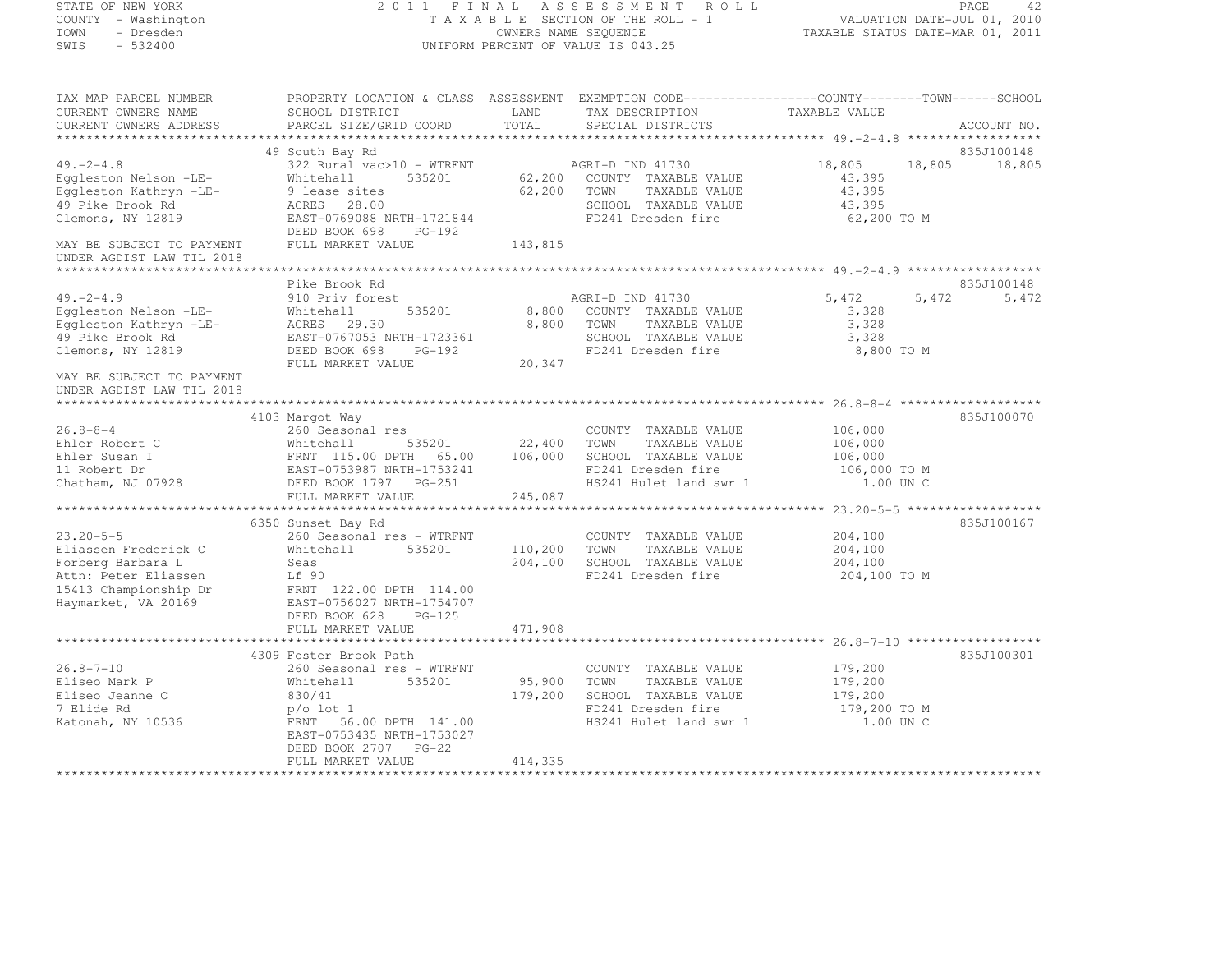# STATE OF NEW YORK 2 0 1 1 F I N A L A S S E S S M E N T R O L L PAGE <sup>43</sup> COUNTY - Washington T A X A B L E SECTION OF THE ROLL - 1 VALUATION DATE-JUL 01, 2010 TOWN - Dresden OWNERS NAME SEQUENCE TAXABLE STATUS DATE-MAR 01, 2011<br>- TRESDEN ON THE SEQUENCE TO A SECUENCE TO BE SERVED ON THE SEQUENCE OF SEXUE OF THE STATUS DATE MAR 01, 2011 SWIS - 532400 UNIFORM PERCENT OF VALUE IS 043.25

| TAX MAP PARCEL NUMBER<br>CURRENT OWNERS NAME<br>CURRENT OWNERS ADDRESS                                                                                                                                                                                                                                                                                                                                                         | PROPERTY LOCATION & CLASS ASSESSMENT EXEMPTION CODE-----------------COUNTY-------TOWN------SCHOOL<br>SCHOOL DISTRICT     |         | LAND TAX DESCRIPTION TAXABLE VALUE<br>COORD TOTAL SPECIAL DISTRICTS                                                                                      |                                         |               |
|--------------------------------------------------------------------------------------------------------------------------------------------------------------------------------------------------------------------------------------------------------------------------------------------------------------------------------------------------------------------------------------------------------------------------------|--------------------------------------------------------------------------------------------------------------------------|---------|----------------------------------------------------------------------------------------------------------------------------------------------------------|-----------------------------------------|---------------|
| Elterich Donald W (210 1 Family Res (210 1 Family Res (210 1 Family Res (210 1 Family Res (210 1 Family Res (210 1 Family Res (210 1 Family Res (210 1 Family Res (210 1 Family Res (210 1 Family Res (210 1 Family Res (210 2                                                                                                                                                                                                 |                                                                                                                          |         | FD241 Dresden fire 61,800 TO M                                                                                                                           |                                         | 835J100168    |
|                                                                                                                                                                                                                                                                                                                                                                                                                                | 142 Cat Den Rd                                                                                                           |         |                                                                                                                                                          |                                         | 835J100564    |
| $35. - 1 - 9$<br>Emde Joseph P III Whitehall 535201<br>Emde Laurie J ACRES 1.39<br>50 Merritt Dr EAST-0777183 NRTH-1744498<br>Lawrenceville, NJ 08648 DEED BOOK 2856 PG-128<br>FUIL MARKET VALUE                                                                                                                                                                                                                               | 260 Seasonal res                                                                                                         |         | COUNTY TAXABLE VALUE 35,700<br>535201 6,000 TOWN TAXABLE VALUE 35,700<br>35,700 SCHOOL TAXABLE VALUE 35,700<br>TH-1744498 FD241 Dresden fire 35,700 TO M |                                         |               |
|                                                                                                                                                                                                                                                                                                                                                                                                                                | Cat Den Rd/e Off                                                                                                         |         |                                                                                                                                                          |                                         | 835J100966    |
| $35. - 1 - 10$<br>Emde Joseph P III Whitehall<br>Emde Laurie J<br>50 Merritt Dr<br>Lawrenceville, NJ 08648 EAST-0777567 NRTH-1744521                                                                                                                                                                                                                                                                                           | 312 Vac w/imprv - WTRFNT<br>$535201$ 5,000 TOWN<br>Use agnt with $35. -1-6$ 6,000<br>ACRES 1.73<br>DEED BOOK 2856 PG-128 |         | COUNTY TAXABLE VALUE<br>TAXABLE VALUE                                                                                                                    | 6,000<br>6,000                          |               |
|                                                                                                                                                                                                                                                                                                                                                                                                                                |                                                                                                                          |         |                                                                                                                                                          |                                         |               |
| 35.-1-11 314 Rural vac<10<br>Emde Joseph P III 814 Rural vac<10<br>Emde Laurie J 755/317;2578/255 500<br>500 Merritt Dr FRNT 40.00 DPTH 207.00<br>Lawrenceville, NJ 08648 EAST-0777518 NRTH-1744364                                                                                                                                                                                                                            | Cat Den Rd/e Off<br>DEED BOOK 2856 PG-128                                                                                |         | VCOUNTY TAXABLE VALUE<br>vac<10 535201 500 TOWN TAXABLE VALUE 578/255 500 500 SCHOOL TAXABLE VALUE 500 500<br>FD241 Dresden fire                         | 500 TO M                                | 835J100969    |
|                                                                                                                                                                                                                                                                                                                                                                                                                                | FULL MARKET VALUE                                                                                                        | 1, 156  |                                                                                                                                                          |                                         |               |
|                                                                                                                                                                                                                                                                                                                                                                                                                                | 42 Lake Rd                                                                                                               |         |                                                                                                                                                          |                                         | 835J100200    |
| $\begin{tabular}{lllllllllllllllllll} \begin{tabular}{l} \bf 28.-2-32 & \tt 270~Mfg \; housing & \tt Starley & \tt S7AR & B \\ \bf Farley & \tt Scott & \tt Whitehall & \tt 535201 & \tt 7,000 & \tt COUNT\\ \bf Farley \; Joanne \; H & \tt ACKES & \tt 2.60 & \tt 57,000 & \tt TOWN \\ \tt 42 \; Lake \; Rd & \tt EAST-0772180 \; NRTH-1751717 & \tt 57,000 & \tt TOWN \\ \tt Clemons, \; NY \; 12819 & \tt DCED \; BOOK \;$ | FULL MARKET VALUE                                                                                                        | 131,792 | STAR B 41854<br>$\frac{535201}{7,000}$ 7,000 COUNTY TAXABLE VALUE 57,000<br>TAXABLE VALUE 57,000<br>SCHOOL TAXABLE VALUE<br>FD241 Dresden fire           | $\overline{0}$<br>42,270<br>57,000 TO M | $0 \t 14,730$ |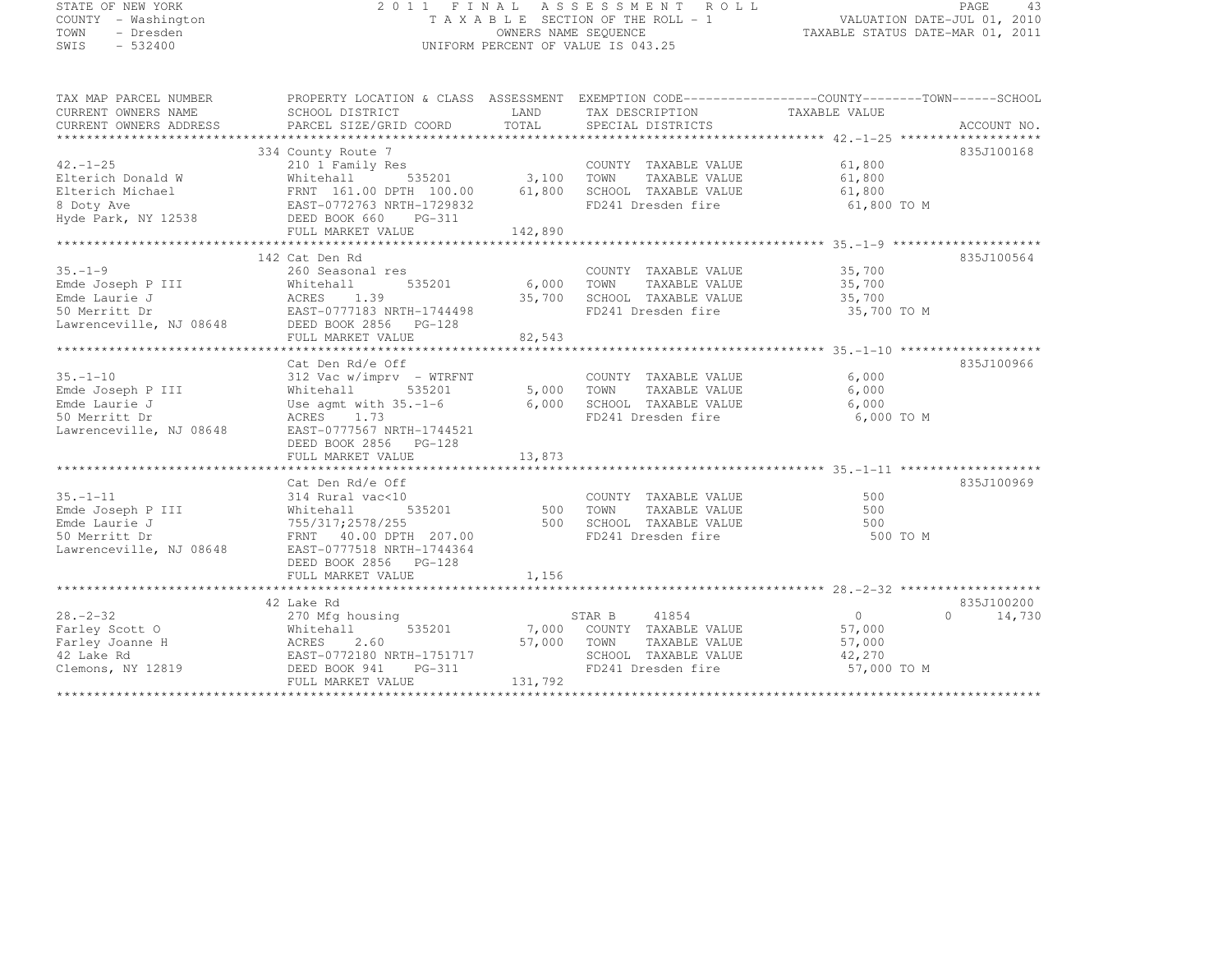# STATE OF NEW YORK 2 0 1 1 F I N A L A S S E S S M E N T R O L L PAGE <sup>44</sup> COUNTY - Washington T A X A B L E SECTION OF THE ROLL - 1 VALUATION DATE-JUL 01, 2010 TOWN - Dresden OWNERS NAME SEQUENCE TAXABLE STATUS DATE-MAR 01, 2011<br>- TRESDEN ON THE SEQUENCE TO A SECUENCE TO BE SERVED ON THE SEQUENCE OF SEXUE OF THE STATUS DATE MAR 01, 2011 SWIS - 532400 UNIFORM PERCENT OF VALUE IS 043.25

| TAX MAP PARCEL NUMBER                                | PROPERTY LOCATION & CLASS ASSESSMENT EXEMPTION CODE-----------------COUNTY-------TOWN------SCHOOL |               |                                                                         |                       |          |             |
|------------------------------------------------------|---------------------------------------------------------------------------------------------------|---------------|-------------------------------------------------------------------------|-----------------------|----------|-------------|
| CURRENT OWNERS NAME                                  | SCHOOL DISTRICT                                                                                   | LAND<br>TOTAL | TAX DESCRIPTION                                                         | TAXABLE VALUE         |          |             |
| CURRENT OWNERS ADDRESS                               | PARCEL SIZE/GRID COORD                                                                            |               | SPECIAL DISTRICTS                                                       |                       |          | ACCOUNT NO. |
|                                                      |                                                                                                   |               |                                                                         |                       |          |             |
|                                                      | 151 Blue Goose Rd                                                                                 |               |                                                                         | $\Omega$              | $\Omega$ | 835J100742  |
| $42. -1 - 7$                                         | 270 Mfg housing                                                                                   |               | STAR B<br>41854                                                         |                       |          | 14,730      |
| Ferquson Bruce A                                     | Whitehall                                                                                         |               |                                                                         | 40,000                |          |             |
| 151 Blue Goose Rd                                    | FRNT 312.00 DPTH 109.00                                                                           |               | TAXABLE VALUE                                                           | 40,000                |          |             |
| Whitehall, NY 12887                                  | EAST-0772231 NRTH-1733353                                                                         |               | SCHOOL TAXABLE VALUE<br>FD241 Dresden fire                              | 25,270<br>40,000 TO M |          |             |
|                                                      | DEED BOOK 670 PG-144                                                                              |               |                                                                         |                       |          |             |
|                                                      | FULL MARKET VALUE                                                                                 | 92,486        |                                                                         |                       |          |             |
|                                                      |                                                                                                   |               |                                                                         |                       |          |             |
| $27. - 3 - 1$                                        | 263 North Rd                                                                                      |               |                                                                         | $\overline{0}$        | $\Omega$ | 835J100171  |
|                                                      | 280 Res Multiple                                                                                  |               | STAR EN 41834<br>80,000 COUNTY TAXABLE VALUE                            |                       |          | 27,890      |
| Ferguson George A                                    | 535201<br>Whitehall                                                                               |               |                                                                         | 195,000               |          |             |
| 207 Cross Rd                                         |                                                                                                   |               |                                                                         | 195,000               |          |             |
| Clemons, NY 12819                                    |                                                                                                   |               | SCHOOL TAXABLE VALUE                                                    | 167,110               |          |             |
|                                                      | DEED BOOK 948 PG-110                                                                              |               | FD241 Dresden fire                                                      | 195,000 TO M          |          |             |
|                                                      | FULL MARKET VALUE                                                                                 | 450,867       |                                                                         |                       |          |             |
|                                                      |                                                                                                   |               |                                                                         |                       |          |             |
|                                                      | 14100 State Route 22                                                                              |               |                                                                         |                       |          | 835J100275  |
| $28 - 2 - 4$                                         | 312 Vac w/imprv                                                                                   |               | COUNTY TAXABLE VALUE                                                    | 17,800                |          |             |
| Ferguson George A                                    | Whitehall 535201                                                                                  | 17,500 TOWN   | TAXABLE VALUE                                                           | 17,800                |          |             |
| 207 Cross Rd                                         | barn                                                                                              |               | 17,800 SCHOOL TAXABLE VALUE                                             | 17,800                |          |             |
| Clemons, NY 12819                                    | ACRES 11.00                                                                                       |               | FD241 Dresden fire                                                      | 17,800 TO M           |          |             |
|                                                      | EAST-0771241 NRTH-1752924                                                                         |               |                                                                         |                       |          |             |
|                                                      | DEED BOOK 948 PG-119                                                                              |               |                                                                         |                       |          |             |
|                                                      | FULL MARKET VALUE                                                                                 | 41, 156       |                                                                         |                       |          |             |
|                                                      |                                                                                                   |               |                                                                         |                       |          |             |
|                                                      | Extern Rd<br>210 1 Family Res<br>Whitehall 5352<br>ACRES 5.00<br>EAST-0760600                     |               |                                                                         |                       |          |             |
| $27. - 3 - 1.2$                                      |                                                                                                   |               | STAR B<br>41854                                                         | $\overline{0}$        | $\Omega$ | 14,730      |
| Ferquson Jacob L                                     | 535201                                                                                            |               | 10,000 COUNTY TAXABLE VALUE                                             | 50,000                |          |             |
| 355 North Rd                                         |                                                                                                   |               |                                                                         | 50,000                |          |             |
| Clemons, NY 12819                                    | EAST-0762626 NRTH-1753813                                                                         |               | 50,000 TOWN TAXABLE VALUE<br>SCHOOL TAXABLE VALUE<br>FD241 Dresden fire | 35,270                |          |             |
|                                                      | DEED BOOK 2703 PG-115                                                                             |               | FD241 Dresden fire                                                      | 50,000 TO M           |          |             |
|                                                      | FULL MARKET VALUE                                                                                 | 115,607       |                                                                         |                       |          |             |
|                                                      |                                                                                                   |               |                                                                         |                       |          |             |
|                                                      | 256 Cross Rd                                                                                      |               |                                                                         |                       |          |             |
| $27. -3 - 1.4$                                       | 210 1 Family Res                                                                                  |               | STAR B 41854                                                            | 0                     | $\Omega$ | 14,730      |
| Ferguson Jean                                        | 535201<br>Whitehall<br>Whiteha<br>ACRES                                                           |               | 11,200 COUNTY TAXABLE VALUE                                             | 125,000               |          |             |
| Ferguson Paul D<br>256 Cross Rd<br>Clemons, NY 12819 | 5.80                                                                                              |               | 125,000 TOWN TAXABLE VALUE                                              | 125,000               |          |             |
|                                                      | EAST-0764105 NRTH-1753014                                                                         |               | SCHOOL TAXABLE VALUE                                                    | 110,270               |          |             |
|                                                      | DEED BOOK 1933 PG-283                                                                             |               | FD241 Dresden fire                                                      | 125,000 TO M          |          |             |
|                                                      | FULL MARKET VALUE                                                                                 | 289,017       |                                                                         |                       |          |             |
|                                                      |                                                                                                   |               |                                                                         |                       |          |             |
|                                                      | 8 Lillians Way                                                                                    |               |                                                                         |                       |          | 835J101112  |
| $28. - 1 - 6.5$                                      | 240 Rural res                                                                                     |               | COUNTY TAXABLE VALUE                                                    | 34,500                |          |             |
| Ferquson Mary                                        | Whitehall<br>535201                                                                               | 18,100        | TOWN<br>TAXABLE VALUE                                                   | 34,500                |          |             |
| 266 North Rd                                         | ACRES 11.92                                                                                       | 34,500        | SCHOOL TAXABLE VALUE                                                    | 34,500                |          |             |
| Clemons, NY 12819                                    | EAST-0769626 NRTH-1752044                                                                         |               | FD241 Dresden fire                                                      | 34,500 TO M           |          |             |
|                                                      | DEED BOOK 940<br>PG-147                                                                           |               |                                                                         |                       |          |             |
|                                                      | FULL MARKET VALUE                                                                                 | 79,769        |                                                                         |                       |          |             |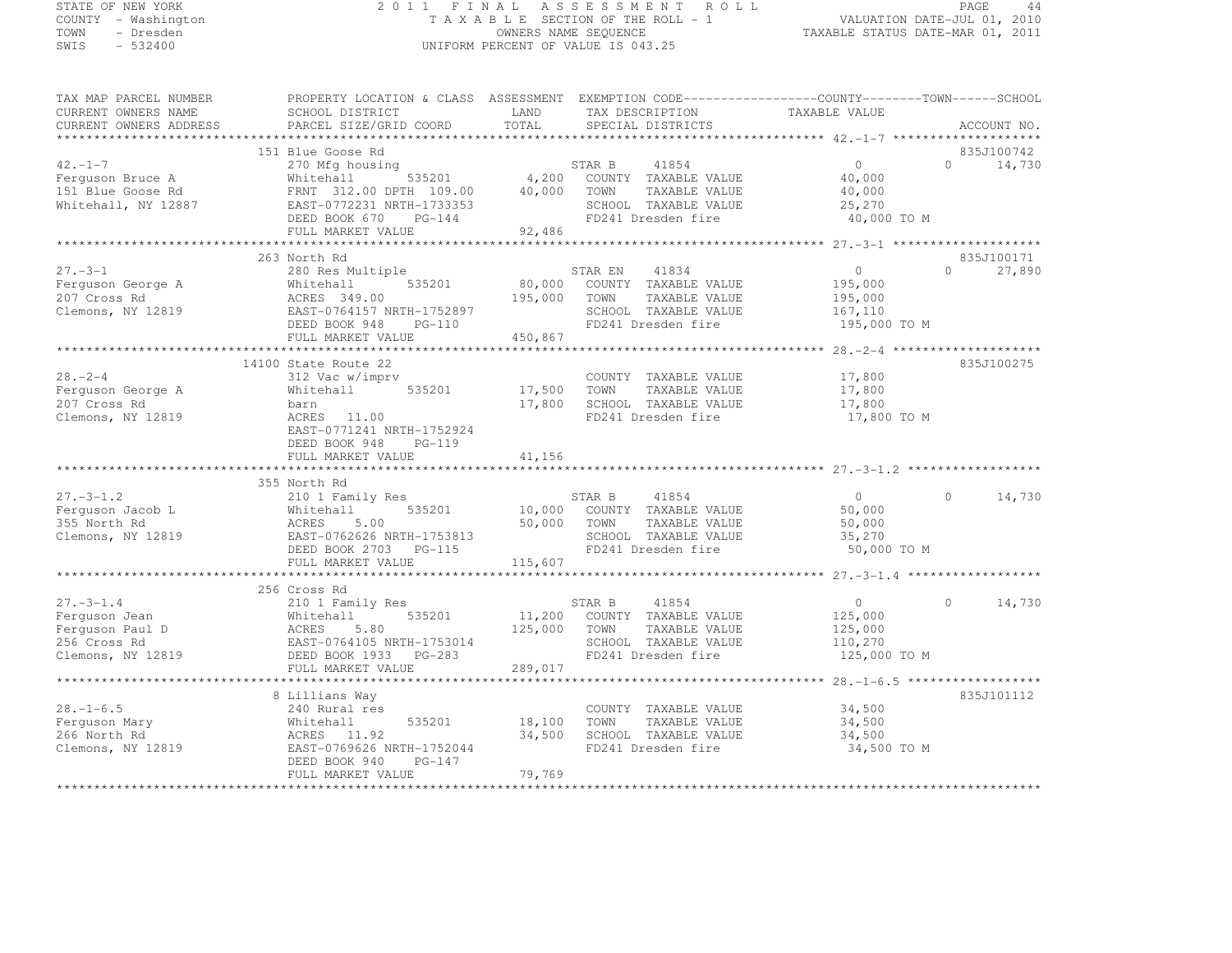# STATE OF NEW YORK 2 0 1 1 F I N A L A S S E S S M E N T R O L L PAGE <sup>45</sup> COUNTY - Washington T A X A B L E SECTION OF THE ROLL - 1 VALUATION DATE-JUL 01, 2010 TOWN - Dresden OWNERS NAME SEQUENCE TAXABLE STATUS DATE-MAR 01, 2011<br>- TRESDEN ON THE SEQUENCE TO A SECUENCE TO BE SERVED ON THE SEQUENCE OF SEXUE OF THE STATUS DATE MAR 01, 2011 SWIS - 532400 UNIFORM PERCENT OF VALUE IS 043.25

TAX MAP PARCEL NUMBER PROPERTY LOCATION & CLASS ASSESSMENT EXEMPTION CODE------------------COUNTY--------TOWN------SCHOOL

| CURRENT OWNERS NAME<br>CURRENT OWNERS ADDRESS                                                            | SCHOOL DISTRICT<br>PARCEL SIZE/GRID COORD                                                                                                                                                           | LAND<br>TOTAL                     | TAX DESCRIPTION<br>SPECIAL DISTRICTS                                                                                                                                          | TAXABLE VALUE                                                             | ACCOUNT NO.                         |
|----------------------------------------------------------------------------------------------------------|-----------------------------------------------------------------------------------------------------------------------------------------------------------------------------------------------------|-----------------------------------|-------------------------------------------------------------------------------------------------------------------------------------------------------------------------------|---------------------------------------------------------------------------|-------------------------------------|
|                                                                                                          |                                                                                                                                                                                                     |                                   |                                                                                                                                                                               |                                                                           |                                     |
|                                                                                                          | 266 North Rd                                                                                                                                                                                        |                                   |                                                                                                                                                                               |                                                                           |                                     |
| $27. - 3 - 1.3$<br>Ferguson Mary Margaret<br>266 North Rd<br>Clemons, NY 12819                           | 210 1 Family Res<br>535201 10,000<br>ity ease 945-30 91,400<br>Whitehall<br>water/utility ease 945-30<br>5.00<br>ACRES<br>EAST-0765478 NRTH-1752951<br>DEED BOOK 945<br>PG-297<br>FULL MARKET VALUE | 211,329                           | 41854<br>STAR B<br>COUNTY TAXABLE VALUE<br>TOWN<br>TAXABLE VALUE<br>SCHOOL TAXABLE VALUE<br>FD241 Dresden fire                                                                | $\circ$<br>91,400<br>91,400<br>76,670<br>91,400 TO M                      | 14,730<br>$\Omega$                  |
|                                                                                                          |                                                                                                                                                                                                     |                                   |                                                                                                                                                                               |                                                                           |                                     |
| $28 - 1 - 5$<br>Ferquson Mary Margaret<br>79 North Rd<br>Clemons, NY 12819                               | 79 North Rd<br>280 Res Multiple<br>535201<br>Whitehall<br>6.10<br>ACRES<br>EAST-0769288 NRTH-1752375<br>DEED BOOK 945<br>PG-303<br>FULL MARKET VALUE                                                | 15,200 TOWN<br>135,800<br>313,988 | COUNTY TAXABLE VALUE<br>TAXABLE VALUE<br>SCHOOL TAXABLE VALUE<br>FD241 Dresden fire                                                                                           | 135,800<br>135,800<br>135,800<br>135,800 TO M                             | 835J100611                          |
|                                                                                                          | 645 County Route 6                                                                                                                                                                                  |                                   |                                                                                                                                                                               |                                                                           | 835J100457                          |
| $27. - 2 - 11$<br>Ferrara Raymond<br>Ellis Mary<br>307 Main St<br>Concord, MA 01742                      | 210 1 Family Res<br>535201<br>Whitehall 5352<br>Dock rights 2822/19<br>FRNT 199.00 DPTH 150.00<br>EAST-0758577 NRTH-1748388<br>EAST-0758577 NRTH-1748388<br>DEED BOOK 2822 PG-20                    | 11,000<br>92,500                  | COUNTY TAXABLE VALUE<br>TAXABLE VALUE<br>TOWN<br>SCHOOL TAXABLE VALUE<br>FD241 Dresden fire                                                                                   | 92,500<br>92,500<br>92,500<br>92,500 TO M                                 |                                     |
|                                                                                                          |                                                                                                                                                                                                     |                                   |                                                                                                                                                                               |                                                                           | 835J100013                          |
| $26.8 - 8 - 6$                                                                                           | 4210 Beach Way<br>$\begin{tabular}{ll} \bf CBT & \tt VET/TC \\ \bf 535201 & 11,000 & \tt STAR & B \\ \end{tabular}$<br>270 Mfg housing<br>DEED BOOK 536<br>$PG-95$<br>FULL MARKET VALUE             |                                   | CBT VET/TC 41131<br>41854<br>72,000 COUNTY TAXABLE VALUE<br>TOWN<br>TAXABLE VALUE<br>SCHOOL TAXABLE VALUE<br>166,474 FD241 Dresden fire 72,000 TO M<br>HS241 Hulet land swr 1 | 18,000<br>18,000<br>$\bigcirc$<br>54,000<br>54,000<br>57,270<br>1.00 UN C | $\mathcal{C}$<br>$\Omega$<br>14,730 |
|                                                                                                          |                                                                                                                                                                                                     |                                   |                                                                                                                                                                               |                                                                           |                                     |
| $28. - 2 - 28$<br>Fitzpatrick David<br>Fitzpatrick Lorianne<br>68 Clemons Center Rd<br>Clemons, NY 12819 | 68 Clemons Center Rd<br>210 1 Family Res<br>Whitehall<br>1.20<br>ACRES<br>EAST-0771282 NRTH-1750707<br>DEED BOOK 2097 PG-136<br>FULL MARKET VALUE                                                   | 78,000 TOWN<br>SCHOOL<br>180,347  | 41854<br>STAR B<br>535201 5,400 COUNTY TAXABLE VALUE<br>TAXABLE VALUE<br>SCHOOL TAXABLE VALUE<br>FD241 Dresden fire                                                           | $\overline{0}$<br>78,000<br>78,000<br>63,270<br>78,000 TO M               | 835J100470<br>$\Omega$<br>14,730    |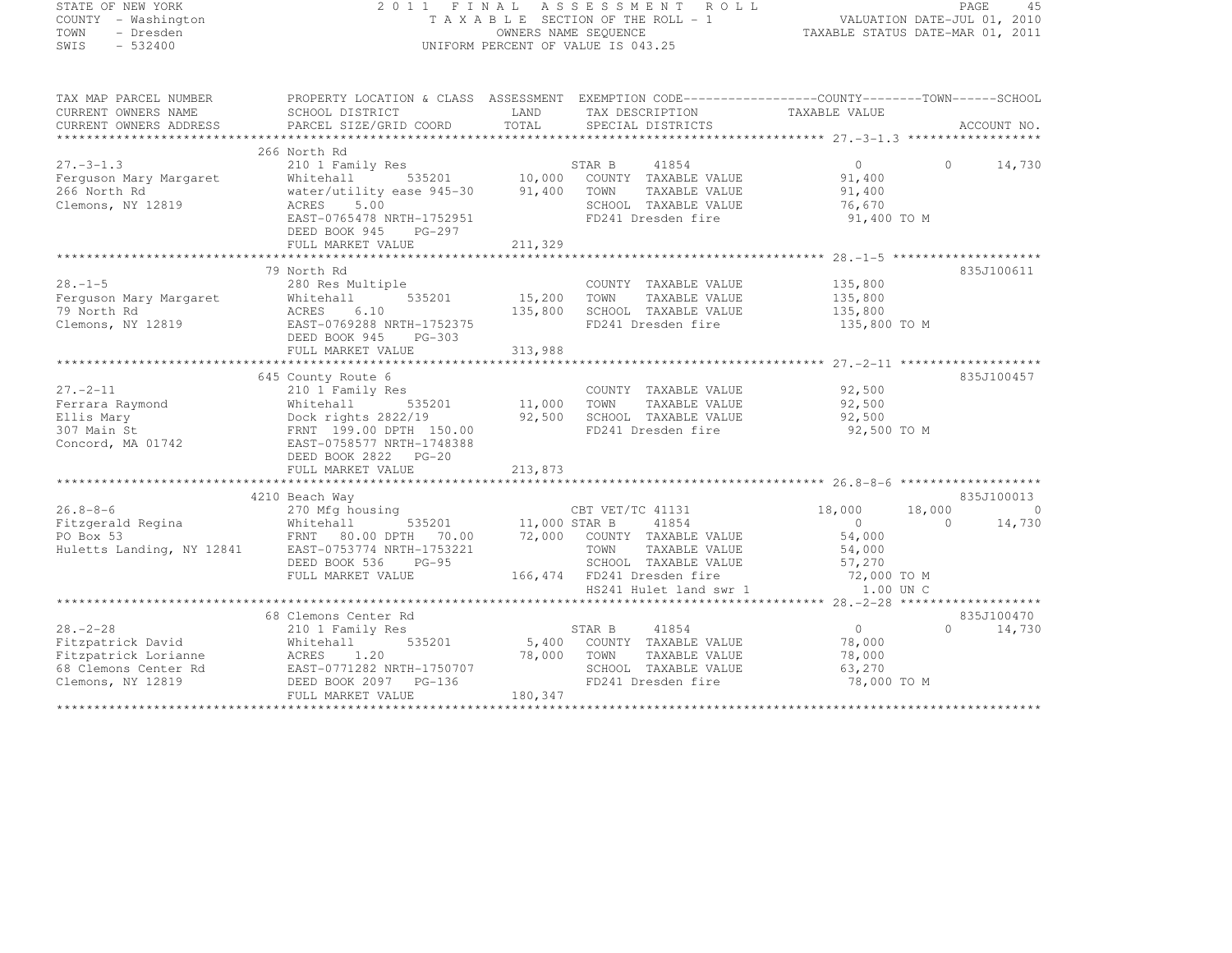# STATE OF NEW YORK 2 0 1 1 F I N A L A S S E S S M E N T R O L L PAGE <sup>46</sup> COUNTY - Washington T A X A B L E SECTION OF THE ROLL - 1 VALUATION DATE-JUL 01, 2010 TOWN - Dresden OWNERS NAME SEQUENCE TAXABLE STATUS DATE-MAR 01, 2011<br>- TRESDEN ON THE SEQUENCE TO A SECUENCE TO BE SERVED ON THE SEQUENCE OF SEXUE OF THE STATUS DATE MAR 01, 2011 SWIS - 532400 UNIFORM PERCENT OF VALUE IS 043.25

| TAX MAP PARCEL NUMBER                                                 | PROPERTY LOCATION & CLASS ASSESSMENT EXEMPTION CODE----------------COUNTY-------TOWN------SCHOOL |                    |                                                        |                        |                                  |
|-----------------------------------------------------------------------|--------------------------------------------------------------------------------------------------|--------------------|--------------------------------------------------------|------------------------|----------------------------------|
| CURRENT OWNERS NAME                                                   | SCHOOL DISTRICT                                                                                  | LAND               | TAX DESCRIPTION                                        | TAXABLE VALUE          |                                  |
| CURRENT OWNERS ADDRESS                                                | PARCEL SIZE/GRID COORD                                                                           | TOTAL              | SPECIAL DISTRICTS                                      |                        | ACCOUNT NO.                      |
|                                                                       | 6368 Sunset Bay Rd                                                                               |                    |                                                        |                        | 835J100194                       |
| $23.20 - 5 - 1$                                                       | 260 Seasonal res - WTRFNT                                                                        |                    | COUNTY TAXABLE VALUE 273,300                           |                        |                                  |
| Flory Catherine M                                                     | 535201<br>Whitehall                                                                              | 204,800            | TOWN<br>TAXABLE VALUE                                  | 273,300                |                                  |
| Flory Janet                                                           | Lf 825'                                                                                          |                    | 273,300 SCHOOL TAXABLE VALUE                           | 273,300                |                                  |
| 38 Martin Ave                                                         | FRNT 90.00 DPTH 825.00<br>FRNT 90.00 DPTH 825.00                                                 |                    | FD241 Dresden fire                                     | 273,300 TO M           |                                  |
| Barrington, RI 02806                                                  | EAST-0755888 NRTH-1755181                                                                        |                    |                                                        |                        |                                  |
|                                                                       | DEED BOOK 451 PG-791                                                                             |                    |                                                        |                        |                                  |
|                                                                       | FULL MARKET VALUE                                                                                | 631,908            |                                                        |                        |                                  |
|                                                                       |                                                                                                  |                    |                                                        |                        |                                  |
|                                                                       | 5403 Bluff Head Rd                                                                               |                    |                                                        |                        | 835J100103                       |
| $24. -1 - 1$                                                          | 210 1 Family Res - WTRFNT                                                                        |                    | COUNTY TAXABLE VALUE                                   | 869,900                |                                  |
| Floyd David G                                                         | 535201<br>Whitehall                                                                              | 343,000 TOWN       | TAXABLE VALUE                                          | 869,900                |                                  |
| Corbett-Floyd Jane                                                    | 1000' Lf<br>1000'Lt<br>ACRES 1.80                                                                |                    | 869,900 SCHOOL TAXABLE VALUE 869,900                   |                        |                                  |
| 5403 Bluff Head Rd                                                    |                                                                                                  |                    | FD241 Dresden fire                                     | 869,900 TO M           |                                  |
| Huletts Landing, NY 12841                                             | EAST-0758025 NRTH-1760426                                                                        |                    |                                                        |                        |                                  |
|                                                                       | DEED BOOK 1671 PG-154                                                                            |                    |                                                        |                        |                                  |
|                                                                       | FULL MARKET VALUE                                                                                | 2011,329           |                                                        |                        |                                  |
|                                                                       |                                                                                                  |                    |                                                        |                        |                                  |
|                                                                       | Bluff Head Rd                                                                                    |                    |                                                        |                        |                                  |
| $24. - 1 - 6.5$                                                       | 322 Rural vac>10                                                                                 |                    | COUNTY TAXABLE VALUE                                   | 15,000                 |                                  |
| Floyd David G                                                         | Whitehall                                                                                        | 535201 15,000 TOWN | TAXABLE VALUE                                          | 15,000                 |                                  |
|                                                                       | Restricted use                                                                                   |                    | 15,000 SCHOOL TAXABLE VALUE                            | 15,000                 |                                  |
|                                                                       | ACRES 10.50                                                                                      |                    | FD241 Dresden fire                                     | 15,000 TO M            |                                  |
| Corbett-Floyd Jane<br>5403 Bluff Head Rd<br>Huletts Landing, NY 12841 | EAST-0759010 NRTH-1760830                                                                        |                    |                                                        |                        |                                  |
|                                                                       | DEED BOOK 1682 PG-51                                                                             |                    |                                                        |                        |                                  |
|                                                                       |                                                                                                  |                    |                                                        |                        |                                  |
|                                                                       |                                                                                                  |                    |                                                        |                        |                                  |
|                                                                       | 3077 Fernledge Way                                                                               |                    |                                                        |                        | 835J100116                       |
| $26. - 1 - 4$                                                         | 260 Seasonal res - WTRFNT                                                                        |                    | COUNTY TAXABLE VALUE                                   | 521,600                |                                  |
| Forest Ledge Ltd Partnership Whitehall                                | 535201 280,400                                                                                   |                    | TOWN<br>TAXABLE VALUE                                  | 521,600                |                                  |
| 487 Wellesley St                                                      | Camp Seas                                                                                        | 521,600            | SCHOOL TAXABLE VALUE                                   | 521,600                |                                  |
| Weston, MA 02493                                                      | ACRES 1.10                                                                                       |                    | FD241 Dresden fire                                     | 521,600 TO M           |                                  |
|                                                                       | EAST-0749521 NRTH-1750525                                                                        |                    |                                                        |                        |                                  |
|                                                                       | DEED BOOK 871 PG-83                                                                              |                    |                                                        |                        |                                  |
|                                                                       | FULL MARKET VALUE                                                                                | 1206,012           |                                                        |                        |                                  |
|                                                                       |                                                                                                  |                    |                                                        |                        |                                  |
| $26.8 - 2 - 2$                                                        | 999 County Route 6                                                                               |                    |                                                        | $\overline{0}$         | 835J100492<br>$\Omega$<br>27,890 |
|                                                                       | 260 Seasonal res<br>Whitehall                                                                    |                    | 41834<br>STAR EN<br>535201 22,400 COUNTY TAXABLE VALUE | 118,000                |                                  |
| Forscy Richard<br>Forscy Joyce<br>PO Box 135                          | FRNT 55.00 DPTH 107.00 118,000                                                                   |                    | TOWN<br>TAXABLE VALUE                                  | 118,000                |                                  |
|                                                                       |                                                                                                  |                    |                                                        |                        |                                  |
| Huletts Landing, NY 12841-0135 DEED BOOK 632                          | EAST-0753797 NRTH-1753650<br>$PG-4$                                                              |                    | SCHOOL TAXABLE VALUE                                   | 90,110<br>118,000 TO M |                                  |
|                                                                       | FULL MARKET VALUE                                                                                |                    | FD241 Dresden fire<br>272,832 HS241 Hulet land swr 1   | 1.00 UN C              |                                  |
|                                                                       |                                                                                                  |                    |                                                        |                        |                                  |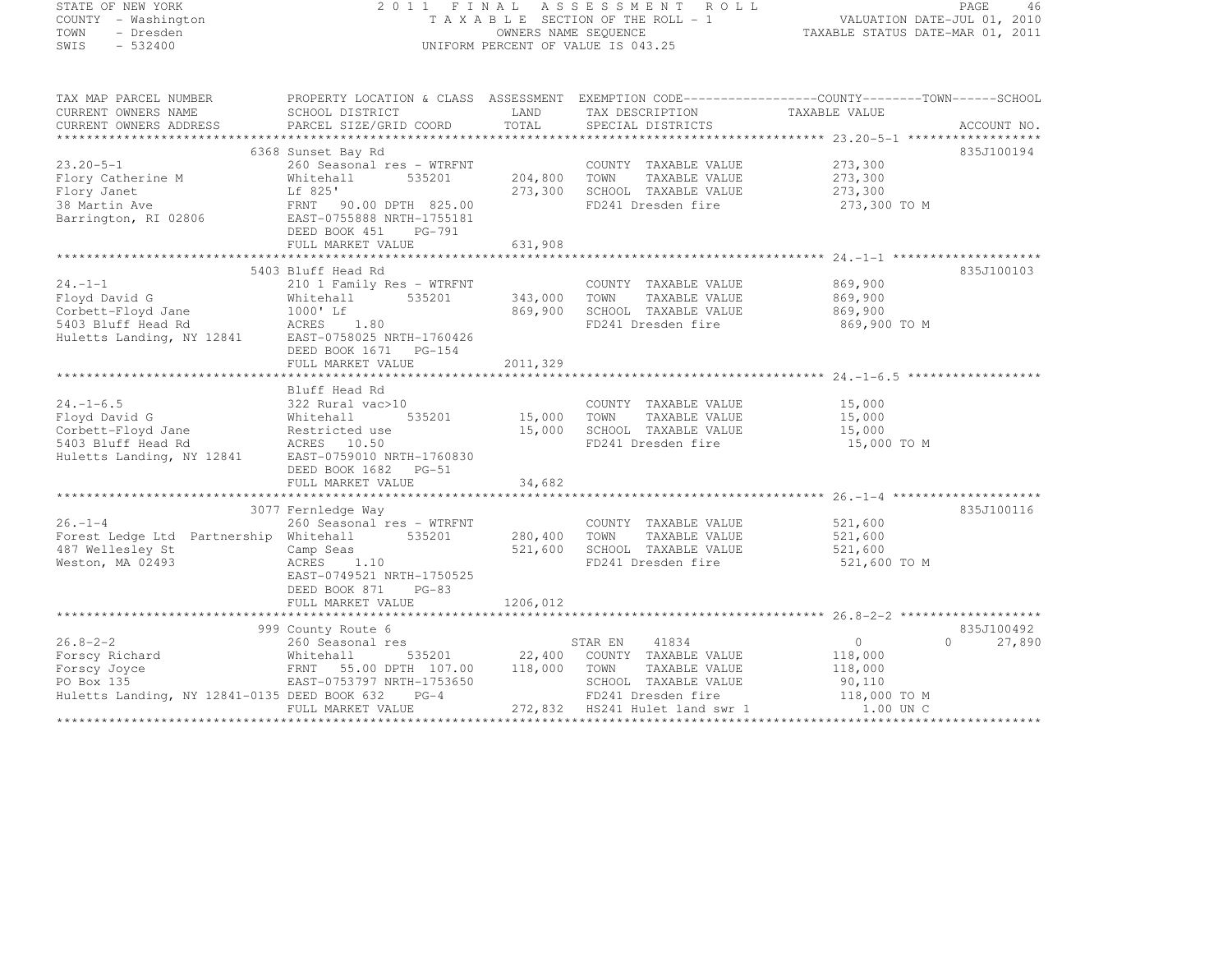# STATE OF NEW YORK 2 0 1 1 F I N A L A S S E S S M E N T R O L L PAGE <sup>47</sup> COUNTY - Washington T A X A B L E SECTION OF THE ROLL - 1 VALUATION DATE-JUL 01, 2010 TOWN - Dresden OWNERS NAME SEQUENCE TAXABLE STATUS DATE-MAR 01, 2011<br>- TRESDEN ON THE SEQUENCE TO A SECUENCE TO BE SERVED ON THE SEQUENCE OF SEXUE OF THE STATUS DATE MAR 01, 2011 SWIS - 532400 UNIFORM PERCENT OF VALUE IS 043.25

| TAX MAP PARCEL NUMBER | PROPERTY LOCATION & CLASS  ASSESSMENT  EXEMPTION CODE-----------------COUNTY-------TOWN------SCHOOL                                                                                                                                                                 |         |                                                          |             |               |
|-----------------------|---------------------------------------------------------------------------------------------------------------------------------------------------------------------------------------------------------------------------------------------------------------------|---------|----------------------------------------------------------|-------------|---------------|
|                       |                                                                                                                                                                                                                                                                     |         |                                                          |             |               |
|                       |                                                                                                                                                                                                                                                                     |         |                                                          |             |               |
|                       |                                                                                                                                                                                                                                                                     |         |                                                          |             |               |
|                       | 1226 Pike Brook Rd                                                                                                                                                                                                                                                  |         |                                                          |             | 835J100087    |
| $34. -1 - 9$          |                                                                                                                                                                                                                                                                     |         |                                                          |             | $0 \t 14,730$ |
|                       |                                                                                                                                                                                                                                                                     |         |                                                          |             |               |
|                       |                                                                                                                                                                                                                                                                     |         |                                                          |             |               |
|                       |                                                                                                                                                                                                                                                                     |         |                                                          |             |               |
|                       |                                                                                                                                                                                                                                                                     |         |                                                          |             |               |
|                       |                                                                                                                                                                                                                                                                     |         |                                                          |             |               |
|                       |                                                                                                                                                                                                                                                                     |         |                                                          |             |               |
|                       |                                                                                                                                                                                                                                                                     |         |                                                          |             |               |
|                       | 77 County Route 6                                                                                                                                                                                                                                                   |         |                                                          |             | 835J100205    |
|                       | 28.-1-14<br>Foster Frances<br>To Bester Frances<br>210 1 Family Res<br>210 1 Family Res<br>210 1 Family Res<br>210 1 Family Res<br>210 1 Family Res<br>210 1 Family Res<br>210 1 Family Res<br>210 1 Family Res<br>210 1 Family Res<br>210 1 Family Re              |         |                                                          |             |               |
|                       |                                                                                                                                                                                                                                                                     |         |                                                          |             |               |
|                       |                                                                                                                                                                                                                                                                     |         |                                                          |             |               |
|                       |                                                                                                                                                                                                                                                                     |         |                                                          |             |               |
|                       |                                                                                                                                                                                                                                                                     |         |                                                          |             |               |
|                       |                                                                                                                                                                                                                                                                     |         |                                                          |             |               |
|                       | DEED BOOK 333 PG-57 TOWN TAXABLE VALUE 19,250<br>FULL MARKET VALUE 127,168 SCHOOL TAXABLE VALUE 0<br>FD241 Dresden fire 55,000 TO M                                                                                                                                 |         |                                                          |             |               |
|                       |                                                                                                                                                                                                                                                                     |         |                                                          |             |               |
|                       |                                                                                                                                                                                                                                                                     |         |                                                          |             |               |
|                       | State Route 22                                                                                                                                                                                                                                                      |         |                                                          |             |               |
|                       |                                                                                                                                                                                                                                                                     |         |                                                          |             |               |
|                       |                                                                                                                                                                                                                                                                     |         |                                                          |             |               |
|                       | 28.-2-1.6<br>Foster Frank Mitchall 314 Rural vac<10<br>Foster Joanne Frank Mitchall 535201 1,300 TOWN TAXABLE VALUE 1,300<br>Foster Joanne FRNT 60.00 DPTH 200.00 1,300 SCHOOL TAXABLE VALUE 1,300<br>5 Cross Rd EAST-0770903 NRTH-17                               |         |                                                          |             |               |
|                       |                                                                                                                                                                                                                                                                     |         |                                                          |             |               |
|                       |                                                                                                                                                                                                                                                                     |         |                                                          |             |               |
|                       |                                                                                                                                                                                                                                                                     |         |                                                          |             |               |
|                       |                                                                                                                                                                                                                                                                     |         |                                                          |             |               |
|                       | 5 North Rd                                                                                                                                                                                                                                                          |         |                                                          |             | 835J101037    |
|                       |                                                                                                                                                                                                                                                                     |         |                                                          |             | $0 \t 14,730$ |
|                       |                                                                                                                                                                                                                                                                     |         |                                                          |             |               |
|                       |                                                                                                                                                                                                                                                                     |         |                                                          |             |               |
|                       |                                                                                                                                                                                                                                                                     |         | TOWN TAXABLE VALUE 61,900<br>SCHOOL TAXABLE VALUE 47,170 |             |               |
|                       |                                                                                                                                                                                                                                                                     |         | FD241 Dresden fire 61,900 TO M                           |             |               |
|                       | FULL MARKET VALUE                                                                                                                                                                                                                                                   | 143,121 |                                                          |             |               |
|                       |                                                                                                                                                                                                                                                                     |         |                                                          |             |               |
|                       | State Route 22                                                                                                                                                                                                                                                      |         |                                                          |             | 835J101044    |
|                       | blate Route 22<br>312 Vac w/imprv                                                                                                                                                                                                                                   |         |                                                          |             |               |
|                       | 28.-2-1.4<br>28.-2-1.4<br>28.-2-1.4<br>28.-2-1.4<br>28.-2-1.4<br>28.-2-1.4<br>28.-2-1.4<br>28.-2-1.4<br>28.200<br>28.-2-1.4<br>28.200<br>28.200<br>28.200<br>28.200<br>28.200<br>28.200<br>28.200<br>28.200<br>28.200<br>28.200<br>28.200<br>28.200<br>28.200<br>28 |         |                                                          |             |               |
|                       |                                                                                                                                                                                                                                                                     |         |                                                          |             |               |
|                       |                                                                                                                                                                                                                                                                     |         |                                                          | 13,200 TO M |               |
|                       |                                                                                                                                                                                                                                                                     |         |                                                          |             |               |
|                       | DEED BOOK 641 PG-206                                                                                                                                                                                                                                                |         |                                                          |             |               |
|                       | FULL MARKET VALUE                                                                                                                                                                                                                                                   | 30,520  |                                                          |             |               |
|                       |                                                                                                                                                                                                                                                                     |         |                                                          |             |               |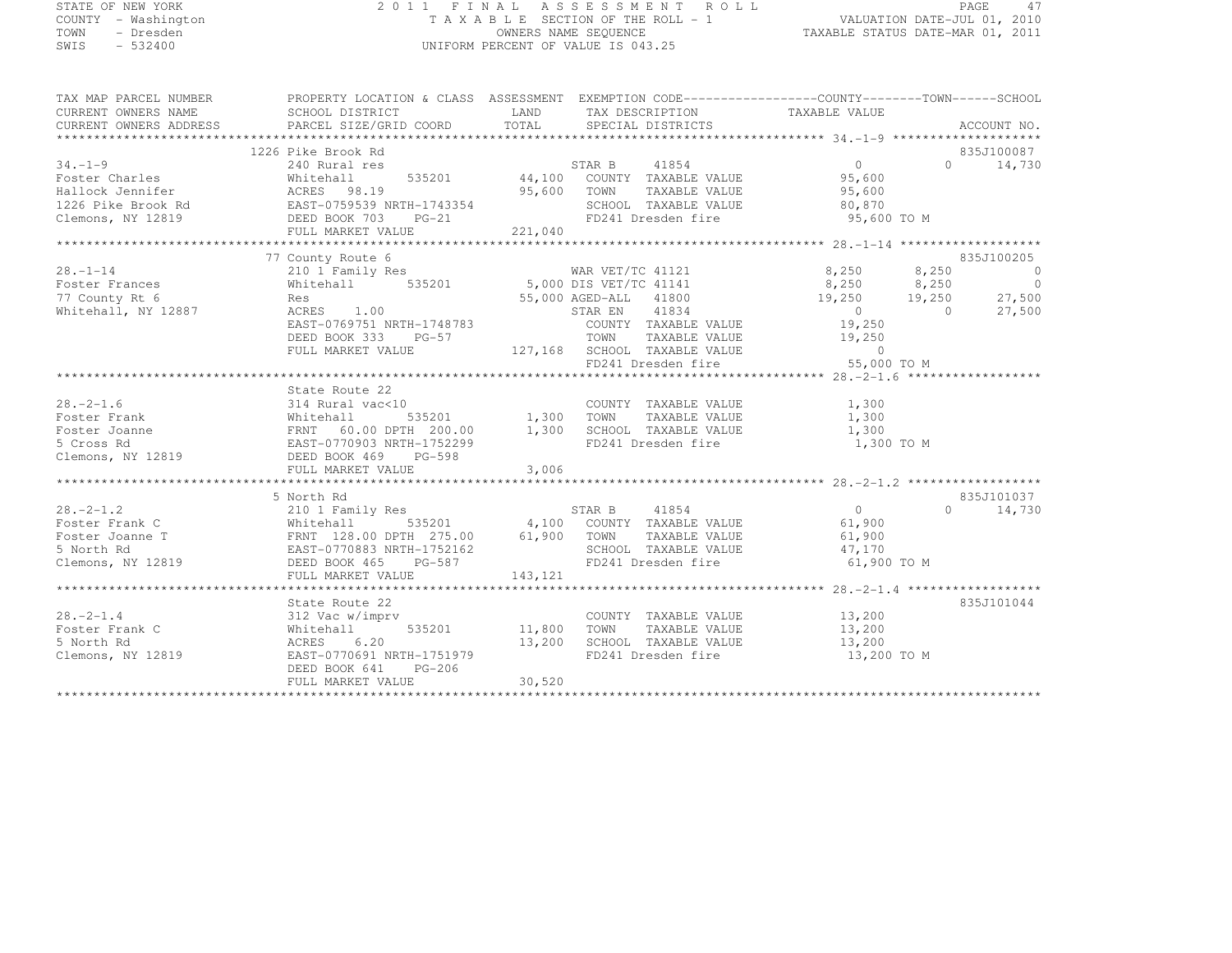# STATE OF NEW YORK 2 0 1 1 F I N A L A S S E S S M E N T R O L L PAGE <sup>48</sup> COUNTY - Washington T A X A B L E SECTION OF THE ROLL - 1 VALUATION DATE-JUL 01, 2010 TOWN - Dresden OWNERS NAME SEQUENCE TAXABLE STATUS DATE-MAR 01, 2011<br>- TRESDEN ON THE SEQUENCE TO A SECUENCE TO BE SERVED ON THE SEQUENCE OF SEXUE OF THE STATUS DATE MAR 01, 2011 SWIS - 532400 UNIFORM PERCENT OF VALUE IS 043.25

| TAX MAP PARCEL NUMBER<br>CURRENT OWNERS NAME<br>CURRENT OWNERS ADDRESS | PROPERTY LOCATION & CLASS ASSESSMENT EXEMPTION CODE----------------COUNTY-------TOWN-----SCHOOL<br>SCHOOL DISTRICT<br><b>Example 12</b> LAND<br>PARCEL SIZE/GRID COORD | TOTAL         | TAX DESCRIPTION<br>SPECIAL DISTRICTS         | TAXABLE VALUE             | ACCOUNT NO.         |
|------------------------------------------------------------------------|------------------------------------------------------------------------------------------------------------------------------------------------------------------------|---------------|----------------------------------------------|---------------------------|---------------------|
|                                                                        |                                                                                                                                                                        |               |                                              |                           |                     |
|                                                                        | 431 County Route 6                                                                                                                                                     |               |                                              |                           | 835J100207          |
| $34. - 1 - 2$                                                          | 240 Rural res                                                                                                                                                          |               | STAR B<br>41854                              | 0                         | 14,730<br>$\Omega$  |
| Foster Michael                                                         | 535201<br>Whitehall                                                                                                                                                    |               | 45,100 COUNTY TAXABLE VALUE                  | 145,900                   |                     |
| 431 County Rt 6                                                        | 801/23                                                                                                                                                                 | 145,900       | TOWN<br>TAXABLE VALUE                        | 145,900                   |                     |
| Clemons, NY 12819                                                      | ACRES 101.40                                                                                                                                                           |               | SCHOOL TAXABLE VALUE                         | 131,170                   |                     |
|                                                                        | EAST-0761402 NRTH-1744908                                                                                                                                              |               | FD241 Dresden fire                           | 145,900 TO M              |                     |
|                                                                        | DEED BOOK 801<br>$PG-23$                                                                                                                                               |               |                                              |                           |                     |
|                                                                        |                                                                                                                                                                        |               |                                              |                           |                     |
|                                                                        |                                                                                                                                                                        |               |                                              |                           |                     |
|                                                                        | Pike Brook Rd                                                                                                                                                          |               |                                              |                           | 835J101097          |
| $41. - 1 - 14.1$                                                       | 322 Rural vac>10                                                                                                                                                       |               | COUNTY TAXABLE VALUE                         | 25,200                    |                     |
| Foster Michael                                                         | Whitehall                                                                                                                                                              | 535201 25,200 | TOWN<br>TAXABLE VALUE                        | 25,200                    |                     |
| 431 County Route 6                                                     | ACRES 35.79                                                                                                                                                            | 25,200        | SCHOOL TAXABLE VALUE                         | 25,200                    |                     |
| Clemons, NY 12819                                                      | EAST-0762774 NRTH-1731064                                                                                                                                              |               | FD241 Dresden fire                           | 25,200 TO M               |                     |
|                                                                        | DEED BOOK 1985 PG-204                                                                                                                                                  |               |                                              |                           |                     |
|                                                                        | FULL MARKET VALUE                                                                                                                                                      | 58,266        |                                              |                           |                     |
|                                                                        |                                                                                                                                                                        |               |                                              |                           |                     |
|                                                                        |                                                                                                                                                                        |               |                                              |                           |                     |
|                                                                        | County Route 6                                                                                                                                                         |               |                                              |                           |                     |
| $34. - 1 - 4.2$                                                        | 314 Rural vac<10                                                                                                                                                       |               | COUNTY TAXABLE VALUE                         | 1,000                     |                     |
| Foster Norman                                                          | 535201<br>Whitehall<br>Whitehall 535201<br>FRNT 140.00 DPTH 150.00                                                                                                     | 1,000 TOWN    | TAXABLE VALUE                                | 1,000                     |                     |
| Brock Sandra                                                           |                                                                                                                                                                        | 1,000         | SCHOOL TAXABLE VALUE                         | 1,000                     |                     |
| 412 Main St                                                            | EAST-0764509 NRTH-1745939                                                                                                                                              |               | FD241 Dresden fire                           | 1,000 TO M                |                     |
| Corinth, NY 12822                                                      | DEED BOOK 406 PG-1093                                                                                                                                                  |               |                                              |                           |                     |
|                                                                        | FULL MARKET VALUE                                                                                                                                                      | 2,312         |                                              |                           |                     |
|                                                                        |                                                                                                                                                                        |               |                                              |                           |                     |
|                                                                        | 2597 Goldey Rd                                                                                                                                                         |               |                                              |                           |                     |
| $26. - 1 - 20.3$                                                       | 240 Rural res                                                                                                                                                          |               | COUNTY TAXABLE VALUE                         | 82,300                    |                     |
| Foster Walter D                                                        | 535201<br>Whitehall                                                                                                                                                    | 28,900        | TAXABLE VALUE<br>TOWN                        | 82,300                    |                     |
| 7664 State Route 22                                                    | Sub Lot 3                                                                                                                                                              | 82,300        | SCHOOL TAXABLE VALUE                         | 82,300                    |                     |
| Granville, NY 12832                                                    | ACRES 48.11                                                                                                                                                            |               | FD241 Dresden fire                           | 82,300 TO M               |                     |
|                                                                        | EAST-0755913 NRTH-1748865                                                                                                                                              |               |                                              |                           |                     |
|                                                                        | DEED BOOK 764<br>PG-263                                                                                                                                                |               |                                              |                           |                     |
|                                                                        | FULL MARKET VALUE                                                                                                                                                      | 190,289       |                                              |                           |                     |
|                                                                        |                                                                                                                                                                        |               |                                              |                           |                     |
|                                                                        | 4083 Albert Way                                                                                                                                                        |               |                                              |                           | 835J100769          |
| $23.20 - 1 - 4$                                                        | 260 Seasonal res - WTRFNT                                                                                                                                              |               | 41854<br>STAR B                              | $\circ$                   | $\bigcap$<br>14,730 |
| Fox Roselyn LE                                                         | 535201<br>Whitehall                                                                                                                                                    | 122,000       | COUNTY TAXABLE VALUE                         | 224,800                   |                     |
| Fox Thomas F                                                           | Lf 78                                                                                                                                                                  | 224,800       | TAXABLE VALUE<br>TOWN                        | 224,800                   |                     |
| Attn: Mary Fox Labrie                                                  | FRNT 135.00 DPTH 94.00                                                                                                                                                 |               | SCHOOL TAXABLE VALUE                         | 210,070                   |                     |
| 4 Cattle Crossing                                                      | EAST-0754872 NRTH-1753904                                                                                                                                              |               |                                              |                           |                     |
| Andover, MA 01810-4740                                                 | $PG-196$<br>DEED BOOK 800                                                                                                                                              |               | FD241 Dresden fire<br>HS241 Hulet land swr 1 | 224,800 TO M<br>1.00 UN C |                     |
|                                                                        |                                                                                                                                                                        |               |                                              |                           |                     |
|                                                                        | FULL MARKET VALUE                                                                                                                                                      | 519,769       |                                              |                           |                     |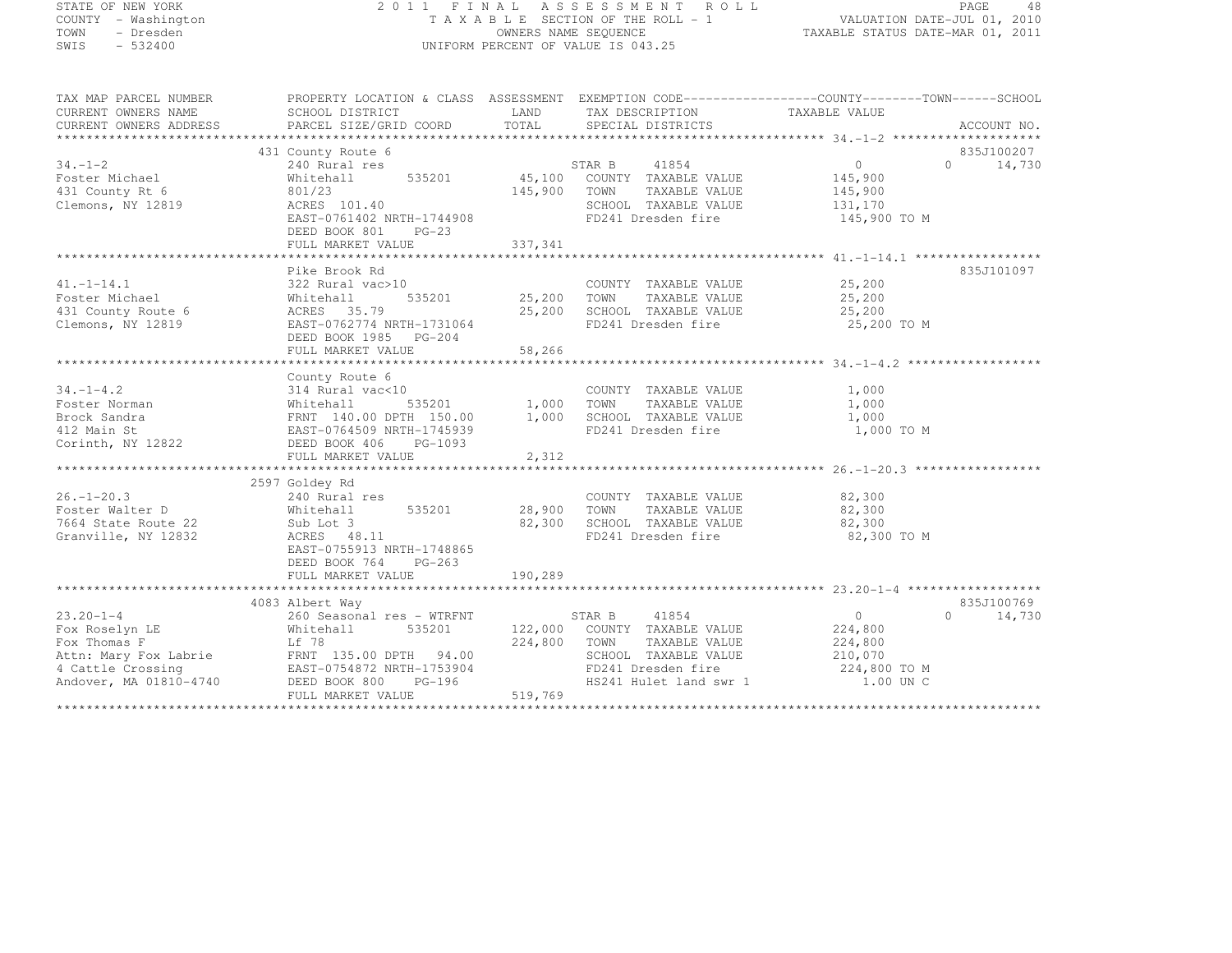#### STATE OF NEW YORK 2 0 1 1 F I N A L A S S E S S M E N T R O L L PAGE <sup>49</sup> COUNTY - Washington T A X A B L E SECTION OF THE ROLL - 1 VALUATION DATE-JUL 01, 2010 TOWN - Dresden OWNERS NAME SEQUENCE TAXABLE STATUS DATE-MAR 01, 2011<br>- TRESDEN ON THE SEQUENCE TO A SECUENCE TO BE SERVED ON THE SEQUENCE OF SEXUE OF THE STATUS DATE MAR 01, 2011 SWIS - 532400 UNIFORM PERCENT OF VALUE IS 043.25

| TAX MAP PARCEL NUMBER                                                                                                                                                                                                                                                                                                                                                                                  | PROPERTY LOCATION & CLASS ASSESSMENT EXEMPTION CODE-----------------COUNTY-------TOWN------SCHOOL             |                    |                                                                                                                                                                   |                      |                        |
|--------------------------------------------------------------------------------------------------------------------------------------------------------------------------------------------------------------------------------------------------------------------------------------------------------------------------------------------------------------------------------------------------------|---------------------------------------------------------------------------------------------------------------|--------------------|-------------------------------------------------------------------------------------------------------------------------------------------------------------------|----------------------|------------------------|
| CURRENT OWNERS NAME                                                                                                                                                                                                                                                                                                                                                                                    | SCHOOL DISTRICT                                                                                               |                    | LAND TAX DESCRIPTION TAXABLE VALUE<br>TOTAL SPECIAL DISTRICTS TAXABLE VALUE                                                                                       |                      |                        |
| CURRENT OWNERS ADDRESS                                                                                                                                                                                                                                                                                                                                                                                 | ECHOOL DISINESS                                                                                               |                    |                                                                                                                                                                   |                      | ACCOUNT NO.            |
|                                                                                                                                                                                                                                                                                                                                                                                                        |                                                                                                               |                    |                                                                                                                                                                   |                      |                        |
|                                                                                                                                                                                                                                                                                                                                                                                                        | 4219 Beach Way                                                                                                |                    |                                                                                                                                                                   |                      | 835J100210             |
| $26.8 - 7 - 2$                                                                                                                                                                                                                                                                                                                                                                                         | 260 Seasonal res                                                                                              |                    | COUNTY TAXABLE VALUE                                                                                                                                              | 76,000               |                        |
| Fredrick Kathleen Anne                                                                                                                                                                                                                                                                                                                                                                                 | Whitehall                                                                                                     | 535201 8,400       | TAXABLE VALUE<br>TOWN                                                                                                                                             | 76,000               |                        |
| 461 Rich Ave                                                                                                                                                                                                                                                                                                                                                                                           | FRNT 75.00 DPTH 57.00                                                                                         | 76,000             | SCHOOL TAXABLE VALUE                                                                                                                                              | 76,000               |                        |
| Mt Vernon, NY 10552 EAST-0753737 NRTH-1753145                                                                                                                                                                                                                                                                                                                                                          |                                                                                                               |                    |                                                                                                                                                                   |                      |                        |
|                                                                                                                                                                                                                                                                                                                                                                                                        | EAS1-0753737 NRTH-1753145<br>DEED BOOK 372 PG-549                                                             |                    |                                                                                                                                                                   |                      |                        |
|                                                                                                                                                                                                                                                                                                                                                                                                        | FULL MARKET VALUE                                                                                             | 175,723            |                                                                                                                                                                   |                      |                        |
|                                                                                                                                                                                                                                                                                                                                                                                                        |                                                                                                               |                    |                                                                                                                                                                   |                      |                        |
| Eurgason Thomas (260 Seasonal res – WTRFNT (COUNTY TAXABLE VALUE)<br>Furgason Ellen (132.00 50,000 SCHOOL TAXABLE VALUE)<br>50,000 SCHOOL TAXABLE VALUE (15 Meditation Way (12866 DEED BOOK 810 PG-161 FO241 Dresden fire<br>FIII.I.                                                                                                                                                                   | 279 South Bay Rd                                                                                              |                    |                                                                                                                                                                   |                      | 835J100240             |
|                                                                                                                                                                                                                                                                                                                                                                                                        |                                                                                                               |                    |                                                                                                                                                                   | 50,000               |                        |
|                                                                                                                                                                                                                                                                                                                                                                                                        |                                                                                                               |                    |                                                                                                                                                                   | 50,000               |                        |
|                                                                                                                                                                                                                                                                                                                                                                                                        |                                                                                                               |                    |                                                                                                                                                                   | 50,000               |                        |
|                                                                                                                                                                                                                                                                                                                                                                                                        |                                                                                                               |                    |                                                                                                                                                                   | 50,000 TO M          |                        |
|                                                                                                                                                                                                                                                                                                                                                                                                        |                                                                                                               |                    |                                                                                                                                                                   |                      |                        |
|                                                                                                                                                                                                                                                                                                                                                                                                        |                                                                                                               | 115,607            |                                                                                                                                                                   |                      |                        |
|                                                                                                                                                                                                                                                                                                                                                                                                        |                                                                                                               |                    |                                                                                                                                                                   |                      |                        |
|                                                                                                                                                                                                                                                                                                                                                                                                        | 59 Maple Acres Way                                                                                            |                    |                                                                                                                                                                   |                      | 835J100153             |
|                                                                                                                                                                                                                                                                                                                                                                                                        |                                                                                                               |                    |                                                                                                                                                                   |                      |                        |
|                                                                                                                                                                                                                                                                                                                                                                                                        |                                                                                                               |                    |                                                                                                                                                                   |                      |                        |
|                                                                                                                                                                                                                                                                                                                                                                                                        |                                                                                                               |                    |                                                                                                                                                                   |                      |                        |
|                                                                                                                                                                                                                                                                                                                                                                                                        |                                                                                                               |                    |                                                                                                                                                                   |                      |                        |
|                                                                                                                                                                                                                                                                                                                                                                                                        |                                                                                                               |                    |                                                                                                                                                                   |                      |                        |
| $\begin{array}{lllllllllllllllll} \hline & & & & & & & 59\ \text{Maple Aeres Way} & & & & & & & & & 835J100153 \\ \text{Gage Everett} & & & & & & & & & & 535201 & & & 0 & & 12,100 \\ \text{PO Box 45} & & & & & & & & & & 535201 & & 0 & & 12,100 \\ \text{Whitehall} & & & & & & & & & 535201 & & 0 & & 12,100 \\ \text{PO Box 45} & & & & & & & & & 12887 & & \text{EULL MARKET VAUE} & & & & & 1$ |                                                                                                               |                    |                                                                                                                                                                   |                      |                        |
|                                                                                                                                                                                                                                                                                                                                                                                                        | 4260 Lakeview Way                                                                                             |                    |                                                                                                                                                                   | $\overline{0}$       | 835J100221<br>$\Omega$ |
| $26.8 - 8 - 10$                                                                                                                                                                                                                                                                                                                                                                                        |                                                                                                               |                    |                                                                                                                                                                   |                      | 14,730                 |
|                                                                                                                                                                                                                                                                                                                                                                                                        |                                                                                                               |                    |                                                                                                                                                                   |                      |                        |
|                                                                                                                                                                                                                                                                                                                                                                                                        |                                                                                                               |                    |                                                                                                                                                                   |                      |                        |
|                                                                                                                                                                                                                                                                                                                                                                                                        |                                                                                                               |                    |                                                                                                                                                                   |                      |                        |
|                                                                                                                                                                                                                                                                                                                                                                                                        |                                                                                                               |                    | COUNTY TAXABLE VALUE 114,900<br>TOWN TAXABLE VALUE 114,900<br>SCHOOL TAXABLE VALUE 114,900<br>FD241 Dresden fire 114,900 TO M<br>HS241 Hulet land swr 1 1 00 UN C | 1.00 UN C            |                        |
| 26.8-8-10<br>Gallaher William J<br>4260 Lake View Way<br>Huletts Landing, NY 12841<br>ERNT 79.00 DPTH 111.00<br>EAST-0753744 NRTH-1753429<br>DEED BOOK 1923 PG-287<br>PG-287<br>265,665<br>HS241<br>265,665                                                                                                                                                                                            | FULL MARKET VALUE 265,665                                                                                     |                    | HS241 Hulet land swr 1                                                                                                                                            |                      |                        |
|                                                                                                                                                                                                                                                                                                                                                                                                        |                                                                                                               |                    |                                                                                                                                                                   |                      |                        |
|                                                                                                                                                                                                                                                                                                                                                                                                        | Sunset Bay Rd/w Off                                                                                           |                    |                                                                                                                                                                   |                      | 835J100080             |
| $23.20 - 3 - 8$                                                                                                                                                                                                                                                                                                                                                                                        |                                                                                                               |                    | COUNTY TAXABLE VALUE                                                                                                                                              | 4,800                |                        |
| Gallina Paul N                                                                                                                                                                                                                                                                                                                                                                                         | $535201$ 4,800 TOWN                                                                                           |                    | TAXABLE VALUE                                                                                                                                                     | 4,800                |                        |
| Gallina Maria B                                                                                                                                                                                                                                                                                                                                                                                        | FRNT 30.00 DPTH 80.00 4,800 SCHOOL TAXABLE VALUE                                                              |                    |                                                                                                                                                                   | 4,800                |                        |
| 35 Verbena Dr                                                                                                                                                                                                                                                                                                                                                                                          |                                                                                                               |                    | FD241 Dresden fire                                                                                                                                                | 4,800 TO M           |                        |
| Commack, NY 11725                                                                                                                                                                                                                                                                                                                                                                                      |                                                                                                               |                    |                                                                                                                                                                   |                      |                        |
|                                                                                                                                                                                                                                                                                                                                                                                                        | Whitehall<br>FRNT 30.00 DPTH 80.00<br>EAST-0755860 NRTH-1754178<br>FRNT BOOK 1773 PG-283<br>FULL MARKET VALUE | 11,098             |                                                                                                                                                                   |                      |                        |
|                                                                                                                                                                                                                                                                                                                                                                                                        |                                                                                                               |                    |                                                                                                                                                                   |                      |                        |
|                                                                                                                                                                                                                                                                                                                                                                                                        | 6323 Sunset Bay Rd                                                                                            |                    |                                                                                                                                                                   |                      | 835J101146             |
| $23.20 - 3 - 8.1$                                                                                                                                                                                                                                                                                                                                                                                      | Albert Day Kd<br>260 Seasonal res<br>White' II                                                                |                    | COUNTY TAXABLE VALUE                                                                                                                                              | 96,300               |                        |
| Gallina Paul N                                                                                                                                                                                                                                                                                                                                                                                         | Whitehall                                                                                                     | 535201 14,400 TOWN |                                                                                                                                                                   | TAXABLE VALUE 96,300 |                        |
| Gallina Maria B                                                                                                                                                                                                                                                                                                                                                                                        | Lot 5                                                                                                         |                    | 96,300 SCHOOL TAXABLE VALUE                                                                                                                                       | 96,300               |                        |
| Saille Maria B<br>35 Verbena Dr<br>Commack, NY 11725                                                                                                                                                                                                                                                                                                                                                   | FRNT 30.00 DPTH 80.00                                                                                         |                    | FD241 Dresden fire                                                                                                                                                | 96,300 TO M          |                        |
|                                                                                                                                                                                                                                                                                                                                                                                                        | EAST-0755848 NRTH-1754151                                                                                     |                    |                                                                                                                                                                   |                      |                        |
|                                                                                                                                                                                                                                                                                                                                                                                                        | DEED BOOK 1773 PG-283                                                                                         |                    |                                                                                                                                                                   |                      |                        |
|                                                                                                                                                                                                                                                                                                                                                                                                        | FULL MARKET VALUE                                                                                             | 222,659            |                                                                                                                                                                   |                      |                        |
|                                                                                                                                                                                                                                                                                                                                                                                                        |                                                                                                               |                    |                                                                                                                                                                   |                      |                        |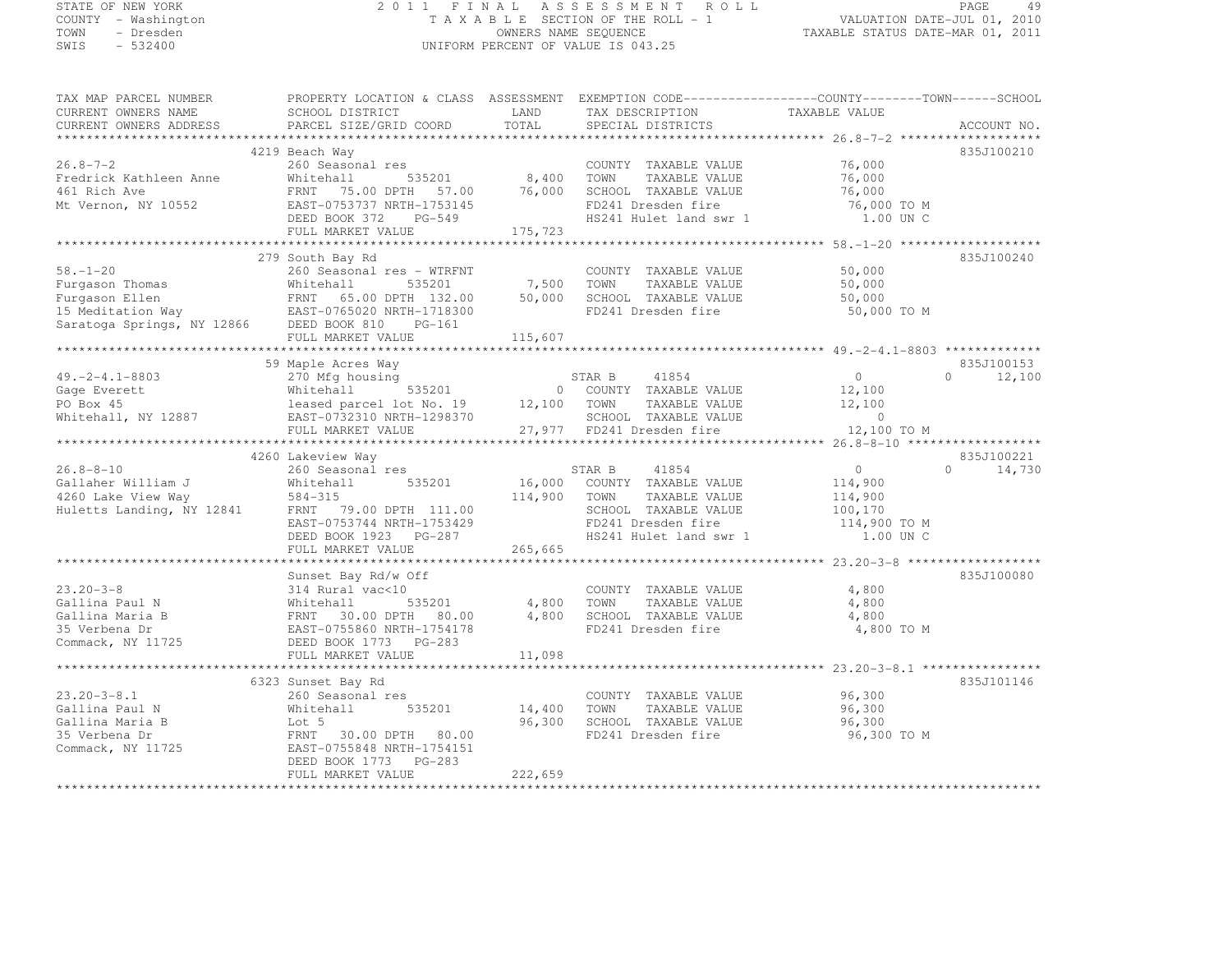#### STATE OF NEW YORK 2 0 1 1 F I N A L A S S E S S M E N T R O L L PAGE <sup>50</sup> COUNTY - Washington T A X A B L E SECTION OF THE ROLL - 1 VALUATION DATE-JUL 01, 2010 TOWN - Dresden OWNERS NAME SEQUENCE TAXABLE STATUS DATE-MAR 01, 2011<br>- TRESDEN ON THE SEQUENCE TO A SECUENCE TO BE SERVED ON THE SEQUENCE OF SEXUE OF THE STATUS DATE MAR 01, 2011 SWIS - 532400 UNIFORM PERCENT OF VALUE IS 043.25

| TAX MAP PARCEL NUMBER                                                                                                          | PROPERTY LOCATION & CLASS ASSESSMENT EXEMPTION CODE-----------------COUNTY-------TOWN------SCHOOL |                    |                                                                  |                      |                      |
|--------------------------------------------------------------------------------------------------------------------------------|---------------------------------------------------------------------------------------------------|--------------------|------------------------------------------------------------------|----------------------|----------------------|
|                                                                                                                                |                                                                                                   |                    |                                                                  |                      |                      |
|                                                                                                                                |                                                                                                   |                    |                                                                  |                      |                      |
|                                                                                                                                | Sunset Bay Rd                                                                                     |                    |                                                                  |                      | 835J100970           |
| $23.20 - 3 - 15$                                                                                                               | 314 Rural vac<10                                                                                  |                    | COUNTY TAXABLE VALUE                                             | 9,600                |                      |
| Gallina Paul N                                                                                                                 | Whitehall                                                                                         |                    | TOWN<br>TAXABLE VALUE                                            | 9,600                |                      |
| Gallina Maria B                                                                                                                | 535201 9,600<br>DPTH 80.00 9,600<br>FRNT 60.00 DPTH 80.00                                         |                    | SCHOOL TAXABLE VALUE                                             | 9,600                |                      |
| 35 Verbena Dr                                                                                                                  | EAST-0755956 NRTH-1754122                                                                         |                    | FD241 Dresden fire                                               | 9,600 TO M           |                      |
| Commack, NY 11725                                                                                                              | DEED BOOK 1773 PG-283                                                                             |                    |                                                                  |                      |                      |
|                                                                                                                                | FULL MARKET VALUE                                                                                 | 22,197             |                                                                  |                      |                      |
|                                                                                                                                |                                                                                                   |                    |                                                                  |                      |                      |
|                                                                                                                                | 5 Deer Run Way                                                                                    |                    |                                                                  |                      | 835J100902           |
| $26. - 4 - 16$                                                                                                                 | 210 1 Family Res                                                                                  |                    | COUNTY TAXABLE VALUE 170,700                                     |                      |                      |
| Gallo Louis                                                                                                                    | Whitehall                                                                                         | 535201 33,700 TOWN | TAXABLE VALUE                                                    | 170,700              |                      |
| Gallo Elizabeth                                                                                                                | Beach Rights                                                                                      | 170,700            | SCHOOL TAXABLE VALUE                                             | 170,700              |                      |
| PO Box 120                                                                                                                     | ACRES 1.67                                                                                        |                    | FD241 Dresden fire                                               | 170,700 TO M         |                      |
| Huletts Landing, NY 12841                                                                                                      | EAST-0755581 NRTH-1752161                                                                         |                    |                                                                  |                      |                      |
|                                                                                                                                | DEED BOOK 672<br>$PG-91$                                                                          |                    |                                                                  |                      |                      |
|                                                                                                                                |                                                                                                   |                    |                                                                  |                      |                      |
|                                                                                                                                |                                                                                                   |                    |                                                                  |                      |                      |
|                                                                                                                                | Lake Rd                                                                                           |                    |                                                                  |                      | 835J100932           |
| $28 - 2 - 10$                                                                                                                  | 314 Rural vac<10                                                                                  |                    |                                                                  | 3,500                |                      |
| Gang George D                                                                                                                  | Whitehall                                                                                         | 535201 3,500 TOWN  | COUNTY TAXABLE VALUE<br>TOWN      TAXABLE VALUE                  | 3,500                |                      |
|                                                                                                                                | ACRES<br>2.60                                                                                     | 3,500              | SCHOOL TAXABLE VALUE                                             | 3,500                |                      |
|                                                                                                                                | EAST-0772036 NRTH-1752306                                                                         |                    | FD241 Dresden fire                                               | 3,500 TO M           |                      |
| stipins-Gang Anda<br>39 Lake Rd<br>Whitehall, NY 12887                                                                         | DEED BOOK 578 PG-87                                                                               |                    |                                                                  |                      |                      |
|                                                                                                                                | FULL MARKET VALUE                                                                                 | 8,092              |                                                                  |                      |                      |
|                                                                                                                                |                                                                                                   |                    |                                                                  |                      |                      |
|                                                                                                                                | 39 Lake Rd                                                                                        |                    | 95 PCT OF VALUE USED FOR EXEMPTION PURPOSES                      |                      | 835J100056           |
| $28. - 2 - 11$                                                                                                                 | 210 1 Family Res                                                                                  |                    | CBT VET/TC 41131                                                 | 14,179               | 14,179<br>$\bigcirc$ |
| 28.-2-11 210 1 Family Res<br>Gang George D Whitehall 535201<br>Stipins Anda ACRES 6.80<br>39 Lake Rd EAST-0772332 NRTH-1752231 | $12,700$ STAR B                                                                                   |                    | 41854                                                            | $\overline{0}$       | 14,730<br>$\Omega$   |
|                                                                                                                                |                                                                                                   |                    | 59,700 COUNTY TAXABLE VALUE                                      | 45,521               |                      |
|                                                                                                                                |                                                                                                   |                    | TOWN                                                             | TAXABLE VALUE 45,521 |                      |
| Whitehall, NY 12887                                                                                                            | DEED BOOK 480<br>PG-115                                                                           |                    |                                                                  |                      |                      |
|                                                                                                                                | FULL MARKET VALUE                                                                                 |                    | SCHOOL TAXABLE VALUE 44,970<br>138,035 FD241 Dresden fire 59,700 | 59,700 TO M          |                      |
|                                                                                                                                |                                                                                                   |                    |                                                                  |                      |                      |
|                                                                                                                                | State Route 22/E Off                                                                              |                    |                                                                  |                      | 835J100263           |
| $28, -2 - 17$                                                                                                                  | 910 Priv forest                                                                                   |                    | COUNTY TAXABLE VALUE                                             | 4,100                |                      |
| Gang George D                                                                                                                  | Whitehall                                                                                         | 535201 4,100       | TOWN<br>TAXABLE VALUE                                            | 4,100                |                      |
| Stipins-Gang Anda                                                                                                              | ACRES 13.82                                                                                       | 4,100              | SCHOOL TAXABLE VALUE                                             | 4,100                |                      |
| 39 Lake Rd                                                                                                                     | EAST-0772509 NRTH-1752798                                                                         |                    | FD241 Dresden fire                                               | 4,100 TO M           |                      |
| Whitehall, NY 12887                                                                                                            | DEED BOOK 571<br>PG-291                                                                           |                    |                                                                  |                      |                      |
|                                                                                                                                | FULL MARKET VALUE                                                                                 | 9,480              |                                                                  |                      |                      |
|                                                                                                                                |                                                                                                   |                    |                                                                  |                      |                      |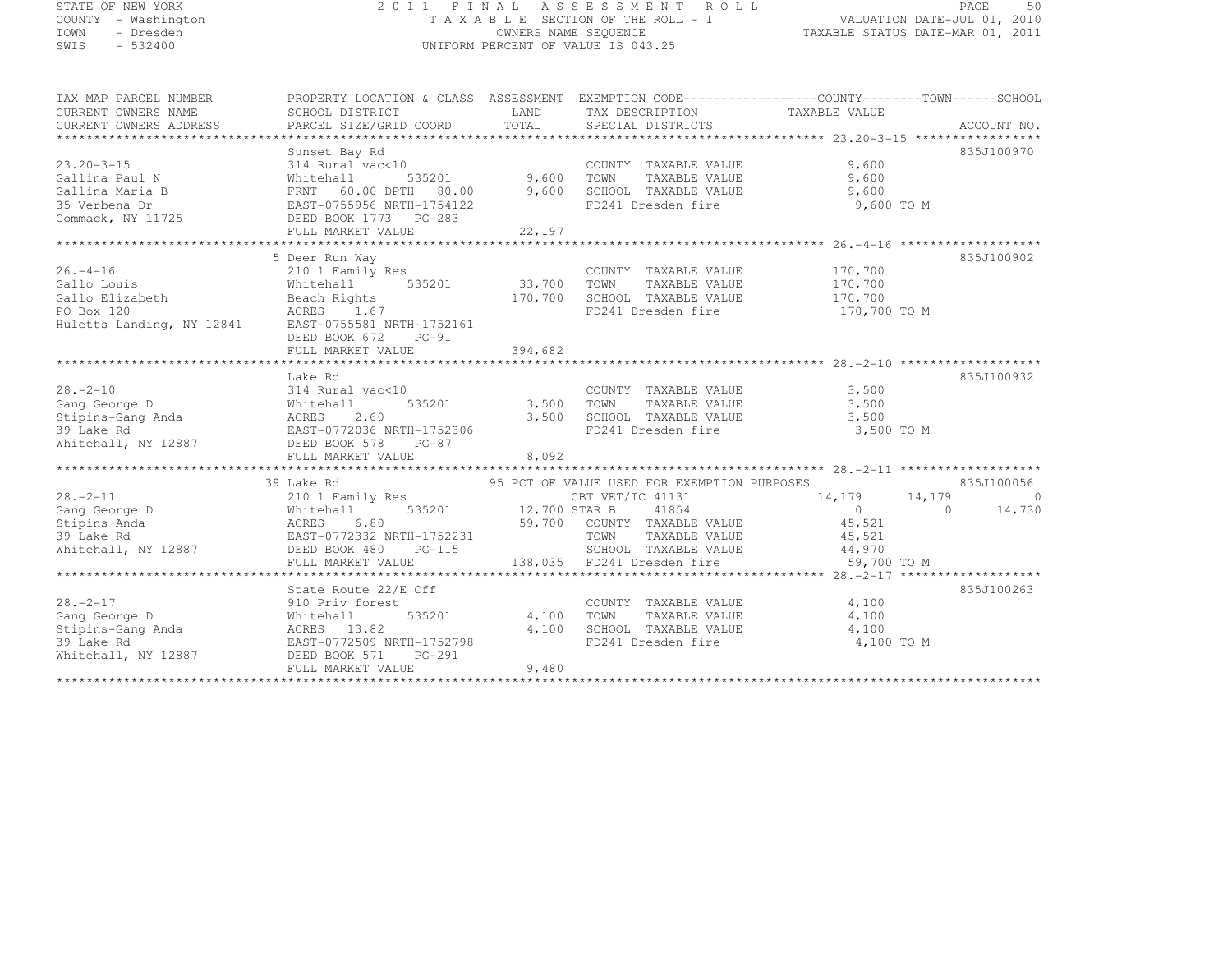# STATE OF NEW YORK 2 0 1 1 F I N A L A S S E S S M E N T R O L L PAGE <sup>51</sup> COUNTY - Washington T A X A B L E SECTION OF THE ROLL - 1 VALUATION DATE-JUL 01, 2010 TOWN - Dresden OWNERS NAME SEQUENCE TAXABLE STATUS DATE-MAR 01, 2011<br>- TRESDEN ON THE SEQUENCE TO A SECUENCE TO BE SERVED ON THE SEQUENCE OF SEXUE OF THE STATUS DATE MAR 01, 2011 SWIS - 532400 UNIFORM PERCENT OF VALUE IS 043.25

| TAX MAP PARCEL NUMBER<br>CURRENT OWNERS NAME<br>CURRENT OWNERS ADDRESS                                | PROPERTY LOCATION & CLASS ASSESSMENT EXEMPTION CODE----------------COUNTY-------TOWN-----SCHOOL<br>SCHOOL DISTRICT<br>PARCEL SIZE/GRID COORD                                                                                   | LAND<br>TOTAL                               | TAX DESCRIPTION TAXABLE VALUE<br>SPECIAL DISTRICTS                                                                                   |                                                                                                                     | ACCOUNT NO.                      |
|-------------------------------------------------------------------------------------------------------|--------------------------------------------------------------------------------------------------------------------------------------------------------------------------------------------------------------------------------|---------------------------------------------|--------------------------------------------------------------------------------------------------------------------------------------|---------------------------------------------------------------------------------------------------------------------|----------------------------------|
| $42. - 1 - 5.2$<br>Gebo David B<br>Gebo Lori A                                                        | 106 Blue Goose Rd<br>210 1 Family Res<br>535201<br>Whitehall<br>ACRES<br>5.50<br>FULL MARKET VALUE                                                                                                                             | 10,800<br>57,200<br>132,254                 | STAR B<br>41854<br>COUNTY TAXABLE VALUE<br>TOWN<br>TAXABLE VALUE<br>SCHOOL TAXABLE VALUE<br>FD241 Dresden fire                       | $\bigcirc$<br>57,200<br>57,200<br>42,470<br>57,200 TO M                                                             | 835J101115<br>$\Omega$<br>14,730 |
| $42. -1 - 5.1$<br>Gebo Floyd E<br>Gebo Mary<br>168 Blue Goose Rd<br>Whitehall, NY 12887               | ***************************<br>166 Blue Goose Rd<br>240 Rural res<br>535201<br>Whitehall<br>752/206<br>ACRES 26.90<br>EAST-0772739 NRTH-1732958<br>DEED BOOK 2167 PG-294<br>FULL MARKET VALUE<br>***************************** | 22,600<br>110,000<br>254,335<br>*********** | 41854<br>STAR B<br>COUNTY TAXABLE VALUE<br>TAXABLE VALUE<br>TOWN<br>SCHOOL TAXABLE VALUE<br>FD241 Dresden fire                       | $\overline{0}$<br>110,000<br>110,000<br>95,270<br>110,000 TO M<br>******************** 23.20-2-16 ***************** | 835J101082<br>$\Omega$<br>14,730 |
| $23.20 - 2 - 16$<br>Gellenthien Donald R<br>39 Harriman Rd<br>Hudson, MA 01749                        | 6222 Midway Rd<br>210 1 Family Res<br>Whitehall<br>535201<br>837/344,347+350; 838/1<br>Rel of LE 937/210<br>FRNT 100.00 DPTH<br>85.00<br>EAST-0755202 NRTH-1753913<br>DEED BOOK 2056 PG-284<br>FULL MARKET VALUE               | 17,000<br>125,000<br>289,017                | COUNTY TAXABLE VALUE<br>TOWN<br>TAXABLE VALUE<br>SCHOOL TAXABLE VALUE<br>FD241 Dresden fire<br>FS242 Frederick's Pt Swr 2<br>1.00 UN | 125,000<br>125,000<br>125,000<br>125,000 TO M<br>.00 FE                                                             | 835J100451                       |
| $18. - 1 - 15.4$<br>Gellert Robert Joseph Geo<br>314 Canterbury Ln<br>Wyckoff, NJ 07481               | ***********************<br>Belden Rd<br>314 Rural vac<10 - WTRFNT<br>Whitehall<br>535201<br>ACRES<br>9.00<br>EAST-0780954 NRTH-1769128<br>DEED BOOK 440<br>$PG-940$<br>FULL MARKET VALUE                                       | *************<br>18,400<br>18,400<br>42,543 | COUNTY TAXABLE VALUE<br>TOWN<br>TAXABLE VALUE<br>SCHOOL TAXABLE VALUE<br>FD241 Dresden fire                                          | 18,400<br>18,400<br>18,400<br>18,400 TO M                                                                           |                                  |
| $18. - 1 - 15.1$<br>Gellert Robt Joseph S<br>Gellert George<br>314 Canterbury Ln<br>Wyckoff, NJ 07481 | 75 Manning Rd<br>322 Rural vac>10<br>Whitehall<br>535201<br>ACRES 150.80<br>EAST-0778608 NRTH-1769824<br>DEED BOOK 440<br>$PG-940$<br>FULL MARKET VALUE                                                                        | 59,700<br>59,700<br>138,035                 | COUNTY TAXABLE VALUE<br>TAXABLE VALUE<br>TOWN<br>SCHOOL TAXABLE VALUE<br>FD241 Dresden fire                                          | 59,700<br>59,700<br>59,700<br>59,700 TO M                                                                           | 835J100418                       |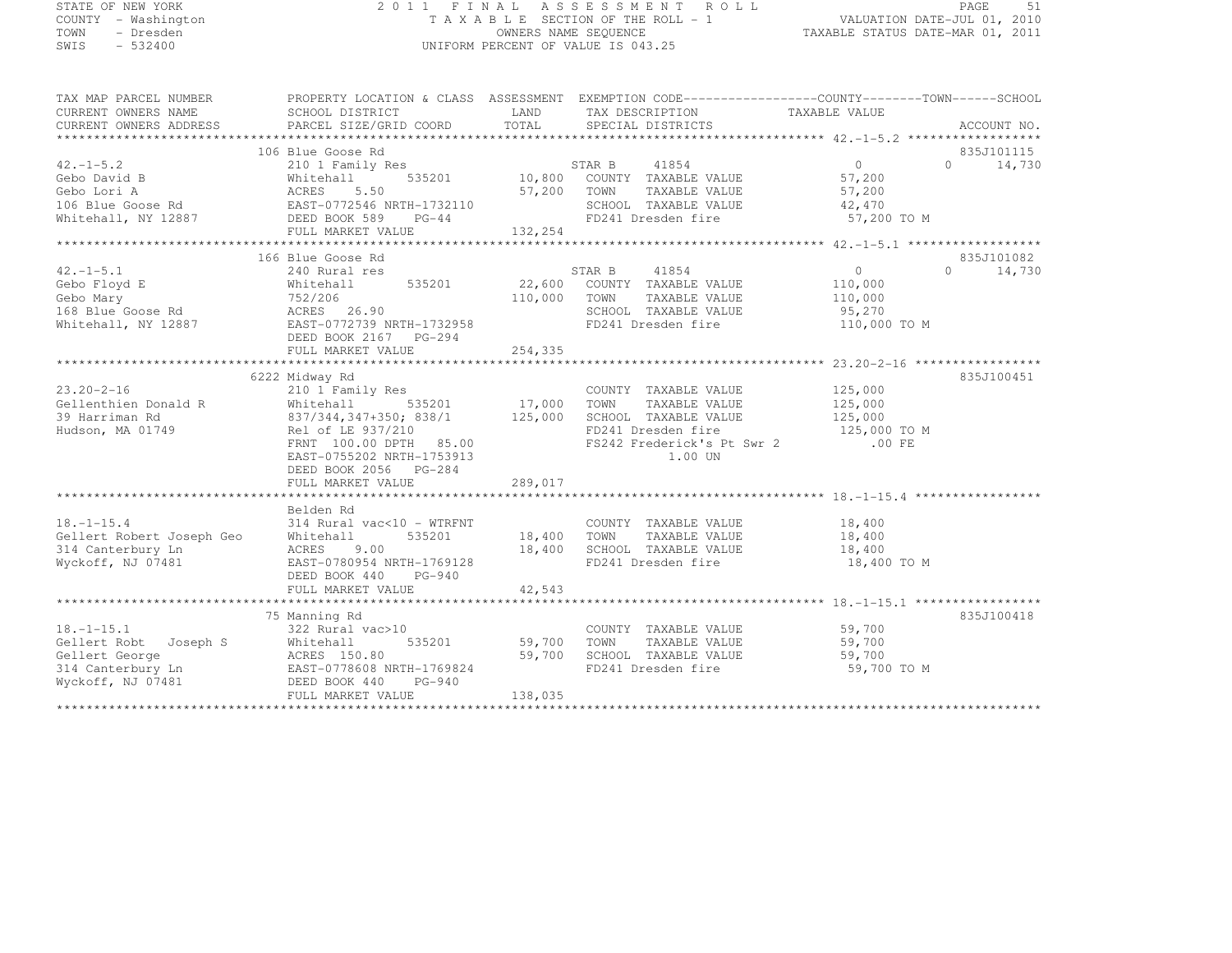#### STATE OF NEW YORK 2 0 1 1 F I N A L A S S E S S M E N T R O L L PAGE <sup>52</sup> COUNTY - Washington T A X A B L E SECTION OF THE ROLL - 1 VALUATION DATE-JUL 01, 2010 TOWN - Dresden OWNERS NAME SEQUENCE TAXABLE STATUS DATE-MAR 01, 2011<br>- TRESDEN ON THE SEQUENCE TO A SECUENCE TO BE SERVED ON THE SEQUENCE OF SEXUE OF THE STATUS DATE MAR 01, 2011 SWIS - 532400 UNIFORM PERCENT OF VALUE IS 043.25

| TAX MAP PARCEL NUMBER<br>CURRENT OWNERS NAME<br>CURRENT OWNERS ADDRESS                                                                                                                                                                                                                                                                                                                                                                | PROPERTY LOCATION & CLASS ASSESSMENT EXEMPTION CODE-----------------COUNTY-------TOWN------SCHOOL |        |                                                                                                     |             |               |
|---------------------------------------------------------------------------------------------------------------------------------------------------------------------------------------------------------------------------------------------------------------------------------------------------------------------------------------------------------------------------------------------------------------------------------------|---------------------------------------------------------------------------------------------------|--------|-----------------------------------------------------------------------------------------------------|-------------|---------------|
|                                                                                                                                                                                                                                                                                                                                                                                                                                       | 108 Belden Rd                                                                                     |        |                                                                                                     |             | 835J101057    |
|                                                                                                                                                                                                                                                                                                                                                                                                                                       |                                                                                                   |        |                                                                                                     |             | $0 \t 14,730$ |
|                                                                                                                                                                                                                                                                                                                                                                                                                                       |                                                                                                   |        |                                                                                                     |             |               |
|                                                                                                                                                                                                                                                                                                                                                                                                                                       |                                                                                                   |        |                                                                                                     |             |               |
|                                                                                                                                                                                                                                                                                                                                                                                                                                       |                                                                                                   |        |                                                                                                     |             |               |
|                                                                                                                                                                                                                                                                                                                                                                                                                                       |                                                                                                   |        |                                                                                                     | 59,800 TO M |               |
| $\begin{tabular}{lllllllllllllllllllll} \multicolumn{3}{c }{\textbf{18. -1-17}} & $\textbf{10.00}\text{ }\mathrm{J0.01}\text{ } & $\textbf{10.01}\text{ } & $\textbf{10.02}\text{ } & $\textbf{1.02}\text{ } & $\textbf{1.03}\text{ } & $\textbf{1.04}\text{ } & $\textbf{1.05}\text{ } & $\textbf{1.06}\text{ } & $\textbf{1.07}\text{ } & $\textbf{1.08}\text{ } & $\textbf{1.08}\text{ } & $\textbf{1.09}\text{ } & $\textbf{1.09$ |                                                                                                   |        |                                                                                                     |             |               |
|                                                                                                                                                                                                                                                                                                                                                                                                                                       |                                                                                                   |        |                                                                                                     |             |               |
|                                                                                                                                                                                                                                                                                                                                                                                                                                       | Cross Rd                                                                                          |        |                                                                                                     |             | 835J100476    |
| $27. - 4 - 16$                                                                                                                                                                                                                                                                                                                                                                                                                        | 314 Rural vac<10                                                                                  |        | COUNTY TAXABLE VALUE 11,300                                                                         |             |               |
|                                                                                                                                                                                                                                                                                                                                                                                                                                       |                                                                                                   |        |                                                                                                     |             |               |
|                                                                                                                                                                                                                                                                                                                                                                                                                                       |                                                                                                   |        |                                                                                                     |             |               |
| Cerbers Joanne<br>6408 Papago Ct (ACRES 5.88 11,300 SCHOOL TAXABLE VALUE 11,300 IONN TAXABLE VALUE 11,300 IONN TAXABLE VALUE 11,300<br>Fort Wayne, IN 46815 EAST-0764636 NRTH-1748336 FD241 Dresden fire 11,300 TOM 11,300 TOM                                                                                                                                                                                                        |                                                                                                   |        |                                                                                                     |             |               |
|                                                                                                                                                                                                                                                                                                                                                                                                                                       | DEED BOOK 568 PG-334                                                                              |        |                                                                                                     |             |               |
|                                                                                                                                                                                                                                                                                                                                                                                                                                       |                                                                                                   |        |                                                                                                     |             |               |
|                                                                                                                                                                                                                                                                                                                                                                                                                                       |                                                                                                   |        |                                                                                                     |             |               |
|                                                                                                                                                                                                                                                                                                                                                                                                                                       | 16 Lake Rd                                                                                        |        |                                                                                                     |             | 835J100545    |
|                                                                                                                                                                                                                                                                                                                                                                                                                                       |                                                                                                   |        |                                                                                                     |             |               |
|                                                                                                                                                                                                                                                                                                                                                                                                                                       |                                                                                                   |        |                                                                                                     |             |               |
|                                                                                                                                                                                                                                                                                                                                                                                                                                       |                                                                                                   |        |                                                                                                     |             |               |
| 28.-2-33<br>Gertsch Investment LLC<br>210 1 Family Res<br>Whitehall 535201 4,200 TOWN TAXABLE VALUE 45,000<br>120 Chestnut St<br>45,000<br>Branford, CT 06405<br>Branford, CT 06405<br>ERNT 248.00 DPTH 130.00<br>FRNT 248.00 DPTH 130.00<br>PD241                                                                                                                                                                                    |                                                                                                   |        |                                                                                                     |             |               |
|                                                                                                                                                                                                                                                                                                                                                                                                                                       | EAST-0771734 NRTH-1751769                                                                         |        |                                                                                                     |             |               |
|                                                                                                                                                                                                                                                                                                                                                                                                                                       |                                                                                                   |        |                                                                                                     |             |               |
|                                                                                                                                                                                                                                                                                                                                                                                                                                       |                                                                                                   |        |                                                                                                     |             |               |
|                                                                                                                                                                                                                                                                                                                                                                                                                                       |                                                                                                   |        |                                                                                                     |             |               |
|                                                                                                                                                                                                                                                                                                                                                                                                                                       | 14 Fenn Rd                                                                                        |        | 68 PCT OF VALUE USED FOR EXEMPTION PURPOSES                                                         |             | 835J100232    |
|                                                                                                                                                                                                                                                                                                                                                                                                                                       |                                                                                                   |        |                                                                                                     |             |               |
|                                                                                                                                                                                                                                                                                                                                                                                                                                       |                                                                                                   |        |                                                                                                     |             |               |
|                                                                                                                                                                                                                                                                                                                                                                                                                                       |                                                                                                   |        |                                                                                                     |             |               |
|                                                                                                                                                                                                                                                                                                                                                                                                                                       |                                                                                                   |        |                                                                                                     |             |               |
|                                                                                                                                                                                                                                                                                                                                                                                                                                       |                                                                                                   |        |                                                                                                     |             |               |
|                                                                                                                                                                                                                                                                                                                                                                                                                                       |                                                                                                   |        |                                                                                                     |             |               |
| $\begin{tabular}{lllllllllllll} 18.-1-1 & 14\; \text{Ferm} & 0.85201 & 0.85201 & 0.85201 & 0.85201 & 0.85201 & 0.85201 & 0.85201 & 0.85201 & 0.85201 & 0.85201 & 0.85201 & 0.85201 & 0.85201 & 0.85201 & 0.85201 & 0.85201 & 0.85201 & 0.85201 & 0.85201 & 0.85201 & 0.852$                                                                                                                                                           |                                                                                                   |        |                                                                                                     |             |               |
|                                                                                                                                                                                                                                                                                                                                                                                                                                       | County Route 6                                                                                    |        |                                                                                                     |             | 835J100072    |
|                                                                                                                                                                                                                                                                                                                                                                                                                                       |                                                                                                   |        | COUNTY TAXABLE VALUE 27,300                                                                         |             |               |
|                                                                                                                                                                                                                                                                                                                                                                                                                                       |                                                                                                   |        | 27,300 TOWN TAXABLE VALUE 27,300<br>27,300 SCHOOL TAXABLE VALUE 27,300<br>FD241 Dresden fire 27,300 |             |               |
|                                                                                                                                                                                                                                                                                                                                                                                                                                       |                                                                                                   |        |                                                                                                     |             |               |
|                                                                                                                                                                                                                                                                                                                                                                                                                                       |                                                                                                   |        | FD241 Dresden fire 27,300 TO M                                                                      |             |               |
| 28.-1-8.3<br>COUNT<br>Glenn James S<br>COUNT<br>Glenn Christine<br>16 Quintard Dr<br>27, 300<br>Port Chester, NY 10573<br>EAST-07688565 NRTH-1749347<br>Port Chester, NY 10573<br>Port Chester, NY 10573<br>Port Chester, NY 10573<br>Port Chester, NY                                                                                                                                                                                |                                                                                                   |        |                                                                                                     |             |               |
|                                                                                                                                                                                                                                                                                                                                                                                                                                       | DEED BOOK 1678 PG-252                                                                             |        |                                                                                                     |             |               |
|                                                                                                                                                                                                                                                                                                                                                                                                                                       | FULL MARKET VALUE                                                                                 | 63,121 |                                                                                                     |             |               |
|                                                                                                                                                                                                                                                                                                                                                                                                                                       |                                                                                                   |        |                                                                                                     |             |               |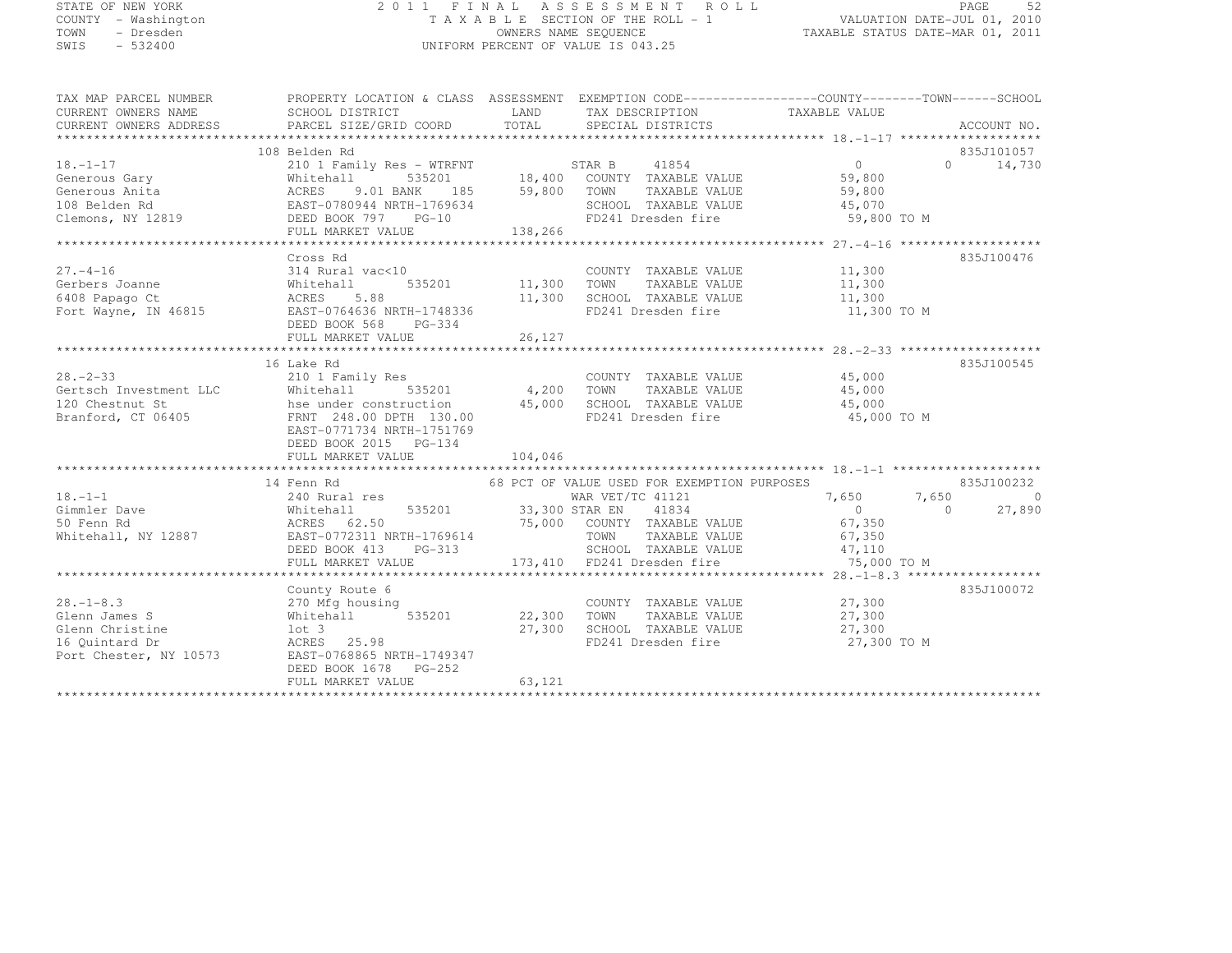#### STATE OF NEW YORK 2 0 1 1 F I N A L A S S E S S M E N T R O L L PAGE <sup>53</sup> COUNTY - Washington T A X A B L E SECTION OF THE ROLL - 1 VALUATION DATE-JUL 01, 2010 TOWN - Dresden OWNERS NAME SEQUENCE TAXABLE STATUS DATE-MAR 01, 2011<br>- TRESDEN ON THE SEQUENCE TO A SECUENCE TO BE SERVED ON THE SEQUENCE OF SEXUE OF THE STATUS DATE MAR 01, 2011 SWIS - 532400 UNIFORM PERCENT OF VALUE IS 043.25

| TAX MAP PARCEL NUMBER<br>CURRENT OWNERS NAME | PROPERTY LOCATION & CLASS ASSESSMENT EXEMPTION CODE----------------COUNTY-------TOWN------SCHOOL<br>SCHOOL DISTRICT | LAND<br>TOTAL | TAX DESCRIPTION       | TAXABLE VALUE |             |
|----------------------------------------------|---------------------------------------------------------------------------------------------------------------------|---------------|-----------------------|---------------|-------------|
| CURRENT OWNERS ADDRESS                       | PARCEL SIZE/GRID COORD                                                                                              |               | SPECIAL DISTRICTS     |               | ACCOUNT NO. |
| $23.20 - 6 - 6$                              | Mountainview Way East<br>314 Rural vac<10                                                                           |               | COUNTY TAXABLE VALUE  | 10,000        | 835J100986  |
| Glock Fred J                                 | Whitehall<br>535201                                                                                                 | 10,000        | TOWN<br>TAXABLE VALUE | 10,000        |             |
| Glock Margaret                               | Vac Lot/sec C Lot 31                                                                                                | 10,000        | SCHOOL TAXABLE VALUE  | 10,000        |             |
| 138 Colonial Rd                              | FRNT 100.00 DPTH 50.00                                                                                              |               | FD241 Dresden fire    | 10,000 TO M   |             |
| Emerson, NJ 07630                            | EAST-0756567 NRTH-1754612                                                                                           |               |                       |               |             |
|                                              | DEED BOOK 600 PG-110<br>FULL MARKET VALUE                                                                           | 23,121        |                       |               |             |
|                                              |                                                                                                                     |               |                       |               |             |
|                                              | 6827 Mountainview Way East                                                                                          |               |                       |               | 835J100025  |
| $23.20 - 6 - 22$                             | 260 Seasonal res - WTRFNT                                                                                           |               | COUNTY TAXABLE VALUE  | 235,600       |             |
| Glock Fred J                                 | 535201<br>Whitehall                                                                                                 | 134,100       | TOWN<br>TAXABLE VALUE | 235,600       |             |
| Glock Margaret                               | Seas Res                                                                                                            | 235,600       | SCHOOL TAXABLE VALUE  | 235,600       |             |
| 138 Colonial Rd                              | Lf 80 S                                                                                                             |               | FD241 Dresden fire    | 235,600 TO M  |             |
| Emerson, NJ 07630                            | FRNT 57.50 DPTH 235.00                                                                                              |               |                       |               |             |
|                                              | EAST-0756472 NRTH-1754756<br>DEED BOOK 600<br>$PG-110$                                                              |               |                       |               |             |
|                                              | FULL MARKET VALUE                                                                                                   | 544,740       |                       |               |             |
|                                              |                                                                                                                     |               |                       |               |             |
|                                              | Pike Brook Rd                                                                                                       |               |                       |               |             |
| $34. - 1 - 9.2$                              | 260 Seasonal res                                                                                                    |               | COUNTY TAXABLE VALUE  | 30,000        |             |
| Goehringer Gerard P Jr                       | 535201<br>Whitehall                                                                                                 | 16,800        | TOWN TAXABLE VALUE    | 30,000        |             |
| Goehringer Barbara J                         | Bldg under construction                                                                                             | 30,000        | SCHOOL TAXABLE VALUE  | 30,000        |             |
| 1305 Bayview Ave<br>PO Box 812               | ACRES 10.00<br>EAST-0760069 NRTH-1740454                                                                            |               | FD241 Dresden fire    | 30,000 TO M   |             |
| Mattituck, NY 11952                          | DEED BOOK 1802    PG-123                                                                                            |               |                       |               |             |
|                                              | FULL MARKET VALUE                                                                                                   | 69,364        |                       |               |             |
|                                              |                                                                                                                     |               |                       |               |             |
|                                              | 126 Ottenburgh Rd                                                                                                   |               |                       |               | 835J101140  |
| $25. - 1 - 7$                                | 280 Res Multiple - WTRFNT                                                                                           |               | COUNTY TAXABLE VALUE  | 62,000        |             |
| Goodrich Robert                              | Whitehall<br>535201                                                                                                 | 18,000        | TOWN<br>TAXABLE VALUE | 62,000        |             |
| 128 Ottenburgh Rd                            | FRNT 425.00 DPTH 50.00 62,000                                                                                       |               | SCHOOL TAXABLE VALUE  | 62,000        |             |
| Clemons, NY 12819                            | EAST-0776521 NRTH-1756579<br>DEED BOOK 2336 PG-72                                                                   |               | FD241 Dresden fire    | 62,000 TO M   |             |
|                                              | FULL MARKET VALUE                                                                                                   | 143,353       |                       |               |             |
|                                              |                                                                                                                     |               |                       |               |             |
|                                              | 64 Ottenburgh Rd                                                                                                    |               |                       |               | 835J100496  |
| $25. - 1 - 7.1$                              | 416 Mfg hsing pk - WTRFNT                                                                                           |               | COUNTY TAXABLE VALUE  | 120,000       |             |
| Goodrich Robert                              | 535201<br>Whitehall                                                                                                 | 76,700        | TOWN<br>TAXABLE VALUE | 120,000       |             |
| 128 Ottenburgh Rd                            | ACRES 197.00                                                                                                        | 120,000       | SCHOOL TAXABLE VALUE  | 120,000       |             |
| Clemons, NY 12819                            | EAST-0775678 NRTH-1757887                                                                                           |               | FD241 Dresden fire    | 120,000 TO M  |             |
|                                              | DEED BOOK 2336 PG-72<br>FULL MARKET VALUE                                                                           | 277,457       |                       |               |             |
|                                              |                                                                                                                     |               |                       |               |             |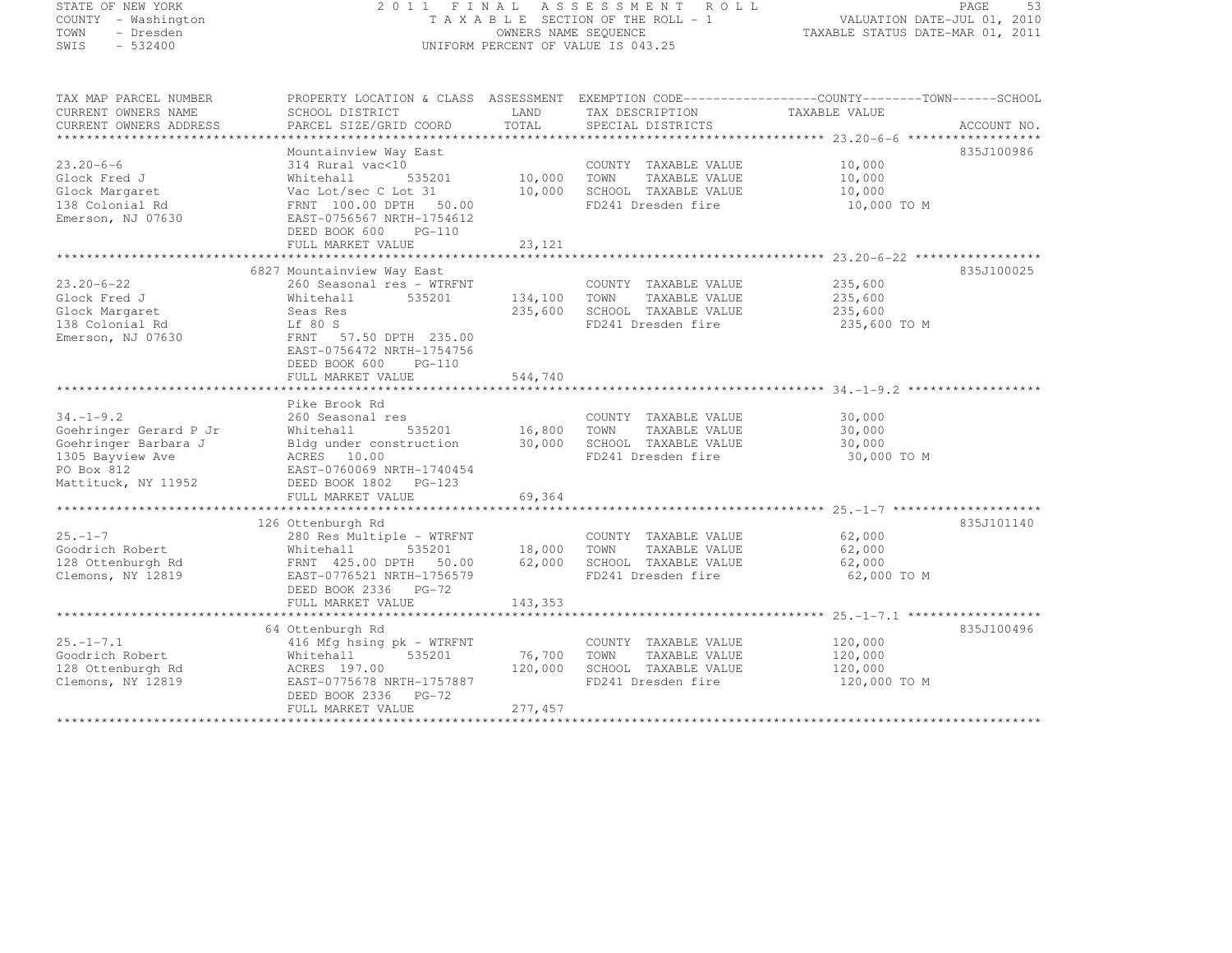# STATE OF NEW YORK 2 0 1 1 F I N A L A S S E S S M E N T R O L L PAGE <sup>54</sup> COUNTY - Washington T A X A B L E SECTION OF THE ROLL - 1 VALUATION DATE-JUL 01, 2010 TOWN - Dresden OWNERS NAME SEQUENCE TAXABLE STATUS DATE-MAR 01, 2011<br>- TRESDEN ON THE SEQUENCE TO A SECUENCE TO A SECUENCE THE SEQUENCE OF THE SECUENCE OF THE SECUENCE OF THE SECOND SWIS - 532400 UNIFORM PERCENT OF VALUE IS 043.25

TAX MAP PARCEL NUMBER PROPERTY LOCATION & CLASS ASSESSMENT EXEMPTION CODE------------------COUNTY--------TOWN------SCHOOL

| CURRENT OWNERS NAME<br>CURRENT OWNERS ADDRESS                                  | SCHOOL DISTRICT<br>PARCEL SIZE/GRID COORD                                                                                                                                                                                                                                   | LAND<br>TOTAL        | TAX DESCRIPTION<br>SPECIAL DISTRICTS                                                                                                    | TAXABLE VALUE                                               | ACCOUNT NO.        |
|--------------------------------------------------------------------------------|-----------------------------------------------------------------------------------------------------------------------------------------------------------------------------------------------------------------------------------------------------------------------------|----------------------|-----------------------------------------------------------------------------------------------------------------------------------------|-------------------------------------------------------------|--------------------|
|                                                                                |                                                                                                                                                                                                                                                                             |                      |                                                                                                                                         |                                                             |                    |
| $28. - 2 - 43$<br>Gooley Alyssa B<br>14007 State Route 22<br>Clemons, NY 12819 | 14007 State Route 22<br>483 Converted Re<br>535201 20,300<br>Whitehall<br>Post Office/real Est Off<br>2.40<br>ACRES<br>EAST-0770861 NRTH-1750048<br>DEED BOOK 899<br>PG-100<br>FULL MARKET VALUE                                                                            | 89,600<br>207,168    | COUNTY TAXABLE VALUE<br>TOWN<br>TAXABLE VALUE<br>SCHOOL TAXABLE VALUE<br>FD241 Dresden fire                                             | 89,600<br>89,600<br>89,600<br>89,600 TO M                   | 835J100698         |
|                                                                                | 51 Dresden Rd                                                                                                                                                                                                                                                               |                      |                                                                                                                                         |                                                             | 835J100425         |
| $21. - 1 - 20$<br>Gordon Andre J<br>Gordon Heather J<br>51 Dresden Rd          | 210 1 Family Res<br>Whitehall 535201<br>ACRES 1.20<br>EAST-0779827 NRTH-1764627<br>Whitehall, NY 12887 DEED BOOK 2459 PG-23                                                                                                                                                 | 87,000               | STAR B<br>41854<br>5,300 COUNTY TAXABLE VALUE<br>TOWN<br>TAXABLE VALUE<br>SCHOOL TAXABLE VALUE 72,270<br>FD241 Dresden fire 87,000 TO M | $\overline{0}$<br>87,000<br>87,000                          | $\Omega$<br>14,730 |
|                                                                                | 154 Blue Goose Rd                                                                                                                                                                                                                                                           |                      |                                                                                                                                         |                                                             | 835J100092         |
| $42. - 1 - 10$                                                                 | 210 1 Family Res<br>FULL MARKET VALUE                                                                                                                                                                                                                                       | 26 51,000<br>117,919 | STAR B<br>41854<br>535201 5,000 COUNTY TAXABLE VALUE<br>TOWN<br>TAXABLE VALUE<br>SCHOOL TAXABLE VALUE<br>FD241 Dresden fire             | $\overline{0}$<br>51,000<br>51,000<br>36,270<br>51,000 TO M | $\Omega$<br>14,730 |
|                                                                                | 346 County Route 7                                                                                                                                                                                                                                                          |                      |                                                                                                                                         |                                                             | 835J100374         |
| $42. - 1 - 24$<br>Gorenn Properties LLC<br>92 Bay St<br>Glens Falls, NY 12801  | 416 Mfg hsing pk<br>535201<br>Whitehall<br>5 units<br>FRNT 108.00 DPTH 303.00<br>EAST-0772798 NRTH-1729712<br>DEED BOOK 2779 PG-327                                                                                                                                         | 96,700               | 41854<br>STAR B<br>30,000 COUNTY TAXABLE VALUE<br>TOWN<br>TAXABLE VALUE<br>SCHOOL TAXABLE VALUE<br>FD241 Dresden fire                   | $\overline{0}$<br>96,700<br>96,700<br>56,200<br>96,700 TO M | 40,500<br>$\Omega$ |
|                                                                                | FULL MARKET VALUE                                                                                                                                                                                                                                                           | 223,584              |                                                                                                                                         |                                                             |                    |
|                                                                                | 4312 Elm Tree Path<br>16.8-7-6<br>30 Seasonal 100 Seasonal 100<br>30 Seasonal 100 Seasonal 100<br>30 Seasonal 100 Seasonal 100<br>35201<br>36 Frankfort St 3K<br>66 Frankfort St 3K<br>10038<br>20 DEED BOOK 698 PG-280<br>20 PG-280<br>20 PG-280<br>20 PG-280<br>20 PG-280 | 11,200<br>108,300    | COUNTY TAXABLE VALUE<br>TOWN TAXABLE VALUE<br>SCHOOL TAXABLE VALUE<br>FD241 Dresden fire<br>HS241 Hulet land swr 1                      | 108,300<br>108,300<br>108,300<br>108,300 TO M<br>1.00 UN C  | 835J100140         |
|                                                                                |                                                                                                                                                                                                                                                                             | 250,405              |                                                                                                                                         |                                                             |                    |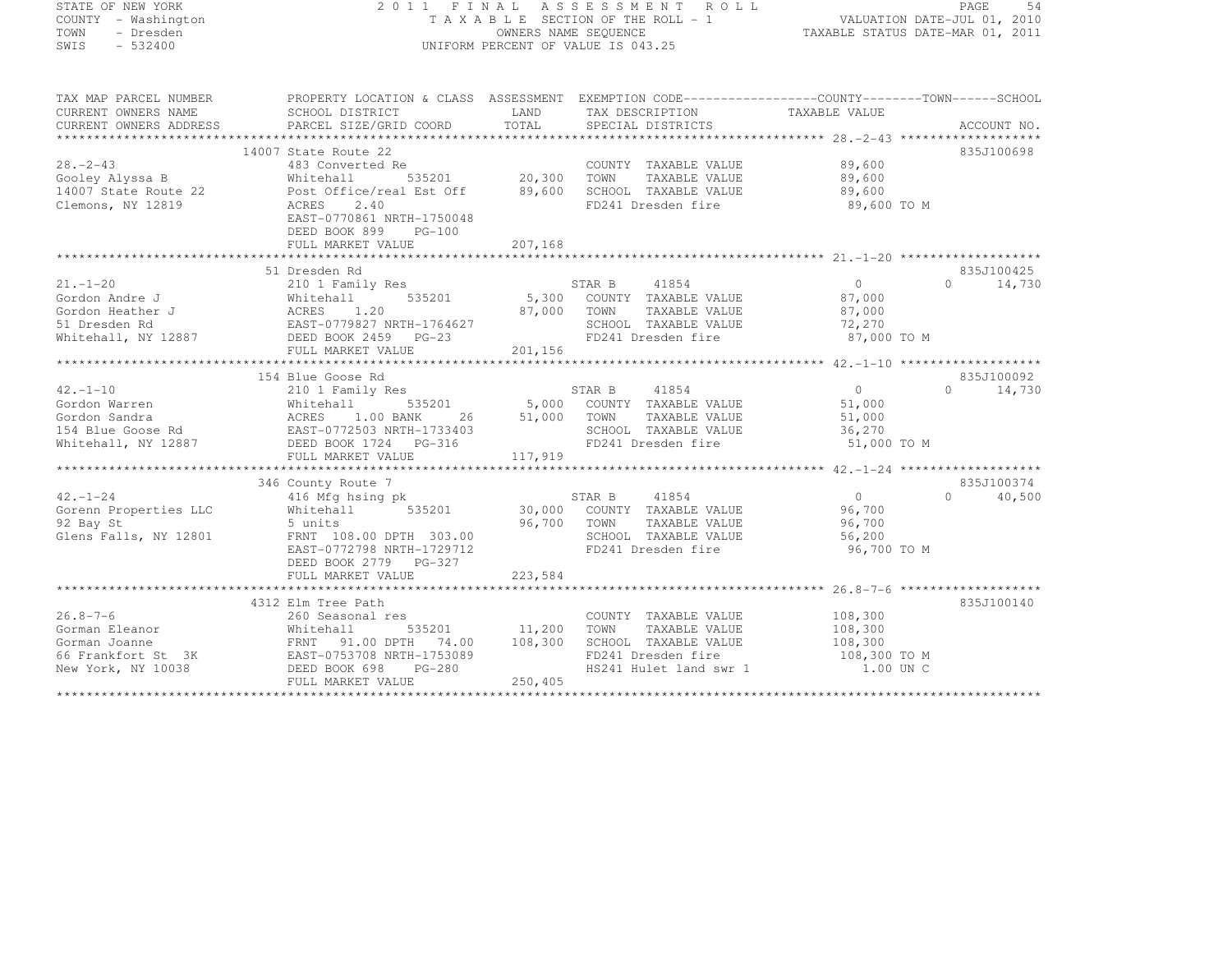# STATE OF NEW YORK 2 0 1 1 F I N A L A S S E S S M E N T R O L L PAGE <sup>55</sup> COUNTY - Washington T A X A B L E SECTION OF THE ROLL - 1 VALUATION DATE-JUL 01, 2010 TOWN - Dresden OWNERS NAME SEQUENCE TAXABLE STATUS DATE-MAR 01, 2011<br>- TRESDEN ON THE SEQUENCE TO A SECUENCE TO A SECUENCE THE SEQUENCE OF THE SECUENCE OF THE SECUENCE OF THE SECOND SWIS - 532400 UNIFORM PERCENT OF VALUE IS 043.25

| TAX MAP PARCEL NUMBER                                                                                                                                                                                                                         | PROPERTY LOCATION & CLASS ASSESSMENT EXEMPTION CODE---------------COUNTY-------TOWN------SCHOOL |             |                              |                |                    |
|-----------------------------------------------------------------------------------------------------------------------------------------------------------------------------------------------------------------------------------------------|-------------------------------------------------------------------------------------------------|-------------|------------------------------|----------------|--------------------|
| CURRENT OWNERS NAME                                                                                                                                                                                                                           | SCHOOL DISTRICT                                                                                 | LAND        | TAX DESCRIPTION              | TAXABLE VALUE  |                    |
| CURRENT OWNERS ADDRESS                                                                                                                                                                                                                        | PARCEL SIZE/GRID COORD                                                                          | TOTAL       | SPECIAL DISTRICTS            |                | ACCOUNT NO.        |
|                                                                                                                                                                                                                                               |                                                                                                 |             |                              |                |                    |
|                                                                                                                                                                                                                                               | 6318 Sunset Bay Rd                                                                              |             |                              |                | 835J100243         |
|                                                                                                                                                                                                                                               |                                                                                                 |             |                              |                |                    |
| $23.20 - 4 - 3$                                                                                                                                                                                                                               | 210 1 Family Res                                                                                |             | COUNTY TAXABLE VALUE         | 264,600        |                    |
| Gorman Robert                                                                                                                                                                                                                                 |                                                                                                 |             | TOWN<br>TAXABLE VALUE        | 264,600        |                    |
| Gorman Carmela                                                                                                                                                                                                                                | Whitehall 535201 16,800<br>FRNT 80.00 DPTH 120.00 264,600                                       |             | SCHOOL TAXABLE VALUE         | 264,600        |                    |
|                                                                                                                                                                                                                                               | EAST-0756025 NRTH-1753963                                                                       |             | FD241 Dresden fire           | 264,600 TO M   |                    |
|                                                                                                                                                                                                                                               | PG-311                                                                                          |             |                              |                |                    |
|                                                                                                                                                                                                                                               | FULL MARKET VALUE                                                                               | 611,792     |                              |                |                    |
|                                                                                                                                                                                                                                               |                                                                                                 |             |                              |                |                    |
|                                                                                                                                                                                                                                               |                                                                                                 |             |                              |                |                    |
|                                                                                                                                                                                                                                               | 35 Moshier Rd                                                                                   |             |                              |                |                    |
| $28. -2 - 12.1$                                                                                                                                                                                                                               | 271 Mfg housings                                                                                |             | COUNTY TAXABLE VALUE         | 21,500         |                    |
| Grace Joseph F                                                                                                                                                                                                                                | Whitehall 535201<br>ACRES 2.40<br>EAST-0773454 NRTH-1752504                                     | 6,800 TOWN  | TAXABLE VALUE                | 21,500         |                    |
| 792 Drewville Rd                                                                                                                                                                                                                              |                                                                                                 |             | 21,500 SCHOOL TAXABLE VALUE  | 21,500         |                    |
| Brewster, NY 10509                                                                                                                                                                                                                            |                                                                                                 |             | FD241 Dresden fire           | 21,500 TO M    |                    |
|                                                                                                                                                                                                                                               |                                                                                                 |             |                              |                |                    |
|                                                                                                                                                                                                                                               | PG-254<br>DEED BOOK 806                                                                         |             |                              |                |                    |
|                                                                                                                                                                                                                                               | FULL MARKET VALUE                                                                               | 49,711      |                              |                |                    |
|                                                                                                                                                                                                                                               |                                                                                                 |             |                              |                |                    |
|                                                                                                                                                                                                                                               | 83 Blue Goose Rd                                                                                |             |                              |                | 835J100743         |
| $42. -1 - 3$                                                                                                                                                                                                                                  | 210 1 Family Res                                                                                |             | COUNTY TAXABLE VALUE         | 31,400         |                    |
| Graves John<br>Storti Amy Mhitehall 535201<br>Storti Amy FRNT 100.00 DPTH 100.00<br>Storti Amy FRNT 100.00 DPTH 100.00<br>SCHOOL TAXABLE VALUE<br>STORT AME FOR SCHOOL TAXABLE VALUE<br>FOR TAXABLE VALUE<br>FOR TAXABLE VALUE<br>FOR TAXABLE |                                                                                                 |             |                              | 31,400         |                    |
|                                                                                                                                                                                                                                               |                                                                                                 |             |                              |                |                    |
|                                                                                                                                                                                                                                               |                                                                                                 |             |                              | 31,400         |                    |
|                                                                                                                                                                                                                                               |                                                                                                 |             | FD241 Dresden fire           | 31,400 TO M    |                    |
|                                                                                                                                                                                                                                               |                                                                                                 |             |                              |                |                    |
|                                                                                                                                                                                                                                               | FULL MARKET VALUE                                                                               | 72,601      |                              |                |                    |
|                                                                                                                                                                                                                                               |                                                                                                 |             |                              |                |                    |
|                                                                                                                                                                                                                                               | 81 Clemons Center Rd                                                                            |             |                              |                | 835J101059         |
|                                                                                                                                                                                                                                               |                                                                                                 |             |                              |                | $\Omega$           |
| $28 - 2 - 44.2$                                                                                                                                                                                                                               | 210 1 Family Res                                                                                |             | STAR B 41854                 | $\overline{0}$ | 14,730             |
| Greco Brittany L                                                                                                                                                                                                                              | 535201<br>Whitehall                                                                             |             | 6,000 COUNTY TAXABLE VALUE   | 64,000         |                    |
| Ferquson Matthew T                                                                                                                                                                                                                            | 1.76<br>ACRES                                                                                   | 64,000 TOWN | TAXABLE VALUE                | 64,000         |                    |
| 81 Clemons Center Rd                                                                                                                                                                                                                          | EAST-0771131 NRTH-1751047                                                                       |             | SCHOOL TAXABLE VALUE         | 49,270         |                    |
| Clemons, NY 12819                                                                                                                                                                                                                             |                                                                                                 |             | FD241 Dresden fire           | 64,000 TO M    |                    |
|                                                                                                                                                                                                                                               | FULL MARKET VALUE                                                                               | 147,977     |                              |                |                    |
|                                                                                                                                                                                                                                               |                                                                                                 |             |                              |                |                    |
|                                                                                                                                                                                                                                               |                                                                                                 |             |                              |                |                    |
|                                                                                                                                                                                                                                               | Cross Rd                                                                                        |             |                              |                | 835J100131         |
| $27. - 3 - 6$                                                                                                                                                                                                                                 | 322 Rural vac>10                                                                                |             | COUNTY TAXABLE VALUE 21,900  |                |                    |
| Greeley Eileen Donovan                                                                                                                                                                                                                        | 535201<br>Whitehall                                                                             |             | 21,900 TOWN<br>TAXABLE VALUE | 21,900         |                    |
| 100 Gull Bay Rd                                                                                                                                                                                                                               | ACRES 24.50                                                                                     |             | 21,900 SCHOOL TAXABLE VALUE  | 21,900         |                    |
| Putnam Station, NY 12861                                                                                                                                                                                                                      | EAST-0767088 NRTH-1751592                                                                       |             | FD241 Dresden fire           | 21,900 TO M    |                    |
|                                                                                                                                                                                                                                               |                                                                                                 |             |                              |                |                    |
|                                                                                                                                                                                                                                               | DEED BOOK 452<br>PG-901                                                                         |             |                              |                |                    |
|                                                                                                                                                                                                                                               | FULL MARKET VALUE                                                                               | 50,636      |                              |                |                    |
|                                                                                                                                                                                                                                               |                                                                                                 |             |                              |                |                    |
|                                                                                                                                                                                                                                               | 55 Crusher Hill Rd                                                                              |             |                              |                |                    |
| $35. - 1 - 4.3$                                                                                                                                                                                                                               | 240 Rural res                                                                                   |             | STAR B<br>41854              | $\overline{0}$ | $\Omega$<br>14,730 |
| Greenough Donald                                                                                                                                                                                                                              | 535201<br>Whitehall                                                                             |             | 17,500 COUNTY TAXABLE VALUE  | 64,900         |                    |
|                                                                                                                                                                                                                                               |                                                                                                 | 64,900      | TOWN<br>TAXABLE VALUE        | 64,900         |                    |
| Greenough Kathy                                                                                                                                                                                                                               |                                                                                                 |             |                              |                |                    |
|                                                                                                                                                                                                                                               | ACRES 10.40                                                                                     |             |                              |                |                    |
| 55 Crusher Hill Rd                                                                                                                                                                                                                            | EAST-0773303 NRTH-1744251                                                                       |             | SCHOOL TAXABLE VALUE         | 50,170         |                    |
| Whitehall, NY 12887                                                                                                                                                                                                                           | DEED BOOK 821<br>$PG-99$                                                                        |             | FD241 Dresden fire           | 64,900 TO M    |                    |
|                                                                                                                                                                                                                                               | FULL MARKET VALUE                                                                               | 150,058     |                              |                |                    |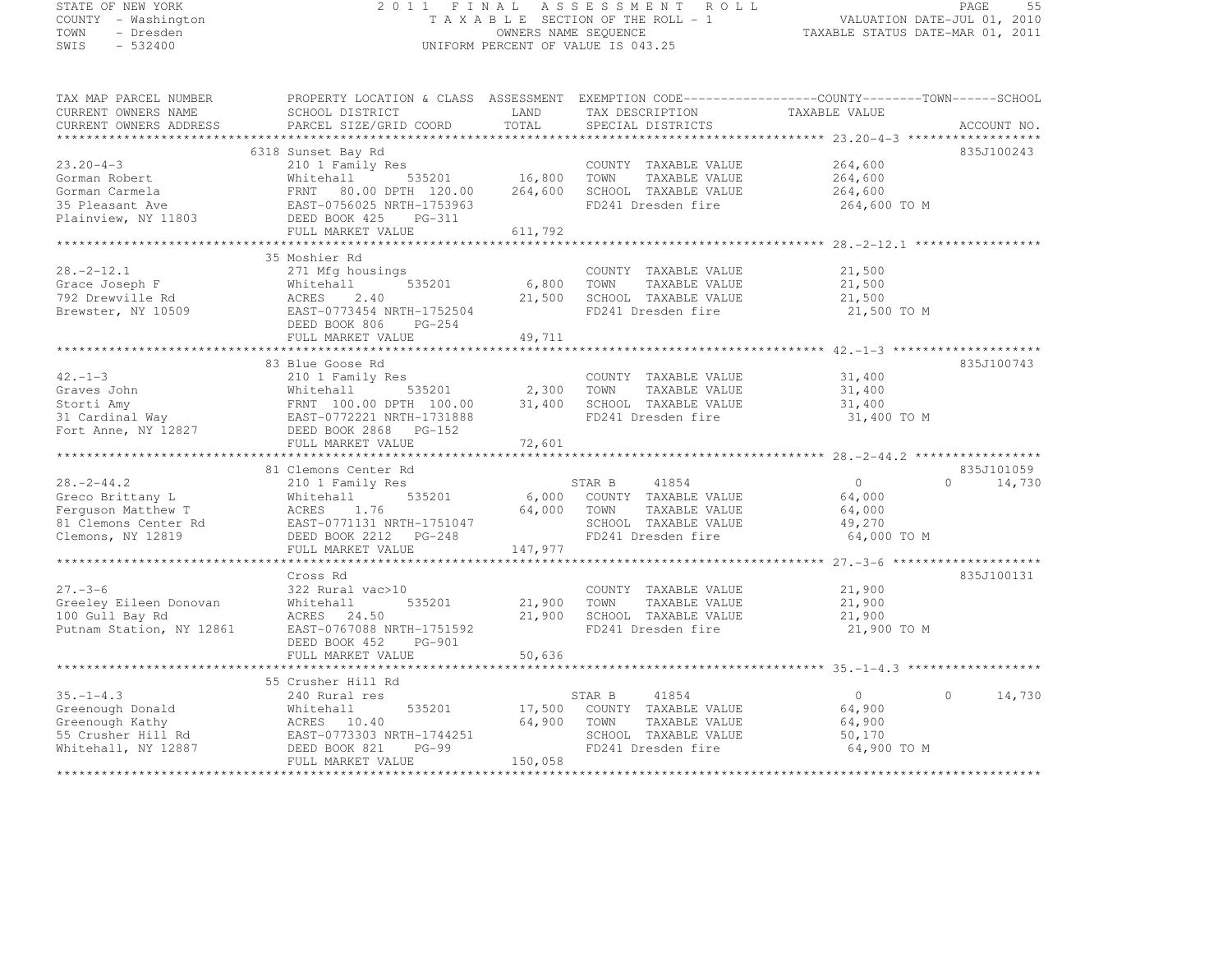STATE OF NEW YORK 2 0 1 1 F I N A L A S S E S S M E N T R O L L PAGE <sup>56</sup> COUNTY - Washington T A X A B L E SECTION OF THE ROLL - 1 VALUATION DATE-JUL 01, 2010 TOWN - Dresden OWNERS NAME SEQUENCE TAXABLE STATUS DATE-MAR 01, 2011<br>- TRESDEN ON THE SEQUENCE TO A SECUENCE TO A SECUENCE THE SEQUENCE OF THE SECUENCE OF THE SECUENCE OF THE SECOND SWIS - 532400 UNIFORM PERCENT OF VALUE IS 043.25 TAX MAP PARCEL NUMBER PROPERTY LOCATION & CLASS ASSESSMENT EXEMPTION CODE------------------COUNTY--------TOWN------SCHOOL CURRENT OWNERS NAME SCHOOL DISTRICT LAND TAX DESCRIPTION TAXABLE VALUE<br>CURRENT OWNERS ADDRESS PARCEL SIZE/GRID COORD TOTAL SPECIAL DISTRICTS ACCOUNT NO. \*\*\*\*\*\*\*\*\*\*\*\*\*\*\*\*\*\*\*\*\*\*\*\*\*\*\*\*\*\*\*\*\*\*\*\*\*\*\*\*\*\*\*\*\*\*\*\*\*\*\*\*\*\*\*\*\*\*\*\*\*\*\*\*\*\*\*\*\*\*\*\*\*\*\*\*\*\*\*\*\*\*\*\*\*\*\*\*\*\*\*\*\*\*\*\*\*\*\*\*\*\*\* 35.-1-13 \*\*\*\*\*\*\*\*\*\*\*\*\*\*\*\*\*\*\*835J100049 LOT 3 Marsh Lot 835J10004935.-1-13 323 Vacant rural COUNTY TAXABLE VALUE 2,500 Greenough Mary E LE Whitehall 535201 2,500 TOWN TAXABLE VALUE 2,500 Greenough Richard Marsh 2,500 SCHOOL TAXABLE VALUE 2,500 179 Cat Den Rd 467/967 (1892)<br>179 Cat Den Rd 467/967 (1896) 179 Cat Den Robert ED241 Dresden fire 1990 2,500 TO M Whitehall, NY 12887<br>
EAST-0776840 NRTH-1741459<br>DEED BOOK 2241 PG-28<br>
DEED BOOK 2241 PG-28 FULL MARKET VALUE 5,780 \*\*\*\*\*\*\*\*\*\*\*\*\*\*\*\*\*\*\*\*\*\*\*\*\*\*\*\*\*\*\*\*\*\*\*\*\*\*\*\*\*\*\*\*\*\*\*\*\*\*\*\*\*\*\*\*\*\*\*\*\*\*\*\*\*\*\*\*\*\*\*\*\*\*\*\*\*\*\*\*\*\*\*\*\*\*\*\*\*\*\*\*\*\*\*\*\*\*\*\*\*\*\* 35.-1-16 \*\*\*\*\*\*\*\*\*\*\*\*\*\*\*\*\*\*\* State Route 22 835J100048 35.-1-16 105 Vac farmland AGRI-D IND 41730 22,667 22,667 22,667 Greenough Mary E LE Whitehall 535201 34,400 COUNTY TAXABLE VALUE 11,733 Greenough Richard 467/967 34,400 TOWN TAXABLE VALUE 11,733 179 Cat Den Rd ACRES 87.00 SCHOOL TAXABLE VALUE 11,733 Whitehall, NY 12887 EAST-0775875 NRTH-1740404 FD241 Dresden fire 34,400 TO M DEED BOOK 2241 PG-28 Whitehall, NY 12887<br>DEED BOOK 2241 PG-28<br>MAY BE SUBJECT TO PAYMENT FULL MARKET VALUE 79,538 UNDER AGDIST LAW TIL 2018 \*\*\*\*\*\*\*\*\*\*\*\*\*\*\*\*\*\*\*\*\*\*\*\*\*\*\*\*\*\*\*\*\*\*\*\*\*\*\*\*\*\*\*\*\*\*\*\*\*\*\*\*\*\*\*\*\*\*\*\*\*\*\*\*\*\*\*\*\*\*\*\*\*\*\*\*\*\*\*\*\*\*\*\*\*\*\*\*\*\*\*\*\*\*\*\*\*\*\*\*\*\*\* 35.-1-4.1 \*\*\*\*\*\*\*\*\*\*\*\*\*\*\*\*\*\* 179 Cat Den Rd 13 PCT OF VALUE USED FOR EXEMPTION PURPOSES 835J100247 35.-1-4.1 112 Dairy farm AGRI-D IND 41730 78,715 78,715 78,715 Greenough Mary LE Whitehall 535201 165,500 AGED-ALL <sup>41800</sup> 19,500 19,500 19,500 Greenough Donald P + 157 Cat Den Rd 300,000 STAR EN 41834 0 0 27,890<br>The State of the State of Cat Den Research 2007 0 27,890 179 Cat Den Rd 2008 (2241/14;2241/21;2241/33 STAR B 41854 0 0 14,730 14,730 0 14,730 Whitehall, NY 12887 + 13710 State Rt 22 COUNTY TAXABLE VALUE 201,785 ACRES 371.20<br>
TOWN TAXABLE VALUE 201,785<br>
TOWN TAXABLE VALUE 201,785 MAY BE SUBJECT TO PAYMENT EAST-0775421 NRTH-1743774 SCHOOL TAXABLE VALUE 159,165 UNDER AGDIST LAW TIL 2018 DEED BOOK 2241 PG-40 FD241 Dresden fire 300,000 TO M FULL MARKET VALUE 693,642 \*\*\*\*\*\*\*\*\*\*\*\*\*\*\*\*\*\*\*\*\*\*\*\*\*\*\*\*\*\*\*\*\*\*\*\*\*\*\*\*\*\*\*\*\*\*\*\*\*\*\*\*\*\*\*\*\*\*\*\*\*\*\*\*\*\*\*\*\*\*\*\*\*\*\*\*\*\*\*\*\*\*\*\*\*\*\*\*\*\*\*\*\*\*\*\*\*\*\*\*\*\*\* 35.-1-4.2 \*\*\*\*\*\*\*\*\*\*\*\*\*\*\*\*\*\*835J100246 LOT 4 Marsh Lot 835J10024635.-1-4.2 323 Vacant rural COUNTY TAXABLE VALUE 1,100 Greenough Mary LE Whitehall 535201 1,100 TOWN TAXABLE VALUE 1,100 Greenough Donald 2241/14;2241/21;2241/33 1,100 SCHOOL TAXABLE VALUE 1,100 179 Cat Den Rd ACRES 11.10 FD241 Dresden fire 1,100 TO M Whitehall, NY 12887 EAST-0776597 NRTH-1742359 DEED BOOK 2241 PG-40 FULL MARKET VALUE 2,543 \*\*\*\*\*\*\*\*\*\*\*\*\*\*\*\*\*\*\*\*\*\*\*\*\*\*\*\*\*\*\*\*\*\*\*\*\*\*\*\*\*\*\*\*\*\*\*\*\*\*\*\*\*\*\*\*\*\*\*\*\*\*\*\*\*\*\*\*\*\*\*\*\*\*\*\*\*\*\*\*\*\*\*\*\*\*\*\*\*\*\*\*\*\*\*\*\*\*\*\*\*\*\* 35.-1-4.4 \*\*\*\*\*\*\*\*\*\*\*\*\*\*\*\*\*\*13710 State Route 22<br>25,300 210 1 Family Res COUNTY TAXABLE VALUE<br>25,300 2010 25,300 2011 2011 2021 25,300 Greenough Richard L Whitehall 535201 15,300 TOWN TAXABLE VALUE 25,300 PO Box 94 hse under construction 25,300 SCHOOL TAXABLE VALUE 25,300 Whitehall, NY 12887 ACRES 8.55 FD241 Dresden fire 25,300 TO M EAST-0774841 NRTH-1743490 DEED BOOK 2900 PG-255 FULL MARKET VALUE 58,497

\*\*\*\*\*\*\*\*\*\*\*\*\*\*\*\*\*\*\*\*\*\*\*\*\*\*\*\*\*\*\*\*\*\*\*\*\*\*\*\*\*\*\*\*\*\*\*\*\*\*\*\*\*\*\*\*\*\*\*\*\*\*\*\*\*\*\*\*\*\*\*\*\*\*\*\*\*\*\*\*\*\*\*\*\*\*\*\*\*\*\*\*\*\*\*\*\*\*\*\*\*\*\*\*\*\*\*\*\*\*\*\*\*\*\*\*\*\*\*\*\*\*\*\*\*\*\*\*\*\*\*\*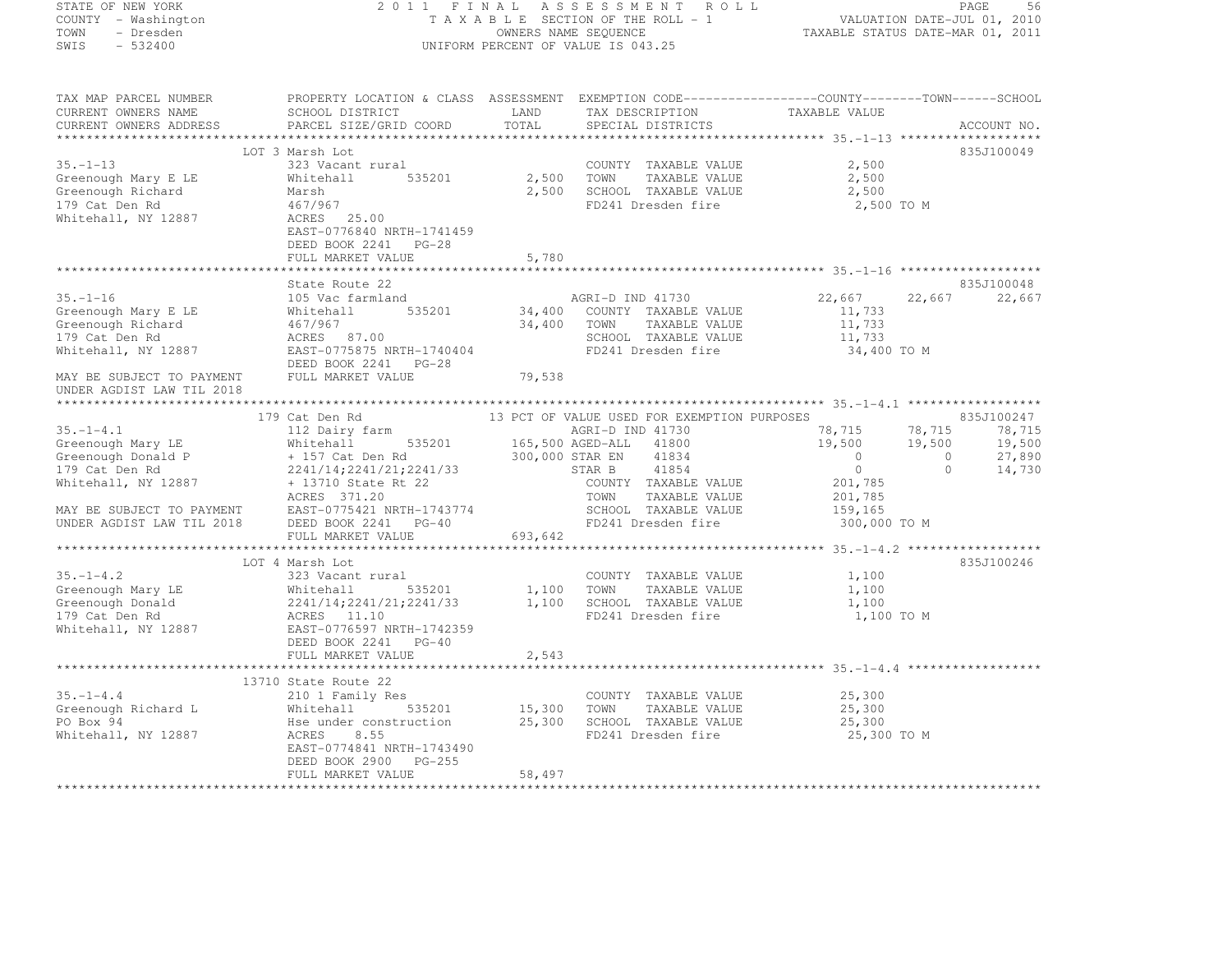# STATE OF NEW YORK 2 0 1 1 F I N A L A S S E S S M E N T R O L L PAGE <sup>57</sup> COUNTY - Washington T A X A B L E SECTION OF THE ROLL - 1 VALUATION DATE-JUL 01, 2010 TOWN - Dresden OWNERS NAME SEQUENCE TAXABLE STATUS DATE-MAR 01, 2011<br>- TRESDEN ON THE SEQUENCE TO A SECUENCE TO A SECUENCE THE SEQUENCE OF THE SECUENCE OF THE SECUENCE OF THE SECOND SWIS - 532400 UNIFORM PERCENT OF VALUE IS 043.25

TAX MAP PARCEL NUMBER PROPERTY LOCATION & CLASS ASSESSMENT EXEMPTION CODE------------------COUNTY--------TOWN------SCHOOL

| CURRENT OWNERS NAME<br>CURRENT OWNERS ADDRESS | SCHOOL DISTRICT<br>PARCEL SIZE/GRID COORD                                                                                                                                                                   | LAND<br>TOTAL | TAX DESCRIPTION<br>SPECIAL DISTRICTS |                              | TAXABLE VALUE        | ACCOUNT NO.        |
|-----------------------------------------------|-------------------------------------------------------------------------------------------------------------------------------------------------------------------------------------------------------------|---------------|--------------------------------------|------------------------------|----------------------|--------------------|
|                                               |                                                                                                                                                                                                             |               |                                      |                              |                      |                    |
|                                               | 442 County Route 6<br>County Route 6 84 PCT OF VALUE USED FOR EXEMPTION PURPOSES                                                                                                                            |               |                                      |                              |                      | 835J100256         |
| $27. -2 - 7$                                  |                                                                                                                                                                                                             |               |                                      |                              | 16,926 16,926 16,926 |                    |
| Gregory Marion LE                             |                                                                                                                                                                                                             |               | 16,500 STAR EN 41834                 |                              | $\overline{0}$       | $\Omega$<br>23,374 |
| Gould Patricia                                |                                                                                                                                                                                                             |               | 40,300 COUNTY TAXABLE VALUE          |                              | 23,374               |                    |
| 442 County Route 6                            | Whitehall 535201<br>ACRES 9.30<br>EAST-0762431 NRTH-1746383                                                                                                                                                 |               | TOWN                                 | TAXABLE VALUE                | 23,374               |                    |
|                                               |                                                                                                                                                                                                             |               |                                      |                              |                      |                    |
|                                               |                                                                                                                                                                                                             |               |                                      |                              |                      |                    |
|                                               | 11 OCHOOL TAXABLE VALUE 100000 OBED BOOK 1772 PG-172 SCHOOL TAXABLE VALUE 100000 ON TO M<br>FULL MARKET VALUE 93,179 FD241 Dresden fire 40,300 TO M FULL MARKET VALUE 93,179 FD241 Dresden fire 40,300 TO M |               |                                      |                              |                      |                    |
|                                               | 7008 Bay Way                                                                                                                                                                                                |               |                                      |                              |                      | 835J100387         |
| $24.13 - 1 - 9.2$                             | 260 Seasonal res - WTRFNT                                                                                                                                                                                   |               |                                      | COUNTY TAXABLE VALUE 325,000 |                      |                    |
|                                               |                                                                                                                                                                                                             | 168,200       | TOWN                                 | TAXABLE VALUE                | 325,000              |                    |
|                                               |                                                                                                                                                                                                             | 325,000       | SCHOOL TAXABLE VALUE                 |                              | 325,000              |                    |
|                                               | Grennan Lauren ETAL Mhitehall 535201<br>Pardillo Leah 108 'LF<br>201 Palm Grove Dr 1802-25 LR conveyed<br>Wilmington, NC 28411 FRNT 100.00 DPTH 181.00                                                      |               | FD241 Dresden fire                   |                              | 325,000 TO M         |                    |
|                                               |                                                                                                                                                                                                             |               |                                      |                              |                      |                    |
|                                               | EAST-0756603 NRTH-1755616                                                                                                                                                                                   |               |                                      |                              |                      |                    |
|                                               | DEED BOOK 1770 PG-280                                                                                                                                                                                       |               |                                      |                              |                      |                    |
|                                               | FULL MARKET VALUE                                                                                                                                                                                           | 751,445       |                                      |                              |                      |                    |
|                                               |                                                                                                                                                                                                             |               |                                      |                              |                      |                    |
|                                               | 2711 Sheep Meadow Ln                                                                                                                                                                                        |               |                                      |                              |                      | 835J101107         |
| 26.8-5-12                                     | 210 1 Family Res - WTRFNT                                                                                                                                                                                   |               | STAR EN<br>41834                     |                              | $\overline{0}$       | $\Omega$<br>27,890 |
| Gries Thomas B                                | 535201<br>Whitehall                                                                                                                                                                                         |               | 181,500 COUNTY TAXABLE VALUE         |                              | 329,000              |                    |
| Gries Barbara A                               | $100$ ELF                                                                                                                                                                                                   | 329,000       | TOWN                                 | TAXABLE VALUE                | 329,000              |                    |
|                                               |                                                                                                                                                                                                             |               | SCHOOL TAXABLE VALUE                 |                              | 301,110              |                    |
|                                               |                                                                                                                                                                                                             |               | FD241 Dresden fire                   |                              | 329,000 TO M         |                    |
|                                               | DEED BOOK 525<br>$PG-315$                                                                                                                                                                                   |               |                                      |                              |                      |                    |
|                                               |                                                                                                                                                                                                             |               |                                      |                              |                      |                    |
|                                               |                                                                                                                                                                                                             |               |                                      |                              |                      |                    |
|                                               | State Route 22/Off                                                                                                                                                                                          |               |                                      |                              |                      | 835J101109         |
| $28, -2 - 17, 1$                              |                                                                                                                                                                                                             |               |                                      | COUNTY TAXABLE VALUE         | 4,100                |                    |
| Grunde Juris                                  | 910 Priv forest<br>Whitehall<br>535201                                                                                                                                                                      | 4,100         | TOWN                                 | TAXABLE VALUE                | 4,100                |                    |
| 4539 Robbins St                               | For Pri                                                                                                                                                                                                     | 4,100         | SCHOOL TAXABLE VALUE                 |                              | 4,100                |                    |
| San Diego, CA 92122                           | $ACRES$ 13.83                                                                                                                                                                                               |               | FD241 Dresden fire                   |                              | 4,100 TO M           |                    |
|                                               | EAST-0772468 NRTH-1753070                                                                                                                                                                                   |               |                                      |                              |                      |                    |
|                                               | DEED BOOK 539<br><b>PG-250</b>                                                                                                                                                                              |               |                                      |                              |                      |                    |
|                                               | FULL MARKET VALUE                                                                                                                                                                                           | 9,480         |                                      |                              |                      |                    |
|                                               |                                                                                                                                                                                                             |               |                                      |                              |                      |                    |
|                                               | State Route 22                                                                                                                                                                                              |               |                                      |                              |                      | 835J100265         |
|                                               |                                                                                                                                                                                                             |               |                                      | COUNTY TAXABLE VALUE         | 3,900                |                    |
|                                               | 535201                                                                                                                                                                                                      |               | 3,900 TOWN TAXABLE VALUE             |                              | 3,900                |                    |
|                                               |                                                                                                                                                                                                             | 3,900         | SCHOOL TAXABLE VALUE                 |                              | 3,900                |                    |
|                                               |                                                                                                                                                                                                             |               | FD241 Dresden fire                   |                              | 3,900 TO M           |                    |
|                                               |                                                                                                                                                                                                             |               |                                      |                              |                      |                    |
|                                               | FULL MARKET VALUE                                                                                                                                                                                           | 9,017         |                                      |                              |                      |                    |
|                                               |                                                                                                                                                                                                             |               |                                      |                              |                      |                    |
|                                               |                                                                                                                                                                                                             |               |                                      |                              |                      |                    |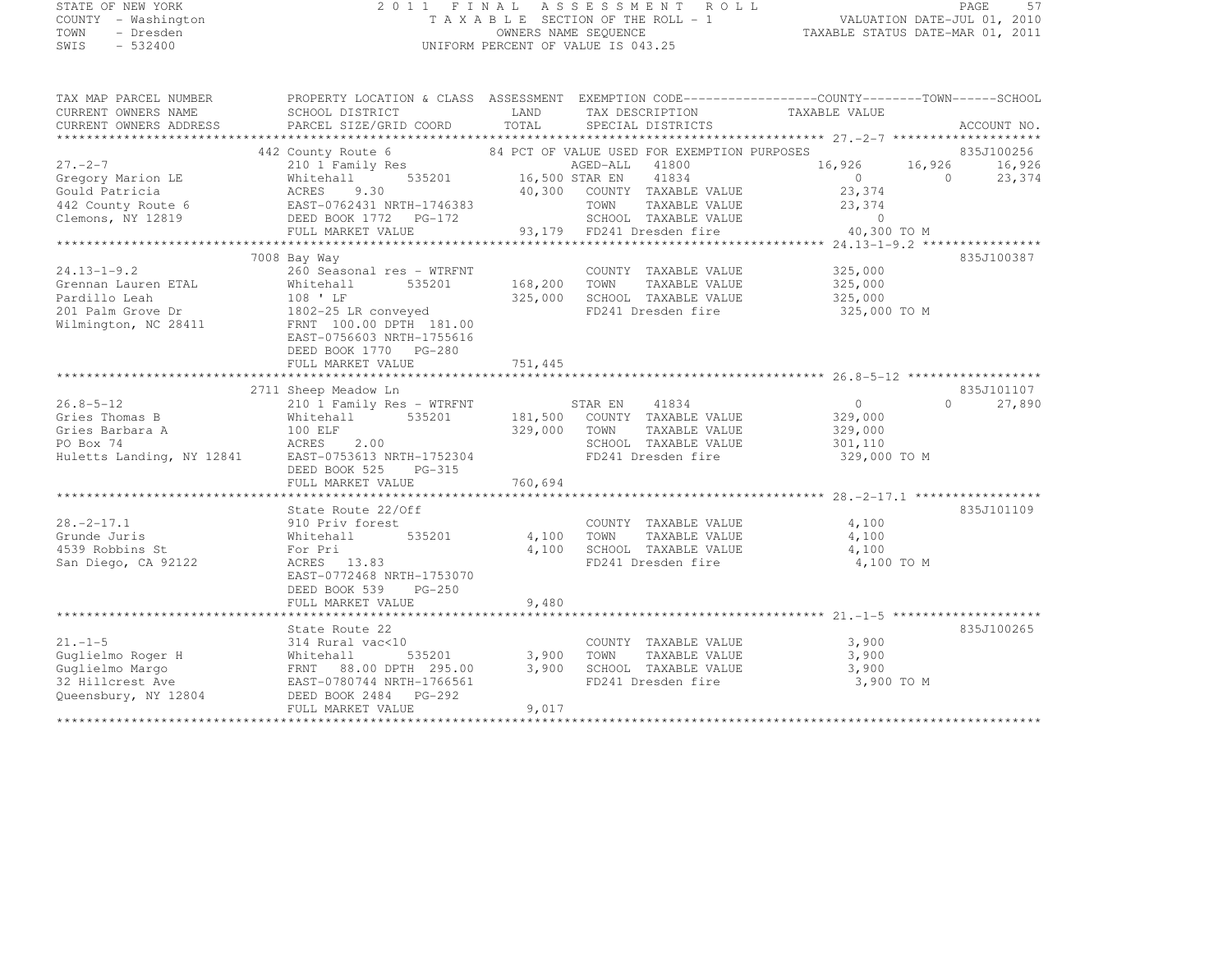# STATE OF NEW YORK 2 0 1 1 F I N A L A S S E S S M E N T R O L L PAGE <sup>58</sup> COUNTY - Washington T A X A B L E SECTION OF THE ROLL - 1 VALUATION DATE-JUL 01, 2010 TOWN - Dresden OWNERS NAME SEQUENCE TAXABLE STATUS DATE-MAR 01, 2011<br>- TRESDEN ON THE SEQUENCE TO A SECUENCE TO A SECUENCE THE SEQUENCE OF THE SECUENCE OF THE SECUENCE OF THE SECOND SWIS - 532400 UNIFORM PERCENT OF VALUE IS 043.25

| TAX MAP PARCEL NUMBER<br>CURRENT OWNERS NAME<br>CURRENT OWNERS ADDRESS                                                                                                                                                                                                       | PROPERTY LOCATION & CLASS ASSESSMENT EXEMPTION CODE-----------------COUNTY-------TOWN------SCHOOL<br>SCHOOL DISTRICT<br><b>EXAMPLE DESCRIPTION OF STREET AND LAND</b><br>PARCEL SIZE/GRID COORD TOTAL |         | TAX DESCRIPTION TAXABLE VALUE<br>SPECIAL DISTRICTS<br>SPECIAL DISTRICTS                                |                                           | ACCOUNT NO.                               |
|------------------------------------------------------------------------------------------------------------------------------------------------------------------------------------------------------------------------------------------------------------------------------|-------------------------------------------------------------------------------------------------------------------------------------------------------------------------------------------------------|---------|--------------------------------------------------------------------------------------------------------|-------------------------------------------|-------------------------------------------|
|                                                                                                                                                                                                                                                                              |                                                                                                                                                                                                       |         |                                                                                                        |                                           |                                           |
| $35. - 1 - 17$<br>Guitar Camille B<br>PO Box 5<br>Clemons, NY 12819-0005                                                                                                                                                                                                     | 1 Manellville Rd<br>210 1 Family Res<br>Whitehall<br>DEED BOOK 622 PG-215                                                                                                                             |         |                                                                                                        | 51,400 TO M                               | 835J100266<br>27,890<br>$0 \qquad \qquad$ |
|                                                                                                                                                                                                                                                                              |                                                                                                                                                                                                       |         |                                                                                                        |                                           |                                           |
|                                                                                                                                                                                                                                                                              |                                                                                                                                                                                                       |         |                                                                                                        |                                           |                                           |
| $35. - 1 - 20.1$<br>Guitar Camille B<br>PO Box 5<br>Clemons, NY 12819                                                                                                                                                                                                        | Manellville Rd<br>310 Res Vac<br>Whitehall 535201 1,000 TOWN TAXABLE VALUE<br>EAST-0774880 NRTH-1740450<br>DEED BOOK 2673 PG-141                                                                      |         | COUNTY TAXABLE VALUE                                                                                   | 1,000<br>1,000<br>1,000<br>1,000 TO M     |                                           |
| ${\small \newline \text{c}}\xspace_{\text{PUL}}$ which will serve that the set of the set of the set of the set of the set of the set of the set of the set of the set of the set of the set of the set of the set of the set of the set of the set of t                     |                                                                                                                                                                                                       |         |                                                                                                        |                                           |                                           |
|                                                                                                                                                                                                                                                                              | 7 Manellville Rd                                                                                                                                                                                      |         |                                                                                                        |                                           | 835J100267                                |
| 35.-1-18<br>Guitar Glendon Mhitehall 535201 STAR B 41854 0<br>Guitar Deborah FRNT 100.00 DPTH 200.00 54,100 TOWN TAXABLE VALUE 54,100<br>7 Manellville Rd EAST-0774731 NRTH-1740550 SCHOOL TAXABLE VALUE 54,100<br>Whitehall, NY 12887                                       | FULL MARKET VALUE                                                                                                                                                                                     | 125,087 |                                                                                                        | 54,100 TO M                               | $0 \t 14,730$                             |
|                                                                                                                                                                                                                                                                              |                                                                                                                                                                                                       |         |                                                                                                        |                                           |                                           |
| Guttridge George<br>Guttridge George<br>The Mhitehall<br>The Milenall<br>The Monday Milenall<br>The Milenall<br>The Milenall<br>The Milenall<br>The Milenall<br>The Milenall<br>The Milenall<br>The Milenall<br>The Milenall<br>The Section of the Milen<br>Towaco, NJ 07082 | Dresden Hill Rd<br>using<br>535201 55,900 TOWN<br>EAST-0770062 NRTH-1767629<br>DEED BOOK 830 PG-110<br>FULL MARKET VALUE                                                                              | 173,410 | COUNTY TAXABLE VALUE<br>TAXABLE VALUE<br>75,000 SCHOOL TAXABLE VALUE<br>FD241 Dresden fire             | 75,000<br>75,000<br>75,000<br>75,000 TO M |                                           |
|                                                                                                                                                                                                                                                                              |                                                                                                                                                                                                       |         |                                                                                                        |                                           |                                           |
| $26.7 - 3 - 4$<br>Guzzi James<br>Guzzi Tina<br>51 Danski Rd<br>Hudson, NY 12534                                                                                                                                                                                              | Chase Rd<br>314 Rural vac<10 - WTRFNT<br>Whitehall 535201<br>LF 39<br>$26. -3 -4$<br>FRNT 35.00 DPTH 87.00<br>EAST-0752340 NRTH-1751774<br>DEED BOOK 803 PG-242                                       | 25,000  | COUNTY TAXABLE VALUE 25,000<br>25,000 TOWN TAXABLE VALUE<br>SCHOOL TAXABLE VALUE<br>FD241 Dresden fire | 25,000<br>25,000<br>25,000 TO M           | 835J100107                                |
|                                                                                                                                                                                                                                                                              | FULL MARKET VALUE                                                                                                                                                                                     | 57,803  |                                                                                                        |                                           |                                           |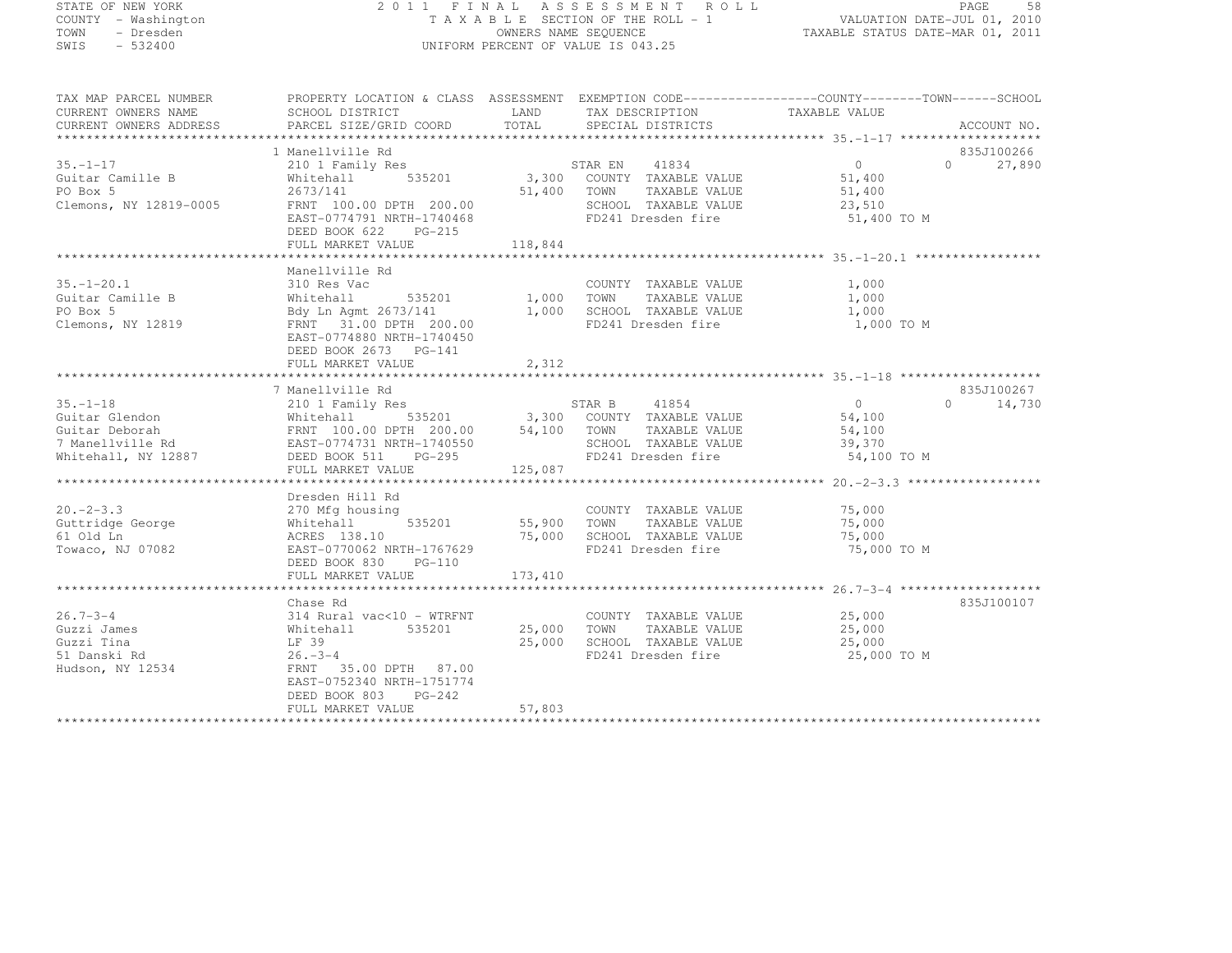| STATE OF NEW YORK |           |                     |  |
|-------------------|-----------|---------------------|--|
|                   |           | COUNTY - Washington |  |
| TOWN              |           | - Dresden           |  |
| SWIS              | $-532400$ |                     |  |

# STATE OF NEW YORK 2 0 1 1 F I N A L A S S E S S M E N T R O L L PAGE <sup>59</sup> COUNTY - Washington T A X A B L E SECTION OF THE ROLL - 1 VALUATION DATE-JUL 01, 2010 TOWN - Dresden OWNERS NAME SEQUENCE TAXABLE STATUS DATE-MAR 01, 2011<br>- TRESDEN ON THE SEQUENCE TO A SECUENCE TO A SECUENCE THE SEQUENCE OF THE SECUENCE OF THE SECUENCE OF THE SECOND SWIS - 532400 UNIFORM PERCENT OF VALUE IS 043.25

| TAX MAP PARCEL NUMBER                             |                                                                                       |                      | PROPERTY LOCATION & CLASS ASSESSMENT EXEMPTION CODE----------------COUNTY-------TOWN-----SCHOOL |                |               |
|---------------------------------------------------|---------------------------------------------------------------------------------------|----------------------|-------------------------------------------------------------------------------------------------|----------------|---------------|
| CURRENT OWNERS NAME                               | SCHOOL DISTRICT                                                                       | LAND                 | TAX DESCRIPTION                                                                                 | TAXABLE VALUE  |               |
| CURRENT OWNERS ADDRESS                            | PARCEL SIZE/GRID COORD                                                                | TOTAL                | SPECIAL DISTRICTS                                                                               |                | ACCOUNT NO.   |
|                                                   |                                                                                       |                      |                                                                                                 |                |               |
|                                                   | 252 County Route 6                                                                    |                      |                                                                                                 |                | 835J100720    |
| $27. - 4 - 6$                                     | 270 Mfg housing                                                                       |                      | COUNTY TAXABLE VALUE                                                                            | 55,000         |               |
| Guzzi James                                       | Whitehall 535201<br>ACRES 31.80<br>EAST-0765928 NRTH-1748330<br>DEED BOOK 2128 PG-327 | $535201$ 24,000 TOWN | TAXABLE VALUE                                                                                   | 55,000         |               |
| Guzzi Tina                                        |                                                                                       | 55,000               | SCHOOL TAXABLE VALUE                                                                            | 55,000         |               |
| 51 Danski Rd                                      |                                                                                       |                      | FD241 Dresden fire                                                                              | 55,000 TO M    |               |
| Hudson, NY 12534                                  | DEED BOOK 2128 PG-327                                                                 |                      |                                                                                                 |                |               |
|                                                   | FULL MARKET VALUE                                                                     | 127,168              |                                                                                                 |                |               |
|                                                   |                                                                                       |                      |                                                                                                 |                |               |
|                                                   | 2107 Lands End Rd                                                                     |                      |                                                                                                 |                | 835J100533    |
| $26. - 1 - 23$                                    | 210 1 Family Res                                                                      |                      | COUNTY TAXABLE VALUE                                                                            | 124,200        |               |
| Guzzi James J                                     | Whitehall 535201                                                                      | 30,100               | TAXABLE VALUE<br>TOWN                                                                           | 124,200        |               |
| Guzzi Tina M                                      | $Lr's 26-3-4+5$                                                                       | 124,200              | SCHOOL TAXABLE VALUE                                                                            | 124,200        |               |
| 51 Danski Rd                                      | ACRES<br>8.60                                                                         |                      | FD241 Dresden fire                                                                              | 124,200 TO M   |               |
| Hudson, NY 12534                                  | EAST-0752940 NRTH-1750726                                                             |                      |                                                                                                 |                |               |
|                                                   | DEED BOOK 803 PG-242                                                                  |                      |                                                                                                 |                |               |
|                                                   | FULL MARKET VALUE                                                                     | 287,168              |                                                                                                 |                |               |
|                                                   |                                                                                       |                      |                                                                                                 |                |               |
|                                                   | Chase Rd                                                                              |                      |                                                                                                 |                | 835J100109    |
| $26.7 - 3 - 5$                                    | $314$ Rural vac<10 - WTRFNT                                                           |                      | COUNTY TAXABLE VALUE                                                                            | 25,000         |               |
| Guzzi James J                                     | 535201<br>Whitehall                                                                   | 25,000 TOWN          | TAXABLE VALUE                                                                                   | 25,000         |               |
| Guzzi Tina M                                      | LF 33                                                                                 |                      | 25,000 SCHOOL TAXABLE VALUE                                                                     | 25,000         |               |
| 51 Danski Rd                                      | $26. - 3 - 5$                                                                         |                      | FD241 Dresden fire                                                                              | 25,000 TO M    |               |
| Hudson, NY 12534                                  | FRNT 27.00 DPTH 80.00                                                                 |                      |                                                                                                 |                |               |
|                                                   | EAST-0752373 NRTH-1751771                                                             |                      |                                                                                                 |                |               |
|                                                   | DEED BOOK 803 PG-242                                                                  |                      |                                                                                                 |                |               |
|                                                   | FULL MARKET VALUE                                                                     | 57,803               |                                                                                                 |                |               |
|                                                   |                                                                                       |                      |                                                                                                 |                |               |
|                                                   | 2070 Lands End Rd                                                                     |                      |                                                                                                 |                | 835J100482    |
| $26.8 - 5 - 5$                                    | 260 Seasonal res - WTRFNT                                                             |                      | COUNTY TAXABLE VALUE                                                                            | 150,000        |               |
| Hackney Barbara                                   | 535201 128,200 TOWN<br>Whitehall                                                      |                      | TAXABLE VALUE                                                                                   | 150,000        |               |
| Taylor Constance                                  | 941/208                                                                               | 150,000              | SCHOOL TAXABLE VALUE                                                                            | 150,000        |               |
| 75 Henry St Apt 29F                               | 70'lf                                                                                 |                      | FD241 Dresden fire                                                                              | 150,000 TO M   |               |
| Brooklyn, NY 11201                                | ACRES<br>1.20                                                                         |                      |                                                                                                 |                |               |
|                                                   | EAST-0753436 NRTH-1751995                                                             |                      |                                                                                                 |                |               |
|                                                   | DEED BOOK 2289 PG-216                                                                 |                      |                                                                                                 |                |               |
|                                                   |                                                                                       | 346,821              |                                                                                                 |                |               |
|                                                   | FULL MARKET VALUE                                                                     |                      |                                                                                                 |                |               |
|                                                   |                                                                                       |                      |                                                                                                 |                | 835J100290    |
| $21. -1 - 11.1$                                   | 64 Pit Rd                                                                             |                      | STAR EN 41834                                                                                   | $\Omega$       | $0 \t 15,000$ |
|                                                   | 210 1 Family Res                                                                      |                      |                                                                                                 |                |               |
| Hamilton Roy W Sr                                 | Whitehall                                                                             |                      | 535201 1,000 COUNTY TAXABLE VALUE                                                               | 15,000         |               |
| Delaware & Hudson Railway Corp Res/gar On RR Land |                                                                                       | 15,000 TOWN          | TAXABLE VALUE                                                                                   | 15,000         |               |
| 64 Pit Rd                                         | 636/150                                                                               |                      | SCHOOL TAXABLE VALUE                                                                            | $\overline{0}$ |               |
| Whitehall, NY 12887                               | FRNT 25.00 DPTH 30.00                                                                 |                      | FD241 Dresden fire                                                                              | 15,000 TO M    |               |
|                                                   | EAST-0779643 NRTH-1764048                                                             |                      |                                                                                                 |                |               |
|                                                   | DEED BOOK 2336 PG-213                                                                 |                      |                                                                                                 |                |               |
|                                                   | FULL MARKET VALUE                                                                     | 34,682               |                                                                                                 |                |               |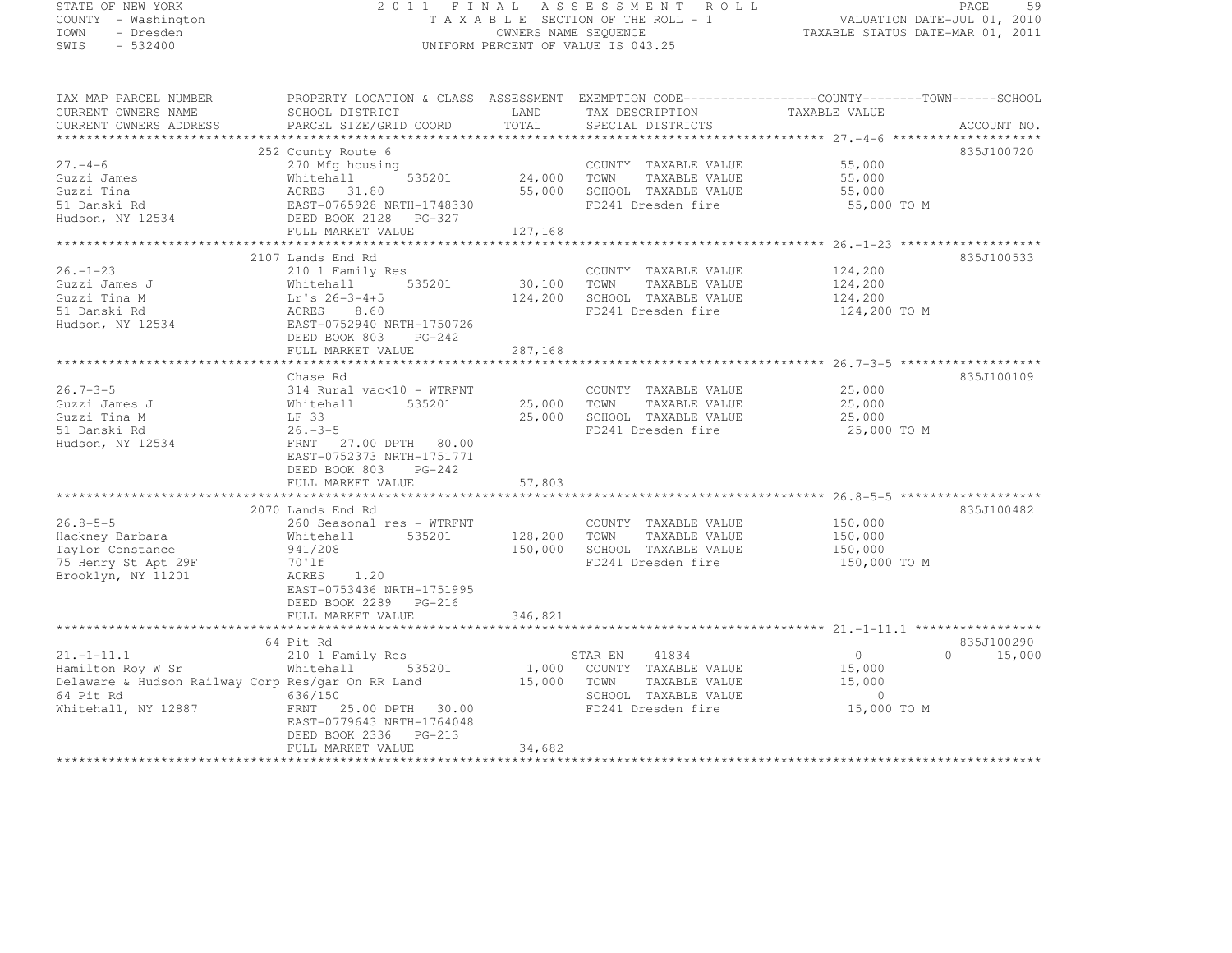# STATE OF NEW YORK 2 0 1 1 F I N A L A S S E S S M E N T R O L L PAGE <sup>60</sup> COUNTY - Washington T A X A B L E SECTION OF THE ROLL - 1 VALUATION DATE-JUL 01, 2010 TOWN - Dresden OWNERS NAME SEQUENCE TAXABLE STATUS DATE-MAR 01, 2011<br>- TRESDEN OWNERS NAME STATUS OF THE SEQUENCE OF THE SEQUENCE OF TAXABLE STATUS DATE-MAR 01, 2011 SWIS - 532400 UNIFORM PERCENT OF VALUE IS 043.25

| TAX MAP PARCEL NUMBER                                                                                                                                                                                                                | PROPERTY LOCATION & CLASS ASSESSMENT EXEMPTION CODE-----------------COUNTY-------TOWN------SCHOOL |                         |                                                              |                                                |            |
|--------------------------------------------------------------------------------------------------------------------------------------------------------------------------------------------------------------------------------------|---------------------------------------------------------------------------------------------------|-------------------------|--------------------------------------------------------------|------------------------------------------------|------------|
| CURRENT OWNERS NAME                                                                                                                                                                                                                  | SCHOOL DISTRICT                                                                                   |                         | LAND TAX DESCRIPTION                                         | TAXABLE VALUE                                  |            |
| CURRENT OWNERS ADDRESS                                                                                                                                                                                                               |                                                                                                   |                         |                                                              |                                                |            |
|                                                                                                                                                                                                                                      | 2021 Lands End Rd                                                                                 |                         |                                                              |                                                | 835J100100 |
| $26.8 - 3 - 21$                                                                                                                                                                                                                      | 260 Seasonal res                                                                                  | s<br>535201 16,700 TOWN |                                                              |                                                |            |
| Hannan Neil                                                                                                                                                                                                                          | Whitehall                                                                                         |                         | COUNTY TAXABLE VALUE $85,000$<br>TOWN TAXABLE VALUE $85,000$ |                                                |            |
|                                                                                                                                                                                                                                      |                                                                                                   |                         |                                                              |                                                |            |
| 210 Victory Way FRNT 136.00 DPTH 228.00 85,000 SCHOOL TAXABLE VALUE 85,000 SCHOOL TAXABLE VALUE 85,000 Clifton Park, NY 12065 EAST-0754677 NRTH-1752138                                                                              |                                                                                                   |                         |                                                              | 85,000 TO M                                    |            |
|                                                                                                                                                                                                                                      | DEED BOOK 683 PG-20                                                                               |                         |                                                              |                                                |            |
|                                                                                                                                                                                                                                      |                                                                                                   |                         |                                                              |                                                |            |
|                                                                                                                                                                                                                                      |                                                                                                   |                         |                                                              |                                                |            |
|                                                                                                                                                                                                                                      | 4019 Eichler Way                                                                                  |                         |                                                              |                                                | 835J100269 |
| $26.8 - 6 - 2$                                                                                                                                                                                                                       | 260 Seasonal res                                                                                  | s<br>535201 19,800 TOWN | COUNTY TAXABLE VALUE 86,800                                  |                                                |            |
|                                                                                                                                                                                                                                      |                                                                                                   |                         |                                                              |                                                |            |
|                                                                                                                                                                                                                                      |                                                                                                   |                         |                                                              |                                                |            |
|                                                                                                                                                                                                                                      |                                                                                                   |                         |                                                              |                                                |            |
| 26.8-6-2 260 Seasonal res COUNTY TAXABLE VALUE 86,800<br>Hannan Neil Eetal Whitehall 535201 19,800 TOWN TAXABLE VALUE 86,800<br>Hannan Edward J FRNT 131.00 DPTH 120.00 86,800 SCHOOL TAXABLE VALUE 86,800<br>210 Victory Way EAST-0 |                                                                                                   |                         |                                                              |                                                |            |
|                                                                                                                                                                                                                                      |                                                                                                   |                         |                                                              |                                                |            |
|                                                                                                                                                                                                                                      |                                                                                                   |                         |                                                              |                                                |            |
| $26. -1 - 15$                                                                                                                                                                                                                        | 2148 Lands End Rd                                                                                 |                         |                                                              |                                                | 835J100271 |
|                                                                                                                                                                                                                                      | 260 Seasonal res - WTRFNT                                                                         |                         | COUNTY TAXABLE VALUE 620,800                                 | 620,800                                        |            |
| Hansen Katharine Mrs                                                                                                                                                                                                                 | Whitehall<br>535201                                                                               | 440,800 TOWN            | TAXABLE VALUE                                                |                                                |            |
|                                                                                                                                                                                                                                      |                                                                                                   |                         | 620,800 SCHOOL TAXABLE VALUE 620,800                         |                                                |            |
| Attn: Lorentz Hansen<br>624 East 20Th St Apt 1f (ACRES 4.60<br>New York, NY 10009 (EAST-0751501 NRTH-1751620)                                                                                                                        |                                                                                                   |                         | FD241 Dresden fire                                           | 620,800 TO M                                   |            |
|                                                                                                                                                                                                                                      | DEED BOOK 273 PG-542                                                                              |                         |                                                              |                                                |            |
|                                                                                                                                                                                                                                      | FULL MARKET VALUE                                                                                 | 1435,376                |                                                              |                                                |            |
|                                                                                                                                                                                                                                      |                                                                                                   |                         |                                                              |                                                |            |
|                                                                                                                                                                                                                                      | Lands End Rd                                                                                      |                         |                                                              |                                                | 835J100964 |
|                                                                                                                                                                                                                                      |                                                                                                   |                         | COUNTY TAXABLE VALUE 29,800                                  |                                                |            |
|                                                                                                                                                                                                                                      | 535201 29,800                                                                                     |                         | TOWN                                                         | TAXABLE VALUE 29,800                           |            |
|                                                                                                                                                                                                                                      |                                                                                                   | 29,800                  | SCHOOL TAXABLE VALUE                                         | 29,800                                         |            |
|                                                                                                                                                                                                                                      |                                                                                                   |                         | FD241 Dresden fire                                           | 29,800 TO M                                    |            |
|                                                                                                                                                                                                                                      |                                                                                                   |                         |                                                              |                                                |            |
|                                                                                                                                                                                                                                      | FULL MARKET VALUE                                                                                 | 68,902                  |                                                              |                                                |            |
|                                                                                                                                                                                                                                      |                                                                                                   |                         |                                                              |                                                |            |
|                                                                                                                                                                                                                                      | 5083 Bluff Head Rd                                                                                |                         |                                                              |                                                | 835J101003 |
| $23.20 - 4 - 8.1$                                                                                                                                                                                                                    | 210 1 Family Res                                                                                  |                         | COUNTY TAXABLE VALUE 118,000                                 |                                                |            |
|                                                                                                                                                                                                                                      | 535201<br>Whitehall                                                                               | 25,500                  | TOWN                                                         | TAXABLE VALUE 118,000<br>TAXABLE VALUE 118,000 |            |
| Hansen Wm Christopher<br>14 Saddle Ridge Dr<br>Hopewell Junction, NY 12533                                                                                                                                                           | 2321/29                                                                                           |                         | 118,000 SCHOOL TAXABLE VALUE                                 |                                                |            |
|                                                                                                                                                                                                                                      | FRNT<br>90.00 DPTH 151.00                                                                         |                         | FD241 Dresden fire 118,000 TO M                              |                                                |            |
|                                                                                                                                                                                                                                      | EAST-0756273 NRTH-1754187                                                                         |                         |                                                              |                                                |            |
|                                                                                                                                                                                                                                      | DEED BOOK 473 PG-801<br>FULL MARKET VALUE                                                         |                         |                                                              |                                                |            |
|                                                                                                                                                                                                                                      |                                                                                                   | 272,832                 |                                                              |                                                |            |
|                                                                                                                                                                                                                                      |                                                                                                   |                         |                                                              |                                                |            |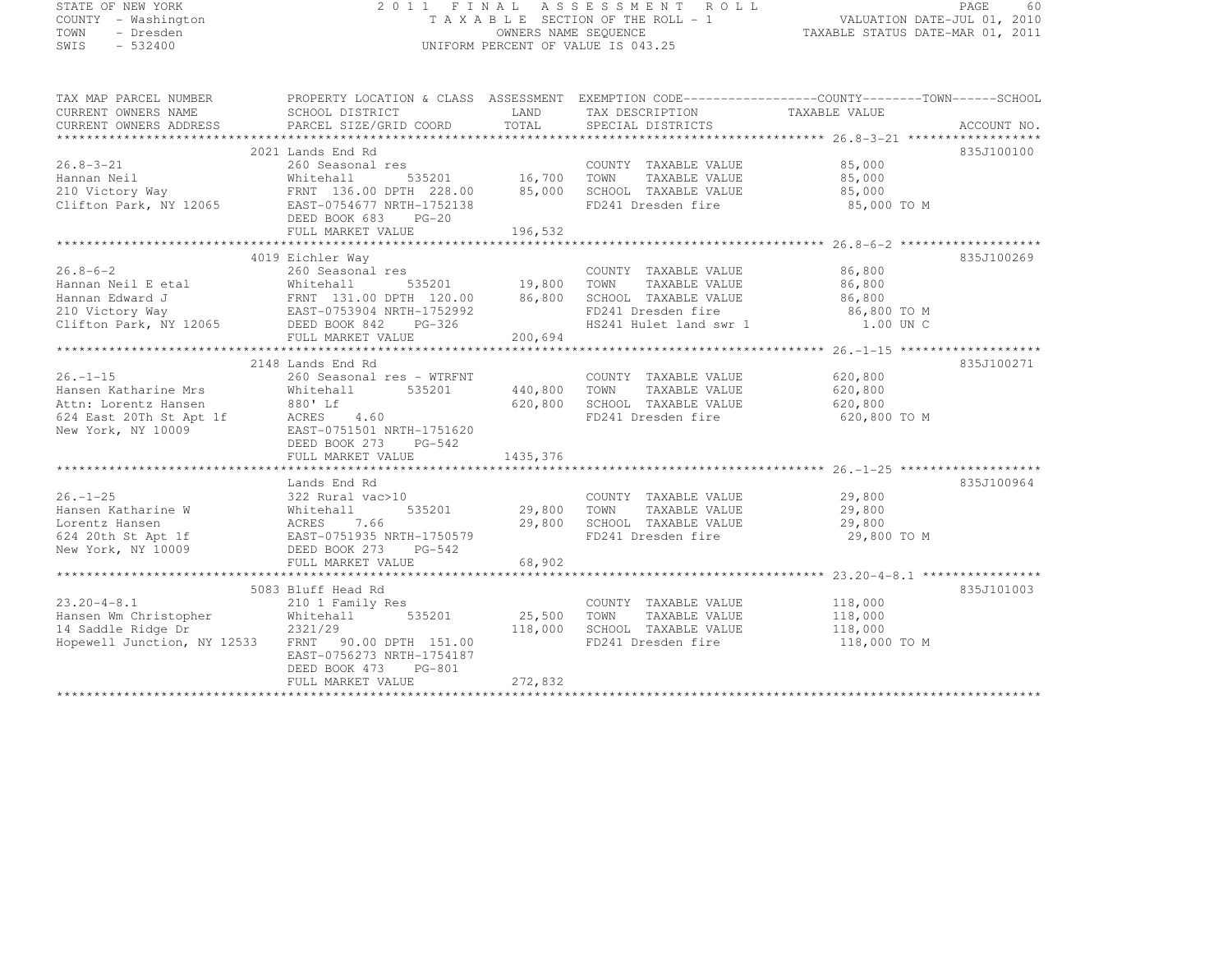| STATE OF NEW YORK |           |                     |  |
|-------------------|-----------|---------------------|--|
|                   |           | COUNTY - Washington |  |
| TOWN              |           | - Dresden           |  |
| SWIS              | $-532400$ |                     |  |

#### STATE OF NEW YORK 2 0 1 1 F I N A L A S S E S S M E N T R O L L PAGE <sup>61</sup> COUNTY - Washington T A X A B L E SECTION OF THE ROLL - 1 VALUATION DATE-JUL 01, 2010 TOWN - Dresden OWNERS NAME SEQUENCE TAXABLE STATUS DATE-MAR 01, 2011<br>- TRESDEN OWNERS NAME STATUS OF THE SEQUENCE OF THE SEQUENCE OF TAXABLE STATUS DATE-MAR 01, 2011 SWIS - 532400 CONTROL CONTROL CONTROL UNIFORM PERCENT OF VALUE IS 043.25

| TAX MAP PARCEL NUMBER<br>CURRENT OWNERS NAME<br>CURRENT OWNERS ADDRESS                                                                                                                                                              | SCHOOL DISTRICT<br>PARCEL SIZE/GRID COORD | LAND<br>TOTAL | TAX DESCRIPTION TAXABLE VALUE<br>SPECIAL DISTRICTS  | PROPERTY LOCATION & CLASS ASSESSMENT EXEMPTION CODE-----------------COUNTY-------TOWN------SCHOOL | ACCOUNT NO.    |
|-------------------------------------------------------------------------------------------------------------------------------------------------------------------------------------------------------------------------------------|-------------------------------------------|---------------|-----------------------------------------------------|---------------------------------------------------------------------------------------------------|----------------|
|                                                                                                                                                                                                                                     |                                           |               |                                                     |                                                                                                   |                |
|                                                                                                                                                                                                                                     | 5199 Bluff Head Rd                        |               |                                                     |                                                                                                   | 835J100272     |
| $24.13 - 1 - 5$                                                                                                                                                                                                                     | 260 Seasonal res - WTRFNT                 |               | COUNTY TAXABLE VALUE                                | 280,500                                                                                           |                |
|                                                                                                                                                                                                                                     | 535201<br>Whitehall                       | 225,400       | TOWN<br>TAXABLE VALUE                               | 280,500                                                                                           |                |
| Harder Sally K<br>1147 Stephanie Dr                                                                                                                                                                                                 | 2.25<br>ACRES                             | 280,500       | SCHOOL TAXABLE VALUE                                | 280,500                                                                                           |                |
| North Caldwell, NJ 07006                                                                                                                                                                                                            | EAST-0757146 NRTH-1756567                 |               | FD241 Dresden fire                                  | 280,500 TO M                                                                                      |                |
|                                                                                                                                                                                                                                     | DEED BOOK 509 PG-137                      |               |                                                     |                                                                                                   |                |
|                                                                                                                                                                                                                                     | FULL MARKET VALUE                         | 648,555       |                                                     |                                                                                                   |                |
|                                                                                                                                                                                                                                     |                                           |               |                                                     |                                                                                                   |                |
|                                                                                                                                                                                                                                     | 4 Deer Run Way                            |               |                                                     |                                                                                                   | 835J100917     |
| $26. - 4 - 13$                                                                                                                                                                                                                      | 210 1 Family Res                          |               | COUNTY TAXABLE VALUE                                | 115,100                                                                                           |                |
|                                                                                                                                                                                                                                     |                                           |               |                                                     | 115,100<br>115,100                                                                                |                |
|                                                                                                                                                                                                                                     |                                           |               |                                                     |                                                                                                   |                |
| Haring Alexander E Whitehall 535201 25,400 TOWN TAXABLE VALUE<br>Haring Veronica A FRNT 186.00 DPTH 190.00 115,100 SCHOOL TAXABLE VALUE<br>3 Deer Run Way EAST-0755815 NRTH-1752077 FD241 Dresden fire<br>Huletts Landing, NY 12841 |                                           |               | FD241 Dresden fire                                  | 115,100 TO M                                                                                      |                |
|                                                                                                                                                                                                                                     |                                           |               |                                                     |                                                                                                   |                |
|                                                                                                                                                                                                                                     |                                           |               |                                                     |                                                                                                   |                |
|                                                                                                                                                                                                                                     |                                           |               |                                                     |                                                                                                   |                |
|                                                                                                                                                                                                                                     | 6814 Mountainview Way East                |               |                                                     |                                                                                                   | 835J100273     |
| $23.20 - 6 - 14$                                                                                                                                                                                                                    | 260 Seasonal res                          |               | COUNTY TAXABLE VALUE                                | 130,000                                                                                           |                |
| Harriman Cynthia Trustee                                                                                                                                                                                                            | 535201 26,000<br>Whitehall                |               | TOWN<br>TAXABLE VALUE                               | 130,000                                                                                           |                |
| Harriman Family Trust                                                                                                                                                                                                               |                                           | 130,000       | SCHOOL TAXABLE VALUE                                | 130,000                                                                                           |                |
| 42 Magnolia Ave                                                                                                                                                                                                                     |                                           |               | FD241 Dresden fire                                  | 130,000 TO M                                                                                      |                |
| Denville, NJ 07834                                                                                                                                                                                                                  | EAST-0756405 NRTH-1754390                 |               |                                                     |                                                                                                   |                |
|                                                                                                                                                                                                                                     | DEED BOOK 2599 PG-118                     |               |                                                     |                                                                                                   |                |
|                                                                                                                                                                                                                                     | FULL MARKET VALUE                         | 300,578       |                                                     |                                                                                                   |                |
|                                                                                                                                                                                                                                     |                                           |               |                                                     |                                                                                                   |                |
|                                                                                                                                                                                                                                     | Pease Rd                                  |               |                                                     |                                                                                                   | 835J100579     |
| $18. - 1 - 3$                                                                                                                                                                                                                       | 270 Mfg housing                           |               | COUNTY TAXABLE VALUE 43,300                         |                                                                                                   |                |
| Hart James W                                                                                                                                                                                                                        | 535201<br>Whitehall                       | 38,300 TOWN   | TAXABLE VALUE                                       | 43,300                                                                                            |                |
| 9 Adams St                                                                                                                                                                                                                          | ACRES 79.30                               |               | 43,300 SCHOOL TAXABLE VALUE                         | 43,300                                                                                            |                |
| Whitehall, NY 12887                                                                                                                                                                                                                 | EAST-0772337 NRTH-1772417                 |               | FD241 Dresden fire                                  | 43,300 TO M                                                                                       |                |
|                                                                                                                                                                                                                                     | DEED BOOK 850<br>$PG-58$                  |               |                                                     |                                                                                                   |                |
|                                                                                                                                                                                                                                     | FULL MARKET VALUE                         | 100,116       |                                                     |                                                                                                   |                |
|                                                                                                                                                                                                                                     |                                           |               |                                                     |                                                                                                   |                |
|                                                                                                                                                                                                                                     | 16 Foster Way                             |               | 96 PCT OF VALUE USED FOR EXEMPTION PURPOSES         |                                                                                                   | 835J100523     |
| $28. - 1 - 13.2$                                                                                                                                                                                                                    | 210 1 Family Res                          |               | CBT VET/TC 41131                                    | 14,400 14,400                                                                                     | $\overline{0}$ |
| Hebert Frances E LE                                                                                                                                                                                                                 | Whitel<br>ACRES<br>Whitehall              |               | 535201 12,400 AGED-ALL 41800                        | 21,600<br>21,600                                                                                  | 28,800         |
| Ives Mark                                                                                                                                                                                                                           | 6.60                                      |               | 60,000 STAR EN 41834                                | $\sim$ 0<br>$\bigcap$                                                                             | 27,890         |
| 16 Foster Way<br>Clemons, NY 12819<br>DEED BOOK 2757 PG-278                                                                                                                                                                         |                                           |               | COUNTY TAXABLE VALUE                                | 24,000                                                                                            |                |
|                                                                                                                                                                                                                                     |                                           |               | TOWN<br>TAXABLE VILLE<br>TAXABLE VALUE<br>--- VALUE | 24,000                                                                                            |                |
|                                                                                                                                                                                                                                     | FULL MARKET VALUE                         |               | 138,728 SCHOOL TAXABLE VALUE                        | 3,310                                                                                             |                |
|                                                                                                                                                                                                                                     |                                           |               | FD241 Dresden fire                                  | 60,000 TO M                                                                                       |                |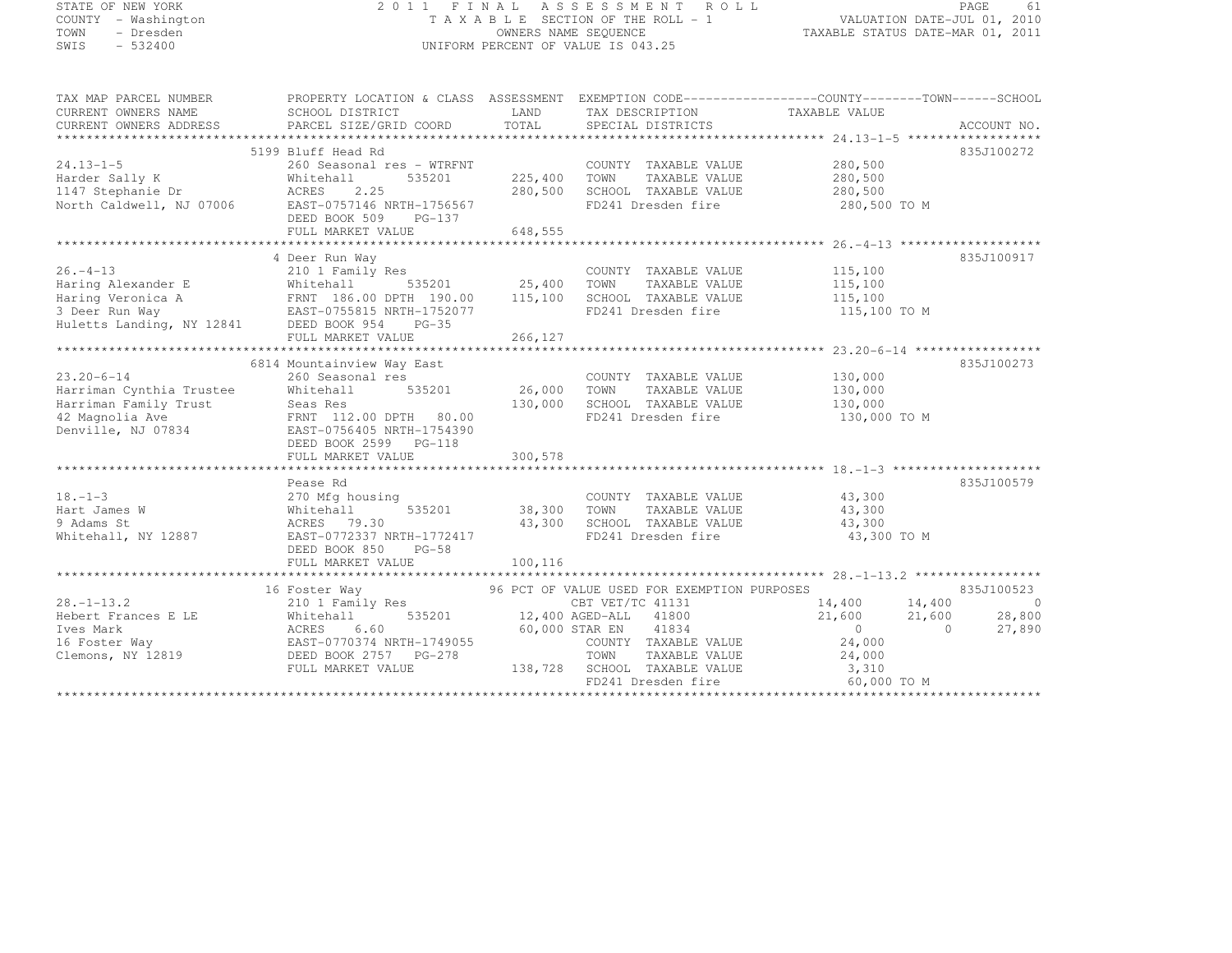# STATE OF NEW YORK 2 0 1 1 F I N A L A S S E S S M E N T R O L L PAGE <sup>62</sup> COUNTY - Washington T A X A B L E SECTION OF THE ROLL - 1 VALUATION DATE-JUL 01, 2010 TOWN - Dresden OWNERS NAME SEQUENCE TAXABLE STATUS DATE-MAR 01, 2011<br>- TRESDEN OWNERS NAME STATUS OF THE SEQUENCE OF THE SEQUENCE OF TAXABLE STATUS DATE-MAR 01, 2011 SWIS - 532400 UNIFORM PERCENT OF VALUE IS 043.25

| TAX MAP PARCEL NUMBER<br>CURRENT OWNERS NAME<br>CURRENT OWNERS ADDRESS                                                                                                                              |                                                                                                                                                                                        |         |                                                                                                                            | PROPERTY LOCATION & CLASS ASSESSMENT EXEMPTION CODE-----------------COUNTY-------TOWN------SCHOOL<br>ACCOUNT NO. |
|-----------------------------------------------------------------------------------------------------------------------------------------------------------------------------------------------------|----------------------------------------------------------------------------------------------------------------------------------------------------------------------------------------|---------|----------------------------------------------------------------------------------------------------------------------------|------------------------------------------------------------------------------------------------------------------|
| $26.8 - 7 - 8$<br>Heinzerling Glenn J                                                                                                                                                               | 4044 Eichler Way<br>310 Res Vac<br>Whitehall                                                                                                                                           |         | COUNTY TAXABLE VALUE 10,800<br>535201 10,800 TOWN TAXABLE VALUE 10,800 TOWN TAXABLE VALUE 10,800                           | 835J100260                                                                                                       |
|                                                                                                                                                                                                     |                                                                                                                                                                                        |         |                                                                                                                            |                                                                                                                  |
| $26.8 - 5 - 1.1$<br>Hemerlein Daniel<br>Hemerlein Jeri-Marie $2759 \& 2761$ Sheep Meadow $227,300$ SCHOOL TAXABLE VALUE $227,300$<br>6095 Cedar Wood Dr<br>Columbia, MD 21044<br>Columbia, MD 21044 | 2761 Sheep Meadow Way<br>310 Res Vac<br>Whitehall<br>180 ELF: Lot 2<br>FRNT 245.00 DPTH 218.00<br>EAST-0752841 NRTH-1752599<br>DEED BOOK 2760 PG-287<br>FULL MARKET VALUE              | 525,549 | FD241 Dresden fire                                                                                                         | 227,300<br>227,300<br>227,300 TO M                                                                               |
|                                                                                                                                                                                                     |                                                                                                                                                                                        |         |                                                                                                                            |                                                                                                                  |
| $26.8 - 5 - 1.3$<br>Hemerlein Daniel J<br>Hemerlein Jeri-Marie<br>6095 Cedar Wood Dr<br>Columbia, MD 21044                                                                                          | Sheep Meadow Ln<br>311 Res vac land - WTRFNT<br>535201<br>Whitehall<br>$P/O$ Lot 2<br>FRNT 45.00 DPTH 85.00<br>EAST-0752780 NRTH-1752713<br>DEED BOOK 2760 PG-287<br>FULL MARKET VALUE | 2,312   | COUNTY TAXABLE VALUE 1,000<br>1,000 TOWN TAXABLE VALUE<br>1,000 SCHOOL TAXABLE VALUE                                       | $\frac{1}{1}$ , 000<br>$\frac{1}{1}$ , 000<br>FD241 Dresden fire 1,000 TO M                                      |
|                                                                                                                                                                                                     |                                                                                                                                                                                        |         |                                                                                                                            |                                                                                                                  |
| 26.8-5-1.5<br>Hemerlein Daniel J<br>Hemerlein Jeri-Marie<br>P/O lot 2<br>6095 Cedar Wood Dr<br>Columbia, $MD 21044$                                                                                 | Sheep Meadow Ln<br>310 Res Vac<br>310 Res Vac<br>Whitehall<br>FRNT 24.00 DPTH 54.00<br>EAST-0752766 NRTH-1752564<br>DEED BOOK 2760 PG-287<br>FULL MARKET VALUE                         | 2,312   | COUNTY TAXABLE VALUE 1,000<br>535201 1,000 TOWN TAXABLE VALUE 1,000 1,000 SCHOOL TAXABLE VALUE 1,000<br>FD241 Dresden fire | 1,000 TO M                                                                                                       |
|                                                                                                                                                                                                     |                                                                                                                                                                                        |         |                                                                                                                            |                                                                                                                  |
| $26.8 - 2 - 9$<br>Hennessy Hugh<br>Hennessy Patricia<br>2080 Hendricks Ave<br>Belmore, NY 11710                                                                                                     | 979 County Route 6<br>260 Seasonal res<br>535201<br>Whitehall<br>EAST-0754168 NRTH-1753369<br>DEED BOOK 407 PG-238                                                                     |         | COUNTY TAXABLE VALUE<br>10,000 TOWN TAXABLE VALUE<br>COUNTY TAXABLE VALUE                                                  | 835J100285<br>118,800<br>118,800<br>HS241 Hulet land swr 1 1.00 UN C                                             |
|                                                                                                                                                                                                     | FULL MARKET VALUE                                                                                                                                                                      | 274,682 |                                                                                                                            |                                                                                                                  |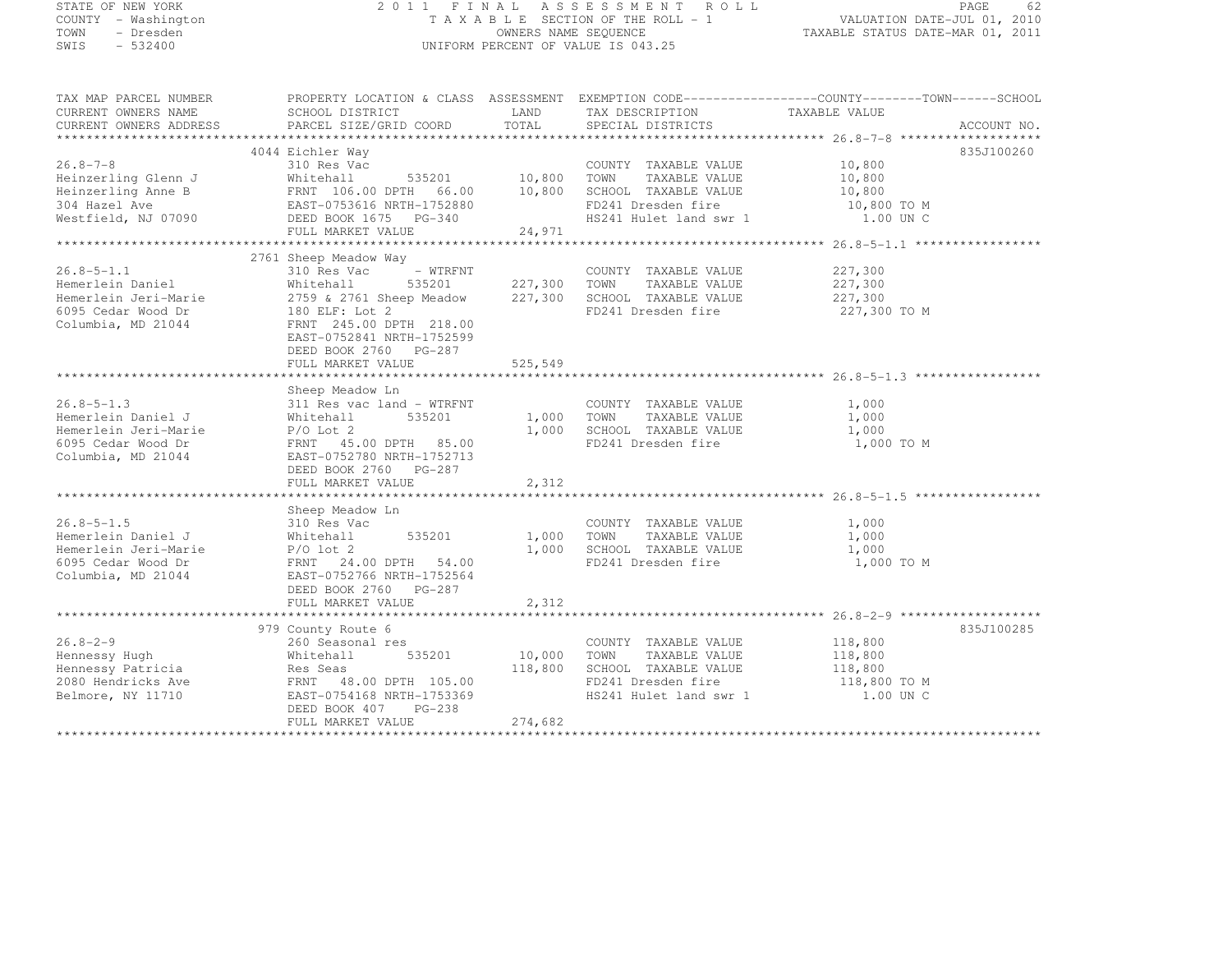| STATE OF NEW YORK      |                                                                                                                                                                                                                                            |             | 2011 FINAL ASSESSMENT ROLL         |                                                                          | PAGE<br>63         |
|------------------------|--------------------------------------------------------------------------------------------------------------------------------------------------------------------------------------------------------------------------------------------|-------------|------------------------------------|--------------------------------------------------------------------------|--------------------|
| COUNTY - Washington    |                                                                                                                                                                                                                                            |             | TAXABLE SECTION OF THE ROLL - 1    | 0 L L<br>VALUATION DATE-JUL 01, 2010<br>TAXABLE STATUS DATE-MAR 01, 2011 |                    |
| TOWN - Dresden         |                                                                                                                                                                                                                                            |             | OWNERS NAME SEQUENCE               |                                                                          |                    |
| SWIS<br>$-532400$      |                                                                                                                                                                                                                                            |             | UNIFORM PERCENT OF VALUE IS 043.25 |                                                                          |                    |
|                        |                                                                                                                                                                                                                                            |             |                                    |                                                                          |                    |
| TAX MAP PARCEL NUMBER  | PROPERTY LOCATION & CLASS ASSESSMENT EXEMPTION CODE-----------------COUNTY-------TOWN------SCHOOL                                                                                                                                          |             |                                    |                                                                          |                    |
| CURRENT OWNERS NAME    | SCHOOL DISTRICT                                                                                                                                                                                                                            | LAND        | TAX DESCRIPTION                    | TAXABLE VALUE                                                            |                    |
| CURRENT OWNERS ADDRESS | PARCEL SIZE/GRID COORD                                                                                                                                                                                                                     | TOTAL       | SPECIAL DISTRICTS                  |                                                                          | ACCOUNT NO.        |
|                        |                                                                                                                                                                                                                                            |             |                                    |                                                                          |                    |
|                        | 2433 Jaques Way East                                                                                                                                                                                                                       |             |                                    |                                                                          | 835J100480         |
| $26.8 - 3 - 17$        |                                                                                                                                                                                                                                            |             | COUNTY TAXABLE VALUE               | 64,400                                                                   |                    |
| Hennessy Michael       | 535201                                                                                                                                                                                                                                     | 20,800 TOWN | TAXABLE VALUE                      | 64,400                                                                   |                    |
| 1700 White St          |                                                                                                                                                                                                                                            | 64,400      | SCHOOL TAXABLE VALUE               | 64,400                                                                   |                    |
| Bellmore, NY 11710     | 260 Seasonal res<br>Whitehall 5<br>Lot 1<br>Esmt 2605/1                                                                                                                                                                                    |             | FD241 Dresden fire                 | 64,400 TO M                                                              |                    |
|                        | FRNT 208.00 DPTH 56.00                                                                                                                                                                                                                     |             |                                    |                                                                          |                    |
|                        | EAST-0753940 NRTH-1752510                                                                                                                                                                                                                  |             |                                    |                                                                          |                    |
|                        | DEED BOOK 2945 PG-338                                                                                                                                                                                                                      |             |                                    |                                                                          |                    |
|                        | FULL MARKET VALUE                                                                                                                                                                                                                          | 148,902     |                                    |                                                                          |                    |
|                        |                                                                                                                                                                                                                                            |             |                                    |                                                                          |                    |
|                        | 39 Dresden Rd                                                                                                                                                                                                                              |             |                                    |                                                                          | 835J201125         |
|                        | 21.-1-23.1<br>Henry Margaret 270 Mfg housing<br>Henry William E FRNT 60.00 DPTH 150.00 16,000 COUNTY TAXABLE VALUE<br>39 Dresden Station Rd EAST-0779654 NRTH-1764426 TOWN TAXABLE VALUE<br>2,400 STAR EN 41834<br>2,400 STAR EN 41834<br> |             |                                    | 8,000                                                                    | 8,000<br>8,000     |
|                        |                                                                                                                                                                                                                                            |             |                                    | $\overline{0}$                                                           | $\circ$<br>8,000   |
|                        |                                                                                                                                                                                                                                            |             |                                    | 8,000                                                                    |                    |
|                        |                                                                                                                                                                                                                                            |             | TAXABLE VALUE                      | 8,000                                                                    |                    |
|                        |                                                                                                                                                                                                                                            |             |                                    | $\sim$ 0                                                                 |                    |
|                        | FULL MARKET VALUE                                                                                                                                                                                                                          |             | 36,994 FD241 Dresden fire          | 16,000 TO M                                                              |                    |
|                        |                                                                                                                                                                                                                                            |             |                                    |                                                                          |                    |
|                        | 35 Dresden Rd                                                                                                                                                                                                                              |             |                                    |                                                                          | 835J100955         |
| $21. - 1 - 21$         | 312 Vac w/imprv                                                                                                                                                                                                                            |             | COUNTY TAXABLE VALUE               | 2,000                                                                    |                    |
| Henry William E        | 535201<br>Whitehall                                                                                                                                                                                                                        |             | 1,000 TOWN<br>TAXABLE VALUE        | 2,000                                                                    |                    |
| Stafford William M     |                                                                                                                                                                                                                                            | 2,000       | SCHOOL TAXABLE VALUE               | 2,000                                                                    |                    |
| 39 Dresden Station Rd  | Garage<br>FRNT 100.00 DPTH 100.00<br>EAST-0779676 NRTH-1764506                                                                                                                                                                             |             | FD241 Dresden fire                 | 2,000 TO M                                                               |                    |
| Whitehall, NY 12887    |                                                                                                                                                                                                                                            |             |                                    |                                                                          |                    |
|                        | DEED BOOK 589 PG-129                                                                                                                                                                                                                       |             |                                    |                                                                          |                    |
|                        | FULL MARKET VALUE                                                                                                                                                                                                                          | 4,624       |                                    |                                                                          |                    |
|                        |                                                                                                                                                                                                                                            |             |                                    |                                                                          |                    |
|                        | 33 Dresden Rd                                                                                                                                                                                                                              |             |                                    |                                                                          | 835J100954         |
| $21. - 1 - 23$         | 270 Mfg housing                                                                                                                                                                                                                            |             | STAR B 41854                       | $\overline{0}$                                                           | 14,730<br>$\Omega$ |
|                        |                                                                                                                                                                                                                                            |             | 3,700 COUNTY TAXABLE VALUE         | 15,000                                                                   |                    |
|                        |                                                                                                                                                                                                                                            |             | TOWN TAXABLE VALUE                 | 15,000                                                                   |                    |
|                        |                                                                                                                                                                                                                                            |             | SCHOOL TAXABLE VALUE               | 270                                                                      |                    |
| Whitehall, NY 12887    | DEED BOOK 589<br>PG-129                                                                                                                                                                                                                    |             | FD241 Dresden fire                 | 15,000 TO M                                                              |                    |
|                        | FULL MARKET VALUE                                                                                                                                                                                                                          | 34,682      |                                    |                                                                          |                    |
|                        |                                                                                                                                                                                                                                            |             |                                    |                                                                          |                    |
|                        | 4314 Elm Tree Path                                                                                                                                                                                                                         |             |                                    |                                                                          | 835J100976         |
| $26.8 - 7 - 13$        |                                                                                                                                                                                                                                            |             | COUNTY TAXABLE VALUE               | 345,800                                                                  |                    |
| Hess John              |                                                                                                                                                                                                                                            | 121,400     | TOWN TAXABLE VALUE                 | 345,800                                                                  |                    |
| Hess Jo Ellen          |                                                                                                                                                                                                                                            | 345,800     | SCHOOL TAXABLE VALUE               | 345,800                                                                  |                    |
| 26 Moulton Rd          |                                                                                                                                                                                                                                            |             | FD241 Dresden fire                 | 345,800 TO M                                                             |                    |
| Hampton, NH 03842-2154 | 210 1 Family Res - WTRFNT<br>210 1 Family Res - WTRFNT<br>Whitehall 535201<br>Lf 62 S<br>FRNT 62.00 DPTH 149.00<br>EAST-0753623 NRTH-1753103                                                                                               |             | HS241 Hulet land swr 1             | 1.00 UN C                                                                |                    |
|                        | DEED BOOK 774<br>PG-193                                                                                                                                                                                                                    |             |                                    |                                                                          |                    |
|                        | FULL MARKET VALUE                                                                                                                                                                                                                          | 799,538     |                                    |                                                                          |                    |
|                        |                                                                                                                                                                                                                                            |             |                                    |                                                                          |                    |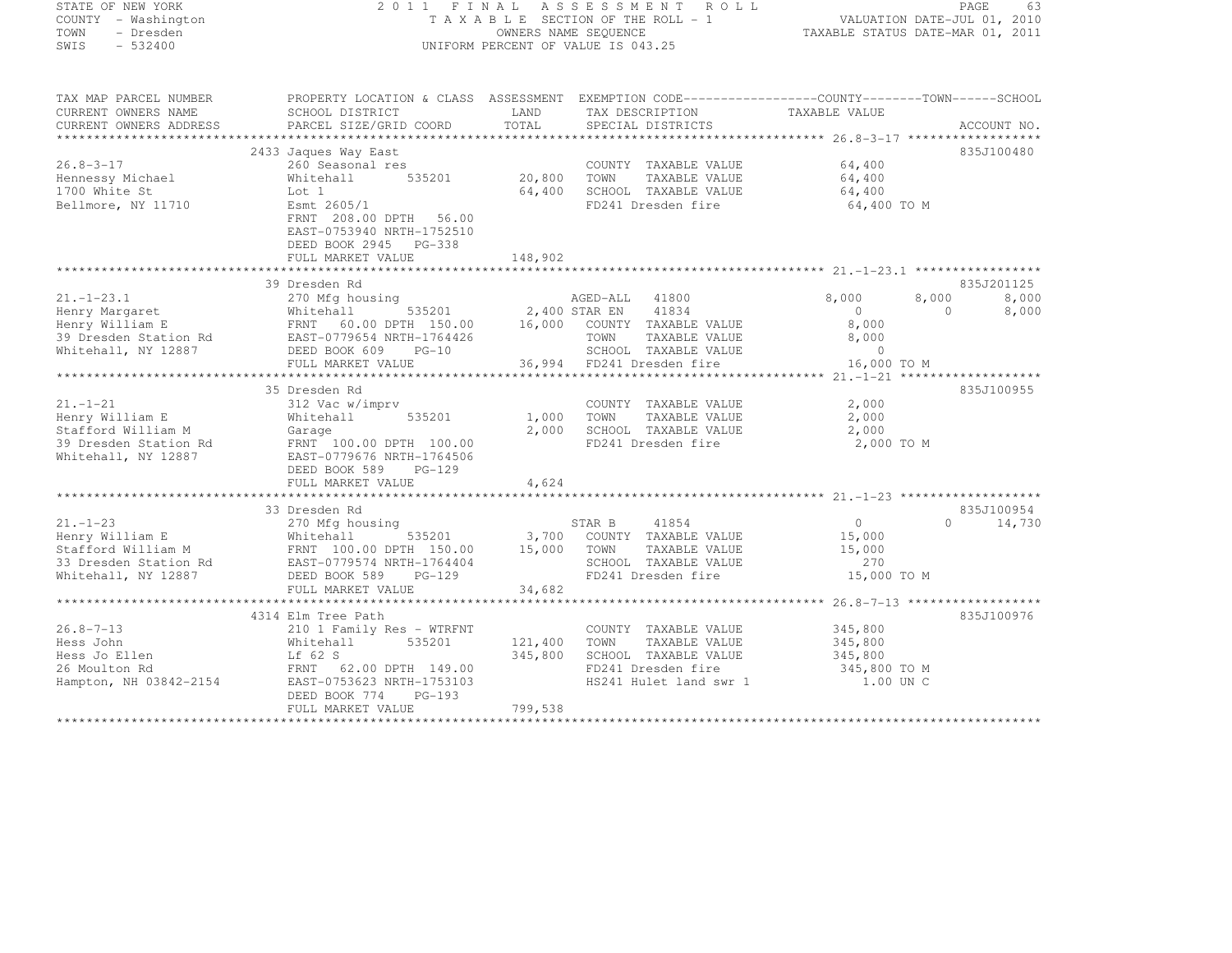| STATE OF NEW YORK                  |                                                                                                                 |                      |                                                                                                                                             |                                  | PAGE<br>-64 |  |
|------------------------------------|-----------------------------------------------------------------------------------------------------------------|----------------------|---------------------------------------------------------------------------------------------------------------------------------------------|----------------------------------|-------------|--|
| COUNTY - Washington                | 2011 FINAL ASSESSMENT ROLL<br>VALUATION DATE-JUL 01, 2010<br>TAXABLE SECTION OF THE ROLL - 1                    |                      |                                                                                                                                             |                                  |             |  |
| TOWN<br>- Dresden                  |                                                                                                                 | OWNERS NAME SEQUENCE |                                                                                                                                             |                                  |             |  |
| SWIS<br>$-532400$                  |                                                                                                                 |                      | UNIFORM PERCENT OF VALUE IS 043.25                                                                                                          | TAXABLE STATUS DATE-MAR 01, 2011 |             |  |
|                                    |                                                                                                                 |                      |                                                                                                                                             |                                  |             |  |
| TAX MAP PARCEL NUMBER              | PROPERTY LOCATION & CLASS ASSESSMENT EXEMPTION CODE-----------------COUNTY-------TOWN------SCHOOL               |                      |                                                                                                                                             |                                  |             |  |
| CURRENT OWNERS NAME                | SCHOOL DISTRICT                                                                                                 |                      | LAND TAX DESCRIPTION TAXABLE VALUE                                                                                                          |                                  |             |  |
|                                    |                                                                                                                 |                      |                                                                                                                                             |                                  |             |  |
|                                    |                                                                                                                 |                      |                                                                                                                                             |                                  |             |  |
|                                    | 56 Maple Acres Way                                                                                              |                      |                                                                                                                                             |                                  | 835J100153  |  |
| $49. -2 - 4.1 - 8801$              | s way<br>using 535201 100 100MN<br>270 Mfg housing                                                              |                      | COUNTY TAXABLE VALUE 14,500<br>100 TOWN TAXABLE VALUE 14,500<br>14,500 SCHOOL TAXABLE VALUE 14,500<br>298370 FD241 Dresden fire 14,500 TO M |                                  |             |  |
| Hewitt James                       |                                                                                                                 |                      |                                                                                                                                             |                                  |             |  |
| 516 5 th Ave<br>Troy, NY 12182     | Whitehall 535201<br>1eased lot No. 22<br>2 EAST-0732310 NRTH-1298370                                            |                      |                                                                                                                                             |                                  |             |  |
|                                    |                                                                                                                 |                      |                                                                                                                                             |                                  |             |  |
|                                    |                                                                                                                 |                      |                                                                                                                                             |                                  |             |  |
|                                    | 13358 State Route 22                                                                                            |                      |                                                                                                                                             |                                  | 835J100083  |  |
| $42. - 1 - 18$                     | 314 Rural vac<10                                                                                                |                      | COUNTY TAXABLE VALUE 7,000                                                                                                                  |                                  |             |  |
| Hewitt James C                     | Whitehall                                                                                                       | 535201 7,000 TOWN    | TAXABLE VALUE                                                                                                                               | 7,000                            |             |  |
| 516 5th Ave                        | ACRES 2.00                                                                                                      | 7,000                | SCHOOL TAXABLE VALUE                                                                                                                        | 7,000                            |             |  |
| Troy, NY 12182                     | EAST-0773758 NRTH-1735280                                                                                       |                      | FD241 Dresden fire                                                                                                                          | 7,000 TO M                       |             |  |
|                                    | DEED BOOK 1727    PG-283                                                                                        |                      |                                                                                                                                             |                                  |             |  |
|                                    | FULL MARKET VALUE                                                                                               | 16, 185              |                                                                                                                                             |                                  |             |  |
|                                    |                                                                                                                 |                      |                                                                                                                                             |                                  |             |  |
|                                    | 43 Military Rd                                                                                                  |                      |                                                                                                                                             |                                  | 835J100434  |  |
| $24. -1 - 17$                      | 270 Mfg housing                                                                                                 |                      | COUNTY TAXABLE VALUE 18,100                                                                                                                 |                                  |             |  |
|                                    | Higgs Charles W Jr Whitehall 535201 6,300 TOWN                                                                  |                      |                                                                                                                                             | TAXABLE VALUE 18,100             |             |  |
| Higgs Michele D<br>877 Rt 32       | ACRES<br>2.00<br>EAST-0763653 NRTH-1754272                                                                      | 18,100               | SCHOOL TAXABLE VALUE 18,100<br>FD241 Dresden fire 18,100 TO M                                                                               |                                  |             |  |
| Stillwater, NY 12170 DEED BOOK 601 | PG-185                                                                                                          |                      |                                                                                                                                             |                                  |             |  |
|                                    | FULL MARKET VALUE                                                                                               | 41,850               |                                                                                                                                             |                                  |             |  |
|                                    |                                                                                                                 |                      |                                                                                                                                             |                                  |             |  |
|                                    | Cat Den Rd/e Off                                                                                                |                      |                                                                                                                                             |                                  | 835J100288  |  |
| $35. - 1 - 7$                      | 314 Rural vac<10                                                                                                |                      | COUNTY TAXABLE VALUE                                                                                                                        | 3,100                            |             |  |
| $11411$ Darmand $\alpha$           | ות דו-הו-ב-דוגות החול מהורים החול להורים בחינו-והורים להורים והורים והורים והורים והורים והורים והורים והורים ה |                      |                                                                                                                                             |                                  |             |  |

| Hill Raymond G       | 535201<br>Whitehall       | 3,100<br>TAXABLE VALUE<br>TOWN   | 3,100              |
|----------------------|---------------------------|----------------------------------|--------------------|
| Hill Gary R          | 203/517                   | 3,100<br>SCHOOL<br>TAXABLE VALUE | 3.100              |
| 484 Selfridge Rd     | FRNT 126.00 DPTH 150.00   | FD241 Dresden fire               | 3,100 TO M         |
| Gansevoort, NY 12831 | EAST-0776900 NRTH-1744923 |                                  |                    |
|                      | FULL MARKET VALUE         | 7,168                            |                    |
|                      |                           |                                  |                    |
|                      | 576 County Route 6        |                                  |                    |
| $27. - 2 - 10.4$     | 210 1 Family Res          | 41854<br>STAR B                  | 14,730<br>$\Omega$ |
| Hobus Richard E      | 535201<br>Whitehall       | 6,500<br>COUNTY<br>TAXABLE VALUE | 62,500             |
| Hobus Pamela         | 497' Rd Frt               | 62,500<br>TOWN<br>TAXABLE VALUE  | 62,500             |
| 576 County Rt 6      | ACRES 2.17                | SCHOOL<br>TAXABLE VALUE          | 47.770             |
| Clemons, NY 12819    | EAST-0759592 NRTH-1746886 | FD241 Dresden fire               | 62,500 TO M        |
|                      | DEED BOOK 674<br>PG-304   |                                  |                    |
|                      | FULL MARKET VALUE         | 144,509                          |                    |
|                      |                           |                                  |                    |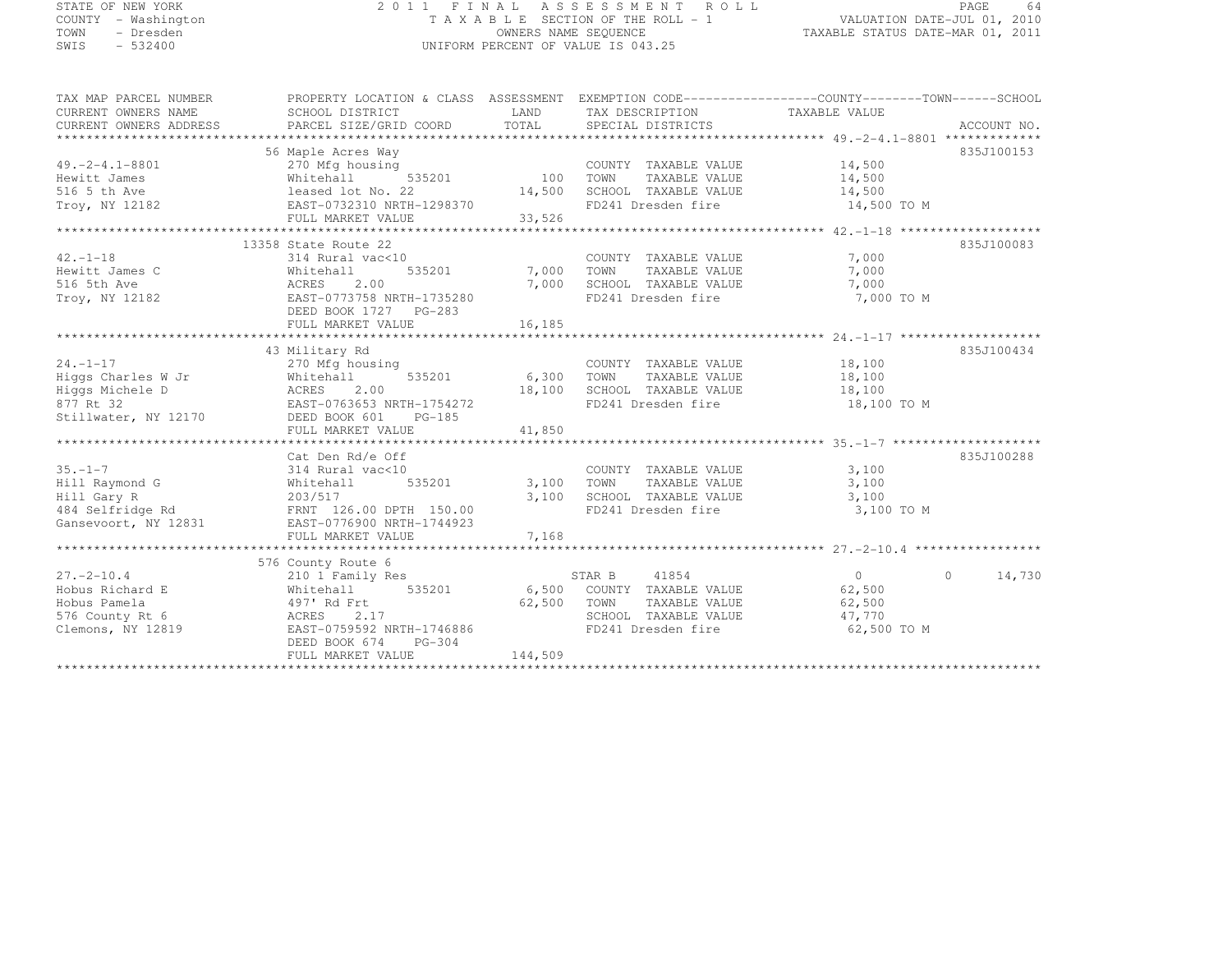# STATE OF NEW YORK 2 0 1 1 F I N A L A S S E S S M E N T R O L L PAGE <sup>65</sup> COUNTY - Washington T A X A B L E SECTION OF THE ROLL - 1 VALUATION DATE-JUL 01, 2010 TOWN - Dresden OWNERS NAME SEQUENCE TAXABLE STATUS DATE-MAR 01, 2011<br>- TRESDEN OWNERS NAME STATUS OF THE SEQUENCE OF THE SEQUENCE OF TAXABLE STATUS DATE-MAR 01, 2011 SWIS - 532400 UNIFORM PERCENT OF VALUE IS 043.25

| TAX MAP PARCEL NUMBER<br>CURRENT OWNERS NAME<br>CURRENT OWNERS ADDRESS                                                                                                                                                                          | PROPERTY LOCATION & CLASS ASSESSMENT EXEMPTION CODE-----------------COUNTY-------TOWN------SCHOOL<br>SCHOOL DISTRICT |                   | LAND TAX DESCRIPTION TAXABLE VALUE                                                                                                                                                                             |                    |                                  |
|-------------------------------------------------------------------------------------------------------------------------------------------------------------------------------------------------------------------------------------------------|----------------------------------------------------------------------------------------------------------------------|-------------------|----------------------------------------------------------------------------------------------------------------------------------------------------------------------------------------------------------------|--------------------|----------------------------------|
|                                                                                                                                                                                                                                                 |                                                                                                                      |                   |                                                                                                                                                                                                                |                    |                                  |
| $28. - 2 - 7$                                                                                                                                                                                                                                   | 17 Lake Rd<br>210 1 Family Res                                                                                       |                   | (1y Res 535201 535201 535201 535201 535201 535201 5 12 12 13 14 15 16 16 17 18 18 19 19 19 19 19 19 1                                                                                                          | $\Omega$           | 835J100055<br>$\Omega$<br>14,730 |
| Hodor Brian                                                                                                                                                                                                                                     | Whitehall                                                                                                            |                   |                                                                                                                                                                                                                | 23,900<br>23,900   | $\Omega$                         |
| 17 Lake Rd                                                                                                                                                                                                                                      | Whiteh<br>ACRES<br>2.10                                                                                              |                   | 47,800 COUNTY TAXABLE VALUE                                                                                                                                                                                    | 23,900             |                                  |
| Whitehall, NY 12887 EAST-0771601 NRTH-1752193                                                                                                                                                                                                   |                                                                                                                      |                   | TOWN<br>TAXABLE VALUE                                                                                                                                                                                          | 23,900             |                                  |
|                                                                                                                                                                                                                                                 | DEED BOOK 737 PG-267                                                                                                 |                   |                                                                                                                                                                                                                |                    |                                  |
|                                                                                                                                                                                                                                                 | FULL MARKET VALUE                                                                                                    |                   |                                                                                                                                                                                                                |                    |                                  |
|                                                                                                                                                                                                                                                 |                                                                                                                      |                   |                                                                                                                                                                                                                |                    |                                  |
|                                                                                                                                                                                                                                                 | 7107 Meadow Point Way                                                                                                |                   |                                                                                                                                                                                                                |                    | 835J101009                       |
| $24.13 - 1 - 24.1$                                                                                                                                                                                                                              | 260 Seasonal res - WTRFNT                                                                                            |                   | COUNTY TAXABLE VALUE 251,400                                                                                                                                                                                   |                    |                                  |
|                                                                                                                                                                                                                                                 |                                                                                                                      |                   | 535201 178,300 TOWN TAXABLE VALUE                                                                                                                                                                              |                    |                                  |
| Hoffman Family Trust<br>Nahl Susan H Trustee Camp/out Bldg<br>PO Box 225 Lf 133<br>Clifton Park, NY 12065 ACRES 1.09                                                                                                                            | ut Bldg $1.09$                                                                                                       |                   | 251,400 SCHOOL TAXABLE VALUE                                                                                                                                                                                   | 251,400<br>251,400 |                                  |
|                                                                                                                                                                                                                                                 |                                                                                                                      |                   | FD241 Dresden fire 251,400 TO M                                                                                                                                                                                |                    |                                  |
|                                                                                                                                                                                                                                                 |                                                                                                                      |                   |                                                                                                                                                                                                                |                    |                                  |
|                                                                                                                                                                                                                                                 | EAST-0756628 NRTH-1755956                                                                                            |                   |                                                                                                                                                                                                                |                    |                                  |
|                                                                                                                                                                                                                                                 | DEED BOOK 906<br>$PG-20$                                                                                             |                   |                                                                                                                                                                                                                |                    |                                  |
|                                                                                                                                                                                                                                                 | FULL MARKET VALUE                                                                                                    | 581,272           |                                                                                                                                                                                                                |                    |                                  |
|                                                                                                                                                                                                                                                 |                                                                                                                      |                   |                                                                                                                                                                                                                |                    |                                  |
|                                                                                                                                                                                                                                                 | 591 Pike Brook Rd                                                                                                    |                   |                                                                                                                                                                                                                |                    | 835J100791                       |
| $41. -1 - 14$                                                                                                                                                                                                                                   | 240 Rural res                                                                                                        |                   | COUNTY TAXABLE VALUE 85,000                                                                                                                                                                                    |                    |                                  |
|                                                                                                                                                                                                                                                 |                                                                                                                      |                   |                                                                                                                                                                                                                |                    |                                  |
|                                                                                                                                                                                                                                                 |                                                                                                                      |                   |                                                                                                                                                                                                                |                    |                                  |
| Hoffman Jennifer A<br>Tebbetts Paul C<br>Tebbetts Paul C<br>Tebbetts Paul C<br>Tebbetts Paul C<br>EAST-0763600 NRTH-1730744<br>West Milford, NJ 07480<br>DEED BOOK 2787<br>DEED BOOK 2787<br>PG-22<br>PG-22<br>PG-22<br>PEED BOOK 2787<br>PG-22 |                                                                                                                      |                   |                                                                                                                                                                                                                | 85,000 TO M        |                                  |
|                                                                                                                                                                                                                                                 |                                                                                                                      |                   |                                                                                                                                                                                                                |                    |                                  |
|                                                                                                                                                                                                                                                 | FULL MARKET VALUE                                                                                                    | 196,532           |                                                                                                                                                                                                                |                    |                                  |
|                                                                                                                                                                                                                                                 |                                                                                                                      |                   |                                                                                                                                                                                                                |                    |                                  |
|                                                                                                                                                                                                                                                 | 192 Blue Goose Rd                                                                                                    |                   |                                                                                                                                                                                                                |                    | 835J100565                       |
| $42. - 1 - 12$                                                                                                                                                                                                                                  | 270 Mfg housing                                                                                                      |                   | COUNTY TAXABLE VALUE                                                                                                                                                                                           | 30,000             |                                  |
|                                                                                                                                                                                                                                                 |                                                                                                                      | 535201 5,000 TOWN | TAXABLE VALUE                                                                                                                                                                                                  | 30,000             |                                  |
| 42.1-1-12<br>Holden Richard C (Mittehall 535201<br>Holden Carolyn S (Mittehall 535201<br>99 1/2 Saunders St (Mittehall, NY 12887) (DEED BOOK 887 PG-248                                                                                         |                                                                                                                      | 30,000            | SCHOOL TAXABLE VALUE 30,000                                                                                                                                                                                    |                    |                                  |
|                                                                                                                                                                                                                                                 |                                                                                                                      |                   | FD241 Dresden fire                                                                                                                                                                                             | 30,000 TO M        |                                  |
|                                                                                                                                                                                                                                                 |                                                                                                                      |                   |                                                                                                                                                                                                                |                    |                                  |
|                                                                                                                                                                                                                                                 | FULL MARKET VALUE                                                                                                    | 69,364            |                                                                                                                                                                                                                |                    |                                  |
|                                                                                                                                                                                                                                                 |                                                                                                                      |                   |                                                                                                                                                                                                                |                    |                                  |
|                                                                                                                                                                                                                                                 | 63 Dresden Rd                                                                                                        |                   |                                                                                                                                                                                                                |                    | 835J100289                       |
| $21. - 1 - 18$                                                                                                                                                                                                                                  | 280 Res Multiple                                                                                                     |                   | $\begin{array}{cccc}\n\texttt{S} & \texttt{S} & \texttt{S} & \texttt{S} & \texttt{S} & \texttt{S} \\ \texttt{S35201} & \texttt{S400} & \texttt{COUNTY} & \texttt{TAXABLE VALUE} & \texttt{VALUE}\n\end{array}$ | $\overline{0}$     | $\Omega$<br>27,890               |
| Holman Harold Frederick Mhitehall                                                                                                                                                                                                               |                                                                                                                      |                   |                                                                                                                                                                                                                | 38,800             |                                  |
|                                                                                                                                                                                                                                                 |                                                                                                                      |                   | TAXABLE VALUE                                                                                                                                                                                                  | 38,800             |                                  |
|                                                                                                                                                                                                                                                 |                                                                                                                      |                   |                                                                                                                                                                                                                | 10,910             |                                  |
| And march 12887<br>Whitehall, NY 12887<br>Whitehall, NY 12887<br>EAST-0780067 NRTH-1764902<br>DEED BOOK 362 PG-315<br>PED BOOK 362 PG-315                                                                                                       |                                                                                                                      |                   | SCHOOL TAXABLE VALUE<br>FD241 Dresden fire                                                                                                                                                                     | 38,800 TO M        |                                  |
|                                                                                                                                                                                                                                                 | FULL MARKET VALUE                                                                                                    | 89,711            |                                                                                                                                                                                                                |                    |                                  |
|                                                                                                                                                                                                                                                 |                                                                                                                      |                   |                                                                                                                                                                                                                |                    |                                  |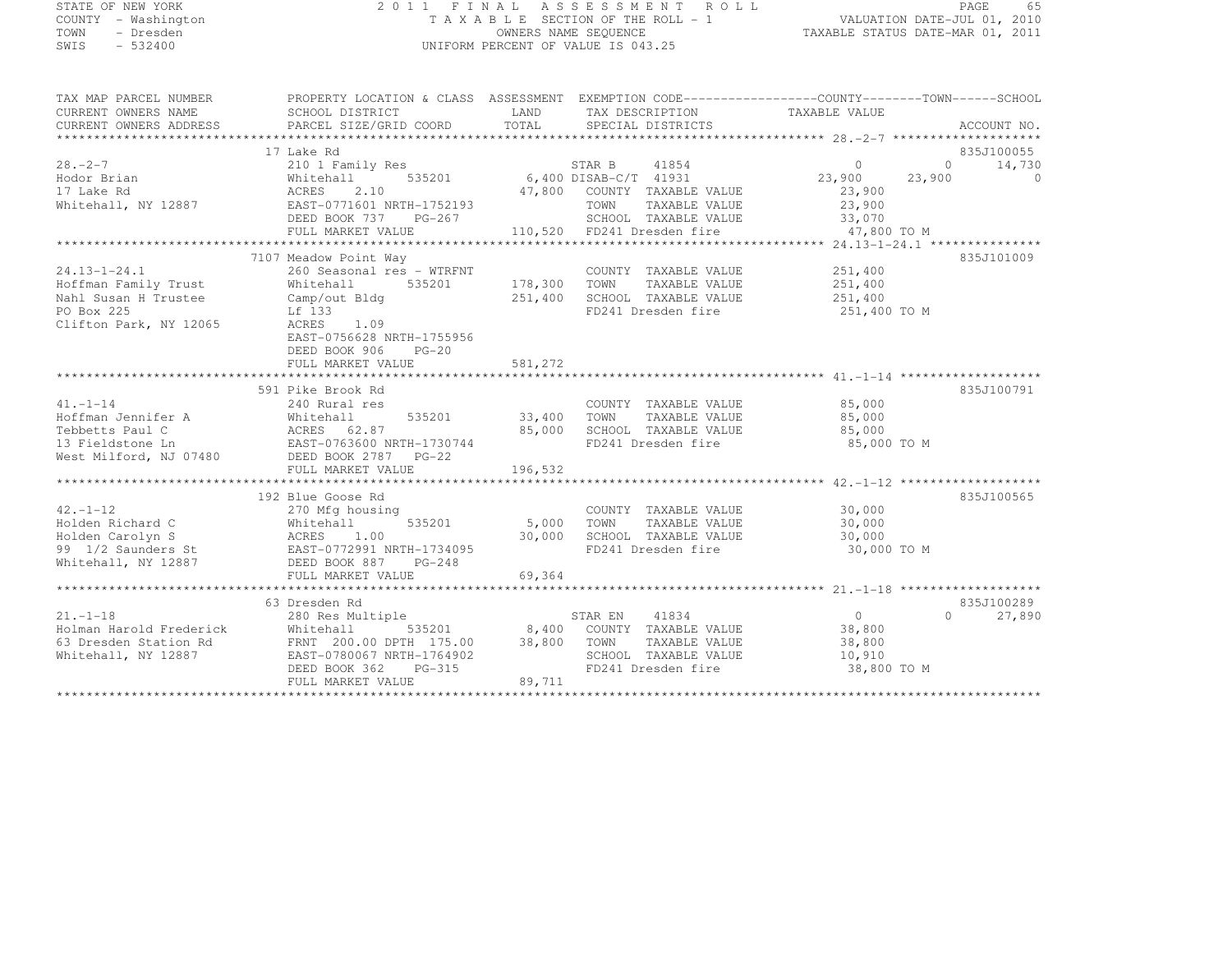# STATE OF NEW YORK 2 0 1 1 F I N A L A S S E S S M E N T R O L L PAGE <sup>66</sup> COUNTY - Washington T A X A B L E SECTION OF THE ROLL - 1 VALUATION DATE-JUL 01, 2010 TOWN - Dresden OWNERS NAME SEQUENCE TAXABLE STATUS DATE-MAR 01, 2011<br>- TRESDEN OWNERS NAME STATUS OF THE SEQUENCE OF THE SEQUENCE OF TAXABLE STATUS DATE-MAR 01, 2011 SWIS - 532400 UNIFORM PERCENT OF VALUE IS 043.25

| TAX MAP PARCEL NUMBER                                                                                                                                                                                                                                                                                                                                                                                                       | PROPERTY LOCATION & CLASS ASSESSMENT EXEMPTION CODE----------------COUNTY-------TOWN-----SCHOOL                                                                            |                            |                                                                                                                                             |                                                             |                                           |
|-----------------------------------------------------------------------------------------------------------------------------------------------------------------------------------------------------------------------------------------------------------------------------------------------------------------------------------------------------------------------------------------------------------------------------|----------------------------------------------------------------------------------------------------------------------------------------------------------------------------|----------------------------|---------------------------------------------------------------------------------------------------------------------------------------------|-------------------------------------------------------------|-------------------------------------------|
| $21. - 1 - 24$                                                                                                                                                                                                                                                                                                                                                                                                              | 11 Dresden Rd<br>11 Dresden Ru<br>210 1 Family Res<br>Whitehall 535201 7,100 COUNTY TAXABLE VALUE<br>25 200 TOMM TAXABLE VALUE<br>DEED BOOK 905 PG-48<br>FULL MARKET VALUE | 196,532                    | 85,000 TOWN<br>TAXABLE VALUE<br>SCHOOL TAXABLE VALUE<br>FD241 Dresden fire                                                                  | $\overline{0}$<br>85,000<br>85,000<br>70,270<br>85,000 TO M | 835J100286<br>$0 \qquad \qquad$<br>14,730 |
| $23.20 - 6 - 27$<br>$\begin{array}{ccccccccc} 23.20-6-27 & 314 \text{ Rural vac} & & & & \text{COUNTY TAXABLE VALUE} & & 26,100 \\ \text{Horizontal} & 535201 & 535201 & 26,100 & \text{TOWN} & \text{TAXABLE VALUE} & & 26,100 \\ \text{PO Box 176} & \text{FNNT} & 325.00 \text{ DPTH} & 100.00 & 26,100 & \text{SCHOOL TAXABLE VALUE} & & 26,100 \\ \text{Huletts Landing, NY 12841} & \text{ESTS-0756} & \text{NRTH-17$ | Bluff Head Rd<br>314 Rural vac<10<br>DEED BOOK 2701 PG-200                                                                                                                 |                            | COUNTY TAXABLE VALUE 26,100<br>FD241 Dresden fire 26,100 TO M                                                                               |                                                             | 835J100803                                |
| $21. - 1 - 2$<br>Horowitz Anita<br>Stony Point, NY 10980                                                                                                                                                                                                                                                                                                                                                                    | 14919 State Route 22<br>240 Rural res<br>Whitehall<br>ACRES 56.50<br>EAST-0777831 NRTH-1767196<br>DEED BOOK 2820 PG-165                                                    |                            | COUNTY TAXABLE VALUE 35,000<br>TOWN TAXABLE VALUE 35,000<br>$35,000$ SCHOOL TAXABLE VALUE $35,000$ FD241 Dragdan fine<br>FD241 Dresden fire | 35,000 TO M                                                 | 835J100597                                |
| $23.20 - 2 - 20$<br>Hotmer Harold C<br>Activity increment of the computation of the computation of the computation of the computation of the computation of the computation of the computation of the computation of the computation of the computation of the comput                                                                                                                                                       | 6014 Marina Rd<br>ltiple COUNT<br>535201 17,200 TOWN<br>280 Res Multiple<br>Whitehall<br>DEED BOOK 584 PG-118                                                              |                            | COUNTY TAXABLE VALUE 40,000<br>TOWN TAXABLE VALUE 40.000<br>TAXABLE VALUE<br>1.00 UN                                                        | 40,000                                                      | 835J100295                                |
| $26.8 - 7 - 11.1$<br>Hudson Christopher -LE-<br>Zellwood, FL 32798                                                                                                                                                                                                                                                                                                                                                          | Foster Brook Path<br>310 Res Vac<br>Whitehall<br>EAST-0753481 NRTH-1752983<br>DEED BOOK 2707 PG-1<br>FULL MARKET VALUE                                                     | 535201 500<br>500<br>1,156 | COUNTY TAXABLE VALUE<br>TAXABLE VALUE<br>TOWN<br>SCHOOL TAXABLE VALUE<br>FD241 Dresden fire<br>HS241 Hulet land swr 1                       | 500<br>500<br>500<br>500 TO M<br>$.00$ UN C                 |                                           |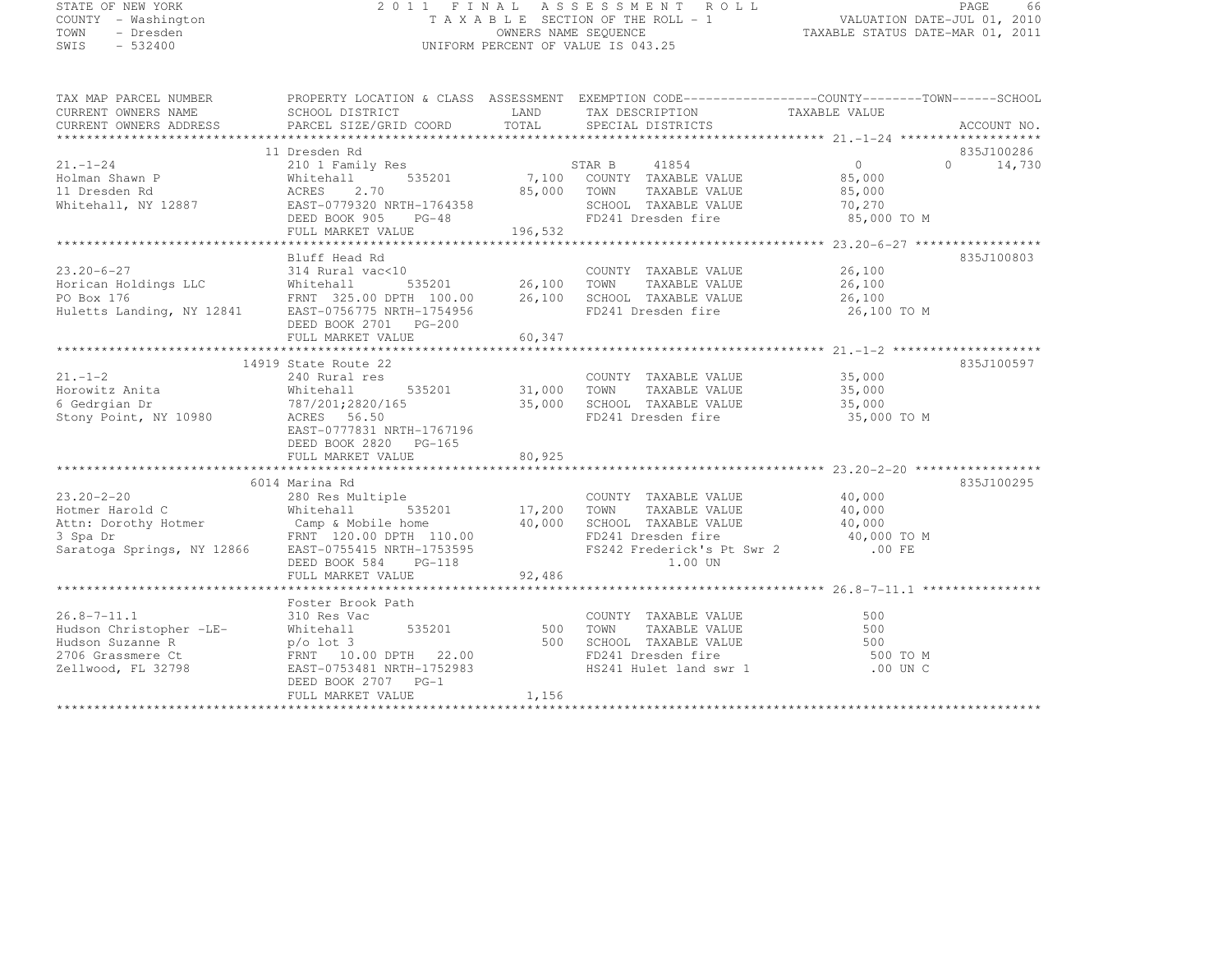| STATE OF NEW YORK |  |                     |  |
|-------------------|--|---------------------|--|
|                   |  | COUNTY - Washington |  |
| TOWN              |  | - Dresden           |  |
| SMTS              |  | $-532400$           |  |

#### STATE OF NEW YORK 2 0 1 1 F I N A L A S S E S S M E N T R O L L PAGE <sup>67</sup> COUNTY - Washington T A X A B L E SECTION OF THE ROLL - 1 VALUATION DATE-JUL 01, 2010 TOWN - Dresden OWNERS NAME SEQUENCE TAXABLE STATUS DATE-MAR 01, 2011<br>- TRESDEN OWNERS NAME STATUS OF THE SEQUENCE OF THE SEQUENCE OF TAXABLE STATUS DATE-MAR 01, 2011 SWIS - 532400 CONTROL CONTROL CONTROL UNIFORM PERCENT OF VALUE IS 043.25

| TAX MAP PARCEL NUMBER<br>CURRENT OWNERS NAME                                                                                                                                                                                                          | SCHOOL DISTRICT                     LAND        TAX DESCRIPTION                  TAXABLE VALUE                                                                             |         |                                                                     | PROPERTY LOCATION & CLASS ASSESSMENT EXEMPTION CODE-----------------COUNTY-------TOWN------SCHOOL |
|-------------------------------------------------------------------------------------------------------------------------------------------------------------------------------------------------------------------------------------------------------|----------------------------------------------------------------------------------------------------------------------------------------------------------------------------|---------|---------------------------------------------------------------------|---------------------------------------------------------------------------------------------------|
|                                                                                                                                                                                                                                                       |                                                                                                                                                                            |         |                                                                     |                                                                                                   |
| $26.8 - 7 - 11$                                                                                                                                                                                                                                       | 4307 Foster Brook Path                                                                                                                                                     |         |                                                                     | 835J100299                                                                                        |
| Hudson Christopher A -LE-<br>Hudson Suzanne P<br>Hudson Suzanne R                                                                                                                                                                                     | 260 Seasonal res – WTRFNT<br>260 Seasonal res – WTRFNT<br>205,500 TOWN TAXABLE VALUE 205,500<br>205,500 TOWN TAXABLE VALUE 205,500<br>205,500 SCHOOL TAXABLE VALUE 205,500 |         |                                                                     |                                                                                                   |
| 2706 Lake Grassmere Ct<br>Zellwood, FL 32798                                                                                                                                                                                                          | - 7<br>FRNT 56.00 DPTH 116.00<br>EAST-0753555 NPTH 1356666<br>DEED BOOK 2706 PG-342<br>FULL MARKET VALUE 475,145                                                           |         | FD241 Dresden fire 205,500 TO M<br>HS241 Hulet land swr 1 1.00 UN C |                                                                                                   |
|                                                                                                                                                                                                                                                       |                                                                                                                                                                            |         |                                                                     |                                                                                                   |
| 26.8-7-10.1 314 Rural vac<10 - WTRFNT COUNTY TAXABLE VALUE<br>Hudson Christopher A LE Whitehall 535201 14,150 TOWN TAXABLE VALUE<br>Hudson William H FRNT 14.00 DPTH 101.00 14,150 SCHOOL TAXABLE VALUE<br>2706 Lake Grassmere Ct EA                  | Foster Brook Path                                                                                                                                                          |         |                                                                     |                                                                                                   |
|                                                                                                                                                                                                                                                       |                                                                                                                                                                            |         | COUNTY TAXABLE VALUE 14,150                                         |                                                                                                   |
|                                                                                                                                                                                                                                                       |                                                                                                                                                                            |         | TAXABLE VALUE 14,150<br>TAXABLE VALUE 14,150                        |                                                                                                   |
|                                                                                                                                                                                                                                                       |                                                                                                                                                                            |         |                                                                     |                                                                                                   |
|                                                                                                                                                                                                                                                       |                                                                                                                                                                            |         | FD241 Dresden fire 14,150 TO M<br>HS241 Hulet land swr 1 00 UN C    |                                                                                                   |
|                                                                                                                                                                                                                                                       |                                                                                                                                                                            |         |                                                                     |                                                                                                   |
|                                                                                                                                                                                                                                                       |                                                                                                                                                                            |         |                                                                     |                                                                                                   |
|                                                                                                                                                                                                                                                       | Foster Brook Path                                                                                                                                                          |         |                                                                     |                                                                                                   |
| $26.8 - 7 - 10.2$                                                                                                                                                                                                                                     | 311 Res vac land – WTRFNT COUNT<br>Whitehall 535201 5,700 TOWN<br>10T 2                                                                                                    |         | COUNTY TAXABLE VALUE                                                | 5,700                                                                                             |
| Hudson Christopher A LE                                                                                                                                                                                                                               |                                                                                                                                                                            |         | TAXABLE VALUE                                                       | 5,700                                                                                             |
| Hudson William H                                                                                                                                                                                                                                      | lot 2                                                                                                                                                                      |         | 5,700 SCHOOL TAXABLE VALUE                                          | 5,700                                                                                             |
| 2706 Lake Grassmere Ct<br>Zellwood, FL 32798                                                                                                                                                                                                          |                                                                                                                                                                            |         | $FD241$ Dresden fire $5,700$ TO M                                   |                                                                                                   |
| Zellwood, FL 32798                                                                                                                                                                                                                                    | 10T 2 5, 700<br>FRNT 3.00 DPTH 101.00<br>EAST-0753476 NRTH-1753041                                                                                                         |         | HS241 Hulet land swr 1                                              | $.00$ UN C                                                                                        |
|                                                                                                                                                                                                                                                       | DEED BOOK 2707 PG-1                                                                                                                                                        |         |                                                                     |                                                                                                   |
|                                                                                                                                                                                                                                                       |                                                                                                                                                                            |         |                                                                     |                                                                                                   |
|                                                                                                                                                                                                                                                       |                                                                                                                                                                            |         |                                                                     |                                                                                                   |
|                                                                                                                                                                                                                                                       |                                                                                                                                                                            |         |                                                                     |                                                                                                   |
|                                                                                                                                                                                                                                                       |                                                                                                                                                                            |         |                                                                     |                                                                                                   |
|                                                                                                                                                                                                                                                       |                                                                                                                                                                            |         |                                                                     |                                                                                                   |
|                                                                                                                                                                                                                                                       |                                                                                                                                                                            |         |                                                                     |                                                                                                   |
|                                                                                                                                                                                                                                                       |                                                                                                                                                                            |         |                                                                     |                                                                                                   |
|                                                                                                                                                                                                                                                       |                                                                                                                                                                            |         |                                                                     |                                                                                                   |
|                                                                                                                                                                                                                                                       |                                                                                                                                                                            |         |                                                                     |                                                                                                   |
|                                                                                                                                                                                                                                                       |                                                                                                                                                                            |         |                                                                     |                                                                                                   |
|                                                                                                                                                                                                                                                       | 2202 Lands End Rd                                                                                                                                                          |         |                                                                     | 835J100587                                                                                        |
| $26. - 1 - 9$                                                                                                                                                                                                                                         | 280 Res Multiple - WTRFNT                                                                                                                                                  |         | COUNTY TAXABLE VALUE 395,500                                        |                                                                                                   |
| Hudson Harlan James                                                                                                                                                                                                                                   |                                                                                                                                                                            |         |                                                                     |                                                                                                   |
| Hudson Leslie J<br>Lands End Rd<br>PO Box 13<br>Huletts Landing, NY 12841<br>Huletts Landing, NY 12841<br>Huletts Landing, NY 12841<br>Huletts Landing, NY 12841<br>Huletts Landing, NY 12841<br>Huletts Landing, NY 12841<br>$\frac{175.0814}{20000$ | 280 Res Multiple - WTRFNT COUNTY IAXABLE VALUE<br>Whitehall 535201 223,500 TOWN TAXABLE VALUE 395,500<br>205 500 SCHOOL TAXABLE VALUE 395,500                              |         |                                                                     |                                                                                                   |
|                                                                                                                                                                                                                                                       | 2.50                                                                                                                                                                       |         | FD241 Dresden fire 395,500 TO M                                     |                                                                                                   |
|                                                                                                                                                                                                                                                       |                                                                                                                                                                            |         |                                                                     |                                                                                                   |
|                                                                                                                                                                                                                                                       |                                                                                                                                                                            |         |                                                                     |                                                                                                   |
|                                                                                                                                                                                                                                                       | DEED BOOK 821 PG-126                                                                                                                                                       |         |                                                                     |                                                                                                   |
|                                                                                                                                                                                                                                                       | FULL MARKET VALUE                                                                                                                                                          | 914,451 |                                                                     |                                                                                                   |
|                                                                                                                                                                                                                                                       |                                                                                                                                                                            |         |                                                                     |                                                                                                   |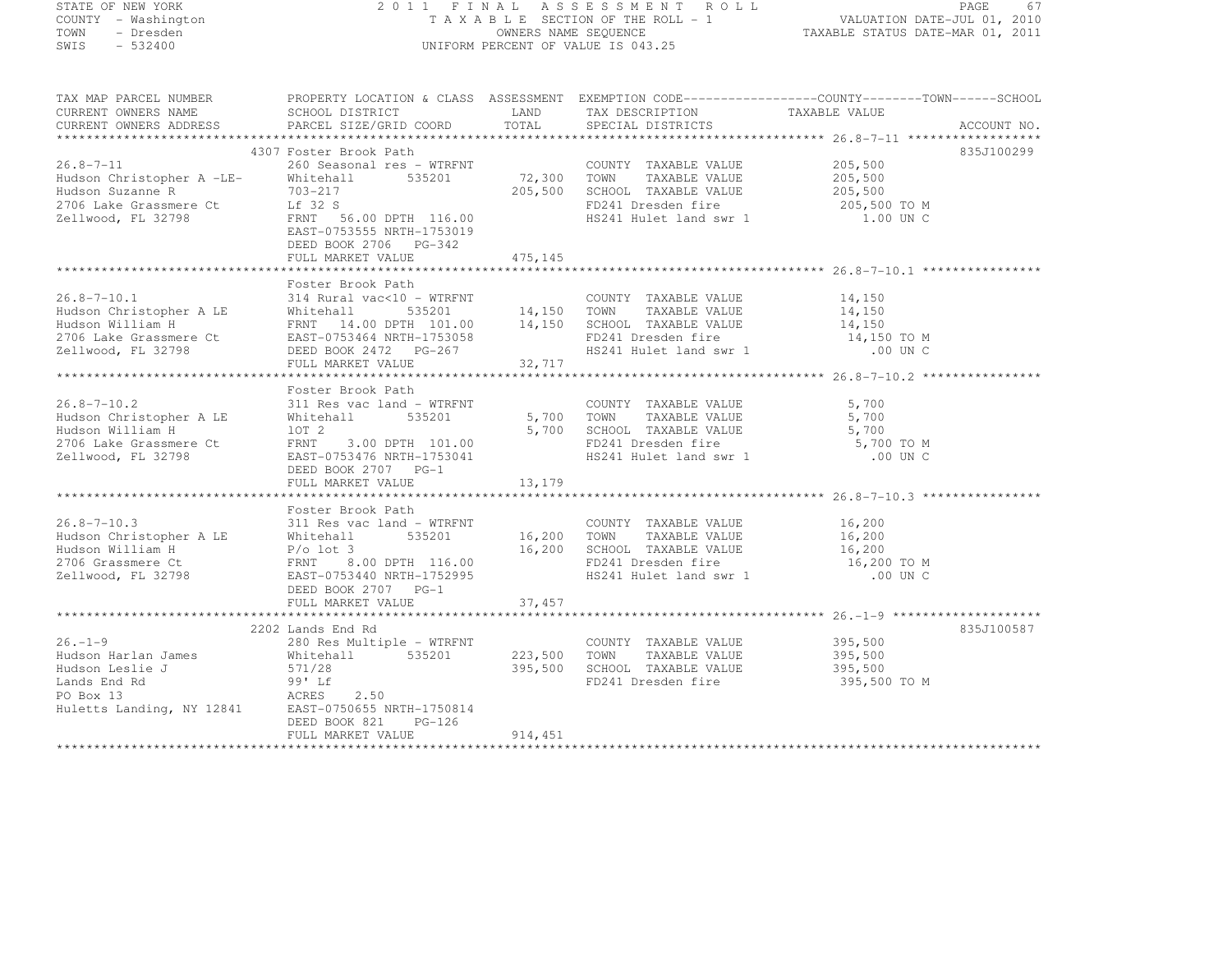| STATE OF NEW YORK<br>COUNTY - Washington<br>TOWN<br>- Dresden<br>SWIS<br>$-532400$                                                           | 2011 FINAL<br>A S S E S S M E N T<br>R O L L<br>TAXABLE SECTION OF THE ROLL - 1<br>OWNERS NAME SEQUENCE<br>UNIFORM PERCENT OF VALUE IS 043.25                                    |                    |                                                                                                                                      | PAGE<br>-68<br>VALUATION DATE-JUL 01, 2010<br>TAXABLE STATUS DATE-MAR 01, 2011                                                  |  |
|----------------------------------------------------------------------------------------------------------------------------------------------|----------------------------------------------------------------------------------------------------------------------------------------------------------------------------------|--------------------|--------------------------------------------------------------------------------------------------------------------------------------|---------------------------------------------------------------------------------------------------------------------------------|--|
| TAX MAP PARCEL NUMBER<br>CURRENT OWNERS NAME<br>CURRENT OWNERS ADDRESS                                                                       | SCHOOL DISTRICT<br>PARCEL SIZE/GRID COORD                                                                                                                                        | LAND<br>TOTAL      | TAX DESCRIPTION<br>SPECIAL DISTRICTS                                                                                                 | PROPERTY LOCATION & CLASS ASSESSMENT EXEMPTION CODE----------------COUNTY-------TOWN-----SCHOOL<br>TAXABLE VALUE<br>ACCOUNT NO. |  |
| $26. - 1 - 20.2$<br>Hughes David G<br>Hughes Susan C<br>2692 Fleeton Rd<br>Reedville, VA 22539                                               | Goldey Rd<br>322 Rural vac>10<br>535201<br>Whitehall<br>Sub Lot 2<br>ACRES 24.61<br>EAST-0755379 NRTH-1748016<br>DEED BOOK 2251 PG-44                                            | 19,400<br>19,400   | COUNTY TAXABLE VALUE<br>TOWN<br>TAXABLE VALUE<br>SCHOOL TAXABLE VALUE<br>FD241 Dresden fire                                          | 19,400<br>19,400<br>19,400<br>19,400 TO M                                                                                       |  |
|                                                                                                                                              | FULL MARKET VALUE                                                                                                                                                                | 44,855             |                                                                                                                                      |                                                                                                                                 |  |
| $26. - 1 - 26$<br>Huletts Holding LLC<br>250 Summit Ave<br>Summit, NJ 07001                                                                  | Lands End Rd<br>314 Rural vac<10<br>535201<br>Whitehall<br>Vac<br>ACRES<br>8.50<br>EAST-0751657 NRTH-1750518<br>DEED BOOK 2270 PG-238                                            | 24,100<br>24,100   | COUNTY TAXABLE VALUE<br>TOWN<br>TAXABLE VALUE<br>SCHOOL TAXABLE VALUE<br>FD241 Dresden fire                                          | 835J100521<br>24,100<br>24,100<br>24,100<br>24,100 TO M                                                                         |  |
|                                                                                                                                              | FULL MARKET VALUE                                                                                                                                                                | 55,723             |                                                                                                                                      |                                                                                                                                 |  |
|                                                                                                                                              |                                                                                                                                                                                  |                    |                                                                                                                                      |                                                                                                                                 |  |
| $23.20 - 2 - 4$<br>Huletts Island View<br>Marina & Yacht Club Inc<br>Attn: Edward R Curley<br>1106 Highland Park Rd<br>Schenectady, NY 12309 | 6065-6069 Lakeside Rd<br>570 Marina<br>- WTRFNT<br>535201<br>Whitehall<br>Marina/yacht Club<br>Lf 451<br>1.35<br>ACRES<br>EAST-0755231 NRTH-1754217<br>DEED BOOK 541<br>$PG-173$ | 199,600<br>470,000 | COUNTY TAXABLE VALUE<br>TOWN<br>TAXABLE VALUE<br>SCHOOL TAXABLE VALUE<br>FD241 Dresden fire<br>FS242 Frederick's Pt Swr 2<br>5.00 UN | 835J100422<br>470,000<br>470,000<br>470,000<br>470,000 TO M<br>$.00$ FE                                                         |  |
|                                                                                                                                              | FULL MARKET VALUE                                                                                                                                                                | 1086,705           |                                                                                                                                      |                                                                                                                                 |  |
| $23.20 - 1 - 1.1$<br>Huletts Landing Property<br>Owners Civic Association<br>PO Box 89<br>Huletts Landing, NY 12841                          | County Route 6<br>$312$ Vac w/imprv - WTRFNT<br>535201<br>Whitehall<br>827' LF<br>2.80<br>ACRES<br>EAST-0754199 NRTH-1753608<br>DEED BOOK 1799 PG-236                            | 82,000<br>97,000   | COUNTY TAXABLE VALUE<br>TAXABLE VALUE<br>TOWN<br>SCHOOL TAXABLE VALUE<br>FD241 Dresden fire<br>HS241 Hulet land swr 1                | 835J100981<br>97,000<br>97,000<br>97,000<br>97,000 TO M<br>2.00 UN C                                                            |  |
|                                                                                                                                              | FULL MARKET VALUE                                                                                                                                                                | 224,277            |                                                                                                                                      |                                                                                                                                 |  |
| $23.20 - 1 - 1.8$<br>Huletts Landing Property<br>Owners Civic Association<br>PO Box 89<br>Huletts Landing, NY 12841                          | County Route 6<br>314 Rural vac<10 - WTRFNT<br>Whitehall<br>535201<br>$126'$ LF<br>FRNT 82.00 DPTH 153.00<br>EAST-0754414 NRTH-1753705<br>DEED BOOK 1760 PG-175                  | 31,000<br>31,000   | COUNTY TAXABLE VALUE<br>TOWN<br>TAXABLE VALUE<br>SCHOOL TAXABLE VALUE<br>FD241 Dresden fire<br>HS241 Hulet land swr 1                | 31,000<br>31,000<br>31,000<br>31,000 TO M<br>.00 UN C                                                                           |  |
| ************************                                                                                                                     | FULL MARKET VALUE                                                                                                                                                                | 71,676             |                                                                                                                                      |                                                                                                                                 |  |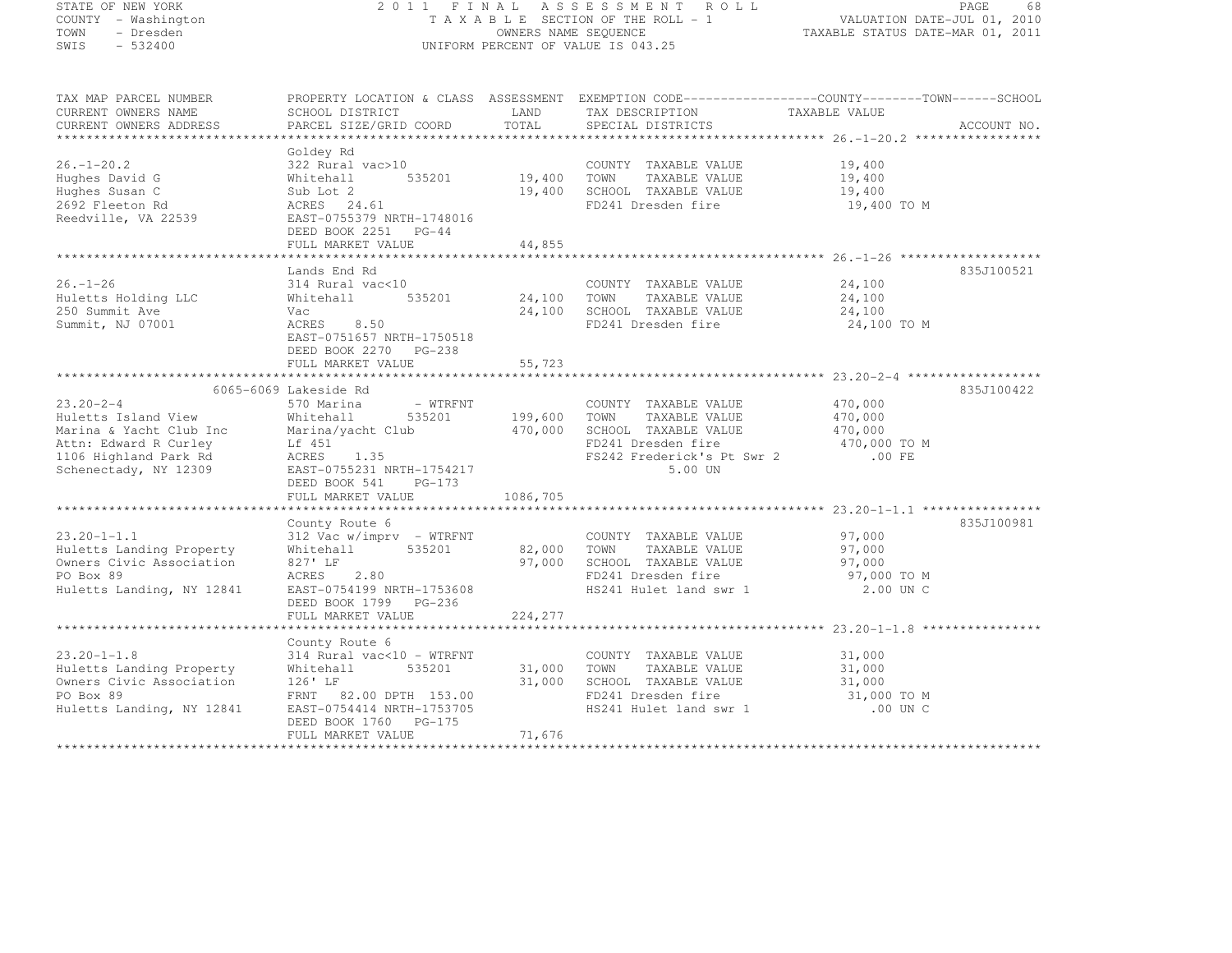|        | STATE OF NEW YORK |  |
|--------|-------------------|--|
| COUNTY | - Washington      |  |
| TOWN   | - Dresden         |  |
| SMTS   | $-532400$         |  |

# STATE OF NEW YORK 2 0 1 1 F I N A L A S S E S S M E N T R O L L PAGE <sup>69</sup> COUNTY - Washington T A X A B L E SECTION OF THE ROLL - 1 VALUATION DATE-JUL 01, 2010 TOWN - Dresden OWNERS NAME SEQUENCE TAXABLE STATUS DATE-MAR 01, 2011<br>- TRESDEN OWNERS NAME STATUS OF THE SEQUENCE OF THE SEQUENCE OF TAXABLE STATUS DATE-MAR 01, 2011 SWIS - 532400 UNIFORM PERCENT OF VALUE IS 043.25

TAX MAP PARCEL NUMBER PROPERTY LOCATION & CLASS ASSESSMENT EXEMPTION CODE--------------------------------TOWN-------SCHOOL

| CURRENT OWNERS NAME       | SCHOOL DISTRICT           | LAND     | TAX DESCRIPTION       | TAXABLE VALUE  |                        |
|---------------------------|---------------------------|----------|-----------------------|----------------|------------------------|
| CURRENT OWNERS ADDRESS    | PARCEL SIZE/GRID COORD    | TOTAL    | SPECIAL DISTRICTS     |                | ACCOUNT NO.            |
|                           |                           |          |                       |                |                        |
|                           | 5287 Bluff Head Rd        |          |                       |                | 835J100713             |
| $24. - 1 - 11$            | 280 Res Multiple - WTRFNT |          | COUNTY TAXABLE VALUE  | 555,200        |                        |
| Huletts Landing Trust     | 535201<br>Whitehall       | 349,400  | TAXABLE VALUE<br>TOWN | 555,200        |                        |
| Stragnell Robert MD       | Lf 518                    | 555,200  | SCHOOL TAXABLE VALUE  | 555,200        |                        |
| Bluff Head Rd             | <b>ACRES</b><br>23.40     |          | FD241 Dresden fire    | 555,200 TO M   |                        |
| PO Box 169                | EAST-0758968 NRTH-1757260 |          |                       |                |                        |
| Huletts Landing, NY 12841 | DEED BOOK 560<br>$PG-267$ |          |                       |                |                        |
|                           | FULL MARKET VALUE         | 1283,699 |                       |                |                        |
|                           |                           |          |                       |                |                        |
|                           | State Route 22            |          |                       |                |                        |
| $21. - 1 - 29$            | 312 Vac w/imprv           |          | COUNTY TAXABLE VALUE  | 125,500        |                        |
| Hunt Lake Landholding Co  | Whitehall<br>535201       | 125,100  | TAXABLE VALUE<br>TOWN | 125,500        |                        |
| PO Box 193                | ACRES 368.50              | 125,500  | SCHOOL TAXABLE VALUE  | 125,500        |                        |
| Corinth, NY 12822         | EAST-0773821 NRTH-1763063 |          | FD241 Dresden fire    | 125,500 TO M   |                        |
|                           | DEED BOOK 744<br>$PG-304$ |          |                       |                |                        |
|                           | FULL MARKET VALUE         | 290,173  |                       |                |                        |
|                           |                           |          |                       |                |                        |
| $20. -2 - 3.1$            | 27 Backus Rd              |          | 41854                 |                | 835J101092<br>$\Omega$ |
|                           | 240 Rural res             |          | STAR B                | $\circ$        | 14,730                 |
| Huntington James          | 535201<br>Whitehall       | 29,500   | COUNTY TAXABLE VALUE  | 165,000        |                        |
| Huntington Nancy          | 501/843                   | 165,000  | TOWN<br>TAXABLE VALUE | 165,000        |                        |
| 27 Backus Rd              | ACRES 50.02               |          | SCHOOL TAXABLE VALUE  | 150,270        |                        |
| Whitehall, NY 12887       | EAST-0769882 NRTH-1769130 |          | FD241 Dresden fire    | 165,000 TO M   |                        |
|                           | DEED BOOK 501<br>$PG-839$ | 381,503  |                       |                |                        |
|                           | FULL MARKET VALUE         |          |                       |                |                        |
|                           | 148 Honeytown Rd          |          |                       |                | 835J100308             |
| $17. - 2 - 4$             | 240 Rural res             |          | STAR B<br>41854       | $\overline{0}$ | 14,730<br>$\Omega$     |
| Huntington Jeffrey K      | 535201<br>Whitehall       | 23,800   | COUNTY TAXABLE VALUE  | 159,600        |                        |
| Huntington Silke          | $17. - 1 - 4$             | 159,600  | TOWN<br>TAXABLE VALUE | 159,600        |                        |
| 148 Honeytown Rd          | ACRES 31.00               |          | SCHOOL TAXABLE VALUE  | 144,870        |                        |
| Whitehall, NY 12887       | EAST-0768700 NRTH-1770312 |          | FD241 Dresden fire    | 159,600 TO M   |                        |
|                           | DEED BOOK 484<br>$PG-840$ |          |                       |                |                        |
|                           | FULL MARKET VALUE         | 369,017  |                       |                |                        |
|                           |                           |          |                       |                |                        |
|                           | 698 Pike Brook Rd         |          |                       |                | 835J100797             |
| $41. - 1 - 16$            | 322 Rural vac>10          |          | COUNTY TAXABLE VALUE  | 31,800         |                        |
| Huntington Kathy          | 535201<br>Whitehall       | 31,800   | TOWN<br>TAXABLE VALUE | 31,800         |                        |
| 431 County Route 6        | Vacant                    | 31,800   | SCHOOL TAXABLE VALUE  | 31,800         |                        |
| Clemons, NY 12819         | ACRES 57.80               |          | FD241 Dresden fire    | 31,800 TO M    |                        |
|                           | EAST-0762035 NRTH-1730887 |          |                       |                |                        |
|                           | DEED BOOK 1985<br>PG-208  |          |                       |                |                        |
|                           | FULL MARKET VALUE         | 73,526   |                       |                |                        |
|                           |                           |          |                       |                |                        |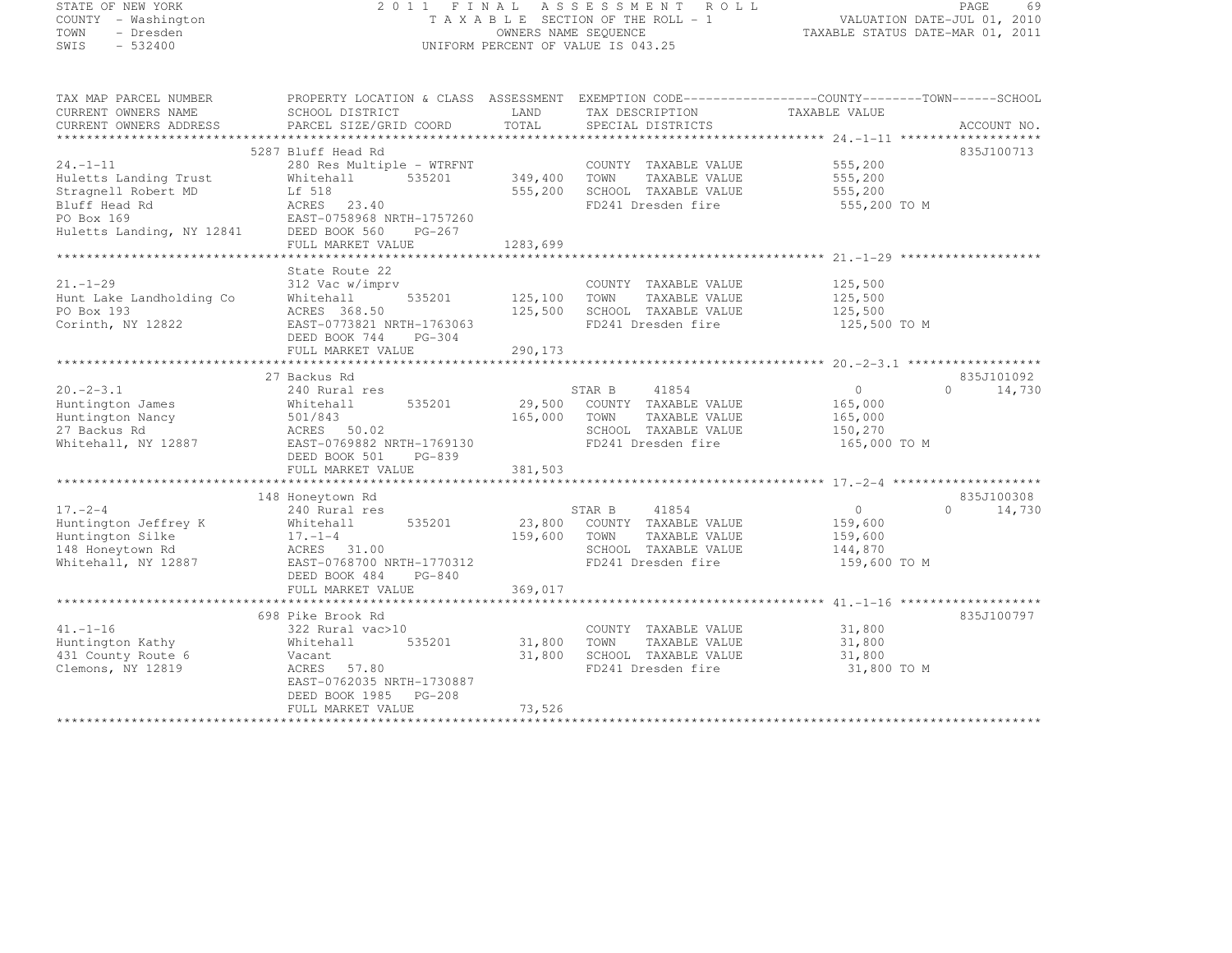# STATE OF NEW YORK 2 0 1 1 F I N A L A S S E S S M E N T R O L L PAGE <sup>70</sup> COUNTY - Washington T A X A B L E SECTION OF THE ROLL - 1 VALUATION DATE-JUL 01, 2010 TOWN - Dresden OWNERS NAME SEQUENCE TAXABLE STATUS DATE-MAR 01, 2011<br>- TRESDEN OWNERS NAME STATUS OF THE SEQUENCE OF THE SEQUENCE OF TAXABLE STATUS DATE-MAR 01, 2011 SWIS - 532400 UNIFORM PERCENT OF VALUE IS 043.25

| TAX MAP PARCEL NUMBER<br>CURRENT OWNERS NAME<br>CURRENT OWNERS ADDRESS | PROPERTY LOCATION & CLASS ASSESSMENT EXEMPTION CODE-----------------COUNTY-------TOWN------SCHOOL<br>SCHOOL DISTRICT<br>PARCEL SIZE/GRID COORD | LAND<br>TOTAL | TAX DESCRIPTION TAXABLE VALUE<br>SPECIAL DISTRICTS                  |                | ACCOUNT NO.        |
|------------------------------------------------------------------------|------------------------------------------------------------------------------------------------------------------------------------------------|---------------|---------------------------------------------------------------------|----------------|--------------------|
|                                                                        |                                                                                                                                                |               |                                                                     |                |                    |
|                                                                        | 61 Clemons Center Rd                                                                                                                           |               |                                                                     |                | 835J100066         |
| $28 - 2 - 39$                                                          | 210 1 Family Res                                                                                                                               |               | STAR B<br>41854                                                     | $\bigcap$      | $\Omega$<br>14,730 |
| Huntington Thomas P                                                    | Whitehall                                                                                                                                      |               | 535201 2,600 COUNTY TAXABLE VALUE                                   | 40,000         |                    |
| Huntington Brenda S                                                    | FRNT 120.00 DPTH 112.00 40,000                                                                                                                 |               | TOWN<br>TAXABLE VALUE                                               | 40,000         |                    |
| 61 Clemons Center Rd                                                   | EAST-0771045 NRTH-1750623                                                                                                                      |               | SCHOOL TAXABLE VALUE                                                | 25,270         |                    |
| Clemons, NY 12819                                                      | DEED BOOK 2170 PG-75                                                                                                                           |               | FD241 Dresden fire                                                  | 40,000 TO M    |                    |
|                                                                        | FULL MARKET VALUE                                                                                                                              | 92,486        |                                                                     |                |                    |
|                                                                        |                                                                                                                                                |               |                                                                     |                |                    |
|                                                                        | Honeytown Rd                                                                                                                                   |               |                                                                     |                | 835J100307         |
| $20 - 2 - 2$                                                           | 323 Vacant rural                                                                                                                               |               | COUNTY TAXABLE VALUE                                                | 1,000          |                    |
| Huntington Westil S                                                    | 535201<br>Whitehall                                                                                                                            | 1,000 TOWN    | TAXABLE VALUE                                                       | 1,000          |                    |
| Attn: John R Huntington                                                | ACRES<br>3.00                                                                                                                                  | 1,000         | SCHOOL TAXABLE VALUE                                                | 1,000          |                    |
|                                                                        | EAST-0770307 NRTH-1770004                                                                                                                      |               | FD241 Dresden fire                                                  | 1,000 TO M     |                    |
|                                                                        |                                                                                                                                                |               |                                                                     |                |                    |
|                                                                        | FULL MARKET VALUE                                                                                                                              | 2,312         |                                                                     |                |                    |
|                                                                        |                                                                                                                                                |               |                                                                     |                |                    |
|                                                                        | 38 Clemons Center Rd                                                                                                                           |               |                                                                     |                | 835J100309         |
| $28. - 2 - 26$                                                         | 210 1 Family Res                                                                                                                               |               | STAR EN<br>41834                                                    | $\overline{0}$ | $\Omega$<br>27,890 |
| Huntington William                                                     | Whitehall 535201                                                                                                                               |               | 11,400 COUNTY TAXABLE VALUE                                         | 65,000         |                    |
| Huntington Rita                                                        | 450/543                                                                                                                                        | 65,000 TOWN   | TAXABLE VALUE                                                       | 65,000         |                    |
| 38 Clemons Center Rd                                                   | 5.90<br>ACRES                                                                                                                                  |               | SCHOOL TAXABLE VALUE                                                | 37,110         |                    |
| Whitehall, NY 12887                                                    | EAST-0771621 NRTH-1750341                                                                                                                      |               | FD241 Dresden fire                                                  | 65,000 TO M    |                    |
|                                                                        | DEED BOOK 439 PG-1040                                                                                                                          |               |                                                                     |                |                    |
|                                                                        |                                                                                                                                                |               |                                                                     |                |                    |
|                                                                        |                                                                                                                                                |               |                                                                     |                |                    |
|                                                                        | State Route 22                                                                                                                                 |               |                                                                     |                | 835J101026         |
| $28. - 2 - 41.2$                                                       | 314 Rural vac<10                                                                                                                               |               | COUNTY TAXABLE VALUE                                                | 6,400          |                    |
| Huntington William                                                     | 535201<br>Whitehall                                                                                                                            | 6,400         | TOWN<br>TAXABLE VALUE                                               | 6,400          |                    |
| Huntington Rita                                                        | 2.10<br>ACRES                                                                                                                                  | 6,400         | SCHOOL TAXABLE VALUE                                                | 6,400          |                    |
| 38 Clemons Center Rd                                                   | EAST-0771402 NRTH-1750015                                                                                                                      |               | FD241 Dresden fire                                                  | 6,400 TO M     |                    |
| Whitehall, NY 12887                                                    | DEED BOOK 812<br>PG-349                                                                                                                        |               |                                                                     |                |                    |
|                                                                        | FULL MARKET VALUE                                                                                                                              | 14,798        |                                                                     |                |                    |
|                                                                        |                                                                                                                                                |               |                                                                     |                |                    |
|                                                                        | 4509 Lady Of The Lake Way                                                                                                                      |               |                                                                     |                | 835J100921         |
| $26.8 - 3 - 2$                                                         | 260 Seasonal res                                                                                                                               |               | COUNTY TAXABLE VALUE                                                | 125,000        |                    |
| Hurley Garret P                                                        | Whitehall                                                                                                                                      | 535201 31,200 | TOWN<br>TAXABLE VALUE                                               | 125,000        |                    |
| Hurley Nancy C                                                         | FRNT 69.00 DPTH 90.00 125,000                                                                                                                  |               | SCHOOL TAXABLE VALUE                                                | 125,000        |                    |
| 10 Copeland Dr<br>10 Copeland Dr<br>Bedford, MA 01730                  | EAST-0754306 NRTH-1753165                                                                                                                      |               | FD241 Dresden fire 125,000 TO M<br>HS241 Hulet land swr 1 1.00 UN C |                |                    |
|                                                                        | DEED BOOK 822<br>PG-201                                                                                                                        |               |                                                                     |                |                    |
|                                                                        | FULL MARKET VALUE                                                                                                                              | 289,017       |                                                                     |                |                    |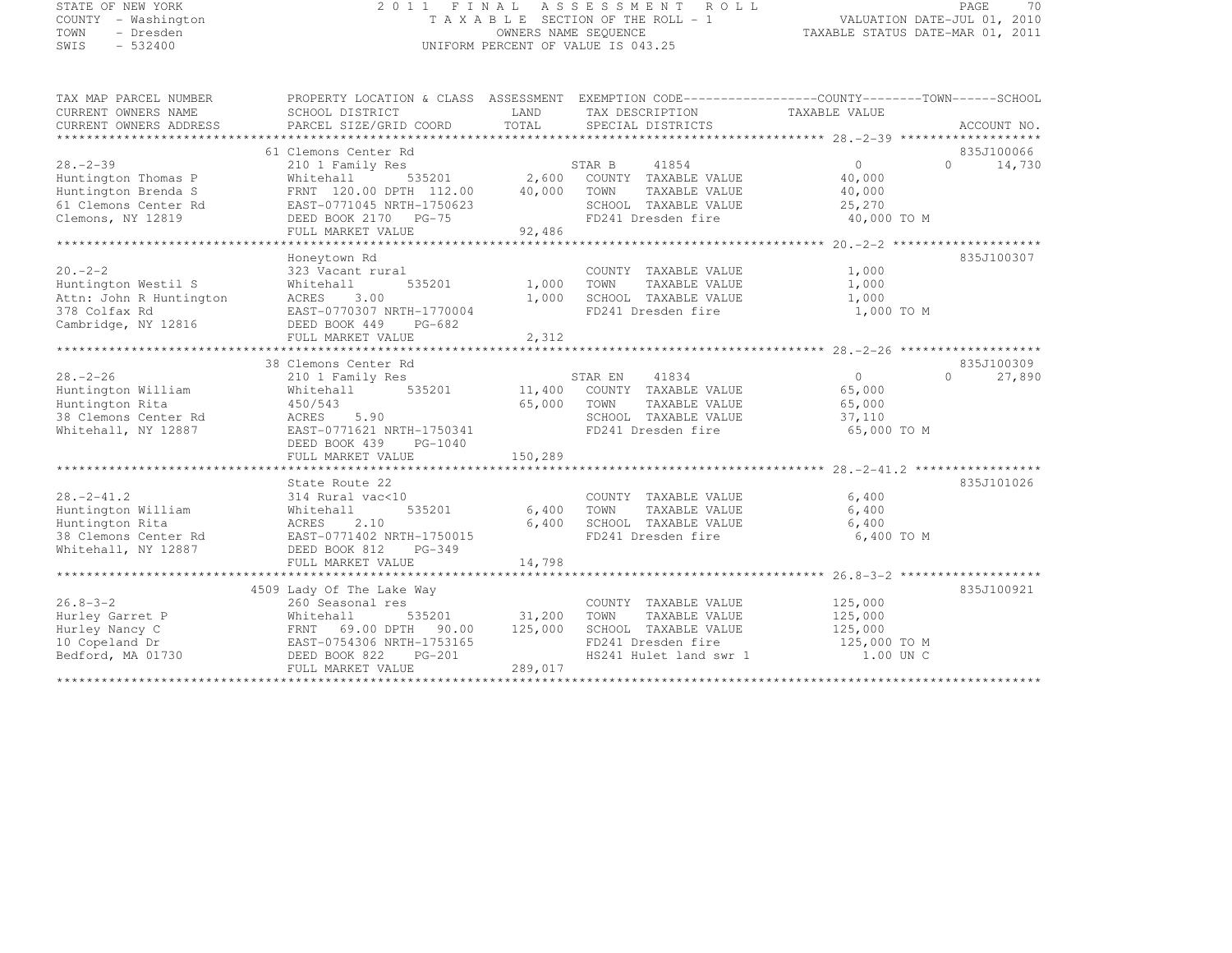#### STATE OF NEW YORK 2 0 1 1 F I N A L A S S E S S M E N T R O L L PAGE <sup>71</sup> COUNTY - Washington T A X A B L E SECTION OF THE ROLL - 1 VALUATION DATE-JUL 01, 2010 TOWN - Dresden OWNERS NAME SEQUENCE TAXABLE STATUS DATE-MAR 01, 2011<br>- TRESDEN OWNERS NAME STATUS OF THE SEQUENCE OF THE SEQUENCE OF TAXABLE STATUS DATE-MAR 01, 2011 SWIS - 532400 UNIFORM PERCENT OF VALUE IS 043.25

| TAX MAP PARCEL NUMBER                                                                                      | PROPERTY LOCATION & CLASS ASSESSMENT EXEMPTION CODE-----------------COUNTY-------TOWN------SCHOOL    |                                             |                                 |                         |            |  |  |  |
|------------------------------------------------------------------------------------------------------------|------------------------------------------------------------------------------------------------------|---------------------------------------------|---------------------------------|-------------------------|------------|--|--|--|
| CURRENT OWNERS NAME                                                                                        | SCHOOL DISTRICT                                                                                      | LAND                                        | TAX DESCRIPTION TAXABLE VALUE   |                         |            |  |  |  |
|                                                                                                            |                                                                                                      |                                             |                                 |                         |            |  |  |  |
|                                                                                                            |                                                                                                      |                                             |                                 |                         |            |  |  |  |
|                                                                                                            | 2406 Mountain Grove Way                                                                              |                                             |                                 |                         | 835J100165 |  |  |  |
| $26.8 - 3 - 5.8$                                                                                           | 210 1 Family Res <sup>2</sup> 600 COUNTY TAXABLE VALUE<br>Whitehall 535201 43,600 TOWN TAXABLE VALUE |                                             | COUNTY TAXABLE VALUE 225,000    |                         |            |  |  |  |
| Hurley P Daniel                                                                                            |                                                                                                      |                                             |                                 | 225,000                 |            |  |  |  |
|                                                                                                            |                                                                                                      | 225,000                                     | SCHOOL TAXABLE VALUE            | 225,000                 |            |  |  |  |
|                                                                                                            |                                                                                                      |                                             | FD241 Dresden fire              | 225,000 TO M            |            |  |  |  |
| Hurley Susan L<br>T Twilight Dr<br>T Twilight Dr<br>Foxborough, MA 02035-1521<br>EAST-0754525 NRTH-1752544 |                                                                                                      |                                             | HS241 Hulet land swr 1 .00 UN C |                         |            |  |  |  |
|                                                                                                            | DEED BOOK 2398 PG-106                                                                                |                                             |                                 |                         |            |  |  |  |
|                                                                                                            | FULL MARKET VALUE                                                                                    | 520,231                                     |                                 |                         |            |  |  |  |
|                                                                                                            |                                                                                                      |                                             |                                 |                         |            |  |  |  |
|                                                                                                            | 981 County Route 6                                                                                   |                                             |                                 |                         | 835J100311 |  |  |  |
| $26.8 - 2 - 8$                                                                                             | 260 Seasonal res                                                                                     |                                             | COUNTY TAXABLE VALUE            | 109,500                 |            |  |  |  |
| Hurley Rita M                                                                                              | 535201<br>Whitehall                                                                                  | 13,600                                      | TOWN<br>TAXABLE VALUE           | 109,500                 |            |  |  |  |
| Attn: Garret Hurley                                                                                        | Res Seas                                                                                             | 109,500                                     | SCHOOL TAXABLE VALUE            | 109,500<br>109,500 TO M |            |  |  |  |
| 103 Russett Rd                                                                                             | FRNT 74.00 DPTH 108.00                                                                               |                                             | FD241 Dresden fire              |                         |            |  |  |  |
| West Roxbury, MA 02132                                                                                     | EAST-0754125 NRTH-1753406                                                                            |                                             | HS241 Hulet land swr 1          | 1.00 UN C               |            |  |  |  |
|                                                                                                            | DEED BOOK 391 PG-889                                                                                 |                                             |                                 |                         |            |  |  |  |
|                                                                                                            | FULL MARKET VALUE                                                                                    | 253,179                                     |                                 |                         |            |  |  |  |
|                                                                                                            |                                                                                                      |                                             |                                 |                         |            |  |  |  |
|                                                                                                            | Indian Bay/lk Geo                                                                                    |                                             |                                 |                         | 835J100938 |  |  |  |
| $23.20 - 6 - 17$                                                                                           | 312 Vac w/imprv - WTRFNT                                                                             |                                             | COUNTY TAXABLE VALUE            | 2,500                   |            |  |  |  |
| Indian Bay Preservations Assoc Whitehall                                                                   | Whitehall 535201 500 TOWN TAXABLE VALUE<br>1920/5;2432/200;454/237 2,500 SCHOOL TAXABLE VALUE        | 500 TOWN                                    |                                 | 2,500<br>2,500          |            |  |  |  |
| c/o George Putnam Treasurer                                                                                |                                                                                                      |                                             |                                 |                         |            |  |  |  |
| 23 Waterview Dr                                                                                            | 761/60;765/119                                                                                       |                                             | FD241 Dresden fire              | 2,500 TO M              |            |  |  |  |
| Saratoga Springs, NY 12866                                                                                 | ACRES 3.10                                                                                           |                                             |                                 |                         |            |  |  |  |
|                                                                                                            | EAST-0756439 NRTH-1754808                                                                            |                                             |                                 |                         |            |  |  |  |
|                                                                                                            | DEED BOOK 2762 PG-203                                                                                |                                             |                                 |                         |            |  |  |  |
|                                                                                                            | FULL MARKET VALUE                                                                                    | 5,780                                       |                                 |                         |            |  |  |  |
|                                                                                                            | Bluff Head Rd                                                                                        |                                             |                                 |                         | 835J101001 |  |  |  |
| $23.20 - 6 - 12.2$                                                                                         | 314 Rural vac<10                                                                                     |                                             | COUNTY TAXABLE VALUE            | 2,500                   |            |  |  |  |
| Indian Bay Presevation Assoc                                                                               | Whitehall                                                                                            |                                             | TAXABLE VALUE                   | 2,500                   |            |  |  |  |
| c/o George Putnam Treasurer                                                                                | 761/60 765/119 861/339 45                                                                            | 535201 2,500 TOWN<br>861/339 45 2,500 SCHOC | SCHOOL TAXABLE VALUE            | 2,500                   |            |  |  |  |
| 23 Waterview Dr                                                                                            | 2708/210;1920/5;2432/200                                                                             |                                             | FD241 Dresden fire 2,500 TO M   |                         |            |  |  |  |
| Saratoga Springs, NY 12866                                                                                 | FRNT 52.00 DPTH 105.00                                                                               |                                             |                                 |                         |            |  |  |  |
|                                                                                                            | EAST-0756339 NRTH-1754234                                                                            |                                             |                                 |                         |            |  |  |  |
|                                                                                                            | DEED BOOK 2762 PG-203                                                                                |                                             |                                 |                         |            |  |  |  |
|                                                                                                            | FULL MARKET VALUE                                                                                    | 5,780                                       |                                 |                         |            |  |  |  |
|                                                                                                            |                                                                                                      |                                             |                                 |                         |            |  |  |  |
|                                                                                                            | Blue Goose Rd                                                                                        |                                             |                                 |                         | 835J100082 |  |  |  |
| $42. - 1 - 31$                                                                                             | 314 Rural vac<10                                                                                     |                                             | COUNTY TAXABLE VALUE            | 2,000                   |            |  |  |  |
| Inglee Trust Fund                                                                                          | Whitehall<br>535201                                                                                  | 2,000                                       | TOWN<br>TAXABLE VALUE           | 2,000                   |            |  |  |  |
| Attn: Barbara Inglee Trustee FRNT 160.00 DPTH 235.00                                                       |                                                                                                      | 2,000                                       | SCHOOL TAXABLE VALUE            | 2,000                   |            |  |  |  |
|                                                                                                            | EAST-0772762 NRTH-1730186                                                                            |                                             | FD241 Dresden fire              | 2,000 TO M              |            |  |  |  |
| 2629 Imperial Pine Dr<br>Springhill, FL 34606<br>Springhill, FL 34606                                      | DEED BOOK 696<br>$PG-17$                                                                             |                                             |                                 |                         |            |  |  |  |
|                                                                                                            | FULL MARKET VALUE                                                                                    | 4,624                                       |                                 |                         |            |  |  |  |
|                                                                                                            |                                                                                                      |                                             |                                 |                         |            |  |  |  |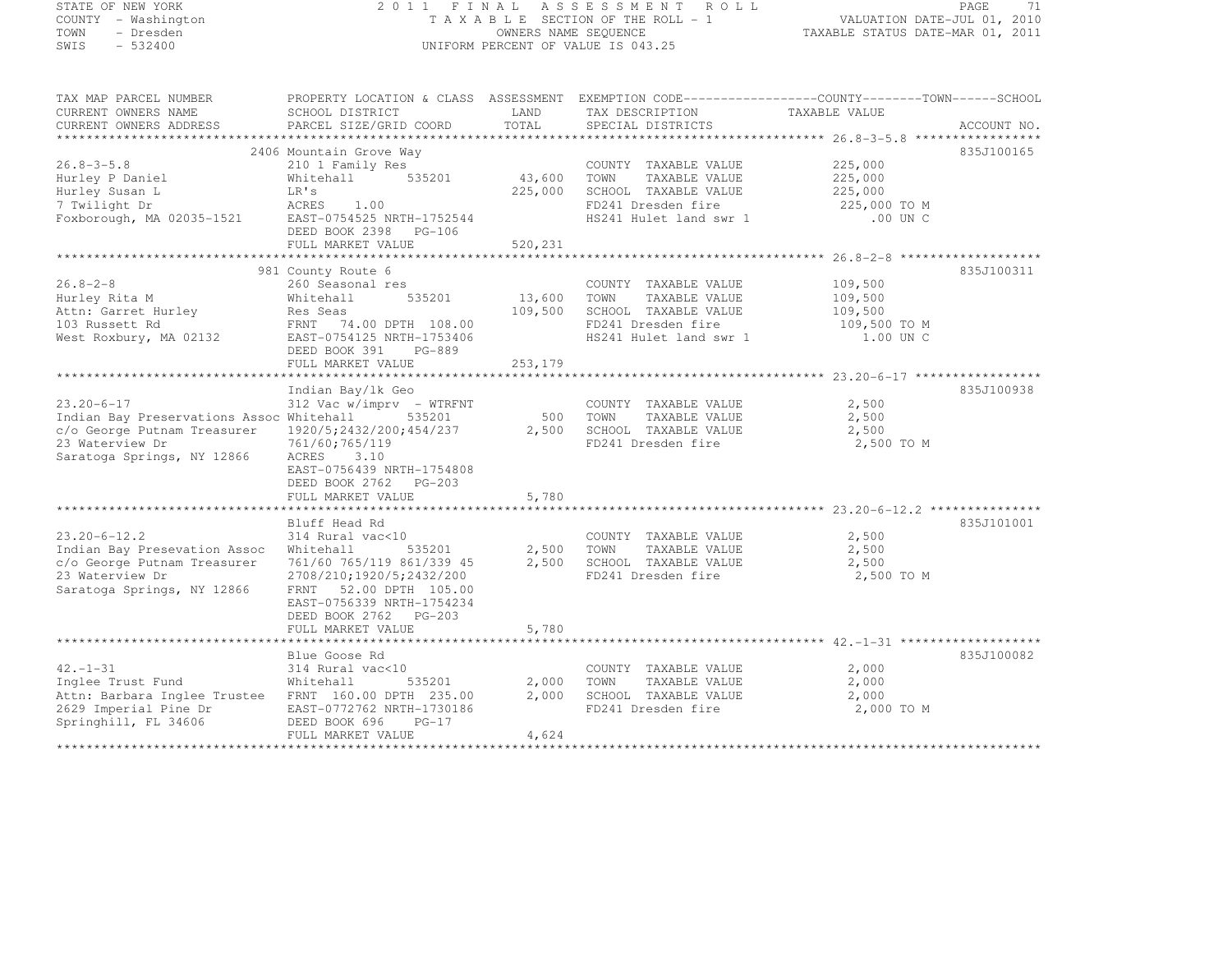# STATE OF NEW YORK 2 0 1 1 F I N A L A S S E S S M E N T R O L L PAGE <sup>72</sup> COUNTY - Washington T A X A B L E SECTION OF THE ROLL - 1 VALUATION DATE-JUL 01, 2010 TOWN - Dresden OWNERS NAME SEQUENCE TAXABLE STATUS DATE-MAR 01, 2011<br>- TRESDEN OWNERS NAME STATUS OF THE SEQUENCE OF THE SEQUENCE OF TAXABLE STATUS DATE-MAR 01, 2011 SWIS - 532400 UNIFORM PERCENT OF VALUE IS 043.25

| TAX MAP PARCEL NUMBER<br>CURRENT OWNERS NAME<br>CURRENT OWNERS ADDRESS                                                                                                                                                                                                                                                                                                                                                           | PROPERTY LOCATION & CLASS ASSESSMENT EXEMPTION CODE-----------------COUNTY-------TOWN------SCHOOL<br>SCHOOL DISTRICT<br>PARCEL SIZE/GRID COORD | LAND<br>TOTAL | TAX DESCRIPTION<br>SPECIAL DISTRICTS                                                                                                          | TAXABLE VALUE                             |                          | ACCOUNT NO.          |
|----------------------------------------------------------------------------------------------------------------------------------------------------------------------------------------------------------------------------------------------------------------------------------------------------------------------------------------------------------------------------------------------------------------------------------|------------------------------------------------------------------------------------------------------------------------------------------------|---------------|-----------------------------------------------------------------------------------------------------------------------------------------------|-------------------------------------------|--------------------------|----------------------|
|                                                                                                                                                                                                                                                                                                                                                                                                                                  |                                                                                                                                                |               |                                                                                                                                               |                                           |                          |                      |
| $42. - 1 - 32.2$                                                                                                                                                                                                                                                                                                                                                                                                                 | 301 County Route 7<br>271 Mfg housings                                                                                                         |               |                                                                                                                                               | $\bigcap$                                 | $\Omega$                 | 835J101023<br>14,730 |
| Ingleston Timothy R<br>301 County Route 7<br>Clemons, NY 12819                                                                                                                                                                                                                                                                                                                                                                   | Whitehall                                                                                                                                      | 48,700        | $535201 \qquad 8,100 \qquad \text{COUNTY} \qquad \text{TAXABLE VALUE}$<br>TOWN<br>TAXABLE VALUE<br>SCHOOL TAXABLE VALUE<br>FD241 Dresden fire | 48,700<br>48,700<br>33,970<br>48,700 TO M |                          |                      |
|                                                                                                                                                                                                                                                                                                                                                                                                                                  |                                                                                                                                                | 112,601       |                                                                                                                                               |                                           |                          |                      |
|                                                                                                                                                                                                                                                                                                                                                                                                                                  |                                                                                                                                                |               |                                                                                                                                               |                                           |                          |                      |
|                                                                                                                                                                                                                                                                                                                                                                                                                                  | 300 County Route 7                                                                                                                             |               |                                                                                                                                               |                                           |                          | 835J100313           |
| $42. - 1 - 28$                                                                                                                                                                                                                                                                                                                                                                                                                   | 270 Mfg housing                                                                                                                                |               | STAR EN 41834<br>535201 6,800 COUNTY TAXABLE VALUE                                                                                            | $\overline{0}$                            | $\cap$                   | 27,890               |
| Ingleston William E<br>Thitehall 535201<br>Ingleston Barbara<br>300 County Route 7<br>Clemons, NY 12819<br>Clemons, NY 12819<br>CLED BOOK 490<br>PG-242                                                                                                                                                                                                                                                                          |                                                                                                                                                |               |                                                                                                                                               | 50,700                                    |                          |                      |
|                                                                                                                                                                                                                                                                                                                                                                                                                                  |                                                                                                                                                |               | 50,700 TOWN TAXABLE VALUE<br>RTH-1729104 SCHOOL TAXABLE VALUE<br>PG-242 FD241 Dresden fire<br>TAXABLE VALUE                                   | 50,700                                    |                          |                      |
|                                                                                                                                                                                                                                                                                                                                                                                                                                  |                                                                                                                                                |               |                                                                                                                                               | 22,810                                    |                          |                      |
|                                                                                                                                                                                                                                                                                                                                                                                                                                  | FULL MARKET VALUE                                                                                                                              | 117,225       |                                                                                                                                               | 50,700 TO M                               |                          |                      |
|                                                                                                                                                                                                                                                                                                                                                                                                                                  |                                                                                                                                                |               |                                                                                                                                               |                                           |                          |                      |
|                                                                                                                                                                                                                                                                                                                                                                                                                                  | 268 County Route 6                                                                                                                             |               |                                                                                                                                               |                                           |                          | 835J100139           |
| $27. - 4 - 5$                                                                                                                                                                                                                                                                                                                                                                                                                    | 210 1 Family Res<br>Whitehall 535201                                                                                                           |               | COUNTY TAXABLE VALUE                                                                                                                          | 88,900                                    |                          |                      |
|                                                                                                                                                                                                                                                                                                                                                                                                                                  |                                                                                                                                                | 8,200 TOWN    | TAXABLE VALUE                                                                                                                                 | 88,900                                    |                          |                      |
| The Theorem Control of The Montenall Control of The Montenall Control of The Montenall Control of The Montenal<br>Bedford, NH 03110 EAST-0765309 NRTH-1747946                                                                                                                                                                                                                                                                    |                                                                                                                                                | 88,900        | SCHOOL TAXABLE VALUE                                                                                                                          | 88,900                                    |                          |                      |
|                                                                                                                                                                                                                                                                                                                                                                                                                                  |                                                                                                                                                |               | FD241 Dresden fire                                                                                                                            | 88,900 TO M                               |                          |                      |
|                                                                                                                                                                                                                                                                                                                                                                                                                                  | DEED BOOK 937 PG-109                                                                                                                           |               |                                                                                                                                               |                                           |                          |                      |
|                                                                                                                                                                                                                                                                                                                                                                                                                                  | FULL MARKET VALUE                                                                                                                              | 205,549       |                                                                                                                                               |                                           |                          |                      |
|                                                                                                                                                                                                                                                                                                                                                                                                                                  |                                                                                                                                                |               |                                                                                                                                               |                                           |                          |                      |
|                                                                                                                                                                                                                                                                                                                                                                                                                                  | 10 Foster Way                                                                                                                                  |               | 80 PCT OF VALUE USED FOR EXEMPTION PURPOSES                                                                                                   |                                           |                          | 835J100992           |
|                                                                                                                                                                                                                                                                                                                                                                                                                                  |                                                                                                                                                |               |                                                                                                                                               | 17,040<br>$\sim$ 0                        | 17,040<br>$\overline{0}$ | $\sim$ 0<br>27,890   |
|                                                                                                                                                                                                                                                                                                                                                                                                                                  |                                                                                                                                                |               |                                                                                                                                               | 68,160                                    |                          |                      |
|                                                                                                                                                                                                                                                                                                                                                                                                                                  |                                                                                                                                                |               |                                                                                                                                               | 68,160                                    |                          |                      |
|                                                                                                                                                                                                                                                                                                                                                                                                                                  |                                                                                                                                                |               |                                                                                                                                               | 57,310                                    |                          |                      |
| $\begin{tabular}{lllllllllllllllllllllll} \hline 28.-1-13.1 & 240 \; \text{Kural res} \\ \hline \text{Ives Susan} & \text{Whitehall} & 535201 & 26,700 \; \text{STAR EN} & 41834 \\ \text{Ives Mark} & \text{ACRES} & 36.77 & 85,200 & \text{COUNTY} & \text{TAXABLE VALUE} \\ \hline 10 \; \text{Foster Way} & \text{EAST}-0770038 \; \text{NRTH}-1748182 & \text{TOWN} & \text{TAXABLE VALUE} \\ \text{Clemons, NY} & \text{D$ |                                                                                                                                                |               |                                                                                                                                               | 85,200 TO M                               |                          |                      |
|                                                                                                                                                                                                                                                                                                                                                                                                                                  |                                                                                                                                                |               |                                                                                                                                               |                                           |                          |                      |
|                                                                                                                                                                                                                                                                                                                                                                                                                                  | 6022 Marina Rd                                                                                                                                 |               |                                                                                                                                               |                                           |                          | 835J100361           |
| $23.20 - 2 - 10$                                                                                                                                                                                                                                                                                                                                                                                                                 | 260 Seasonal res                                                                                                                               |               | STAR EN 41834<br>24,900 COUNTY TAXABLE VALUE                                                                                                  | $\overline{0}$                            | $\Omega$                 | 27,890               |
|                                                                                                                                                                                                                                                                                                                                                                                                                                  |                                                                                                                                                |               |                                                                                                                                               |                                           |                          |                      |
|                                                                                                                                                                                                                                                                                                                                                                                                                                  |                                                                                                                                                |               |                                                                                                                                               |                                           |                          |                      |
|                                                                                                                                                                                                                                                                                                                                                                                                                                  |                                                                                                                                                |               |                                                                                                                                               |                                           |                          |                      |
|                                                                                                                                                                                                                                                                                                                                                                                                                                  |                                                                                                                                                |               |                                                                                                                                               |                                           |                          |                      |
|                                                                                                                                                                                                                                                                                                                                                                                                                                  |                                                                                                                                                |               |                                                                                                                                               |                                           |                          |                      |
|                                                                                                                                                                                                                                                                                                                                                                                                                                  |                                                                                                                                                |               |                                                                                                                                               |                                           |                          |                      |
|                                                                                                                                                                                                                                                                                                                                                                                                                                  | 52 Steinmetz Rd                                                                                                                                |               |                                                                                                                                               |                                           |                          |                      |
| $17. - 2 - 3.1$                                                                                                                                                                                                                                                                                                                                                                                                                  | 240 Rural res                                                                                                                                  |               | COUNTY TAXABLE VALUE                                                                                                                          | 92,000                                    |                          |                      |
| Janick James P                                                                                                                                                                                                                                                                                                                                                                                                                   | 535201                                                                                                                                         | 27,500        | TOWN<br>TAXABLE VALUE                                                                                                                         | 92,000                                    |                          |                      |
| Janick Arlene J                                                                                                                                                                                                                                                                                                                                                                                                                  | Whitehall<br>Whitehall<br>17.-1-3.1                                                                                                            | 92,000        | SCHOOL TAXABLE VALUE                                                                                                                          | 92,000                                    |                          |                      |
| 63 Greer Rd                                                                                                                                                                                                                                                                                                                                                                                                                      | ACRES 10.00                                                                                                                                    |               | FD241 Dresden fire                                                                                                                            | 92,000 TO M                               |                          |                      |
| Burlington, CT 06013                                                                                                                                                                                                                                                                                                                                                                                                             | EAST-0767926 NRTH-1771163                                                                                                                      |               |                                                                                                                                               |                                           |                          |                      |
|                                                                                                                                                                                                                                                                                                                                                                                                                                  |                                                                                                                                                |               |                                                                                                                                               |                                           |                          |                      |
|                                                                                                                                                                                                                                                                                                                                                                                                                                  | DEED BOOK 2409 PG-275<br>FULL MARKET VALUE                                                                                                     | 212,717       |                                                                                                                                               |                                           |                          |                      |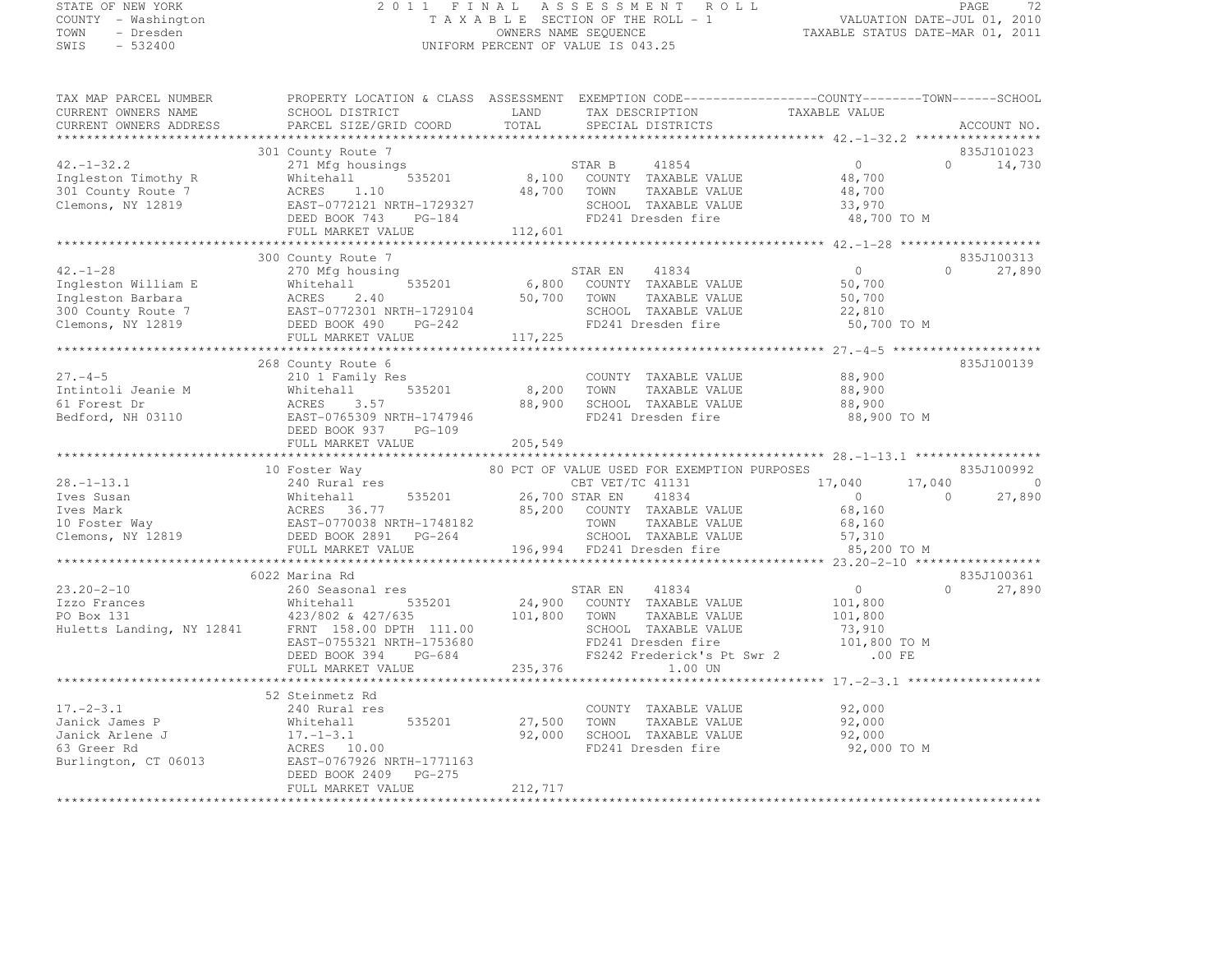| STATE OF NEW YORK<br>COUNTY - Washington  |                                                                                                                                |         | 2011 FINAL ASSESSMENT ROLL<br>FINAL ASSESSMENT ROLL ROLL PAGE 73<br>TAXABLE SECTION OF THE ROLL - 1 VALUATION DATE-JUL 01, 2010<br>OWNERS NAME SEQUENCE . |                         | PAGE<br>73       |
|-------------------------------------------|--------------------------------------------------------------------------------------------------------------------------------|---------|-----------------------------------------------------------------------------------------------------------------------------------------------------------|-------------------------|------------------|
| TOWN - Dresden<br>SWIS - 532400           | UNIFORM PERCENT OF VALUE IS 043.25                                                                                             |         |                                                                                                                                                           |                         |                  |
|                                           | TAX MAP PARCEL NUMBER         PROPERTY LOCATION & CLASS ASSESSMENT EXEMPTION CODE----------------COUNTY-------TOWN------SCHOOL |         |                                                                                                                                                           |                         |                  |
| CURRENT OWNERS NAME                       | SCHOOL DISTRICT                                                                                                                | LAND    | TAX DESCRIPTION                                                                                                                                           | TAXABLE VALUE           |                  |
| CURRENT OWNERS ADDRESS                    | PARCEL SIZE/GRID COORD                                                                                                         | TOTAL   | SPECIAL DISTRICTS                                                                                                                                         |                         | ACCOUNT NO.      |
|                                           |                                                                                                                                |         |                                                                                                                                                           |                         |                  |
|                                           | 5425 Bluff Head Rd                                                                                                             |         |                                                                                                                                                           |                         | 835J100941       |
| $24. - 1 - 4$                             | 210 1 Family Res - WTRFNT                                                                                                      |         | COUNTY TAXABLE VALUE                                                                                                                                      | 415,800                 |                  |
|                                           |                                                                                                                                |         | 270,800 TOWN TAXABLE VALUE<br>415,800 SCHOOL TAXABLE VALUE                                                                                                | 415,800<br>415,800      |                  |
| 6 Nash Pl                                 | 310' Lf                                                                                                                        |         | FD241 Dresden fire                                                                                                                                        | 415,800 TO M            |                  |
| Stamford, CT 06906                        | ACRES 1.63<br>EAST-0758455 NRTH-1760913                                                                                        |         |                                                                                                                                                           |                         |                  |
|                                           | DEED BOOK 724 PG-290<br>FULL MARKET VALUE                                                                                      | 961,387 |                                                                                                                                                           |                         |                  |
|                                           |                                                                                                                                |         |                                                                                                                                                           |                         |                  |
|                                           | Bluff Head Rd/s Off                                                                                                            |         |                                                                                                                                                           |                         | 835J101087       |
| $24. -1 - 10.1$                           | 314 Rural vac<10                                                                                                               |         | COUNTY TAXABLE VALUE                                                                                                                                      | 2,600                   |                  |
|                                           | 535201                                                                                                                         |         | 2,600 TOWN TAXABLE VALUE                                                                                                                                  | 2,600                   |                  |
|                                           |                                                                                                                                |         | 2,600 SCHOOL TAXABLE VALUE                                                                                                                                | 2,600                   |                  |
| Wenham, MA 01984                          | EAST-0759497 NRTH-1757458                                                                                                      |         | FD241 Dresden fire                                                                                                                                        | 2,600 TO M              |                  |
|                                           | DEED BOOK 933 PG-165                                                                                                           |         |                                                                                                                                                           |                         |                  |
|                                           | FULL MARKET VALUE                                                                                                              | 6,012   |                                                                                                                                                           |                         |                  |
|                                           |                                                                                                                                |         |                                                                                                                                                           |                         |                  |
|                                           | 1124 Pike Brook Rd                                                                                                             |         |                                                                                                                                                           |                         | 835J100808       |
| $34. -1 - 8$                              |                                                                                                                                |         |                                                                                                                                                           | 59,830                  | 59,830<br>59,830 |
|                                           |                                                                                                                                |         |                                                                                                                                                           | 294,170                 |                  |
|                                           |                                                                                                                                |         | 354,000 TOWN TAXABLE VALUE                                                                                                                                | 294,170                 |                  |
|                                           | Santa Barbara, CA 93108 EAST-0762414 NRTH-1742191                                                                              |         | SCHOOL TAXABLE VALUE<br>FD241 Dresden fire                                                                                                                | 294,170<br>354,000 TO M |                  |
|                                           | DEED BOOK 2909 PG-221                                                                                                          |         |                                                                                                                                                           |                         |                  |
|                                           | FULL MARKET VALUE                                                                                                              | 818,497 |                                                                                                                                                           |                         |                  |
|                                           |                                                                                                                                |         |                                                                                                                                                           |                         |                  |
|                                           | 2767 Sheep Meadow Ln                                                                                                           |         |                                                                                                                                                           |                         | 835J101048       |
| $26.8 - 5 - 2.2$                          | 210 1 Family Res - WTRFNT                                                                                                      |         | COUNTY TAXABLE VALUE                                                                                                                                      | 439,000                 |                  |
| Jezorek Leigh L                           | Whitehall 535201                                                                                                               | 234,000 | TOWN TAXABLE VALUE                                                                                                                                        | 439,000                 |                  |
| Jezorek Susan M<br>220 Staton Mountain Rd | Lf 210<br>FRNT 210.00 DPTH 207.00                                                                                              | 439,000 | SCHOOL TAXABLE VALUE<br>FD241 Dresden fire                                                                                                                | 439,000<br>439,000 TO M |                  |
| Lebanon, NJ 08833                         | EAST-0752854 NRTH-1752774                                                                                                      |         |                                                                                                                                                           |                         |                  |
|                                           | DEED BOOK 813 PG-59                                                                                                            |         |                                                                                                                                                           |                         |                  |
|                                           |                                                                                                                                |         |                                                                                                                                                           |                         |                  |
|                                           |                                                                                                                                |         |                                                                                                                                                           |                         |                  |
|                                           | State Route 22                                                                                                                 |         |                                                                                                                                                           |                         | 835J100722       |
|                                           |                                                                                                                                |         | COUNTY TAXABLE VALUE                                                                                                                                      | 97,900                  |                  |
|                                           |                                                                                                                                | 97,900  | TOWN TAXABLE VALUE                                                                                                                                        | 97,900                  |                  |
|                                           |                                                                                                                                | 97,900  | SCHOOL TAXABLE VALUE<br>FD241 Dresden fire                                                                                                                | 97,900<br>97,900 TO M   |                  |
| Bristol, VT 05443                         | DEED BOOK 376<br>PG-641<br>FULL MARKET VALUE                                                                                   | 226,358 |                                                                                                                                                           |                         |                  |
|                                           |                                                                                                                                |         |                                                                                                                                                           |                         |                  |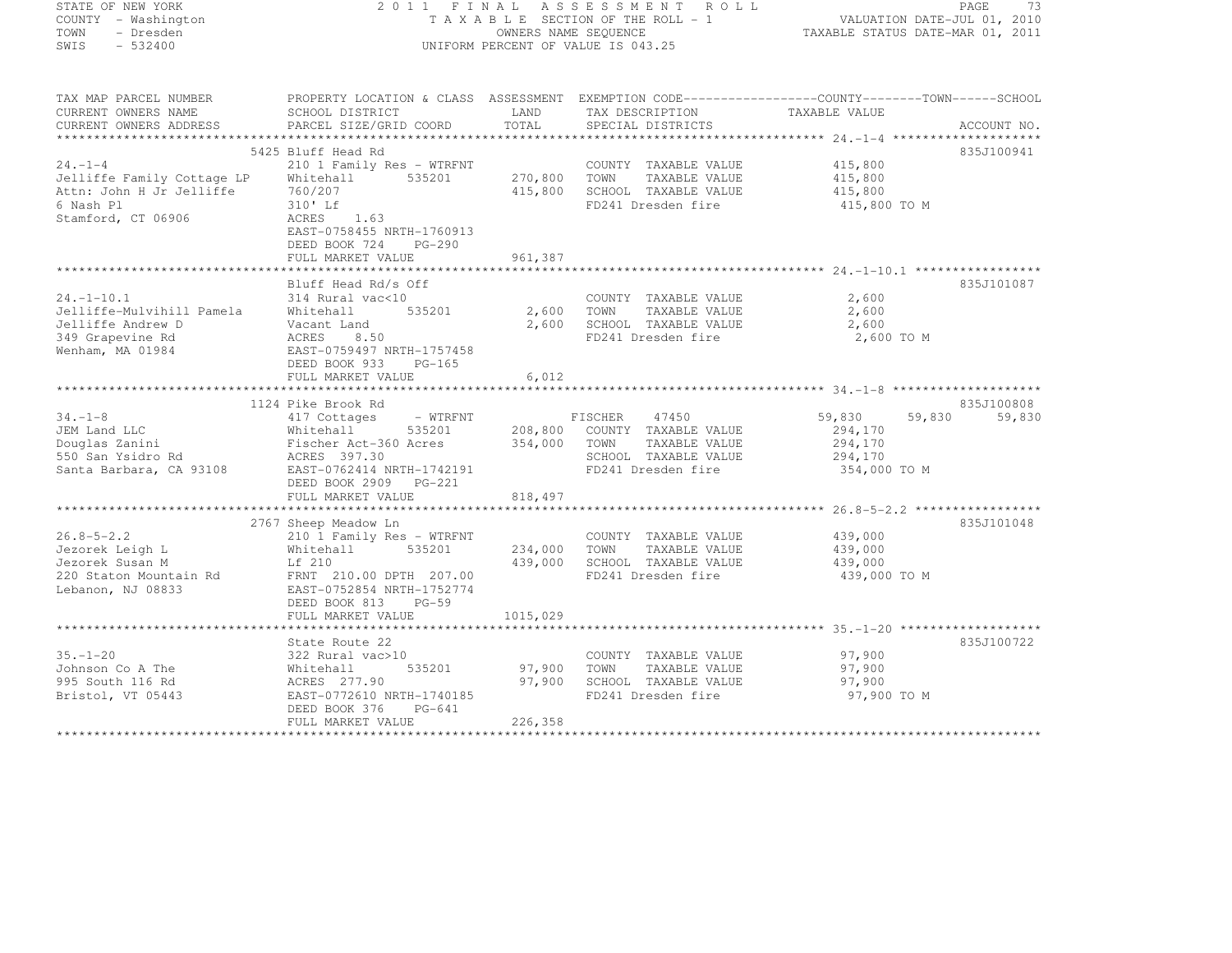# STATE OF NEW YORK 2 0 1 1 F I N A L A S S E S S M E N T R O L L PAGE <sup>74</sup> COUNTY - Washington T A X A B L E SECTION OF THE ROLL - 1 VALUATION DATE-JUL 01, 2010 TOWN - Dresden OWNERS NAME SEQUENCE TAXABLE STATUS DATE-MAR 01, 2011<br>- TRESDEN ON THE SEQUENCE TO A SECUENCE TO BE SERVED ON THE SEQUENCE OF SEXUE OF THE STATUS DATE MAR 01, 2011 SWIS - 532400 UNIFORM PERCENT OF VALUE IS 043.25

| TAX MAP PARCEL NUMBER<br>CURRENT OWNERS NAME                                                    | SCHOOL DISTRICT                                                                                                                                                                            | LAND                            | PROPERTY LOCATION & CLASS ASSESSMENT EXEMPTION CODE-----------------COUNTY-------TOWN------SCHOOL<br>TAX DESCRIPTION                                                                    | TAXABLE VALUE                                                                 |                                                                   |
|-------------------------------------------------------------------------------------------------|--------------------------------------------------------------------------------------------------------------------------------------------------------------------------------------------|---------------------------------|-----------------------------------------------------------------------------------------------------------------------------------------------------------------------------------------|-------------------------------------------------------------------------------|-------------------------------------------------------------------|
| CURRENT OWNERS ADDRESS                                                                          | PARCEL SIZE/GRID COORD                                                                                                                                                                     | TOTAL                           | SPECIAL DISTRICTS                                                                                                                                                                       |                                                                               | ACCOUNT NO.                                                       |
|                                                                                                 |                                                                                                                                                                                            |                                 |                                                                                                                                                                                         |                                                                               |                                                                   |
| $26.8 - 2 - 13$<br>Johnson Lora V<br>Johnson Alan S<br>7 Parkview Plaza<br>Morristown, NJ 07960 | 4118 St Antoine Way<br>260 Seasonal res<br>535201<br>Whitehall<br>878/73<br>FRNT 54.00 DPTH 115.00<br>EAST-0753913 NRTH-1753514<br>DEED BOOK 878<br>PG-82<br>FULL MARKET VALUE             | 12,200 TOWN<br>188,208          | COUNTY TAXABLE VALUE<br>TAXABLE VALUE<br>81,400 SCHOOL TAXABLE VALUE<br>FD241 Dresden fire<br>HS241 Hulet land swr 1                                                                    | 81,400<br>81,400<br>81,400<br>81,400 TO M<br>1.00 UN C                        | 835J100760                                                        |
|                                                                                                 | South Bay                                                                                                                                                                                  |                                 |                                                                                                                                                                                         |                                                                               |                                                                   |
| $58. - 1 - 3.3$<br>Jones Faye A LE<br>Ballard Karen L<br>112 South Bay Rd<br>Clemons, NY 12819  | 310 Res Vac<br>535201<br>Whitehall<br>7.78<br>ACRES<br>EAST-0767425 NRTH-1720799<br>DEED BOOK 2819 PG-179<br>FULL MARKET VALUE                                                             | 14,200 TOWN<br>14,200<br>32,832 | COUNTY TAXABLE VALUE<br>TAXABLE VALUE<br>SCHOOL TAXABLE VALUE<br>FD241 Dresden fire                                                                                                     | 14,200<br>14,200<br>14,200<br>14,200 TO M                                     |                                                                   |
|                                                                                                 | 112 South Bay Rd                                                                                                                                                                           |                                 |                                                                                                                                                                                         |                                                                               | 835J100368                                                        |
| $58. - 1 - 10$<br>Jones Faye A LE<br>Ballard Karen L<br>112 South Bay Rd<br>Clemons, NY 12819   | 210 1 Family Res<br>Whitehall<br>FRNT 150.00 DPTH 125.00<br>EAST-0767705 NRTH-1721027<br>DEED BOOK 2819 PG-179<br>FULL MARKET VALUE                                                        |                                 | WAR VET/TC 41121<br>535201 3,200 AGED-ALL 41800<br>H 125.00 60,500 STAR EN 41834<br>COUNTY TAXABLE VALUE<br>TOWN<br>TAXABLE VALUE<br>139,884 SCHOOL TAXABLE VALUE<br>FD241 Dresden fire | 9,075<br>20,570<br>$\overline{0}$<br>30,855<br>30,855<br>8,410<br>60,500 TO M | 9,075<br>$\overline{0}$<br>24,200<br>20,570<br>$\Omega$<br>27,890 |
|                                                                                                 |                                                                                                                                                                                            |                                 |                                                                                                                                                                                         |                                                                               |                                                                   |
| $58. - 1 - 3$<br>Jones Faye Ann<br>Jones John F Sr<br>112 South Bay Rd<br>Clemons, NY 12819     | 96 South Bay Rd<br>210 1 Family Res - WTRFNT<br>Whitehall<br>535201<br>Bdy Line Agrmt 707-49<br>ACRES<br>9.10<br>EAST-0767924 NRTH-1721486<br>DEED BOOK 860<br>PG-274<br>FULL MARKET VALUE | 16,200 TOWN<br>144,509          | COUNTY TAXABLE VALUE<br>TAXABLE VALUE<br>62,500 SCHOOL TAXABLE VALUE<br>FD241 Dresden fire                                                                                              | 62,500<br>62,500<br>62,500<br>62,500 TO M                                     | 835J100134                                                        |
|                                                                                                 |                                                                                                                                                                                            |                                 |                                                                                                                                                                                         |                                                                               |                                                                   |
| $58. - 1 - 3.2$<br>Jones James M<br>Jones Jody<br>208 County Route 23<br>Hartford, NY 12838     | 111 & 123 South Bay<br>280 Res Multiple<br>535201<br>Whitehall<br>808/329<br>111 & 123 South Bay<br>ACRES 44.34<br>EAST-0768203 NRTH-1720747<br>DEED BOOK 2819 PG-174<br>FULL MARKET VALUE | 37,800<br>80,300<br>185,665     | STAR B MH 41864<br>COUNTY TAXABLE VALUE<br>TOWN<br>TAXABLE VALUE<br>SCHOOL TAXABLE VALUE<br>FD241 Dresden fire                                                                          | $\overline{0}$<br>80,300<br>80,300<br>65,570<br>80,300 TO M                   | 14,730<br>$\Omega$                                                |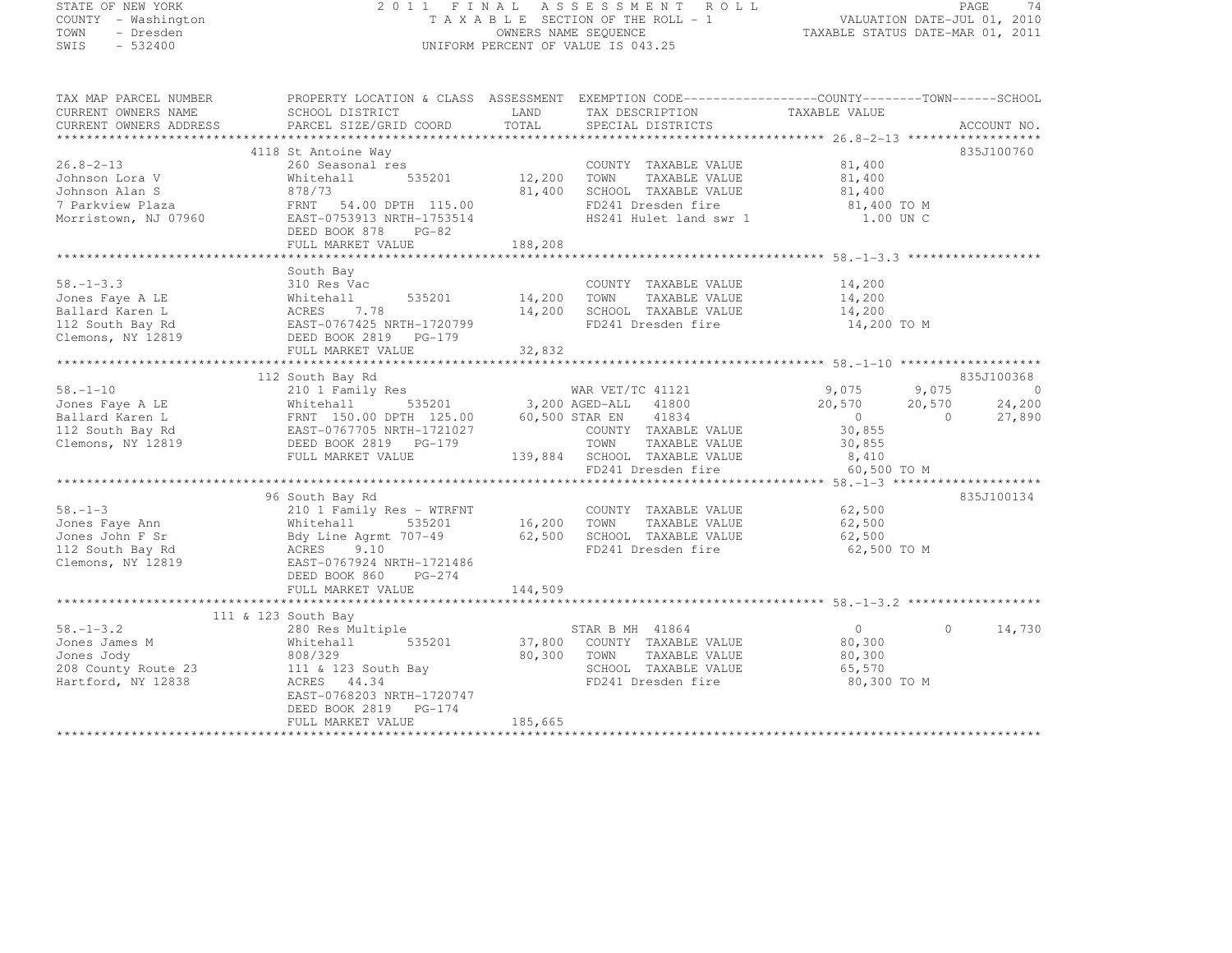# STATE OF NEW YORK 2 0 1 1 F I N A L A S S E S S M E N T R O L L PAGE <sup>75</sup> COUNTY - Washington T A X A B L E SECTION OF THE ROLL - 1 VALUATION DATE-JUL 01, 2010 TOWN - Dresden OWNERS NAME SEQUENCE TAXABLE STATUS DATE-MAR 01, 2011<br>- TRESDEN ON THE SEQUENCE TO A SECUENCE TO BE SERVED ON THE SEQUENCE OF SEXUE OF THE STATUS DATE MAR 01, 2011 SWIS - 532400 UNIFORM PERCENT OF VALUE IS 043.25

| TAX MAP PARCEL NUMBER<br>CURRENT OWNERS NAME<br>CURRENT OWNERS ADDRESS                                  | PROPERTY LOCATION & CLASS ASSESSMENT<br>SCHOOL DISTRICT<br>PARCEL SIZE/GRID COORD                                                                                                         | LAND<br>TOTAL                 | EXEMPTION CODE-----------------COUNTY-------TOWN------SCHOOL<br>TAX DESCRIPTION TAXABLE VALUE<br>SPECIAL DISTRICTS                                                                                                               |                                                                | ACCOUNT NO.                      |
|---------------------------------------------------------------------------------------------------------|-------------------------------------------------------------------------------------------------------------------------------------------------------------------------------------------|-------------------------------|----------------------------------------------------------------------------------------------------------------------------------------------------------------------------------------------------------------------------------|----------------------------------------------------------------|----------------------------------|
| $25. - 1 - 13$<br>Jones Jr Revocable Trust Ellis Whitehall                                              | 14200 State Route 22<br>312 Vac w/imprv<br>535201<br>FULL MARKET VALUE                                                                                                                    | 40,300<br>85,000<br>196,532   | COUNTY TAXABLE VALUE<br>TAXABLE VALUE<br>TOWN<br>SCHOOL TAXABLE VALUE<br>FD241 Dresden fire                                                                                                                                      | 85,000<br>85,000<br>85,000<br>85,000 TO M                      | 835J100113                       |
|                                                                                                         |                                                                                                                                                                                           |                               |                                                                                                                                                                                                                                  |                                                                |                                  |
| $28. - 1 - 10$<br>Juckett Frank C<br>Rozell Lisa L<br>34 County Route 6<br>Whitehall, NY 12887          | 34 County Route 6<br>210 1 Family Res<br>535201<br>Whitehall<br>Res<br>FRNT 271.00 DPTH 107.00<br>EAST-0770696 NRTH-1750002<br>DEED BOOK 942<br>PG-336                                    | 2,800<br>84,700               | STAR B<br>41854<br>COUNTY TAXABLE VALUE<br>TOWN<br>TAXABLE VALUE<br>SCHOOL TAXABLE VALUE<br>FD241 Dresden fire                                                                                                                   | $0 \qquad \qquad$<br>84,700<br>84,700<br>69,970<br>84,700 TO M | 8379900826<br>14,730<br>$\Omega$ |
|                                                                                                         | FULL MARKET VALUE                                                                                                                                                                         | 195,838                       |                                                                                                                                                                                                                                  |                                                                |                                  |
|                                                                                                         |                                                                                                                                                                                           |                               |                                                                                                                                                                                                                                  |                                                                |                                  |
| $20. -1 - 4$<br>Judge H Wayne LE<br>Judge Meredith J LE<br>30 Cedar Ct<br>Queensbury, NY 12804          | 5521 Bluff Head Rd<br>210 1 Family Res - WTRFNT<br>Whitehall<br>535201<br>600' Eff Lf/point<br>ACRES 50.00<br>EAST-0760988 NRTH-1763427<br>DEED BOOK 931<br>PG-305                        | 494,700<br>635,600            | COUNTY TAXABLE VALUE<br>TOWN<br>TAXABLE VALUE<br>SCHOOL TAXABLE VALUE<br>FD241 Dresden fire                                                                                                                                      | 635,600<br>635,600<br>635,600<br>635,600 TO M                  | 835J100369                       |
|                                                                                                         | FULL MARKET VALUE                                                                                                                                                                         | 1469,595                      |                                                                                                                                                                                                                                  |                                                                |                                  |
|                                                                                                         |                                                                                                                                                                                           |                               |                                                                                                                                                                                                                                  |                                                                |                                  |
| $23.20 - 5 - 22$<br>Kana Daniel F<br>Kana Karen Y<br>42 Darby Ln<br>Bedford, NY 03110                   | 6345 Sunset Bay Rd<br>210 1 Family Res - WTRFNT<br>535201<br>Whitehall<br>Lf 128<br>FRNT 129.00 DPTH 168.00<br>EAST-0755899 NRTH-1754560<br>DEED BOOK 751<br>$PG-59$<br>FULL MARKET VALUE | 149,800<br>293,000<br>677,457 | COUNTY TAXABLE VALUE<br>TOWN<br>TAXABLE VALUE<br>SCHOOL TAXABLE VALUE<br>FD241 Dresden fire                                                                                                                                      | 293,000<br>293,000<br>293,000<br>293,000 TO M                  | 835J100093                       |
|                                                                                                         |                                                                                                                                                                                           |                               |                                                                                                                                                                                                                                  |                                                                |                                  |
| $26.8 - 3 - 5.12$<br>Kapusinski Albert<br>Kapusinski George<br>1 Margot Ln<br>Huletts Landing, NY 12841 | Jaques Way<br>310 Res Vac<br>535201<br>Whitehall<br>ACRES<br>1.30<br>EAST-0753829 NRTH-1752678<br>DEED BOOK 1916    PG-176<br>FULL MARKET VALUE                                           | 44,000<br>44,000<br>101,734   | COUNTY TAXABLE VALUE<br>TOWN<br>TAXABLE VALUE<br>SCHOOL TAXABLE VALUE<br>${\tt FD241~Dresden~fire} \hspace{1.5cm} {\tt 44,000~TO~M} \hspace{1.5cm} \\ {\tt HS241~Hulet~land~swr~1} \hspace{1.5cm} {\tt .00~UN~C} \hspace{1.5cm}$ | 44,000<br>44,000<br>44,000                                     |                                  |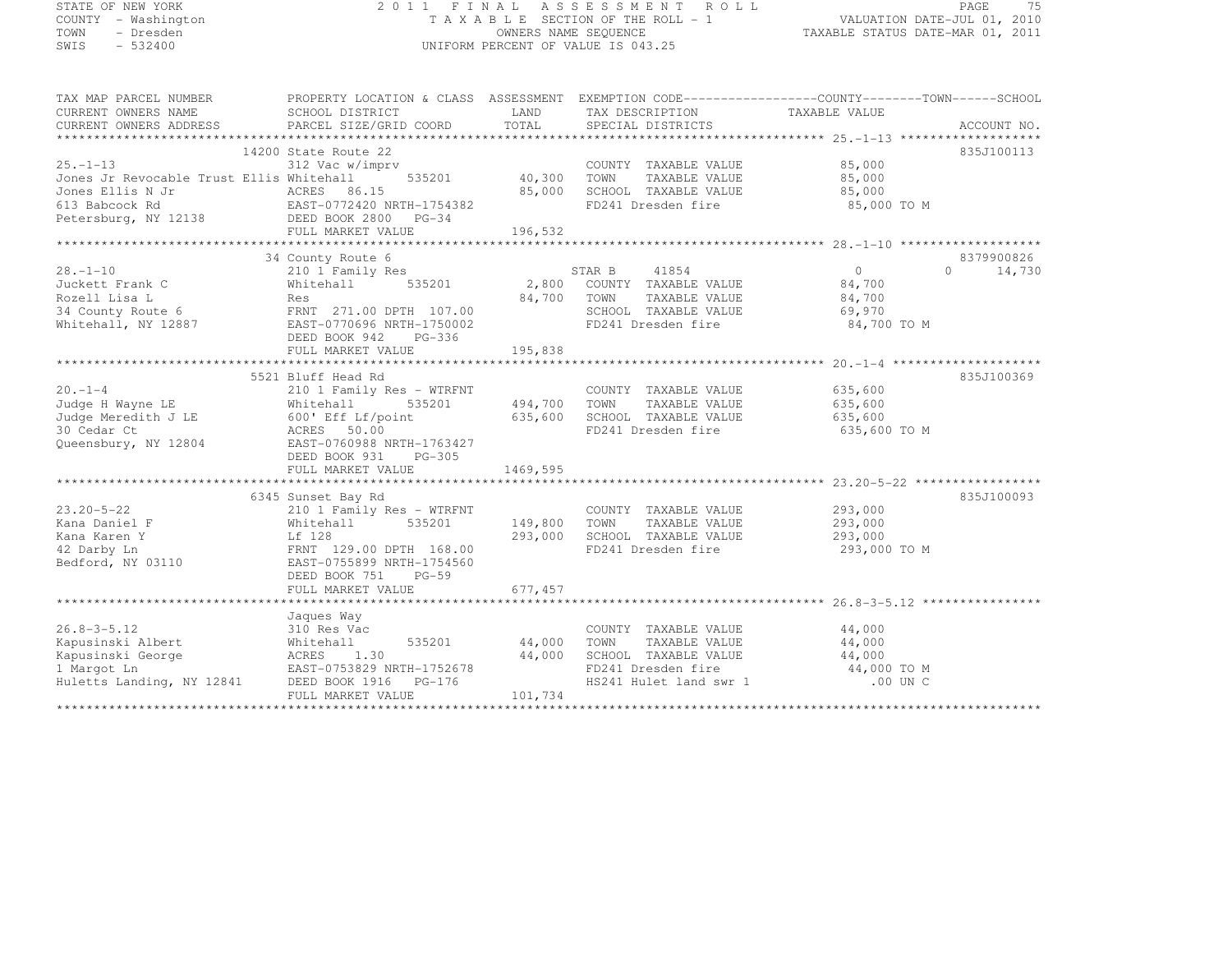# STATE OF NEW YORK 2 0 1 1 F I N A L A S S E S S M E N T R O L L PAGE <sup>76</sup> COUNTY - Washington T A X A B L E SECTION OF THE ROLL - 1 VALUATION DATE-JUL 01, 2010 TOWN - Dresden OWNERS NAME SEQUENCE TAXABLE STATUS DATE-MAR 01, 2011<br>- TRESDEN ON THE SEQUENCE TO A SECUENCE TO BE SERVED ON THE SEQUENCE OF SEXUE OF THE STATUS DATE MAR 01, 2011 SWIS - 532400 UNIFORM PERCENT OF VALUE IS 043.25

| TAX MAP PARCEL NUMBER<br>CURRENT OWNERS NAME<br>CURRENT OWNERS ADDRESS                                      | PROPERTY LOCATION & CLASS ASSESSMENT EXEMPTION CODE----------------COUNTY-------TOWN-----SCHOOL<br>SCHOOL DISTRICT<br>PARCEL SIZE/GRID COORD                                   | LAND<br>TOTAL               | TAX DESCRIPTION<br>SPECIAL DISTRICTS                                                                                  | TAXABLE VALUE                                                                                    | ACCOUNT NO. |
|-------------------------------------------------------------------------------------------------------------|--------------------------------------------------------------------------------------------------------------------------------------------------------------------------------|-----------------------------|-----------------------------------------------------------------------------------------------------------------------|--------------------------------------------------------------------------------------------------|-------------|
|                                                                                                             |                                                                                                                                                                                |                             |                                                                                                                       |                                                                                                  |             |
| $23.20 - 1 - 1.5$<br>Kapusinski Albert J<br>Kapusinski George T<br>1 Margot Ln<br>Huletts Landing, NY 12841 | 962 County Route 6<br>484 1 use sm bld<br>535201<br>Whitehall<br>Post Office Lease 581/131<br>FRNT 105.00 DPTH 40.00<br>EAST-0754546 NRTH-1753341<br>DEED BOOK 959<br>$PG-170$ | 12,000<br>65,000            | COUNTY TAXABLE VALUE<br>TOWN<br>TAXABLE VALUE<br>SCHOOL TAXABLE VALUE                                                 | 65,000<br>65,000<br>65,000<br>FD241 Dresden fire 65,000 TO M<br>HS241 Hulet land swr 1 1.00 UN C |             |
|                                                                                                             |                                                                                                                                                                                |                             |                                                                                                                       |                                                                                                  |             |
|                                                                                                             |                                                                                                                                                                                |                             |                                                                                                                       |                                                                                                  |             |
| $26. -4 - 1$<br>Kapusinski Albert J<br>1 Margot Ln<br>Huletts Landing, NY 12841                             | County Route 6<br>314 Rural vac<10<br>Whitehall<br>FRNT 126.00 DPTH 125.00<br>EAST-0755111 NRTH-1752648<br>DEED BOOK 2124 PG-55                                                | $535201$ 13,300<br>13,300   | COUNTY TAXABLE VALUE<br>TOWN<br>TAXABLE VALUE<br>SCHOOL TAXABLE VALUE<br>FD241 Dresden fire                           | 13,300<br>13,300<br>13,300<br>13,300 TO M                                                        | 835J100922  |
|                                                                                                             | FULL MARKET VALUE                                                                                                                                                              | 30,751                      |                                                                                                                       |                                                                                                  |             |
|                                                                                                             | County Route 6                                                                                                                                                                 |                             |                                                                                                                       |                                                                                                  | 835J100163  |
| $26. - 4 - 3.1$<br>Kapusinski Albert J<br>Kapusinski George T<br>1 Margot Ln<br>Huletts Landing, NY 12841   | 322 Rural vac>10<br>535201<br>Whitehall<br>ACRES 81.10<br>EAST-0756579 NRTH-1751806<br>DEED BOOK 1953 PG-48<br>FULL MARKET VALUE                                               | 40,900<br>40,900<br>94,566  | COUNTY TAXABLE VALUE<br>TAXABLE VALUE<br>TOWN<br>SCHOOL TAXABLE VALUE<br>FD241 Dresden fire                           | 40,900<br>40,900<br>40,900<br>40,900 TO M                                                        |             |
|                                                                                                             |                                                                                                                                                                                |                             |                                                                                                                       |                                                                                                  |             |
| $26.8 - 2 - 5$<br>Kapusinski Albert J<br>1 Margot Ln<br>Huletts Landing, NY 12841                           | 989 County Route 6<br>260 Seasonal res<br>Whitehall<br>535201<br>Delnoce<br>FRNT 117.00 DPTH 107.00<br>EAST-0753975 NRTH-1753562<br>DEED BOOK 2083 PG-230                      | 21,400<br>135,100           | COUNTY TAXABLE VALUE<br>TOWN<br>TAXABLE VALUE<br>SCHOOL TAXABLE VALUE                                                 | 135,100<br>135,100<br>135,100                                                                    | 835J100980  |
|                                                                                                             | FULL MARKET VALUE                                                                                                                                                              | 312,370                     |                                                                                                                       |                                                                                                  |             |
|                                                                                                             |                                                                                                                                                                                |                             |                                                                                                                       |                                                                                                  |             |
| $26.8 - 2 - 11$<br>Kapusinski Albert J<br>Kapusinski George T<br>1 Margot Way<br>Huletts Landing, NY 12841  | 4106 Margot Way<br>260 Seasonal res<br>Whitehall<br>535201<br>Lazy Day<br>FRNT 95.00 DPTH 89.00<br>EAST-0754035 NRTH-1753355<br>DEED BOOK 1773 PG-78<br>FULL MARKET VALUE      | 16,000<br>85,400<br>197,457 | COUNTY TAXABLE VALUE<br>TOWN<br>TAXABLE VALUE<br>SCHOOL TAXABLE VALUE<br>FD241 Dresden fire<br>HS241 Hulet land swr 1 | 85,400<br>85,400<br>85,400<br>85,400 TO M<br>1.00 UN C                                           | 835J100615  |
|                                                                                                             |                                                                                                                                                                                |                             |                                                                                                                       |                                                                                                  |             |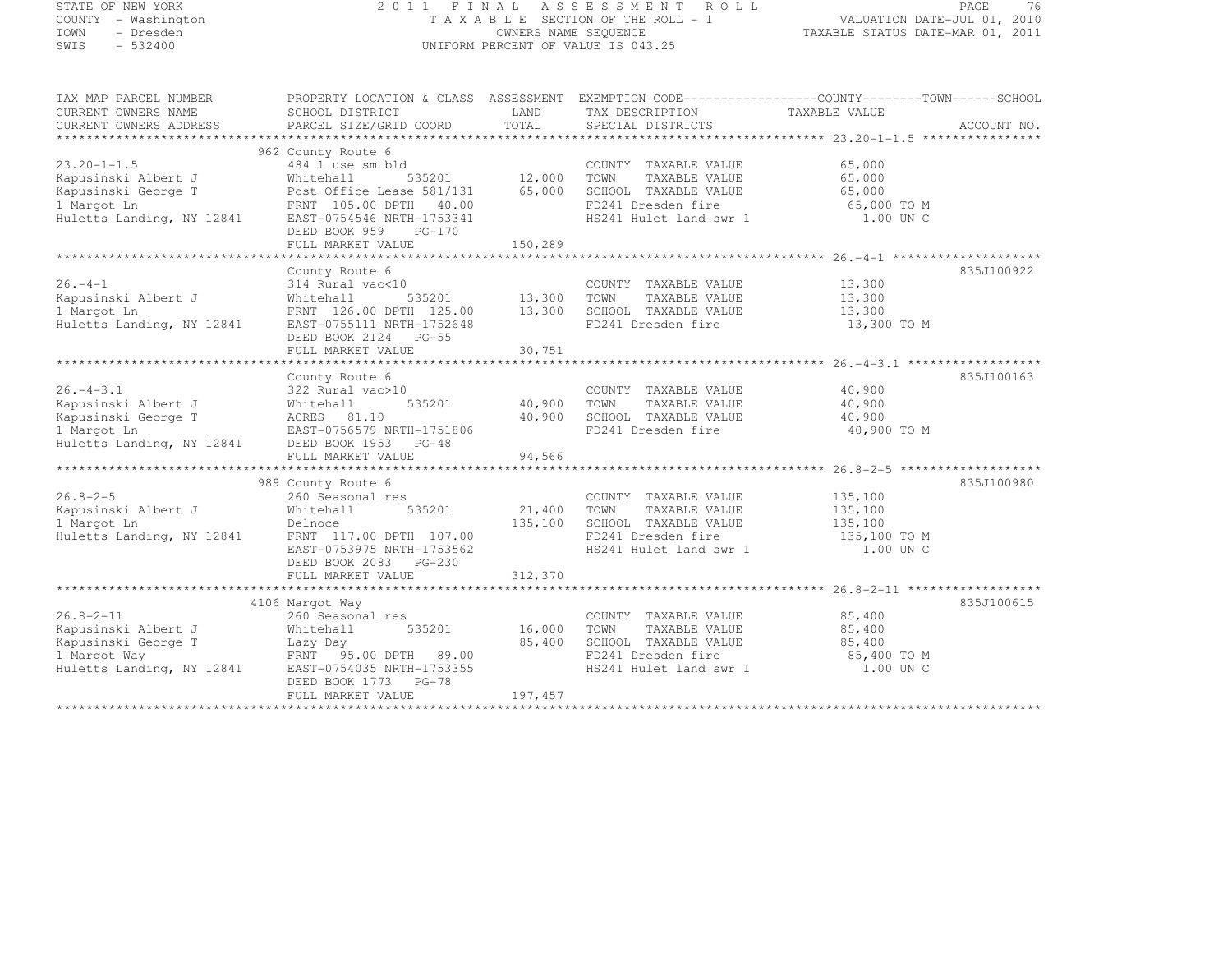# STATE OF NEW YORK 2 0 1 1 F I N A L A S S E S S M E N T R O L L PAGE <sup>77</sup> COUNTY - Washington T A X A B L E SECTION OF THE ROLL - 1 VALUATION DATE-JUL 01, 2010 TOWN - Dresden OWNERS NAME SEQUENCE TAXABLE STATUS DATE-MAR 01, 2011<br>- TRESDEN ON THE SEQUENCE TO A SECUENCE TO BE SERVED ON THE SEQUENCE OF SEXUE OF THE STATUS DATE MAR 01, 2011 SWIS - 532400 UNIFORM PERCENT OF VALUE IS 043.25

| TAX MAP PARCEL NUMBER<br>CURRENT OWNERS NAME<br>CURRENT OWNERS ADDRESS                                                                    | PROPERTY LOCATION & CLASS ASSESSMENT EXEMPTION CODE-----------------COUNTY--------TOWN------SCHOOL<br>SCHOOL DISTRICT<br>PARCEL SIZE/GRID COORD                                  | LAND<br>TOTAL              | TAX DESCRIPTION<br>SPECIAL DISTRICTS                                                                                  | TAXABLE VALUE                                              | ACCOUNT NO. |
|-------------------------------------------------------------------------------------------------------------------------------------------|----------------------------------------------------------------------------------------------------------------------------------------------------------------------------------|----------------------------|-----------------------------------------------------------------------------------------------------------------------|------------------------------------------------------------|-------------|
|                                                                                                                                           |                                                                                                                                                                                  |                            |                                                                                                                       |                                                            |             |
| $26.8 - 3 - 5$<br>Kapusinski Albert J<br>Kapusinski George T                                                                              | 4009 Eichler Way<br>417 Cottages<br>Whitehall<br>535201<br>Casino & Garden View<br>Easement 653/8-16                                                                             | 39,800<br>205,800          | COUNTY TAXABLE VALUE<br>TOWN<br>TAXABLE VALUE<br>SCHOOL TAXABLE VALUE<br>FD241 Dresden fire                           | 205,800<br>205,800<br>205,800                              | 835J100165  |
| 1 Margot Ln<br>Huletts Landing, NY 12841                                                                                                  | ACRES<br>7.60<br>EAST-0754635 NRTH-1753006<br>DEED BOOK 1916 PG-176<br>FULL MARKET VALUE                                                                                         | 475,838                    | HS241 Hulet land swr 1                                                                                                | 205,800 TO M<br>1.00 UN C                                  |             |
|                                                                                                                                           |                                                                                                                                                                                  |                            |                                                                                                                       |                                                            |             |
| $23.20 - 1 - 2.1$<br>Kapusinski Albert T<br>Kapusinski Albert J<br>1 Margot Ln<br>Huletts Landing, NY 12841                               | County Route 6<br>312 Vac w/imprv - WTRFNT<br>Whitehall<br>535201<br>Beach With Docks<br>LF 180"<br>FRNT 180.00 DPTH 120.00<br>EAST-0754533 NRTH-1753773<br>DEED BOOK 959 PG-174 | 37,000<br>44,500           | COUNTY TAXABLE VALUE<br>TOWN<br>TAXABLE VALUE<br>SCHOOL TAXABLE VALUE<br>FD241 Dresden fire                           | 44,500<br>44,500<br>44,500<br>44,500 TO M                  | 835J100900  |
|                                                                                                                                           | FULL MARKET VALUE                                                                                                                                                                | 102,890                    |                                                                                                                       |                                                            |             |
|                                                                                                                                           |                                                                                                                                                                                  |                            |                                                                                                                       |                                                            |             |
| $23.20 - 1 - 9$<br>Kapusinski Albert T<br>Kapusinski Albert J<br>1 Margot Ln<br>Huletts Landing, NY 12841                                 | County Route 6<br>552 Golf course<br>535201<br>Whitehall<br>Golf Course<br>ACRES 12.70<br>EAST-0755089 NRTH-1753333<br>DEED BOOK 2172 PG-153<br>FULL MARKET VALUE                | 42,200<br>42,200<br>97,572 | COUNTY TAXABLE VALUE<br>TOWN<br>TAXABLE VALUE<br>SCHOOL TAXABLE VALUE<br>FD241 Dresden fire<br>HS241 Hulet land swr 1 | 42,200<br>42,200<br>42,200<br>42,200 TO M<br>.00 UN C      | 835J100979  |
|                                                                                                                                           |                                                                                                                                                                                  |                            |                                                                                                                       |                                                            |             |
| $23.20 - 1 - 7$<br>Kapusinski George<br>Kapusinski Albert<br>PO Box 180<br>PO Box 180<br>Hulletts Landing, NY 12841 DEED BOOK 2298 PG-340 | County Route 6<br>692 Road/str/hwy<br>Whitehall<br>535201<br>ACRES<br>0.50<br>EAST-0754705 NRTH-1753693<br>FULL MARKET VALUE                                                     | 1,000<br>1,000<br>2,312    | COUNTY TAXABLE VALUE<br>TOWN<br>TAXABLE VALUE<br>SCHOOL TAXABLE VALUE<br>FD241 Dresden fire<br>HS241 Hulet land swr 1 | 1,000<br>1,000<br>1,000<br>1,000 TO M<br>.00 UN C          | 835J100975  |
|                                                                                                                                           |                                                                                                                                                                                  |                            |                                                                                                                       |                                                            |             |
| $26.8 - 1 - 5$<br>Kapusinski George<br>Kapusinski Albert G<br>PO Box 180<br>Huletts Landing, NY 12841                                     | 4136 Margot Way<br>280 Res Multiple - WTRFNT<br>Whitehall<br>535201<br>Main Hse & Cedar View<br>ACRES 1.30<br>EAST-0753506 NRTH-1753629<br>DEED BOOK 314<br>PG-213               | 344,500<br>523,800         | COUNTY TAXABLE VALUE<br>TAXABLE VALUE<br>TOWN<br>SCHOOL TAXABLE VALUE<br>FD241 Dresden fire<br>HS241 Hulet land swr 1 | 523,800<br>523,800<br>523,800<br>523,800 TO M<br>2.00 UN C | 835J100971  |
|                                                                                                                                           | FULL MARKET VALUE                                                                                                                                                                | 1211,098                   |                                                                                                                       |                                                            |             |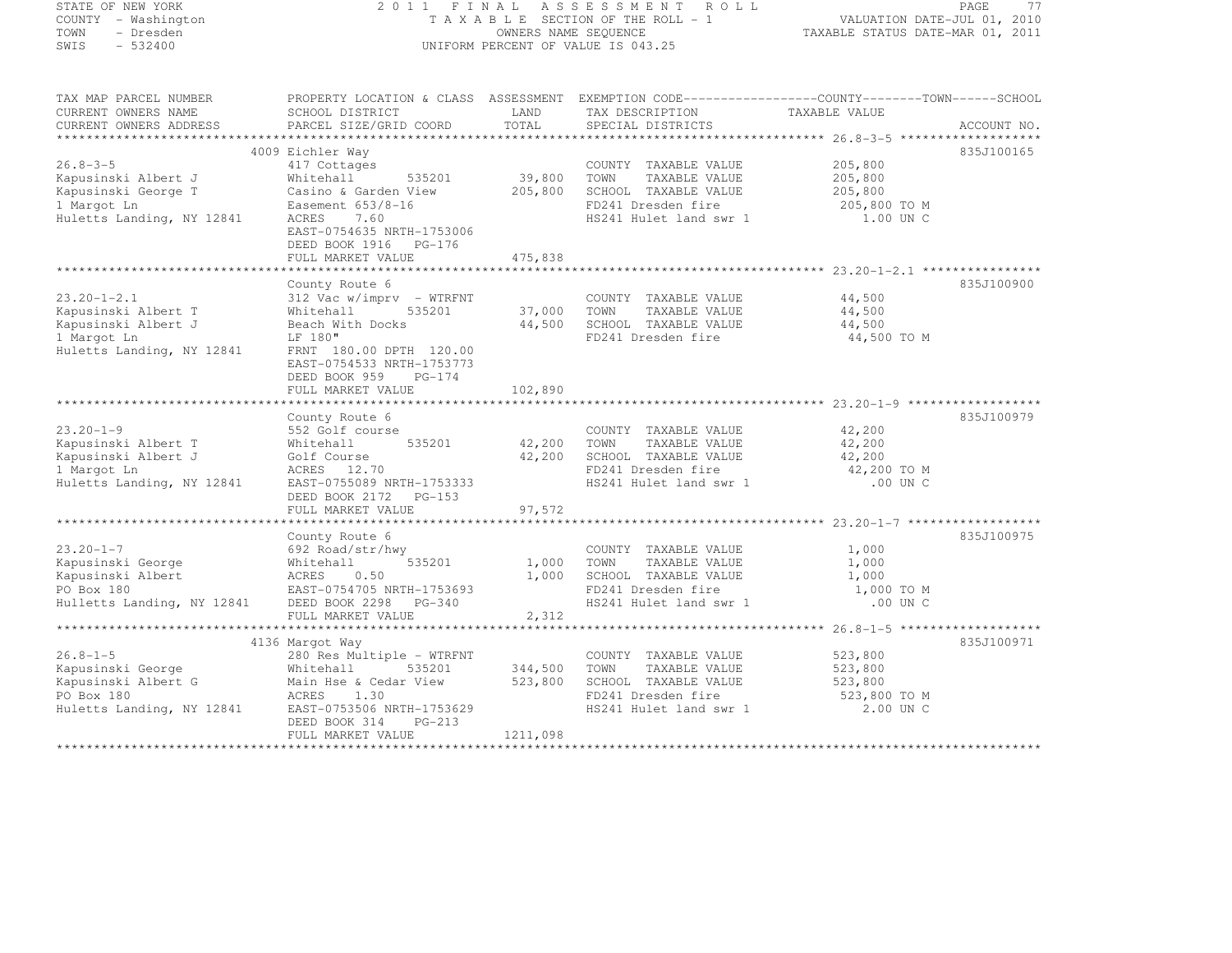# STATE OF NEW YORK 2 0 1 1 F I N A L A S S E S S M E N T R O L L PAGE <sup>78</sup> COUNTY - Washington T A X A B L E SECTION OF THE ROLL - 1 VALUATION DATE-JUL 01, 2010 TOWN - Dresden OWNERS NAME SEQUENCE TAXABLE STATUS DATE-MAR 01, 2011<br>- TRESDEN ON THE SEQUENCE TO A SECUENCE TO BE SERVED ON THE SEQUENCE OF SEXUE OF THE STATUS DATE MAR 01, 2011 SWIS - 532400 UNIFORM PERCENT OF VALUE IS 043.25

| TAX MAP PARCEL NUMBER<br>CURRENT OWNERS NAME | PROPERTY LOCATION & CLASS ASSESSMENT EXEMPTION CODE-----------------COUNTY-------TOWN------SCHOOL<br>SCHOOL DISTRICT | LAND    | TAX DESCRIPTION        | TAXABLE VALUE |             |
|----------------------------------------------|----------------------------------------------------------------------------------------------------------------------|---------|------------------------|---------------|-------------|
| CURRENT OWNERS ADDRESS                       | PARCEL SIZE/GRID COORD                                                                                               | TOTAL   | SPECIAL DISTRICTS      |               | ACCOUNT NO. |
|                                              |                                                                                                                      |         |                        |               |             |
|                                              | Lakeview Way                                                                                                         |         |                        |               | 835J100958  |
| $26.8 - 1 - 8$                               | 314 Rural vac<10 - WTRFNT                                                                                            |         | COUNTY TAXABLE VALUE   | 3,900         |             |
| Kapusinski George                            | 535201<br>Whitehall                                                                                                  | 3,900   | TOWN<br>TAXABLE VALUE  | 3,900         |             |
| Kapusinski Albert                            | Right Of Way                                                                                                         | 3,900   | SCHOOL TAXABLE VALUE   | 3,900         |             |
| PO Box 180                                   | Lf 9                                                                                                                 |         | FD241 Dresden fire     | 3,900 TO M    |             |
| Huletts Landing, NY 12841                    | 9.00 DPTH 85.00<br>FRNT<br>EAST-0753593 NRTH-1753349<br>DEED BOOK 2298 PG-331                                        |         | HS241 Hulet land swr 1 | .00 UN C      |             |
|                                              | FULL MARKET VALUE                                                                                                    | 9,017   |                        |               |             |
|                                              |                                                                                                                      |         |                        |               | 835J100977  |
| $26.8 - 6 - 1$                               | Eichler Way<br>$314$ Rural vac<10 - WTRFNT                                                                           |         | COUNTY TAXABLE VALUE   | 6,500         |             |
| Kapusinski George                            | Whitehall<br>535201                                                                                                  | 6,500   | TOWN<br>TAXABLE VALUE  | 6,500         |             |
| Kapusinski Albert                            | $10'$ Lf                                                                                                             | 6,500   | SCHOOL TAXABLE VALUE   | 6,500         |             |
| PO Box 180                                   | ACRES<br>1.60                                                                                                        |         | FD241 Dresden fire     | 6,500 TO M    |             |
|                                              | EAST-0753810 NRTH-1753201                                                                                            |         | HS241 Hulet land swr 1 | .00 UN C      |             |
| Huletts Landing, NY 12841                    | DEED BOOK 2298 PG-334                                                                                                |         |                        |               |             |
|                                              | FULL MARKET VALUE                                                                                                    | 15,029  |                        |               |             |
|                                              |                                                                                                                      |         |                        |               |             |
|                                              | Beach Way/n Off                                                                                                      |         |                        |               | 835J100974  |
| $26.8 - 8 - 7$                               | 314 Rural vac<10                                                                                                     |         | COUNTY TAXABLE VALUE   | 1,000         |             |
| Kapusinski George                            | Whitehall<br>535201                                                                                                  | 1,000   | TAXABLE VALUE<br>TOWN  | 1,000         |             |
| Kapusinski Albert                            | FRNT 22.00 DPTH 25.00                                                                                                | 1,000   | SCHOOL TAXABLE VALUE   | 1,000         |             |
| PO Box 180                                   | EAST-0753736 NRTH-1753264                                                                                            |         | FD241 Dresden fire     | 1,000 TO M    |             |
| Huletts Landing, NY 12841                    | DEED BOOK 2298 PG-337                                                                                                |         | HS241 Hulet land swr 1 | .00 UN C      |             |
|                                              | FULL MARKET VALUE                                                                                                    | 2,312   |                        |               |             |
|                                              |                                                                                                                      |         |                        |               |             |
|                                              | 4057 Albert Way                                                                                                      |         |                        |               | 835J100981  |
| $23.20 - 1 - 1.7$                            | 260 Seasonal res - WTRFNT                                                                                            |         | COUNTY TAXABLE VALUE   | 121,400       |             |
| Kapusinski George T                          | 535201<br>Whitehall                                                                                                  | 37,800  | TOWN<br>TAXABLE VALUE  | 121,400       |             |
| Kapusinski Lynn A                            | Idle Hour                                                                                                            | 121,400 | SCHOOL TAXABLE VALUE   | 121,400       |             |
| 38 Kimball Ridge Ct                          | FRNT 73.00 DPTH 104.00                                                                                               |         | FD241 Dresden fire     | 121,400 TO M  |             |
| Catonsville, MD 21228                        | EAST-0754522 NRTH-1753672                                                                                            |         | HS241 Hulet land swr 1 | 1.00 UN C     |             |
|                                              | DEED BOOK 2083 PG-215                                                                                                |         |                        |               |             |
|                                              | FULL MARKET VALUE                                                                                                    | 280,694 |                        |               |             |
|                                              |                                                                                                                      |         |                        |               |             |
|                                              | Chase Rd                                                                                                             |         |                        |               | 835J100372  |
| $26.7 - 3 - 15$                              | $312$ Vac w/imprv - WTRFNT                                                                                           |         | COUNTY TAXABLE VALUE   | 56,000        |             |
| Keating Thomas                               | 535201<br>Whitehall                                                                                                  | 54,000  | TOWN<br>TAXABLE VALUE  | 56,000        |             |
| 4 Horizon Rd                                 | LF 50                                                                                                                | 56,000  | SCHOOL TAXABLE VALUE   | 56,000        |             |
| Fort Lee, NJ 07024                           | $26. - 3 - 15$                                                                                                       |         | FD241 Dresden fire     | 56,000 TO M   |             |
|                                              | 54.00 DPTH 50.00<br>FRNT                                                                                             |         |                        |               |             |
|                                              | EAST-0752944 NRTH-1751775                                                                                            |         |                        |               |             |
|                                              | DEED BOOK 434<br>PG-434                                                                                              |         |                        |               |             |
|                                              | FULL MARKET VALUE                                                                                                    | 129,480 |                        |               |             |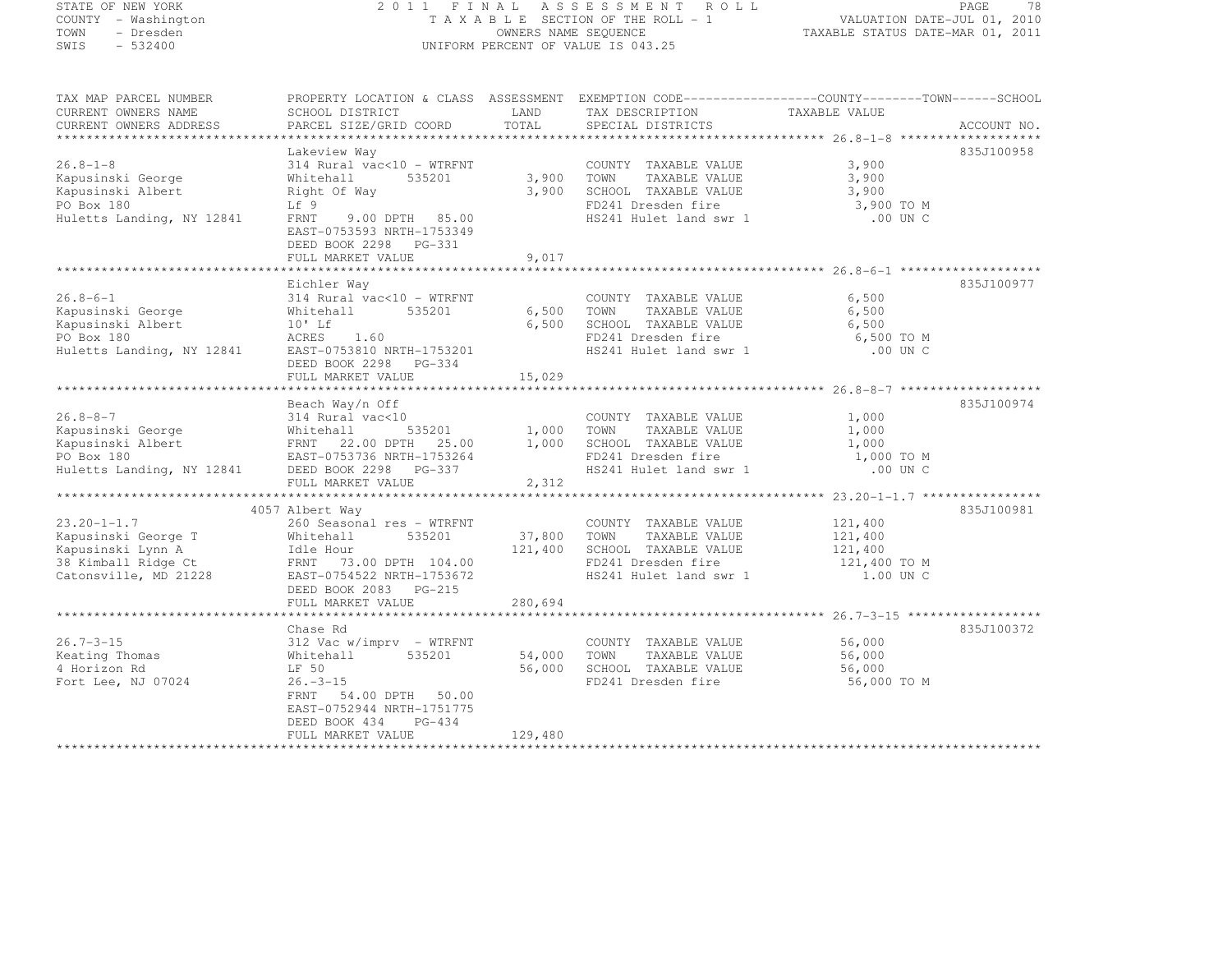| STATE OF NEW YORK<br>COUNTY - Washington<br>TOWN<br>- Dresden<br>$-532400$<br>SWIS                                             | 2011 FINAL<br>A S S E S S M E N T<br>ROLL<br>T A X A B L E SECTION OF THE ROLL - 1<br>OWNERS NAME SEQUENCE<br>UNIFORM PERCENT OF VALUE IS 043.25                                                                                                     |                                                           |                                                                                                                                      | 79<br>PAGE<br>VALUATION DATE-JUL 01, 2010<br>TAXABLE STATUS DATE-MAR 01, 2011                                                     |
|--------------------------------------------------------------------------------------------------------------------------------|------------------------------------------------------------------------------------------------------------------------------------------------------------------------------------------------------------------------------------------------------|-----------------------------------------------------------|--------------------------------------------------------------------------------------------------------------------------------------|-----------------------------------------------------------------------------------------------------------------------------------|
| TAX MAP PARCEL NUMBER<br>CURRENT OWNERS NAME<br>CURRENT OWNERS ADDRESS<br>*************************                            | SCHOOL DISTRICT<br>PARCEL SIZE/GRID COORD                                                                                                                                                                                                            | LAND<br>TOTAL                                             | TAX DESCRIPTION<br>SPECIAL DISTRICTS                                                                                                 | PROPERTY LOCATION & CLASS ASSESSMENT EXEMPTION CODE-----------------COUNTY-------TOWN------SCHOOL<br>TAXABLE VALUE<br>ACCOUNT NO. |
| $26.7 - 3 - 16$<br>Keating Thomas<br>4 Horizon Rd<br>Fort Lee, NJ 07024                                                        | 2094 Lands End Rd<br>260 Seasonal res<br>Whitehall<br>535201<br>Camp Seas<br>$26. - 3 - 16$<br>FRNT 78.00 DPTH 120.00<br>EAST-0752967 NRTH-1751692                                                                                                   | 30,000<br>96,500                                          | COUNTY TAXABLE VALUE<br>TOWN<br>TAXABLE VALUE<br>SCHOOL TAXABLE VALUE<br>FD241 Dresden fire                                          | 835J100371<br>96,500<br>96,500<br>96,500<br>96,500 TO M                                                                           |
|                                                                                                                                | DEED BOOK 412<br>PG-655<br>FULL MARKET VALUE                                                                                                                                                                                                         | 223, 121                                                  |                                                                                                                                      |                                                                                                                                   |
| $42. - 1 - 29$<br>Kehoe Edward M<br>Paul Coward<br>327 County Route 7 Ave<br>Clemons, NY 12819                                 | 327 County Route 7<br>270 Mfg housing<br>Whitehall<br>535201<br>Trailer<br>FRNT 125.00 DPTH 277.00<br>EAST-0772467 NRTH-1729820                                                                                                                      | 3,900<br>19,300                                           | STAR B<br>41854<br>COUNTY TAXABLE VALUE<br>TOWN<br>TAXABLE VALUE<br>SCHOOL TAXABLE VALUE<br>FD241 Dresden fire                       | 835J100428<br>$\circ$<br>$\Omega$<br>14,730<br>19,300<br>19,300<br>4,570<br>19,300 TO M                                           |
|                                                                                                                                | DEED BOOK 505 PG-554<br>FULL MARKET VALUE                                                                                                                                                                                                            | 44,624                                                    |                                                                                                                                      |                                                                                                                                   |
| $26.8 - 3 - 17.2$<br>Kelly Mark<br>Kelly Maureen<br>86 Revere Dr<br>Ridgefield, CT 06877                                       | 2429 Jaques Way East<br>260 Seasonal res<br>535201<br>Whitehall<br>Lot 3<br>Esmt 2605/1<br>FRNT 105.00 DPTH 87.00<br>EAST-0754030 NRTH-1752540<br>DEED BOOK 2605 PG-6<br>FULL MARKET VALUE                                                           | 18,300<br>81,400<br>188,208                               | COUNTY TAXABLE VALUE<br>TOWN<br>TAXABLE VALUE<br>SCHOOL TAXABLE VALUE<br>FD241 Dresden fire                                          | 81,400<br>81,400<br>81,400<br>81,400 TO M                                                                                         |
| $49. -2 - 4.8 - 8803$<br>Kelly Paul<br>Kelly Sue<br>1752 Rte 67<br>Leads, NY 12451                                             | 38 Maple Acres Way<br>260 Seasonal res - WTRFNT<br>Whitehall<br>535201<br>leased parcel Lot No. 2<br>EAST-0732700 NRTH-1296480<br>FULL MARKET VALUE<br>***************************                                                                   | $\overline{0}$<br>16,500<br>38,150<br>******************* | COUNTY TAXABLE VALUE<br>TOWN<br>TAXABLE VALUE<br>SCHOOL TAXABLE VALUE<br>FD241 Dresden fire                                          | 835J100148<br>16,500<br>16,500<br>16,500<br>16,500 TO M                                                                           |
| $23.20 - 2 - 6$<br>Kenyon Mark<br>Kenyon Courtney J<br>7 Vin Hebert Blvd<br>Pittsfield, MA 01201<br>************************** | 6107 Bayview Rd<br>270 Mfg housing - WTRFNT<br>535201<br>Whitehall<br>815/300<br>Bdy Line Agmt 779/254<br>Lf 65 S<br>FRNT<br>96.00 DPTH 105.00<br>EAST-0755416 NRTH-1754178<br>DEED BOOK 2422 PG-176<br>FULL MARKET VALUE<br>*********************** | 119,600<br>130,600<br>301,965<br>***************          | COUNTY TAXABLE VALUE<br>TOWN<br>TAXABLE VALUE<br>SCHOOL TAXABLE VALUE<br>FD241 Dresden fire<br>FS242 Frederick's Pt Swr 2<br>1.00 UN | 835J100427<br>130,600<br>130,600<br>130,600<br>130,600 TO M<br>.00 FE                                                             |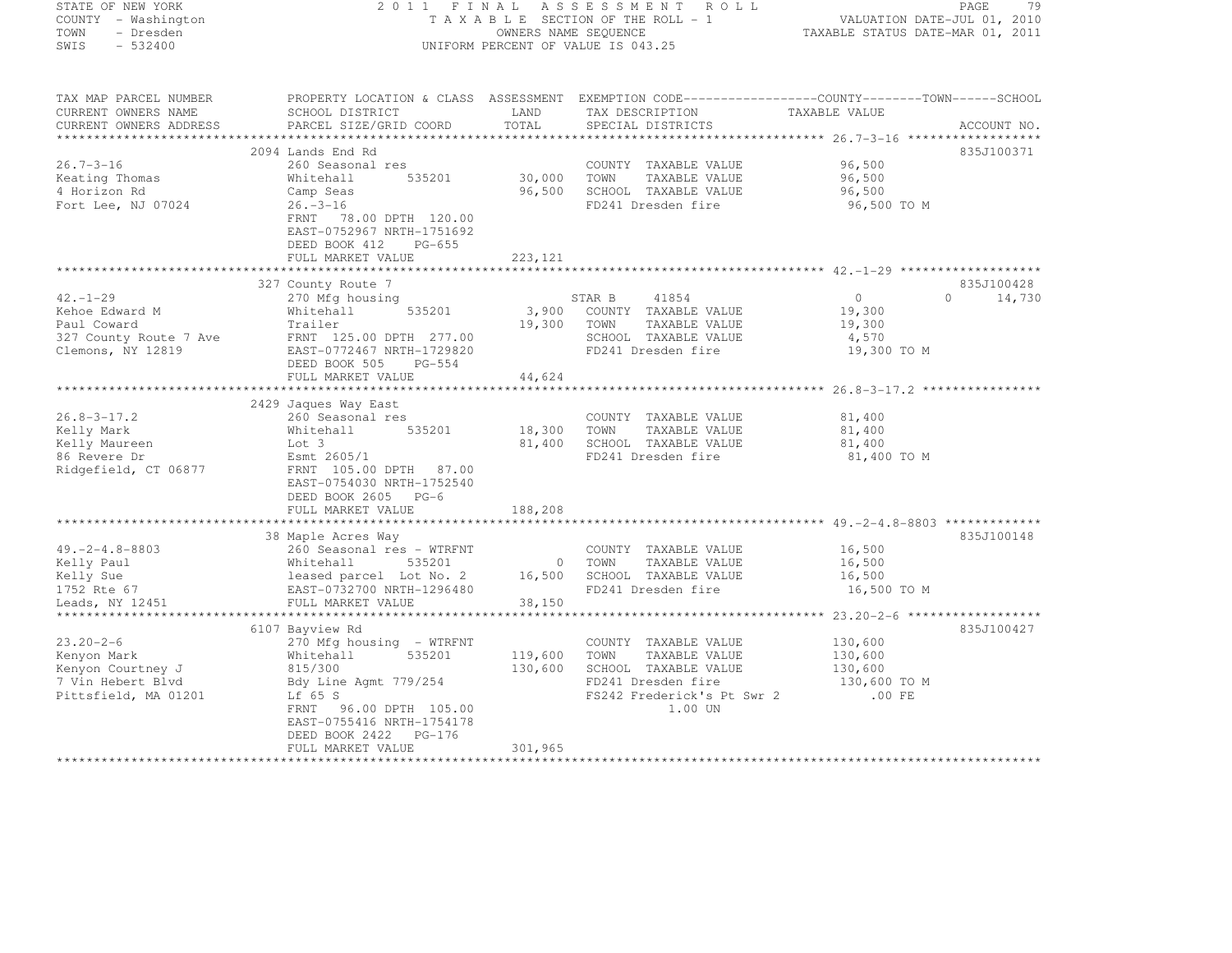# STATE OF NEW YORK 2 0 1 1 F I N A L A S S E S S M E N T R O L L PAGE <sup>80</sup> COUNTY - Washington T A X A B L E SECTION OF THE ROLL - 1 VALUATION DATE-JUL 01, 2010 TOWN - Dresden OWNERS NAME SEQUENCE TAXABLE STATUS DATE-MAR 01, 2011<br>- TRESDEN ON THE SEQUENCE TO A SECUENCE TO BE SERVED ON THE SEQUENCE OF SEXUE OF THE STATUS DATE MAR 01, 2011 SWIS - 532400 UNIFORM PERCENT OF VALUE IS 043.25

| TAX MAP PARCEL NUMBER                                                                                                                                                                                                                                                                                                                                                                                                                                      | PROPERTY LOCATION & CLASS ASSESSMENT EXEMPTION CODE-----------------COUNTY-------TOWN------SCHOOL                                                    |                   |                                                                                                                                                                                                                                |            |            |
|------------------------------------------------------------------------------------------------------------------------------------------------------------------------------------------------------------------------------------------------------------------------------------------------------------------------------------------------------------------------------------------------------------------------------------------------------------|------------------------------------------------------------------------------------------------------------------------------------------------------|-------------------|--------------------------------------------------------------------------------------------------------------------------------------------------------------------------------------------------------------------------------|------------|------------|
| CURRENT OWNERS NAME                                                                                                                                                                                                                                                                                                                                                                                                                                        | SCHOOL DISTRICT                     LAND        TAX DESCRIPTION                 TAXABLE VALUE                                                        |                   |                                                                                                                                                                                                                                |            |            |
| CURRENT OWNERS ADDRESS                                                                                                                                                                                                                                                                                                                                                                                                                                     |                                                                                                                                                      |                   |                                                                                                                                                                                                                                |            |            |
|                                                                                                                                                                                                                                                                                                                                                                                                                                                            |                                                                                                                                                      |                   |                                                                                                                                                                                                                                |            |            |
|                                                                                                                                                                                                                                                                                                                                                                                                                                                            | 4522 Lady Of The Lake Way<br>260 Seasonal res and the COUNTY TAXABLE VALUE<br>20,200 TOWN TAXABLE VALUE 111,800<br>20,200 TOWN TAXABLE VALUE 111,800 |                   |                                                                                                                                                                                                                                |            | 835J100373 |
| 26.8-3-3 260 Seasonal res cOUNTY TAXABLE VALUE 111,800<br>Keough Kevin T Whitehall 535201 20,200 TOWN TAXABLE VALUE 111,800<br>Keough Nancy L FRNT 112.00 DPTH 108.00 111,800 SCHOOL TAXABLE VALUE 111,800<br>20 Freedom Dr EAST-075                                                                                                                                                                                                                       |                                                                                                                                                      |                   |                                                                                                                                                                                                                                |            |            |
|                                                                                                                                                                                                                                                                                                                                                                                                                                                            |                                                                                                                                                      |                   |                                                                                                                                                                                                                                |            |            |
|                                                                                                                                                                                                                                                                                                                                                                                                                                                            |                                                                                                                                                      |                   |                                                                                                                                                                                                                                |            |            |
|                                                                                                                                                                                                                                                                                                                                                                                                                                                            |                                                                                                                                                      |                   |                                                                                                                                                                                                                                |            |            |
|                                                                                                                                                                                                                                                                                                                                                                                                                                                            |                                                                                                                                                      |                   | FD241 Dresden fire 111,800 TO M<br>HS241 Hulet land swr 1 1.00 UN C                                                                                                                                                            |            |            |
|                                                                                                                                                                                                                                                                                                                                                                                                                                                            |                                                                                                                                                      |                   |                                                                                                                                                                                                                                |            |            |
|                                                                                                                                                                                                                                                                                                                                                                                                                                                            |                                                                                                                                                      |                   |                                                                                                                                                                                                                                |            |            |
|                                                                                                                                                                                                                                                                                                                                                                                                                                                            | 5575-5577 Bluff Head Way                                                                                                                             |                   |                                                                                                                                                                                                                                |            | 835J101038 |
| 20.-1-2.2<br>280 Res Multiple - WTRFNT COUNTY TAXABLE VALUE<br>280 Res Multiple - WTRFNT 212,100 TOWN TAXABLE VALUE 656,500<br>280 Res Multiple - WTRFNT 212,100 TOWN TAXABLE VALUE 656,500<br>280 Res Multiple - WTRFNT 212,100 TOWN                                                                                                                                                                                                                      |                                                                                                                                                      |                   |                                                                                                                                                                                                                                |            |            |
|                                                                                                                                                                                                                                                                                                                                                                                                                                                            |                                                                                                                                                      |                   |                                                                                                                                                                                                                                |            |            |
|                                                                                                                                                                                                                                                                                                                                                                                                                                                            |                                                                                                                                                      |                   | 112,1888 12000 12000 12000 12000 12000 12000 12000 12000 12000 12000 12000 12000 12000 12000 12000 12000 1200<br>656,500 12000 12000 12000 12000 12000 12000 12000 12000 12000 12000 12000 12000 12000 12000 12000 12000 12000 |            |            |
| $\begin{tabular}{lllllllll} \multicolumn{2}{c}{\begin{tabular}{l} \multicolumn{2}{c}{\begin{tabular}{l} \multicolumn{2}{c}{\multicolumn{2}{c}{\text{if} & $0.00$\colon$} & $10$ & $100$\colon$ \\ \multicolumn{2}{c}{\multicolumn{2}{c}{\text{if} & $100$\colon$} & $100$\colon$ \\ \multicolumn{2}{c}{\text{Brooklyn, NY 11217}} & & & & & & & & & \\ \multicolumn{2}{c}{\text{BCRES}} & & & & 3.00$\quad$ \\ \multicolumn{2}{c}{\text{Brootkyn, NY 1121$ |                                                                                                                                                      |                   | FD241 Dresden fire 656,500 TO M                                                                                                                                                                                                |            |            |
|                                                                                                                                                                                                                                                                                                                                                                                                                                                            |                                                                                                                                                      |                   |                                                                                                                                                                                                                                |            |            |
|                                                                                                                                                                                                                                                                                                                                                                                                                                                            |                                                                                                                                                      |                   |                                                                                                                                                                                                                                |            |            |
|                                                                                                                                                                                                                                                                                                                                                                                                                                                            |                                                                                                                                                      |                   |                                                                                                                                                                                                                                |            |            |
|                                                                                                                                                                                                                                                                                                                                                                                                                                                            |                                                                                                                                                      |                   |                                                                                                                                                                                                                                |            |            |
|                                                                                                                                                                                                                                                                                                                                                                                                                                                            |                                                                                                                                                      |                   |                                                                                                                                                                                                                                |            | 835J100300 |
| $26.8 - 2 - 7$                                                                                                                                                                                                                                                                                                                                                                                                                                             |                                                                                                                                                      |                   | COUNTY TAXABLE VALUE 93,000<br>TOWN TAXABLE VALUE 93,000                                                                                                                                                                       |            |            |
|                                                                                                                                                                                                                                                                                                                                                                                                                                                            |                                                                                                                                                      |                   |                                                                                                                                                                                                                                |            |            |
|                                                                                                                                                                                                                                                                                                                                                                                                                                                            |                                                                                                                                                      |                   |                                                                                                                                                                                                                                |            |            |
|                                                                                                                                                                                                                                                                                                                                                                                                                                                            |                                                                                                                                                      |                   |                                                                                                                                                                                                                                |            |            |
|                                                                                                                                                                                                                                                                                                                                                                                                                                                            |                                                                                                                                                      |                   |                                                                                                                                                                                                                                |            |            |
|                                                                                                                                                                                                                                                                                                                                                                                                                                                            |                                                                                                                                                      |                   |                                                                                                                                                                                                                                |            |            |
|                                                                                                                                                                                                                                                                                                                                                                                                                                                            |                                                                                                                                                      |                   |                                                                                                                                                                                                                                |            |            |
|                                                                                                                                                                                                                                                                                                                                                                                                                                                            | 2194 Lands End Rd                                                                                                                                    |                   |                                                                                                                                                                                                                                |            | 835J100437 |
|                                                                                                                                                                                                                                                                                                                                                                                                                                                            |                                                                                                                                                      |                   |                                                                                                                                                                                                                                |            |            |
|                                                                                                                                                                                                                                                                                                                                                                                                                                                            |                                                                                                                                                      |                   |                                                                                                                                                                                                                                |            |            |
|                                                                                                                                                                                                                                                                                                                                                                                                                                                            |                                                                                                                                                      |                   |                                                                                                                                                                                                                                |            |            |
|                                                                                                                                                                                                                                                                                                                                                                                                                                                            |                                                                                                                                                      |                   | FD241 Dresden fire 618,900 TO M                                                                                                                                                                                                |            |            |
| 26.-1-10<br>280 Rands End Mitple - WTRFNT<br>280 Rander N Jeffrey<br>258,700 TOWN TAXABLE VALUE<br>258,700 TOWN TAXABLE VALUE<br>258,700 TOWN TAXABLE VALUE<br>258,700 TOWN TAXABLE VALUE<br>258,700 TOWN TAXABLE VALUE<br>258,700 TOWN TAXABL                                                                                                                                                                                                             |                                                                                                                                                      |                   |                                                                                                                                                                                                                                |            |            |
|                                                                                                                                                                                                                                                                                                                                                                                                                                                            | DEED BOOK 2024 PG-24                                                                                                                                 |                   |                                                                                                                                                                                                                                |            |            |
|                                                                                                                                                                                                                                                                                                                                                                                                                                                            |                                                                                                                                                      |                   |                                                                                                                                                                                                                                |            |            |
|                                                                                                                                                                                                                                                                                                                                                                                                                                                            |                                                                                                                                                      |                   |                                                                                                                                                                                                                                |            |            |
|                                                                                                                                                                                                                                                                                                                                                                                                                                                            |                                                                                                                                                      |                   |                                                                                                                                                                                                                                |            | 835J100748 |
| $27. - 3 - 2$                                                                                                                                                                                                                                                                                                                                                                                                                                              | North Rd<br>314 Rural vac<10                                                                                                                         |                   | COUNTY TAXABLE VALUE 5,300                                                                                                                                                                                                     |            |            |
| Knaus John F                                                                                                                                                                                                                                                                                                                                                                                                                                               | Whitehall                                                                                                                                            | 535201 5,300 TOWN | TAXABLE VALUE                                                                                                                                                                                                                  | 5,300      |            |
|                                                                                                                                                                                                                                                                                                                                                                                                                                                            | ACRES<br>1.26                                                                                                                                        |                   | 5,300 SCHOOL TAXABLE VALUE 5,300                                                                                                                                                                                               |            |            |
| 290 North Rd<br>Clemons, NY 12819                                                                                                                                                                                                                                                                                                                                                                                                                          | - ----<br>רא22,47 נזירי<br>EAST-0764442 NRTH-1753267                                                                                                 |                   | FD241 Dresden fire                                                                                                                                                                                                             | 5,300 TO M |            |
|                                                                                                                                                                                                                                                                                                                                                                                                                                                            | DEED BOOK 712 PG-180                                                                                                                                 |                   |                                                                                                                                                                                                                                |            |            |
|                                                                                                                                                                                                                                                                                                                                                                                                                                                            | FULL MARKET VALUE                                                                                                                                    | 12,254            |                                                                                                                                                                                                                                |            |            |
|                                                                                                                                                                                                                                                                                                                                                                                                                                                            |                                                                                                                                                      |                   |                                                                                                                                                                                                                                |            |            |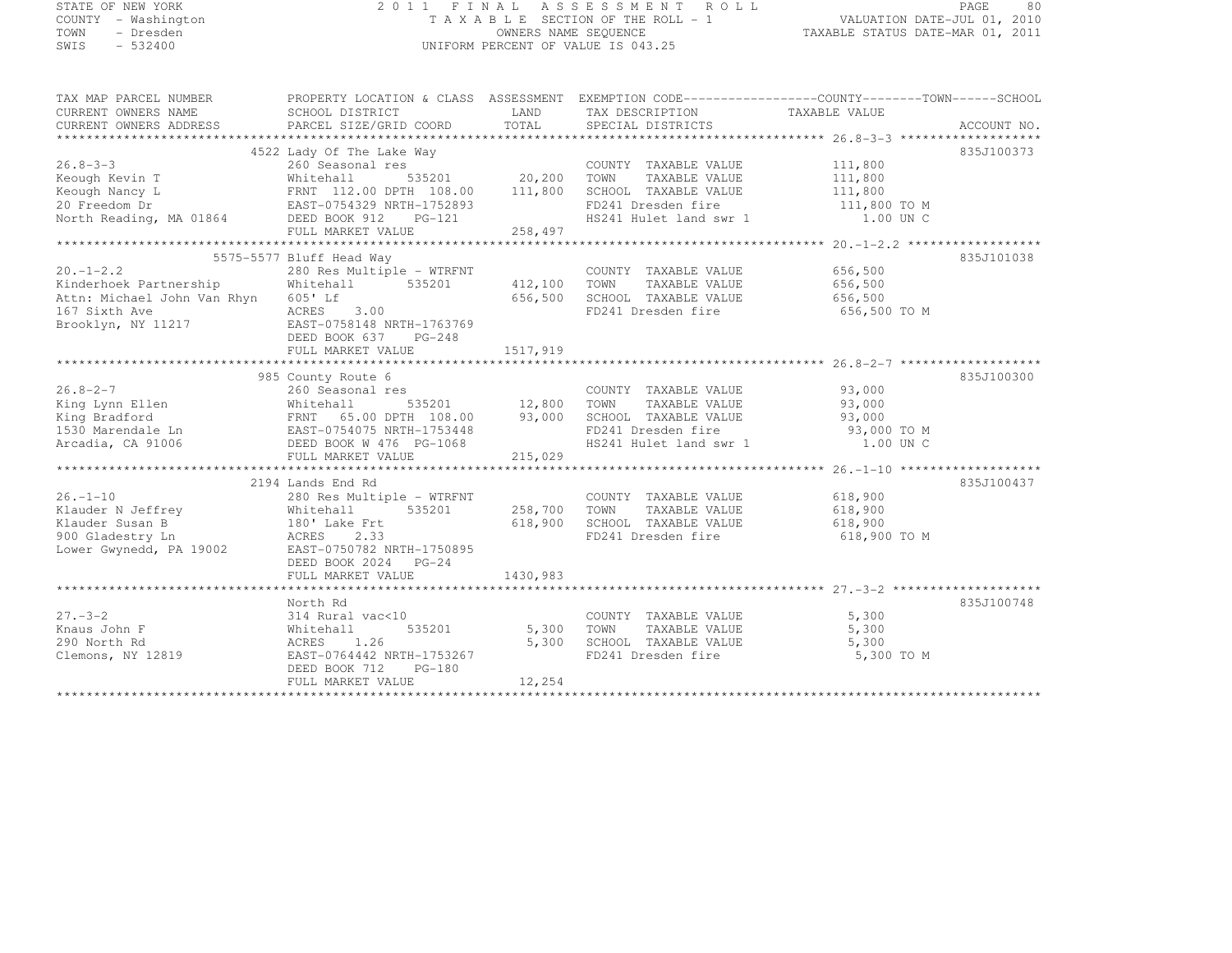STATE OF NEW YORK 2 0 1 1 F I N A L A S S E S S M E N T R O L L PAGE <sup>81</sup> COUNTY - Washington  $\begin{array}{ccc} 1 & 0 & 0 \\ 0 & 0 & 0 \end{array}$  T A X A B L E SECTION OF THE ROLL - 1 OWNERS NAME SEQUENCE TOWN - Dresden OWNERS NAME SEQUENCE TAXABLE STATUS DATE-MAR 01, 2011 UNIFORM PERCENT OF VALUE IS 043.25 TAX MAP PARCEL NUMBER PROPERTY LOCATION & CLASS ASSESSMENT EXEMPTION CODE------------------COUNTY--------TOWN------SCHOOL

| TUV LIUT TURCER MOLIDER<br>CURRENT OWNERS NAME                    | INVISIVE BOCALION & CBASS ASSESSMENT EASTERING CODS<br>SCHOOL DISTRICT LAND TAX DESCRIPTION<br>PARCEL SIZE/GRID COORD TOTAL SPECIAL DISTRICTS |             |                                                                                                 | COUNTI T<br>TAXABLE VALUE |  |
|-------------------------------------------------------------------|-----------------------------------------------------------------------------------------------------------------------------------------------|-------------|-------------------------------------------------------------------------------------------------|---------------------------|--|
| CURRENT OWNERS ADDRESS                                            |                                                                                                                                               |             |                                                                                                 | ACCOUNT NO.               |  |
|                                                                   |                                                                                                                                               |             |                                                                                                 |                           |  |
|                                                                   | 290 North Rd                                                                                                                                  |             |                                                                                                 | 835J100749                |  |
| $27. - 3 - 3$                                                     | 280 Res Multiple                                                                                                                              |             | COUNTY TAXABLE VALUE                                                                            | 100,200                   |  |
|                                                                   |                                                                                                                                               |             | 33,600 TOWN TAXABLE VALUE                                                                       |                           |  |
|                                                                   |                                                                                                                                               | 100,200     | SCHOOL TAXABLE VALUE                                                                            | 100,200<br>100,200        |  |
|                                                                   |                                                                                                                                               |             | FD241 Dresden fire                                                                              | 100,200 TO M              |  |
|                                                                   |                                                                                                                                               |             |                                                                                                 |                           |  |
|                                                                   | FULL MARKET VALUE                                                                                                                             | 231,676     |                                                                                                 |                           |  |
|                                                                   |                                                                                                                                               |             |                                                                                                 |                           |  |
|                                                                   | 601 County Route 6                                                                                                                            |             |                                                                                                 | 835J100442                |  |
| $27. - 2 - 10.2$                                                  | 210 1 Family Res                                                                                                                              |             | COUNTY TAXABLE VALUE                                                                            | 129,000                   |  |
| Knecht Glen C                                                     | Whitehall 535201                                                                                                                              | 7,500 TOWN  | TAXABLE VALUE                                                                                   | 129,000                   |  |
| Knecht Betty                                                      | Res/pool                                                                                                                                      | 129,000     | SCHOOL TAXABLE VALUE                                                                            | 129,000                   |  |
| 500 Fourth St                                                     | 449/61                                                                                                                                        |             | FD241 Dresden fire                                                                              | 129,000 TO M              |  |
| Laurel, MD 20707-4272                                             | ACRES 3.00                                                                                                                                    |             |                                                                                                 |                           |  |
|                                                                   | EAST-0758715 NRTH-1747418                                                                                                                     |             |                                                                                                 |                           |  |
|                                                                   | DEED BOOK 692 PG-224                                                                                                                          |             |                                                                                                 |                           |  |
|                                                                   | FULL MARKET VALUE                                                                                                                             | 298,266     |                                                                                                 |                           |  |
|                                                                   |                                                                                                                                               |             |                                                                                                 |                           |  |
|                                                                   | 1010 County Route 6                                                                                                                           |             |                                                                                                 | 835J100071                |  |
| 26.8-1-2<br>Knight Brown Delphine W Whitehall<br>$843/113,858/69$ | 260 Seasonal res - WTRFNT                                                                                                                     |             |                                                                                                 |                           |  |
|                                                                   |                                                                                                                                               |             | COUNTY TAXABLE VALUE 175,000<br>TOWN TAXABLE VALUE 175,000<br>535201 117,200 TOWN TAXABLE VALUE |                           |  |
|                                                                   |                                                                                                                                               | 175,000     | SCHOOL TAXABLE VALUE                                                                            |                           |  |
| 150 Holmes Ave                                                    | 846/62                                                                                                                                        |             | FD241 Dresden fire                                                                              | 175,000<br>175,000 TO M   |  |
| Darien, CT 06820                                                  | Lf 157                                                                                                                                        |             | HS241 Hulet land swr 1                                                                          | 1.00 UN C                 |  |
|                                                                   | FRNT 104.00 DPTH 30.00                                                                                                                        |             |                                                                                                 |                           |  |
|                                                                   | BANK 185                                                                                                                                      |             |                                                                                                 |                           |  |
|                                                                   | EAST-0753664 NRTH-1753871                                                                                                                     |             |                                                                                                 |                           |  |
|                                                                   | DEED BOOK 2100 PG-117                                                                                                                         |             |                                                                                                 |                           |  |
|                                                                   | FULL MARKET VALUE                                                                                                                             | 404,624     |                                                                                                 |                           |  |
|                                                                   |                                                                                                                                               |             |                                                                                                 |                           |  |
|                                                                   | Bluff Head Rd                                                                                                                                 |             |                                                                                                 |                           |  |
| $23.20 - 6 - 31.1$                                                | 314 Rural vac<10                                                                                                                              |             | COUNTY TAXABLE VALUE                                                                            | 25,600                    |  |
| Knight David                                                      | Whitehall                                                                                                                                     |             | 535201 25,600 TOWN TAXABLE VALUE                                                                | 25,600                    |  |
| Knight Marian                                                     | Sec K lots 63-75; 88-100 25,600 SCHOOL TAXABLE VALUE                                                                                          |             |                                                                                                 | 25,600                    |  |
| 10 Lobdell Dr                                                     | ACRES 3.40                                                                                                                                    |             | FD241 Dresden fire                                                                              | 25,600 TO M               |  |
| Stratford, CT 06614                                               | EAST-0756874 NRTH-1754256                                                                                                                     |             |                                                                                                 |                           |  |
|                                                                   | DEED BOOK 874<br>PG-76                                                                                                                        |             |                                                                                                 |                           |  |
|                                                                   | FULL MARKET VALUE                                                                                                                             | 59,191      |                                                                                                 |                           |  |
|                                                                   |                                                                                                                                               |             |                                                                                                 |                           |  |
|                                                                   | Bluff Head Rd                                                                                                                                 |             |                                                                                                 | 835J101000                |  |
| $23.20 - 6 - 32$                                                  | 314 Rural vac<10                                                                                                                              |             | COUNTY TAXABLE VALUE                                                                            | 35,700                    |  |
| Knight David                                                      | Whitehall<br>535201                                                                                                                           | 35,700 TOWN | TAXABLE VALUE                                                                                   | 35,700                    |  |
| Knight Marian                                                     |                                                                                                                                               |             | 35,700 SCHOOL TAXABLE VALUE                                                                     | 35,700                    |  |
| 10 Lobdell Dr                                                     | Lots 13-38<br>Sec K Lots<br>Sec K Lots 13-25 & 38-50                                                                                          |             | FD241 Dresden fire                                                                              | 35,700 TO M               |  |
| Stratford, CT 06614                                               | 26 Lots                                                                                                                                       |             |                                                                                                 |                           |  |
|                                                                   | ACRES<br>3.00                                                                                                                                 |             |                                                                                                 |                           |  |
|                                                                   | EAST-0756683 NRTH-1754370                                                                                                                     |             |                                                                                                 |                           |  |
|                                                                   | DEED BOOK 874<br>$PG-76$                                                                                                                      |             |                                                                                                 |                           |  |
|                                                                   | FULL MARKET VALUE                                                                                                                             | 82,543      |                                                                                                 |                           |  |
|                                                                   |                                                                                                                                               |             |                                                                                                 |                           |  |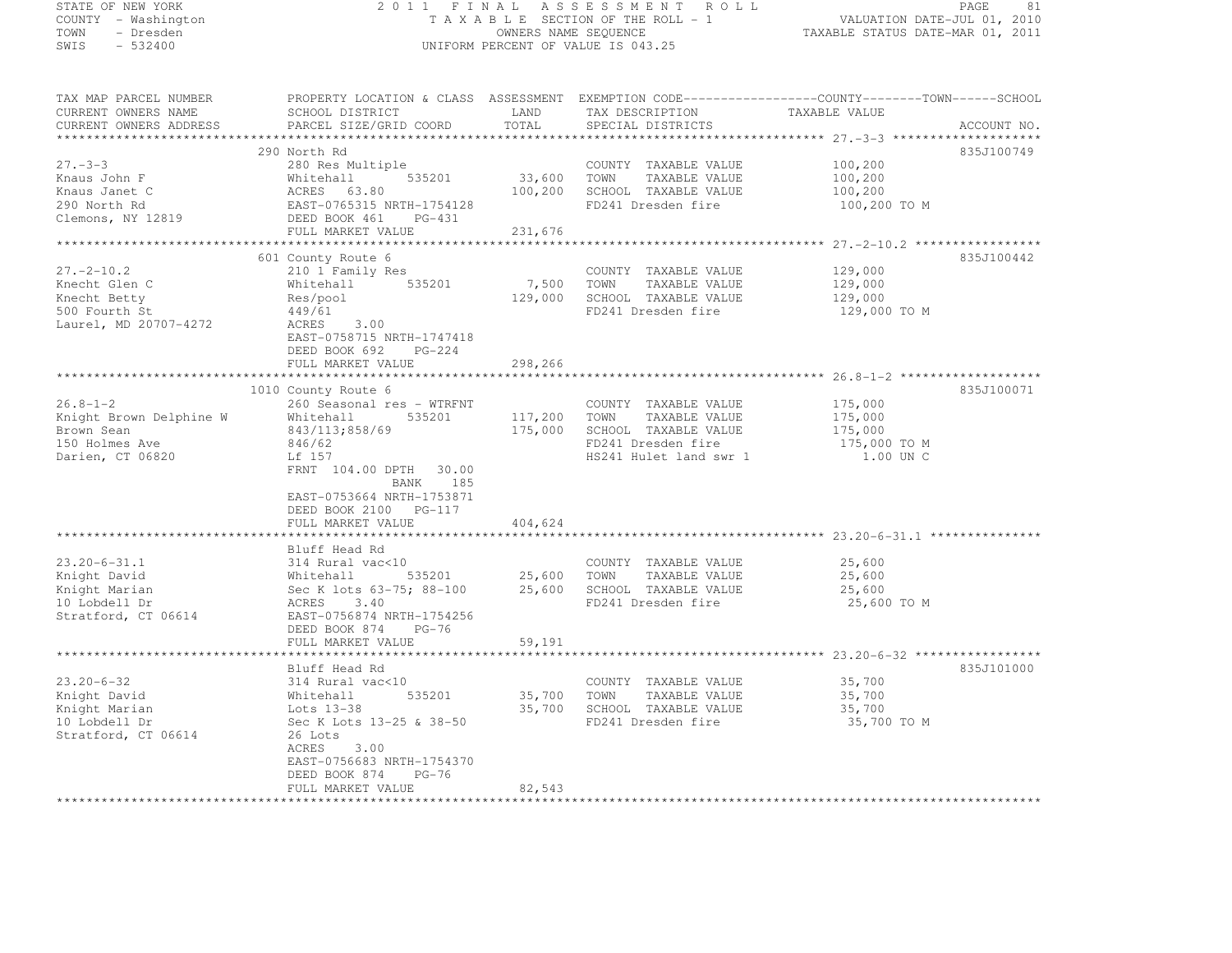| STATE OF NEW YORK |           |                     |  |
|-------------------|-----------|---------------------|--|
|                   |           | COUNTY - Washington |  |
| TOWN              |           | - Dresden           |  |
| SMTS              | $-532400$ |                     |  |

### STATE OF NEW YORK 2 0 1 1 F I N A L A S S E S S M E N T R O L L PAGE <sup>82</sup> COUNTY - Washington T A X A B L E SECTION OF THE ROLL - 1 VALUATION DATE-JUL 01, 2010 TOWN - Dresden OWNERS NAME SEQUENCE TAXABLE STATUS DATE-MAR 01, 2011<br>- TRESDEN ON THE SEQUENCE TO A SECUENCE TO BE SERVED ON THE SEQUENCE OF SEXUE OF THE STATUS DATE MAR 01, 2011 SWIS - 532400 CONTROL CONTROL CONTROL UNIFORM PERCENT OF VALUE IS 043.25

TAX MAP PARCEL NUMBER PROPERTY LOCATION & CLASS ASSESSMENT EXEMPTION CODE--------------------------------TOWN-------SCHOOL

| CURRENT OWNERS NAME    | SCHOOL DISTRICT           | LAND     | TAX DESCRIPTION       | TAXABLE VALUE |             |
|------------------------|---------------------------|----------|-----------------------|---------------|-------------|
| CURRENT OWNERS ADDRESS | PARCEL SIZE/GRID COORD    | TOTAL    | SPECIAL DISTRICTS     |               | ACCOUNT NO. |
|                        |                           |          |                       |               |             |
|                        | Bluff Head Rd             |          |                       |               | 835J100394  |
| $24. -1 - 18$          | 322 Rural vac>10          |          | COUNTY TAXABLE VALUE  | 40,200        |             |
| Knight David           | Whitehall<br>535201       | 40,200   | TOWN<br>TAXABLE VALUE | 40,200        |             |
| Knight Marian          | ACRES 42.50               | 40,200   | SCHOOL TAXABLE VALUE  | 40,200        |             |
| 10 Lobdell Dr          | EAST-0757131 NRTH-1753465 |          | FD241 Dresden fire    | 40,200 TO M   |             |
| Stratford, CT 06614    | DEED BOOK 874<br>$PG-76$  |          |                       |               |             |
|                        | FULL MARKET VALUE         | 92,948   |                       |               |             |
|                        |                           |          |                       |               |             |
|                        | Bluff Head Rd             |          |                       |               | 835J100997  |
| $23.20 - 6 - 31$       | 314 Rural vac<10          |          | COUNTY TAXABLE VALUE  | 1,000         |             |
| Knight David W         | 535201<br>Whitehall       | 1,000    | TOWN<br>TAXABLE VALUE | 1,000         |             |
| 10 Lobdelle Dr         | roads                     | 1,000    | SCHOOL TAXABLE VALUE  | 1,000         |             |
| Stratford, CT 06497    | FRNT<br>20.00 DPTH 440.00 |          | FD241 Dresden fire    | 1,000 TO M    |             |
|                        | EAST-0756795 NRTH-1754218 |          |                       |               |             |
|                        | DEED BOOK 386<br>PG-1053  |          |                       |               |             |
|                        | FULL MARKET VALUE         | 2,312    |                       |               |             |
|                        |                           |          |                       |               |             |
|                        | 7131 Meadow Point Way     |          |                       |               | 835J100383  |
| $24.13 - 1 - 6$        | 280 Res Multiple - WTRFNT |          | COUNTY TAXABLE VALUE  | 1194,300      |             |
| Knight David W         | Whitehall<br>535201       |          | TOWN<br>TAXABLE VALUE |               |             |
|                        |                           | 679,900  |                       | 1194,300      |             |
| Knight Marian K        | 725/232-95                | 1194,300 | SCHOOL TAXABLE VALUE  | 1194,300      |             |
| 10 Lobdell Dr          | 622/199+203;627/196 etal  |          | FD241 Dresden fire    | 1194,300 TO M |             |
| Stratford, CT 06614    | ACRES<br>10.40            |          |                       |               |             |
|                        | EAST-0756548 NRTH-1756510 |          |                       |               |             |
|                        | DEED BOOK 874<br>$PG-73$  |          |                       |               |             |
|                        | FULL MARKET VALUE         | 2761,387 |                       |               |             |
|                        |                           |          |                       |               |             |
|                        | Bluff Head Rd             |          |                       |               | 835J101007  |
| $23.20 - 4 - 8.2$      | 314 Rural vac<10          |          | COUNTY TAXABLE VALUE  | 8,200         |             |
| Knight Molly           | 535201<br>Whitehall       | 8,200    | TOWN<br>TAXABLE VALUE | 8,200         |             |
| c/o Lauren Grennan     | FRNT 165.00 DPTH 160.00   | 8,200    | SCHOOL TAXABLE VALUE  | 8,200         |             |
| 201 Palm Grove Dr      | EAST-0756169 NRTH-1753923 |          | FD241 Dresden fire    | 8,200 TO M    |             |
| Wilmington, NC 28411   | DEED BOOK W773<br>PG-288  |          |                       |               |             |
|                        | FULL MARKET VALUE         | 18,960   |                       |               |             |
|                        |                           |          |                       |               |             |
|                        | Bay Way                   |          |                       |               | 835J100387  |
| $24.13 - 1 - 9$        | 314 Rural vac<10 - WTRFNT |          | COUNTY TAXABLE VALUE  | 22,000        |             |
| Knight Molly           | 535201<br>Whitehall       | 22,000   | TOWN<br>TAXABLE VALUE | 22,000        |             |
| c/o Lauren Grennan     | FRNT 250.00 DPTH 50.00    | 22,000   | SCHOOL TAXABLE VALUE  | 22,000        |             |
| 201 Palm Grove Dr      | EAST-0756725 NRTH-1755588 |          | FD241 Dresden fire    | 22,000 TO M   |             |
| Wilmington, NC 28411   | DEED BOOK W 773 PG-288    |          |                       |               |             |
|                        | FULL MARKET VALUE         | 50,867   |                       |               |             |
|                        |                           |          |                       |               |             |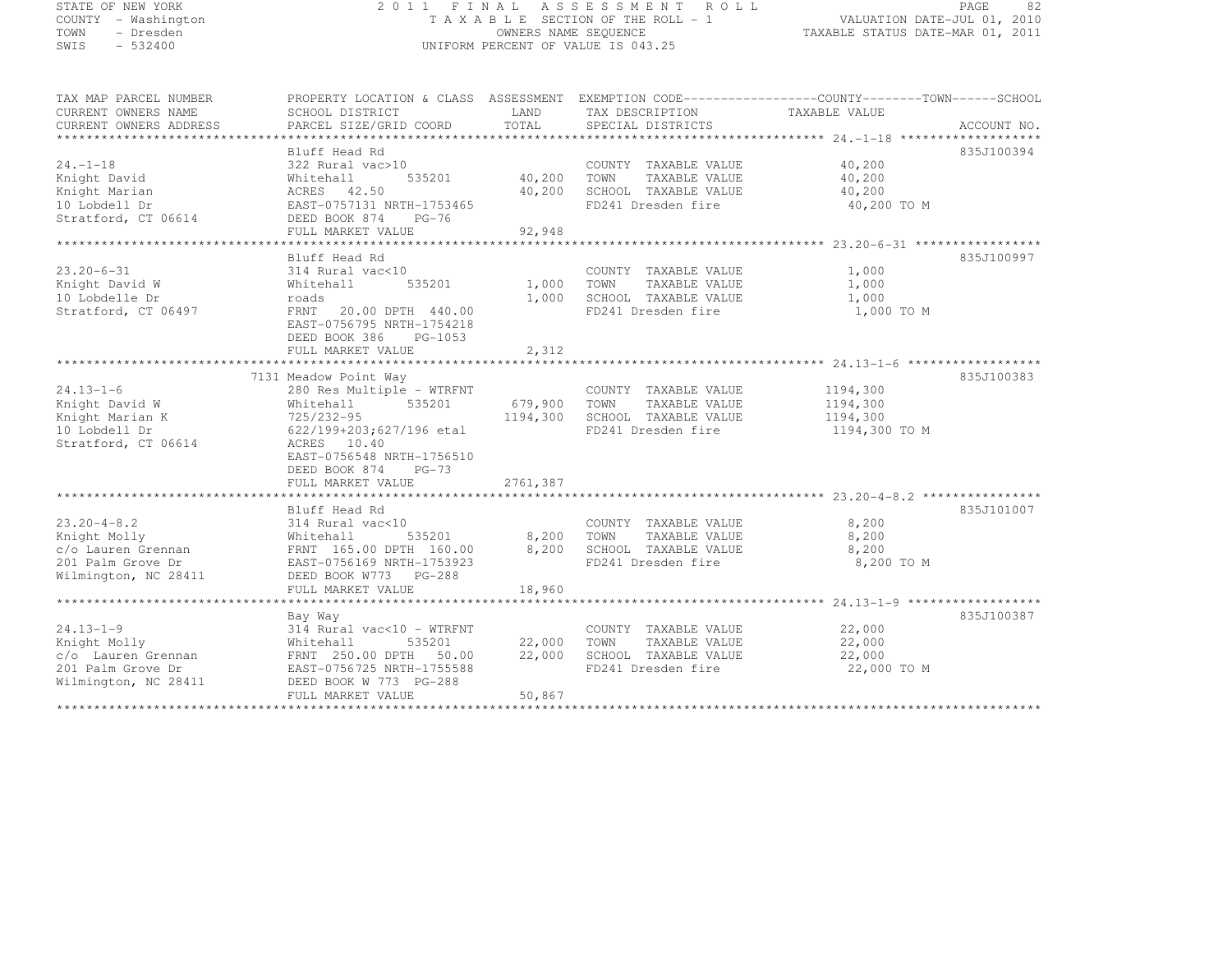# STATE OF NEW YORK 2 0 1 1 F I N A L A S S E S S M E N T R O L L PAGE <sup>83</sup> COUNTY - Washington T A X A B L E SECTION OF THE ROLL - 1 VALUATION DATE-JUL 01, 2010 TOWN - Dresden OWNERS NAME SEQUENCE TAXABLE STATUS DATE-MAR 01, 2011<br>- TRESDEN ON THE SEQUENCE TO A SECUENCE TO BE SERVED ON THE SEQUENCE OF SEXUE OF THE STATUS DATE MAR 01, 2011 SWIS - 532400 UNIFORM PERCENT OF VALUE IS 043.25

| TAX MAP PARCEL NUMBER                                                                                                                                                                                                                      | PROPERTY LOCATION & CLASS ASSESSMENT EXEMPTION CODE-----------------COUNTY-------TOWN------SCHOOL                            |                   |                                                                                                                                                     |                    |                        |
|--------------------------------------------------------------------------------------------------------------------------------------------------------------------------------------------------------------------------------------------|------------------------------------------------------------------------------------------------------------------------------|-------------------|-----------------------------------------------------------------------------------------------------------------------------------------------------|--------------------|------------------------|
|                                                                                                                                                                                                                                            |                                                                                                                              |                   |                                                                                                                                                     |                    |                        |
|                                                                                                                                                                                                                                            |                                                                                                                              |                   |                                                                                                                                                     |                    |                        |
|                                                                                                                                                                                                                                            |                                                                                                                              |                   |                                                                                                                                                     |                    |                        |
|                                                                                                                                                                                                                                            | 5201 Bluff Head Rd                                                                                                           |                   |                                                                                                                                                     |                    | 835J100392             |
| 24.13-1-4 260 Seasonal res - WTRFNT CBT VET/TC 41131<br>Knight Stiling Ferguson Whitehall 535201 235,900 STAR EN 41834<br>Knight Delphine Wagner ACRES 1.16 363,000 COUNTY TAXABLE VALUE<br>5201 Bluff Head Rd EAST-0757303 NRTH-175       | 260 Seasonal res – WTRFNT CBT VET/TC 41131 21,500<br>Whitehall 535201 235,900 STAR EN 41834 20RES 116 262.000 CONVEY TANGERS |                   |                                                                                                                                                     |                    | $21,500$ 0<br>0 27,890 |
|                                                                                                                                                                                                                                            |                                                                                                                              |                   |                                                                                                                                                     |                    |                        |
|                                                                                                                                                                                                                                            |                                                                                                                              |                   |                                                                                                                                                     | 341,500            |                        |
|                                                                                                                                                                                                                                            |                                                                                                                              |                   |                                                                                                                                                     | 341,500<br>335,110 |                        |
|                                                                                                                                                                                                                                            |                                                                                                                              |                   |                                                                                                                                                     |                    |                        |
|                                                                                                                                                                                                                                            | FULL MARKET VALUE 839,306 FD241 Dresden fire 363,000 TO M                                                                    |                   |                                                                                                                                                     |                    |                        |
|                                                                                                                                                                                                                                            |                                                                                                                              |                   |                                                                                                                                                     |                    |                        |
|                                                                                                                                                                                                                                            | 4204 Beach Way                                                                                                               |                   |                                                                                                                                                     |                    | 835J100395             |
| $26.8 - 8 - 5$                                                                                                                                                                                                                             |                                                                                                                              |                   |                                                                                                                                                     |                    | $\Omega$<br>14,730     |
|                                                                                                                                                                                                                                            |                                                                                                                              |                   |                                                                                                                                                     |                    |                        |
|                                                                                                                                                                                                                                            |                                                                                                                              |                   |                                                                                                                                                     |                    |                        |
|                                                                                                                                                                                                                                            |                                                                                                                              |                   |                                                                                                                                                     |                    |                        |
|                                                                                                                                                                                                                                            |                                                                                                                              |                   |                                                                                                                                                     |                    |                        |
| CONTROLLE SOLUTION COUNTY TAXABLE VALUE<br>CONSERVANCE COUNTY TAXABLE VALUE<br>Malkingshaw Patricia a 899/14<br>4204 Beach Way FRNT 119.00 DPTH 110.00<br>PO Box 1<br>Huetts Landing, NY 12841 DESED BOX 1<br>Huetts Landing, NY 12841 DES |                                                                                                                              |                   |                                                                                                                                                     |                    |                        |
|                                                                                                                                                                                                                                            | FULL MARKET VALUE                                                                                                            | 218,497           |                                                                                                                                                     |                    |                        |
|                                                                                                                                                                                                                                            |                                                                                                                              |                   |                                                                                                                                                     |                    |                        |
|                                                                                                                                                                                                                                            | Mountainview Way East<br>314 Rural vac<10                                                                                    |                   |                                                                                                                                                     |                    |                        |
| $23.20 - 6 - 1.1$                                                                                                                                                                                                                          |                                                                                                                              |                   | COUNTY TAXABLE VALUE 1,000                                                                                                                          |                    |                        |
|                                                                                                                                                                                                                                            |                                                                                                                              | 535201 1,000 TOWN | TAXABLE VALUE 1,000                                                                                                                                 |                    |                        |
|                                                                                                                                                                                                                                            |                                                                                                                              |                   | 1,000 SCHOOL TAXABLE VALUE 1,000<br>FD241 Dresden fire 1,000 TO M                                                                                   |                    |                        |
|                                                                                                                                                                                                                                            |                                                                                                                              |                   |                                                                                                                                                     |                    |                        |
| Explorer The Mitchall 535201<br>Kohlhoff Ethel A LE Mitchall 535201<br>Kohlhoff Robert T P/o D-12<br>45 Radburn Dr FRNT 8.00 DPTH 15.00<br>Hauppauge, NY 11788 EAST-0756707 NRTH-1754943<br>DEED BOOK 2917 PG-289                          |                                                                                                                              |                   |                                                                                                                                                     |                    |                        |
|                                                                                                                                                                                                                                            | DEED BOOK 2917 PG-289                                                                                                        |                   |                                                                                                                                                     |                    |                        |
|                                                                                                                                                                                                                                            | FULL MARKET VALUE                                                                                                            | 2,312             |                                                                                                                                                     |                    |                        |
|                                                                                                                                                                                                                                            |                                                                                                                              |                   |                                                                                                                                                     |                    |                        |
|                                                                                                                                                                                                                                            | 5121 Bluff Head Rd                                                                                                           |                   |                                                                                                                                                     |                    | 835J100551             |
|                                                                                                                                                                                                                                            |                                                                                                                              |                   |                                                                                                                                                     |                    |                        |
|                                                                                                                                                                                                                                            |                                                                                                                              |                   |                                                                                                                                                     |                    |                        |
|                                                                                                                                                                                                                                            |                                                                                                                              |                   |                                                                                                                                                     |                    |                        |
|                                                                                                                                                                                                                                            |                                                                                                                              |                   | FD241 Dresden fire 194,100 TO M                                                                                                                     |                    |                        |
|                                                                                                                                                                                                                                            |                                                                                                                              |                   |                                                                                                                                                     |                    |                        |
|                                                                                                                                                                                                                                            | DEED BOOK 2917 PG-289                                                                                                        |                   |                                                                                                                                                     |                    |                        |
|                                                                                                                                                                                                                                            | FULL MARKET VALUE                                                                                                            | 448,786           |                                                                                                                                                     |                    |                        |
|                                                                                                                                                                                                                                            |                                                                                                                              |                   |                                                                                                                                                     |                    |                        |
|                                                                                                                                                                                                                                            | 6058 Lakeside Rd                                                                                                             |                   |                                                                                                                                                     |                    | 835J101076             |
| $23.20 - 2 - 17.4$                                                                                                                                                                                                                         | 260 Seasonal res - WTRFNT                                                                                                    |                   | COUNTY TAXABLE VALUE 150,000                                                                                                                        |                    |                        |
|                                                                                                                                                                                                                                            |                                                                                                                              |                   |                                                                                                                                                     |                    |                        |
| Koutishian Irene 1999 - Whitehall Movement Seasonal Camp                                                                                                                                                                                   |                                                                                                                              |                   |                                                                                                                                                     |                    |                        |
| Forked River, NJ 08731                                                                                                                                                                                                                     |                                                                                                                              |                   | FOR THE STRIP OF THE SALE OF THE STRIP OF THE STRIP OF THE STRIP OF THE STRIP OF THE STRIP OF THE STRIP OF THE<br>FS242 Frederick's Pt Swr 2 .00 FE |                    |                        |
|                                                                                                                                                                                                                                            |                                                                                                                              |                   |                                                                                                                                                     |                    |                        |
|                                                                                                                                                                                                                                            |                                                                                                                              |                   |                                                                                                                                                     |                    |                        |
|                                                                                                                                                                                                                                            | DEED BOOK 2841 PG-267                                                                                                        |                   |                                                                                                                                                     |                    |                        |
|                                                                                                                                                                                                                                            | FULL MARKET VALUE                                                                                                            | 346,821           |                                                                                                                                                     |                    |                        |
|                                                                                                                                                                                                                                            |                                                                                                                              |                   |                                                                                                                                                     |                    |                        |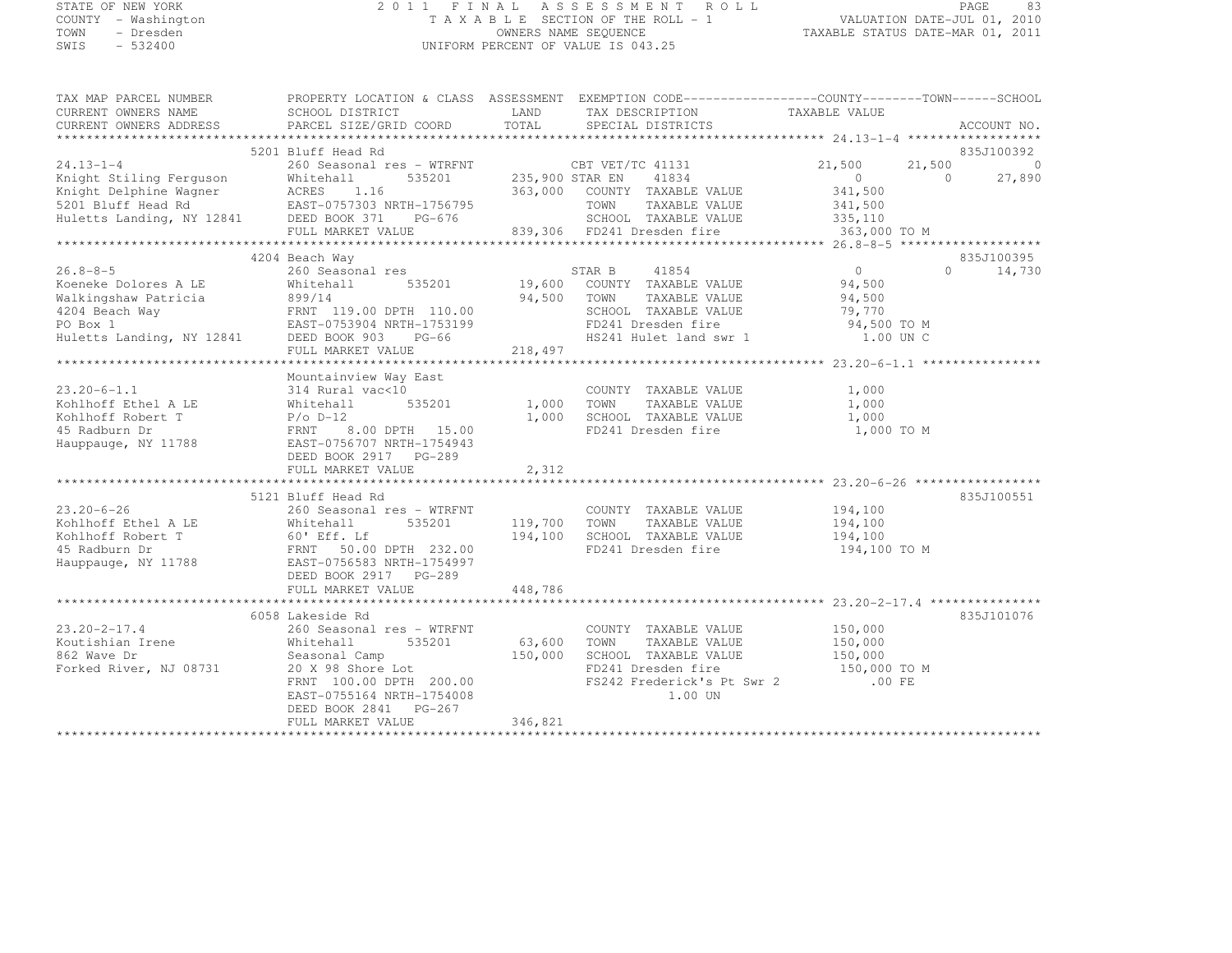# STATE OF NEW YORK 2 0 1 1 F I N A L A S S E S S M E N T R O L L PAGE <sup>84</sup> COUNTY - Washington T A X A B L E SECTION OF THE ROLL - 1 VALUATION DATE-JUL 01, 2010 TOWN - Dresden OWNERS NAME SEQUENCE TAXABLE STATUS DATE-MAR 01, 2011<br>- TRESDEN ON THE SEQUENCE TO A SECUENCE TO BE SERVED ON THE SEQUENCE OF SEXUE OF THE STATUS DATE MAR 01, 2011 SWIS - 532400 UNIFORM PERCENT OF VALUE IS 043.25

| TAX MAP PARCEL NUMBER<br>CURRENT OWNERS NAME<br>CURRENT OWNERS ADDRESS                                                                          | PROPERTY LOCATION & CLASS ASSESSMENT EXEMPTION CODE----------------COUNTY-------TOWN-----SCHOOL<br>SCHOOL DISTRICT<br>PARCEL SIZE/GRID COORD                                            | LAND<br>TOTAL                  | TAX DESCRIPTION<br>SPECIAL DISTRICTS                                                        | TAXABLE VALUE                                 | ACCOUNT NO. |
|-------------------------------------------------------------------------------------------------------------------------------------------------|-----------------------------------------------------------------------------------------------------------------------------------------------------------------------------------------|--------------------------------|---------------------------------------------------------------------------------------------|-----------------------------------------------|-------------|
| $49. -2 - 4.8 - 8804$<br>Krapf John<br>Krapf Amelia<br>96 Poplar St<br>Carteret, NJ 07008                                                       | 40 Maple Acres Way<br>270 Mfg housing - WTRFNT<br>535201<br>Whitehall<br>leased parcel Lot No. 12<br>EAST-0732700 NRTH-1296480<br>FULL MARKET VALUE                                     | $\Omega$<br>3,900<br>9,017     | COUNTY TAXABLE VALUE<br>TOWN<br>TAXABLE VALUE<br>SCHOOL TAXABLE VALUE<br>FD241 Dresden fire | 3,900<br>3,900<br>3,900<br>3,900 TO M         | 835J100148  |
| *************************<br>$28. - 1 - 12$<br>Lafferty Darryl R Sr<br>Lafferty Gail L<br>Rose St<br>PO Box 15<br>Niverville, NY 12130          | 31 County Route 6<br>260 Seasonal res<br>535201<br>Whitehall<br>ACRES 11.70<br>EAST-0770745 NRTH-1748648<br>DEED BOOK 865<br>$PG-296$<br>FULL MARKET VALUE                              | 18,000<br>25,900<br>59,884     | COUNTY TAXABLE VALUE<br>TAXABLE VALUE<br>TOWN<br>SCHOOL TAXABLE VALUE<br>FD241 Dresden fire | 25,900<br>25,900<br>25,900<br>25,900 TO M     | 835J100542  |
| $28. - 2 - 14$<br>Laivins Andreis<br>Laivins Tamara<br>6168 McNaughten Grove Ln<br>Columbus, OH 43213                                           | Moshier Rd<br>314 Rural vac<10<br>Whitehall<br>535201<br>386/726 & 729<br>FRNT 25.00 DPTH 245.00<br>EAST-0773281 NRTH-1752093<br>FULL MARKET VALUE                                      | 3,200<br>3,200<br>7,399        | COUNTY TAXABLE VALUE<br>TOWN<br>TAXABLE VALUE<br>SCHOOL TAXABLE VALUE<br>FD241 Dresden fire | 3,200<br>3,200<br>3,200<br>3,200 TO M         | 835J100403  |
| $26. - 1 - 31.2$<br>Lake George One LLC<br>Faber Sally Gelhaar<br>Managing Member Sally G Faber Ease 603/320<br>57 Park St<br>Brandon, VT 05733 | 2330 Lands End Way<br>280 Res Multiple - WTRFNT<br>535201<br>Whitehall<br>Lf 128'<br>FRNT 101.00 DPTH 243.00<br>EAST-0749390 NRTH-1750031<br>DEED BOOK 1867 PG-267<br>FULL MARKET VALUE | 231,400<br>502,500<br>1161,850 | COUNTY TAXABLE VALUE<br>TOWN<br>TAXABLE VALUE<br>SCHOOL TAXABLE VALUE<br>FD241 Dresden fire | 502,500<br>502,500<br>502,500<br>502,500 TO M | 835J100091  |
| $26. - 1 - 31.3$<br>Lake George One LLC<br>Faber Sally Gelhaar<br>57 Park St<br>Brandon, VT 05733                                               | Lands End Rd<br>312 Vac w/imprv<br>Whitehall<br>535201<br>Lot A<br>FRNT 116.00 DPTH 243.00<br>EAST-0749337 NRTH-1749945<br>DEED BOOK 1867 PG-267<br>FULL MARKET VALUE                   | 13,800<br>23,800<br>55,029     | COUNTY TAXABLE VALUE<br>TOWN<br>TAXABLE VALUE<br>SCHOOL TAXABLE VALUE<br>FD241 Dresden fire | 23,800<br>23,800<br>23,800<br>23,800 TO M     |             |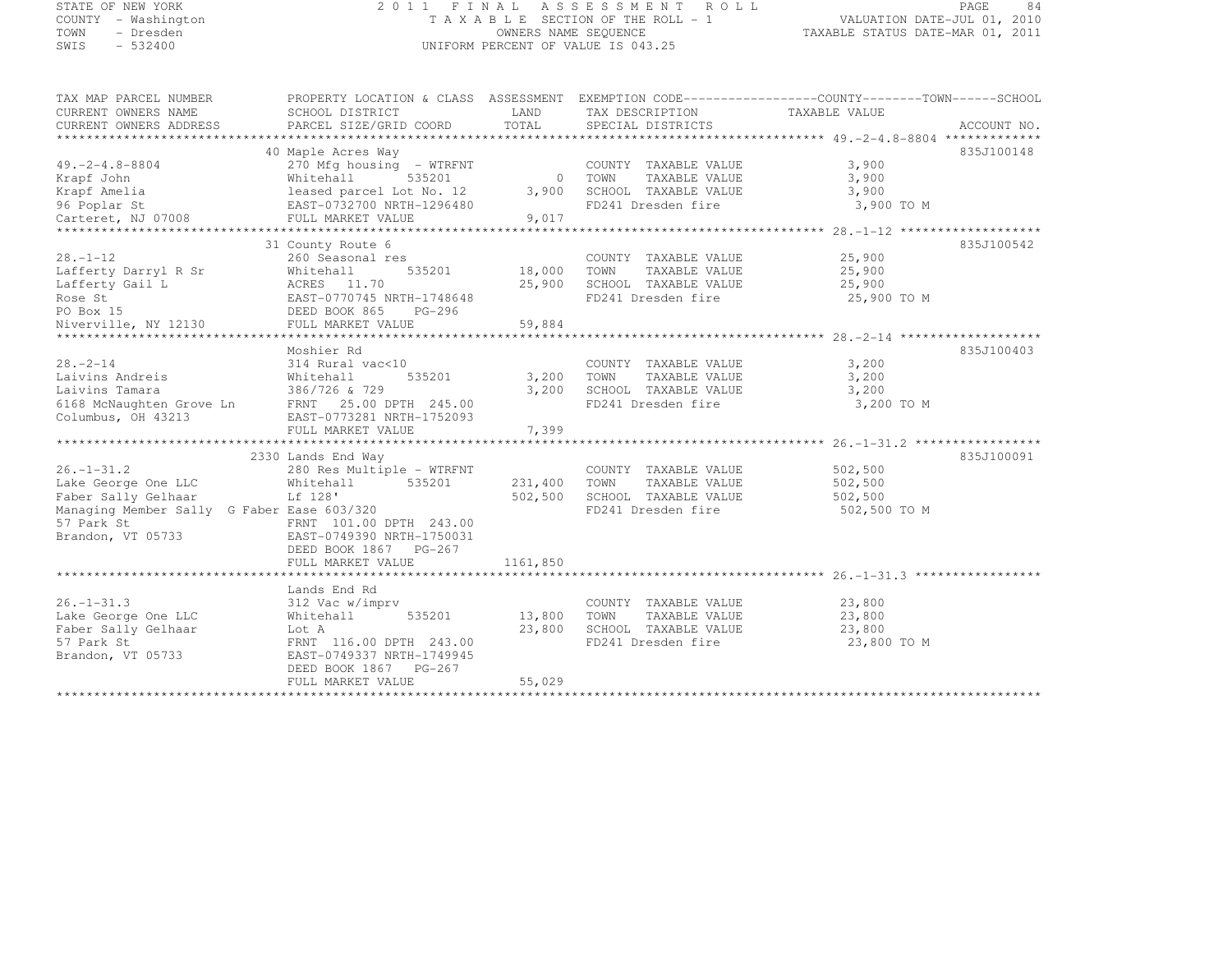# STATE OF NEW YORK 2 0 1 1 F I N A L A S S E S S M E N T R O L L PAGE <sup>85</sup> COUNTY - Washington T A X A B L E SECTION OF THE ROLL - 1 VALUATION DATE-JUL 01, 2010 TOWN - Dresden OWNERS NAME SEQUENCE TAXABLE STATUS DATE-MAR 01, 2011<br>- TRESDEN ON THE SEQUENCE TO A SECUENCE TO BE SERVED ON THE SEQUENCE OF SEXUE OF THE STATUS DATE MAR 01, 2011 SWIS - 532400 UNIFORM PERCENT OF VALUE IS 043.25

| TAX MAP PARCEL NUMBER<br>CURRENT OWNERS NAME<br>CURRENT OWNERS ADDRESS                          | PROPERTY LOCATION & CLASS ASSESSMENT EXEMPTION CODE----------------COUNTY-------TOWN-----SCHOOL<br>SCHOOL DISTRICT<br>PARCEL SIZE/GRID COORD                  | LAND<br>TOTAL              | TAX DESCRIPTION<br>SPECIAL DISTRICTS                                                                                        | TAXABLE VALUE                                               | ACCOUNT NO.                      |
|-------------------------------------------------------------------------------------------------|---------------------------------------------------------------------------------------------------------------------------------------------------------------|----------------------------|-----------------------------------------------------------------------------------------------------------------------------|-------------------------------------------------------------|----------------------------------|
|                                                                                                 |                                                                                                                                                               |                            |                                                                                                                             |                                                             |                                  |
| $26. - 1 - 1$<br>Lake George Two LLC<br>Faber William                                           | 2326 Lands End Way<br>280 Res Multiple - WTRFNT<br>535201<br>Whitehall<br>147' Lf                                                                             | 226,000<br>614,700         | COUNTY TAXABLE VALUE<br>TAXABLE VALUE<br>TOWN<br>SCHOOL TAXABLE VALUE                                                       | 614,700<br>614,700<br>614,700                               | 835J100089                       |
| Managing Member William Faber ACRES<br>57 Park St<br>Brandon, VT 05733                          | 1.13<br>EAST-0749431 NRTH-1750195<br>DEED BOOK 1867 PG-256<br>FULL MARKET VALUE                                                                               | 1421, 272                  | FD241 Dresden fire                                                                                                          | 614,700 TO M                                                |                                  |
|                                                                                                 |                                                                                                                                                               |                            |                                                                                                                             |                                                             |                                  |
| $23.20 - 1 - 6$<br>Lakeview at Huletts LLC                                                      | 4064 Albert Way<br>260 Seasonal res<br>Whitehall<br>535201                                                                                                    | 21,000                     | COUNTY TAXABLE VALUE<br>TOWN<br>TAXABLE VALUE                                                                               | 95,700<br>95,700                                            | 835J100560                       |
| 21 Elm St<br>Boxford, MA 01921                                                                  | Res Seas<br>FRNT 107.09 DPTH 71.11<br>EAST-0754738 NRTH-1753733<br>DEED BOOK 2688 PG-68                                                                       | 95,700                     | SCHOOL TAXABLE VALUE<br>FD241 Dresden fire<br>HS241 Hulet land swr 1                                                        | 95,700<br>95,700 TO M<br>1.00 UN C                          |                                  |
|                                                                                                 |                                                                                                                                                               |                            |                                                                                                                             |                                                             |                                  |
|                                                                                                 |                                                                                                                                                               |                            |                                                                                                                             |                                                             |                                  |
|                                                                                                 | 269 South Bay Rd                                                                                                                                              |                            |                                                                                                                             |                                                             | 835J100413                       |
| $58. - 1 - 17$<br>Landers Donald<br>Landers Patricia<br>269 South Bay Rd<br>Clemons, NY 12819   | 210 1 Family Res - WTRFNT<br>535201<br>Whitehall<br>FRNT<br>70.00 DPTH 100.00<br>EAST-0765247 NRTH-1718399                                                    | 6,600<br>90,700            | 41834<br>STAR EN<br>COUNTY TAXABLE VALUE<br>TOWN<br>TAXABLE VALUE<br>SCHOOL TAXABLE VALUE                                   | $\overline{0}$<br>90,700<br>90,700<br>62,810                | $\Omega$<br>27,890               |
|                                                                                                 | DEED BOOK 846<br>$PG-56$                                                                                                                                      |                            | FD241 Dresden fire                                                                                                          | 90,700 TO M                                                 |                                  |
|                                                                                                 | FULL MARKET VALUE                                                                                                                                             | 209,711                    |                                                                                                                             |                                                             |                                  |
|                                                                                                 |                                                                                                                                                               |                            |                                                                                                                             |                                                             |                                  |
|                                                                                                 | 320 County Route 7                                                                                                                                            |                            |                                                                                                                             |                                                             | 835J100406                       |
| $42. - 1 - 23.1$<br>Lane Barry J<br>Lane Phyllis<br>12396 State Route 22<br>Whitehall, NY 12887 | 210 1 Family Res<br>Whitehall<br>Hse under construction<br>1.70<br>ACRES<br>EAST-0772561 NRTH-1729473<br>DEED BOOK 920<br>PG-156                              | 76,500                     | STAR B<br>41854<br>535201 5,900 COUNTY TAXABLE VALUE<br>TOWN<br>TAXABLE VALUE<br>SCHOOL TAXABLE VALUE<br>FD241 Dresden fire | $\overline{0}$<br>76,500<br>76,500<br>61,770<br>76,500 TO M | $\Omega$<br>14,730               |
|                                                                                                 | FULL MARKET VALUE                                                                                                                                             | 176,879                    |                                                                                                                             |                                                             |                                  |
|                                                                                                 |                                                                                                                                                               |                            |                                                                                                                             |                                                             |                                  |
| $42. - 1 - 23.4$<br>Lane Dale N<br>Lane Ouise E<br>13061 State Route 22<br>Whitehall, NY 12887  | 13061 State Route 22<br>210 1 Family Res<br>535201<br>Whitehall<br>2.41<br>ACRES<br>EAST-0774235 NRTH-1728848<br>DEED BOOK 617<br>PG-199<br>FULL MARKET VALUE | 6,800<br>52,000<br>120,231 | 41854<br>STAR B<br>COUNTY TAXABLE VALUE<br>TOWN<br>TAXABLE VALUE<br>SCHOOL TAXABLE VALUE<br>FD241 Dresden fire              | $\overline{0}$<br>52,000<br>52,000<br>37,270<br>52,000 TO M | 835J101138<br>$\Omega$<br>14,730 |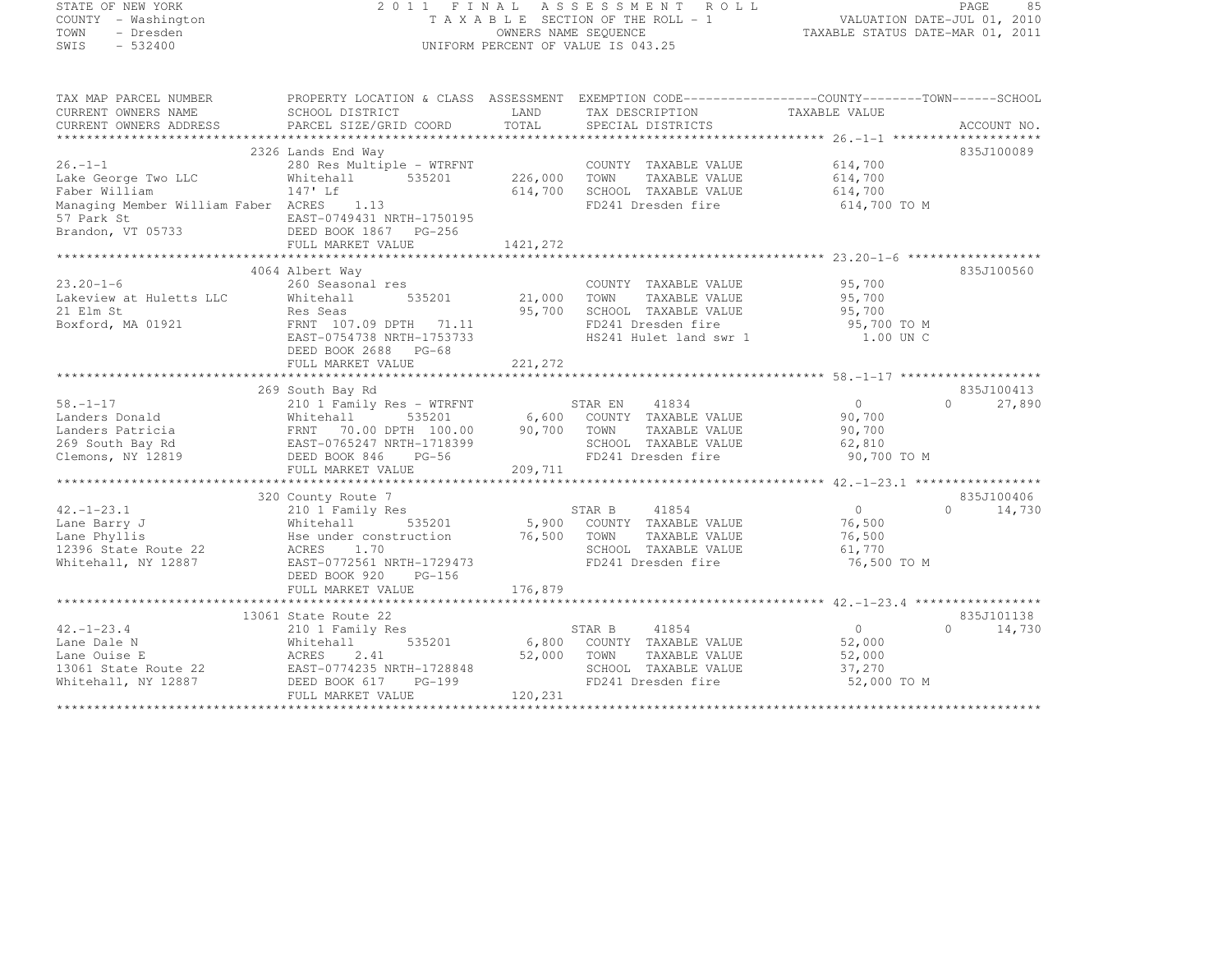# STATE OF NEW YORK 2 0 1 1 F I N A L A S S E S S M E N T R O L L PAGE <sup>86</sup> COUNTY - Washington T A X A B L E SECTION OF THE ROLL - 1 VALUATION DATE-JUL 01, 2010 TOWN - Dresden OWNERS NAME SEQUENCE TAXABLE STATUS DATE-MAR 01, 2011<br>- TRESDEN ON THE SEQUENCE TO A SECUENCE TO BE SERVED ON THE SEQUENCE OF SEXUE OF THE STATUS DATE MAR 01, 2011 SWIS - 532400 UNIFORM PERCENT OF VALUE IS 043.25

| TAX MAP PARCEL NUMBER                            |                                                                                                                                             |             | PROPERTY LOCATION & CLASS ASSESSMENT EXEMPTION CODE-----------------COUNTY-------TOWN------SCHOOL |                    |                             |
|--------------------------------------------------|---------------------------------------------------------------------------------------------------------------------------------------------|-------------|---------------------------------------------------------------------------------------------------|--------------------|-----------------------------|
| CURRENT OWNERS NAME                              | SCHOOL DISTRICT                                                                                                                             | LAND        | TAX DESCRIPTION<br>TAXABLE VALUE                                                                  |                    |                             |
| CURRENT OWNERS ADDRESS                           | PARCEL SIZE/GRID COORD                                                                                                                      | TOTAL       | SPECIAL DISTRICTS                                                                                 |                    | ACCOUNT NO.                 |
|                                                  |                                                                                                                                             |             |                                                                                                   |                    |                             |
|                                                  | 2116 Lands End Rd                                                                                                                           |             |                                                                                                   |                    | 835J100192                  |
| $26.7 - 3 - 7$                                   | 210 1 Family Res                                                                                                                            |             | COUNTY TAXABLE VALUE                                                                              | 110,300            |                             |
| Lapicki Michael S                                | Whitehall 535201                                                                                                                            | 37,200      | TAXABLE VALUE<br>TOWN                                                                             | 110,300            |                             |
| Lapicki Catherine M                              | Deeded LR's                                                                                                                                 | 110,300     | SCHOOL TAXABLE VALUE                                                                              | 110,300            |                             |
| 39 Donald Ln                                     | $26. -3 - 7$                                                                                                                                |             | FD241 Dresden fire                                                                                | 110,300 TO M       |                             |
| Ossining, NY 10562                               | FRNT 63.00 DPTH 171.00                                                                                                                      |             |                                                                                                   |                    |                             |
|                                                  | EAST-0752415 NRTH-1751537                                                                                                                   |             |                                                                                                   |                    |                             |
|                                                  | DEED BOOK 957 PG-283                                                                                                                        |             |                                                                                                   |                    |                             |
|                                                  | FULL MARKET VALUE                                                                                                                           | 255,029     |                                                                                                   |                    |                             |
|                                                  |                                                                                                                                             |             |                                                                                                   |                    | 835J100223                  |
| $23.20 - 4 - 7$                                  | 6326 Sunset Bay Rd<br>280 Res Multiple                                                                                                      |             |                                                                                                   |                    |                             |
|                                                  |                                                                                                                                             |             | COUNTY TAXABLE VALUE                                                                              | 144,900            |                             |
| Leary Elizabeth<br>Leary John M                  |                                                                                                                                             |             |                                                                                                   | 144,900<br>144,900 |                             |
| 8503 Longfellow Pl                               |                                                                                                                                             |             |                                                                                                   |                    |                             |
| Chevy Chase, MD 20815 EAST-0756178 NRTH-1754119  | Whitehall 535201 54,000 JUNIN 100022 JANUE<br>Lr-Pickerel Bay Bch 144,900 SCHOOL TAXABLE VALUE<br>FRNT 90.00 DPTH 272.00 FD241 Dresden fire |             |                                                                                                   | 144,900 TO M       |                             |
|                                                  | DEED BOOK 879 PG-76                                                                                                                         |             |                                                                                                   |                    |                             |
|                                                  | FULL MARKET VALUE                                                                                                                           | 335,029     |                                                                                                   |                    |                             |
|                                                  |                                                                                                                                             |             |                                                                                                   |                    |                             |
|                                                  | 6051 Lakeside Rd                                                                                                                            |             |                                                                                                   |                    | 835J100987                  |
| $23.20 - 2 - 19.1$                               |                                                                                                                                             |             |                                                                                                   | $\overline{0}$     | $0 \t 14,730$               |
| Leckonby Qual Pers Res Trst Ja Whitehall 535201  | 210 1 Family Res – WTRFNT STAR B 41854<br>Whitehall 535201 135,500 COUNTY TAXABLE VALUE<br>2798/314;2798/318 324,800 TOWN TAXABLE VALUE     |             |                                                                                                   |                    |                             |
| Leckonby Qual Pers Res Trust R 2798/314;2798/318 |                                                                                                                                             |             |                                                                                                   | 324,800<br>324,800 |                             |
| 5 Saint Andrews Dr                               | Lf 132                                                                                                                                      |             | SCHOOL TAXABLE VALUE                                                                              | 310,070            |                             |
| Queensbury, NY 12804                             | 50x200                                                                                                                                      |             | FD241 Dresden fire                                                                                | 324,800 TO M       |                             |
|                                                  | FRNT 130.00 DPTH 114.00                                                                                                                     |             | FS242 Frederick's Pt Swr 2                                                                        | .00 FE             |                             |
|                                                  | EAST-0755008 NRTH-1753926                                                                                                                   |             | 1.00 UN                                                                                           |                    |                             |
|                                                  | DEED BOOK 2798 PG-318                                                                                                                       |             |                                                                                                   |                    |                             |
|                                                  | FULL MARKET VALUE                                                                                                                           | 750,983     |                                                                                                   |                    |                             |
|                                                  |                                                                                                                                             |             |                                                                                                   |                    |                             |
|                                                  | 14609 State Route 22                                                                                                                        |             |                                                                                                   |                    | 835J101051                  |
| $21. - 1 - 28$                                   | 210 1 Family Res                                                                                                                            |             | 41854<br>STAR B                                                                                   | $\overline{0}$     | $\Omega$<br>14,730          |
| Leclair Hellin E                                 | Whitehall                                                                                                                                   |             | 535201 15,900 COUNTY TAXABLE VALUE                                                                | 65,400             |                             |
| PO Box 6                                         | 8.90                                                                                                                                        | 65,400 TOWN | TAXABLE VALUE                                                                                     | 65,400             |                             |
| Clemons, NY 12819                                | wnite<br>ACRES<br>EACT                                                                                                                      |             | SCHOOL TAXABLE VALUE                                                                              | 50,670             |                             |
|                                                  | EAST-0777350 NRTH-1762008<br>DEED BOOK 651 PG-255                                                                                           |             | FD241 Dresden fire                                                                                | 65,400 TO M        |                             |
|                                                  | FULL MARKET VALUE                                                                                                                           | 151,214     |                                                                                                   |                    |                             |
|                                                  |                                                                                                                                             |             |                                                                                                   |                    |                             |
|                                                  | 34 North Rd                                                                                                                                 |             |                                                                                                   |                    | 835J100421                  |
| $28 - 2 - 1.3$                                   | 240 Rural res                                                                                                                               |             | STAR EN<br>41834                                                                                  | $\overline{0}$     | 27,890<br>$0 \qquad \qquad$ |
| Leclaire Lucien                                  | Whitehall<br>535201                                                                                                                         |             | 18,900 COUNTY TAXABLE VALUE                                                                       | 67,800             |                             |
| Leclaire Patricia                                | 485/951; 486/359                                                                                                                            |             | 67,800 TOWN<br>TAXABLE VALUE                                                                      | 67,800             |                             |
| 34 North Rd                                      | 426/327 416/664 469/596                                                                                                                     |             | SCHOOL TAXABLE VALUE                                                                              | 39,910             |                             |
| Clemons, NY 12819                                | ACRES 14.60                                                                                                                                 |             | FD241 Dresden fire                                                                                | 67,800 TO M        |                             |
|                                                  | EAST-0770595 NRTH-1752857                                                                                                                   |             |                                                                                                   |                    |                             |
|                                                  | DEED BOOK 343<br>PG-333                                                                                                                     |             |                                                                                                   |                    |                             |
|                                                  | FULL MARKET VALUE                                                                                                                           | 156,763     |                                                                                                   |                    |                             |
|                                                  |                                                                                                                                             |             |                                                                                                   |                    |                             |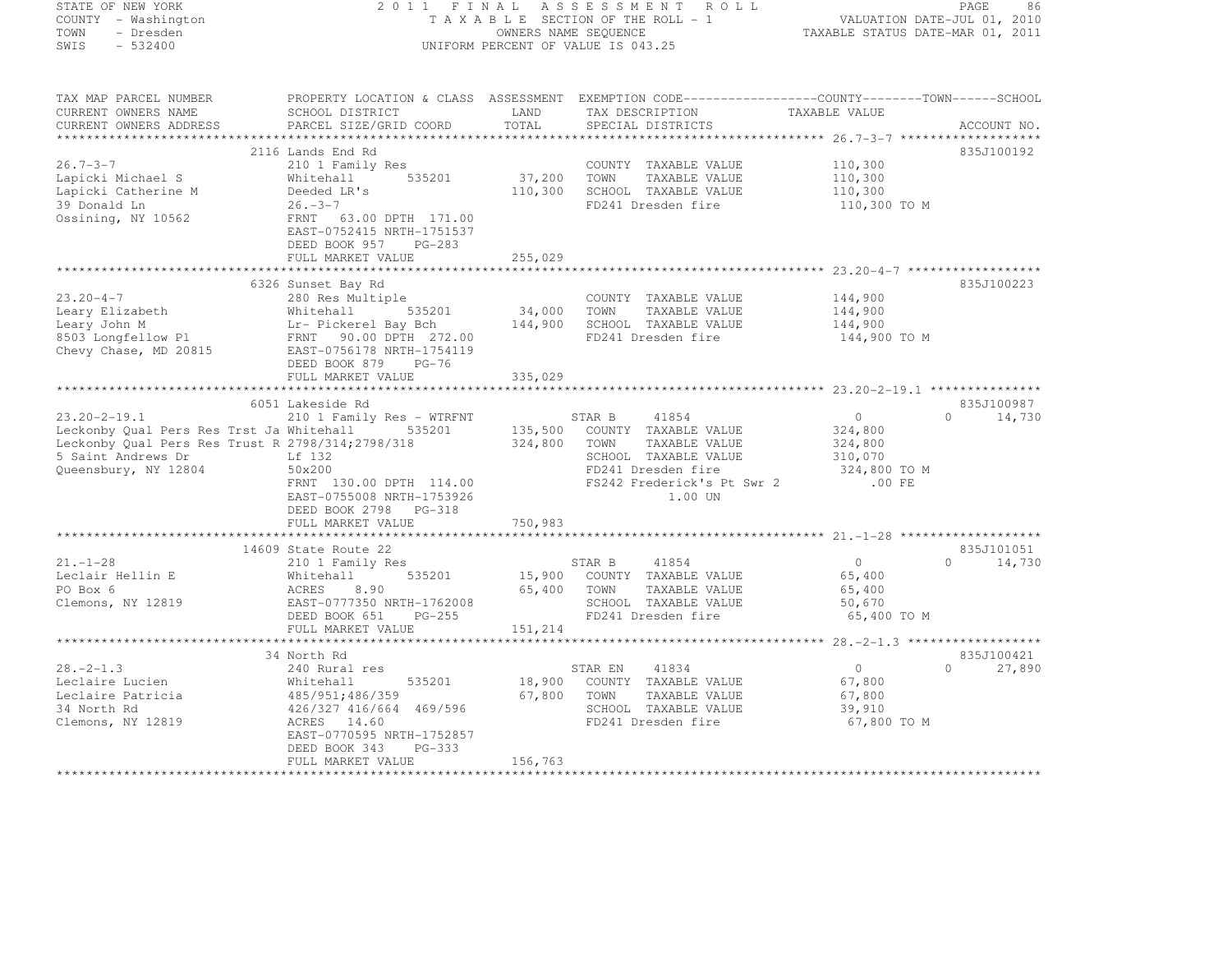### STATE OF NEW YORK 2 0 1 1 F I N A L A S S E S S M E N T R O L L PAGE <sup>87</sup> COUNTY - Washington T A X A B L E SECTION OF THE ROLL - 1 VALUATION DATE-JUL 01, 2010 TOWN - Dresden OWNERS NAME SEQUENCE TAXABLE STATUS DATE-MAR 01, 2011<br>- TRESDEN ON THE SEQUENCE TO A SECUENCE TO BE SERVED ON THE SEQUENCE OF SEXUE OF THE STATUS DATE MAR 01, 2011 SWIS - 532400 UNIFORM PERCENT OF VALUE IS 043.25

| TAX MAP PARCEL NUMBER                                                                                                                                                                       | PROPERTY LOCATION & CLASS ASSESSMENT EXEMPTION CODE-----------------COUNTY-------TOWN------SCHOOL |              |                                            |                                                  |                    |
|---------------------------------------------------------------------------------------------------------------------------------------------------------------------------------------------|---------------------------------------------------------------------------------------------------|--------------|--------------------------------------------|--------------------------------------------------|--------------------|
| CURRENT OWNERS NAME                                                                                                                                                                         | SCHOOL DISTRICT                                                                                   | <b>LAND</b>  | TAX DESCRIPTION                            | TAXABLE VALUE                                    |                    |
|                                                                                                                                                                                             |                                                                                                   |              |                                            |                                                  |                    |
|                                                                                                                                                                                             | 14141 State Route 22                                                                              |              |                                            |                                                  | 835J101081         |
| $28. -2 - 1.5$                                                                                                                                                                              | 210 1 Family Res                                                                                  |              | STAR B 41854                               | $\overline{0}$                                   | 0 $14,730$         |
|                                                                                                                                                                                             |                                                                                                   |              | 535201 8,400 COUNTY TAXABLE VALUE          |                                                  |                    |
|                                                                                                                                                                                             |                                                                                                   |              | 119,500 TOWN TAXABLE VALUE                 | 119,500<br>119,500                               |                    |
|                                                                                                                                                                                             |                                                                                                   |              | SCHOOL TAXABLE VALUE                       | 104,770                                          |                    |
| Containe Lucien Jr and Maitehall 535201 8,400<br>Leclaire Marilou ACRES 3.70 BANK 150 119,500<br>14141 State Route 22 EAST-0770672 NRTH-1753489<br>Whitehall, NY 12887 DEED BOOK 494 PG-555 |                                                                                                   |              | FD241 Dresden fire                         | 119,500 TO M                                     |                    |
|                                                                                                                                                                                             | FULL MARKET VALUE                                                                                 | 276,301      |                                            |                                                  |                    |
|                                                                                                                                                                                             |                                                                                                   |              |                                            |                                                  |                    |
|                                                                                                                                                                                             | 219 County Route 6                                                                                |              |                                            |                                                  | 835J100274         |
| $27. - 4 - 10$                                                                                                                                                                              | 210 1 Family Res                                                                                  |              | CBT VET/TC 41131 17,175 17,175 0           |                                                  |                    |
| LeClaire Lucy Harrison -LE-                                                                                                                                                                 | Whitehall                                                                                         |              | 535201 6,900 AGED-ALL 41800                | $25,763$ $25,763$ $34,350$<br>0 0 27,890         |                    |
|                                                                                                                                                                                             |                                                                                                   |              | 68,700 STAR EN 41834                       |                                                  |                    |
|                                                                                                                                                                                             |                                                                                                   |              | COUNTY TAXABLE VALUE                       | 25,762                                           |                    |
|                                                                                                                                                                                             |                                                                                                   |              | TOWN<br>TAXABLE VALUE                      | 25,762                                           |                    |
|                                                                                                                                                                                             |                                                                                                   |              | 158,844 SCHOOL TAXABLE VALUE 6,460         |                                                  |                    |
|                                                                                                                                                                                             |                                                                                                   |              | FD241 Dresden fire                         | 68,700 TO M                                      |                    |
|                                                                                                                                                                                             |                                                                                                   |              |                                            |                                                  |                    |
|                                                                                                                                                                                             | Belden Rd<br>314 Rural vac<10                                                                     |              |                                            |                                                  |                    |
| $18. - 1 - 21.2$                                                                                                                                                                            |                                                                                                   |              | COUNTY TAXABLE VALUE 2,700                 |                                                  |                    |
| LeClaire Paul                                                                                                                                                                               | 535201<br>Whitehall                                                                               | 2,700 TOWN   | TAXABLE VALUE                              | 2,700<br>$\frac{2}{2}$ , 700                     |                    |
| 3 Railroad Ave                                                                                                                                                                              |                                                                                                   |              | 2,700 SCHOOL TAXABLE VALUE                 |                                                  |                    |
| Whitehall, NY 12887                                                                                                                                                                         | 1.27<br>ACRES                                                                                     |              | FD241 Dresden fire 2,700 TO M              |                                                  |                    |
|                                                                                                                                                                                             | EAST-0780347 NRTH-1767462                                                                         |              |                                            |                                                  |                    |
|                                                                                                                                                                                             | DEED BOOK 2800 PG-132<br>FULL MARKET VALUE                                                        | 6,243        |                                            |                                                  |                    |
|                                                                                                                                                                                             | *********************************                                                                 | ************ |                                            |                                                  |                    |
|                                                                                                                                                                                             | 40 Belden Rd                                                                                      |              |                                            |                                                  | 835J101080         |
| $18. - 1 - 21.1$                                                                                                                                                                            | 240 Rural res                                                                                     |              | STAR B 41854                               |                                                  | $\Omega$<br>14,730 |
|                                                                                                                                                                                             | 535201<br>Whitehall                                                                               |              | 9,500 COUNTY TAXABLE VALUE                 | $\begin{smallmatrix}0\0\76,700\end{smallmatrix}$ |                    |
| Leclaire Richard<br>40 Belden Rd<br>40 Belden Rd                                                                                                                                            | 505/104;729/65                                                                                    |              | 76,700 TOWN<br>TAXABLE VALUE               | 76,700                                           |                    |
| Whitehall, NY 12887                                                                                                                                                                         | ACRES 10.30                                                                                       |              |                                            | 61,970                                           |                    |
|                                                                                                                                                                                             | EAST-0780566 NRTH-1768340                                                                         |              | SCHOOL TAXABLE VALUE<br>FD241 Dresden fire | 76,700 TO M                                      |                    |
|                                                                                                                                                                                             | DEED BOOK 729<br>$PG-65$                                                                          |              |                                            |                                                  |                    |
|                                                                                                                                                                                             | FULL MARKET VALUE                                                                                 | 177,341      |                                            |                                                  |                    |
|                                                                                                                                                                                             |                                                                                                   |              |                                            |                                                  |                    |
|                                                                                                                                                                                             | 42 Belden Rd                                                                                      |              |                                            |                                                  | 835J101032         |
| $18. - 1 - 21$                                                                                                                                                                              | 312 Vac w/imprv                                                                                   |              | COUNTY TAXABLE VALUE                       | 5,300                                            |                    |
| LeClaire Richard S                                                                                                                                                                          | 312 Vac w/imprv<br>Whitehall<br>535201                                                            |              | 5,200 TOWN<br>TAXABLE VALUE                | 5,300                                            |                    |
| 40 Belden Rd                                                                                                                                                                                | Barn                                                                                              | 5,300        | SCHOOL TAXABLE VALUE                       | 5,300                                            |                    |
| Whitehall, NY 12887                                                                                                                                                                         | Lot 1                                                                                             |              | FD241 Dresden fire                         | 5,300 TO M                                       |                    |
|                                                                                                                                                                                             | 2.89<br>ACRES                                                                                     |              |                                            |                                                  |                    |
|                                                                                                                                                                                             | EAST-0780399 NRTH-1767825                                                                         |              |                                            |                                                  |                    |
|                                                                                                                                                                                             | DEED BOOK 2800 PG-136                                                                             |              |                                            |                                                  |                    |
|                                                                                                                                                                                             | FULL MARKET VALUE                                                                                 | 12,254       |                                            |                                                  |                    |
|                                                                                                                                                                                             |                                                                                                   |              |                                            |                                                  |                    |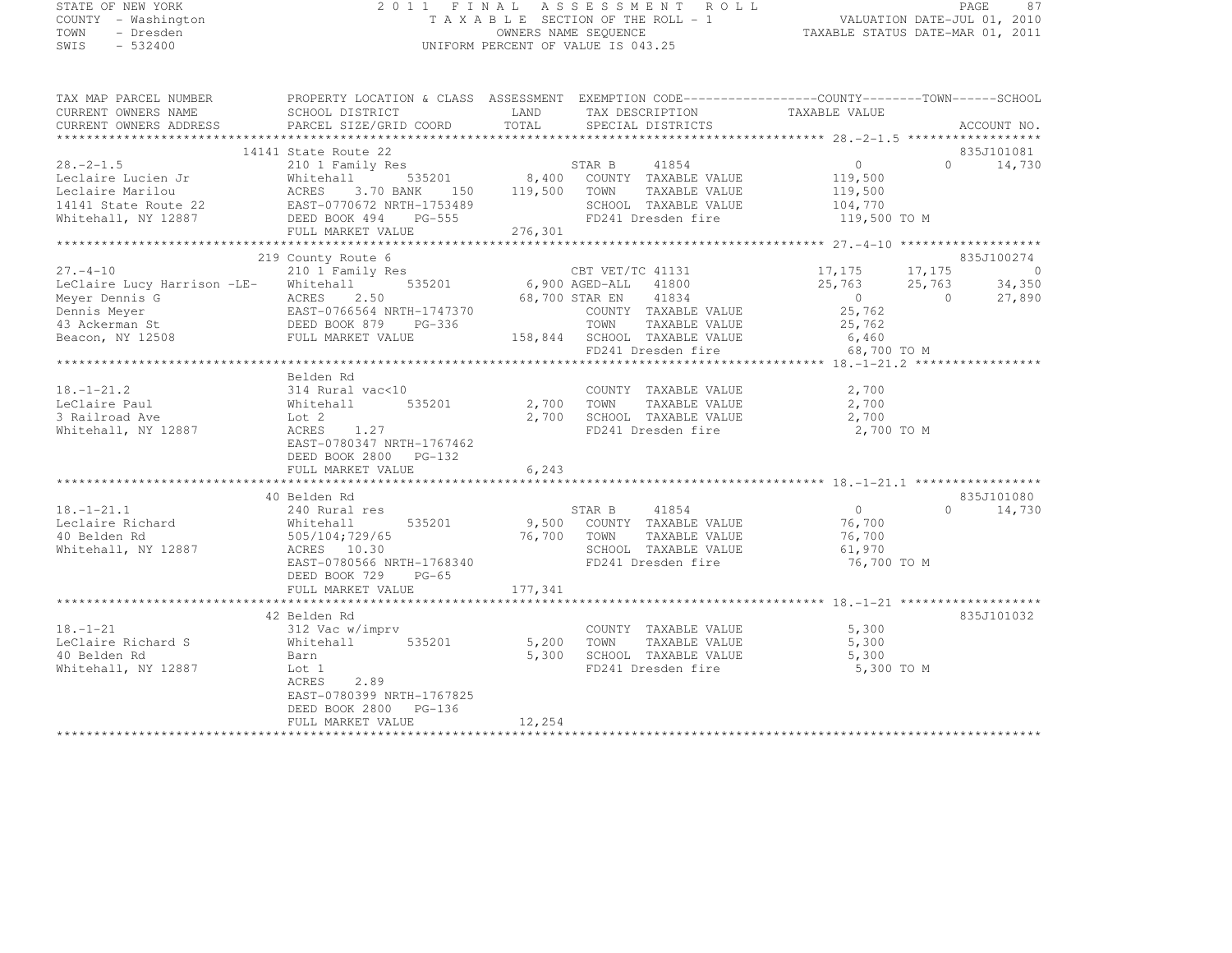### STATE OF NEW YORK 2 0 1 1 F I N A L A S S E S S M E N T R O L L PAGE <sup>88</sup> COUNTY - Washington T A X A B L E SECTION OF THE ROLL - 1 VALUATION DATE-JUL 01, 2010 TOWN - Dresden OWNERS NAME SEQUENCE TAXABLE STATUS DATE-MAR 01, 2011<br>- TRESDEN ON THE SEQUENCE TO A SECUENCE TO BE SERVED ON THE SEQUENCE OF SEXUE OF THE STATUS DATE MAR 01, 2011 SWIS - 532400 UNIFORM PERCENT OF VALUE IS 043.25

| TAX MAP PARCEL NUMBER                                                                                                                                                                                                                                                                                                                                                                                                                                                                                                  | PROPERTY LOCATION & CLASS ASSESSMENT EXEMPTION CODE-----------------COUNTY-------TOWN------SCHOOL |                         |                                                          |                    |               |
|------------------------------------------------------------------------------------------------------------------------------------------------------------------------------------------------------------------------------------------------------------------------------------------------------------------------------------------------------------------------------------------------------------------------------------------------------------------------------------------------------------------------|---------------------------------------------------------------------------------------------------|-------------------------|----------------------------------------------------------|--------------------|---------------|
| CURRENT OWNERS NAME                                                                                                                                                                                                                                                                                                                                                                                                                                                                                                    | SCHOOL DISTRICT                                                                                   |                         | LAND TAX DESCRIPTION                                     | TAXABLE VALUE      |               |
| $\begin{minipage}{.45\textwidth} \begin{minipage}{.45\textwidth} \begin{minipage}{.45\textwidth} \begin{minipage}{.45\textwidth} \begin{minipage}{.45\textwidth} \begin{minipage}{.45\textwidth} \begin{minipage}{.45\textwidth} \begin{minipage}{.45\textwidth} \begin{minipage}{.45\textwidth} \begin{minipage}{.45\textwidth} \begin{minipage}{.45\textwidth} \begin{minipage}{.45\textwidth} \begin{minipage}{.45\textwidth} \begin{minipage}{.45\textwidth} \begin{minipage}{.45\textwidth} \begin{minipage}{.45$ |                                                                                                   |                         |                                                          |                    |               |
|                                                                                                                                                                                                                                                                                                                                                                                                                                                                                                                        |                                                                                                   |                         |                                                          |                    |               |
|                                                                                                                                                                                                                                                                                                                                                                                                                                                                                                                        | 207 Dresden Hill Rd                                                                               |                         |                                                          |                    | 835J100216    |
| $18. - 1 - 26$                                                                                                                                                                                                                                                                                                                                                                                                                                                                                                         | 271 Mfg housings                                                                                  | s<br>535201 30,400 TOWN | COUNTY TAXABLE VALUE 45,400<br>TOWN TAXABLE VALUE 45,400 |                    |               |
|                                                                                                                                                                                                                                                                                                                                                                                                                                                                                                                        |                                                                                                   |                         |                                                          |                    |               |
|                                                                                                                                                                                                                                                                                                                                                                                                                                                                                                                        |                                                                                                   | 45,400                  | SCHOOL TAXABLE VALUE 45,400                              |                    |               |
|                                                                                                                                                                                                                                                                                                                                                                                                                                                                                                                        |                                                                                                   |                         | FD241 Dresden fire                                       | 45,400 TO M        |               |
| 18.-1-26<br>Leighton Brian A Sr<br>Leighton Gail P<br>174 Prospect St<br>Naugatuck, CT 06770<br>Naugatuck, CT 06770<br>DEED BOOK 883<br>PG-143                                                                                                                                                                                                                                                                                                                                                                         |                                                                                                   |                         |                                                          |                    |               |
|                                                                                                                                                                                                                                                                                                                                                                                                                                                                                                                        |                                                                                                   |                         |                                                          |                    |               |
|                                                                                                                                                                                                                                                                                                                                                                                                                                                                                                                        |                                                                                                   |                         |                                                          |                    |               |
|                                                                                                                                                                                                                                                                                                                                                                                                                                                                                                                        | Bluff Head Rd                                                                                     |                         |                                                          |                    | 835J100103    |
| $24. - 1 - 1.1$                                                                                                                                                                                                                                                                                                                                                                                                                                                                                                        | 312 Vac w/imprv - WTRFNT                                                                          |                         | COUNTY TAXABLE VALUE 216,500                             |                    |               |
|                                                                                                                                                                                                                                                                                                                                                                                                                                                                                                                        |                                                                                                   |                         | 535201 190,300 TOWN TAXABLE VALUE                        | 216,500            |               |
|                                                                                                                                                                                                                                                                                                                                                                                                                                                                                                                        |                                                                                                   |                         | 216,500 SCHOOL TAXABLE VALUE 216,500                     |                    |               |
|                                                                                                                                                                                                                                                                                                                                                                                                                                                                                                                        |                                                                                                   |                         | FD241 Dresden fire 216,500 TO M                          |                    |               |
| 24.-1-1.1 312 Vac w/imprv - WTRFNT<br>Leith William H Trustee Whitehall 535201 190,300<br>Leith Martha C Trustee 425' ELF & boatshltr 216,500<br>5402 Bluff Head Rd FRNT 425.00 DPTH 191.00<br>Huletts Landing, NY 12841 EAST-0758134                                                                                                                                                                                                                                                                                  |                                                                                                   |                         |                                                          |                    |               |
|                                                                                                                                                                                                                                                                                                                                                                                                                                                                                                                        | DEED BOOK 2103 PG-130                                                                             |                         |                                                          |                    |               |
|                                                                                                                                                                                                                                                                                                                                                                                                                                                                                                                        |                                                                                                   |                         |                                                          |                    |               |
|                                                                                                                                                                                                                                                                                                                                                                                                                                                                                                                        |                                                                                                   |                         |                                                          |                    |               |
|                                                                                                                                                                                                                                                                                                                                                                                                                                                                                                                        |                                                                                                   |                         |                                                          |                    |               |
| $24. -1 - 6.4$                                                                                                                                                                                                                                                                                                                                                                                                                                                                                                         | 5404 Bluff Head Rd<br>210 1 Family Res                                                            |                         |                                                          |                    |               |
| Leith William H Trustee Mhitehall 535201 200,000 TOWN                                                                                                                                                                                                                                                                                                                                                                                                                                                                  |                                                                                                   |                         | COUNTY TAXABLE VALUE                                     | 931,900<br>931,900 |               |
|                                                                                                                                                                                                                                                                                                                                                                                                                                                                                                                        |                                                                                                   |                         | TAXABLE VALUE                                            |                    |               |
| Leith Martha C Trustee<br>5402 Bluff Head Rd<br>Huletts Landing, NY 12841<br>EAST-0758821 NRTH-1760301                                                                                                                                                                                                                                                                                                                                                                                                                 | 931,900                                                                                           |                         | SCHOOL TAXABLE VALUE 931,900                             |                    |               |
|                                                                                                                                                                                                                                                                                                                                                                                                                                                                                                                        |                                                                                                   |                         | FD241 Dresden fire                                       | 931,900 TO M       |               |
|                                                                                                                                                                                                                                                                                                                                                                                                                                                                                                                        |                                                                                                   |                         |                                                          |                    |               |
|                                                                                                                                                                                                                                                                                                                                                                                                                                                                                                                        | DEED BOOK 2103 PG-130                                                                             |                         |                                                          |                    |               |
|                                                                                                                                                                                                                                                                                                                                                                                                                                                                                                                        |                                                                                                   |                         |                                                          |                    |               |
|                                                                                                                                                                                                                                                                                                                                                                                                                                                                                                                        |                                                                                                   |                         |                                                          |                    |               |
|                                                                                                                                                                                                                                                                                                                                                                                                                                                                                                                        |                                                                                                   |                         |                                                          |                    | 835J100953    |
|                                                                                                                                                                                                                                                                                                                                                                                                                                                                                                                        |                                                                                                   |                         | COUNTY TAXABLE VALUE                                     | 8,000              |               |
|                                                                                                                                                                                                                                                                                                                                                                                                                                                                                                                        | 535201 8,000 TOWN                                                                                 |                         | TAXABLE VALUE                                            | 8,000              |               |
|                                                                                                                                                                                                                                                                                                                                                                                                                                                                                                                        |                                                                                                   |                         | SCHOOL TAXABLE VALUE                                     | 8,000              |               |
|                                                                                                                                                                                                                                                                                                                                                                                                                                                                                                                        |                                                                                                   |                         | FD241 Dresden fire                                       | 8,000 TO M         |               |
|                                                                                                                                                                                                                                                                                                                                                                                                                                                                                                                        | DEED BOOK 872<br>$PG-280$                                                                         |                         |                                                          |                    |               |
|                                                                                                                                                                                                                                                                                                                                                                                                                                                                                                                        | FULL MARKET VALUE                                                                                 | 18,497                  |                                                          |                    |               |
|                                                                                                                                                                                                                                                                                                                                                                                                                                                                                                                        |                                                                                                   |                         |                                                          |                    |               |
|                                                                                                                                                                                                                                                                                                                                                                                                                                                                                                                        | 326 County Route 7                                                                                |                         |                                                          |                    | 835J100376    |
| $42. - 1 - 26$                                                                                                                                                                                                                                                                                                                                                                                                                                                                                                         | 210 1 Family Res                                                                                  |                         | $STAR B$ 41854                                           | $\sim$ 0 $\sim$ 0  | $0 \t 14,730$ |
| Lestingi Joseph A                                                                                                                                                                                                                                                                                                                                                                                                                                                                                                      | Whitehall                                                                                         |                         | 535201 2,700 COUNTY TAXABLE VALUE 39,500                 |                    |               |
|                                                                                                                                                                                                                                                                                                                                                                                                                                                                                                                        |                                                                                                   |                         | TAXABLE VALUE                                            | 39,500             |               |
|                                                                                                                                                                                                                                                                                                                                                                                                                                                                                                                        |                                                                                                   |                         |                                                          | 24,770             |               |
|                                                                                                                                                                                                                                                                                                                                                                                                                                                                                                                        |                                                                                                   |                         | SCHOOL TAXABLE VALUE<br>FD241 Dresden fire               | 39,500 TO M        |               |
|                                                                                                                                                                                                                                                                                                                                                                                                                                                                                                                        | FULL MARKET VALUE                                                                                 | 91,329                  |                                                          |                    |               |
|                                                                                                                                                                                                                                                                                                                                                                                                                                                                                                                        |                                                                                                   |                         |                                                          |                    |               |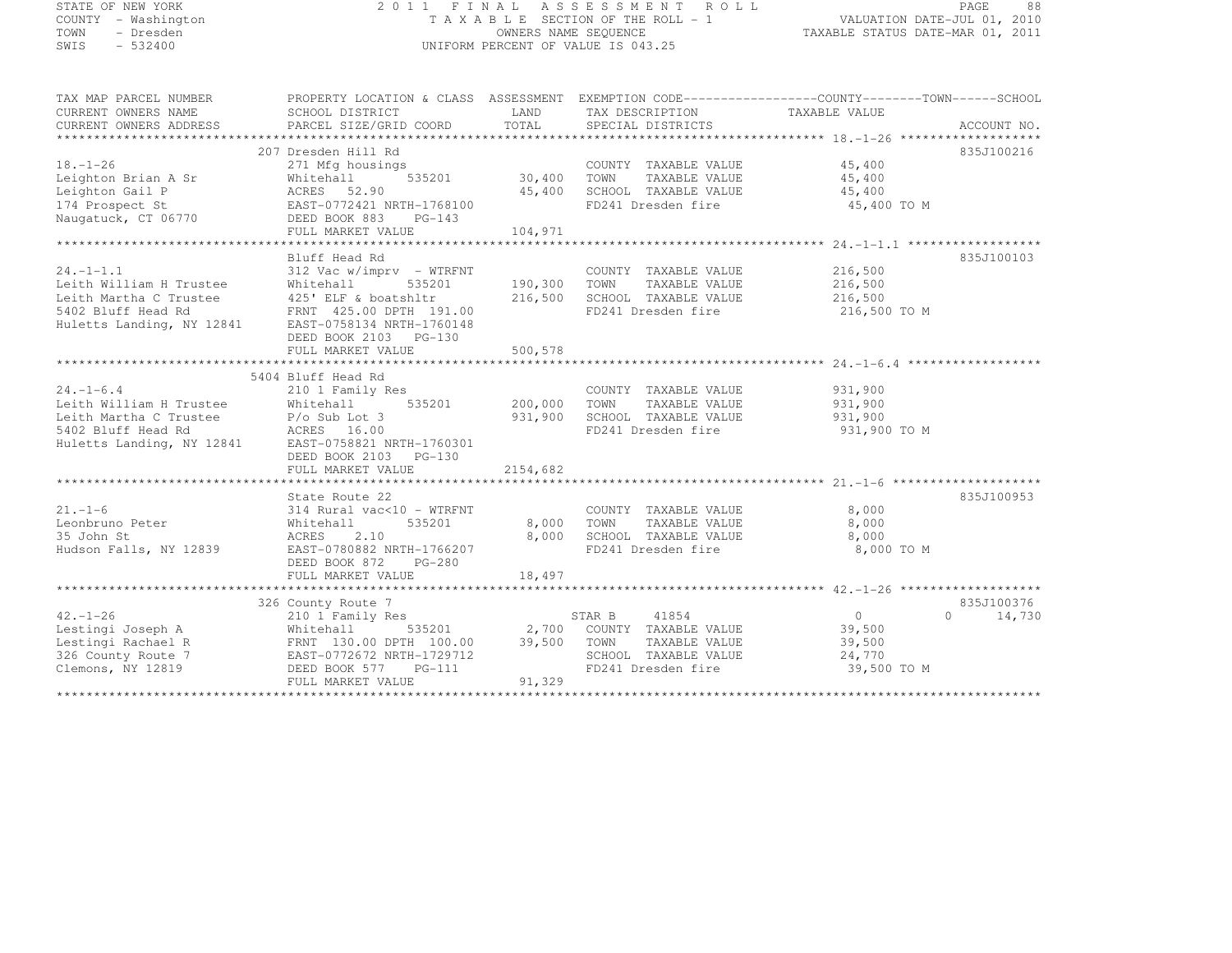### STATE OF NEW YORK 2 0 1 1 F I N A L A S S E S S M E N T R O L L PAGE <sup>89</sup> COUNTY - Washington T A X A B L E SECTION OF THE ROLL - 1 VALUATION DATE-JUL 01, 2010 TOWN - Dresden OWNERS NAME SEQUENCE TAXABLE STATUS DATE-MAR 01, 2011<br>- TRESDEN ON THE SEQUENCE TO A SECUENCE TO BE SERVED ON THE SEQUENCE OF SEXUE OF THE STATUS DATE MAR 01, 2011 SWIS - 532400 UNIFORM PERCENT OF VALUE IS 043.25

| TAX MAP PARCEL NUMBER                                                                                                                                                                                                                  |                                                                                                                |                         | PROPERTY LOCATION & CLASS ASSESSMENT EXEMPTION CODE----------------COUNTY-------TOWN-----SCHOOL |                           |                   |             |
|----------------------------------------------------------------------------------------------------------------------------------------------------------------------------------------------------------------------------------------|----------------------------------------------------------------------------------------------------------------|-------------------------|-------------------------------------------------------------------------------------------------|---------------------------|-------------------|-------------|
| CURRENT OWNERS NAME                                                                                                                                                                                                                    | SCHOOL DISTRICT                                                                                                |                         | LAND TAX DESCRIPTION                                                                            | TAXABLE VALUE             |                   |             |
| CURRENT OWNERS ADDRESS                                                                                                                                                                                                                 | $\verb!PARCEL SIZE/GRID COORD \hspace*{0.5cm} TOTAL \hspace*{0.5cm} \verb!SPECIAL DISTRIBUTS! \hspace*{0.5cm}$ |                         |                                                                                                 |                           |                   | ACCOUNT NO. |
|                                                                                                                                                                                                                                        |                                                                                                                |                         |                                                                                                 |                           |                   |             |
|                                                                                                                                                                                                                                        | 4224 Beach Way                                                                                                 |                         |                                                                                                 |                           |                   | 835J100424  |
|                                                                                                                                                                                                                                        |                                                                                                                |                         |                                                                                                 | $\overline{0}$<br>120,000 | $0 \qquad \qquad$ | 27,890      |
|                                                                                                                                                                                                                                        |                                                                                                                |                         | TAXABLE VALUE 120,000                                                                           |                           |                   |             |
|                                                                                                                                                                                                                                        |                                                                                                                |                         |                                                                                                 |                           |                   |             |
|                                                                                                                                                                                                                                        |                                                                                                                |                         | SCHOOL TAXABLE VALUE 92,110<br>FD241 Dresden fire 120,000 TO M                                  |                           |                   |             |
|                                                                                                                                                                                                                                        |                                                                                                                |                         | 277,457 HS241 Hulet land swr 1 1.00 UN C                                                        |                           |                   |             |
|                                                                                                                                                                                                                                        |                                                                                                                |                         |                                                                                                 |                           |                   |             |
|                                                                                                                                                                                                                                        | 2545 Goldey Rd                                                                                                 |                         |                                                                                                 |                           |                   |             |
|                                                                                                                                                                                                                                        |                                                                                                                |                         | COUNTY TAXABLE VALUE 144,800                                                                    |                           |                   |             |
|                                                                                                                                                                                                                                        |                                                                                                                | COUNTY<br>40,000 TOWN   |                                                                                                 |                           |                   |             |
|                                                                                                                                                                                                                                        |                                                                                                                |                         | 40,000 TOWN TAXABLE VALUE 144,800<br>144,800 SCHOOL TAXABLE VALUE 144,800                       |                           |                   |             |
| Huletts Landing, NY 12841                                                                                                                                                                                                              | ACRES 54.41                                                                                                    |                         | FD241 Dresden fire 144,800 TO M                                                                 |                           |                   |             |
|                                                                                                                                                                                                                                        | EAST-0755587 NRTH-1750475                                                                                      |                         |                                                                                                 |                           |                   |             |
|                                                                                                                                                                                                                                        | DEED BOOK 878 PG-8                                                                                             |                         |                                                                                                 |                           |                   |             |
|                                                                                                                                                                                                                                        | FULL MARKET VALUE                                                                                              | 334,798                 |                                                                                                 |                           |                   |             |
|                                                                                                                                                                                                                                        |                                                                                                                |                         |                                                                                                 |                           |                   |             |
|                                                                                                                                                                                                                                        | 2708 Sheep Meadow Ln                                                                                           |                         |                                                                                                 |                           |                   | 835J101093  |
| $26.8 - 5 - 7$                                                                                                                                                                                                                         | 260 Seasonal res                                                                                               | s<br>535201 44,100 TOWN | COUNTY TAXABLE VALUE 95,800<br>TOWN TAXABLE VALUE 95,800                                        |                           |                   |             |
|                                                                                                                                                                                                                                        |                                                                                                                |                         |                                                                                                 |                           |                   |             |
|                                                                                                                                                                                                                                        |                                                                                                                |                         | 95,800 SCHOOL TAXABLE VALUE 95,800                                                              |                           |                   |             |
|                                                                                                                                                                                                                                        |                                                                                                                |                         | FD241 Dresden fire                                                                              | 95,800 TO M               |                   |             |
| 26.8-5-7<br>Loche Evelyn A LE Mhitehall 535201<br>Grohbrugge Judith A ACRES 1.29<br>187 Paterson Ave Apt 108 EAST-0753950 NRTH-1752311<br>Midland Park, NJ 07432 DEED BOOK 2455 PG-261                                                 |                                                                                                                |                         |                                                                                                 |                           |                   |             |
|                                                                                                                                                                                                                                        | FULL MARKET VALUE                                                                                              | 221,503                 |                                                                                                 |                           |                   |             |
|                                                                                                                                                                                                                                        |                                                                                                                |                         |                                                                                                 |                           |                   |             |
|                                                                                                                                                                                                                                        | 312 Vac w/imprv – WTRFNT<br>312 Vac w/imprv – WTRFNT<br>Whitehall 535201 42,000 TOWN<br>Beach Lot-Bldg (1999)  |                         |                                                                                                 |                           |                   | 835J101094  |
| $26.8 - 5 - 8$                                                                                                                                                                                                                         |                                                                                                                |                         | COUNTY TAXABLE VALUE 48,000                                                                     |                           |                   |             |
| Loche Evelyn A LE                                                                                                                                                                                                                      |                                                                                                                |                         | TAXABLE VALUE                                                                                   | 48,000                    |                   |             |
| Grohbrugge Judith A                                                                                                                                                                                                                    | Beach Lot-Bldg<br>$I f = 50.5 F +$                                                                             |                         | 48,000 SCHOOL TAXABLE VALUE 48,000<br>FD241 Drasdan fire 49,000                                 |                           |                   |             |
| 187 Paterson Ave Apt 108 Lf 50.5 Ft<br>Midland Park, NJ 07432 FRNT 51.0                                                                                                                                                                |                                                                                                                |                         | FD241 Dresden fire                                                                              | 48,000 TO M               |                   |             |
| Midland Park, NJ 07432                                                                                                                                                                                                                 | FRNT 51.00 DPTH 80.00                                                                                          |                         |                                                                                                 |                           |                   |             |
|                                                                                                                                                                                                                                        | EAST-0753138 NRTH-1752645                                                                                      |                         |                                                                                                 |                           |                   |             |
|                                                                                                                                                                                                                                        | DEED BOOK 2455 PG-261                                                                                          |                         |                                                                                                 |                           |                   |             |
|                                                                                                                                                                                                                                        | FULL MARKET VALUE                                                                                              | 110,983                 |                                                                                                 |                           |                   |             |
|                                                                                                                                                                                                                                        |                                                                                                                |                         |                                                                                                 |                           |                   |             |
|                                                                                                                                                                                                                                        | 48 Maple Acres Way                                                                                             |                         |                                                                                                 |                           |                   | 835J100148  |
| 49.-2-4.8-8810 260 Seasonal res - WTRFNT COUNTY TAXABLE VALUE<br>Lohmeyer Ruth Whitehall 535201 0 TOWN TAXABLE VALUE<br>795 Fort Hunter Rd leased parcel Lot No. 18 22,900 SCHOOL TAXABLE VALUE<br>22,900 SCHOOL TAXABLE VALUE<br>22,9 |                                                                                                                |                         | COUNTY TAXABLE VALUE 22,900                                                                     |                           |                   |             |
|                                                                                                                                                                                                                                        |                                                                                                                |                         | TAXABLE VALUE 22,900                                                                            |                           |                   |             |
|                                                                                                                                                                                                                                        |                                                                                                                |                         |                                                                                                 | 22,900                    |                   |             |
|                                                                                                                                                                                                                                        |                                                                                                                |                         |                                                                                                 | 22,900 TO M               |                   |             |
|                                                                                                                                                                                                                                        | FULL MARKET VALUE                                                                                              | 52,948                  |                                                                                                 |                           |                   |             |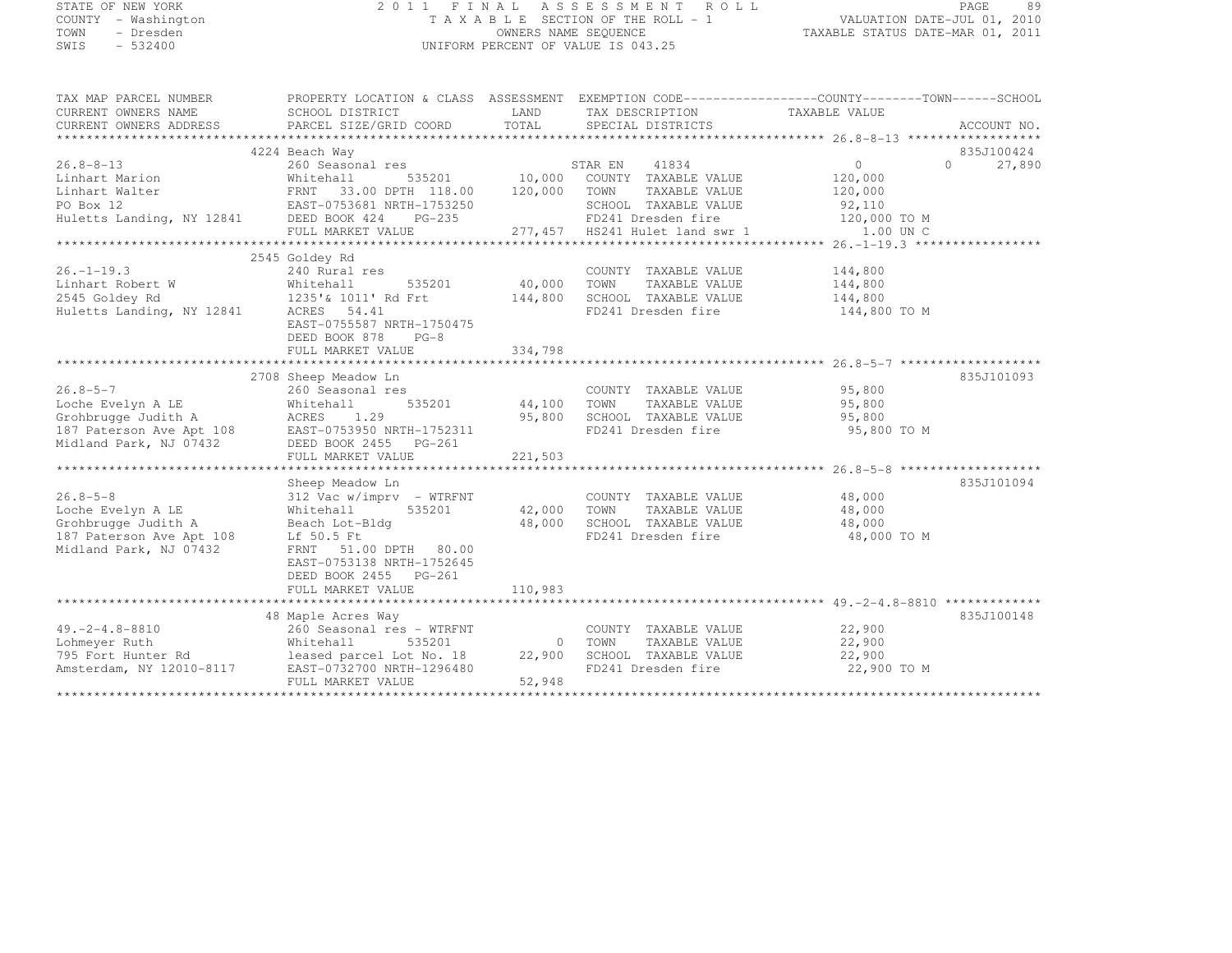| STATE OF NEW YORK                                                                                                                                                                                                                      |                                                                  |             | 2011 FINAL ASSESSMENT ROLL                                                                                                              |                    | PAGE<br>-90     |
|----------------------------------------------------------------------------------------------------------------------------------------------------------------------------------------------------------------------------------------|------------------------------------------------------------------|-------------|-----------------------------------------------------------------------------------------------------------------------------------------|--------------------|-----------------|
| COUNTY - Washington<br>TOWN - Dresden                                                                                                                                                                                                  |                                                                  |             | T A X A B L E SECTION OF THE ROLL - 1<br>T A X A B L E SECTION OF THE ROLL - 1<br>OWNERS NAME SEQUENCE TAXABLE STATUS DATE-MAR 01, 2011 |                    |                 |
| SWIS - 532400                                                                                                                                                                                                                          |                                                                  |             | UNIFORM PERCENT OF VALUE IS 043.25                                                                                                      |                    |                 |
| TAX MAP PARCEL NUMBER                                                                                                                                                                                                                  |                                                                  |             |                                                                                                                                         |                    |                 |
| CURRENT OWNERS NAME                                                                                                                                                                                                                    |                                                                  |             |                                                                                                                                         |                    |                 |
| CURRENT OWNERS ADDRESS                                                                                                                                                                                                                 |                                                                  |             |                                                                                                                                         |                    |                 |
|                                                                                                                                                                                                                                        |                                                                  |             |                                                                                                                                         |                    |                 |
|                                                                                                                                                                                                                                        | 47 Military Rd                                                   |             |                                                                                                                                         |                    | 835J100222      |
| 24.-1-16                                                                                                                                                                                                                               | 240 Rural res                                                    |             | COUNTY TAXABLE VALUE                                                                                                                    | 110,700            |                 |
| Long Mary Alice Mhitehall 535201 57,700 TOWN TAXABLE VALUE<br>Garito John ACRES 144.00 110,700 SCHOOL TAXABLE VALUE<br>35 Peach Rd EAST-0763203 NRTH-1755367 FD241 Dresden fire<br>Poughkeepsie, NY 12601 DEED BOOK 838 PG-199         |                                                                  |             |                                                                                                                                         | 110,700<br>110,700 |                 |
|                                                                                                                                                                                                                                        |                                                                  |             |                                                                                                                                         | 110,700 TO M       |                 |
|                                                                                                                                                                                                                                        |                                                                  |             |                                                                                                                                         |                    |                 |
|                                                                                                                                                                                                                                        | FULL MARKET VALUE 255,954                                        |             |                                                                                                                                         |                    |                 |
|                                                                                                                                                                                                                                        |                                                                  |             |                                                                                                                                         |                    |                 |
|                                                                                                                                                                                                                                        | 5365 Bluff Head Rd                                               |             |                                                                                                                                         |                    |                 |
| $24. - 1 - 6.2$                                                                                                                                                                                                                        | 240 Rural res - WTRFNT                                           |             | COUNTY TAXABLE VALUE                                                                                                                    | 930,600            |                 |
| Lutz Eugene<br>Lutz Mary Ann                                                                                                                                                                                                           | Whitehall<br>505' Lf                                             |             | 535201 350,000 TOWN TAXABLE VALUE                                                                                                       | 930,600            |                 |
|                                                                                                                                                                                                                                        |                                                                  |             | 930,600 SCHOOL TAXABLE VALUE                                                                                                            | 930,600            |                 |
| 247 Thunder Lake Rd                                                                                                                                                                                                                    |                                                                  |             | FD241 Dresden fire                                                                                                                      | 930,600 TO M       |                 |
| Wilton, CT 06897                                                                                                                                                                                                                       |                                                                  |             |                                                                                                                                         |                    |                 |
|                                                                                                                                                                                                                                        | Sub Lot 2<br>ACRES 10.31<br>EAST-0758937 NRTH-1759846<br>$PG-50$ |             |                                                                                                                                         |                    |                 |
|                                                                                                                                                                                                                                        | DEED BOOK 764<br>FULL MARKET VALUE                               | 2151,676    |                                                                                                                                         |                    |                 |
|                                                                                                                                                                                                                                        |                                                                  |             |                                                                                                                                         |                    |                 |
|                                                                                                                                                                                                                                        | LOT South Bay Tr/etc                                             |             |                                                                                                                                         |                    | 835J100314      |
| $24. -2 - 2$                                                                                                                                                                                                                           | 911 Forest s480                                                  |             | FISCHER 47450                                                                                                                           | 121,286            | 121,286 121,286 |
|                                                                                                                                                                                                                                        |                                                                  |             |                                                                                                                                         | 232,804            |                 |
| EISCHER 47450<br>Lyme Adirondack Timberlands Whitehall 535201 354,090 COUNTY TAXABLE VALUE<br>I LLC 1 Camp Dresden Hunt Club 354,090 TOWN TAXABLE VALUE<br>10270 State Route 149 2214/105 SCHOOL TAXABLE VALUE<br>Fort Ann, NY 12827 A |                                                                  |             |                                                                                                                                         | 232,804            |                 |
|                                                                                                                                                                                                                                        |                                                                  |             |                                                                                                                                         | 232,804            |                 |
|                                                                                                                                                                                                                                        |                                                                  |             |                                                                                                                                         | 354,090 TO M       |                 |
|                                                                                                                                                                                                                                        | EAST-0768202 NRTH-1762724                                        |             |                                                                                                                                         |                    |                 |
|                                                                                                                                                                                                                                        | DEED BOOK 2214 PG-61<br>CONSERVATION ESMT % 26.00                |             |                                                                                                                                         |                    |                 |
|                                                                                                                                                                                                                                        | FULL MARKET VALUE                                                | 818,705     |                                                                                                                                         |                    |                 |
|                                                                                                                                                                                                                                        |                                                                  |             |                                                                                                                                         |                    |                 |
|                                                                                                                                                                                                                                        | various                                                          |             |                                                                                                                                         |                    | 835J100345      |
| $27. - 4 - 3$                                                                                                                                                                                                                          | 911 Forest s480                                                  |             | FISCHER 47450                                                                                                                           | 18,610             | 18,610 18,610   |
| Lyme Adirondack Timberlands Whitehall 535201                                                                                                                                                                                           |                                                                  |             | 36,000 COUNTY TAXABLE VALUE                                                                                                             | 17,390             |                 |
| I LLC                                                                                                                                                                                                                                  |                                                                  | 36,000 TOWN | TAXABLE VALUE                                                                                                                           | 17,390             |                 |
| 10270 State Route 149                                                                                                                                                                                                                  | 2214/105<br>ACRES 120.00<br>EAST-0766543 NRTH-1750075            |             | SCHOOL TAXABLE VALUE<br>FD241 Dresden fire                                                                                              | 17,390             |                 |
| Fort Anne, NY 12827                                                                                                                                                                                                                    |                                                                  |             |                                                                                                                                         | 36,000 TO M        |                 |
|                                                                                                                                                                                                                                        | DEED BOOK 2214 PG-61<br>FULL MARKET VALUE                        | 83,237      |                                                                                                                                         |                    |                 |
|                                                                                                                                                                                                                                        |                                                                  |             |                                                                                                                                         |                    |                 |
|                                                                                                                                                                                                                                        | LOT 75+76 South Bay Tr                                           |             |                                                                                                                                         |                    | 835J100332      |
| 41. $-1-1$                                                                                                                                                                                                                             | 911 Forest s480                                                  |             | FISCHER 47450                                                                                                                           | 40,491             | 40,491 40,491   |
| Lyme Adirondack Timberlands Whitehall 535201                                                                                                                                                                                           |                                                                  |             | 55,500 COUNTY TAXABLE VALUE                                                                                                             | 15,009             |                 |
|                                                                                                                                                                                                                                        |                                                                  | 55,500 TOWN | TAXABLE VALUE                                                                                                                           | 15,009             |                 |
|                                                                                                                                                                                                                                        |                                                                  |             | SCHOOL TAXABLE VALUE                                                                                                                    | 15,009             |                 |
| 1 LLC 35, 2214/105 55, 2214/105 55, 55, 10270 State Route 149 ACRES 250.00 55, 10270 State Route 149 ACRES 250.00 55, 10270 ST                                                                                                         |                                                                  |             | FD241 Dresden fire                                                                                                                      | 55,500 TO M        |                 |

FULL MARKET VALUE 128,323 \*\*\*\*\*\*\*\*\*\*\*\*\*\*\*\*\*\*\*\*\*\*\*\*\*\*\*\*\*\*\*\*\*\*\*\*\*\*\*\*\*\*\*\*\*\*\*\*\*\*\*\*\*\*\*\*\*\*\*\*\*\*\*\*\*\*\*\*\*\*\*\*\*\*\*\*\*\*\*\*\*\*\*\*\*\*\*\*\*\*\*\*\*\*\*\*\*\*\*\*\*\*\*\*\*\*\*\*\*\*\*\*\*\*\*\*\*\*\*\*\*\*\*\*\*\*\*\*\*\*\*\*

CONSERVATION ESMT % 26.00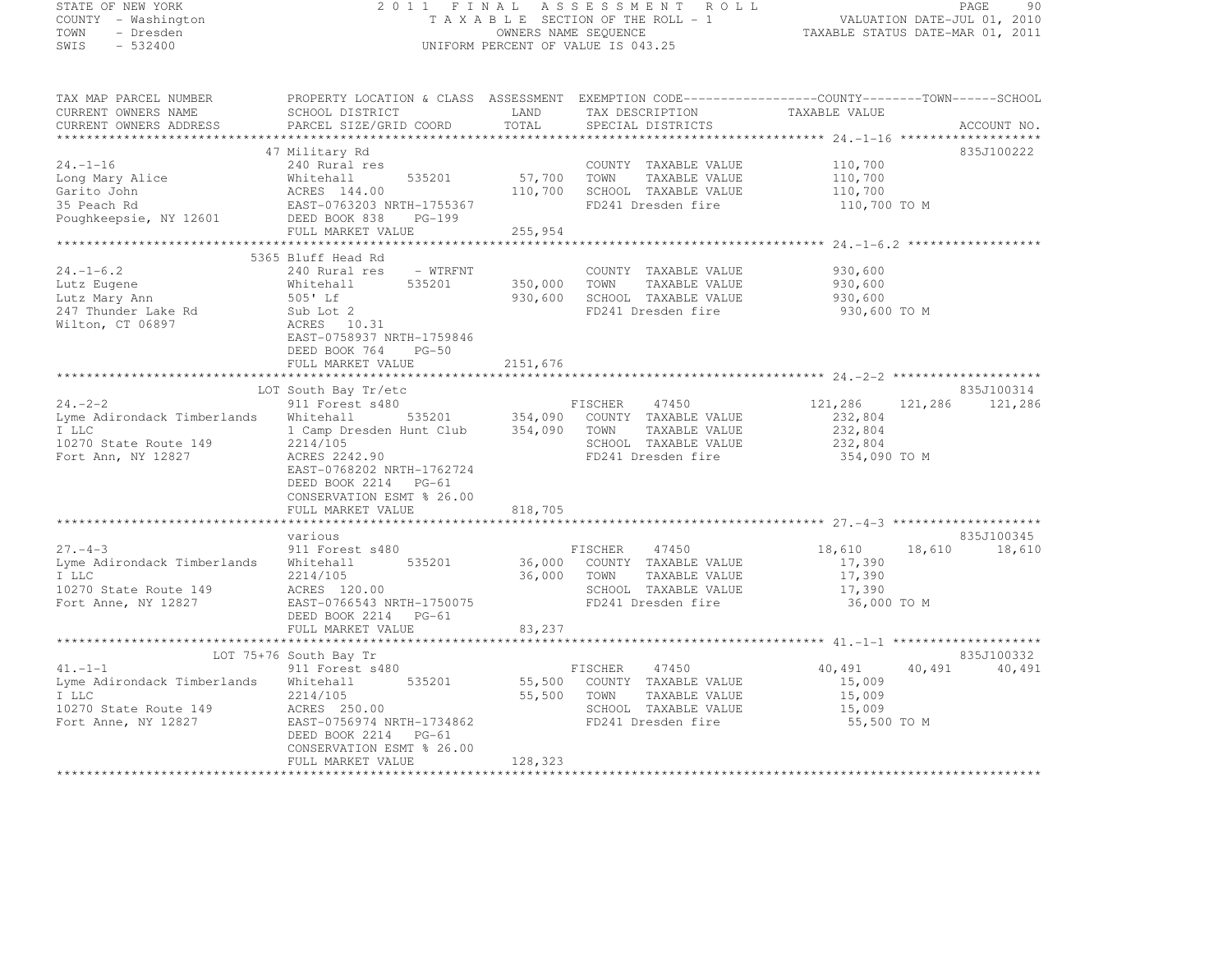#### STATE OF NEW YORK 2 0 1 1 F I N A L A S S E S S M E N T R O L L PAGE <sup>91</sup> COUNTY - Washington T A X A B L E SECTION OF THE ROLL - 1 VALUATION DATE-JUL 01, 2010 TOWN - Dresden OWNERS NAME SEQUENCE TAXABLE STATUS DATE-MAR 01, 2011<br>- TRESDEN ON THE SEQUENCE TO A SECUENCE TO BE SERVED ON THE SEQUENCE OF SEXUE OF THE STATUS DATE MAR 01, 2011 SWIS - 532400 UNIFORM PERCENT OF VALUE IS 043.25

| TAX MAP PARCEL NUMBER                                                                                 |                                                                                                                                                                                                     |                           | PROPERTY LOCATION & CLASS ASSESSMENT EXEMPTION CODE----------------COUNTY-------TOWN-----SCHOOL                         |                                                             |                      |
|-------------------------------------------------------------------------------------------------------|-----------------------------------------------------------------------------------------------------------------------------------------------------------------------------------------------------|---------------------------|-------------------------------------------------------------------------------------------------------------------------|-------------------------------------------------------------|----------------------|
| CURRENT OWNERS NAME                                                                                   | SCHOOL DISTRICT                                                                                                                                                                                     | LAND                      | TAX DESCRIPTION                                                                                                         | TAXABLE VALUE                                               |                      |
| CURRENT OWNERS ADDRESS                                                                                | PARCEL SIZE/GRID COORD                                                                                                                                                                              | TOTAL                     | SPECIAL DISTRICTS                                                                                                       |                                                             | ACCOUNT NO.          |
|                                                                                                       |                                                                                                                                                                                                     |                           |                                                                                                                         |                                                             |                      |
| $42. -1 - 1$<br>Lyme Adirondack Timberlands<br>I LLC<br>10270 State Route 149<br>Fort Anne, NY 12827  | Blue Goose Rd<br>911 Forest s480<br>Whitehall<br>1 Camp So Bay Hunt Club 144,004 TOWN<br>2214/105<br>ACRES 774.90<br>EAST-0769865 NRTH-1732446<br>DEED BOOK 2214 PG-61<br>CONSERVATION ESMT % 26.00 |                           | FISCHER<br>47450<br>535201 144,004 COUNTY TAXABLE VALUE<br>TAXABLE VALUE<br>SCHOOL TAXABLE VALUE<br>FD241 Dresden fire  | 47,097 47,097<br>96,907<br>96,907<br>96,907<br>144,004 TO M | 835J100323<br>47,097 |
|                                                                                                       | FULL MARKET VALUE                                                                                                                                                                                   | 332,957                   |                                                                                                                         |                                                             |                      |
|                                                                                                       |                                                                                                                                                                                                     |                           |                                                                                                                         |                                                             |                      |
|                                                                                                       | Pike Brook Rd                                                                                                                                                                                       |                           |                                                                                                                         |                                                             | 835J100320           |
| $49. - 1 - 1$<br>Lyme Adirondack Timberlands<br>I LLC<br>10270 State Route 149<br>Fort Anne, NY 12827 | 911 Forest s480<br>Whitehall<br>3 Camps; Soothcage-Grady-<br>2214/105<br>ROW Map 21A-9<br>ACRES 1402.00<br>EAST-0758747 NRTH-1725970<br>DEED BOOK 2214 PG-61<br>CONSERVATION ESMT % 26.00           | 311,244 TOWN              | FISCHER<br>47450<br>535201 311, 244 COUNTY TAXABLE VALUE<br>TAXABLE VALUE<br>SCHOOL TAXABLE VALUE<br>FD241 Dresden fire | 139,343<br>171,901<br>171,901<br>171,901<br>311,244 TO M    | 139,343<br>139,343   |
|                                                                                                       | FULL MARKET VALUE                                                                                                                                                                                   | 719,639                   |                                                                                                                         |                                                             |                      |
|                                                                                                       | Pike Brook Rd                                                                                                                                                                                       |                           |                                                                                                                         |                                                             |                      |
| $49. -1 - 1.1$<br>Lyme Adirondack Timberlands<br>LLC<br>10270 State Route 149<br>Fort Anne, NY 12827  | 910 Priv forest<br>535201<br>Whitehall<br>QC 2214/105<br>$ROW$ Map $21A-9$<br>7.23<br>ACRES<br>EAST-0762963 NRTH-1722411<br>DEED BOOK 2214 PG-61<br>FULL MARKET VALUE                               | 8,200<br>8,200<br>18,960  | COUNTY TAXABLE VALUE<br>TOWN<br>TAXABLE VALUE<br>SCHOOL TAXABLE VALUE<br>FD241 Dresden fire                             | 8,200<br>8,200<br>8,200<br>8,200 TO M                       |                      |
|                                                                                                       |                                                                                                                                                                                                     |                           |                                                                                                                         |                                                             |                      |
| $26. - 1 - 13.2$<br>Lyons Richard C<br>Lyons Virginia V<br>241 White Birch Ln<br>Williston, VT 05495  | 2957 Lyons Reach Way<br>260 Seasonal res - WTRFNT<br>Whitehall<br>Land & Camp<br>300' Lake Frt<br>ACRES<br>2.07<br>EAST-0751470 NRTH-1751334<br>$PG-237$<br>DEED BOOK 475                           | 535201 247,800<br>466,400 | COUNTY TAXABLE VALUE<br>TOWN<br>TAXABLE VALUE<br>SCHOOL TAXABLE VALUE<br>FD241 Dresden fire                             | 466,400<br>466,400<br>466,400<br>466,400 TO M               | 835J101047           |
|                                                                                                       | FULL MARKET VALUE                                                                                                                                                                                   | 1078,382                  |                                                                                                                         |                                                             |                      |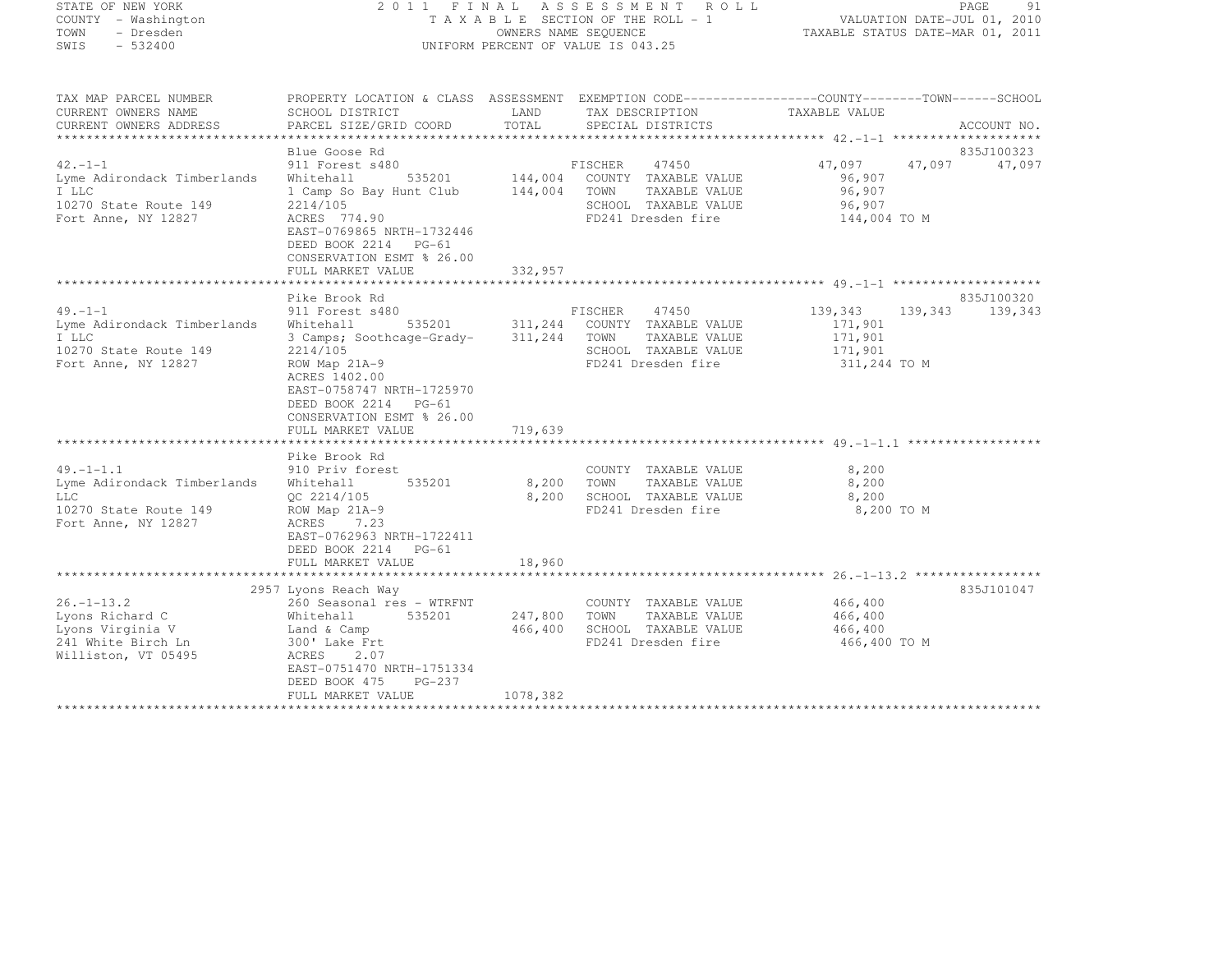| STATE OF NEW YORK         | 2 0 1 1                                                                                         | FINAL                                       | A S S E S S M E N T<br>R O L L     |                                                    | 92<br>PAGE         |
|---------------------------|-------------------------------------------------------------------------------------------------|---------------------------------------------|------------------------------------|----------------------------------------------------|--------------------|
| COUNTY - Washington       |                                                                                                 |                                             | TAXABLE SECTION OF THE ROLL - 1    | VALUATION DATE-JUL 01, 2010                        |                    |
| TOWN<br>- Dresden         |                                                                                                 | OWNERS NAME SEQUENCE                        |                                    | TAXABLE STATUS DATE-MAR 01, 2011                   |                    |
| SWIS<br>$-532400$         |                                                                                                 |                                             | UNIFORM PERCENT OF VALUE IS 043.25 |                                                    |                    |
|                           |                                                                                                 |                                             |                                    |                                                    |                    |
| TAX MAP PARCEL NUMBER     | PROPERTY LOCATION & CLASS ASSESSMENT EXEMPTION CODE----------------COUNTY-------TOWN-----SCHOOL |                                             |                                    |                                                    |                    |
| CURRENT OWNERS NAME       | SCHOOL DISTRICT                                                                                 | LAND                                        | TAX DESCRIPTION                    | TAXABLE VALUE                                      |                    |
| CURRENT OWNERS ADDRESS    | PARCEL SIZE/GRID COORD                                                                          | TOTAL                                       | SPECIAL DISTRICTS                  |                                                    | ACCOUNT NO.        |
|                           |                                                                                                 |                                             |                                    |                                                    |                    |
|                           | 5156 Bluff Head Rd                                                                              |                                             |                                    |                                                    | 835J101042         |
| $24.13 - 1 - 8.2$         | 260 Seasonal res                                                                                |                                             | COUNTY TAXABLE VALUE               | 65,000                                             |                    |
| Lyons Virginia            | 535201<br>Whitehall                                                                             | 27,800                                      | TAXABLE VALUE<br>TOWN              | 65,000                                             |                    |
| 241 White Birch Ln        | C & Lot                                                                                         | 65,000                                      | SCHOOL TAXABLE VALUE               | 65,000                                             |                    |
| Williston, VT 05495       | 467/74                                                                                          |                                             | FD241 Dresden fire                 | 65,000 TO M                                        |                    |
|                           | ACRES<br>1.39                                                                                   |                                             |                                    |                                                    |                    |
|                           | EAST-0757089 NRTH-1755446                                                                       |                                             |                                    |                                                    |                    |
|                           | DEED BOOK 1818 PG-141                                                                           |                                             |                                    |                                                    |                    |
|                           | FULL MARKET VALUE                                                                               | 150,289                                     |                                    |                                                    |                    |
|                           |                                                                                                 |                                             |                                    |                                                    |                    |
|                           | 4117 Margot Way                                                                                 |                                             |                                    |                                                    | 835J100193         |
| $26.8 - 8 - 1$            | 260 Seasonal res                                                                                |                                             | STAR EN<br>41834                   | $\circ$                                            | 27,890<br>$\Omega$ |
| Machiski John             | Whitehall<br>535201                                                                             | 11,600                                      | COUNTY TAXABLE VALUE               | 87,300                                             |                    |
| Machiski deceased Mary    | Seas                                                                                            | 87,300                                      | TAXABLE VALUE<br>TOWN              | 87,300                                             |                    |
| PO Box 77                 | FRNT 91.00 DPTH 48.00                                                                           |                                             | SCHOOL TAXABLE VALUE               | 59,410                                             |                    |
| Huletts Landing, NY 12841 | EAST-0753772 NRTH-1753485                                                                       |                                             | FD241 Dresden fire                 | 87,300 TO M                                        |                    |
|                           | DEED BOOK 557<br>$PG-121$                                                                       |                                             | HS241 Hulet land swr 1             | 1.00 UN C                                          |                    |
|                           | FULL MARKET VALUE                                                                               | 201,850                                     |                                    |                                                    |                    |
|                           |                                                                                                 |                                             |                                    | $23.20 - 2 - 12$ **                                | ***********        |
|                           | 6223 Midway Rd                                                                                  |                                             |                                    |                                                    | 835J100605         |
| $23.20 - 2 - 12$          | 210 1 Family Res                                                                                |                                             | COUNTY TAXABLE VALUE               | 113,500                                            |                    |
| Macygin Filomena          | 535201<br>Whitehall                                                                             | 35,600                                      | TOWN<br>TAXABLE VALUE              | 113,500                                            |                    |
| 2 Morgan Ct               | FRNT 150.00 DPTH 220.00                                                                         | 113,500                                     | SCHOOL TAXABLE VALUE               | 113,500                                            |                    |
| Clifton Park, NY 12065    | EAST-0755334 NRTH-1753827                                                                       |                                             | FD241 Dresden fire                 | 113,500 TO M                                       |                    |
|                           | DEED BOOK 1942 PG-1                                                                             |                                             | FS242 Frederick's Pt Swr 2         | $.00$ FE                                           |                    |
|                           | FULL MARKET VALUE                                                                               | 262,428                                     | 1.00 UN                            |                                                    |                    |
|                           |                                                                                                 |                                             |                                    |                                                    |                    |
|                           | 927 County Route 6                                                                              |                                             |                                    |                                                    | 835J100607         |
| $26.8 - 3 - 9$            | 260 Seasonal res                                                                                |                                             | COUNTY TAXABLE VALUE               | 80,000                                             |                    |
| Malmgren Mark             | 535201<br>Whitehall                                                                             | 11,700                                      | TAXABLE VALUE<br>TOWN              | 80,000                                             |                    |
| Malmqren Patricia         | FRNT 100.00 DPTH 125.00                                                                         | 80,000                                      | SCHOOL TAXABLE VALUE               | 80,000                                             |                    |
| PO Box 22                 | EAST-0754887 NRTH-1752649                                                                       |                                             | FD241 Dresden fire                 | 80,000 TO M                                        |                    |
| Clemson, SC 29633         | DEED BOOK 743<br>$PG-107$                                                                       |                                             |                                    |                                                    |                    |
|                           | FULL MARKET VALUE                                                                               | 184,971                                     |                                    |                                                    |                    |
|                           |                                                                                                 |                                             |                                    | ******************** 28. -2-39.1 ***************** |                    |
|                           | 63 Clemons Center Rd                                                                            |                                             |                                    |                                                    | 835J101120         |
| $28. - 2 - 39.1$          | 210 1 Family Res                                                                                |                                             | COUNTY TAXABLE VALUE               | 20,000                                             |                    |
| Manell William W Trustee  | Whitehall<br>535201                                                                             | 2,500                                       | TOWN<br>TAXABLE VALUE              | 20,000                                             |                    |
| Manell Pauline E Trustee  | fire damage                                                                                     | 20,000                                      | SCHOOL TAXABLE VALUE               | 20,000                                             |                    |
| 27 Blinn St               | Hse under construction                                                                          |                                             | FD241 Dresden fire                 |                                                    |                    |
| Whitehall, NY 12887       | FRNT 106.00 DPTH 112.00                                                                         |                                             |                                    | 20,000 TO M                                        |                    |
|                           | EAST-0771065 NRTH-1750742                                                                       |                                             |                                    |                                                    |                    |
|                           |                                                                                                 |                                             |                                    |                                                    |                    |
|                           | DEED BOOK 2736<br>PG-187                                                                        |                                             |                                    |                                                    |                    |
|                           | FULL MARKET VALUE<br>++++++++++++++++++++++                                                     | 46,243<br>بله بله بله بله بله بله بله بله ب |                                    |                                                    |                    |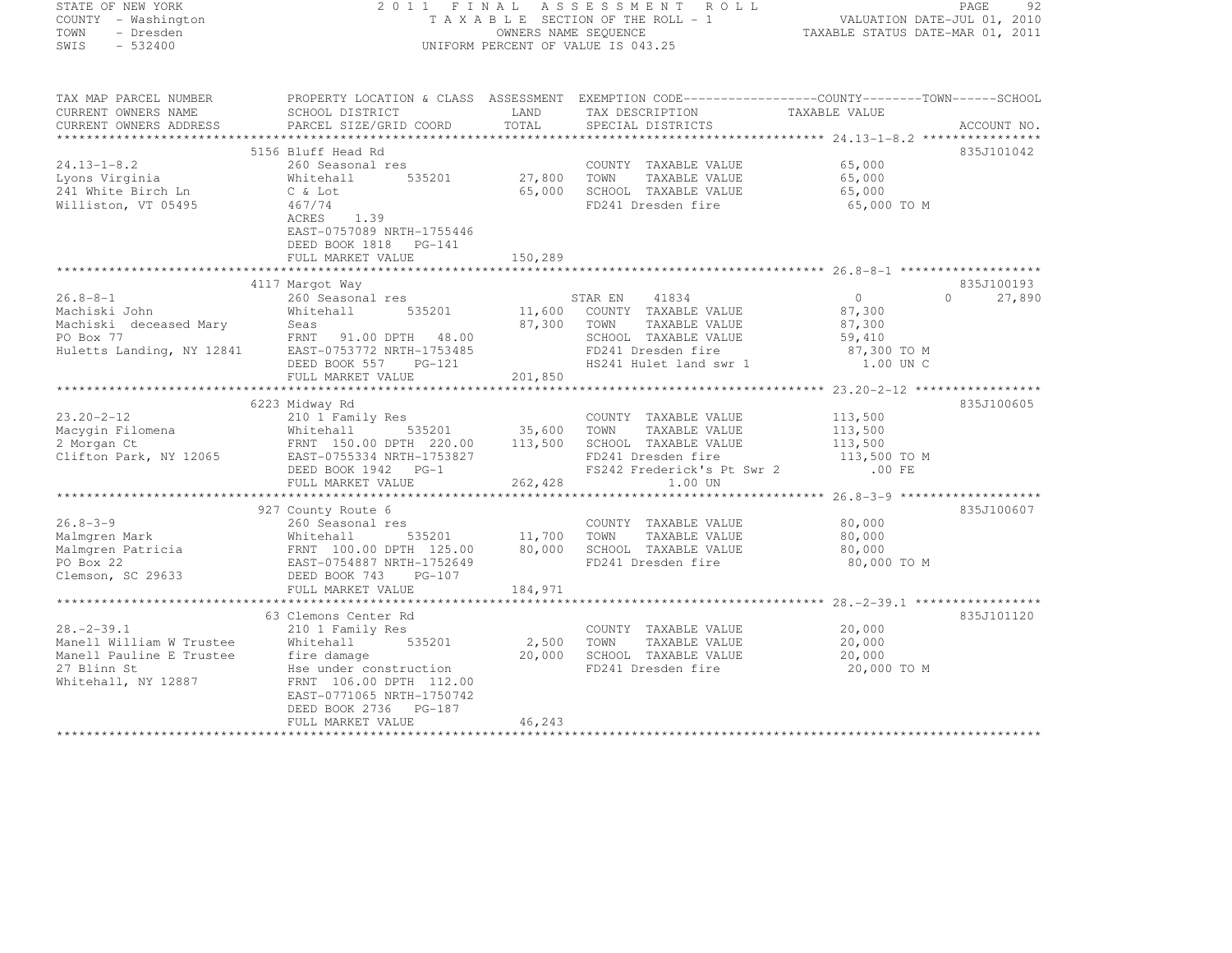# STATE OF NEW YORK 2 0 1 1 F I N A L A S S E S S M E N T R O L L PAGE <sup>93</sup> COUNTY - Washington T A X A B L E SECTION OF THE ROLL - 1 VALUATION DATE-JUL 01, 2010 TOWN - Dresden OWNERS NAME SEQUENCE TAXABLE STATUS DATE-MAR 01, 2011<br>- TRESDEN ON THE SEQUENCE TO A SECUENCE TO BE SERVED ON THE SEQUENCE OF SEXUE OF THE STATUS DATE MAR 01, 2011 SWIS - 532400 UNIFORM PERCENT OF VALUE IS 043.25

| TAX MAP PARCEL NUMBER<br>CURRENT OWNERS NAME                                                                  | PROPERTY LOCATION & CLASS ASSESSMENT EXEMPTION CODE-----------------COUNTY-------TOWN------SCHOOL<br>SCHOOL DISTRICT                                                                                                                                                                                                                                                                       |                         | LAND TAX DESCRIPTION                                                                                                                  | TAXABLE VALUE                                               |                                                 |
|---------------------------------------------------------------------------------------------------------------|--------------------------------------------------------------------------------------------------------------------------------------------------------------------------------------------------------------------------------------------------------------------------------------------------------------------------------------------------------------------------------------------|-------------------------|---------------------------------------------------------------------------------------------------------------------------------------|-------------------------------------------------------------|-------------------------------------------------|
| CURRENT OWNERS ADDRESS                                                                                        | PARCEL SIZE/GRID COORD                                                                                                                                                                                                                                                                                                                                                                     | TOTAL                   | SPECIAL DISTRICTS                                                                                                                     |                                                             | ACCOUNT NO.                                     |
|                                                                                                               | 231 South Bay Rd                                                                                                                                                                                                                                                                                                                                                                           |                         |                                                                                                                                       |                                                             | 835J100378                                      |
| $58. - 1 - 15$<br>Mann Wayne                                                                                  | 210 1 Family Res - WTRFNT<br>535201<br>Whitehall<br>Mann Amy<br>231 South Bay Rd<br>231 South Bay Rd<br>231 South Bay Rd<br>231 South Bay Rd<br>2887 - 2765989 NRTH-1718893<br>2887-0765989 NRTH-1718893<br>2006 1685 PG-129<br>DEED BOOK 1685 PG-129                                                                                                                                      | 8,500 TOWN              | COUNTY TAXABLE VALUE 68,400<br>TAXABLE VALUE<br>68,400 SCHOOL TAXABLE VALUE<br>FD241 Dresden fire                                     | 68,400<br>68,400<br>68,400 TO M                             |                                                 |
|                                                                                                               | FULL MARKET VALUE                                                                                                                                                                                                                                                                                                                                                                          | 158,150                 |                                                                                                                                       |                                                             |                                                 |
|                                                                                                               | 2756 Sheep Meadow Ln                                                                                                                                                                                                                                                                                                                                                                       |                         |                                                                                                                                       |                                                             | 835J101028                                      |
| $26.8 - 5 - 3.3$<br>Manning Lynn D<br>Doell Glenn J<br>2 Hilltop Ct<br>Rexford, NY 12148                      | 260 Seasonal res - WTRFNT<br>535201<br>Whitehall<br>924/190<br>862/155; 872/10; 916/33<br>ACRES<br>1.04<br>EAST-0753106 NRTH-1752819<br>DEED BOOK 956<br>PG-237                                                                                                                                                                                                                            | 149,400 TOWN<br>233,000 | COUNTY TAXABLE VALUE<br>TOWN TAXABLE VALUE 233,000<br>SCHOOL TAXABLE VALUE 233,000<br>FD241 Dresden fire                              | 233,000 TO M                                                |                                                 |
|                                                                                                               | FULL MARKET VALUE                                                                                                                                                                                                                                                                                                                                                                          | 538,728                 |                                                                                                                                       |                                                             |                                                 |
|                                                                                                               | 970 County Route 6                                                                                                                                                                                                                                                                                                                                                                         |                         |                                                                                                                                       |                                                             | 835J100981                                      |
|                                                                                                               | $\begin{tabular}{lllllllllllll} \multicolumn{3}{c c c c c} \multicolumn{3}{c c c c} \multicolumn{3}{c c c c} \multicolumn{3}{c c c c} \multicolumn{3}{c c c c} \multicolumn{3}{c c c c} \multicolumn{3}{c c c c} \multicolumn{3}{c c c c} \multicolumn{3}{c c c c} \multicolumn{3}{c c c c} \multicolumn{3}{c c c c} \multicolumn{3}{c c c c} \multicolumn{3}{c c c c} \multicolumn{3}{c $ |                         |                                                                                                                                       |                                                             |                                                 |
|                                                                                                               |                                                                                                                                                                                                                                                                                                                                                                                            |                         |                                                                                                                                       |                                                             |                                                 |
| $23.20 - 1 - 1.2$<br>Manuele Alexander<br>Manuele Kort II                                                     | 968 County Route 6<br>260 Seasonal res<br>Whitehall<br>Manuele Kevin John (ERNT 54.07 DPTH 52.93 65,000 COUNTY TAXABLE VALUE 48,750<br>PO Box 100 EAST-0754567 NRTH-1753423 TOWN TAXABLE VALUE 48,750<br>Huletts Landing, NY 12841 DEED BOOK 1836 PG-295 SCHOOL TAXABLE VALUE 37,110<br>FULL MARKET VALUE                                                                                  |                         |                                                                                                                                       | 16,250<br>16,250<br>$\Omega$                                | 835J101041<br>$\bigcirc$<br>$\bigcap$<br>27,890 |
|                                                                                                               |                                                                                                                                                                                                                                                                                                                                                                                            |                         | 150,289 FD241 Dresden fire 65,000 TO M<br>HS241 Hulet land swr 1 1.00 UN C                                                            |                                                             |                                                 |
|                                                                                                               |                                                                                                                                                                                                                                                                                                                                                                                            |                         |                                                                                                                                       |                                                             |                                                 |
| $21. - 1 - 27.6$<br>Marchewka Gregory R Mhitehall 535<br>46 Leclaire Rd MCRES 40.00 BANK<br>Clemons, NY 12819 | 46 Leclair Rd<br>240 Rural res<br>EAST-0778198 NRTH-1761260<br>DEED BOOK 956<br>PG-122<br>FULL MARKET VALUE                                                                                                                                                                                                                                                                                | 138,728                 | STAR B 41854<br>535201 28,000 COUNTY TAXABLE VALUE<br>4NK 185 60,000 TOWN TAXABLE VALUE<br>SCHOOL TAXABLE VALUE<br>FD241 Dresden fire | $\overline{0}$<br>60,000<br>60,000<br>45,270<br>60,000 TO M | $\Omega$<br>14,730                              |
|                                                                                                               |                                                                                                                                                                                                                                                                                                                                                                                            |                         |                                                                                                                                       |                                                             |                                                 |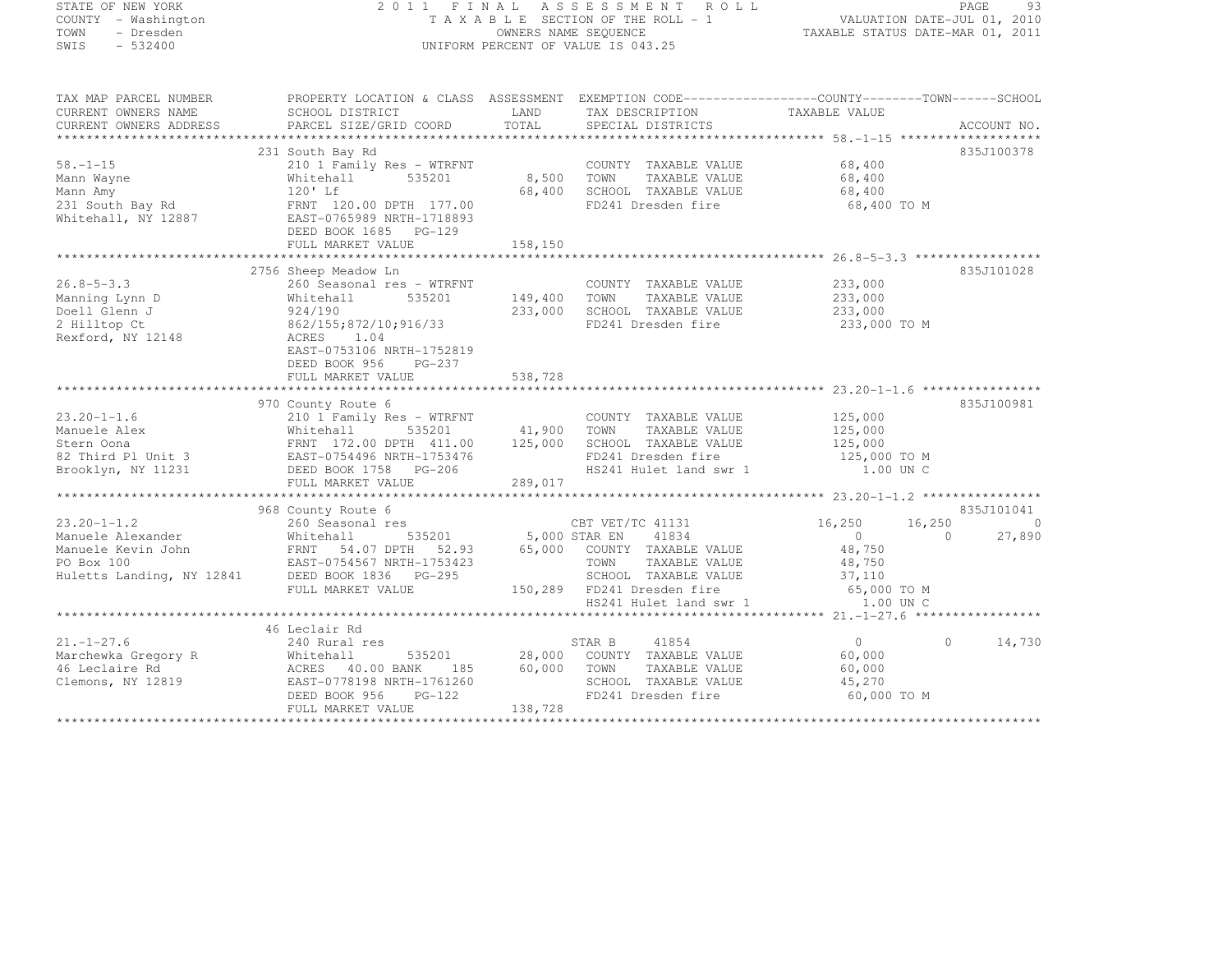STATE OF NEW YORK 2 0 1 1 F I N A L A S S E S S M E N T R O L L PAGE <sup>94</sup> COUNTY - Washington T A X A B L E SECTION OF THE ROLL - 1 VALUATION DATE-JUL 01, 2010 TOWN - Dresden OWNERS NAME SEQUENCE TAXABLE STATUS DATE-MAR 01, 2011<br>- TRESDEN ON THE SEQUENCE TO A SECUENCE TO BE SERVED ON THE SEQUENCE OF SEXUE OF THE STATUS DATE MAR 01, 2011 SWIS - 532400 UNIFORM PERCENT OF VALUE IS 043.25

| TAX MAP PARCEL NUMBER<br>CURRENT OWNERS NAME<br>CURRENT OWNERS ADDRESS                                                                                                                                                 | PROPERTY LOCATION & CLASS ASSESSMENT EXEMPTION CODE-----------------COUNTY-------TOWN------SCHOOL                    |                    | TAX DESCRIPTION TAXABLE VALUE                                                                       |                                               |            |
|------------------------------------------------------------------------------------------------------------------------------------------------------------------------------------------------------------------------|----------------------------------------------------------------------------------------------------------------------|--------------------|-----------------------------------------------------------------------------------------------------|-----------------------------------------------|------------|
| $23.20 - 5 - 17$<br>Markle Trust Virginia<br>1641 Kilwinning Ct<br>Palm Harbor, FL 34684                                                                                                                               | FRNT 65.00 DPTH 80.00<br>EAST-0755975 NRTH-1754316<br>DEED BOOK 931<br>$PG-171$<br>FULL MARKET VALUE                 | 98,300<br>227,283  | COUNTY TAXABLE VALUE 98,300<br>TOWN<br>SCHOOL TAXABLE VALUE<br>FD241 Dresden fire                   | TAXABLE VALUE 98,300<br>98,300<br>98,300 TO M | 835J100448 |
| $23.20 - 5 - 13$<br>Marko Daniel<br>Adams, MA 01220                                                                                                                                                                    | Sunset Bay Rd<br>sunset Bay Rd<br>314 Rural vac<10<br>Whitehall<br>EAST-0756152 NRTH-1754244<br>DEED BOOK 498 PG-476 | 535201 25,600 TOWN | COUNTY TAXABLE VALUE 25,600                                                                         | TAXABLE VALUE 25,600                          | 835J100939 |
|                                                                                                                                                                                                                        |                                                                                                                      |                    |                                                                                                     |                                               |            |
| $23.20 - 1 - 2.2$<br>Martin Frederick J<br>11 Cobblefield Ln<br>11 Cobblefield Ln<br>Lf 122 S<br>White Plains, NY 10605                                                                                                | 4063 Albert Way                                                                                                      |                    | FD241 Dresden fire $318,600$ TO M                                                                   | 1.00 UN C                                     | 835J100901 |
|                                                                                                                                                                                                                        | 2427 Jaques Way East                                                                                                 |                    |                                                                                                     |                                               | 835J101144 |
| 26.8-3-5.1<br>Martin Michael W 210 1 Family Res<br>Smith Roberta FRNT 164.00 DPTH 409.00 160,700<br>One Grand View Ter EAST-0754297 NRTH-1752506<br>Cold Spring, NY 10516 DEED BOOK 814 PG-105                         |                                                                                                                      |                    | SCHOOL TAXABLE VALUE 160,700<br>FD241 Dresden fire 160,700 TO M<br>HS241 Hulet land swr 1 1.00 UN C |                                               |            |
|                                                                                                                                                                                                                        |                                                                                                                      |                    |                                                                                                     |                                               |            |
| $23.20 - 3 - 11$<br>Mathieson Turnbull Trustee Mar Whitehall<br>1089 New Braintree Rd FRNT 30.00 DPTH 80.00 82,100 SCHOOL TAXABLE VALUE 82,100<br>0akham, MA 01068 EAST-0755894 NRTH-1754259 FD241 Dresden fire 82,100 | DEED BOOK 2735 PG-65<br>FULL MARKET VALUE                                                                            | 189,827            | COUNTY TAXABLE VALUE 82,100<br>TOWN TAXABLE VALUE 82,100                                            | 82,100 TO M                                   | 835J100435 |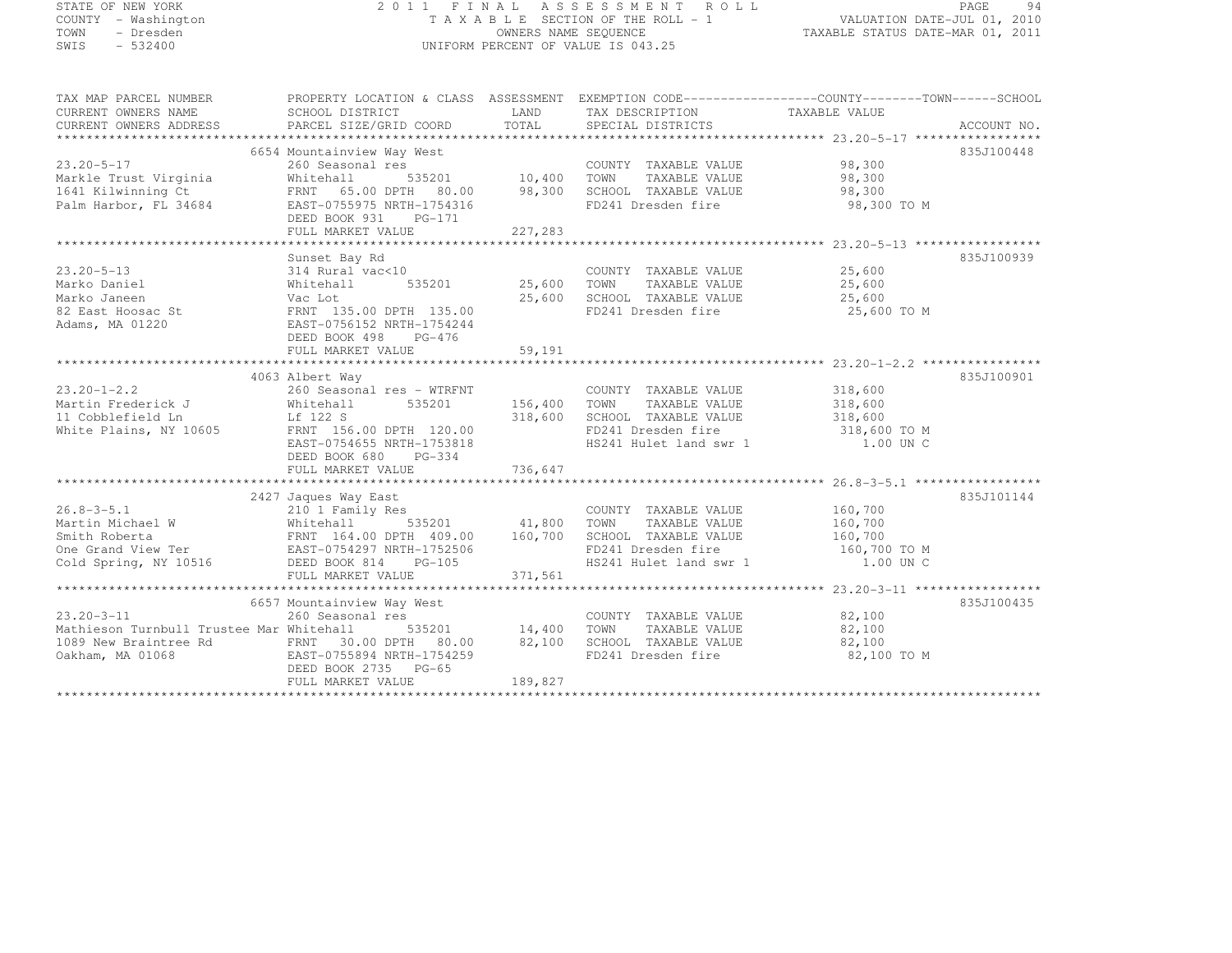SHIP - Washington<br>TOWN - Dresden<br>ERRAND

# STATE OF NEW YORK 2 0 1 1 F I N A L A S S E S S M E N T R O L L PAGE <sup>95</sup> COUNTY - Washington T A X A B L E SECTION OF THE ROLL - 1 VALUATION DATE-JUL 01, 2010 TOWN - Dresden OWNERS NAME SEQUENCE TAXABLE STATUS DATE-MAR 01, 2011<br>- TRESDEN ON THE SEQUENCE TO A SECUENCE TO BE SERVED ON THE SEQUENCE OF SEXUE OF THE STATUS DATE MAR 01, 2011

| TAX MAP PARCEL NUMBER<br>CURRENT OWNERS NAME<br>CONNERS ADDRESS DESCEL SIZE/GRID COORD TOTAL SECCIAL DISTRICTS ACCOUNT NO.<br>TOTAL SECCIAL DISTRICTS ACCOUNT NO. ACCOUNT ACCOUNT NO. A SECTAL DISTRICTS ACCOUNT NO.                                                                                                                                         | PROPERII HOOL<br>SCHOOL DISTRICT<br>ALALLAST                   |         | LAND TAX DESCRIPTION TAXABLE VALUE<br>COORD TOTAL SPECIAL DISTRICTS                                                              | PROPERTY LOCATION & CLASS ASSESSMENT EXEMPTION CODE-----------------COUNTY-------TOWN------SCHOOL |                |
|--------------------------------------------------------------------------------------------------------------------------------------------------------------------------------------------------------------------------------------------------------------------------------------------------------------------------------------------------------------|----------------------------------------------------------------|---------|----------------------------------------------------------------------------------------------------------------------------------|---------------------------------------------------------------------------------------------------|----------------|
|                                                                                                                                                                                                                                                                                                                                                              |                                                                |         |                                                                                                                                  |                                                                                                   |                |
|                                                                                                                                                                                                                                                                                                                                                              | Pike Brook Rd                                                  |         |                                                                                                                                  |                                                                                                   | 835J100767     |
| $41. - 1 - 5$                                                                                                                                                                                                                                                                                                                                                | 314 Rural vac<10                                               |         | COUNTY TAXABLE VALUE 7,500                                                                                                       |                                                                                                   |                |
|                                                                                                                                                                                                                                                                                                                                                              |                                                                |         | Rd<br>vac<10 COUNTY TAXABLE VALUE<br>535201 7,500 TOWN TAXABLE VALUE<br>7,500 SCHOOL TAXABLE VALUE<br>7,500 SCHOOL TAXABLE VALUE | 7,500                                                                                             |                |
|                                                                                                                                                                                                                                                                                                                                                              | 7,500                                                          |         |                                                                                                                                  | 7,500                                                                                             |                |
|                                                                                                                                                                                                                                                                                                                                                              |                                                                |         | FD241 Dresden fire                                                                                                               | 7,500 TO M                                                                                        |                |
| Matte Lawrence<br>Matte Rosemary<br>Matte Rosemary<br>52 Third Ave<br>Ticonderoga, NY 12883<br>Ticonderoga, NY 12883<br>FAST-0760672 NRTH-1736869<br>FAST-0760672 NRTH-1736869<br>FAST-0760672 NRTH-1736869<br>FEED BOOK 500                                                                                                                                 |                                                                |         |                                                                                                                                  |                                                                                                   |                |
|                                                                                                                                                                                                                                                                                                                                                              | DEED BOOK 500 PG-993                                           |         |                                                                                                                                  |                                                                                                   |                |
| ${\small \newline} {\small \newline} {\tiny FULL} {\tiny{ MARKET} \atop 17,341}$ ${\small \newline}$                                                                                                                                                                                                                                                         |                                                                |         |                                                                                                                                  |                                                                                                   |                |
|                                                                                                                                                                                                                                                                                                                                                              |                                                                |         |                                                                                                                                  |                                                                                                   |                |
| 41.-1-7<br>Al.-1-7<br>Matte Lawrence<br>Matte Express of 700<br>Matte Rosemary<br>Matte Rosemary<br>Matte Rosemary<br>462/137 462/140<br>462/137 462/140<br>56,700<br>56,700<br>56,700<br>56,700<br>56,700<br>FD241 Dresden fire<br>FD241 Dresden fire<br>56,7                                                                                               |                                                                |         |                                                                                                                                  |                                                                                                   | 835J100766     |
|                                                                                                                                                                                                                                                                                                                                                              |                                                                |         |                                                                                                                                  |                                                                                                   |                |
|                                                                                                                                                                                                                                                                                                                                                              |                                                                |         |                                                                                                                                  |                                                                                                   |                |
|                                                                                                                                                                                                                                                                                                                                                              |                                                                |         |                                                                                                                                  |                                                                                                   |                |
|                                                                                                                                                                                                                                                                                                                                                              |                                                                |         |                                                                                                                                  | 56,700 TO M                                                                                       |                |
|                                                                                                                                                                                                                                                                                                                                                              |                                                                |         |                                                                                                                                  |                                                                                                   |                |
|                                                                                                                                                                                                                                                                                                                                                              | DEED BOOK 500<br>PG-993                                        |         |                                                                                                                                  |                                                                                                   |                |
|                                                                                                                                                                                                                                                                                                                                                              | FULL MARKET VALUE                                              | 131,098 |                                                                                                                                  |                                                                                                   |                |
|                                                                                                                                                                                                                                                                                                                                                              |                                                                |         |                                                                                                                                  |                                                                                                   |                |
|                                                                                                                                                                                                                                                                                                                                                              |                                                                |         |                                                                                                                                  |                                                                                                   | 835J100718     |
| $26.8 - 2 - 16$                                                                                                                                                                                                                                                                                                                                              | 4126 Margot Way                                                |         | COUNTY TAXABLE VALUE 77,600                                                                                                      |                                                                                                   |                |
| 260 Seasor<br>Whitehall                                                                                                                                                                                                                                                                                                                                      |                                                                |         |                                                                                                                                  |                                                                                                   |                |
| Matthews Donna E                                                                                                                                                                                                                                                                                                                                             |                                                                |         |                                                                                                                                  |                                                                                                   |                |
|                                                                                                                                                                                                                                                                                                                                                              |                                                                |         |                                                                                                                                  |                                                                                                   |                |
| 124 North Rd FRNT 80.00 DPTH 63.00 77,600 SCHOOL TAXABLE VALUE 77,600 77,600 TAXABLE VALUE 77,600 TO M<br>Tivoli, NY 12583 EAST-0753736 NRTH-1753596 FD241 Dresden fire 77,600 TO M<br>DEED BOOK 1862 PG-1 HS241 Hulet land swr 1 1.                                                                                                                         |                                                                |         |                                                                                                                                  |                                                                                                   |                |
|                                                                                                                                                                                                                                                                                                                                                              |                                                                |         |                                                                                                                                  |                                                                                                   |                |
|                                                                                                                                                                                                                                                                                                                                                              |                                                                |         |                                                                                                                                  |                                                                                                   |                |
|                                                                                                                                                                                                                                                                                                                                                              |                                                                |         |                                                                                                                                  |                                                                                                   |                |
|                                                                                                                                                                                                                                                                                                                                                              |                                                                |         |                                                                                                                                  |                                                                                                   | 835J100304     |
|                                                                                                                                                                                                                                                                                                                                                              |                                                                |         |                                                                                                                                  | $\overline{O}$                                                                                    | $0 \t 14,730$  |
|                                                                                                                                                                                                                                                                                                                                                              |                                                                |         |                                                                                                                                  |                                                                                                   |                |
| 38.-2-29<br>2001 Family Res<br>2101 Family Res<br>2101 Family Res<br>2101 Family Res<br>2101 Family Res<br>2101 Family Res<br>2101 Family Res<br>2101 Family Res<br>2101 Family Res<br>2101 Family Res<br>2101 Family Res<br>2101 Family Res<br>2101 Fam                                                                                                     |                                                                |         |                                                                                                                                  |                                                                                                   |                |
|                                                                                                                                                                                                                                                                                                                                                              |                                                                |         |                                                                                                                                  |                                                                                                   |                |
|                                                                                                                                                                                                                                                                                                                                                              |                                                                |         |                                                                                                                                  | FD241 Dresden fire 83,700 TO M                                                                    |                |
|                                                                                                                                                                                                                                                                                                                                                              | FULL MARKET VALUE                                              | 193,526 |                                                                                                                                  |                                                                                                   |                |
|                                                                                                                                                                                                                                                                                                                                                              |                                                                |         |                                                                                                                                  |                                                                                                   |                |
|                                                                                                                                                                                                                                                                                                                                                              | 62 Rattlesnake Way 65 PCT OF VALUE USED FOR EXEMPTION PURPOSES |         |                                                                                                                                  |                                                                                                   | 835J101079     |
|                                                                                                                                                                                                                                                                                                                                                              |                                                                |         |                                                                                                                                  | 13,388 13,388                                                                                     | $\overline{0}$ |
| $\text{A}^{\text{2}}$ $\text{A}^{\text{3}}$ $\text{A}^{\text{4}}$ $\text{B}$ $\text{C}^{\text{4}}$ $\text{C}^{\text{4}}$ $\text{C}^{\text{4}}$ $\text{C}^{\text{4}}$ $\text{C}^{\text{4}}$ $\text{C}^{\text{4}}$ $\text{C}^{\text{4}}$ $\text{C}^{\text{4}}$ $\text{D}^{\text{4}}$ $\text{D}^{\text{4}}$ $\text{D}^{\text{4}}$ $\text{D}^{\text{4}}$ $\text$ |                                                                |         |                                                                                                                                  | $\overline{0}$<br>$\sim$ 0                                                                        | 27,890         |
|                                                                                                                                                                                                                                                                                                                                                              |                                                                |         |                                                                                                                                  |                                                                                                   |                |
|                                                                                                                                                                                                                                                                                                                                                              |                                                                |         |                                                                                                                                  |                                                                                                   |                |
| 62 Rattlesnake Way (1997)<br>Clemons, NY 12819 (1997) EAST-0763593 NRTH-1717129 (1997) (1997) TOWN TAXABLE VALUE<br>DEED BOOK 2819 PG-255 (1998) SCHOOL TAXABLE VALUE (1997) (1997) (1998)                                                                                                                                                                   |                                                                |         |                                                                                                                                  |                                                                                                   |                |
|                                                                                                                                                                                                                                                                                                                                                              | FULL MARKET VALUE                                              |         |                                                                                                                                  | 145,665 FD241 Dresden fire 63,000 TO M                                                            |                |
|                                                                                                                                                                                                                                                                                                                                                              |                                                                |         |                                                                                                                                  |                                                                                                   |                |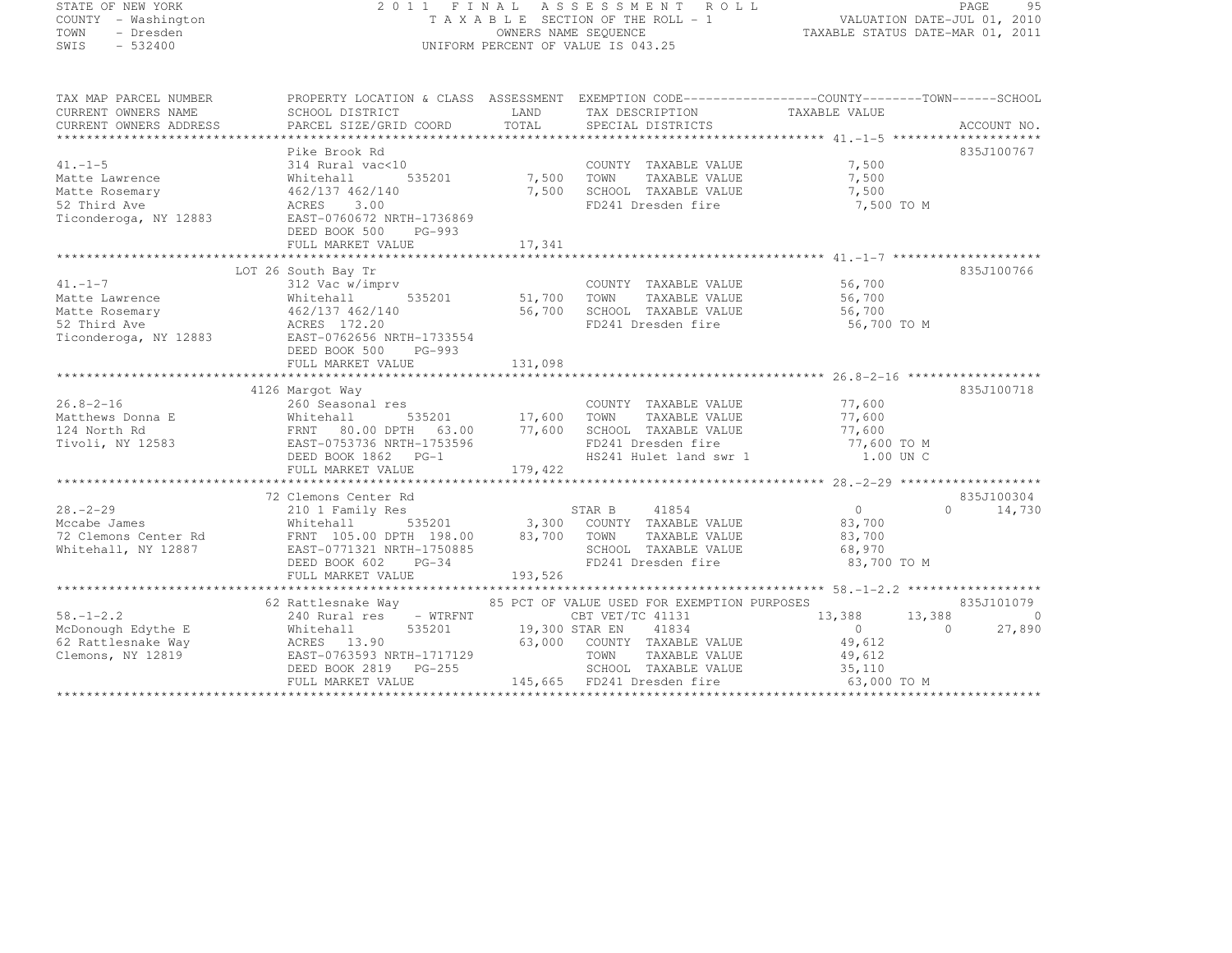|      | STATE OF NEW YORK   | 2011 FINAL ASSESSMENT ROLL         | 96<br>PAGE                       |
|------|---------------------|------------------------------------|----------------------------------|
|      | COUNTY - Washington | TAXABLE SECTION OF THE ROLL - 1    | VALUATION DATE-JUL 01, 2010      |
| TOWN | - Dresden           | OWNERS NAME SEQUENCE               | TAXABLE STATUS DATE-MAR 01, 2011 |
| SWIS | $-532400$           | UNIFORM PERCENT OF VALUE IS 043.25 |                                  |
|      |                     |                                    |                                  |

| TAX MAP PARCEL NUMBER                                                                                                                                                                                                                                                                                                                                                                                    | PROPERTY LOCATION & CLASS ASSESSMENT EXEMPTION CODE-----------------COUNTY-------TOWN------SCHOOL                             |                    |                                                                                                   |        |               |
|----------------------------------------------------------------------------------------------------------------------------------------------------------------------------------------------------------------------------------------------------------------------------------------------------------------------------------------------------------------------------------------------------------|-------------------------------------------------------------------------------------------------------------------------------|--------------------|---------------------------------------------------------------------------------------------------|--------|---------------|
| CURRENT OWNERS NAME                                                                                                                                                                                                                                                                                                                                                                                      | SCHOOL DISTRICT THE LAND TAX DESCRIPTION TAXABLE VALUE                                                                        |                    |                                                                                                   |        |               |
| CURRENT OWNERS ADDRESS                                                                                                                                                                                                                                                                                                                                                                                   |                                                                                                                               |                    |                                                                                                   |        |               |
|                                                                                                                                                                                                                                                                                                                                                                                                          |                                                                                                                               |                    |                                                                                                   |        |               |
| 4054 Albert Way<br>23.20-1-8 210 1 Family Res COUNTY TAXABLE VALUE 100,000<br>McElhenny Bernadette LE Whitehall 535201 14,600 TOWN TAXABLE VALUE 100,000<br>Brightside Family LLC FRNT 126.43 DPTH 67.69 100,000 SCHOOL TAXABLE VALUE 1                                                                                                                                                                  |                                                                                                                               |                    |                                                                                                   |        | 835J100118    |
|                                                                                                                                                                                                                                                                                                                                                                                                          |                                                                                                                               |                    |                                                                                                   |        |               |
|                                                                                                                                                                                                                                                                                                                                                                                                          |                                                                                                                               |                    |                                                                                                   |        |               |
|                                                                                                                                                                                                                                                                                                                                                                                                          |                                                                                                                               |                    |                                                                                                   |        |               |
|                                                                                                                                                                                                                                                                                                                                                                                                          |                                                                                                                               |                    |                                                                                                   |        |               |
|                                                                                                                                                                                                                                                                                                                                                                                                          |                                                                                                                               |                    |                                                                                                   |        |               |
| Example Family LLC EXTERNE 126.43 DPTH 67.69 100,000 SCHOOL TAXABLE VALUE<br>2 Hellenbeck Hill EAST-0754697 NRTH-1753657 FD241 Dresden fire 100,000 TO M<br>East Greenbush, NY 12061 DEED BOOK 2833 PG-283 HS241 Hulet land swr 1                                                                                                                                                                        |                                                                                                                               |                    |                                                                                                   |        |               |
|                                                                                                                                                                                                                                                                                                                                                                                                          |                                                                                                                               |                    |                                                                                                   |        |               |
| $49. -2 - 12.1$                                                                                                                                                                                                                                                                                                                                                                                          | Pike Brook Rd                                                                                                                 |                    | COUNTY TAXABLE VALUE                                                                              | 20,500 |               |
|                                                                                                                                                                                                                                                                                                                                                                                                          | 322 Rural vac>10 COUNT<br>Whitehall 535201 20,500 TOWN                                                                        |                    | TAXABLE VALUE 20,500                                                                              |        |               |
| McKee James T<br>3 Third Ave<br>3 Third Ave                                                                                                                                                                                                                                                                                                                                                              |                                                                                                                               |                    |                                                                                                   |        |               |
| Whitehall, NY 12887                                                                                                                                                                                                                                                                                                                                                                                      |                                                                                                                               |                    |                                                                                                   |        |               |
|                                                                                                                                                                                                                                                                                                                                                                                                          | EAST-0761155 NRTH-1725951                                                                                                     |                    |                                                                                                   |        |               |
|                                                                                                                                                                                                                                                                                                                                                                                                          |                                                                                                                               |                    |                                                                                                   |        |               |
|                                                                                                                                                                                                                                                                                                                                                                                                          | DEED BOOK 1879    PG-227<br>FULL MARKET VALUE                                                                                 |                    |                                                                                                   |        |               |
|                                                                                                                                                                                                                                                                                                                                                                                                          |                                                                                                                               | 47,399             |                                                                                                   |        |               |
|                                                                                                                                                                                                                                                                                                                                                                                                          | Pike Brook Rd                                                                                                                 |                    |                                                                                                   |        |               |
| $49. -2 - 12.2$                                                                                                                                                                                                                                                                                                                                                                                          |                                                                                                                               |                    |                                                                                                   |        |               |
| McKee James T                                                                                                                                                                                                                                                                                                                                                                                            |                                                                                                                               |                    | COUNTY TAXABLE VALUE 20,500                                                                       | 20,500 |               |
| 3 Third Ave                                                                                                                                                                                                                                                                                                                                                                                              | 322 Rural vac>10 COUNTY TAXABLE VALUE<br>Whitehall 535201 20,500 TOWN TAXABLE VALUE<br>Deeded Row 20,500 SCHOOL TAXABLE VALUE |                    |                                                                                                   |        |               |
| Whitehall, NY 12887                                                                                                                                                                                                                                                                                                                                                                                      | Deeded Row<br>ACRES 20.00                                                                                                     |                    | 20,500 SCHOOL TAXABLE VALUE 20,500<br>FD241 Dresden fire 20,500<br>FD241 Dresden fire 20,500 TO M |        |               |
|                                                                                                                                                                                                                                                                                                                                                                                                          | EAST-0761809 NRTH-1726036                                                                                                     |                    |                                                                                                   |        |               |
|                                                                                                                                                                                                                                                                                                                                                                                                          | DEED BOOK 1879 PG-227                                                                                                         |                    |                                                                                                   |        |               |
|                                                                                                                                                                                                                                                                                                                                                                                                          |                                                                                                                               |                    |                                                                                                   |        |               |
|                                                                                                                                                                                                                                                                                                                                                                                                          |                                                                                                                               |                    |                                                                                                   |        |               |
|                                                                                                                                                                                                                                                                                                                                                                                                          | 21 Mckinstry Rd                                                                                                               |                    |                                                                                                   |        | 835J100447    |
| $25. - 1 - 9$                                                                                                                                                                                                                                                                                                                                                                                            |                                                                                                                               |                    |                                                                                                   |        | $0 \t 14,730$ |
|                                                                                                                                                                                                                                                                                                                                                                                                          |                                                                                                                               |                    |                                                                                                   |        |               |
|                                                                                                                                                                                                                                                                                                                                                                                                          |                                                                                                                               |                    |                                                                                                   |        |               |
|                                                                                                                                                                                                                                                                                                                                                                                                          |                                                                                                                               |                    |                                                                                                   |        |               |
|                                                                                                                                                                                                                                                                                                                                                                                                          |                                                                                                                               |                    |                                                                                                   |        |               |
|                                                                                                                                                                                                                                                                                                                                                                                                          |                                                                                                                               |                    |                                                                                                   |        |               |
| $\begin{array}{lllllllllllllll} \text{Z5.}-1-9 & \text{Z10 I family } \text{KBS} & \text{SIAK B} & 41\,004 & \text{MAE} & 0 & 0 & 14,100 \\ \text{McKinstry Stanley} & \text{Whitehall} & \text{S35201} & 3,000 & \text{COUNTY TAXABLE VALUE} & 21,000 & 21 \\ \text{21 Mckinstry Rd} & \text{FRNT } 296.00 \text{ DPTH} & 70.00 & 21,000 & \text{TONN TAXABLE VALUE} & 21,000 \\ \text{Clemons, NY 128$ |                                                                                                                               |                    |                                                                                                   |        |               |
|                                                                                                                                                                                                                                                                                                                                                                                                          | 312 Belden Rd                                                                                                                 |                    |                                                                                                   |        | 835J100598    |
| $18. - 1 - 12$                                                                                                                                                                                                                                                                                                                                                                                           | 260 Seasonal res - WTRFNT                                                                                                     |                    | COUNTY TAXABLE VALUE 26,200                                                                       |        |               |
|                                                                                                                                                                                                                                                                                                                                                                                                          |                                                                                                                               | 535201 24,200 TOWN |                                                                                                   |        |               |
|                                                                                                                                                                                                                                                                                                                                                                                                          |                                                                                                                               |                    |                                                                                                   |        |               |
|                                                                                                                                                                                                                                                                                                                                                                                                          |                                                                                                                               |                    | 26,200 SCHOOL TAXABLE VALUE 26,200<br>FD241 Dresden fire 26,200 TO M                              |        |               |
| Meloughlin Barbara<br>Meloughlin Barbara<br>Medick George Sr<br>Medick George Sr<br>Medick George Sr<br>Medick George Sr<br>Medick ACRES<br>Medick ACRES<br>28.20<br>Medick ACRES<br>28.20<br>Medick ACRES<br>28.20<br>MEDICAL BAST-0781380<br>NRTH-177302                                                                                                                                               |                                                                                                                               |                    |                                                                                                   |        |               |
|                                                                                                                                                                                                                                                                                                                                                                                                          | DEED BOOK 751 PG-222                                                                                                          |                    |                                                                                                   |        |               |
|                                                                                                                                                                                                                                                                                                                                                                                                          | FULL MARKET VALUE                                                                                                             | 60,578             |                                                                                                   |        |               |
|                                                                                                                                                                                                                                                                                                                                                                                                          |                                                                                                                               |                    |                                                                                                   |        |               |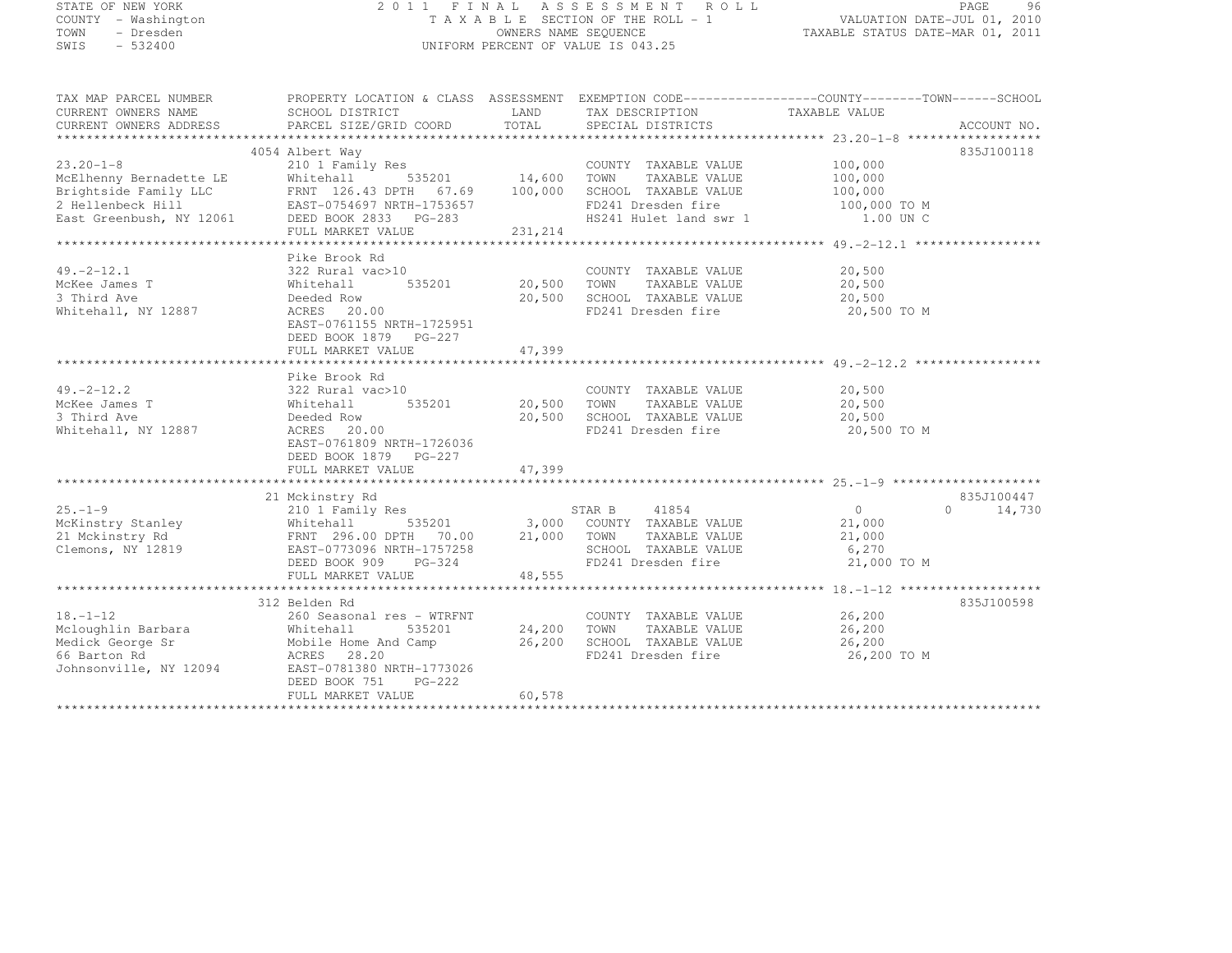# STATE OF NEW YORK 2 0 1 1 F I N A L A S S E S S M E N T R O L L PAGE <sup>97</sup> COUNTY - Washington T A X A B L E SECTION OF THE ROLL - 1 VALUATION DATE-JUL 01, 2010 TOWN - Dresden OWNERS NAME SEQUENCE TAXABLE STATUS DATE-MAR 01, 2011<br>- TRESDEN ON THE SEQUENCE TO A SECUENCE TO BE SERVED ON THE SEQUENCE OF SEXUE OF THE STATUS DATE MAR 01, 2011 SWIS - 532400 UNIFORM PERCENT OF VALUE IS 043.25

| TAX MAP PARCEL NUMBER<br>CURRENT OWNERS NAME<br>CURRENT OWNERS ADDRESS                                                                                                                                                                                                       | PROPERTY LOCATION & CLASS ASSESSMENT EXEMPTION CODE----------------COUNTY-------TOWN------SCHOOL<br>SCHOOL DISTRICT |                   | LAND TAX DESCRIPTION TAXABLE VALUE                                  |                            |            |
|------------------------------------------------------------------------------------------------------------------------------------------------------------------------------------------------------------------------------------------------------------------------------|---------------------------------------------------------------------------------------------------------------------|-------------------|---------------------------------------------------------------------|----------------------------|------------|
|                                                                                                                                                                                                                                                                              |                                                                                                                     |                   |                                                                     |                            |            |
|                                                                                                                                                                                                                                                                              | 8 Parisi Way                                                                                                        |                   |                                                                     |                            | 835J100485 |
|                                                                                                                                                                                                                                                                              |                                                                                                                     |                   | COUNTY TAXABLE VALUE                                                | 9,100                      |            |
|                                                                                                                                                                                                                                                                              |                                                                                                                     |                   | TOWN      TAXABLE VALUE<br>SCHOOL   TAXABLE VALUE                   | 9,100                      |            |
|                                                                                                                                                                                                                                                                              |                                                                                                                     |                   |                                                                     | 9,100                      |            |
|                                                                                                                                                                                                                                                                              |                                                                                                                     |                   | FD241 Dresden fire                                                  | 9,100 TO M                 |            |
| 21.-1-7<br>Mcloughlin Barbara<br>Mcloughlin Barbara<br>Mcloughlin Barbara<br>Mitehall 535201 5,000<br>Attn: Barbara Medick<br>FRNT 100.00 DPTH 50.00 9,100<br>66 Barton Rd EAST-0780769 NRTH-1766266<br>Johnsonville, NY 12094<br>DEED BOOK 693                              |                                                                                                                     |                   |                                                                     |                            |            |
|                                                                                                                                                                                                                                                                              |                                                                                                                     |                   |                                                                     |                            |            |
|                                                                                                                                                                                                                                                                              |                                                                                                                     |                   |                                                                     |                            |            |
|                                                                                                                                                                                                                                                                              | 5483 Bluff Head Rd                                                                                                  |                   |                                                                     |                            | 835J100774 |
| $20. -1 - 6$                                                                                                                                                                                                                                                                 | 240 Rural res - WTRFNT                                                                                              |                   | STAR B<br>41854                                                     | $\overline{0}$<br>$\Omega$ | 14,730     |
| Mcmaster James A<br>Mcmaster Trudie                                                                                                                                                                                                                                          | 535201<br>Whitehall                                                                                                 |                   | 332,800 COUNTY TAXABLE VALUE                                        | 495,000<br>495,000         |            |
|                                                                                                                                                                                                                                                                              | 300' Lf                                                                                                             | 495,000 TOWN      | TAXABLE VALUE                                                       |                            |            |
|                                                                                                                                                                                                                                                                              |                                                                                                                     |                   | SCHOOL TAXABLE VALUE 480,270                                        |                            |            |
| 5483 Bluff Head Rd<br>Huletts Landing, NY 12841 ACRES 29.20                                                                                                                                                                                                                  |                                                                                                                     |                   | FD241 Dresden fire 495,000 TO M                                     |                            |            |
|                                                                                                                                                                                                                                                                              | EAST-0760947 NRTH-1762643                                                                                           |                   |                                                                     |                            |            |
|                                                                                                                                                                                                                                                                              | DEED BOOK 541<br>PG-179                                                                                             |                   |                                                                     |                            |            |
|                                                                                                                                                                                                                                                                              | FULL MARKET VALUE                                                                                                   | 1144,509          |                                                                     |                            |            |
|                                                                                                                                                                                                                                                                              |                                                                                                                     |                   |                                                                     |                            |            |
|                                                                                                                                                                                                                                                                              | 126 Honeytown Rd                                                                                                    |                   |                                                                     |                            |            |
| $20. -2 - 3.4$                                                                                                                                                                                                                                                               | noneytown kd<br>270 Mfg housing                                                                                     |                   | COUNTY TAXABLE VALUE 22,500                                         |                            |            |
|                                                                                                                                                                                                                                                                              |                                                                                                                     |                   |                                                                     |                            |            |
|                                                                                                                                                                                                                                                                              |                                                                                                                     |                   |                                                                     |                            |            |
| 20.27,500<br>20.300 TOWN TAXABLE VALUE<br>22,500<br>22,500<br>New York, NY 10009<br>22,500<br>22,500<br>22,500<br>22,500<br>22,500<br>22,500<br>22,500<br>22,500<br>22,500<br>22,500<br>22,500<br>22,500<br>22,500<br>22,500<br>22,500<br>22,500<br>22,500<br>22,500<br>22,5 |                                                                                                                     |                   |                                                                     | 22,500 TO M                |            |
|                                                                                                                                                                                                                                                                              | DEED BOOK 836<br>$PG-162$                                                                                           |                   |                                                                     |                            |            |
|                                                                                                                                                                                                                                                                              |                                                                                                                     |                   |                                                                     |                            |            |
|                                                                                                                                                                                                                                                                              |                                                                                                                     |                   |                                                                     |                            |            |
|                                                                                                                                                                                                                                                                              | 1001 County Route 6                                                                                                 |                   |                                                                     |                            | 835J100519 |
|                                                                                                                                                                                                                                                                              |                                                                                                                     |                   | COUNTY TAXABLE VALUE 138,700                                        |                            |            |
|                                                                                                                                                                                                                                                                              |                                                                                                                     |                   | TAXABLE VALUE 138,700<br>TOWN                                       |                            |            |
| 16.8-2-1<br>McNelis Patrick LE Monitohall 535201<br>McNelis Irene LE FRNT 33.00 DPTH 64.00<br>10 Dougal Ln EAST-0753755 NRTH-1753675                                                                                                                                         |                                                                                                                     | 138,700           |                                                                     |                            |            |
|                                                                                                                                                                                                                                                                              |                                                                                                                     |                   | SCHOOL TAXABLE VALUE 138,700<br>FD241 Dresden fire 138,700 TO M     |                            |            |
| East Northport, NY 11731 DEED BOOK 2727 PG-179                                                                                                                                                                                                                               |                                                                                                                     |                   | FD241 Dresden fire 138,700 TO M<br>HS241 Hulet land swr 1 1.00 UN C |                            |            |
|                                                                                                                                                                                                                                                                              |                                                                                                                     |                   |                                                                     |                            |            |
|                                                                                                                                                                                                                                                                              |                                                                                                                     |                   |                                                                     |                            |            |
|                                                                                                                                                                                                                                                                              | 55 Clemons Center Rd                                                                                                |                   |                                                                     |                            | 835J100305 |
| $28 - 2 - 40$                                                                                                                                                                                                                                                                | 270 Mfg housing                                                                                                     |                   |                                                                     |                            |            |
| z z v mrg no<br>Whitehall<br>McQuade Robert C                                                                                                                                                                                                                                |                                                                                                                     | 535201 3,500 TOWN | COUNTY TAXABLE VALUE<br>TOWN TAXABLE VALUE 26,500                   |                            |            |
|                                                                                                                                                                                                                                                                              |                                                                                                                     |                   | SCHOOL TAXABLE VALUE 26,500                                         |                            |            |
| 55 Clemons Center Rd<br>FRNT 230.00 DPTH 95.00 26,500<br>Whitehall, NY 12887 EAST-0771066 NRTH-1750431                                                                                                                                                                       |                                                                                                                     |                   | FD241 Dresden fire                                                  | 26,500 TO M                |            |
|                                                                                                                                                                                                                                                                              | DEED BOOK 2894 PG-51                                                                                                |                   |                                                                     |                            |            |
|                                                                                                                                                                                                                                                                              | FULL MARKET VALUE                                                                                                   | 61,272            |                                                                     |                            |            |
|                                                                                                                                                                                                                                                                              |                                                                                                                     |                   |                                                                     |                            |            |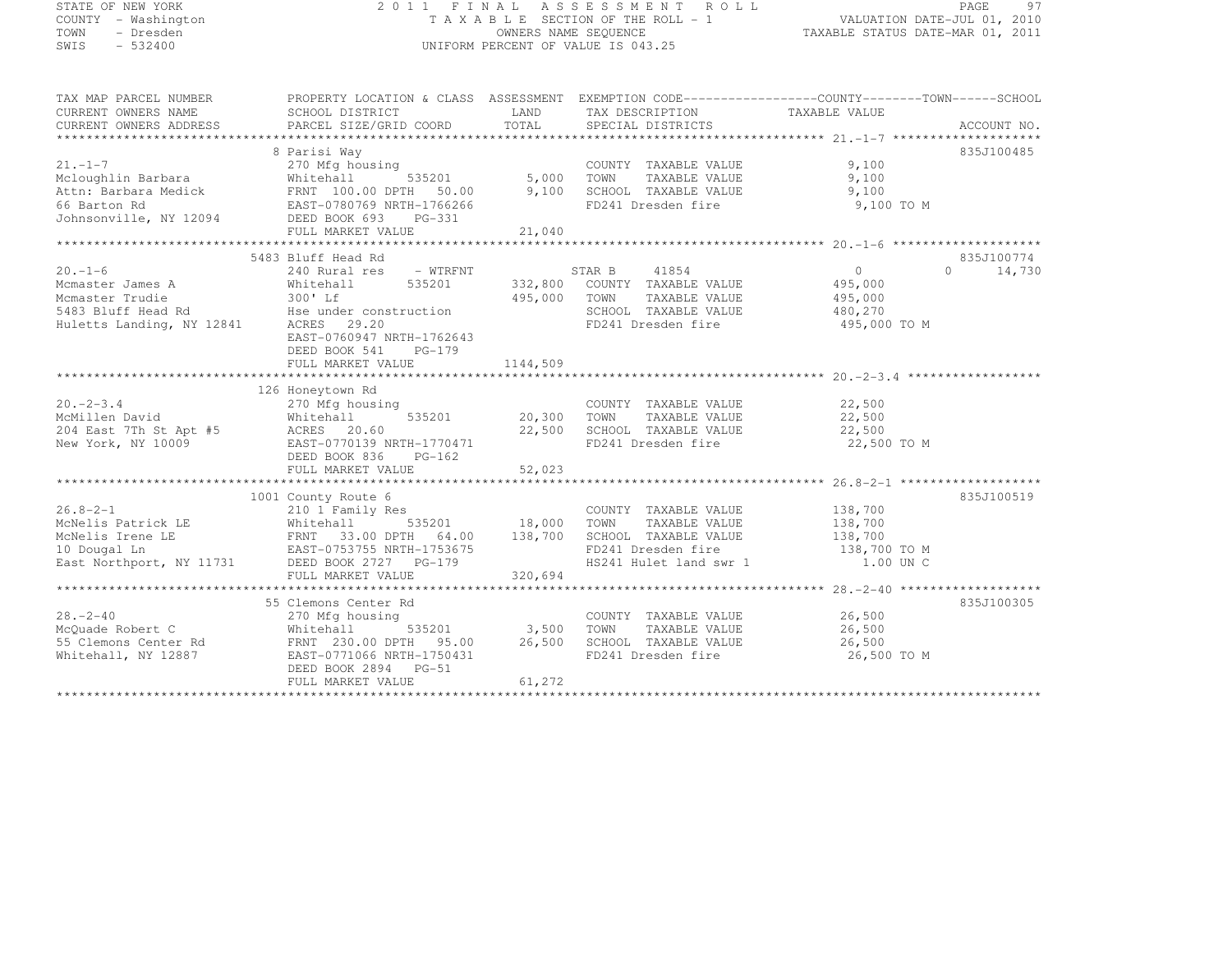| STATE OF NEW YORK                  |                                                     |                      | 2011 FINAL ASSESSMENT ROLL         |                                                                                                 |
|------------------------------------|-----------------------------------------------------|----------------------|------------------------------------|-------------------------------------------------------------------------------------------------|
| COUNTY - Washington                |                                                     |                      | TAXABLE SECTION OF THE ROLL - 1    | PAGE 98<br>VALUATION DATE-JUL 01, 2010<br>TAXABLE STATUS DATE-MAR 01, 2011                      |
| TOWN<br>- Dresden                  |                                                     |                      | OWNERS NAME SEQUENCE               |                                                                                                 |
| $-532400$<br>SWIS                  |                                                     |                      | UNIFORM PERCENT OF VALUE IS 043.25 |                                                                                                 |
|                                    |                                                     |                      |                                    |                                                                                                 |
| TAX MAP PARCEL NUMBER              |                                                     |                      |                                    | PROPERTY LOCATION & CLASS ASSESSMENT EXEMPTION CODE----------------COUNTY-------TOWN-----SCHOOL |
| CURRENT OWNERS NAME                | SCHOOL DISTRICT                                     | LAND                 | TAX DESCRIPTION TAXABLE VALUE      |                                                                                                 |
| CURRENT OWNERS ADDRESS             | PARCEL SIZE/GRID COORD                              | TOTAL                | SPECIAL DISTRICTS                  | ACCOUNT NO.                                                                                     |
|                                    |                                                     |                      |                                    |                                                                                                 |
|                                    | 248 Belden Rd                                       |                      |                                    |                                                                                                 |
| $18, -1 - 12, 1$                   | 270 Mfg housing - WTRFNT                            |                      | COUNTY TAXABLE VALUE               | 36,000                                                                                          |
| Medick George J Sr<br>66 Barton Rd | 535201<br>Whitehall                                 | 24,400               | TOWN<br>TAXABLE VALUE              | 36,000                                                                                          |
|                                    | Sub Lot 1                                           | 36,000               | SCHOOL TAXABLE VALUE               | 36,000                                                                                          |
| Johnsonville, NY 12094             | ACRES 16.33                                         |                      | FD241 Dresden fire                 | 36,000 TO M                                                                                     |
|                                    | EAST-0781441 NRTH-1772357                           |                      |                                    |                                                                                                 |
|                                    | DEED BOOK 711<br>PG-56                              |                      |                                    |                                                                                                 |
|                                    | FULL MARKET VALUE                                   | 83,237               |                                    |                                                                                                 |
|                                    |                                                     |                      |                                    |                                                                                                 |
|                                    | 335 Belden Rd                                       |                      |                                    |                                                                                                 |
| $18. - 1 - 12.3$                   | 270 Mfg housing - WTRFNT                            |                      | COUNTY TAXABLE VALUE               | 42,300                                                                                          |
| Medick Richard                     | 535201<br>Whitehall                                 | 26,300               | TAXABLE VALUE<br>TOWN              | 42,300                                                                                          |
| Medick Karen                       | Sub Lot 4                                           | 42,300               | SCHOOL TAXABLE VALUE               | 42,300                                                                                          |
| 99 Crescent City Park              | ACRES 35.39                                         |                      | FD241 Dresden fire                 | 42,300 TO M                                                                                     |
|                                    | Clifton Park, NY 12065 EAST-0783198 NRTH-1773970    |                      |                                    |                                                                                                 |
|                                    | DEED BOOK 711<br>$PG-64$                            |                      |                                    |                                                                                                 |
|                                    | FULL MARKET VALUE                                   | 97,803               |                                    |                                                                                                 |
|                                    |                                                     |                      |                                    |                                                                                                 |
|                                    | 4259 Lakeview Way                                   |                      |                                    | 835J100452                                                                                      |
| $26.8 - 1 - 6$                     | 260 Seasonal res - WTRFNT                           |                      | COUNTY TAXABLE VALUE               | 199,800                                                                                         |
| Meehan Blanche<br>PO Box 137       | 535201<br>Whitehall                                 | 102,900              | TOWN<br>TAXABLE VALUE              | 199,800                                                                                         |
|                                    | Lf 68                                               | 199,800              | SCHOOL TAXABLE VALUE               | 199,800                                                                                         |
|                                    | Huletts Landing, NY 12841 FRNT 84.00 DPTH 120.00    |                      | FD241 Dresden fire                 | 199,800 TO M                                                                                    |
|                                    | EAST-0753622 NRTH-1753482                           |                      | HS241 Hulet land swr 1             | 1.00 UN C                                                                                       |
|                                    | DEED BOOK 443 PG-659                                |                      |                                    |                                                                                                 |
|                                    | FULL MARKET VALUE                                   | 461,965              |                                    |                                                                                                 |
|                                    |                                                     |                      |                                    |                                                                                                 |
|                                    | 4254 Lakeview Way                                   |                      |                                    | 835J100453                                                                                      |
| $26.8 - 8 - 12$                    | 260 Seasonal res                                    |                      | COUNTY TAXABLE VALUE               | 94,500                                                                                          |
| Meehan Nora                        | 535201<br>Whitehall                                 | 11,800               | TAXABLE VALUE<br>TOWN              | 94,500                                                                                          |
| Brennan Elaine                     | 1810/166                                            | 94,500               | SCHOOL TAXABLE VALUE               | 94,500                                                                                          |
| 87 Southdown Rd                    | FRNT 62.00 DPTH 100.00<br>EAST-0753691 NRTH-1753305 |                      | FD241 Dresden fire                 | 94,500 TO M                                                                                     |
| Huntington, NY 11743               |                                                     |                      | HS241 Hulet land swr 1             | 1.00 UN C                                                                                       |
|                                    | DEED BOOK 2685 PG-38                                |                      |                                    |                                                                                                 |
|                                    | FULL MARKET VALUE                                   | 218,497              |                                    |                                                                                                 |
|                                    |                                                     |                      |                                    |                                                                                                 |
|                                    | 4515 Lady of the Lake Way                           |                      |                                    | 835J100165                                                                                      |
| $26.8 - 3 - 5.7$                   |                                                     |                      | COUNTY TAXABLE VALUE               | 125,000                                                                                         |
| Meehan Robert F                    | 210 1 Family Res<br>Whitehall 535201                | 43,600               | TOWN<br>TAXABLE VALUE              | 125,000                                                                                         |
| Meehan Nancy E                     | LR's                                                | 125,000              | SCHOOL TAXABLE VALUE               | 125,000                                                                                         |
| 232 Myrtle Ave                     | ----<br>ACRES 1.04<br>EAST-0754505 NRTH-1752846     |                      | FD241 Dresden fire                 | 125,000 TO M                                                                                    |
| Hawthorne, NY 10532                |                                                     |                      | HS241 Hulet land swr 1             | 1.00 UN C                                                                                       |
|                                    | DEED BOOK 2656<br>PG-242                            |                      |                                    |                                                                                                 |
|                                    | FULL MARKET VALUE                                   | 289,017              |                                    |                                                                                                 |
|                                    |                                                     | ******************** |                                    |                                                                                                 |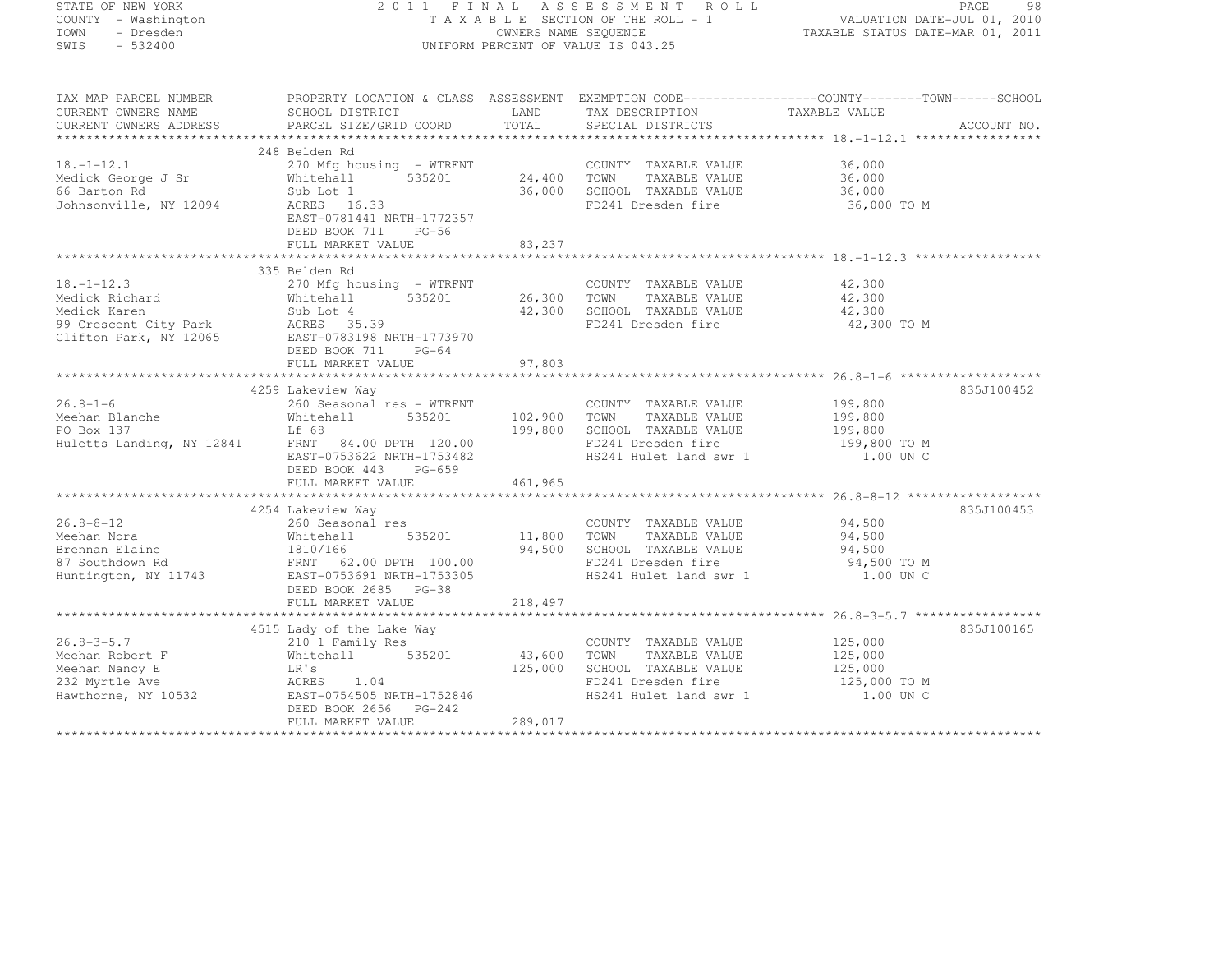# STATE OF NEW YORK 2 0 1 1 F I N A L A S S E S S M E N T R O L L PAGE <sup>99</sup> COUNTY - Washington T A X A B L E SECTION OF THE ROLL - 1 VALUATION DATE-JUL 01, 2010 TOWN - Dresden OWNERS NAME SEQUENCE TAXABLE STATUS DATE-MAR 01, 2011<br>- TRESDEN ON THE SEQUENCE TO A SECUENCE TO BE SERVED ON THE SEQUENCE OF SEXUE OF THE STATUS DATE MAR 01, 2011 SWIS - 532400 UNIFORM PERCENT OF VALUE IS 043.25

| TAX MAP PARCEL NUMBER                                                                                                                                                                                                                  | PROPERTY LOCATION & CLASS ASSESSMENT EXEMPTION CODE----------------COUNTY-------TOWN------SCHOOL |         |                                                                                               |                  |             |
|----------------------------------------------------------------------------------------------------------------------------------------------------------------------------------------------------------------------------------------|--------------------------------------------------------------------------------------------------|---------|-----------------------------------------------------------------------------------------------|------------------|-------------|
| CURRENT OWNERS NAME                                                                                                                                                                                                                    | SCHOOL DISTRICT TAND TAX DESCRIPTION                                                             |         |                                                                                               | TAXABLE VALUE    |             |
| CURRENT OWNERS ADDRESS                                                                                                                                                                                                                 | PARCEL SIZE/GRID COORD TOTAL                                                                     |         | SPECIAL DISTRICTS                                                                             |                  | ACCOUNT NO. |
|                                                                                                                                                                                                                                        |                                                                                                  |         |                                                                                               |                  |             |
|                                                                                                                                                                                                                                        | 997 County Route 6                                                                               |         |                                                                                               |                  | 835J100973  |
| $26.8 - 2 - 3$                                                                                                                                                                                                                         |                                                                                                  |         |                                                                                               |                  |             |
|                                                                                                                                                                                                                                        |                                                                                                  |         |                                                                                               |                  |             |
|                                                                                                                                                                                                                                        |                                                                                                  |         |                                                                                               |                  |             |
|                                                                                                                                                                                                                                        |                                                                                                  |         | FD241 Dresden fire 115,900 TO M<br>HS241 Hulet land swr 1 1.00 UN C<br>HS241 Hulet land swr 1 |                  |             |
| Nerone Joseph Mitehall 535201 19,900 TOWN IAAADLE VALUE<br>Merone Beverly Bayside 115,900 SCHOOL TAXABLE VALUE<br>277 Viewmont Dr FRNT 58.00 DPTH 93.00 FD241 Dresden fire<br>Rutland, VT 05701 EAST-0753854 NRTH-1753647 HS241 Hule   |                                                                                                  |         |                                                                                               |                  |             |
|                                                                                                                                                                                                                                        | FULL MARKET VALUE                                                                                | 267,977 |                                                                                               |                  |             |
|                                                                                                                                                                                                                                        |                                                                                                  |         |                                                                                               |                  |             |
|                                                                                                                                                                                                                                        | 4122 Margot Way                                                                                  |         |                                                                                               |                  | 835J100456  |
| $26.8 - 2 - 15$                                                                                                                                                                                                                        | 260 Seasonal res                                                                                 |         | COUNTY TAXABLE VALUE 95,200                                                                   |                  |             |
|                                                                                                                                                                                                                                        |                                                                                                  |         |                                                                                               |                  |             |
|                                                                                                                                                                                                                                        |                                                                                                  |         |                                                                                               |                  |             |
|                                                                                                                                                                                                                                        |                                                                                                  |         |                                                                                               |                  |             |
|                                                                                                                                                                                                                                        |                                                                                                  |         |                                                                                               |                  |             |
|                                                                                                                                                                                                                                        | DEED BOOK 406<br>PG-682                                                                          |         |                                                                                               |                  |             |
|                                                                                                                                                                                                                                        | FULL MARKET VALUE                                                                                | 220,116 |                                                                                               |                  |             |
|                                                                                                                                                                                                                                        |                                                                                                  |         |                                                                                               |                  |             |
|                                                                                                                                                                                                                                        | 972 County Route 6                                                                               |         |                                                                                               |                  |             |
|                                                                                                                                                                                                                                        |                                                                                                  |         |                                                                                               |                  |             |
|                                                                                                                                                                                                                                        |                                                                                                  |         |                                                                                               |                  |             |
|                                                                                                                                                                                                                                        |                                                                                                  |         |                                                                                               |                  |             |
|                                                                                                                                                                                                                                        |                                                                                                  |         | FD241 Dresden fire 210,000 TO M<br>HS241 Hulet land swr 1 1.00 UN C                           |                  |             |
|                                                                                                                                                                                                                                        |                                                                                                  |         |                                                                                               |                  |             |
|                                                                                                                                                                                                                                        | DEED BOOK 738 PG-311                                                                             |         |                                                                                               |                  |             |
|                                                                                                                                                                                                                                        | FULL MARKET VALUE                                                                                | 485,549 |                                                                                               |                  |             |
|                                                                                                                                                                                                                                        |                                                                                                  |         |                                                                                               |                  |             |
|                                                                                                                                                                                                                                        |                                                                                                  |         |                                                                                               |                  | 835J100706  |
|                                                                                                                                                                                                                                        |                                                                                                  |         |                                                                                               |                  |             |
|                                                                                                                                                                                                                                        |                                                                                                  |         |                                                                                               |                  |             |
|                                                                                                                                                                                                                                        |                                                                                                  |         |                                                                                               |                  |             |
|                                                                                                                                                                                                                                        |                                                                                                  |         |                                                                                               |                  |             |
| 23.20-6-19<br>Mertz Charles A 210 1 Family Res<br>Mertz Charles A Whitehall 535201 20,000 TOWN TAXABLE VALUE 170,000<br>Malcolm David S FRNT 100.00 DPTH 50.00 170,000 SCHOOL TAXABLE VALUE 170,000<br>11 Doris Dr EAST-0756505 NRTH-1 | FULL MARKET VALUE                                                                                | 393,064 |                                                                                               |                  |             |
|                                                                                                                                                                                                                                        |                                                                                                  |         |                                                                                               |                  |             |
|                                                                                                                                                                                                                                        | Indian Bay/lk Geo                                                                                |         |                                                                                               |                  | 835J101110  |
| $23.20 - 6 - 21.1$                                                                                                                                                                                                                     | 312 Vac w/imprv - WTRFNT                                                                         |         | COUNTY TAXABLE VALUE 86,000                                                                   |                  |             |
| Mertz Charles A                                                                                                                                                                                                                        | Whitehall 535201                                                                                 |         | 85,000 TOWN TAXABLE VALUE                                                                     |                  |             |
| Stein Richard Frank                                                                                                                                                                                                                    | 784/259                                                                                          | 86,000  | SCHOOL TAXABLE VALUE                                                                          | 86,000<br>86,000 |             |
| 11 Doris Dr                                                                                                                                                                                                                            | 2923/266                                                                                         |         | FD241 Dresden fire 86,000 TO M                                                                |                  |             |
| Glenville, NY 12302                                                                                                                                                                                                                    | FRNT 50.00 DPTH 112.00                                                                           |         |                                                                                               |                  |             |
|                                                                                                                                                                                                                                        | EAST-0756380 NRTH-1754748                                                                        |         |                                                                                               |                  |             |
|                                                                                                                                                                                                                                        | DEED BOOK 2923 PG-266                                                                            |         |                                                                                               |                  |             |
|                                                                                                                                                                                                                                        | FULL MARKET VALUE                                                                                | 198,844 |                                                                                               |                  |             |
|                                                                                                                                                                                                                                        |                                                                                                  |         |                                                                                               |                  |             |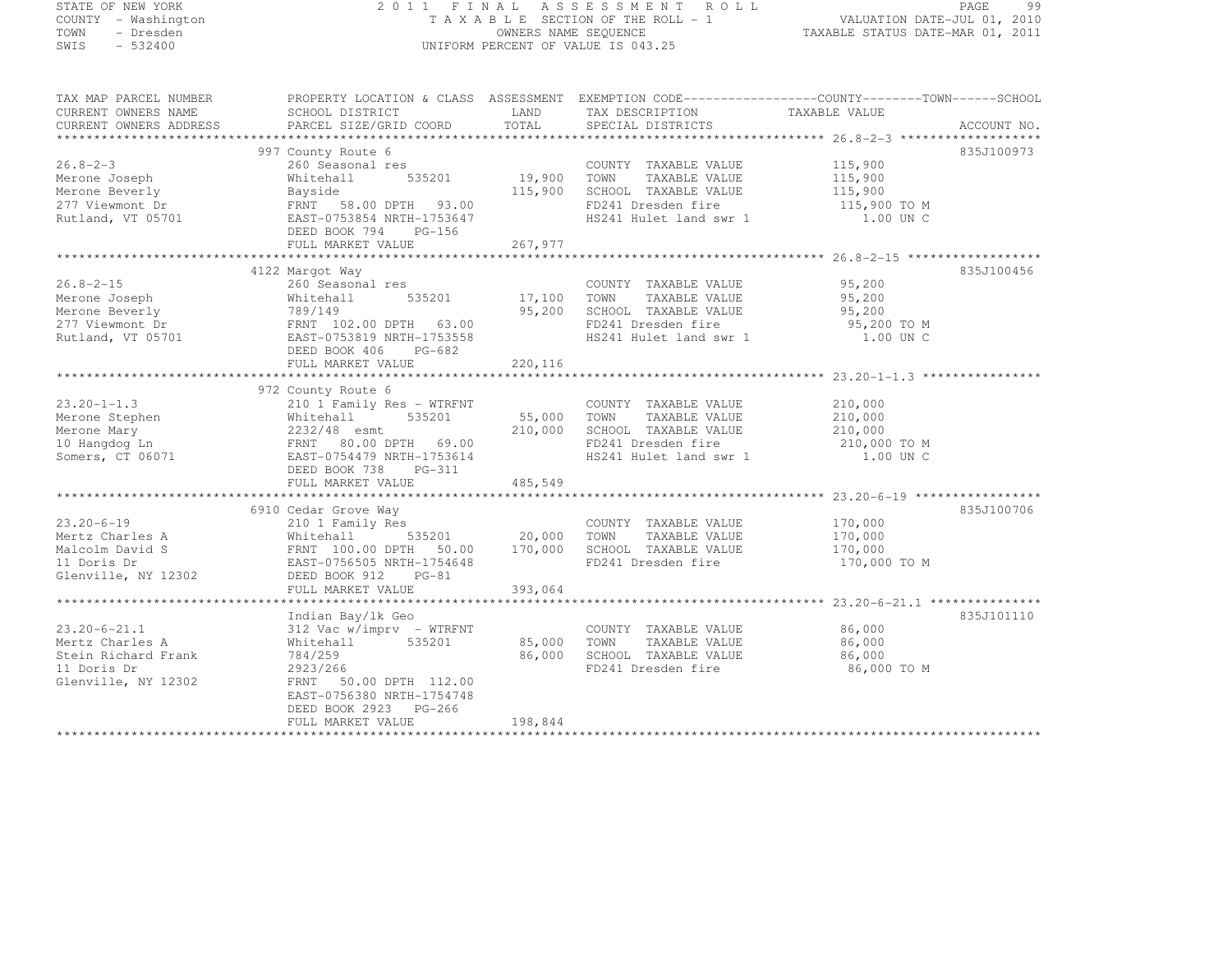# STATE OF NEW YORK 2 0 1 1 F I N A L A S S E S S M E N T R O L L PAGE <sup>100</sup> COUNTY - Washington T A X A B L E SECTION OF THE ROLL - 1 VALUATION DATE-JUL 01, 2010 TOWN - Dresden OWNERS NAME SEQUENCE TAXABLE STATUS DATE-MAR 01, 2011<br>- TRESDEN ON THE SEQUENCE TO A SECUENCE TO A SECUENCE THE SEQUENCE OF THE SECUENCE OF THE SECUENCE OF THE SECOND SWIS - 532400 UNIFORM PERCENT OF VALUE IS 043.25

| LAND TAX DESCRIPTION TAXABLE VALUE<br>CURRENT OWNERS NAME<br>SCHOOL DISTRICT<br>-CURRENT OWNERS ADDRESS PARCEL SIZE/GRID COORD TOTAL SPECIAL DISTRICTS (2000 ACCOUNT NO ACCOUNT NO ACCOUNT NO ACCOUNT NO ACCOUNT NO ACCOUNT NO A SERVER ALL SERVER AND RESERVE AND A SERVER SERVER AND RESERVE AND HER SERVER<br>CURRENT OWNERS ADDRESS<br>6912 Cedar Grove Way<br>835J100458<br>COUNTY TAXABLE VALUE 86,000<br>TOWN TAXABLE VALUE 86.000<br>260 Seasonal res<br>Mettler A James<br>Whitehall<br>TAXABLE VALUE<br>86,000<br>86,000 SCHOOL TAXABLE VALUE 86,000<br>Camp Seas<br>Airmont, NY 10952-4802<br>FRNT 80.00 DPTH 100.00<br>FD241 Dresden fire 86,000 TO M<br>EAST-0756449 NRTH-1754681<br>DEED BOOK 448 PG-787<br>329 Dresden Hill Rd<br>835J100538<br>COUNTY TAXABLE VALUE 35,000<br>s<br>535201 12,500 TOWN TAXABLE VALUE<br>$20 - 2 - 4$<br>260 Seasonal res<br>Michalski Edward J Whitehall<br>35,000<br>35,000<br>FD241 Dresden fire<br>835J101004<br>$\begin{tabular}{lllllllllllllllllllll} & & & & & & & 6339\!\!\! & \texttt{Sanset Bay Rd} & & & & & & & \texttt{COUNTY} \\ & & & & & 260\!\!\! & \texttt{Seasonal res} & & & & & \texttt{COUNTY} \\ \texttt{Milbank Revocable Trust} & & \texttt{Whitehall} & & 535201 & & 31,400 & \texttt{TOWN} \\ \texttt{Milbank Floyd L Trustee} & & \texttt{FRNT} & 198.00\!\!\! & \texttt{DPFH} & 155.00 & 127,600 & \texttt{SCHOOL} \\ 37 A Aspin$<br>COUNTY TAXABLE VALUE 127,600<br>TOWN TAXABLE VALUE 127,600<br>SCHOOL TAXABLE VALUE 127,600<br>FD241 Dresden fire 127,600 TO M<br>Jaques Way E<br>Westfield, NJ 07090<br>EAST-0754049 NRTH-1752672<br>DEED BOOK 2335 PG-336<br>FD241 Dresden fire 1,000 TO M<br>HS241 Hulet land swr 1 1.000 UN C<br>2,312<br>FULL MARKET VALUE<br>960 County Route 6<br>$23.20 - 1 - 1.4$<br>COUNTY TAXABLE VALUE 107,600<br>270 Mfg housing<br>Whitehal<br>938–296<br>Whitehall 535201 41,800<br>Miller Catherine G<br>TAXABLE VALUE<br>TOWN<br>107,600<br>107,600<br>107,600<br>5 Stoneleigh Park<br>SCHOOL TAXABLE VALUE<br>Westfield, NJ 07090<br>FRNT 42.00 DPTH 407.00<br>FD241 Dresden fire 107,600 TO M<br>EAST-0754643 NRTH-1753476<br>HS241 Hulet land swr 1<br>1.00 UN C<br>DEED BOOK 954 PG-76<br>248,786 | TAX MAP PARCEL NUMBER | PROPERTY LOCATION & CLASS ASSESSMENT EXEMPTION CODE----------------COUNTY-------TOWN-----SCHOOL |  |  |
|------------------------------------------------------------------------------------------------------------------------------------------------------------------------------------------------------------------------------------------------------------------------------------------------------------------------------------------------------------------------------------------------------------------------------------------------------------------------------------------------------------------------------------------------------------------------------------------------------------------------------------------------------------------------------------------------------------------------------------------------------------------------------------------------------------------------------------------------------------------------------------------------------------------------------------------------------------------------------------------------------------------------------------------------------------------------------------------------------------------------------------------------------------------------------------------------------------------------------------------------------------------------------------------------------------------------------------------------------------------------------------------------------------------------------------------------------------------------------------------------------------------------------------------------------------------------------------------------------------------------------------------------------------------------------------------------------------------------------------------------------------------------------------------------------------------------------------------------------------------------------------------------------------------------------------------------------------------------------------------------------------------------------------------------------------------------------------------------------------------------------------------------------------------------------------------------------------------------|-----------------------|-------------------------------------------------------------------------------------------------|--|--|
|                                                                                                                                                                                                                                                                                                                                                                                                                                                                                                                                                                                                                                                                                                                                                                                                                                                                                                                                                                                                                                                                                                                                                                                                                                                                                                                                                                                                                                                                                                                                                                                                                                                                                                                                                                                                                                                                                                                                                                                                                                                                                                                                                                                                                        |                       |                                                                                                 |  |  |
|                                                                                                                                                                                                                                                                                                                                                                                                                                                                                                                                                                                                                                                                                                                                                                                                                                                                                                                                                                                                                                                                                                                                                                                                                                                                                                                                                                                                                                                                                                                                                                                                                                                                                                                                                                                                                                                                                                                                                                                                                                                                                                                                                                                                                        |                       |                                                                                                 |  |  |
|                                                                                                                                                                                                                                                                                                                                                                                                                                                                                                                                                                                                                                                                                                                                                                                                                                                                                                                                                                                                                                                                                                                                                                                                                                                                                                                                                                                                                                                                                                                                                                                                                                                                                                                                                                                                                                                                                                                                                                                                                                                                                                                                                                                                                        |                       |                                                                                                 |  |  |
|                                                                                                                                                                                                                                                                                                                                                                                                                                                                                                                                                                                                                                                                                                                                                                                                                                                                                                                                                                                                                                                                                                                                                                                                                                                                                                                                                                                                                                                                                                                                                                                                                                                                                                                                                                                                                                                                                                                                                                                                                                                                                                                                                                                                                        |                       |                                                                                                 |  |  |
|                                                                                                                                                                                                                                                                                                                                                                                                                                                                                                                                                                                                                                                                                                                                                                                                                                                                                                                                                                                                                                                                                                                                                                                                                                                                                                                                                                                                                                                                                                                                                                                                                                                                                                                                                                                                                                                                                                                                                                                                                                                                                                                                                                                                                        | $23.20 - 6 - 20$      |                                                                                                 |  |  |
|                                                                                                                                                                                                                                                                                                                                                                                                                                                                                                                                                                                                                                                                                                                                                                                                                                                                                                                                                                                                                                                                                                                                                                                                                                                                                                                                                                                                                                                                                                                                                                                                                                                                                                                                                                                                                                                                                                                                                                                                                                                                                                                                                                                                                        |                       |                                                                                                 |  |  |
|                                                                                                                                                                                                                                                                                                                                                                                                                                                                                                                                                                                                                                                                                                                                                                                                                                                                                                                                                                                                                                                                                                                                                                                                                                                                                                                                                                                                                                                                                                                                                                                                                                                                                                                                                                                                                                                                                                                                                                                                                                                                                                                                                                                                                        | 39 Cherry Ln          |                                                                                                 |  |  |
|                                                                                                                                                                                                                                                                                                                                                                                                                                                                                                                                                                                                                                                                                                                                                                                                                                                                                                                                                                                                                                                                                                                                                                                                                                                                                                                                                                                                                                                                                                                                                                                                                                                                                                                                                                                                                                                                                                                                                                                                                                                                                                                                                                                                                        |                       |                                                                                                 |  |  |
|                                                                                                                                                                                                                                                                                                                                                                                                                                                                                                                                                                                                                                                                                                                                                                                                                                                                                                                                                                                                                                                                                                                                                                                                                                                                                                                                                                                                                                                                                                                                                                                                                                                                                                                                                                                                                                                                                                                                                                                                                                                                                                                                                                                                                        |                       |                                                                                                 |  |  |
|                                                                                                                                                                                                                                                                                                                                                                                                                                                                                                                                                                                                                                                                                                                                                                                                                                                                                                                                                                                                                                                                                                                                                                                                                                                                                                                                                                                                                                                                                                                                                                                                                                                                                                                                                                                                                                                                                                                                                                                                                                                                                                                                                                                                                        |                       |                                                                                                 |  |  |
|                                                                                                                                                                                                                                                                                                                                                                                                                                                                                                                                                                                                                                                                                                                                                                                                                                                                                                                                                                                                                                                                                                                                                                                                                                                                                                                                                                                                                                                                                                                                                                                                                                                                                                                                                                                                                                                                                                                                                                                                                                                                                                                                                                                                                        |                       |                                                                                                 |  |  |
|                                                                                                                                                                                                                                                                                                                                                                                                                                                                                                                                                                                                                                                                                                                                                                                                                                                                                                                                                                                                                                                                                                                                                                                                                                                                                                                                                                                                                                                                                                                                                                                                                                                                                                                                                                                                                                                                                                                                                                                                                                                                                                                                                                                                                        |                       |                                                                                                 |  |  |
|                                                                                                                                                                                                                                                                                                                                                                                                                                                                                                                                                                                                                                                                                                                                                                                                                                                                                                                                                                                                                                                                                                                                                                                                                                                                                                                                                                                                                                                                                                                                                                                                                                                                                                                                                                                                                                                                                                                                                                                                                                                                                                                                                                                                                        |                       |                                                                                                 |  |  |
|                                                                                                                                                                                                                                                                                                                                                                                                                                                                                                                                                                                                                                                                                                                                                                                                                                                                                                                                                                                                                                                                                                                                                                                                                                                                                                                                                                                                                                                                                                                                                                                                                                                                                                                                                                                                                                                                                                                                                                                                                                                                                                                                                                                                                        |                       |                                                                                                 |  |  |
|                                                                                                                                                                                                                                                                                                                                                                                                                                                                                                                                                                                                                                                                                                                                                                                                                                                                                                                                                                                                                                                                                                                                                                                                                                                                                                                                                                                                                                                                                                                                                                                                                                                                                                                                                                                                                                                                                                                                                                                                                                                                                                                                                                                                                        |                       |                                                                                                 |  |  |
|                                                                                                                                                                                                                                                                                                                                                                                                                                                                                                                                                                                                                                                                                                                                                                                                                                                                                                                                                                                                                                                                                                                                                                                                                                                                                                                                                                                                                                                                                                                                                                                                                                                                                                                                                                                                                                                                                                                                                                                                                                                                                                                                                                                                                        |                       |                                                                                                 |  |  |
|                                                                                                                                                                                                                                                                                                                                                                                                                                                                                                                                                                                                                                                                                                                                                                                                                                                                                                                                                                                                                                                                                                                                                                                                                                                                                                                                                                                                                                                                                                                                                                                                                                                                                                                                                                                                                                                                                                                                                                                                                                                                                                                                                                                                                        |                       |                                                                                                 |  |  |
|                                                                                                                                                                                                                                                                                                                                                                                                                                                                                                                                                                                                                                                                                                                                                                                                                                                                                                                                                                                                                                                                                                                                                                                                                                                                                                                                                                                                                                                                                                                                                                                                                                                                                                                                                                                                                                                                                                                                                                                                                                                                                                                                                                                                                        |                       |                                                                                                 |  |  |
|                                                                                                                                                                                                                                                                                                                                                                                                                                                                                                                                                                                                                                                                                                                                                                                                                                                                                                                                                                                                                                                                                                                                                                                                                                                                                                                                                                                                                                                                                                                                                                                                                                                                                                                                                                                                                                                                                                                                                                                                                                                                                                                                                                                                                        |                       |                                                                                                 |  |  |
|                                                                                                                                                                                                                                                                                                                                                                                                                                                                                                                                                                                                                                                                                                                                                                                                                                                                                                                                                                                                                                                                                                                                                                                                                                                                                                                                                                                                                                                                                                                                                                                                                                                                                                                                                                                                                                                                                                                                                                                                                                                                                                                                                                                                                        |                       |                                                                                                 |  |  |
|                                                                                                                                                                                                                                                                                                                                                                                                                                                                                                                                                                                                                                                                                                                                                                                                                                                                                                                                                                                                                                                                                                                                                                                                                                                                                                                                                                                                                                                                                                                                                                                                                                                                                                                                                                                                                                                                                                                                                                                                                                                                                                                                                                                                                        |                       |                                                                                                 |  |  |
|                                                                                                                                                                                                                                                                                                                                                                                                                                                                                                                                                                                                                                                                                                                                                                                                                                                                                                                                                                                                                                                                                                                                                                                                                                                                                                                                                                                                                                                                                                                                                                                                                                                                                                                                                                                                                                                                                                                                                                                                                                                                                                                                                                                                                        |                       |                                                                                                 |  |  |
|                                                                                                                                                                                                                                                                                                                                                                                                                                                                                                                                                                                                                                                                                                                                                                                                                                                                                                                                                                                                                                                                                                                                                                                                                                                                                                                                                                                                                                                                                                                                                                                                                                                                                                                                                                                                                                                                                                                                                                                                                                                                                                                                                                                                                        |                       |                                                                                                 |  |  |
|                                                                                                                                                                                                                                                                                                                                                                                                                                                                                                                                                                                                                                                                                                                                                                                                                                                                                                                                                                                                                                                                                                                                                                                                                                                                                                                                                                                                                                                                                                                                                                                                                                                                                                                                                                                                                                                                                                                                                                                                                                                                                                                                                                                                                        |                       |                                                                                                 |  |  |
|                                                                                                                                                                                                                                                                                                                                                                                                                                                                                                                                                                                                                                                                                                                                                                                                                                                                                                                                                                                                                                                                                                                                                                                                                                                                                                                                                                                                                                                                                                                                                                                                                                                                                                                                                                                                                                                                                                                                                                                                                                                                                                                                                                                                                        |                       |                                                                                                 |  |  |
|                                                                                                                                                                                                                                                                                                                                                                                                                                                                                                                                                                                                                                                                                                                                                                                                                                                                                                                                                                                                                                                                                                                                                                                                                                                                                                                                                                                                                                                                                                                                                                                                                                                                                                                                                                                                                                                                                                                                                                                                                                                                                                                                                                                                                        |                       |                                                                                                 |  |  |
|                                                                                                                                                                                                                                                                                                                                                                                                                                                                                                                                                                                                                                                                                                                                                                                                                                                                                                                                                                                                                                                                                                                                                                                                                                                                                                                                                                                                                                                                                                                                                                                                                                                                                                                                                                                                                                                                                                                                                                                                                                                                                                                                                                                                                        |                       |                                                                                                 |  |  |
|                                                                                                                                                                                                                                                                                                                                                                                                                                                                                                                                                                                                                                                                                                                                                                                                                                                                                                                                                                                                                                                                                                                                                                                                                                                                                                                                                                                                                                                                                                                                                                                                                                                                                                                                                                                                                                                                                                                                                                                                                                                                                                                                                                                                                        |                       |                                                                                                 |  |  |
|                                                                                                                                                                                                                                                                                                                                                                                                                                                                                                                                                                                                                                                                                                                                                                                                                                                                                                                                                                                                                                                                                                                                                                                                                                                                                                                                                                                                                                                                                                                                                                                                                                                                                                                                                                                                                                                                                                                                                                                                                                                                                                                                                                                                                        |                       |                                                                                                 |  |  |
|                                                                                                                                                                                                                                                                                                                                                                                                                                                                                                                                                                                                                                                                                                                                                                                                                                                                                                                                                                                                                                                                                                                                                                                                                                                                                                                                                                                                                                                                                                                                                                                                                                                                                                                                                                                                                                                                                                                                                                                                                                                                                                                                                                                                                        |                       |                                                                                                 |  |  |
|                                                                                                                                                                                                                                                                                                                                                                                                                                                                                                                                                                                                                                                                                                                                                                                                                                                                                                                                                                                                                                                                                                                                                                                                                                                                                                                                                                                                                                                                                                                                                                                                                                                                                                                                                                                                                                                                                                                                                                                                                                                                                                                                                                                                                        |                       |                                                                                                 |  |  |
|                                                                                                                                                                                                                                                                                                                                                                                                                                                                                                                                                                                                                                                                                                                                                                                                                                                                                                                                                                                                                                                                                                                                                                                                                                                                                                                                                                                                                                                                                                                                                                                                                                                                                                                                                                                                                                                                                                                                                                                                                                                                                                                                                                                                                        |                       |                                                                                                 |  |  |
|                                                                                                                                                                                                                                                                                                                                                                                                                                                                                                                                                                                                                                                                                                                                                                                                                                                                                                                                                                                                                                                                                                                                                                                                                                                                                                                                                                                                                                                                                                                                                                                                                                                                                                                                                                                                                                                                                                                                                                                                                                                                                                                                                                                                                        |                       |                                                                                                 |  |  |
|                                                                                                                                                                                                                                                                                                                                                                                                                                                                                                                                                                                                                                                                                                                                                                                                                                                                                                                                                                                                                                                                                                                                                                                                                                                                                                                                                                                                                                                                                                                                                                                                                                                                                                                                                                                                                                                                                                                                                                                                                                                                                                                                                                                                                        |                       |                                                                                                 |  |  |
|                                                                                                                                                                                                                                                                                                                                                                                                                                                                                                                                                                                                                                                                                                                                                                                                                                                                                                                                                                                                                                                                                                                                                                                                                                                                                                                                                                                                                                                                                                                                                                                                                                                                                                                                                                                                                                                                                                                                                                                                                                                                                                                                                                                                                        |                       |                                                                                                 |  |  |
|                                                                                                                                                                                                                                                                                                                                                                                                                                                                                                                                                                                                                                                                                                                                                                                                                                                                                                                                                                                                                                                                                                                                                                                                                                                                                                                                                                                                                                                                                                                                                                                                                                                                                                                                                                                                                                                                                                                                                                                                                                                                                                                                                                                                                        |                       |                                                                                                 |  |  |
|                                                                                                                                                                                                                                                                                                                                                                                                                                                                                                                                                                                                                                                                                                                                                                                                                                                                                                                                                                                                                                                                                                                                                                                                                                                                                                                                                                                                                                                                                                                                                                                                                                                                                                                                                                                                                                                                                                                                                                                                                                                                                                                                                                                                                        |                       |                                                                                                 |  |  |
|                                                                                                                                                                                                                                                                                                                                                                                                                                                                                                                                                                                                                                                                                                                                                                                                                                                                                                                                                                                                                                                                                                                                                                                                                                                                                                                                                                                                                                                                                                                                                                                                                                                                                                                                                                                                                                                                                                                                                                                                                                                                                                                                                                                                                        |                       |                                                                                                 |  |  |
|                                                                                                                                                                                                                                                                                                                                                                                                                                                                                                                                                                                                                                                                                                                                                                                                                                                                                                                                                                                                                                                                                                                                                                                                                                                                                                                                                                                                                                                                                                                                                                                                                                                                                                                                                                                                                                                                                                                                                                                                                                                                                                                                                                                                                        |                       |                                                                                                 |  |  |
|                                                                                                                                                                                                                                                                                                                                                                                                                                                                                                                                                                                                                                                                                                                                                                                                                                                                                                                                                                                                                                                                                                                                                                                                                                                                                                                                                                                                                                                                                                                                                                                                                                                                                                                                                                                                                                                                                                                                                                                                                                                                                                                                                                                                                        |                       |                                                                                                 |  |  |
|                                                                                                                                                                                                                                                                                                                                                                                                                                                                                                                                                                                                                                                                                                                                                                                                                                                                                                                                                                                                                                                                                                                                                                                                                                                                                                                                                                                                                                                                                                                                                                                                                                                                                                                                                                                                                                                                                                                                                                                                                                                                                                                                                                                                                        |                       |                                                                                                 |  |  |
|                                                                                                                                                                                                                                                                                                                                                                                                                                                                                                                                                                                                                                                                                                                                                                                                                                                                                                                                                                                                                                                                                                                                                                                                                                                                                                                                                                                                                                                                                                                                                                                                                                                                                                                                                                                                                                                                                                                                                                                                                                                                                                                                                                                                                        |                       |                                                                                                 |  |  |
|                                                                                                                                                                                                                                                                                                                                                                                                                                                                                                                                                                                                                                                                                                                                                                                                                                                                                                                                                                                                                                                                                                                                                                                                                                                                                                                                                                                                                                                                                                                                                                                                                                                                                                                                                                                                                                                                                                                                                                                                                                                                                                                                                                                                                        |                       |                                                                                                 |  |  |
|                                                                                                                                                                                                                                                                                                                                                                                                                                                                                                                                                                                                                                                                                                                                                                                                                                                                                                                                                                                                                                                                                                                                                                                                                                                                                                                                                                                                                                                                                                                                                                                                                                                                                                                                                                                                                                                                                                                                                                                                                                                                                                                                                                                                                        |                       | FULL MARKET VALUE                                                                               |  |  |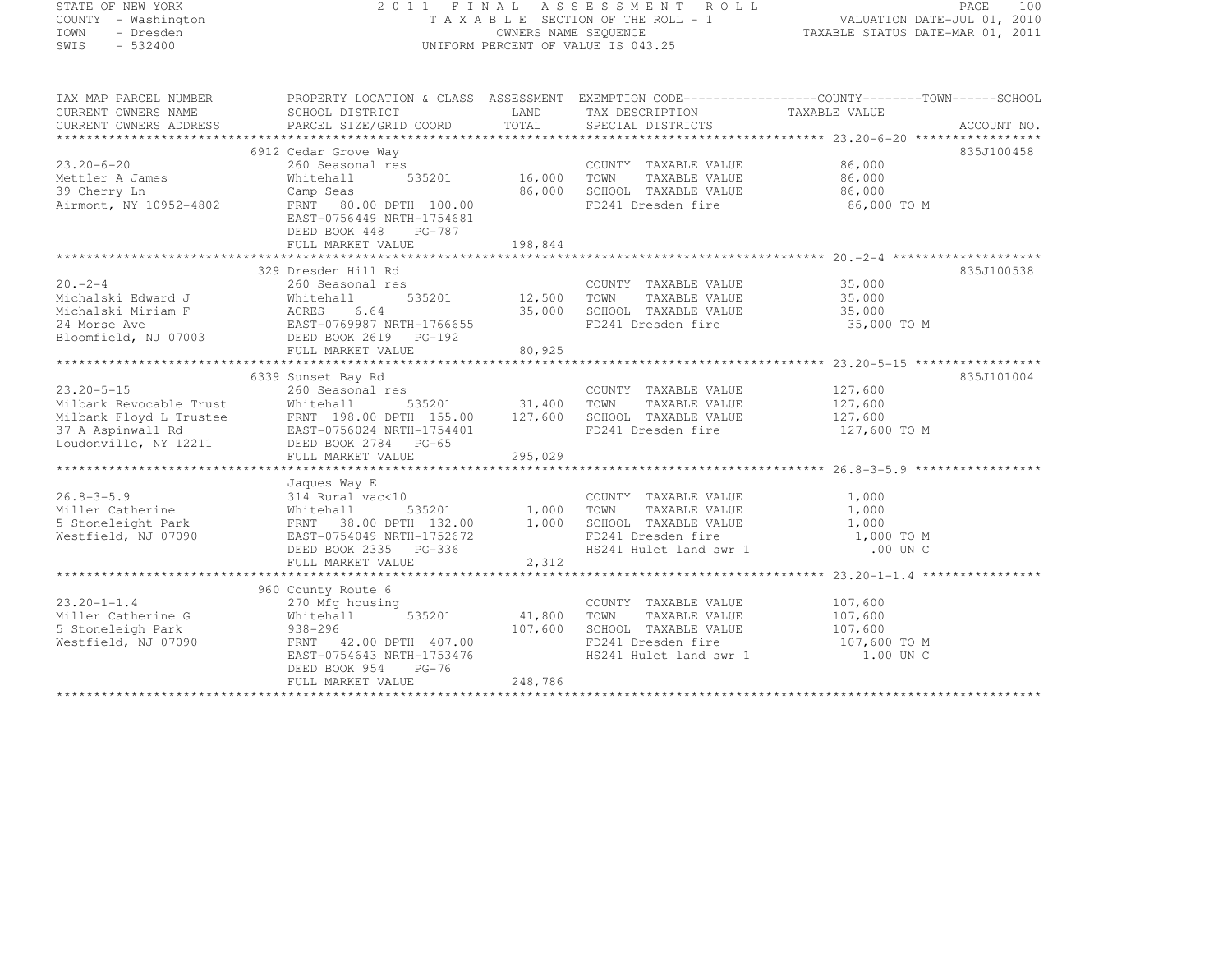| STATE OF NEW YORK                         |                                                                                                                                                                                                                                                                                                |         | T A A B A S A S A S A B N T ROLL<br>T A X A B L E SECTION OF THE ROLL - 1<br>OWNERS NAME STATUS DATE-JUL 01, 2010<br>TAXABLE STATUS DATE-MAR 01, 2011<br>2011 FINAL ASSESSMENT ROLL |                                                     |             |
|-------------------------------------------|------------------------------------------------------------------------------------------------------------------------------------------------------------------------------------------------------------------------------------------------------------------------------------------------|---------|-------------------------------------------------------------------------------------------------------------------------------------------------------------------------------------|-----------------------------------------------------|-------------|
| COUNTY - Washington                       |                                                                                                                                                                                                                                                                                                |         |                                                                                                                                                                                     |                                                     |             |
| TOWN<br>- Dresden                         |                                                                                                                                                                                                                                                                                                |         |                                                                                                                                                                                     |                                                     |             |
| SWIS<br>$-532400$                         |                                                                                                                                                                                                                                                                                                |         | UNIFORM PERCENT OF VALUE IS 043.25                                                                                                                                                  |                                                     |             |
|                                           |                                                                                                                                                                                                                                                                                                |         |                                                                                                                                                                                     |                                                     |             |
|                                           | TAX MAP PARCEL NUMBER THE PROPERTY LOCATION & CLASS ASSESSMENT EXEMPTION CODE----------------COUNTY--------TOWN------SCHOOL                                                                                                                                                                    |         |                                                                                                                                                                                     |                                                     |             |
| CURRENT OWNERS NAME                       | SCHOOL DISTRICT                                                                                                                                                                                                                                                                                | LAND    | TAX DESCRIPTION TAXABLE VALUE<br>SPECIAL DISTRICTS                                                                                                                                  |                                                     |             |
| CURRENT OWNERS ADDRESS                    | PARCEL SIZE/GRID COORD                                                                                                                                                                                                                                                                         | TOTAL   | SPECIAL DISTRICTS                                                                                                                                                                   |                                                     | ACCOUNT NO. |
|                                           |                                                                                                                                                                                                                                                                                                |         |                                                                                                                                                                                     |                                                     |             |
|                                           | 210 1 Family Res<br>Whitehall 535201 43,600 TOWN TAXABLE VALUE<br>2335/336 Bdy line agmt 194,000 SCHOOL TAXABLE VALUE<br>Beach Rights 2000 FR121 Procedure:                                                                                                                                    |         |                                                                                                                                                                                     |                                                     |             |
| $26.8 - 3 - 5.2$                          |                                                                                                                                                                                                                                                                                                |         |                                                                                                                                                                                     |                                                     |             |
| Miller Catherine G                        |                                                                                                                                                                                                                                                                                                |         |                                                                                                                                                                                     | 194,000<br>194,000                                  |             |
|                                           |                                                                                                                                                                                                                                                                                                |         |                                                                                                                                                                                     |                                                     |             |
| 5 Stoneleight Park<br>Westfield, NJ 07090 |                                                                                                                                                                                                                                                                                                |         | FD241 Dresden fire                                                                                                                                                                  | 194,000<br>194,000 TO M                             |             |
|                                           | FRNT 263.00 DPTH 78.00                                                                                                                                                                                                                                                                         |         | HS241 Hulet land swr 1                                                                                                                                                              | 1.00 UN C                                           |             |
|                                           | EAST-0753979 NRTH-1752786                                                                                                                                                                                                                                                                      |         |                                                                                                                                                                                     |                                                     |             |
|                                           | DEED BOOK 954 PG-73                                                                                                                                                                                                                                                                            |         |                                                                                                                                                                                     |                                                     |             |
|                                           | FULL MARKET VALUE                                                                                                                                                                                                                                                                              | 448,555 |                                                                                                                                                                                     |                                                     |             |
|                                           |                                                                                                                                                                                                                                                                                                |         |                                                                                                                                                                                     |                                                     |             |
|                                           | 4111 Marqot Way                                                                                                                                                                                                                                                                                |         |                                                                                                                                                                                     |                                                     | 835J100463  |
| $26.8 - 8 - 2$                            | 260 Seasonal res                                                                                                                                                                                                                                                                               |         | COUNTY TAXABLE VALUE                                                                                                                                                                | 80,800                                              |             |
|                                           | $1122$<br>535201 13,800 TOWN                                                                                                                                                                                                                                                                   |         | TAXABLE VALUE                                                                                                                                                                       | 80,800                                              |             |
|                                           |                                                                                                                                                                                                                                                                                                |         | SCHOOL TAXABLE VALUE                                                                                                                                                                | 80,800                                              |             |
|                                           |                                                                                                                                                                                                                                                                                                |         |                                                                                                                                                                                     | 80,800 TO M                                         |             |
|                                           | Huletts Landing, NY 12841-0085 DEED BOOK 840 PG-102                                                                                                                                                                                                                                            |         | FD241 Dresden fire<br>HS241 Hulet land swr 1                                                                                                                                        | 1.00 UN C                                           |             |
|                                           | FULL MARKET VALUE                                                                                                                                                                                                                                                                              | 186,821 |                                                                                                                                                                                     |                                                     |             |
|                                           |                                                                                                                                                                                                                                                                                                |         |                                                                                                                                                                                     |                                                     |             |
|                                           | 1213 Pike Brook Rd                                                                                                                                                                                                                                                                             |         |                                                                                                                                                                                     |                                                     | 835J100494  |
|                                           |                                                                                                                                                                                                                                                                                                |         |                                                                                                                                                                                     |                                                     |             |
|                                           |                                                                                                                                                                                                                                                                                                |         | COUNTY TAXABLE VALUE<br>535201 10,000 TOWN TAXABLE VALUE                                                                                                                            | 30,000<br>30,000                                    |             |
|                                           |                                                                                                                                                                                                                                                                                                |         |                                                                                                                                                                                     |                                                     |             |
|                                           |                                                                                                                                                                                                                                                                                                | 30,000  | SCHOOL TAXABLE VALUE                                                                                                                                                                | 30,000                                              |             |
| Queensbury, NY 12804                      |                                                                                                                                                                                                                                                                                                |         | FD241 Dresden fire                                                                                                                                                                  | 30,000 TO M                                         |             |
|                                           | EAST-0755673 NRTH-1741488                                                                                                                                                                                                                                                                      |         |                                                                                                                                                                                     |                                                     |             |
|                                           | DEED BOOK 2283 PG-160                                                                                                                                                                                                                                                                          |         |                                                                                                                                                                                     |                                                     |             |
|                                           | FULL MARKET VALUE                                                                                                                                                                                                                                                                              | 69,364  |                                                                                                                                                                                     |                                                     |             |
|                                           |                                                                                                                                                                                                                                                                                                |         |                                                                                                                                                                                     |                                                     |             |
|                                           | 5173 Bluff Head Rd<br>24.13-1-7<br>21/3 Bluff Head Rd<br>Murphy Claire M<br>Murphy Claire M<br>210 1 Family Res<br>210 1 Family Res<br>535201<br>535201<br>200.00<br>2011<br>200.00<br>2011<br>200.00<br>200.00<br>200.00<br>200.00<br>200.00<br>200.00<br>200.00<br>200.00<br>200.00<br>200.0 |         |                                                                                                                                                                                     |                                                     | 835J100465  |
|                                           |                                                                                                                                                                                                                                                                                                |         | STAR B 41854                                                                                                                                                                        | $\overline{0}$<br>$\circ$<br>$126,300$<br>$126,300$ | 14,730      |
|                                           |                                                                                                                                                                                                                                                                                                |         |                                                                                                                                                                                     |                                                     |             |
|                                           |                                                                                                                                                                                                                                                                                                |         |                                                                                                                                                                                     |                                                     |             |
|                                           |                                                                                                                                                                                                                                                                                                |         |                                                                                                                                                                                     | 111,570                                             |             |
|                                           |                                                                                                                                                                                                                                                                                                |         | FD241 Dresden fire                                                                                                                                                                  | 126,300 TO M                                        |             |
|                                           | DEED BOOK 2643 PG-314                                                                                                                                                                                                                                                                          |         | TE533 Trans exmt repay-flg .00 MT                                                                                                                                                   |                                                     |             |
|                                           | FULL MARKET VALUE                                                                                                                                                                                                                                                                              | 292,023 |                                                                                                                                                                                     |                                                     |             |
|                                           |                                                                                                                                                                                                                                                                                                |         |                                                                                                                                                                                     |                                                     |             |
|                                           | 6215 Midway Rd                                                                                                                                                                                                                                                                                 |         |                                                                                                                                                                                     |                                                     | 835J100445  |
|                                           | 23.20-2-14<br>Mitchell John R 311 Res vac land<br>51 Lakeview Dr FRNT 50.00 DPTH 95.00<br>FOWNAL, VT 05261<br>FOWNAL POWER TRNT DON'S ARTH-1753973                                                                                                                                             |         | COUNTY TAXABLE VALUE                                                                                                                                                                | 10,000                                              |             |
|                                           |                                                                                                                                                                                                                                                                                                | 10,000  | TOWN<br>TAXABLE VALUE                                                                                                                                                               | 10,000                                              |             |
|                                           |                                                                                                                                                                                                                                                                                                | 10,000  | SCHOOL TAXABLE VALUE                                                                                                                                                                | 10,000                                              |             |
|                                           |                                                                                                                                                                                                                                                                                                |         | FD241 Dresden fire                                                                                                                                                                  | 10,000 TO M                                         |             |
|                                           | DEED BOOK 2572 PG-187                                                                                                                                                                                                                                                                          |         | FS242 Frederick's Pt Swr 2 .00 FE                                                                                                                                                   |                                                     |             |
|                                           | FULL MARKET VALUE                                                                                                                                                                                                                                                                              | 23, 121 | 1.00 UN                                                                                                                                                                             |                                                     |             |
|                                           |                                                                                                                                                                                                                                                                                                |         |                                                                                                                                                                                     |                                                     |             |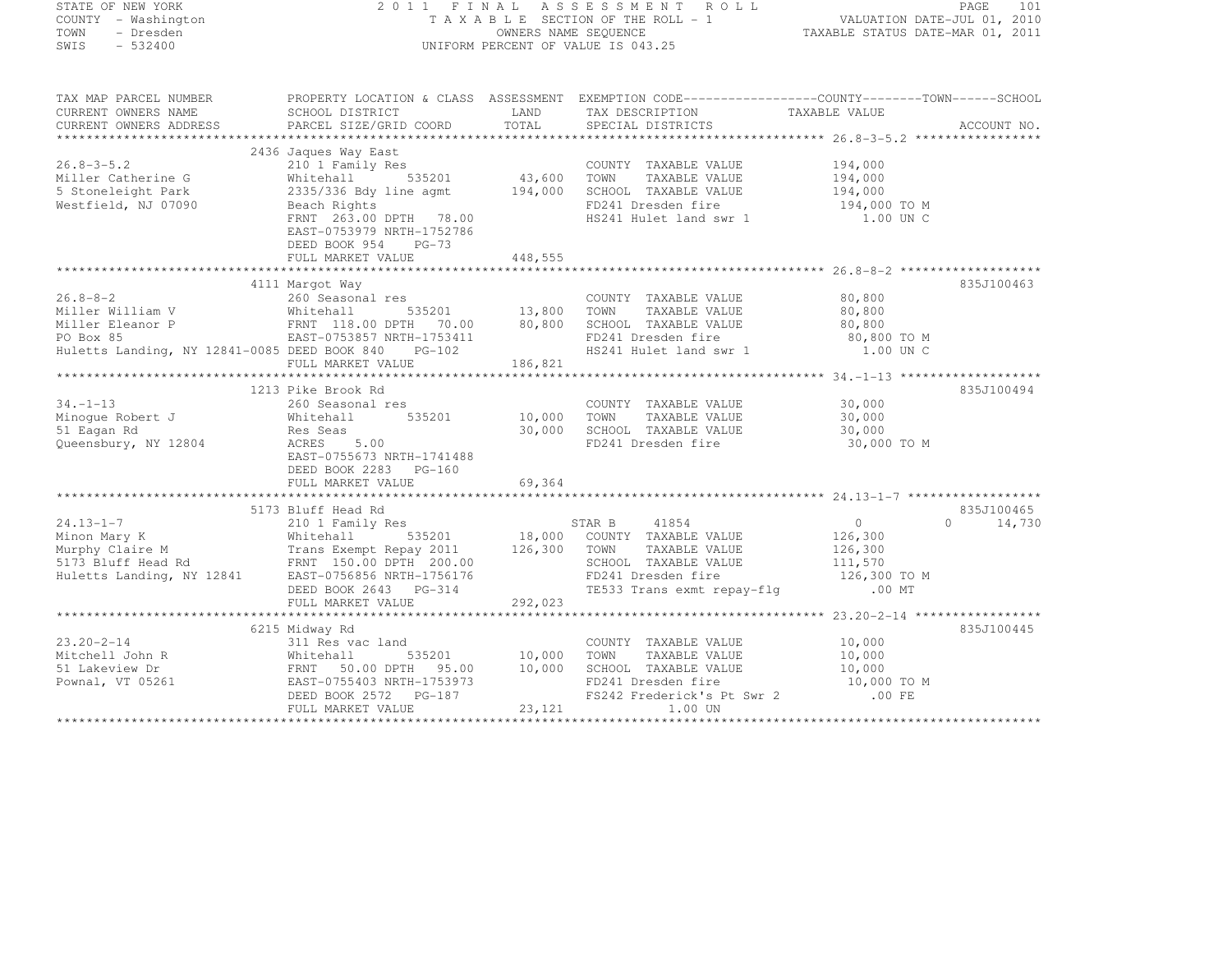### STATE OF NEW YORK 2 0 1 1 F I N A L A S S E S S M E N T R O L L PAGE <sup>102</sup> COUNTY - Washington T A X A B L E SECTION OF THE ROLL - 1 VALUATION DATE-JUL 01, 2010 TOWN - Dresden OWNERS NAME SEQUENCE TAXABLE STATUS DATE-MAR 01, 2011<br>- TRESDEN ON THE SEQUENCE TO A SECUENCE TO A SECUENCE THE SEQUENCE OF THE SECUENCE OF THE SECUENCE OF THE SECOND SWIS - 532400 UNIFORM PERCENT OF VALUE IS 043.25

| TAX MAP PARCEL NUMBER  | PROPERTY LOCATION & CLASS ASSESSMENT EXEMPTION CODE-----------------COUNTY-------TOWN------SCHOOL |          |                            |               |                    |
|------------------------|---------------------------------------------------------------------------------------------------|----------|----------------------------|---------------|--------------------|
| CURRENT OWNERS NAME    | SCHOOL DISTRICT                                                                                   | LAND     | TAX DESCRIPTION            | TAXABLE VALUE |                    |
| CURRENT OWNERS ADDRESS | PARCEL SIZE/GRID COORD                                                                            | TOTAL    | SPECIAL DISTRICTS          |               | ACCOUNT NO.        |
|                        |                                                                                                   |          |                            |               |                    |
|                        | 168 County Route 6                                                                                |          |                            |               | 835L100037         |
| $27. -4 - 9$           | 210 1 Family Res                                                                                  |          | COUNTY TAXABLE VALUE       | 83,500        |                    |
| Mitchell John R        | 535201<br>Whitehall                                                                               | 5,400    | TOWN<br>TAXABLE VALUE      | 83,500        |                    |
| Mitchell Maureen       | Res                                                                                               | 83,500   | SCHOOL TAXABLE VALUE       | 83,500        |                    |
| RD 1 Box 296           | ACRES 1.34                                                                                        |          | FD241 Dresden fire         | 83,500 TO M   |                    |
| Pownal, VT 04561       | EAST-0767896 NRTH-1747978                                                                         |          |                            |               |                    |
|                        | DEED BOOK 599<br>$PG-137$                                                                         |          |                            |               |                    |
|                        | FULL MARKET VALUE                                                                                 | 193,064  |                            |               |                    |
|                        |                                                                                                   |          |                            |               |                    |
|                        | 2142 Lands End Rd                                                                                 |          |                            |               | 835J100271         |
| $26. - 1 - 15.1$       | 210 1 Family Res - WTRFNT                                                                         |          | COUNTY TAXABLE VALUE       | 776,900       |                    |
| Monaco Michael         | 535201<br>Whitehall                                                                               | 276,900  | TOWN<br>TAXABLE VALUE      | 776,900       |                    |
| Monaco Monique         | 264' LF                                                                                           | 776,900  | SCHOOL TAXABLE VALUE       | 776,900       |                    |
| 5 Parc Lake Ct         | 1.30<br>ACRES                                                                                     |          | FD241 Dresden fire         | 776,900 TO M  |                    |
| Wayne, NJ 07479        | EAST-0751581 NRTH-1751829                                                                         |          |                            |               |                    |
|                        | DEED BOOK 1775 PG-86                                                                              |          |                            |               |                    |
|                        | FULL MARKET VALUE                                                                                 | 1796,301 |                            |               |                    |
|                        |                                                                                                   |          |                            |               |                    |
|                        | 68 Blue Goose Rd                                                                                  |          |                            |               | 835J101122         |
| $42. -1 - 5.3$         | 270 Mfg housing                                                                                   |          | 41834<br>STAR EN           | 0             | 27,890<br>$\Omega$ |
| Mondella Pasquale B LE | 535201<br>Whitehall                                                                               |          | 5,900 COUNTY TAXABLE VALUE | 30,000        |                    |
| Mondella Jane S LE     | 1.70<br>ACRES                                                                                     | 30,000   | TOWN<br>TAXABLE VALUE      | 30,000        |                    |
| 68 Blue Goose Rd       | EAST-0772687 NRTH-1731816                                                                         |          | SCHOOL TAXABLE VALUE       | 2,110         |                    |
| Whitehall, NY 12887    | DEED BOOK 2253 PG-346                                                                             |          | FD241 Dresden fire         | 30,000 TO M   |                    |
|                        | FULL MARKET VALUE                                                                                 | 69,364   |                            |               |                    |
|                        |                                                                                                   |          |                            |               |                    |
|                        | 6829 Mountainview Way East                                                                        |          |                            |               | 835J100076         |
| $23.20 - 6 - 23$       | 260 Seasonal res - WTRFNT                                                                         |          | COUNTY TAXABLE VALUE       | 231,600       |                    |
| Mooney Susan S         | 535201<br>Whitehall                                                                               | 125,300  | TOWN<br>TAXABLE VALUE      | 231,600       |                    |
| 33 Donnelly Dr         | Lf 87                                                                                             | 231,600  | SCHOOL TAXABLE VALUE       | 231,600       |                    |
| Dover, MA 02030        | FRNT<br>84.00 DPTH 172.00                                                                         |          | FD241 Dresden fire         | 231,600 TO M  |                    |
|                        | EAST-0756522 NRTH-1754806                                                                         |          |                            |               |                    |
|                        | DEED BOOK 843<br>PG-186                                                                           |          |                            |               |                    |
|                        | FULL MARKET VALUE                                                                                 | 535,491  |                            |               |                    |
|                        |                                                                                                   |          |                            |               |                    |
|                        | 30 Rattlesnake Way                                                                                |          |                            |               | 835J100945         |
| $58. - 1 - 2$          | 270 Mfg housing - WTRFNT                                                                          |          | COUNTY TAXABLE VALUE       | 65,900        |                    |
| Moore Todd A           | 535201<br>Whitehall                                                                               | 55,900   | TOWN<br>TAXABLE VALUE      | 65,900        |                    |
| Moore Tony A           | Row 753-13                                                                                        | 65,900   | SCHOOL TAXABLE VALUE       | 65,900        |                    |
| 6 5 th Ave             | ACRES 299.50                                                                                      |          | FD241 Dresden fire         | 65,900 TO M   |                    |
| Whitehall, NY 12887    | EAST-0763279 NRTH-1719163                                                                         |          |                            |               |                    |
|                        | DEED BOOK 2224 PG-265                                                                             |          |                            |               |                    |
|                        | FULL MARKET VALUE                                                                                 | 152,370  |                            |               |                    |
|                        |                                                                                                   |          |                            |               |                    |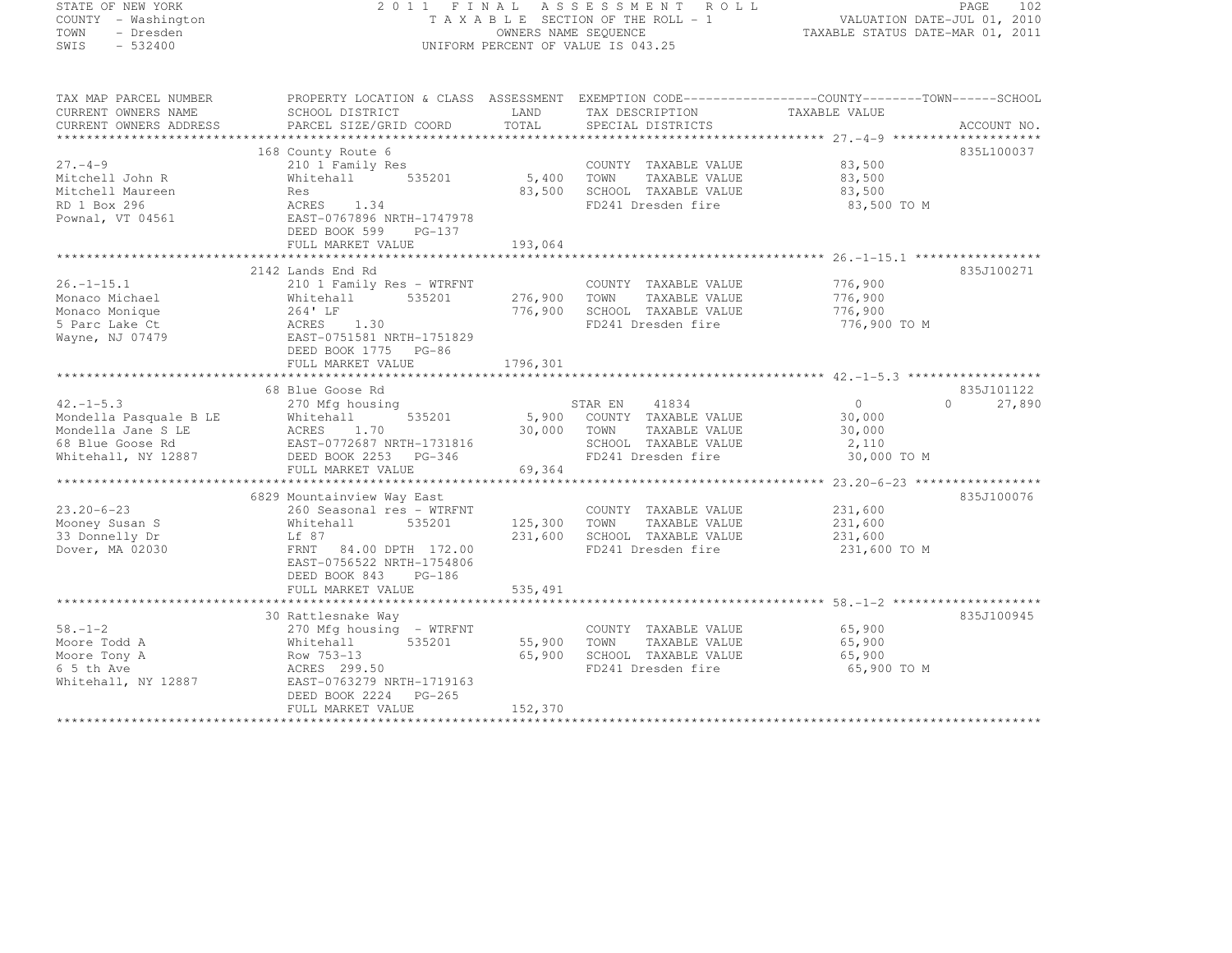| STATE OF NEW YORK           |                                                                                                  |         | 2011 FINAL ASSESSMENT ROLL            |                                  | 103<br>PAGE                 |
|-----------------------------|--------------------------------------------------------------------------------------------------|---------|---------------------------------------|----------------------------------|-----------------------------|
| COUNTY - Washington         |                                                                                                  |         | T A X A B L E SECTION OF THE ROLL - 1 |                                  | VALUATION DATE-JUL 01, 2010 |
| TOWN<br>- Dresden           |                                                                                                  |         | OWNERS NAME SEOUENCE                  | TAXABLE STATUS DATE-MAR 01, 2011 |                             |
| SWIS<br>$-532400$           |                                                                                                  |         | UNIFORM PERCENT OF VALUE IS 043.25    |                                  |                             |
|                             |                                                                                                  |         |                                       |                                  |                             |
| TAX MAP PARCEL NUMBER       | PROPERTY LOCATION & CLASS ASSESSMENT EXEMPTION CODE---------------COUNTY--------TOWN------SCHOOL |         |                                       |                                  |                             |
| CURRENT OWNERS NAME         | SCHOOL DISTRICT                                                                                  | LAND    | TAX DESCRIPTION                       | TAXABLE VALUE                    |                             |
| CURRENT OWNERS ADDRESS      | PARCEL SIZE/GRID COORD                                                                           | TOTAL   | SPECIAL DISTRICTS                     |                                  | ACCOUNT NO.                 |
|                             |                                                                                                  |         |                                       |                                  |                             |
|                             | 214 South Bay Rd                                                                                 |         |                                       |                                  | 835J100732                  |
| $58. - 1 - 16.1$            | 280 Res Multiple - WTRFNT                                                                        |         | COUNTY TAXABLE VALUE                  | 81,000                           |                             |
| Moore Tony                  | 535201<br>Whitehall                                                                              | 31,000  | TOWN<br>TAXABLE VALUE                 | 81,000                           |                             |
| Moore Lisa                  | 305/475 415/848                                                                                  | 81,000  | SCHOOL TAXABLE VALUE                  | 81,000                           |                             |
| 284 South Bay Rd            | Multiple Sites                                                                                   |         | FD241 Dresden fire                    | 81,000 TO M                      |                             |
| Clemons, NY 12819           | ACRES 16.00                                                                                      |         |                                       |                                  |                             |
|                             | EAST-0765575 NRTH-1719243                                                                        |         |                                       |                                  |                             |
|                             | DEED BOOK 827<br>$PG-12$                                                                         |         |                                       |                                  |                             |
|                             | FULL MARKET VALUE                                                                                | 187,283 |                                       |                                  |                             |
|                             |                                                                                                  |         |                                       |                                  |                             |
|                             | 284 South Bay Rd                                                                                 |         |                                       |                                  |                             |
| $58, -1 - 16, 4$            | 280 Res Multiple - WTRFNT                                                                        |         | 41854<br>STAR B                       | $\circ$                          | 14,730<br>$\circ$           |
| Moore Tony                  | 535201<br>Whitehall                                                                              |         | 31,200 STAR B MH 41864                | $\Omega$                         | 5,000<br>$\cap$             |
| Moore Lisa                  | ACRES 11.30<br>EAST-0764827 NRTH-1718520                                                         |         | 149,200 COUNTY TAXABLE VALUE          | 149,200                          |                             |
| 284 South Bay Rd            |                                                                                                  |         | TOWN<br>TAXABLE VALUE                 | 149,200                          |                             |
| Clemons, NY 12819           | DEED BOOK 921<br>$PG-55$                                                                         |         | SCHOOL TAXABLE VALUE                  | 129,470                          |                             |
|                             | FULL MARKET VALUE                                                                                |         | 344,971 FD241 Dresden fire            | 149,200 TO M                     |                             |
|                             |                                                                                                  |         |                                       |                                  |                             |
|                             | 14371 State Route 22                                                                             |         |                                       |                                  | 835J100245                  |
| $25. - 1 - 5$<br>Moran John | 260 Seasonal res                                                                                 |         | COUNTY TAXABLE VALUE                  | 8,000                            |                             |
|                             | 535201<br>Whitehall                                                                              | 2,100   | TOWN<br>TAXABLE VALUE                 | 8,000                            |                             |
| 572 Franich Blvd            | FRNT 90.00 DPTH 100.00<br>EAST-0774042 NRTH-1758918                                              | 8,000   | SCHOOL TAXABLE VALUE                  | 8,000                            |                             |
| Long Beach, NY 11561        |                                                                                                  |         | FD241 Dresden fire                    | 8,000 TO M                       |                             |
|                             | DEED BOOK 684<br>$PG-285$<br>FULL MARKET VALUE                                                   | 18,497  |                                       |                                  |                             |
|                             |                                                                                                  |         |                                       |                                  |                             |
|                             | 6219 Midway Rd                                                                                   |         |                                       |                                  | 835J100474                  |
|                             |                                                                                                  |         |                                       |                                  |                             |

| $23.20 - 2 - 13$                            | 260 Seasonal res          |         | COUNTY<br>TAXABLE VALUE    | 55,000      |            |
|---------------------------------------------|---------------------------|---------|----------------------------|-------------|------------|
| Morin Daniel C                              | 535201<br>Whitehall       | 9,400   | TOWN<br>TAXABLE VALUE      | 55,000      |            |
| 6219 Midway Rd                              | 661-96                    | 55,000  | SCHOOL TAXABLE VALUE       | 55,000      |            |
| PO Box 221                                  | FRNT 50.00 DPTH 95.00     |         | FD241 Dresden fire         | 55,000 TO M |            |
| Huletts Landing, NY 12841                   | EAST-0755370 NRTH-1753935 |         | FS242 Frederick's Pt Swr 2 | .00 FE      |            |
|                                             | DEED BOOK 921 PG-298      |         | 1.00 UN                    |             |            |
|                                             | FULL MARKET VALUE         | 127,168 |                            |             |            |
|                                             |                           |         |                            |             |            |
|                                             | 277 County Route 6        |         |                            |             | 835L100054 |
| $27. - 4 - 12$                              | 312 Vac w/imprv           |         | TAXABLE VALUE<br>COUNTY    | 7,500       |            |
| Morin Daniel C                              | 535201<br>Whitehall       | 6,900   | TOWN<br>TAXABLE VALUE      | 7,500       |            |
| Vunk Jacquelyn F                            | ACRES 2.50                | 7,500   | SCHOOL TAXABLE VALUE       | 7,500       |            |
| 6219 Midway Rd                              | EAST-0765421 NRTH-1747242 |         | FD241 Dresden fire         | 7,500 TO M  |            |
| PO Box 221                                  | DEED BOOK 1933 PG-305     |         |                            |             |            |
| Huletts Landing, NY 12841 FULL MARKET VALUE |                           | 17,341  |                            |             |            |
|                                             |                           |         |                            |             |            |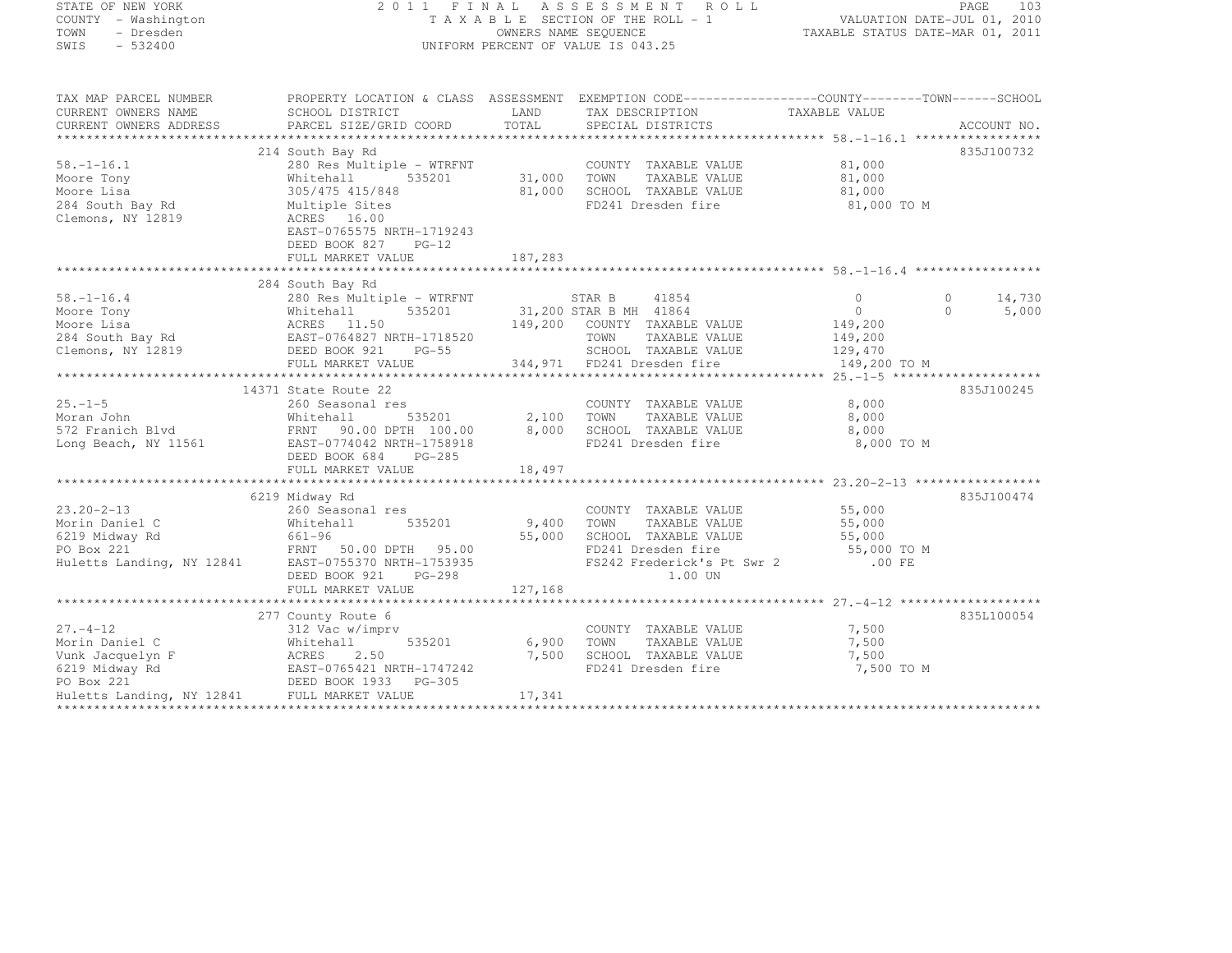# STATE OF NEW YORK 2 0 1 1 F I N A L A S S E S S M E N T R O L L PAGE <sup>104</sup> COUNTY - Washington T A X A B L E SECTION OF THE ROLL - 1 VALUATION DATE-JUL 01, 2010 TOWN - Dresden OWNERS NAME SEQUENCE TAXABLE STATUS DATE-MAR 01, 2011<br>- TRESDEN ON THE SEQUENCE TO A SECUENCE TO A SECUENCE THE SEQUENCE OF THE SECUENCE OF THE SECUENCE OF THE SECOND SWIS - 532400 UNIFORM PERCENT OF VALUE IS 043.25

| TAX MAP PARCEL NUMBER                                                                                                                                                                                                                                                                                                                                                                                                                                                                                            | PROPERTY LOCATION & CLASS ASSESSMENT EXEMPTION CODE-----------------COUNTY-------TOWN------SCHOOL |        |                                                          |                                              |                    |
|------------------------------------------------------------------------------------------------------------------------------------------------------------------------------------------------------------------------------------------------------------------------------------------------------------------------------------------------------------------------------------------------------------------------------------------------------------------------------------------------------------------|---------------------------------------------------------------------------------------------------|--------|----------------------------------------------------------|----------------------------------------------|--------------------|
| CURRENT OWNERS NAME                                                                                                                                                                                                                                                                                                                                                                                                                                                                                              | SCHOOL DISTRICT TAND TAX DESCRIPTION                                                              |        |                                                          | TAXABLE VALUE                                |                    |
| -CURRENT OWNERS ADDRESS PARCEL SIZE/GRID COORD TOTAL SPECIAL DISTRICTS AND ACCOUNT NO ACCOUNT NO ACCOUNT NO ACCOUNT NO ACCOUNT NO ACCOUNT NO A SERVER A THE SERVER SERVER AND RELATION ASSESS AND A SERVER SERVER ASSESSED ON<br>CURRENT OWNERS ADDRESS                                                                                                                                                                                                                                                          |                                                                                                   |        |                                                          |                                              |                    |
|                                                                                                                                                                                                                                                                                                                                                                                                                                                                                                                  |                                                                                                   |        |                                                          |                                              |                    |
|                                                                                                                                                                                                                                                                                                                                                                                                                                                                                                                  | 20 Mckinstry Rd                                                                                   |        |                                                          |                                              | 835J100847         |
| $25. - 1 - 19$                                                                                                                                                                                                                                                                                                                                                                                                                                                                                                   | 270 Mfg housing                                                                                   |        |                                                          | $\begin{array}{c} 0 \\ 26 & 400 \end{array}$ | $0 \t 14,730$      |
|                                                                                                                                                                                                                                                                                                                                                                                                                                                                                                                  |                                                                                                   |        |                                                          | 26,400                                       |                    |
|                                                                                                                                                                                                                                                                                                                                                                                                                                                                                                                  |                                                                                                   |        |                                                          | 26,400                                       |                    |
|                                                                                                                                                                                                                                                                                                                                                                                                                                                                                                                  |                                                                                                   |        | SCHOOL TAXABLE VALUE 11,670<br>FD241 Dresden fire 16,400 |                                              |                    |
|                                                                                                                                                                                                                                                                                                                                                                                                                                                                                                                  |                                                                                                   |        |                                                          | 26,400 TO M                                  |                    |
| Moses Paula M (Martenall 535201) (4,400 COUNTY TAXABLE VALUE<br>Moses Paula M (Martenall 535201) (26,400 TOWN TAXABLE VALUE<br>20 McKinstry Rd (Martenall EAST-0773045 NRTH-1757425) (26,400 TOWN TAXABLE VALUE<br>Clemons, NY 12819                                                                                                                                                                                                                                                                             |                                                                                                   |        |                                                          |                                              |                    |
| $\begin{tabular}{lllllllllllll} \multicolumn{3}{c}{\begin{tabular}{l} \multicolumn{3}{c}{\begin{tabular}{l} \multicolumn{3}{c}{\begin{tabular}{l} \multicolumn{3}{c}{\begin{tabular}{l} \multicolumn{3}{c}{\begin{tabular}{l} \multicolumn{3}{c}{\begin{tabular}{l} \multicolumn{3}{c}{\begin{tabular}{l} \multicolumn{3}{c}{\begin{tabular}{l} \multicolumn{3}{c}{\begin{tabular}{l} \multicolumn{3}{c}{\begin{tabular}{l} \multicolumn{3}{c}{\begin{tabular}{l} \multicolumn{3}{c}{\begin{tabular}{l} \multic$ |                                                                                                   |        |                                                          |                                              |                    |
|                                                                                                                                                                                                                                                                                                                                                                                                                                                                                                                  |                                                                                                   |        |                                                          |                                              | 835J100365         |
|                                                                                                                                                                                                                                                                                                                                                                                                                                                                                                                  |                                                                                                   |        | COUNTY TAXABLE VALUE 20,100                              |                                              |                    |
|                                                                                                                                                                                                                                                                                                                                                                                                                                                                                                                  |                                                                                                   |        |                                                          | 20,100                                       |                    |
|                                                                                                                                                                                                                                                                                                                                                                                                                                                                                                                  |                                                                                                   |        |                                                          | 20,100                                       |                    |
|                                                                                                                                                                                                                                                                                                                                                                                                                                                                                                                  |                                                                                                   |        | FD241 Dresden fire 20,100 TO M                           |                                              |                    |
|                                                                                                                                                                                                                                                                                                                                                                                                                                                                                                                  |                                                                                                   |        |                                                          |                                              |                    |
|                                                                                                                                                                                                                                                                                                                                                                                                                                                                                                                  |                                                                                                   |        |                                                          |                                              |                    |
|                                                                                                                                                                                                                                                                                                                                                                                                                                                                                                                  |                                                                                                   |        |                                                          |                                              |                    |
|                                                                                                                                                                                                                                                                                                                                                                                                                                                                                                                  | 3 Schoolhouse Way                                                                                 |        |                                                          |                                              | 835J100960         |
| $26. - 4 - 6$                                                                                                                                                                                                                                                                                                                                                                                                                                                                                                    | 314 Rural vac<10                                                                                  |        | COUNTY TAXABLE VALUE 10,900                              |                                              |                    |
| Moutillet Miryan<br>Allen Louis                                                                                                                                                                                                                                                                                                                                                                                                                                                                                  | 535201 10,900 TOWN                                                                                |        | TAXABLE VALUE                                            |                                              |                    |
|                                                                                                                                                                                                                                                                                                                                                                                                                                                                                                                  | Whitehall<br>Vac Lot                                                                              |        | 10,900 SCHOOL TAXABLE VALUE                              | 10,900<br>10,900                             |                    |
|                                                                                                                                                                                                                                                                                                                                                                                                                                                                                                                  |                                                                                                   |        | FD241 Dresden fire 10,900 TO M                           |                                              |                    |
| ACRES 1.04<br>Saratoga Springs, NY 12866 EAST-0756683 NRTH-1751228                                                                                                                                                                                                                                                                                                                                                                                                                                               |                                                                                                   |        |                                                          |                                              |                    |
|                                                                                                                                                                                                                                                                                                                                                                                                                                                                                                                  | DEED BOOK 2020 PG-120                                                                             |        |                                                          |                                              |                    |
|                                                                                                                                                                                                                                                                                                                                                                                                                                                                                                                  |                                                                                                   |        |                                                          |                                              |                    |
|                                                                                                                                                                                                                                                                                                                                                                                                                                                                                                                  |                                                                                                   |        |                                                          |                                              |                    |
|                                                                                                                                                                                                                                                                                                                                                                                                                                                                                                                  | 130 Cat Den Rd                                                                                    |        |                                                          |                                              | 835J100254         |
| $35. - 1 - 5$                                                                                                                                                                                                                                                                                                                                                                                                                                                                                                    |                                                                                                   |        |                                                          | $\overline{0}$                               | $\Omega$<br>12,000 |
|                                                                                                                                                                                                                                                                                                                                                                                                                                                                                                                  |                                                                                                   |        |                                                          | 12,000                                       |                    |
|                                                                                                                                                                                                                                                                                                                                                                                                                                                                                                                  |                                                                                                   |        | TAXABLE VALUE 12,000                                     |                                              |                    |
| Clemons, NY 12819                                                                                                                                                                                                                                                                                                                                                                                                                                                                                                |                                                                                                   |        |                                                          | $\overline{0}$                               |                    |
|                                                                                                                                                                                                                                                                                                                                                                                                                                                                                                                  |                                                                                                   |        |                                                          | 12,000 TO M                                  |                    |
|                                                                                                                                                                                                                                                                                                                                                                                                                                                                                                                  |                                                                                                   |        |                                                          |                                              |                    |
|                                                                                                                                                                                                                                                                                                                                                                                                                                                                                                                  |                                                                                                   |        |                                                          |                                              |                    |
|                                                                                                                                                                                                                                                                                                                                                                                                                                                                                                                  | 140 Cat Den Rd                                                                                    |        |                                                          |                                              | 835J100001         |
| $35. - 1 - 6$                                                                                                                                                                                                                                                                                                                                                                                                                                                                                                    | 260 Seasonal res                                                                                  |        | COUNTY TAXABLE VALUE 15,000                              |                                              |                    |
|                                                                                                                                                                                                                                                                                                                                                                                                                                                                                                                  |                                                                                                   |        |                                                          | 15,000                                       |                    |
|                                                                                                                                                                                                                                                                                                                                                                                                                                                                                                                  |                                                                                                   |        | TOWN      TAXABLE VALUE<br>SCHOOL   TAXABLE VALUE        | 15,000                                       |                    |
|                                                                                                                                                                                                                                                                                                                                                                                                                                                                                                                  |                                                                                                   |        | FD241 Dresden fire 15,000 TO M                           |                                              |                    |
|                                                                                                                                                                                                                                                                                                                                                                                                                                                                                                                  |                                                                                                   |        |                                                          |                                              |                    |
|                                                                                                                                                                                                                                                                                                                                                                                                                                                                                                                  | DEED BOOK 2691 PG-301                                                                             |        |                                                          |                                              |                    |
|                                                                                                                                                                                                                                                                                                                                                                                                                                                                                                                  | FULL MARKET VALUE                                                                                 | 34,682 |                                                          |                                              |                    |
|                                                                                                                                                                                                                                                                                                                                                                                                                                                                                                                  |                                                                                                   |        |                                                          |                                              |                    |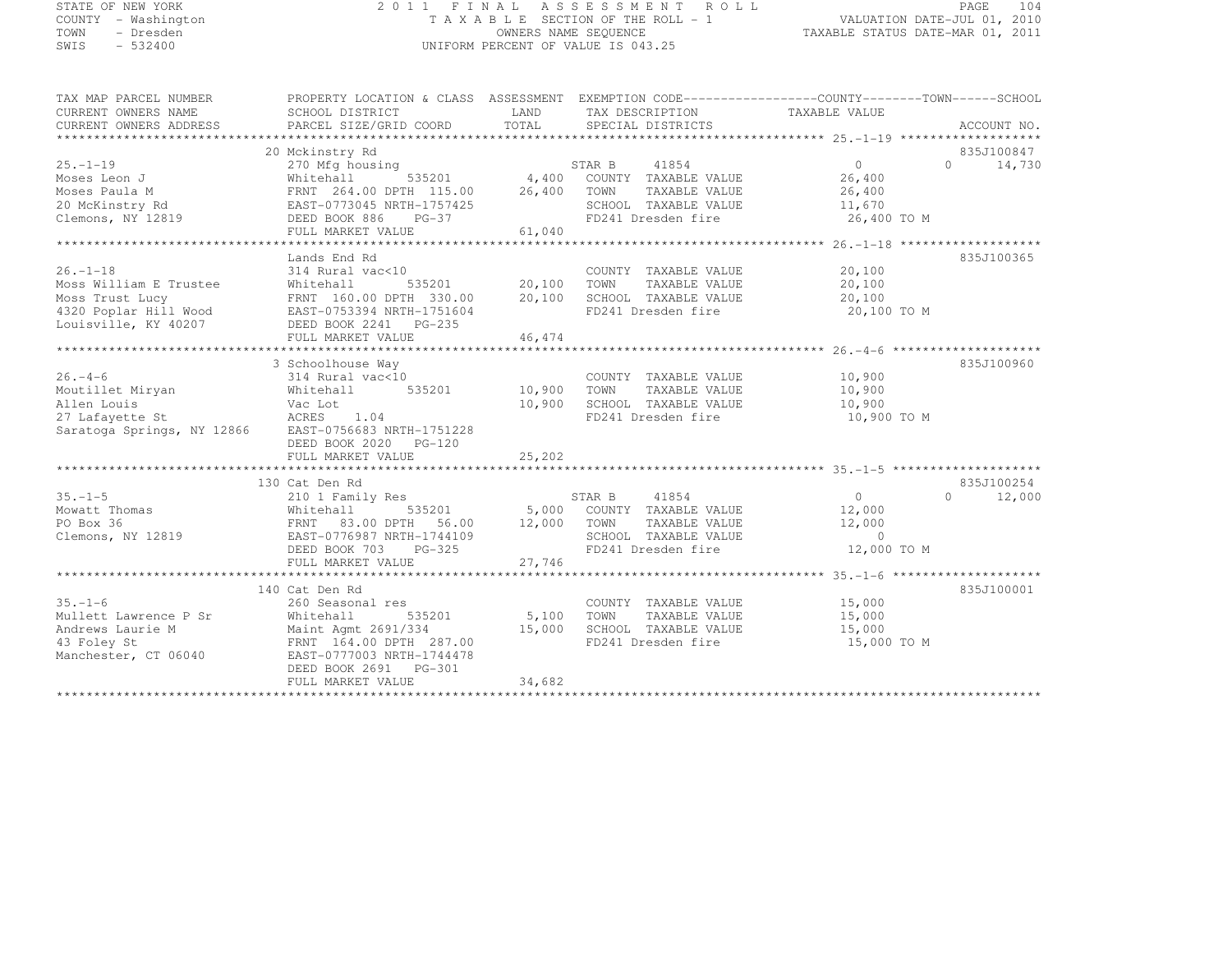### STATE OF NEW YORK 2 0 1 1 F I N A L A S S E S S M E N T R O L L PAGE <sup>105</sup> COUNTY - Washington T A X A B L E SECTION OF THE ROLL - 1 VALUATION DATE-JUL 01, 2010 TOWN - Dresden OWNERS NAME SEQUENCE TAXABLE STATUS DATE-MAR 01, 2011<br>- TRESDEN ON THE SEQUENCE TO A SECUENCE TO A SECUENCE THE SEQUENCE OF THE SECUENCE OF THE SECUENCE OF THE SECOND SWIS - 532400 UNIFORM PERCENT OF VALUE IS 043.25

| TAX MAP PARCEL NUMBER               |                                            |             | PROPERTY LOCATION & CLASS ASSESSMENT EXEMPTION CODE----------------COUNTY-------TOWN------SCHOOL |                |                    |
|-------------------------------------|--------------------------------------------|-------------|--------------------------------------------------------------------------------------------------|----------------|--------------------|
| CURRENT OWNERS NAME                 | SCHOOL DISTRICT                            | LAND        | TAX DESCRIPTION                                                                                  | TAXABLE VALUE  |                    |
| CURRENT OWNERS ADDRESS              |                                            | TOTAL       |                                                                                                  |                |                    |
|                                     | Cat Den Rd E/off                           |             |                                                                                                  |                |                    |
| $35. - 1 - 8$                       | 314 Rural vac<10                           |             | COUNTY TAXABLE VALUE                                                                             | 5,000          |                    |
| Mullett Lawrence P Sr               | 535201<br>Whitehall                        | 5,000 TOWN  | TAXABLE VALUE                                                                                    | 5,000          |                    |
| Andrews Laurie M                    | Maint Agmt 2691/334                        | 5,000       | SCHOOL TAXABLE VALUE                                                                             | 5,000          |                    |
| 43 Foley St<br>Manchester, CT 06040 | 1.15<br>ACRES<br>EAST-0777109 NRTH-1744699 |             | FD241 Dresden fire                                                                               | 5,000 TO M     |                    |
|                                     | DEED BOOK 2691 PG-301                      |             |                                                                                                  |                |                    |
|                                     |                                            |             |                                                                                                  |                |                    |
|                                     | FULL MARKET VALUE $11,561$ $11,561$        |             |                                                                                                  |                |                    |
|                                     | Lake Champlain                             |             |                                                                                                  |                |                    |
| $35. - 1 - 12$                      | 314 Rural vac<10                           |             | COUNTY TAXABLE VALUE                                                                             | 1,000          |                    |
| Mullett Lawrence P Sr               | Whitehall<br>535201                        | 1,000       | TOWN<br>TAXABLE VALUE                                                                            | 1,000          |                    |
| Andrews Laurie M                    | Maint agmt 2691/301                        | 1,000       | SCHOOL TAXABLE VALUE                                                                             | 1,000          |                    |
| 43 Foley St                         | 3.34<br>ACRES                              |             | FD241 Dresden fire                                                                               | 1,000 TO M     |                    |
| Manchester, CT 06040                | EAST-0777674 NRTH-1744850                  |             |                                                                                                  |                |                    |
|                                     | DEED BOOK 2691 PG-301                      |             |                                                                                                  |                |                    |
|                                     | FULL MARKET VALUE                          | 2,312       |                                                                                                  |                |                    |
|                                     |                                            |             |                                                                                                  |                |                    |
|                                     | Manning Rd                                 |             |                                                                                                  |                | 835J100006         |
| $18. - 1 - 23$                      | 314 Rural vac<10                           |             | COUNTY TAXABLE VALUE                                                                             | 500            |                    |
| Murphy Joel                         | Whitehall                                  | 535201 500  | TOWN<br>TAXABLE VALUE                                                                            | 500            |                    |
| Murphy Margaret<br>PO Box 331       | FRNT 100.00 DPTH 100.00                    | 500         | SCHOOL TAXABLE VALUE                                                                             | 500            |                    |
| PO Box 331                          | EAST-0778222 NRTH-1769327                  |             | FD241 Dresden fire                                                                               | 500 TO M       |                    |
| Whitehall, NY 12887                 | DEED BOOK 2139 PG-236                      |             |                                                                                                  |                |                    |
|                                     | FULL MARKET VALUE                          | 1,156       |                                                                                                  |                |                    |
|                                     |                                            |             |                                                                                                  |                | 835J100563         |
| $18. - 1 - 24.1$                    | 91 Manning Rd<br>240 Rural res             |             | 41834<br>STAR EN                                                                                 | $\overline{0}$ | 27,890<br>$\Omega$ |
| Murphy Joel                         | 535201<br>Whitehall                        |             | 15,000 COUNTY TAXABLE VALUE                                                                      | 53,000         |                    |
| Murphy Margaret L                   | 515/267                                    | 53,000 TOWN | TAXABLE VALUE                                                                                    | 53,000         |                    |
| PO Box 331                          | ACRES 39.90                                |             | SCHOOL TAXABLE VALUE                                                                             | 25,110         |                    |
| Whitehall, NY 12887                 | EAST-0777751 NRTH-1768642                  |             | FD241 Dresden fire                                                                               | 53,000 TO M    |                    |
|                                     | DEED BOOK 515 PG-265                       |             |                                                                                                  |                |                    |
|                                     | FULL MARKET VALUE                          | 122,543     |                                                                                                  |                |                    |
|                                     |                                            |             |                                                                                                  |                |                    |
|                                     | 6118 Bayview Rd                            |             |                                                                                                  |                | 835J100479         |
| $23.20 - 2 - 15$                    | 260 Seasonal res                           |             | COUNTY TAXABLE VALUE                                                                             | 75,000         |                    |
| Napolitano Michael A LE             | 535201<br>Whitehall                        | 10,600      | TOWN<br>TAXABLE VALUE                                                                            | 75,000         |                    |
| Napolitano Karen LE                 | FRNT 70.00 DPTH<br>76.00                   | 75,000      | SCHOOL TAXABLE VALUE                                                                             | 75,000         |                    |
| 11 Johnston Ave                     | EAST-0755433 NRTH-1754028                  |             | FD241 Dresden fire 75,000 TO<br>FS242 Frederick's Pt Swr 2 .00 FE                                | 75,000 TO M    |                    |
| Cohoes, NY 12047                    | DEED BOOK 948<br>PG-283                    |             |                                                                                                  |                |                    |
|                                     | FULL MARKET VALUE                          | 173,410     | 1.00 UN                                                                                          |                |                    |
|                                     |                                            |             |                                                                                                  |                |                    |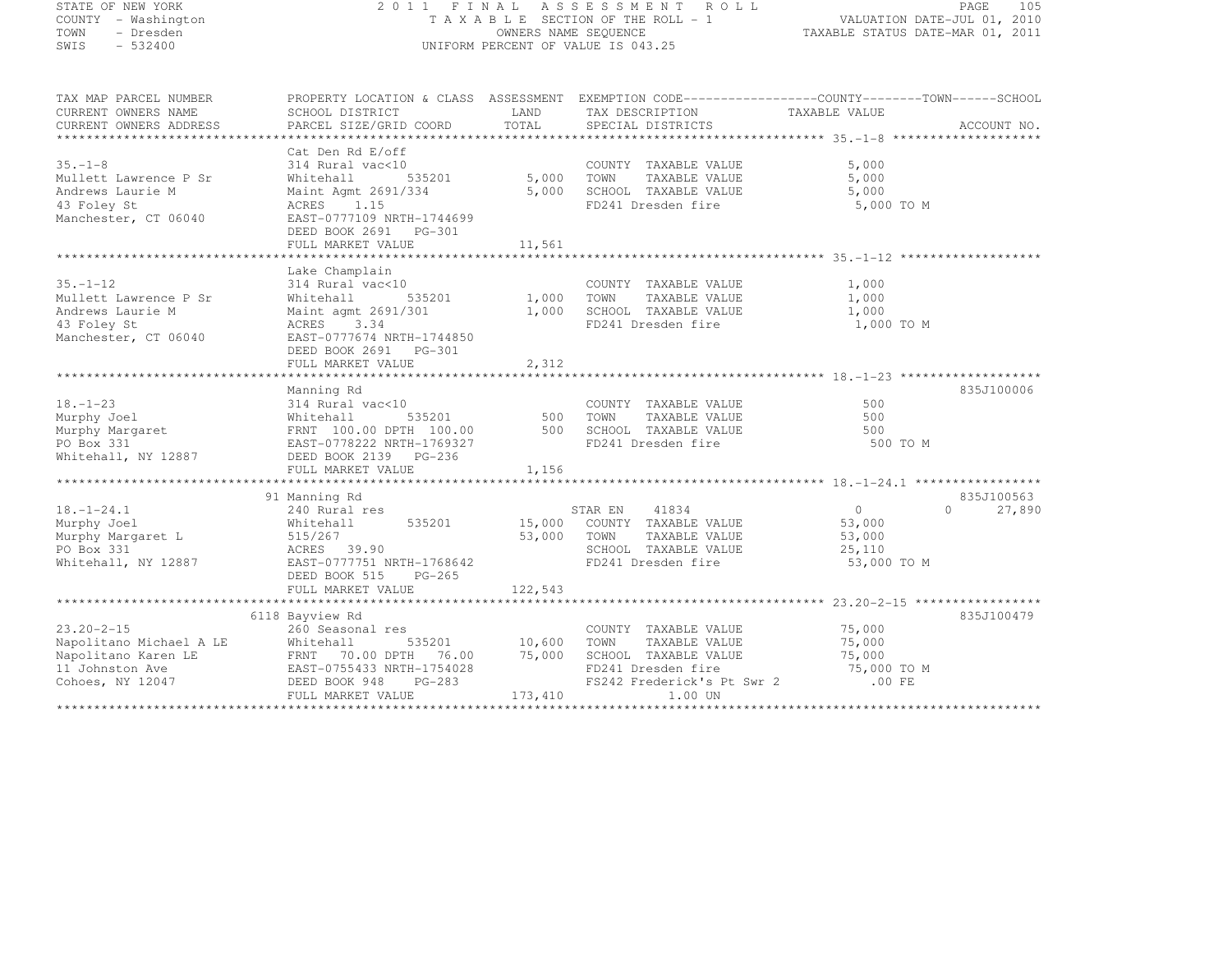STATE OF NEW IONAL<br>COUNTY - Washington<br>TOWN - Dresden<br>E22400

# STATE OF NEW YORK 2 0 1 1 F I N A L A S S E S S M E N T R O L L PAGE <sup>106</sup> COUNTY - Washington T A X A B L E SECTION OF THE ROLL - 1 VALUATION DATE-JUL 01, 2010 TOWN - Dresden OWNERS NAME SEQUENCE TAXABLE STATUS DATE-MAR 01, 2011<br>- TRESDEN ON THE SEQUENCE TO A SECUENCE TO A SECUENCE THE SEQUENCE OF THE SECUENCE OF THE SECUENCE OF THE SECOND

| TAX MAP PARCEL NUMBER<br>CURRENT OWNERS NAME<br>CURRENT OWNERS ADDRESS | PROPERTY LOCATION & CLASS ASSESSMENT EXEMPTION CODE----------------COUNTY-------TOWN------SCHOOL<br>SCHOOL DISTRICT<br>PARCEL SIZE/GRID COORD | LAND<br>TOTAL | TAX DESCRIPTION<br>SPECIAL DISTRICTS | TAXABLE VALUE | ACCOUNT NO.        |
|------------------------------------------------------------------------|-----------------------------------------------------------------------------------------------------------------------------------------------|---------------|--------------------------------------|---------------|--------------------|
|                                                                        |                                                                                                                                               |               |                                      |               |                    |
| $28. -1 - 7$                                                           | 37 Carrington Brook Way<br>312 Vac w/imprv                                                                                                    |               | COUNTY TAXABLE VALUE                 | 60,000        | 835J100469         |
| Nearing Brian G                                                        | 535201<br>Whitehall                                                                                                                           | 32,700        | TAXABLE VALUE<br>TOWN                | 60,000        |                    |
| Nearing Carol A                                                        |                                                                                                                                               | 60,000        | SCHOOL TAXABLE VALUE                 | 60,000        |                    |
| 1729 Seventh St                                                        | log hse - sap hse<br>ACRES 60.50                                                                                                              |               | FD241 Dresden fire                   | 60,000 TO M   |                    |
| Rensselaer, NY 12144                                                   | EAST-0769209 NRTH-1750961                                                                                                                     |               |                                      |               |                    |
|                                                                        | DEED BOOK 2296 PG-19                                                                                                                          |               |                                      |               |                    |
|                                                                        | FULL MARKET VALUE                                                                                                                             | 138,728       |                                      |               |                    |
|                                                                        |                                                                                                                                               |               |                                      |               |                    |
|                                                                        | 4018 Eichler Way                                                                                                                              |               |                                      |               | 835J100162         |
| $26.8 - 7 - 4$                                                         | 260 Seasonal res                                                                                                                              |               | STAR B<br>41854                      | $\circ$       | 14,730<br>$\Omega$ |
| Nephew John F LE                                                       | Whitehall                                                                                                                                     | 535201 10,000 | COUNTY TAXABLE VALUE                 | 108,500       |                    |
| Nephew Daniel X Co-Trst                                                | FRNT 110.00 DPTH 42.00                                                                                                                        | 108,500       | TOWN<br>TAXABLE VALUE                | 108,500       |                    |
| 26 Bradlee Rd Apt 5                                                    | EAST-0753925 NRTH-1753110                                                                                                                     |               | SCHOOL TAXABLE VALUE                 | 93,770        |                    |
| Medford, MA 02155                                                      | DEED BOOK 2840 PG-154                                                                                                                         |               | FD241 Dresden fire                   | 108,500 TO M  |                    |
|                                                                        | FULL MARKET VALUE                                                                                                                             |               | 250,867 HS241 Hulet land swr 1       | 1.00 UN C     |                    |
|                                                                        |                                                                                                                                               |               |                                      |               |                    |
|                                                                        | 4024 Eichler Way                                                                                                                              |               |                                      |               | 835J100085         |
| $26.8 - 7 - 5$                                                         | 260 Seasonal res                                                                                                                              |               | COUNTY TAXABLE VALUE                 | 92,100        |                    |
| Nephew Maria L                                                         | 535201<br>Whitehall                                                                                                                           | 16,400        | TAXABLE VALUE<br>TOWN                | 92,100        |                    |
| Nephew John D                                                          | FRNT 91.00 DPTH 129.00                                                                                                                        | 92,100        | SCHOOL TAXABLE VALUE                 | 92,100        |                    |
| 1 Woodland Dr                                                          | EAST-0753796 NRTH-1753048                                                                                                                     |               | FD241 Dresden fire                   | 92,100 TO M   |                    |
|                                                                        |                                                                                                                                               |               |                                      |               |                    |
| Westford, MA 01886                                                     | DEED BOOK 2007 PG-224<br>FULL MARKET VALUE                                                                                                    | 212,948       | HS241 Hulet land swr 1               | 1.00 UN C     |                    |
|                                                                        |                                                                                                                                               |               |                                      |               |                    |
|                                                                        | 2184 Lands End Rd                                                                                                                             |               |                                      |               | 835J100312         |
| $26. - 1 - 11$                                                         | 280 Res Multiple - WTRFNT                                                                                                                     |               | COUNTY TAXABLE VALUE                 | 560,000       |                    |
| Nephew Robert M                                                        | Whitehall<br>535201                                                                                                                           | 314,000       | TOWN<br>TAXABLE VALUE                | 560,000       |                    |
| Nephew Nancy J                                                         | 300' Lake Frt                                                                                                                                 | 560,000       | SCHOOL TAXABLE VALUE                 | 560,000       |                    |
| 21 Captain Browns Ln                                                   | ACRES<br>1.37                                                                                                                                 |               | FD241 Dresden fire                   | 560,000 TO M  |                    |
| Acton, MA 01720                                                        | EAST-0750881 NRTH-1751029                                                                                                                     |               |                                      |               |                    |
|                                                                        | DEED BOOK 822<br>$PG-198$                                                                                                                     |               |                                      |               |                    |
|                                                                        |                                                                                                                                               | 1294,798      |                                      |               |                    |
|                                                                        | FULL MARKET VALUE                                                                                                                             |               |                                      |               |                    |
|                                                                        | 6338 Sunset Bay Rd                                                                                                                            |               |                                      |               | 835J100166         |
| $23.20 - 5 - 9$                                                        |                                                                                                                                               |               |                                      |               |                    |
|                                                                        | 260 Seasonal res - WTRFNT                                                                                                                     |               | COUNTY TAXABLE VALUE                 | 272,000       |                    |
| Nephew Thomas A                                                        | Whitehall<br>535201                                                                                                                           | 144,500       | TOWN<br>TAXABLE VALUE                | 272,000       |                    |
| Barry Mary                                                             | Lf 58                                                                                                                                         | 272,000       | SCHOOL TAXABLE VALUE                 | 272,000       |                    |
| 22 Lawrence St                                                         | FRNT<br>88.00 DPTH 177.00                                                                                                                     |               | FD241 Dresden fire                   | 272,000 TO M  |                    |
| Pepperell, MA 10463                                                    | EAST-0756138 NRTH-1754511                                                                                                                     |               |                                      |               |                    |
|                                                                        | DEED BOOK 1826 PG-5                                                                                                                           |               |                                      |               |                    |
|                                                                        | FULL MARKET VALUE                                                                                                                             | 628,902       |                                      |               |                    |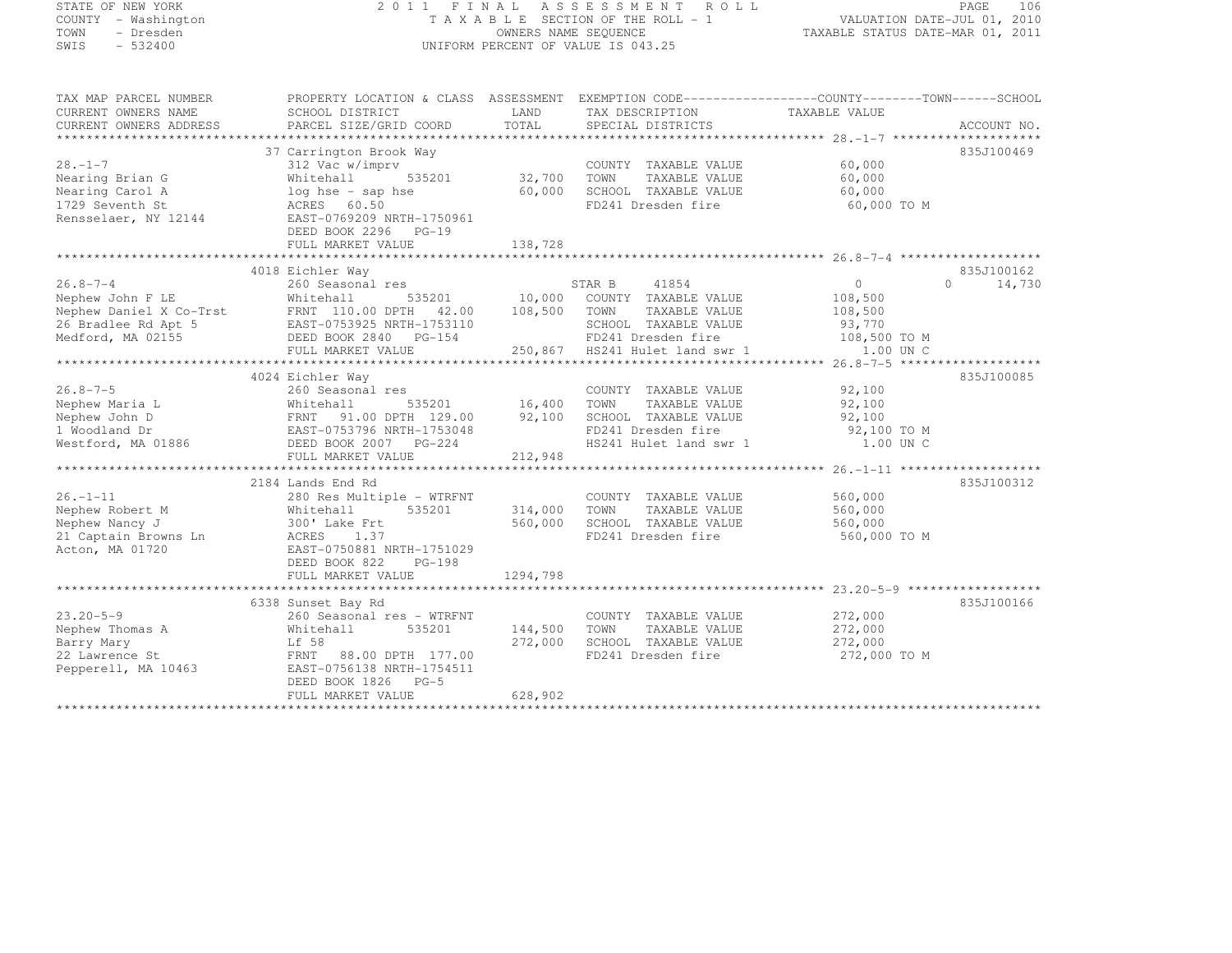| STATE OF NEW YORK<br>COUNTY - Washington<br>TOWN<br>- Dresden<br>SWIS<br>$-532400$                  | 2011 FINAL ASSESSMENT ROLL<br>TAXABLE SECTION OF THE ROLL - 1<br>UNIFORM PERCENT OF VALUE IS 043.25                                                                                                 | 107<br>PAGE<br>VALUATION DATE-JUL 01, 2010<br>TAXABLE STATUS DATE-MAR 01, 2011 |                                                                                                     |                                               |             |
|-----------------------------------------------------------------------------------------------------|-----------------------------------------------------------------------------------------------------------------------------------------------------------------------------------------------------|--------------------------------------------------------------------------------|-----------------------------------------------------------------------------------------------------|-----------------------------------------------|-------------|
| TAX MAP PARCEL NUMBER<br>CURRENT OWNERS NAME<br>CURRENT OWNERS ADDRESS                              | PROPERTY LOCATION & CLASS ASSESSMENT EXEMPTION CODE---------------COUNTY--------TOWN------SCHOOL<br>SCHOOL DISTRICT<br>PARCEL SIZE/GRID COORD                                                       | LAND<br>TOTAL                                                                  | TAX DESCRIPTION<br>SPECIAL DISTRICTS                                                                | TAXABLE VALUE                                 | ACCOUNT NO. |
| $49. -2 - 4.8 - 8809$<br>Nichols Leonard<br>Nichols Doreen<br>1761 Plank Rd<br>Petersburg, NY 12138 | 47 Maple Acres Way<br>270 Mfg housing - WTRFNT<br>Whitehall<br>535201<br>leased parcel Lot No. 17<br>EAST-0732700 NRTH-1296480<br>FULL MARKET VALUE                                                 | 21,503                                                                         | COUNTY TAXABLE VALUE<br>0 TOWN<br>TAXABLE VALUE<br>9,300 SCHOOL TAXABLE VALUE<br>FD241 Dresden fire | 9,300<br>9,300<br>9,300<br>9,300 TO M         | 835J100148  |
| $50. -4 - 2.2$<br>Nicol William D Jr<br>211 Ash St<br>Corinth, NY 12822                             | 88 Babcock Rd<br>260 Seasonal res - WTRFNT<br>535201<br>Whitehall<br>$50. - 1 - 2.2$<br>ACRES<br>1.10<br>EAST-0773212 NRTH-1726150<br>DEED BOOK 858<br>PG-158<br>FULL MARKET VALUE                  | 10,000 TOWN<br>35,000<br>80,925                                                | COUNTY TAXABLE VALUE<br>TAXABLE VALUE<br>SCHOOL TAXABLE VALUE<br>FD241 Dresden fire                 | 35,000<br>35,000<br>35,000<br>35,000 TO M     | 835J101108  |
| $50 - 4 - 3$<br>Nicol William D Jr<br>213 Ash St<br>Corinth, NY 12822                               | 87 Babcock Rd<br>270 Mfg housing - WTRFNT<br>Whitehall<br>535201<br>$50. - 1 - 3$<br>FRNT 50.00 DPTH 150.00<br>EAST-0773362 NRTH-1726233<br>DEED BOOK 755 PG-83<br>FULL MARKET VALUE                | 10,000<br>15,000<br>34,682                                                     | COUNTY TAXABLE VALUE<br>TOWN<br>TAXABLE VALUE<br>SCHOOL TAXABLE VALUE<br>FD241 Dresden fire         | 15,000<br>15,000<br>15,000<br>15,000 TO M     | 835J100724  |
| $26.8 - 5 - 10$<br>Noll Stephen<br>Dunn Lucille T<br>144 Lincoln St<br>Garden City, NY 11530        | 2743 Sheep Meadow Ln<br>210 1 Family Res - WTRFNT<br>535201<br>Whitehall<br>Eff Lf 100<br>ACRES 2.20<br>EAST-0753459 NRTH-1752626<br>DEED BOOK 565<br>PG-191<br>FULL MARKET VALUE                   | 332,800<br>769,480                                                             | COUNTY TAXABLE VALUE<br>165,000 TOWN<br>TAXABLE VALUE<br>SCHOOL TAXABLE VALUE<br>FD241 Dresden fire | 332,800<br>332,800<br>332,800<br>332,800 TO M | 835J101101  |
| $35. - 1 - 14.2$<br>Northern Woodland LP<br>930 Tahoe Blvd Ste 802-550<br>Incline Village, NV 89451 | ***********************<br>13421 State Route 22<br>312 Vac w/imprv<br>535201<br>Whitehall<br>237.3 Acc<br>ACRES 220.00<br>EAST-0772446 NRTH-1737470<br>DEED BOOK 890<br>PG-270<br>FULL MARKET VALUE | 80,000<br>102,000<br>235,838                                                   | COUNTY TAXABLE VALUE<br>TAXABLE VALUE<br>TOWN<br>SCHOOL TAXABLE VALUE<br>FD241 Dresden fire         | 102,000<br>102,000<br>102,000<br>102,000 TO M | 835J101096  |
|                                                                                                     |                                                                                                                                                                                                     |                                                                                |                                                                                                     |                                               |             |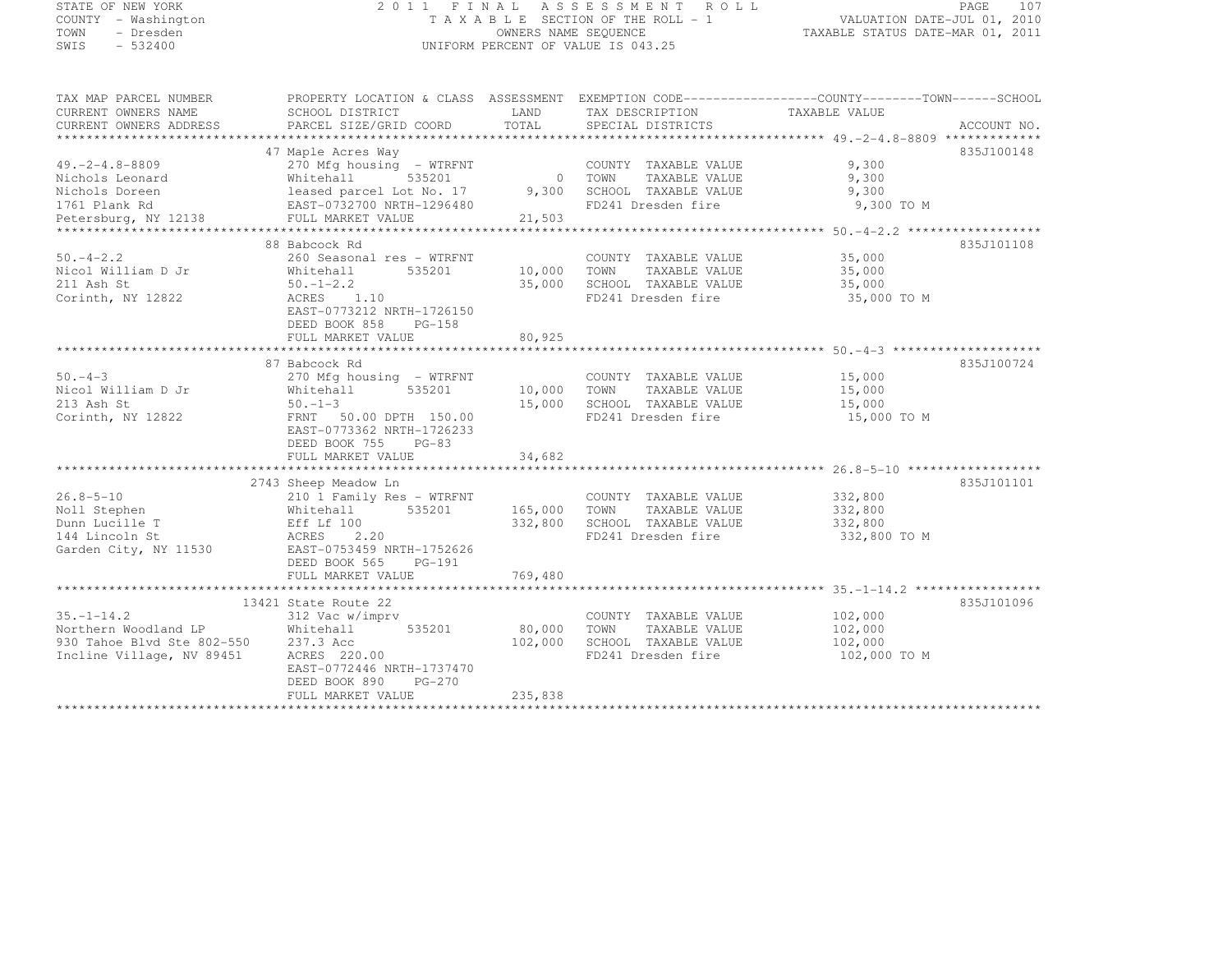| STATE OF NEW YORK |  |                     |  |
|-------------------|--|---------------------|--|
|                   |  | COUNTY - Washington |  |
| TOWN              |  | - Dresden           |  |
| SWIS              |  | $-532400$           |  |

## STATE OF NEW YORK 2 0 1 1 F I N A L A S S E S S M E N T R O L L PAGE <sup>108</sup> COUNTY - Washington T A X A B L E SECTION OF THE ROLL - 1 VALUATION DATE-JUL 01, 2010 TOWN - Dresden OWNERS NAME SEQUENCE TAXABLE STATUS DATE-MAR 01, 2011<br>- TRESDEN ON THE SEQUENCE TO A SECUENCE TO A SECUENCE THE SEQUENCE OF THE SECUENCE OF THE SECUENCE OF THE SECOND SWIS - 532400 - DISPONSITY OF VALUE IS 043.25

| TAX MAP PARCEL NUMBER | PROPERTY LOCATION & CLASS ASSESSMENT EXEMPTION CODE-----------------COUNTY-------TOWN------SCHOOL                                                                                                                                                                                  |                     |                                                                                               |                        |                    |
|-----------------------|------------------------------------------------------------------------------------------------------------------------------------------------------------------------------------------------------------------------------------------------------------------------------------|---------------------|-----------------------------------------------------------------------------------------------|------------------------|--------------------|
|                       |                                                                                                                                                                                                                                                                                    |                     |                                                                                               |                        |                    |
|                       |                                                                                                                                                                                                                                                                                    |                     |                                                                                               |                        |                    |
|                       |                                                                                                                                                                                                                                                                                    |                     |                                                                                               |                        |                    |
|                       | 987 County Route 6                                                                                                                                                                                                                                                                 |                     |                                                                                               |                        | 835J100284         |
|                       | 26.8–2–6<br>26.8–2–6<br>26.8–2–6<br>26.8–2–6<br>26.8–2–6<br>26.8–2–6<br>26.8–2–6<br>26.8–2–6<br>26.8–2–6<br>26.8–2–6<br>26.8–2–6<br>26.8–201<br>25.9–201<br>25.600<br>27.00<br>27.00<br>27.00<br>27.00<br>27.00<br>27.00<br>27.00<br>27.00<br>27.00<br>27.00<br>27.00<br>27.00<br> |                     | COUNTY TAXABLE VALUE 155,600                                                                  |                        |                    |
|                       |                                                                                                                                                                                                                                                                                    |                     |                                                                                               | 155,600<br>155,600     |                    |
|                       |                                                                                                                                                                                                                                                                                    |                     |                                                                                               |                        |                    |
|                       |                                                                                                                                                                                                                                                                                    |                     | $FD241$ Dresden fire $155,600$ TO M<br>$\frac{15241}{100 \text{ FM C}}$                       |                        |                    |
|                       |                                                                                                                                                                                                                                                                                    |                     |                                                                                               | 1.00 UN C              |                    |
|                       | FULL MARKET VALUE                                                                                                                                                                                                                                                                  | 359,769             |                                                                                               |                        |                    |
|                       |                                                                                                                                                                                                                                                                                    |                     |                                                                                               |                        |                    |
|                       | 51 Pike Brook Rd                                                                                                                                                                                                                                                                   |                     |                                                                                               |                        | 835J100079         |
| $58. - 1 - 9$         |                                                                                                                                                                                                                                                                                    |                     |                                                                                               | $\Omega$               | $\Omega$<br>14,730 |
|                       |                                                                                                                                                                                                                                                                                    |                     |                                                                                               | 55,900                 |                    |
|                       |                                                                                                                                                                                                                                                                                    |                     |                                                                                               | 55,900                 |                    |
|                       |                                                                                                                                                                                                                                                                                    |                     | SCHOOL TAXABLE VALUE 41,170                                                                   |                        |                    |
|                       |                                                                                                                                                                                                                                                                                    |                     | FD241 Dresden fire 55,900 TO M                                                                |                        |                    |
|                       | 0'Neil Kevin J<br>0'Neil Kevin J<br>51 Pike Brook Rd<br>12819 EAST-0767434 NRTH-1721902<br>EEED BOOK 1854 PG-122 PD241 Dresden fire<br>FULL MARKET VALUE<br>FULL MARKET VALUE<br>29,249<br>PULL MARKET VALUE<br>29,249<br>PULL MARKET VALUE<br>29,24                               |                     |                                                                                               |                        |                    |
|                       |                                                                                                                                                                                                                                                                                    |                     |                                                                                               |                        |                    |
|                       | 5482 Bluff Head Rd                                                                                                                                                                                                                                                                 |                     |                                                                                               |                        |                    |
| $20. -1 - 7.1$        | 240 Rural res<br>- WTRFNT                                                                                                                                                                                                                                                          |                     | COUNTY TAXABLE VALUE                                                                          |                        |                    |
| O'reilly Michael      | Whitehall                                                                                                                                                                                                                                                                          | 535201 317,500 TOWN | TAXABLE VALUE                                                                                 | 795,000<br>795,000     |                    |
| O'reilly Marie        |                                                                                                                                                                                                                                                                                    |                     | 795,000 SCHOOL TAXABLE VALUE 795,000                                                          |                        |                    |
| 6001 N A1A PMB 8327   |                                                                                                                                                                                                                                                                                    |                     | FD241 Dresden fire                                                                            | 795,000 TO M           |                    |
| Vero Beach, FL 32963  | ACRES 30.00                                                                                                                                                                                                                                                                        |                     |                                                                                               |                        |                    |
|                       | EAST-0761023 NRTH-1762159                                                                                                                                                                                                                                                          |                     |                                                                                               |                        |                    |
|                       | DEED BOOK 699<br>PG-285                                                                                                                                                                                                                                                            |                     |                                                                                               |                        |                    |
|                       | FULL MARKET VALUE                                                                                                                                                                                                                                                                  | 1838,150            |                                                                                               |                        |                    |
|                       |                                                                                                                                                                                                                                                                                    |                     |                                                                                               |                        |                    |
|                       | 4227 Beach Way                                                                                                                                                                                                                                                                     |                     |                                                                                               |                        | 835J100771         |
| $26.8 - 7 - 1$        | 260 Seasonal res - WTRFNT                                                                                                                                                                                                                                                          |                     | COUNTY TAXABLE VALUE 234,300                                                                  |                        |                    |
| Okeeffe Doris M       | 535201<br>Whitehall                                                                                                                                                                                                                                                                |                     | 108,900 TOWN TAXABLE VALUE                                                                    |                        |                    |
| 123 Grosvenor St      | Camp Seas                                                                                                                                                                                                                                                                          |                     | 234,300 SCHOOL TAXABLE VALUE                                                                  | $234,300$<br>$234,300$ |                    |
| Douglaston, NY 11363  | Lf 60                                                                                                                                                                                                                                                                              |                     |                                                                                               |                        |                    |
|                       | FRNT 147.00 DPTH 63.00                                                                                                                                                                                                                                                             |                     | FD241 Dresden fire 234,300 TO M<br>HS241 Hulet land swr 1 1.00 UN C<br>HS241 Hulet land swr 1 |                        |                    |
|                       | EAST-0753574 NRTH-1753211                                                                                                                                                                                                                                                          |                     |                                                                                               |                        |                    |
|                       | DEED BOOK 609 PG-1                                                                                                                                                                                                                                                                 |                     |                                                                                               |                        |                    |
|                       | FULL MARKET VALUE                                                                                                                                                                                                                                                                  | 541,734             |                                                                                               |                        |                    |
|                       |                                                                                                                                                                                                                                                                                    |                     |                                                                                               |                        |                    |
|                       | 6325 Sunset Bay Rd                                                                                                                                                                                                                                                                 |                     |                                                                                               |                        | 835J100758         |
| $23.20 - 3 - 14.2$    | 260 Seasonal res                                                                                                                                                                                                                                                                   |                     |                                                                                               |                        |                    |
| Olexa John A          | Whitehall                                                                                                                                                                                                                                                                          |                     | s<br>535201 4,800 TOWN TAXABLE VALUE                                                          | 67,500<br>67,500       |                    |
| Olexa Colette N       |                                                                                                                                                                                                                                                                                    |                     |                                                                                               |                        |                    |
| 2 Withe Pass          | Camp Seas<br>FRNT 30.00 DPTH 80.00                                                                                                                                                                                                                                                 |                     | 67,500 SCHOOL TAXABLE VALUE<br>FD241 Dresden fire<br>FD241 Dresden fire                       | 67,500<br>67,500 TO M  |                    |
| Burlington, CT 06013  | EAST-0755974 NRTH-1754163                                                                                                                                                                                                                                                          |                     |                                                                                               |                        |                    |
|                       | DEED BOOK 516 PG-88                                                                                                                                                                                                                                                                |                     |                                                                                               |                        |                    |
|                       | FULL MARKET VALUE                                                                                                                                                                                                                                                                  | 156,069             |                                                                                               |                        |                    |
|                       |                                                                                                                                                                                                                                                                                    |                     |                                                                                               |                        |                    |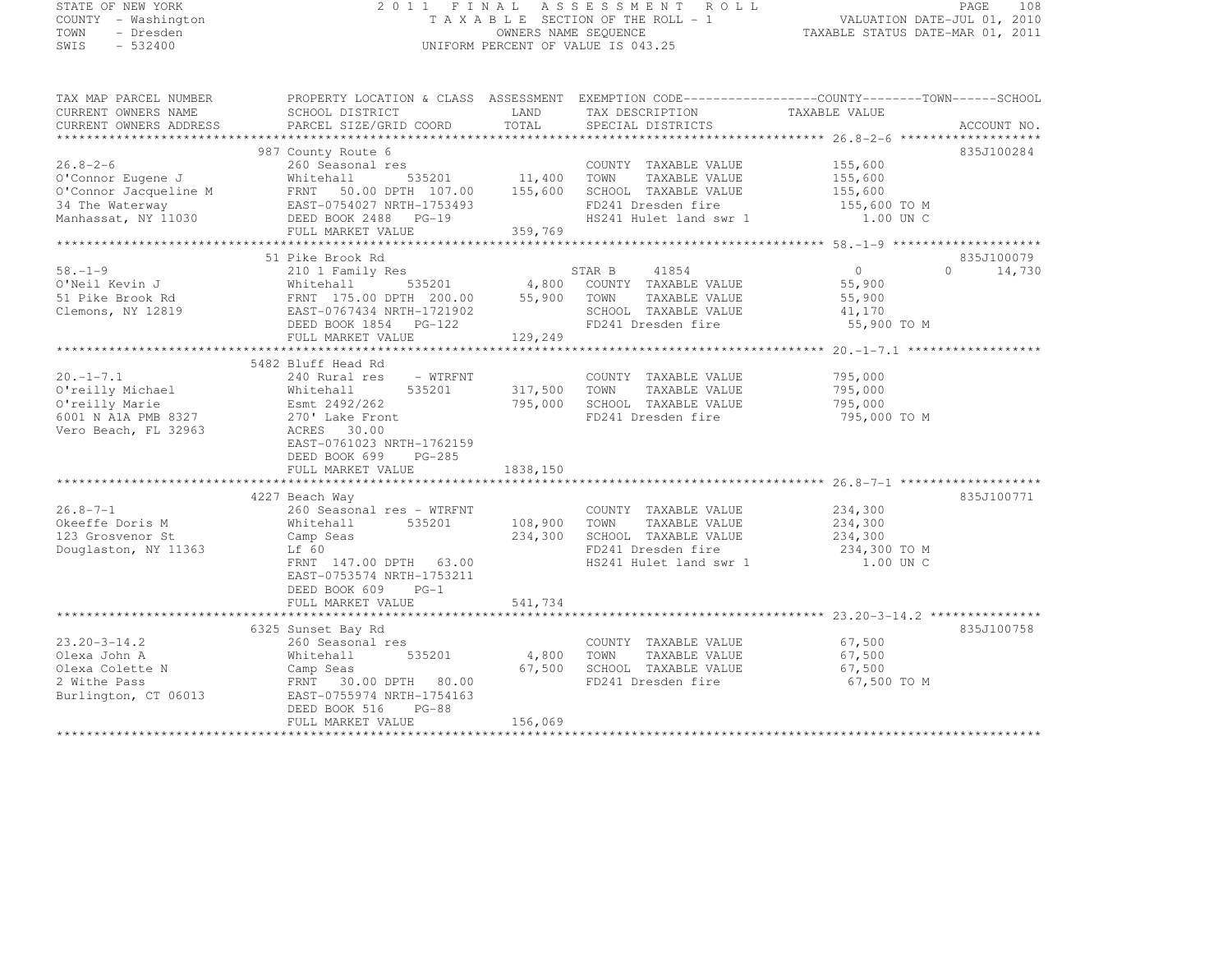| STATE OF NEW YORK                                                                                                                                                                                                                                                                                           |                                                                                               |       | 2011 FINAL ASSESSMENT ROLL                                        |                      | PAGE       | 109 |
|-------------------------------------------------------------------------------------------------------------------------------------------------------------------------------------------------------------------------------------------------------------------------------------------------------------|-----------------------------------------------------------------------------------------------|-------|-------------------------------------------------------------------|----------------------|------------|-----|
| - Washington<br>COUNTY                                                                                                                                                                                                                                                                                      |                                                                                               |       | T A X A B L E SECTION OF THE ROLL - 1 VALUATION DATE-JUL 01, 2010 |                      |            |     |
| TOWN<br>- Dresden                                                                                                                                                                                                                                                                                           |                                                                                               |       | OWNERS NAME SEQUENCE TAXABLE STATUS DATE-MAR 01, 2011             |                      |            |     |
| $-532400$<br>SWIS                                                                                                                                                                                                                                                                                           |                                                                                               |       | UNIFORM PERCENT OF VALUE IS 043.25                                |                      |            |     |
|                                                                                                                                                                                                                                                                                                             |                                                                                               |       |                                                                   |                      |            |     |
| TAX MAP PARCEL NUMBER THE PROPERTY LOCATION & CLASS ASSESSMENT EXEMPTION CODE---------------COUNTY--------TOWN------SCHOOL                                                                                                                                                                                  |                                                                                               |       |                                                                   |                      |            |     |
| CURRENT OWNERS NAME                                                                                                                                                                                                                                                                                         | SCHOOL DISTRICT                     LAND        TAX DESCRIPTION                 TAXABLE VALUE |       |                                                                   |                      |            |     |
|                                                                                                                                                                                                                                                                                                             |                                                                                               |       |                                                                   |                      |            |     |
|                                                                                                                                                                                                                                                                                                             |                                                                                               |       |                                                                   |                      |            |     |
|                                                                                                                                                                                                                                                                                                             | 13063 State Route 22                                                                          |       |                                                                   |                      |            |     |
| $42. - 1 - 23.6$                                                                                                                                                                                                                                                                                            | 270 Mfg housing - WTRFNT STAR B 41854                                                         |       |                                                                   | $\overline{0}$ 0     | 14,730     |     |
|                                                                                                                                                                                                                                                                                                             | Whitehall 535201 10,000 COUNTY TAXABLE VALUE 30,000                                           |       |                                                                   |                      |            |     |
|                                                                                                                                                                                                                                                                                                             |                                                                                               |       |                                                                   | TAXABLE VALUE 30,000 |            |     |
| PO Box 3                                                                                                                                                                                                                                                                                                    | EAST-0774164 NRTH-1728508                                                                     |       | SCHOOL TAXABLE VALUE 15,270                                       |                      |            |     |
| Clemons, NY 12819 DEED BOOK 834 PG-180                                                                                                                                                                                                                                                                      |                                                                                               |       | FD241 Dresden fire 30,000 TO M                                    |                      |            |     |
|                                                                                                                                                                                                                                                                                                             |                                                                                               |       |                                                                   |                      |            |     |
|                                                                                                                                                                                                                                                                                                             |                                                                                               |       |                                                                   |                      |            |     |
|                                                                                                                                                                                                                                                                                                             | Mountainview Way East                                                                         |       |                                                                   |                      | 835J101018 |     |
| $23.20 - 6 - 1$                                                                                                                                                                                                                                                                                             | 314 Rural vac<10                                                                              |       | COUNTY TAXABLE VALUE                                              | 5,000                |            |     |
|                                                                                                                                                                                                                                                                                                             |                                                                                               |       | TAXABLE VALUE<br>TOWN                                             | 5,000                |            |     |
| Olson Jill L                                                                                                                                                                                                                                                                                                | $P/O$ D-12                                                                                    | 5,000 | SCHOOL TAXABLE VALUE                                              | 5,000                |            |     |
| 23 Barry Ln                                                                                                                                                                                                                                                                                                 | FRNT 123.00 DPTH 100.00                                                                       |       | FD241 Dresden fire 5,000 TO M                                     |                      |            |     |
| $\mathbf{r}$ , $\mathbf{r}$ , $\mathbf{r}$ , $\mathbf{r}$ , $\mathbf{r}$ , $\mathbf{r}$ , $\mathbf{r}$ , $\mathbf{r}$ , $\mathbf{r}$ , $\mathbf{r}$ , $\mathbf{r}$ , $\mathbf{r}$ , $\mathbf{r}$ , $\mathbf{r}$ , $\mathbf{r}$ , $\mathbf{r}$ , $\mathbf{r}$ , $\mathbf{r}$ , $\mathbf{r}$ , $\mathbf{r}$ , |                                                                                               |       |                                                                   |                      |            |     |

Simsbury, CT 06070 EAST-0756700 NRTH-1754880

DEED BOOK 2491 PG-135

|                               | FULL MARKET VALUE                            | 11,561   |        |                                   |                |         |            |
|-------------------------------|----------------------------------------------|----------|--------|-----------------------------------|----------------|---------|------------|
|                               |                                              |          |        |                                   |                |         |            |
|                               | 5115 Bluff Head Rd                           |          |        |                                   |                |         | 835J100750 |
| $23.20 - 6 - 25$              | 260 Seasonal res - WTRFNT                    |          |        | COUNTY TAXABLE VALUE              | 210,000        |         |            |
| Olson Peter J                 | 535201 114,200<br>Whitehall                  |          | TOWN   | TAXABLE VALUE                     | 210,000        |         |            |
| Olson Jill L<br>Camp Seas     |                                              | 210,000  |        | SCHOOL TAXABLE VALUE              | 210,000        |         |            |
| 23 Barry Ln                   | FRNT 63.00 DPTH 160.00                       |          |        | FD241 Dresden fire                | 210,000 TO M   |         |            |
| Simsbury, CT 06070            | EAST-0756585 NRTH-1754929                    |          |        |                                   |                |         |            |
|                               | DEED BOOK 2491 PG-135                        |          |        |                                   |                |         |            |
|                               | FULL MARKET VALUE                            | 485,549  |        |                                   |                |         |            |
|                               |                                              |          |        |                                   |                |         |            |
|                               | 39 Lillians Way                              |          |        |                                   |                |         | 835J101019 |
| $28. - 1 - 6.4$               | 210 1 Family Res                             |          | STAR B | 41854                             | $\overline{0}$ | $\circ$ | 14,730     |
| Whitehall<br>Oneil Lawrence P |                                              |          |        | 535201 9,200 COUNTY TAXABLE VALUE | 54,400         |         |            |
| 39 Lillians Way               | ACRES 4.37                                   | 54,400   | TOWN   | TAXABLE VALUE                     | 54,400         |         |            |
| Clemons, NY 12819             | EAST-0769617 NRTH-1751632                    |          |        | SCHOOL TAXABLE VALUE              | 39,670         |         |            |
|                               | DEED BOOK 521<br>$PG-337$                    |          |        | FD241 Dresden fire 54,400 TO M    |                |         |            |
|                               | FULL MARKET VALUE                            | 125,780  |        |                                   |                |         |            |
|                               |                                              |          |        |                                   |                |         |            |
|                               | 14389 State Route 22                         |          |        |                                   |                |         | 835J100363 |
| $25. - 1 - 4$                 | 240 Rural res                                |          | STAR B | 41854                             | $\Omega$       | $\circ$ | 14,730     |
| Ostrander Charles             | 535201 19,800<br>es Whitehall<br>ACRES 17.80 |          |        | COUNTY TAXABLE VALUE              | 65,900         |         |            |
| Barber Vicki                  |                                              | 65,900   | TOWN   | TAXABLE VALUE                     | 65,900         |         |            |
| 14389 State Route 22          | EAST-0774001 NRTH-1759539                    |          |        | SCHOOL TAXABLE VALUE              | 51,170         |         |            |
| Clemons, NY 12819             | DEED BOOK 824                                | $PG-109$ |        | FD241 Dresden fire                | 65,900 TO M    |         |            |
|                               | FULL MARKET VALUE                            | 152,370  |        |                                   |                |         |            |
|                               | ********************                         |          |        |                                   |                |         |            |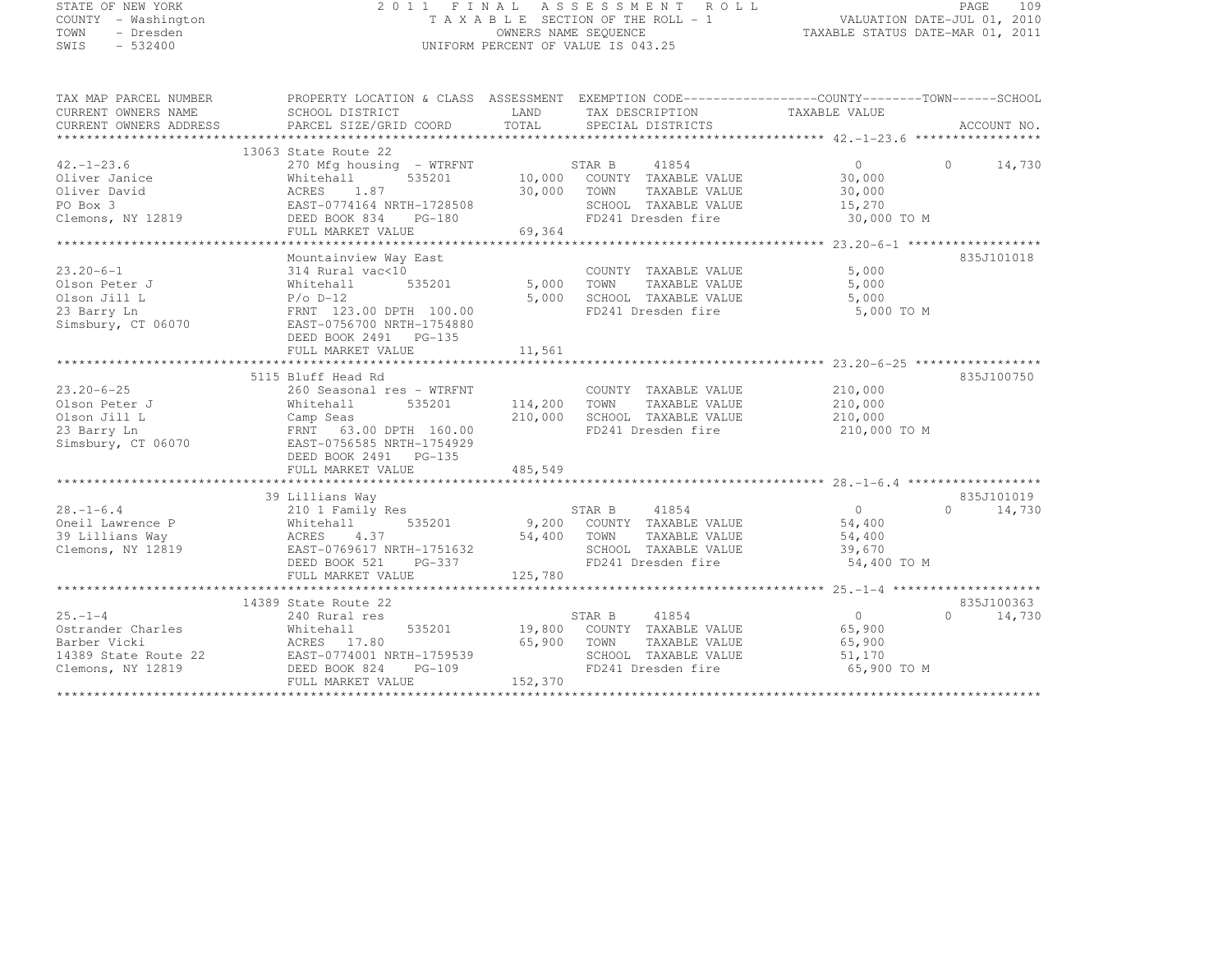| STATE OF NEW YORK   |  |           |
|---------------------|--|-----------|
| COUNTY - Washington |  |           |
| TOWN                |  | - Dresden |
| SWIS                |  | $-532400$ |

#### STATE OF NEW YORK 2 0 1 1 F I N A L A S S E S S M E N T R O L L PAGE <sup>110</sup> COUNTY - Washington T A X A B L E SECTION OF THE ROLL - 1 VALUATION DATE-JUL 01, 2010 TOWN - Dresden OWNERS NAME SEQUENCE TAXABLE STATUS DATE-MAR 01, 2011<br>- TRESDEN ON THE SEQUENCE TO A SECUENCE TO BE SERVED ON THE SEQUENCE OF SEXUE OF THE STATUS DATE MAR 01, 2011 SWIS - 532400 UNIFORM PERCENT OF VALUE IS 043.25

| TAX MAP PARCEL NUMBER<br>CURRENT OWNERS NAME<br>CURRENT OWNERS ADDRESS                                 | PROPERTY LOCATION & CLASS ASSESSMENT EXEMPTION CODE----------------COUNTY-------TOWN------SCHOOL<br>SCHOOL DISTRICT<br>PARCEL SIZE/GRID COORD                              | LAND<br>TOTAL             | TAX DESCRIPTION TAXABLE VALUE<br>SPECIAL DISTRICTS                                                  |                                               | ACCOUNT NO. |
|--------------------------------------------------------------------------------------------------------|----------------------------------------------------------------------------------------------------------------------------------------------------------------------------|---------------------------|-----------------------------------------------------------------------------------------------------|-----------------------------------------------|-------------|
| $25. - 1 - 3$<br>Ostrander Charles D<br>Ostrander Vicki L<br>14389 State Route 22<br>Clemons, NY 12819 | State Route 22/W Off<br>910 Priv forest<br>535201<br>Whitehall<br>For Pri<br>ACRES 13.60<br>EAST-0773278 NRTH-1759677<br>DEED BOOK 1948 PG-140                             | 4,100<br>4,100            | COUNTY TAXABLE VALUE<br>TAXABLE VALUE<br>TOWN<br>SCHOOL TAXABLE VALUE<br>FD241 Dresden fire         | 4,100<br>4,100<br>4,100<br>4,100 TO M         | 835J100409  |
|                                                                                                        | FULL MARKET VALUE                                                                                                                                                          | 9,480                     |                                                                                                     |                                               |             |
|                                                                                                        |                                                                                                                                                                            |                           |                                                                                                     |                                               |             |
|                                                                                                        | 212 Backus Ln                                                                                                                                                              |                           |                                                                                                     |                                               | 835J100539  |
| $18. - 1 - 2$<br>Papajohn Karen<br>364 Broad St<br>New London, CT 06320                                | 240 Rural res<br>535201<br>Whitehall<br>ACRES 66.10<br>EAST-0770192 NRTH-1771951<br>DEED BOOK 952<br>$PG-51$                                                               | 37,000<br>85,000          | COUNTY TAXABLE VALUE<br>TOWN<br>TAXABLE VALUE<br>SCHOOL TAXABLE VALUE<br>FD241 Dresden fire         | 85,000<br>85,000<br>85,000<br>85,000 TO M     |             |
|                                                                                                        | FULL MARKET VALUE                                                                                                                                                          | 196,532                   |                                                                                                     |                                               |             |
|                                                                                                        |                                                                                                                                                                            |                           |                                                                                                     |                                               |             |
|                                                                                                        | 2763 Sheep Meadow Way                                                                                                                                                      |                           |                                                                                                     |                                               | 835J100102  |
| $26.8 - 5 - 1$<br>Papier Arthur<br>Voci Susan<br>109 Southern Parkway<br>Rochester, NY 14618           | 260 Seasonal res - WTRFNT<br>535201<br>Whitehall<br>Lot 1<br>FRNT 528.00 DPTH 90.00<br>EAST-0752705 NRTH-1752659<br>DEED BOOK 2872 PG-251                                  | 294,500                   | COUNTY TAXABLE VALUE<br>TOWN<br>TAXABLE VALUE<br>475,750 SCHOOL TAXABLE VALUE<br>FD241 Dresden fire | 475,750<br>475,750<br>475,750<br>475,750 TO M |             |
|                                                                                                        | FULL MARKET VALUE                                                                                                                                                          | 1100,000                  |                                                                                                     |                                               |             |
|                                                                                                        |                                                                                                                                                                            |                           |                                                                                                     |                                               |             |
| $26.8 - 5 - 1.4$<br>Papier Arthur<br>Voci Susan<br>109 Southern Parkway<br>Rochester, NY 14618         | Sheep Meadow Ln<br>310 Res Vac<br>Whitehall<br>535201<br>$P/O$ Lot $1$<br>FRNT 37.00 DPTH 74.00<br>EAST-0752790 NRTH-1752642<br>DEED BOOK 2872 PG-251<br>FULL MARKET VALUE | 1,000<br>1,000<br>2,312   | COUNTY TAXABLE VALUE<br>TOWN<br>TAXABLE VALUE<br>SCHOOL TAXABLE VALUE<br>FD241 Dresden fire         | 1,000<br>1,000<br>1,000<br>1,000 TO M         |             |
|                                                                                                        |                                                                                                                                                                            |                           |                                                                                                     |                                               |             |
| $21 - 1 - 8$<br>$21. -1 - 6$<br>Parisi Charles A<br>Saratoga Spsrings, NY 12866                        | 6 Parisi Way<br>210 1 Family Res<br>Whitehall<br>535201<br>FRNT 150.00 DPTH 50.00<br>EAST-0780736 NRTH-1766148<br>DEED BOOK 754<br>$PG-126$<br>FULL MARKET VALUE           | 6,800<br>35,500<br>82,081 | COUNTY TAXABLE VALUE<br>TAXABLE VALUE<br>TOWN<br>SCHOOL TAXABLE VALUE<br>FD241 Dresden fire         | 35,500<br>35,500<br>35,500<br>35,500 TO M     | 835J100516  |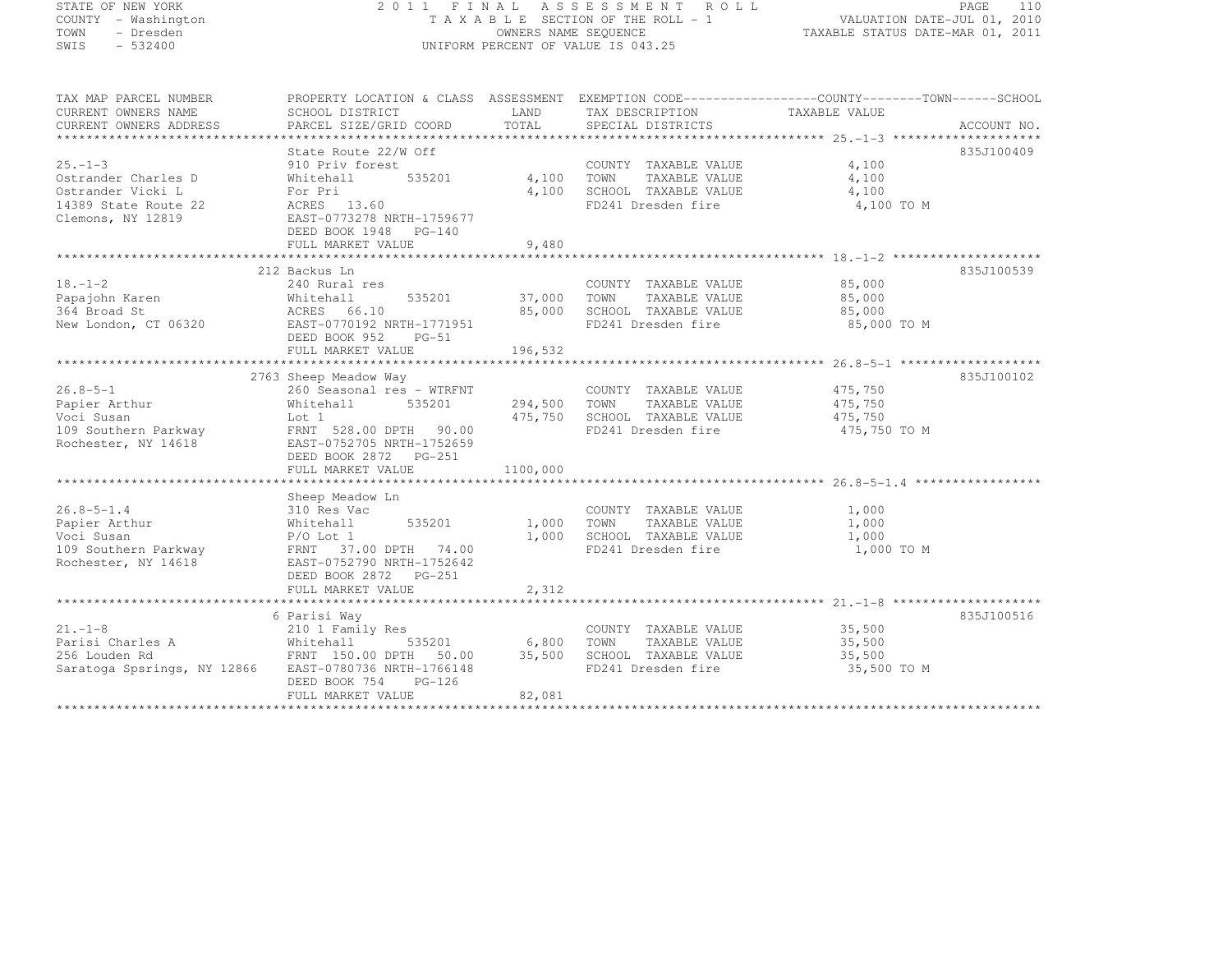| STATE OF NEW YORK   |  |           |
|---------------------|--|-----------|
| COUNTY - Washington |  |           |
| TOWN                |  | - Dresden |
| SWIS                |  | $-532400$ |

# STATE OF NEW YORK 2 0 1 1 F I N A L A S S E S S M E N T R O L L PAGE <sup>111</sup> COUNTY - Washington T A X A B L E SECTION OF THE ROLL - 1 VALUATION DATE-JUL 01, 2010 TOWN - Dresden OWNERS NAME SEQUENCE TAXABLE STATUS DATE-MAR 01, 2011<br>- TRESDEN ON THE SEQUENCE TO A SECUENCE TO BE SERVED ON THE SEQUENCE OF SEXUE OF THE STATUS DATE MAR 01, 2011 SWIS - 532400 UNIFORM PERCENT OF VALUE IS 043.25

| CURRENT OWNERS NAME                                                                                                                                       | SCHOOL DISTRICT                                                                | LAND    | TAX DESCRIPTION                                                       | TAXABLE VALUE                              |                              |
|-----------------------------------------------------------------------------------------------------------------------------------------------------------|--------------------------------------------------------------------------------|---------|-----------------------------------------------------------------------|--------------------------------------------|------------------------------|
| CURRENT OWNERS ADDRESS                                                                                                                                    | PARCEL SIZE/GRID COORD                                                         | TOTAL   | SPECIAL DISTRICTS                                                     |                                            | ACCOUNT NO.                  |
|                                                                                                                                                           |                                                                                |         |                                                                       |                                            |                              |
| $27. - 2 - 10.5$<br>Parker Charles W Jr<br>PO Box 1026                                                                                                    | County Route 6<br>322 Rural vac>10<br>535201 59,200<br>Whitehall<br>Lot 2      | 59,200  | COUNTY TAXABLE VALUE<br>TAXABLE VALUE<br>TOWN                         | 59,200<br>59,200                           |                              |
| So Glens Falls, NY 12803                                                                                                                                  | ACRES 149.00<br>EAST-0758065 NRTH-1746523<br>DEED BOOK 2832 PG-26              |         | SCHOOL TAXABLE VALUE<br>FD241 Dresden fire                            | 59,200<br>59,200 TO M<br>59,200 TO M       |                              |
|                                                                                                                                                           | FULL MARKET VALUE                                                              | 136,879 |                                                                       |                                            |                              |
|                                                                                                                                                           |                                                                                |         |                                                                       |                                            |                              |
| $27. - 2 - 10.6$<br>Parker Charles W Jr<br>PO Box 1026                                                                                                    | County Route 6<br>314 Rural vac<10<br>Whitehall<br>FRNT 220.00 DPTH 170.00 500 |         | COUNTY TAXABLE VALUE<br>TAXABLE VALUE<br>TOWN<br>SCHOOL TAXABLE VALUE | 500<br>500<br>500                          |                              |
| So Glens Falls, NY 12803                                                                                                                                  | EAST-0758614 NRTH-1748127<br>DEED BOOK 2832 PG-26<br>FULL MARKET VALUE         | 1,156   | FD241 Dresden fire                                                    | 500 TO M                                   |                              |
|                                                                                                                                                           |                                                                                |         |                                                                       |                                            |                              |
|                                                                                                                                                           | County Route 6                                                                 |         |                                                                       |                                            | 835J100227                   |
| $27. - 2 - 12$                                                                                                                                            | 322 Rural vac>10                                                               |         | COUNTY TAXABLE VALUE 39,400                                           |                                            |                              |
| Parker Charles W Jr<br>ACRES 82.90<br>PO Box 1026                                                                                                         | 535201 39,400<br>Whitehall                                                     |         | TOWN TAXABLE VALUE                                                    | 39,400                                     |                              |
| South Glens Falls, NY 12803 EAST-0757444 NRTH-1748883                                                                                                     | DEED BOOK 878 PG-287                                                           | 39,400  | SCHOOL TAXABLE VALUE 39,400<br>FD241 Dresden fire                     | 39,400 TO M                                |                              |
|                                                                                                                                                           |                                                                                |         |                                                                       |                                            |                              |
|                                                                                                                                                           |                                                                                |         |                                                                       |                                            |                              |
| $27 - 4 - 7$                                                                                                                                              | 216 County Route 6                                                             |         | CBT VET/TC 41131 16,075 16,075                                        |                                            | 835J100518<br>$\overline{0}$ |
| Parrott Reta                                                                                                                                              | 210 1 Family Res<br>Whitehall                                                  |         | 535201 5,400 AGED-ALL 41800                                           | $9,645$ $9,645$                            | 12,860                       |
|                                                                                                                                                           |                                                                                |         | 64,300 STAR EN 41834                                                  |                                            | 27,890<br>$\overline{0}$     |
|                                                                                                                                                           |                                                                                |         | COUNTY TAXABLE VALUE                                                  | $\begin{array}{c} 0 \\ 38,580 \end{array}$ |                              |
|                                                                                                                                                           |                                                                                |         | TOWN                                                                  | TAXABLE VALUE 38,580                       |                              |
| Clemons, NY 12819 DEED BOOK 428                                                                                                                           | $PG-429$                                                                       |         | SCHOOL TAXABLE VALUE 23,550                                           |                                            |                              |
|                                                                                                                                                           |                                                                                |         |                                                                       |                                            |                              |
|                                                                                                                                                           |                                                                                |         |                                                                       |                                            |                              |
|                                                                                                                                                           | 42 Maple Acres Way                                                             |         |                                                                       |                                            | 835J100148                   |
| $49. -2 - 4.8 - 8805$                                                                                                                                     | 270 Mfg housing - WTRFNT STAR EN                                               |         | 41834                                                                 | $\overline{0}$                             | $\Omega$<br>27,890           |
|                                                                                                                                                           |                                                                                |         | 100 COUNTY TAXABLE VALUE                                              | 65,000                                     |                              |
| Pedonie John Mhitehall 535201 100 COUNTY<br>42 Maple Acres Way leased parcel Lot No. 14 65,000 TOWN<br>Clemons, NY 12819 EAST-0732700 NRTH-1296480 SCHOOL |                                                                                |         | TAXABLE VALUE                                                         | 65,000                                     |                              |
|                                                                                                                                                           |                                                                                |         | SCHOOL TAXABLE VALUE                                                  | 37,110                                     |                              |
|                                                                                                                                                           | FULL MARKET VALUE                                                              |         | 150,289 FD241 Dresden fire                                            | 65,000 TO M                                |                              |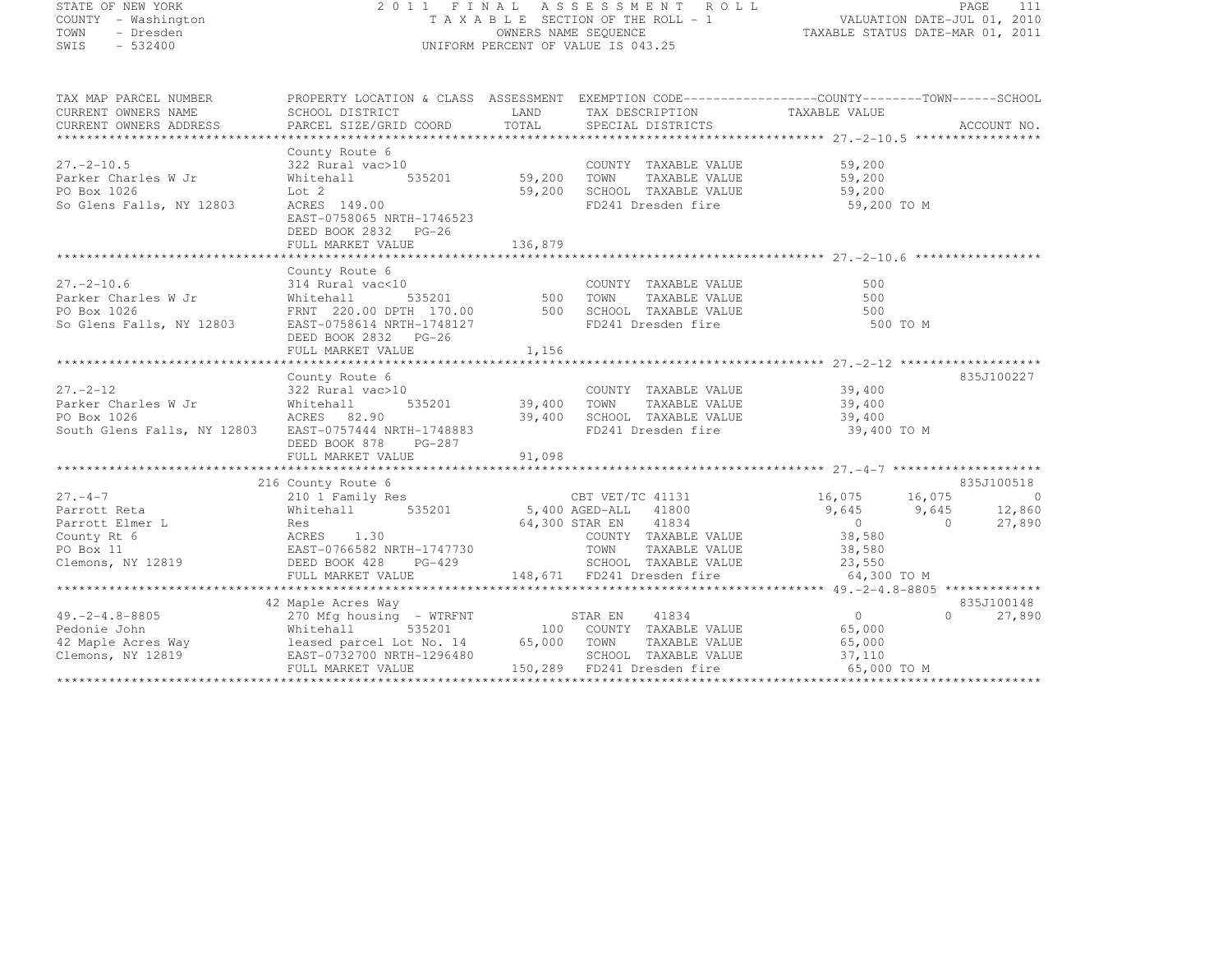# STATE OF NEW YORK 2 0 1 1 F I N A L A S S E S S M E N T R O L L PAGE <sup>112</sup> COUNTY - Washington T A X A B L E SECTION OF THE ROLL - 1 VALUATION DATE-JUL 01, 2010 TOWN - Dresden OWNERS NAME SEQUENCE TAXABLE STATUS DATE-MAR 01, 2011<br>- TRESDEN ON THE SEQUENCE TO A SECUENCE TO BE SERVED ON THE SEQUENCE OF SEXUE OF THE STATUS DATE MAR 01, 2011 SWIS - 532400 UNIFORM PERCENT OF VALUE IS 043.25

| CURRENT OWNERS NAME       | SCHOOL DISTRICT           | LAND    | TAX DESCRIPTION                | TAXABLE VALUE       |             |
|---------------------------|---------------------------|---------|--------------------------------|---------------------|-------------|
| CURRENT OWNERS ADDRESS    | PARCEL SIZE/GRID COORD    | TOTAL   | SPECIAL DISTRICTS              |                     | ACCOUNT NO. |
|                           |                           |         |                                |                     |             |
|                           | 1005 County Route 6       |         |                                |                     | 835J101075  |
| $26.8 - 1 - 4.1$          | 260 Seasonal res          |         | 41834<br>STAR EN               | $\circ$<br>$\Omega$ | 27,890      |
| Pell Theresa J            | 535201<br>Whitehall       |         | 23,100 COUNTY TAXABLE VALUE    | 139,600             |             |
| PO Box 83                 | FRNT 39.00 DPTH<br>77.00  | 139,600 | TOWN<br>TAXABLE VALUE          | 139,600             |             |
| Huletts Landing, NY 12841 | EAST-0753671 NRTH-1753689 |         | SCHOOL TAXABLE VALUE           | 111,710             |             |
|                           | DEED BOOK 832<br>$PG-254$ |         | FD241 Dresden fire             | 139,600 TO M        |             |
|                           | FULL MARKET VALUE         |         | 322,775 HS241 Hulet land swr 1 | 1.00 UN C           |             |
|                           |                           |         |                                |                     |             |
|                           | 41 Rattlesnake Way        |         |                                |                     | 835J101078  |
| $58. - 1 - 2.1$           | 260 Seasonal res - WTRFNT |         | COUNTY TAXABLE VALUE           | 15,000              |             |
| Pendas Gerry G            | Whitehall<br>535201       | 10,200  | TAXABLE VALUE<br>TOWN          | 15,000              |             |
| 26 Fermac St              | ACRES<br>1.20             | 15,000  | SCHOOL TAXABLE VALUE           | 15,000              |             |
| Albany, NY 12205          | EAST-0764051 NRTH-1717815 |         | FD241 Dresden fire             | 15,000 TO M         |             |
|                           | DEED BOOK 492<br>PG-732   |         |                                |                     |             |
|                           | FULL MARKET VALUE         | 34,682  |                                |                     |             |
|                           |                           |         |                                |                     |             |
|                           | Rattlesnake Way           |         |                                |                     |             |
| $58. - 1 - 24.2$          | 314 Rural vac<10          |         | COUNTY TAXABLE VALUE           | 500                 |             |
| Pendas Gerry G            | 535201<br>Whitehall       | 500     | TOWN<br>TAXABLE VALUE          | 500                 |             |
| 26 Fermac St              | FRNT 50.00 DPTH 200.00    | 500     | SCHOOL TAXABLE VALUE           | 500                 |             |
| Albany, NY 12205          | EAST-0764117 NRTH-1717774 |         | FD241 Dresden fire             | 500 TO M            |             |
|                           | DEED BOOK 866<br>$PG-62$  |         |                                |                     |             |
|                           | FULL MARKET VALUE         | 1,156   |                                |                     |             |
|                           |                           |         |                                |                     |             |
|                           | 275 South Bay Rd          |         |                                |                     | 835J100555  |
| $58. - 1 - 19$            | 210 1 Family Res - WTRFNT |         | COUNTY TAXABLE VALUE           | 78,800              |             |
| Pennington Jonathan P     | Whitehall<br>535201       | 7,700   | TOWN<br>TAXABLE VALUE          | 78,800              |             |
| Pennington Geneva M       | FRNT 110.00 DPTH 140.00   | 78,800  | SCHOOL TAXABLE VALUE           | 78,800              |             |
| 1205 Route 32 N           | EAST-0765095 NRTH-1718335 |         | FD241 Dresden fire             | 78,800 TO M         |             |
| Schuylerville, NY 12871   | DEED BOOK 2263 PG-230     |         |                                |                     |             |
|                           | FULL MARKET VALUE         | 182,197 |                                |                     |             |
|                           |                           |         |                                |                     |             |
|                           | 1223 Pike Brook Rd        |         |                                |                     | 835J100493  |
| $34. - 1 - 14$            | 270 Mfg housing           |         | COUNTY TAXABLE VALUE           | 41,000              |             |
| Peres Michael C           | Whitehall<br>535201       | 8,800   | TOWN<br>TAXABLE VALUE          | 41,000              |             |
| Peres Heather Ann         | 2331/194                  | 41,000  | SCHOOL TAXABLE VALUE           | 41,000              |             |
| 58 Division Ave           | ACRES<br>4.00             |         | FD241 Dresden fire             | 41,000 TO M         |             |
| Sayville, NY 11796        | EAST-0758398 NRTH-1742665 |         |                                |                     |             |
|                           | DEED BOOK 2766 PG-27      |         |                                |                     |             |
|                           | FULL MARKET VALUE         | 94,798  |                                |                     |             |
|                           |                           |         |                                |                     |             |
|                           | 58 Maple Acres Way        |         |                                |                     | 835J100153  |
| $49. -2 - 4.1 - 8802$     | 260 Seasonal res          |         | COUNTY TAXABLE VALUE           | 23,600              |             |
| Perone Dennis             | 535201<br>Whitehall       | $\circ$ | TOWN<br>TAXABLE VALUE          | 23,600              |             |
| PO Box 761                | leased lot No. 24         | 23,600  | SCHOOL TAXABLE VALUE           | 23,600              |             |
| Cohoes, NY 12047          | EAST-0732310 NRTH-1298370 |         | FD241 Dresden fire             | 23,600 TO M         |             |
|                           | FULL MARKET VALUE         | 54,566  |                                |                     |             |
|                           |                           |         |                                |                     |             |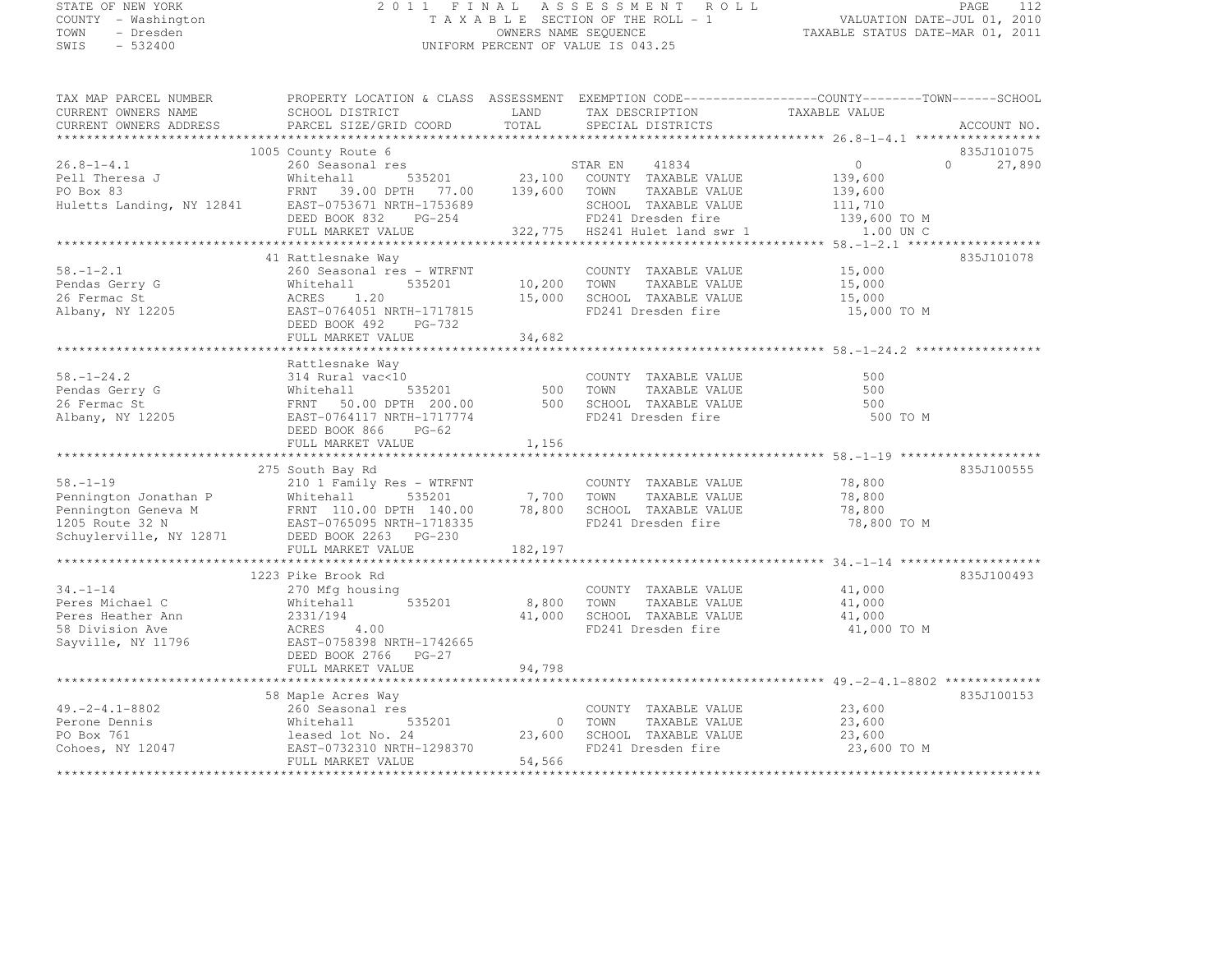#### STATE OF NEW YORK 2 0 1 1 F I N A L A S S E S S M E N T R O L L PAGE <sup>113</sup> COUNTY - Washington T A X A B L E SECTION OF THE ROLL - 1 VALUATION DATE-JUL 01, 2010 TOWN - Dresden OWNERS NAME SEQUENCE TAXABLE STATUS DATE-MAR 01, 2011<br>- TRESDEN ON THE SEQUENCE TO A SECUENCE TO BE SERVED ON THE SEQUENCE OF SEXUE OF THE STATUS DATE MAR 01, 2011 SWIS - 532400 UNIFORM PERCENT OF VALUE IS 043.25

| TAX MAP PARCEL NUMBER                                                                                                                                                                                                                                                       | PROPERTY LOCATION & CLASS ASSESSMENT EXEMPTION CODE-----------------COUNTY-------TOWN------SCHOOL                                                                                                                                                             |         |                                                          |             |               |
|-----------------------------------------------------------------------------------------------------------------------------------------------------------------------------------------------------------------------------------------------------------------------------|---------------------------------------------------------------------------------------------------------------------------------------------------------------------------------------------------------------------------------------------------------------|---------|----------------------------------------------------------|-------------|---------------|
| CORRENT OWNERS NAME SCHOOL DISTRICT CORRENT OWNERS NAME SCHOOL DISTRICT CORRENT OWNERS NAME SCHOOL DISTRICT LAND TAX DESCRIPTION TAXABLE VALUE (CORRENT OWNERS ADDRESS PARCEL SIZE/GRID COORD TOTAL SPECIAL DISTRICTS ACCOUNT                                               |                                                                                                                                                                                                                                                               |         |                                                          |             |               |
|                                                                                                                                                                                                                                                                             |                                                                                                                                                                                                                                                               |         |                                                          |             |               |
|                                                                                                                                                                                                                                                                             |                                                                                                                                                                                                                                                               |         |                                                          |             |               |
|                                                                                                                                                                                                                                                                             | South Bay Tr<br>910 Priv forest COUNT<br>Whitehall 535201 48,000 TOWN<br>LOT 143 South Bay Tr                                                                                                                                                                 |         |                                                          |             | 835J100526    |
| $24 - 2 - 1$                                                                                                                                                                                                                                                                |                                                                                                                                                                                                                                                               |         | COUNTY TAXABLE VALUE 48,000<br>TOWN TAXABLE VALUE 48,000 |             |               |
|                                                                                                                                                                                                                                                                             |                                                                                                                                                                                                                                                               |         |                                                          |             |               |
|                                                                                                                                                                                                                                                                             |                                                                                                                                                                                                                                                               |         |                                                          |             |               |
|                                                                                                                                                                                                                                                                             |                                                                                                                                                                                                                                                               |         |                                                          | 48,000 TO M |               |
|                                                                                                                                                                                                                                                                             |                                                                                                                                                                                                                                                               |         |                                                          |             |               |
|                                                                                                                                                                                                                                                                             |                                                                                                                                                                                                                                                               |         |                                                          |             |               |
|                                                                                                                                                                                                                                                                             |                                                                                                                                                                                                                                                               |         |                                                          |             |               |
|                                                                                                                                                                                                                                                                             | $\begin{tabular}{lllllllll} \bf 14057 \text{ State Route 22} & \text{96 PCT OF VALUE USB FOR EXEMPITION PURPOSES} & \text{835J100525} \\ \bf 210 1 Family Res & \text{AGED-ALL} & \text{41800} & \text{42,960} & \text{42,960} & \text{42,960} \end{tabular}$ |         |                                                          |             |               |
|                                                                                                                                                                                                                                                                             |                                                                                                                                                                                                                                                               |         |                                                          |             |               |
|                                                                                                                                                                                                                                                                             |                                                                                                                                                                                                                                                               |         |                                                          |             | 27,890        |
|                                                                                                                                                                                                                                                                             |                                                                                                                                                                                                                                                               |         |                                                          |             |               |
|                                                                                                                                                                                                                                                                             |                                                                                                                                                                                                                                                               |         |                                                          |             |               |
|                                                                                                                                                                                                                                                                             |                                                                                                                                                                                                                                                               |         |                                                          |             |               |
|                                                                                                                                                                                                                                                                             |                                                                                                                                                                                                                                                               |         |                                                          |             |               |
| 28.-2-44.1<br>214057 State Referson Agnes LE<br>210 1 Family Res<br>210 13,500 STAR EN 41800<br>21057 State Rt 22<br>21057 State Rt 22<br>216 22<br>216 22<br>22 2006 22 201 21 22<br>22 201 22 201 22<br>22 201 22 201 22<br>22 201 22 201 22<br>22 2<br>FULL MARKET VALUE |                                                                                                                                                                                                                                                               |         |                                                          |             |               |
|                                                                                                                                                                                                                                                                             |                                                                                                                                                                                                                                                               |         |                                                          |             |               |
|                                                                                                                                                                                                                                                                             | 2036 Lands End Rd                                                                                                                                                                                                                                             |         |                                                          |             | 835J101025    |
|                                                                                                                                                                                                                                                                             |                                                                                                                                                                                                                                                               |         |                                                          |             |               |
|                                                                                                                                                                                                                                                                             |                                                                                                                                                                                                                                                               |         |                                                          |             |               |
|                                                                                                                                                                                                                                                                             |                                                                                                                                                                                                                                                               |         |                                                          |             |               |
|                                                                                                                                                                                                                                                                             |                                                                                                                                                                                                                                                               |         |                                                          |             |               |
|                                                                                                                                                                                                                                                                             |                                                                                                                                                                                                                                                               |         |                                                          |             |               |
|                                                                                                                                                                                                                                                                             |                                                                                                                                                                                                                                                               |         |                                                          |             |               |
|                                                                                                                                                                                                                                                                             |                                                                                                                                                                                                                                                               |         |                                                          |             |               |
| 312 Vac w/imprv - WTRFNT<br>26.8-5-3.5<br>27,500<br>Peterson Conrad R<br>Peterson Elinor<br>27,500<br>Peterson Elinor<br>27,500<br>PO Box 200<br>27,500<br>ED241 Dresden fire<br>27,500<br>27,500<br>ED241 Dresden fire<br>27,500<br>27,500<br>27,500<br>27,500<br>         |                                                                                                                                                                                                                                                               |         |                                                          |             | 835J101105    |
|                                                                                                                                                                                                                                                                             |                                                                                                                                                                                                                                                               |         |                                                          |             |               |
|                                                                                                                                                                                                                                                                             |                                                                                                                                                                                                                                                               |         |                                                          |             |               |
|                                                                                                                                                                                                                                                                             |                                                                                                                                                                                                                                                               |         |                                                          |             |               |
|                                                                                                                                                                                                                                                                             |                                                                                                                                                                                                                                                               |         |                                                          | 27,500 TO M |               |
|                                                                                                                                                                                                                                                                             |                                                                                                                                                                                                                                                               |         |                                                          |             |               |
|                                                                                                                                                                                                                                                                             | EAST-0753631 NRTH-1752548                                                                                                                                                                                                                                     |         |                                                          |             |               |
|                                                                                                                                                                                                                                                                             | DEED BOOK 525 PG-157                                                                                                                                                                                                                                          |         |                                                          |             |               |
|                                                                                                                                                                                                                                                                             |                                                                                                                                                                                                                                                               |         |                                                          |             |               |
|                                                                                                                                                                                                                                                                             |                                                                                                                                                                                                                                                               |         |                                                          |             |               |
|                                                                                                                                                                                                                                                                             |                                                                                                                                                                                                                                                               |         |                                                          |             | 835J100988    |
|                                                                                                                                                                                                                                                                             |                                                                                                                                                                                                                                                               |         |                                                          |             | $0 \t 14,730$ |
|                                                                                                                                                                                                                                                                             |                                                                                                                                                                                                                                                               |         |                                                          |             |               |
|                                                                                                                                                                                                                                                                             |                                                                                                                                                                                                                                                               |         |                                                          |             |               |
|                                                                                                                                                                                                                                                                             |                                                                                                                                                                                                                                                               |         |                                                          |             |               |
|                                                                                                                                                                                                                                                                             |                                                                                                                                                                                                                                                               |         |                                                          | 70,400 TO M |               |
|                                                                                                                                                                                                                                                                             | FULL MARKET VALUE                                                                                                                                                                                                                                             | 162,775 |                                                          |             |               |
|                                                                                                                                                                                                                                                                             |                                                                                                                                                                                                                                                               |         |                                                          |             |               |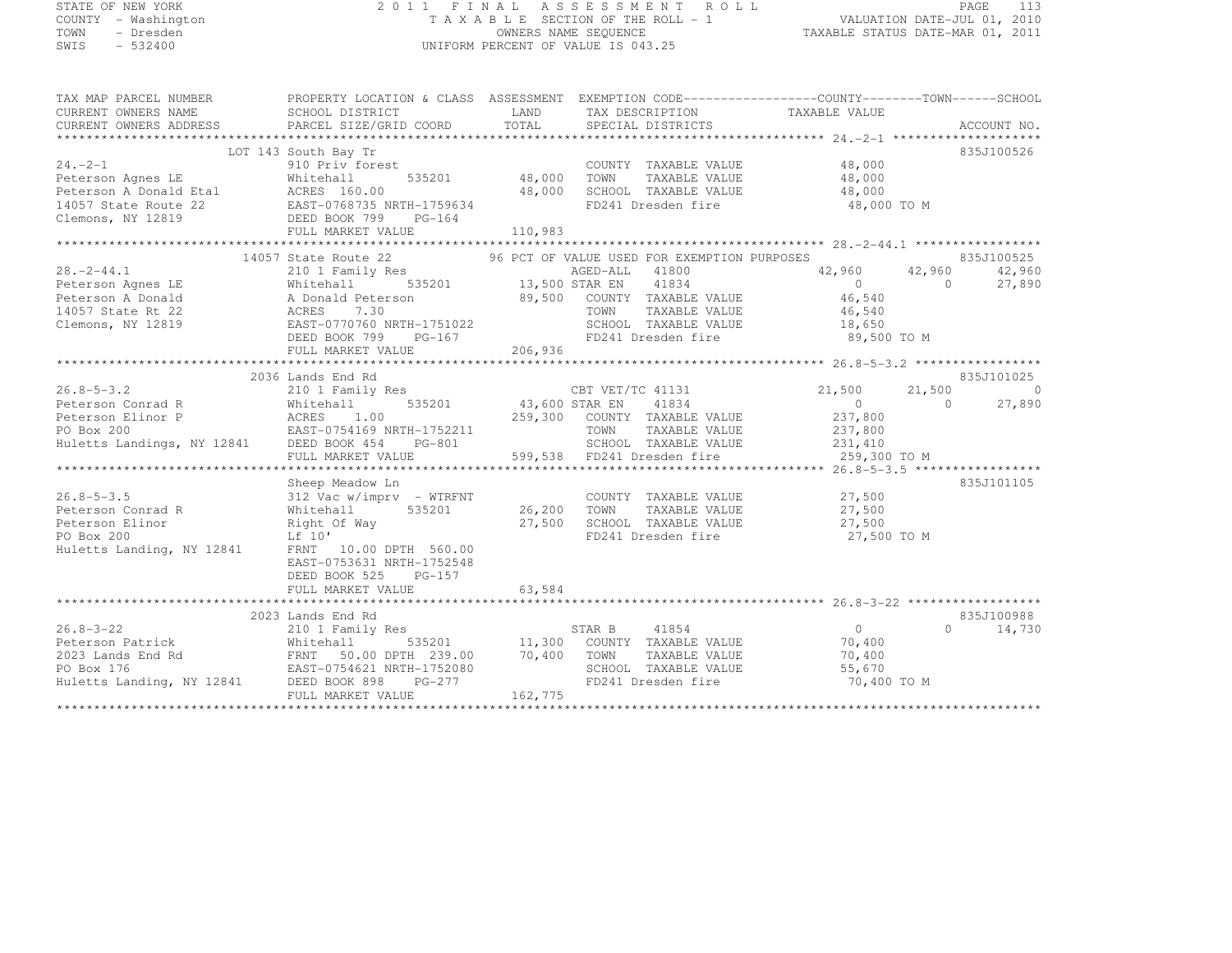#### STATE OF NEW YORK 2 0 1 1 F I N A L A S S E S S M E N T R O L L PAGE <sup>114</sup> COUNTY - Washington T A X A B L E SECTION OF THE ROLL - 1 VALUATION DATE-JUL 01, 2010 TOWN - Dresden OWNERS NAME SEQUENCE TAXABLE STATUS DATE-MAR 01, 2011<br>- TRESDEN ON THE SEQUENCE TO A SECUENCE TO BE SERVED ON THE SEQUENCE OF SEXUE OF THE STATUS DATE MAR 01, 2011 SWIS - 532400 UNIFORM PERCENT OF VALUE IS 043.25

| TAX MAP PARCEL NUMBER                          | PROPERTY LOCATION & CLASS ASSESSMENT EXEMPTION CODE-----------------COUNTY-------TOWN------SCHOOL  |                          |                                                          |               |            |
|------------------------------------------------|----------------------------------------------------------------------------------------------------|--------------------------|----------------------------------------------------------|---------------|------------|
| CURRENT OWNERS NAME                            | SCHOOL DISTRICT                                                                                    | LAND                     | TAX DESCRIPTION                                          | TAXABLE VALUE |            |
| CURRENT OWNERS ADDRESS                         |                                                                                                    |                          |                                                          |               |            |
|                                                |                                                                                                    |                          |                                                          |               |            |
|                                                | Lands End Rd                                                                                       |                          |                                                          |               | 835J100972 |
| $26.8 - 3 - 23$                                | 312 Vac w/imprv                                                                                    | COUNT<br>201 16,600 TOWN | COUNTY TAXABLE VALUE 32,800<br>TOWN TAXABLE VALUE 32.800 |               |            |
| Peterson Patrick                               | 535201<br>Whitehall                                                                                |                          | TAXABLE VALUE                                            | 32,800        |            |
| 2023 Lands End Rd                              | <b>LR</b>                                                                                          |                          | 32,800 SCHOOL TAXABLE VALUE 32,800                       |               |            |
| Huletts Landing, NY 12841                      | FRNT 137.00 DPTH 270.00                                                                            |                          | FD241 Dresden fire                                       | 32,800 TO M   |            |
|                                                | EAST-0754547 NRTH-1752054                                                                          |                          |                                                          |               |            |
|                                                | DEED BOOK 926<br>$PG-121$                                                                          |                          |                                                          |               |            |
|                                                |                                                                                                    |                          |                                                          |               |            |
|                                                |                                                                                                    |                          |                                                          |               |            |
|                                                | Goldey Rd/n Off                                                                                    |                          |                                                          |               | 835J100911 |
| $26.8 - 3 - 24$                                | 314 Rural vac<10                                                                                   |                          | COUNTY TAXABLE VALUE                                     | 8,500         |            |
| Peterson Patrick                               | Whitehall                                                                                          | 535201 8,500 TOWN        | TAXABLE VALUE                                            | 8,500         |            |
|                                                | Deed Lake Rights                                                                                   |                          | 8,500 SCHOOL TAXABLE VALUE                               | 8,500         |            |
| 2023 Lands End Rd<br>Huletts Landing, NY 12841 | FRNT 214.00 DPTH 120.00                                                                            |                          | FD241 Dresden fire                                       | 8,500 TO M    |            |
|                                                | EAST-0754752 NRTH-1751962                                                                          |                          |                                                          |               |            |
|                                                | DEED BOOK 858<br>PG-252                                                                            |                          |                                                          |               |            |
|                                                | FULL MARKET VALUE                                                                                  | 19,653                   |                                                          |               |            |
|                                                |                                                                                                    |                          |                                                          |               |            |
|                                                | Goldey Rd/n Off                                                                                    |                          |                                                          |               | 835J100915 |
| $26.8 - 3 - 25$                                | 314 Rural vac<10                                                                                   |                          | COUNTY TAXABLE VALUE                                     | 5,000         |            |
| Peterson Patrick G                             | Whitehall                                                                                          | 535201 5,000 TOWN        | TAXABLE VALUE                                            | 5,000         |            |
| 2023 Lands End Rd                              |                                                                                                    |                          |                                                          | 5,000         |            |
| Huletts Landing, NY 12841                      | FRNT 214.00 DPTH 120.00 5,000 SCHOOL TAXABLE VALUE<br>EAST-0754842 NRTH-1751890 FD241 Dresden fire |                          |                                                          | 5,000 TO M    |            |
|                                                | DEED BOOK 925 PG-43                                                                                |                          |                                                          |               |            |
|                                                |                                                                                                    |                          |                                                          |               |            |
| FULL MARKET VALUE $11,561$ $11,561$            |                                                                                                    |                          |                                                          |               |            |
|                                                |                                                                                                    |                          |                                                          |               | 835J100905 |
| $26.8 - 3 - 26$                                | Goldey Rd/n Off                                                                                    |                          |                                                          | 3,000         |            |
|                                                | 314 Rural vac<10<br>535201                                                                         |                          | COUNTY TAXABLE VALUE                                     |               |            |
| Peterson Patrick G                             | Whitehall                                                                                          | 3,000 TOWN               | TAXABLE VALUE                                            | 3,000         |            |
| Huletts Landing, NY 12841                      | ACRES<br>1.08                                                                                      | 3,000                    | SCHOOL TAXABLE VALUE                                     | 3,000         |            |
|                                                | EAST-0754971 NRTH-1751783                                                                          |                          | FD241 Dresden fire                                       | 3,000 TO M    |            |
|                                                | DEED BOOK 924<br>$PG-212$                                                                          |                          |                                                          |               |            |
|                                                | FULL MARKET VALUE                                                                                  | 6,936                    |                                                          |               |            |
|                                                |                                                                                                    |                          |                                                          |               |            |
|                                                | Goldey Rd/n Off                                                                                    |                          |                                                          |               | 835J100913 |
| $26.8 - 3 - 27$                                | 314 Rural vac<10                                                                                   |                          | COUNTY TAXABLE VALUE                                     | 2,000         |            |
| Peterson Patrick G                             | 535201<br>Whitehall                                                                                | 2,000 TOWN               | TAXABLE VALUE                                            | 2,000         |            |
| 2023 Lands End Rd<br>Huletts Landing, NY 12841 | ACRES<br>1.08                                                                                      | 2,000                    | SCHOOL TAXABLE VALUE                                     | 2,000         |            |
|                                                | EAST-0755145 NRTH-1751641                                                                          |                          | FD241 Dresden fire                                       | 2,000 TO M    |            |
|                                                | DEED BOOK 924<br>$PG-200$                                                                          |                          |                                                          |               |            |
|                                                | FULL MARKET VALUE                                                                                  | 4,624                    |                                                          |               |            |
|                                                |                                                                                                    |                          |                                                          |               |            |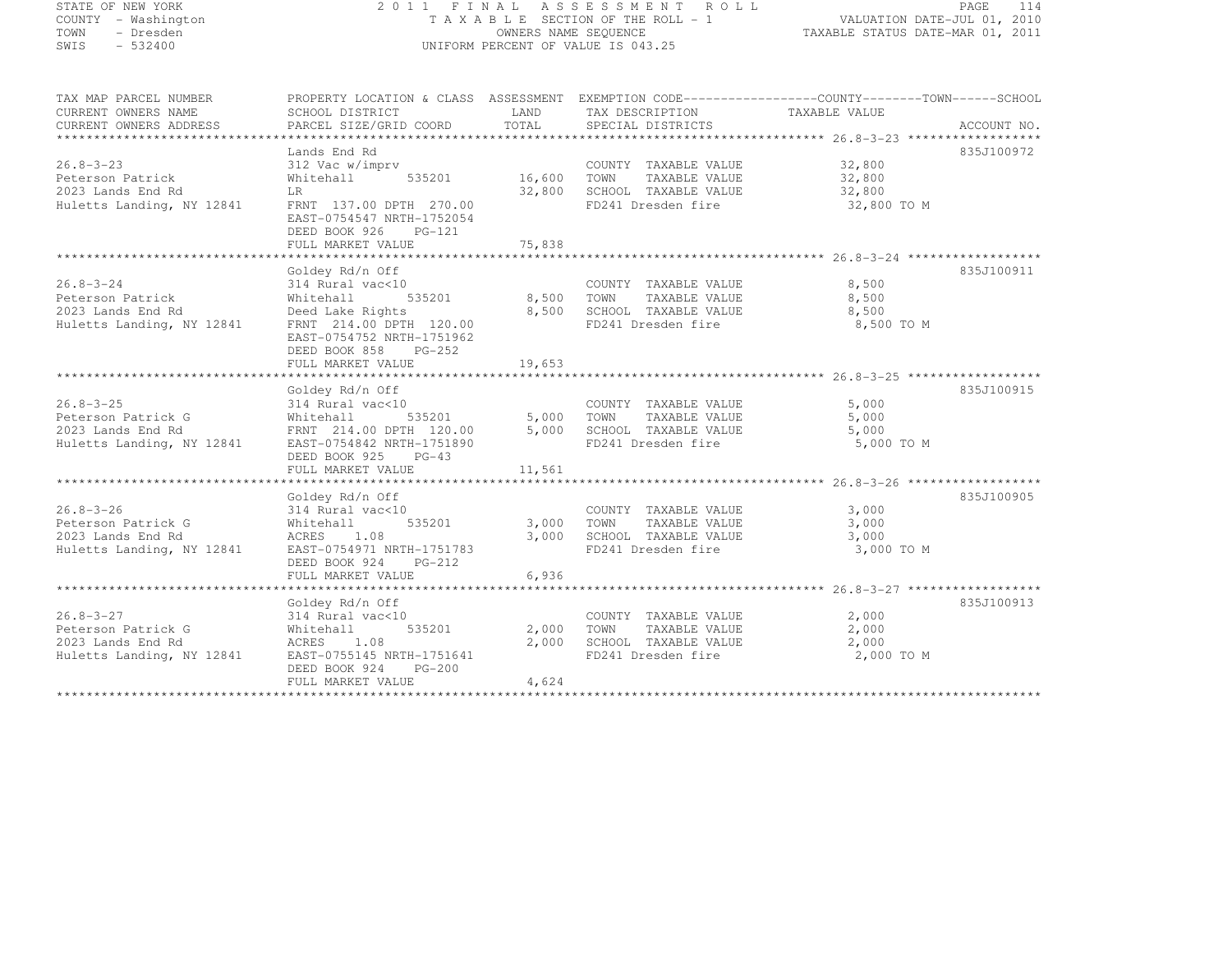#### STATE OF NEW YORK 2 0 1 1 F I N A L A S S E S S M E N T R O L L PAGE <sup>115</sup> COUNTY - Washington T A X A B L E SECTION OF THE ROLL - 1 VALUATION DATE-JUL 01, 2010 TOWN - Dresden OWNERS NAME SEQUENCE TAXABLE STATUS DATE-MAR 01, 2011<br>- TRESDEN ON THE SEQUENCE TO A SECUENCE TO BE SERVED ON THE SEQUENCE OF SEXUE OF THE STATUS DATE MAR 01, 2011 SWIS - 532400 UNIFORM PERCENT OF VALUE IS 043.25

| TAX MAP PARCEL NUMBER  | PROPERTY LOCATION & CLASS ASSESSMENT EXEMPTION CODE-----------------COUNTY-------TOWN------SCHOOL                                                                                                                                                    |         |                                                                          |                                       |                             |
|------------------------|------------------------------------------------------------------------------------------------------------------------------------------------------------------------------------------------------------------------------------------------------|---------|--------------------------------------------------------------------------|---------------------------------------|-----------------------------|
| CURRENT OWNERS NAME    | SCHOOL DISTRICT TAND TAX DESCRIPTION TAXABLE VALUE                                                                                                                                                                                                   |         |                                                                          |                                       |                             |
| CURRENT OWNERS ADDRESS |                                                                                                                                                                                                                                                      |         |                                                                          |                                       |                             |
|                        |                                                                                                                                                                                                                                                      |         |                                                                          |                                       |                             |
|                        | 1239 Pike Brook Rd                                                                                                                                                                                                                                   |         |                                                                          |                                       | 835J100220                  |
| $34. -1 - 15$          |                                                                                                                                                                                                                                                      |         | COUNTY TAXABLE VALUE 50,200                                              |                                       |                             |
|                        |                                                                                                                                                                                                                                                      |         |                                                                          |                                       |                             |
|                        |                                                                                                                                                                                                                                                      |         |                                                                          |                                       |                             |
|                        |                                                                                                                                                                                                                                                      |         |                                                                          | 50,200 TO M                           |                             |
|                        | -1-10<br>Phelps Sharon Michael Political Property 20,000 TOWN TAXABLE VALUE<br>20,000 TOWN TAXABLE VALUE<br>20,000 TOWN TAXABLE VALUE<br>50,200 SCHOOL TAXABLE VALUE<br>50,200 SCHOOL TAXABLE VALUE<br>50,200 SCHOOL TAXABLE VALUE<br>50,200         |         |                                                                          |                                       |                             |
|                        | DEED BOOK 499 PG-85                                                                                                                                                                                                                                  |         |                                                                          |                                       |                             |
|                        |                                                                                                                                                                                                                                                      |         |                                                                          |                                       |                             |
|                        | ${\small \newline \text{FULL} \text{MARKET} \newline \text{116,069} \newline \text{136,069} \newline }$                                                                                                                                              |         |                                                                          |                                       |                             |
|                        | 432 North Rd                                                                                                                                                                                                                                         |         |                                                                          |                                       | 835J100120                  |
|                        |                                                                                                                                                                                                                                                      |         | COUNTY TAXABLE VALUE 34,900                                              |                                       |                             |
|                        |                                                                                                                                                                                                                                                      |         |                                                                          |                                       |                             |
|                        |                                                                                                                                                                                                                                                      |         |                                                                          | 34,900<br>34,900                      |                             |
|                        | 24.-1-15<br>Phillips Richard 312 Vac w/imprv<br>4 Fisher St 23.00<br>Canton, NY 13617<br>Canton, NY 13617<br>Canton, NY 13617<br>Canton, NY 13617<br>Canton, NY 13617<br>Canton, NY 13617<br>Canton, NY 13617<br>Canton, NY 13617<br>Canton, NY 1361 |         | FD241 Dresden fire 34,900 TO M                                           |                                       |                             |
|                        | DEED BOOK 2063 PG-326                                                                                                                                                                                                                                |         |                                                                          |                                       |                             |
|                        | FULL MARKET VALUE                                                                                                                                                                                                                                    | 80,694  |                                                                          |                                       |                             |
|                        |                                                                                                                                                                                                                                                      |         |                                                                          |                                       |                             |
|                        | 931 County Route 6                                                                                                                                                                                                                                   |         |                                                                          |                                       | 835J100916                  |
| $26.8 - 3 - 8$         | 270 Mfg housing                                                                                                                                                                                                                                      |         | using<br>535201 24,600 TOWN TAXABLE VALUE<br>COUNTY TAXABLE VALUE 80,400 |                                       |                             |
|                        | 26.8-3-8 270 Mfg housing<br>Pickel James Whitehall 535201 24,600 TOWN TAXABLE VALUE 80,400<br>Pickel Judith Lr-Hulett's Bch 80,400 SCHOOL TAXABLE VALUE 80,400<br>379 Pacific St FRNT 109.00 DPTH 181.00<br>Massapequa Park, NY 11762                |         |                                                                          |                                       |                             |
|                        |                                                                                                                                                                                                                                                      |         |                                                                          |                                       |                             |
|                        |                                                                                                                                                                                                                                                      |         |                                                                          |                                       |                             |
|                        |                                                                                                                                                                                                                                                      |         |                                                                          |                                       |                             |
|                        | DEED BOOK 718<br>$PG-44$                                                                                                                                                                                                                             |         |                                                                          |                                       |                             |
|                        | FULL MARKET VALUE                                                                                                                                                                                                                                    | 185,896 |                                                                          |                                       |                             |
|                        |                                                                                                                                                                                                                                                      |         |                                                                          |                                       |                             |
|                        | Dresden Hill Rd                                                                                                                                                                                                                                      |         |                                                                          |                                       | 835J100211                  |
| $20. -2 - 3$           | Dresden Hill Rd<br>322 Rural vac>10                                                                                                                                                                                                                  |         | COUNTY TAXABLE VALUE 22,600                                              |                                       |                             |
| Pinos Wilfredo         | Whitehall 535201 22,600 TOWN                                                                                                                                                                                                                         |         |                                                                          | TAXABLE VALUE 22,600                  |                             |
| Pinos Zenaida          |                                                                                                                                                                                                                                                      |         |                                                                          |                                       |                             |
| 284 Woodbine St        | 30 Ad<br>22,600 SCHOOL TAXABLE VALUE<br>FD241 Dresden fire                                                                                                                                                                                           |         |                                                                          | 22,600<br>22,600 TO M                 |                             |
|                        | Teaneck, NJ 07666 EAST-0771032 NRTH-1769492                                                                                                                                                                                                          |         |                                                                          |                                       |                             |
|                        | DEED BOOK 839 PG-189                                                                                                                                                                                                                                 |         |                                                                          |                                       |                             |
|                        |                                                                                                                                                                                                                                                      |         |                                                                          |                                       |                             |
|                        |                                                                                                                                                                                                                                                      |         |                                                                          |                                       |                             |
|                        | 35 Boss Rd                                                                                                                                                                                                                                           |         |                                                                          |                                       | 835J100061                  |
|                        | Boss Rd<br>240 Rural res                                                                                                                                                                                                                             |         |                                                                          | $\begin{matrix}0\\80,000\end{matrix}$ | $0 \qquad \qquad$<br>14,730 |
|                        |                                                                                                                                                                                                                                                      |         |                                                                          |                                       |                             |
|                        |                                                                                                                                                                                                                                                      |         |                                                                          | TAXABLE VALUE 80,000                  |                             |
|                        |                                                                                                                                                                                                                                                      |         |                                                                          | 65,270                                |                             |
|                        |                                                                                                                                                                                                                                                      |         | SCHOOL TAXABLE VALUE<br>FD241 Dresden fire                               | 80,000 TO M                           |                             |
|                        | FULL MARKET VALUE                                                                                                                                                                                                                                    | 184,971 |                                                                          |                                       |                             |
|                        |                                                                                                                                                                                                                                                      |         |                                                                          |                                       |                             |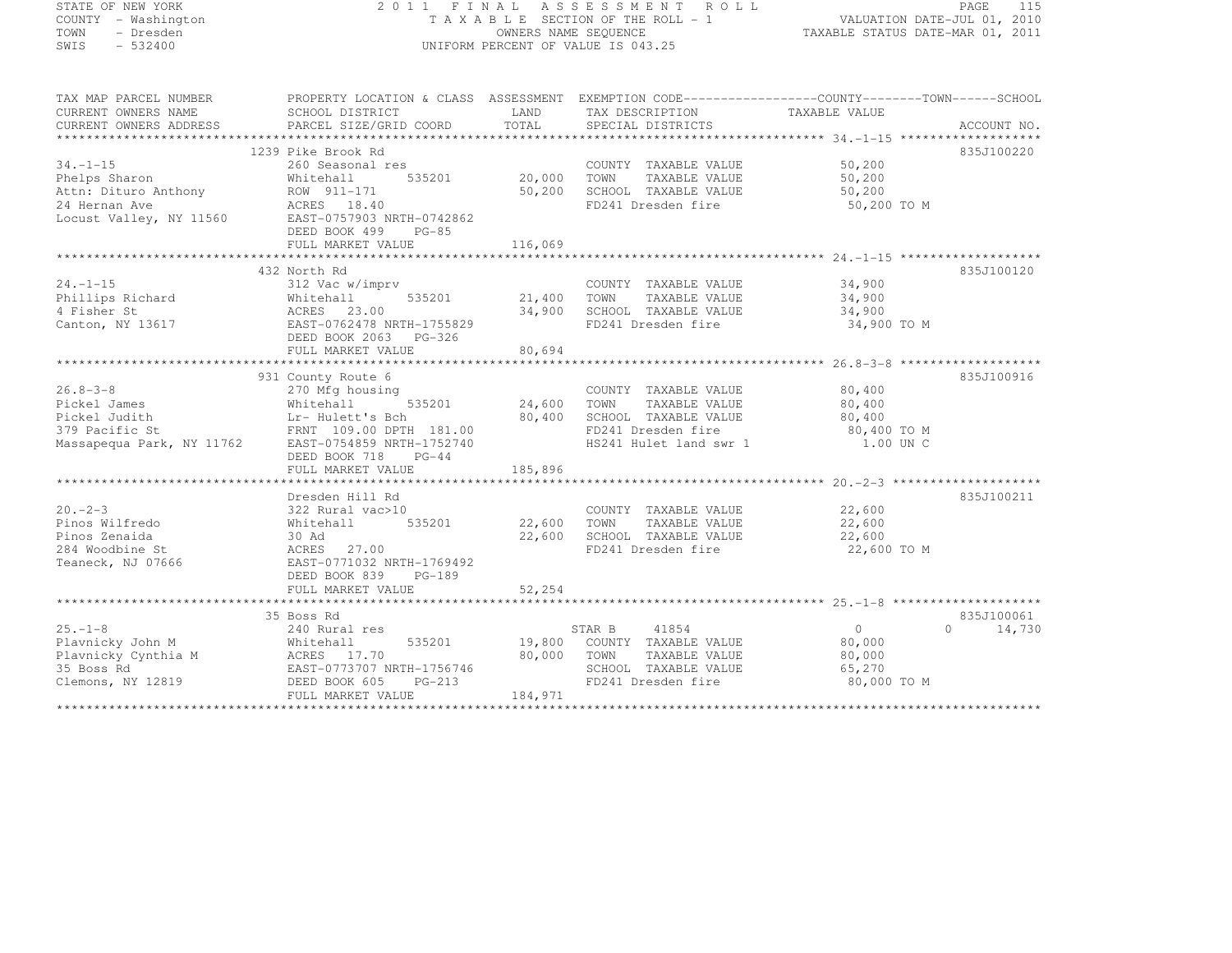# STATE OF NEW YORK 2 0 1 1 F I N A L A S S E S S M E N T R O L L PAGE <sup>116</sup> COUNTY - Washington T A X A B L E SECTION OF THE ROLL - 1 VALUATION DATE-JUL 01, 2010 TOWN - Dresden OWNERS NAME SEQUENCE TAXABLE STATUS DATE-MAR 01, 2011<br>- TRESDEN ON THE SEQUENCE TO A SECUENCE TO BE SERVED ON THE SEQUENCE OF SEXUE OF THE STATUS DATE MAR 01, 2011 SWIS - 532400 UNIFORM PERCENT OF VALUE IS 043.25

| TAX MAP PARCEL NUMBER<br>CURRENT OWNERS NAME<br>CURRENT OWNERS ADDRESS                            | SCHOOL DISTRICT<br><b>EXAMPLE SERVICE SERVICE SERVICE SERVICE SERVICE SERVICE SERVICE SERVICE SERVICE SERVICE SERVICE SERVICE SERVICE</b><br>PARCEL SIZE/GRID COORD            | TAX DESCRIPTION<br>TOTAL<br>SPECIAL DISTRICTS                                                                                                                                                | PROPERTY LOCATION & CLASS ASSESSMENT EXEMPTION CODE----------------COUNTY-------TOWN-----SCHOOL<br>TAXABLE VALUE<br>ACCOUNT NO. |
|---------------------------------------------------------------------------------------------------|--------------------------------------------------------------------------------------------------------------------------------------------------------------------------------|----------------------------------------------------------------------------------------------------------------------------------------------------------------------------------------------|---------------------------------------------------------------------------------------------------------------------------------|
| $17. - 2 - 3$<br>Plawecki Theodore J<br>Plawecki Joan R<br>369 Jerome Ave<br>Burlington, CT 06013 | 193 Honeytown Rd<br>240 Rural res<br>535201 34,900<br>Whitehall<br>$17. - 1 - 3$<br>ACRES 63.50<br>EAST-0768599 NRTH-1771724<br>DEED BOOK 506<br>PG-726<br>FULL MARKET VALUE   | COUNTY TAXABLE VALUE 122,000<br>TOWN<br>TAXABLE VALUE<br>122,000 SCHOOL TAXABLE VALUE<br>FD241 Dresden fire<br>282,081                                                                       | 835J100298<br>122,000<br>122,000<br>122,000 TO M                                                                                |
| $50 - 4 - 4$<br>Pluss Heidi K                                                                     | 98 Barber Rd                                                                                                                                                                   | --------- ---<br>280 Res Multiple - WTRFNT 59,000 STAR B 41854<br>927/210;927/214;2904/67 232,500 COUNTY TAXABLE VALUE                                                                       | 835J100019<br>$0 \qquad \qquad$<br>27,890<br>$\circ$<br>0<br>$\Omega$<br>14,730                                                 |
| LeTourneau Margrit<br>98 Barber Rd<br>98 Barber Rd<br>Clemons, NY 12819                           | $50. -1 - 4$<br>ACRES 163.90<br>EAST-0769849 NRTH-1724984<br>DEED BOOK 2904 PG-67                                                                                              | TOWN<br>TAXABLE VALUE<br>SCHOOL TAXABLE VALUE<br>FD241 Dresden fire                                                                                                                          | 232,500<br>232,500<br>189,880<br>232,500 TO M                                                                                   |
|                                                                                                   | FULL MARKET VALUE                                                                                                                                                              | 537, 572                                                                                                                                                                                     |                                                                                                                                 |
|                                                                                                   | 4027 Eichler Way                                                                                                                                                               |                                                                                                                                                                                              | 835J100536                                                                                                                      |
| $26.8 - 6 - 3$<br>Portela Marie LE-Etal                                                           | 260 Seasonal res<br>Whitehall<br>Carter Jane E Etal FRNT 83.00 DPTH 137.00 115,000<br>31 Casino St Apt 2Q EAST-0753798 NRTH-1752906<br>Freeport, NY 11520 DEED BOOK 861 PG-184 | COUNTY TAXABLE VALUE<br>12,000 TOWN 535201 12,000 TOWN<br>TAXABLE VALUE<br>SCHOOL TAXABLE VALUE<br>SCHOOL TAXABLE VALUE 115,000<br>FD241 Dresden fire 115,000 TO M<br>HS241 Hulet land swr 1 | 115,000<br>115,000<br>1.00 UN C                                                                                                 |
|                                                                                                   | FULL MARKET VALUE                                                                                                                                                              | 265,896                                                                                                                                                                                      |                                                                                                                                 |
| $26.8 - 7 - 12$<br>Portela Patricia A<br>Gorman Patrick<br>71 Greene St<br>New York, NY 10012     | 4318 Elm Tree Path<br>260 Seasonal res - WTRFNT<br>535201<br>Whitehall<br>Lf 20' 161,50<br>FRNT 27.00 DPTH 151.00<br>EAST-0753531 NRTH-1753124<br>DEED BOOK 846 PG-245         | COUNTY TAXABLE VALUE<br>$45,000$ TOWN<br>TAXABLE VALUE<br>161,500<br>SCHOOL TAXABLE VALUE<br>FD241 Dresden fire<br>HS241 Hulet land swr 1                                                    | 835J100762<br>161,500<br>161,500<br>161,500<br>161,500 TO M<br>1.00 UN C                                                        |
|                                                                                                   | FULL MARKET VALUE                                                                                                                                                              | 373, 410                                                                                                                                                                                     |                                                                                                                                 |
|                                                                                                   | 326 Belden Rd                                                                                                                                                                  |                                                                                                                                                                                              |                                                                                                                                 |
| $18. - 1 - 12.2$<br>Powell John<br>Powell Carolann<br>326 Belden Rd<br>Clemons, NY 12819          | 240 Rural res - WTRFNT<br>535201<br>Whitehall<br>Sub Lot 3<br>ACRES 47.51<br>EAST-0781798 NRTH-1773865<br>$PG-85$<br>DEED BOOK 856<br>FULL MARKET VALUE                        | STAR B 41854<br>30,000 COUNTY TAXABLE VALUE<br>101,500<br>TOWN<br>TAXABLE VALUE<br>SCHOOL TAXABLE VALUE<br>FD241 Dresden fire<br>234,682                                                     | 14,730<br>$\overline{0}$<br>$\Omega$<br>101,500<br>101,500<br>86,770<br>101,500 TO M                                            |
|                                                                                                   |                                                                                                                                                                                |                                                                                                                                                                                              |                                                                                                                                 |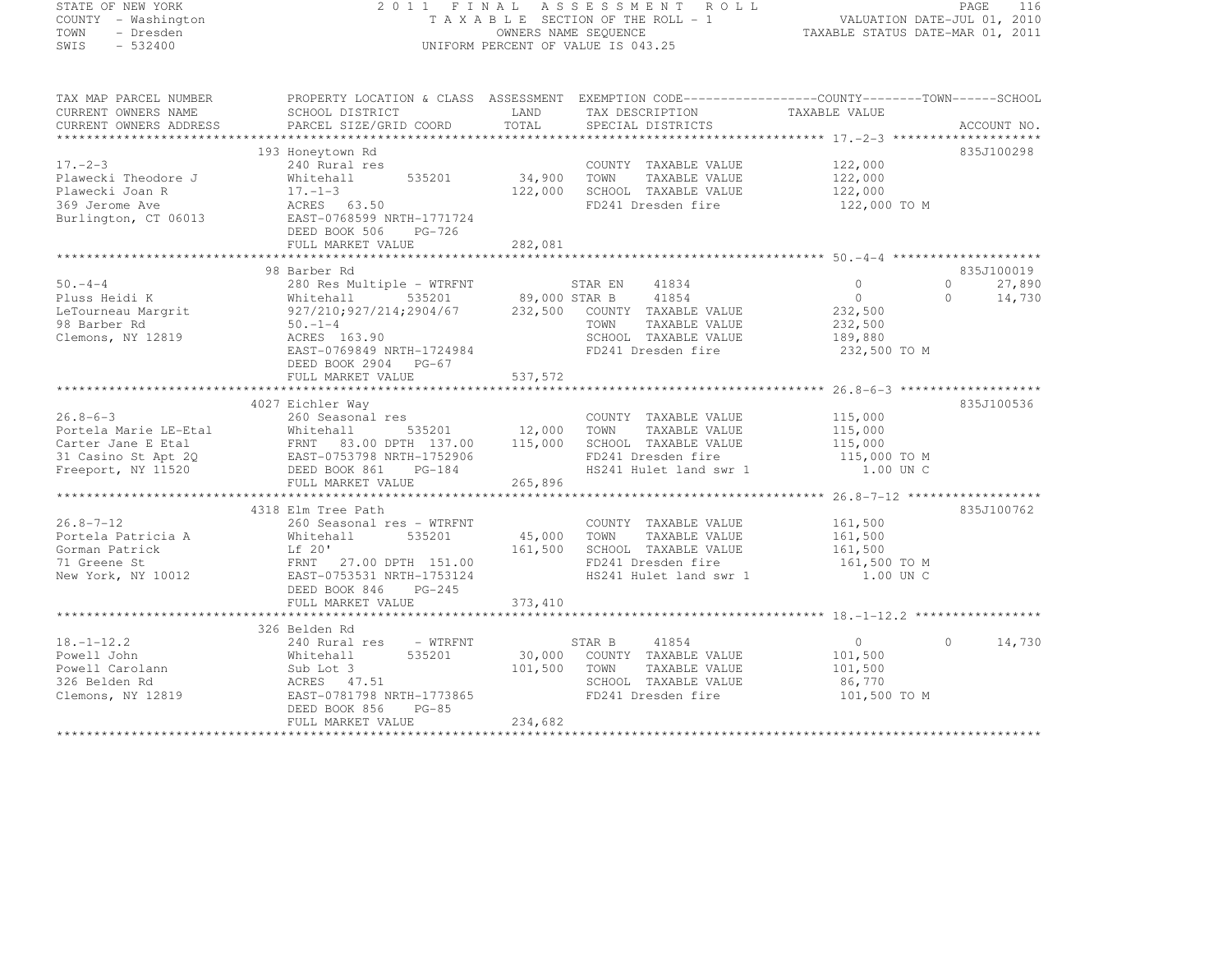## STATE OF NEW YORK 2 0 1 1 F I N A L A S S E S S M E N T R O L L PAGE <sup>117</sup> COUNTY - Washington T A X A B L E SECTION OF THE ROLL - 1 VALUATION DATE-JUL 01, 2010 TOWN - Dresden OWNERS NAME SEQUENCE TAXABLE STATUS DATE-MAR 01, 2011<br>- TRESDEN ON THE SEQUENCE TO A SECUENCE TO BE SERVED ON THE SEQUENCE OF SEXUE OF THE STATUS DATE MAR 01, 2011 SWIS - 532400 UNIFORM PERCENT OF VALUE IS 043.25

| CURRENT OWNERS NAME                                      | SCHOOL DISTRICT                                 | LAND    | TAX DESCRIPTION       | TAXABLE VALUE |  |
|----------------------------------------------------------|-------------------------------------------------|---------|-----------------------|---------------|--|
| CURRENT OWNERS ADDRESS                                   | PARCEL SIZE/GRID COORD                          | TOTAL   | SPECIAL DISTRICTS     | ACCOUNT NO.   |  |
| *********************                                    |                                                 |         |                       |               |  |
|                                                          | 54 Clemons Center Rd                            |         |                       | 835J100468    |  |
| $28. - 2 - 27$                                           | 270 Mfg housing                                 |         | COUNTY TAXABLE VALUE  | 25,000        |  |
| Prefontaine Constance                                    | 535201<br>Whitehall                             | 5,000   | TOWN<br>TAXABLE VALUE | 25,000        |  |
| 54 Clemons Center Rd                                     | ACRES<br>1.00                                   | 25,000  | SCHOOL TAXABLE VALUE  | 25,000        |  |
|                                                          |                                                 |         |                       |               |  |
| Whitehall, NY 12887                                      | EAST-0771250 NRTH-1750480                       |         | FD241 Dresden fire    | 25,000 TO M   |  |
|                                                          | DEED BOOK 2289 PG-43                            |         |                       |               |  |
|                                                          | FULL MARKET VALUE                               | 57,803  |                       |               |  |
|                                                          |                                                 |         |                       |               |  |
|                                                          | Mountainview Way East                           |         |                       | 835J100430    |  |
| $23.20 - 6 - 15$                                         | 314 Rural vac<10                                |         | COUNTY TAXABLE VALUE  | 8,800         |  |
| Prendeville Edward                                       | 535201<br>Whitehall                             | 8,800   | TAXABLE VALUE<br>TOWN | 8,800         |  |
| Harriman Cynthia                                         | FRNT 134.00 DPTH 50.00                          | 8,800   | SCHOOL TAXABLE VALUE  | 8,800         |  |
| 30 Spencer Dr                                            | EAST-0756392 NRTH-1754464                       |         | FD241 Dresden fire    | 8,800 TO M    |  |
| Morristown, NJ 07960                                     | DEED BOOK 2595 PG-123                           |         |                       |               |  |
|                                                          | FULL MARKET VALUE                               | 20,347  |                       |               |  |
|                                                          |                                                 |         |                       |               |  |
|                                                          |                                                 |         |                       |               |  |
|                                                          | 6811 Mountainview Way East                      |         |                       | 835J100012    |  |
| $23.20 - 6 - 16$                                         | 260 Seasonal res                                |         | COUNTY TAXABLE VALUE  | 126,400       |  |
| Prendeville Edward                                       | 535201<br>Whitehall                             | 23,100  | TOWN<br>TAXABLE VALUE | 126,400       |  |
| Harriman Cynthia                                         | 622/276                                         | 126,400 | SCHOOL TAXABLE VALUE  | 126,400       |  |
| 30 Spencer Dr                                            | FRNT 100.00 DPTH 122.00                         |         | FD241 Dresden fire    | 126,400 TO M  |  |
| Morristown, NJ 07960                                     | EAST-0756325 NRTH-1754488                       |         |                       |               |  |
|                                                          | DEED BOOK 2595 PG-123                           |         |                       |               |  |
|                                                          | FULL MARKET VALUE                               | 292,254 |                       |               |  |
|                                                          | **********************                          |         |                       |               |  |
|                                                          | Mountainview Way East                           |         |                       |               |  |
| $23.20 - 6 - 17.1$                                       | 314 Rural vac<10                                |         | COUNTY TAXABLE VALUE  | 3,600         |  |
|                                                          |                                                 |         |                       |               |  |
| Prendeville Edward                                       | Whitehall<br>535201                             | 3,600   | TOWN<br>TAXABLE VALUE | 3,600         |  |
| Harriman Cynthia                                         | FRNT 55.00 DPTH<br>41.00                        | 3,600   | SCHOOL TAXABLE VALUE  | 3,600         |  |
| 30 Spencer Dr                                            | EAST-0756253 NRTH-1754497                       |         | FD241 Dresden fire    | 3,600 TO M    |  |
| Morristown, NJ 07960                                     | DEED BOOK 2595 PG-123                           |         |                       |               |  |
|                                                          | FULL MARKET VALUE                               | 8,324   |                       |               |  |
|                                                          | **************************                      |         |                       |               |  |
|                                                          | 81 Pit Rd                                       |         |                       | 835J100540    |  |
| $21. -1 - 11.3$                                          | 260 Seasonal res - WTRFNT                       |         | COUNTY TAXABLE VALUE  | 28,000        |  |
| Proctor John                                             | Whitehall<br>535201                             | 5,100   | TOWN<br>TAXABLE VALUE | 28,000        |  |
| Delaware & Hudson Railway Corp D & H Leased Land         |                                                 | 28,000  | SCHOOL TAXABLE VALUE  | 28,000        |  |
|                                                          | 34.00                                           |         | FD241 Dresden fire    | 28,000 TO M   |  |
| Attn: Leonard Proctor FRNT 25.00 DPTH<br>28 Firehouse Rd | EAST-0779885 NRTH-1763951                       |         |                       |               |  |
|                                                          |                                                 |         |                       |               |  |
| Clifton Park, NY 12065                                   | FULL MARKET VALUE<br>*************************  | 64,740  |                       |               |  |
|                                                          |                                                 |         |                       |               |  |
|                                                          |                                                 |         |                       | 835J100930    |  |
|                                                          | 6336 Sunset Bay Rd                              |         |                       |               |  |
| $23.20 - 5 - 10$                                         | 260 Seasonal res                                |         | COUNTY TAXABLE VALUE  | 97,800        |  |
| Putman Living Trust Carol G                              | Whitehall<br>535201                             | 26,500  | TOWN<br>TAXABLE VALUE | 97,800        |  |
| Putman Carol G Trustee                                   | 442-551 & 556                                   | 97,800  | SCHOOL TAXABLE VALUE  | 97,800        |  |
| 23 Waterview Dr                                          | Lr's                                            |         | FD241 Dresden fire    | 97,800 TO M   |  |
|                                                          | FRNT 140.00 DPTH 100.00                         |         |                       |               |  |
| Saratoga Springs, NY 12866                               |                                                 |         |                       |               |  |
|                                                          | EAST-0756191 NRTH-1754387                       |         |                       |               |  |
|                                                          | DEED BOOK 2334<br>$PG-283$<br>FULL MARKET VALUE | 226,127 |                       |               |  |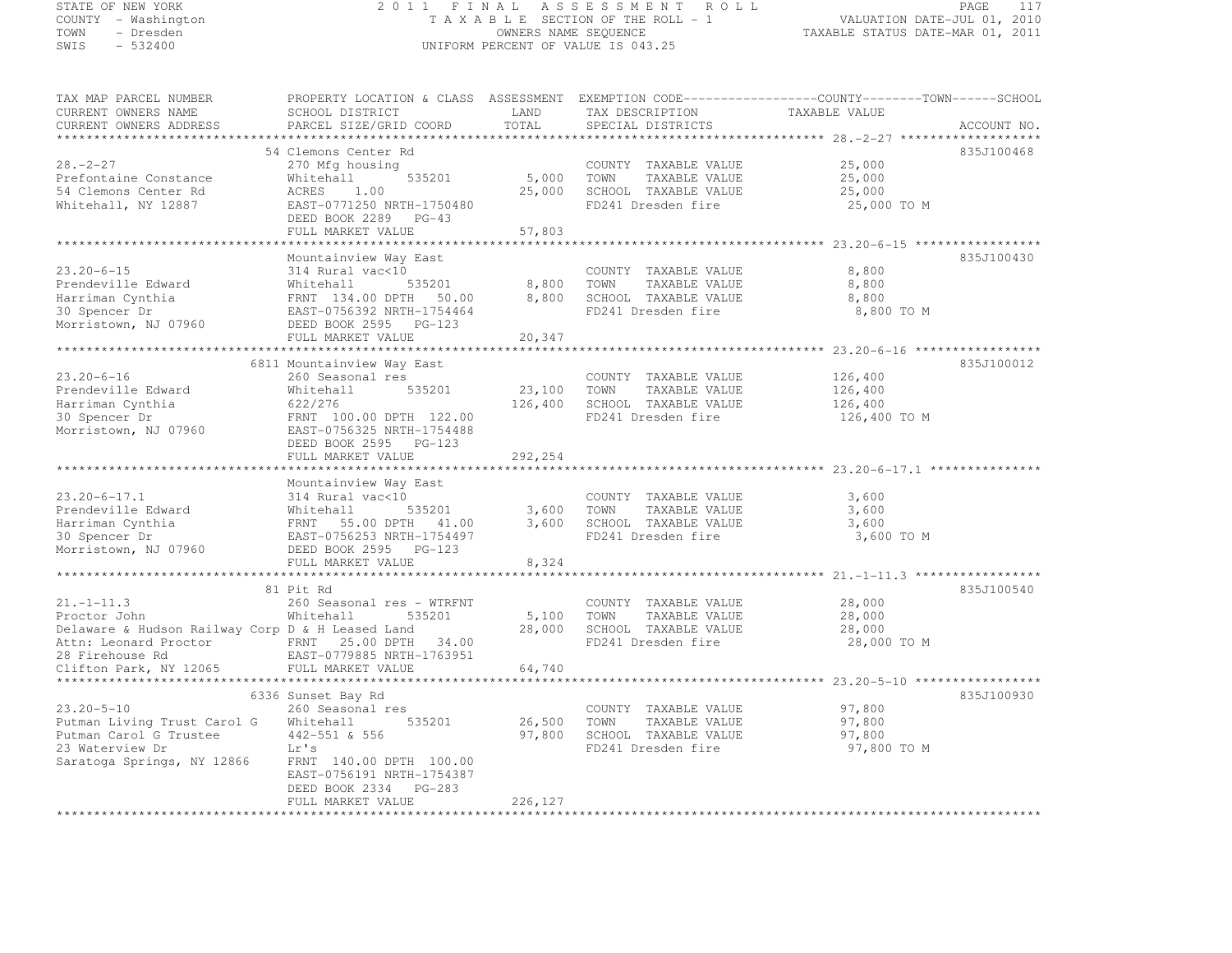#### STATE OF NEW YORK 2 0 1 1 F I N A L A S S E S S M E N T R O L L PAGE <sup>118</sup> COUNTY - Washington T A X A B L E SECTION OF THE ROLL - 1 VALUATION DATE-JUL 01, 2010 TOWN - Dresden OWNERS NAME SEQUENCE TAXABLE STATUS DATE-MAR 01, 2011<br>- TRESDEN ON THE SEQUENCE TO A SECUENCE TO BE SERVED ON THE SEQUENCE OF SEXUE OF THE STATUS DATE MAR 01, 2011 SWIS - 532400 CONTEXT CONTEXT OF VALUE IS 043.25

| CURRENT OWNERS NAME                                                                                                                    | SCHOOL DISTRICT                                                                                                                                                                                                                      | LAND                          | TAX DESCRIPTION                                                                                                       | TAXABLE VALUE                                          |                                              |
|----------------------------------------------------------------------------------------------------------------------------------------|--------------------------------------------------------------------------------------------------------------------------------------------------------------------------------------------------------------------------------------|-------------------------------|-----------------------------------------------------------------------------------------------------------------------|--------------------------------------------------------|----------------------------------------------|
| CURRENT OWNERS ADDRESS                                                                                                                 | PARCEL SIZE/GRID COORD                                                                                                                                                                                                               | TOTAL                         | SPECIAL DISTRICTS                                                                                                     |                                                        | ACCOUNT NO.                                  |
|                                                                                                                                        |                                                                                                                                                                                                                                      |                               |                                                                                                                       |                                                        |                                              |
| 24.13-1-11.1<br>Putnam Gail<br>Bliss David<br>9164 Fish Hatchery Rd<br>Remsen, NY 13438                                                | 7015 Bay Way<br>260 Seasonal res<br>535201<br>Whitehall<br>756-80<br>Row Common Area<br>FRNT 50.00 DPTH 100.00<br>EAST-0756700 NRTH-1755472<br>DEED BOOK 960<br>PG-306<br>FULL MARKET VALUE                                          | 20,000<br>80,000<br>184,971   | COUNTY TAXABLE VALUE<br>TOWN<br>TAXABLE VALUE<br>SCHOOL TAXABLE VALUE<br>FD241 Dresden fire                           | 80,000<br>80,000<br>80,000<br>80,000 TO M              | 835J100050                                   |
|                                                                                                                                        | Bay Way                                                                                                                                                                                                                              |                               |                                                                                                                       |                                                        | 835J100942                                   |
| 24.13-1-11.2<br>Putnam Gail<br>Bliss David<br>9164 Fish Hatchery Rd<br>Remsen, NY 13438                                                | 314 Rural vac<10<br>535201<br>Whitehall<br>756-80<br>FRNT 50.00 DPTH 200.00<br>EAST-0756733 NRTH-1755413<br>DEED BOOK 960<br>PG-306<br>FULL MARKET VALUE                                                                             | 24,500<br>24,500<br>56,647    | COUNTY TAXABLE VALUE<br>TOWN<br>TAXABLE VALUE<br>SCHOOL TAXABLE VALUE<br>FD241 Dresden fire                           | 24,500<br>24,500<br>24,500<br>24,500 TO M              |                                              |
|                                                                                                                                        |                                                                                                                                                                                                                                      | * * * * * * * * * * * * *     |                                                                                                                       |                                                        |                                              |
| $26.8 - 5 - 3.1$<br>Quick Living Trust Robert D<br>Quick Living Trust Jennie T<br>2056 Lands End Rd                                    | 2056 Lands End Rd<br>210 1 Family Res - WTRFNT<br>535201<br>Whitehall<br>Lf 100'<br>ACRES 2.25                                                                                                                                       | 148,500 STAR B<br>390,200     | CBT VET/TC 41131<br>41854<br>COUNTY TAXABLE VALUE<br>TOWN<br>TAXABLE VALUE                                            | 21,500<br>21,500<br>$\Omega$<br>368,700<br>368,700     | 835J101016<br>$\Omega$<br>14,730<br>$\Omega$ |
| PO Box 161<br>Huletts Landing, NY 12841 DEED BOOK 925                                                                                  | EAST-0753586 NRTH-1752080<br>PG-169<br>FULL MARKET VALUE                                                                                                                                                                             | 902,197                       | SCHOOL TAXABLE VALUE<br>FD241 Dresden fire                                                                            | 375,470<br>390,200 TO M                                |                                              |
|                                                                                                                                        | 4114 Margot Way                                                                                                                                                                                                                      |                               |                                                                                                                       |                                                        | 835J100477                                   |
| $26.8 - 2 - 14$<br>Rainbow Cottage LLC<br>William Lancaster Jr<br>12-62 Fourth St<br>Fair Lawn, NJ 07410                               | 260 Seasonal res<br>Whitehall<br>535201<br>Seas<br>FRNT 88.00 DPTH 49.00<br>EAST-0753892 NRTH-1753469<br>DEED BOOK 2911 PG-134                                                                                                       | 8,400<br>87,500               | COUNTY TAXABLE VALUE<br>TOWN<br>TAXABLE VALUE<br>SCHOOL TAXABLE VALUE<br>FD241 Dresden fire<br>HS241 Hulet land swr 1 | 87,500<br>87,500<br>87,500<br>87,500 TO M<br>1.00 UN C |                                              |
|                                                                                                                                        | FULL MARKET VALUE                                                                                                                                                                                                                    | 202,312                       |                                                                                                                       |                                                        |                                              |
|                                                                                                                                        |                                                                                                                                                                                                                                      |                               |                                                                                                                       |                                                        |                                              |
| $23.20 - 6 - 24$<br>Ramirez Marqaret Anne S<br>Schaninger John Joseph<br>c/o John Schaninger<br>10 Southview<br>Clifton Park, NY 12065 | 6831 Mountainview Way East<br>260 Seasonal res - WTRFNT<br>535201<br>Whitehall<br>Camp And Garage<br>ERNT 62.50 DPTH 130.00<br>EAST-0756561 WRTH 130.00<br>EAST-0756561 NRTH-1754868<br>DEED BOOK 888<br>PG-331<br>FULL MARKET VALUE | 103,800<br>201,800<br>466,590 | COUNTY TAXABLE VALUE<br>TOWN<br>TAXABLE VALUE<br>SCHOOL TAXABLE VALUE<br>FD241 Dresden fire                           | 201,800<br>201,800<br>201,800<br>201,800 TO M          | 835J100582                                   |
|                                                                                                                                        |                                                                                                                                                                                                                                      |                               |                                                                                                                       |                                                        |                                              |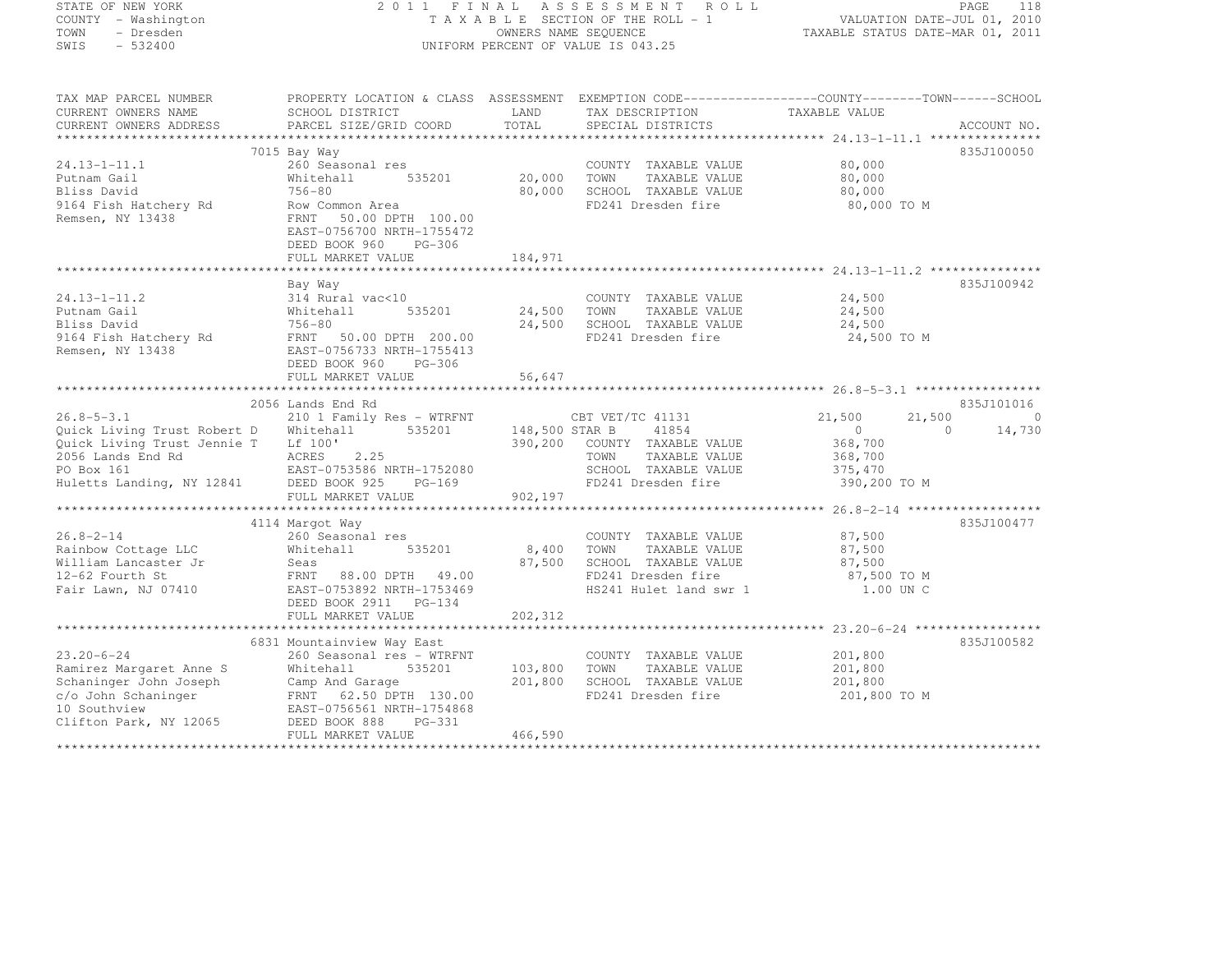#### STATE OF NEW YORK 2 0 1 1 F I N A L A S S E S S M E N T R O L L PAGE <sup>119</sup> COUNTY - Washington T A X A B L E SECTION OF THE ROLL - 1 VALUATION DATE-JUL 01, 2010 TOWN - Dresden OWNERS NAME SEQUENCE TAXABLE STATUS DATE-MAR 01, 2011<br>- TRESDEN ON THE SEQUENCE TO A SECUENCE TO BE SERVED ON THE SEQUENCE OF SEXUE OF THE STATUS DATE MAR 01, 2011 SWIS - 532400 UNIFORM PERCENT OF VALUE IS 043.25

| TAX MAP PARCEL NUMBER                                                                                                                                                                                                                                                                                                                                                                                                                                        |                                     |                    | PROPERTY LOCATION & CLASS ASSESSMENT EXEMPTION CODE----------------COUNTY-------TOWN------SCHOOL |                    |                    |
|--------------------------------------------------------------------------------------------------------------------------------------------------------------------------------------------------------------------------------------------------------------------------------------------------------------------------------------------------------------------------------------------------------------------------------------------------------------|-------------------------------------|--------------------|--------------------------------------------------------------------------------------------------|--------------------|--------------------|
| CURRENT OWNERS NAME                                                                                                                                                                                                                                                                                                                                                                                                                                          | SCHOOL DISTRICT                     | LAND               | TAX DESCRIPTION                                                                                  | TAXABLE VALUE      |                    |
| $\begin{minipage}{0.5cm} \begin{minipage}{0.5cm} \begin{minipage}{0.5cm} \begin{minipage}{0.5cm} \begin{minipage}{0.5cm} \begin{minipage}{0.5cm} \begin{minipage}{0.5cm} \begin{minipage}{0.5cm} \begin{minipage}{0.5cm} \begin{minipage}{0.5cm} \begin{minipage}{0.5cm} \begin{minipage}{0.5cm} \begin{minipage}{0.5cm} \begin{minipage}{0.5cm} \begin{minipage}{0.5cm} \begin{minipage}{0.5cm} \begin{minipage}{0.5cm} \begin{minipage}{0.5cm} \begin{min$ |                                     |                    |                                                                                                  |                    |                    |
|                                                                                                                                                                                                                                                                                                                                                                                                                                                              |                                     |                    |                                                                                                  |                    |                    |
|                                                                                                                                                                                                                                                                                                                                                                                                                                                              | 3030 Points Of View Way             |                    |                                                                                                  |                    | 835J100541         |
| $26. -1 - 7$                                                                                                                                                                                                                                                                                                                                                                                                                                                 | 260 Seasonal res - WTRFNT           |                    | COUNTY TAXABLE VALUE                                                                             | 575,000            |                    |
| Random Land Co Inc                                                                                                                                                                                                                                                                                                                                                                                                                                           | 535201<br>Whitehall                 | 321,200            | TOWN<br>TAXABLE VALUE                                                                            | 575,000            |                    |
| Attn: Natalie L Starr                                                                                                                                                                                                                                                                                                                                                                                                                                        | Lf 350'                             | 575,000            | SCHOOL TAXABLE VALUE                                                                             | 575,000            |                    |
| 3601 Connecticut Ave NW Apt 12 ACRES 1.70                                                                                                                                                                                                                                                                                                                                                                                                                    |                                     |                    | FD241 Dresden fire                                                                               | 575,000 TO M       |                    |
| Washington, DC 20008-2419 EAST-0750229 NRTH-1751242                                                                                                                                                                                                                                                                                                                                                                                                          |                                     |                    |                                                                                                  |                    |                    |
|                                                                                                                                                                                                                                                                                                                                                                                                                                                              | DEED BOOK 592<br>$PG-102$           |                    |                                                                                                  |                    |                    |
|                                                                                                                                                                                                                                                                                                                                                                                                                                                              | FULL MARKET VALUE                   | 1329,480           |                                                                                                  |                    |                    |
|                                                                                                                                                                                                                                                                                                                                                                                                                                                              |                                     |                    |                                                                                                  |                    |                    |
|                                                                                                                                                                                                                                                                                                                                                                                                                                                              | 13887 State Route 22                |                    |                                                                                                  |                    | 835J100557         |
| $42. - 1 - 16$                                                                                                                                                                                                                                                                                                                                                                                                                                               | 210 1 Family Res                    |                    | STAR B<br>41854                                                                                  | $\overline{0}$     | $\Omega$<br>14,730 |
| Raymond Edwin J                                                                                                                                                                                                                                                                                                                                                                                                                                              | Whitehall                           |                    | 535201 4,800 COUNTY TAXABLE VALUE                                                                | 45,500             |                    |
| 13887 State Route 22                                                                                                                                                                                                                                                                                                                                                                                                                                         | FRNT 283.00 DPTH 183.00 45,500 TOWN |                    | TAXABLE VALUE                                                                                    | 45,500             |                    |
| Whitehall, NY 12887                                                                                                                                                                                                                                                                                                                                                                                                                                          | BANK 150                            |                    | SCHOOL TAXABLE VALUE                                                                             | 30,770             |                    |
|                                                                                                                                                                                                                                                                                                                                                                                                                                                              | EAST-0773967 NRTH-1736301           |                    | FD241 Dresden fire                                                                               | 45,500 TO M        |                    |
|                                                                                                                                                                                                                                                                                                                                                                                                                                                              | DEED BOOK 532 PG-219                |                    |                                                                                                  |                    |                    |
|                                                                                                                                                                                                                                                                                                                                                                                                                                                              | FULL MARKET VALUE                   | 105,202            |                                                                                                  |                    |                    |
|                                                                                                                                                                                                                                                                                                                                                                                                                                                              |                                     |                    |                                                                                                  |                    |                    |
|                                                                                                                                                                                                                                                                                                                                                                                                                                                              | 149 Pike Brook Rd                   |                    |                                                                                                  |                    | 835J100543         |
| $49. -2 - 7$                                                                                                                                                                                                                                                                                                                                                                                                                                                 | 210 1 Family Res                    |                    | 41854<br>STAR B                                                                                  | $\overline{0}$     | $\Omega$<br>14,730 |
| Raymond Noah J IV                                                                                                                                                                                                                                                                                                                                                                                                                                            | Whitehall                           |                    | 535201 3,800 COUNTY TAXABLE VALUE                                                                | 42,800             |                    |
| 149 Pike Brook Rd                                                                                                                                                                                                                                                                                                                                                                                                                                            | FRNT 130.00 DPTH 200.00 42,800 TOWN |                    | TAXABLE VALUE                                                                                    | 42,800             |                    |
| Clemons, NY 12819                                                                                                                                                                                                                                                                                                                                                                                                                                            | EAST-0765254 NRTH-1722412           |                    | SCHOOL TAXABLE VALUE                                                                             | 28,070             |                    |
|                                                                                                                                                                                                                                                                                                                                                                                                                                                              | DEED BOOK 2901 PG-233               |                    | FD241 Dresden fire                                                                               | 42,800 TO M        |                    |
|                                                                                                                                                                                                                                                                                                                                                                                                                                                              | FULL MARKET VALUE                   | 98,960             |                                                                                                  |                    |                    |
|                                                                                                                                                                                                                                                                                                                                                                                                                                                              |                                     |                    |                                                                                                  |                    |                    |
|                                                                                                                                                                                                                                                                                                                                                                                                                                                              | 6026 Marina Rd                      |                    |                                                                                                  |                    | 835J100529         |
| $23.20 - 2 - 11$                                                                                                                                                                                                                                                                                                                                                                                                                                             | 270 Mfg housing                     |                    | COUNTY TAXABLE VALUE                                                                             | 43,000             |                    |
| Raymond Roberta                                                                                                                                                                                                                                                                                                                                                                                                                                              | 535201                              | 20,000             | TOWN<br>TAXABLE VALUE                                                                            | 43,000             |                    |
| Whitehall<br>Lot 40 & 42<br>14 Devonshire Dr                                                                                                                                                                                                                                                                                                                                                                                                                 |                                     | 43,000             | SCHOOL TAXABLE VALUE                                                                             | 43,000             |                    |
| Albany, NY 12205                                                                                                                                                                                                                                                                                                                                                                                                                                             | FRNT 100.00 DPTH 100.00             |                    | FD241 Dresden fire                                                                               | 43,000 TO M        |                    |
|                                                                                                                                                                                                                                                                                                                                                                                                                                                              | EAST-0755228 NRTH-1753761           |                    | FS242 Frederick's Pt Swr 2                                                                       | .00 FE             |                    |
|                                                                                                                                                                                                                                                                                                                                                                                                                                                              | DEED BOOK 2445 PG-11                |                    | 1.00 UN                                                                                          |                    |                    |
|                                                                                                                                                                                                                                                                                                                                                                                                                                                              | FULL MARKET VALUE                   | 99,422             |                                                                                                  |                    |                    |
|                                                                                                                                                                                                                                                                                                                                                                                                                                                              |                                     |                    |                                                                                                  |                    |                    |
|                                                                                                                                                                                                                                                                                                                                                                                                                                                              | 2960 Lyons Reach Way                |                    |                                                                                                  |                    | 835J100544         |
| $26. - 1 - 14$                                                                                                                                                                                                                                                                                                                                                                                                                                               | 260 Seasonal res - WTRFNT           |                    | COUNTY TAXABLE VALUE                                                                             | 289,700            |                    |
|                                                                                                                                                                                                                                                                                                                                                                                                                                                              |                                     |                    |                                                                                                  |                    |                    |
| Reach Joan B<br>PO Box 96                                                                                                                                                                                                                                                                                                                                                                                                                                    | 535201<br>Whitehall<br>Lf 150       | 177,600<br>289,700 | TOWN<br>TAXABLE VALUE<br>SCHOOL TAXABLE VALUE                                                    | 289,700<br>289,700 |                    |
| Huletts Landing, NY 12841 FRNT 131.00 DPTH 173.00                                                                                                                                                                                                                                                                                                                                                                                                            |                                     |                    |                                                                                                  |                    |                    |
|                                                                                                                                                                                                                                                                                                                                                                                                                                                              |                                     |                    | FD241 Dresden fire                                                                               | 289,700 TO M       |                    |
|                                                                                                                                                                                                                                                                                                                                                                                                                                                              | EAST-0751392 NRTH-1751567           |                    |                                                                                                  |                    |                    |
|                                                                                                                                                                                                                                                                                                                                                                                                                                                              | DEED BOOK 458<br>$PG-345$           |                    |                                                                                                  |                    |                    |
|                                                                                                                                                                                                                                                                                                                                                                                                                                                              | FULL MARKET VALUE                   | 669,827            |                                                                                                  |                    |                    |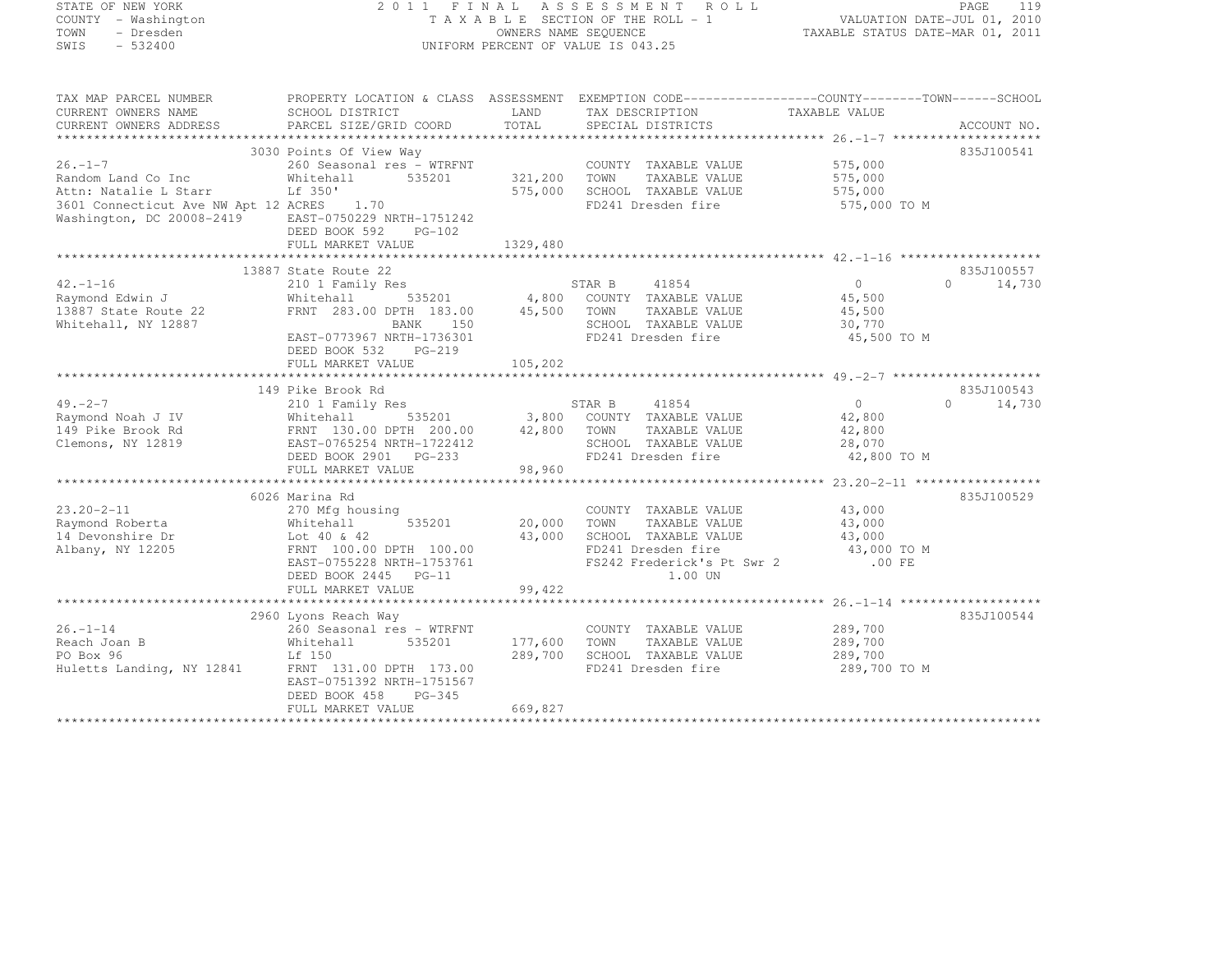| STATE OF NEW YORK |  |                     |  |
|-------------------|--|---------------------|--|
|                   |  | COUNTY - Washington |  |
| TOWN              |  | - Dresden           |  |
| SWIS              |  | $-532400$           |  |

#### STATE OF NEW YORK 2 0 1 1 F I N A L A S S E S S M E N T R O L L PAGE <sup>120</sup> COUNTY - Washington T A X A B L E SECTION OF THE ROLL - 1 VALUATION DATE-JUL 01, 2010 TOWN - Dresden OWNERS NAME SEQUENCE TAXABLE STATUS DATE-MAR 01, 2011<br>- TRESDEN ON THE SEQUENCE TO A SECUENCE TO BE SERVED ON THE SEQUENCE OF SEXUE OF THE STATUS DATE MAR 01, 2011 SWIS - 532400 - DISPORM PERCENT OF VALUE IS 043.25

| TAX MAP PARCEL NUMBER<br>CURRENT OWNERS NAME<br>CURRENT OWNERS ADDRESS | SCHOOL DISTRICT<br>PARCEL SIZE/GRID COORD                                                       | LAND<br>TOTAL | PROPERTY LOCATION & CLASS ASSESSMENT EXEMPTION CODE----------------COUNTY-------TOWN-----SCHOOL<br>TAX DESCRIPTION TAXABLE VALUE<br>SPECIAL DISTRICTS |                  | ACCOUNT NO. |
|------------------------------------------------------------------------|-------------------------------------------------------------------------------------------------|---------------|-------------------------------------------------------------------------------------------------------------------------------------------------------|------------------|-------------|
|                                                                        |                                                                                                 |               |                                                                                                                                                       |                  |             |
|                                                                        | 70 County Route 6                                                                               |               |                                                                                                                                                       |                  | 835J100072  |
| $28. - 1 - 8.2$<br>Read Peter H                                        | 260 Seasonal res<br>535201<br>Whitehall                                                         | 21,400        | COUNTY TAXABLE VALUE<br>TOWN<br>TAXABLE VALUE                                                                                                         | 72,000<br>72,000 |             |
| Read Carol E                                                           | lot 2                                                                                           | 72,000        | SCHOOL TAXABLE VALUE                                                                                                                                  | 72,000           |             |
| 104 Mark Dr                                                            | ACRES 23.00                                                                                     |               | FD241 Dresden fire                                                                                                                                    | 72,000 TO M      |             |
| Morrisville, PA 19067                                                  | EAST-0769419 NRTH-1749624<br>DEED BOOK 960<br>$PG-157$<br>FULL MARKET VALUE                     | 166,474       |                                                                                                                                                       |                  |             |
|                                                                        |                                                                                                 |               |                                                                                                                                                       |                  |             |
|                                                                        | 5578 Bluff Head Way                                                                             |               |                                                                                                                                                       |                  |             |
| $20. - 1 - 12.1$                                                       | 210 1 Family Res - WTRFNT                                                                       |               | COUNTY TAXABLE VALUE                                                                                                                                  | 1150,300         |             |
| Red Bluff LLC                                                          | 535201 527,400<br>Whitehall                                                                     |               | TOWN<br>TAXABLE VALUE                                                                                                                                 | 1150,300         |             |
| 938 Lake Ave                                                           | Revised Easement 805/152                                                                        | 1150,300      | SCHOOL TAXABLE VALUE                                                                                                                                  | 1150,300         |             |
| Greenwich, CT 06831                                                    | 1094' Lf                                                                                        |               | FD241 Dresden fire                                                                                                                                    | 1150,300 TO M    |             |
|                                                                        | $P/O$ Lot $C$<br>3.80<br>ACRES<br>EAST-0757845 NRTH-1764746<br>DEED BOOK 758<br>$PG-272$        |               |                                                                                                                                                       |                  |             |
|                                                                        | FULL MARKET VALUE                                                                               | 2659,653      |                                                                                                                                                       |                  |             |
|                                                                        |                                                                                                 |               |                                                                                                                                                       |                  |             |
|                                                                        | 6103 Bayview Rd                                                                                 |               |                                                                                                                                                       |                  | 835J101043  |
| $23.20 - 2 - 5.2$                                                      | 260 Seasonal res - WTRFNT                                                                       |               | COUNTY TAXABLE VALUE                                                                                                                                  | 159,100          |             |
| Reed Living Trust Bernadette Whitehall                                 |                                                                                                 | 535201 62,400 | TOWN<br>TAXABLE VALUE                                                                                                                                 | 159,100          |             |
| 20 Towpath Ln                                                          | B/1 Agmt 635/7;779/254                                                                          | 159,100       | SCHOOL TAXABLE VALUE                                                                                                                                  | 159,100          |             |
| Glens Falls, NY 12801                                                  | Lf 38'                                                                                          |               | FD241 Dresden fire                                                                                                                                    | 159,100 TO M     |             |
|                                                                        | FRNT 55.00 DPTH 105.00<br>EAST-0755363 NRTH-1754219<br>DEED BOOK 909<br>$PG-52$                 |               | FS242 Frederick's Pt Swr 2<br>1.00 UN                                                                                                                 | .00 FE           |             |
|                                                                        | FULL MARKET VALUE                                                                               | 367,861       |                                                                                                                                                       |                  |             |
|                                                                        |                                                                                                 |               |                                                                                                                                                       |                  |             |
|                                                                        | Deer Run Way                                                                                    |               |                                                                                                                                                       | 30,400           | 835J100918  |
| $26. - 4 - 14$                                                         | 314 Rural vac<10                                                                                |               | COUNTY TAXABLE VALUE                                                                                                                                  |                  |             |
| Regina Kathleen                                                        | Whitehall<br>535201                                                                             | 30,400        | TAXABLE VALUE<br>TOWN                                                                                                                                 | 30,400           |             |
| 64 Lake Ave                                                            | Lr's                                                                                            | 30,400        | SCHOOL TAXABLE VALUE                                                                                                                                  | 30,400           |             |
| Center Moriches, NY 11934                                              | $905 - 20$<br>FRNT 185.00 DPTH 200.00<br>EAST-0755743 NRTH-1751934<br>DEED BOOK 928<br>$PG-107$ |               | FD241 Dresden fire                                                                                                                                    | 30,400 TO M      |             |
|                                                                        | FULL MARKET VALUE                                                                               | 70,289        |                                                                                                                                                       |                  |             |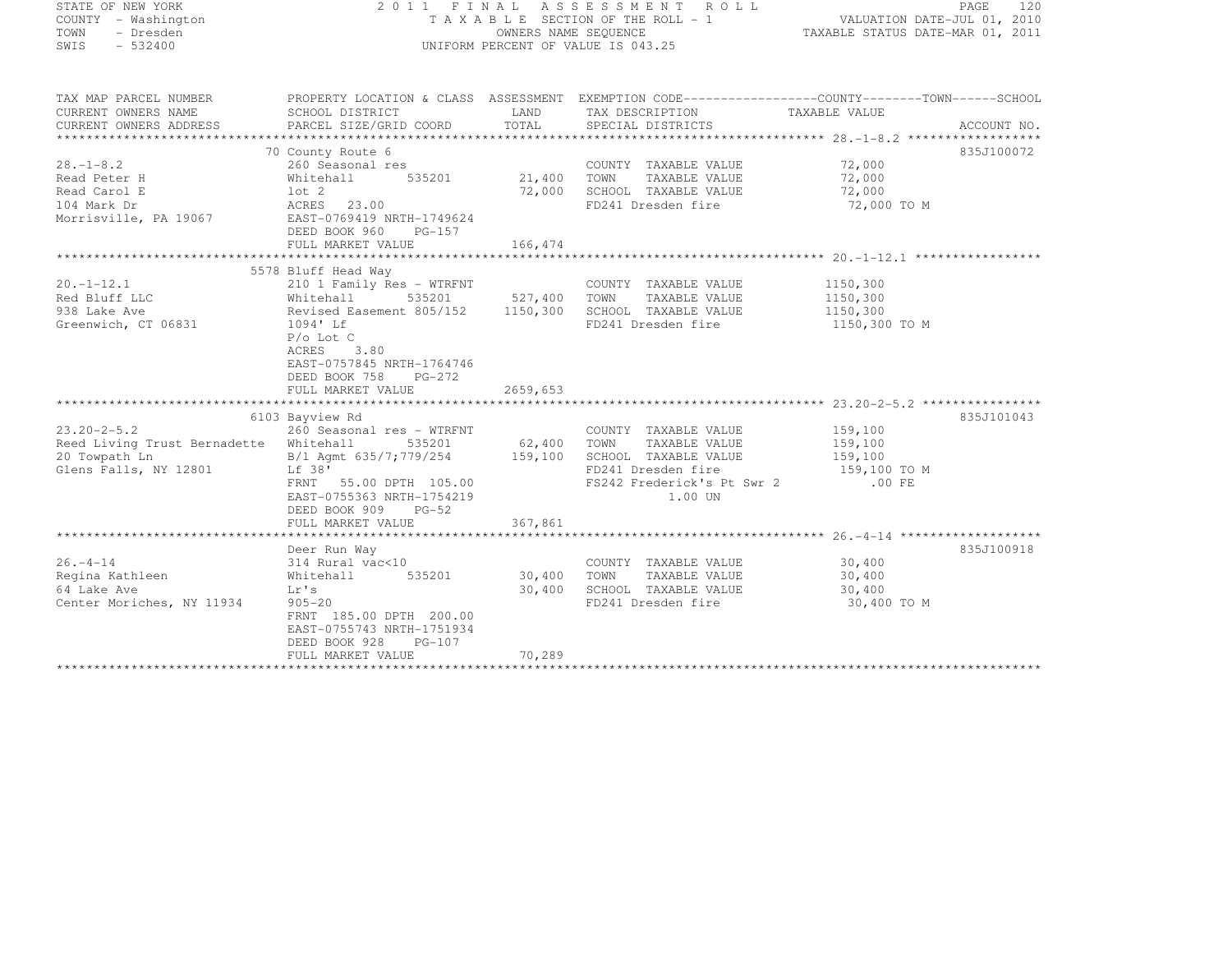# STATE OF NEW YORK 2 0 1 1 F I N A L A S S E S S M E N T R O L L PAGE <sup>121</sup> COUNTY - Washington T A X A B L E SECTION OF THE ROLL - 1 VALUATION DATE-JUL 01, 2010 TOWN - Dresden OWNERS NAME SEQUENCE TAXABLE STATUS DATE-MAR 01, 2011<br>- TRESDEN ON THE SEQUENCE TO A SECUENCE TO BE SERVED ON THE SEQUENCE OF SEXUE OF THE STATUS DATE MAR 01, 2011 SWIS - 532400 UNIFORM PERCENT OF VALUE IS 043.25

| TAX MAP PARCEL NUMBER<br>CURRENT OWNERS NAME<br>CURRENT OWNERS ADDRESS                                                                                                                                                                                                                                                                                                                                                                           | PROPERTY LOCATION & CLASS ASSESSMENT EXEMPTION CODE----------------COUNTY-------TOWN-----SCHOOL<br>SCHOOL DISTRICT<br>PARCEL SIZE/GRID COORD                                     | <b>EXAMPLE IN THE EXAMPLE IN THE EXAMPLE IN THE EXAMPLE IN THE EXAMPLE IN THE EXAMPLE IN THE EXAMPLE IN THE EXAMPLE IN</b> | TAX DESCRIPTION TAXABLE VALUE<br>TOTAL SPECIAL DISTRICTS                                                                                   |                                                                                                                         | ACCOUNT NO.                      |
|--------------------------------------------------------------------------------------------------------------------------------------------------------------------------------------------------------------------------------------------------------------------------------------------------------------------------------------------------------------------------------------------------------------------------------------------------|----------------------------------------------------------------------------------------------------------------------------------------------------------------------------------|----------------------------------------------------------------------------------------------------------------------------|--------------------------------------------------------------------------------------------------------------------------------------------|-------------------------------------------------------------------------------------------------------------------------|----------------------------------|
| $58. - 1 - 8$<br>Exam Betty<br>Rehm Betty<br>Rehm Betty<br>63 Pike Brook Rd<br>Clemons, NY 12819<br>Clemons, NY 12819<br>Clemons, NY 12819<br>CLEMARKET VALUE                                                                                                                                                                                                                                                                                    | 63 Pike Brook Rd<br>210 1 Family Res<br>FULL MARKET VALUE                                                                                                                        |                                                                                                                            | AGED-ALL 41800<br>535201 6,600 STAR EN 41834<br>24 65.000 COUNTY TIME<br>65,000 COUNTY TAXABLE VALUE<br>TOWN<br>TAXABLE VALUE              | $32,500$ $32,500$<br>$\begin{array}{ccc} 0 & & & 0 \end{array}$<br>$\begin{array}{c} 0 \\ 32,500 \end{array}$<br>32,500 | 835J100547<br>32,500<br>27,890   |
| $58. - 1 - 5$<br>Clemons, NY 12819                                                                                                                                                                                                                                                                                                                                                                                                               | 152 South Bay Rd<br>280 Res Multiple<br>Whitehall 535201<br>ACRES<br>2.53<br>EAST-0767015 NRTH-1720768<br>DEED BOOK 432<br>PG-221                                                | 100,000 TOWN                                                                                                               | STAR EN<br>41834<br>8,900 COUNTY TAXABLE VALUE<br>TAXABLE VALUE<br>SCHOOL TAXABLE VALUE 72,110<br>FD241 Dresden fire                       | $\overline{0}$<br>100,000<br>100,000<br>100,000 TO M                                                                    | 835J100546<br>27,890<br>$\Omega$ |
| $58. - 1 - 6$<br>$\begin{tabular}{lllllllllllll} \textbf{58.}--1-6 & 322 Rural vac>10 & COUNTY TAXABLE VALUE & 19,000 \\ \textbf{Rehm Edward Sr & Whitehall & 535201 & 19,000 TOWN & TAXABLE VALUE & 19,000 \\ \textbf{Rehm Edward Jr & ACRES & 15.10 & 19,000 & 19,000 & SCHOOL TAXABLE VALUE & 19,000 \\ \textbf{Rehm Edward Jr & & ACRES & 15.10 & 19,000 & SCHOOL TAXABLE VALUE & 19,000 \\ \textbf{EMS } & & & & & & & & & \\ \textbf{19.0$ | South Bay Rd<br>$322$ Rural vac $>10$                                                                                                                                            |                                                                                                                            | COUNTY TAXABLE VALUE 19,000<br>TOWN TAXABLE VALUE 19,000                                                                                   |                                                                                                                         | 835J100548                       |
| $49. -2 - 8$<br>Rehm Estate Harold<br>Attn: Allie Barber<br>193 Pike Brook Rd<br>Clemons, NY 12819                                                                                                                                                                                                                                                                                                                                               | 193 & 195 Pike Brook Rd<br>280 Res Multiple<br>Whitehall 535201<br>Ex & Res 305/197<br>ACRES 1.00<br>EAST-0764452 NRTH-1723182<br>DEED BOOK 305<br>$PG-193$<br>FULL MARKET VALUE | <sup>3</sup><br>535201 8,000 TOWN<br>181,734                                                                               | COUNTY TAXABLE VALUE<br>TAXABLE VALUE<br>$78,600$ SCHOOL TAXABLE VALUE $78,600$<br>FD241 Dresden fire $78,600$<br>FD241 Dresden fire       | 78,600<br>78,600<br>78,600 TO M                                                                                         | 835J101116                       |
| $49. -2 - 8.2$<br>Rehm Jonathan<br>Rehm Sandra<br>Rehm Sandra<br>Rehm Sandra<br>16 Pike Brook Rd<br>Clemons, NY 12819<br>2000 COUNT<br>2000 COUNT<br>2000 COUNT<br>2000 COUNT<br>2000 COUNT<br>2000 COUNT<br>2000 COUNT<br>2000 COUNT<br>2000 COUNT<br>2000 COUNT<br>2000 COUNT<br>                                                                                                                                                              | 186 Pike Brook Rd<br>210 1 Family Res<br>FULL MARKET VALUE                                                                                                                       | 219,884                                                                                                                    | STAR B 41854<br>535201 5,000 COUNTY TAXABLE VALUE<br>TOWN TAXABLE VALUE 95,100<br>SCHOOL TAXABLE VALUE 80,370<br>FD241 Dresden fire 95,100 | $\sim$ 0<br>95,100<br>95,100 TO M                                                                                       | 835J100549<br>$\Omega$<br>14,730 |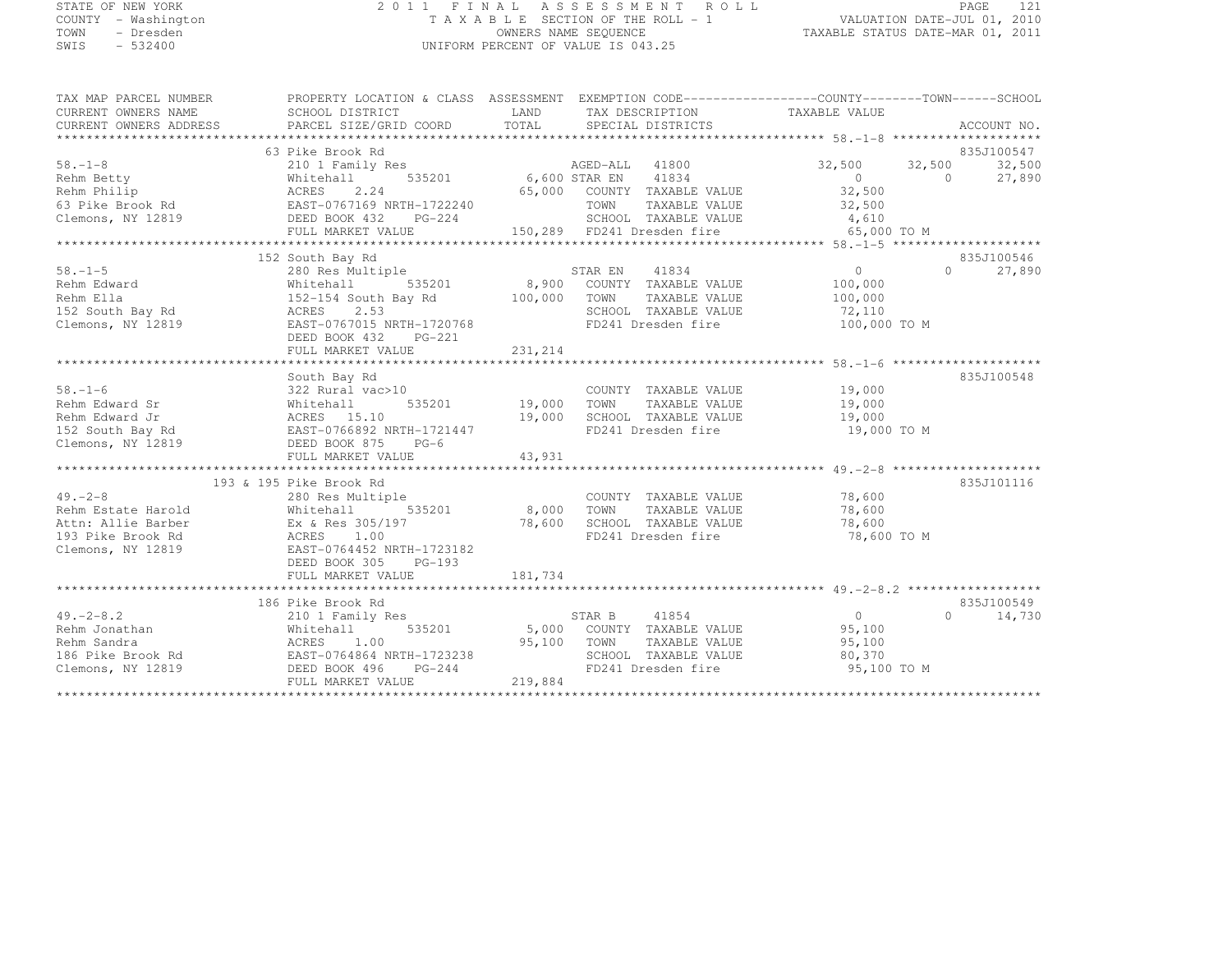## STATE OF NEW YORK 2 0 1 1 F I N A L A S S E S S M E N T R O L L PAGE <sup>122</sup> COUNTY - Washington T A X A B L E SECTION OF THE ROLL - 1 VALUATION DATE-JUL 01, 2010 TOWN - Dresden OWNERS NAME SEQUENCE TAXABLE STATUS DATE-MAR 01, 2011<br>- TRESDEN ON THE SEQUENCE TO A SECUENCE TO BE SERVED ON THE SEQUENCE OF SEXUE OF THE STATUS DATE MAR 01, 2011 SWIS - 532400 UNIFORM PERCENT OF VALUE IS 043.25

| CURRENT OWNERS NAME      | SCHOOL DISTRICT                                                                    | LAND     | TAX DESCRIPTION            | TAXABLE VALUE  |                             |
|--------------------------|------------------------------------------------------------------------------------|----------|----------------------------|----------------|-----------------------------|
| CURRENT OWNERS ADDRESS   | PARCEL SIZE/GRID COORD                                                             | TOTAL    | SPECIAL DISTRICTS          |                | ACCOUNT NO.                 |
|                          |                                                                                    |          |                            |                |                             |
|                          | Pike Brook Rd                                                                      |          |                            |                | 835J100550                  |
| $49. -2 - 8.1$           | 312 Vac w/imprv                                                                    |          | COUNTY TAXABLE VALUE       | 47,500         |                             |
| Rehm Philip              | Whitehall<br>535201                                                                | 46,500   | TOWN<br>TAXABLE VALUE      | 47,500         |                             |
| Rehm Edward              | Row 753-13                                                                         | 47,500   | SCHOOL TAXABLE VALUE       | 47,500         |                             |
| 63 Pike Brook Rd         | ACRES 106.80                                                                       |          | FD241 Dresden fire         | 47,500 TO M    |                             |
| Clemons, NY 12819        | EAST-0763680 NRTH-1722840                                                          |          |                            |                |                             |
|                          | DEED BOOK 305<br>PG-197                                                            |          |                            |                |                             |
|                          | FULL MARKET VALUE                                                                  | 109,827  |                            |                |                             |
|                          |                                                                                    |          |                            |                |                             |
|                          | Pike Brook Rd                                                                      |          |                            |                |                             |
| $58. - 1 - 6.2$          | 322 Rural vac>10                                                                   |          | COUNTY TAXABLE VALUE       | 18,900         |                             |
| Rehm Phillip             |                                                                                    | 18,900   | TOWN<br>TAXABLE VALUE      | 18,900         |                             |
| Rehm Jonathan            |                                                                                    | 18,900   | SCHOOL TAXABLE VALUE       | 18,900         |                             |
| 63 Pike Brook Rd         | Whitehall 535201<br>ACRES 14.60<br>EAST-0767356 NRTH-1722006                       |          | FD241 Dresden fire         | 18,900 TO M    |                             |
|                          | $PG-5$                                                                             |          |                            |                |                             |
| Clemons, NY 12819        | DEED BOOK 875                                                                      |          |                            |                |                             |
|                          | FULL MARKET VALUE                                                                  | 43,699   |                            |                |                             |
|                          |                                                                                    |          |                            |                |                             |
|                          | 59 Pike Brook Rd                                                                   |          |                            |                |                             |
| $58. - 1 - 6.3$          | 210 1 Family Res                                                                   |          | STAR B<br>41854            | $\overline{0}$ | 14,730<br>$\Omega$          |
| Rehm Phillip J           | 535201<br>Whitehall 535201<br>FRNT 150.00 DPTH 150.00<br>EAST-0767050 NRTH-1721853 |          | 5,000 COUNTY TAXABLE VALUE | 125,000        |                             |
| Rehm Camille A           | FRNT 150.00 DPTH 150.00 125,000                                                    |          | TOWN<br>TAXABLE VALUE      | 125,000        |                             |
| 59 Pike Brook Rd         |                                                                                    |          | SCHOOL TAXABLE VALUE       | 110,270        |                             |
| Clemons, NY 12819        | DEED BOOK 1760 PG-227                                                              |          | FD241 Dresden fire         | 125,000 TO M   |                             |
|                          | FULL MARKET VALUE                                                                  | 289,017  |                            |                |                             |
|                          |                                                                                    |          |                            |                |                             |
|                          | 2928 Fara Way                                                                      |          |                            |                | 835J100553                  |
| $26. - 1 - 17.1$         | 210 1 Family Res - WTRFNT                                                          |          | STAR B<br>41854            | $\overline{0}$ | $0 \qquad \qquad$<br>14,730 |
| Reilly Herbert F Jr      | 535201<br>Whitehall                                                                | 328,000  | COUNTY TAXABLE VALUE       | 514,900        |                             |
| 12 Via Maria             | 413-1034/445-220/410-1197                                                          | 514,900  | TOWN<br>TAXABLE VALUE      | 514,900        |                             |
| Scotia, NY 12302         | 370' Lf; 758/230; 787/154; L                                                       |          | SCHOOL TAXABLE VALUE       | 500,170        |                             |
|                          | 1.94<br>ACRES                                                                      |          | FD241 Dresden fire         | 514,900 TO M   |                             |
|                          | EAST-0751729 NRTH-1751737                                                          |          |                            |                |                             |
|                          | DEED BOOK W662 PG-130                                                              |          |                            |                |                             |
|                          | FULL MARKET VALUE                                                                  | 1190,520 |                            |                |                             |
|                          |                                                                                    |          |                            |                |                             |
|                          | Lands End Rd                                                                       |          |                            |                |                             |
| $26. - 1 - 25.1$         | 314 Rural vac<10                                                                   |          | COUNTY TAXABLE VALUE       | 30,000         |                             |
| Reilly Herbert F Jr - MD |                                                                                    |          |                            |                |                             |
|                          | 535201<br>Whitehall                                                                | 30,000   | TOWN<br>TAXABLE VALUE      | 30,000         |                             |
| 12 Via Maria Dr          | $Lr's 26.-3-1$                                                                     | 30,000   | SCHOOL TAXABLE VALUE       | 30,000         |                             |
| Scotia, NY 12302         | 8.50<br>ACRES                                                                      |          | FD241 Dresden fire         | 30,000 TO M    |                             |
|                          | EAST-0752196 NRTH-1750643                                                          |          |                            |                |                             |
|                          | DEED BOOK 822<br>PG-174                                                            |          |                            |                |                             |
|                          | FULL MARKET VALUE                                                                  | 69,364   |                            |                |                             |
|                          |                                                                                    |          |                            |                |                             |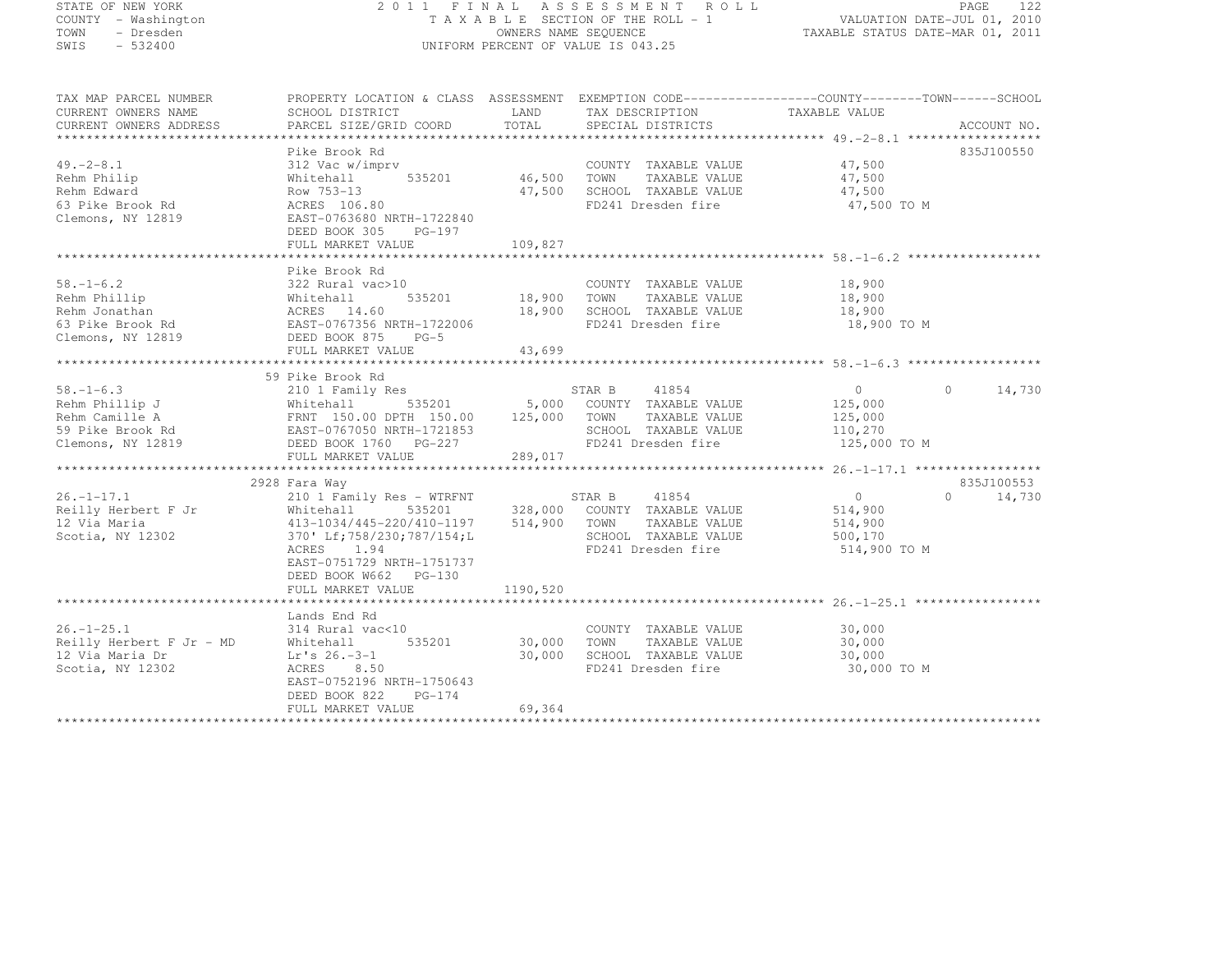| STATE OF NEW YORK                      | 2011 FINAL                                                                                       |                      | A S S E S S M E N T<br>R O L L     |                                                         | PAGE<br>-123 |
|----------------------------------------|--------------------------------------------------------------------------------------------------|----------------------|------------------------------------|---------------------------------------------------------|--------------|
| COUNTY - Washington                    |                                                                                                  |                      | TAXABLE SECTION OF THE ROLL - 1    | VALUATION DATE-JUL 01, 2010                             |              |
| TOWN<br>- Dresden<br>$-532400$<br>SWIS |                                                                                                  | OWNERS NAME SEQUENCE | UNIFORM PERCENT OF VALUE IS 043.25 | TAXABLE STATUS DATE-MAR 01, 2011                        |              |
|                                        |                                                                                                  |                      |                                    |                                                         |              |
| TAX MAP PARCEL NUMBER                  | PROPERTY LOCATION & CLASS ASSESSMENT EXEMPTION CODE----------------COUNTY-------TOWN------SCHOOL |                      |                                    |                                                         |              |
| CURRENT OWNERS NAME                    | SCHOOL DISTRICT                                                                                  | LAND                 | TAX DESCRIPTION                    | TAXABLE VALUE                                           |              |
| CURRENT OWNERS ADDRESS                 | PARCEL SIZE/GRID COORD                                                                           | TOTAL                | SPECIAL DISTRICTS                  |                                                         | ACCOUNT NO.  |
|                                        |                                                                                                  |                      |                                    |                                                         |              |
| $26. - 1 - 17.2$                       | 2916/2924 Fara Way<br>280 Res Multiple                                                           |                      | COUNTY TAXABLE VALUE               | 380,600                                                 |              |
| Reilly Herbert Jr                      | Whitehall 535201                                                                                 | 268,500              | TOWN<br>TAXABLE VALUE              | 380,600                                                 |              |
| 12 Via Maria                           | 2916 & 2924; Lot B:410/119                                                                       | 380,600              | SCHOOL TAXABLE VALUE               | 380,600                                                 |              |
| Scotia, NY 12302                       | W662/130;413/1034;445/220                                                                        |                      | FD241 Dresden fire                 | 380,600 TO M                                            |              |
|                                        | 758/230;787/154<br>ACRES<br>1.92                                                                 |                      |                                    |                                                         |              |
|                                        | EAST-0751904 NRTH-1751631                                                                        |                      |                                    |                                                         |              |
|                                        | DEED BOOK 410 PG-1197                                                                            |                      |                                    |                                                         |              |
|                                        | FULL MARKET VALUE                                                                                | 880,000              |                                    |                                                         |              |
|                                        |                                                                                                  |                      |                                    | ******************** 26.-1-17.3 *****                   |              |
|                                        | 2912/2914 Fara Way                                                                               |                      |                                    |                                                         |              |
| $26. - 1 - 17.3$                       | 280 Res Multiple                                                                                 |                      | COUNTY TAXABLE VALUE               | 318,900                                                 |              |
| Reilly Herbert Jr                      | Whitehall 535201                                                                                 | 265,000              | TOWN<br>TAXABLE VALUE              | 318,900                                                 |              |
| 12 Via Maria                           | Lot C:410/1197;W662/130;4                                                                        | 318,900              | SCHOOL TAXABLE VALUE               | 318,900                                                 |              |
| Scotia, NY 12302                       | 1034;445/220;758/230;787/<br>335 LF                                                              |                      | FD241 Dresden fire                 | 318,900 TO M                                            |              |
|                                        | 2.24<br>ACRES                                                                                    |                      |                                    |                                                         |              |
|                                        | EAST-0752117 NRTH-1751545                                                                        |                      |                                    |                                                         |              |
|                                        | DEED BOOK 410<br>PG-1197                                                                         |                      |                                    |                                                         |              |
|                                        | FULL MARKET VALUE                                                                                | 737,341              |                                    |                                                         |              |
|                                        |                                                                                                  |                      |                                    |                                                         |              |
|                                        | 36 Maple Acres Way                                                                               |                      |                                    |                                                         | 835J100148   |
| $49. -2 - 4.8 - 8802$                  | 210 1 Family Res - WTRFNT                                                                        |                      | COUNTY TAXABLE VALUE               | 101,400                                                 |              |
| Richards Edward                        | Whitehall<br>535201                                                                              | $\overline{0}$       | TAXABLE VALUE<br>TOWN              | 101,400                                                 |              |
| Richards Alicia                        | leased parcel Lot No. 9                                                                          | 101,400              | SCHOOL TAXABLE VALUE               | 101,400                                                 |              |
| 8 Wales Rd                             | EAST-0732700 NRTH-1296480                                                                        |                      | FD241 Dresden fire                 | 101,400 TO M                                            |              |
| Monson, MA 01057                       | FULL MARKET VALUE                                                                                | 234,451              |                                    |                                                         |              |
|                                        |                                                                                                  |                      |                                    | ************************* 58. -1-16.3 ***************** |              |
|                                        | 227 South Bay Rd                                                                                 |                      |                                    |                                                         | 835J101121   |
| $58. - 1 - 16.3$                       | 260 Seasonal res - WTRFNT                                                                        |                      | COUNTY TAXABLE VALUE               | 20,600                                                  |              |
| Richmond Burton W                      | 535201<br>Whitehall                                                                              | 8,300                | TAXABLE VALUE<br>TOWN              | 20,600                                                  |              |
| Richmond Carol A                       | 330' Lf                                                                                          | 20,600               | SCHOOL TAXABLE VALUE               | 20,600                                                  |              |
| 377 County Route 69                    | FRNT 49.00 DPTH 226.00                                                                           |                      | FD241 Dresden fire                 | 20,600 TO M                                             |              |
| White Creek, NY 12057                  | EAST-0766069 NRTH-1718970<br>DEED BOOK 911<br>$PG-155$                                           |                      |                                    |                                                         |              |
|                                        | FULL MARKET VALUE                                                                                | 47,630               |                                    |                                                         |              |
|                                        | ***********************                                                                          |                      |                                    | *********** 26.7-3-2 *******                            |              |
|                                        | 2837 Chase Rd                                                                                    |                      |                                    |                                                         | 835J100595   |
| $26.7 - 3 - 2$                         | 260 Seasonal res - WTRFNT                                                                        |                      | COUNTY TAXABLE VALUE               | 340,800                                                 |              |
| Ripp John                              | 535201<br>Whitehall                                                                              | 124,000              | TOWN<br>TAXABLE VALUE              | 340,800                                                 |              |
| Ripp Judith                            | LF 66                                                                                            | 340,800              | SCHOOL TAXABLE VALUE               | 340,800                                                 |              |
| 14 South Rd                            | $26. -3 - 2$                                                                                     |                      | FD241 Dresden fire                 | 340,800 TO M                                            |              |
| Bolton, CT 06043                       | FRNT 75.00 DPTH 271.00                                                                           |                      |                                    |                                                         |              |
|                                        | EAST-0752331 NRTH-1751584                                                                        |                      |                                    |                                                         |              |
|                                        | DEED BOOK 844<br>PG-287                                                                          |                      |                                    |                                                         |              |
|                                        | FULL MARKET VALUE                                                                                | 787,977              |                                    |                                                         |              |
|                                        | .                                                                                                |                      |                                    |                                                         |              |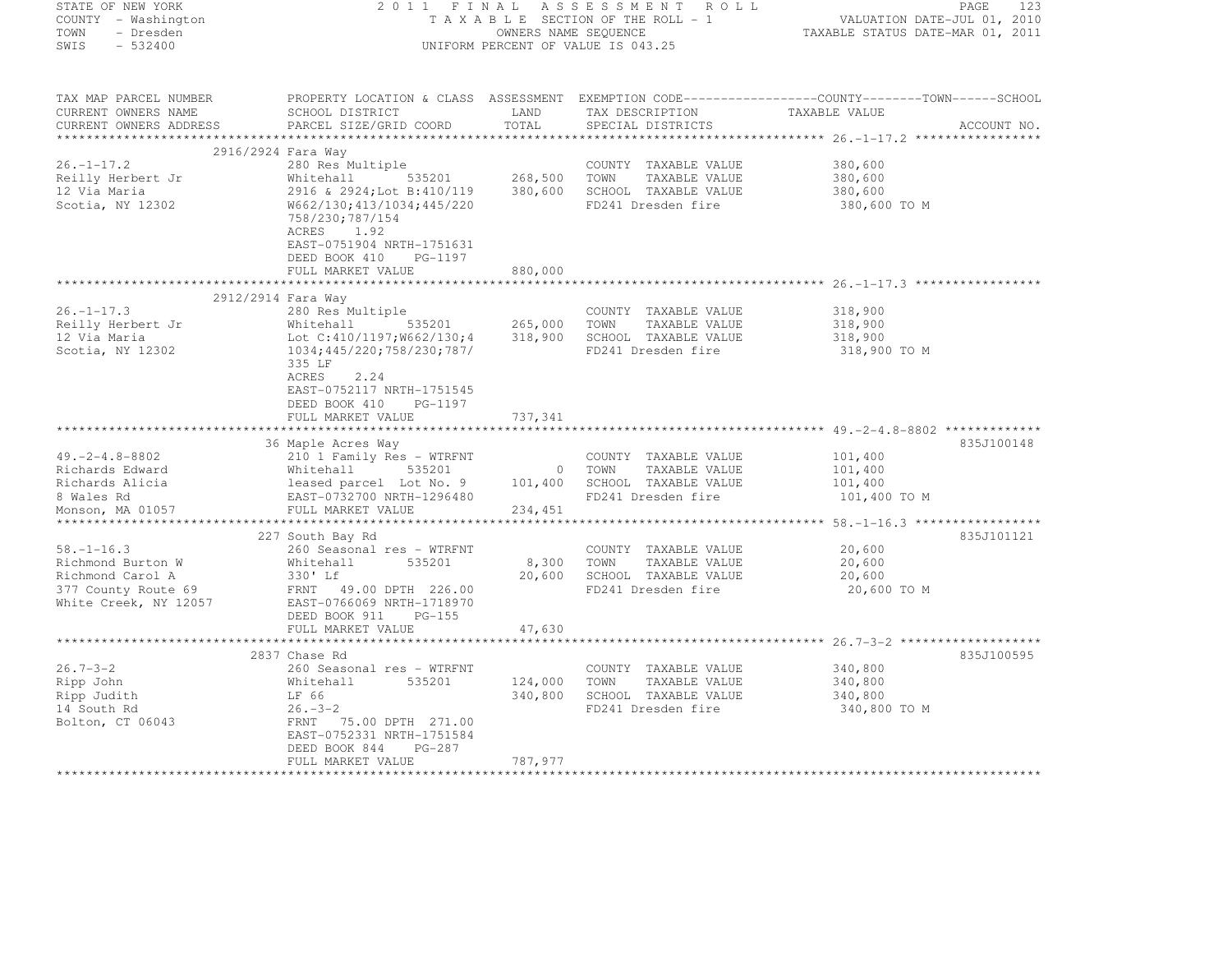# STATE OF NEW YORK 2 0 1 1 F I N A L A S S E S S M E N T R O L L PAGE <sup>124</sup> COUNTY - Washington T A X A B L E SECTION OF THE ROLL - 1 VALUATION DATE-JUL 01, 2010 TOWN - Dresden OWNERS NAME SEQUENCE TAXABLE STATUS DATE-MAR 01, 2011<br>- TRESDEN ON THE SEQUENCE TO A SECUENCE TO BE SERVED ON THE SEQUENCE OF SEXUE OF THE STATUS DATE MAR 01, 2011 SWIS - 532400 UNIFORM PERCENT OF VALUE IS 043.25

| CURRENT OWNERS NAME      | SCHOOL DISTRICT             | LAND    | TAX DESCRIPTION        | TAXABLE VALUE |                    |
|--------------------------|-----------------------------|---------|------------------------|---------------|--------------------|
| CURRENT OWNERS ADDRESS   | PARCEL SIZE/GRID COORD      | TOTAL   | SPECIAL DISTRICTS      |               | ACCOUNT NO.        |
|                          |                             |         |                        |               |                    |
|                          | 6329 Sunset Bay Rd          |         |                        |               | 835J100715         |
| $23.20 - 3 - 13$         | 210 1 Family Res            |         | COUNTY TAXABLE VALUE   | 75,800        |                    |
| Robertello Richard D     | Whitehall<br>535201         | 4,800   | TOWN<br>TAXABLE VALUE  | 75,800        |                    |
| Robertello Elizabeth A   | LR's and dock space         | 75,800  | SCHOOL TAXABLE VALUE   | 75,800        |                    |
| 10 Woodmint Pl           | 30.00 DPTH 80.00<br>FRNT    |         | FD241 Dresden fire     | 75,800 TO M   |                    |
| Ballston Spa, NY 12020   | EAST-0755998 NRTH-1754217   |         |                        |               |                    |
|                          | DEED BOOK 1996    PG-212    |         |                        |               |                    |
|                          | FULL MARKET VALUE           | 175,260 |                        |               |                    |
|                          |                             |         |                        |               |                    |
|                          | 12 Lake Rd                  |         |                        |               | 835J100306         |
| $28 - 2 - 34$            | 210 1 Family Res            |         | 41854<br>STAR B        | $\circ$       | $\Omega$<br>14,730 |
| Robinson Debra           | Whitehall<br>535201         | 3,600   | COUNTY TAXABLE VALUE   | 51,000        |                    |
| 12 Lake Rd               | 83.00 DPTH 282.00<br>FRNT   | 51,000  | TOWN<br>TAXABLE VALUE  | 51,000        |                    |
| Clemons, NY 12819        | EAST-0771593 NRTH-1751636   |         | SCHOOL TAXABLE VALUE   | 36,270        |                    |
|                          | DEED BOOK 835<br>$PG-75$    |         | FD241 Dresden fire     | 51,000 TO M   |                    |
|                          | FULL MARKET VALUE           | 117,919 |                        |               |                    |
|                          |                             |         |                        |               |                    |
|                          | 287 South Bay Rd            |         |                        |               | 835L100017         |
| $58. - 1 - 21$           | 210 1 Family Res - WTRFNT   |         | COUNTY TAXABLE VALUE   | 49,000        |                    |
| Rocque John E            | 535201<br>Whitehall         | 8,700   | TAXABLE VALUE<br>TOWN  | 49,000        |                    |
| Rocque Marie E           | 832/148                     | 49,000  | SCHOOL TAXABLE VALUE   | 49,000        |                    |
| 148 Twin Oak Dr          | FRNT 125.00 DPTH 196.00     |         | FD241 Dresden fire     | 49,000 TO M   |                    |
| Levittown, PA 19056-1558 | EAST-0764799 NRTH-1718218   |         |                        |               |                    |
|                          | DEED BOOK 757<br>$PG-187$   |         |                        |               |                    |
|                          | FULL MARKET VALUE           | 113,295 |                        |               |                    |
|                          |                             |         |                        |               |                    |
|                          | 4006 Eichler Way            |         |                        |               | 835J100978         |
| $26.8 - 2 - 10$          | 260 Seasonal res            |         | COUNTY TAXABLE VALUE   | 94,000        |                    |
| Rodgers Timothy F etal   | 535201<br>Whitehall         | 11,400  | TAXABLE VALUE<br>TOWN  | 94,000        |                    |
| 34 Smith St              | 84.00 DPTH<br>64.00<br>FRNT | 94,000  | SCHOOL TAXABLE VALUE   | 94,000        |                    |
| Babylon, NY 11702-2306   | EAST-0754099 NRTH-1753298   |         | FD241 Dresden fire     | 94,000 TO M   |                    |
|                          | DEED BOOK 2831 PG-88        |         | HS241 Hulet land swr 1 | 1.00 UN C     |                    |
|                          | FULL MARKET VALUE           | 217,341 |                        |               |                    |
|                          |                             |         |                        |               |                    |
|                          | Cross Rd                    |         |                        |               | 835J100432         |
| $27. - 4 - 4$            | 314 Rural vac<10            |         | COUNTY TAXABLE VALUE   | 13,000        |                    |
| Rogers Margaret O        | 535201<br>Whitehall         | 13,000  | TOWN<br>TAXABLE VALUE  | 13,000        |                    |
| Rogers Jere L            | ACRES<br>7.00               | 13,000  | SCHOOL TAXABLE VALUE   | 13,000        |                    |
| PO Box 146               | EAST-0765060 NRTH-1748597   |         | FD241 Dresden fire     | 13,000 TO M   |                    |
| Galway, NY 12074         | DEED BOOK 2401<br>$PG-5$    |         |                        |               |                    |
|                          | FULL MARKET VALUE           | 30,058  |                        |               |                    |
|                          |                             |         |                        |               |                    |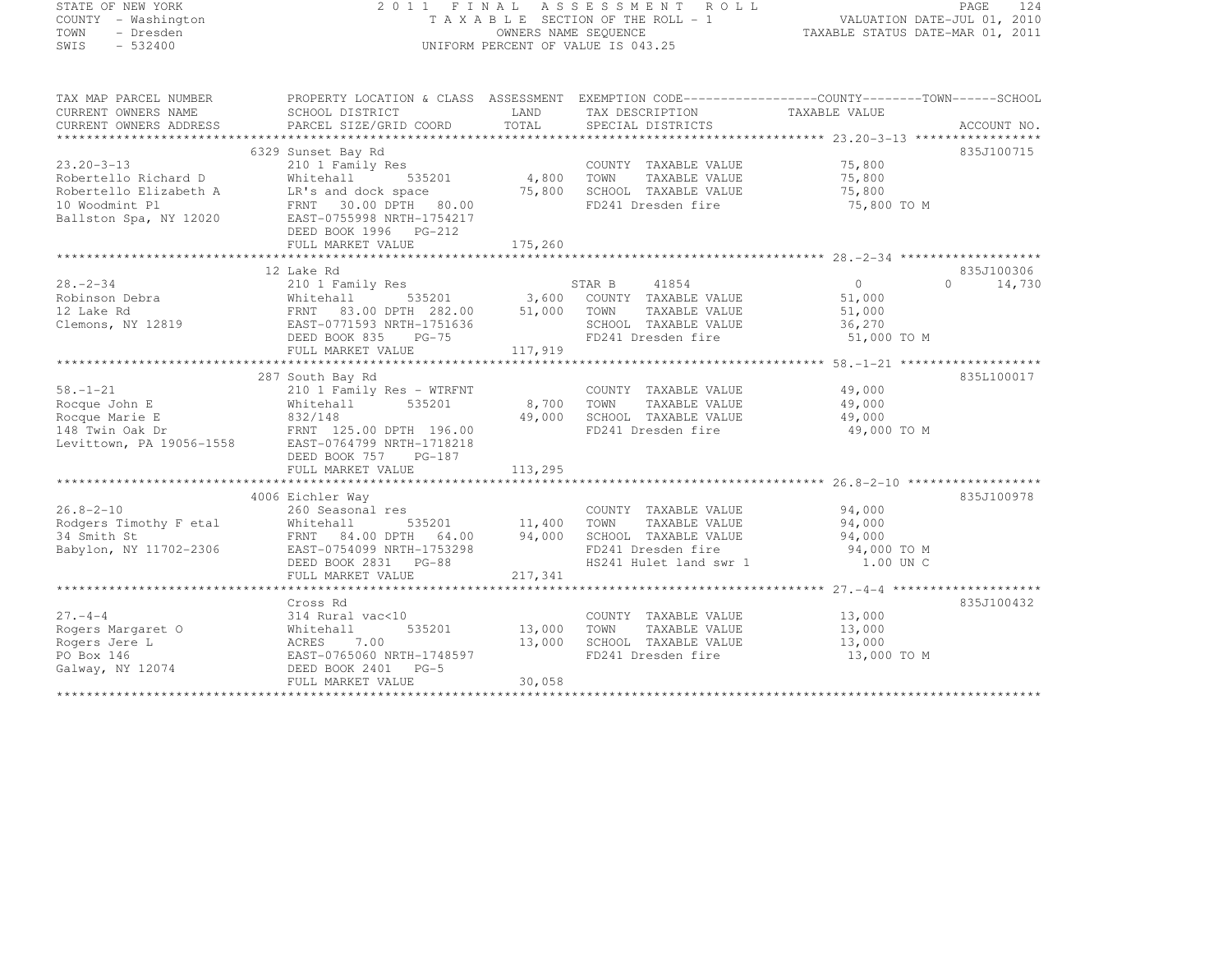## STATE OF NEW YORK 2 0 1 1 F I N A L A S S E S S M E N T R O L L PAGE <sup>125</sup> COUNTY - Washington T A X A B L E SECTION OF THE ROLL - 1 VALUATION DATE-JUL 01, 2010 TOWN - Dresden OWNERS NAME SEQUENCE TAXABLE STATUS DATE-MAR 01, 2011<br>- TRESDEN ON THE SEQUENCE TO A SECUENCE TO BE SERVED ON THE SEQUENCE OF SEXUE OF THE STATUS DATE MAR 01, 2011 SWIS - 532400 UNIFORM PERCENT OF VALUE IS 043.25

| TAX MAP PARCEL NUMBER                                 | PROPERTY LOCATION & CLASS ASSESSMENT EXEMPTION CODE-----------------COUNTY-------TOWN------SCHOOL                                                                                                                                                                                                                                |                       |                                                                           |                    |            |
|-------------------------------------------------------|----------------------------------------------------------------------------------------------------------------------------------------------------------------------------------------------------------------------------------------------------------------------------------------------------------------------------------|-----------------------|---------------------------------------------------------------------------|--------------------|------------|
| CURRENT OWNERS NAME                                   | SCHOOL DISTRICT                                                                                                                                                                                                                                                                                                                  |                       | LAND TAX DESCRIPTION                                                      | TAXABLE VALUE      |            |
| CURRENT OWNERS ADDRESS                                |                                                                                                                                                                                                                                                                                                                                  |                       |                                                                           |                    |            |
|                                                       |                                                                                                                                                                                                                                                                                                                                  |                       |                                                                           |                    |            |
|                                                       | 6362 Sunset Bay Rd                                                                                                                                                                                                                                                                                                               |                       |                                                                           |                    | 835J100531 |
| $23.20 - 5 - 2$                                       | 260 Seasonal res - WTRFNT                                                                                                                                                                                                                                                                                                        |                       | COUNTY TAXABLE VALUE 269,800                                              |                    |            |
| Rose Andrew C                                         | Whitehall<br>535201                                                                                                                                                                                                                                                                                                              | 101,000 TOWN          | TAXABLE VALUE                                                             | 269,800            |            |
|                                                       |                                                                                                                                                                                                                                                                                                                                  |                       | 269,800 SCHOOL TAXABLE VALUE 269,800                                      |                    |            |
|                                                       |                                                                                                                                                                                                                                                                                                                                  |                       | FD241 Dresden fire                                                        | 269,800 TO M       |            |
|                                                       |                                                                                                                                                                                                                                                                                                                                  |                       |                                                                           |                    |            |
|                                                       | DEED BOOK 2486 PG-266                                                                                                                                                                                                                                                                                                            |                       |                                                                           |                    |            |
|                                                       | FULL MARKET VALUE                                                                                                                                                                                                                                                                                                                | 623,815               |                                                                           |                    |            |
|                                                       |                                                                                                                                                                                                                                                                                                                                  |                       |                                                                           |                    |            |
|                                                       | 7021 Bay Way                                                                                                                                                                                                                                                                                                                     |                       |                                                                           |                    | 835J100584 |
| $24.13 - 1 - 14$                                      | 260 Seasonal res                                                                                                                                                                                                                                                                                                                 |                       | COUNTY TAXABLE VALUE                                                      | 128,300            |            |
|                                                       |                                                                                                                                                                                                                                                                                                                                  |                       |                                                                           | 128,300<br>128,300 |            |
|                                                       |                                                                                                                                                                                                                                                                                                                                  |                       |                                                                           |                    |            |
|                                                       |                                                                                                                                                                                                                                                                                                                                  |                       | FD241 Dresden fire 128,300 TO M                                           |                    |            |
|                                                       | Rosen Isidore J<br>Rosen Monique FRNT 75.00 DPTH 100.00 128,300 TOWN TAXABLE VALUE<br>Rosen Monique FRNT 75.00 DPTH 100.00 128,300 SCHOOL TAXABLE VALUE<br>1 Demarest Ave EAST-0756597 NRTH-1755218 FD241 Dresden fire<br>West Nyack,                                                                                            |                       |                                                                           |                    |            |
|                                                       | FULL MARKET VALUE                                                                                                                                                                                                                                                                                                                | 296,647               |                                                                           |                    |            |
|                                                       |                                                                                                                                                                                                                                                                                                                                  |                       |                                                                           |                    |            |
|                                                       | State Route 22                                                                                                                                                                                                                                                                                                                   |                       |                                                                           |                    | 835J100567 |
|                                                       |                                                                                                                                                                                                                                                                                                                                  |                       | COUNTY TAXABLE VALUE 30,300                                               |                    |            |
|                                                       |                                                                                                                                                                                                                                                                                                                                  | COUNTY<br>30,300 TOWN | TAXABLE VALUE                                                             | 30,300             |            |
|                                                       |                                                                                                                                                                                                                                                                                                                                  |                       | 30,300 SCHOOL TAXABLE VALUE                                               | 30,300             |            |
|                                                       |                                                                                                                                                                                                                                                                                                                                  |                       | FD241 Dresden fire                                                        | 30,300 TO M        |            |
|                                                       |                                                                                                                                                                                                                                                                                                                                  |                       |                                                                           |                    |            |
|                                                       |                                                                                                                                                                                                                                                                                                                                  |                       |                                                                           |                    |            |
|                                                       |                                                                                                                                                                                                                                                                                                                                  |                       |                                                                           |                    |            |
|                                                       | 5108 Bluff Head Rd                                                                                                                                                                                                                                                                                                               |                       |                                                                           |                    | 835J100927 |
| $23.20 - 6 - 33$                                      | 210 1 Family Res                                                                                                                                                                                                                                                                                                                 |                       |                                                                           |                    |            |
| Rossi Erik                                            | $\frac{1}{2}$ $\frac{1}{2}$ $\frac{1}{2}$ $\frac{1}{2}$ $\frac{1}{2}$ $\frac{1}{2}$ $\frac{1}{2}$ $\frac{1}{2}$ $\frac{1}{2}$ $\frac{1}{2}$ $\frac{1}{2}$ $\frac{1}{2}$ $\frac{1}{2}$ $\frac{1}{2}$ $\frac{1}{2}$ $\frac{1}{2}$ $\frac{1}{2}$ $\frac{1}{2}$ $\frac{1}{2}$ $\frac{1}{2}$ $\frac{1}{2}$ $\frac{1}{2}$<br>Whitehall |                       | COUNTY TAXABLE VALUE 25,000<br>TOWN TAXABLE VALUE 25.000<br>TAXABLE VALUE | 25,000             |            |
|                                                       | Bldg under construction<br>25,000 SCHOOL TAXABLE VALUE                                                                                                                                                                                                                                                                           |                       |                                                                           | 25,000             |            |
| Rossi Paige<br>12 Locust Ln<br>Clifton Park, NY 12065 | FRNT 124.00 DPTH 100.00                                                                                                                                                                                                                                                                                                          |                       | FD241 Dresden fire                                                        | 25,000 TO M        |            |
|                                                       | EAST-0756807 NRTH-1754731                                                                                                                                                                                                                                                                                                        |                       |                                                                           |                    |            |
|                                                       | DEED BOOK 2781 PG-250                                                                                                                                                                                                                                                                                                            |                       |                                                                           |                    |            |
|                                                       |                                                                                                                                                                                                                                                                                                                                  |                       |                                                                           |                    |            |
|                                                       |                                                                                                                                                                                                                                                                                                                                  |                       |                                                                           |                    |            |
|                                                       |                                                                                                                                                                                                                                                                                                                                  |                       |                                                                           |                    | 835J100770 |
|                                                       | State Route 22                                                                                                                                                                                                                                                                                                                   |                       |                                                                           |                    |            |
| $21. - 1 - 4$                                         | 322 Rural vac>10                                                                                                                                                                                                                                                                                                                 |                       | COUNTY TAXABLE VALUE                                                      | 28,000             |            |
| Rozell William                                        | 535201 28,000<br>Whitehall                                                                                                                                                                                                                                                                                                       |                       | TOWN<br>TAXABLE VALUE                                                     | 28,000             |            |
| 993 Taylor Hill Rd                                    | Vac                                                                                                                                                                                                                                                                                                                              | 28,000                | SCHOOL TAXABLE VALUE                                                      | 28,000             |            |
| Granville, NY 12832                                   | ACRES 44.90                                                                                                                                                                                                                                                                                                                      |                       | FD241 Dresden fire                                                        | 28,000 TO M        |            |
|                                                       | EAST-0779567 NRTH-1766488                                                                                                                                                                                                                                                                                                        |                       |                                                                           |                    |            |
|                                                       | DEED BOOK 2512 PG-332                                                                                                                                                                                                                                                                                                            |                       |                                                                           |                    |            |
|                                                       | FULL MARKET VALUE                                                                                                                                                                                                                                                                                                                | 64,740                |                                                                           |                    |            |
|                                                       |                                                                                                                                                                                                                                                                                                                                  |                       |                                                                           |                    |            |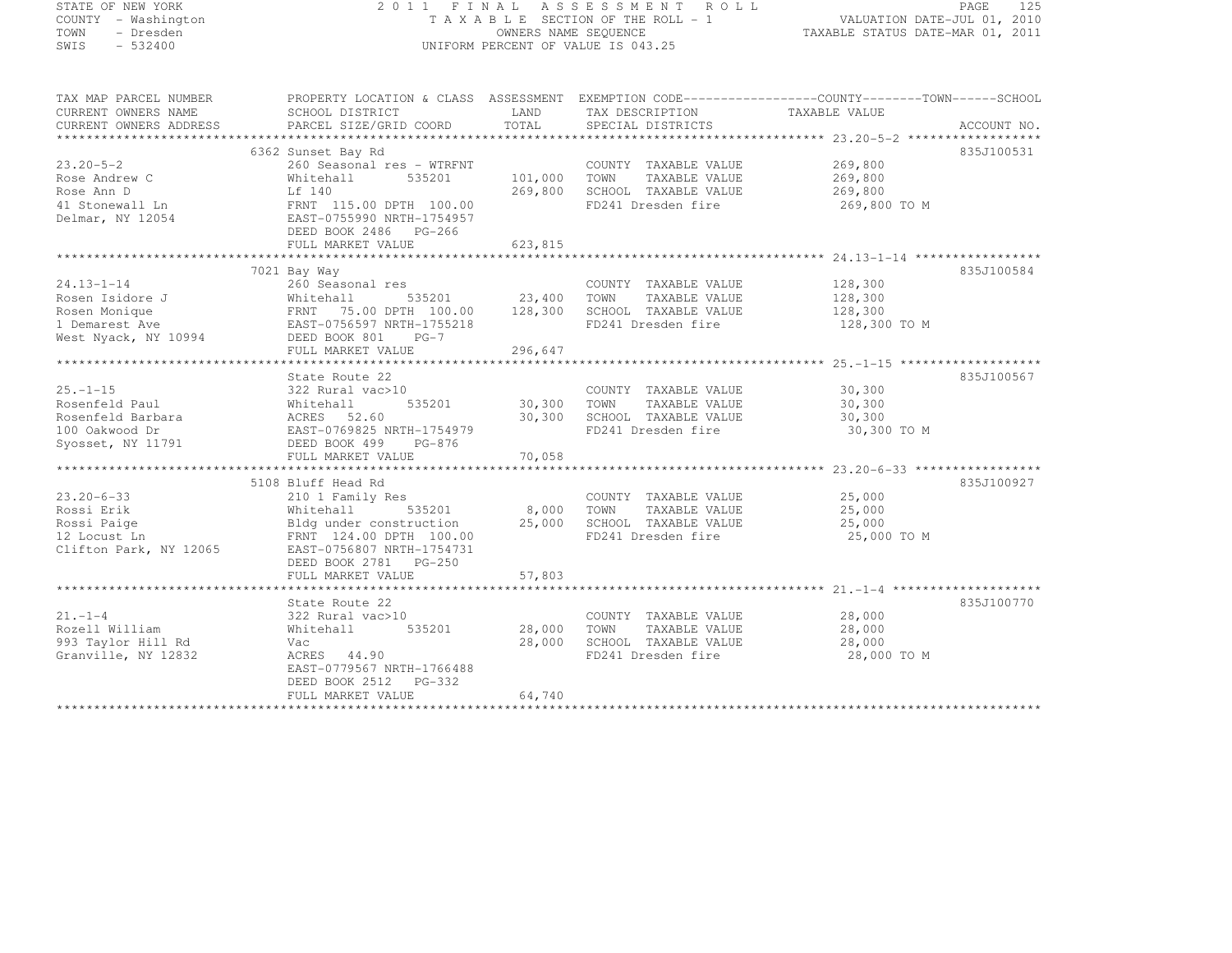# STATE OF NEW YORK 2 0 1 1 F I N A L A S S E S S M E N T R O L L PAGE <sup>126</sup> COUNTY - Washington T A X A B L E SECTION OF THE ROLL - 1 VALUATION DATE-JUL 01, 2010 TOWN - Dresden OWNERS NAME SEQUENCE TAXABLE STATUS DATE-MAR 01, 2011<br>- TRESDEN ON THE SEQUENCE TO A SECUENCE TO BE SERVED ON THE SEQUENCE OF SEXUE OF THE STATUS DATE MAR 01, 2011 SWIS - 532400 UNIFORM PERCENT OF VALUE IS 043.25

| CURRENT OWNERS NAME<br>CURRENT OWNERS ADDRESS                                                                                                              | SCHOOL DISTRICT<br>PARCEL SIZE/GRID COORD                     | LAND<br>TOTAL | TAX DESCRIPTION<br>SPECIAL DISTRICTS | TAXABLE VALUE  | ACCOUNT NO.        |
|------------------------------------------------------------------------------------------------------------------------------------------------------------|---------------------------------------------------------------|---------------|--------------------------------------|----------------|--------------------|
| $21. - 1 - 16$                                                                                                                                             | State Route 22<br>720 Mine/quarry                             |               | COUNTY TAXABLE VALUE                 | 20,600         | 835J100570         |
| Rozell William                                                                                                                                             | 535201<br>Whitehall                                           | 20,600        | TOWN<br>TAXABLE VALUE                | 20,600         |                    |
| 993 Taylor Hill Rd                                                                                                                                         | Gravel Pit                                                    | 20,600        | SCHOOL TAXABLE VALUE                 | 20,600         |                    |
| Granville, NY 12832                                                                                                                                        | ACRES 5.40                                                    |               | FD241 Dresden fire                   | 20,600 TO M    |                    |
|                                                                                                                                                            | EAST-0779926 NRTH-1765796                                     |               |                                      |                |                    |
|                                                                                                                                                            | DEED BOOK 2512 PG-336                                         |               |                                      |                |                    |
|                                                                                                                                                            | FULL MARKET VALUE                                             | 47,630        |                                      |                |                    |
|                                                                                                                                                            |                                                               |               |                                      |                |                    |
|                                                                                                                                                            | 43 Clemons Center Rd                                          |               |                                      |                | 835J100380         |
| $28. - 2 - 42$                                                                                                                                             | 210 1 Family Res                                              |               | STAR B<br>41854                      | 0              | $\Omega$<br>14,730 |
| Ruby Michael                                                                                                                                               | 535201<br>Whitehall                                           | 2,600         | COUNTY TAXABLE VALUE                 | 34,500         |                    |
| PO Box 872654                                                                                                                                              | FRNT 76.00 DPTH 185.00 34,500                                 |               | TOWN<br>TAXABLE VALUE                | 34,500         |                    |
| Wasilla, AK 99687                                                                                                                                          | EAST-0771234 NRTH-1750141                                     |               | SCHOOL TAXABLE VALUE                 | 19,770         |                    |
|                                                                                                                                                            | DEED BOOK 1903 PG-179                                         |               | FD241 Dresden fire                   | 34,500 TO M    |                    |
|                                                                                                                                                            | FULL MARKET VALUE                                             | 79,769        |                                      |                |                    |
|                                                                                                                                                            |                                                               |               |                                      |                |                    |
|                                                                                                                                                            | Pike Brook Rd                                                 |               |                                      |                | 835J100574         |
| $41. -1 - 4$                                                                                                                                               | 322 Rural vac>10                                              |               | COUNTY TAXABLE VALUE                 | 59,400         |                    |
| Rushia Maynard L                                                                                                                                           |                                                               | 59,400        | TOWN<br>TAXABLE VALUE                | 59,400         |                    |
| Rushia Marion H                                                                                                                                            | Whitehall 535201<br>ACRES 149.80<br>EAST-0759794 NRTH-1733285 | 59,400        | SCHOOL TAXABLE VALUE                 | 59,400         |                    |
| 776 Pike Brook Rd                                                                                                                                          |                                                               |               | FD241 Dresden fire                   | 59,400 TO M    |                    |
| Clemons, NY 12819                                                                                                                                          | DEED BOOK 1984 PG-76                                          |               |                                      |                |                    |
|                                                                                                                                                            |                                                               |               |                                      |                |                    |
|                                                                                                                                                            |                                                               |               |                                      |                |                    |
|                                                                                                                                                            | FULL MARKET VALUE                                             | 137,341       |                                      |                |                    |
|                                                                                                                                                            |                                                               |               |                                      |                |                    |
|                                                                                                                                                            | 776 Pike Brook Rd                                             |               |                                      |                | 835J100573         |
| $41. -1 - 8$                                                                                                                                               | 210 1 Family Res                                              |               | 41834<br>STAR EN                     | $\overline{0}$ | $\Omega$<br>27,890 |
|                                                                                                                                                            | 535201                                                        |               | 9,900 COUNTY TAXABLE VALUE           | 43,900         |                    |
|                                                                                                                                                            |                                                               | 43,900        | TOWN<br>TAXABLE VALUE                | 43,900         |                    |
|                                                                                                                                                            | EAST-0760700 NRTH-1732581                                     |               | SCHOOL TAXABLE VALUE                 | 16,010         |                    |
| Rushia Maynard L<br>Rushia Marion H<br>776 Pike Brook Rd<br>776 Pike Brook Rd<br>776 Pike Brook Rd<br>776 Pike Brook Rd<br>776 Pike Brook Rd<br>2692 PG-89 |                                                               |               | FD241 Dresden fire                   | 43,900 TO M    |                    |
|                                                                                                                                                            | FULL MARKET VALUE                                             | 101,503       |                                      |                |                    |
|                                                                                                                                                            |                                                               |               |                                      |                |                    |
|                                                                                                                                                            | 68 Pit Rd                                                     |               |                                      |                | 835J100752         |
| $21. - 1 - 11.2$                                                                                                                                           | 210 1 Family Res - WTRFNT                                     |               | 41854<br>STAR B                      | 0              | $\Omega$<br>14,730 |
| Ryan Dorcas                                                                                                                                                | Whitehall<br>535201                                           | 5,200         | COUNTY TAXABLE VALUE                 | 19,700         |                    |
| Ryan Mark                                                                                                                                                  | FRNT<br>37.00 DPTH 25.00                                      | 19,700        | TOWN<br>TAXABLE VALUE                | 19,700         |                    |
| 68 Pit Rd                                                                                                                                                  | EAST-0779723 NRTH-1763911                                     |               | SCHOOL TAXABLE VALUE                 | 4,970          |                    |
| Whitehall, NY 12887                                                                                                                                        | DEED BOOK 784 PG-134                                          |               | FD241 Dresden fire                   | 19,700 TO M    |                    |
|                                                                                                                                                            | FULL MARKET VALUE                                             | 45,549        |                                      |                |                    |
|                                                                                                                                                            |                                                               |               |                                      |                |                    |
|                                                                                                                                                            | 6317 Sunset Bay Rd                                            |               |                                      |                | 835J100433         |
| $23.20 - 3 - 17$                                                                                                                                           | 210 1 Family Res                                              |               | COUNTY TAXABLE VALUE                 | 96,300         |                    |
| Ryan William F                                                                                                                                             | 535201<br>Whitehall                                           | 14,400        | TOWN<br>TAXABLE VALUE                | 96,300         |                    |
| Ryan Jean M                                                                                                                                                | LR's & dock space                                             | 96,300        | SCHOOL TAXABLE VALUE                 | 96,300         |                    |
| 308 Adams Ave                                                                                                                                              | FRNT 90.00 DPTH 80.00                                         |               | FD241 Dresden fire                   | 96,300 TO M    |                    |
| River Edge, NJ 07661                                                                                                                                       | EAST-0755926 NRTH-1754054                                     |               |                                      |                |                    |
|                                                                                                                                                            | DEED BOOK 2036 PG-77                                          |               |                                      |                |                    |
|                                                                                                                                                            | FULL MARKET VALUE                                             | 222,659       |                                      |                |                    |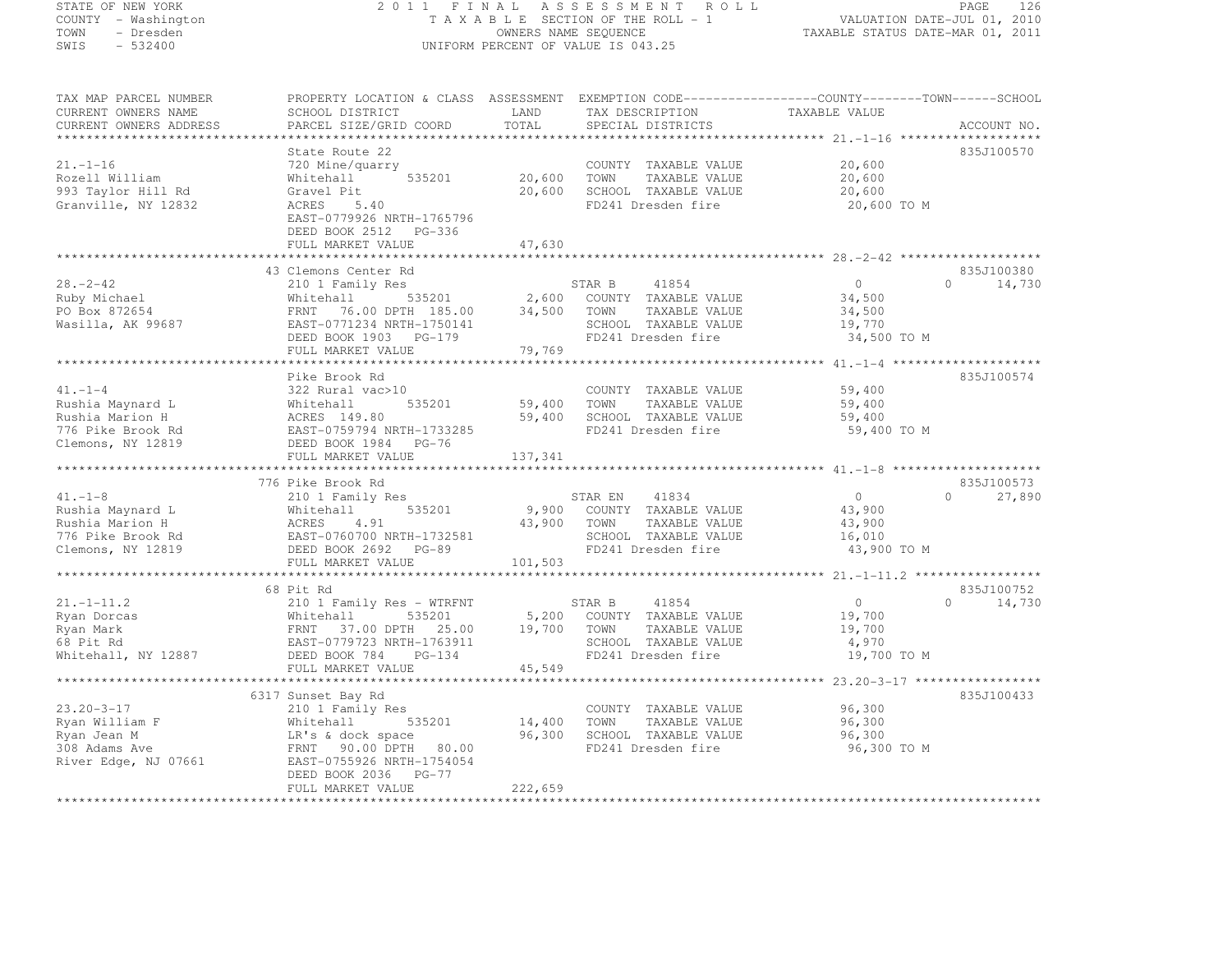| STATE OF NEW YORK                           |                           |                      | 2011 FINAL ASSESSMENT ROLL         | PAGE<br>127                                                                                     |
|---------------------------------------------|---------------------------|----------------------|------------------------------------|-------------------------------------------------------------------------------------------------|
| COUNTY - Washington                         |                           |                      | TAXABLE SECTION OF THE ROLL - 1    | VALUATION DATE-JUL 01, 2010                                                                     |
| - Dresden<br>TOWN                           |                           | OWNERS NAME SEQUENCE |                                    | TAXABLE STATUS DATE-MAR 01, 2011                                                                |
| $-532400$<br>SWIS                           |                           |                      | UNIFORM PERCENT OF VALUE IS 043.25 |                                                                                                 |
|                                             |                           |                      |                                    |                                                                                                 |
|                                             |                           |                      |                                    |                                                                                                 |
| TAX MAP PARCEL NUMBER                       |                           |                      |                                    | PROPERTY LOCATION & CLASS ASSESSMENT EXEMPTION CODE----------------COUNTY-------TOWN-----SCHOOL |
| CURRENT OWNERS NAME                         | SCHOOL DISTRICT           | LAND                 | TAX DESCRIPTION                    | TAXABLE VALUE                                                                                   |
| CURRENT OWNERS ADDRESS                      | PARCEL SIZE/GRID COORD    | TOTAL                | SPECIAL DISTRICTS                  | ACCOUNT NO.                                                                                     |
|                                             |                           |                      |                                    |                                                                                                 |
|                                             | Sunset Bay/lk Geo         |                      |                                    | 835J100575                                                                                      |
| $23.20 - 5 - 23$                            | 314 Rural vac<10 - WTRFNT |                      | COUNTY TAXABLE VALUE               | 13,600                                                                                          |
| Sabo Fenton                                 | Whitehall 535201          | 13,600               | TOWN<br>TAXABLE VALUE              | 13,600                                                                                          |
| Sabo Marion                                 | Lf 32                     | 13,600               | SCHOOL TAXABLE VALUE               | 13,600                                                                                          |
| 1456 Holcombville Rd                        | FRNT 32.00 DPTH 98.00     |                      | FD241 Dresden fire                 | 13,600 TO M                                                                                     |
| Whitehall, NY 12887                         | EAST-0755929 NRTH-1754640 |                      |                                    |                                                                                                 |
|                                             | DEED BOOK 958<br>$PG-262$ |                      |                                    |                                                                                                 |
|                                             | FULL MARKET VALUE         | 31,445               |                                    |                                                                                                 |
|                                             |                           |                      |                                    |                                                                                                 |
|                                             | 6351 Sunset Bay Rd        |                      |                                    | 835J100577                                                                                      |
| $23.20 - 5 - 24$                            | 260 Seasonal res - WTRFNT |                      | COUNTY TAXABLE VALUE               | 222,600                                                                                         |
| Sabo Fenton                                 | 535201<br>Whitehall       | 132,000              | TAXABLE VALUE<br>TOWN              | 222,600                                                                                         |
| Sabo Marion                                 | Seas Camp                 | 222,600              | SCHOOL TAXABLE VALUE               | 222,600                                                                                         |
| 1456 Holcombville Rd                        | Lf 61                     |                      | FD241 Dresden fire                 | 222,600 TO M                                                                                    |
|                                             |                           |                      |                                    |                                                                                                 |
| Whitehall, NY 12887                         | FRNT 61.00 DPTH 142.00    |                      |                                    |                                                                                                 |
|                                             | EAST-0755927 NRTH-1754691 |                      |                                    |                                                                                                 |
|                                             | DEED BOOK 958<br>PG-262   |                      |                                    |                                                                                                 |
|                                             | FULL MARKET VALUE         | 514,682              |                                    |                                                                                                 |
|                                             |                           |                      |                                    |                                                                                                 |
|                                             | 449 Pike Brook Rd         |                      |                                    | 835J100576                                                                                      |
| $49. -2 - 11$                               | 260 Seasonal res          |                      | COUNTY TAXABLE VALUE               | 6,000                                                                                           |
| Sabo Fenton J                               | Whitehall<br>535201       | 3,500                | TAXABLE VALUE<br>TOWN              | 6,000                                                                                           |
| Sabo Marion R                               | FRNT 239.00 DPTH 90.00    | 6,000                | SCHOOL TAXABLE VALUE               | 6,000                                                                                           |
| 1456 Holcombville Rd<br>Whitehall, NY 12887 | EAST-0763154 NRTH-1726152 |                      | FD241 Dresden fire                 | 6,000 TO M                                                                                      |
|                                             | DEED BOOK 958<br>$PG-265$ |                      |                                    |                                                                                                 |
|                                             | FULL MARKET VALUE         | 13,873               |                                    |                                                                                                 |
|                                             |                           |                      |                                    |                                                                                                 |
|                                             | LOT 6 South Bay Tr        |                      |                                    | 835J100790                                                                                      |
| $49. -2 - 12$                               | 910 Priv forest           |                      | COUNTY TAXABLE VALUE               | 12,000                                                                                          |
| Sabo Fenton Jr                              | 535201<br>Whitehall       | 12,000               | TOWN<br>TAXABLE VALUE              | 12,000                                                                                          |
| 2329 Route 9N                               | ACRES 40.00               | 12,000               | SCHOOL TAXABLE VALUE               | 12,000                                                                                          |
| Lake George, NY 12845                       | EAST-0760160 NRTH-1725826 |                      | FD241 Dresden fire                 | 12,000 TO M                                                                                     |
|                                             | DEED BOOK 790 PG-186      |                      |                                    |                                                                                                 |
|                                             | FULL MARKET VALUE         | 27,746               |                                    |                                                                                                 |
|                                             |                           |                      |                                    |                                                                                                 |
|                                             | Belden Rd                 |                      |                                    | 835J101045                                                                                      |
| $18. - 1 - 16$                              | 322 Rural vac>10          |                      | COUNTY TAXABLE VALUE               | 21,800                                                                                          |
| Sabo Jacob                                  | Whitehall<br>535201       | 21,800               | TOWN<br>TAXABLE VALUE              | 21,800                                                                                          |
| Sabo Mary                                   | ACRES 24.18               | 21,800               | SCHOOL TAXABLE VALUE               | 21,800                                                                                          |
| PO Box 26                                   | EAST-0780137 NRTH-1769574 |                      | FD241 Dresden fire                 | 21,800 TO M                                                                                     |
| Clemons, NY 12819                           | DEED BOOK 788<br>$PG-180$ |                      |                                    |                                                                                                 |
|                                             | FULL MARKET VALUE         | 50,405               |                                    |                                                                                                 |

FULL MARKET VALUE 50,405 \*\*\*\*\*\*\*\*\*\*\*\*\*\*\*\*\*\*\*\*\*\*\*\*\*\*\*\*\*\*\*\*\*\*\*\*\*\*\*\*\*\*\*\*\*\*\*\*\*\*\*\*\*\*\*\*\*\*\*\*\*\*\*\*\*\*\*\*\*\*\*\*\*\*\*\*\*\*\*\*\*\*\*\*\*\*\*\*\*\*\*\*\*\*\*\*\*\*\*\*\*\*\*\*\*\*\*\*\*\*\*\*\*\*\*\*\*\*\*\*\*\*\*\*\*\*\*\*\*\*\*\*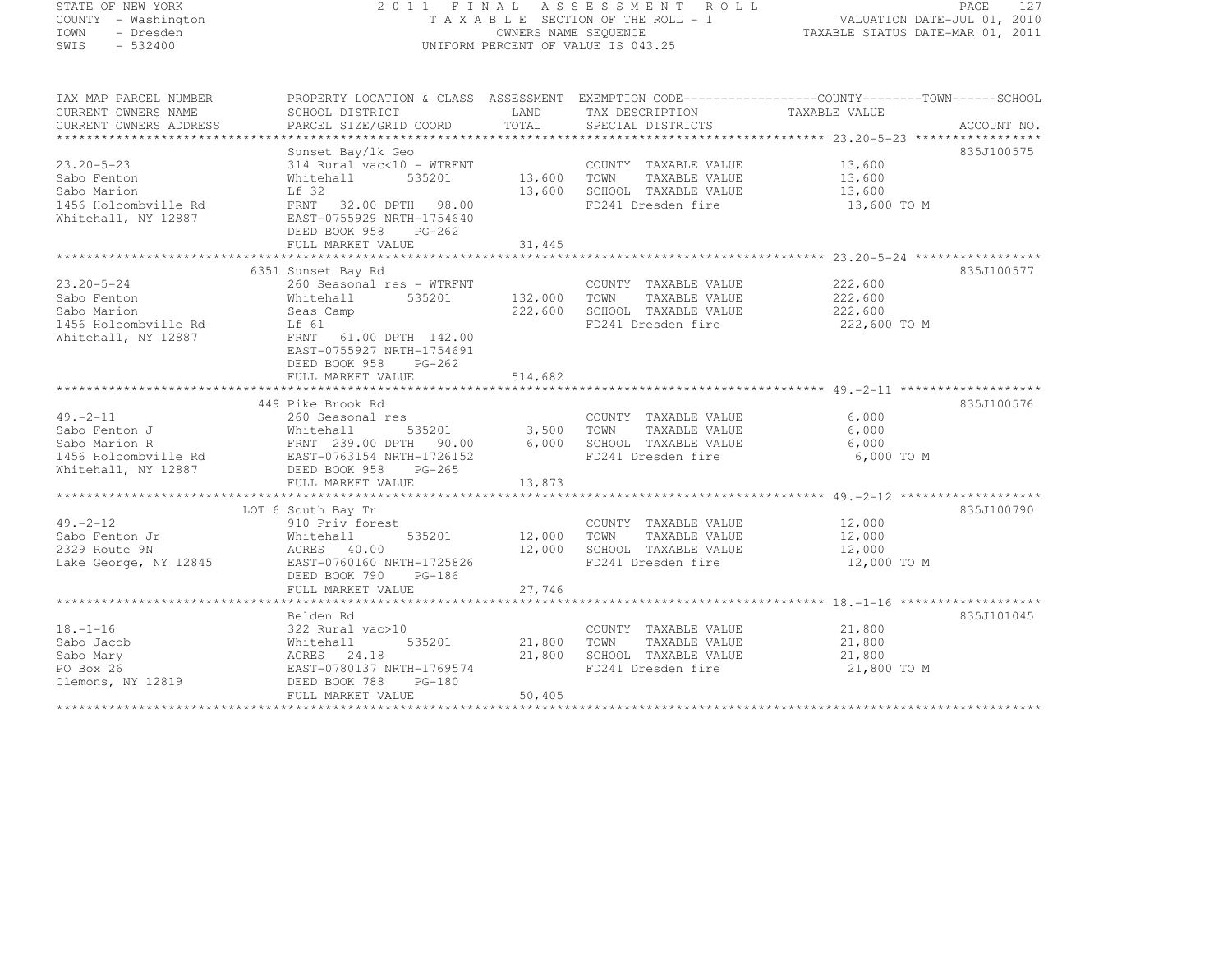## STATE OF NEW YORK 2 0 1 1 F I N A L A S S E S S M E N T R O L L PAGE <sup>128</sup> COUNTY - Washington T A X A B L E SECTION OF THE ROLL - 1 VALUATION DATE-JUL 01, 2010 TOWN - Dresden OWNERS NAME SEQUENCE TAXABLE STATUS DATE-MAR 01, 2011<br>- TRESDEN ON THE SEQUENCE TO A SECUENCE TO BE SERVED ON THE SEQUENCE OF SEXUE OF THE STATUS DATE MAR 01, 2011 SWIS - 532400 UNIFORM PERCENT OF VALUE IS 043.25

| CURRENT OWNERS NAME<br>CURRENT OWNERS ADDRESS | SCHOOL DISTRICT<br>PARCEL SIZE/GRID COORD | LAND<br>TOTAL | TAX DESCRIPTION<br>SPECIAL DISTRICTS | TAXABLE VALUE  | ACCOUNT NO.        |
|-----------------------------------------------|-------------------------------------------|---------------|--------------------------------------|----------------|--------------------|
| ********************************              |                                           |               |                                      |                |                    |
|                                               | 70 Belden Rd                              |               |                                      |                | 835J101046         |
| $18. - 1 - 18$                                | 210 1 Family Res - WTRFNT                 |               | STAR EN<br>41834                     | $\circ$        | $\Omega$<br>27,890 |
| Sabo Jacob C                                  | 535201<br>Whitehall                       |               | 15,600 COUNTY TAXABLE VALUE          | 95,000         |                    |
| Sabo Mary E                                   | ACRES<br>9.57                             | 95,000        | TOWN<br>TAXABLE VALUE                | 95,000         |                    |
|                                               |                                           |               |                                      |                |                    |
| PO Box 26                                     | EAST-0780871 NRTH-1768728                 |               | SCHOOL TAXABLE VALUE                 | 67,110         |                    |
| Clemons, NY 12819                             | DEED BOOK 474<br>PG-338                   |               | FD241 Dresden fire                   | 95,000 TO M    |                    |
|                                               | FULL MARKET VALUE                         | 219,653       |                                      |                |                    |
|                                               |                                           |               |                                      |                |                    |
|                                               | County Route 6                            |               |                                      |                | 835J100226         |
| $27. - 2 - 5$                                 | 910 Priv forest                           |               | COUNTY TAXABLE VALUE                 | 49,300         |                    |
| Sadlon Bruce R                                | 535201<br>Whitehall                       | 49,300        | TOWN<br>TAXABLE VALUE                | 49,300         |                    |
| 37 Sawmill Rd                                 | ACRES 116.00                              | 49,300        | SCHOOL TAXABLE VALUE                 | 49,300         |                    |
| Warren, NJ 07059                              | EAST-0761113 NRTH-1747434                 |               | FD241 Dresden fire                   | 49,300 TO M    |                    |
|                                               | DEED BOOK 809<br>$PG-24$                  |               |                                      |                |                    |
|                                               | FULL MARKET VALUE                         | 113,988       |                                      |                |                    |
|                                               |                                           |               |                                      |                |                    |
|                                               | 170 Blue Goose Rd                         |               |                                      |                | 835J100081         |
| $42. -1 - 11$                                 | 210 1 Family Res                          |               | 41854<br>STAR B                      | $\Omega$       | $\Omega$<br>14,730 |
| Sahlberg Ernest A                             | 535201<br>Whitehall                       |               | 5,000 COUNTY TAXABLE VALUE           | 95,500         |                    |
| Sahlberg Linda M                              | Res/gar                                   | 95,500        | TOWN<br>TAXABLE VALUE                | 95,500         |                    |
| 170 Blue Goose Rd                             | ACRES<br>1.00                             |               | SCHOOL TAXABLE VALUE                 | 80,770         |                    |
| Whitehall, NY 12887                           | EAST-0772774 NRTH-1733709                 |               | FD241 Dresden fire                   | 95,500 TO M    |                    |
|                                               | DEED BOOK 555<br>PG-130                   |               |                                      |                |                    |
|                                               | FULL MARKET VALUE                         | 220,809       |                                      |                |                    |
|                                               |                                           |               |                                      |                |                    |
|                                               |                                           |               |                                      |                |                    |
|                                               |                                           |               |                                      |                |                    |
|                                               | 182 Blue Goose Rd                         |               |                                      |                |                    |
| $42. -1 - 11.1$                               | 271 Mfg housings                          |               | STAR B<br>41854                      | $\circ$        | 14,730<br>$\cap$   |
| Sahlberg Jamie                                | 535201<br>Whitehall                       |               | 8,000 COUNTY TAXABLE VALUE           | 51,200         |                    |
| 182 Blue Goose Rd                             | 1.20<br>ACRES                             | 51,200 TOWN   | TAXABLE VALUE                        | 51,200         |                    |
| Whitehall, NY 12887                           | EAST-0772832 NRTH-1733926                 |               | SCHOOL TAXABLE VALUE                 | 36,470         |                    |
|                                               | DEED BOOK 887<br>PG-192                   |               | FD241 Dresden fire                   | 51,200 TO M    |                    |
|                                               | FULL MARKET VALUE                         | 118,382       |                                      |                |                    |
|                                               |                                           |               |                                      |                |                    |
|                                               | 13472 State Route 22                      |               |                                      |                | 835J100589         |
| $35. - 1 - 14$                                | 240 Rural res                             |               | STAR B<br>41854                      | $\overline{0}$ | $\Omega$<br>14,730 |
| Saltis Carol M                                | 535201<br>Whitehall                       |               | 24,000 COUNTY TAXABLE VALUE          | 76,500         |                    |
| Saltis Cheri                                  | ACRES 28.60                               | 76,500        | TOWN<br>TAXABLE VALUE                | 76,500         |                    |
| 13472 State Route 22                          | EAST-0775614 NRTH-1738519                 |               | SCHOOL TAXABLE VALUE                 | 61,770         |                    |
| Whitehall, NY 12887                           | PG-273<br>DEED BOOK 953                   |               | FD241 Dresden fire                   | 76,500 TO M    |                    |
|                                               | FULL MARKET VALUE                         | 176,879       |                                      |                |                    |
|                                               |                                           |               |                                      |                |                    |
|                                               | State Route 22                            |               |                                      |                | 835J100948         |
| $25. - 1 - 18$                                | 322 Rural vac>10                          |               | COUNTY TAXABLE VALUE                 | 57,800         |                    |
| Sara Group LLC                                | 535201<br>Whitehall                       | 57,800        | TOWN<br>TAXABLE VALUE                | 57,800         |                    |
| 255-01 Northern Boulevard                     | ACRES 144.40                              | 57,800        | SCHOOL TAXABLE VALUE                 | 57,800         |                    |
| Little Neck, NY 11363                         | EAST-0771119 NRTH-1756784                 |               | FD241 Dresden fire                   | 57,800 TO M    |                    |
|                                               | DEED BOOK 937<br>$PG-124$                 |               |                                      |                |                    |
|                                               | FULL MARKET VALUE                         | 133,642       |                                      |                |                    |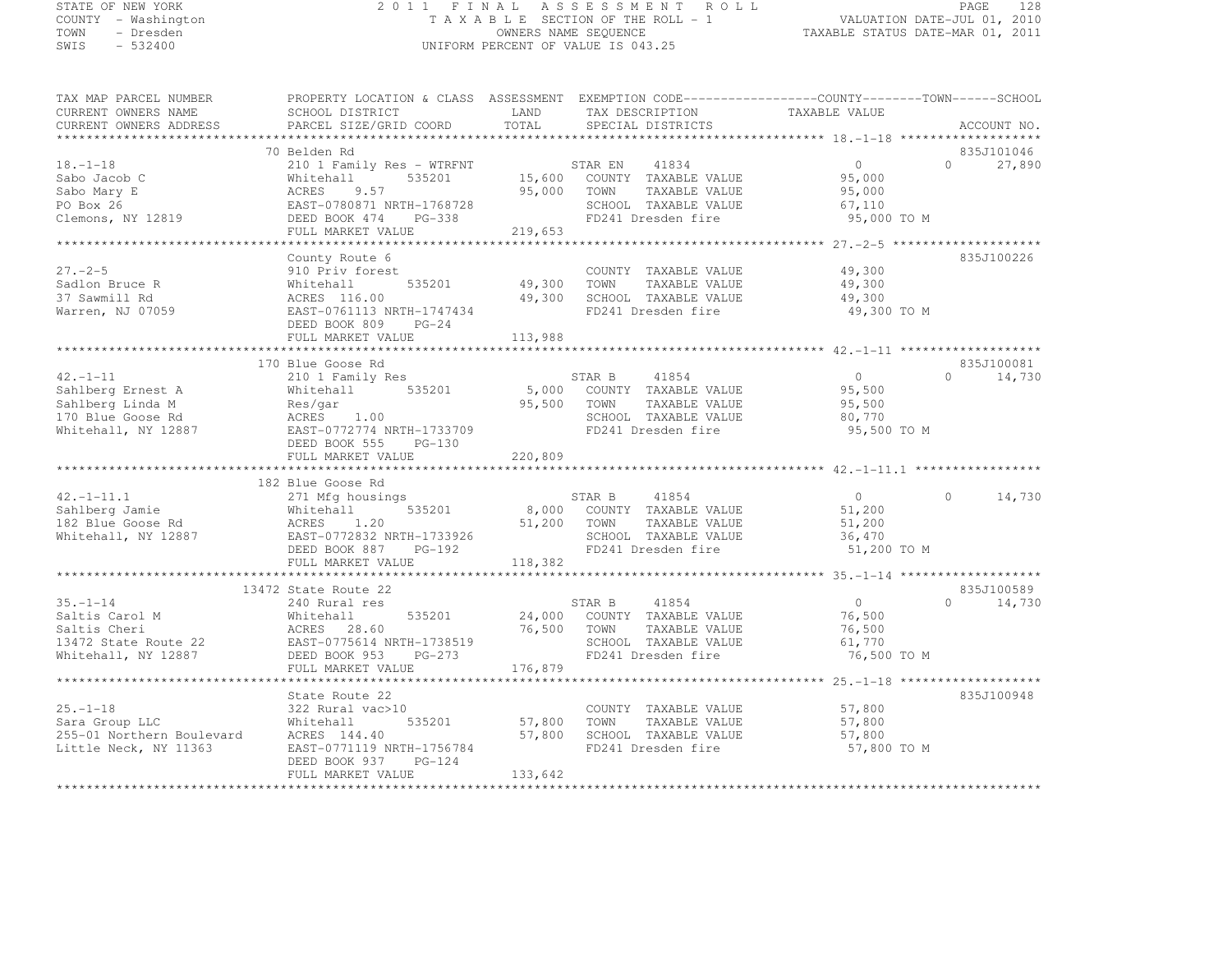| STATE OF NEW YORK<br>COUNTY - Washington<br>TOWN<br>- Dresden<br>SWIS<br>$-532400$                                | 2011<br>FINAL                                                                                                                                                                                |                                            | A S S E S S M E N T<br>R O L L<br>TAXABLE SECTION OF THE ROLL - 1<br>OWNERS NAME SEQUENCE<br>UNIFORM PERCENT OF VALUE IS 043.25 | VALUATION DATE-JUL 01, 2010<br>TAXABLE STATUS DATE-MAR 01, 2011 | PAGE<br>129 |
|-------------------------------------------------------------------------------------------------------------------|----------------------------------------------------------------------------------------------------------------------------------------------------------------------------------------------|--------------------------------------------|---------------------------------------------------------------------------------------------------------------------------------|-----------------------------------------------------------------|-------------|
| TAX MAP PARCEL NUMBER<br>CURRENT OWNERS NAME<br>CURRENT OWNERS ADDRESS                                            | PROPERTY LOCATION & CLASS ASSESSMENT EXEMPTION CODE-----------------COUNTY-------TOWN-----SCHOOL<br>SCHOOL DISTRICT<br>PARCEL SIZE/GRID COORD                                                | LAND<br>TOTAL                              | TAX DESCRIPTION<br>SPECIAL DISTRICTS                                                                                            | TAXABLE VALUE                                                   | ACCOUNT NO. |
|                                                                                                                   |                                                                                                                                                                                              |                                            |                                                                                                                                 |                                                                 |             |
| $20. -1 - 1.2$<br>Savage Amy<br>11 Forest Hill Rd<br>Norwalk, CT 06850                                            | 5721 Bluff Head Way<br>240 Rural res<br>- WTRFNT<br>Whitehall<br>535201<br>500' ELF & BH<br>878-250 row; 807/125<br>ACRES<br>10.00<br>EAST-0759450 NRTH-1765473<br>DEED BOOK 894<br>$PG-165$ | 430,800<br>944,800                         | COUNTY TAXABLE VALUE<br>TOWN<br>TAXABLE VALUE<br>SCHOOL TAXABLE VALUE<br>FD241 Dresden fire                                     | 944,800<br>944,800<br>944,800<br>944,800 TO M                   |             |
|                                                                                                                   | FULL MARKET VALUE                                                                                                                                                                            | 2184,509                                   |                                                                                                                                 |                                                                 |             |
| $35. - 1 - 2$<br>Savigni James<br>Savigni Barbara J<br>1519 Dogwood Dr<br>Lakeland, FL 33801-7012                 | 126 Crusher Hill Rd<br>210 1 Family Res<br>535201<br>Whitehall<br>FRNT 150.00 DL.m.<br>EAST-0773183 NRTH-1742781<br>FULL MARKET VALUE                                                        | 4,100<br>45,500<br>105,202                 | COUNTY TAXABLE VALUE<br>TOWN<br>TAXABLE VALUE<br>SCHOOL TAXABLE VALUE<br>FD241 Dresden fire                                     | 45,500<br>45,500<br>45,500<br>45,500 TO M                       | 835L100067  |
|                                                                                                                   | 4033 Jaques Way West                                                                                                                                                                         |                                            |                                                                                                                                 |                                                                 | 835J100495  |
| $26.8 - 6 - 4$<br>Saxe Daniel N<br>O'Sullivan Kathleen E<br>517 South Dyre Ave<br>West Islip, NY 11795            | 260 Seasonal res<br>Whitehall<br>535201<br>Camp Seas<br>FRNT 91.00 DPTH 70.00<br>EAST-0753793 NRTH-1752806<br>DEED BOOK 2713 PG-124                                                          | 12,000<br>84,000                           | COUNTY TAXABLE VALUE<br>TOWN<br>TAXABLE VALUE<br>SCHOOL TAXABLE VALUE<br>FD241 Dresden fire<br>HS241 Hulet land swr 1           | 84,000<br>84,000<br>84,000<br>84,000 TO M<br>1.00 UN C          |             |
|                                                                                                                   | FULL MARKET VALUE                                                                                                                                                                            | 194,220                                    |                                                                                                                                 |                                                                 |             |
| $23.20 - 6 - 2$<br>Schaninger John J<br>10 Southview<br>Clifton Park, NY 12065                                    | Bluff Head Rd<br>314 Rural vac<10<br>Whitehall<br>535201<br>FRNT 173.00 DPTH 100.00<br>EAST-0756683 NRTH-1754761<br>DEED BOOK 511<br>$PG-18$<br>FULL MARKET VALUE                            | ************<br>28,800<br>28,800<br>66,590 | COUNTY TAXABLE VALUE<br>TOWN<br>TAXABLE VALUE<br>SCHOOL TAXABLE VALUE<br>FD241 Dresden fire                                     | 28,800<br>28,800<br>28,800<br>28,800 TO M                       | 835J100440  |
|                                                                                                                   |                                                                                                                                                                                              |                                            |                                                                                                                                 |                                                                 | 835J101002  |
| $23.20 - 6 - 5$<br>Schaninger John Joseph<br>Schaninger Charles Michael<br>10 Southview<br>Clifton Park, NY 12065 | Bluff Head Rd<br>314 Rural vac<10<br>Whitehall<br>535201<br>Vac/lot 33 Sec C<br>FRNT<br>50.00 DPTH 100.00<br>EAST-0756645 NRTH-1754595<br>DEED BOOK 888<br>PG-331                            | 10,000<br>10,000                           | COUNTY TAXABLE VALUE<br>TOWN<br>TAXABLE VALUE<br>SCHOOL TAXABLE VALUE<br>FD241 Dresden fire                                     | 10,000<br>10,000<br>10,000<br>10,000 TO M                       |             |
|                                                                                                                   | FULL MARKET VALUE                                                                                                                                                                            | 23,121                                     |                                                                                                                                 |                                                                 |             |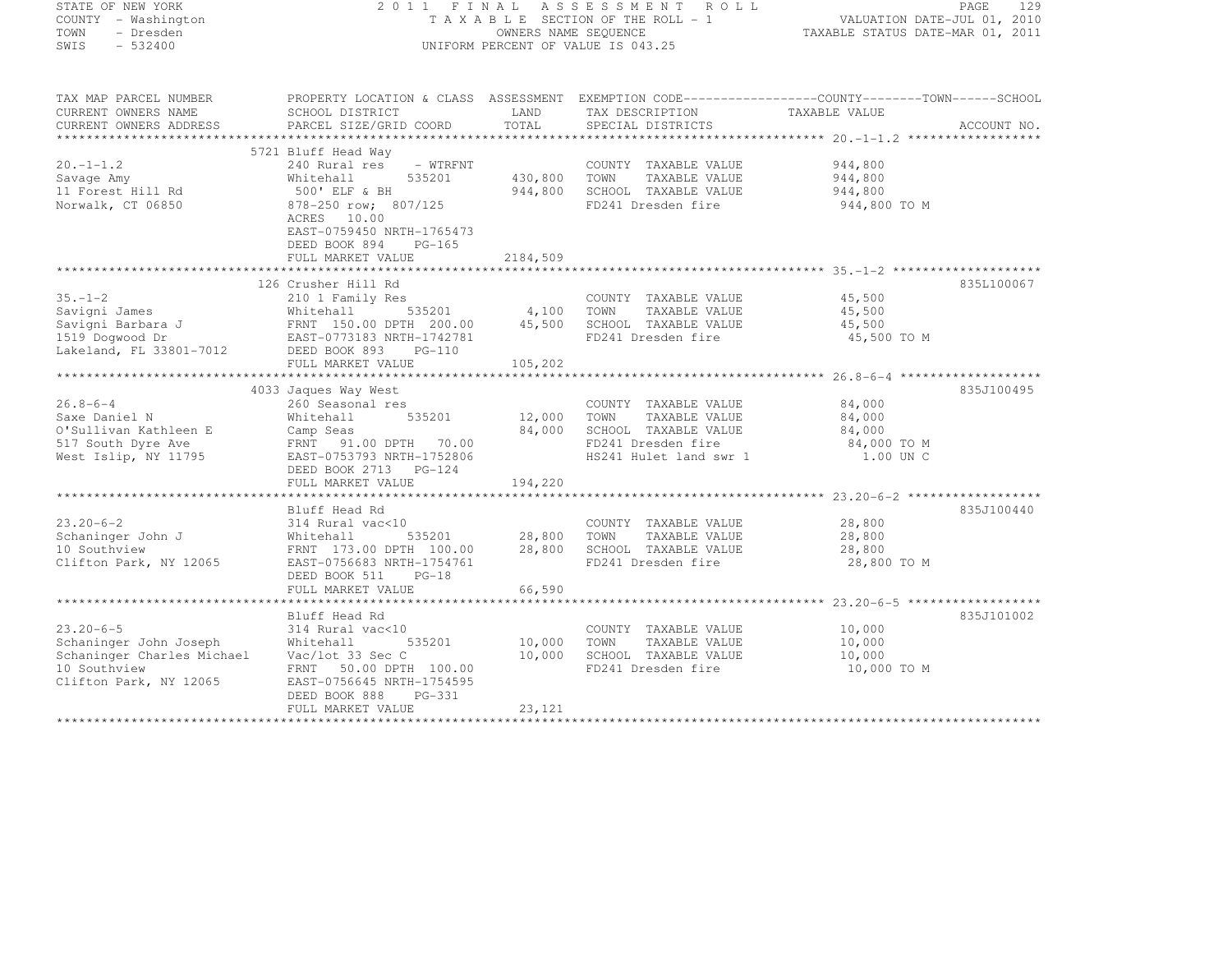# STATE OF NEW YORK 2 0 1 1 F I N A L A S S E S S M E N T R O L L PAGE <sup>130</sup> COUNTY - Washington T A X A B L E SECTION OF THE ROLL - 1 VALUATION DATE-JUL 01, 2010 TOWN - Dresden OWNERS NAME SEQUENCE TAXABLE STATUS DATE-MAR 01, 2011<br>- TRESDEN ON THE SEQUENCE TO A SECUENCE TO A SECUENCE THE SEQUENCE OF THE SECUENCE OF THE SECUENCE OF THE SECOND SWIS - 532400 UNIFORM PERCENT OF VALUE IS 043.25

| TAX MAP PARCEL NUMBER<br>CURRENT OWNERS NAME<br>CURRENT OWNERS ADDRESS                                                            | SCHOOL DISTRICT<br>PARCEL SIZE/GRID COORD                                                                                                                                       | LAND<br>TOTAL                      | TAX DESCRIPTION<br>SPECIAL DISTRICTS                                                        | PROPERTY LOCATION & CLASS ASSESSMENT EXEMPTION CODE----------------COUNTY-------TOWN-----SCHOOL<br>TAXABLE VALUE | ACCOUNT NO. |
|-----------------------------------------------------------------------------------------------------------------------------------|---------------------------------------------------------------------------------------------------------------------------------------------------------------------------------|------------------------------------|---------------------------------------------------------------------------------------------|------------------------------------------------------------------------------------------------------------------|-------------|
|                                                                                                                                   |                                                                                                                                                                                 |                                    |                                                                                             |                                                                                                                  |             |
| $23.20 - 6 - 7$<br>Schaninger John Joseph<br>Schaninger Charles Michael<br>10 Southview<br>Clifton Park, NY 12065                 | Bluff Head Rd<br>314 Rural vac<10<br>Whitehall<br>Vac/lot 32 Sec C<br>FRNT 50.00 DPTH 100.00<br>EAST-0756619 NRTH-1754552<br>DEED BOOK 888 PG-331<br>FULL MARKET VALUE          | 535201 10,000<br>10,000<br>23, 121 | COUNTY TAXABLE VALUE<br>TOWN<br>TAXABLE VALUE<br>SCHOOL TAXABLE VALUE<br>FD241 Dresden fire | 10,000<br>10,000<br>10,000<br>10,000 TO M                                                                        | 835J101008  |
|                                                                                                                                   |                                                                                                                                                                                 |                                    |                                                                                             |                                                                                                                  |             |
| $58. - 1 - 12$<br>Schneider Joseph H<br>Schneider Nancy I<br>267 Kenyon Rd<br>Greenwich, NY 12834                                 | 155 South Bay Rd<br>260 Seasonal res - WTRFNT<br>535201<br>Whitehall<br>APA approval 1976/147<br>ACRES 7.00<br>EAST-0766998 NRTH-1719870<br>DEED BOOK 2886 PG-149               | 18,000 TOWN                        | COUNTY TAXABLE VALUE<br>TAXABLE VALUE<br>20,500 SCHOOL TAXABLE VALUE<br>FD241 Dresden fire  | 20,500<br>20,500<br>20,500<br>20,500 TO M                                                                        | 835J100793  |
|                                                                                                                                   | FULL MARKET VALUE                                                                                                                                                               | 47,399                             |                                                                                             |                                                                                                                  |             |
|                                                                                                                                   |                                                                                                                                                                                 |                                    |                                                                                             |                                                                                                                  |             |
| $21. - 1 - 19$<br>Scott Ronald Sr<br>Scott Mary L<br>69 Gloria Ave<br>Danielson, CT 06239                                         | 57 Dresden Rd<br>210 1 Family Res<br>Whitehall<br>FRNT 110.00 DPTH 92.00 30,600<br>EAST-0780003 NRTH-1764747<br>DEED BOOK 1958 PG-206                                           | 535201 2,300 TOWN                  | COUNTY TAXABLE VALUE<br>TAXABLE VALUE<br>SCHOOL TAXABLE VALUE<br>FD241 Dresden fire         | $30,600$<br>$30,600$<br>30,600<br>30,600 TO M                                                                    | 835J100466  |
|                                                                                                                                   |                                                                                                                                                                                 |                                    |                                                                                             |                                                                                                                  |             |
| $26.7 - 3 - 9$<br>Seaman Rev Trust Gregg C<br>Seaman Randolph S<br>2655 Camino Del Rio N 410 26.-3-9<br>San Diego, CA 92108       | 2827 Chase Rd<br>260 Seasonal res - WTRFNT<br>535201<br>Whitehall<br>LF 57<br>FRNT 50.00 DPTH 243.00<br>EAST-0752531 NRTH-1751614<br>DEED BOOK 2909 PG-325<br>FULL MARKET VALUE | 117,500<br>229,500<br>530,636      | COUNTY TAXABLE VALUE<br>TOWN<br>TAXABLE VALUE<br>SCHOOL TAXABLE VALUE<br>FD241 Dresden fire | 229,500<br>229,500<br>229,500<br>229,500 TO M                                                                    | 835J100586  |
|                                                                                                                                   |                                                                                                                                                                                 |                                    |                                                                                             |                                                                                                                  |             |
| $23.20 - 3 - 9$<br>Sears Peter D<br>Sears Joan<br>6704 Pickerel Bay Way<br>Huletts Landing, NY 12841<br>Huletts Landing, NY 12841 | 6704 Pickerel Bay Way<br>270 Mfg housing<br>Whitehall<br>FRNT 30.00 DPTH 80.00 75,300<br>EAST-0755871 NRTH-1754205<br>DEED BOOK 507 PG-422<br>FULL MARKET VALUE                 | 535201 14,400<br>174,104           | COUNTY TAXABLE VALUE<br>TOWN<br>TAXABLE VALUE<br>SCHOOL TAXABLE VALUE<br>FD241 Dresden fire | 75,300<br>75,300<br>75,300<br>75,300 TO M                                                                        | 835J100556  |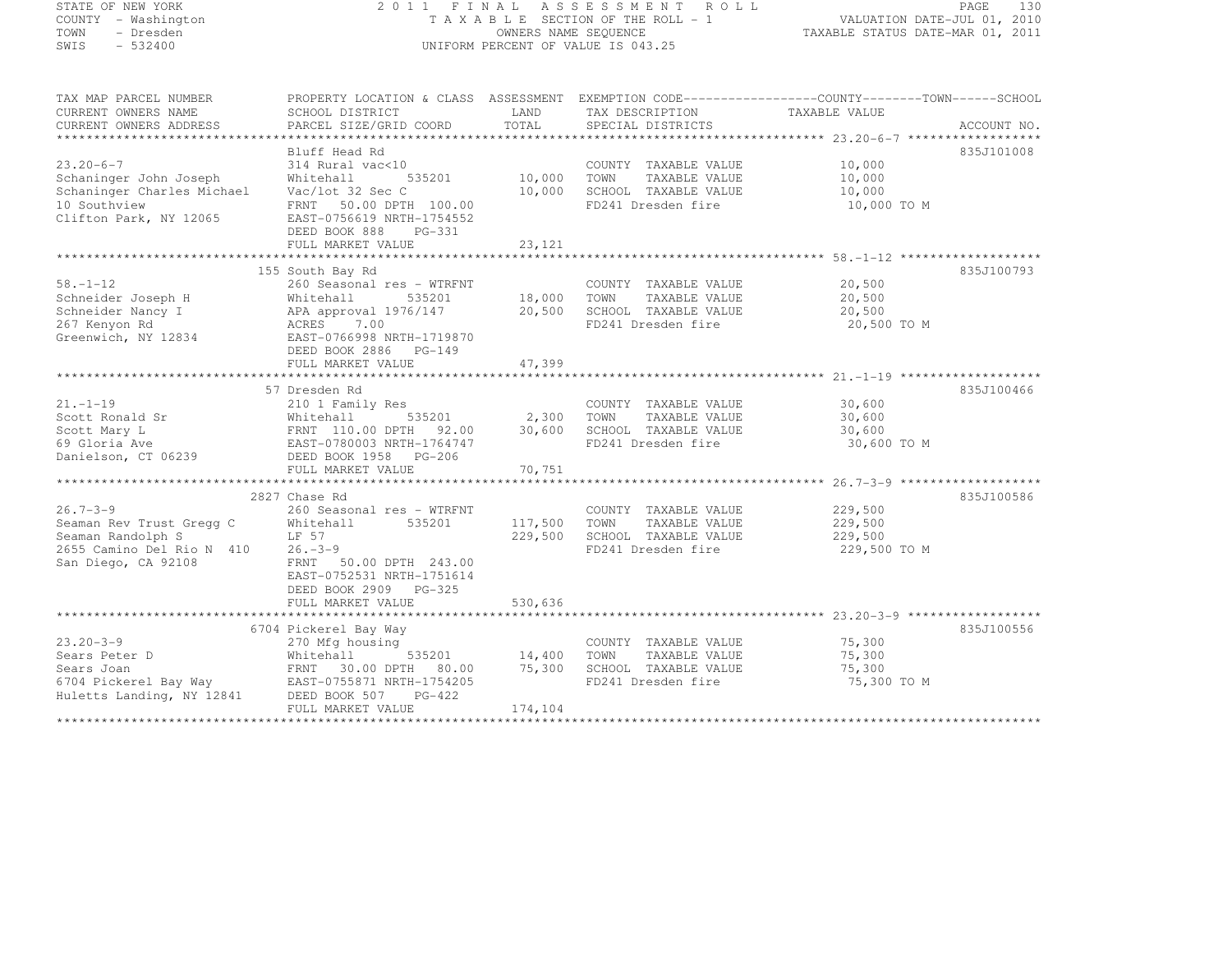| STATE OF NEW YORK |  |                     |  |
|-------------------|--|---------------------|--|
|                   |  | COUNTY - Washington |  |
| TOWN              |  | - Dresden           |  |
| SMTS              |  | $-532400$           |  |

#### STATE OF NEW YORK 2 0 1 1 F I N A L A S S E S S M E N T R O L L PAGE <sup>131</sup> COUNTY - Washington T A X A B L E SECTION OF THE ROLL - 1 VALUATION DATE-JUL 01, 2010 TOWN - Dresden OWNERS NAME SEQUENCE TAXABLE STATUS DATE-MAR 01, 2011<br>- TRESDEN ON THE SEQUENCE TO A SECUENCE TO A SECUENCE THE SEQUENCE OF THE SECUENCE OF THE SECUENCE OF THE SECOND SWIS - 532400 UNIFORM PERCENT OF VALUE IS 043.25

| TAX MAP PARCEL NUMBER                                                                                                                                                                                                                  |                                                                                             |          | PROPERTY LOCATION & CLASS ASSESSMENT EXEMPTION CODE-----------------COUNTY-------TOWN------SCHOOL                  |                     |                    |
|----------------------------------------------------------------------------------------------------------------------------------------------------------------------------------------------------------------------------------------|---------------------------------------------------------------------------------------------|----------|--------------------------------------------------------------------------------------------------------------------|---------------------|--------------------|
|                                                                                                                                                                                                                                        |                                                                                             |          |                                                                                                                    |                     |                    |
|                                                                                                                                                                                                                                        |                                                                                             |          |                                                                                                                    |                     |                    |
|                                                                                                                                                                                                                                        |                                                                                             |          |                                                                                                                    |                     |                    |
|                                                                                                                                                                                                                                        | 4255 Lakeview Way                                                                           |          |                                                                                                                    |                     | 835J100588         |
| $26.8 - 1 - 7$                                                                                                                                                                                                                         | 260 Seasonal res - WTRFNT COUNTY<br>Whitehall 535201 111,400 TOWN                           |          | COUNTY TAXABLE VALUE                                                                                               | 201,700             |                    |
| Seitz Trust Catherine                                                                                                                                                                                                                  |                                                                                             |          | TAXABLE VALUE                                                                                                      | 201,700             |                    |
| Ver Porter                                                                                                                                                                                                                             | Res Seas                                                                                    |          | 201,700 SCHOOL TAXABLE VALUE                                                                                       | 201,700             |                    |
| 7574 Bobcat Run                                                                                                                                                                                                                        | Lf 100                                                                                      |          | FD241 Dresden fire                                                                                                 | 201,700 TO M        |                    |
| Port St Lucie, FL 34952 FRNT 84.00 DPTH 119.00                                                                                                                                                                                         | EAST-0753604 NRTH-1753399<br>DEED BOOK 672 PG-173                                           |          | HS241 Hulet land swr 1 1.00 UN C                                                                                   |                     |                    |
|                                                                                                                                                                                                                                        | FULL MARKET VALUE                                                                           | 466,358  |                                                                                                                    |                     |                    |
|                                                                                                                                                                                                                                        |                                                                                             |          |                                                                                                                    |                     |                    |
|                                                                                                                                                                                                                                        | 1013 County Route 6                                                                         |          |                                                                                                                    |                     | 835J100950         |
| $26.8 - 1 - 1$                                                                                                                                                                                                                         | 210 1 Family Res - WTRFNT COUNT<br>Whitehall 535201 290,200 TOWN<br>Rockhouse 445,000 SCHOC |          | COUNTY TAXABLE VALUE                                                                                               | 445,000             |                    |
| Semcken Duane Jr.                                                                                                                                                                                                                      |                                                                                             |          | TAXABLE VALUE                                                                                                      | 445,000             |                    |
| Semcken Barbara A                                                                                                                                                                                                                      | Whitehall<br>Rockhouse                                                                      |          | SCHOOL TAXABLE VALUE                                                                                               | 445,000             |                    |
|                                                                                                                                                                                                                                        |                                                                                             |          |                                                                                                                    |                     |                    |
| zos4 Baccarat Dr<br>Cooper City, FL 33026                                                                                                                                                                                              | Lf 559<br>FRNT 170.00 DPTH 74.00                                                            |          | FD241 Dresden fire 445,000 TO M<br>HS241 Hulet land swr 1 1.00 UN C                                                |                     |                    |
|                                                                                                                                                                                                                                        | EAST-0753533 NRTH-1753907<br>DEED BOOK 2494 PG-281<br>FULL MARKET VALUE                     | 1028,902 |                                                                                                                    |                     |                    |
|                                                                                                                                                                                                                                        |                                                                                             |          |                                                                                                                    |                     |                    |
|                                                                                                                                                                                                                                        | County Route 6                                                                              |          |                                                                                                                    |                     |                    |
|                                                                                                                                                                                                                                        |                                                                                             |          | COUNTY TAXABLE VALUE 1,000                                                                                         |                     |                    |
|                                                                                                                                                                                                                                        |                                                                                             |          | TAXABLE VALUE                                                                                                      | 1,000               |                    |
|                                                                                                                                                                                                                                        |                                                                                             |          |                                                                                                                    | $\frac{1}{1}$ , 000 |                    |
|                                                                                                                                                                                                                                        |                                                                                             |          | FD241 Dresden fire                                                                                                 | 1,000 TO M          |                    |
| 26.8-1-1.1 692 Road/str/hwy<br>Semcken Duane Jr. Whitehall 535201 1,000 TOWN TAXABLE VALUE<br>Semcken Barbara A FRNT 33.00 DPTH 33.00 1,000 SCHOOL TAXABLE VALUE<br>2634 Baccarat Dr EAST-0753525 NRTH-1754017 FD241 Dresden fire<br>C |                                                                                             |          | HS241 Hulet land swr 1                                                                                             | .00 UN C            |                    |
|                                                                                                                                                                                                                                        | FULL MARKET VALUE                                                                           | 2,312    |                                                                                                                    |                     |                    |
|                                                                                                                                                                                                                                        |                                                                                             |          |                                                                                                                    |                     |                    |
|                                                                                                                                                                                                                                        | 6075 Lakeside Rd                                                                            |          |                                                                                                                    |                     | 835J100401         |
| $23.20 - 2 - 1$                                                                                                                                                                                                                        | 260 Seasonal res - WTRFNT                                                                   |          | COUNTY TAXABLE VALUE 175,900                                                                                       |                     |                    |
| zo.zo-z-1<br>Serino Marilyn<br>47 Rolling Brook Dr<br>1155-117                                                                                                                                                                         | 535201<br>Whitehall                                                                         |          | 94,100 TOWN TAXABLE VALUE                                                                                          |                     |                    |
|                                                                                                                                                                                                                                        | 0.16<br>ACRES                                                                               |          | 175,900 SCHOOL TAXABLE VALUE                                                                                       | 175,900<br>175,900  |                    |
| Clifton Park, NY 12065                                                                                                                                                                                                                 |                                                                                             |          |                                                                                                                    |                     |                    |
|                                                                                                                                                                                                                                        |                                                                                             |          | EAST-0755190 NRTH-1754647 FD241 Dresden fire 175,900 TO M<br>DEED BOOK 816 PG-306 FS242 Frederick's Pt Swr 2 00 FE |                     |                    |
|                                                                                                                                                                                                                                        | FULL MARKET VALUE                                                                           | 406,705  | 1.00 UN                                                                                                            |                     |                    |
|                                                                                                                                                                                                                                        |                                                                                             |          |                                                                                                                    |                     |                    |
|                                                                                                                                                                                                                                        | 79 Dresden Rd                                                                               |          |                                                                                                                    |                     | 835J100402         |
| $21. - 1 - 17$                                                                                                                                                                                                                         | 210 1 Family Res                                                                            |          | STAR B<br>41854                                                                                                    | $\overline{0}$      | $\Omega$<br>14,730 |
| Shattuck George Jr                                                                                                                                                                                                                     | 535201<br>Whitehall                                                                         |          | 3,600 COUNTY TAXABLE VALUE                                                                                         | 50,000              |                    |
| Shattuck Roseanna                                                                                                                                                                                                                      | Res                                                                                         |          | 50,000 TOWN<br>TAXABLE VALUE                                                                                       | 50,000              |                    |
| 79 Dresden Station Rd                                                                                                                                                                                                                  | FRNT<br>88.00 DPTH 176.00                                                                   |          | SCHOOL TAXABLE VALUE                                                                                               | 35, 270             |                    |
| Whitehall, NY 12887                                                                                                                                                                                                                    | BANK 185                                                                                    |          | FD241 Dresden fire                                                                                                 | 50,000 TO M         |                    |
|                                                                                                                                                                                                                                        | EAST-0780263 NRTH-1765244                                                                   |          |                                                                                                                    |                     |                    |
|                                                                                                                                                                                                                                        | DEED BOOK 626<br>$PG-29$                                                                    |          |                                                                                                                    |                     |                    |
|                                                                                                                                                                                                                                        | FULL MARKET VALUE                                                                           | 115,607  |                                                                                                                    |                     |                    |
|                                                                                                                                                                                                                                        |                                                                                             |          |                                                                                                                    |                     |                    |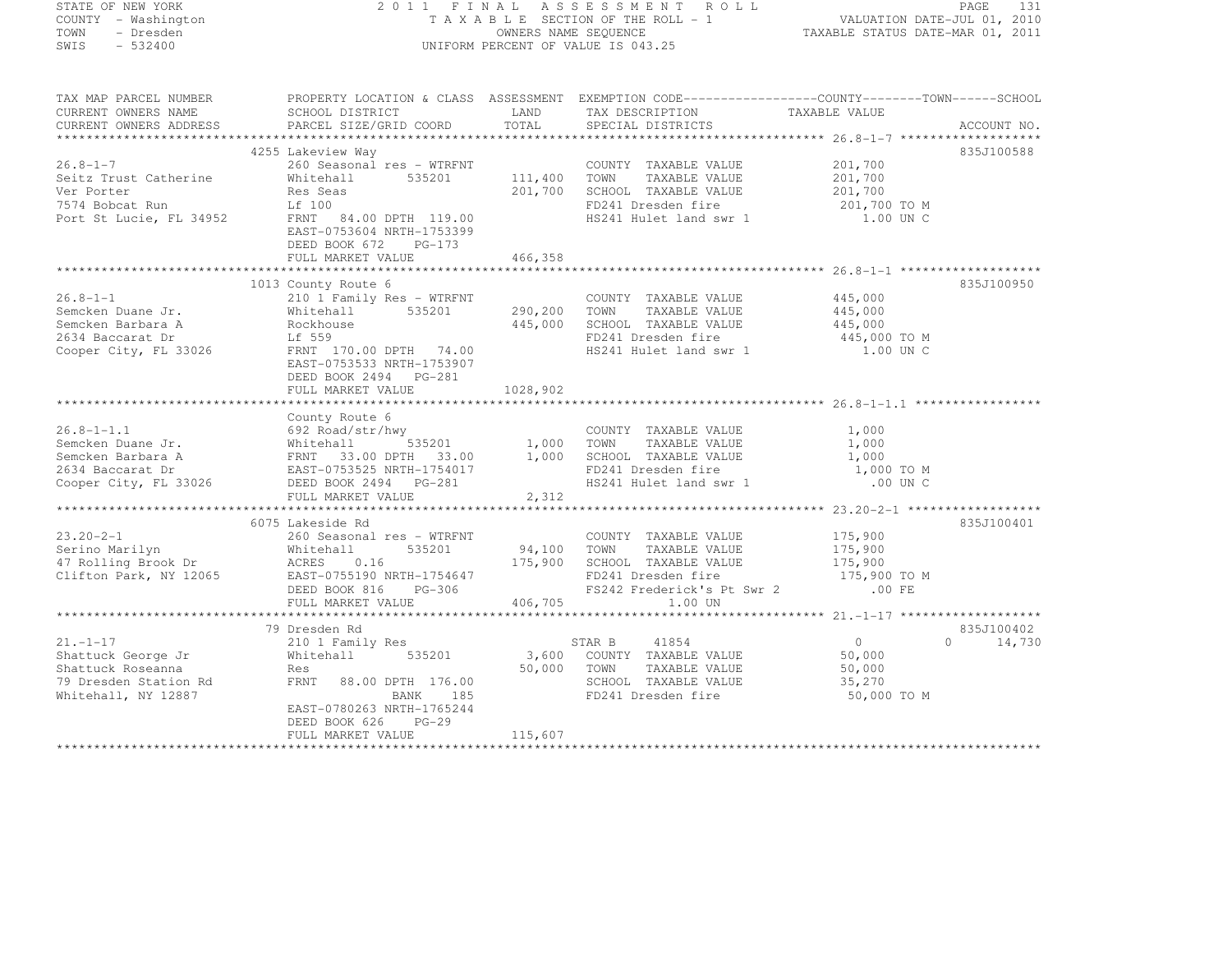# STATE OF NEW YORK 2 0 1 1 F I N A L A S S E S S M E N T R O L L PAGE <sup>132</sup> COUNTY - Washington T A X A B L E SECTION OF THE ROLL - 1 VALUATION DATE-JUL 01, 2010 TOWN - Dresden OWNERS NAME SEQUENCE TAXABLE STATUS DATE-MAR 01, 2011<br>- TRESDEN ON THE SEQUENCE TO A SECUENCE TO A SECUENCE THE SEQUENCE OF THE SECUENCE OF THE SECUENCE OF THE SECOND SWIS - 532400 UNIFORM PERCENT OF VALUE IS 043.25

| TAX MAP PARCEL NUMBER  | PROPERTY LOCATION & CLASS ASSESSMENT EXEMPTION CODE-----------------COUNTY-------TOWN------SCHOOL |                          |                                                   |                      |            |
|------------------------|---------------------------------------------------------------------------------------------------|--------------------------|---------------------------------------------------|----------------------|------------|
| CURRENT OWNERS NAME    | SCHOOL DISTRICT                                                                                   |                          | LAND TAX DESCRIPTION                              | TAXABLE VALUE        |            |
| CURRENT OWNERS ADDRESS |                                                                                                   |                          |                                                   |                      |            |
|                        |                                                                                                   |                          |                                                   |                      |            |
|                        | Bluff Head Rd                                                                                     |                          |                                                   |                      | 835J101135 |
| $24. -1 - 19$          | 322 Rural vac>10                                                                                  | 0<br>535201 537,700 TOWN | COUNTY TAXABLE VALUE 37,700                       | TAXABLE VALUE 37,700 |            |
| Shaw Steven            | Whitehall                                                                                         |                          |                                                   |                      |            |
| 11 River Park Dr       | Dock & LR /24.13-1-9;1802 37,700 SCHOOL TAXABLE VALUE                                             |                          |                                                   | 37,700               |            |
| Cromwell, CT 06416     | ACRES 33.58                                                                                       |                          | FD241 Dresden fire                                | 37,700 TO M          |            |
|                        | EAST-0756850 NRTH-1752669                                                                         |                          |                                                   |                      |            |
|                        | DEED BOOK 1802 PG-25                                                                              |                          |                                                   |                      |            |
|                        |                                                                                                   |                          |                                                   |                      |            |
|                        | 153 South Bay Rd                                                                                  |                          |                                                   |                      | 835J100933 |
| $58. - 1 - 11$         | 314 Rural vac<10 - WTRFNT                                                                         |                          | COUNTY TAXABLE VALUE                              | 11,300               |            |
|                        |                                                                                                   |                          |                                                   |                      |            |
| Shay-Foster Susan      | Whitehall<br>535201<br>Whiteh<br>ACRES                                                            | 11,300 TOWN              | TAXABLE VALUE<br>SCHOOL TAXABLE VALUE             | 11,300<br>11,300     |            |
| 10 Foster Way          | 2.00                                                                                              | 11,300                   |                                                   |                      |            |
| Clemons, NY 12819      | EAST-0767458 NRTH-1719772                                                                         |                          | FD241 Dresden fire                                | 11,300 TO M          |            |
|                        | DEED BOOK 748 PG-121                                                                              | 26,127                   |                                                   |                      |            |
|                        | FULL MARKET VALUE                                                                                 |                          |                                                   |                      |            |
|                        | 23 County Route 7A                                                                                |                          |                                                   |                      | 835J100242 |
| $42. - 1 - 21$         | 425 Bar<br>- WTRFNT                                                                               |                          | COUNTY TAXABLE VALUE                              | 262,000              |            |
| Shelby Properties LLC  | Whitehall 535201                                                                                  | 70,800 TOWN              | TAXABLE VALUE                                     | 262,000              |            |
| 92 Bay St              | 2146/45                                                                                           |                          | 262,000 SCHOOL TAXABLE VALUE 262,000              |                      |            |
| Glens Falls, NY 12801  | ACRES 1.70                                                                                        |                          | FD241 Dresden fire                                | 262,000 TO M         |            |
|                        | EAST-0774516 NRTH-1729216                                                                         |                          |                                                   |                      |            |
|                        | DEED BOOK 2891 PG-238                                                                             |                          |                                                   |                      |            |
|                        | FULL MARKET VALUE                                                                                 | 605,780                  |                                                   |                      |            |
|                        |                                                                                                   |                          |                                                   |                      |            |
|                        | 25 County Route 7A                                                                                |                          |                                                   |                      | 835J100241 |
| $42. - 1 - 22$         | 210 1 Family Res - WTRFNT                                                                         |                          | COUNTY TAXABLE VALUE                              | 62,000               |            |
| Shelby Properties LLC  | 535201<br>Whitehall                                                                               | 13,500 TOWN              | TAXABLE VALUE                                     | 62,000               |            |
| 19 Glenmar Dr          | 2146/42                                                                                           |                          |                                                   | 62,000               |            |
| Queensbury, NY 12804   | FRNT 140.00 DPTH 160.00                                                                           |                          | 62,000 SCHOOL TAXABLE VALUE<br>FD241 Dresden fire | 62,000 TO M          |            |
|                        | EAST-0774669 NRTH-1729088                                                                         |                          |                                                   |                      |            |
|                        | DEED BOOK 2891 PG-238                                                                             |                          |                                                   |                      |            |
|                        |                                                                                                   |                          |                                                   |                      |            |
|                        |                                                                                                   |                          |                                                   |                      |            |
|                        | 4070 Albert Way                                                                                   |                          |                                                   |                      | 835J100801 |
| $23.20 - 1 - 5$        | 210 1 Family Res                                                                                  |                          | COUNTY TAXABLE VALUE                              | 105,600              |            |
| Sherger Maureen        | $535201$ 19,400<br>Whitehall                                                                      |                          | TOWN<br>TAXABLE VALUE                             | 105,600              |            |
|                        | 410 Lafayette Ave FRNT 119.90 DPTH 93.45 105,600                                                  |                          | SCHOOL TAXABLE VALUE 105,600                      |                      |            |
| River Edge, NJ 07661   | EAST-0754859 NRTH-1753796                                                                         |                          |                                                   |                      |            |
|                        | DEED BOOK 832 PG-222                                                                              |                          |                                                   |                      |            |
|                        | FULL MARKET VALUE                                                                                 | 244,162                  |                                                   |                      |            |
|                        |                                                                                                   |                          |                                                   |                      |            |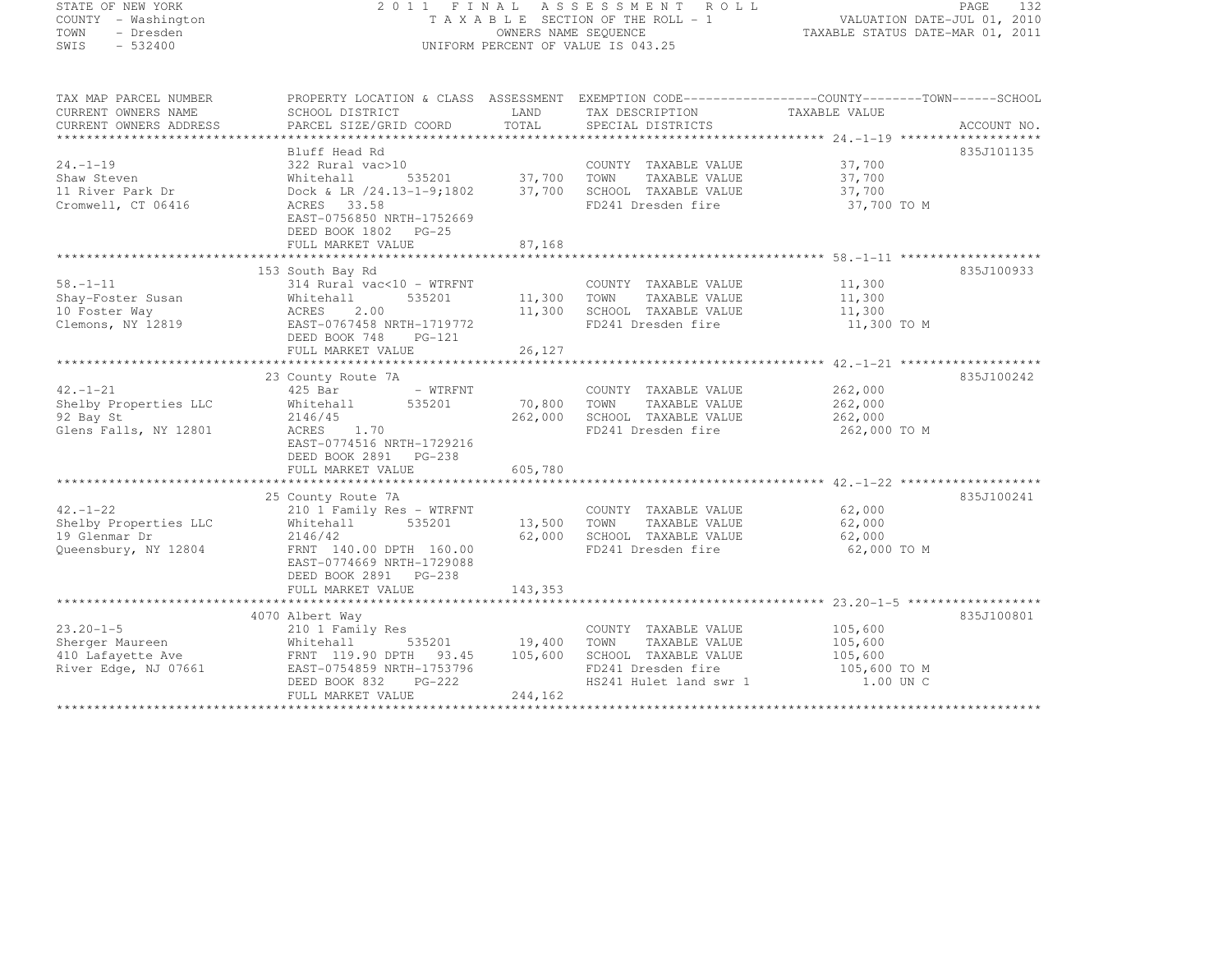# STATE OF NEW YORK 2 0 1 1 F I N A L A S S E S S M E N T R O L L PAGE <sup>133</sup> COUNTY - Washington T A X A B L E SECTION OF THE ROLL - 1 VALUATION DATE-JUL 01, 2010 TOWN - Dresden OWNERS NAME SEQUENCE TAXABLE STATUS DATE-MAR 01, 2011<br>- TRESDEN ON THE SEQUENCE TO A SECUENCE TO A SECUENCE THE SEQUENCE OF THE SECUENCE OF THE SECUENCE OF THE SECOND SWIS - 532400 UNIFORM PERCENT OF VALUE IS 043.25

| TAX MAP PARCEL NUMBER                                      | PROPERTY LOCATION & CLASS ASSESSMENT EXEMPTION CODE-----------------COUNTY-------TOWN------SCHOOL |                        |                                               |                         |                     |
|------------------------------------------------------------|---------------------------------------------------------------------------------------------------|------------------------|-----------------------------------------------|-------------------------|---------------------|
| CURRENT OWNERS NAME                                        | SCHOOL DISTRICT                                                                                   | LAND<br>TOTAL          | TAX DESCRIPTION                               | TAXABLE VALUE           | ACCOUNT NO.         |
| CURRENT OWNERS ADDRESS                                     | PARCEL SIZE/GRID COORD                                                                            |                        | SPECIAL DISTRICTS                             |                         |                     |
|                                                            | 132 Belden Rd                                                                                     |                        |                                               |                         | 835J100592          |
| $18. - 1 - 14$                                             | 280 Res Multiple - WTRFNT                                                                         |                        | COUNTY TAXABLE VALUE                          | 75,000                  |                     |
| Shevtchuk Anatolii                                         | 535201<br>Whitehall                                                                               | 37,200                 | TOWN<br>TAXABLE VALUE                         | 75,000                  |                     |
| Shevtchuk Sergei                                           | Camp And Rm5                                                                                      | 75,000                 | SCHOOL TAXABLE VALUE                          | 75,000                  |                     |
| 50 Delafield Dr                                            | ACRES 42.00                                                                                       |                        | FD241 Dresden fire                            | 75,000 TO M             |                     |
| Albany, NY 12205                                           | EAST-0780306 NRTH-1770770<br>DEED BOOK 2132 PG-314                                                |                        |                                               |                         |                     |
|                                                            | FULL MARKET VALUE                                                                                 | 173,410                |                                               |                         |                     |
|                                                            |                                                                                                   |                        |                                               |                         |                     |
|                                                            | 3028+ 3034 Points Of View Way                                                                     |                        |                                               |                         | 835J100219          |
| $26. - 1 - 8$                                              | 280 Res Multiple - WTRFNT                                                                         |                        | COUNTY TAXABLE VALUE                          | 436,000                 |                     |
| Short Trustee Harry W                                      | Whitehall<br>535201                                                                               | 197,700                | TOWN<br>TAXABLE VALUE                         | 436,000                 |                     |
| Short Trustee Donna G                                      | Elf 240                                                                                           | 436,000                | SCHOOL TAXABLE VALUE                          | 436,000                 |                     |
| 474 Butler Dr                                              | FRNT 160.00 DPTH 317.50<br>EAST-0750392 NRTH-1751333                                              |                        | FD241 Dresden fire                            | 436,000 TO M            |                     |
| Lake Forrest, IL 60045                                     | DEED BOOK 2056 PG-201                                                                             |                        |                                               |                         |                     |
|                                                            | FULL MARKET VALUE                                                                                 | 1008,092               |                                               |                         |                     |
|                                                            |                                                                                                   |                        |                                               |                         |                     |
|                                                            | 41 McKinstry Rd                                                                                   |                        |                                               |                         | 835J101147          |
| $25. - 1 - 18.1$                                           | 270 Mfg housing                                                                                   |                        | STAR EN 41834                                 | $0 \qquad \qquad$       | 27,890<br>$\bigcap$ |
| Simonson James D                                           | 535201<br>Whitehall                                                                               | 89,700 TOWN            | 19,700 COUNTY TAXABLE VALUE                   | 89,700                  |                     |
| Simonson Barbara L                                         |                                                                                                   |                        | TAXABLE VALUE<br>SCHOOL TAXABLE VALUE         | 89,700<br>61,810        |                     |
| Simonson Barbara L<br>41 McKinstry Rd<br>Clemons, NY 12819 | ACRES 17.74<br>EAST-0772626 NRTH-1757400<br>John 2007 2185 PG-253                                 |                        | FD241 Dresden fire                            | 89,700 TO M             |                     |
|                                                            | FULL MARKET VALUE                                                                                 |                        |                                               |                         |                     |
|                                                            |                                                                                                   | $207,399$<br>********* |                                               |                         |                     |
|                                                            | 7258 Knighten Way                                                                                 |                        |                                               |                         | 835J100385          |
| $24.13 - 1 - 3$                                            | 210 1 Family Res - WTRFNT                                                                         |                        | COUNTY TAXABLE VALUE                          | 495,000                 |                     |
| Sistarenik Frederick                                       | Whitehall 535201                                                                                  | 195,000                | TAXABLE VALUE<br>TOWN                         | 495,000                 |                     |
| Levy Arthur J                                              | 350' Eff Lf<br>ACRES 1.31                                                                         | 495,000                | SCHOOL TAXABLE VALUE<br>FD241 Dresden fire    | 495,000<br>495,000 TO M |                     |
| 7258 Knighten Way<br>PO Box 17<br>PO Box 17                | EAST-0756763 NRTH-1756774                                                                         |                        |                                               |                         |                     |
| Huletts Landing, NY 12841 DEED BOOK 939                    | $PG-1$                                                                                            |                        |                                               |                         |                     |
|                                                            | FULL MARKET VALUE                                                                                 | 1144,509               |                                               |                         |                     |
|                                                            |                                                                                                   |                        |                                               |                         |                     |
|                                                            | LOT 150 South Bay Tr                                                                              |                        |                                               |                         | 835J100261          |
| $24. -1 - 8$                                               | 910 Priv forest                                                                                   |                        | COUNTY TAXABLE VALUE                          | 28,600                  |                     |
| Slotnick Barry Ivan<br>40 E 78 th St Apt 8H                | 535201<br>Whitehall<br>For Pri                                                                    | 28,600<br>28,600       | TAXABLE VALUE<br>TOWN<br>SCHOOL TAXABLE VALUE | 28,600<br>28,600        |                     |
| New York, NY 10075                                         | ACRES 95.20                                                                                       |                        | FD241 Dresden fire                            | 28,600 TO M             |                     |
|                                                            | EAST-0764000 NRTH-1758766                                                                         |                        |                                               |                         |                     |
|                                                            | DEED BOOK 473<br>PG-908                                                                           |                        |                                               |                         |                     |
|                                                            | FULL MARKET VALUE                                                                                 | 66,127                 |                                               |                         |                     |
|                                                            |                                                                                                   |                        |                                               |                         |                     |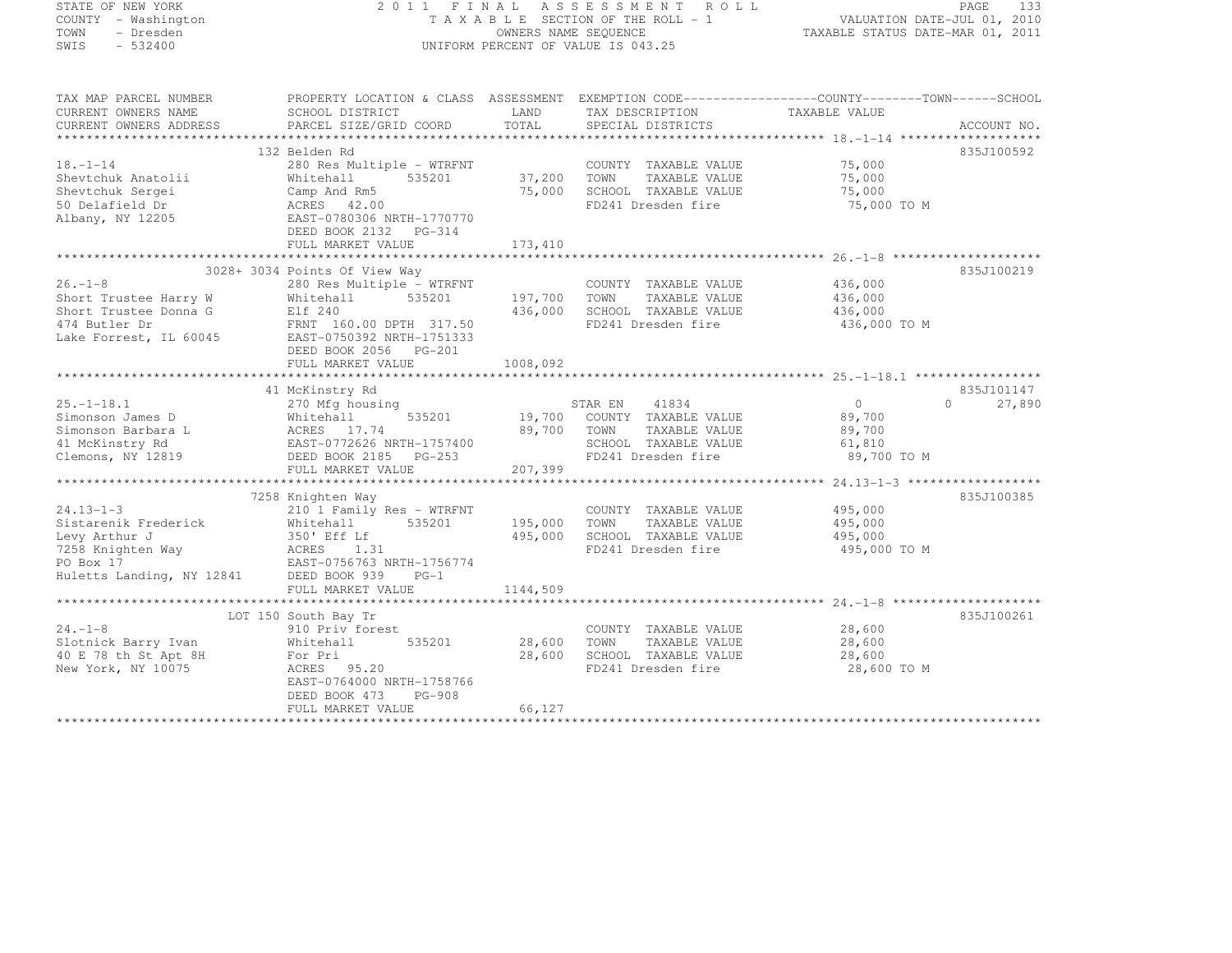## STATE OF NEW YORK 2 0 1 1 F I N A L A S S E S S M E N T R O L L PAGE <sup>134</sup> COUNTY - Washington T A X A B L E SECTION OF THE ROLL - 1 VALUATION DATE-JUL 01, 2010 TOWN - Dresden OWNERS NAME SEQUENCE TAXABLE STATUS DATE-MAR 01, 2011<br>- TRESDEN ON THE SEQUENCE TO A SECUENCE TO A SECUENCE THE SEQUENCE OF THE SECUENCE OF THE SECUENCE OF THE SECOND SWIS - 532400 UNIFORM PERCENT OF VALUE IS 043.25

| TAX MAP PARCEL NUMBER<br>CURRENT OWNERS NAME<br>CURRENT OWNERS ADDRESS                                                                                | PROPERTY LOCATION & CLASS ASSESSMENT EXEMPTION CODE----------------COUNTY-------TOWN-----SCHOOL<br>SCHOOL DISTRICT<br>PARCEL SIZE/GRID COORD                                                                                                                              | LAND<br>TOTAL                      | TAX DESCRIPTION TAXABLE VALUE<br>SPECIAL DISTRICTS                                                                                                                      |                                                                           | ACCOUNT NO.                                    |
|-------------------------------------------------------------------------------------------------------------------------------------------------------|---------------------------------------------------------------------------------------------------------------------------------------------------------------------------------------------------------------------------------------------------------------------------|------------------------------------|-------------------------------------------------------------------------------------------------------------------------------------------------------------------------|---------------------------------------------------------------------------|------------------------------------------------|
| $58. - 1 - 16.2$<br>Smith Arthur R<br>243 South Bay Rd<br>243 South Bay Rd<br>Clemons, NY 12819                                                       | 243 South Bay Rd<br>280 Res Multiple - WTRFNT<br>535201<br>Whitehall<br>350' Lf<br>1.50<br>ACRES<br>EAST-0765744 NRTH-1718836<br>DEED BOOK 812 PG-93<br>${\small \newline \text{FULL} \text{ MARKET} \text{ } 202,081 \text{ } \newline \text{F5.3-10} \text{ } 208,081}$ | 14,600 STAR EN<br>87,400           | 90 PCT OF VALUE USED FOR EXEMPTION PURPOSES<br>WAR VET/TC 41121<br>41834<br>COUNTY TAXABLE VALUE<br>TOWN<br>TAXABLE VALUE<br>SCHOOL TAXABLE VALUE<br>FD241 Dresden fire | 11,799<br>11,799<br>$\Omega$<br>75,601<br>75,601<br>59,510<br>87,400 TO M | 835J101053<br>$\bigcirc$<br>27,890<br>$\Omega$ |
|                                                                                                                                                       |                                                                                                                                                                                                                                                                           |                                    |                                                                                                                                                                         |                                                                           |                                                |
| $26.8 - 3 - 10$<br>Smith Gail D Whitehall 535201<br>925 County Route 6 FRNT 282.00 DPTH 165.00<br>Huletts Landing, NY 12841 EAST-0754891 NRTH-1752535 | 925 County Route 6<br>210 1 Family Res<br>FRNT 282.00 DPTH 165.00<br>DEED BOOK 2044 PG-58<br>FULL MARKET VALUE                                                                                                                                                            | 535201 14,500<br>68,000<br>157,225 | 41854<br>STAR B<br>COUNTY TAXABLE VALUE<br>TOWN<br>TAXABLE VALUE<br>SCHOOL TAXABLE VALUE<br>FD241 Dresden fire                                                          | 0<br>68,000<br>68,000<br>53,270<br>68,000 TO M                            | 835J100094<br>$\Omega$<br>14,730               |
|                                                                                                                                                       |                                                                                                                                                                                                                                                                           |                                    |                                                                                                                                                                         |                                                                           |                                                |
| $20. -1 - 3.1$<br>Smith Geri<br>17 Brundige Dr<br>Goldens Bridge, NY 10526                                                                            | Bluff Head Rd<br>322 Rural vac>10<br>535201<br>Whitehall<br>ACRES 34.00<br>EAST-0761596 NRTH-1763928<br>DEED BOOK 1913 PG-310<br>FULL MARKET VALUE                                                                                                                        | 68,200<br>68,200<br>157,688        | COUNTY TAXABLE VALUE 68,200<br>TOWN<br>TAXABLE VALUE<br>SCHOOL TAXABLE VALUE<br>FD241 Dresden fire                                                                      | 68,200<br>68,200<br>68,200 TO M                                           | 835J100045                                     |
|                                                                                                                                                       | 5539 Bluff Head Rd                                                                                                                                                                                                                                                        |                                    |                                                                                                                                                                         |                                                                           | 835J100043                                     |
| $20. -1 - 3.2$<br>Smith Geri<br>17 Brundige Dr<br>Goldens Bridge, NY 10526                                                                            | 260 Seasonal res - WTRFNT<br>535201<br>Whitehall<br>$400'$ Lf<br>ACRES 10.00<br>EAST-0759264 NRTH-1763594<br>DEED BOOK 1913 PG-310                                                                                                                                        | 378,900<br>432,800                 | COUNTY TAXABLE VALUE<br>TAXABLE VALUE<br>TOWN<br>SCHOOL TAXABLE VALUE<br>FD241 Dresden fire                                                                             | 432,800<br>432,800<br>432,800<br>432,800 TO M                             |                                                |
|                                                                                                                                                       | FULL MARKET VALUE                                                                                                                                                                                                                                                         | 1000,694                           |                                                                                                                                                                         |                                                                           |                                                |
|                                                                                                                                                       |                                                                                                                                                                                                                                                                           |                                    |                                                                                                                                                                         |                                                                           |                                                |
| $20. -1 - 3.3$<br>Smith Geri<br>17 Brundige Dr<br>Goldens Bridge, NY 10526                                                                            | 5565 Bluff Head Way<br>210 1 Family Res - WTRFNT<br>Whitehall<br>535201<br>300' Lf<br>ACRES 4.13<br>EAST-0758624 NRTH-1763913<br>DEED BOOK 1913 PG-305<br>FULL MARKET VALUE                                                                                               | 322,400<br>635,700<br>1469,827     | COUNTY TAXABLE VALUE<br>TAXABLE VALUE<br>TOWN<br>SCHOOL TAXABLE VALUE<br>FD241 Dresden fire                                                                             | 635,700<br>635,700<br>635,700<br>635,700 TO M                             | 835J100046                                     |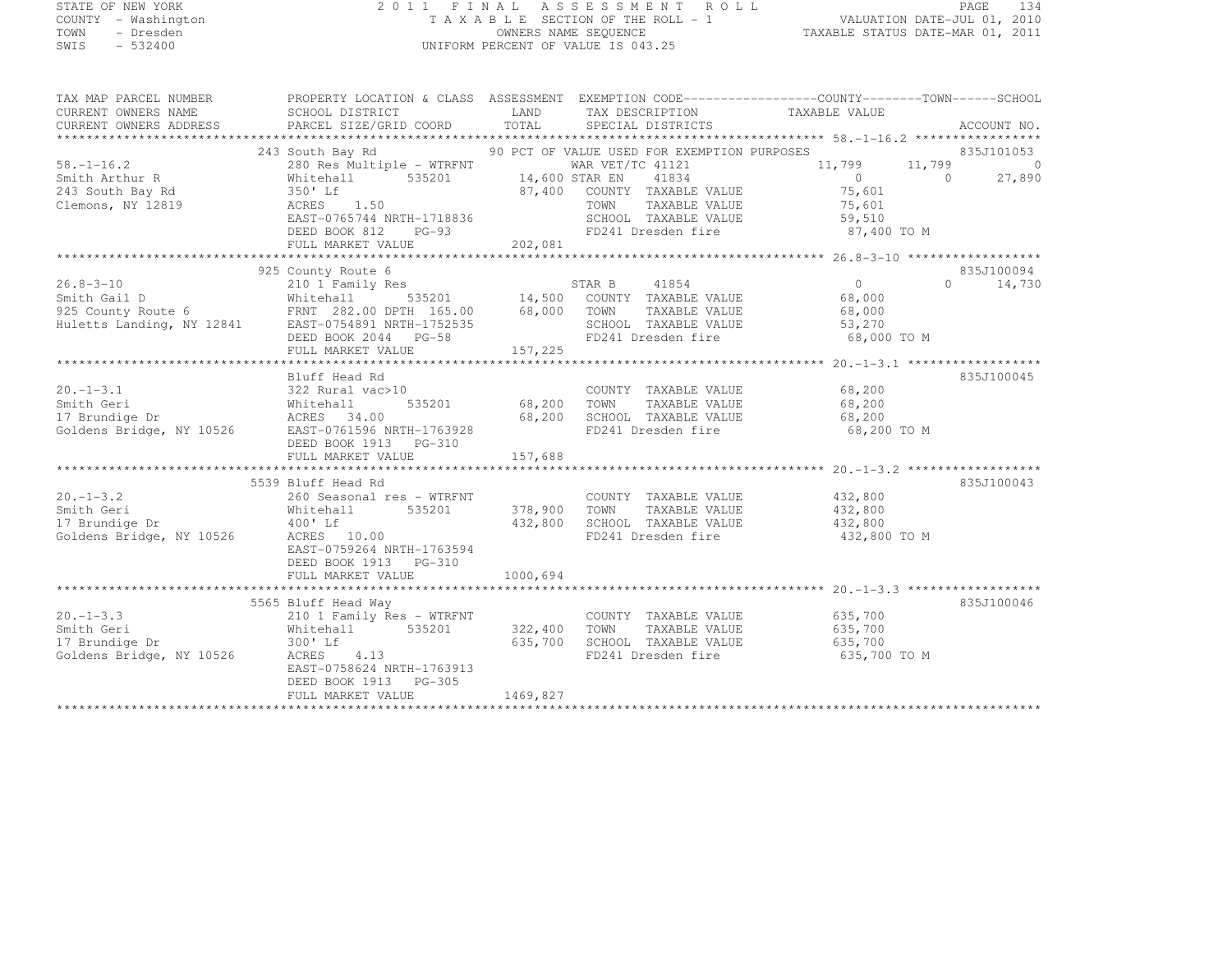#### STATE OF NEW YORK 2 0 1 1 F I N A L A S S E S S M E N T R O L L PAGE <sup>135</sup> COUNTY - Washington T A X A B L E SECTION OF THE ROLL - 1 VALUATION DATE-JUL 01, 2010 TOWN - Dresden OWNERS NAME SEQUENCE TAXABLE STATUS DATE-MAR 01, 2011 UNIFORM PERCENT OF VALUE IS 043.25

|                     | TAX MAP PARCEL NUMBER          PROPERTY LOCATION & CLASS ASSESSMENT EXEMPTION CODE------------------COUNTY-------TOWN------SCHOOL CURRENT OWNERS NAME            SCHOOL DISTRICT           LAND     TAX DESCRIPTION<br>- A POIRT CORRENT OWNERS NAME SCHOOL DISTRICT LAND LAND TAX DESCRIPTION TAXABLE VALUE<br>CURRENT OWNERS ADDRESS PARCEL SIZE/GRID COORD IOTAL SPECIAL DISTRICTS ACCOURTY ACCOUNTY ACCOUNTY PART OF THE SCHOOL DISTRICTS                        | ACCOUNT NO.         |
|---------------------|----------------------------------------------------------------------------------------------------------------------------------------------------------------------------------------------------------------------------------------------------------------------------------------------------------------------------------------------------------------------------------------------------------------------------------------------------------------------|---------------------|
|                     |                                                                                                                                                                                                                                                                                                                                                                                                                                                                      |                     |
|                     |                                                                                                                                                                                                                                                                                                                                                                                                                                                                      |                     |
|                     |                                                                                                                                                                                                                                                                                                                                                                                                                                                                      |                     |
|                     |                                                                                                                                                                                                                                                                                                                                                                                                                                                                      |                     |
|                     |                                                                                                                                                                                                                                                                                                                                                                                                                                                                      |                     |
|                     |                                                                                                                                                                                                                                                                                                                                                                                                                                                                      |                     |
|                     |                                                                                                                                                                                                                                                                                                                                                                                                                                                                      |                     |
|                     |                                                                                                                                                                                                                                                                                                                                                                                                                                                                      |                     |
|                     |                                                                                                                                                                                                                                                                                                                                                                                                                                                                      |                     |
|                     | FD241 Dresden fire 20,000 TO M                                                                                                                                                                                                                                                                                                                                                                                                                                       |                     |
|                     |                                                                                                                                                                                                                                                                                                                                                                                                                                                                      |                     |
| 85 Dresden Rd       |                                                                                                                                                                                                                                                                                                                                                                                                                                                                      | 835J100700          |
|                     |                                                                                                                                                                                                                                                                                                                                                                                                                                                                      |                     |
|                     |                                                                                                                                                                                                                                                                                                                                                                                                                                                                      |                     |
|                     |                                                                                                                                                                                                                                                                                                                                                                                                                                                                      |                     |
|                     |                                                                                                                                                                                                                                                                                                                                                                                                                                                                      |                     |
|                     |                                                                                                                                                                                                                                                                                                                                                                                                                                                                      |                     |
|                     |                                                                                                                                                                                                                                                                                                                                                                                                                                                                      |                     |
|                     |                                                                                                                                                                                                                                                                                                                                                                                                                                                                      |                     |
|                     |                                                                                                                                                                                                                                                                                                                                                                                                                                                                      | 835J100608          |
|                     |                                                                                                                                                                                                                                                                                                                                                                                                                                                                      | $0 \t 14,730$       |
|                     |                                                                                                                                                                                                                                                                                                                                                                                                                                                                      |                     |
|                     |                                                                                                                                                                                                                                                                                                                                                                                                                                                                      |                     |
|                     |                                                                                                                                                                                                                                                                                                                                                                                                                                                                      |                     |
|                     |                                                                                                                                                                                                                                                                                                                                                                                                                                                                      |                     |
|                     |                                                                                                                                                                                                                                                                                                                                                                                                                                                                      |                     |
|                     |                                                                                                                                                                                                                                                                                                                                                                                                                                                                      |                     |
| 2098 Lands End Rd   |                                                                                                                                                                                                                                                                                                                                                                                                                                                                      | 835J100596          |
|                     |                                                                                                                                                                                                                                                                                                                                                                                                                                                                      | $\bigcap$<br>14,730 |
|                     |                                                                                                                                                                                                                                                                                                                                                                                                                                                                      |                     |
|                     |                                                                                                                                                                                                                                                                                                                                                                                                                                                                      |                     |
|                     |                                                                                                                                                                                                                                                                                                                                                                                                                                                                      |                     |
| DEED BOOK 681 PG-97 | $\begin{tabular}{lllllllllllll} \multicolumn{3}{c }{26.7-3-14} & \multicolumn{3}{c }{26.9\text{ columns }} \text{End }\text{KQ} & \multicolumn{3}{c }{26.8\text{ columns }} \text{G0} & \multicolumn{3}{c }{26.8\text{ columns }} \text{G0} & \multicolumn{3}{c }{26.8\text{ columns }} \text{G0} & \multicolumn{3}{c }{26.8\text{ columns }} \text{G0} & \multicolumn{3}{c }{26.8\text{ columns }} \text{G0} & \multicolumn{3}{c }{26.8\text{ columns }} \text{G0}$ |                     |
| FULL MARKET VALUE   | 612, 717                                                                                                                                                                                                                                                                                                                                                                                                                                                             |                     |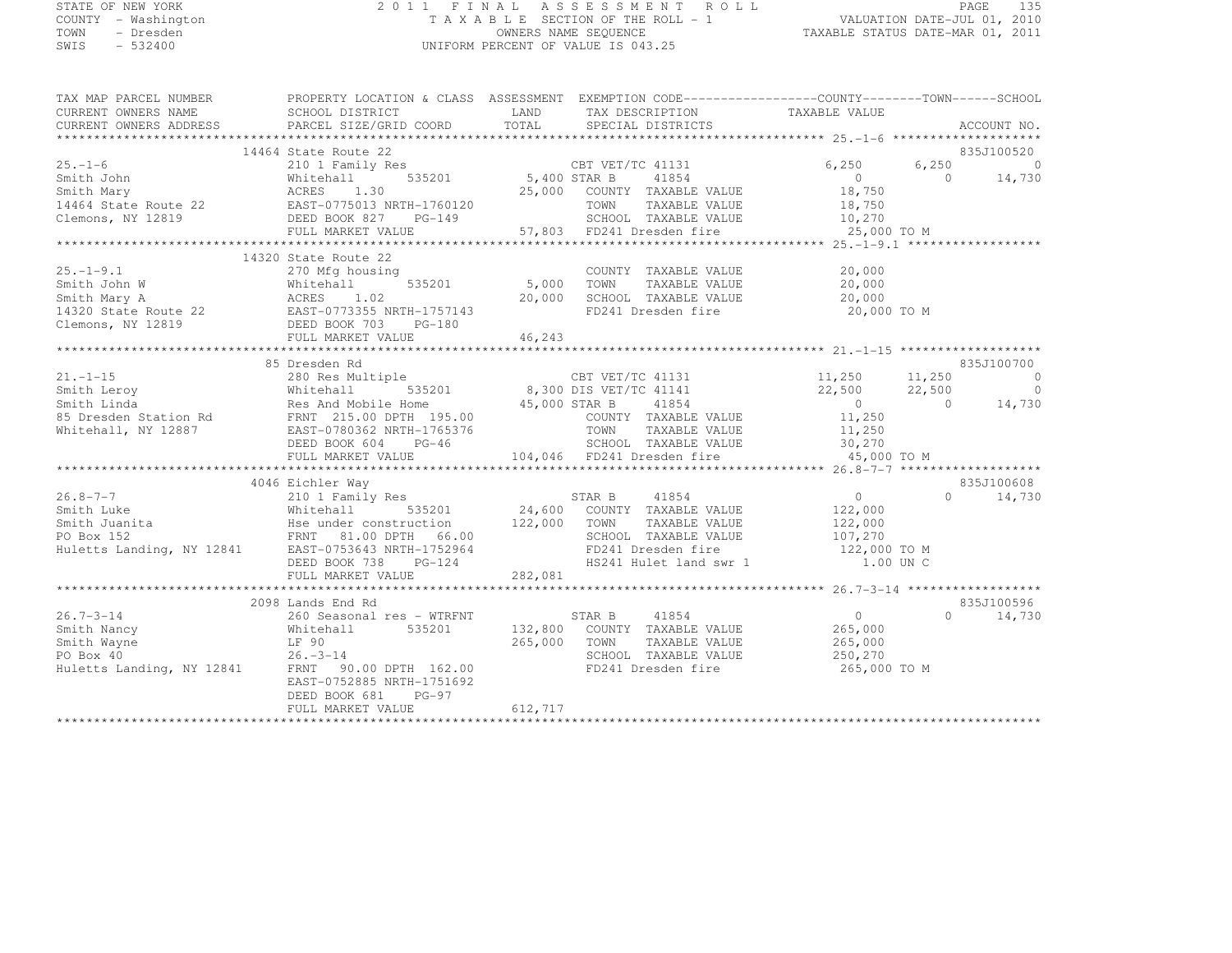#### STATE OF NEW YORK 2 0 1 1 F I N A L A S S E S S M E N T R O L L PAGE <sup>136</sup> COUNTY - Washington T A X A B L E SECTION OF THE ROLL - 1 VALUATION DATE-JUL 01, 2010 COUNTY - Washington TAXABLE SECTION OF THE ROLL - 1<br>
TAXABLE SECTION OF THE ROLL - 1<br>
OWNERS NAME SEQUENCE TAXABLE STATUS DATE-MAR 01, 2011<br>
SWIS - 532400 TAXABLE STATUS DATE-MAR 01, 2011 UNIFORM PERCENT OF VALUE IS 043.25

| TAX MAP PARCEL NUMBER                                                                                                                                                                                                                                                | PROPERTY LOCATION & CLASS ASSESSMENT EXEMPTION CODE-----------------COUNTY-------TOWN------SCHOOL |             |                                                       |                       |                             |
|----------------------------------------------------------------------------------------------------------------------------------------------------------------------------------------------------------------------------------------------------------------------|---------------------------------------------------------------------------------------------------|-------------|-------------------------------------------------------|-----------------------|-----------------------------|
| CURRENT OWNERS NAME                                                                                                                                                                                                                                                  | SCHOOL DISTRICT                                                                                   | LAND        | TAX DESCRIPTION                                       | TAXABLE VALUE         |                             |
| CURRENT OWNERS ADDRESS                                                                                                                                                                                                                                               | PARCEL SIZE/GRID COORD                                                                            | TOTAL       | SPECIAL DISTRICTS                                     |                       | ACCOUNT NO.                 |
|                                                                                                                                                                                                                                                                      |                                                                                                   |             |                                                       |                       |                             |
|                                                                                                                                                                                                                                                                      | 42 Crusher Hill Rd                                                                                |             |                                                       | $\Omega$              | 835J100005<br>$\Omega$      |
| $28 - 3 - 3$                                                                                                                                                                                                                                                         | 210 1 Family Res                                                                                  |             | 41834<br>STAR EN<br>535201 7,000 COUNTY TAXABLE VALUE |                       | 27,890                      |
| Smith Oliver                                                                                                                                                                                                                                                         | Whitehall                                                                                         |             |                                                       | 45,000                |                             |
|                                                                                                                                                                                                                                                                      |                                                                                                   | 45,000      | TOWN<br>TAXABLE VALUE                                 | 45,000                |                             |
| Smith Janet<br>Crusher Hill Rd<br>PO Box 25<br>PO Box 25<br>PO Box 25<br>PO Box 25<br>PO Box 25<br>PO Box 25<br>PO Box 25<br>PO Box 25<br>PO Box 25<br>PO Box 25<br>PO Box 25<br>PO Box 25<br>PO Box 25<br>PO BOX 25<br>PO BOX 25<br>PO BOX 25<br>PO BOX 25<br>PO BO |                                                                                                   |             | SCHOOL TAXABLE VALUE<br>FD241 Dresden fire            | 17,110<br>45,000 TO M |                             |
| Whitehall, NY 12887                                                                                                                                                                                                                                                  |                                                                                                   |             |                                                       |                       |                             |
|                                                                                                                                                                                                                                                                      | FULL MARKET VALUE 104,046                                                                         |             |                                                       |                       |                             |
|                                                                                                                                                                                                                                                                      | 4213 Kateri Way                                                                                   |             |                                                       |                       | 835J100441                  |
| $26.8 - 8 - 8$                                                                                                                                                                                                                                                       |                                                                                                   |             |                                                       | $\overline{0}$        | $0 \qquad \qquad$<br>14,730 |
|                                                                                                                                                                                                                                                                      |                                                                                                   |             |                                                       | 250,000               |                             |
|                                                                                                                                                                                                                                                                      |                                                                                                   |             |                                                       | 250,000               |                             |
|                                                                                                                                                                                                                                                                      |                                                                                                   |             |                                                       | 235,270               |                             |
|                                                                                                                                                                                                                                                                      |                                                                                                   |             |                                                       | 250,000 TO M          |                             |
|                                                                                                                                                                                                                                                                      |                                                                                                   |             |                                                       | 1.00 UN C             |                             |
| 36.8-8-8<br>Smith Patrick J<br>Smith Judith A<br>FRNT 73.00 DPTH 118.00 250,000 TOWN TAXABLE VALUE<br>PO Box 50<br>EAST-0753796 NRTH-1753292<br>Huletts Landing, NY 12841 DEED BOOK 688 PG-264<br>FULL MARKET VALUE<br>FULL MARKET VALUE<br>FULL                     |                                                                                                   |             |                                                       |                       |                             |
|                                                                                                                                                                                                                                                                      | 2602 Goldey Rd                                                                                    |             |                                                       |                       | 835J100201                  |
| $26. - 1 - 20$                                                                                                                                                                                                                                                       | 240 Rural res                                                                                     |             | COUNTY TAXABLE VALUE                                  | 70,000                |                             |
| 26.-1-20<br>Smithling Leslie Mhitehall<br>790 Langston Ln ACRES 13.27<br>Havana, FL 32333-1438 EAST-0754828 N<br>REST-0764828 N                                                                                                                                      | 535201                                                                                            | 18,500      | TOWN<br>TAXABLE VALUE                                 | 70,000                |                             |
|                                                                                                                                                                                                                                                                      |                                                                                                   | 70,000      | SCHOOL TAXABLE VALUE                                  | 70,000                |                             |
|                                                                                                                                                                                                                                                                      | EAST-0754828 NRTH-1749593                                                                         |             | FD241 Dresden fire                                    | 70,000 TO M           |                             |
|                                                                                                                                                                                                                                                                      | DEED BOOK 764<br>PG-260                                                                           |             |                                                       |                       |                             |
|                                                                                                                                                                                                                                                                      | FULL MARKET VALUE                                                                                 | 161,850     |                                                       |                       |                             |
|                                                                                                                                                                                                                                                                      |                                                                                                   |             |                                                       |                       |                             |
|                                                                                                                                                                                                                                                                      | 55 Gillis Rd                                                                                      |             |                                                       |                       | 835J100229                  |
| $25. - 1 - 17$                                                                                                                                                                                                                                                       | 210 1 Family Res                                                                                  |             | 41854<br>STAR B                                       | $\overline{0}$        | $\Omega$<br>14,730          |
|                                                                                                                                                                                                                                                                      |                                                                                                   |             | $2,500$ COUNTY TAXABLE VALUE                          | 30,000                |                             |
|                                                                                                                                                                                                                                                                      |                                                                                                   | 30,000      | TOWN<br>TAXABLE VALUE                                 | 30,000                |                             |
| 20.-1-17<br>Snody Barbara<br>55 Gillis Rd FRNT 99.00 DPTH 116.00<br>Clemons, NY 12819<br>EAST-0771894 NRTH-1756140<br>FRNT 99.00 DPTH 116.00<br>EAST-0771894 NRTH-1756140                                                                                            |                                                                                                   |             | SCHOOL TAXABLE VALUE                                  | 15,270                |                             |
|                                                                                                                                                                                                                                                                      | DEED BOOK 709 PG-282                                                                              |             | FD241 Dresden fire                                    | 30,000 TO M           |                             |
|                                                                                                                                                                                                                                                                      | FULL MARKET VALUE                                                                                 | 69,364      |                                                       |                       |                             |
|                                                                                                                                                                                                                                                                      |                                                                                                   |             |                                                       |                       |                             |
|                                                                                                                                                                                                                                                                      | 53 Pike Brook Rd                                                                                  |             |                                                       |                       | 835J101086                  |
| $58. - 1 - 6.1$                                                                                                                                                                                                                                                      | 210 1 Family Res                                                                                  |             | COUNTY TAXABLE VALUE                                  | 58,000                |                             |
| Snow Linda                                                                                                                                                                                                                                                           | $535201$ 4,400<br>Whitehall                                                                       |             | TOWN<br>TAXABLE VALUE                                 | 58,000                |                             |
| 105 Hollow Branch Dr                                                                                                                                                                                                                                                 | FRNT 250.00 DPTH 146.00<br>EAST-0767326 NRTH-1721428                                              | 58,000      | SCHOOL TAXABLE VALUE                                  | 58,000                |                             |
| Bassett, VA 24055                                                                                                                                                                                                                                                    |                                                                                                   |             | FD241 Dresden fire                                    | 58,000 TO M           |                             |
|                                                                                                                                                                                                                                                                      | $PG-246$<br>DEED BOOK 496                                                                         |             |                                                       |                       |                             |
|                                                                                                                                                                                                                                                                      | FULL MARKET VALUE                                                                                 | 134,104     |                                                       |                       |                             |
|                                                                                                                                                                                                                                                                      |                                                                                                   |             |                                                       |                       |                             |
| $26. -4 - 4$                                                                                                                                                                                                                                                         | 840 County Route 6                                                                                | STAR B      |                                                       | $\overline{0}$        | 835J100164                  |
|                                                                                                                                                                                                                                                                      | 210 1 Family Res                                                                                  |             | 41854                                                 |                       | $0 \t 14,730$               |
| Sobeck Carl                                                                                                                                                                                                                                                          | 535201<br>Whitehall                                                                               | 39,000 TOWN | 1,400 COUNTY TAXABLE VALUE                            | 39,000                |                             |
| SODECK CALL<br>840 County Route 6 easement 923-306<br>PO Box 201<br>PO Box 201                                                                                                                                                                                       |                                                                                                   |             | TAXABLE VALUE                                         | 39,000                |                             |
| FO BOX 201<br>Huletts Landing, NY 12841 EAST-0756721 NRTH-1751584                                                                                                                                                                                                    | FRNT 50.00 DPTH 27.00                                                                             |             | SCHOOL TAXABLE VALUE<br>FD241 Dresden fire            | 24,270<br>39,000 TO M |                             |
|                                                                                                                                                                                                                                                                      | DEED BOOK 923<br>PG-303                                                                           |             |                                                       |                       |                             |
|                                                                                                                                                                                                                                                                      | FULL MARKET VALUE                                                                                 | 90,173      |                                                       |                       |                             |
|                                                                                                                                                                                                                                                                      |                                                                                                   |             |                                                       |                       |                             |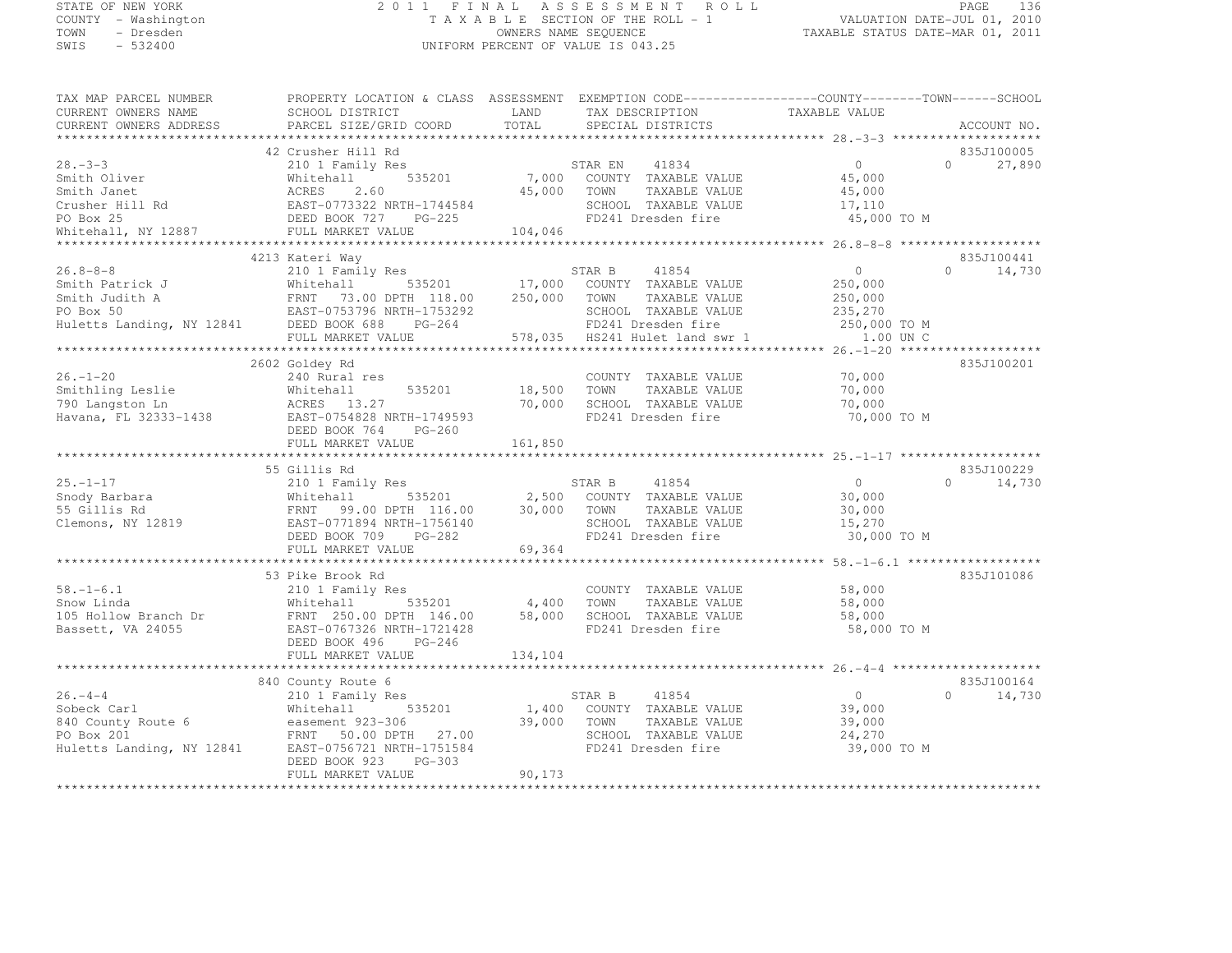# STATE OF NEW YORK 2 0 1 1 F I N A L A S S E S S M E N T R O L L PAGE <sup>137</sup> COUNTY - Washington T A X A B L E SECTION OF THE ROLL - 1 VALUATION DATE-JUL 01, 2010 TOWN - Dresden OWNERS NAME SEQUENCE TAXABLE STATUS DATE-MAR 01, 2011<br>- TRESDEN ON THE SEQUENCE TO A SECUENCE TO A SECUENCE THE SEQUENCE OF THE SECUENCE OF THE SECUENCE OF THE SECOND SWIS - 532400 UNIFORM PERCENT OF VALUE IS 043.25

| CURRENT OWNERS NAME                                                                                                                                                                                                                                | SCHOOL DISTRICT           | LAND       | TAX DESCRIPTION             | TAXABLE VALUE |             |
|----------------------------------------------------------------------------------------------------------------------------------------------------------------------------------------------------------------------------------------------------|---------------------------|------------|-----------------------------|---------------|-------------|
| CURRENT OWNERS ADDRESS                                                                                                                                                                                                                             | PARCEL SIZE/GRID COORD    | TOTAL      | SPECIAL DISTRICTS           |               | ACCOUNT NO. |
|                                                                                                                                                                                                                                                    |                           |            |                             |               |             |
|                                                                                                                                                                                                                                                    | 61 Cross Rd               |            |                             |               | 835J100943  |
| $27. -4 - 15.2$                                                                                                                                                                                                                                    | 314 Rural vac<10          |            | COUNTY TAXABLE VALUE        | 15,300        |             |
| Sousa William A                                                                                                                                                                                                                                    | 535201 15,300 TOWN        |            | TAXABLE VALUE               | 15,300        |             |
| 77 Fulton St Apt 20F                                                                                                                                                                                                                               | Whitehall<br>ACRES 8.54   |            | 15,300 SCHOOL TAXABLE VALUE | 15,300        |             |
| New York, NY 10038                                                                                                                                                                                                                                 | EAST-0764161 NRTH-1748424 |            | FD241 Dresden fire          | 15,300 TO M   |             |
|                                                                                                                                                                                                                                                    | DEED BOOK 1669 PG-194     |            |                             |               |             |
|                                                                                                                                                                                                                                                    |                           |            |                             |               |             |
|                                                                                                                                                                                                                                                    | FULL MARKET VALUE         | 35,376     |                             |               |             |
|                                                                                                                                                                                                                                                    |                           |            |                             |               |             |
|                                                                                                                                                                                                                                                    | Lands End Rd              |            |                             |               | 835J100431  |
| $26.8 - 3 - 11$                                                                                                                                                                                                                                    | 314 Rural vac<10          |            | COUNTY TAXABLE VALUE        | 5,100         |             |
|                                                                                                                                                                                                                                                    |                           | 5,100 TOWN | TAXABLE VALUE               | 5,100         |             |
|                                                                                                                                                                                                                                                    |                           |            | 5,100 SCHOOL TAXABLE VALUE  | 5,100         |             |
|                                                                                                                                                                                                                                                    |                           |            | FD241 Dresden fire          | 5,100 TO M    |             |
|                                                                                                                                                                                                                                                    | DEED BOOK 766 PG-155      |            |                             |               |             |
|                                                                                                                                                                                                                                                    | FULL MARKET VALUE         | 11,792     |                             |               |             |
|                                                                                                                                                                                                                                                    |                           |            |                             |               |             |
|                                                                                                                                                                                                                                                    | 1 Lands End Rd            |            |                             |               |             |
|                                                                                                                                                                                                                                                    | 210 1 Family Res          |            | COUNTY TAXABLE VALUE 80,500 |               |             |
|                                                                                                                                                                                                                                                    |                           |            |                             | 80,500        |             |
|                                                                                                                                                                                                                                                    |                           |            |                             |               |             |
|                                                                                                                                                                                                                                                    |                           |            |                             | 80,500        |             |
| Spiess Mary E<br>Spiess Mary E<br>Whitehall 535201 12,400 TOWN TAXABLE VALUE<br>313 East 52Nd St<br>FRNT 72.00 DPTH 181.00 80,500 SCHOOL TAXABLE VALUE<br>New York, NY 10022 EAST-0754770 NRTH-1752462 FD241 Dresden fire<br>New York, NY          |                           |            |                             | 80,500 TO M   |             |
|                                                                                                                                                                                                                                                    | DEED BOOK 744<br>PG-203   |            |                             |               |             |
|                                                                                                                                                                                                                                                    | FULL MARKET VALUE         | 186,127    |                             |               |             |
|                                                                                                                                                                                                                                                    |                           |            |                             |               |             |
|                                                                                                                                                                                                                                                    | 2014 Lands End Rd         |            |                             |               | 835J100095  |
| $26.8 - 3 - 12$                                                                                                                                                                                                                                    | 260 Seasonal res          |            | COUNTY TAXABLE VALUE        | 80,000        |             |
|                                                                                                                                                                                                                                                    |                           |            |                             | 80,000        |             |
|                                                                                                                                                                                                                                                    |                           |            |                             | 80,000        |             |
| Spiess Mary E<br>313 East 52Nd St<br>313 East 52Nd St<br>313 East 52Nd St<br>313 East 52Nd St<br>313 East 52Nd St<br>313 East 52Nd St<br>322 EAST -075411 2NRTH -1752411<br>329 EAST -0767412 NRTH -1752411<br>329 EP241 Dresden fire<br>3241 Dres |                           |            |                             | 80,000 TO M   |             |
|                                                                                                                                                                                                                                                    | DEED BOOK 667 PG-250      |            |                             |               |             |
|                                                                                                                                                                                                                                                    | FULL MARKET VALUE         | 184,971    |                             |               |             |
|                                                                                                                                                                                                                                                    |                           |            |                             |               |             |
|                                                                                                                                                                                                                                                    | 2833 Chase Rd             |            |                             |               | 835J100487  |
| $26.7 - 3 - 6$                                                                                                                                                                                                                                     | 260 Seasonal res          |            | COUNTY TAXABLE VALUE        | 150,400       |             |
|                                                                                                                                                                                                                                                    | 535201<br>Whitehall       |            | 30,000 TOWN TAXABLE VALUE   | 150,400       |             |
|                                                                                                                                                                                                                                                    |                           |            |                             |               |             |
|                                                                                                                                                                                                                                                    | $26. -3 - 6$              | 150,400    | SCHOOL TAXABLE VALUE        | 150,400       |             |
| Spink Virginia C<br>1040 Darrow Rd<br>Duanesburg, NY 12056                                                                                                                                                                                         | FRNT 51.00 DPTH 103.00    |            | FD241 Dresden fire          | 150,400 TO M  |             |
|                                                                                                                                                                                                                                                    | EAST-0752374 NRTH-1751668 |            |                             |               |             |
|                                                                                                                                                                                                                                                    | DEED BOOK 794 PG-174      |            |                             |               |             |
|                                                                                                                                                                                                                                                    | FULL MARKET VALUE         | 347,746    |                             |               |             |
|                                                                                                                                                                                                                                                    |                           |            |                             |               |             |
|                                                                                                                                                                                                                                                    | Chase Rd                  |            |                             |               | 835J100963  |
| $26.7 - 3 - 11$                                                                                                                                                                                                                                    | 314 Rural vac<10 - WTRFNT |            | COUNTY TAXABLE VALUE        | 6,100         |             |
| Spink Virginia C                                                                                                                                                                                                                                   | Whitehall<br>535201       | 6,100 TOWN | TAXABLE VALUE               | 6,100         |             |
| 1040 Darrow Rd                                                                                                                                                                                                                                     | LF 39                     |            | 6,100 SCHOOL TAXABLE VALUE  | 6,100         |             |
| Duanesburg, NY 12056                                                                                                                                                                                                                               | $26. -3 - 11$             |            | FD241 Dresden fire          | 6,100 TO M    |             |
|                                                                                                                                                                                                                                                    | FRNT 40.00 DPTH 6.00      |            |                             |               |             |
|                                                                                                                                                                                                                                                    | EAST-0752627 NRTH-1751736 |            |                             |               |             |
|                                                                                                                                                                                                                                                    | DEED BOOK 794 PG-174      |            |                             |               |             |
|                                                                                                                                                                                                                                                    | FULL MARKET VALUE         | 14,104     |                             |               |             |
|                                                                                                                                                                                                                                                    |                           |            |                             |               |             |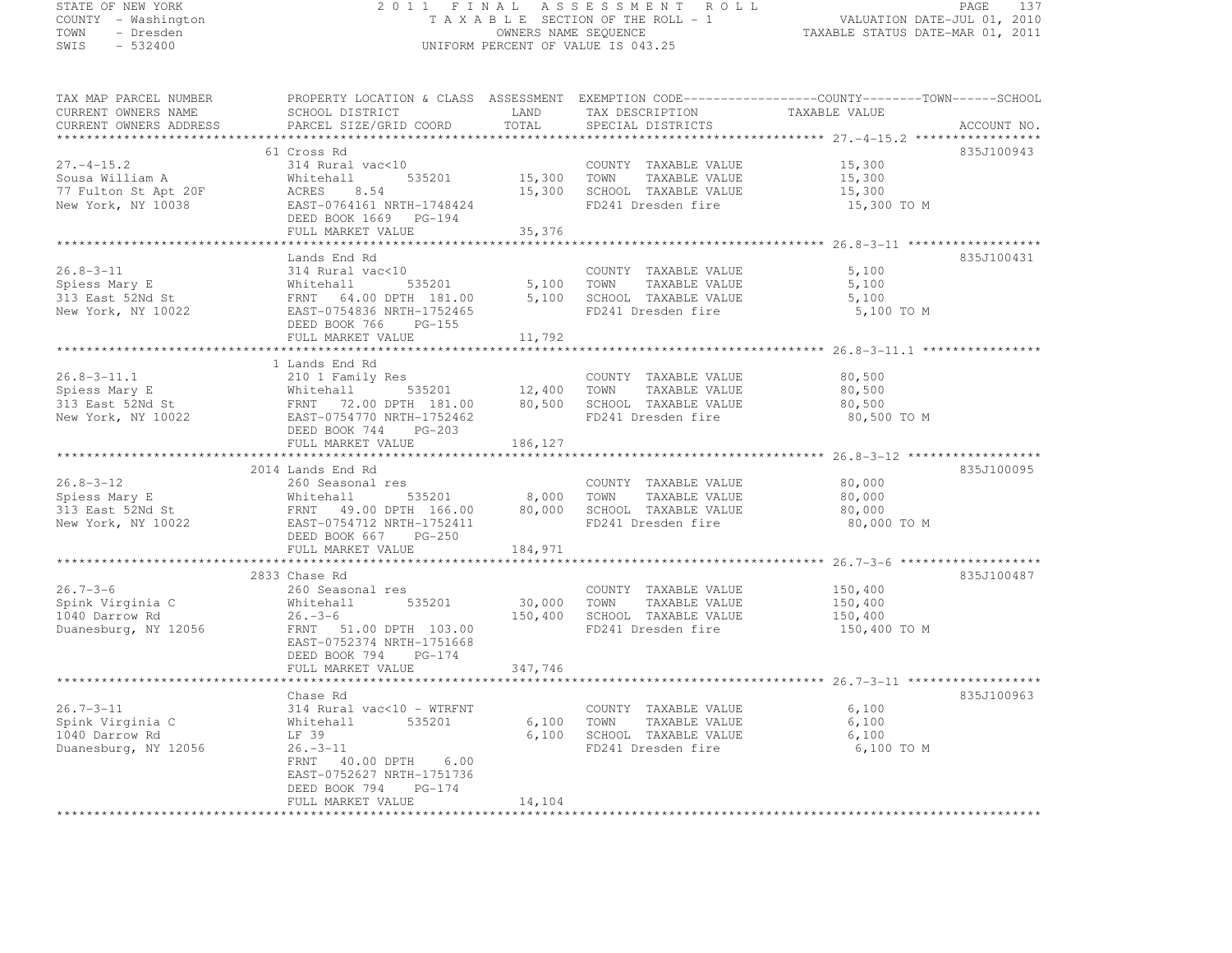#### STATE OF NEW YORK 2 0 1 1 F I N A L A S S E S S M E N T R O L L PAGE <sup>138</sup> COUNTY - Washington T A X A B L E SECTION OF THE ROLL - 1 VALUATION DATE-JUL 01, 2010 TOWN - Dresden OWNERS NAME SEQUENCE TAXABLE STATUS DATE-MAR 01, 2011<br>- TRESDEN ON THE SEQUENCE TO A SECUENCE TO A SECUENCE THE SEQUENCE OF THE SECUENCE OF THE SECUENCE OF THE SECOND SWIS - 532400 UNIFORM PERCENT OF VALUE IS 043.25

| TAX MAP PARCEL NUMBER                             | PROPERTY LOCATION & CLASS ASSESSMENT EXEMPTION CODE-----------------COUNTY-------TOWN------SCHOOL |              |                              |                    |                    |
|---------------------------------------------------|---------------------------------------------------------------------------------------------------|--------------|------------------------------|--------------------|--------------------|
| CURRENT OWNERS NAME                               | SCHOOL DISTRICT                                                                                   | LAND         | TAX DESCRIPTION              | TAXABLE VALUE      |                    |
| CURRENT OWNERS ADDRESS                            | PARCEL SIZE/GRID COORD                                                                            | TOTAL        | SPECIAL DISTRICTS            |                    | ACCOUNT NO.        |
|                                                   |                                                                                                   |              |                              |                    |                    |
|                                                   | 14450 State Route 22                                                                              |              |                              |                    | 835J100610         |
| $25. - 1 - 2$                                     | 240 Rural res                                                                                     |              | STAR B<br>41854              | $\circ$            | $\Omega$<br>14,730 |
| St Claire Mark                                    | 535201<br>Whitehall                                                                               |              | 53,600 COUNTY TAXABLE VALUE  | 120,200            |                    |
| St Claire Jessica                                 | ACRES 130.20                                                                                      | 120,200 TOWN | TAXABLE VALUE                | 120,200            |                    |
| 14514 State Route 22                              | EAST-0776488 NRTH-1760039                                                                         |              | SCHOOL TAXABLE VALUE         | 105,470            |                    |
| Clemons, NY 12819                                 | DEED BOOK 2557 PG-40                                                                              |              | FD241 Dresden fire           | 120,200 TO M       |                    |
|                                                   | FULL MARKET VALUE                                                                                 | 277,919      |                              |                    |                    |
|                                                   |                                                                                                   |              |                              |                    |                    |
| S<br>31.<br>Whit,<br>ACRES<br>EAST<br>Pr          | State Route 22                                                                                    |              |                              |                    | 835J101119         |
| $21. - 1 - 25.1$                                  | 314 Rural vac<10                                                                                  |              | COUNTY TAXABLE VALUE         | 9,300              |                    |
| Stafford William M                                | Whitehall<br>535201                                                                               |              | 9,300 TOWN<br>TAXABLE VALUE  | 9,300              |                    |
| Stafford Ginger S                                 | 4.40                                                                                              |              | 9,300 SCHOOL TAXABLE VALUE   | 9,300              |                    |
| 41 Dresden Rd                                     | EAST-0779722 NRTH-1764804                                                                         |              | FD241 Dresden fire           | 9,300 TO M         |                    |
| Clemons, NY 12819                                 | DEED BOOK 910<br>$PG-142$                                                                         |              |                              |                    |                    |
|                                                   | FULL MARKET VALUE                                                                                 | 21,503       |                              |                    |                    |
|                                                   |                                                                                                   |              |                              |                    |                    |
|                                                   | 4505 Lady Of The Lake Way                                                                         |              |                              |                    | 835J100614         |
| $26.8 - 3 - 1$                                    | 260 Seasonal res                                                                                  |              | COUNTY TAXABLE VALUE 142,400 |                    |                    |
| Stanton Michael T                                 | Whitehall<br>535201                                                                               |              | 40,200 TOWN TAXABLE VALUE    | 142,400<br>142,400 |                    |
| Curley Joana M                                    | FRNT 79.00 DPTH 101.00                                                                            | 142,400      | SCHOOL TAXABLE VALUE         |                    |                    |
| 209 Captain Pierce Rd                             | EAST-0754263 NRTH-1753217                                                                         |              | FD241 Dresden fire           | 142,400 TO M       |                    |
| Scituate, MA 02066                                | DEED BOOK 2351 PG-303                                                                             |              | HS241 Hulet land swr 1       | 1.00 UN C          |                    |
|                                                   | FULL MARKET VALUE                                                                                 | 329,249      |                              |                    |                    |
| PRIOR OWNER ON 3/01/2011                          |                                                                                                   |              |                              |                    |                    |
| Stanton Michael T                                 |                                                                                                   |              |                              |                    |                    |
|                                                   |                                                                                                   |              |                              |                    |                    |
|                                                   | 3021 Points Of View Way                                                                           |              |                              |                    | 835J101117         |
| $26. - 1 - 5.2$                                   | 210 1 Family Res - WTRFNT                                                                         |              | COUNTY TAXABLE VALUE         | 680,700            |                    |
| Starr Danforth W                                  | Whitehall<br>535201                                                                               | 279,400      | TAXABLE VALUE<br>TOWN        | 680,700            |                    |
| 8523 Thackery St Apt 3107 +1/2 Boat House; 305 LF |                                                                                                   | 680,700      | SCHOOL TAXABLE VALUE         | 680,700            |                    |
| Dallas, TX 75225                                  | 568/232;2928/118                                                                                  |              | FD241 Dresden fire           | 680,700 TO M       |                    |
|                                                   | FRNT 113.00 DPTH 220.00                                                                           |              |                              |                    |                    |
|                                                   | EAST-0749837 NRTH-1751083                                                                         |              |                              |                    |                    |
|                                                   | DEED BOOK 2928 PG-118                                                                             |              |                              |                    |                    |
|                                                   | FULL MARKET VALUE                                                                                 | 1573,873     |                              |                    |                    |
|                                                   |                                                                                                   |              |                              |                    |                    |
|                                                   | 3074 Fernledge Way                                                                                |              |                              |                    | 835J100616         |
| $26. - 1 - 5$                                     | 280 Res Multiple - WTRFNT                                                                         |              | COUNTY TAXABLE VALUE         | 898,400            |                    |
| Starr Mary Belle -LE-                             | Whitehall<br>535201                                                                               | 435,900      | TOWN<br>TAXABLE VALUE        | 898,400            |                    |
| Starr Carolyn                                     | 598/149 Ref 222/55                                                                                | 898,400      | SCHOOL TAXABLE VALUE         | 898,400            |                    |
| 120 High Ridge Rd                                 | 515' Lf                                                                                           |              | FD241 Dresden fire           | 898,400 TO M       |                    |
| Hamden, CT 06514-1918                             | ACRES 14.80                                                                                       |              |                              |                    |                    |
|                                                   | EAST-0750317 NRTH-1750439                                                                         |              |                              |                    |                    |
|                                                   | DEED BOOK W 488 PG-732                                                                            |              |                              |                    |                    |
|                                                   | FULL MARKET VALUE                                                                                 | 2077, 225    |                              |                    |                    |
|                                                   |                                                                                                   |              |                              |                    |                    |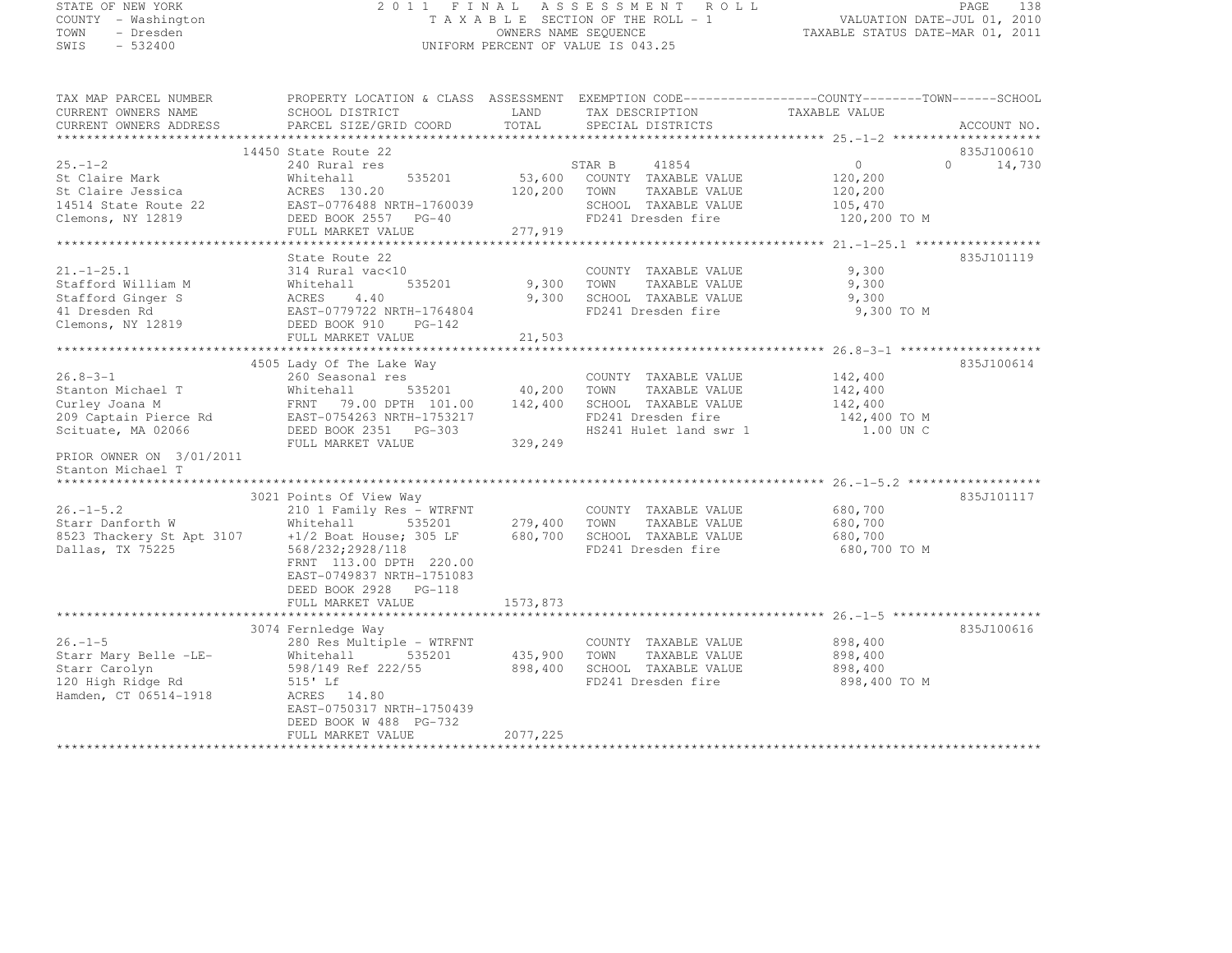## STATE OF NEW YORK 2 0 1 1 F I N A L A S S E S S M E N T R O L L PAGE <sup>139</sup> COUNTY - Washington T A X A B L E SECTION OF THE ROLL - 1 VALUATION DATE-JUL 01, 2010 TOWN - Dresden OWNERS NAME SEQUENCE TAXABLE STATUS DATE-MAR 01, 2011<br>- TRESDEN ON THE SEQUENCE TO A SECUENCE TO A SECUENCE THE SEQUENCE OF THE SECUENCE OF THE SECUENCE OF THE SECOND SWIS - 532400 UNIFORM PERCENT OF VALUE IS 043.25

| TAX MAP PARCEL NUMBER  | PROPERTY LOCATION & CLASS ASSESSMENT EXEMPTION CODE-----------------COUNTY-------TOWN------SCHOOL |               |                                                   |                       |            |
|------------------------|---------------------------------------------------------------------------------------------------|---------------|---------------------------------------------------|-----------------------|------------|
| CURRENT OWNERS NAME    | SCHOOL DISTRICT                                                                                   | LAND          | TAX DESCRIPTION                                   | TAXABLE VALUE         |            |
| CURRENT OWNERS ADDRESS |                                                                                                   |               |                                                   |                       |            |
|                        |                                                                                                   |               |                                                   |                       |            |
|                        | Lands End Rd                                                                                      |               |                                                   |                       | 835J101136 |
| $26. - 1 - 5.3$        | 314 Rural vac<10                                                                                  |               | COUNTY TAXABLE VALUE 22,400                       |                       |            |
| Starr Mary Belle -LE-  | Whitehall                                                                                         | 535201 22,400 | TOWN TAXABLE VALUE 22,400                         |                       |            |
| Starr Carolyn          | Vacant Land                                                                                       |               | 22,400 SCHOOL TAXABLE VALUE<br>FD241 Dresden fire | 22,400                |            |
| 120 High Ridge Rd      | ACRES<br>1.40                                                                                     |               |                                                   | 22,400 TO M           |            |
| Hamden, CT 06514-1918  | EAST-0750565 NRTH-1750503                                                                         |               |                                                   |                       |            |
|                        | DEED BOOK 631<br>$PG-200$                                                                         |               |                                                   |                       |            |
|                        | FULL MARKET VALUE                                                                                 | 51,792        |                                                   |                       |            |
|                        |                                                                                                   |               |                                                   |                       | 835J100683 |
| $28 - 3 - 1$           | County Route 6/S Off<br>910 Priv forest                                                           |               | COUNTY TAXABLE VALUE 66,300                       |                       |            |
| Steele Leland          | Whitehall 535201 66,300 TOWN TAXABLE VALUE 66,300                                                 |               |                                                   |                       |            |
| 10 Gaikis Rd           |                                                                                                   |               |                                                   |                       |            |
| Whitehall, NY 12887    | Ref 232/297<br>ACRES 221.10                                                                       |               | 66,300 SCHOOL TAXABLE VALUE<br>FD241 Dresden fire | 66,300<br>66,300 TO M |            |
|                        | EAST-0769385 NRTH-1746019                                                                         |               |                                                   |                       |            |
|                        | DEED BOOK W 741 PG-252                                                                            |               |                                                   |                       |            |
|                        | FULL MARKET VALUE                                                                                 | 153, 295      |                                                   |                       |            |
|                        |                                                                                                   |               |                                                   |                       |            |
|                        | 50 Gaikis Rd                                                                                      |               |                                                   |                       | 835J100218 |
| $28. - 3 - 4.1$        | 210 1 Family Res                                                                                  |               | COUNTY TAXABLE VALUE 54,100                       |                       |            |
| Steele Leland          | Whitehall                                                                                         |               | $535201$ 14,500 TOWN TAXABLE VALUE                |                       |            |
| 10 Gaikis Rd           | ACRES                                                                                             |               | 8.00 54,100 SCHOOL TAXABLE VALUE 54,100           |                       |            |
| Whitehall, NY 12887    | EAST-0773095 NRTH-1747628                                                                         |               | FD241 Dresden fire                                | 54,100 TO M           |            |
|                        | DEED BOOK 859 PG-168                                                                              |               |                                                   |                       |            |
|                        | FULL MARKET VALUE                                                                                 | 125,087       |                                                   |                       |            |
|                        |                                                                                                   |               |                                                   |                       |            |
|                        | Long Pond Rd/e Off                                                                                |               |                                                   |                       | 835J100676 |
| $34. - 1 - 6$          | 910 Priv forest                                                                                   |               | COUNTY TAXABLE VALUE 24,200                       |                       |            |
| Steele Leland          | 535201 24,200<br>Whitehall                                                                        |               | TOWN<br>TAXABLE VALUE                             | 24,200                |            |
| 10 Gaikis Rd           | Ref 320/308+312                                                                                   | 24,200        | SCHOOL TAXABLE VALUE                              | 24,200                |            |
| Whitehall, NY 12887    | Ref 328/139                                                                                       |               | FD241 Dresden fire                                | 24,200 TO M           |            |
|                        | ACRES 80.80                                                                                       |               |                                                   |                       |            |
|                        | EAST-0767953 NRTH-1745122                                                                         |               |                                                   |                       |            |
|                        | DEED BOOK W 741 PG-252                                                                            |               |                                                   |                       |            |
|                        |                                                                                                   |               |                                                   |                       |            |
|                        |                                                                                                   |               |                                                   |                       |            |
|                        | Long Pond Rd                                                                                      |               |                                                   |                       | 835J100481 |
| $34. -1 - 7$           | 910 Priv forest                                                                                   |               | COUNTY TAXABLE VALUE                              | 6,000                 |            |
| Steele Leland          | 535201<br>Whitehall                                                                               | 6,000         | TOWN<br>TAXABLE VALUE                             | 6,000                 |            |
| 10 Gaikis Rd           | ACRES 20.00                                                                                       | 6,000         | SCHOOL TAXABLE VALUE                              | 6,000                 |            |
| Whitehall, NY 12887    | EAST-0767200 NRTH-1744697                                                                         |               | FD241 Dresden fire                                | 6,000 TO M            |            |
|                        | DEED BOOK 745 PG-113                                                                              |               |                                                   |                       |            |
|                        | FULL MARKET VALUE                                                                                 | 13,873        |                                                   |                       |            |
|                        |                                                                                                   |               |                                                   |                       |            |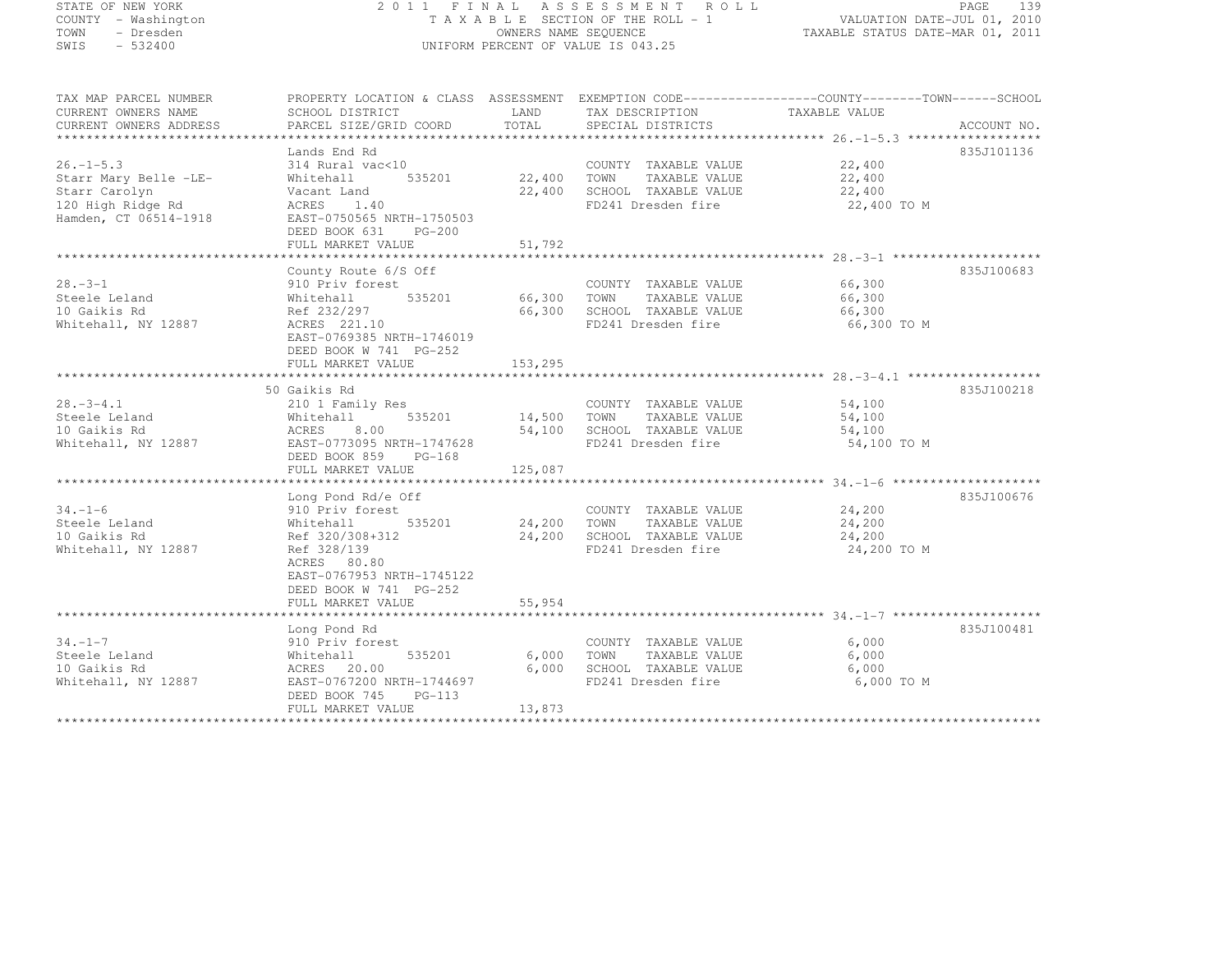# STATE OF NEW YORK 2 0 1 1 F I N A L A S S E S S M E N T R O L L PAGE <sup>140</sup> COUNTY - Washington T A X A B L E SECTION OF THE ROLL - 1 VALUATION DATE-JUL 01, 2010 TOWN - Dresden OWNERS NAME SEQUENCE TAXABLE STATUS DATE-MAR 01, 2011<br>- TRESDEN ON THE SEQUENCE TO A SECUENCE TO A SECUENCE THE SEQUENCE OF THE SECUENCE OF THE SECUENCE OF THE SECOND SWIS - 532400 UNIFORM PERCENT OF VALUE IS 043.25

| SCHOOL DISTRICT TAND TAX DESCRIPTION<br>TAXABLE VALUE<br>CURRENT OWNERS ADDRESS<br>10 Gaikis Rd<br>835J100682<br>240 Rural res<br>240 Rural res<br>535201 58,900 COUNTY TAXABLE VALUE 176,700<br>$28 - 3 - 2$<br>27,890<br>$\overline{0}$<br>zo.-5-z<br>Steele Leland R<br>an sa bagin na kalendar<br>816/284<br>RES 148.10<br>EAST-0771927 NRTH-1745994<br>EAST-0771927 NRTH-1745994<br>EAST-0771927 NRTH-1745994<br>EAST-0771927 NRTH-1745994<br>FD241 Dresden fire 176,700 TO M<br>Whitehall, NY 12887<br>DEED BOOK W741 PG-252<br>FULL MARKET VALUE 408,555<br>835J101113<br>State Route 22<br>314 Rural vac<10<br>Whitehall 535201 5,900 TOWN TAXABLE VALUE<br>$28. - 3 - 4$<br>5,900<br>28.-3-4<br>Steele Leland R<br>10 Gaikis Rd<br>Whitehall, NY 12887<br>The EAST-0773135 NRTH-1745203<br>DEED BOOK 743<br>PG-236<br>PG-236<br>5,900<br>5,900 SCHOOL ----------- ---------<br>5,900 SCHOOL TAXABLE VALUE 5,900<br>FD241 Dresder fine<br>FD241 Dresden fire<br>5,900 TO M<br>${\small \newline \text{FULL} \text{ MARKET} \text{ 13,642} \text{ 13,444} \text{ 148,4548} \text{ 158,4648} \text{ 178,4788} \text{ 188,4888} \text{ 198,4888} \text{ 198,4888} \text{ 198,4888} \text{ 198,4888} \text{ 198,4888} \text{ 198,4888} \text{ 198,4888} \text{ 198,4888} \text{ 198,4888} \text{ 198,4888$<br>835J100695<br>State Route 22<br>State Route 22<br>322 Rural vac>10<br>18.-1-20<br>Steele Maxwell Mhitehall 535201<br>Steele Susan ACRES 22.40<br>15,500 SCHOOL TAXABLE VALUE 15,500 108 Tanbark Ct EAST-0780858 NRTH-1767522<br>Downers Grove, IL 60516<br>2000 DEED BOOK 688 PG-84 PD241 Dresden fire 15<br>15,500 TO M<br>835J100680<br>Long Pond Rd<br>34.-1-5<br>Steele Maxwell<br>Steele Maxwell<br>108 Tanbark Ct (160516)<br>2008 Mitehall<br>2009 50001 Mitehall<br>201.2009 44,900 5CHOOL TAXABLE VALUE<br>24,900 5CHOOL TAXABLE VALUE<br>24,900 5CHOOL TAXABLE VALUE<br>24,900 5CHOOL TAXABLE VA<br>COUNTY TAXABLE VALUE 44,900<br>TOWN       TAXABLE VALUE 44,900<br>44,900 SCHOOL TAXABLE VALUE 44,900<br>FD241 Dresden fire 44,900<br>44,900 TO M<br>DEED BOOK W 741 PG-252<br>835J100677<br>LOT 63 South Bay Tr<br>COUNTY TAXABLE VALUE 19,200<br>$35. - 1 - 21$ | TAX MAP PARCEL NUMBER | PROPERTY LOCATION & CLASS ASSESSMENT EXEMPTION CODE-----------------COUNTY-------TOWN------SCHOOL |  |  |
|--------------------------------------------------------------------------------------------------------------------------------------------------------------------------------------------------------------------------------------------------------------------------------------------------------------------------------------------------------------------------------------------------------------------------------------------------------------------------------------------------------------------------------------------------------------------------------------------------------------------------------------------------------------------------------------------------------------------------------------------------------------------------------------------------------------------------------------------------------------------------------------------------------------------------------------------------------------------------------------------------------------------------------------------------------------------------------------------------------------------------------------------------------------------------------------------------------------------------------------------------------------------------------------------------------------------------------------------------------------------------------------------------------------------------------------------------------------------------------------------------------------------------------------------------------------------------------------------------------------------------------------------------------------------------------------------------------------------------------------------------------------------------------------------------------------------------------------------------------------------------------------------------------------------------------------------------------------------------------------------------------------------------------------------------------------------------------------------------------------------------------------------------------------------------------------------------|-----------------------|---------------------------------------------------------------------------------------------------|--|--|
|                                                                                                                                                                                                                                                                                                                                                                                                                                                                                                                                                                                                                                                                                                                                                                                                                                                                                                                                                                                                                                                                                                                                                                                                                                                                                                                                                                                                                                                                                                                                                                                                                                                                                                                                                                                                                                                                                                                                                                                                                                                                                                                                                                                                  | CURRENT OWNERS NAME   |                                                                                                   |  |  |
|                                                                                                                                                                                                                                                                                                                                                                                                                                                                                                                                                                                                                                                                                                                                                                                                                                                                                                                                                                                                                                                                                                                                                                                                                                                                                                                                                                                                                                                                                                                                                                                                                                                                                                                                                                                                                                                                                                                                                                                                                                                                                                                                                                                                  |                       |                                                                                                   |  |  |
|                                                                                                                                                                                                                                                                                                                                                                                                                                                                                                                                                                                                                                                                                                                                                                                                                                                                                                                                                                                                                                                                                                                                                                                                                                                                                                                                                                                                                                                                                                                                                                                                                                                                                                                                                                                                                                                                                                                                                                                                                                                                                                                                                                                                  |                       |                                                                                                   |  |  |
|                                                                                                                                                                                                                                                                                                                                                                                                                                                                                                                                                                                                                                                                                                                                                                                                                                                                                                                                                                                                                                                                                                                                                                                                                                                                                                                                                                                                                                                                                                                                                                                                                                                                                                                                                                                                                                                                                                                                                                                                                                                                                                                                                                                                  |                       |                                                                                                   |  |  |
|                                                                                                                                                                                                                                                                                                                                                                                                                                                                                                                                                                                                                                                                                                                                                                                                                                                                                                                                                                                                                                                                                                                                                                                                                                                                                                                                                                                                                                                                                                                                                                                                                                                                                                                                                                                                                                                                                                                                                                                                                                                                                                                                                                                                  |                       |                                                                                                   |  |  |
|                                                                                                                                                                                                                                                                                                                                                                                                                                                                                                                                                                                                                                                                                                                                                                                                                                                                                                                                                                                                                                                                                                                                                                                                                                                                                                                                                                                                                                                                                                                                                                                                                                                                                                                                                                                                                                                                                                                                                                                                                                                                                                                                                                                                  |                       |                                                                                                   |  |  |
|                                                                                                                                                                                                                                                                                                                                                                                                                                                                                                                                                                                                                                                                                                                                                                                                                                                                                                                                                                                                                                                                                                                                                                                                                                                                                                                                                                                                                                                                                                                                                                                                                                                                                                                                                                                                                                                                                                                                                                                                                                                                                                                                                                                                  | 10 Gaikis Rd          |                                                                                                   |  |  |
|                                                                                                                                                                                                                                                                                                                                                                                                                                                                                                                                                                                                                                                                                                                                                                                                                                                                                                                                                                                                                                                                                                                                                                                                                                                                                                                                                                                                                                                                                                                                                                                                                                                                                                                                                                                                                                                                                                                                                                                                                                                                                                                                                                                                  |                       |                                                                                                   |  |  |
|                                                                                                                                                                                                                                                                                                                                                                                                                                                                                                                                                                                                                                                                                                                                                                                                                                                                                                                                                                                                                                                                                                                                                                                                                                                                                                                                                                                                                                                                                                                                                                                                                                                                                                                                                                                                                                                                                                                                                                                                                                                                                                                                                                                                  |                       |                                                                                                   |  |  |
|                                                                                                                                                                                                                                                                                                                                                                                                                                                                                                                                                                                                                                                                                                                                                                                                                                                                                                                                                                                                                                                                                                                                                                                                                                                                                                                                                                                                                                                                                                                                                                                                                                                                                                                                                                                                                                                                                                                                                                                                                                                                                                                                                                                                  |                       |                                                                                                   |  |  |
|                                                                                                                                                                                                                                                                                                                                                                                                                                                                                                                                                                                                                                                                                                                                                                                                                                                                                                                                                                                                                                                                                                                                                                                                                                                                                                                                                                                                                                                                                                                                                                                                                                                                                                                                                                                                                                                                                                                                                                                                                                                                                                                                                                                                  |                       |                                                                                                   |  |  |
|                                                                                                                                                                                                                                                                                                                                                                                                                                                                                                                                                                                                                                                                                                                                                                                                                                                                                                                                                                                                                                                                                                                                                                                                                                                                                                                                                                                                                                                                                                                                                                                                                                                                                                                                                                                                                                                                                                                                                                                                                                                                                                                                                                                                  |                       |                                                                                                   |  |  |
|                                                                                                                                                                                                                                                                                                                                                                                                                                                                                                                                                                                                                                                                                                                                                                                                                                                                                                                                                                                                                                                                                                                                                                                                                                                                                                                                                                                                                                                                                                                                                                                                                                                                                                                                                                                                                                                                                                                                                                                                                                                                                                                                                                                                  |                       |                                                                                                   |  |  |
|                                                                                                                                                                                                                                                                                                                                                                                                                                                                                                                                                                                                                                                                                                                                                                                                                                                                                                                                                                                                                                                                                                                                                                                                                                                                                                                                                                                                                                                                                                                                                                                                                                                                                                                                                                                                                                                                                                                                                                                                                                                                                                                                                                                                  |                       |                                                                                                   |  |  |
|                                                                                                                                                                                                                                                                                                                                                                                                                                                                                                                                                                                                                                                                                                                                                                                                                                                                                                                                                                                                                                                                                                                                                                                                                                                                                                                                                                                                                                                                                                                                                                                                                                                                                                                                                                                                                                                                                                                                                                                                                                                                                                                                                                                                  |                       |                                                                                                   |  |  |
|                                                                                                                                                                                                                                                                                                                                                                                                                                                                                                                                                                                                                                                                                                                                                                                                                                                                                                                                                                                                                                                                                                                                                                                                                                                                                                                                                                                                                                                                                                                                                                                                                                                                                                                                                                                                                                                                                                                                                                                                                                                                                                                                                                                                  |                       |                                                                                                   |  |  |
|                                                                                                                                                                                                                                                                                                                                                                                                                                                                                                                                                                                                                                                                                                                                                                                                                                                                                                                                                                                                                                                                                                                                                                                                                                                                                                                                                                                                                                                                                                                                                                                                                                                                                                                                                                                                                                                                                                                                                                                                                                                                                                                                                                                                  |                       |                                                                                                   |  |  |
|                                                                                                                                                                                                                                                                                                                                                                                                                                                                                                                                                                                                                                                                                                                                                                                                                                                                                                                                                                                                                                                                                                                                                                                                                                                                                                                                                                                                                                                                                                                                                                                                                                                                                                                                                                                                                                                                                                                                                                                                                                                                                                                                                                                                  |                       |                                                                                                   |  |  |
|                                                                                                                                                                                                                                                                                                                                                                                                                                                                                                                                                                                                                                                                                                                                                                                                                                                                                                                                                                                                                                                                                                                                                                                                                                                                                                                                                                                                                                                                                                                                                                                                                                                                                                                                                                                                                                                                                                                                                                                                                                                                                                                                                                                                  |                       |                                                                                                   |  |  |
|                                                                                                                                                                                                                                                                                                                                                                                                                                                                                                                                                                                                                                                                                                                                                                                                                                                                                                                                                                                                                                                                                                                                                                                                                                                                                                                                                                                                                                                                                                                                                                                                                                                                                                                                                                                                                                                                                                                                                                                                                                                                                                                                                                                                  |                       |                                                                                                   |  |  |
|                                                                                                                                                                                                                                                                                                                                                                                                                                                                                                                                                                                                                                                                                                                                                                                                                                                                                                                                                                                                                                                                                                                                                                                                                                                                                                                                                                                                                                                                                                                                                                                                                                                                                                                                                                                                                                                                                                                                                                                                                                                                                                                                                                                                  |                       |                                                                                                   |  |  |
|                                                                                                                                                                                                                                                                                                                                                                                                                                                                                                                                                                                                                                                                                                                                                                                                                                                                                                                                                                                                                                                                                                                                                                                                                                                                                                                                                                                                                                                                                                                                                                                                                                                                                                                                                                                                                                                                                                                                                                                                                                                                                                                                                                                                  |                       |                                                                                                   |  |  |
|                                                                                                                                                                                                                                                                                                                                                                                                                                                                                                                                                                                                                                                                                                                                                                                                                                                                                                                                                                                                                                                                                                                                                                                                                                                                                                                                                                                                                                                                                                                                                                                                                                                                                                                                                                                                                                                                                                                                                                                                                                                                                                                                                                                                  |                       |                                                                                                   |  |  |
|                                                                                                                                                                                                                                                                                                                                                                                                                                                                                                                                                                                                                                                                                                                                                                                                                                                                                                                                                                                                                                                                                                                                                                                                                                                                                                                                                                                                                                                                                                                                                                                                                                                                                                                                                                                                                                                                                                                                                                                                                                                                                                                                                                                                  |                       |                                                                                                   |  |  |
|                                                                                                                                                                                                                                                                                                                                                                                                                                                                                                                                                                                                                                                                                                                                                                                                                                                                                                                                                                                                                                                                                                                                                                                                                                                                                                                                                                                                                                                                                                                                                                                                                                                                                                                                                                                                                                                                                                                                                                                                                                                                                                                                                                                                  |                       |                                                                                                   |  |  |
|                                                                                                                                                                                                                                                                                                                                                                                                                                                                                                                                                                                                                                                                                                                                                                                                                                                                                                                                                                                                                                                                                                                                                                                                                                                                                                                                                                                                                                                                                                                                                                                                                                                                                                                                                                                                                                                                                                                                                                                                                                                                                                                                                                                                  |                       |                                                                                                   |  |  |
|                                                                                                                                                                                                                                                                                                                                                                                                                                                                                                                                                                                                                                                                                                                                                                                                                                                                                                                                                                                                                                                                                                                                                                                                                                                                                                                                                                                                                                                                                                                                                                                                                                                                                                                                                                                                                                                                                                                                                                                                                                                                                                                                                                                                  |                       |                                                                                                   |  |  |
|                                                                                                                                                                                                                                                                                                                                                                                                                                                                                                                                                                                                                                                                                                                                                                                                                                                                                                                                                                                                                                                                                                                                                                                                                                                                                                                                                                                                                                                                                                                                                                                                                                                                                                                                                                                                                                                                                                                                                                                                                                                                                                                                                                                                  |                       |                                                                                                   |  |  |
|                                                                                                                                                                                                                                                                                                                                                                                                                                                                                                                                                                                                                                                                                                                                                                                                                                                                                                                                                                                                                                                                                                                                                                                                                                                                                                                                                                                                                                                                                                                                                                                                                                                                                                                                                                                                                                                                                                                                                                                                                                                                                                                                                                                                  |                       |                                                                                                   |  |  |
|                                                                                                                                                                                                                                                                                                                                                                                                                                                                                                                                                                                                                                                                                                                                                                                                                                                                                                                                                                                                                                                                                                                                                                                                                                                                                                                                                                                                                                                                                                                                                                                                                                                                                                                                                                                                                                                                                                                                                                                                                                                                                                                                                                                                  |                       |                                                                                                   |  |  |
|                                                                                                                                                                                                                                                                                                                                                                                                                                                                                                                                                                                                                                                                                                                                                                                                                                                                                                                                                                                                                                                                                                                                                                                                                                                                                                                                                                                                                                                                                                                                                                                                                                                                                                                                                                                                                                                                                                                                                                                                                                                                                                                                                                                                  |                       |                                                                                                   |  |  |
|                                                                                                                                                                                                                                                                                                                                                                                                                                                                                                                                                                                                                                                                                                                                                                                                                                                                                                                                                                                                                                                                                                                                                                                                                                                                                                                                                                                                                                                                                                                                                                                                                                                                                                                                                                                                                                                                                                                                                                                                                                                                                                                                                                                                  |                       |                                                                                                   |  |  |
|                                                                                                                                                                                                                                                                                                                                                                                                                                                                                                                                                                                                                                                                                                                                                                                                                                                                                                                                                                                                                                                                                                                                                                                                                                                                                                                                                                                                                                                                                                                                                                                                                                                                                                                                                                                                                                                                                                                                                                                                                                                                                                                                                                                                  |                       |                                                                                                   |  |  |
|                                                                                                                                                                                                                                                                                                                                                                                                                                                                                                                                                                                                                                                                                                                                                                                                                                                                                                                                                                                                                                                                                                                                                                                                                                                                                                                                                                                                                                                                                                                                                                                                                                                                                                                                                                                                                                                                                                                                                                                                                                                                                                                                                                                                  |                       |                                                                                                   |  |  |
|                                                                                                                                                                                                                                                                                                                                                                                                                                                                                                                                                                                                                                                                                                                                                                                                                                                                                                                                                                                                                                                                                                                                                                                                                                                                                                                                                                                                                                                                                                                                                                                                                                                                                                                                                                                                                                                                                                                                                                                                                                                                                                                                                                                                  |                       |                                                                                                   |  |  |
|                                                                                                                                                                                                                                                                                                                                                                                                                                                                                                                                                                                                                                                                                                                                                                                                                                                                                                                                                                                                                                                                                                                                                                                                                                                                                                                                                                                                                                                                                                                                                                                                                                                                                                                                                                                                                                                                                                                                                                                                                                                                                                                                                                                                  |                       |                                                                                                   |  |  |
|                                                                                                                                                                                                                                                                                                                                                                                                                                                                                                                                                                                                                                                                                                                                                                                                                                                                                                                                                                                                                                                                                                                                                                                                                                                                                                                                                                                                                                                                                                                                                                                                                                                                                                                                                                                                                                                                                                                                                                                                                                                                                                                                                                                                  |                       |                                                                                                   |  |  |
|                                                                                                                                                                                                                                                                                                                                                                                                                                                                                                                                                                                                                                                                                                                                                                                                                                                                                                                                                                                                                                                                                                                                                                                                                                                                                                                                                                                                                                                                                                                                                                                                                                                                                                                                                                                                                                                                                                                                                                                                                                                                                                                                                                                                  |                       | 910 Priv forest                                                                                   |  |  |
| JJ. 1-41<br>Steele Maxwell<br>1108 Tambark Ct<br>Whitehall 535201 19,200 TOWN<br>Ref 296/170 19,200 SCHOC<br>19,200 TOWN TAXABLE VALUE<br>19,200 SCHOOL TAXABLE VALUE<br>19,200                                                                                                                                                                                                                                                                                                                                                                                                                                                                                                                                                                                                                                                                                                                                                                                                                                                                                                                                                                                                                                                                                                                                                                                                                                                                                                                                                                                                                                                                                                                                                                                                                                                                                                                                                                                                                                                                                                                                                                                                                  |                       |                                                                                                   |  |  |
| 19,200<br>1100 Iampark Ct<br>Downersgrove, IL 60516 RCRES 64.00                                                                                                                                                                                                                                                                                                                                                                                                                                                                                                                                                                                                                                                                                                                                                                                                                                                                                                                                                                                                                                                                                                                                                                                                                                                                                                                                                                                                                                                                                                                                                                                                                                                                                                                                                                                                                                                                                                                                                                                                                                                                                                                                  |                       |                                                                                                   |  |  |
| FD241 Dresden fire 19,200 TO M                                                                                                                                                                                                                                                                                                                                                                                                                                                                                                                                                                                                                                                                                                                                                                                                                                                                                                                                                                                                                                                                                                                                                                                                                                                                                                                                                                                                                                                                                                                                                                                                                                                                                                                                                                                                                                                                                                                                                                                                                                                                                                                                                                   |                       |                                                                                                   |  |  |
| EAST-0771128 NRTH-1742151                                                                                                                                                                                                                                                                                                                                                                                                                                                                                                                                                                                                                                                                                                                                                                                                                                                                                                                                                                                                                                                                                                                                                                                                                                                                                                                                                                                                                                                                                                                                                                                                                                                                                                                                                                                                                                                                                                                                                                                                                                                                                                                                                                        |                       |                                                                                                   |  |  |
| DEED BOOK W 741 PG-252                                                                                                                                                                                                                                                                                                                                                                                                                                                                                                                                                                                                                                                                                                                                                                                                                                                                                                                                                                                                                                                                                                                                                                                                                                                                                                                                                                                                                                                                                                                                                                                                                                                                                                                                                                                                                                                                                                                                                                                                                                                                                                                                                                           |                       |                                                                                                   |  |  |
| 44,393<br>FULL MARKET VALUE                                                                                                                                                                                                                                                                                                                                                                                                                                                                                                                                                                                                                                                                                                                                                                                                                                                                                                                                                                                                                                                                                                                                                                                                                                                                                                                                                                                                                                                                                                                                                                                                                                                                                                                                                                                                                                                                                                                                                                                                                                                                                                                                                                      |                       |                                                                                                   |  |  |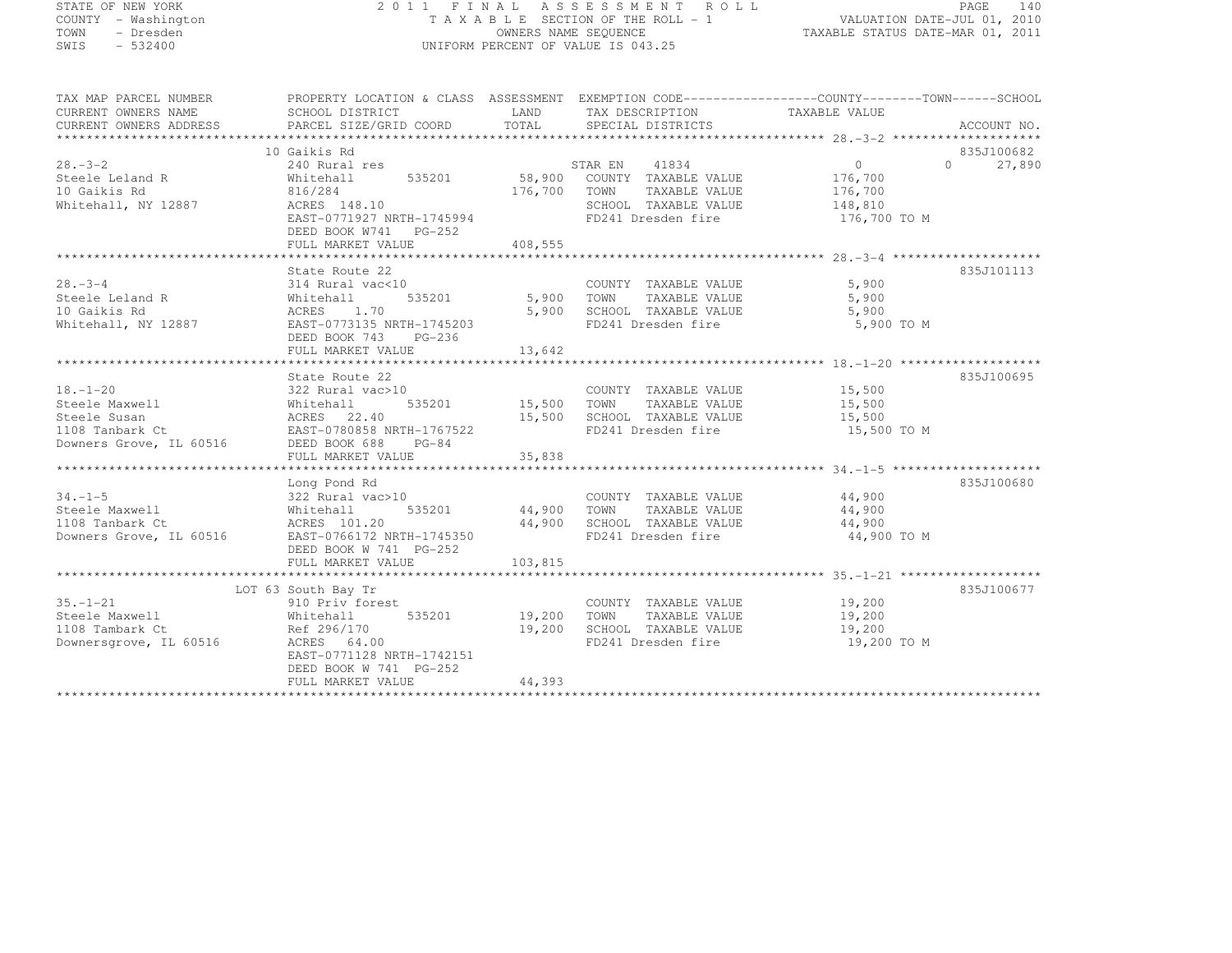#### STATE OF NEW YORK 2 0 1 1 F I N A L A S S E S S M E N T R O L L PAGE <sup>141</sup> COUNTY - Washington T A X A B L E SECTION OF THE ROLL - 1 VALUATION DATE-JUL 01, 2010 TOWN - Dresden OWNERS NAME SEQUENCE TAXABLE STATUS DATE-MAR 01, 2011<br>- TRESDEN ON THE SEQUENCE TO A SECUENCE TO BE SERVED ON THE SEQUENCE OF SEXUE OF THE STATUS DATE MAR 01, 2011 SWIS - 532400 UNIFORM PERCENT OF VALUE IS 043.25

| CURRENT OWNERS NAME<br>CURRENT OWNERS ADDRESS                                                             | SCHOOL DISTRICT<br>PARCEL SIZE/GRID COORD                                                                                                                                                 | LAND<br>TOTAL                | TAX DESCRIPTION<br>SPECIAL DISTRICTS                                                                           | TAXABLE VALUE                                            | ACCOUNT NO.                      |
|-----------------------------------------------------------------------------------------------------------|-------------------------------------------------------------------------------------------------------------------------------------------------------------------------------------------|------------------------------|----------------------------------------------------------------------------------------------------------------|----------------------------------------------------------|----------------------------------|
| ****************************                                                                              |                                                                                                                                                                                           |                              |                                                                                                                |                                                          |                                  |
| $18. - 1 - 19$<br>Steele Maxwell H<br>Steele Susan M<br>1108 Tanbark Ct<br>Downers Grove Ill, 60516       | State Route 22/Off<br>323 Vacant rural<br>535201<br>Whitehall<br>ACRES 26.70<br>EAST-0781468 NRTH-1767830<br>DEED BOOK 688<br>$PG-84$                                                     | 5,500<br>5,500               | COUNTY TAXABLE VALUE<br>TOWN<br>TAXABLE VALUE<br>SCHOOL TAXABLE VALUE<br>FD241 Dresden fire                    | 5,500<br>5,500<br>5,500<br>5,500 TO M                    | 835J100699                       |
|                                                                                                           | FULL MARKET VALUE                                                                                                                                                                         | 12,717                       |                                                                                                                |                                                          |                                  |
|                                                                                                           |                                                                                                                                                                                           |                              |                                                                                                                |                                                          |                                  |
|                                                                                                           | LOT 63 South Bay Tr                                                                                                                                                                       |                              |                                                                                                                |                                                          | 835J100688                       |
| $35. - 1 - 1$<br>Steele Maxwell H<br>Steele Leland R<br>10 Gaikis Rd<br>Whitehall, NY 12887               | 910 Priv forest<br>535201<br>Whitehall<br>ACRES 64.00<br>EAST-0770963 NRTH-1743502<br>DEED BOOK 920 PG-319                                                                                | 19,200<br>19,200             | COUNTY TAXABLE VALUE<br>TOWN<br>TAXABLE VALUE<br>SCHOOL TAXABLE VALUE<br>FD241 Dresden fire                    | 19,200<br>19,200<br>19,200<br>19,200 TO M                |                                  |
|                                                                                                           | FULL MARKET VALUE                                                                                                                                                                         | 44,393                       |                                                                                                                |                                                          |                                  |
|                                                                                                           |                                                                                                                                                                                           |                              |                                                                                                                |                                                          |                                  |
| $23.20 - 6 - 18$<br>Stein Richard Frank<br>Stein Linda Miner<br>1715 Windingridge Dr<br>Henrico, VA 23238 | 6819 Mountainview Way East<br>260 Seasonal res<br>535201<br>Whitehall<br>Res<br>FRNT 100.00 DPTH 150.00<br>EAST-0756403 NRTH-1754568<br>DEED BOOK 2923 PG-266<br>FULL MARKET VALUE        | 25,900<br>150,000<br>346,821 | COUNTY TAXABLE VALUE<br>TOWN<br>TAXABLE VALUE<br>SCHOOL TAXABLE VALUE<br>FD241 Dresden fire                    | 150,000<br>150,000<br>150,000<br>150,000 TO M            | 835J100513                       |
|                                                                                                           |                                                                                                                                                                                           |                              |                                                                                                                |                                                          | 835J101124                       |
| $17. - 2 - 2.1$<br>Steinmetz Carol Ann<br>PO Box 116<br>Pownal, VT 05261                                  | Steinmetz Rd<br>314 Rural vac<10<br>535201<br>Whitehall<br>Vacant Land<br>$17. - 1 - 2.1$<br>1.70<br>ACRES<br>EAST-0767694 NRTH-1771054<br>DEED BOOK 2846 PG-270<br>FULL MARKET VALUE     | 5,900<br>13,642              | COUNTY TAXABLE VALUE<br>5,900 TOWN TAXABLE VALUE<br>SCHOOL TAXABLE VALUE<br>FD241 Dresden fire                 | 5,900<br>5,900<br>5,900<br>5,900 TO M                    |                                  |
|                                                                                                           |                                                                                                                                                                                           |                              |                                                                                                                |                                                          |                                  |
| $17. - 2 - 2$<br>Steinmetz Karl<br>Steinmetz Jennifer<br>61 Steinmetz Rd<br>Whitehall, NY 12887           | 61 Steinmetz Rd<br>240 Rural res<br>Whitehall<br>535201<br>787/288;803/143<br>$17. - 1 - 2$<br>ACRES 58.30<br>EAST-0766766 NRTH-1770261<br>DEED BOOK 803<br>$PG-143$<br>FULL MARKET VALUE | 32,000<br>125,000<br>289,017 | STAR B<br>41854<br>COUNTY TAXABLE VALUE<br>TOWN<br>TAXABLE VALUE<br>SCHOOL TAXABLE VALUE<br>FD241 Dresden fire | $\circ$<br>125,000<br>125,000<br>110,270<br>125,000 TO M | 835J100702<br>14,730<br>$\Omega$ |
|                                                                                                           |                                                                                                                                                                                           |                              |                                                                                                                |                                                          |                                  |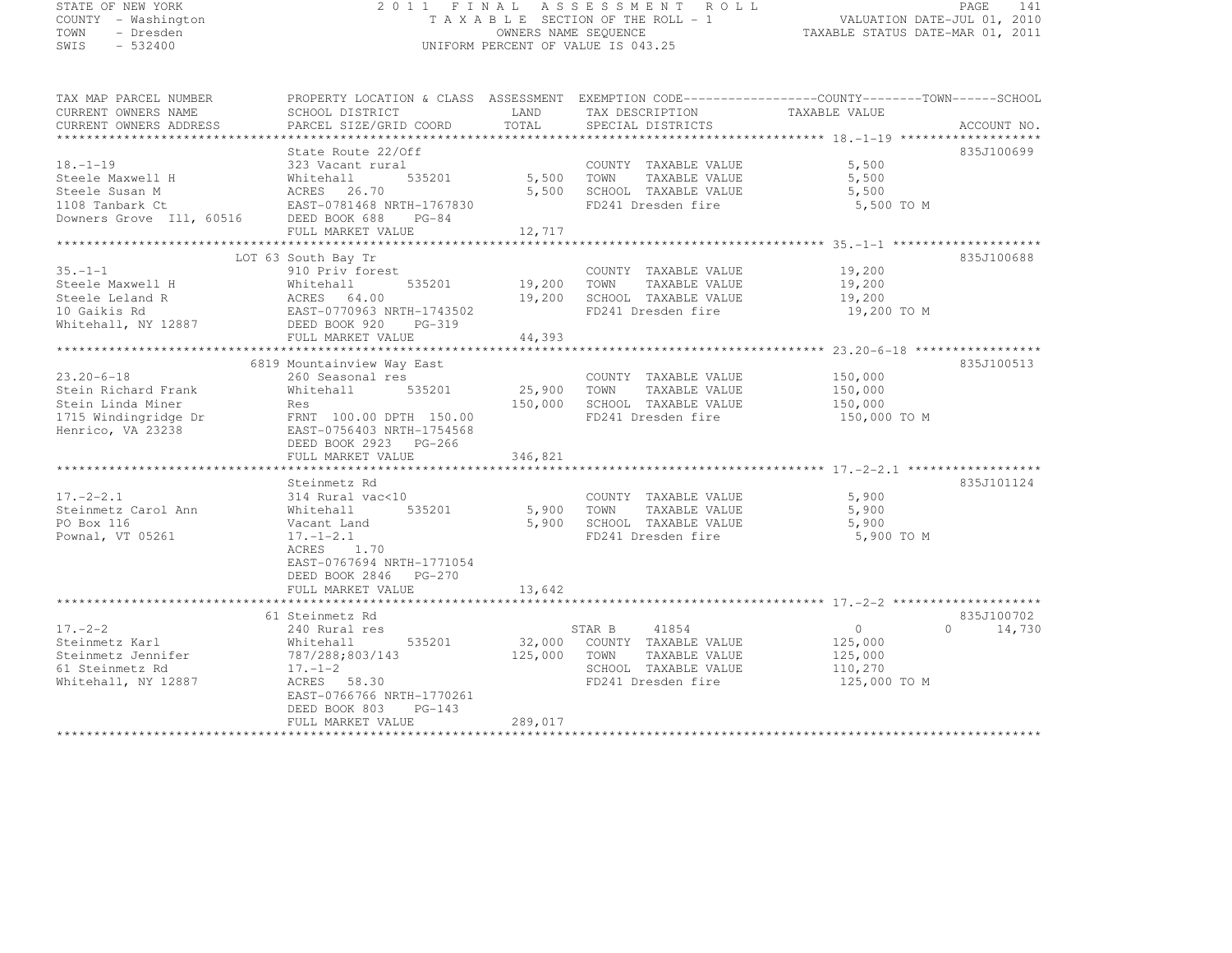# STATE OF NEW YORK 2 0 1 1 F I N A L A S S E S S M E N T R O L L PAGE <sup>142</sup> COUNTY - Washington T A X A B L E SECTION OF THE ROLL - 1 VALUATION DATE-JUL 01, 2010 TOWN - Dresden OWNERS NAME SEQUENCE TAXABLE STATUS DATE-MAR 01, 2011<br>- TRESDEN ON THE SEQUENCE TO A SECUENCE TO BE SERVED ON THE SEQUENCE OF SEXUE OF THE STATUS DATE MAR 01, 2011 SWIS - 532400 UNIFORM PERCENT OF VALUE IS 043.25

| TAX MAP PARCEL NUMBER                                                                                | PROPERTY LOCATION & CLASS ASSESSMENT EXEMPTION CODE-----------------COUNTY-------TOWN------SCHOOL |                   |                                               |                    |             |
|------------------------------------------------------------------------------------------------------|---------------------------------------------------------------------------------------------------|-------------------|-----------------------------------------------|--------------------|-------------|
| CURRENT OWNERS NAME<br>CURRENT OWNERS ADDRESS                                                        | SCHOOL DISTRICT<br>PARCEL SIZE/GRID COORD                                                         | LAND<br>TOTAL     | TAX DESCRIPTION<br>SPECIAL DISTRICTS          | TAXABLE VALUE      | ACCOUNT NO. |
|                                                                                                      |                                                                                                   |                   |                                               |                    |             |
|                                                                                                      | 6808 Mountainview Way East                                                                        |                   |                                               |                    | 835J100707  |
| $23.20 - 6 - 13$                                                                                     | 260 Seasonal res                                                                                  |                   | COUNTY TAXABLE VALUE                          | 145,300            |             |
| Stewart Jeffrey J Trustee                                                                            | 535201<br>Whitehall                                                                               | 23,300            | TOWN<br>TAXABLE VALUE                         | 145,300            |             |
| Stewart Irrevoc Asset Man Trst 1920/1                                                                |                                                                                                   | 145,300           | SCHOOL TAXABLE VALUE                          | 145,300            |             |
| 6808 Mountain View Way FRNT 153.00 DPTH 80.00<br>Huletts Landing, NY 12841 EAST-0756302 NRTH-1754315 | DEED BOOK 1920 PG-10                                                                              |                   | FD241 Dresden fire                            | 145,300 TO M       |             |
|                                                                                                      | FULL MARKET VALUE                                                                                 | 335,954           |                                               |                    |             |
|                                                                                                      |                                                                                                   |                   |                                               |                    |             |
|                                                                                                      | LOT 1 South Bay Tr/etc                                                                            |                   |                                               |                    | 835J100708  |
| $58. - 1 - 1$                                                                                        | 910 Priv forest - WTRFNT                                                                          |                   | COUNTY TAXABLE VALUE                          | 49,800             |             |
| Stiles Daniel L                                                                                      | Whitehall<br>535201                                                                               | 49,800            | TOWN<br>TAXABLE VALUE                         | 49,800             |             |
| 1011 County Rt 16                                                                                    | Campbell Pat Lot 21 & 19                                                                          | 49,800            | SCHOOL TAXABLE VALUE                          | 49,800             |             |
| Fort Ann, NY 12827                                                                                   | ACRES 298.90<br>EAST-0760476 NRTH-1716652<br>DEED BOOK 814<br>$PG-324$                            |                   | FD241 Dresden fire                            | 49,800 TO M        |             |
|                                                                                                      | FULL MARKET VALUE                                                                                 | 115,145           |                                               |                    |             |
|                                                                                                      |                                                                                                   |                   |                                               |                    |             |
| $58. - 1 - 2.3$                                                                                      | Rattlesnake Way<br>314 Rural vac<10 - WTRFNT                                                      |                   |                                               | 5,000              | 835J101085  |
| Stiles Daniel L                                                                                      | 535201<br>Whitehall                                                                               | 5,000             | COUNTY TAXABLE VALUE<br>TOWN<br>TAXABLE VALUE | 5,000              |             |
| 1011 County Rt 16                                                                                    | FRNT 100.00 DPTH 50.00                                                                            | 5,000             | SCHOOL TAXABLE VALUE                          | 5,000              |             |
| Fort Ann, NY 12827                                                                                   | EAST-0764048 NRTH-1717636                                                                         |                   | FD241 Dresden fire                            | 5,000 TO M         |             |
|                                                                                                      | DEED BOOK 814 PG-324                                                                              |                   |                                               |                    |             |
|                                                                                                      | FULL MARKET VALUE                                                                                 | 11,561            |                                               |                    |             |
|                                                                                                      |                                                                                                   |                   |                                               |                    |             |
|                                                                                                      | 81 Lake Rd                                                                                        |                   |                                               |                    | 835J100710  |
| $28. - 2 - 13$                                                                                       | 210 1 Family Res                                                                                  |                   | COUNTY TAXABLE VALUE                          | 75,000             |             |
| Stipins John                                                                                         | 535201<br>Whitehall                                                                               | 7,800             | TOWN<br>TAXABLE VALUE                         | 75,000             |             |
| Stipins Ligita                                                                                       | 412/154                                                                                           | 75,000            | SCHOOL TAXABLE VALUE                          | 75,000             |             |
| 81 Lake Rd                                                                                           | 3.20<br>ACRES                                                                                     |                   | FD241 Dresden fire                            | 75,000 TO M        |             |
| Whitehall, NY 12887                                                                                  | EAST-0773128 NRTH-1751890                                                                         |                   |                                               |                    |             |
|                                                                                                      | DEED BOOK 385<br>$PG-488$                                                                         |                   |                                               |                    |             |
|                                                                                                      | FULL MARKET VALUE                                                                                 | 173,410           |                                               |                    |             |
|                                                                                                      |                                                                                                   |                   |                                               |                    |             |
| $26.8 - 1 - 9$                                                                                       | 4253 Lakeview Way                                                                                 |                   |                                               |                    | 835J100711  |
| Stoecker Irrevocable Trust Mil Whitehall 535201                                                      | 260 Seasonal res - WTRFNT                                                                         |                   | COUNTY TAXABLE VALUE<br>TOWN<br>TAXABLE VALUE | 203,000            |             |
| Wojcicki D'Ambra Carol Ann                                                                           | Res Seas                                                                                          | 89,700<br>203,000 | SCHOOL TAXABLE VALUE                          | 203,000<br>203,000 |             |
| Peter Stoecker                                                                                       | Lf 77                                                                                             |                   | FD241 Dresden fire                            | 203,000 TO M       |             |
| 148 Peaceable Hill Rd                                                                                | FRNT<br>79.00 DPTH 85.00                                                                          |                   | HS241 Hulet land swr 1                        | 1.00 UN C          |             |
| Brewster, NY 10509                                                                                   | EAST-0753577 NRTH-1753308                                                                         |                   |                                               |                    |             |
|                                                                                                      | DEED BOOK 1845 PG-52                                                                              |                   |                                               |                    |             |
|                                                                                                      | FULL MARKET VALUE                                                                                 | 469,364           |                                               |                    |             |
|                                                                                                      |                                                                                                   |                   |                                               |                    |             |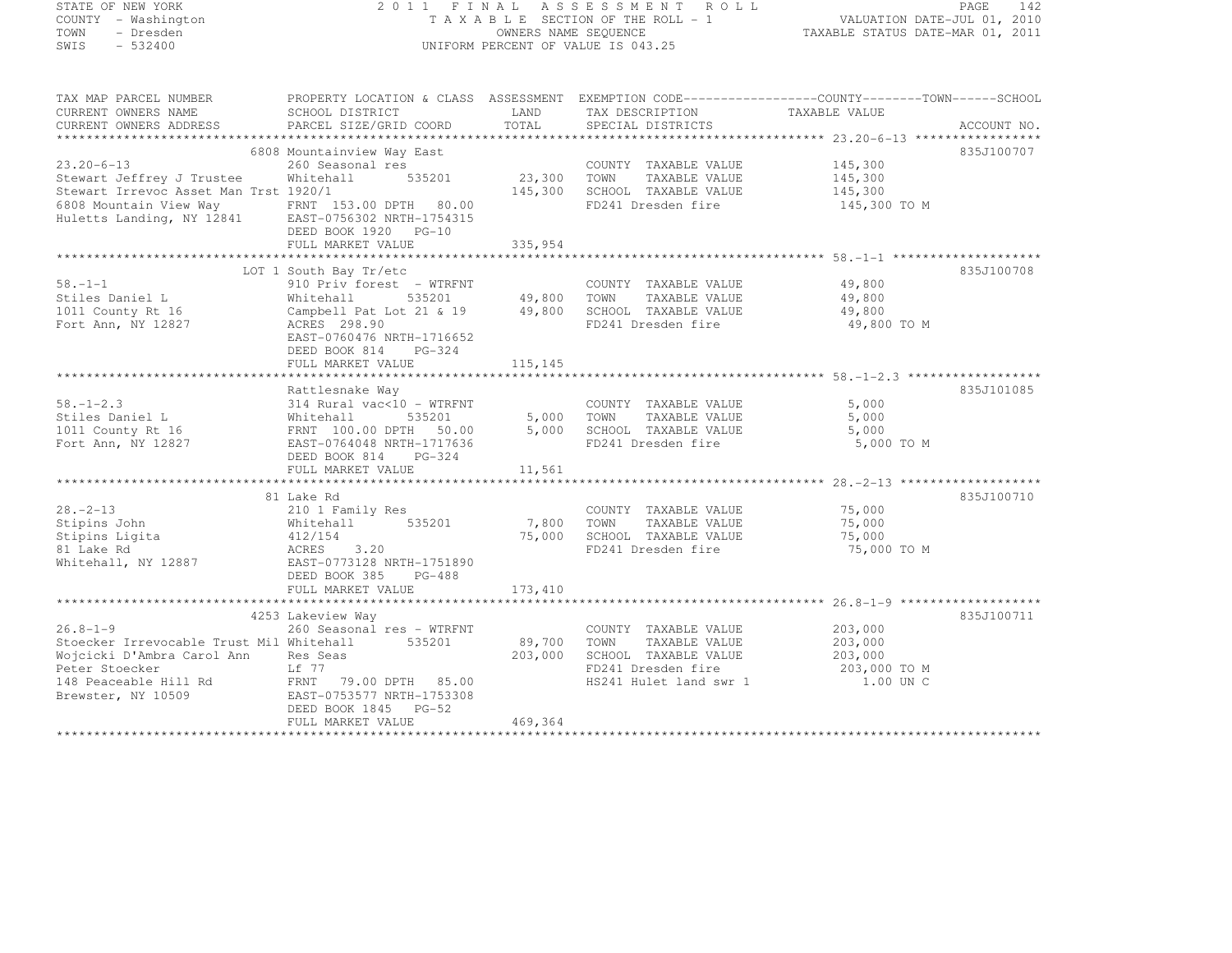SUBART - WASHINGTON<br>TOWN - Dresden<br>SWIS - 532400

# STATE OF NEW YORK 2 0 1 1 F I N A L A S S E S S M E N T R O L L PAGE <sup>143</sup> COUNTY - Washington T A X A B L E SECTION OF THE ROLL - 1 VALUATION DATE-JUL 01, 2010 TOWN - Dresden OWNERS NAME SEQUENCE TAXABLE STATUS DATE-MAR 01, 2011<br>- TRESDEN ON THE SEQUENCE TO A SECUENCE TO BE SERVED ON THE SEQUENCE OF SEXUE OF THE STATUS DATE MAR 01, 2011

| TAX MAP PARCEL NUMBER<br>CURRENT OWNERS NAME                                                                                                                                                                                                                                                                                                                                                                                                                                        | PROPERTY LOCATION & CLASS ASSESSMENT EXEMPTION CODE-----------------COUNTY-------TOWN------SCHOOL<br>PROPERTY LOCATION<br>SCHOOL DISTRICT                                                                                   |         |                                                                |              |               |
|-------------------------------------------------------------------------------------------------------------------------------------------------------------------------------------------------------------------------------------------------------------------------------------------------------------------------------------------------------------------------------------------------------------------------------------------------------------------------------------|-----------------------------------------------------------------------------------------------------------------------------------------------------------------------------------------------------------------------------|---------|----------------------------------------------------------------|--------------|---------------|
| CURRENT OWNERS ADDRESS                                                                                                                                                                                                                                                                                                                                                                                                                                                              |                                                                                                                                                                                                                             |         |                                                                |              | ACCOUNT NO.   |
|                                                                                                                                                                                                                                                                                                                                                                                                                                                                                     |                                                                                                                                                                                                                             |         |                                                                |              |               |
| 849 County Route 6<br>210 1 Family Res<br>210 1 Family Res<br>21,500<br>21,500<br>21,500<br>21,500<br>21,500<br>21,500<br>21,500<br>21,500<br>21,500<br>21,500<br>21,500<br>21,500<br>21,500<br>21,500<br>21,500<br>21,500<br>21,500<br>21,500<br>21,500<br>21,500<br>21,890                                                                                                                                                                                                        |                                                                                                                                                                                                                             |         |                                                                |              |               |
|                                                                                                                                                                                                                                                                                                                                                                                                                                                                                     |                                                                                                                                                                                                                             |         |                                                                |              |               |
|                                                                                                                                                                                                                                                                                                                                                                                                                                                                                     | ACRES 1.00 COUNTY TAXABLE VALUE 160,660<br>EAST-0756345 NRTH-1751584 TOWN TAXABLE VALUE 160,660<br>DEED BOOK 2655 PG-1 467,977 FD241 Dresden fire 202,400 TO M<br>FULL MARKET VALUE 467,977 FD241 Dresden fire 202,400 TO M |         |                                                                |              |               |
|                                                                                                                                                                                                                                                                                                                                                                                                                                                                                     |                                                                                                                                                                                                                             |         |                                                                |              |               |
|                                                                                                                                                                                                                                                                                                                                                                                                                                                                                     |                                                                                                                                                                                                                             |         |                                                                |              |               |
|                                                                                                                                                                                                                                                                                                                                                                                                                                                                                     | 6353 Sunset Bay Rd                                                                                                                                                                                                          |         |                                                                |              | 835J100283    |
|                                                                                                                                                                                                                                                                                                                                                                                                                                                                                     |                                                                                                                                                                                                                             |         |                                                                |              | $0 \t 14,730$ |
|                                                                                                                                                                                                                                                                                                                                                                                                                                                                                     |                                                                                                                                                                                                                             |         |                                                                |              |               |
|                                                                                                                                                                                                                                                                                                                                                                                                                                                                                     |                                                                                                                                                                                                                             |         |                                                                |              |               |
|                                                                                                                                                                                                                                                                                                                                                                                                                                                                                     |                                                                                                                                                                                                                             |         |                                                                |              |               |
|                                                                                                                                                                                                                                                                                                                                                                                                                                                                                     | DEED BOOK 527 PG-179                                                                                                                                                                                                        |         |                                                                |              |               |
|                                                                                                                                                                                                                                                                                                                                                                                                                                                                                     |                                                                                                                                                                                                                             |         |                                                                |              |               |
| County Review 6<br>County Review 6<br>Storms Terry R<br>Storms Leona FRNT 194.00 DPTH 390.00<br>PO Box 101<br>Huletts Landing, NY 12841<br>DEED TORING THE 1751321<br>FINIT 194.00 DPTH 390.00<br>FRNT 194.00 DPTH 390.00<br>T,500<br>TORING TAXAB                                                                                                                                                                                                                                  |                                                                                                                                                                                                                             |         |                                                                |              |               |
|                                                                                                                                                                                                                                                                                                                                                                                                                                                                                     |                                                                                                                                                                                                                             |         |                                                                |              | 835J100912    |
|                                                                                                                                                                                                                                                                                                                                                                                                                                                                                     |                                                                                                                                                                                                                             |         |                                                                |              |               |
|                                                                                                                                                                                                                                                                                                                                                                                                                                                                                     |                                                                                                                                                                                                                             |         |                                                                |              |               |
|                                                                                                                                                                                                                                                                                                                                                                                                                                                                                     |                                                                                                                                                                                                                             |         |                                                                | 7,500 TO M   |               |
|                                                                                                                                                                                                                                                                                                                                                                                                                                                                                     |                                                                                                                                                                                                                             |         |                                                                |              |               |
|                                                                                                                                                                                                                                                                                                                                                                                                                                                                                     |                                                                                                                                                                                                                             |         |                                                                |              |               |
|                                                                                                                                                                                                                                                                                                                                                                                                                                                                                     |                                                                                                                                                                                                                             |         |                                                                |              |               |
| $\begin{tabular}{lllllllllllllllllll} \multicolumn{3}{c}{\begin{tabular}{l}c}{\begin{tabular}{l}c}{\begin{tabular}{l}c}{\begin{tabular}{l}c}{\begin{tabular}{l}c}{\begin{tabular}{l}c}{\begin{tabular}{l}c}{\begin{tabular}{l}c}{\begin{tabular}{l}c}{\begin{tabular}{l}c}{\begin{tabular}{l}c}{\begin{tabular}{l}c}{\begin{tabular}{l}c}{\begin{tabular}{l}c}{\begin{tabular}{l}c}{\begin{tabular}{l}c}{\begin{tabular}{l}c}{\begin{tabular}{l}c}{\begin{tabular}{l}c}{\begin{tab$ |                                                                                                                                                                                                                             |         |                                                                |              | 835J100910    |
|                                                                                                                                                                                                                                                                                                                                                                                                                                                                                     |                                                                                                                                                                                                                             |         | COUNTY TAXABLE VALUE                                           | 7,500        |               |
|                                                                                                                                                                                                                                                                                                                                                                                                                                                                                     |                                                                                                                                                                                                                             |         | TAXABLE VALUE                                                  | 7,500        |               |
|                                                                                                                                                                                                                                                                                                                                                                                                                                                                                     |                                                                                                                                                                                                                             |         |                                                                | 7,500        |               |
|                                                                                                                                                                                                                                                                                                                                                                                                                                                                                     |                                                                                                                                                                                                                             |         | FD241 Dresden fire 7,500 TO M                                  |              |               |
|                                                                                                                                                                                                                                                                                                                                                                                                                                                                                     |                                                                                                                                                                                                                             |         |                                                                |              |               |
|                                                                                                                                                                                                                                                                                                                                                                                                                                                                                     | FULL MARKET VALUE                                                                                                                                                                                                           | 17,341  |                                                                |              |               |
|                                                                                                                                                                                                                                                                                                                                                                                                                                                                                     |                                                                                                                                                                                                                             |         |                                                                |              |               |
|                                                                                                                                                                                                                                                                                                                                                                                                                                                                                     | 2435 Jaques Way East                                                                                                                                                                                                        |         |                                                                |              |               |
|                                                                                                                                                                                                                                                                                                                                                                                                                                                                                     |                                                                                                                                                                                                                             |         | COUNTY TAXABLE VALUE $278,500$<br>TOWN TAXABLE VALUE $278,500$ |              |               |
| 26.8-3-17.1 2455 bayles may hast<br>260 Seasonal res COUNTY<br>38 Brentwood Ln Lot 2 278,500 SCHOOL<br>Fairport, NY 14450 205/10;2605/1;2829/86 FD241 Dr                                                                                                                                                                                                                                                                                                                            |                                                                                                                                                                                                                             |         |                                                                |              |               |
|                                                                                                                                                                                                                                                                                                                                                                                                                                                                                     | Lot 2 $278,500$ SCHOOL TAXABLE VALUE $278,500$<br>2605/10;2605/1;2829/86 FD241 Dresden fire $278,500$                                                                                                                       |         |                                                                | 278,500 TO M |               |
|                                                                                                                                                                                                                                                                                                                                                                                                                                                                                     | FRNT 105.00 DPTH 90.00<br>EAST-0753940 NRTH-1752600<br>DEED BOOK 2605 PG-10                                                                                                                                                 |         | FD241 Dresden fire                                             |              |               |
|                                                                                                                                                                                                                                                                                                                                                                                                                                                                                     | FULL MARKET VALUE                                                                                                                                                                                                           | 643,931 |                                                                |              |               |
|                                                                                                                                                                                                                                                                                                                                                                                                                                                                                     |                                                                                                                                                                                                                             |         |                                                                |              |               |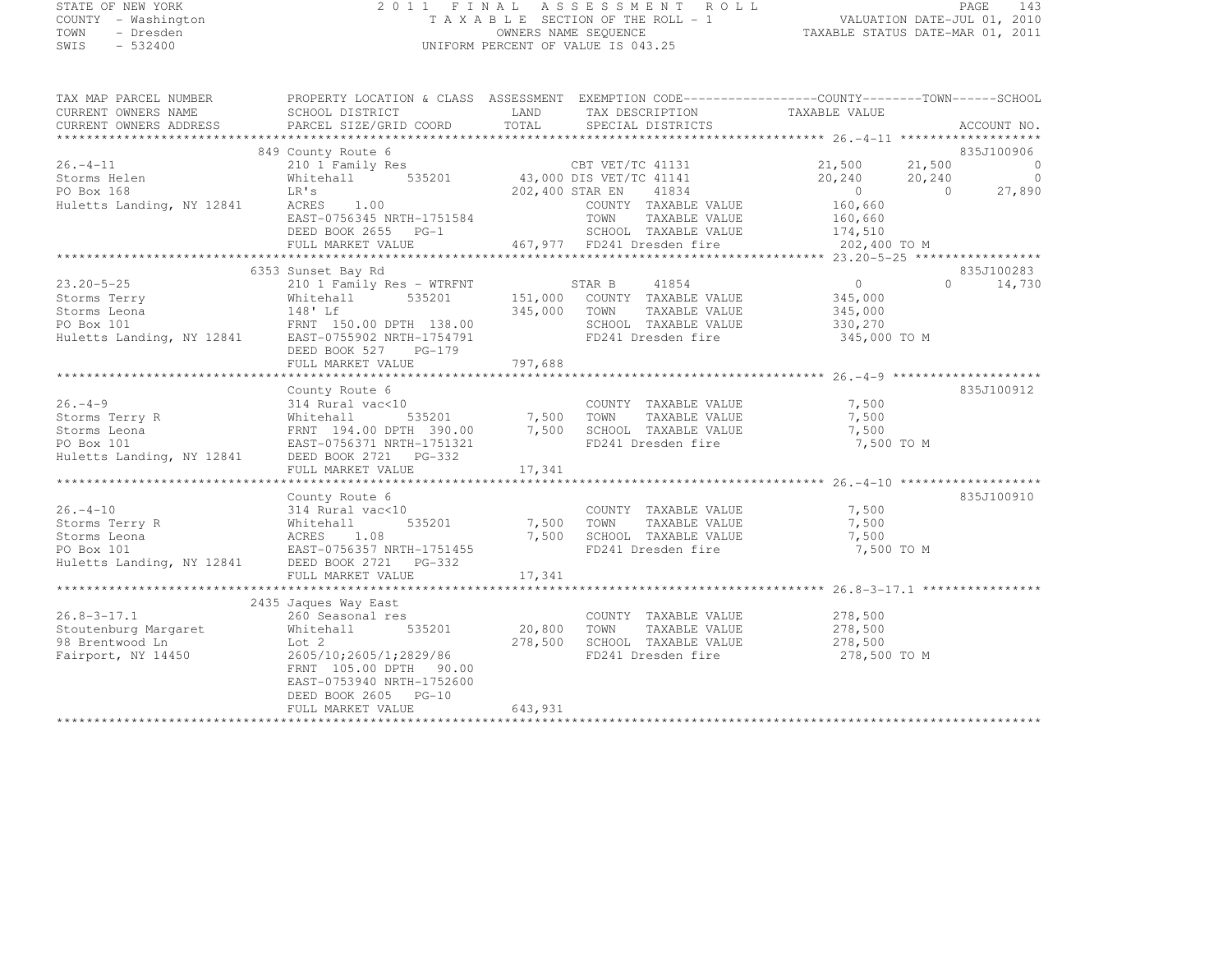# STATE OF NEW YORK 2 0 1 1 F I N A L A S S E S S M E N T R O L L PAGE <sup>144</sup> COUNTY - Washington T A X A B L E SECTION OF THE ROLL - 1 VALUATION DATE-JUL 01, 2010 TOWN - Dresden OWNERS NAME SEQUENCE TAXABLE STATUS DATE-MAR 01, 2011<br>- TRESDEN ON THE SEQUENCE TO A SECUENCE TO BE SERVED ON THE SEQUENCE OF SEXUE OF THE STATUS DATE MAR 01, 2011 SWIS - 532400 UNIFORM PERCENT OF VALUE IS 043.25

| CURRENT OWNERS NAME       | SCHOOL DISTRICT                                    | LAND          | TAX DESCRIPTION              | TAXABLE VALUE  |                    |
|---------------------------|----------------------------------------------------|---------------|------------------------------|----------------|--------------------|
| CURRENT OWNERS ADDRESS    | PARCEL SIZE/GRID COORD                             | TOTAL         | SPECIAL DISTRICTS            |                | ACCOUNT NO.        |
|                           |                                                    |               |                              |                |                    |
|                           | 38 Lake Rd                                         |               |                              |                | 835J100262         |
| $28. - 2 - 31$            | 210 1 Family Res                                   |               | STAR B<br>41854              | $\overline{0}$ | $\Omega$<br>14,730 |
| Stradford Melva J         | 535201<br>Whitehall                                | 9,900         | COUNTY TAXABLE VALUE         | 120,900        |                    |
| 38 Lake Rd                | ACRES<br>4.90                                      | 120,900       | TOWN<br>TAXABLE VALUE        | 120,900        |                    |
| Clemons, NY 12819         | EAST-0772158 NRTH-1751361                          |               | SCHOOL TAXABLE VALUE         | 106,170        |                    |
|                           | DEED BOOK 2270 PG-169                              |               | FD241 Dresden fire           | 120,900 TO M   |                    |
|                           | FULL MARKET VALUE                                  | 279,538       |                              |                |                    |
|                           |                                                    |               |                              |                |                    |
|                           | 5152 Bluff Head Rd                                 |               |                              |                | 835J100757         |
| $24.13 - 1 - 8.1$         | 260 Seasonal res                                   |               | COUNTY TAXABLE VALUE         | 80,000         |                    |
| Straton Suzanne           | Whitehall<br>535201                                | 26,200        | TOWN<br>TAXABLE VALUE        | 80,000         |                    |
| 30 Ackerman Rd            | $467 - 77$                                         | 80,000        | SCHOOL TAXABLE VALUE         | 80,000         |                    |
| Warwick, NY 10990         | ACRES<br>1.31                                      |               | FD241 Dresden fire           | 80,000 TO M    |                    |
|                           | EAST-0756985 NRTH-1755411                          |               |                              |                |                    |
|                           | DEED BOOK 1818 PG-131                              |               |                              |                |                    |
|                           | FULL MARKET VALUE                                  | 184,971       |                              |                |                    |
|                           |                                                    |               |                              |                |                    |
|                           | 4 Parisi Way                                       |               |                              |                | 835J100714         |
| $21. - 1 - 9$             | 312 Vac w/imprv                                    |               | COUNTY TAXABLE VALUE         | 5,000          |                    |
| Straw Damon W             | 535201<br>Whitehall                                | 4,000         | TAXABLE VALUE<br>TOWN        | 5,000          |                    |
| Straw Glen W              | 520/136                                            | 5,000         | SCHOOL TAXABLE VALUE         | 5,000          |                    |
| 51 Boyce Ave              | FRNT 43.00 DPTH 56.00                              |               | FD241 Dresden fire           | 5,000 TO M     |                    |
| Poultney, VT 05764        | EAST-0780707 NRTH-1766057                          |               |                              |                |                    |
|                           | DEED BOOK 516<br>$PG-53$                           |               |                              |                |                    |
|                           | FULL MARKET VALUE                                  | 11,561        |                              |                |                    |
|                           |                                                    |               |                              |                |                    |
|                           | 1273 Pike Brook Rd                                 |               |                              |                | 835J100195         |
| $34. -1 -1$               | 280 Res Multiple                                   |               | STAR EN<br>41834             | $\circ$        | 27,890<br>$\circ$  |
| Sugar Loaf Mountain Trust | Whitehall<br>535201                                | 44,500 STAR B | 41854                        | $\circ$        | $\Omega$<br>14,730 |
| Attn: Perrone & Rawitz    | 472/243                                            |               | 160,000 COUNTY TAXABLE VALUE | 160,000        |                    |
| PO Box 7                  | ACRES 100.00                                       |               | TOWN<br>TAXABLE VALUE        | 160,000        |                    |
| Clemons, NY 12819         | EAST-0758098 NRTH-1744384                          |               | SCHOOL TAXABLE VALUE         | 117,380        |                    |
|                           | DEED BOOK 472<br>PG-597                            |               | FD241 Dresden fire           | 160,000 TO M   |                    |
|                           | FULL MARKET VALUE                                  | 369,942       |                              |                |                    |
|                           |                                                    |               |                              |                |                    |
|                           | Clemons Center Rd                                  |               |                              |                |                    |
| $28. - 2 - 39.2$          | 314 Rural vac<10                                   |               | COUNTY TAXABLE VALUE         | 1,000          |                    |
| Sullivan Kenneth          | 535201                                             | 1,000         | TAXABLE VALUE                | 1,000          |                    |
| PO Box 344                | Whitehall<br>161' And 230' Rd Frt                  | 1,000         | TOWN<br>SCHOOL TAXABLE VALUE | 1,000          |                    |
|                           | FRNT 176.00 DPTH 95.00                             |               | FD241 Dresden fire           | 1,000 TO M     |                    |
| Sugar Loaf, NY 10981      |                                                    |               |                              |                |                    |
|                           | EAST-0771061 NRTH-1750559<br>DEED BOOK 2586 PG-266 |               |                              |                |                    |
|                           |                                                    | 2,312         |                              |                |                    |
|                           | FULL MARKET VALUE                                  |               |                              |                |                    |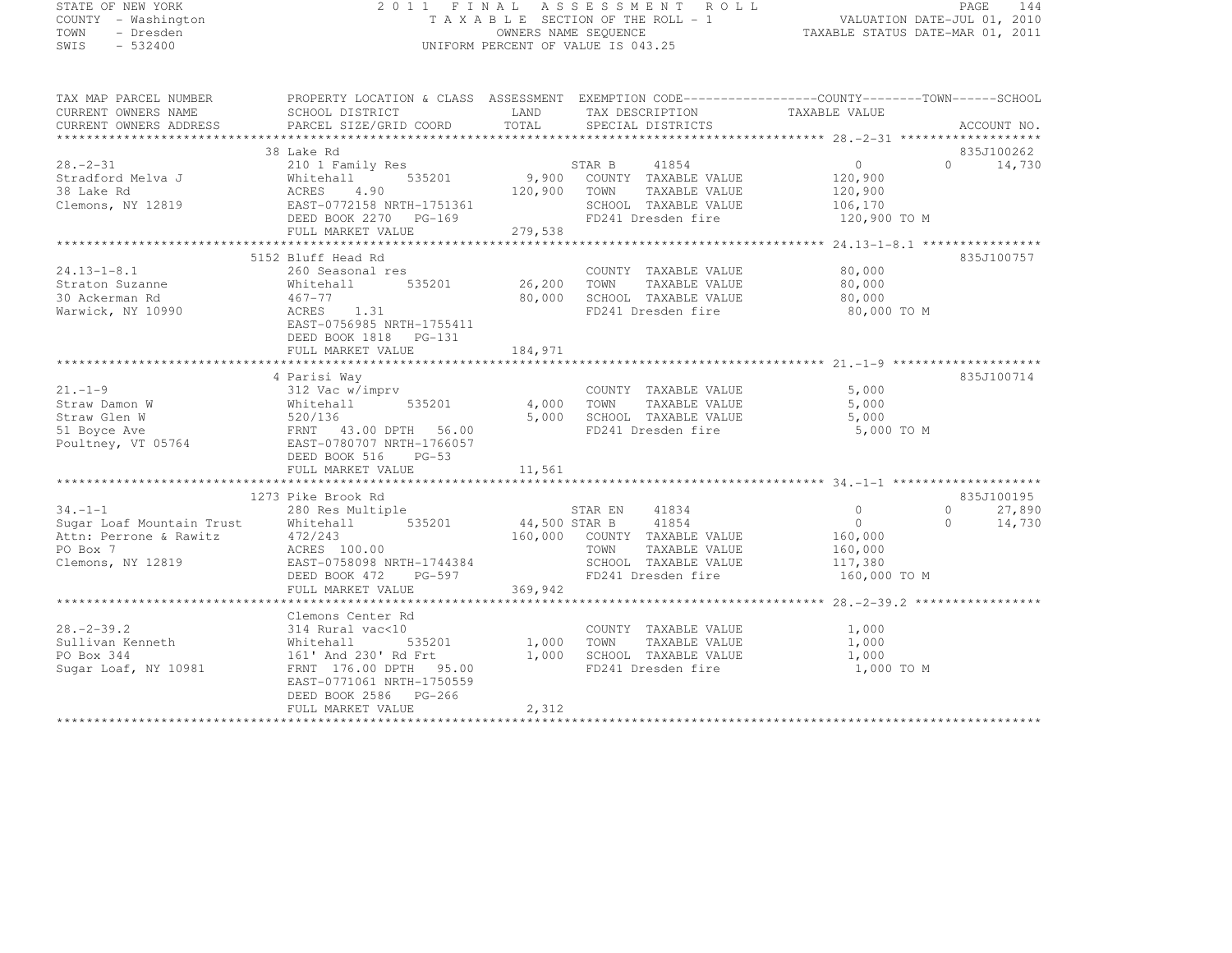# STATE OF NEW YORK 2 0 1 1 F I N A L A S S E S S M E N T R O L L PAGE <sup>145</sup> COUNTY - Washington T A X A B L E SECTION OF THE ROLL - 1 VALUATION DATE-JUL 01, 2010 TOWN - Dresden OWNERS NAME SEQUENCE TAXABLE STATUS DATE-MAR 01, 2011<br>- TRESDEN ON THE SEQUENCE TO A SECUENCE TO BE SERVED ON THE SEQUENCE OF SEXUE OF THE STATUS DATE MAR 01, 2011 SWIS - 532400 UNIFORM PERCENT OF VALUE IS 043.25

| TAX MAP PARCEL NUMBER                  | PROPERTY LOCATION & CLASS ASSESSMENT EXEMPTION CODE----------------COUNTY-------TOWN-----SCHOOL  |               |                              |                            |                    |
|----------------------------------------|--------------------------------------------------------------------------------------------------|---------------|------------------------------|----------------------------|--------------------|
| CURRENT OWNERS NAME                    | SCHOOL DISTRICT                                                                                  | LAND          | TAX DESCRIPTION              | TAXABLE VALUE              |                    |
| CURRENT OWNERS ADDRESS                 |                                                                                                  | TOTAL         |                              |                            |                    |
|                                        |                                                                                                  |               |                              |                            |                    |
|                                        | 800 County Route 6                                                                               |               |                              |                            | 835J100904         |
| $26. -4 - 7$                           | $314$ Rural vac<10                                                                               |               | COUNTY TAXABLE VALUE         | 11,000                     |                    |
| Sunkenberg John P                      | Whitehall                                                                                        | 535201 11,000 | TOWN<br>TAXABLE VALUE        | 11,000                     |                    |
| 45 A White Farms Rd                    | Esmt 2504/109                                                                                    | 11,000        | SCHOOL TAXABLE VALUE         | 11,000                     |                    |
| Saratoga Springs, NY 12866             | ACRES<br>1.09                                                                                    |               | FD241 Dresden fire           |                            |                    |
|                                        | EAST-0756604 NRTH-1751030                                                                        |               |                              | $11,000$ TO M              |                    |
|                                        | DEED BOOK 2504 PG-91                                                                             |               |                              |                            |                    |
|                                        | FULL MARKET VALUE                                                                                | 25,434        |                              |                            |                    |
|                                        |                                                                                                  |               |                              |                            |                    |
|                                        | 199 County Route 6                                                                               |               |                              |                            | 835J100020         |
| $27. - 4 - 8.3$                        |                                                                                                  |               | STAR B<br>41854              | $\overline{0}$             | $\Omega$<br>14,730 |
|                                        | 240 Rural res                                                                                    |               |                              |                            |                    |
| Sunkenberg John Paul                   |                                                                                                  |               | 17,800 COUNTY TAXABLE VALUE  | 125,000                    |                    |
| 199 County Route 6                     |                                                                                                  | 125,000       | TOWN<br>TAXABLE VALUE        | 125,000                    |                    |
| PO Box 14                              |                                                                                                  |               | SCHOOL TAXABLE VALUE         | 110,270                    |                    |
| Clemons, NY 12819                      | Whitehall 535201<br>ACRES 10.93<br>EAST-0767147 NRTH-1747520<br>DEED BOOK 831 PG-250<br>$PG-250$ |               | FD241 Dresden fire           | 125,000 TO M               |                    |
|                                        | FULL MARKET VALUE                                                                                | 289,017       |                              |                            |                    |
|                                        |                                                                                                  |               |                              |                            |                    |
|                                        | 6358 Sunset Bay Rd                                                                               |               |                              |                            | 835J100462         |
| $23.20 - 5 - 3$                        | 210 1 Family Res - WTRFNT                                                                        |               | CLERGY<br>41400              | 1,500<br>1,500             | 1,500              |
| Sunkenberg Qual Personal Res Whitehall |                                                                                                  |               | 535201 118,100 STAR EN 41834 | $\overline{0}$<br>$\Omega$ | 27,890             |
| 6358 Sunset Bay Rd                     | Lf 125                                                                                           |               | 318,400 COUNTY TAXABLE VALUE | 316,900                    |                    |
| Huletts Landing, NY 12841              | FRNT 110.00 DPTH 105.00                                                                          |               | TOWN<br>TAXABLE VALUE        | 316,900                    |                    |
|                                        | EAST-0756007 NRTH-1754846                                                                        |               | SCHOOL TAXABLE VALUE         | 289,010                    |                    |
|                                        | $PG-87$<br>DEED BOOK 858                                                                         |               | FD241 Dresden fire           | 318,400 TO M               |                    |
|                                        | FULL MARKET VALUE                                                                                | 736,185       |                              |                            |                    |
|                                        |                                                                                                  |               |                              |                            |                    |
|                                        | 6348 Sunset Bay Rd                                                                               |               |                              |                            | 835J100571         |
| $23.20 - 5 - 8$                        | 260 Seasonal res - WTRFNT                                                                        |               | COUNTY TAXABLE VALUE 333,100 |                            |                    |
| Suprunowicz Mark A                     | 535201<br>Whitehall                                                                              | 154,100       | TAXABLE VALUE<br>TOWN        | 333,100                    |                    |
| 198 Broadway                           | Lf 80                                                                                            | 333,100       | SCHOOL TAXABLE VALUE         | 333,100                    |                    |
| Saratoga Springs, NY 12866             | FRNT 155.00 DPTH 177.00                                                                          |               | FD241 Dresden fire           | 333,100 TO M               |                    |
|                                        | EAST-0756062 NRTH-1754585                                                                        |               |                              |                            |                    |
|                                        | DEED BOOK 616<br>PG-158                                                                          |               |                              |                            |                    |
|                                        | FULL MARKET VALUE                                                                                | 770, 173      |                              |                            |                    |
|                                        |                                                                                                  |               |                              |                            |                    |
|                                        | 267 South Bay Rd                                                                                 |               |                              |                            | 835J100613         |
| $58. - 1 - 18$                         |                                                                                                  |               |                              |                            |                    |
|                                        | 260 Seasonal res - WTRFNT                                                                        |               | COUNTY TAXABLE VALUE         | 21,500                     |                    |
| Swierat Susan LE                       | Whitehall<br>535201                                                                              | 6,100         | TOWN<br>TAXABLE VALUE        | 21,500                     |                    |
| Ladd Richard                           | FRNT 50.00 DPTH 100.00                                                                           | 21,500        | SCHOOL TAXABLE VALUE         | 21,500                     |                    |
| c/o Richard Ladd                       | EAST-0765549 NRTH-1718614                                                                        |               | FD241 Dresden fire           | 21,500 TO M                |                    |
| 89 Tower Rd                            | DEED BOOK 2388 PG-82                                                                             |               |                              |                            |                    |
| Dalton, MA 01226                       | FULL MARKET VALUE                                                                                | 49,711        |                              |                            |                    |
|                                        |                                                                                                  |               |                              |                            |                    |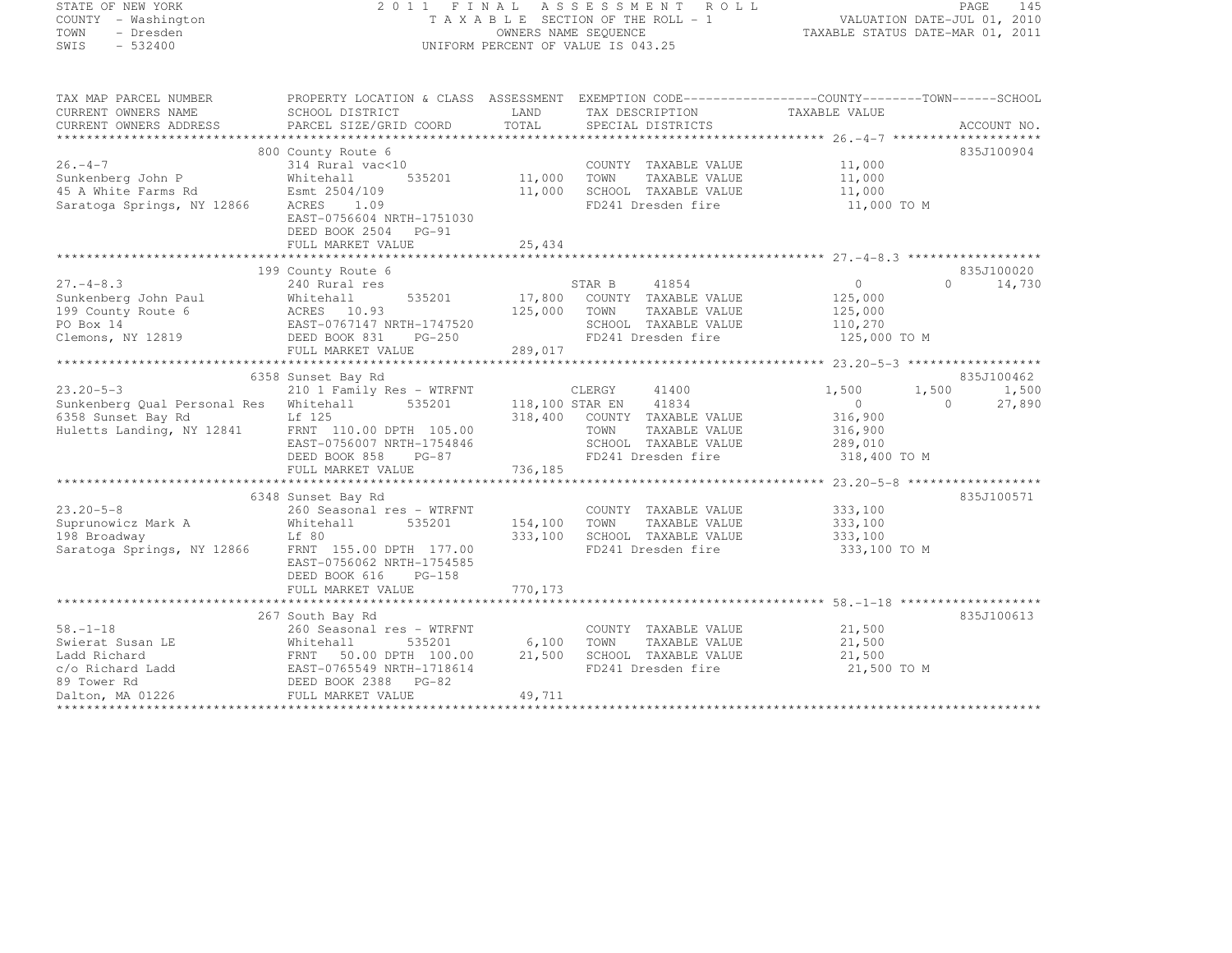#### STATE OF NEW YORK 2 0 1 1 F I N A L A S S E S S M E N T R O L L PAGE <sup>146</sup> COUNTY - Washington T A X A B L E SECTION OF THE ROLL - 1 VALUATION DATE-JUL 01, 2010 TOWN - Dresden OWNERS NAME SEQUENCE TAXABLE STATUS DATE-MAR 01, 2011<br>- TRESDEN ON THE SEQUENCE TO A SECUENCE TO BE SERVED ON THE SEQUENCE OF SEXUE OF THE STATUS DATE MAR 01, 2011 SWIS - 532400 UNIFORM PERCENT OF VALUE IS 043.25

| TAX MAP PARCEL NUMBER                                                                                                                          |                                                     |              |                               | PROPERTY LOCATION & CLASS ASSESSMENT EXEMPTION CODE----------------COUNTY-------TOWN------SCHOOL |
|------------------------------------------------------------------------------------------------------------------------------------------------|-----------------------------------------------------|--------------|-------------------------------|--------------------------------------------------------------------------------------------------|
| CURRENT OWNERS NAME                                                                                                                            | SCHOOL DISTRICT                                     | LAND         | TAX DESCRIPTION               | TAXABLE VALUE                                                                                    |
| CURRENT OWNERS ADDRESS                                                                                                                         | PARCEL SIZE/GRID COORD                              | TOTAL        | SPECIAL DISTRICTS             | ACCOUNT NO.                                                                                      |
|                                                                                                                                                | 7019 Bay Way                                        |              |                               | 835J100063                                                                                       |
| $24.13 - 1 - 13$                                                                                                                               | 260 Seasonal res                                    |              | COUNTY TAXABLE VALUE          | 92,500                                                                                           |
| Swift Susan                                                                                                                                    | Whitehall<br>535201                                 | 23,400 TOWN  | TAXABLE VALUE                 | 92,500                                                                                           |
| Swift Revocable Trust                                                                                                                          | 2818/292                                            | 92,500       | SCHOOL TAXABLE VALUE          | 92,500                                                                                           |
| 814 Camino del Monte Rey Unit FRNT 75.00 DPTH 200.00                                                                                           |                                                     |              | FD241 Dresden fire            | 92,500 TO M                                                                                      |
| Santa Fe, NM 87505 EAST-0756629 NRTH-1755273                                                                                                   |                                                     |              |                               |                                                                                                  |
|                                                                                                                                                | DEED BOOK 2818 PG-292                               |              |                               |                                                                                                  |
|                                                                                                                                                | FULL MARKET VALUE                                   | 213,873      |                               |                                                                                                  |
|                                                                                                                                                | 5709 Bluff Head Way                                 |              |                               |                                                                                                  |
| $20. -1 - 1.1$                                                                                                                                 | 210 1 Family Res - WTRFNT                           |              | COUNTY TAXABLE VALUE          | 2341,500                                                                                         |
| Tall Revocable Trust Charles H Whitehall 535201                                                                                                |                                                     | 691,500 TOWN | TAXABLE VALUE                 | 2341,500                                                                                         |
|                                                                                                                                                |                                                     |              | 2341,500 SCHOOL TAXABLE VALUE | 2341,500                                                                                         |
| 4 Apple Ln<br>Queensbury, NY 12804 Lf 1240                                                                                                     |                                                     |              | FD241 Dresden fire            | 2341,500 TO M                                                                                    |
|                                                                                                                                                | 8.50<br>ACRES                                       |              |                               |                                                                                                  |
|                                                                                                                                                | EAST-0758447 NRTH-1764566                           |              |                               |                                                                                                  |
|                                                                                                                                                | DEED BOOK 954 PG-94                                 |              |                               |                                                                                                  |
|                                                                                                                                                | FULL MARKET VALUE                                   | 5413,873     |                               |                                                                                                  |
|                                                                                                                                                | Bluff Head Way                                      |              |                               |                                                                                                  |
| $20. -1 - 1.3$                                                                                                                                 | 314 Rural vac<10 - WTRFNT                           |              | COUNTY TAXABLE VALUE          | 333,800                                                                                          |
| Tall Revocable Trust Charles H Whitehall 535201                                                                                                |                                                     | 333,800 TOWN | TAXABLE VALUE                 | 333,800                                                                                          |
| 4 Apple Ln                                                                                                                                     | 275 Lf                                              | 333,800      | SCHOOL TAXABLE VALUE          | 333,800                                                                                          |
| Queensbury, NY 12804                                                                                                                           | ACRES 75.50                                         |              | FD241 Dresden fire            | 333,800 TO M                                                                                     |
|                                                                                                                                                | EAST-0761382 NRTH-1765554                           |              |                               |                                                                                                  |
|                                                                                                                                                | DEED BOOK 954 PG-94                                 |              |                               |                                                                                                  |
|                                                                                                                                                | FULL MARKET VALUE                                   | 771,792      |                               |                                                                                                  |
|                                                                                                                                                | Bluff Head Way                                      |              |                               |                                                                                                  |
|                                                                                                                                                |                                                     |              | COUNTY TAXABLE VALUE          | 348,800                                                                                          |
| 20.-1-1.4 20.-1-1.4 Tax and the set of the country TAXABLE VALUE<br>Tall Revocable Trust Charles H Whitehall 535201 348,800 TOWN TAXABLE VALUE |                                                     |              |                               | 348,800                                                                                          |
| 4 Apple Ln                                                                                                                                     | Bdy line agrmt 1969-57 348,800 SCHOOL TAXABLE VALUE |              |                               | 348,800                                                                                          |
| Queensbury, NY 12804                                                                                                                           | 354' LF                                             |              | FD241 Dresden fire            | 348,800 TO M                                                                                     |
|                                                                                                                                                | ACRES<br>2.78                                       |              |                               |                                                                                                  |
|                                                                                                                                                | EAST-0757761 NRTH-1764454                           |              |                               |                                                                                                  |
|                                                                                                                                                | DEED BOOK 954<br>$PG-94$                            |              |                               |                                                                                                  |
|                                                                                                                                                | FULL MARKET VALUE                                   | 806,474      |                               |                                                                                                  |
|                                                                                                                                                | Bluff Head Way                                      |              |                               |                                                                                                  |
| $20. -1 - 1.5$                                                                                                                                 | 314 Rural vac<10 - WTRFNT                           |              | COUNTY TAXABLE VALUE          | 449,100                                                                                          |
| Tall Revocable Trust Charles H Whitehall 535201                                                                                                |                                                     | 449,100 TOWN | TAXABLE VALUE                 | 449,100                                                                                          |
| 4 Apple Ln                                                                                                                                     | 532' Lf                                             |              | 449,100 SCHOOL TAXABLE VALUE  | 449,100                                                                                          |
| Queensbury, NY 12804                                                                                                                           | 878-250 row                                         |              | FD241 Dresden fire            | 449,100 TO M                                                                                     |
|                                                                                                                                                | ACRES<br>8.25                                       |              |                               |                                                                                                  |
|                                                                                                                                                | EAST-0759199 NRTH-1764989                           |              |                               |                                                                                                  |
|                                                                                                                                                | DEED BOOK 954 PG-94<br>FULL MARKET VALUE            | 1038,382     |                               |                                                                                                  |
|                                                                                                                                                |                                                     |              |                               |                                                                                                  |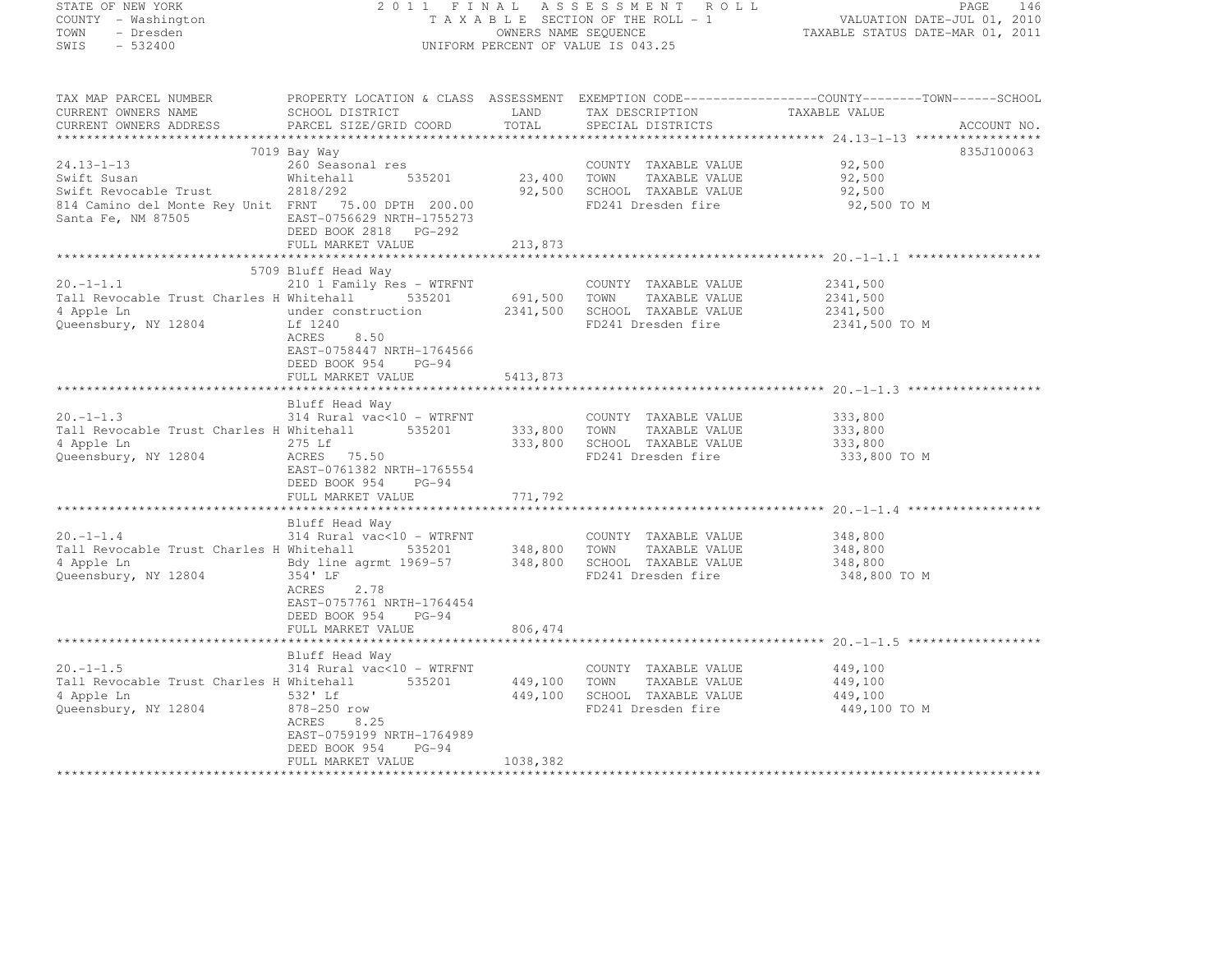|      |          | TATE OF NEW YORK   |  |  |
|------|----------|--------------------|--|--|
|      |          | OUNTY - Washington |  |  |
| 'OWN |          | - Dresden          |  |  |
| WIS  | - 532400 |                    |  |  |

# STATE OF NEW YORK 2 0 1 1 F I N A L A S S E S S M E N T R O L L PAGE <sup>147</sup> COUNTY - Washington T A X A B L E SECTION OF THE ROLL - 1 VALUATION DATE-JUL 01, 2010 TOWN - Dresden OWNERS NAME SEQUENCE TAXABLE STATUS DATE-MAR 01, 2011<br>- TRESDEN ON THE SEQUENCE TO A SECUENCE TO BE SERVED ON THE SEQUENCE OF SEXUE OF THE STATUS DATE MAR 01, 2011 SWIS - 532400 UNIFORM PERCENT OF VALUE IS 043.25

TAX MAP PARCEL NUMBER PROPERTY LOCATION & CLASS ASSESSMENT EXEMPTION CODE---------------------------------TOWN-------SCHOOL

| CURRENT OWNERS NAME<br>CURRENT OWNERS ADDRESS                                                 | SCHOOL DISTRICT<br>PARCEL SIZE/GRID COORD                                                                                                                                                   | LAND<br>TOTAL                 | TAX DESCRIPTION<br>SPECIAL DISTRICTS                                                                                                 | TAXABLE VALUE                                             | ACCOUNT NO. |
|-----------------------------------------------------------------------------------------------|---------------------------------------------------------------------------------------------------------------------------------------------------------------------------------------------|-------------------------------|--------------------------------------------------------------------------------------------------------------------------------------|-----------------------------------------------------------|-------------|
|                                                                                               |                                                                                                                                                                                             |                               |                                                                                                                                      |                                                           |             |
|                                                                                               | 6073 Lakeside Rd                                                                                                                                                                            |                               |                                                                                                                                      |                                                           | 835J100807  |
| $23.20 - 2 - 3$<br>Tarantino Francis<br>Tarantino Barbara<br>PO Box 247<br>Walpole, NH 03608  | 260 Seasonal res - WTRFNT<br>Whitehall<br>535201<br>Lf 183<br>FRNT 39.00 DPTH 62.00<br>EAST-0755171 NRTH-1754518<br>DEED BOOK 832<br>PG-306                                                 | 83,500<br>171,000             | COUNTY TAXABLE VALUE<br>TOWN<br>TAXABLE VALUE<br>SCHOOL TAXABLE VALUE<br>FD241 Dresden fire<br>FS242 Frederick's Pt Swr 2<br>1.00 UN | 171,000<br>171,000<br>171,000<br>171,000 TO M<br>$.00$ FE |             |
|                                                                                               | FULL MARKET VALUE                                                                                                                                                                           | 395,376                       |                                                                                                                                      |                                                           |             |
|                                                                                               |                                                                                                                                                                                             |                               |                                                                                                                                      |                                                           |             |
| $26.8 - 5 - 9.1$<br>TDAH LLC<br>2 Greenview Cir<br>Huntington, NY 11743                       | 2736 Sheep Meadow Ln<br>210 1 Family Res - WTRFNT<br>535201<br>Whitehall<br>$111'$ Lf<br>FRNT 111.00 DPTH 499.00<br>EAST-0753435 NRTH-1752831<br>DEED BOOK 2675 PG-126<br>FULL MARKET VALUE | 153,600<br>337,900<br>781,272 | COUNTY TAXABLE VALUE<br>TOWN<br>TAXABLE VALUE<br>SCHOOL TAXABLE VALUE<br>FD241 Dresden fire                                          | 337,900<br>337,900<br>337,900<br>337,900 TO M             |             |
|                                                                                               |                                                                                                                                                                                             |                               |                                                                                                                                      |                                                           |             |
| $41. -1 - 13$<br>Tebbetts Phillip<br>108 C Spielman Rd<br>PO Box 185<br>Youngsville, NY 12791 | Pike Brook Rd<br>314 Rural vac<10<br>535201<br>Whitehall<br>2787/27<br>7.60<br>ACRES<br>EAST-0764388 NRTH-1731359<br>DEED BOOK 2787 PG-30<br>FULL MARKET VALUE                              | 13,900<br>13,900<br>32,139    | COUNTY TAXABLE VALUE<br>TAXABLE VALUE<br>TOWN<br>SCHOOL TAXABLE VALUE<br>FD241 Dresden fire                                          | 13,900<br>13,900<br>13,900<br>13,900 TO M                 | 835J100795  |
|                                                                                               |                                                                                                                                                                                             |                               |                                                                                                                                      |                                                           |             |
| $28. - 2 - 21$<br>The Nature Conservancy INC<br>195 New Karner Rd Ste 200<br>Albany, NY 12205 | Lake Rd/e Off<br>322 Rural vac>10 - WTRFNT<br>Whitehall<br>535201<br>Marsh<br>ACRES<br>26.50<br>EAST-0774949 NRTH-1752036<br>DEED BOOK 2774 PG-105                                          | 2,700<br>2,700                | COUNTY TAXABLE VALUE<br>TOWN<br>TAXABLE VALUE<br>SCHOOL TAXABLE VALUE<br>FD241 Dresden fire                                          | 2,700<br>2,700<br>2,700<br>2,700 TO M                     | 835J100400  |
|                                                                                               | FULL MARKET VALUE                                                                                                                                                                           | 6, 243                        |                                                                                                                                      |                                                           |             |
|                                                                                               |                                                                                                                                                                                             |                               |                                                                                                                                      |                                                           |             |
| $28. - 2 - 25$<br>The Nature Conservancy INC<br>195 New Karner Rd Ste 200<br>Albany, NY 12205 | 127 Lake Rd<br>240 Rural res<br>- WTRFNT<br>535201<br>Whitehall<br>Hse under construction<br>ACRES 130.40<br>EAST-0773443 NRTH-1751738<br>DEED BOOK 2774 PG-105                             | 68,100<br>118,100             | COUNTY TAXABLE VALUE<br>TOWN<br>TAXABLE VALUE<br>SCHOOL TAXABLE VALUE<br>FD241 Dresden fire                                          | 118,100<br>118,100<br>118,100<br>118,100 TO M             | 835J100397  |
|                                                                                               | FULL MARKET VALUE                                                                                                                                                                           | 273,064                       |                                                                                                                                      |                                                           |             |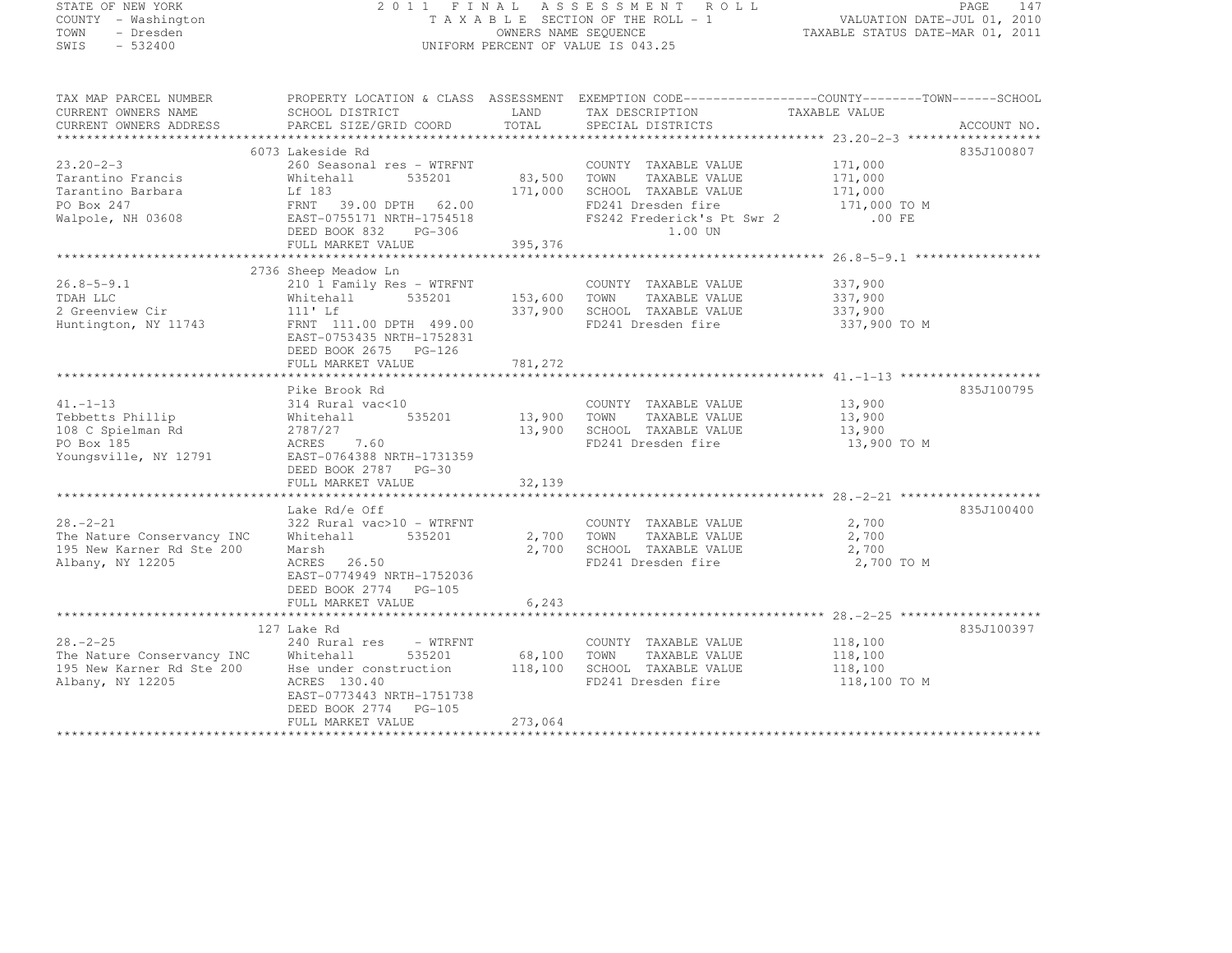| STATE OF NEW YORK<br>COUNTY - Washington<br>TOWN - Dresden      |                                                                                                                                                                                                                               |                     | 2011 FINAL ASSESSMENT ROLL<br>TAXABLE SECTION OF THE ROLL - 1<br>OWNERS NAME SEQUENCE                                                      | VALUATION DATE-JUL 01, 2010<br>TAXABLE STATUS DATE-MAR 01, 2011 | PAGE     | 148                      |
|-----------------------------------------------------------------|-------------------------------------------------------------------------------------------------------------------------------------------------------------------------------------------------------------------------------|---------------------|--------------------------------------------------------------------------------------------------------------------------------------------|-----------------------------------------------------------------|----------|--------------------------|
| SWIS<br>$-532400$                                               |                                                                                                                                                                                                                               |                     | UNIFORM PERCENT OF VALUE IS 043.25                                                                                                         |                                                                 |          |                          |
| TAX MAP PARCEL NUMBER<br>CURRENT OWNERS NAME                    | SCHOOL DISTRICT                                                                                                                                                                                                               | LAND                | PROPERTY LOCATION & CLASS ASSESSMENT EXEMPTION CODE----------------COUNTY-------TOWN------SCHOOL<br>TAX DESCRIPTION TAXABLE VALUE          |                                                                 |          |                          |
| CURRENT OWNERS ADDRESS                                          | PARCEL SIZE/GRID COORD                                                                                                                                                                                                        | TOTAL               | SPECIAL DISTRICTS                                                                                                                          |                                                                 |          | ACCOUNT NO.              |
|                                                                 | 3 Maple Acres Way                                                                                                                                                                                                             |                     |                                                                                                                                            |                                                                 |          |                          |
|                                                                 |                                                                                                                                                                                                                               |                     | FD241 Dresden fire                                                                                                                         | $\overline{0}$<br>90,000<br>90,000<br>75,270<br>90,000 TO M     |          | 0 $14,730$               |
|                                                                 |                                                                                                                                                                                                                               |                     |                                                                                                                                            |                                                                 |          |                          |
| $26.8 - 5 - 6$<br>4320 Poplar Hill Wood<br>Louisville, KY 40207 | 2082 Lands End Rd<br>210 1 Family Res - WTRFNT<br>Timber-Brook LLC Whitehall 535201<br>392 LF<br>ACRES 1.94<br>EAST-0753263 NRTH-1751870<br>DEED BOOK 959<br>PG-217<br>FULL MARKET VALUE<br>County Route 6                    | 511,800<br>1183,353 | COUNTY TAXABLE VALUE<br>286,800 TOWN TAXABLE VALUE<br>SCHOOL TAXABLE VALUE<br>FD241 Dresden fire                                           | 511,800<br>511,800<br>511,800<br>511,800 TO M                   |          | 835J100128<br>835J100367 |
|                                                                 | 27.-2-8.1<br>Toy Michael 314 Rural vac<10<br>Toy Terry 100 Mhitehall 535201<br>Toy Terry 105077<br>120 Potash Rd ACRES 9.60<br>Tunbridge, VT 05077<br>DEED BOOK 2840 PG-271<br>DEED BOOK 2840 PG-271<br>DEED BOOK 2840 PG-271 | 16,900              | COUNTY TAXABLE VALUE<br>16,900 TOWN TAXABLE VALUE<br>SCHOOL TAXABLE VALUE<br>FD241 Dresden fire                                            | 16,900<br>16,900<br>16,900<br>16,900 TO M                       |          |                          |
|                                                                 |                                                                                                                                                                                                                               |                     |                                                                                                                                            |                                                                 |          |                          |
|                                                                 | 134 Pike Brook Rd                                                                                                                                                                                                             | 44,600              | COUNTY TAXABLE VALUE<br>535201 7,000 TOWN TAXABLE VALUE<br>SCHOOL TAXABLE VALUE<br>FD241 Dresden fire<br>TE533 Trans exmt repay-flg .00 MT | $44,600$<br>$44,600$<br>44,600<br>44,600 TO M                   |          | 835J100737               |
|                                                                 | 20 South Bay Rd                                                                                                                                                                                                               |                     |                                                                                                                                            |                                                                 |          | 835J100736               |
| 49.–2–5<br>Tracy Robert J                                       | 270 Mfg housing<br>Whitehall                                                                                                                                                                                                  |                     | WAR VET/TC 41121<br>$\frac{1}{2}$ 535201 3,300 STAR B 41854                                                                                | 5,370<br>$\Omega$<br>$\sim$ $\sim$ $\sim$                       | $\sim$ 0 | 5,370 0<br>14,730        |

FULL MARKET VALUE 82,775 FD241 Dresden fire 35,800 TO M \*\*\*\*\*\*\*\*\*\*\*\*\*\*\*\*\*\*\*\*\*\*\*\*\*\*\*\*\*\*\*\*\*\*\*\*\*\*\*\*\*\*\*\*\*\*\*\*\*\*\*\*\*\*\*\*\*\*\*\*\*\*\*\*\*\*\*\*\*\*\*\*\*\*\*\*\*\*\*\*\*\*\*\*\*\*\*\*\*\*\*\*\*\*\*\*\*\*\*\*\*\*\*\*\*\*\*\*\*\*\*\*\*\*\*\*\*\*\*\*\*\*\*\*\*\*\*\*\*\*\*\*

Tracy Ida A FRNT 265.00 DPTH 145.00 35,800 COUNTY TAXABLE VALUE 30,430<br>Tracy Ida A FRIT 265.00 DPTH 145.00 35,800 COUNTY TAXABLE VALUE 20 South Bay Rd EAST-0768352 NRTH-1722900 TOWN TAXABLE VALUE 30,430 Clemons, NY 12819 DEED BOOK 830 PG-341 SCHOOL TAXABLE VALUE 21,070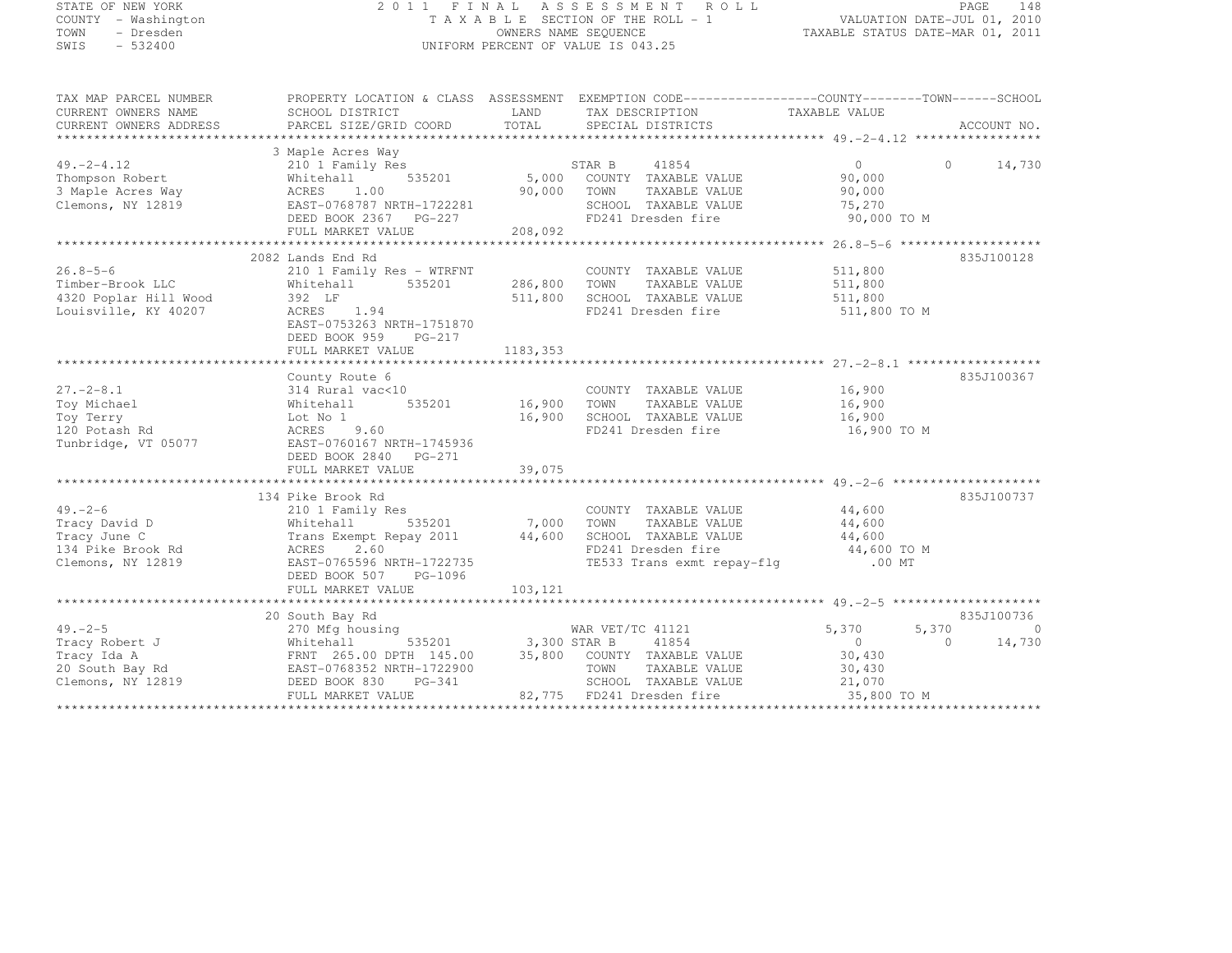#### STATE OF NEW YORK 2 0 1 1 F I N A L A S S E S S M E N T R O L L PAGE <sup>149</sup> COUNTY - Washington T A X A B L E SECTION OF THE ROLL - 1 VALUATION DATE-JUL 01, 2010 TOWN - Dresden OWNERS NAME SEQUENCE TAXABLE STATUS DATE-MAR 01, 2011<br>- TRESDEN ON THE SEQUENCE TO A SECUENCE TO BE SERVED ON THE SEQUENCE OF SEXUE OF THE STATUS DATE MAR 01, 2011 SWIS - 532400 UNIFORM PERCENT OF VALUE IS 043.25

| TAX MAP PARCEL NUMBER                                                                                                                                                                                                                                                                                                                                                                                                                                                                  | PROPERTY LOCATION & CLASS ASSESSMENT EXEMPTION CODE-----------------COUNTY-------TOWN------SCHOOL |                                                                                                                                                                                                                                 |                                           |                    |                    |
|----------------------------------------------------------------------------------------------------------------------------------------------------------------------------------------------------------------------------------------------------------------------------------------------------------------------------------------------------------------------------------------------------------------------------------------------------------------------------------------|---------------------------------------------------------------------------------------------------|---------------------------------------------------------------------------------------------------------------------------------------------------------------------------------------------------------------------------------|-------------------------------------------|--------------------|--------------------|
| CURRENT OWNERS NAME                                                                                                                                                                                                                                                                                                                                                                                                                                                                    | SCHOOL DISTRICT                                                                                   |                                                                                                                                                                                                                                 | LAND TAX DESCRIPTION                      | TAXABLE VALUE      |                    |
| $\begin{minipage}{0.5cm} \begin{minipage}{0.5cm} \begin{minipage}{0.5cm} \begin{minipage}{0.5cm} \begin{minipage}{0.5cm} \begin{minipage}{0.5cm} \begin{minipage}{0.5cm} \begin{minipage}{0.5cm} \begin{minipage}{0.5cm} \begin{minipage}{0.5cm} \begin{minipage}{0.5cm} \begin{minipage}{0.5cm} \begin{minipage}{0.5cm} \begin{minipage}{0.5cm} \begin{minipage}{0.5cm} \begin{minipage}{0.5cm} \begin{minipage}{0.5cm} \begin{minipage}{0.5cm} \begin{min$<br>CURRENT OWNERS ADDRESS |                                                                                                   |                                                                                                                                                                                                                                 |                                           |                    |                    |
|                                                                                                                                                                                                                                                                                                                                                                                                                                                                                        |                                                                                                   |                                                                                                                                                                                                                                 |                                           |                    |                    |
|                                                                                                                                                                                                                                                                                                                                                                                                                                                                                        | 1007 County Route 6                                                                               |                                                                                                                                                                                                                                 |                                           |                    | 835J100738         |
| $26.8 - 1 - 4$                                                                                                                                                                                                                                                                                                                                                                                                                                                                         | 260 Seasonal res                                                                                  |                                                                                                                                                                                                                                 | COUNTY TAXABLE VALUE                      | 141,600            |                    |
| Trimboli Thomas LE                                                                                                                                                                                                                                                                                                                                                                                                                                                                     |                                                                                                   | 535201 19,800                                                                                                                                                                                                                   | TOWN<br>TAXABLE VALUE                     | 141,600<br>141,600 |                    |
| Vacchio Betty                                                                                                                                                                                                                                                                                                                                                                                                                                                                          | Whitehall   535201   19,800<br>FRNT   42.00DPTH   91.00   141,600                                 |                                                                                                                                                                                                                                 | SCHOOL TAXABLE VALUE                      |                    |                    |
| 1431 Hemlock Ave                                                                                                                                                                                                                                                                                                                                                                                                                                                                       | EAST-0753636 NRTH-1753710                                                                         |                                                                                                                                                                                                                                 | FD241 Dresden fire 141,600 TO M           |                    |                    |
| East Meadow, NY 11554                                                                                                                                                                                                                                                                                                                                                                                                                                                                  | DEED BOOK 1915 PG-1                                                                               |                                                                                                                                                                                                                                 | HS241 Hulet land swr 1                    | 1.00 UN C          |                    |
|                                                                                                                                                                                                                                                                                                                                                                                                                                                                                        | FULL MARKET VALUE                                                                                 | 327,399                                                                                                                                                                                                                         |                                           |                    |                    |
|                                                                                                                                                                                                                                                                                                                                                                                                                                                                                        |                                                                                                   |                                                                                                                                                                                                                                 |                                           |                    |                    |
|                                                                                                                                                                                                                                                                                                                                                                                                                                                                                        | 14157 State Route 22                                                                              |                                                                                                                                                                                                                                 |                                           |                    | 835J100068         |
| $25. - 1 - 14$                                                                                                                                                                                                                                                                                                                                                                                                                                                                         | 240 Rural res                                                                                     |                                                                                                                                                                                                                                 | 41834<br>STAR EN                          | $0 \qquad \qquad$  | $\Omega$<br>27,890 |
| Trudeau Richard T                                                                                                                                                                                                                                                                                                                                                                                                                                                                      | Whitehall                                                                                         |                                                                                                                                                                                                                                 | 535201 18,000 COUNTY TAXABLE VALUE 80,000 |                    |                    |
| Trudeau Marguerite J<br>14157 State Route 22<br>Whitehall, NY 12887<br>14157 State Route 22<br>2008 861 PM PG-68<br>2008 861 PG-68<br>2008 861 PG-68                                                                                                                                                                                                                                                                                                                                   |                                                                                                   | $80,000$<br>RTH-1753991                                                                                                                                                                                                         | TOWN<br>TAXABLE VALUE                     | 80,000             |                    |
|                                                                                                                                                                                                                                                                                                                                                                                                                                                                                        |                                                                                                   |                                                                                                                                                                                                                                 | SCHOOL TAXABLE VALUE                      | 52,110             |                    |
|                                                                                                                                                                                                                                                                                                                                                                                                                                                                                        |                                                                                                   | e de la companya de la companya de la companya de la companya de la companya de la companya de la companya de<br>La companya de la companya de la companya de la companya de la companya de la companya de la companya de la co | FD241 Dresden fire                        | 80,000 TO M        |                    |
|                                                                                                                                                                                                                                                                                                                                                                                                                                                                                        |                                                                                                   |                                                                                                                                                                                                                                 |                                           |                    |                    |
|                                                                                                                                                                                                                                                                                                                                                                                                                                                                                        |                                                                                                   |                                                                                                                                                                                                                                 |                                           |                    |                    |
|                                                                                                                                                                                                                                                                                                                                                                                                                                                                                        | 61 Boss Rd                                                                                        |                                                                                                                                                                                                                                 |                                           |                    | 835J100436         |
| $25. - 1 - 11$                                                                                                                                                                                                                                                                                                                                                                                                                                                                         | 240 Rural res                                                                                     |                                                                                                                                                                                                                                 | STAR B<br>41854                           | $\overline{0}$     | $\Omega$<br>14,730 |
| Tupper Walter J                                                                                                                                                                                                                                                                                                                                                                                                                                                                        |                                                                                                   |                                                                                                                                                                                                                                 | 50,600 COUNTY TAXABLE VALUE               | 159,000            |                    |
| Tupper Monika                                                                                                                                                                                                                                                                                                                                                                                                                                                                          | J<br>Whitehall 535201<br>ACRES 127.10<br>EAST-0773876 NRTH-1755411<br>BEED BOOK 2321 PG-260       | 159,000                                                                                                                                                                                                                         | TOWN<br>TAXABLE VALUE                     | 159,000            |                    |
| 61 Boss Rd                                                                                                                                                                                                                                                                                                                                                                                                                                                                             |                                                                                                   |                                                                                                                                                                                                                                 | SCHOOL TAXABLE VALUE                      | 144,270            |                    |
| Clemons, NY 12819                                                                                                                                                                                                                                                                                                                                                                                                                                                                      |                                                                                                   |                                                                                                                                                                                                                                 | FD241 Dresden fire                        | 159,000 TO M       |                    |
|                                                                                                                                                                                                                                                                                                                                                                                                                                                                                        |                                                                                                   |                                                                                                                                                                                                                                 |                                           |                    |                    |
|                                                                                                                                                                                                                                                                                                                                                                                                                                                                                        |                                                                                                   |                                                                                                                                                                                                                                 |                                           |                    |                    |
|                                                                                                                                                                                                                                                                                                                                                                                                                                                                                        | 5047 Bluff Head Rd                                                                                |                                                                                                                                                                                                                                 |                                           |                    | 835J100998         |
| $23.20 - 4 - 1$                                                                                                                                                                                                                                                                                                                                                                                                                                                                        | 210 1 Family Res                                                                                  |                                                                                                                                                                                                                                 | COUNTY TAXABLE VALUE                      | 199,300            |                    |
|                                                                                                                                                                                                                                                                                                                                                                                                                                                                                        |                                                                                                   | 535201 43,900                                                                                                                                                                                                                   | TOWN<br>TAXABLE VALUE                     | 199,300            |                    |
| Twardy Michael Mhitehall 535201<br>Twardy Eleanor ACRES 1.20<br>367 Trumbull Hill Rd EAST-0755995 NRTH-1753749                                                                                                                                                                                                                                                                                                                                                                         |                                                                                                   | 199,300                                                                                                                                                                                                                         | SCHOOL TAXABLE VALUE                      | 199,300            |                    |
|                                                                                                                                                                                                                                                                                                                                                                                                                                                                                        |                                                                                                   |                                                                                                                                                                                                                                 | FD241 Dresden fire                        | 199,300 TO M       |                    |
| Shaftsbury, VT 05262                                                                                                                                                                                                                                                                                                                                                                                                                                                                   | DEED BOOK 2223 PG-277                                                                             |                                                                                                                                                                                                                                 |                                           |                    |                    |
|                                                                                                                                                                                                                                                                                                                                                                                                                                                                                        | FULL MARKET VALUE                                                                                 | 460,809                                                                                                                                                                                                                         |                                           |                    |                    |
|                                                                                                                                                                                                                                                                                                                                                                                                                                                                                        |                                                                                                   |                                                                                                                                                                                                                                 |                                           |                    |                    |
|                                                                                                                                                                                                                                                                                                                                                                                                                                                                                        | 138 County Route 6                                                                                |                                                                                                                                                                                                                                 |                                           |                    | 835J100072         |
| $28. - 1 - 8.4$                                                                                                                                                                                                                                                                                                                                                                                                                                                                        | 240 Rural res                                                                                     |                                                                                                                                                                                                                                 | COUNTY TAXABLE VALUE 78,600               |                    |                    |
| Tweer Brian                                                                                                                                                                                                                                                                                                                                                                                                                                                                            | 535201<br>Whitehall                                                                               | 22,900                                                                                                                                                                                                                          | TOWN<br>TAXABLE VALUE                     | 78,600             |                    |
| Tweer Warren D                                                                                                                                                                                                                                                                                                                                                                                                                                                                         | $1$ ot 4                                                                                          | 78,600                                                                                                                                                                                                                          | SCHOOL TAXABLE VALUE                      | 78,600             |                    |
| 38 Tradewinds Dr                                                                                                                                                                                                                                                                                                                                                                                                                                                                       | ACRES 28.00                                                                                       |                                                                                                                                                                                                                                 | FD241 Dresden fire                        | 78,600 TO M        |                    |
| Little Eqq Harbor, NJ 08087 EAST-0768307 NRTH-1749241                                                                                                                                                                                                                                                                                                                                                                                                                                  |                                                                                                   |                                                                                                                                                                                                                                 |                                           |                    |                    |
|                                                                                                                                                                                                                                                                                                                                                                                                                                                                                        | DEED BOOK 2130<br>PG-199                                                                          |                                                                                                                                                                                                                                 |                                           |                    |                    |
|                                                                                                                                                                                                                                                                                                                                                                                                                                                                                        | FULL MARKET VALUE                                                                                 | 181,734                                                                                                                                                                                                                         |                                           |                    |                    |
|                                                                                                                                                                                                                                                                                                                                                                                                                                                                                        |                                                                                                   |                                                                                                                                                                                                                                 |                                           |                    |                    |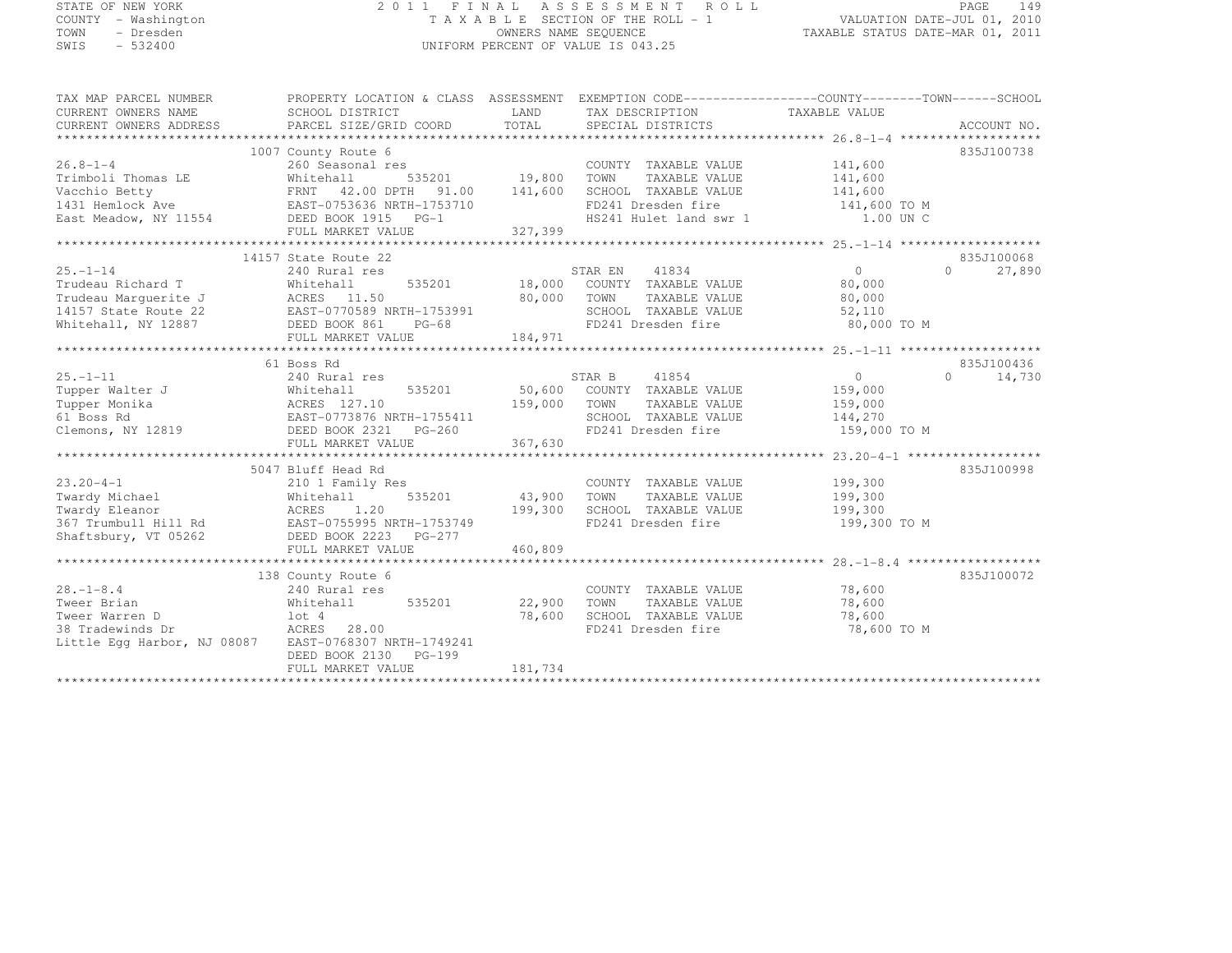# STATE OF NEW YORK 2 0 1 1 F I N A L A S S E S S M E N T R O L L PAGE <sup>150</sup> COUNTY - Washington T A X A B L E SECTION OF THE ROLL - 1 VALUATION DATE-JUL 01, 2010 TOWN - Dresden OWNERS NAME SEQUENCE TAXABLE STATUS DATE-MAR 01, 2011<br>- TRESDEN ON THE SEQUENCE TO A SECUENCE TO BE SERVED ON THE SEQUENCE OF SEXUE OF THE STATUS DATE MAR 01, 2011 SWIS - 532400 UNIFORM PERCENT OF VALUE IS 043.25

TAX MAP PARCEL NUMBER PROPERTY LOCATION & CLASS ASSESSMENT EXEMPTION CODE------------------COUNTY--------TOWN------SCHOOL

CURRENT OWNERS NAME<br>
CURRENT OWNERS NAME SCHOOL DISTRICT LAND TAX DESCRIPTION TAXABLE VALUE<br>
CURRENT OWNERS ADDRESS PARCEL SIZE/GRID COORD TOTAL SPECIAL DISTRICTS CURRENT OWNERS ADDRESS PARCEL SIZE/GRID COORD TOTAL SPECIAL DISTRICTS ACCOUNT NO. \*\*\*\*\*\*\*\*\*\*\*\*\*\*\*\*\*\*\*\*\*\*\*\*\*\*\*\*\*\*\*\*\*\*\*\*\*\*\*\*\*\*\*\*\*\*\*\*\*\*\*\*\*\*\*\*\*\*\*\*\*\*\*\*\*\*\*\*\*\*\*\*\*\*\*\*\*\*\*\*\*\*\*\*\*\*\*\*\*\*\*\*\*\*\*\*\*\*\*\*\*\*\* 18.-1-8 \*\*\*\*\*\*\*\*\*\*\*\*\*\*\*\*\*\*\*\*835J100178 State Route 22<br>11.5 835J100178 835J100178<br>105,115 105,115 905,115 911 Forest s480 925001 101 Forest state of the Society of Transport of Transport of T Upper Hudson Woodlands ATP LP Whitehall 535201 124,500 COUNTY TAXABLE VALUE 19,385 260 Peachtree St Ste 1800 480-Fischer 124,500 TOWN TAXABLE VALUE 19,385 Atlanta, GA 30303 2397/1:Esmt 2923/97 SCHOOL TAXABLE VALUE 19,385 ACRES 415.00 FD241 Dresden fire 124,500 TO M EAST-0776364 NRTH-1772019 DEED BOOK 2920 PG-1 FULL MARKET VALUE 287,861 \*\*\*\*\*\*\*\*\*\*\*\*\*\*\*\*\*\*\*\*\*\*\*\*\*\*\*\*\*\*\*\*\*\*\*\*\*\*\*\*\*\*\*\*\*\*\*\*\*\*\*\*\*\*\*\*\*\*\*\*\*\*\*\*\*\*\*\*\*\*\*\*\*\*\*\*\*\*\*\*\*\*\*\*\*\*\*\*\*\*\*\*\*\*\*\*\*\*\*\*\*\*\* 20.-2-1 \*\*\*\*\*\*\*\*\*\*\*\*\*\*\*\*\*\*\*\*835J100180 Dresden Hill Rd<br>20.-2-1 911 Forest s480 FISCHER 47450 43,478 43,478 43,478 43,478<br>- 20.000 43,478 43,478 43,478 43,478 43,478 43,478 43,478 43,478 43,478 43,478 43,478 43,478 43,478 43,478 43 Upper Hudson Woodlands ATP LP Whitehall 535201 69,300 COUNTY TAXABLE VALUE 30,822 260 Peachtree St Ste 1800 480-Fischer;2397/1:2923/9 74,300 TOWN TAXABLE VALUE 30,822 Atlanta, GA 30303 Camp/Stg Bldg SCHOOL TAXABLE VALUE 30,822 ACRES 182.60 FD241 Dresden fire 74,300 TO M EAST-0766686 NRTH-1766316 DEED BOOK 2920 PG-1 FULL MARKET VALUE 171,792 \*\*\*\*\*\*\*\*\*\*\*\*\*\*\*\*\*\*\*\*\*\*\*\*\*\*\*\*\*\*\*\*\*\*\*\*\*\*\*\*\*\*\*\*\*\*\*\*\*\*\*\*\*\*\*\*\*\*\*\*\*\*\*\*\*\*\*\*\*\*\*\*\*\*\*\*\*\*\*\*\*\*\*\*\*\*\*\*\*\*\*\*\*\*\*\*\*\*\*\*\*\*\* 20.-2-5 \*\*\*\*\*\*\*\*\*\*\*\*\*\*\*\*\*\*\*\*835J100196 Dresden Hill Rd 835J10019620.-2-5 910 Priv forest COUNTY TAXABLE VALUE 54,600 Upper Hudson Woodlands ATP LP Whitehall 535201 54,600 TOWN TAXABLE VALUE 54,600 260 Peachtree St Ste 1800 2923/97 Easmt 54,600 SCHOOL TAXABLE VALUE 54,600 Atlanta, GA 30303 +camp +camp +camp +camp = FD241 Dresden fire 54,600 TO M ACRES 133.50 EAST-0768432 NRTH-1765956 DEED BOOK 2920 PG-1 FULL MARKET VALUE 126,243 \*\*\*\*\*\*\*\*\*\*\*\*\*\*\*\*\*\*\*\*\*\*\*\*\*\*\*\*\*\*\*\*\*\*\*\*\*\*\*\*\*\*\*\*\*\*\*\*\*\*\*\*\*\*\*\*\*\*\*\*\*\*\*\*\*\*\*\*\*\*\*\*\*\*\*\*\*\*\*\*\*\*\*\*\*\*\*\*\*\*\*\*\*\*\*\*\*\*\*\*\*\*\* 21.-1-1 \*\*\*\*\*\*\*\*\*\*\*\*\*\*\*\*\*\*\*\* State Route 22 835J100185 21.-1-1 911 Forest s480 FISCHER <sup>47450</sup> 18,107 18,107 18,107 Upper Hudson Woodlands ATP LP Whitehall 535201 21,000 COUNTY TAXABLE VALUE 2,893 260 Peachtree St Ste 1800 480-Fischer;2397/1 21,000 TOWN TAXABLE VALUE 2,893 Atlanta, GA 30303 2923/97 Easmt SCHOOL TAXABLE VALUE 2,893 ACRES 40.70<br>EAST-0776186 NRTH-1767379 FD241 Dresden fire 21,000 TO M<br>PERP POOK 3838 PC 1 DEED BOOK 2920 PG-1 FULL MARKET VALUE 48,555 \*\*\*\*\*\*\*\*\*\*\*\*\*\*\*\*\*\*\*\*\*\*\*\*\*\*\*\*\*\*\*\*\*\*\*\*\*\*\*\*\*\*\*\*\*\*\*\*\*\*\*\*\*\*\*\*\*\*\*\*\*\*\*\*\*\*\*\*\*\*\*\*\*\*\*\*\*\*\*\*\*\*\*\*\*\*\*\*\*\*\*\*\*\*\*\*\*\*\*\*\*\*\*\*\*\*\*\*\*\*\*\*\*\*\*\*\*\*\*\*\*\*\*\*\*\*\*\*\*\*\*\*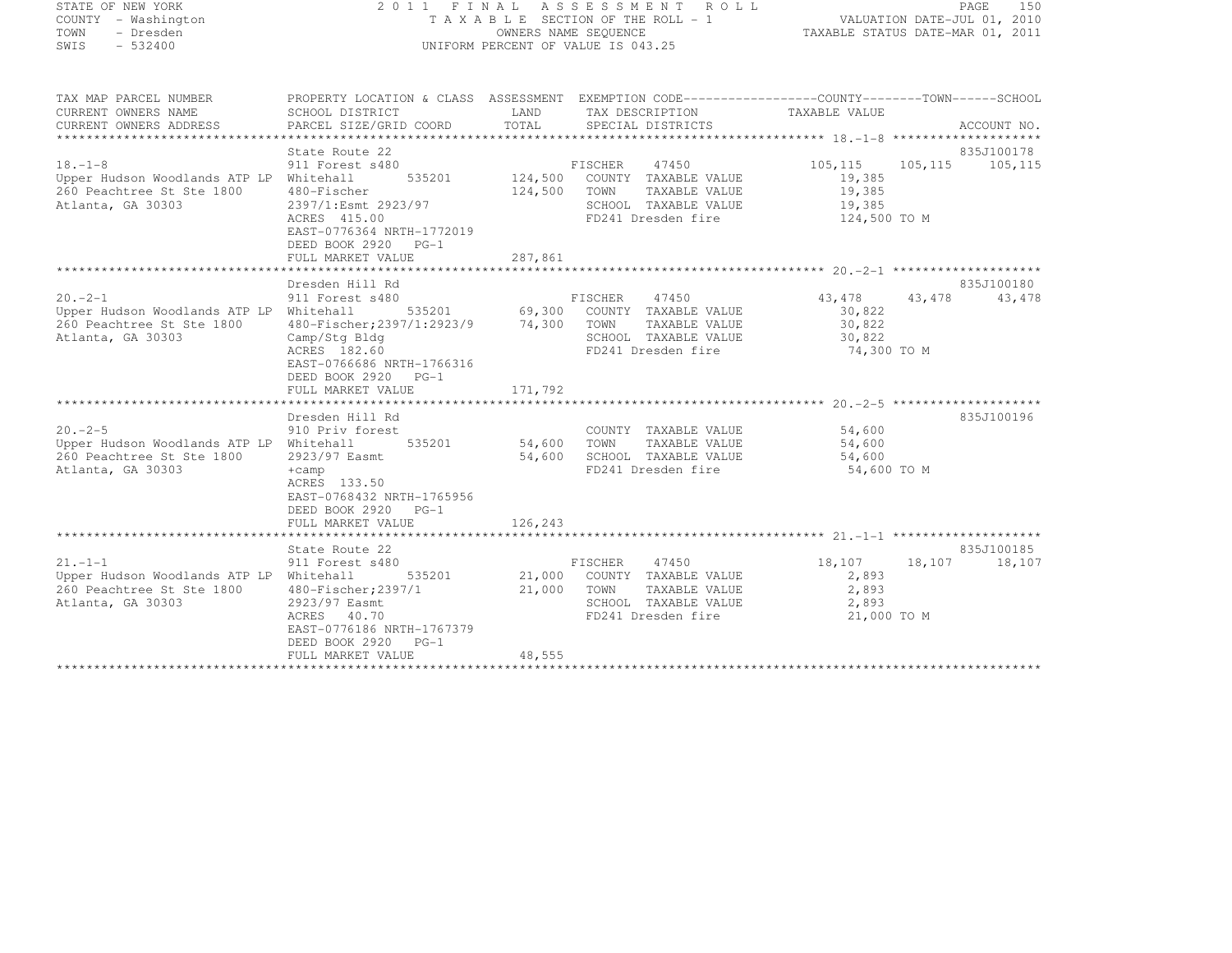# STATE OF NEW YORK 2 0 1 1 F I N A L A S S E S S M E N T R O L L PAGE <sup>151</sup> COUNTY - Washington T A X A B L E SECTION OF THE ROLL - 1 VALUATION DATE-JUL 01, 2010 TOWN - Dresden OWNERS NAME SEQUENCE TAXABLE STATUS DATE-MAR 01, 2011<br>- TRESDEN ON THE SEQUENCE TO A SECUENCE TO BE SERVED ON THE SEQUENCE OF SEXUE OF THE STATUS DATE MAR 01, 2011 SWIS - 532400 UNIFORM PERCENT OF VALUE IS 043.25

TAX MAP PARCEL NUMBER PROPERTY LOCATION & CLASS ASSESSMENT EXEMPTION CODE------------------COUNTY--------TOWN------SCHOOL

| CURRENT OWNERS NAME       | SCHOOL DISTRICT           | LAND    | TAX DESCRIPTION            | TAXABLE VALUE |                    |
|---------------------------|---------------------------|---------|----------------------------|---------------|--------------------|
| CURRENT OWNERS ADDRESS    | PARCEL SIZE/GRID COORD    | TOTAL   | SPECIAL DISTRICTS          |               | ACCOUNT NO.        |
|                           |                           |         |                            |               |                    |
|                           | 6157 Brook Way            |         |                            |               | 835J100450         |
| $23.20 - 2 - 8.2$         | 260 Seasonal res          |         | COUNTY TAXABLE VALUE       | 70,600        |                    |
| Valla Edward F            | 535201<br>Whitehall       | 6,400   | TOWN<br>TAXABLE VALUE      | 70,600        |                    |
| Valla Marilyn             | Seas Camp                 | 70,600  | SCHOOL TAXABLE VALUE       | 70,600        |                    |
| 36 Clark Rd               | FRNT 60.00 DPTH 79.00     |         | FD241 Dresden fire         | 70,600 TO M   |                    |
| Gansevoort, NY 12831      | EAST-0755536 NRTH-1753910 |         | FS242 Frederick's Pt Swr 2 | .00 FE        |                    |
|                           | DEED BOOK 465<br>PG-691   |         | 1.00 UN                    |               |                    |
|                           | FULL MARKET VALUE         | 163,237 |                            |               |                    |
|                           | 11 Blue Goose Rd          |         |                            |               |                    |
| $42. - 1 - 31.2$          | 210 1 Family Res          |         | STAR B<br>41854            | $\circ$       | $\Omega$<br>14,730 |
| Valley Debra              | 535201<br>Whitehall       | 8,100   | COUNTY TAXABLE VALUE       | 45,500        |                    |
| 11 Blue Goose Rd          | FRNT 270.00 DPTH 128.00   | 45,500  | TOWN<br>TAXABLE VALUE      | 45,500        |                    |
| Clemons, NY 12819         | EAST-0772532 NRTH-1730177 |         | SCHOOL TAXABLE VALUE       | 30,770        |                    |
|                           | DEED BOOK 819<br>$PG-99$  |         | FD241 Dresden fire         | 45,500 TO M   |                    |
|                           | FULL MARKET VALUE         | 105,202 |                            |               |                    |
|                           |                           |         |                            |               |                    |
|                           | Lands End Rd              |         |                            |               |                    |
| $26.8 - 3 - 30$           | 310 Res Vac               |         | COUNTY TAXABLE VALUE       | 500           |                    |
| Vander Plaat John         | Whitehall<br>535201       | 500     | TOWN<br>TAXABLE VALUE      | 500           |                    |
| PO Box 163                | FRNT 34.00 DPTH 130.00    | 500     | SCHOOL TAXABLE VALUE       | 500           |                    |
| Huletts Landing, NY 12841 | EAST-0754869 NRTH-1752334 |         | FD241 Dresden fire         | 500 TO M      |                    |
|                           | DEED BOOK 717<br>PG-196   |         |                            |               |                    |
|                           | FULL MARKET VALUE         | 1,156   |                            |               |                    |
|                           |                           |         |                            |               |                    |
|                           | 1 Deer Run Way            |         |                            |               | 835J101029         |
| $26. - 4 - 3.2$           | 312 Vac w/imprv           |         | COUNTY TAXABLE VALUE       | 54,600        |                    |
| Vanderplaat John J        | Whitehall<br>535201       | 20,300  | TOWN<br>TAXABLE VALUE      | 54,600        |                    |
| Vanderplaat Nancy         | 717/196;2896/343: NO LR'  | 54,600  | SCHOOL TAXABLE VALUE       | 54,600        |                    |
| PO Box 163                | 2897/1;2914/16            |         | FD241 Dresden fire         | 54,600 TO M   |                    |
| Huletts Landing, NY 12841 | ACRES 22.80               |         |                            |               |                    |
|                           | EAST-0755732 NRTH-1751515 |         |                            |               |                    |
|                           | DEED BOOK 717<br>$PG-196$ |         |                            |               |                    |
|                           |                           |         |                            |               |                    |
|                           |                           |         |                            |               |                    |
|                           | 11 Deer Run Way           |         |                            |               | 835J100908         |
| $26. - 4 - 15$            | 210 1 Family Res          |         | STAR B<br>41854            | $\circ$       | $\Omega$<br>14,730 |
| Vanderplaat John Jay      | 535201<br>Whitehall       | 43,800  | COUNTY TAXABLE VALUE       | 224,300       |                    |
| Vanderplaat Nancy         | Beach Rights              | 224,300 | TOWN<br>TAXABLE VALUE      | 224,300       |                    |
| PO Box 163                | ACRES<br>1.19             |         | SCHOOL TAXABLE VALUE       | 209,570       |                    |
| Huletts Landing, NY 12841 | EAST-0755512 NRTH-1751985 |         | FD241 Dresden fire         | 224,300 TO M  |                    |
|                           | PG-305<br>DEED BOOK 671   |         |                            |               |                    |
|                           | FULL MARKET VALUE         | 518,613 |                            |               |                    |
|                           |                           |         |                            |               |                    |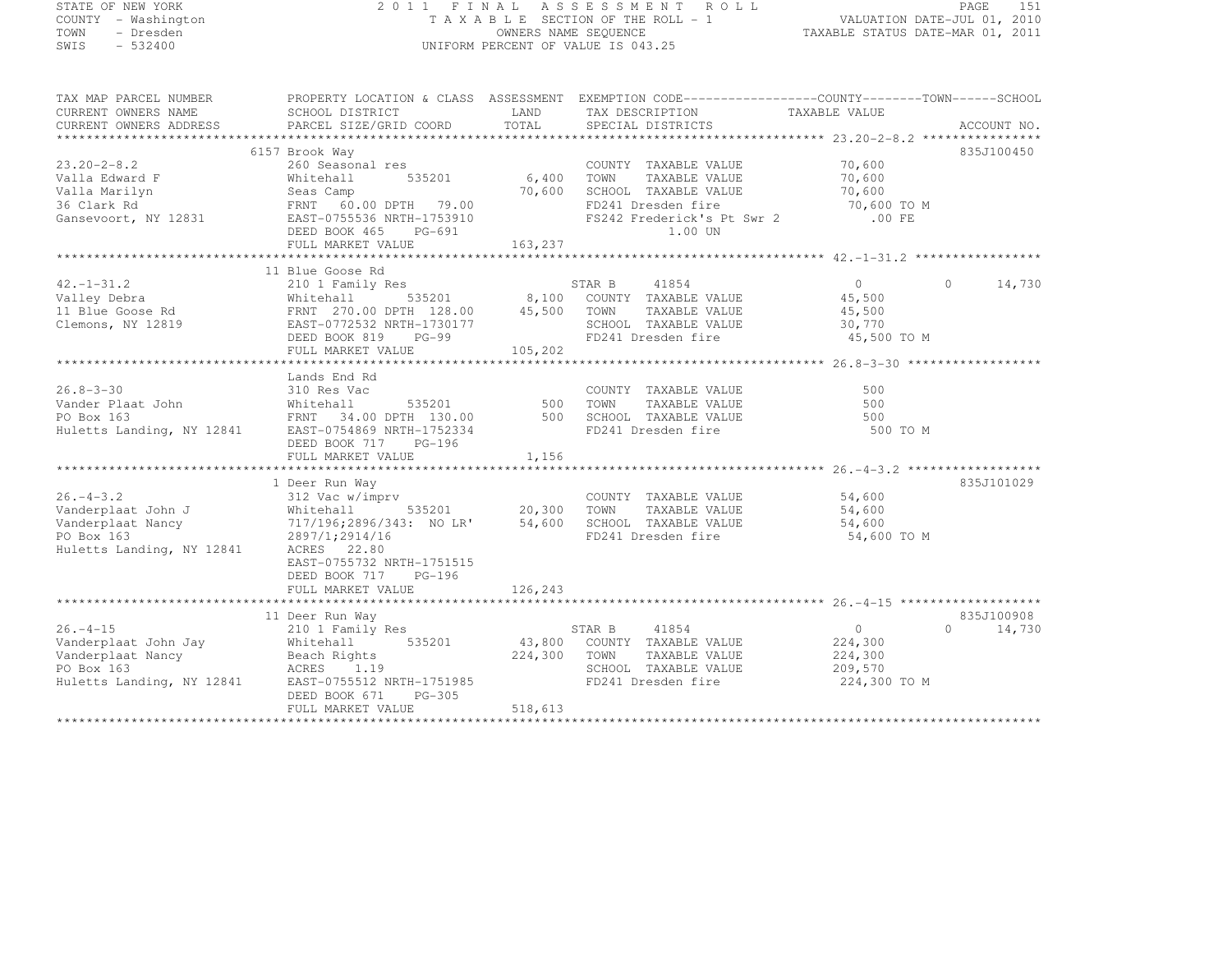# STATE OF NEW YORK 2 0 1 1 F I N A L A S S E S S M E N T R O L L PAGE <sup>152</sup> COUNTY - Washington T A X A B L E SECTION OF THE ROLL - 1 VALUATION DATE-JUL 01, 2010 TOWN - Dresden OWNERS NAME SEQUENCE TAXABLE STATUS DATE-MAR 01, 2011<br>- TRESDEN ON THE SEQUENCE TO A SECUENCE TO BE SERVED ON THE SEQUENCE OF SEXUE OF THE STATUS DATE MAR 01, 2011 SWIS - 532400 UNIFORM PERCENT OF VALUE IS 043.25

| TAX MAP PARCEL NUMBER                                                                                                                                       | PROPERTY LOCATION & CLASS ASSESSMENT EXEMPTION CODE----------------COUNTY-------TOWN------SCHOOL |             |                                                                                                                                                                                                                                                       |                     |            |
|-------------------------------------------------------------------------------------------------------------------------------------------------------------|--------------------------------------------------------------------------------------------------|-------------|-------------------------------------------------------------------------------------------------------------------------------------------------------------------------------------------------------------------------------------------------------|---------------------|------------|
| CURRENT OWNERS NAME                                                                                                                                         |                                                                                                  |             | TAX DESCRIPTION                                                                                                                                                                                                                                       | TAXABLE VALUE       |            |
| CURRENT OWNERS ADDRESS                                                                                                                                      |                                                                                                  |             |                                                                                                                                                                                                                                                       |                     |            |
|                                                                                                                                                             |                                                                                                  |             |                                                                                                                                                                                                                                                       |                     |            |
|                                                                                                                                                             | Lake Rd                                                                                          |             |                                                                                                                                                                                                                                                       |                     | 835J100753 |
| $28 - 2 - 8$                                                                                                                                                | 314 Rural vac<10                                                                                 |             | $\begin{array}{ccccccccc}\n & & & & & & \text{COUNTY} & \text{TAXABLE VALUE} & & & & & 4,500 \\  & & & & & 4,500 & \text{TOWN} & & & & \text{TAXABLE VALUE} & & & & 4,500 \\  & & & & & & & & & & 4,500 \\ \end{array}$<br>COUNTY TAXABLE VALUE 4,500 |                     |            |
| Vaniderstine Michael                                                                                                                                        | Whitehall                                                                                        |             |                                                                                                                                                                                                                                                       |                     |            |
|                                                                                                                                                             |                                                                                                  |             |                                                                                                                                                                                                                                                       | 4,500               |            |
|                                                                                                                                                             |                                                                                                  |             |                                                                                                                                                                                                                                                       | 4,500 TO M          |            |
|                                                                                                                                                             |                                                                                                  |             |                                                                                                                                                                                                                                                       |                     |            |
|                                                                                                                                                             |                                                                                                  |             |                                                                                                                                                                                                                                                       |                     |            |
|                                                                                                                                                             |                                                                                                  |             |                                                                                                                                                                                                                                                       |                     |            |
|                                                                                                                                                             | State Route 22/E Off                                                                             |             |                                                                                                                                                                                                                                                       |                     | 835J100755 |
| $28. - 2 - 18$                                                                                                                                              |                                                                                                  |             |                                                                                                                                                                                                                                                       |                     |            |
|                                                                                                                                                             | 910 Priv forest                                                                                  |             | COUNTY TAXABLE VALUE                                                                                                                                                                                                                                  | 8,300               |            |
|                                                                                                                                                             | 535201 8,300 TOWN                                                                                |             |                                                                                                                                                                                                                                                       | TAXABLE VALUE 8,300 |            |
|                                                                                                                                                             |                                                                                                  |             | 8,300 SCHOOL TAXABLE VALUE                                                                                                                                                                                                                            | 8,300               |            |
|                                                                                                                                                             |                                                                                                  |             | FD241 Dresden fire                                                                                                                                                                                                                                    | 8,300 TO M          |            |
|                                                                                                                                                             | DEED BOOK 436<br>$PG-69$                                                                         |             |                                                                                                                                                                                                                                                       |                     |            |
|                                                                                                                                                             | FULL MARKET VALUE                                                                                | 19,191      |                                                                                                                                                                                                                                                       |                     |            |
|                                                                                                                                                             |                                                                                                  |             |                                                                                                                                                                                                                                                       |                     |            |
|                                                                                                                                                             | 2113 Lands End Rd                                                                                |             |                                                                                                                                                                                                                                                       |                     | 835J100705 |
| $26. - 1 - 24$                                                                                                                                              | 260 Seasonal res                                                                                 |             | COUNTY TAXABLE VALUE 115,900                                                                                                                                                                                                                          |                     |            |
|                                                                                                                                                             |                                                                                                  |             |                                                                                                                                                                                                                                                       |                     |            |
| Victor Jean Claude<br>Victor Rosemarie (1994) Mitchall 535201<br>121 St Charles Ave (1995-1202) NRTH-1750684<br>121 St Charles Ave (1996-1203) NRTH-1750684 |                                                                                                  |             | 535201 29,300 TOWN TAXABLE VALUE 115,900<br>21 115,900 SCHOOL TAXABLE VALUE 115,900<br>115,900 SCHOOL TAXABLE VALUE<br>FD241 Dresden fire                                                                                                             |                     |            |
|                                                                                                                                                             |                                                                                                  |             | FD241 Dresden fire 115,900 TO M                                                                                                                                                                                                                       |                     |            |
| Stamford, CT 06907 DEED BOOK 641 PG-214                                                                                                                     |                                                                                                  |             |                                                                                                                                                                                                                                                       |                     |            |
|                                                                                                                                                             |                                                                                                  |             |                                                                                                                                                                                                                                                       |                     |            |
|                                                                                                                                                             |                                                                                                  |             |                                                                                                                                                                                                                                                       |                     |            |
|                                                                                                                                                             | Chase Rd                                                                                         |             |                                                                                                                                                                                                                                                       |                     | 835J100704 |
| $26.7 - 3 - 3$                                                                                                                                              | 312 Vac w/imprv - WTRFNT                                                                         |             | COUNTY TAXABLE VALUE 25,000                                                                                                                                                                                                                           |                     |            |
| Victor Jean Claude                                                                                                                                          | Whitehall 535201                                                                                 | 20,000 TOWN | TAXABLE VALUE                                                                                                                                                                                                                                         | 25,000              |            |
| Victor Rosemarie                                                                                                                                            | ELF 70                                                                                           |             | 25,000 SCHOOL TAXABLE VALUE                                                                                                                                                                                                                           | 25,000              |            |
| 121 St Charles Ave                                                                                                                                          | $26. - 3 - 3$                                                                                    |             | FD241 Dresden fire                                                                                                                                                                                                                                    | 25,000 TO M         |            |
|                                                                                                                                                             |                                                                                                  |             |                                                                                                                                                                                                                                                       |                     |            |
| Stamford, CT 06907                                                                                                                                          | FRNT 23.00 DPTH 87.00                                                                            |             |                                                                                                                                                                                                                                                       |                     |            |
|                                                                                                                                                             | EAST-0752307 NRTH-1751769                                                                        |             |                                                                                                                                                                                                                                                       |                     |            |
|                                                                                                                                                             | DEED BOOK 641 PG-214                                                                             |             |                                                                                                                                                                                                                                                       |                     |            |
|                                                                                                                                                             |                                                                                                  |             |                                                                                                                                                                                                                                                       |                     |            |
|                                                                                                                                                             |                                                                                                  |             |                                                                                                                                                                                                                                                       |                     |            |
|                                                                                                                                                             | Lands End Rd                                                                                     |             |                                                                                                                                                                                                                                                       |                     |            |
| $26. - 1 - 25.2$                                                                                                                                            | 314 Rural vac<10                                                                                 |             | COUNTY TAXABLE VALUE 30,000                                                                                                                                                                                                                           |                     |            |
| Victor Rosemarie                                                                                                                                            | 535201 30,000<br>Whitehall<br>Lr's 26.-3-2                                                       |             | TOWN<br>TAXABLE VALUE                                                                                                                                                                                                                                 | 30,000              |            |
| 121 St Charles Ave                                                                                                                                          |                                                                                                  | 30,000      | SCHOOL TAXABLE VALUE                                                                                                                                                                                                                                  | 30,000              |            |
| Stamford, CT 06907                                                                                                                                          | ACRES 8.50                                                                                       |             | FD241 Dresden fire                                                                                                                                                                                                                                    | 30,000 TO M         |            |
|                                                                                                                                                             | EAST-0752462 NRTH-1750700                                                                        |             |                                                                                                                                                                                                                                                       |                     |            |
|                                                                                                                                                             | DEED BOOK 822<br>PG-171                                                                          |             |                                                                                                                                                                                                                                                       |                     |            |
|                                                                                                                                                             | FULL MARKET VALUE                                                                                | 69,364      |                                                                                                                                                                                                                                                       |                     |            |
|                                                                                                                                                             |                                                                                                  |             |                                                                                                                                                                                                                                                       |                     |            |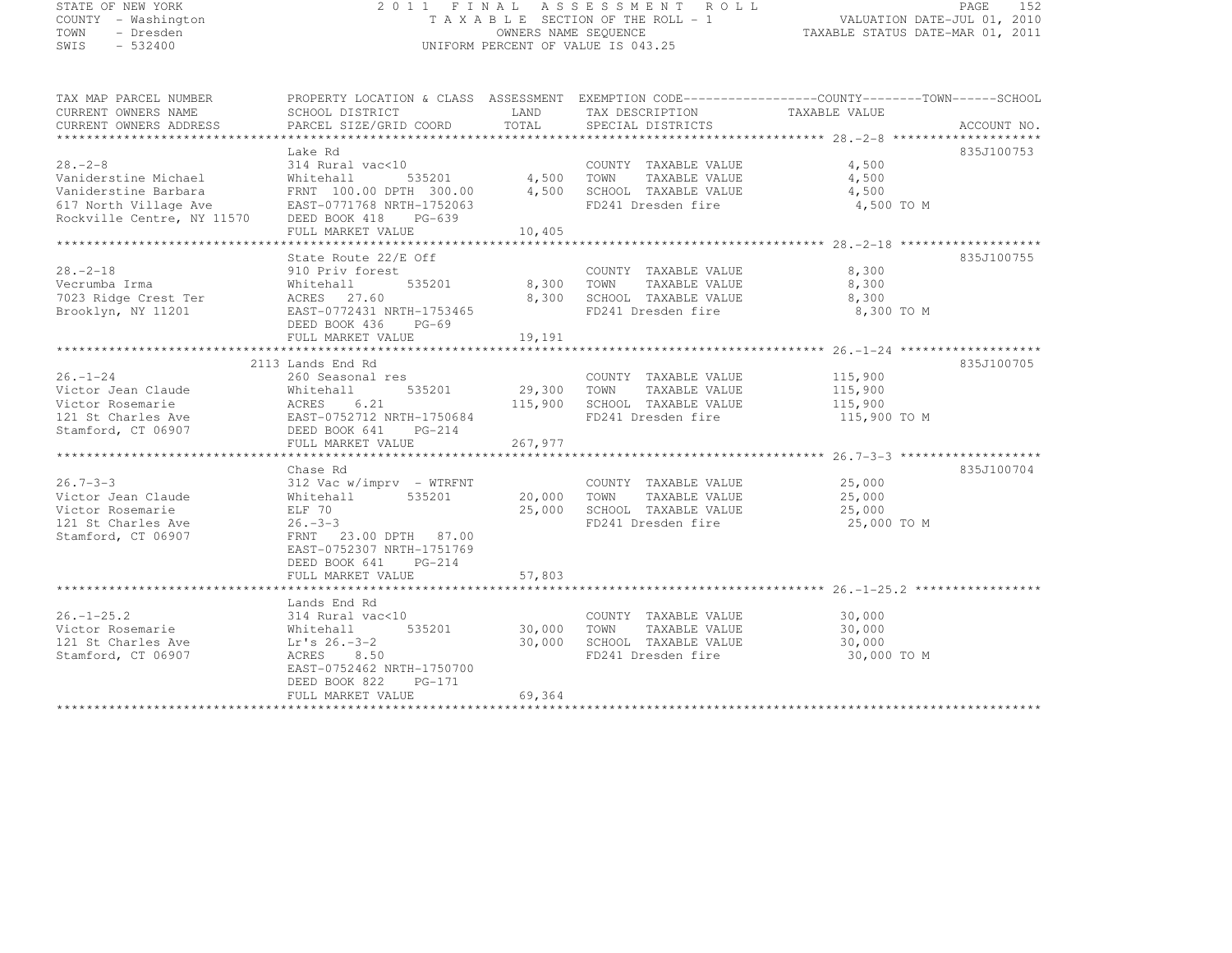# STATE OF NEW YORK 2 0 1 1 F I N A L A S S E S S M E N T R O L L PAGE <sup>153</sup> COUNTY - Washington T A X A B L E SECTION OF THE ROLL - 1 VALUATION DATE-JUL 01, 2010 TOWN - Dresden OWNERS NAME SEQUENCE TAXABLE STATUS DATE-MAR 01, 2011<br>- TRESDEN ON THE SEQUENCE TO A SECUENCE TO BE SERVED ON THE SEQUENCE OF SEXUE OF THE STATUS DATE MAR 01, 2011 SWIS - 532400 UNIFORM PERCENT OF VALUE IS 043.25

| TAX MAP PARCEL NUMBER                                                                                                                                                                                                                                         | PROPERTY LOCATION & CLASS ASSESSMENT EXEMPTION CODE----------------COUNTY-------TOWN-----SCHOOL |             |                                                            |                       |               |
|---------------------------------------------------------------------------------------------------------------------------------------------------------------------------------------------------------------------------------------------------------------|-------------------------------------------------------------------------------------------------|-------------|------------------------------------------------------------|-----------------------|---------------|
| CURRENT OWNERS NAME                                                                                                                                                                                                                                           | SCHOOL DISTRICT                                                                                 | LAND        | TAX DESCRIPTION                                            | TAXABLE VALUE         |               |
|                                                                                                                                                                                                                                                               |                                                                                                 |             |                                                            |                       |               |
|                                                                                                                                                                                                                                                               | 172 Dresden Hill Rd                                                                             |             |                                                            |                       | 835J100537    |
| $18. - 1 - 25$                                                                                                                                                                                                                                                | 322 Rural vac>10                                                                                |             | COUNTY TAXABLE VALUE 23,100                                |                       |               |
| Vigilante Gregory N                                                                                                                                                                                                                                           |                                                                                                 |             | TAXABLE VALUE                                              | 23,100                |               |
| Stanley Jennifer L                                                                                                                                                                                                                                            |                                                                                                 |             | 23,100 SCHOOL TAXABLE VALUE                                | 23,100                |               |
| 4 Drake Ct                                                                                                                                                                                                                                                    |                                                                                                 |             | FD241 Dresden fire                                         | 23,100 TO M           |               |
| Waterford, NY 12188                                                                                                                                                                                                                                           | Whitehall 535201<br>ACRES 28.70<br>EAST-0773786 NRTH-1769812<br>DEED BOOK 2416 PG-68            |             |                                                            |                       |               |
|                                                                                                                                                                                                                                                               | FULL MARKET VALUE                                                                               | 53,410      |                                                            |                       |               |
|                                                                                                                                                                                                                                                               |                                                                                                 |             |                                                            |                       |               |
|                                                                                                                                                                                                                                                               | 7101 Meadow Point Way                                                                           |             |                                                            |                       | 835J100756    |
| $24.13 - 1 - 23.1$                                                                                                                                                                                                                                            | 210 1 Family Res - WTRFNT COUNT<br>Whitehall 535201 36,800 TOWN                                 |             | COUNTY TAXABLE VALUE 152,300<br>TOWN TAXABLE VALUE 152,300 |                       |               |
| Villamil Richard J                                                                                                                                                                                                                                            |                                                                                                 |             |                                                            |                       |               |
|                                                                                                                                                                                                                                                               |                                                                                                 |             |                                                            |                       |               |
| 18 North St<br>18 North St<br>Essex Junction, VT 05452<br>Essex Junction, VT 05452<br>Essex Junction, VT 05452<br>Essex Junction, VT 05452<br>Essex Junction, VT 05452<br>$\frac{152,300}{152,300}$<br>$\frac{152,300}{152,300}$<br>$\frac{152,300}{152,300}$ |                                                                                                 |             |                                                            | 152,300 TO M          |               |
|                                                                                                                                                                                                                                                               | DEED BOOK 1818 PG-136                                                                           |             |                                                            |                       |               |
|                                                                                                                                                                                                                                                               | FULL MARKET VALUE                                                                               | 352, 139    |                                                            |                       |               |
|                                                                                                                                                                                                                                                               |                                                                                                 |             |                                                            |                       |               |
| $24.13 - 1 - 23.2$                                                                                                                                                                                                                                            | Bluff Head Rd<br>314 Rural vac<10 - WTRFNT                                                      |             | COUNTY TAXABLE VALUE 75,900                                |                       | 835J100756    |
| Villamil Richard J                                                                                                                                                                                                                                            | 535201 75,900 TOWN                                                                              |             | TAXABLE VALUE                                              |                       |               |
| Straton Suzanne                                                                                                                                                                                                                                               | Whitehall<br>$100'$ LF                                                                          |             | 75,900 SCHOOL TAXABLE VALUE                                | 75,900                |               |
| a Tanzania (1999)<br>18 North St                                                                                                                                                                                                                              | Green Space<br>Green Space                                                                      |             | FD241 Dresden fire                                         | 75,900<br>75,900 TO M |               |
|                                                                                                                                                                                                                                                               | FRNT 160.00 DPTH 115.00                                                                         |             |                                                            |                       |               |
| Essex Junction, VT 05452                                                                                                                                                                                                                                      | EAST-0756727 NRTH-1755693                                                                       |             |                                                            |                       |               |
|                                                                                                                                                                                                                                                               | DEED BOOK 1818 PG-121                                                                           |             |                                                            |                       |               |
|                                                                                                                                                                                                                                                               |                                                                                                 |             |                                                            |                       |               |
|                                                                                                                                                                                                                                                               |                                                                                                 |             |                                                            |                       |               |
|                                                                                                                                                                                                                                                               | State Route 22                                                                                  |             |                                                            |                       | 835J100404    |
| $42. - 1 - 23.2$                                                                                                                                                                                                                                              | 105 Vac farmland                                                                                |             | AG DIST 41720                                              | 18,684                | 18,684 18,684 |
| Vona Family Consent LP                                                                                                                                                                                                                                        | Whitehall                                                                                       |             | 535201 22,100 COUNTY TAXABLE VALUE                         | 3,416                 |               |
| 135 Richards Ave                                                                                                                                                                                                                                              | ACRES 41.80                                                                                     |             | 22,100 TOWN<br>TAXABLE VALUE                               | 3,416                 |               |
| Norwalk, CT 06854                                                                                                                                                                                                                                             | EAST-0773655 NRTH-1730218                                                                       |             | SCHOOL TAXABLE VALUE                                       | 3,416                 |               |
|                                                                                                                                                                                                                                                               | DEED BOOK 2658 PG-193                                                                           |             | FD241 Dresden fire                                         | 22,100 TO M           |               |
| MAY BE SUBJECT TO PAYMENT                                                                                                                                                                                                                                     | FULL MARKET VALUE                                                                               | 51,098      |                                                            |                       |               |
| UNDER AGDIST LAW TIL 2016                                                                                                                                                                                                                                     |                                                                                                 |             |                                                            |                       |               |
|                                                                                                                                                                                                                                                               |                                                                                                 |             |                                                            |                       |               |
|                                                                                                                                                                                                                                                               | State Route 22                                                                                  |             |                                                            |                       | 835J100405    |
| $42. - 1 - 23.3$                                                                                                                                                                                                                                              | 105 Vac farmland                                                                                |             | AG DIST 41720                                              | 13,784                | 13,784 13,784 |
| Vona Family Consent LP                                                                                                                                                                                                                                        | Whitehall                                                                                       |             | 535201 17,200 COUNTY TAXABLE VALUE                         | 3,416                 |               |
| 135 Richards Ave                                                                                                                                                                                                                                              | Aqr                                                                                             | 17,200 TOWN | TAXABLE VALUE                                              | 3,416                 |               |
| Norwalk, CT 06854                                                                                                                                                                                                                                             | $ACRES$ 41.30                                                                                   |             | SCHOOL TAXABLE VALUE                                       | 3,416                 |               |
|                                                                                                                                                                                                                                                               | EAST-0773899 NRTH-1731212                                                                       |             | FD241 Dresden fire                                         | 17,200 TO M           |               |
| MAY BE SUBJECT TO PAYMENT                                                                                                                                                                                                                                     | DEED BOOK 2658 PG-193                                                                           |             |                                                            |                       |               |
| UNDER AGDIST LAW TIL 2016                                                                                                                                                                                                                                     | FULL MARKET VALUE                                                                               | 39,769      |                                                            |                       |               |
|                                                                                                                                                                                                                                                               |                                                                                                 |             |                                                            |                       |               |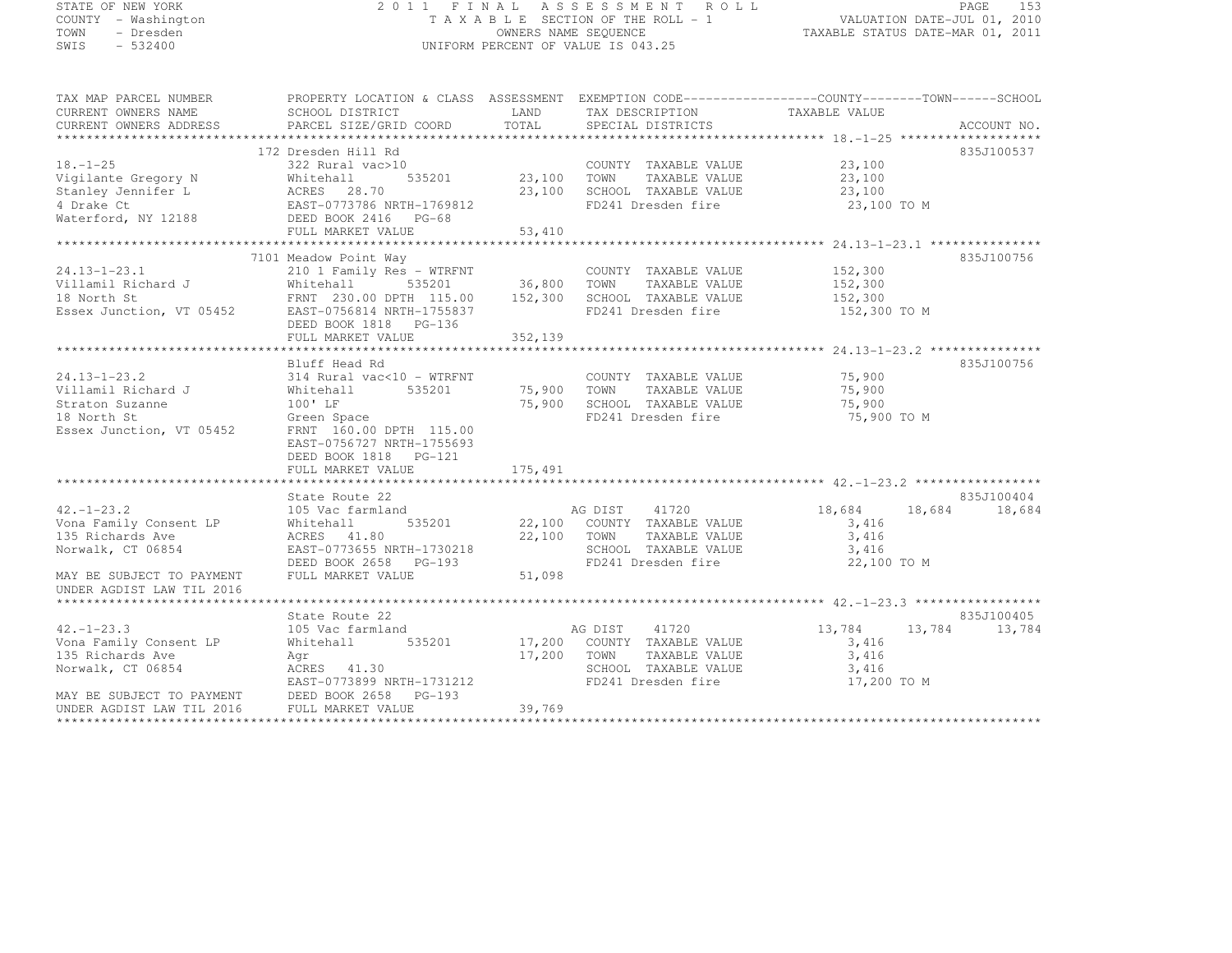# STATE OF NEW YORK 2 0 1 1 F I N A L A S S E S S M E N T R O L L PAGE <sup>154</sup> COUNTY - Washington T A X A B L E SECTION OF THE ROLL - 1 VALUATION DATE-JUL 01, 2010 TOWN - Dresden OWNERS NAME SEQUENCE TAXABLE STATUS DATE-MAR 01, 2011<br>- TRESDEN ON THE SEQUENCE TO A SECUENCE TO BE SERVED ON THE SEQUENCE OF SEXUE OF THE STATUS DATE MAR 01, 2011 SWIS - 532400 UNIFORM PERCENT OF VALUE IS 043.25

| TAX MAP PARCEL NUMBER<br>CURRENT OWNERS NAME<br>CURRENT OWNERS ADDRESS                                                                      | SCHOOL DISTRICT<br>PARCEL SIZE/GRID COORD                                                                                                                          | LAND<br>TOTAL    | PROPERTY LOCATION & CLASS ASSESSMENT EXEMPTION CODE-----------------COUNTY-------TOWN------SCHOOL<br>TAX DESCRIPTION<br>SPECIAL DISTRICTS | TAXABLE VALUE                                        |        | ACCOUNT NO. |
|---------------------------------------------------------------------------------------------------------------------------------------------|--------------------------------------------------------------------------------------------------------------------------------------------------------------------|------------------|-------------------------------------------------------------------------------------------------------------------------------------------|------------------------------------------------------|--------|-------------|
|                                                                                                                                             |                                                                                                                                                                    |                  |                                                                                                                                           |                                                      |        |             |
|                                                                                                                                             | 278 County Route 7                                                                                                                                                 |                  |                                                                                                                                           |                                                      |        | 835J101145  |
| $42. - 1 - 23.5$<br>Vona Family Consent LP<br>135 Richards Ave                                                                              | 120 Field crops<br>535201<br>Whitehall<br>1 270 & Barns                                                                                                            | 81,000 TOWN      | AG DIST 41720<br>36,100 COUNTY TAXABLE VALUE<br>TAXABLE VALUE                                                                             | 26,268<br>54,732<br>54,732                           | 26,268 | 26,268      |
| Norwalk, CT 06854                                                                                                                           | (wm Ingleston)<br>ACRES 62.20                                                                                                                                      |                  | SCHOOL TAXABLE VALUE<br>FD241 Dresden fire                                                                                                | 54,732<br>81,000 TO M                                |        |             |
| MAY BE SUBJECT TO PAYMENT<br>UNDER AGDIST LAW TIL 2016                                                                                      | EAST-0772894 NRTH-1728671<br>DEED BOOK 2658 PG-193<br>FULL MARKET VALUE                                                                                            | 187,283          |                                                                                                                                           |                                                      |        |             |
|                                                                                                                                             |                                                                                                                                                                    |                  |                                                                                                                                           |                                                      |        |             |
|                                                                                                                                             | County Route 7                                                                                                                                                     |                  |                                                                                                                                           |                                                      |        | 835J100018  |
| $50. -4 - 1$<br>Vona Family Consent LP<br>135 Richards Ave<br>Norwalk, CT 06854<br>MAY BE SUBJECT TO PAYMENT                                | 105 Vac farmland<br>535201<br>Whitehall<br>600' Rd Frt<br>$50. -1 -1$<br>ACRES 47.00<br>EAST-0771839 NRTH-1725736                                                  | 26,700<br>26,700 | 41720<br>AG DIST<br>COUNTY TAXABLE VALUE<br>TOWN<br>TAXABLE VALUE<br>SCHOOL TAXABLE VALUE<br>FD241 Dresden fire                           | 22,522<br>4,178<br>4,178<br>4,178<br>26,700 TO M     | 22,522 | 22,522      |
| UNDER AGDIST LAW TIL 2016                                                                                                                   | DEED BOOK 2658 PG-193                                                                                                                                              |                  |                                                                                                                                           |                                                      |        |             |
|                                                                                                                                             | FULL MARKET VALUE                                                                                                                                                  | 61,734           |                                                                                                                                           |                                                      |        |             |
|                                                                                                                                             | 7 Babcock Rd                                                                                                                                                       |                  |                                                                                                                                           |                                                      |        | 835J100007  |
| $50. -4 - 2.1$<br>Vona Family Consent LP<br>135 Richards Ave<br>Norwalk, CT 06854<br>MAY BE SUBJECT TO PAYMENT<br>UNDER AGDIST LAW TIL 2016 | 112 Dairy farm<br>535201<br>Whitehall<br>$50. - 1 - 2.1$<br>ACRES 74.80<br>EAST-0772499 NRTH-1726936<br>DEED BOOK 2658 PG-193<br>FULL MARKET VALUE                 | 301,040          | AG DIST 41720<br>50,200 COUNTY TAXABLE VALUE<br>130,200 TOWN<br>TAXABLE VALUE<br>SCHOOL TAXABLE VALUE<br>FD241 Dresden fire               | 36,562<br>93.638<br>93,638<br>93,638<br>130,200 TO M | 36,562 | 36,562      |
|                                                                                                                                             |                                                                                                                                                                    |                  |                                                                                                                                           |                                                      |        |             |
| $50. -4 - 2.3$<br>Vona Family Consent LP<br>135 Richards Ave<br>Norwalk, CT 06854                                                           | Babcock Rd<br>312 Vac w/imprv<br>535201<br>Whitehall<br>Well Hse<br>$50. - 1 - 2.3$<br>FRNT 15.00 DPTH 15.00<br>EAST-0773151 NRTH-1726162<br>DEED BOOK 2658 PG-193 | 1,100            | COUNTY TAXABLE VALUE<br>1,000 TOWN<br>TAXABLE VALUE<br>SCHOOL TAXABLE VALUE<br>FD241 Dresden fire                                         | 1,100<br>1,100<br>1,100<br>1,100 TO M                |        | 835J101062  |
|                                                                                                                                             | FULL MARKET VALUE                                                                                                                                                  | 2,543            |                                                                                                                                           |                                                      |        |             |
|                                                                                                                                             |                                                                                                                                                                    |                  | ************************************ 49.-2-4.8-8806 **************                                                                        |                                                      |        |             |
|                                                                                                                                             | 44-46 Maple Acres Way                                                                                                                                              |                  |                                                                                                                                           |                                                      |        | 835J100148  |
| $49. -2 - 4.8 - 8806$<br>Waqar Henry Jr<br>Waqar JoAnne                                                                                     | 280 Res Multiple - WTRFNT<br>Whitehall<br>535201<br>leased parcel Lot No. 16 25,000                                                                                |                  | COUNTY TAXABLE VALUE<br>0 TOWN<br>TAXABLE VALUE<br>SCHOOL TAXABLE VALUE                                                                   | 25,000<br>25,000<br>25,000                           |        |             |
| 268 NY Rte 43<br>Stephentown, NY 12168                                                                                                      | EAST-0732700 NRTH-1296480<br>FULL MARKET VALUE                                                                                                                     | 57,803           | FD241 Dresden fire                                                                                                                        | 25,000 TO M                                          |        |             |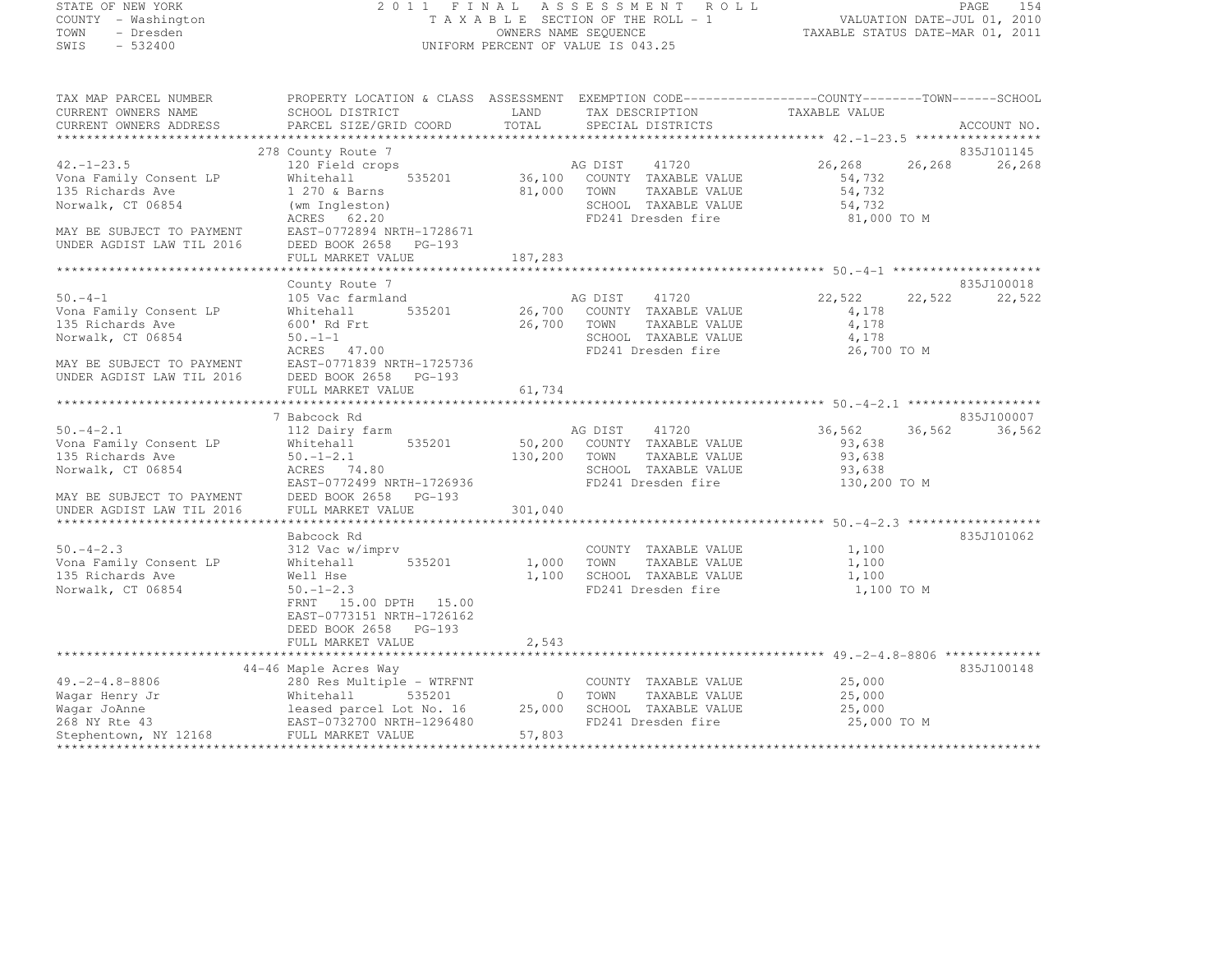STATE OF NEW YORK 2 0 1 1 F I N A L A S S E S S M E N T R O L L PAGE <sup>155</sup> COUNTY - Washington T A X A B L E SECTION OF THE ROLL - 1 VALUATION DATE-JUL 01, 2010 TOWN - Dresden OWNERS NAME SEQUENCE TAXABLE STATUS DATE-MAR 01, 2011<br>- TRESDEN ON THE SEQUENCE TO A SECUENCE TO BE SERVED ON THE SEQUENCE OF SEXUE OF THE STATUS DATE MAR 01, 2011 SIALE OF NEW LONG<br>
COUNTY – Washington<br>
TAXABLE SECTION OF THE ROLL –<br>
TOWN – Dresden<br>
SWIS – 532400 TAX MAP PARCEL NUMBER PROPERTY LOCATION & CLASS ASSESSMENT EXEMPTION CODE------------------COUNTY--------TOWN------SCHOOL CURRENT OWNERS NAME SCHOOL DISTRICT LAND TAX DESCRIPTION TAXABLE VALUE CURRENT OWNERS ADDRESS PARCEL SIZE/GRID COORD TOTAL SPECIAL DISTRICTS ACCOUNT NO. \*\*\*\*\*\*\*\*\*\*\*\*\*\*\*\*\*\*\*\*\*\*\*\*\*\*\*\*\*\*\*\*\*\*\*\*\*\*\*\*\*\*\*\*\*\*\*\*\*\*\*\*\*\*\*\*\*\*\*\*\*\*\*\*\*\*\*\*\*\*\*\*\*\*\*\*\*\*\*\*\*\*\*\*\*\*\*\*\*\*\*\*\*\*\*\*\*\*\*\*\*\*\* 26.8-5-3.6 \*\*\*\*\*\*\*\*\*\*\*\*\*\*\*\*\*835J101128 2048 Lands End Rd 835J10112826.8-5-3.6 210 1 Family Res COUNTY TAXABLE VALUE 135,200 Wagner Michael J Whitehall 535201 25,200 TOWN TAXABLE VALUE 135,200 Wagner Karen L 1/2 Duplex-Add 135,200 SCHOOL TAXABLE VALUE 135,200 11 Deerpath Rd Party Wall Agmt 609/290 FD241 Dresden fire 135,200 TO M

| Flemington, NJ 08822                              | FRNT<br>75.00 DPTH 137.00<br>EAST-0753857 NRTH-1752077<br>DEED BOOK 2547 PG-182<br>FULL MARKET VALUE | 312,601 |                       |                     |            |
|---------------------------------------------------|------------------------------------------------------------------------------------------------------|---------|-----------------------|---------------------|------------|
|                                                   |                                                                                                      |         |                       |                     |            |
|                                                   | Sheep Meadow Ln                                                                                      |         |                       |                     | 835J101129 |
| $26.8 - 5 - 3.7$                                  | 314 Rural vac<10                                                                                     |         | COUNTY TAXABLE VALUE  | 12,100              |            |
| Wagner Michael J                                  | Whitehall<br>535201                                                                                  | 12,100  | TOWN<br>TAXABLE VALUE | 12,100              |            |
| Waqner Karen L                                    | 99.00 DPTH 139.00<br>FRNT                                                                            | 12,100  | SCHOOL TAXABLE VALUE  | 12,100              |            |
| 11 Deerpath Rd                                    | EAST-0753756 NRTH-1752158                                                                            |         | FD241 Dresden fire    | 12,100 TO M         |            |
| Flemington, NJ 08822                              | DEED BOOK 2547 PG-182                                                                                |         |                       |                     |            |
|                                                   | FULL MARKET VALUE                                                                                    | 27,977  |                       |                     |            |
|                                                   |                                                                                                      |         |                       |                     |            |
|                                                   | 2752 Sheep Meadow Ln                                                                                 |         |                       |                     | 835J101100 |
| $26.8 - 5 - 9$                                    | 210 1 Family Res - WTRFNT                                                                            |         | COUNTY TAXABLE VALUE  | 392,500             |            |
| Walker William H III                              | 535201<br>Whitehall                                                                                  | 153,000 | TOWN<br>TAXABLE VALUE | 392,500             |            |
| 1153 Route 44-45                                  | Lot 1                                                                                                | 392,500 | SCHOOL TAXABLE VALUE  | 392,500             |            |
| Clintondale, NY 12515                             | 111 Lf                                                                                               |         | FD241 Dresden fire    | 392,500 TO M        |            |
|                                                   | FRNT 111.00 DPTH 285.00                                                                              |         |                       |                     |            |
|                                                   | EAST-0753270 NRTH-1752813                                                                            |         |                       |                     |            |
|                                                   | DEED BOOK 1814 PG-339<br>FULL MARKET VALUE                                                           |         |                       |                     |            |
|                                                   |                                                                                                      | 907,514 |                       |                     |            |
|                                                   | Lk George                                                                                            |         |                       |                     | 835J101134 |
| $23.20 - 3 - 7.1$                                 | $312$ Vac w/imprv - WTRFNT                                                                           |         | COUNTY TAXABLE VALUE  | 126,800             |            |
| Washington County                                 | 535201<br>Whitehall                                                                                  | 116,800 | TOWN<br>TAXABLE VALUE | 126,800             |            |
| Pickerel Bay Assoc Lease                          | Lease 616/83                                                                                         | 126,800 | SCHOOL TAXABLE VALUE  | 126,800             |            |
| Attn: Thomas Gorman                               | Lf 120'                                                                                              |         | FD241 Dresden fire    | 126,800 TO M        |            |
| 9 Night Run Rd                                    | 57.00 DPTH 150.00<br>FRNT                                                                            |         |                       |                     |            |
| Charlotte, VT 05442                               | EAST-0755793 NRTH-1754235                                                                            |         |                       |                     |            |
|                                                   | DEED BOOK 427<br>$PG-275$                                                                            |         |                       |                     |            |
|                                                   | FULL MARKET VALUE                                                                                    | 293,179 |                       |                     |            |
|                                                   |                                                                                                      |         |                       |                     |            |
|                                                   | 92 Dresden Rd                                                                                        |         |                       |                     | 8379900701 |
| $21. - 1 - 11$                                    | 270 Mfg housing                                                                                      |         | STAR B MH 41864       | $\circ$<br>$\Omega$ | 14,730     |
| Webster Clarence J                                | Whitehall<br>535201                                                                                  | 2,600   | COUNTY TAXABLE VALUE  | 37,000              |            |
| Delaware & Hudson Railway Corp 270 On RR Property |                                                                                                      | 37,000  | TOWN<br>TAXABLE VALUE | 37,000              |            |
| 92 Dresden Station Rd                             | FRNT 234.00 DPTH<br>62.00                                                                            |         | SCHOOL TAXABLE VALUE  | 22,270              |            |
| Whitehall, NY 12887                               | EAST-0780520 NRTH-1765365                                                                            |         | FD241 Dresden fire    | 37,000 TO M         |            |
|                                                   | $PG-168$<br>DEED BOOK 639                                                                            |         |                       |                     |            |
|                                                   | FULL MARKET VALUE                                                                                    | 85,549  |                       |                     |            |
|                                                   |                                                                                                      |         |                       |                     |            |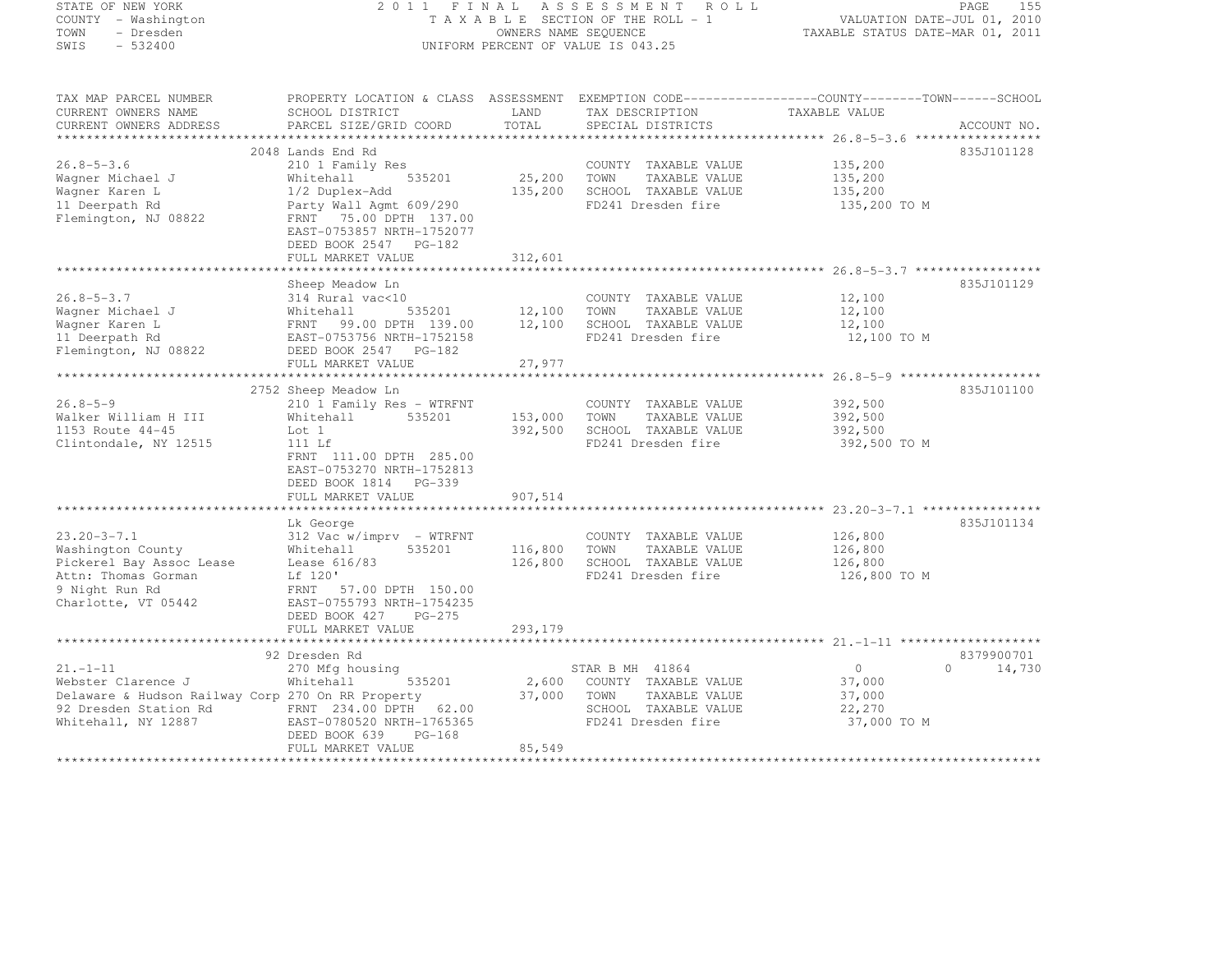| STATE OF NEW YORK   |  |           |
|---------------------|--|-----------|
| COUNTY - Washington |  |           |
| TOWN                |  | - Dresden |
| SWTS                |  | $-532400$ |

#### STATE OF NEW YORK 2 0 1 1 F I N A L A S S E S S M E N T R O L L PAGE <sup>156</sup> COUNTY - Washington T A X A B L E SECTION OF THE ROLL - 1 VALUATION DATE-JUL 01, 2010 TOWN - Dresden OWNERS NAME SEQUENCE TAXABLE STATUS DATE-MAR 01, 2011<br>- TRESDEN ON THE SEQUENCE TO A SECUENCE TO BE SERVED ON THE SEQUENCE OF SEXUE OF THE STATUS DATE MAR 01, 2011 SWIS - 532400 CONTRORM PERCENT OF VALUE IS 043.25

| TAX MAP PARCEL NUMBER                                                                                       | PROPERTY LOCATION & CLASS ASSESSMENT EXEMPTION CODE-----------------COUNTY-------TOWN------SCHOOL                                                                                                                                                    |            |                                                                           |                                  |                |
|-------------------------------------------------------------------------------------------------------------|------------------------------------------------------------------------------------------------------------------------------------------------------------------------------------------------------------------------------------------------------|------------|---------------------------------------------------------------------------|----------------------------------|----------------|
| CURRENT OWNERS NAME                                                                                         | SCHOOL DISTRICT                                                                                                                                                                                                                                      |            | LAND TAX DESCRIPTION TAXABLE VALUE                                        |                                  |                |
|                                                                                                             |                                                                                                                                                                                                                                                      |            |                                                                           |                                  |                |
|                                                                                                             |                                                                                                                                                                                                                                                      |            |                                                                           |                                  |                |
|                                                                                                             | 2823 Chase Rd                                                                                                                                                                                                                                        |            |                                                                           |                                  | 835J100768     |
| $26.7 - 3 - 12$                                                                                             | 260 Seasonal res - WTRFNT                                                                                                                                                                                                                            |            | COUNTY TAXABLE VALUE 223,000                                              |                                  |                |
| Weilacher Carol                                                                                             | Whitehall<br>535201                                                                                                                                                                                                                                  | 106,900    | TOWN<br>TAXABLE VALUE                                                     | 223,000                          |                |
| 18 Bergen Pl                                                                                                | 410/651                                                                                                                                                                                                                                              | 223,000    | SCHOOL TAXABLE VALUE                                                      | 223,000                          |                |
| Mahwah, NJ 07430                                                                                            | LF 50                                                                                                                                                                                                                                                |            |                                                                           | FD241 Dresden fire 223,000 TO M  |                |
|                                                                                                             | $26. - 3 - 12$                                                                                                                                                                                                                                       |            |                                                                           |                                  |                |
|                                                                                                             | FRNT 100.00 DPTH 90.00                                                                                                                                                                                                                               |            |                                                                           |                                  |                |
|                                                                                                             | EAST-0752648 NRTH-1751678                                                                                                                                                                                                                            |            |                                                                           |                                  |                |
|                                                                                                             | DEED BOOK 723 PG-190                                                                                                                                                                                                                                 |            |                                                                           |                                  |                |
|                                                                                                             |                                                                                                                                                                                                                                                      |            |                                                                           |                                  |                |
|                                                                                                             |                                                                                                                                                                                                                                                      |            |                                                                           |                                  |                |
|                                                                                                             | 26 Dresden Hill Rd                                                                                                                                                                                                                                   |            |                                                                           |                                  | 835J100035     |
| $18, -1 - 9$                                                                                                | 210 1 Family Res                                                                                                                                                                                                                                     |            | s<br>535201 7,800 STAR EN 41834                                           | 10,800<br>10,800                 | $\overline{0}$ |
|                                                                                                             | 18.-1-9<br>Wescott Richard J<br>Wescott May I<br>26 Dresden Hill Rd<br>Whitehall, NY 12887<br>26 Dresden Hill Rd<br>26 Dresden Hill Rd<br>26 Dresden Hill Rd<br>26 Dresden Hill Rd<br>26 Dresden Hill Rd<br>26 Dresden Hill Rd<br>26 Dresden Hill Rd |            |                                                                           | $\overline{0}$<br>$\overline{0}$ | 27,890         |
|                                                                                                             |                                                                                                                                                                                                                                                      |            | 72,000 COUNTY TAXABLE VALUE                                               | 61,200                           |                |
|                                                                                                             |                                                                                                                                                                                                                                                      |            | TOWN TAXABLE VALUE                                                        | 61,200                           |                |
|                                                                                                             |                                                                                                                                                                                                                                                      |            | SOHOOL TAXABLE VALUE 44,110                                               |                                  |                |
|                                                                                                             | FULL MARKET VALUE                                                                                                                                                                                                                                    |            | 166,474 FD241 Dresden fire                                                | 72,000 TO M                      |                |
|                                                                                                             |                                                                                                                                                                                                                                                      |            |                                                                           |                                  |                |
|                                                                                                             | 25 Dresden Hill Rd                                                                                                                                                                                                                                   |            |                                                                           |                                  | 835J100036     |
| $18. - 1 - 10$                                                                                              | 210 1 Family Res                                                                                                                                                                                                                                     |            | COUNTY TAXABLE VALUE 45,000                                               |                                  |                |
|                                                                                                             | Wescott Richard J<br>Wescott May I Mitehall 535201<br>26 Dresden Hill Rd EAST-0776486 NRTH-1769889<br>Whitehall, NY 12887 DEED BOOK 1714 PG-215<br>FIII MAPKET VALUE                                                                                 | 8,800 TOWN | TAXABLE VALUE                                                             | 45,000                           |                |
|                                                                                                             |                                                                                                                                                                                                                                                      |            | 45,000 SCHOOL TAXABLE VALUE 45,000<br>FD241 Dresden fire 45,000 TO M      |                                  |                |
|                                                                                                             |                                                                                                                                                                                                                                                      |            |                                                                           |                                  |                |
|                                                                                                             |                                                                                                                                                                                                                                                      |            |                                                                           |                                  |                |
|                                                                                                             | FULL MARKET VALUE                                                                                                                                                                                                                                    | 104,046    |                                                                           |                                  |                |
|                                                                                                             |                                                                                                                                                                                                                                                      |            |                                                                           |                                  |                |
|                                                                                                             | 172 South Bay Rd 49 PCT OF VALUE USED FOR EXEMPTION PURPOSES                                                                                                                                                                                         |            |                                                                           |                                  | 835J100772     |
| $58. - 1 - 4$                                                                                               |                                                                                                                                                                                                                                                      |            |                                                                           | $24, 255$ $24, 255$ 0            | 24,255         |
| Wheeler Eloise LE                                                                                           | Whitehall                                                                                                                                                                                                                                            |            |                                                                           |                                  | 27,890         |
|                                                                                                             | 172 South Bay Rd 696/287;442/172                                                                                                                                                                                                                     |            | 99,000 COUNTY TAXABLE VALUE                                               | 74,745                           |                |
| Clemons, NY 12819                                                                                           | Clemons, NY 12819 (CRES 103.00 TOWN TAXABLE VALUE 74, 745<br>EAST-0765830 NRTH-1720876 SCHOOL TAXABLE VALUE 46, 855<br>DEED BOOK 683 PG-310 228, 902<br>FULL MARKET VALUE 228, 902<br>FULL MARKET VALUE 228, 902                                     |            |                                                                           |                                  |                |
|                                                                                                             |                                                                                                                                                                                                                                                      |            |                                                                           |                                  |                |
|                                                                                                             |                                                                                                                                                                                                                                                      |            |                                                                           |                                  |                |
|                                                                                                             |                                                                                                                                                                                                                                                      |            |                                                                           |                                  |                |
|                                                                                                             |                                                                                                                                                                                                                                                      |            |                                                                           |                                  |                |
|                                                                                                             | 13394 State Route 22                                                                                                                                                                                                                                 |            |                                                                           |                                  | 835J100294     |
| $42. - 1 - 17$                                                                                              | 210 1 Family Res                                                                                                                                                                                                                                     |            | 41854<br>STAR B                                                           | $\overline{0}$                   | $0 \t 14,730$  |
| 42.-1-17 210 1<br>White Carl J Whiteh<br>13394 State Route 22 ACRES<br>Whitehall, NY 12887 EAST-0<br>PEST-0 | Whitehall                                                                                                                                                                                                                                            |            | 535201 10,900 COUNTY TAXABLE VALUE<br>60 68.000 70mm mayoring the transit | 68,000                           |                |
|                                                                                                             | 5.60                                                                                                                                                                                                                                                 |            |                                                                           | 68,000                           |                |
|                                                                                                             | EAST-0774649 NRTH-1736524<br>DEED BOOK 858 PG-46                                                                                                                                                                                                     |            | SCHOOL TAXABLE VALUE                                                      | 53,270                           |                |
|                                                                                                             |                                                                                                                                                                                                                                                      |            | FD241 Dresden fire                                                        | 68,000 TO M                      |                |
|                                                                                                             | FULL MARKET VALUE                                                                                                                                                                                                                                    | 157,225    |                                                                           |                                  |                |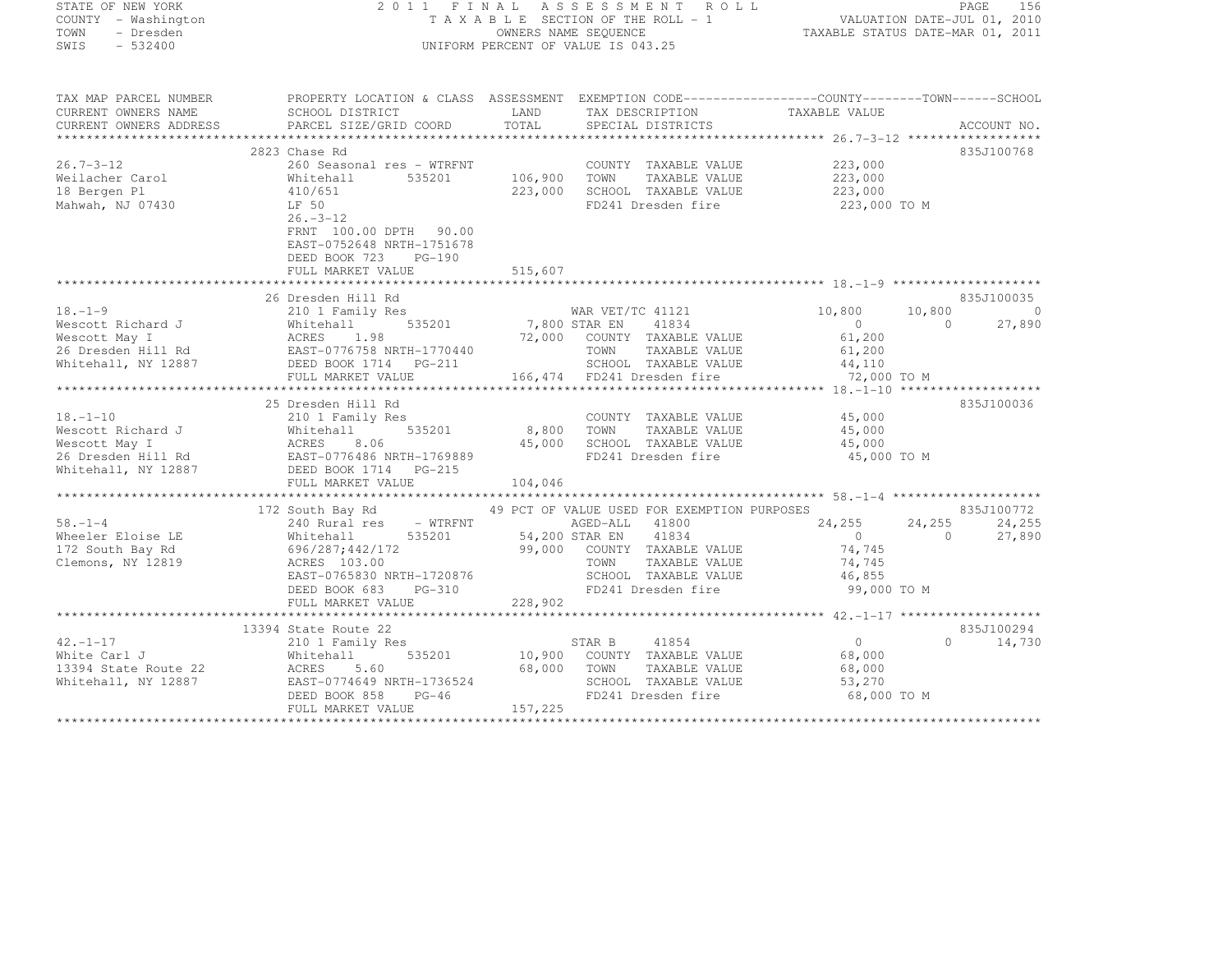| STATE OF NEW YORK       |                                                                                                                                             |             | 2011 FINAL ASSESSMENT ROLL                                  |                                  | PAGE 157    |
|-------------------------|---------------------------------------------------------------------------------------------------------------------------------------------|-------------|-------------------------------------------------------------|----------------------------------|-------------|
| COUNTY - Washington     |                                                                                                                                             |             | TAXABLE SECTION OF THE ROLL - 1 VALUATION DATE-JUL 01, 2010 |                                  |             |
| TOWN<br>- Dresden       |                                                                                                                                             |             | OWNERS NAME SEQUENCE                                        | TAXABLE STATUS DATE-MAR 01, 2011 |             |
| SWIS - 532400           |                                                                                                                                             |             | UNIFORM PERCENT OF VALUE IS 043.25                          |                                  |             |
|                         |                                                                                                                                             |             |                                                             |                                  |             |
|                         | TAX MAP PARCEL NUMBER THE PROPERTY LOCATION & CLASS ASSESSMENT EXEMPTION CODE---------------COUNTY--------TOWN------SCHOOL                  |             |                                                             |                                  |             |
|                         | CURRENT OWNERS NAME                 SCHOOL DISTRICT<br>CURRENT OWNERS ADDRESS             PARCEL SIZE/GRID COORD                            | LAND        | TAX DESCRIPTION TAXABLE VALUE                               |                                  |             |
|                         |                                                                                                                                             | TOTAL       | SPECIAL DISTRICTS                                           |                                  | ACCOUNT NO. |
|                         |                                                                                                                                             |             |                                                             |                                  |             |
|                         | 6101 Bayview Rd                                                                                                                             |             |                                                             |                                  | 835J100302  |
| $23.20 - 2 - 5.1$       | 260 Seasonal res - WTRFNT<br>260 Seasonal res – WTRFNT<br>Whitehall 535201 61<br>Bdy Line Agmt 635/7 189<br>Lf 54'<br>FRNT 54.00 DPTH 83.00 |             | COUNTY TAXABLE VALUE 189,100                                |                                  |             |
| White Heath C           |                                                                                                                                             | 61,500 TOWN | TAXABLE VALUE                                               | 189,100                          |             |
| White Catherine L       |                                                                                                                                             | 189,100     | SCHOOL TAXABLE VALUE                                        | 189,100                          |             |
| 21 King St              |                                                                                                                                             |             | FD241 Dresden fire                                          | 189,100 TO M                     |             |
| Fort Edward, NY 12828   |                                                                                                                                             |             | FS242 Frederick's Pt Swr 2                                  | $.00$ FE                         |             |
|                         | EAST-0755321 NRTH-1754243                                                                                                                   |             | 1.00 UN                                                     |                                  |             |
|                         | DEED BOOK 2756 PG-65                                                                                                                        |             |                                                             |                                  |             |
|                         | FULL MARKET VALUE                                                                                                                           | 437,225     |                                                             |                                  |             |
|                         |                                                                                                                                             |             |                                                             |                                  |             |
|                         | Bluff Head Rd                                                                                                                               |             |                                                             |                                  | 835J100489  |
|                         |                                                                                                                                             |             | COUNTY TAXABLE VALUE                                        | 80,500                           |             |
|                         | 535201 80,500                                                                                                                               |             | TOWN TAXABLE VALUE 80,500                                   |                                  |             |
|                         |                                                                                                                                             |             | 80,500 SCHOOL TAXABLE VALUE                                 | 80,500                           |             |
|                         |                                                                                                                                             |             | FD241 Dresden fire                                          | 80,500 TO M                      |             |
|                         | EAST-0760890 NRTH-1764512                                                                                                                   |             |                                                             |                                  |             |
|                         | DEED BOOK W 481 PG-439                                                                                                                      |             |                                                             |                                  |             |
|                         | FULL MARKET VALUE                                                                                                                           | 186,127     |                                                             |                                  |             |
|                         |                                                                                                                                             |             |                                                             |                                  | 835J100488  |
| $20. - 1 - 9$           | 5595 Bluff Head Way                                                                                                                         |             | COUNTY TAXABLE VALUE 458,500                                |                                  |             |
| White Lucy              |                                                                                                                                             |             | 259,700 TOWN TAXABLE VALUE                                  |                                  |             |
| 112 W 15th Apt 5        | 9999 Bluit nead way<br>260 Seasonal res - WTRFNT<br>Whitehall 535201<br>282' Lf                                                             | 458,500     | SCHOOL TAXABLE VALUE                                        | 458,500<br>458,500               |             |
| New York, NY 10011-3708 | ACRES 1.70                                                                                                                                  |             | FD241 Dresden fire                                          | 458,500 TO M                     |             |
|                         | EAST-0757827 NRTH-1763895                                                                                                                   |             |                                                             |                                  |             |
|                         | DEED BOOK W 481 PG-439                                                                                                                      |             |                                                             |                                  |             |
|                         | FULL MARKET VALUE                                                                                                                           | 1060,116    |                                                             |                                  |             |
|                         |                                                                                                                                             |             |                                                             |                                  |             |
|                         | Pulpit Point Rd/s Off                                                                                                                       |             |                                                             |                                  | 835J101031  |
| $18. - 1 - 11$          |                                                                                                                                             |             | COUNTY TAXABLE VALUE 1,400                                  |                                  |             |
| Wible Ilean S           | 314 Rural vac<10<br>Whitehall 535201<br>FRNT 148.00 DPTH 111.00                                                                             |             | 1,400 TOWN TAXABLE VALUE                                    | 1,400                            |             |
| 1 San Jose Dr           |                                                                                                                                             | 1,400       | SCHOOL TAXABLE VALUE                                        | 1,400                            |             |
| Palm Coast, FL 32137    | EAST-0782724 NRTH-1774357                                                                                                                   |             | FD241 Dresden fire                                          | 1,400 TO M                       |             |
|                         | DEED BOOK 617 PG-139                                                                                                                        |             |                                                             |                                  |             |
|                         | FULL MARKET VALUE                                                                                                                           | 3,237       |                                                             |                                  |             |
|                         |                                                                                                                                             |             |                                                             |                                  |             |

FULL MARKET VALUE 3,237 \*\*\*\*\*\*\*\*\*\*\*\*\*\*\*\*\*\*\*\*\*\*\*\*\*\*\*\*\*\*\*\*\*\*\*\*\*\*\*\*\*\*\*\*\*\*\*\*\*\*\*\*\*\*\*\*\*\*\*\*\*\*\*\*\*\*\*\*\*\*\*\*\*\*\*\*\*\*\*\*\*\*\*\*\*\*\*\*\*\*\*\*\*\*\*\*\*\*\*\*\*\*\* 28.-1-6.6 \*\*\*\*\*\*\*\*\*\*\*\*\*\*\*\*\*\*

FULL MARKET VALUE 3,237 \*\*\*\*\*\*\*\*\*\*\*\*\*\*\*\*\*\*\*\*\*\*\*\*\*\*\*\*\*\*\*\*\*\*\*\*\*\*\*\*\*\*\*\*\*\*\*\*\*\*\*\*\*\*\*\*\*\*\*\*\*\*\*\*\*\*\*\*\*\*\*\*\*\*\*\*\*\*\*\*\*\*\*\*\*\*\*\*\*\*\*\*\*\*\*\*\*\*\*\*\*\*\*\*\*\*\*\*\*\*\*\*\*\*\*\*\*\*\*\*\*\*\*\*\*\*\*\*\*\*\*\*

 Lillians Way 28.-1-6.6 314 Rural vac<10 COUNTY TAXABLE VALUE 1,400 Wilbur Allen Wilbur († 1935)<br>1,400 Million - Whitehall 1,400 IOWN TAXABLE VALUE 1,400<br>1,400 Million - Prime 1,400 Million - Prime 1,400 Million - Prime 1,400 Million - Prime 1,400 Million - Prime Wilbur Marcinda FRNT 62.00 DPTH 242.00 1,400 SCHOOL TAXABLE VALUE 1,400 1 Lillians Way 1,400 TO M EAST-0770330 NRTH-1752215 FD241 Dresden fire 1,400 TO M<br>-

Clemons, NY 12819 DEED BOOK 961 PG-39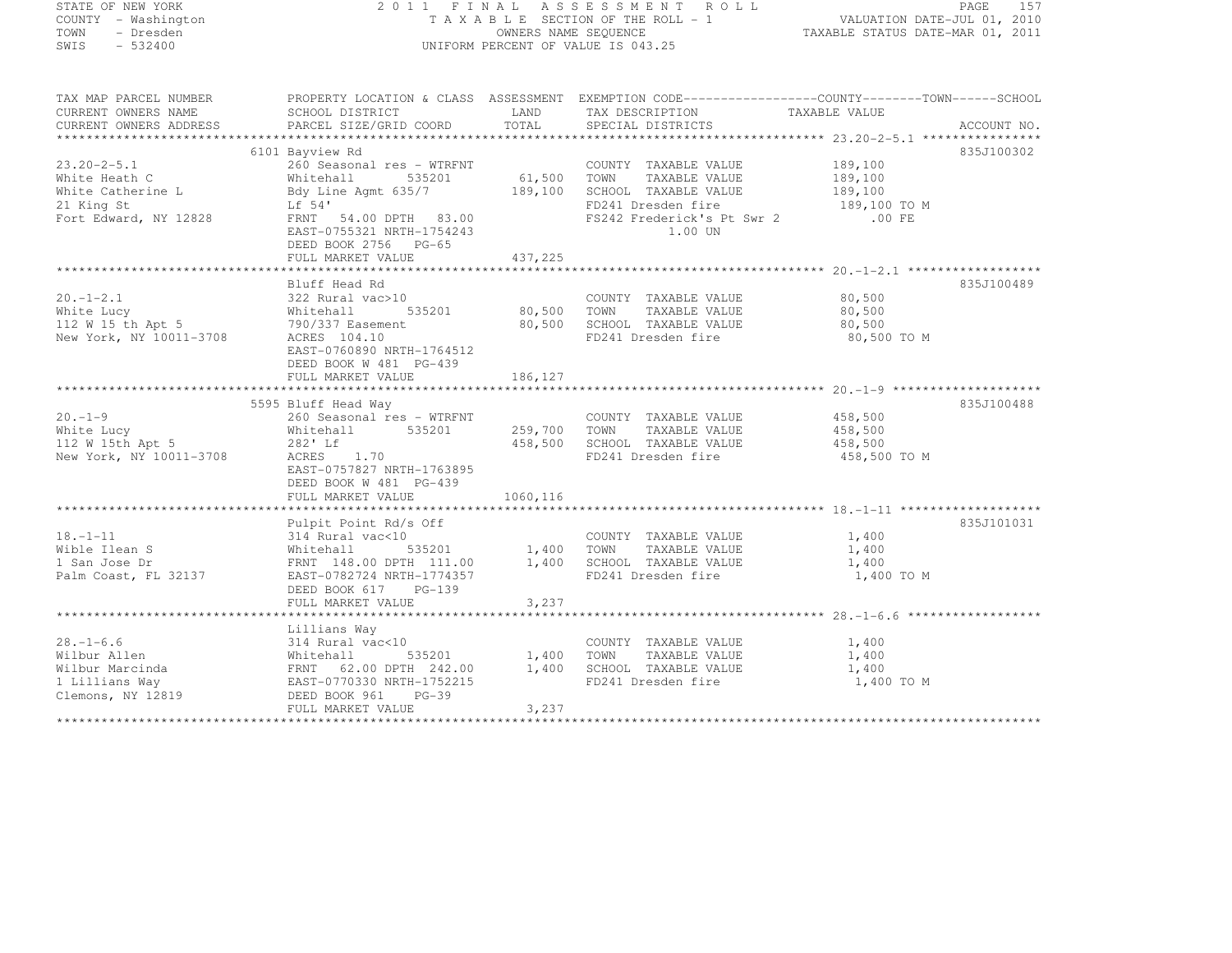# STATE OF NEW YORK 2 0 1 1 F I N A L A S S E S S M E N T R O L L PAGE <sup>158</sup> COUNTY - Washington T A X A B L E SECTION OF THE ROLL - 1 VALUATION DATE-JUL 01, 2010 TOWN - Dresden OWNERS NAME SEQUENCE TAXABLE STATUS DATE-MAR 01, 2011<br>- TRESDEN ON THE SEQUENCE TO A SECUENCE TO BE SERVED ON THE SEQUENCE OF SEXUE OF THE STATUS DATE MAR 01, 2011 SWIS - 532400 UNIFORM PERCENT OF VALUE IS 043.25

| TAX MAP PARCEL NUMBER                                                                                                                          | PROPERTY LOCATION & CLASS ASSESSMENT EXEMPTION CODE----------------COUNTY-------TOWN-----SCHOOL |          |                                                                                                                                                                                                                                                                                                                                                      |                            |                                     |
|------------------------------------------------------------------------------------------------------------------------------------------------|-------------------------------------------------------------------------------------------------|----------|------------------------------------------------------------------------------------------------------------------------------------------------------------------------------------------------------------------------------------------------------------------------------------------------------------------------------------------------------|----------------------------|-------------------------------------|
|                                                                                                                                                |                                                                                                 |          |                                                                                                                                                                                                                                                                                                                                                      |                            |                                     |
|                                                                                                                                                | 1 Lillians Way                                                                                  |          |                                                                                                                                                                                                                                                                                                                                                      |                            | 835J101052                          |
| $28. - 1 - 6.3$<br>Wilbur Allen G<br>Wilbur Marcinda                                                                                           | 210 1 Family Res<br>535201<br>Whitehall<br>$961 - 39$                                           |          | $\begin{tabular}{lcccccc} \multicolumn{2}{c}{\text{STAR B}} & & & 41854 & & & & 0 \\ \multicolumn{2}{c}{3,600} & & \multicolumn{2}{c}{\text{COUNTY}} & \multicolumn{2}{c}{\text{TAXABLE VALUE}} & & & 34,600 \\ \multicolumn{2}{c}{3,600} & & \multicolumn{2}{c}{\text{TOMN}} & & \multicolumn{2}{c}{\text{TAXABLE VALUE}} & & 34,600 \end{tabular}$ |                            | $0 \t 14,730$                       |
| 1 Lillians Way<br>Clemons, NY 12819<br>EAST-0770329 NRTH-1752276                                                                               | DEED BOOK 960 PG-154                                                                            |          | SCHOOL TAXABLE VALUE<br>FD241 Dresden fire                                                                                                                                                                                                                                                                                                           | 19,870<br>34,600 TO M      |                                     |
|                                                                                                                                                | FULL MARKET VALUE                                                                               | 80,000   |                                                                                                                                                                                                                                                                                                                                                      |                            |                                     |
|                                                                                                                                                |                                                                                                 |          |                                                                                                                                                                                                                                                                                                                                                      |                            |                                     |
| $49. -2 - 9$                                                                                                                                   | 207 Pike Brook Rd                                                                               |          |                                                                                                                                                                                                                                                                                                                                                      | 19,750<br>19,750           | 835J100796                          |
|                                                                                                                                                | 280 Res Multiple<br>Whitehall 535201                                                            |          | AGED-CO/TN 41801<br>11,400 AGED-SCH 41804                                                                                                                                                                                                                                                                                                            | $\overline{0}$<br>$\sim$ 0 |                                     |
|                                                                                                                                                |                                                                                                 |          | 39,500 STAR EN 41834                                                                                                                                                                                                                                                                                                                                 |                            | $0$<br>19,750<br>19,750<br>$\Omega$ |
|                                                                                                                                                |                                                                                                 |          | COUNTY TAXABLE VALUE                                                                                                                                                                                                                                                                                                                                 | $19,750$<br>$-750$         |                                     |
| Wilbur Fannie M<br>Whitehall 535201<br>Whitehall 535201<br>207 Pike Brook Rd<br>Clemons, NY 12819<br>DEED BOOK 936 PG-115                      |                                                                                                 |          | TOWN                                                                                                                                                                                                                                                                                                                                                 | TAXABLE VALUE 19,750       |                                     |
|                                                                                                                                                | FULL MARKET VALUE                                                                               |          | 91,329 SCHOOL TAXABLE VALUE<br>FD241 Dresden fire                                                                                                                                                                                                                                                                                                    | $\sim$ 0                   |                                     |
|                                                                                                                                                |                                                                                                 |          |                                                                                                                                                                                                                                                                                                                                                      | 39,500 TO M                |                                     |
|                                                                                                                                                |                                                                                                 |          |                                                                                                                                                                                                                                                                                                                                                      |                            |                                     |
| $41. - 1 - 15$                                                                                                                                 | 479 Pike Brook Rd<br>240 Rural res                                                              |          | COUNTY TAXABLE VALUE 46,900                                                                                                                                                                                                                                                                                                                          |                            | 835J100231                          |
| Wilbur Richard L                                                                                                                               | 535201 19,000 TOWN                                                                              |          | TAXABLE VALUE                                                                                                                                                                                                                                                                                                                                        | 46,900                     |                                     |
| 190 S Avery                                                                                                                                    | Whitenaii<br>ACRES 15.10<br>2764163 NRTH-1                                                      |          | 46,900 SCHOOL TAXABLE VALUE                                                                                                                                                                                                                                                                                                                          | 46,900                     |                                     |
| Waterford, MI 48328                                                                                                                            | EAST-0764163 NRTH-1729949                                                                       |          | FD241 Dresden fire                                                                                                                                                                                                                                                                                                                                   | 46,900 TO M                |                                     |
|                                                                                                                                                | DEED BOOK 459 PG-554                                                                            |          |                                                                                                                                                                                                                                                                                                                                                      |                            |                                     |
|                                                                                                                                                | FULL MARKET VALUE                                                                               | 108,439  |                                                                                                                                                                                                                                                                                                                                                      |                            |                                     |
|                                                                                                                                                |                                                                                                 |          |                                                                                                                                                                                                                                                                                                                                                      |                            |                                     |
| $26. - 1 - 5.1$                                                                                                                                | 3023 Points Of View Way<br>260 Seasonal res - WTRFNT                                            |          | COUNTY TAXABLE VALUE                                                                                                                                                                                                                                                                                                                                 | 539,900                    | 835J101104                          |
| Wild Thyme Land Co Inc                                                                                                                         | 535201 280,000 TOWN<br>Whitehall                                                                |          | TAXABLE VALUE                                                                                                                                                                                                                                                                                                                                        | 539,900                    |                                     |
| Attn: Eleanor S Darcy                                                                                                                          | coup and the seasure of the Sample of San House 539,900<br>Gar                                  |          | SCHOOL TAXABLE VALUE                                                                                                                                                                                                                                                                                                                                 | 539,900                    |                                     |
| 21 Smith Ave                                                                                                                                   | Gar                                                                                             |          | FD241 Dresden fire                                                                                                                                                                                                                                                                                                                                   | 539,900 TO M               |                                     |
| Westminster, MD 21157                                                                                                                          | Lf 155                                                                                          |          |                                                                                                                                                                                                                                                                                                                                                      |                            |                                     |
|                                                                                                                                                | <b>ACRES</b><br>1.65                                                                            |          |                                                                                                                                                                                                                                                                                                                                                      |                            |                                     |
|                                                                                                                                                | EAST-0750068 NRTH-1750986                                                                       |          |                                                                                                                                                                                                                                                                                                                                                      |                            |                                     |
|                                                                                                                                                | DEED BOOK 592<br>$PG-98$                                                                        | 1248,324 |                                                                                                                                                                                                                                                                                                                                                      |                            |                                     |
|                                                                                                                                                | FULL MARKET VALUE                                                                               |          |                                                                                                                                                                                                                                                                                                                                                      |                            |                                     |
|                                                                                                                                                | 6322 Sunset Bay Rd                                                                              |          |                                                                                                                                                                                                                                                                                                                                                      |                            | 835J100282                          |
| $23.20 - 4 - 5$                                                                                                                                | 260 Seasonal res                                                                                |          |                                                                                                                                                                                                                                                                                                                                                      | $\sim$ 0                   | $\Omega$<br>27,890                  |
| Wilford Donald T                                                                                                                               | Whitehall<br>535201                                                                             |          | STAR EN 41834<br>6,400 COUNTY TAXABLE VALUE                                                                                                                                                                                                                                                                                                          | 72,400                     |                                     |
| Wilford Barbara A Camp Seas 72,400 TOWN<br>PO Box 30 FRNT 40.00 DPTH 80.00 SCHOO:<br>Huletts Landing, NY 12841 EAST-0756051_NRTH-1754065 FD241 |                                                                                                 |          | TAXABLE VALUE                                                                                                                                                                                                                                                                                                                                        | 72,400                     |                                     |
|                                                                                                                                                |                                                                                                 |          | SCHOOL TAXABLE VALUE                                                                                                                                                                                                                                                                                                                                 | 44,510                     |                                     |
|                                                                                                                                                |                                                                                                 |          | FD241 Dresden fire                                                                                                                                                                                                                                                                                                                                   | 72,400 TO M                |                                     |
|                                                                                                                                                | DEED BOOK 440 PG-1091<br>FULL MARKET VALUE                                                      | 167,399  |                                                                                                                                                                                                                                                                                                                                                      |                            |                                     |
|                                                                                                                                                |                                                                                                 |          |                                                                                                                                                                                                                                                                                                                                                      |                            |                                     |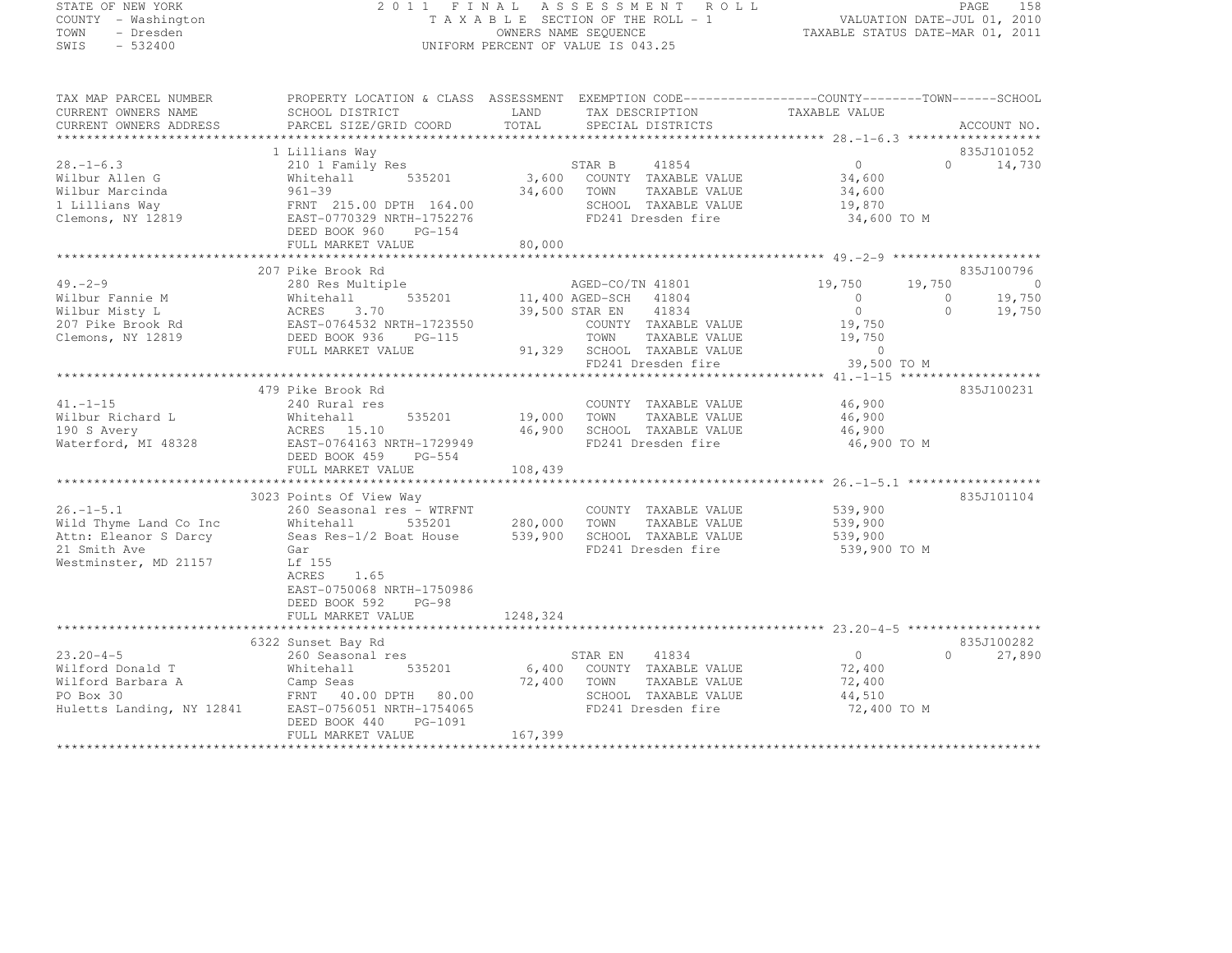| STATE OF NEW YORK                                              |                                                                                                             |                      | 2011 FINAL ASSESSMENT ROLL                                                       | VALUATION DATE-JUL 01, 2010      | 159<br>PAGE                 |
|----------------------------------------------------------------|-------------------------------------------------------------------------------------------------------------|----------------------|----------------------------------------------------------------------------------|----------------------------------|-----------------------------|
| COUNTY - Washington<br>- Dresden<br>TOWN                       |                                                                                                             | OWNERS NAME SEQUENCE | T A X A B L E SECTION OF THE ROLL - 1                                            | TAXABLE STATUS DATE-MAR 01, 2011 |                             |
| $-532400$<br>SWIS                                              |                                                                                                             |                      | UNIFORM PERCENT OF VALUE IS 043.25                                               |                                  |                             |
|                                                                |                                                                                                             |                      |                                                                                  |                                  |                             |
| TAX MAP PARCEL NUMBER                                          | PROPERTY LOCATION & CLASS ASSESSMENT EXEMPTION CODE---------------COUNTY-------TOWN-----SCHOOL              |                      |                                                                                  |                                  |                             |
| CURRENT OWNERS NAME                                            | SCHOOL DISTRICT                                                                                             | LAND                 | TAX DESCRIPTION TAXABLE VALUE                                                    |                                  |                             |
| CURRENT OWNERS ADDRESS                                         | PARCEL SIZE/GRID COORD                                                                                      | TOTAL                | SPECIAL DISTRICTS                                                                |                                  | ACCOUNT NO.                 |
| **********************                                         |                                                                                                             |                      |                                                                                  |                                  |                             |
|                                                                | 5303 Bluff Head Rd                                                                                          |                      |                                                                                  |                                  | 835J100800                  |
| $24. - 1 - 9$<br>Wilkening Karen                               | 240 Rural res<br>- WTRFNT<br>535201<br>Whitehall                                                            | 249,100 TOWN         | COUNTY TAXABLE VALUE<br>TAXABLE VALUE                                            | 415,000<br>415,000               |                             |
| Wilkening Dean                                                 | 335' Lake Frt                                                                                               |                      | 415,000 SCHOOL TAXABLE VALUE                                                     | 415,000                          |                             |
|                                                                | ACRES 34.80                                                                                                 |                      | FD241 Dresden fire                                                               | 415,000 TO M                     |                             |
| wiikening Dean<br>CISAC-Encina Hall<br>Stanford, CA 94305–6165 | EAST-0759238 NRTH-1758446                                                                                   |                      |                                                                                  |                                  |                             |
|                                                                | DEED BOOK R 431 PG-506                                                                                      |                      |                                                                                  |                                  |                             |
|                                                                | FULL MARKET VALUE                                                                                           | 959,538              |                                                                                  |                                  |                             |
|                                                                | **************************                                                                                  |                      |                                                                                  |                                  |                             |
|                                                                | 4215 Kateri Way                                                                                             |                      |                                                                                  |                                  | 835J100014                  |
| $26.8 - 8 - 9$                                                 | 260 Seasonal res                                                                                            |                      | COUNTY TAXABLE VALUE                                                             | 74,500                           |                             |
| Willett Charles T                                              |                                                                                                             | 13,600 TOWN          | TAXABLE VALUE                                                                    | 74,500                           |                             |
| Willet Deirdre M                                               |                                                                                                             |                      | 74,500 SCHOOL TAXABLE VALUE                                                      | 74,500                           |                             |
| 300 Barn Hill Rd                                               | Whitehall<br>FRNT 64.00 DPTH 114.00<br>FRNT 64.00 DPTH 114.00<br>EAST-0753829 NRTH-1753355<br>DEED BOOK 017 |                      | FD241 Dresden fire                                                               | 74,500 TO M                      |                             |
| Monroe, CT 06468                                               | DEED BOOK 917 PG-291                                                                                        |                      | HS241 Hulet land swr 1                                                           | 1.00 UN C                        |                             |
|                                                                | FULL MARKET VALUE                                                                                           | 172,254              |                                                                                  |                                  |                             |
|                                                                |                                                                                                             |                      |                                                                                  |                                  |                             |
| $24. - 1 - 6.3$                                                | 5316 Bluff Head Rd                                                                                          |                      | COUNTY TAXABLE VALUE                                                             |                                  |                             |
| Williams Gary                                                  | 210 1 Family Res - WTRFNT<br>Whitehall 535201                                                               |                      |                                                                                  | 775,000<br>775,000               |                             |
| Williams Donna                                                 |                                                                                                             |                      |                                                                                  | 775,000                          |                             |
| 29 Velina Dr                                                   | WILL.<br>Elf 500<br>Tub Lot<br>Sub Lot 3                                                                    |                      | 375,800 TOWN TAXABLE VALUE<br>775,000 SCHOOL TAXABLE VALUE<br>FD241 Dresden fire | 775,000 TO M                     |                             |
| Burnt Hills, NY 12027                                          | ACRES 16.34                                                                                                 |                      |                                                                                  |                                  |                             |
|                                                                | EAST-0759054 NRTH-1759366                                                                                   |                      |                                                                                  |                                  |                             |
|                                                                | DEED BOOK 820 PG-58                                                                                         |                      |                                                                                  |                                  |                             |
|                                                                | FULL MARKET VALUE                                                                                           | 1791,908             |                                                                                  |                                  |                             |
|                                                                |                                                                                                             |                      |                                                                                  |                                  |                             |
|                                                                | 563 Pike Brook Rd                                                                                           |                      |                                                                                  |                                  | 835J100798                  |
| $41. - 1 - 12$                                                 | 270 Mfg housing                                                                                             |                      | COUNTY TAXABLE VALUE                                                             | 20,000                           |                             |
| Williams Joseph                                                | Ph<br>Ph<br>1.00<br>EAST-0764210 NRTH-1731655                                                               | 5,000 TOWN           | TAXABLE VALUE                                                                    | 20,000                           |                             |
| Williams Pamela                                                |                                                                                                             | 20,000               | SCHOOL TAXABLE VALUE                                                             | 20,000                           |                             |
| PO Box 80                                                      |                                                                                                             |                      | FD241 Dresden fire                                                               | 20,000 TO M                      |                             |
| Poultney, VT 05764                                             | DEED BOOK 729<br>PG-264                                                                                     |                      |                                                                                  |                                  |                             |
|                                                                | FULL MARKET VALUE                                                                                           | 46,243               |                                                                                  |                                  |                             |
|                                                                | 180 County Route 6                                                                                          |                      |                                                                                  |                                  | 835J100937                  |
| $27. - 4 - 8.6$                                                | 240 Rural res                                                                                               |                      | STAR B<br>41854                                                                  | $\overline{0}$                   | $0 \qquad \qquad$<br>14,730 |
| Williams Marshall                                              | 535201<br>Whitehall                                                                                         |                      | 24,900 COUNTY TAXABLE VALUE                                                      | 136,000                          |                             |
| Williams Cathleen                                              | Lot B                                                                                                       | 136,000 TOWN         | TAXABLE VALUE                                                                    | 136,000                          |                             |
| 180 County Rt 6                                                | ACRES 17.96                                                                                                 |                      | SCHOOL TAXABLE VALUE                                                             | 121,270                          |                             |
| Whitehall, NY 12887                                            | EAST-0767748 NRTH-1748798                                                                                   |                      | FD241 Dresden fire                                                               | 136,000 TO M                     |                             |
|                                                                | DEED BOOK 501 PG-7                                                                                          |                      |                                                                                  |                                  |                             |

FULL MARKET VALUE 314,451 \*\*\*\*\*\*\*\*\*\*\*\*\*\*\*\*\*\*\*\*\*\*\*\*\*\*\*\*\*\*\*\*\*\*\*\*\*\*\*\*\*\*\*\*\*\*\*\*\*\*\*\*\*\*\*\*\*\*\*\*\*\*\*\*\*\*\*\*\*\*\*\*\*\*\*\*\*\*\*\*\*\*\*\*\*\*\*\*\*\*\*\*\*\*\*\*\*\*\*\*\*\*\*\*\*\*\*\*\*\*\*\*\*\*\*\*\*\*\*\*\*\*\*\*\*\*\*\*\*\*\*\*

DEED BOOK 501 PG-7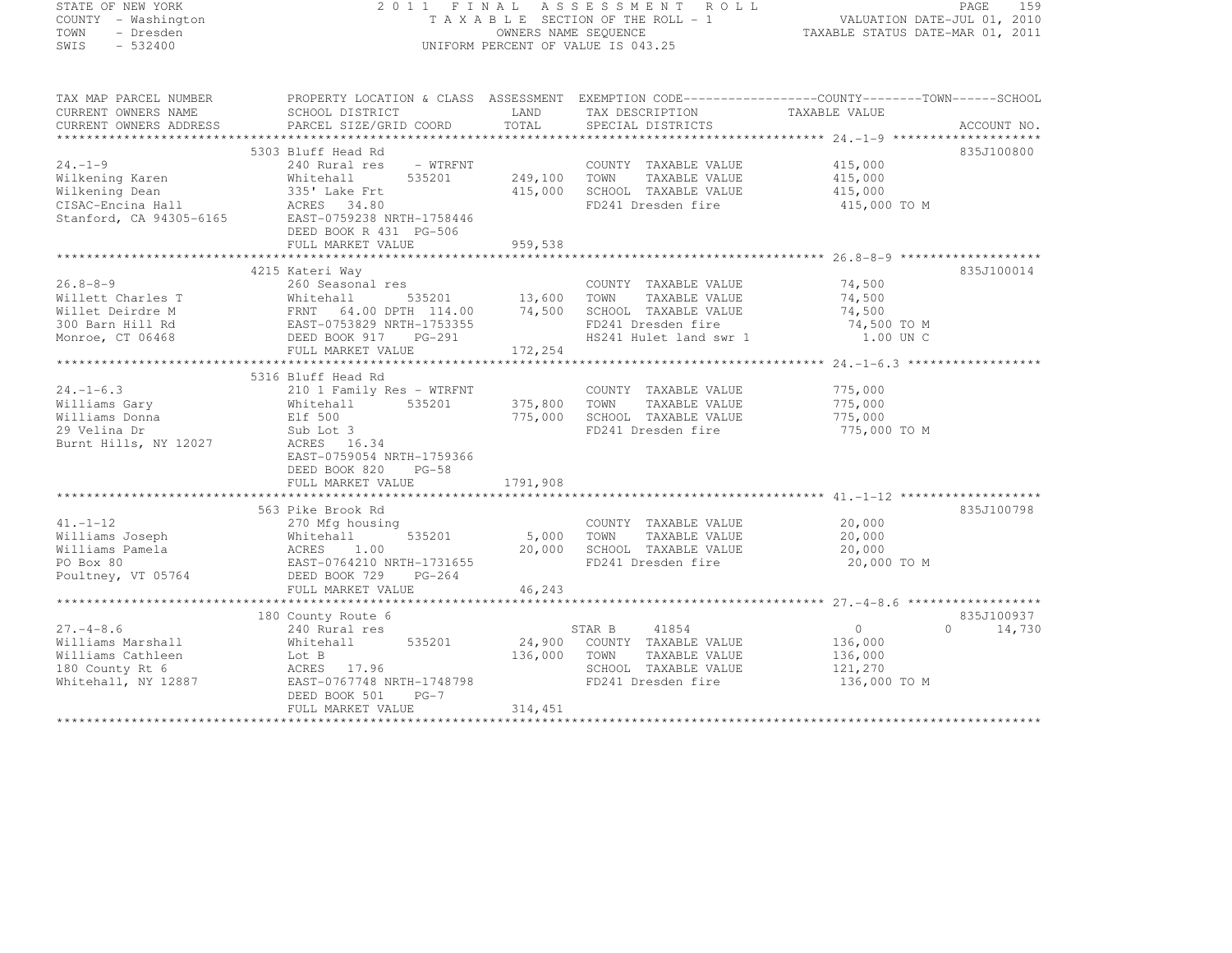| STATE OF NEW YORK |  |                     |  |
|-------------------|--|---------------------|--|
|                   |  | COUNTY - Washington |  |
| TOWN              |  | - Dresden           |  |
| SWIS              |  | $-532400$           |  |

### STATE OF NEW YORK 2 0 1 1 F I N A L A S S E S S M E N T R O L L PAGE <sup>160</sup> COUNTY - Washington T A X A B L E SECTION OF THE ROLL - 1 VALUATION DATE-JUL 01, 2010 TOWN - Dresden OWNERS NAME SEQUENCE TAXABLE STATUS DATE-MAR 01, 2011<br>- TRESDEN ON THE SEQUENCE TO A SECUENCE TO BE SERVED ON THE SEQUENCE OF SEXUE OF THE STATUS DATE MAR 01, 2011 SWIS - 532400 - DISPONSITION OF VALUE IS 043.25

TAX MAP PARCEL NUMBER PROPERTY LOCATION & CLASS ASSESSMENT EXEMPTION CODE--------------------------------TOWN-------SCHOOL

| CURRENT OWNERS NAME    | SCHOOL DISTRICT                               | LAND          | TAX DESCRIPTION       | TAXABLE VALUE              |             |
|------------------------|-----------------------------------------------|---------------|-----------------------|----------------------------|-------------|
| CURRENT OWNERS ADDRESS | PARCEL SIZE/GRID COORD                        | TOTAL         | SPECIAL DISTRICTS     |                            | ACCOUNT NO. |
|                        |                                               |               |                       |                            |             |
|                        | 172 County Route 6                            |               |                       |                            | 835J100937  |
| $27. - 4 - 8.2$        | 210 1 Family Res                              |               | COUNTY TAXABLE VALUE  | 80,800                     |             |
| Williams Marshall A    | 535201<br>Whitehall                           | 6,900         | TOWN<br>TAXABLE VALUE | 80,800                     |             |
| Williams Cathleen S    | Lot A                                         | 80,800        | SCHOOL TAXABLE VALUE  | 80,800                     |             |
| 180 County Route 6     | 2.50<br>ACRES                                 |               | FD241 Dresden fire    | 80,800 TO M                |             |
| Whitehall, NY 12887    | EAST-0767553 NRTH-1748180                     |               |                       |                            |             |
|                        | DEED BOOK 2665 PG-108                         |               |                       |                            |             |
|                        | FULL MARKET VALUE                             | 186,821       |                       |                            |             |
|                        |                                               |               |                       |                            |             |
|                        | State Route 22                                |               |                       |                            | 835J101118  |
| $21. - 1 - 4.1$        | 314 Rural vac<10                              |               | COUNTY TAXABLE VALUE  | 6,800                      |             |
| Wilson Lucas S         | Whitehall<br>535201                           | 6,800         | TAXABLE VALUE<br>TOWN | 6,800                      |             |
| Attn: Richard L Wilson | Vacant Land                                   | 6,800         | SCHOOL TAXABLE VALUE  | 6,800                      |             |
| RD 4 263 Big Boom Rd   | 2.40<br>ACRES                                 |               | FD241 Dresden fire    | 6,800 TO M                 |             |
| Glens Falls, NY 12801  | EAST-0780412 NRTH-1765599                     |               |                       |                            |             |
|                        | DEED BOOK 578<br>$PG-76$                      |               |                       |                            |             |
|                        | FULL MARKET VALUE                             | 15,723        |                       |                            |             |
|                        |                                               |               |                       |                            |             |
|                        | 48 County Route 6                             |               |                       |                            | 835J100802  |
| $28 - 1 - 9$           | 210 1 Family Res                              |               | AGED-ALL 41800        | 32,150<br>32,150           | 32,150      |
| Winters Teresa A LE    | 535201<br>Whitehall                           | 6,000 STAR EN | 41834                 | $\overline{0}$<br>$\Omega$ | 27,890      |
| Stanton Helen M        | Res                                           | 64,300        | COUNTY TAXABLE VALUE  | 32,150                     |             |
| 48 County Route 6      | 1.77<br>ACRES                                 |               | TOWN<br>TAXABLE VALUE | 32,150                     |             |
| Whitehall, NY 12887    | EAST-0770284 NRTH-1749516                     |               | SCHOOL TAXABLE VALUE  | 4,260                      |             |
|                        | DEED BOOK 2592 PG-278                         |               | FD241 Dresden fire    | 64,300 TO M                |             |
|                        | FULL MARKET VALUE                             | 148,671       |                       |                            |             |
|                        |                                               |               |                       |                            |             |
|                        | County Route 6                                |               |                       |                            | 835J100072  |
| $28. - 1 - 8$          | 322 Rural vac>10                              |               | COUNTY TAXABLE VALUE  | 21,300                     |             |
| Wollny Christopher A   | 535201<br>Whitehall                           | 21,300        | TOWN<br>TAXABLE VALUE | 21,300                     |             |
| Wollny Wendy L         | ACRES 22.70                                   | 21,300        | SCHOOL TAXABLE VALUE  | 21,300                     |             |
| 226 Route 46           | EAST-0768931 NRTH-1747947                     |               | FD241 Dresden fire    | 21,300 TO M                |             |
| Mine Hill, NJ 07803    | DEED BOOK 1812    PG-104                      |               |                       |                            |             |
|                        | FULL MARKET VALUE<br>************************ | 49,249        |                       |                            |             |
|                        |                                               |               |                       |                            |             |
|                        | 7012 Bay Way                                  |               |                       |                            | 835J100566  |
| $24.13 - 1 - 18$       | 260 Seasonal res - WTRFNT                     |               | COUNTY TAXABLE VALUE  | 207,900                    |             |
| Wood Elaine R Trust    | 535201<br>Whitehall                           | 132,000       | TOWN<br>TAXABLE VALUE | 207,900                    |             |
| Elaine R Wood-Chisholm | 100 ELF                                       | 207,900       | SCHOOL TAXABLE VALUE  | 207,900                    |             |
| 25 Hilltop Dr          | FRNT 100.00 DPTH 135.00                       |               | FD241 Dresden fire    | 207,900 TO M               |             |
| Millis, MA 02054       | EAST-0756532 NRTH-1755425                     |               |                       |                            |             |
|                        | DEED BOOK 758<br>$PG-38$                      |               |                       |                            |             |
|                        | FULL MARKET VALUE                             | 480,694       |                       |                            |             |
|                        |                                               |               |                       |                            |             |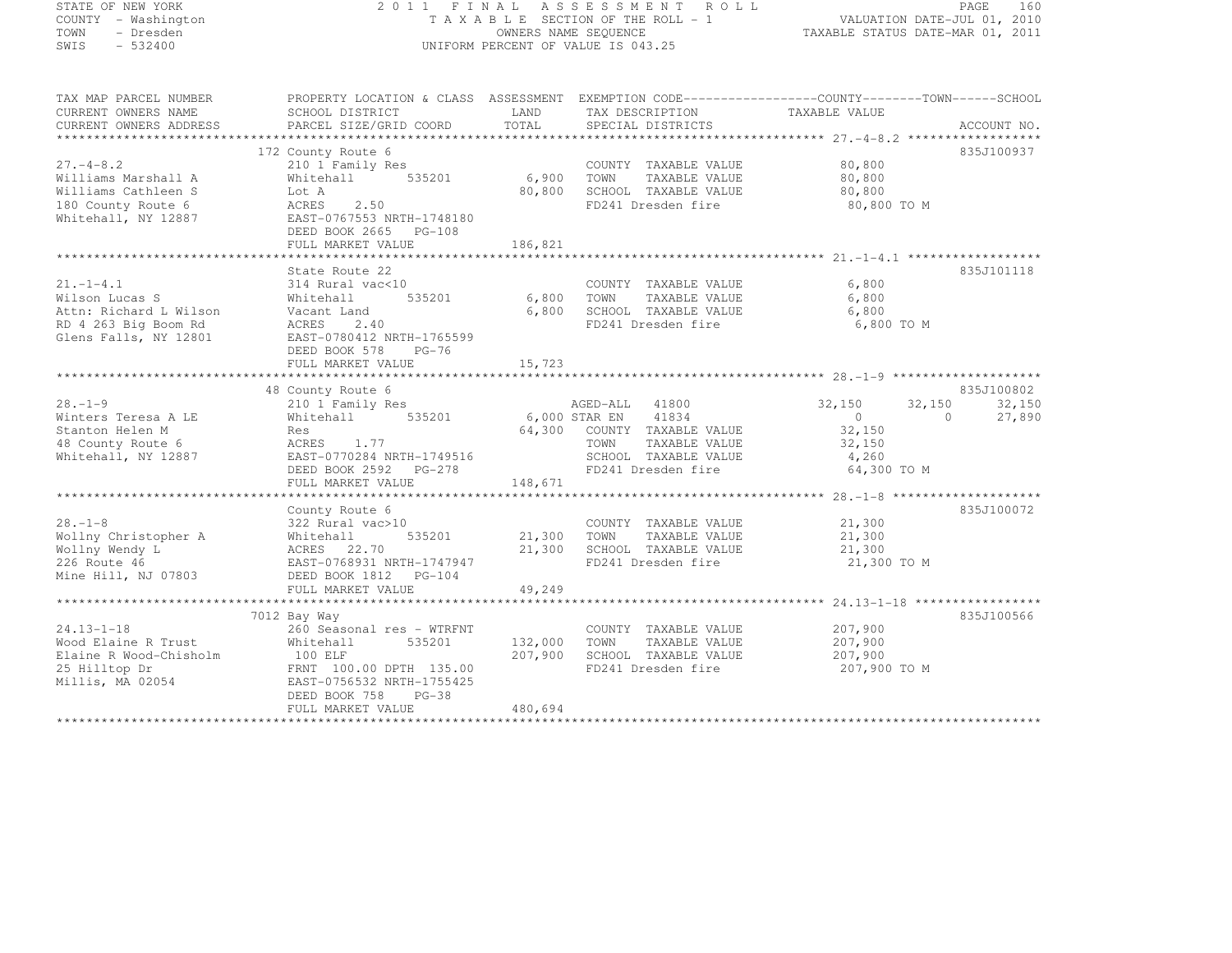# STATE OF NEW YORK 2 0 1 1 F I N A L A S S E S S M E N T R O L L PAGE <sup>161</sup> COUNTY - Washington T A X A B L E SECTION OF THE ROLL - 1 VALUATION DATE-JUL 01, 2010 TOWN - Dresden OWNERS NAME SEQUENCE TAXABLE STATUS DATE-MAR 01, 2011<br>- TRESDEN ON THE SEQUENCE TO A SECUENCE TO BE SERVED ON THE SEQUENCE OF SEXUE OF THE STATUS DATE MAR 01, 2011 SWIS - 532400 UNIFORM PERCENT OF VALUE IS 043.25

| TAX MAP PARCEL NUMBER                                                                                                                                                                                                                                                                                                                                                                             | PROPERTY LOCATION & CLASS ASSESSMENT EXEMPTION CODE-----------------COUNTY-------TOWN------SCHOOL |         |  |            |
|---------------------------------------------------------------------------------------------------------------------------------------------------------------------------------------------------------------------------------------------------------------------------------------------------------------------------------------------------------------------------------------------------|---------------------------------------------------------------------------------------------------|---------|--|------------|
| CORRENT OWNERS NAME<br>CORRENT OWNERS NAME<br>CORRENT OWNERS ADDRESS BARCEL SIZE/GRID COORD TOTAL SPECIAL DISTRICTS ACCOUNT NO.<br>TAX DESCRIPTION TAXABLE VALUE ACCOUNT NO.<br>TAX DESCRIPTION TAXABLE VALUE ACCOUNT NO.<br>TAXABLE VAL                                                                                                                                                          |                                                                                                   |         |  |            |
|                                                                                                                                                                                                                                                                                                                                                                                                   |                                                                                                   |         |  |            |
|                                                                                                                                                                                                                                                                                                                                                                                                   | 107 Clemons Center Rd                                                                             |         |  | 835J100804 |
|                                                                                                                                                                                                                                                                                                                                                                                                   |                                                                                                   |         |  |            |
|                                                                                                                                                                                                                                                                                                                                                                                                   |                                                                                                   |         |  |            |
|                                                                                                                                                                                                                                                                                                                                                                                                   |                                                                                                   |         |  |            |
|                                                                                                                                                                                                                                                                                                                                                                                                   |                                                                                                   |         |  |            |
|                                                                                                                                                                                                                                                                                                                                                                                                   |                                                                                                   |         |  |            |
|                                                                                                                                                                                                                                                                                                                                                                                                   |                                                                                                   |         |  |            |
|                                                                                                                                                                                                                                                                                                                                                                                                   |                                                                                                   |         |  |            |
|                                                                                                                                                                                                                                                                                                                                                                                                   | 250 North Rd                                                                                      |         |  | 835J100110 |
|                                                                                                                                                                                                                                                                                                                                                                                                   |                                                                                                   |         |  |            |
|                                                                                                                                                                                                                                                                                                                                                                                                   |                                                                                                   |         |  |            |
|                                                                                                                                                                                                                                                                                                                                                                                                   |                                                                                                   |         |  |            |
|                                                                                                                                                                                                                                                                                                                                                                                                   |                                                                                                   |         |  |            |
|                                                                                                                                                                                                                                                                                                                                                                                                   |                                                                                                   |         |  |            |
|                                                                                                                                                                                                                                                                                                                                                                                                   |                                                                                                   |         |  |            |
|                                                                                                                                                                                                                                                                                                                                                                                                   |                                                                                                   |         |  |            |
|                                                                                                                                                                                                                                                                                                                                                                                                   | 2426 Jaques Way East                                                                              |         |  |            |
|                                                                                                                                                                                                                                                                                                                                                                                                   |                                                                                                   |         |  |            |
|                                                                                                                                                                                                                                                                                                                                                                                                   |                                                                                                   |         |  |            |
|                                                                                                                                                                                                                                                                                                                                                                                                   |                                                                                                   |         |  |            |
|                                                                                                                                                                                                                                                                                                                                                                                                   |                                                                                                   |         |  |            |
|                                                                                                                                                                                                                                                                                                                                                                                                   |                                                                                                   |         |  |            |
| $\begin{tabular}{lllllllllllll} \multicolumn{3}{c}{26.8-3-5.3} & 2426 Jacques Way East & 210 1 Family Res & 210 1 Family Res & 355201 & 43,600 TOWN TAXABLE VALUE & 155,600 \\ \multicolumn{3}{c}{Yarmel Jefferson} & 155,600 & 10000 & 10000 & 10000 \\ \multicolumn{3}{c}{Yarmel Margaret} & 2353 Trianon Ln & 2357-0754183 NRTH-1752693} & 155,600 & 155,600 \\ \multicolumn{3}{c}{Yallanova,$ |                                                                                                   |         |  |            |
|                                                                                                                                                                                                                                                                                                                                                                                                   |                                                                                                   |         |  |            |
|                                                                                                                                                                                                                                                                                                                                                                                                   |                                                                                                   |         |  |            |
| 36.8-3-5.10<br>37 AMABLE VALUE<br>26.8-3-5.10<br>27 AMABLE VALUE<br>27 AMABLE VALUE<br>27 AMABLE VALUE<br>27 AMABLE VALUE<br>27 AMABLE VALUE<br>27 AMABLE VALUE<br>27 AMABLE VALUE<br>27 AMABLE VALUE<br>27 AMABLE VALUE<br>27 AMABLE VALUE<br>27 AMABLE                                                                                                                                          |                                                                                                   |         |  |            |
|                                                                                                                                                                                                                                                                                                                                                                                                   |                                                                                                   |         |  |            |
|                                                                                                                                                                                                                                                                                                                                                                                                   |                                                                                                   |         |  |            |
|                                                                                                                                                                                                                                                                                                                                                                                                   |                                                                                                   |         |  |            |
|                                                                                                                                                                                                                                                                                                                                                                                                   |                                                                                                   |         |  |            |
|                                                                                                                                                                                                                                                                                                                                                                                                   |                                                                                                   |         |  |            |
|                                                                                                                                                                                                                                                                                                                                                                                                   |                                                                                                   |         |  |            |
|                                                                                                                                                                                                                                                                                                                                                                                                   |                                                                                                   |         |  |            |
|                                                                                                                                                                                                                                                                                                                                                                                                   | 2607 Goldey Rd                                                                                    |         |  | 835J101141 |
|                                                                                                                                                                                                                                                                                                                                                                                                   |                                                                                                   |         |  |            |
| $\begin{tabular}{lllllllllllll} \multicolumn{3}{c }{26.1-20.1} & 2607\; \text{Goldey Rd} & 240\; \text{Rural res} & 535201 & 535201 & 37,700\; \text{COUNTY TAXABLE VALUE} & 357,800 & 0 & 14,730 \\ \text{Young Bruce E} & \text{Wiltonian} & 535201 & 37,700\; \text{COUNTY TAXABLE VALUE} & 357,800 & 0 & 14,730 \\ \text{PO Box 165} & \text{ACRES} & 10.80 & 5357,8$                         |                                                                                                   |         |  |            |
|                                                                                                                                                                                                                                                                                                                                                                                                   |                                                                                                   |         |  |            |
|                                                                                                                                                                                                                                                                                                                                                                                                   |                                                                                                   |         |  |            |
|                                                                                                                                                                                                                                                                                                                                                                                                   |                                                                                                   |         |  |            |
|                                                                                                                                                                                                                                                                                                                                                                                                   |                                                                                                   |         |  |            |
|                                                                                                                                                                                                                                                                                                                                                                                                   |                                                                                                   |         |  |            |
|                                                                                                                                                                                                                                                                                                                                                                                                   |                                                                                                   |         |  | 835J100903 |
|                                                                                                                                                                                                                                                                                                                                                                                                   |                                                                                                   |         |  |            |
|                                                                                                                                                                                                                                                                                                                                                                                                   |                                                                                                   |         |  |            |
|                                                                                                                                                                                                                                                                                                                                                                                                   |                                                                                                   |         |  |            |
|                                                                                                                                                                                                                                                                                                                                                                                                   |                                                                                                   |         |  |            |
|                                                                                                                                                                                                                                                                                                                                                                                                   |                                                                                                   |         |  |            |
|                                                                                                                                                                                                                                                                                                                                                                                                   | DEED BOOK 2654 PG-318                                                                             |         |  |            |
|                                                                                                                                                                                                                                                                                                                                                                                                   | FULL MARKET VALUE                                                                                 | 376,879 |  |            |
|                                                                                                                                                                                                                                                                                                                                                                                                   |                                                                                                   |         |  |            |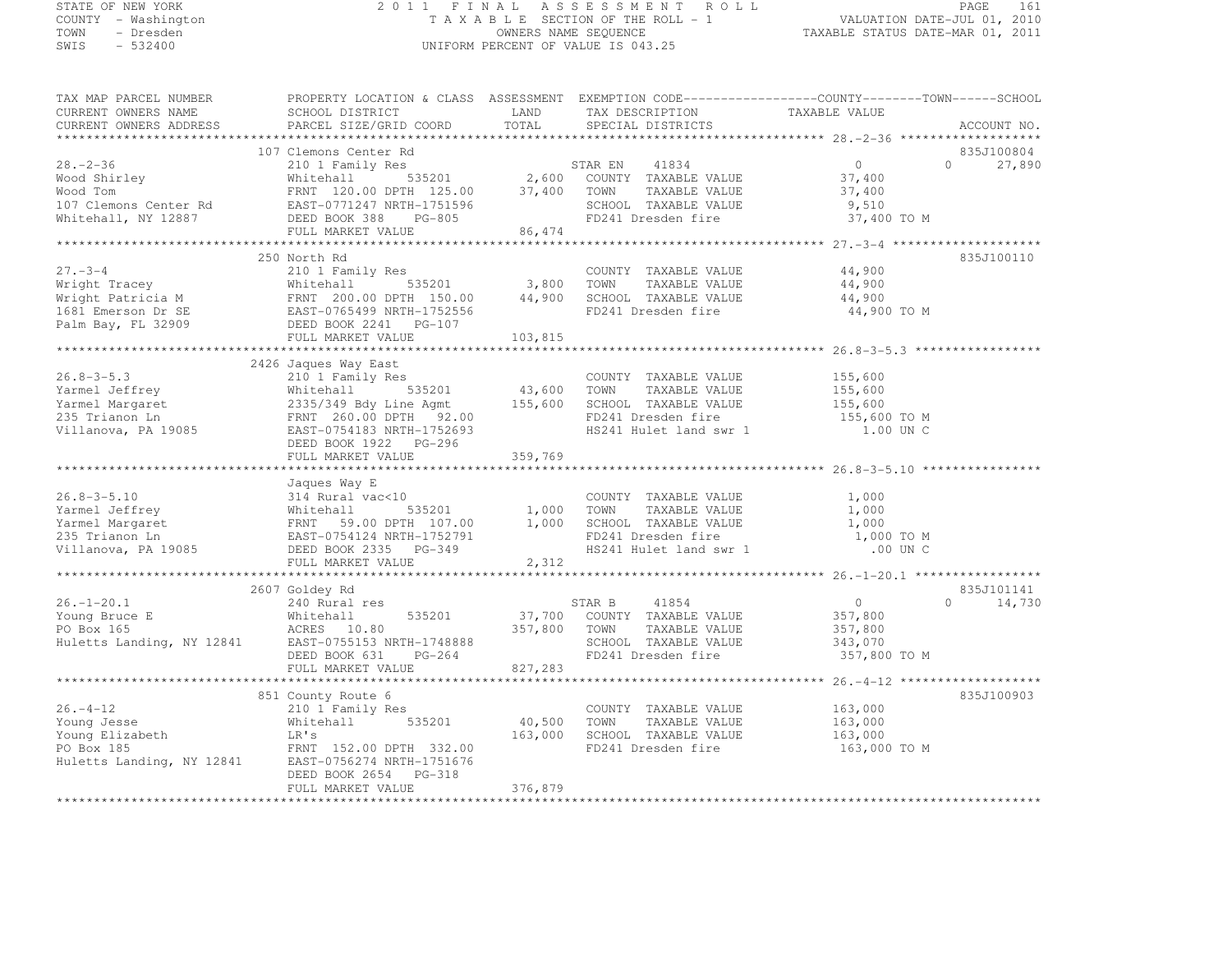| STATE OF NEW YORK |           |                     |  |
|-------------------|-----------|---------------------|--|
|                   |           | COUNTY - Washington |  |
| TOWN              |           | - Dresden           |  |
| SMTS              | $-532400$ |                     |  |

# STATE OF NEW YORK 2 0 1 1 F I N A L A S S E S S M E N T R O L L PAGE <sup>162</sup> COUNTY - Washington T A X A B L E SECTION OF THE ROLL - 1 VALUATION DATE-JUL 01, 2010 TOWN - Dresden OWNERS NAME SEQUENCE TAXABLE STATUS DATE-MAR 01, 2011<br>- TRESDEN ON THE SEQUENCE TO A SECUENCE TO BE SERVED ON THE SEQUENCE OF SEXUE OF THE STATUS DATE MAR 01, 2011 SWIS - 532400 UNIFORM PERCENT OF VALUE IS 043.25

| TAX MAP PARCEL NUMBER  | PROPERTY LOCATION & CLASS ASSESSMENT EXEMPTION CODE---------------COUNTY-------TOWN-----SCHOOL                                                                                                                                                                                                                                                                                                                                                                                |                                    |            |
|------------------------|-------------------------------------------------------------------------------------------------------------------------------------------------------------------------------------------------------------------------------------------------------------------------------------------------------------------------------------------------------------------------------------------------------------------------------------------------------------------------------|------------------------------------|------------|
| CURRENT OWNERS NAME    | SCHOOL DISTRICT                                                                                                                                                                                                                                                                                                                                                                                                                                                               | LAND TAX DESCRIPTION TAXABLE VALUE |            |
|                        |                                                                                                                                                                                                                                                                                                                                                                                                                                                                               |                                    |            |
|                        | $\begin{minipage}{.4cm} \begin{minipage}{.4cm} \begin{minipage}{.4cm} \begin{minipage}{.4cm} \begin{minipage}{.4cm} \begin{minipage}{.4cm} \begin{minipage}{.4cm} \begin{minipage}{.4cm} \begin{minipage}{.4cm} \begin{minipage}{.4cm} \begin{minipage}{.4cm} \begin{minipage}{.4cm} \begin{minipage}{.4cm} \begin{minipage}{.4cm} \begin{minipage}{.4cm} \begin{minipage}{.4cm} \begin{minipage}{.4cm} \begin{minipage}{.4cm} \begin{minipage}{.4cm} \begin{minipage}{.4cm}$ |                                    |            |
|                        | 6316 Sunset Bay Rd                                                                                                                                                                                                                                                                                                                                                                                                                                                            |                                    | 835J100581 |
|                        |                                                                                                                                                                                                                                                                                                                                                                                                                                                                               | COUNTY TAXABLE VALUE 84,000        |            |
|                        | 23.20-4-2 260 Seasonal res COUNT<br>Yuille John Mhitehall 535201 25,300 TOWN                                                                                                                                                                                                                                                                                                                                                                                                  | TAXABLE VALUE 84,000               |            |
|                        | 27 Lexington Pkwy Camp Seas/gar 84,000 SCHOOL TAXABLE VALUE 84,000                                                                                                                                                                                                                                                                                                                                                                                                            |                                    |            |
|                        | Pittsfield, MA 01201 FRNT 120.00 DPTH 120.00                                                                                                                                                                                                                                                                                                                                                                                                                                  | FD241 Dresden fire 84,000 TO M     |            |
|                        | EAST-0755989 NRTH-1753875                                                                                                                                                                                                                                                                                                                                                                                                                                                     |                                    |            |
|                        | DEED BOOK 500 PG-809                                                                                                                                                                                                                                                                                                                                                                                                                                                          |                                    |            |
|                        | FULL MARKET VALUE 194,220                                                                                                                                                                                                                                                                                                                                                                                                                                                     |                                    |            |
|                        |                                                                                                                                                                                                                                                                                                                                                                                                                                                                               |                                    |            |
|                        | County Route 6                                                                                                                                                                                                                                                                                                                                                                                                                                                                |                                    | 835J100367 |
|                        | 27.-2-8<br>Yule Gregory P 322 Rural vac>10<br>Yule Gregory P Mhitehall 535201 19,500 TOWN TAXABLE VALUE 19,500<br>Yule Mary C Lot 2 19,500 SCHOOL TAXABLE VALUE 19,500<br>10 Ashlor Dr ACRES 26.69 FD241 Dresden fire 19,500                                                                                                                                                                                                                                                  | COUNTY TAXABLE VALUE 19,500        |            |
|                        |                                                                                                                                                                                                                                                                                                                                                                                                                                                                               |                                    |            |
|                        |                                                                                                                                                                                                                                                                                                                                                                                                                                                                               |                                    |            |
|                        |                                                                                                                                                                                                                                                                                                                                                                                                                                                                               | FD241 Dresden fire 19,500 TO M     |            |
|                        | Middlegrove, NY 12850 EAST-0761206 NRTH-1745980                                                                                                                                                                                                                                                                                                                                                                                                                               |                                    |            |
|                        | DEED BOOK 2702 PG-20                                                                                                                                                                                                                                                                                                                                                                                                                                                          |                                    |            |
|                        | FULL MARKET VALUE 45,087                                                                                                                                                                                                                                                                                                                                                                                                                                                      |                                    |            |
|                        |                                                                                                                                                                                                                                                                                                                                                                                                                                                                               |                                    |            |
|                        | 6406 Chipmunk Alley Way                                                                                                                                                                                                                                                                                                                                                                                                                                                       |                                    | 835J100806 |
|                        | 210 1 Family Res - WTRFNT COUNTY TAXABLE VALUE 185,000<br>23.20-5-20 210 1 Family Res - WTRFNT COUNTY TAXABLE VALUE 185,000<br>Yule Gregory Paul Whitehall 535201 101,000 TOWN TAXABLE VALUE 185,000<br>Nichols Patricia Lf 55 S 185,000 SCHOOL TAXABLE VALUE 185,000<br>308 Jatski Dr                                                                                                                                                                                        |                                    |            |
|                        |                                                                                                                                                                                                                                                                                                                                                                                                                                                                               |                                    |            |
|                        |                                                                                                                                                                                                                                                                                                                                                                                                                                                                               |                                    |            |
|                        |                                                                                                                                                                                                                                                                                                                                                                                                                                                                               | FD241 Dresden fire 185,000 TO M    |            |
| Ballston Spa, NY 12020 | EAST-0755858 NRTH-1754419                                                                                                                                                                                                                                                                                                                                                                                                                                                     |                                    |            |
|                        | DEED BOOK 815 PG-131                                                                                                                                                                                                                                                                                                                                                                                                                                                          |                                    |            |
|                        | FULL MARKET VALUE 427,746                                                                                                                                                                                                                                                                                                                                                                                                                                                     |                                    |            |
|                        |                                                                                                                                                                                                                                                                                                                                                                                                                                                                               |                                    |            |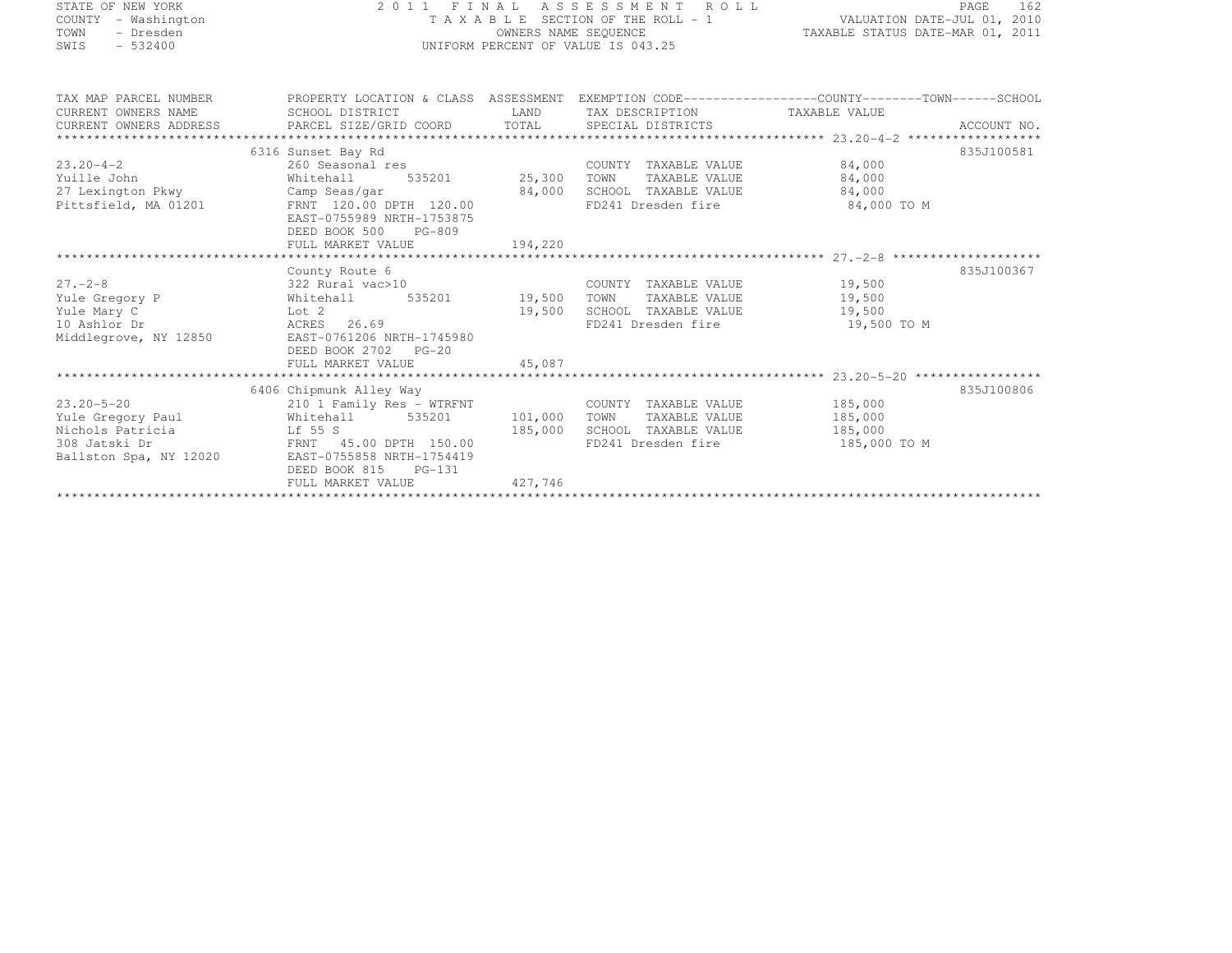COUNTY - Washington  $T A X A B L E$  SECTION OF THE ROLL - 1 TOWN - Dresden

STATE OF NEW YORK 2 0 1 1 F I N A L A S S E S S M E N T R O L L PAGE <sup>163</sup>

TOWN - Dresden TAXABLE STATUS DATE-MAR 01, 2011 SWIS - 532400 RPS150/V04/L015 UNIFORM PERCENT OF VALUE IS 043.25

ROLL SUB SECTION- - TOTALS

# \*\*\* S P E C I A L D I S T R I C T S U M M A R Y \*\*\*

| CODE. | DISTRICT NAME                                | TOTAL<br>PARCELS | EXTENSION<br>TYPF.          | EXTENSION<br>VALUE | AD VALOREM<br>VALUE | EXEMPT<br>TAXABLE<br>AMOUNT<br>VALUE |
|-------|----------------------------------------------|------------------|-----------------------------|--------------------|---------------------|--------------------------------------|
|       | TE533 Trans exmt rep<br>FS242 Frederick's Pt |                  | 3 MOVTAX<br>26 FEE<br>UNTTS | 29.00              |                     | 29.00                                |
|       | FD241 Dresden fire<br>HS241 Hulet land swr   |                  | 821 TOTAL M<br>96 UNITS C   | 83.00              | 100500,538          | 100500,538<br>83.00                  |

#### \*\*\* S C H O O L D I S T R I C T S U M M A R Y \*\*\*

| CODE   | DISTRICT NAME | TOTAL<br>PARCELS | ASSESSED<br>LAND | ASSESSED<br>TOTAL | <b>EXEMPT</b><br>AMOUNT | TOTAL<br>TAXABLE | <b>STAR</b><br>AMOUNT | STAR<br>TAXABLE |
|--------|---------------|------------------|------------------|-------------------|-------------------------|------------------|-----------------------|-----------------|
| 535201 | Whitehall     | 821              | 44506,988        | 100500,538        | 1561,224                | 98939.314        | 3813, 414             | 95125,900       |
|        | SUB-TOTAL     | 821              | 44506,988        | 100500,538        | 1561,224                | 98939,314        | 3813, 414             | 95125,900       |
|        | TOTAL         | 821              | 44506,988        | 100500,538        | 1561,224                | 98939,314        | 3813, 414             | 95125,900       |

#### \*\*\* S Y S T E M C O D E S S U M M A R Y \*\*\*

#### NO SYSTEM EXEMPTIONS AT THIS LEVEL

#### \*\*\* E X E M P T I O N S U M M A R Y \*\*\*

| CODE  | DESCRIPTION | TOTAL<br>PARCELS | COUNTY  | TOWN    | SCHOOL   |
|-------|-------------|------------------|---------|---------|----------|
|       |             |                  |         |         |          |
| 41121 | WAR VET/TC  | 11               | 114,429 | 114,429 |          |
| 41131 | CBT VET/TC  | 18               | 309,132 | 309,132 |          |
| 41141 | DIS VET/TC  | 3                | 50,990  | 50,990  |          |
| 41400 | CLERGY      |                  | 1,500   | 1,500   | 1,500    |
| 41720 | AG DIST     | 6                | 134,730 | 134,730 | 134,730  |
| 41730 | AGRI-D IND  | 12               | 299,486 | 299,486 | 299,486  |
| 41800 | AGED-ALL    | 14               | 464,919 | 464,919 | 512,401  |
| 41801 | AGED-CO/TN  |                  | 19,750  | 19,750  |          |
| 41804 | AGED-SCH    |                  |         |         | 19,750   |
| 41834 | STAR EN     | 66               |         |         | 1794,914 |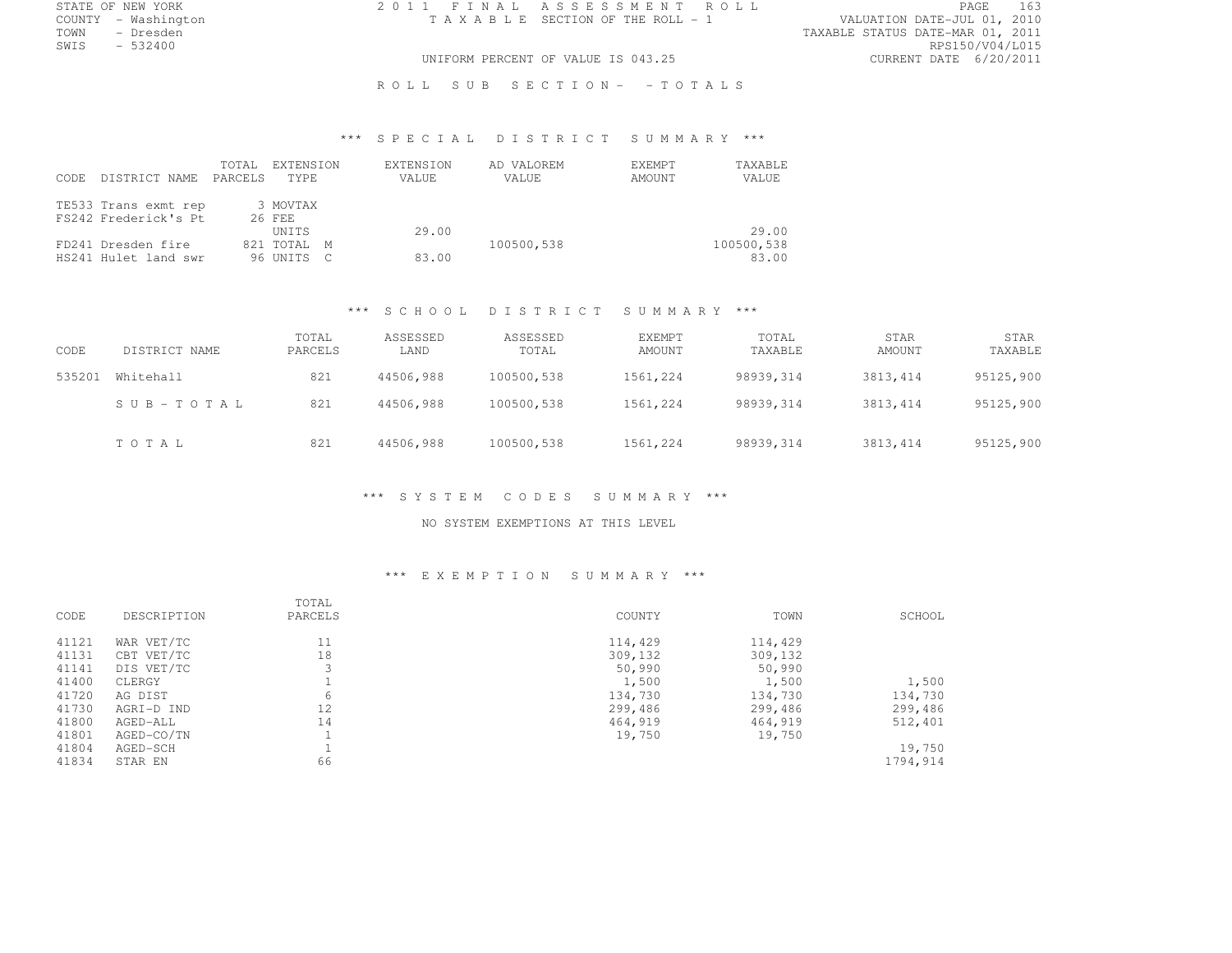| STATE OF NEW YORK   |  | 2011 FINAL ASSESSMENT ROLL         |                                  | PAGE.           | 164 |
|---------------------|--|------------------------------------|----------------------------------|-----------------|-----|
| COUNTY - Washington |  | TAXABLE SECTION OF THE ROLL - 1    | VALUATION DATE-JUL 01, 2010      |                 |     |
| TOWN<br>- Dresden   |  |                                    | TAXABLE STATUS DATE-MAR 01, 2011 |                 |     |
| SWIS<br>$-532400$   |  |                                    |                                  | RPS150/V04/L015 |     |
|                     |  | UNIFORM PERCENT OF VALUE IS 043.25 | CURRENT DATE 6/20/2011           |                 |     |

R O L L S U B S E C T I O N - - T O T A L S

# \*\*\* E X E M P T I O N S U M M A R Y \*\*\*

| CODE           | DESCRIPTION         | TOTAL<br>PARCELS | COUNTY              | TOWN                | SCHOOL              |
|----------------|---------------------|------------------|---------------------|---------------------|---------------------|
| 41854<br>41864 | STAR B<br>STAR B MH | 131<br>ъ.<br>ر   |                     |                     | 1959,310<br>59,190  |
| 41931          | DISAB-C/T           | ینه              | 60,650              | 60,650              |                     |
| 47450          | FISCHER<br>TOTAL    | a<br>281         | 593,357<br>2048,943 | 593,357<br>2048,943 | 593,357<br>5374,638 |

# \*\*\* G R A N D T O T A L S \*\*\*

| ROLL       | DESCRIPTION | TOTAL   | ASSESSED  | ASSESSED   | TAXABLE   | TAXABLE   | TAXABLE   | <b>STAR</b> |
|------------|-------------|---------|-----------|------------|-----------|-----------|-----------|-------------|
| <b>SEC</b> |             | PARCELS | LAND      | TOTAL      | COUNTY    | TOWN      | SCHOOL    | TAXABLE     |
|            | TAXABLE     | 821     | 44506,988 | 100500,538 | 98451.595 | 98451,595 | 98939,314 | 95125,900   |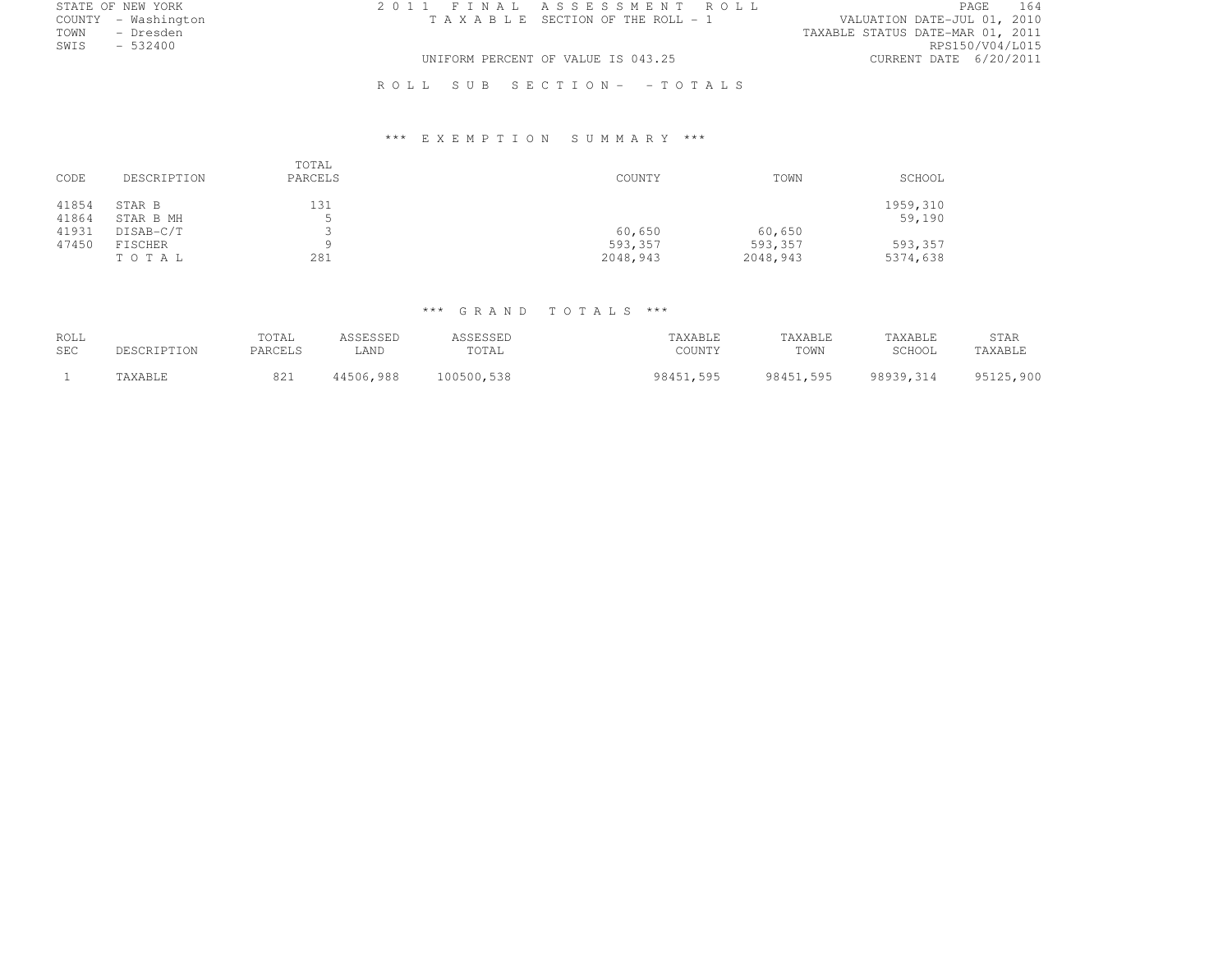|      | STATE OF NEW YORK   | 2011 FINAL ASSESSMENT ROLL                                                     |                                  | PAGE | - 165 |
|------|---------------------|--------------------------------------------------------------------------------|----------------------------------|------|-------|
|      | COUNTY - Washington | T A X A B L E SECTION OF THE ROLL - 1 SUB-SECT - A VALUATION DATE-JUL 01, 2010 |                                  |      |       |
| TOWN | - Dresden           | OWNERS NAME SEOUENCE                                                           | TAXABLE STATUS DATE-MAR 01, 2011 |      |       |
| SWIS | $-532400$           | UNIFORM PERCENT OF VALUE IS 043.25                                             |                                  |      |       |
|      |                     |                                                                                |                                  |      |       |
|      |                     |                                                                                |                                  |      |       |

| TAX MAP PARCEL NUMBER<br>CURRENT OWNERS NAME | PROPERTY LOCATION & CLASS<br>SCHOOL DISTRICT | ASSESSMENT<br>LAND |          | TAX DESCRIPTION    | EXEMPTION CODE------------------COUNTY-------TOWN------SCHOOL<br>TAXABLE VALUE |        |             |
|----------------------------------------------|----------------------------------------------|--------------------|----------|--------------------|--------------------------------------------------------------------------------|--------|-------------|
| CURRENT OWNERS ADDRESS                       | PARCEL SIZE/GRID COORD                       | TOTAL              |          | SPECIAL DISTRICTS  |                                                                                |        | ACCOUNT NO. |
|                                              |                                              |                    |          |                    |                                                                                |        |             |
|                                              | Lake Champlain                               |                    |          |                    |                                                                                |        | 835J101127  |
| $25. - 1 - 20$                               | 323 Vacant rural                             |                    | TAX SALE | 33200              | 48,300                                                                         | 48,300 | 48,300      |
| Washington County                            | Whitehall<br>535201                          | 48,300             | COUNTY   | TAXABLE VALUE      |                                                                                |        |             |
| Attn: Washington County Treas                | Marsh Land                                   | 48,300             | TOWN     | TAXABLE VALUE      |                                                                                |        |             |
| 383 Broadway                                 | Ts #12433                                    |                    | SCHOOL   | TAXABLE VALUE      |                                                                                |        |             |
| Fort Edward, NY 12828                        | ACRES 283.00                                 |                    |          | FD241 Dresden fire |                                                                                | 0 TO M |             |
|                                              | EAST-0776680 NRTH-1754460                    |                    |          | 48,300 EX          |                                                                                |        |             |
|                                              | DEED BOOK 712<br>$PG-69$                     |                    |          |                    |                                                                                |        |             |
|                                              | FULL MARKET VALUE                            | 111,676            |          |                    |                                                                                |        |             |
|                                              |                                              |                    |          |                    |                                                                                |        |             |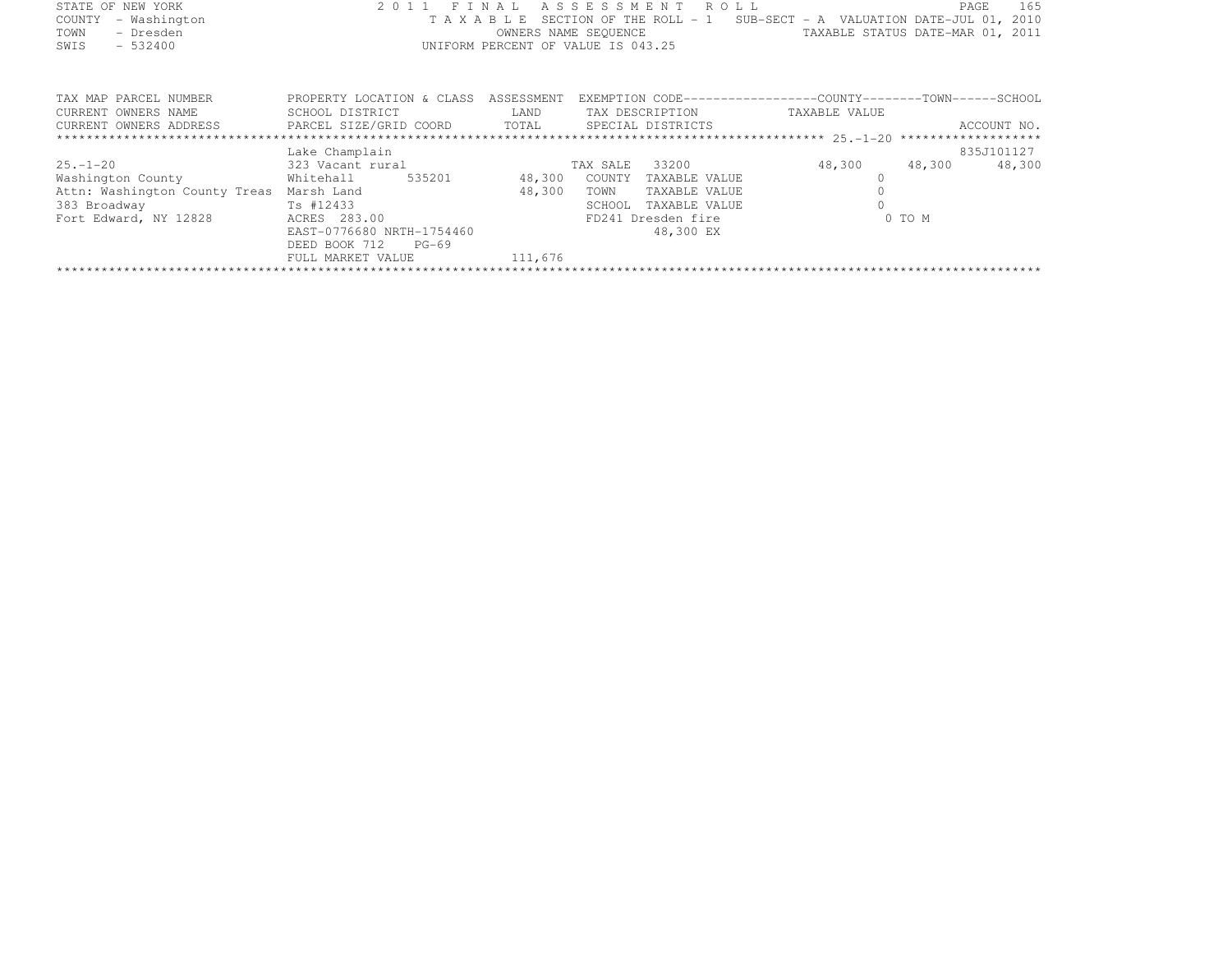| STATE OF NEW YORK |                     |  |  | 2011 FINAL ASSESSMENT ROLL                                                     |  |                                  |                        | PAGE. | 166 |
|-------------------|---------------------|--|--|--------------------------------------------------------------------------------|--|----------------------------------|------------------------|-------|-----|
|                   | COUNTY - Washington |  |  | T A X A B L E SECTION OF THE ROLL - 1 SUB-SECT - A VALUATION DATE-JUL 01, 2010 |  |                                  |                        |       |     |
| TOWN              | - Dresden           |  |  |                                                                                |  | TAXABLE STATUS DATE-MAR 01, 2011 |                        |       |     |
| SWIS              | $-532400$           |  |  |                                                                                |  |                                  | RPS150/V04/L015        |       |     |
|                   |                     |  |  | UNIFORM PERCENT OF VALUE IS 043.25                                             |  |                                  | CURRENT DATE 6/20/2011 |       |     |
|                   |                     |  |  | ROLL SUB SECTION-A-TOTALS                                                      |  |                                  |                        |       |     |

# \*\*\* S P E C I A L D I S T R I C T S U M M A R Y \*\*\*

| CODE DISTRICT NAME PARCELS | TOTAL. | EXTENSION<br>TYPE. | <b>EXTENSION</b><br>VALUE. | AD VALOREM<br><b>VALUE</b> | <b>EXEMPT</b><br>AMOUNT | <b>TAXABLE</b><br><b>VALUE</b> |
|----------------------------|--------|--------------------|----------------------------|----------------------------|-------------------------|--------------------------------|
| FD241 Dresden fire         |        | 1 TOTAL M          |                            | 48,300                     | 48,300                  |                                |

# \*\*\* S C H O O L D I S T R I C T S U M M A R Y \*\*\*

| CODE   | DISTRICT NAME | TOTAL<br>PARCELS | ASSESSED<br>LAND | ASSESSED<br>TOTAL | EXEMPT<br>AMOUNT | TOTAL<br>TAXABLE | STAR<br>AMOUNT | STAR<br>TAXABLE |
|--------|---------------|------------------|------------------|-------------------|------------------|------------------|----------------|-----------------|
| 535201 | Whitehall     |                  | 48,300           | 48,300            | 48,300           |                  |                |                 |
|        | SUB-TOTAL     |                  | 48,300           | 48,300            | 48,300           |                  |                |                 |
|        | TOTAL         |                  | 48,300           | 48,300            | 48,300           |                  |                |                 |

#### \*\*\* S Y S T E M C O D E S S U M M A R Y \*\*\*

### NO SYSTEM EXEMPTIONS AT THIS LEVEL

# \*\*\* E X E M P T I O N S U M M A R Y \*\*\*

| CODE  | DESCRIPTION       | TOTAL<br>PARCELS | COUNTY           | TOWN             | SCHOOL           |
|-------|-------------------|------------------|------------------|------------------|------------------|
| 33200 | TAX SALE<br>TOTAL |                  | 48,300<br>48,300 | 48,300<br>48,300 | 48,300<br>48,300 |

# \*\*\* G R A N D T O T A L S \*\*\*

| ROLL<br><b>SEC</b> | <b>DESCRIPTION</b> | TOTAL<br>PARCELS | <b>ICCFCCFF</b><br>שטטט<br>LAND | <b>COLCOLI</b><br>תטטטשטר<br>TOTAL | TAXABLE<br>COUNTY | TAXABLE<br>TOWN | TAXABLE<br>SCHOOL | <b>STAR</b><br>the contract of the contract of the<br>TAXABLE |
|--------------------|--------------------|------------------|---------------------------------|------------------------------------|-------------------|-----------------|-------------------|---------------------------------------------------------------|
|                    | TAXABLE            |                  | 48,300                          | 48,300                             |                   |                 |                   |                                                               |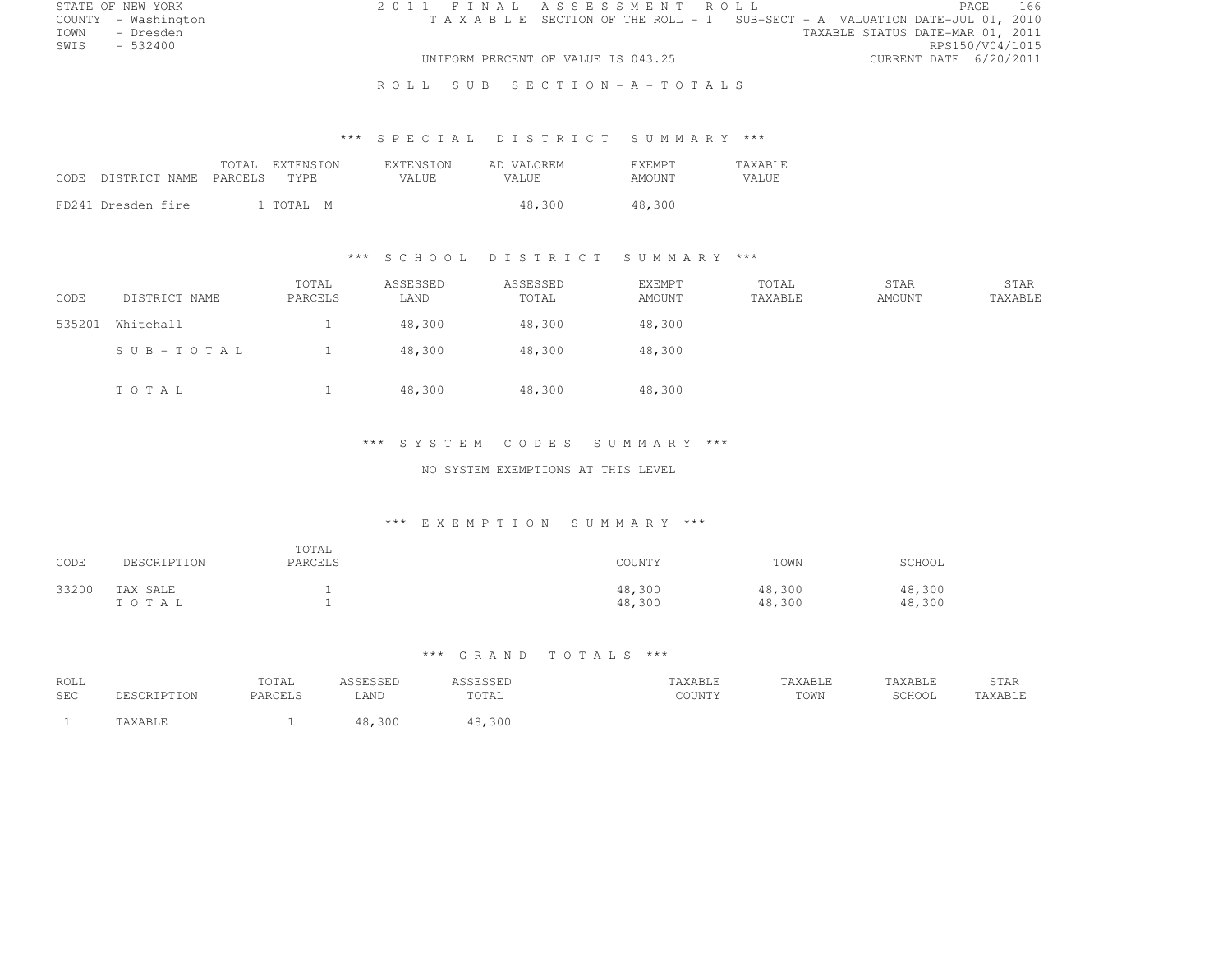| STATE OF NEW YORK   | 2011 FINAL ASSESSMENT ROLL         | 167<br>PAGE                      |
|---------------------|------------------------------------|----------------------------------|
| COUNTY - Washington | TAXABLE SECTION OF THE ROLL - 1    | VALUATION DATE-JUL 01, 2010      |
| TOWN<br>- Dresden   |                                    | TAXABLE STATUS DATE-MAR 01, 2011 |
| SWIS<br>$-532400$   | UNIFORM PERCENT OF VALUE IS 043.25 | RPS150/V04/L015                  |
|                     |                                    | CURRENT DATE 6/20/2011           |

ROLL SECTION TOTALS

# \*\*\* S P E C I A L D I S T R I C T S U M M A R Y \*\*\*

| CODE. | DISTRICT NAME                                | TOTAL<br>PARCELS | EXTENSION<br>TYPE. | EXTENSION<br>VALUE | AD VALOREM<br>VALUE | EXEMPT<br>AMOUNT | TAXABLE<br>VALUE |
|-------|----------------------------------------------|------------------|--------------------|--------------------|---------------------|------------------|------------------|
|       | TE533 Trans exmt rep<br>FS242 Frederick's Pt |                  | 3 MOVTAX<br>26 FEE |                    |                     |                  |                  |
|       |                                              |                  | <b>UNTTS</b>       | 29.00              |                     |                  | 29.00            |
|       | FD241 Dresden fire                           |                  | 822 TOTAL M        |                    | 100548.838          | 48,300           | 100500,538       |
|       | HS241 Hulet land swr                         |                  | 96 UNITS C         | 83.00              |                     |                  | 83.00            |

#### \*\*\* S C H O O L D I S T R I C T S U M M A R Y \*\*\*

| CODE   | DISTRICT NAME | TOTAL<br>PARCELS | ASSESSED<br>LAND | ASSESSED<br>TOTAL | <b>EXEMPT</b><br><b>AMOUNT</b> | TOTAL<br>TAXABLE | <b>STAR</b><br>AMOUNT | <b>STAR</b><br>TAXABLE |
|--------|---------------|------------------|------------------|-------------------|--------------------------------|------------------|-----------------------|------------------------|
| 535201 | Whitehall     | 822              | 44555,288        | 100548,838        | 1609,524                       | 98939,314        | 3813, 414             | 95125,900              |
|        | SUB-TOTAL     | 822              | 44555,288        | 100548,838        | 1609,524                       | 98939,314        | 3813, 414             | 95125,900              |
|        | TOTAL         | 822              | 44555.288        | 100548,838        | 1609,524                       | 98939,314        | 3813, 414             | 95125,900              |

# \*\*\* S Y S T E M C O D E S S U M M A R Y \*\*\*

#### NO SYSTEM EXEMPTIONS AT THIS LEVEL

# \*\*\* E X E M P T I O N S U M M A R Y \*\*\*

|       |             | TOTAL   |         |         |         |
|-------|-------------|---------|---------|---------|---------|
| CODE  | DESCRIPTION | PARCELS | COUNTY  | TOWN    | SCHOOL  |
| 33200 | TAX SALE    |         | 48,300  | 48,300  | 48,300  |
| 41121 | WAR VET/TC  | 11      | 114,429 | 114,429 |         |
| 41131 | CBT VET/TC  | 18      | 309,132 | 309,132 |         |
| 41141 | DIS VET/TC  | 3       | 50,990  | 50,990  |         |
| 41400 | CLERGY      |         | 1,500   | 1,500   | 1,500   |
| 41720 | AG DIST     | 6       | 134,730 | 134,730 | 134,730 |
| 41730 | AGRI-D IND  | 12      | 299,486 | 299,486 | 299,486 |
| 41800 | AGED-ALL    | 14      | 464,919 | 464,919 | 512,401 |
| 41801 | AGED-CO/TN  |         | 19,750  | 19,750  |         |
| 41804 | AGED-SCH    |         |         |         | 19,750  |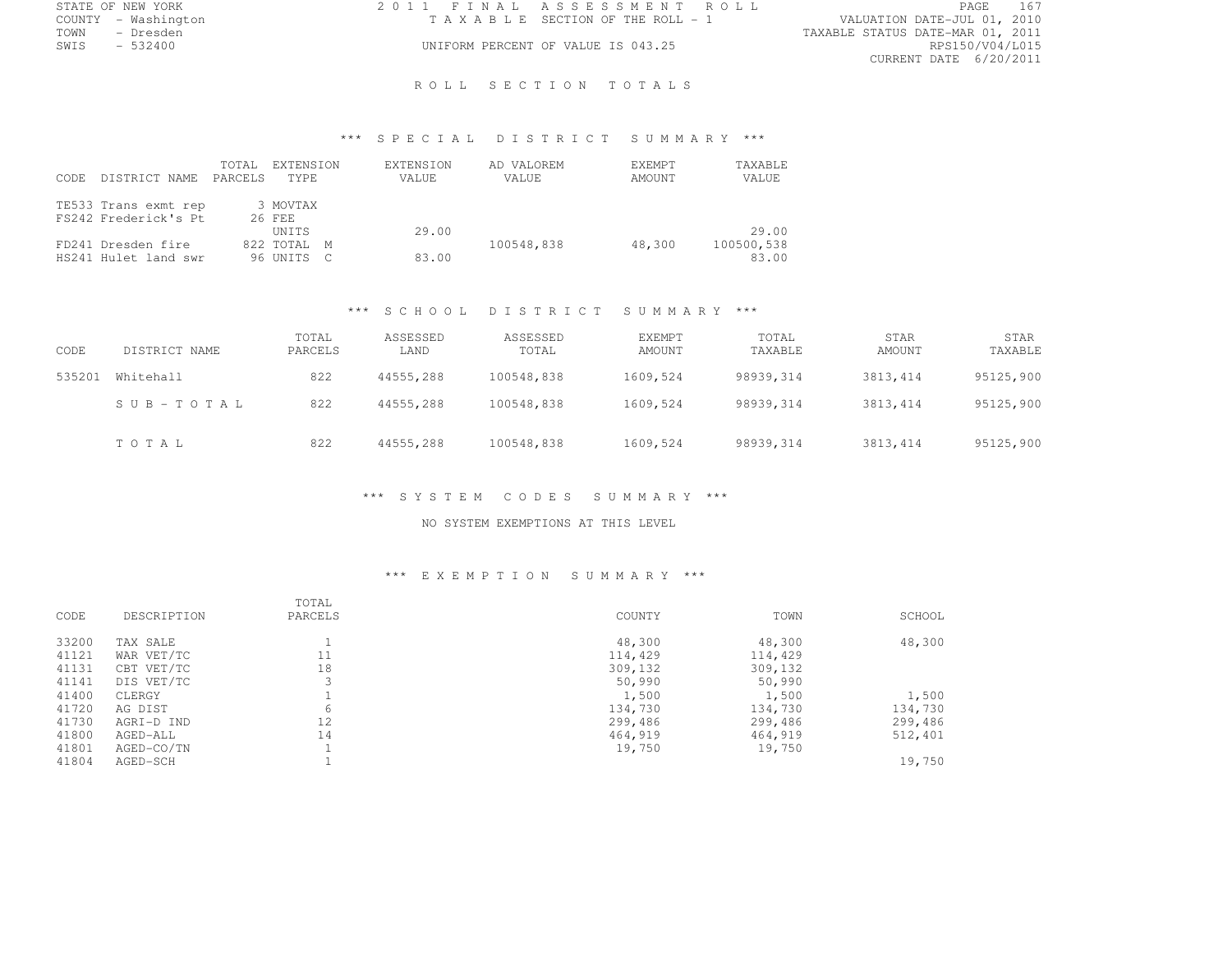| 2011 FINAL ASSESSMENT ROLL         | 168<br>PAGE                      |
|------------------------------------|----------------------------------|
| TAXABLE SECTION OF THE ROLL - 1    | VALUATION DATE-JUL 01, 2010      |
|                                    | TAXABLE STATUS DATE-MAR 01, 2011 |
| UNIFORM PERCENT OF VALUE IS 043.25 | RPS150/V04/L015                  |
|                                    | CURRENT DATE 6/20/2011           |
|                                    |                                  |

# ROLL SECTION TOTALS

# \*\*\* E X E M P T I O N S U M M A R Y \*\*\*

| CODE           | DESCRIPTION            | TOTAL<br>PARCELS | COUNTY               | TOWN                | SCHOOL               |
|----------------|------------------------|------------------|----------------------|---------------------|----------------------|
| 41834<br>41854 | STAR EN<br>STAR B      | 66<br>131        |                      |                     | 1794,914<br>1959,310 |
| 41864<br>41931 | STAR B MH<br>DISAB-C/T |                  | 60,650               | 60,650              | 59,190               |
| 47450          | FISCHER<br>TOTAL       | a<br>282         | 593,357<br>2097, 243 | 593,357<br>2097,243 | 593,357<br>5422,938  |

# \*\*\* G R A N D T O T A L S \*\*\*

| ROLL<br><b>SEC</b> | DESCRIPTION | TOTAL<br>PARCELS | ASSESSED<br>∟AND | ASSESSED<br>TOTAL | TAXABLE<br>COUNTY | TAXABLE<br>TOWN | TAXABLE<br>SCHOOL | <b>STAR</b><br>TAXABLE |
|--------------------|-------------|------------------|------------------|-------------------|-------------------|-----------------|-------------------|------------------------|
|                    | TAXABLE     | 822              | 44555,288        | 100548,838        | 98451.595         | 98451.595       | 98939.314         | 95125,900              |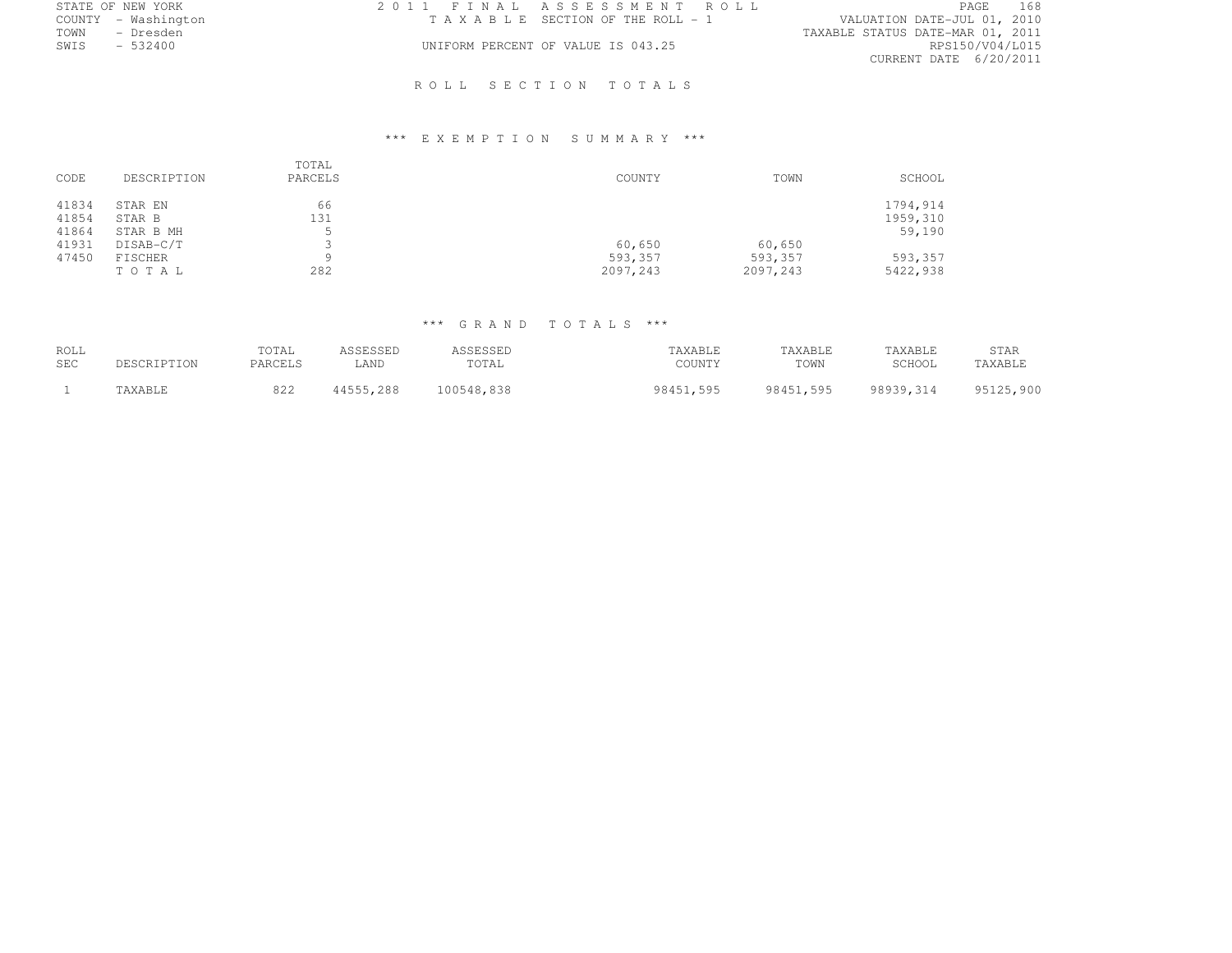| STATE OF NEW YORK<br>COUNTY - Washington<br>TOWN<br>- Dresden                            | 2011 FINAL                             |                                    | ASSESSMENT ROLL                                | STATE OWNED LAND SECTION OF THE ROLL - 3<br>OWNERS NAME SEQUENCE<br>TAXABLE STATUS DATE-MAR 01, 2011 | PAGE<br>169 |
|------------------------------------------------------------------------------------------|----------------------------------------|------------------------------------|------------------------------------------------|------------------------------------------------------------------------------------------------------|-------------|
| SWIS<br>$-532400$                                                                        |                                        |                                    | UNIFORM PERCENT OF VALUE IS 043.25             |                                                                                                      |             |
| TAX MAP PARCEL NUMBER                                                                    |                                        |                                    |                                                | PROPERTY LOCATION & CLASS ASSESSMENT EXEMPTION CODE----------------COUNTY-------TOWN-----SCHOOL      |             |
| CURRENT OWNERS NAME                                                                      | SCHOOL DISTRICT                        | LAND                               | TAX DESCRIPTION TAXABLE VALUE                  |                                                                                                      |             |
| CURRENT OWNERS ADDRESS                                                                   | PARCEL SIZE/GRID COORD                 | TOTAL                              | SPECIAL DISTRICTS                              |                                                                                                      | ACCOUNT NO. |
|                                                                                          |                                        |                                    |                                                |                                                                                                      |             |
|                                                                                          | Bluff Head Rd                          |                                    |                                                |                                                                                                      | 835J100042  |
| $20. -1 - 1$                                                                             | 314 Rural vac<10 - WTRFNT<br>535201    |                                    | COUNTY TAXABLE VALUE                           | 3992,100                                                                                             |             |
| New York State<br>Attn: Washington Cty Treas                                             | Whitehall<br>6800' Lf                  | 3992,100 TOWN                      | TAXABLE VALUE<br>3992,100 SCHOOL TAXABLE VALUE | 3992,100<br>3992,100                                                                                 |             |
| 383 Broadway                                                                             | 776/208                                |                                    | FD241 Dresden fire                             | 3992,100 TO M                                                                                        |             |
| Fort Edward, NY 12828                                                                    | ACRES 300.00                           |                                    |                                                |                                                                                                      |             |
|                                                                                          | EAST-0761451 NRTH-1768426              |                                    |                                                |                                                                                                      |             |
|                                                                                          | DEED BOOK 804<br>$PG-136$              |                                    |                                                |                                                                                                      |             |
|                                                                                          | FULL MARKET VALUE                      | 9230,289                           |                                                |                                                                                                      |             |
|                                                                                          |                                        |                                    |                                                |                                                                                                      | 0332003     |
| $34. -1 - 10$                                                                            | South Bay Tr/multi<br>931 Forest s532a |                                    | COUNTY TAXABLE VALUE                           | 241,900                                                                                              |             |
| New York State                                                                           | Whitehall                              |                                    | TOWN<br>TAXABLE VALUE                          |                                                                                                      |             |
| Attn: Washington County Treas Entrance-Black Mt Trail                                    |                                        | 535201 241,900<br>At Trail 241,900 | SCHOOL TAXABLE VALUE                           | 241,900<br>241,900                                                                                   |             |
| 383 Broadway                                                                             | ACRES 321.19                           |                                    | FD241 Dresden fire                             | 241,900 TO M                                                                                         |             |
| Fort Edward, NY 12828 EAST-0758907 NRTH-1739509                                          |                                        |                                    |                                                |                                                                                                      |             |
|                                                                                          | DEED BOOK 400 PG-79                    |                                    |                                                |                                                                                                      |             |
|                                                                                          | FULL MARKET VALUE                      | 559,306                            |                                                |                                                                                                      |             |
|                                                                                          | LOT 121 South Bay Tr                   |                                    |                                                |                                                                                                      | 0600001     |
| $48. -1 - 3$                                                                             | 931 Forest s532a                       |                                    | COUNTY TAXABLE VALUE                           | 800                                                                                                  |             |
| New York State                                                                           | 535201<br>Whitehall                    | 800 TOWN                           | TAXABLE VALUE                                  | 800                                                                                                  |             |
| Attn: Washington County Treas On Ft Ann Line                                             |                                        |                                    | 800 SCHOOL TAXABLE VALUE                       | 800                                                                                                  |             |
| 383 Broadway<br>Fort Edward, NY 12828                                                    | ACRES 1.70                             |                                    | FD241 Dresden fire                             | 800 TO M                                                                                             |             |
|                                                                                          | EAST-0746054 NRTH-1724628              |                                    |                                                |                                                                                                      |             |
|                                                                                          | FULL MARKET VALUE                      | 1,850                              |                                                |                                                                                                      |             |
|                                                                                          | South Bay Tr/Multi                     |                                    |                                                |                                                                                                      | 0470501     |
| $48. -1 - 4$                                                                             | 931 Forest s532a - WTRFNT              |                                    | COUNTY TAXABLE VALUE                           | 406,900                                                                                              |             |
| New York State                                                                           | 535201<br>Whitehall                    | 406,900                            | TOWN<br>TAXABLE VALUE                          | 406,900                                                                                              |             |
| Attn: Washington County Treas On Ft Ann Line                                             |                                        | 406,900                            | SCHOOL TAXABLE VALUE                           | 406,900                                                                                              |             |
| 383 Broadway                                                                             | +pond                                  |                                    | FD241 Dresden fire                             | 406,900 TO M                                                                                         |             |
| Fort Edward, NY 12828                                                                    | ACRES 828.10                           |                                    |                                                |                                                                                                      |             |
|                                                                                          | EAST-0750169 NRTH-1724674              |                                    |                                                |                                                                                                      |             |
|                                                                                          | DEED BOOK 504<br>PG-977                |                                    |                                                |                                                                                                      |             |
|                                                                                          | FULL MARKET VALUE                      | 940,809                            |                                                |                                                                                                      |             |
|                                                                                          | LOT 92 South Bay Tr                    |                                    |                                                |                                                                                                      | 0670001     |
| $48. - 1 - 8$                                                                            | 931 Forest s532a                       |                                    | COUNTY TAXABLE VALUE                           | 81,500                                                                                               |             |
| New York State                                                                           | 535201<br>Whitehall                    | 81,500                             | TOWN<br>TAXABLE VALUE                          | 81,500                                                                                               |             |
| Attn: Washington County Treas ACRES 120.00                                               |                                        | 81,500                             | SCHOOL TAXABLE VALUE                           | 81,500                                                                                               |             |
| 383 Broadway <b>EAST-0756596 NRTH-1721948</b><br>Fort Edward, NY 12828 FULL MARKET VALUE |                                        |                                    | FD241 Dresden fire                             | 81,500 TO M                                                                                          |             |
|                                                                                          |                                        | 188,439                            |                                                |                                                                                                      |             |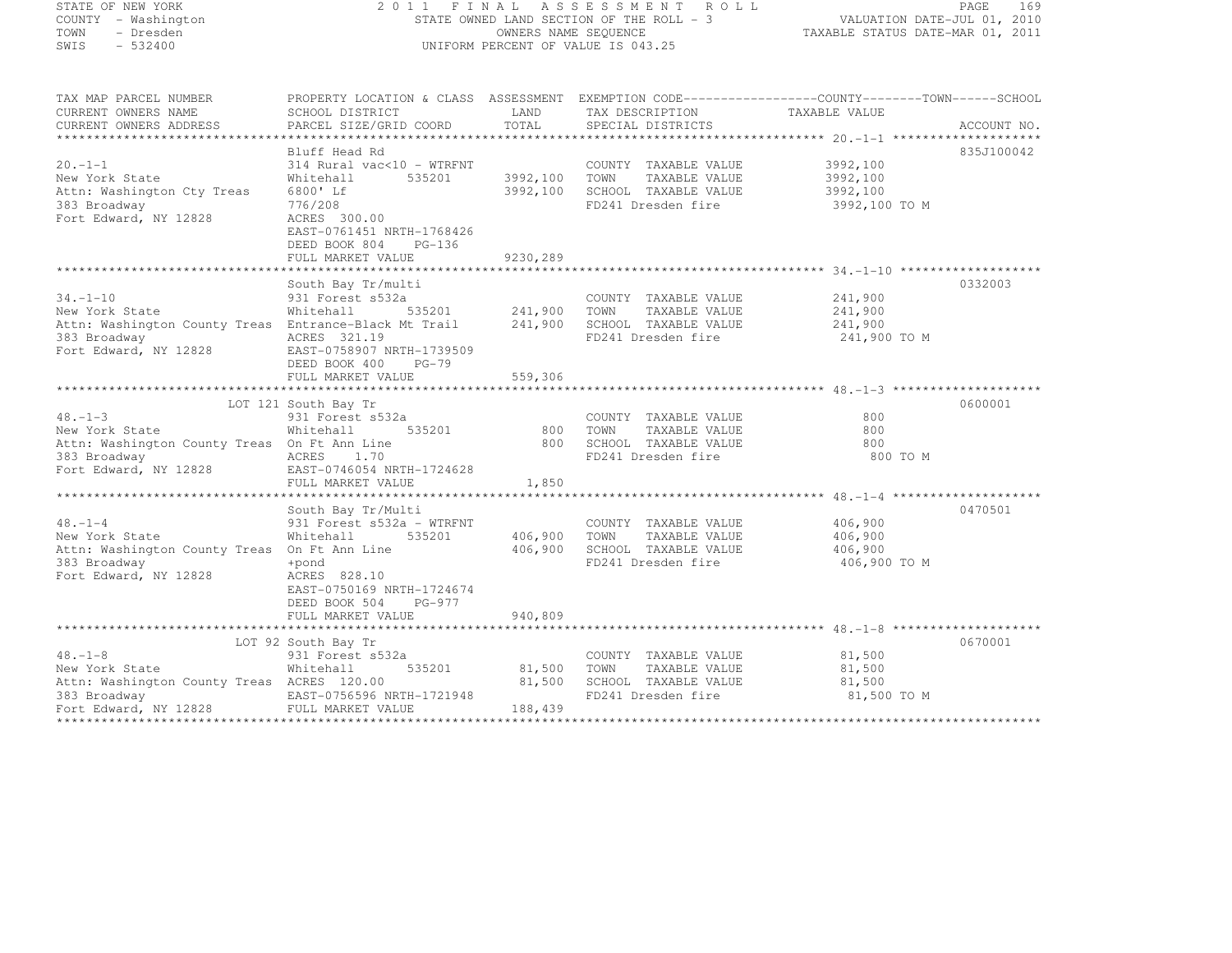| STATE OF NEW YORK                  |                                                                                                                                                                                                                                      |        | 2011 FINAL ASSESSMENT ROLL                                                                                                                                                         |                                                                                                                                                                                                                                                                                                                                                                                                | PAGE<br>170 |
|------------------------------------|--------------------------------------------------------------------------------------------------------------------------------------------------------------------------------------------------------------------------------------|--------|------------------------------------------------------------------------------------------------------------------------------------------------------------------------------------|------------------------------------------------------------------------------------------------------------------------------------------------------------------------------------------------------------------------------------------------------------------------------------------------------------------------------------------------------------------------------------------------|-------------|
| COUNTY - Washington                |                                                                                                                                                                                                                                      |        | FAGE ITO STATE OWNED LAND SECTION OF THE ROLL - 3<br>STATE OWNED LAND SECTION OF THE ROLL - 3<br>CHARABLE STATUS DATE-JUL 01, 2010<br>INMERGENT OF MANAGE STATUS DATE-MAR 01, 2011 |                                                                                                                                                                                                                                                                                                                                                                                                |             |
| TOWN - Dresden<br>SWIS - 532400    |                                                                                                                                                                                                                                      |        | UNIFORM PERCENT OF VALUE IS 043.25                                                                                                                                                 |                                                                                                                                                                                                                                                                                                                                                                                                |             |
|                                    |                                                                                                                                                                                                                                      |        |                                                                                                                                                                                    |                                                                                                                                                                                                                                                                                                                                                                                                |             |
|                                    | TAX MAP PARCEL NUMBER THE PROPERTY LOCATION & CLASS ASSESSMENT EXEMPTION CODE----------------COUNTY--------TOWN------SCHOOL                                                                                                          |        |                                                                                                                                                                                    |                                                                                                                                                                                                                                                                                                                                                                                                |             |
|                                    |                                                                                                                                                                                                                                      |        |                                                                                                                                                                                    |                                                                                                                                                                                                                                                                                                                                                                                                |             |
|                                    |                                                                                                                                                                                                                                      |        |                                                                                                                                                                                    |                                                                                                                                                                                                                                                                                                                                                                                                | ACCOUNT NO. |
|                                    |                                                                                                                                                                                                                                      |        |                                                                                                                                                                                    |                                                                                                                                                                                                                                                                                                                                                                                                | 0700001     |
|                                    |                                                                                                                                                                                                                                      |        |                                                                                                                                                                                    | 107,700                                                                                                                                                                                                                                                                                                                                                                                        |             |
|                                    |                                                                                                                                                                                                                                      |        |                                                                                                                                                                                    | 107,700                                                                                                                                                                                                                                                                                                                                                                                        |             |
|                                    |                                                                                                                                                                                                                                      |        |                                                                                                                                                                                    | $\frac{107}{107}$ , 700                                                                                                                                                                                                                                                                                                                                                                        |             |
|                                    |                                                                                                                                                                                                                                      |        |                                                                                                                                                                                    | 107,700 TO M                                                                                                                                                                                                                                                                                                                                                                                   |             |
|                                    | 931 Forest s532a COUNTY TAXABLE VALUE<br>Mew York State Mhitehall 535201 107,700 TOWN TAXABLE VALUE<br>Attn: Washington County Treas State-160.94 A. 107,700 SCHOOL TAXABLE VALUE<br>Theodor fire and ACRES 160.00 Fort Edward, NY 1 |        |                                                                                                                                                                                    |                                                                                                                                                                                                                                                                                                                                                                                                |             |
|                                    |                                                                                                                                                                                                                                      |        |                                                                                                                                                                                    |                                                                                                                                                                                                                                                                                                                                                                                                |             |
|                                    |                                                                                                                                                                                                                                      |        |                                                                                                                                                                                    |                                                                                                                                                                                                                                                                                                                                                                                                |             |
| $57. - 2 - 1$                      | LOT 110 South Bay Tr<br>South Bay Tr<br>931 Forest s532a                                                                                                                                                                             |        | COUNTY TAXABLE VALUE                                                                                                                                                               | 2,700                                                                                                                                                                                                                                                                                                                                                                                          | 0710001     |
| New York State                     |                                                                                                                                                                                                                                      |        |                                                                                                                                                                                    |                                                                                                                                                                                                                                                                                                                                                                                                |             |
|                                    | Whitehall 535201 2,700 TOWN TAXABLE VALUE $2,700$<br>State-3.66 A. 2,700 SCHOOL TAXABLE VALUE $2,700$<br>On Ft App Line<br>Attn: Washington County Treas State-3.66 A.                                                               |        |                                                                                                                                                                                    |                                                                                                                                                                                                                                                                                                                                                                                                |             |
| 383 Broadway                       | On Ft Ann Line                                                                                                                                                                                                                       |        | FD241 Dresden fire 2,700 TO M                                                                                                                                                      |                                                                                                                                                                                                                                                                                                                                                                                                |             |
| Fort Edward, NY 12828 $57. -1 -1$  |                                                                                                                                                                                                                                      |        |                                                                                                                                                                                    |                                                                                                                                                                                                                                                                                                                                                                                                |             |
|                                    | ACRES 3.70                                                                                                                                                                                                                           |        |                                                                                                                                                                                    |                                                                                                                                                                                                                                                                                                                                                                                                |             |
|                                    | EAST-0752993 NRTH-1719920                                                                                                                                                                                                            |        |                                                                                                                                                                                    |                                                                                                                                                                                                                                                                                                                                                                                                |             |
|                                    | FULL MARKET VALUE                                                                                                                                                                                                                    | 6,243  |                                                                                                                                                                                    |                                                                                                                                                                                                                                                                                                                                                                                                |             |
|                                    |                                                                                                                                                                                                                                      |        |                                                                                                                                                                                    |                                                                                                                                                                                                                                                                                                                                                                                                |             |
|                                    | LOT 95 South Bay Tr<br>931 Forest s532a<br>LOT 95 South Bay Tr                                                                                                                                                                       |        |                                                                                                                                                                                    |                                                                                                                                                                                                                                                                                                                                                                                                | 0690001     |
| $57 - 2 - 2$                       |                                                                                                                                                                                                                                      |        | COUNTY TAXABLE VALUE                                                                                                                                                               | 76,200                                                                                                                                                                                                                                                                                                                                                                                         |             |
| New York State                     |                                                                                                                                                                                                                                      |        |                                                                                                                                                                                    | 76,200<br>76,200                                                                                                                                                                                                                                                                                                                                                                               |             |
| 383 Broadway                       | Sui roiest sould be 16,200 TOWN TAXABLE VALUE<br>s State-105.27 A. 76,200 SCHOOL TAXABLE VALUE<br>On Ft Ann Line FD241 Dresden fire<br>Attn: Washington County Treas State-105.27 A.                                                 |        |                                                                                                                                                                                    | 76,200 TO M                                                                                                                                                                                                                                                                                                                                                                                    |             |
| Fort Edward, NY 12828              | On Ft Ann Line<br>$57. - 1 - 2$                                                                                                                                                                                                      |        |                                                                                                                                                                                    |                                                                                                                                                                                                                                                                                                                                                                                                |             |
|                                    | ACRES 105.30                                                                                                                                                                                                                         |        |                                                                                                                                                                                    |                                                                                                                                                                                                                                                                                                                                                                                                |             |
|                                    | EAST-0754891 NRTH-1719365                                                                                                                                                                                                            |        |                                                                                                                                                                                    |                                                                                                                                                                                                                                                                                                                                                                                                |             |
|                                    | FULL MARKET VALUE 176,185                                                                                                                                                                                                            |        |                                                                                                                                                                                    |                                                                                                                                                                                                                                                                                                                                                                                                |             |
|                                    |                                                                                                                                                                                                                                      |        |                                                                                                                                                                                    |                                                                                                                                                                                                                                                                                                                                                                                                |             |
|                                    | LOT 93 South Bay Tr                                                                                                                                                                                                                  |        |                                                                                                                                                                                    |                                                                                                                                                                                                                                                                                                                                                                                                | 0680001     |
| $57 - 2 - 3$                       | EUI 53 SOUNTY TAXABLE VALUE<br>Whitehall 535201 65,600 TOWN TAXABLE VALUE                                                                                                                                                            |        | COUNTY TAXABLE VALUE 65,600                                                                                                                                                        |                                                                                                                                                                                                                                                                                                                                                                                                |             |
| New York State                     |                                                                                                                                                                                                                                      |        |                                                                                                                                                                                    | 65,600                                                                                                                                                                                                                                                                                                                                                                                         |             |
|                                    | Attn: Washington County Treas On Ft Ann Line                         65,600   SCHOOL  TAXABLE VALUE                                                                                                                                  |        |                                                                                                                                                                                    | 65,600                                                                                                                                                                                                                                                                                                                                                                                         |             |
| 383 Broadway                       | $57. - 1 - 3$                                                                                                                                                                                                                        |        | FD241 Dresden fire                                                                                                                                                                 | 65,600 TO M                                                                                                                                                                                                                                                                                                                                                                                    |             |
| Fort Edward, NY 12828 ACRES 120.00 | EAST-0756944 NRTH-1719299                                                                                                                                                                                                            |        |                                                                                                                                                                                    |                                                                                                                                                                                                                                                                                                                                                                                                |             |
|                                    | FULL MARKET VALUE 151,676                                                                                                                                                                                                            |        |                                                                                                                                                                                    |                                                                                                                                                                                                                                                                                                                                                                                                |             |
|                                    |                                                                                                                                                                                                                                      |        |                                                                                                                                                                                    |                                                                                                                                                                                                                                                                                                                                                                                                |             |
|                                    | LOT 2 South Bay Tr                                                                                                                                                                                                                   |        |                                                                                                                                                                                    |                                                                                                                                                                                                                                                                                                                                                                                                | 0660001     |
| $57 - 2 - 4$                       | 931 Forest s532a                                                                                                                                                                                                                     |        | COUNTY TAXABLE VALUE                                                                                                                                                               | 30,100                                                                                                                                                                                                                                                                                                                                                                                         |             |
| New York State                     | Whitehall 535201 30,100 TOWN                                                                                                                                                                                                         |        | TAXABLE VALUE                                                                                                                                                                      | 30,100                                                                                                                                                                                                                                                                                                                                                                                         |             |
|                                    | Attn: Washington County Treas State-50.70 A.                                                                                                                                                                                         | 30,100 | SCHOOL TAXABLE VALUE                                                                                                                                                               | 30,100<br>$\overline{a}$ $\overline{a}$ $\overline{a}$ $\overline{a}$ $\overline{a}$ $\overline{a}$ $\overline{a}$ $\overline{a}$ $\overline{a}$ $\overline{a}$ $\overline{a}$ $\overline{a}$ $\overline{a}$ $\overline{a}$ $\overline{a}$ $\overline{a}$ $\overline{a}$ $\overline{a}$ $\overline{a}$ $\overline{a}$ $\overline{a}$ $\overline{a}$ $\overline{a}$ $\overline{a}$ $\overline{$ |             |
|                                    |                                                                                                                                                                                                                                      |        |                                                                                                                                                                                    |                                                                                                                                                                                                                                                                                                                                                                                                |             |

383 Broadway On Ft Ann Line FD241 Dresden fire 30,100 TO M

\*\*\*\*\*\*\*\*\*\*\*\*\*\*\*\*\*\*\*\*\*\*\*\*\*\*\*\*\*\*\*\*\*\*\*\*\*\*\*\*\*\*\*\*\*\*\*\*\*\*\*\*\*\*\*\*\*\*\*\*\*\*\*\*\*\*\*\*\*\*\*\*\*\*\*\*\*\*\*\*\*\*\*\*\*\*\*\*\*\*\*\*\*\*\*\*\*\*\*\*\*\*\*\*\*\*\*\*\*\*\*\*\*\*\*\*\*\*\*\*\*\*\*\*\*\*\*\*\*\*\*\*

ACRES 50.70 EAST-0757461 NRTH-1717357

FULL MARKET VALUE 69,595

Fort Edward, NY 12828 57.-1-4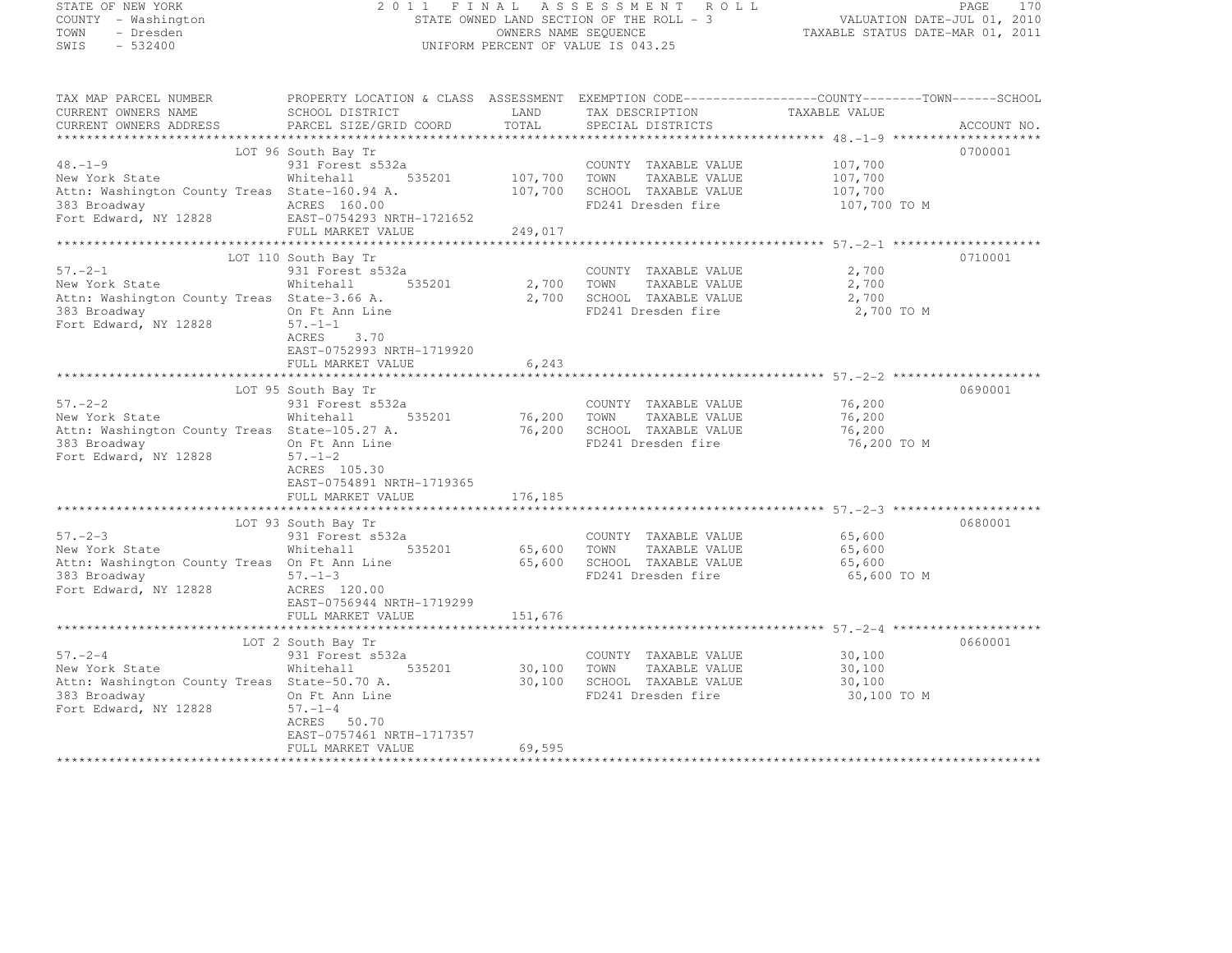| STATE OF NEW YORK<br>COUNTY - Washington<br>TOWN<br>- Dresden<br>SWIS<br>$-532400$                                                          | 2011 FINAL ASSESSMENT ROLL<br>STATE OWNED LAND SECTION OF THE ROLL - 3<br>UNIFORM PERCENT OF VALUE IS 043.25                     | PAGE<br>171<br>VALUATION DATE-JUL 01, 2010<br>TAXABLE STATUS DATE-MAR 01, 2011 |                                                                                                                                                        |                                           |             |
|---------------------------------------------------------------------------------------------------------------------------------------------|----------------------------------------------------------------------------------------------------------------------------------|--------------------------------------------------------------------------------|--------------------------------------------------------------------------------------------------------------------------------------------------------|-------------------------------------------|-------------|
| TAX MAP PARCEL NUMBER                                                                                                                       | PROPERTY LOCATION & CLASS ASSESSMENT EXEMPTION CODE----------------COUNTY-------TOWN------SCHOOL                                 |                                                                                |                                                                                                                                                        |                                           |             |
|                                                                                                                                             |                                                                                                                                  |                                                                                | TAX DESCRIPTION TAXABLE VALUE<br>SPECIAL DISTRICTS                                                                                                     |                                           | ACCOUNT NO. |
| $300 - 74 - 1$<br>New York State<br>% Washington County Treasurer ACRES 1.00<br>383 Broadway<br>Fort Edward, NY 12828                       | Transition Assessment<br>993 Transition t<br>on t COUNT COUNT<br>Whitehall<br>FULL MARKET VALUE                                  | $\Omega$<br>$\bigcap$                                                          | COUNTY TAXABLE VALUE<br>TAXABLE VALUE<br>SCHOOL TAXABLE VALUE                                                                                          | $\circ$<br>$\Omega$<br>$\Omega$           |             |
| Attn: Washington County Treas ACRES 365.97<br>383 Broadway<br>Fort Edward, NY 12828                                                         | Bluff Head Rd                                                                                                                    | 195,000                                                                        | COUNTY TAXABLE VALUE<br>535201                 195,000     TOWN       TAXABLE VALUE<br>SCHOOL TAXABLE VALUE 195,000<br>FD241 Dresden fire 195,000 TO M | 195,000<br>195,000                        | 0800001     |
| $21. - 1 - 27.4$<br>New York State DEC<br>Attn: Washington County Treasu ACRES 70.03<br>383 Broadway<br>Fort Edward, NY 12828 DEED BOOK 909 | Lake Champlain<br>314 Rural vac<10 - WTRFNT<br>Whitehall<br>535201<br>EAST-0779746 NRTH-1762044<br>$PG-300$<br>FULL MARKET VALUE | 18,000<br>18,000<br>41,618                                                     | COUNTY TAXABLE VALUE<br>TOWN<br>TAXABLE VALUE<br>SCHOOL TAXABLE VALUE<br>FD241 Dresden fire                                                            | 18,000<br>18,000<br>18,000<br>18,000 TO M |             |
| LOT 79+84 South Bay Tr<br>$33. - 1 - 4$<br>New York State-DEC<br>Fort Edward, NY 12828                                                      | 911 Forest s480<br>535201<br>Whitehall<br>ACRES 320.00<br>EAST-0754507 NRTH-1743543<br>DEED BOOK 2342 PG-54<br>FULL MARKET VALUE | 93,900<br>93,900<br>217,110                                                    | COUNTY TAXABLE VALUE 93,900<br>TAXABLE VALUE<br>TOWN<br>SCHOOL TAXABLE VALUE<br>FD241 Dresden fire                                                     | 93,900<br>93,900<br>93,900 TO M           | 835J100334  |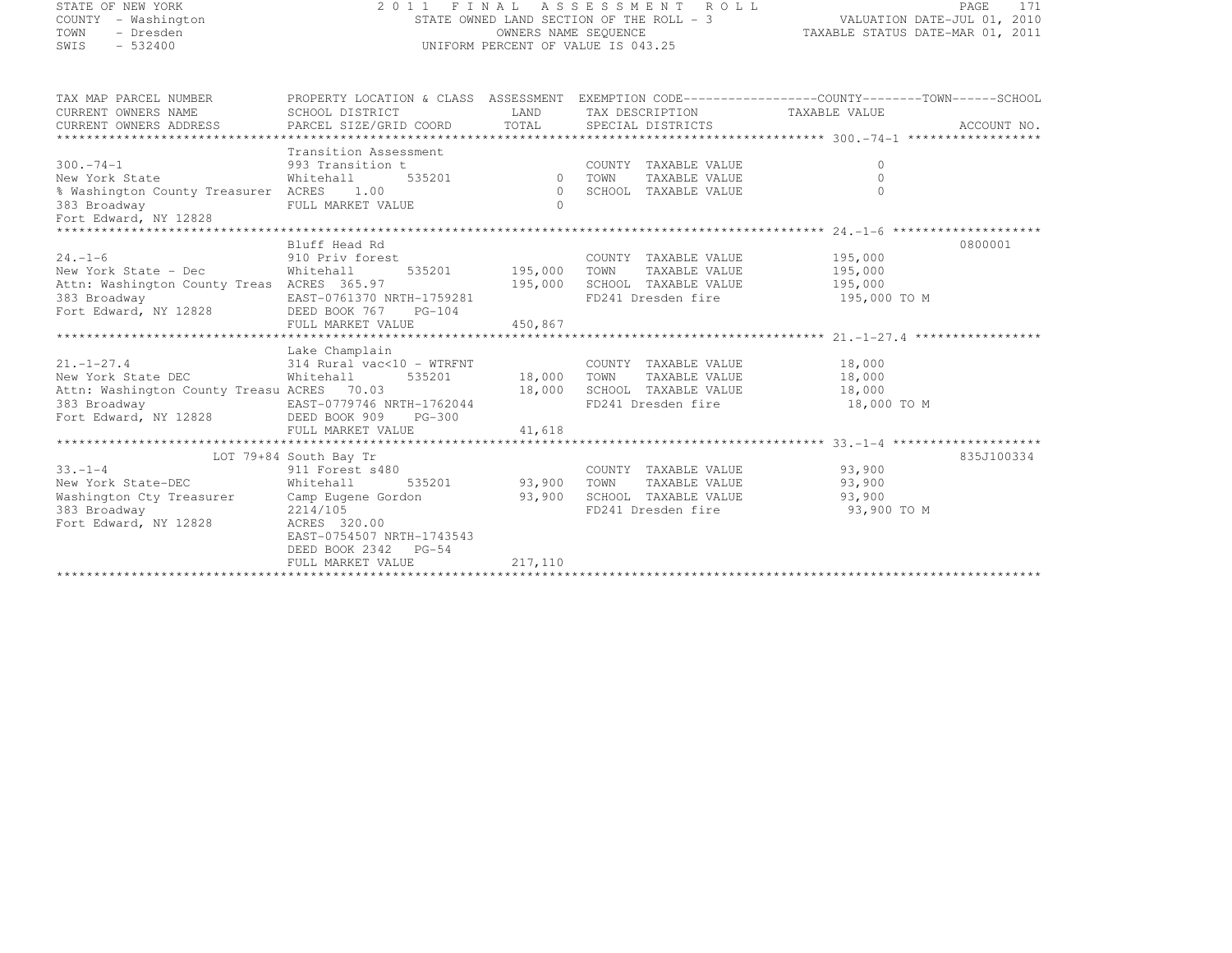| STATE OF NEW YORK   | 2011 FINAL ASSESSMENT ROLL               | <b>PAGE</b>                      |
|---------------------|------------------------------------------|----------------------------------|
| COUNTY - Washington | STATE OWNED LAND SECTION OF THE ROLL - 3 | VALUATION DATE-JUL 01, 2010      |
| - Dresden<br>TOWN   |                                          | TAXABLE STATUS DATE-MAR 01, 2011 |
| $-532400$<br>SWIS   |                                          | RPS150/V04/L015                  |
|                     | UNIFORM PERCENT OF VALUE IS 043.25       | CURRENT DATE 6/20/2011           |
|                     |                                          |                                  |

R O L L S U B S E C T I O N - - T O T A L S

# \*\*\* S P E C I A L D I S T R I C T S U M M A R Y \*\*\*

| CODE DISTRICT NAME PARCELS | TOTAL EXTENSION<br>TYPE. | <b>EXTENSION</b><br>VALUE. | AD VALOREM<br>VALUE. | <b>F.XEMPT</b><br>AMOUNT | <b>TAXABLE</b><br><b>VALUE</b> |
|----------------------------|--------------------------|----------------------------|----------------------|--------------------------|--------------------------------|
| FD241 Dresden fire         | 13 TOTAL M               |                            | 5312,400             |                          | 5312,400                       |

# \*\*\* S C H O O L D I S T R I C T S U M M A R Y \*\*\*

| CODE   | DISTRICT NAME | TOTAL<br>PARCELS | ASSESSED<br>LAND | ASSESSED<br>TOTAL | <b>EXEMPT</b><br>AMOUNT | TOTAL<br>TAXABLE | STAR<br>AMOUNT | STAR<br>TAXABLE |
|--------|---------------|------------------|------------------|-------------------|-------------------------|------------------|----------------|-----------------|
| 535201 | Whitehall     | 14               | 5312,400         | 5312,400          |                         | 5312,400         |                | 5312,400        |
|        | SUB-TOTAL     | 14               | 5312,400         | 5312,400          |                         | 5312,400         |                | 5312,400        |
|        | TOTAL         | 14               | 5312,400         | 5312,400          |                         | 5312,400         |                | 5312,400        |

# \*\*\* S Y S T E M C O D E S S U M M A R Y \*\*\*

#### NO SYSTEM EXEMPTIONS AT THIS LEVEL

#### \*\*\* E X E M P T I O N S U M M A R Y \*\*\*

#### NO EXEMPTIONS AT THIS LEVEL

# \*\*\* G R A N D T O T A L S \*\*\*

| <b>ROLL</b> | DESCRIPTION      | TOTAL   | ASSESSED | ASSESSED | TAXABLE  | TAXABLE  | TAXABLE  | <b>STAR</b> |
|-------------|------------------|---------|----------|----------|----------|----------|----------|-------------|
| SEC         |                  | PARCELS | LAND     | TOTAL    | COUNTY   | TOWN     | SCHOOL   | TAXABLE     |
|             | STATE OWNED LAND | 14      | 5312,400 | 5312,400 | 5312,400 | 5312,400 | 5312,400 | 5312,400    |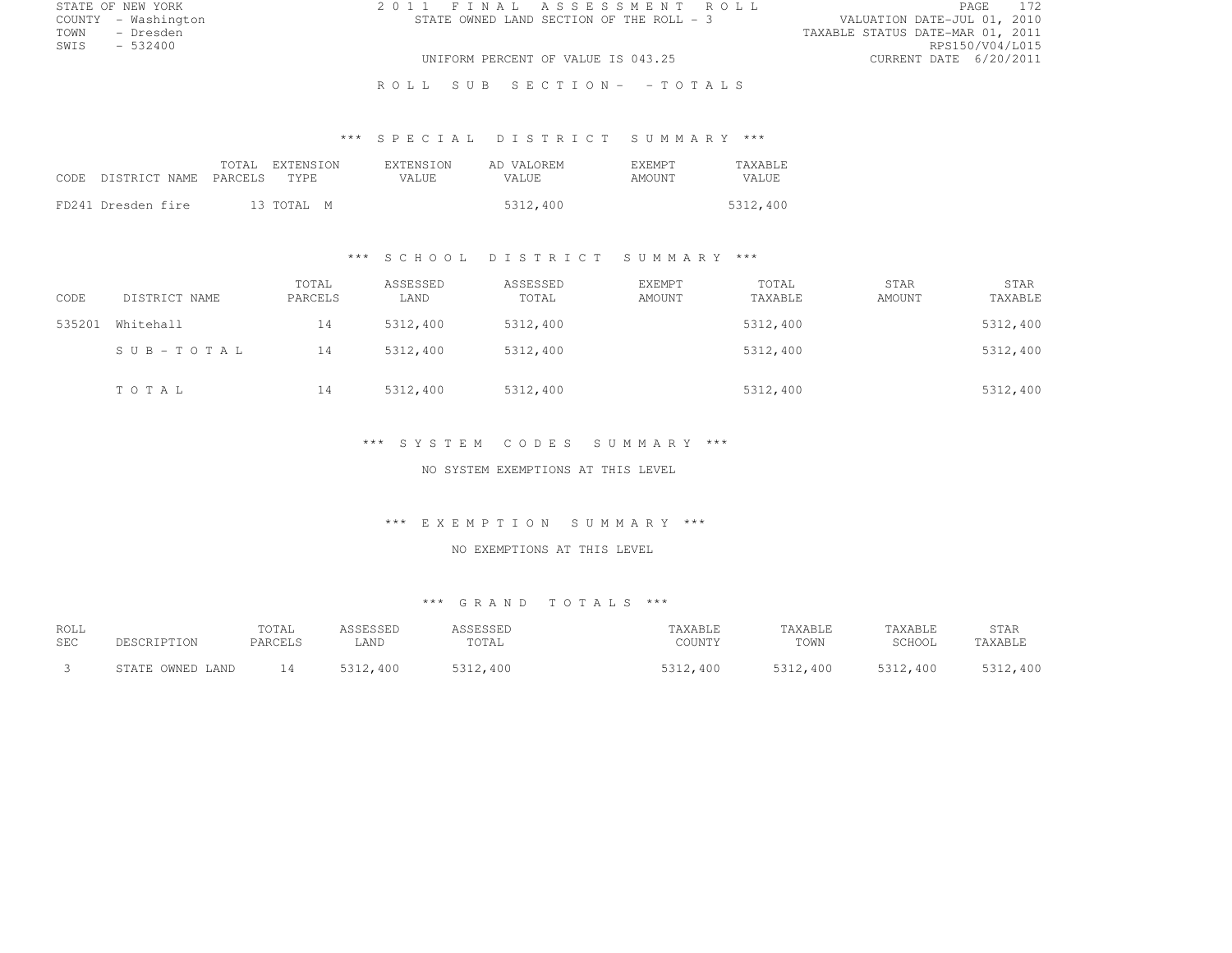| STATE OF NEW YORK                                           | 2011                                                                                                                        | FINAL                | ASSESSMENT ROLL                                                                   |                         | PAGE<br>173 |
|-------------------------------------------------------------|-----------------------------------------------------------------------------------------------------------------------------|----------------------|-----------------------------------------------------------------------------------|-------------------------|-------------|
| COUNTY - Washington                                         |                                                                                                                             |                      | STATE OWNED LAND SECTION OF THE ROLL - 3 SUB-SECT - A VALUATION DATE-JUL 01, 2010 |                         |             |
| TOWN<br>- Dresden                                           | ROLL SUB-SECT - A- SECTION 532-A RPTL WILD OR FOREST LANDS TAXABLE STATUS DATE-MAR 01, 2011                                 |                      |                                                                                   |                         |             |
| SWIS<br>$-532400$                                           |                                                                                                                             | OWNERS NAME SEQUENCE |                                                                                   |                         |             |
|                                                             |                                                                                                                             |                      | UNIFORM PERCENT OF VALUE IS 043.25                                                |                         |             |
|                                                             |                                                                                                                             |                      |                                                                                   |                         |             |
|                                                             |                                                                                                                             |                      |                                                                                   |                         |             |
|                                                             | TAX MAP PARCEL NUMBER THE PROPERTY LOCATION & CLASS ASSESSMENT EXEMPTION CODE----------------COUNTY--------TOWN------SCHOOL |                      |                                                                                   |                         |             |
| CURRENT OWNERS NAME                                         | SCHOOL DISTRICT                                                                                                             | LAND                 | TAX DESCRIPTION                                                                   | TAXABLE VALUE           |             |
| CURRENT OWNERS ADDRESS                                      | PARCEL SIZE/GRID COORD                                                                                                      | TOTAL                | SPECIAL DISTRICTS                                                                 |                         | ACCOUNT NO. |
|                                                             |                                                                                                                             |                      |                                                                                   |                         |             |
|                                                             | LOT 61 Williams North Tr                                                                                                    |                      |                                                                                   |                         | 0640001     |
| $17. - 2 - 1$                                               | 931 Forest s532a                                                                                                            |                      | COUNTY TAXABLE VALUE                                                              | 79,400                  |             |
| New York State                                              | 535201<br>Whitehall                                                                                                         | 79,400 TOWN          | TAXABLE VALUE                                                                     | 79,400                  |             |
|                                                             | Attn: Washington County Treas State - 103.58 A.                                                                             | 79,400               | SCHOOL TAXABLE VALUE                                                              | 79,400                  |             |
| 383 Broadway                                                | $17. - 1 - 1$                                                                                                               |                      | FD241 Dresden fire                                                                | 79,400 TO M             |             |
| Fort Edward, NY 12828                                       | ACRES 103.58                                                                                                                |                      |                                                                                   |                         |             |
|                                                             | EAST-0766190 NRTH-1771389                                                                                                   |                      |                                                                                   |                         |             |
|                                                             | FULL MARKET VALUE                                                                                                           | 183,584              |                                                                                   |                         |             |
|                                                             |                                                                                                                             |                      |                                                                                   |                         |             |
|                                                             | LOT 157 South Bay Tr                                                                                                        |                      |                                                                                   |                         | 0620001     |
| $24. -1 - 7$                                                | 931 Forest s532a                                                                                                            |                      | COUNTY TAXABLE VALUE                                                              | 60,500                  |             |
| New York State                                              | Whitehall<br>535201                                                                                                         | 60,500               | TOWN<br>TAXABLE VALUE                                                             | 60,500                  |             |
| Attn: Washington County Treas ACRES 122.00                  |                                                                                                                             | 60,500               | SCHOOL TAXABLE VALUE                                                              | 60,500                  |             |
| 383 Broadway                                                | EAST-0762773 NRTH-1760360                                                                                                   |                      | FD241 Dresden fire                                                                | 60,500 TO M             |             |
| Fort Edward, NY 12828                                       | FULL MARKET VALUE                                                                                                           | 139,884              |                                                                                   |                         |             |
|                                                             |                                                                                                                             |                      |                                                                                   |                         | 0320001     |
| $26. -2 - 1$                                                | LOT 93 Lake George Tr                                                                                                       |                      |                                                                                   |                         |             |
|                                                             | 931 Forest s532a - WTRFNT<br>Whitehall<br>535201                                                                            |                      | COUNTY TAXABLE VALUE<br>TOWN<br>TAXABLE VALUE                                     | 434,000                 |             |
| New York State                                              |                                                                                                                             | 434,000<br>434,000   | SCHOOL TAXABLE VALUE                                                              | 434,000                 |             |
| Attn: Washington County Treas State - 92 A.<br>383 Broadway | 330 Lf                                                                                                                      |                      | FD241 Dresden fire                                                                | 434,000<br>434,000 TO M |             |
| Fort Edward, NY 12828                                       | ACRES 156.20                                                                                                                |                      |                                                                                   |                         |             |
|                                                             | EAST-0749917 NRTH-1748262                                                                                                   |                      |                                                                                   |                         |             |
|                                                             | DEED BOOK 227 PG-412                                                                                                        |                      |                                                                                   |                         |             |
|                                                             | FULL MARKET VALUE                                                                                                           | 1003,468             |                                                                                   |                         |             |
|                                                             |                                                                                                                             |                      |                                                                                   |                         |             |
|                                                             | LOT 82 South Bay Tr                                                                                                         |                      |                                                                                   |                         | 0400001     |
| $26. -2 - 2$                                                | 931 Forest s532a                                                                                                            |                      | COUNTY TAXABLE VALUE                                                              | 113,900                 |             |
| New York State                                              | 535201<br>Whitehall                                                                                                         | 113,900              | TOWN<br>TAXABLE VALUE                                                             | 113,900                 |             |
| Attn: Washington County Treas ACRES 160.00                  |                                                                                                                             | 113,900              | SCHOOL TAXABLE VALUE                                                              | 113,900                 |             |
| 383 Broadway                                                | EAST-0752549 NRTH-1748581                                                                                                   |                      | FD241 Dresden fire                                                                | 113,900 TO M            |             |
| Fort Edward, NY 12828 DEED BOOK 284                         | PG-332                                                                                                                      |                      |                                                                                   |                         |             |
|                                                             | FULL MARKET VALUE                                                                                                           | 263,353              |                                                                                   |                         |             |
|                                                             |                                                                                                                             |                      |                                                                                   |                         |             |
|                                                             | LOT 81 South Bay Tr                                                                                                         |                      |                                                                                   |                         | 0390001     |
| $26. - 2 - 3$                                               | 931 Forest s532a                                                                                                            |                      | COUNTY TAXABLE VALUE                                                              | 53,600                  |             |
| New York State                                              | 535201<br>Whitehall                                                                                                         | 53,600               | TOWN<br>TAXABLE VALUE                                                             | 53,600                  |             |
| Attn: Washington County Treas ACRES 70.00                   |                                                                                                                             | 53,600               | SCHOOL TAXABLE VALUE                                                              | 53,600                  |             |
|                                                             |                                                                                                                             |                      | FD241 Dresden fire                                                                | 53,600 TO M             |             |
|                                                             |                                                                                                                             |                      |                                                                                   |                         |             |
|                                                             | FULL MARKET VALUE                                                                                                           | 123,931              |                                                                                   |                         |             |
|                                                             |                                                                                                                             |                      |                                                                                   |                         |             |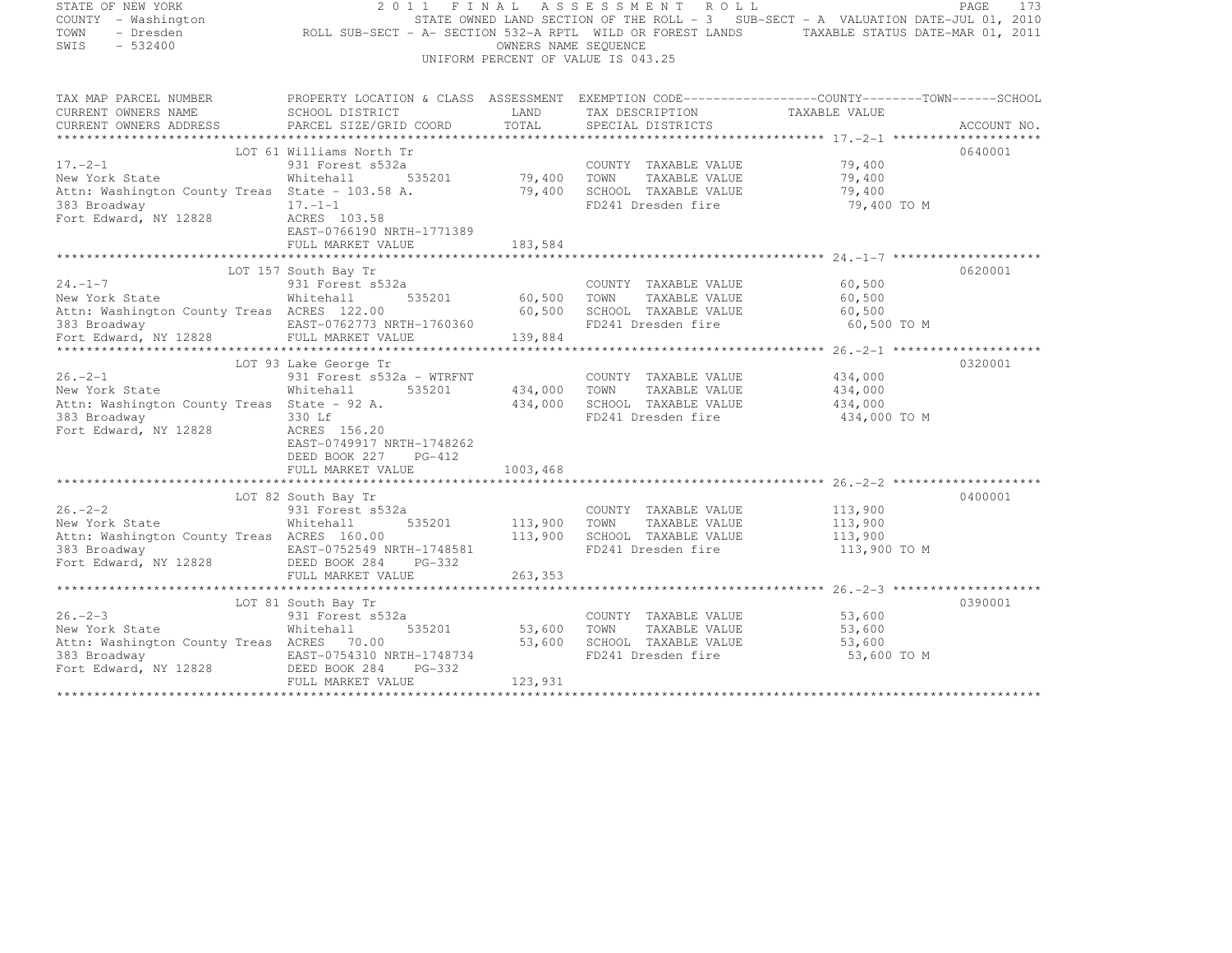| STATE OF NEW YORK<br>COUNTY - Washington<br>- Dresden<br>TOWN<br>SWIS<br>$-532400$                                                  | 2011<br>ROLL SUB-SECT - A- SECTION 532-A RPTL WILD OR FOREST LANDS TAXABLE STATUS DATE-MAR 01, 2011                                                                                         | FINAL                                | ASSESSMENT ROLL<br>STATE OWNED LAND SECTION OF THE ROLL - 3 SUB-SECT - A VALUATION DATE-JUL 01, 2010<br>OWNERS NAME SEQUENCE<br>UNIFORM PERCENT OF VALUE IS 043.25 |                                                                  | PAGE<br>174 |
|-------------------------------------------------------------------------------------------------------------------------------------|---------------------------------------------------------------------------------------------------------------------------------------------------------------------------------------------|--------------------------------------|--------------------------------------------------------------------------------------------------------------------------------------------------------------------|------------------------------------------------------------------|-------------|
| CURRENT OWNERS NAME<br>CURRENT OWNERS ADDRESS                                                                                       | TAX MAP PARCEL NUMBER PROPERTY LOCATION & CLASS ASSESSMENT EXEMPTION CODE---------------COUNTY-------TOWN-----SCHOOL<br>SCHOOL DISTRICT<br>PARCEL SIZE/GRID COORD                           | LAND<br>TOTAL                        | TAX DESCRIPTION TAXABLE VALUE<br>SPECIAL DISTRICTS                                                                                                                 |                                                                  | ACCOUNT NO. |
|                                                                                                                                     |                                                                                                                                                                                             |                                      |                                                                                                                                                                    |                                                                  |             |
| $26. -2 - 4$<br>New York State<br>Attn: Washington County Treas ACRES 160.00                                                        | LOT 80 South Bay Tr<br>931 Forest s532a<br>Whitehall                                                                                                                                        | 535201 137,100<br>137,100            | COUNTY TAXABLE VALUE 137,100<br>TOWN<br>TAXABLE VALUE<br>SCHOOL TAXABLE VALUE<br>FD241 Dresden fire                                                                | 137,100<br>137,100<br>137,100 TO M                               | 0380001     |
|                                                                                                                                     | FULL MARKET VALUE                                                                                                                                                                           | 316,994                              |                                                                                                                                                                    |                                                                  |             |
| $26. -2 - 5$<br>New York State<br>Attn: Washington County Treas ACRES 160.00<br>383 Broadway<br>Fort Edward, NY 12828 DEED BOOK 284 | LOT 83 South Bay Tr<br>931 Forest s532a<br>Whitehall<br>EAST-0752872 NRTH-1745890<br>PG-332<br>FULL MARKET VALUE                                                                            | 535201 105,100<br>105,100<br>243,006 | COUNTY TAXABLE VALUE<br>TOWN<br>TAXABLE VALUE<br>SCHOOL TAXABLE VALUE                                                                                              | 105,100<br>105,100<br>105,100<br>FD241 Dresden fire 105,100 TO M | 0410001     |
|                                                                                                                                     |                                                                                                                                                                                             |                                      |                                                                                                                                                                    |                                                                  |             |
| $26. - 2 - 6$<br>New York State<br>Attn: Washington County Treas State - 193 A.<br>383 Broadway<br>Fort Edward, NY 12828            | LOT 91 Lake George Tr<br>931 Forest s532a - WTRFNT<br>Whitehall<br>535201<br>7600 Lf<br>ACRES 286.70<br>EAST-0747172 NRTH-1745782<br>DEED BOOK 227 PG-412                                   | 4285,900<br>4285,900                 | COUNTY TAXABLE VALUE<br>TOWN<br>TAXABLE VALUE<br>SCHOOL TAXABLE VALUE<br>FD241 Dresden fire                                                                        | 4285,900<br>4285,900<br>4285,900<br>4285,900 TO M                | 0300001     |
|                                                                                                                                     | FULL MARKET VALUE                                                                                                                                                                           | 9909,595                             |                                                                                                                                                                    |                                                                  |             |
|                                                                                                                                     |                                                                                                                                                                                             |                                      |                                                                                                                                                                    |                                                                  |             |
| $26. -2 - 7$<br>New York State<br>Attn: Washington County Treas 33.-1-13<br>383 Broadway                                            | LOT 92 Lake George Tr<br>931 Forest s532a<br>Whitehall 535201 65,500 TOWN<br>ACRES 160.00<br>Fort Edward, NY 12828 EAST-0750246 NRTH-1745564                                                | 65,500                               | COUNTY TAXABLE VALUE 65,500<br>TAXABLE VALUE<br>SCHOOL TAXABLE VALUE<br>FD241 Dresden fire                                                                         | 65,500<br>65,500<br>65,500 TO M                                  | 0310001     |
|                                                                                                                                     | FULL MARKET VALUE                                                                                                                                                                           | 151,445                              |                                                                                                                                                                    |                                                                  |             |
|                                                                                                                                     |                                                                                                                                                                                             |                                      |                                                                                                                                                                    |                                                                  |             |
| $33. - 1 - 1$<br>New York State<br>Attn: Washington County Treas 4075 Lf                                                            | LOT 90 Lake George Tr<br>931 Forest s532a - WTRFNT<br>Whitehall<br>535201<br>383 Broadway <b>12828</b> ACRES 186.00<br>Fort Edward, NY 12828 EAST-0744957 NRTH-1742184<br>FULL MARKET VALUE | 2450,200<br>2450,200<br>5665,202     | COUNTY TAXABLE VALUE<br>TOWN<br>TAXABLE VALUE<br>SCHOOL TAXABLE VALUE<br>FD241 Dresden fire                                                                        | 2450,200<br>2450,200<br>2450,200<br>2450,200 TO M                | 0290001     |
|                                                                                                                                     |                                                                                                                                                                                             |                                      |                                                                                                                                                                    |                                                                  |             |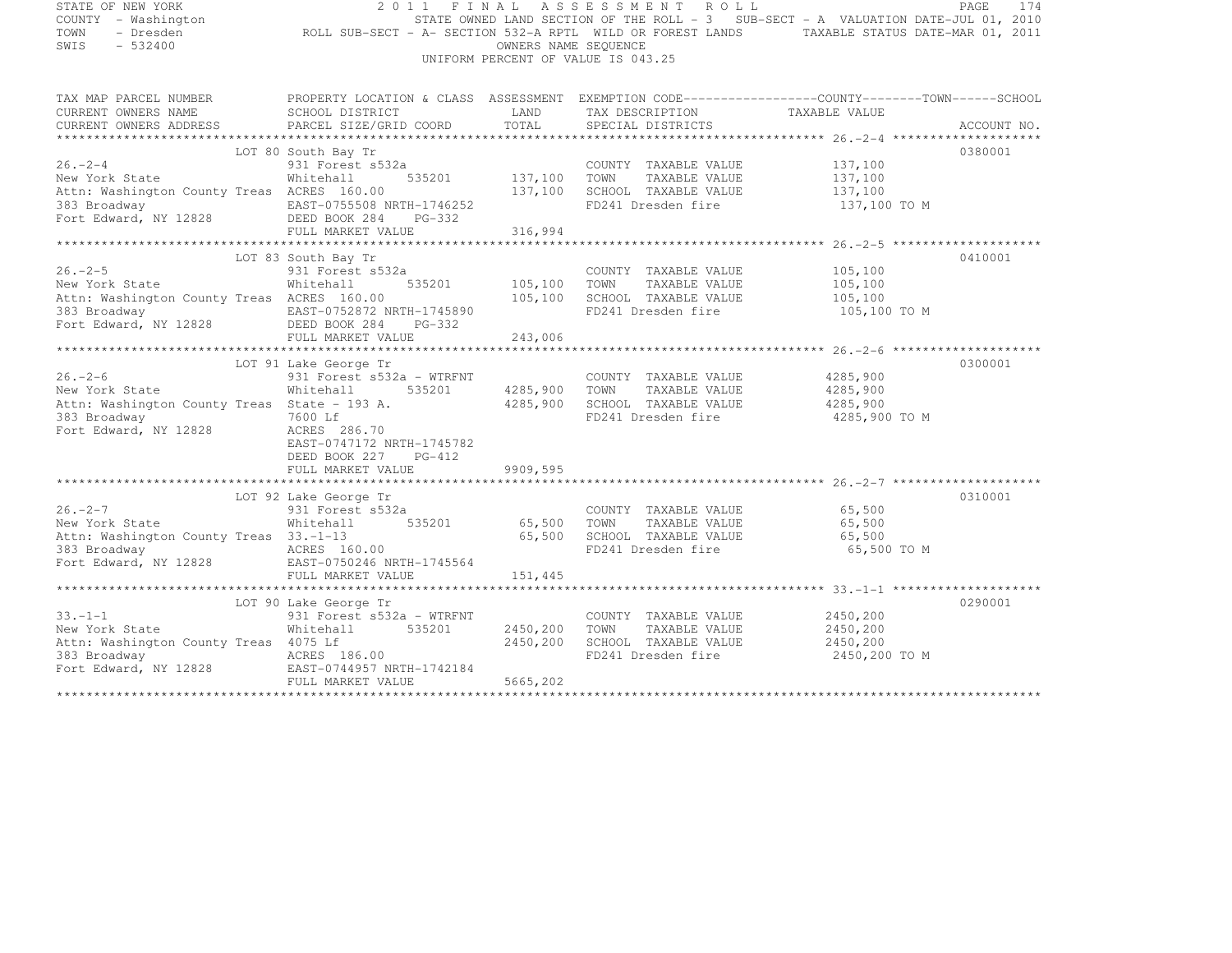| STATE OF NEW YORK<br>COUNTY - Washington<br>- Dresden<br>TOWN<br>SWIS<br>$-532400$ | 2 0 1 1 1 N A D AS SUB-SECT - A VALUATION DATE-JUL 01, 2010<br>ROLL SUB-SECT - A- SECTION 532-A RPTL WILD OR FOREST LANDS TAXABLE STATUS DATE-MAR 01, 2011 | OWNERS NAME SEQUENCE | 2011 FINAL ASSESSMENT ROLL<br>UNIFORM PERCENT OF VALUE IS 043.25 |               |                               | 175<br>PAGE |
|------------------------------------------------------------------------------------|------------------------------------------------------------------------------------------------------------------------------------------------------------|----------------------|------------------------------------------------------------------|---------------|-------------------------------|-------------|
|                                                                                    |                                                                                                                                                            |                      |                                                                  |               |                               |             |
|                                                                                    | TAX MAP PARCEL NUMBER THE PROPERTY LOCATION & CLASS ASSESSMENT EXEMPTION CODE---------------COUNTY--------TOWN------SCHOOL                                 |                      |                                                                  |               |                               |             |
| CURRENT OWNERS NAME                                                                | SCHOOL DISTRICT                                                                                                                                            | LAND<br>TOTAL        |                                                                  |               | TAX DESCRIPTION TAXABLE VALUE |             |
| CURRENT OWNERS ADDRESS                                                             | PARCEL SIZE/GRID COORD                                                                                                                                     |                      | SPECIAL DISTRICTS                                                |               |                               | ACCOUNT NO. |
|                                                                                    | LOT 89 Lake George Tr                                                                                                                                      |                      |                                                                  |               |                               | 0280001     |
| $33 - 1 - 2$                                                                       | 931 Forest s532a                                                                                                                                           |                      | COUNTY TAXABLE VALUE                                             |               | 48,900                        |             |
| New York State                                                                     | 535201<br>Whitehall                                                                                                                                        | 48,900               | TOWN                                                             | TAXABLE VALUE | 48,900                        |             |
| Attn: Washington County Treas ACRES 160.00                                         |                                                                                                                                                            | 48,900               | SCHOOL TAXABLE VALUE                                             |               | 48,900                        |             |
|                                                                                    |                                                                                                                                                            |                      |                                                                  |               |                               |             |
|                                                                                    |                                                                                                                                                            |                      |                                                                  |               |                               |             |
|                                                                                    | LOT 88 Lake George Tr                                                                                                                                      |                      |                                                                  |               |                               | 0270001     |
| $33 - 1 - 3$                                                                       | 931 Forest s532a                                                                                                                                           |                      | COUNTY TAXABLE VALUE                                             |               | 79,800                        |             |
| New York State                                                                     | Whitehall                                                                                                                                                  | 535201 79,800        | TOWN                                                             | TAXABLE VALUE | 79,800                        |             |
| Attn: Washington County Treas ACRES 160.00                                         |                                                                                                                                                            | 79,800               | SCHOOL TAXABLE VALUE                                             |               | 79,800                        |             |
|                                                                                    |                                                                                                                                                            |                      |                                                                  |               |                               |             |
|                                                                                    |                                                                                                                                                            |                      |                                                                  |               |                               |             |
|                                                                                    |                                                                                                                                                            |                      |                                                                  |               |                               |             |
| $33. - 1 - 5$                                                                      | LOT 85 South Bay Tr<br>931 Forest s532a                                                                                                                    |                      | COUNTY TAXABLE VALUE                                             |               | 122,300                       | 0420001     |
| New York State                                                                     | Whitehall<br>535201                                                                                                                                        | 122,300              | TOWN                                                             | TAXABLE VALUE | 122,300                       |             |
| Attn: Washington County Treas ACRES 160.00                                         |                                                                                                                                                            | 122,300              | SCHOOL TAXABLE VALUE                                             |               | 122,300                       |             |
|                                                                                    |                                                                                                                                                            |                      |                                                                  |               |                               |             |
|                                                                                    |                                                                                                                                                            |                      |                                                                  |               |                               |             |
|                                                                                    |                                                                                                                                                            |                      |                                                                  |               |                               |             |
| $33 - 1 - 6$                                                                       | LOT 87 Lake George Tr                                                                                                                                      |                      |                                                                  |               |                               | 0260001     |
| New York State                                                                     | 931 Forest s532a<br>535201<br>Whitehall                                                                                                                    | 91,900               | COUNTY TAXABLE VALUE<br>TOWN                                     | TAXABLE VALUE | 91,900<br>91,900              |             |
| Attn: Washington County Treas ACRES 160.00                                         |                                                                                                                                                            | 91,900               | SCHOOL TAXABLE VALUE                                             |               | 91,900                        |             |
|                                                                                    |                                                                                                                                                            |                      |                                                                  |               |                               |             |
|                                                                                    |                                                                                                                                                            |                      |                                                                  |               |                               |             |
|                                                                                    |                                                                                                                                                            |                      |                                                                  |               |                               |             |
|                                                                                    | LOT 86 Lake George Tr                                                                                                                                      |                      |                                                                  |               |                               | 0250001     |
| $33. - 1 - 7$                                                                      | 931 Forest s532a                                                                                                                                           |                      | COUNTY TAXABLE VALUE                                             |               | 54,000                        |             |
| New York State                                                                     | 535201<br>Whitehall                                                                                                                                        | 54,000               | TOWN                                                             | TAXABLE VALUE | 54,000                        |             |
| Attn: Washington County Treas ACRES 160.00                                         |                                                                                                                                                            | 54,000               | SCHOOL TAXABLE VALUE                                             |               | 54,000                        |             |
|                                                                                    |                                                                                                                                                            |                      |                                                                  |               |                               |             |
|                                                                                    |                                                                                                                                                            |                      |                                                                  |               |                               |             |
|                                                                                    | LOT 85 Lake George Tr                                                                                                                                      |                      |                                                                  |               |                               | 0240001     |
| $33 - 1 - 8$                                                                       | 931 Forest s532a                                                                                                                                           |                      | COUNTY TAXABLE VALUE                                             |               | 118,600                       |             |
| New York State                                                                     | Whitehall<br>535201                                                                                                                                        | 118,600              | TOWN                                                             | TAXABLE VALUE | 118,600                       |             |
| Attn: Washington County Treas ACRES 160.00                                         |                                                                                                                                                            | 118,600              | SCHOOL TAXABLE VALUE                                             |               | 118,600                       |             |
|                                                                                    |                                                                                                                                                            |                      | FD241 Dresden fire                                               |               | 118,600 TO M                  |             |
|                                                                                    |                                                                                                                                                            | 274,220              |                                                                  |               |                               |             |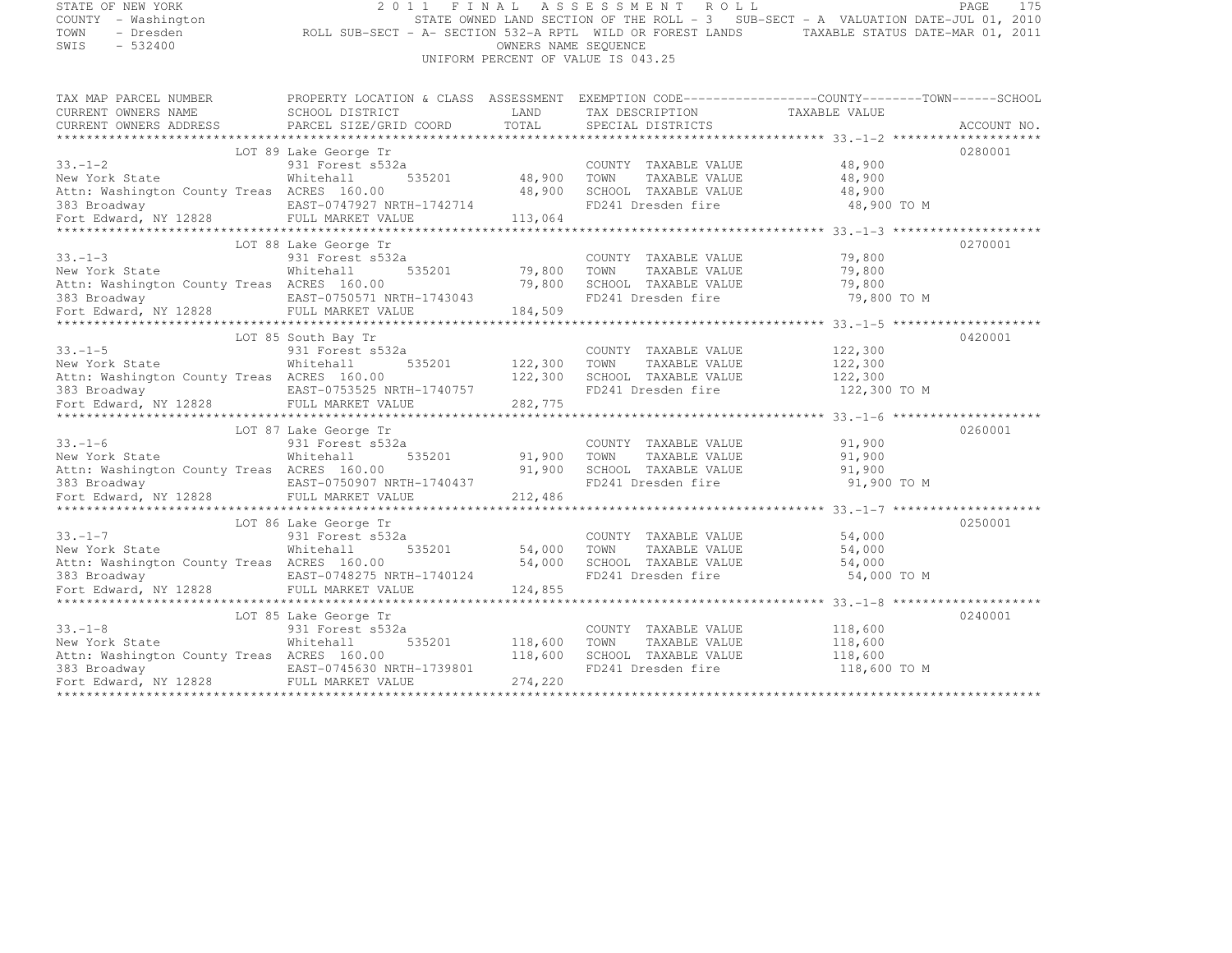| STATE OF NEW YORK                              | 2011<br>FINAL                                                                                      |                      | ASSESSMENT ROLL                    |                                                                                             | PAGE<br>176 |
|------------------------------------------------|----------------------------------------------------------------------------------------------------|----------------------|------------------------------------|---------------------------------------------------------------------------------------------|-------------|
| COUNTY - Washington                            |                                                                                                    |                      |                                    | STATE OWNED LAND SECTION OF THE ROLL - $3$ SUB-SECT - A VALUATION DATE-JUL 01, 2010         |             |
| TOWN<br>- Dresden                              |                                                                                                    |                      |                                    | ROLL SUB-SECT - A- SECTION 532-A RPTL WILD OR FOREST LANDS TAXABLE STATUS DATE-MAR 01, 2011 |             |
| SWIS<br>$-532400$                              |                                                                                                    | OWNERS NAME SEQUENCE |                                    |                                                                                             |             |
|                                                |                                                                                                    |                      | UNIFORM PERCENT OF VALUE IS 043.25 |                                                                                             |             |
|                                                |                                                                                                    |                      |                                    |                                                                                             |             |
| TAX MAP PARCEL NUMBER                          | PROPERTY LOCATION & CLASS ASSESSMENT EXEMPTION CODE-----------------COUNTY--------TOWN------SCHOOL |                      |                                    |                                                                                             |             |
| CURRENT OWNERS NAME                            | SCHOOL DISTRICT                                                                                    | LAND                 | TAX DESCRIPTION TAXABLE VALUE      |                                                                                             |             |
| CURRENT OWNERS ADDRESS                         | PARCEL SIZE/GRID COORD                                                                             | TOTAL                | SPECIAL DISTRICTS                  |                                                                                             | ACCOUNT NO. |
|                                                |                                                                                                    |                      |                                    |                                                                                             |             |
|                                                | LOT 82 Lake George Tr                                                                              |                      |                                    |                                                                                             | 0210001     |
| $33. - 1 - 9$                                  | 931 Forest s532a                                                                                   |                      | COUNTY TAXABLE VALUE               | 129,700                                                                                     |             |
| New York State                                 | 535201<br>Whitehall                                                                                | 129,700              | TOWN<br>TAXABLE VALUE              | 129,700                                                                                     |             |
| Attn: Washington County Treas ACRES 160.00     |                                                                                                    | 129,700              | SCHOOL TAXABLE VALUE               | 129,700                                                                                     |             |
|                                                | EAST-0745992 NRTH-1737115                                                                          |                      | FD241 Dresden fire                 | 129,700 TO M                                                                                |             |
|                                                |                                                                                                    | 299,884              |                                    |                                                                                             |             |
|                                                |                                                                                                    |                      |                                    |                                                                                             |             |
|                                                | LOT 81 Lake George Tr                                                                              |                      |                                    |                                                                                             | 0200001     |
| $33. - 1 - 10$                                 | 931 Forest s532a - WTRFNT                                                                          |                      | COUNTY TAXABLE VALUE               | 94,500                                                                                      |             |
| New York State                                 | Whitehall<br>535201                                                                                | 94,500               | TOWN<br>TAXABLE VALUE              | 94,500                                                                                      |             |
| Attn: Washington County Treas Black Mt Pond #1 |                                                                                                    | 94,500               | SCHOOL TAXABLE VALUE               | 94,500                                                                                      |             |
| 383 Broadway                                   | ACRES 160.00                                                                                       |                      | FD241 Dresden fire                 | 94,500 TO M                                                                                 |             |
| Fort Edward, NY 12828                          | EAST-0748639 NRTH-1737434                                                                          |                      |                                    |                                                                                             |             |
|                                                | FULL MARKET VALUE                                                                                  | 218,497              |                                    |                                                                                             |             |
|                                                |                                                                                                    |                      |                                    |                                                                                             |             |
|                                                | LOT 102 South Bay Tr                                                                               |                      |                                    |                                                                                             | 0520001     |
| $33. - 1 - 11$                                 | 931 Forest s532a - WTRFNT                                                                          |                      | COUNTY TAXABLE VALUE               | 69,100                                                                                      |             |
| New York State                                 | 535201<br>Whitehall                                                                                | 69,100               | TOWN<br>TAXABLE VALUE              | 69,100                                                                                      |             |
| Attn: Washington County Treas Black Mt Pond #2 |                                                                                                    | 69,100               | SCHOOL TAXABLE VALUE               | 69,100                                                                                      |             |
| 383 Broadway                                   | P/o Lapland Pond                                                                                   |                      | FD241 Dresden fire                 | 69,100 TO M                                                                                 |             |
| Fort Edward, NY 12828                          | ACRES 160.00                                                                                       |                      |                                    |                                                                                             |             |
|                                                | EAST-0751255 NRTH-1737743                                                                          |                      |                                    |                                                                                             |             |
|                                                | FULL MARKET VALUE                                                                                  | 159,769              |                                    |                                                                                             |             |
|                                                |                                                                                                    |                      |                                    |                                                                                             |             |
|                                                | LOT 86 South Bay Tr                                                                                |                      |                                    |                                                                                             | 0430001     |
| $33. - 1 - 12$                                 | 931 Forest s532a                                                                                   |                      | COUNTY TAXABLE VALUE               | 124,200                                                                                     |             |
| New York State                                 | 535201<br>Whitehall                                                                                | 124,200              | TOWN<br>TAXABLE VALUE              | 124,200                                                                                     |             |
| Attn: Washington County Treas ACRES 160.00     |                                                                                                    | 124,200              | SCHOOL TAXABLE VALUE               | 124,200                                                                                     |             |
| 383 Broadway                                   | EAST-0753879 NRTH-1738059                                                                          |                      | FD241 Dresden fire                 | 124,200 TO M                                                                                |             |
| Fort Edward, NY 12828                          | FULL MARKET VALUE                                                                                  | 287,168              |                                    |                                                                                             |             |
|                                                |                                                                                                    |                      |                                    |                                                                                             |             |
|                                                | LOT 77 South Bay Tr                                                                                |                      |                                    |                                                                                             | 0360001     |
| $34. - 1 - 11$                                 | 931 Forest s532a                                                                                   |                      | COUNTY TAXABLE VALUE               | 137,200                                                                                     |             |
| New York State                                 | Whitehall<br>535201                                                                                | 137,200              | TOWN<br>TAXABLE VALUE              | 137,200                                                                                     |             |
| Attn: Washington County Treas ACRES 160.00     |                                                                                                    | 137,200              | SCHOOL TAXABLE VALUE               | 137,200                                                                                     |             |
| 383 Broadway                                   | EAST-0756501 NRTH-1738373                                                                          |                      | FD241 Dresden fire                 | 137,200 TO M                                                                                |             |
| Fort Edward, NY 12828                          | FULL MARKET VALUE                                                                                  | 317,225              |                                    |                                                                                             |             |
|                                                | *************************                                                                          | *******************  |                                    |                                                                                             |             |
|                                                | LOT 78 South Bay Tr                                                                                |                      |                                    |                                                                                             | 0370001     |
| $34. - 1 - 12$                                 | 931 Forest s532a                                                                                   |                      | COUNTY TAXABLE VALUE               | 136,100                                                                                     |             |
| New York State                                 | Whitehall<br>535201                                                                                | 136,100              | TOWN<br>TAXABLE VALUE              | 136,100                                                                                     |             |
| Attn: Washington County Treas ACRES 155.00     |                                                                                                    | 136,100              | SCHOOL TAXABLE VALUE               | 136,100                                                                                     |             |
| 383 Broadway                                   | EAST-0756157 NRTH-1741059                                                                          |                      | FD241 Dresden fire                 | 136,100 TO M                                                                                |             |
| Fort Edward, NY 12828                          | DEED BOOK 284<br>PG-332                                                                            |                      |                                    |                                                                                             |             |
|                                                | FULL MARKET VALUE                                                                                  | 314,682              |                                    |                                                                                             |             |
|                                                |                                                                                                    |                      |                                    |                                                                                             |             |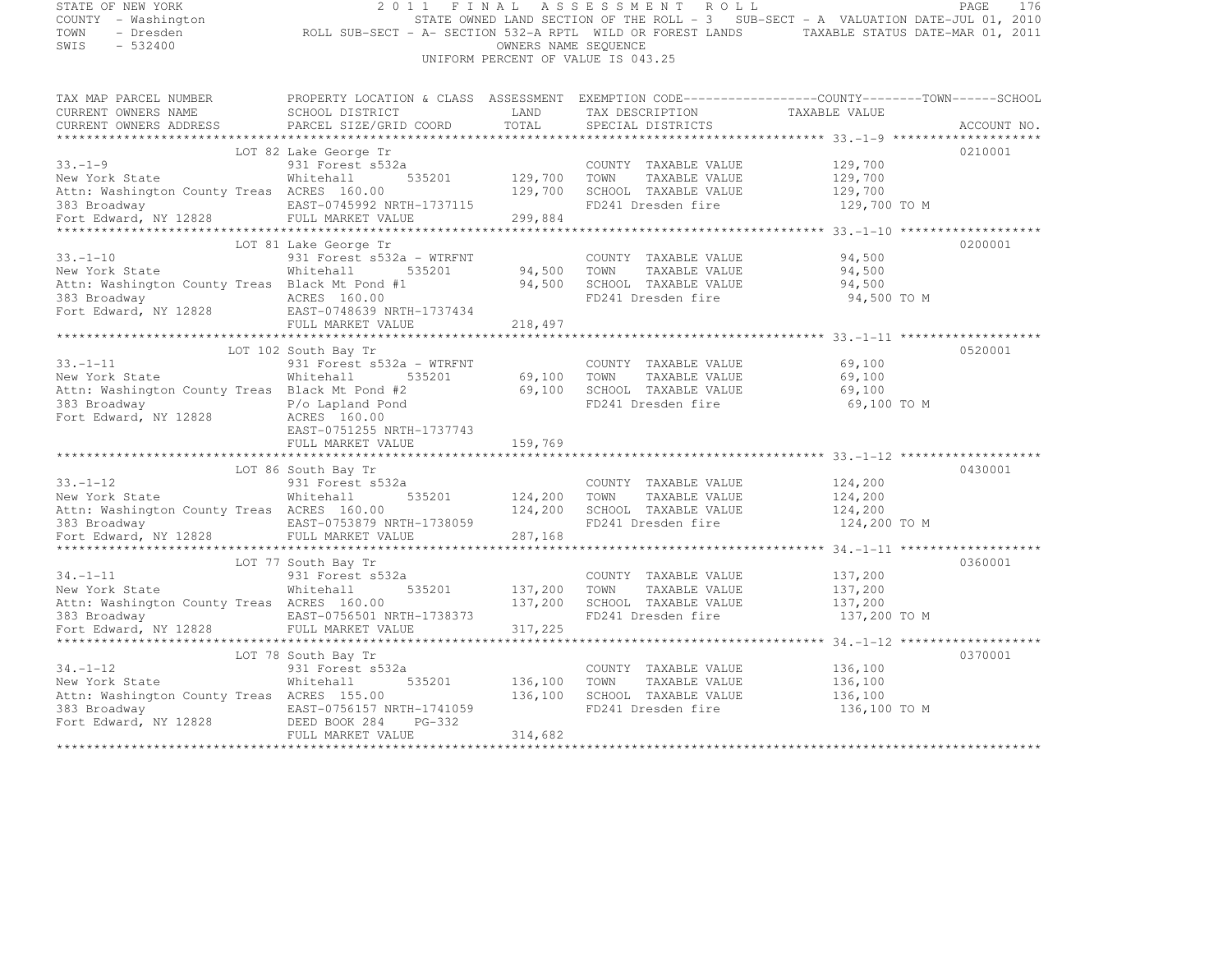| STATE OF NEW YORK<br>COUNTY - Washington<br>TOWN<br>SWIS<br>$-532400$ | OF NEW YORK PAGE 177<br>2011 FINAL ASSESSMENT ROLL - SUB-SECT - A VALUATION DATE-JUL 01, 2010<br>2010 TATE OWNED LAND SECTION OF THE ROLL - 3 SUB-SECT - A VALUATION DATE-JUL 01, 2010<br>2011 - Dresden                                 | OWNERS NAME SEQUENCE          | UNIFORM PERCENT OF VALUE IS 043.25                               |                    |             |
|-----------------------------------------------------------------------|------------------------------------------------------------------------------------------------------------------------------------------------------------------------------------------------------------------------------------------|-------------------------------|------------------------------------------------------------------|--------------------|-------------|
|                                                                       |                                                                                                                                                                                                                                          |                               |                                                                  |                    |             |
|                                                                       | TAX MAP PARCEL NUMBER            PROPERTY LOCATION & CLASS ASSESSMENT EXEMPTION CODE----------------COUNTY-------TOWN------SCHOOL CURRENT OWNERS NAME                SCHOOL DISTRICT              LAND      TAX DESCRIPTION              |                               | TAX DESCRIPTION TAXABLE VALUE<br>SPECIAL DISTRICTS TAXABLE VALUE |                    |             |
| CURRENT OWNERS ADDRESS                                                | PARCEL SIZE/GRID COORD                                                                                                                                                                                                                   | TOTAL                         | SPECIAL DISTRICTS                                                |                    | ACCOUNT NO. |
|                                                                       | LOT 83 Lake George Tr                                                                                                                                                                                                                    |                               |                                                                  |                    | 0220001     |
| $39. - 1 - 1$                                                         | 931 Forest s532a - WTRFNT                                                                                                                                                                                                                |                               | COUNTY TAXABLE VALUE                                             | 2454,600           |             |
| New York State                                                        | Whitehall 535201 2454,600 TOWN TAXABLE VALUE                                                                                                                                                                                             |                               |                                                                  | 2454,600           |             |
|                                                                       | Attn: Washington County Treas Black Mountain Point 2454,600 SCHOOL TAXABLE VALUE                                                                                                                                                         |                               |                                                                  | 2454,600           |             |
| 383 Broadway<br>Fort Edward, NY 12828                                 | 4200 Lf                                                                                                                                                                                                                                  |                               | FD241 Dresden fire                                               | 2454,600 TO M      |             |
|                                                                       | ACRES 274.00                                                                                                                                                                                                                             |                               |                                                                  |                    |             |
|                                                                       | EAST-0742168 NRTH-1736609                                                                                                                                                                                                                |                               |                                                                  |                    |             |
|                                                                       | FULL MARKET VALUE 5675,376                                                                                                                                                                                                               |                               |                                                                  |                    |             |
|                                                                       | LOT 79 Lake George Tr                                                                                                                                                                                                                    |                               |                                                                  |                    | 0180001     |
| $39 - 1 - 2$                                                          | 931 Forest s532a                                                                                                                                                                                                                         |                               | COUNTY TAXABLE VALUE                                             | 162,000            |             |
| New York State                                                        |                                                                                                                                                                                                                                          |                               | TOWN<br>TAXABLE VALUE                                            | 162,000            |             |
|                                                                       | New York State Mail 2007 535201 162,000<br>Attn: Washington County Treas ACRES 160.00 162,000                                                                                                                                            |                               | SCHOOL TAXABLE VALUE                                             | 162,000            |             |
|                                                                       | 383 Broadway CAST-0743641 NRTH-1734117<br>Fort Edward, NY 12828 FULL MARKET VALUE 374,566                                                                                                                                                |                               | FD241 Dresden fire                                               | 162,000 TO M       |             |
|                                                                       |                                                                                                                                                                                                                                          |                               |                                                                  |                    |             |
|                                                                       |                                                                                                                                                                                                                                          | * * * * * * * * * * * * * * * |                                                                  |                    |             |
|                                                                       | LOT 75 Lake George Tr                                                                                                                                                                                                                    |                               |                                                                  |                    | 0140001     |
| $39 - 1 - 3$                                                          | 931 Forest s532a                                                                                                                                                                                                                         |                               | COUNTY TAXABLE VALUE                                             | 134,700            |             |
|                                                                       | New York State Mhitehall 535201 134,700<br>Attn: Washington County Treas ACRES 160.00 134,700                                                                                                                                            |                               | TAXABLE VALUE<br>TOWN<br>SCHOOL TAXABLE VALUE                    | 134,700<br>134,700 |             |
| 383 Broadway                                                          | EAST-0743971 NRTH-1731400                                                                                                                                                                                                                |                               | FD241 Dresden fire                                               | 134,700 TO M       |             |
|                                                                       | Fort Edward, NY 12828 FULL MARKET VALUE                                                                                                                                                                                                  | 311,445                       |                                                                  |                    |             |
|                                                                       |                                                                                                                                                                                                                                          |                               |                                                                  |                    |             |
|                                                                       | LOT 76 Lake George Tr                                                                                                                                                                                                                    |                               |                                                                  |                    | 0150001     |
|                                                                       |                                                                                                                                                                                                                                          |                               |                                                                  | 121,000            |             |
|                                                                       | 19.1–4<br>Mer York State 121,000 TOWN TAXABLE VALUE<br>Mitchall 535201 121,000 TOWN TAXABLE VALUE<br>Mitchall 535201 121,000 TOWN TAXABLE VALUE<br>MITCHALL MARKET 1731076 121,000 SCHOOL TAXABLE VALUE<br>Tort Edward, NY 12828 FULL MA |                               |                                                                  | 121,000            |             |
|                                                                       |                                                                                                                                                                                                                                          |                               |                                                                  | 121,000            |             |
|                                                                       |                                                                                                                                                                                                                                          |                               |                                                                  | 121,000 TO M       |             |
|                                                                       |                                                                                                                                                                                                                                          |                               |                                                                  |                    |             |
|                                                                       | LOT 77 Lake George Tr                                                                                                                                                                                                                    |                               |                                                                  |                    | 0160001     |
|                                                                       | 931 Forest s532a - WTRFNT                                                                                                                                                                                                                |                               | COUNTY TAXABLE VALUE 2466,500                                    |                    |             |
| $39.-1-5$<br>New York State                                           | Whitehall 535201                                                                                                                                                                                                                         | 2466,500 TOWN                 | TAXABLE VALUE                                                    | 2466,500           |             |
| Attn: Washington County Treas 4470' Lf                                |                                                                                                                                                                                                                                          | 2466,500                      | SCHOOL TAXABLE VALUE                                             | 2466,500           |             |
| 383 Broadway Maradise Bay                                             |                                                                                                                                                                                                                                          |                               | FD241 Dresden fire                                               | 2466,500 TO M      |             |
| Fort Edward, NY 12828 On Ft Ann Line                                  |                                                                                                                                                                                                                                          |                               |                                                                  |                    |             |
|                                                                       | ACRES 165.00                                                                                                                                                                                                                             |                               |                                                                  |                    |             |
|                                                                       | EAST-0738523 NRTH-1730939<br>FULL MARKET VALUE                                                                                                                                                                                           | 5702,890                      |                                                                  |                    |             |
|                                                                       |                                                                                                                                                                                                                                          |                               |                                                                  |                    |             |
|                                                                       | LOT 78 Lake George Tr                                                                                                                                                                                                                    |                               |                                                                  |                    | 0170001     |
| $39. - 1 - 6$                                                         | 931 Forest s532a - WTRFNT                                                                                                                                                                                                                |                               | COUNTY TAXABLE VALUE                                             | 2838,900           |             |
| New York State                                                        | 535201<br>Whitehall                                                                                                                                                                                                                      | 2838,900                      | TAXABLE VALUE<br>TOWN                                            | 2838,900           |             |
| Attn: Washington County Treas 7760 ' Lf                               |                                                                                                                                                                                                                                          | 2838,900                      | SCHOOL TAXABLE VALUE                                             | 2838,900           |             |
|                                                                       | Accurred Morth of Paradise Bay<br>383 Broadway North Of Paradise Bay<br>Fort Edward, NY 12828 ACRES 236.00<br>EAST-0740245 NRTH-1733581                                                                                                  |                               | FD241 Dresden fire                                               | 2838,900 TO M      |             |
|                                                                       |                                                                                                                                                                                                                                          |                               |                                                                  |                    |             |
|                                                                       |                                                                                                                                                                                                                                          |                               |                                                                  |                    |             |
|                                                                       | FULL MARKET VALUE                                                                                                                                                                                                                        | 6563,931                      |                                                                  |                    |             |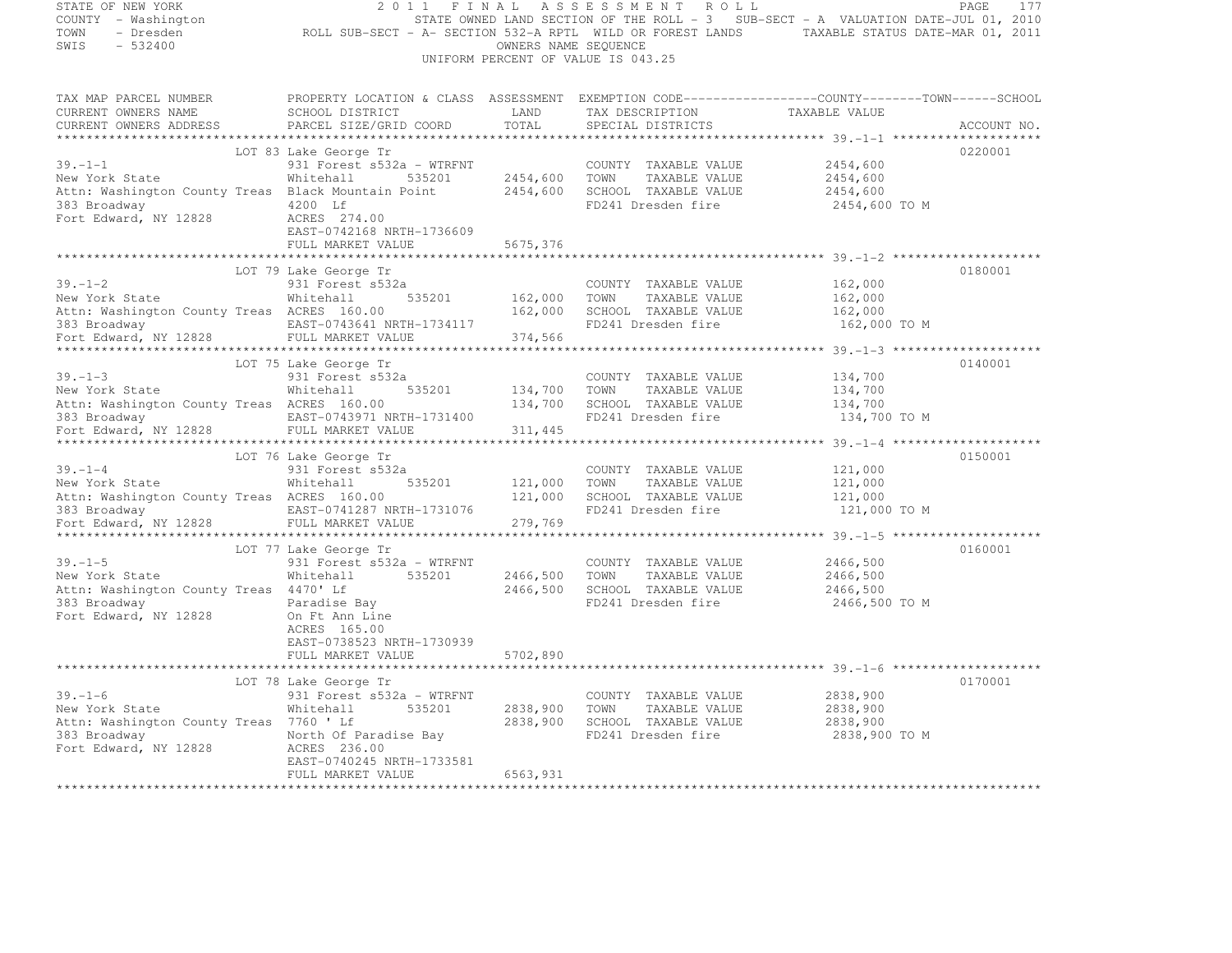| STATE OF NEW YORK                                                         | 2 0 1 1<br>FINAL                                                                                                          |                      | ASSESSMENT ROLL                               | PAGE                                                                                                                                                                                                                              | 178 |
|---------------------------------------------------------------------------|---------------------------------------------------------------------------------------------------------------------------|----------------------|-----------------------------------------------|-----------------------------------------------------------------------------------------------------------------------------------------------------------------------------------------------------------------------------------|-----|
| COUNTY - Washington                                                       |                                                                                                                           |                      |                                               | - Washington<br>- Dresden                     ROLL SUB-SECT - A- SECTION 532-A RPTL WILD OR FOREST LANDS       TAXABLE STATUS DATE-MAR 01, 2010<br>- 523400                                                                       |     |
| TOWN                                                                      |                                                                                                                           |                      |                                               |                                                                                                                                                                                                                                   |     |
| SWIS<br>$-532400$                                                         |                                                                                                                           | OWNERS NAME SEQUENCE |                                               |                                                                                                                                                                                                                                   |     |
|                                                                           |                                                                                                                           |                      | UNIFORM PERCENT OF VALUE IS 043.25            |                                                                                                                                                                                                                                   |     |
|                                                                           |                                                                                                                           |                      |                                               |                                                                                                                                                                                                                                   |     |
|                                                                           |                                                                                                                           |                      |                                               |                                                                                                                                                                                                                                   |     |
|                                                                           |                                                                                                                           |                      |                                               | TAX MAP PARCEL NUMBER BOOPERTY LOCATION & CLASS ASSESSMENT EXEMPTION CODE-------------------COUNTY--------TOWN------SCHOOL CURRENT OWNERS NAME SCHOOL DISTRICT LAND TAX DESCRIPTION TAXABLE VALUE<br>CURRENT OWNERS ADDRESS PARCE |     |
|                                                                           |                                                                                                                           |                      |                                               |                                                                                                                                                                                                                                   |     |
|                                                                           |                                                                                                                           |                      |                                               |                                                                                                                                                                                                                                   |     |
|                                                                           |                                                                                                                           |                      |                                               |                                                                                                                                                                                                                                   |     |
|                                                                           | LOT 84 Lake George Tr                                                                                                     |                      |                                               | 0230001                                                                                                                                                                                                                           |     |
| $39. - 1 - 7$                                                             | 931 Forest s532a - WTRFNT                                                                                                 |                      | COUNTY TAXABLE VALUE 2513,100                 |                                                                                                                                                                                                                                   |     |
|                                                                           |                                                                                                                           |                      | 2513,100 TOWN TAXABLE VALUE                   | 2513,100                                                                                                                                                                                                                          |     |
|                                                                           | Attn: Washington County Treas North Of Black Mt. Point 2513,100                                                           |                      | SCHOOL TAXABLE VALUE                          | 2513,100                                                                                                                                                                                                                          |     |
| 383 Broadway 12828 4310 'Lf<br>Fort Edward, NY 12828 4CRES 168.00         |                                                                                                                           |                      | FD241 Dresden fire                            | 2513,100 TO M                                                                                                                                                                                                                     |     |
|                                                                           |                                                                                                                           |                      |                                               |                                                                                                                                                                                                                                   |     |
|                                                                           | EAST-0742922 NRTH-1739270                                                                                                 |                      |                                               |                                                                                                                                                                                                                                   |     |
|                                                                           | FULL MARKET VALUE                                                                                                         | 5810,636             |                                               |                                                                                                                                                                                                                                   |     |
|                                                                           |                                                                                                                           |                      |                                               |                                                                                                                                                                                                                                   |     |
|                                                                           | LOT 80 Lake George Tr                                                                                                     |                      |                                               | 0190001                                                                                                                                                                                                                           |     |
|                                                                           |                                                                                                                           |                      | COUNTY TAXABLE VALUE 130,600                  |                                                                                                                                                                                                                                   |     |
|                                                                           | 40.-1-1 931 Forest s532a<br>New York State Whitehall 535201 130,600<br>Attn: Washington County Treas ACRES 160.00 130,600 |                      | TOWN TAXABLE VALUE                            | 130,600                                                                                                                                                                                                                           |     |
|                                                                           |                                                                                                                           |                      | SCHOOL TAXABLE VALUE                          | 130,600                                                                                                                                                                                                                           |     |
|                                                                           |                                                                                                                           |                      |                                               | 130,600 TO M<br>283 Broadway EAST-0746344 NRTH-1734430<br>FD241 Dresden fire 130,600 TO M<br>283 Broadway EAST-0746344 NRTH-1734430<br>201,965<br>201,965<br>201,965<br>201,965<br>201,965<br>201,965                             |     |
|                                                                           |                                                                                                                           |                      |                                               |                                                                                                                                                                                                                                   |     |
|                                                                           |                                                                                                                           |                      |                                               |                                                                                                                                                                                                                                   |     |
| LOT 103 South Bay Tr<br>40.-1-2 931 Forest s!<br>New York State Mhitehall |                                                                                                                           |                      |                                               | 0530001                                                                                                                                                                                                                           |     |
|                                                                           | 931 Forest s532a - WTRFNT                                                                                                 |                      | COUNTY TAXABLE VALUE                          | 78,100                                                                                                                                                                                                                            |     |
|                                                                           |                                                                                                                           |                      | TOWN<br>TAXABLE VALUE<br>SCHOOL TAXABLE VALUE | 78,100<br>78,100                                                                                                                                                                                                                  |     |
|                                                                           | Whitehall 535201 78,100<br>Attn: Washington County Treas 3/4 Of Millman Pond 78,100<br>383 Broadway arrow arrow 160 00    |                      | FD241 Dresden fire                            | 78,100 TO M                                                                                                                                                                                                                       |     |
|                                                                           | 383 Broadway                         ACRES 160.00<br>Fort Edward, NY 12828             EAST-0748997 NRTH-1734738          |                      |                                               |                                                                                                                                                                                                                                   |     |
|                                                                           | FULL MARKET VALUE                                                                                                         | 180,578              |                                               |                                                                                                                                                                                                                                   |     |
|                                                                           |                                                                                                                           |                      |                                               |                                                                                                                                                                                                                                   |     |
|                                                                           | LOT 101 South Bay Tr                                                                                                      |                      |                                               | 0510001                                                                                                                                                                                                                           |     |
| $40. -1 - 3$                                                              |                                                                                                                           |                      | COUNTY TAXABLE VALUE 102,300                  |                                                                                                                                                                                                                                   |     |
|                                                                           | $40.-1-3$<br>New York State $331$ Forest s532a - WTRFNT<br>New York State $10.535201$                                     |                      | TOWN<br>TAXABLE VALUE                         |                                                                                                                                                                                                                                   |     |
|                                                                           | -<br>5532a - WTRFNT<br>535201 - 102,300<br>102,300 - 102,300                                                              |                      | SCHOOL TAXABLE VALUE                          | 102,300<br>102,300                                                                                                                                                                                                                |     |
|                                                                           | Attn: Washington County Treas P/o Lapland Pond<br>383 Broadway MCRES 160.00                                               |                      | FD241 Dresden fire                            | 102,300 TO M                                                                                                                                                                                                                      |     |
|                                                                           |                                                                                                                           |                      |                                               |                                                                                                                                                                                                                                   |     |
|                                                                           | Media Access 160.00<br>Fort Edward, NY 12828<br>FULL MARKET VALUE<br>FULL MARKET VALUE                                    | 236, 532             |                                               |                                                                                                                                                                                                                                   |     |
|                                                                           |                                                                                                                           |                      |                                               |                                                                                                                                                                                                                                   |     |
|                                                                           | LOT 87 South Bay Tr                                                                                                       |                      |                                               | 0440001                                                                                                                                                                                                                           |     |
| $40 - 1 - 4$                                                              | 931 Forest s532a                                                                                                          |                      | COUNTY TAXABLE VALUE                          | 120,200                                                                                                                                                                                                                           |     |
| New York State                                                            | Whitehall                                                                                                                 | 535201 120,200       | TAXABLE VALUE<br>TOWN                         | 120,200                                                                                                                                                                                                                           |     |
| Attn: Washington County Treas ACRES 160.00                                |                                                                                                                           | 120,200              | SCHOOL TAXABLE VALUE                          | 120,200                                                                                                                                                                                                                           |     |
|                                                                           |                                                                                                                           |                      | FD241 Dresden fire                            | 120,200 TO M                                                                                                                                                                                                                      |     |
|                                                                           |                                                                                                                           | 277,919              |                                               |                                                                                                                                                                                                                                   |     |
|                                                                           |                                                                                                                           |                      |                                               |                                                                                                                                                                                                                                   |     |
|                                                                           | LOT 88 South Bay Tr                                                                                                       |                      |                                               | 0450001                                                                                                                                                                                                                           |     |
|                                                                           | 931 Forest s532a                                                                                                          |                      | COUNTY TAXABLE VALUE                          | 100,600                                                                                                                                                                                                                           |     |
| New York State<br>Attn: Washing                                           | 535201<br>Whitehall                                                                                                       | 100,600              | TOWN<br>TAXABLE VALUE                         | 100,600                                                                                                                                                                                                                           |     |
| Attn: Washington County Treas ACRES 160.00                                |                                                                                                                           | 100,600              | SCHOOL TAXABLE VALUE                          | 100,600                                                                                                                                                                                                                           |     |
|                                                                           |                                                                                                                           |                      | FD241 Dresden fire                            | 100,600 TO M                                                                                                                                                                                                                      |     |
|                                                                           |                                                                                                                           | 232,601              |                                               |                                                                                                                                                                                                                                   |     |
|                                                                           |                                                                                                                           |                      |                                               |                                                                                                                                                                                                                                   |     |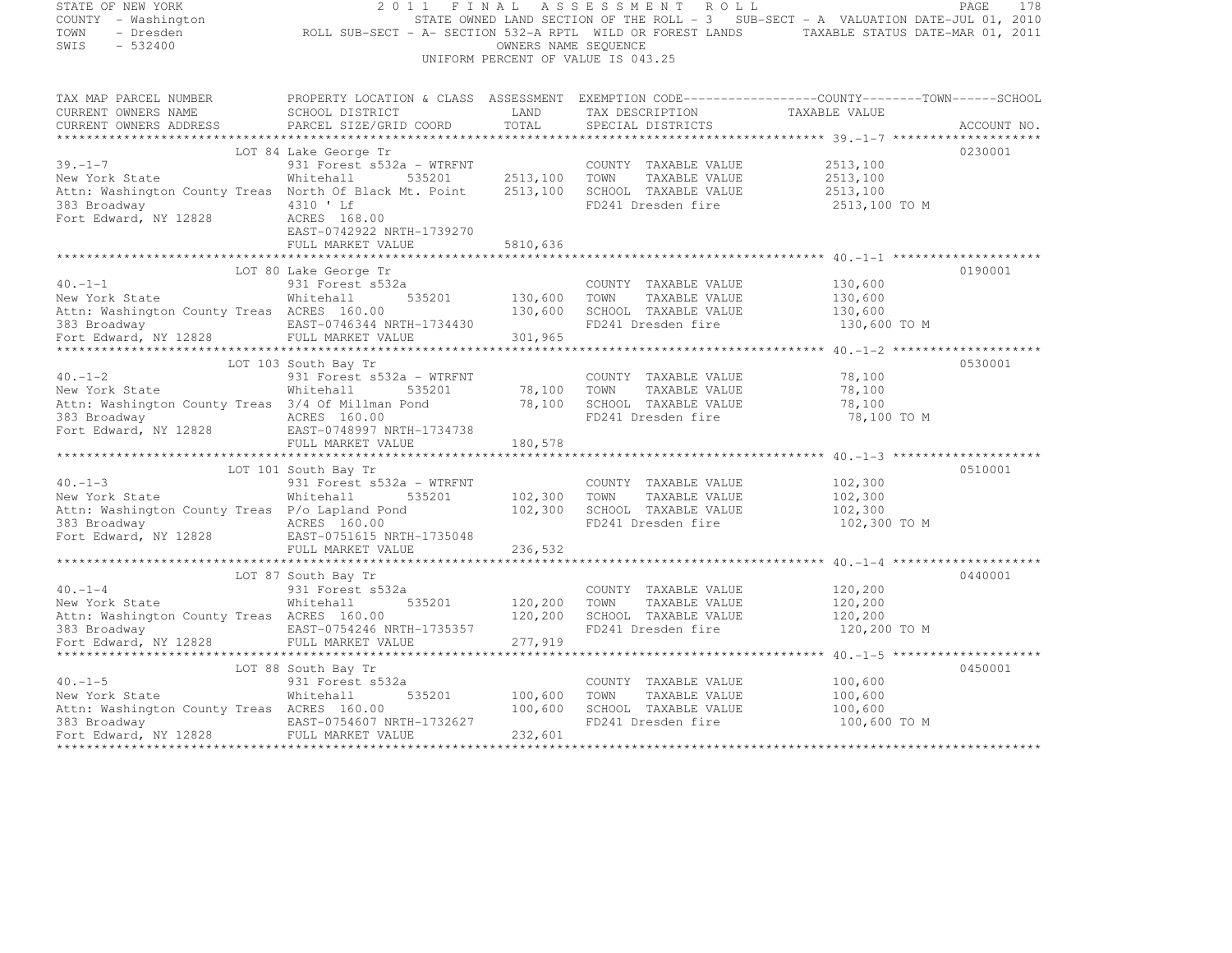| STATE OF NEW YORK<br>COUNTY - Washington<br>TOWN<br>- Dresden<br>SWIS<br>$-532400$                                                                                          | 2011<br>ROLL SUB-SECT - A- SECTION 532-A RPTL WILD OR FOREST LANDS TAXABLE STATUS DATE-MAR 01, 2011                                             | FINAL                         | ASSESSMENT ROLL<br>STATE OWNED LAND SECTION OF THE ROLL - 3 SUB-SECT - A VALUATION DATE-JUL 01, 2010<br>OWNERS NAME SEQUENCE<br>UNIFORM PERCENT OF VALUE IS 043.25 |                                               | PAGE<br>179 |
|-----------------------------------------------------------------------------------------------------------------------------------------------------------------------------|-------------------------------------------------------------------------------------------------------------------------------------------------|-------------------------------|--------------------------------------------------------------------------------------------------------------------------------------------------------------------|-----------------------------------------------|-------------|
| TAX MAP PARCEL NUMBER<br>CURRENT OWNERS NAME<br>CURRENT OWNERS ADDRESS                                                                                                      | PROPERTY LOCATION & CLASS ASSESSMENT EXEMPTION CODE-----------------COUNTY--------TOWN------SCHOOL<br>SCHOOL DISTRICT<br>PARCEL SIZE/GRID COORD | LAND<br>TOTAL                 | TAX DESCRIPTION TAXABLE VALUE<br>SPECIAL DISTRICTS                                                                                                                 |                                               | ACCOUNT NO. |
|                                                                                                                                                                             |                                                                                                                                                 |                               |                                                                                                                                                                    |                                               |             |
|                                                                                                                                                                             | LOT 100 South Bay Tr                                                                                                                            |                               |                                                                                                                                                                    |                                               | 0500001     |
| $40. -1 - 6$<br>New York State<br>Attn: Washington County Treas ACRES 160.00<br>383 Broadway <b>EAST-0751972 NRTH-1732328</b><br>Fort Edward, NY 12828 FULL MARKET VALUE    | 931 Forest s532a<br>535201<br>Whitehall                                                                                                         | 122,300<br>122,300<br>282,775 | COUNTY TAXABLE VALUE<br>TOWN<br>TAXABLE VALUE<br>SCHOOL TAXABLE VALUE<br>FD241 Dresden fire                                                                        | 122,300<br>122,300<br>122,300<br>122,300 TO M |             |
|                                                                                                                                                                             |                                                                                                                                                 |                               |                                                                                                                                                                    |                                               |             |
| $40. -1 - 7$<br>New York State<br>Attn: Washington County Treas P/o Millman Pond<br>383 Broadway<br>Fort Edward, NY 12828 EAST-0749343 NRTH-1732022                         | LOT 104 South Bay Tr<br>931 Forest s532a - WTRFNT<br>Whitehall<br>535201<br>ACRES 160.00                                                        | 98,000<br>98,000              | COUNTY TAXABLE VALUE<br>TOWN<br>TAXABLE VALUE<br>SCHOOL TAXABLE VALUE<br>FD241 Dresden fire                                                                        | 98,000<br>98,000<br>98,000<br>98,000 TO M     | 0540001     |
|                                                                                                                                                                             | FULL MARKET VALUE                                                                                                                               | 226,590                       |                                                                                                                                                                    |                                               |             |
| $40. -1 - 8$<br>New York State<br>Attn: Washington County Treas ACRES 160.00<br>383 Broadway<br>Fort Edward, NY 12828                                                       | LOT 119 South Bay Tr<br>931 Forest s532a<br>535201<br>Whitehall<br>EAST-0746670 NRTH-1731713<br>FULL MARKET VALUE                               | 97,100<br>97,100<br>224,509   | COUNTY TAXABLE VALUE<br>TOWN<br>TAXABLE VALUE<br>SCHOOL TAXABLE VALUE<br>FD241 Dresden fire                                                                        | 97,100<br>97,100<br>97,100<br>97,100 TO M     | 0580001     |
|                                                                                                                                                                             |                                                                                                                                                 |                               |                                                                                                                                                                    |                                               |             |
| $40. -1 - 9$<br>New York State<br>Attn: Washington County Treas Fishbrook Pond<br>383 Broadway <b>12828</b> ACRES 160.00<br>Fort Edward, NY 12828 EAST-0747002 NRTH-1728956 | LOT 118 South Bay Tr<br>931 Forest s532a - WTRFNT<br>Whitehall<br>535201                                                                        | 82,100<br>82,100              | COUNTY TAXABLE VALUE<br>TOWN<br>TAXABLE VALUE<br>SCHOOL TAXABLE VALUE<br>FD241 Dresden fire                                                                        | 82,100<br>82,100<br>82,100<br>82,100 TO M     | 0570001     |
|                                                                                                                                                                             | FULL MARKET VALUE                                                                                                                               | 189,827                       |                                                                                                                                                                    |                                               |             |
| $40. - 1 - 10$                                                                                                                                                              | *****************<br>LOT 105 South Bay Tr<br>931 Forest s532a                                                                                   |                               | COUNTY TAXABLE VALUE                                                                                                                                               | 95,900                                        | 0550001     |
| New York State<br>Attn: Washington County Treas ACRES 160.00<br>383 Broadway<br>Fort Edward, NY 12828                                                                       | 535201<br>Whitehall<br>EAST-0749684 NRTH-1729277<br>FULL MARKET VALUE                                                                           | 95,900<br>95,900<br>221,734   | TOWN<br>TAXABLE VALUE<br>SCHOOL TAXABLE VALUE<br>FD241 Dresden fire                                                                                                | 95,900<br>95,900<br>95,900 TO M               |             |
|                                                                                                                                                                             |                                                                                                                                                 |                               |                                                                                                                                                                    |                                               |             |
| $40. -1 - 11$<br>New York State<br>Attn: Washington County Treas Greenland Pond<br>383 Broadway 12828 ACRES 160.00<br>Fort Edward, NY 12828 EAST-0752328 NRTH-1729600       | LOT 99 South Bay Tr<br>931 Forest s532a - WTRFNT<br>535201<br>Whitehall<br>FULL MARKET VALUE                                                    | 121,600<br>121,600<br>281,156 | COUNTY TAXABLE VALUE<br>TOWN<br>TAXABLE VALUE<br>SCHOOL TAXABLE VALUE<br>FD241 Dresden fire                                                                        | 121,600<br>121,600<br>121,600<br>121,600 TO M | 0490001     |
|                                                                                                                                                                             |                                                                                                                                                 |                               |                                                                                                                                                                    |                                               |             |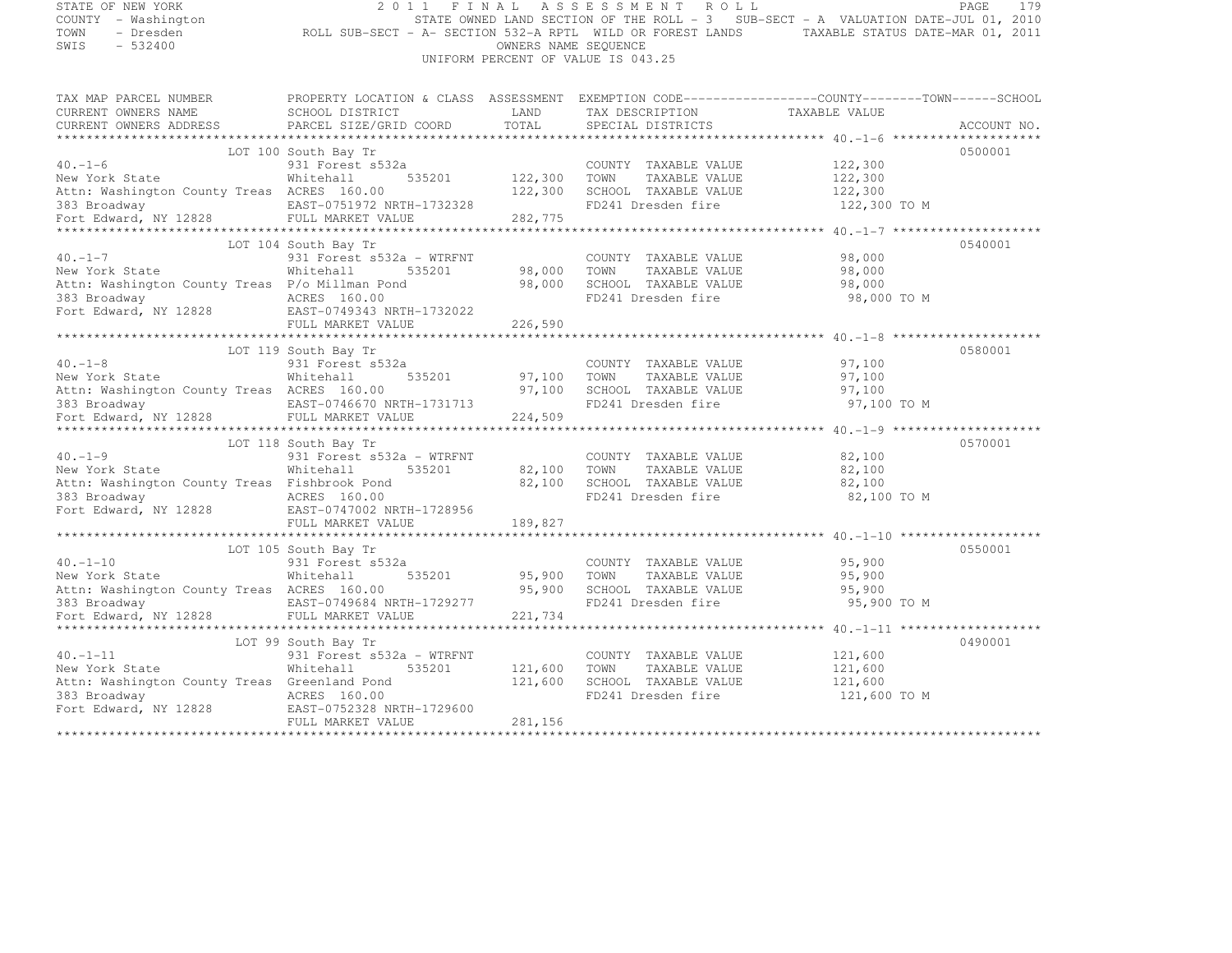| STATE OF NEW YORK<br>COUNTY - Washington                                                                                                                                                              | 2011                                      |         | FINAL ASSESSMENT ROLL                                                | STATE OWNED LAND SECTION OF THE ROLL - 3 SUB-SECT - A VALUATION DATE-JUL 01, 2010 | PAGE<br>180 |
|-------------------------------------------------------------------------------------------------------------------------------------------------------------------------------------------------------|-------------------------------------------|---------|----------------------------------------------------------------------|-----------------------------------------------------------------------------------|-------------|
| TOWN                                                                                                                                                                                                  |                                           |         |                                                                      |                                                                                   |             |
| SWIS<br>$-532400$                                                                                                                                                                                     |                                           |         | OWNERS NAME SEQUENCE                                                 |                                                                                   |             |
|                                                                                                                                                                                                       |                                           |         | UNIFORM PERCENT OF VALUE IS 043.25                                   |                                                                                   |             |
|                                                                                                                                                                                                       |                                           |         |                                                                      |                                                                                   |             |
| TAX MAP PARCEL NUMBER THE PROPERTY LOCATION & CLASS ASSESSMENT EXEMPTION CODE-----------------COUNTY-------TOWN------SCHOOL<br>CURRENT OWNERS NAME SCHOOL DISTRICT LAND TAX DESCRIPTION TAXABLE VALUE |                                           |         |                                                                      |                                                                                   |             |
|                                                                                                                                                                                                       |                                           |         |                                                                      |                                                                                   |             |
| CURRENT OWNERS ADDRESS PARCEL SIZE/GRID COORD                                                                                                                                                         |                                           | TOTAL   | SPECIAL DISTRICTS                                                    |                                                                                   | ACCOUNT NO. |
|                                                                                                                                                                                                       |                                           |         |                                                                      |                                                                                   |             |
| $47. -2 - 1$                                                                                                                                                                                          | LOT 72 Lake George Tr<br>931 Forest s532a |         | COUNTY TAXABLE VALUE 12,500                                          |                                                                                   | 0110001     |
| New York State                                                                                                                                                                                        | Whitehall 535201 12,500 TOWN              |         | TAXABLE VALUE                                                        | 12,500                                                                            |             |
| Attn: Washington County Treas On Ft Ann Line 12,500 SCHOOL TAXABLE VALUE 12,500                                                                                                                       |                                           |         |                                                                      |                                                                                   |             |
| 383 Broadway 47.-1-1                                                                                                                                                                                  |                                           |         | FD241 Dresden fire                                                   | 12,500 TO M                                                                       |             |
| Fort Edward, NY 12828 ACRES 14.40                                                                                                                                                                     |                                           |         |                                                                      |                                                                                   |             |
|                                                                                                                                                                                                       | EAST-0739775 NRTH-1729103                 |         |                                                                      |                                                                                   |             |
|                                                                                                                                                                                                       | FULL MARKET VALUE                         | 28,902  |                                                                      |                                                                                   |             |
|                                                                                                                                                                                                       |                                           |         |                                                                      |                                                                                   |             |
|                                                                                                                                                                                                       | LOT 73 Lake George Tr                     |         |                                                                      |                                                                                   | 0120001     |
| $47. -2 - 2$                                                                                                                                                                                          |                                           |         | COUNTY TAXABLE VALUE 90,700                                          |                                                                                   |             |
| New York State                                                                                                                                                                                        |                                           |         |                                                                      | 90,700                                                                            |             |
| Attn: Washington County Treas On Ft Ann Line                                                                                                                                                          |                                           |         | 90,700 SCHOOL TAXABLE VALUE 90,700<br>FD241 Dresden fire 90,700 TO M |                                                                                   |             |
| 383 Broadway<br>$47. -1 - 2$<br>Fort Edward, NY 12828                                                                                                                                                 | ACRES 124.80                              |         |                                                                      |                                                                                   |             |
|                                                                                                                                                                                                       | EAST-0741808 NRTH-1728554                 |         |                                                                      |                                                                                   |             |
|                                                                                                                                                                                                       |                                           |         |                                                                      |                                                                                   |             |
|                                                                                                                                                                                                       |                                           |         |                                                                      |                                                                                   |             |
|                                                                                                                                                                                                       | LOT 125 South Bay Tr                      |         |                                                                      |                                                                                   | 0610001     |
| 47.-2-3<br>New York State                                                                                                                                                                             | 931 Forest s532a                          |         | COUNTY TAXABLE VALUE                                                 | 2,400                                                                             |             |
|                                                                                                                                                                                                       | Whitehall 535201 2,400 TOWN               |         | TAXABLE VALUE                                                        | 2,400                                                                             |             |
| Attn: Washington County Treas On Ft Ann Line 2,400 SCHOOL TAXABLE VALUE<br>383 Broadway 47.-1-3 FD241 Dresden fire                                                                                    |                                           |         |                                                                      | 2,400                                                                             |             |
| 383 Broadway 47.-1-3<br>Fort Edward, NY 12828 ACRES                                                                                                                                                   |                                           |         |                                                                      | 2,400 TO M                                                                        |             |
|                                                                                                                                                                                                       | ACRES 5.50<br>EAST-0742925 NRTH-1726835   |         |                                                                      |                                                                                   |             |
|                                                                                                                                                                                                       |                                           |         |                                                                      |                                                                                   |             |
|                                                                                                                                                                                                       |                                           |         |                                                                      |                                                                                   |             |
|                                                                                                                                                                                                       | LOT 74 Lake George Tr                     |         |                                                                      |                                                                                   | 0130001     |
|                                                                                                                                                                                                       |                                           |         |                                                                      |                                                                                   |             |
| 48.-1-1<br>New York State 6.1 Mew York State 6.1 Mitchall 5.                                                                                                                                          | $535201$ $74,400$ TOWN                    |         | COUNTY TAXABLE VALUE<br>TOWN      TAXABLE VALUE                      | 74,400<br>74,400                                                                  |             |
| Attn: Washington County Treas ACRES 160.00                                                                                                                                                            |                                           | 74,400  | SCHOOL TAXABLE VALUE                                                 | 74,400                                                                            |             |
| 383 Broadway <b>EAST-0744312 NRTH-1728620</b><br>Fort Edward, NY 12828 FULL MARKET VALUE                                                                                                              |                                           |         | FD241 Dresden fire                                                   | 74,400 TO M                                                                       |             |
|                                                                                                                                                                                                       |                                           | 172,023 |                                                                      |                                                                                   |             |
|                                                                                                                                                                                                       |                                           |         |                                                                      |                                                                                   |             |
|                                                                                                                                                                                                       | LOT 120 South Bay Tr                      |         |                                                                      |                                                                                   | 0590001     |
| 48.-1-2<br>New York State 6.1 Mitehall 535201                                                                                                                                                         | $535201$ 59,600                           |         | COUNTY TAXABLE VALUE<br>TOWN TAXABLE VALUE                           | 59,600<br>59,600                                                                  |             |
| Attn: Washington County Treas On Ft Ann Line                                                                                                                                                          |                                           | 59,600  | TOWN<br>SCHOOL TAXABLE VALUE                                         | 59,600                                                                            |             |
|                                                                                                                                                                                                       |                                           |         | FD241 Dresden fire                                                   | 59,600 TO M                                                                       |             |
| 383 Broadway 12828 ACRES 112.80<br>Fort Edward, NY 12828 EAST-0744892 NRTH-1726269                                                                                                                    |                                           |         |                                                                      |                                                                                   |             |
|                                                                                                                                                                                                       | FULL MARKET VALUE                         | 137,803 |                                                                      |                                                                                   |             |
|                                                                                                                                                                                                       |                                           |         |                                                                      |                                                                                   |             |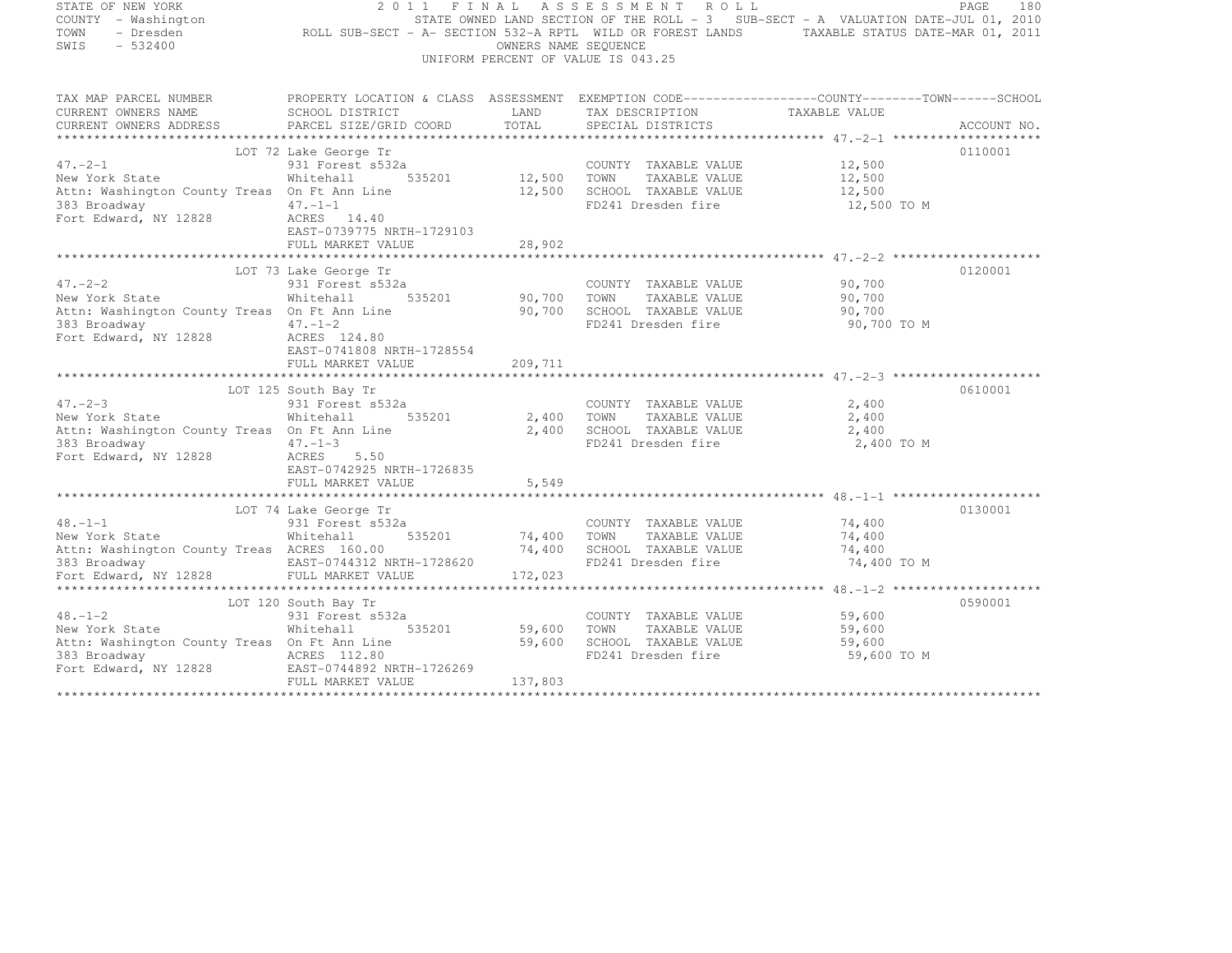| STATE OF NEW YORK<br>COUNTY - Washington<br>TOWN<br>- Dresden<br>SWIS<br>$-532400$                                        | 2011<br>ROLL SUB-SECT - A- SECTION 532-A RPTL WILD OR FOREST LANDS TAXABLE STATUS DATE-MAR 01, 2011                                                                                    | OWNERS NAME SEQUENCE          | FINAL ASSESSMENT ROLL<br>STATE OWNED LAND SECTION OF THE ROLL - 3 SUB-SECT - A VALUATION DATE-JUL 01, 2010<br>UNIFORM PERCENT OF VALUE IS 043.25 |                                               | PAGE<br>181 |
|---------------------------------------------------------------------------------------------------------------------------|----------------------------------------------------------------------------------------------------------------------------------------------------------------------------------------|-------------------------------|--------------------------------------------------------------------------------------------------------------------------------------------------|-----------------------------------------------|-------------|
| CURRENT OWNERS NAME<br>CURRENT OWNERS ADDRESS                                                                             | TAX MAP PARCEL NUMBER THE PROPERTY LOCATION & CLASS ASSESSMENT EXEMPTION CODE---------------COUNTY--------TOWN------SCHOOL<br>SCHOOL DISTRICT<br>PARCEL SIZE/GRID COORD                | LAND<br>TOTAL                 | TAX DESCRIPTION<br>SPECIAL DISTRICTS                                                                                                             | TAXABLE VALUE                                 | ACCOUNT NO. |
|                                                                                                                           |                                                                                                                                                                                        |                               |                                                                                                                                                  |                                               |             |
| $48. -1 - 5$<br>New York State<br>Attn: Washington County Treas ACRES 160.00<br>**********************                    | LOT 98 South Bay Tr<br>931 Forest s532a<br>535201<br>Whitehall<br>383 Broadway <b>EAST-0752680 NRTH-1726923</b><br>Fort Edward, NY 12828 FULL MARKET VALUE<br>-1726923<br>.            | 116,800<br>116,800<br>270,058 | COUNTY TAXABLE VALUE<br>TOWN<br>TAXABLE VALUE<br>SCHOOL TAXABLE VALUE<br>FD241 Dresden fire                                                      | 116,800<br>116,800<br>116,800<br>116,800 TO M | 0480001     |
|                                                                                                                           | LOT 90 South Bay Tr                                                                                                                                                                    |                               |                                                                                                                                                  |                                               | 0460001     |
| $48. -1 - 6$<br>New York State Mhitehall<br>Attn: Washington County Treas ACRES 160.00<br>383 Broadway                    | 931 Forest s532a<br>535201<br>EAST-0755320 NRTH-1727252<br>Fort Edward, NY 12828 FULL MARKET VALUE                                                                                     | 125,700<br>125,700<br>290,636 | COUNTY TAXABLE VALUE<br>TOWN<br>TAXABLE VALUE<br>SCHOOL TAXABLE VALUE<br>FD241 Dresden fire                                                      | 125,700<br>125,700<br>125,700<br>125,700 TO M |             |
|                                                                                                                           | LOT 91 South Bay Tr                                                                                                                                                                    |                               |                                                                                                                                                  |                                               | 0470001     |
| $48. - 1 - 7$<br>New York State<br>Attn: Wachiri<br>Attn: Washington County Treas ACRES 160.00                            | 931 Forest s532a<br>535201<br>Whitehall<br>383 Broadway (EAST-0755671 NRTH-1724577 Fort Edward, NY 12828 FULL MARKET VALUE                                                             | 105,400<br>105,400<br>243,699 | COUNTY TAXABLE VALUE<br>TOWN<br>TAXABLE VALUE<br>SCHOOL TAXABLE VALUE<br>FD241 Dresden fire                                                      | 105,400<br>105,400<br>105,400<br>105,400 TO M |             |
|                                                                                                                           |                                                                                                                                                                                        |                               |                                                                                                                                                  |                                               |             |
| $48. - 1 - 10$<br>New York State<br>Attn: Washington County Treas On Ft Ann Line<br>383 Broadway<br>Fort Edward, NY 12828 | LOT 109 South Bay Tr<br>931 Forest s532a<br>Whitehall 535201<br>State-30.90 A.<br>ACRES 30.20<br>EAST-0750366 NRTH-1722041<br>FULL MARKET VALUE                                        | 33,526                        | COUNTY TAXABLE VALUE 14,500<br>14,500 TOWN TAXABLE VALUE<br>14,500 SCHOOL TAXABLE VALUE<br>FD241 Dresden fire                                    | 14,500<br>14,500<br>14,500 TO M               | 0560001     |
|                                                                                                                           |                                                                                                                                                                                        |                               |                                                                                                                                                  |                                               |             |
| $49. -2 - 2$<br>New York State<br>383 Broadway                                                                            | LOT 50 South Bay Tr<br>931 Forest s532a<br>Whitehall<br>535201<br>Attn: Washington County Treas E. Of Pike Brook Rd<br>ACRES 120.00<br>Fort Edward, NY 12828 EAST-0767781 NRTH-1728738 | 101,700<br>101,700            | COUNTY TAXABLE VALUE<br>TOWN<br>TAXABLE VALUE<br>SCHOOL TAXABLE VALUE<br>FD241 Dresden fire                                                      | 101,700<br>101,700<br>101,700<br>101,700 TO M | 0340001     |
|                                                                                                                           | FULL MARKET VALUE                                                                                                                                                                      | 235, 145                      |                                                                                                                                                  |                                               |             |
| $49 - 2 - 3$                                                                                                              | LOT 58 South Bay Tr<br>931 Forest s532a                                                                                                                                                |                               | COUNTY TAXABLE VALUE                                                                                                                             | 47,300                                        | 0350001     |
| New York State<br>Attn: Washington County Treas State-57 A.<br>383 Broadway<br>Fort Edward, NY 12828 ACRES 75.50          | Whitehall<br>535201<br>E/s Pike Brook Rd                                                                                                                                               | 47,300                        | TOWN<br>TAXABLE VALUE<br>47,300 SCHOOL TAXABLE VALUE<br>FD241 Dresden fire                                                                       | 47,300<br>47,300<br>47,300 TO M               |             |
|                                                                                                                           | EAST-0767883 NRTH-1726521<br>FULL MARKET VALUE                                                                                                                                         | 109,364                       |                                                                                                                                                  |                                               |             |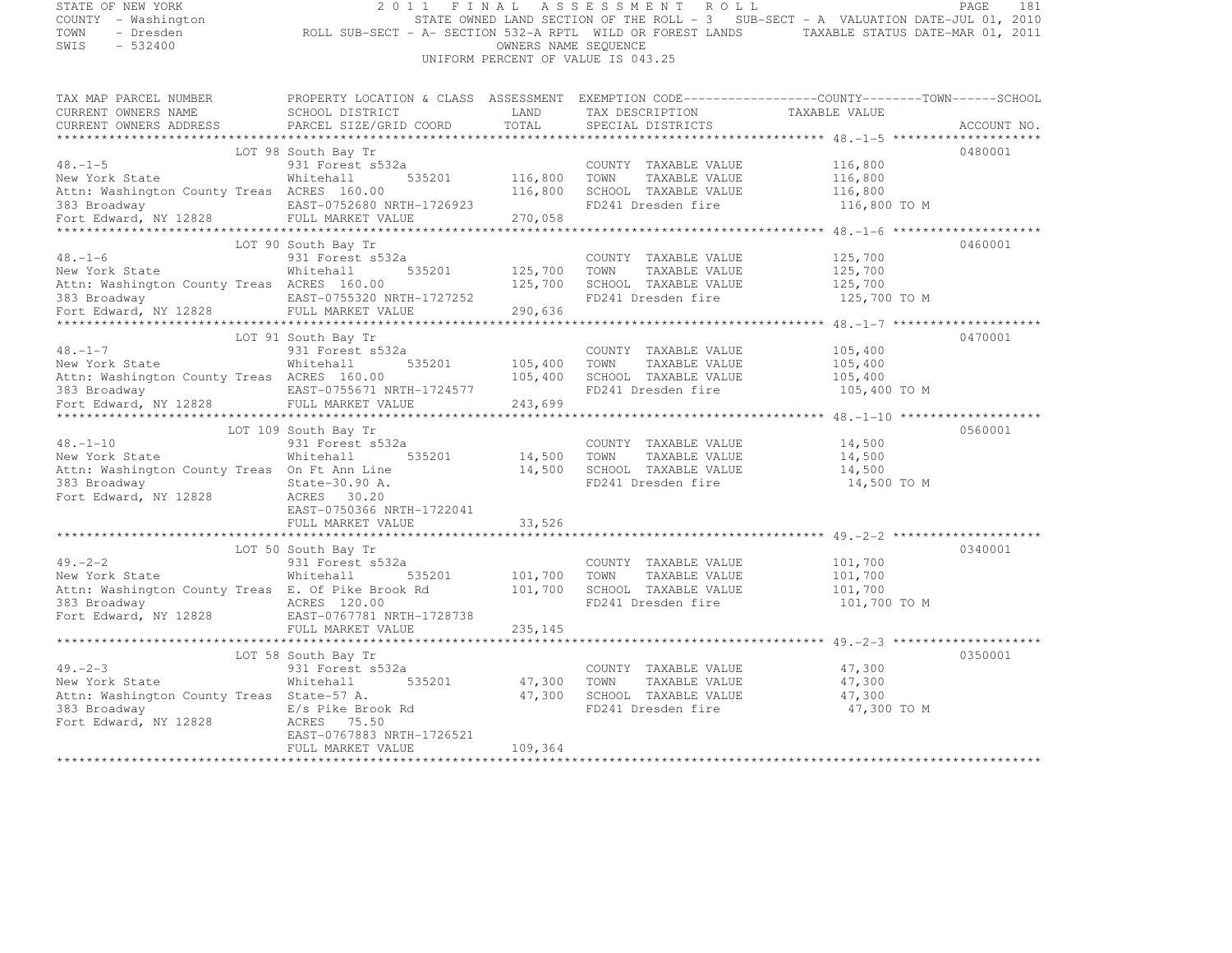| STATE OF NEW YORK   |                                                            |  |  | 2011 FINAL ASSESSMENT ROLL |  |  |                                                                                   |                                  | PAGE            | 182 |
|---------------------|------------------------------------------------------------|--|--|----------------------------|--|--|-----------------------------------------------------------------------------------|----------------------------------|-----------------|-----|
| COUNTY - Washington |                                                            |  |  |                            |  |  | STATE OWNED LAND SECTION OF THE ROLL - 3 SUB-SECT - A VALUATION DATE-JUL 01, 2010 |                                  |                 |     |
| TOWN - Dresden      | ROLL SUB-SECT - A- SECTION 532-A RPTL WILD OR FOREST LANDS |  |  |                            |  |  |                                                                                   | TAXABLE STATUS DATE-MAR 01, 2011 |                 |     |
| $SWIS = 532400$     |                                                            |  |  |                            |  |  |                                                                                   |                                  | RPS150/V04/L015 |     |
|                     |                                                            |  |  |                            |  |  |                                                                                   | CURRENT DATE 6/20/2011           |                 |     |
|                     |                                                            |  |  |                            |  |  |                                                                                   |                                  |                 |     |

 UNIFORM PERCENT OF VALUE IS 043.25R O L L S U B S E C T I O N - A - T O T A L S

### \*\*\* S P E C I A L D I S T R I C T S U M M A R Y \*\*\*

| CODE DISTRICT NAME PARCELS | TOTAL EXTENSION<br>TYPE. | EXTENSION<br>VALUE. | AD VALOREM<br>VALUE. | <b>EXEMPT</b><br>AMOUNT | <b>TAXABLE</b><br>VALUE |
|----------------------------|--------------------------|---------------------|----------------------|-------------------------|-------------------------|
| FD241 Dresden fire         | 51 TOTAL M               |                     | 21582,100            |                         | 21582,100               |

### \*\*\* S C H O O L D I S T R I C T S U M M A R Y \*\*\*

| CODE   | DISTRICT NAME | TOTAL<br>PARCELS | ASSESSED<br>LAND | ASSESSED<br>TOTAL | <b>EXEMPT</b><br>AMOUNT | TOTAL<br>TAXABLE | <b>STAR</b><br>AMOUNT | STAR<br>TAXABLE |
|--------|---------------|------------------|------------------|-------------------|-------------------------|------------------|-----------------------|-----------------|
| 535201 | Whitehall     | 51               | 21582,100        | 21582,100         |                         | 21582,100        |                       | 21582,100       |
|        | SUB-TOTAL     | 51               | 21582,100        | 21582,100         |                         | 21582,100        |                       | 21582,100       |
|        | TOTAL         | 51               | 21582,100        | 21582,100         |                         | 21582,100        |                       | 21582,100       |

# \*\*\* S Y S T E M C O D E S S U M M A R Y \*\*\*

### NO SYSTEM EXEMPTIONS AT THIS LEVEL

# \*\*\* E X E M P T I O N S U M M A R Y \*\*\*

#### NO EXEMPTIONS AT THIS LEVEL

| <b>ROLL</b> | DESCRIPTION      | TOTAL   | ASSESSED  | ASSESSED  | TAXABLE   | TAXABLE   | TAXABLE   | <b>STAR</b> |
|-------------|------------------|---------|-----------|-----------|-----------|-----------|-----------|-------------|
| <b>SEC</b>  |                  | PARCELS | LAND      | TOTAL     | COUNTY    | TOWN      | SCHOOL    | TAXABLE     |
|             | STATE OWNED LAND | 51      | 21582,100 | 21582,100 | 21582,100 | 21582,100 | 21582,100 | 21582,100   |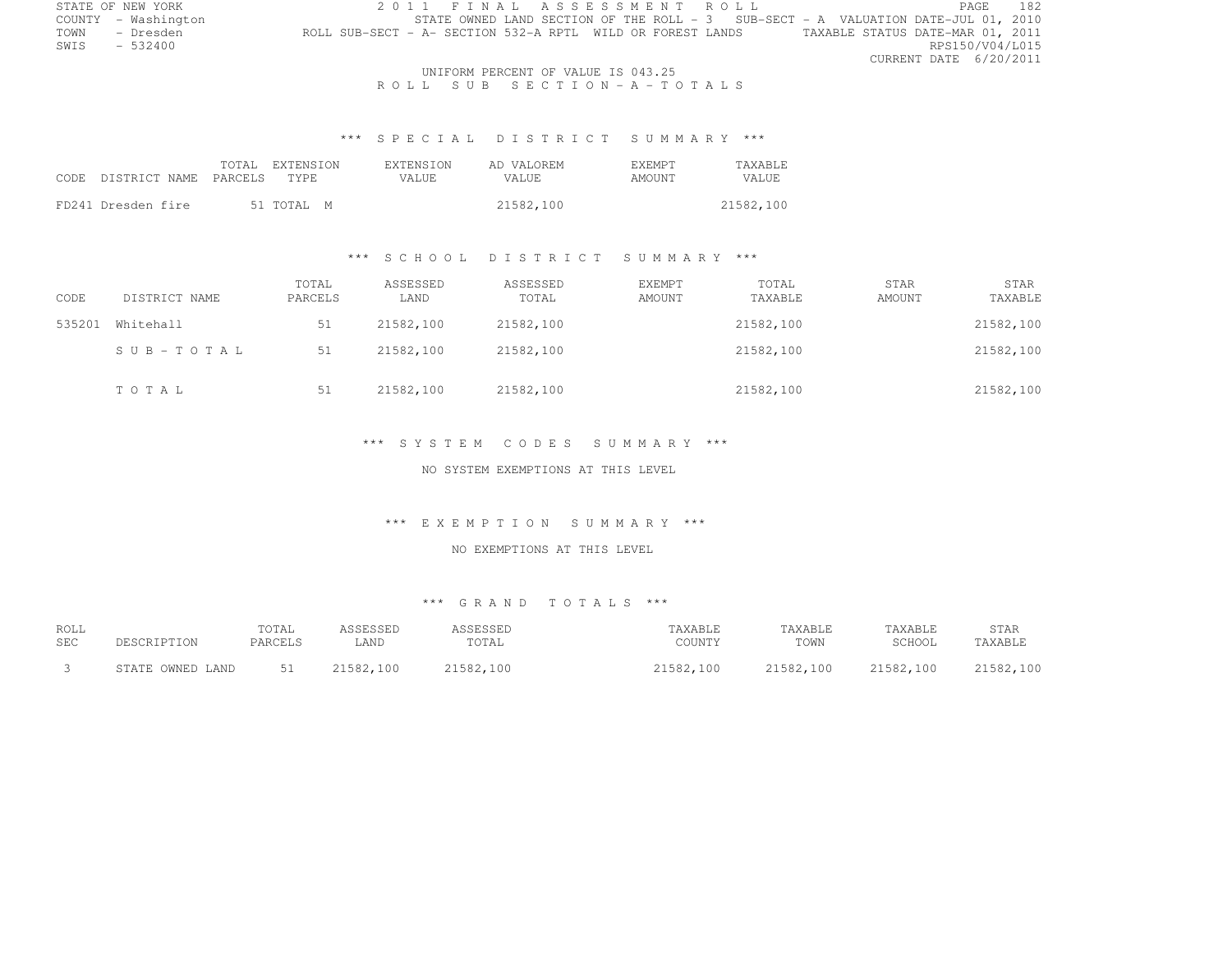| STATE OF NEW YORK<br>COUNTY - Washington<br>- Dresden<br>TOWN<br>$-532400$<br>SWIS | 2 0 1 1<br>FINAL                                                                                                                      |               | ASSESSMENT ROLL<br>OWNERS NAME SEQUENCE<br>UNIFORM PERCENT OF VALUE IS 043.25<br>UNIFORM PERCENT OF VALUE IS 043.25 | PAGE<br>STATE OWNED LAND SECTION OF THE ROLL - 3 SUB-SECT - P VALUATION DATE-JUL 01, 2010<br>ROLL SUB-SECT - P- ECL CONSERVATION AND COMMON LAW EASEMENTS TAXABLE STATUS DATE-MAR 01, 2011 | 183         |
|------------------------------------------------------------------------------------|---------------------------------------------------------------------------------------------------------------------------------------|---------------|---------------------------------------------------------------------------------------------------------------------|--------------------------------------------------------------------------------------------------------------------------------------------------------------------------------------------|-------------|
| TAX MAP PARCEL NUMBER                                                              |                                                                                                                                       |               |                                                                                                                     | PROPERTY LOCATION & CLASS ASSESSMENT EXEMPTION CODE-----------------COUNTY-------TOWN-----SCHOOL                                                                                           |             |
| CURRENT OWNERS NAME<br>CURRENT OWNERS ADDRESS                                      | SCHOOL DISTRICT<br>PARCEL SIZE/GRID COORD                                                                                             | LAND<br>TOTAL | TAX DESCRIPTION TAXABLE VALUE<br>SPECIAL DISTRICTS                                                                  |                                                                                                                                                                                            | ACCOUNT NO. |
|                                                                                    |                                                                                                                                       |               |                                                                                                                     |                                                                                                                                                                                            |             |
|                                                                                    | LOT South Bay Tr/etc                                                                                                                  |               |                                                                                                                     |                                                                                                                                                                                            | 835J100314  |
| $24. -2 - 2 - ESMT$                                                                | 980 Consvn easmt                                                                                                                      |               | COUNTY TAXABLE VALUE                                                                                                | 124,410                                                                                                                                                                                    |             |
| State Of New York                                                                  | Whitehall<br>535201                                                                                                                   | 124,410 TOWN  | TAXABLE VALUE                                                                                                       | 124,410                                                                                                                                                                                    |             |
| C/O County Treasurer                                                               | 1 Camp Dresden Hunt Club                                                                                                              |               | 124,410 SCHOOL TAXABLE VALUE                                                                                        | 124,410                                                                                                                                                                                    |             |
| Washington<br>County                                                               | 2214/105<br>ACRES 2242.90<br>EAST-0768202 NRTH-1762724<br>DEED BOOK 2214 PG-61<br>CONSERVATION ESMT % 26.00<br>FULL MARKET VALUE      | 287,653       | FD241 Dresden fire                                                                                                  | 124,410 TO M                                                                                                                                                                               |             |
|                                                                                    |                                                                                                                                       | ************  |                                                                                                                     |                                                                                                                                                                                            |             |
|                                                                                    | LOT 75+76 South Bay Tr                                                                                                                |               |                                                                                                                     |                                                                                                                                                                                            | 835J100332  |
| $41. -1 -1 - ESMT$<br>State Of New York                                            | 980 Consvn easmt<br>535201<br>Whitehall                                                                                               | 19,500        | COUNTY TAXABLE VALUE<br>TOWN<br>TAXABLE VALUE                                                                       | 19,500<br>19,500                                                                                                                                                                           |             |
| C/O County Treasurer                                                               | 2214/105                                                                                                                              | 19,500        | SCHOOL TAXABLE VALUE                                                                                                | 19,500                                                                                                                                                                                     |             |
| Washington<br>County                                                               | ACRES 250.00<br>EAST-0756974 NRTH-1734862<br>DEED BOOK 2214 PG-61<br>CONSERVATION ESMT % 26.00<br>FULL MARKET VALUE                   | 45,086        | FD241 Dresden fire                                                                                                  | 19,500 TO M                                                                                                                                                                                |             |
|                                                                                    |                                                                                                                                       |               |                                                                                                                     |                                                                                                                                                                                            |             |
|                                                                                    | Blue Goose Rd                                                                                                                         |               |                                                                                                                     |                                                                                                                                                                                            | 835J100323  |
| $42. -1 -1 - ESMT$<br>State Of New York                                            | 980 Consvn easmt<br>535201<br>Whitehall                                                                                               | 50,596        | COUNTY TAXABLE VALUE<br>TOWN<br>TAXABLE VALUE                                                                       | 50,596<br>50,596                                                                                                                                                                           |             |
| C/O County Treasurer                                                               | 1 Camp So Bay Hunt Club                                                                                                               |               | 50,596 SCHOOL TAXABLE VALUE                                                                                         | 50,596                                                                                                                                                                                     |             |
| Washington County                                                                  | 2214/105                                                                                                                              |               | FD241 Dresden fire                                                                                                  | 50,596 TO M                                                                                                                                                                                |             |
|                                                                                    | ACRES 774.90<br>EAST-0769865 NRTH-1732446<br>DEED BOOK 2214 PG-61<br>CONSERVATION ESMT % 26.00<br>FULL MARKET VALUE                   | 116,984       |                                                                                                                     |                                                                                                                                                                                            |             |
|                                                                                    | Pike Brook Rd                                                                                                                         |               |                                                                                                                     |                                                                                                                                                                                            | 835J100320  |
| $49. -1 -1 - ESMT$                                                                 | 980 Consvn easmt                                                                                                                      |               | COUNTY TAXABLE VALUE                                                                                                | 109,356                                                                                                                                                                                    |             |
| State Of New York                                                                  | 535201<br>Whitehall                                                                                                                   | 109,356       | TOWN<br>TAXABLE VALUE                                                                                               | 109,356                                                                                                                                                                                    |             |
| C/O County Treasurer<br>Washington<br>County                                       | 3 Camps; Soothcage-Grady-<br>2214/105                                                                                                 | 109,356       | SCHOOL TAXABLE VALUE<br>FD241 Dresden fire                                                                          | 109,356<br>109,356 TO M                                                                                                                                                                    |             |
|                                                                                    | ROW Map 21A-9<br>ACRES 1402.00<br>EAST-0758747 NRTH-1725970<br>DEED BOOK 2214 PG-61<br>CONSERVATION ESMT % 26.00<br>FULL MARKET VALUE | 252,846       |                                                                                                                     |                                                                                                                                                                                            |             |
|                                                                                    |                                                                                                                                       |               |                                                                                                                     |                                                                                                                                                                                            |             |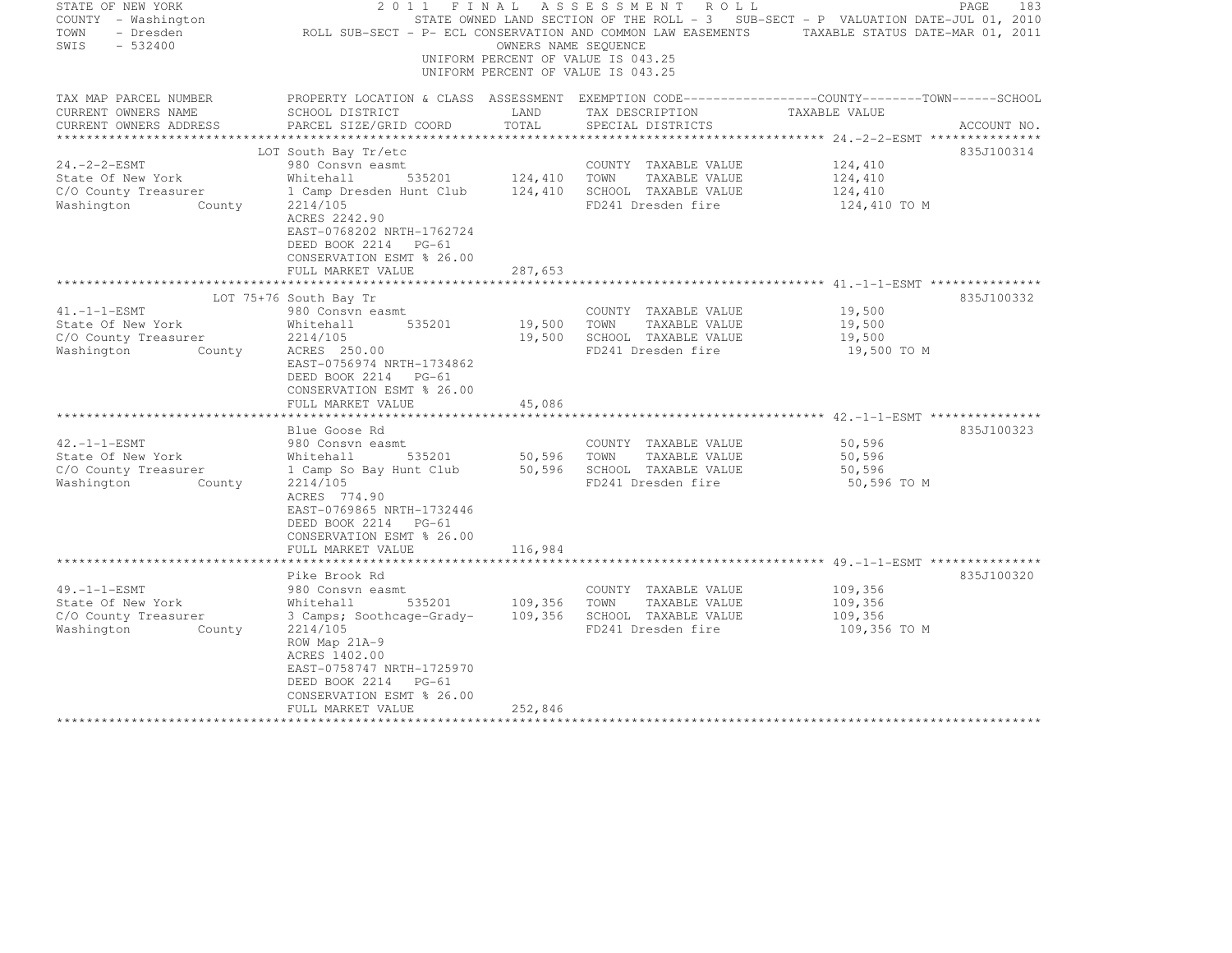|      | STATE OF NEW YORK   | 2011 FINAL ASSESSMENT ROLL                                                                       | <b>PAGE</b>            | 184 |
|------|---------------------|--------------------------------------------------------------------------------------------------|------------------------|-----|
|      | COUNTY - Washington | STATE OWNED LAND SECTION OF THE ROLL $-3$ SUB-SECT - P VALUATION DATE-JUL 01, 2010               |                        |     |
| TOWN | - Dresden           | TAXABLE STATUS DATE-MAR 01, 2011<br>ROLL SUB-SECT - P- ECL CONSERVATION AND COMMON LAW EASEMENTS |                        |     |
| SWIS | $-532400$           |                                                                                                  | RPS150/V04/L015        |     |
|      |                     |                                                                                                  | CURRENT DATE 6/20/2011 |     |

 UNIFORM PERCENT OF VALUE IS 043.25R O L L S U B S E C T I O N - P - T O T A L S

### \*\*\* S P E C I A L D I S T R I C T S U M M A R Y \*\*\*

| CODE DISTRICT NAME PARCELS TYPE | TOTAL EXTENSION | EXTENSION<br>VALUE. | AD VALOREM<br>VALUE | <b>F.XFMPT</b><br>AMOUNT | <b>TAXABLE</b><br>VALUE |
|---------------------------------|-----------------|---------------------|---------------------|--------------------------|-------------------------|
| FD241 Dresden fire              | 4 TOTAL M       |                     | 303,862             |                          | 303,862                 |

#### \*\*\* S C H O O L D I S T R I C T S U M M A R Y \*\*\*

| CODE   | DISTRICT NAME | TOTAL<br>PARCELS | ASSESSED<br>LAND | ASSESSED<br>TOTAL | EXEMPT<br>AMOUNT | TOTAL<br>TAXABLE | STAR<br>AMOUNT | STAR<br>TAXABLE |
|--------|---------------|------------------|------------------|-------------------|------------------|------------------|----------------|-----------------|
| 535201 | Whitehall     |                  | 303,862          | 303,862           |                  | 303,862          |                | 303,862         |
|        | SUB-TOTAL     |                  | 303,862          | 303,862           |                  | 303,862          |                | 303,862         |
|        | TOTAL         |                  | 303,862          | 303,862           |                  | 303,862          |                | 303,862         |

#### \*\*\* S Y S T E M C O D E S S U M M A R Y \*\*\*

### NO SYSTEM EXEMPTIONS AT THIS LEVEL

#### \*\*\* E X E M P T I O N S U M M A R Y \*\*\*

#### NO EXEMPTIONS AT THIS LEVEL

| <b>ROLL</b> | PESCRIPTION      | TOTAL   | ASSESSED | ASSESSED | TAXABLE | TAXABLE | TAXABLE | <b>STAR</b> |
|-------------|------------------|---------|----------|----------|---------|---------|---------|-------------|
| <b>SEC</b>  |                  | PARCELS | LAND.    | TOTAL    | COUNTY  | TOWN    | SCHOOL  | TAXABLE     |
|             | STATE OWNED LAND |         | 303,862  | 303,862  | 303,862 | 303,862 | 303,862 | 303,862     |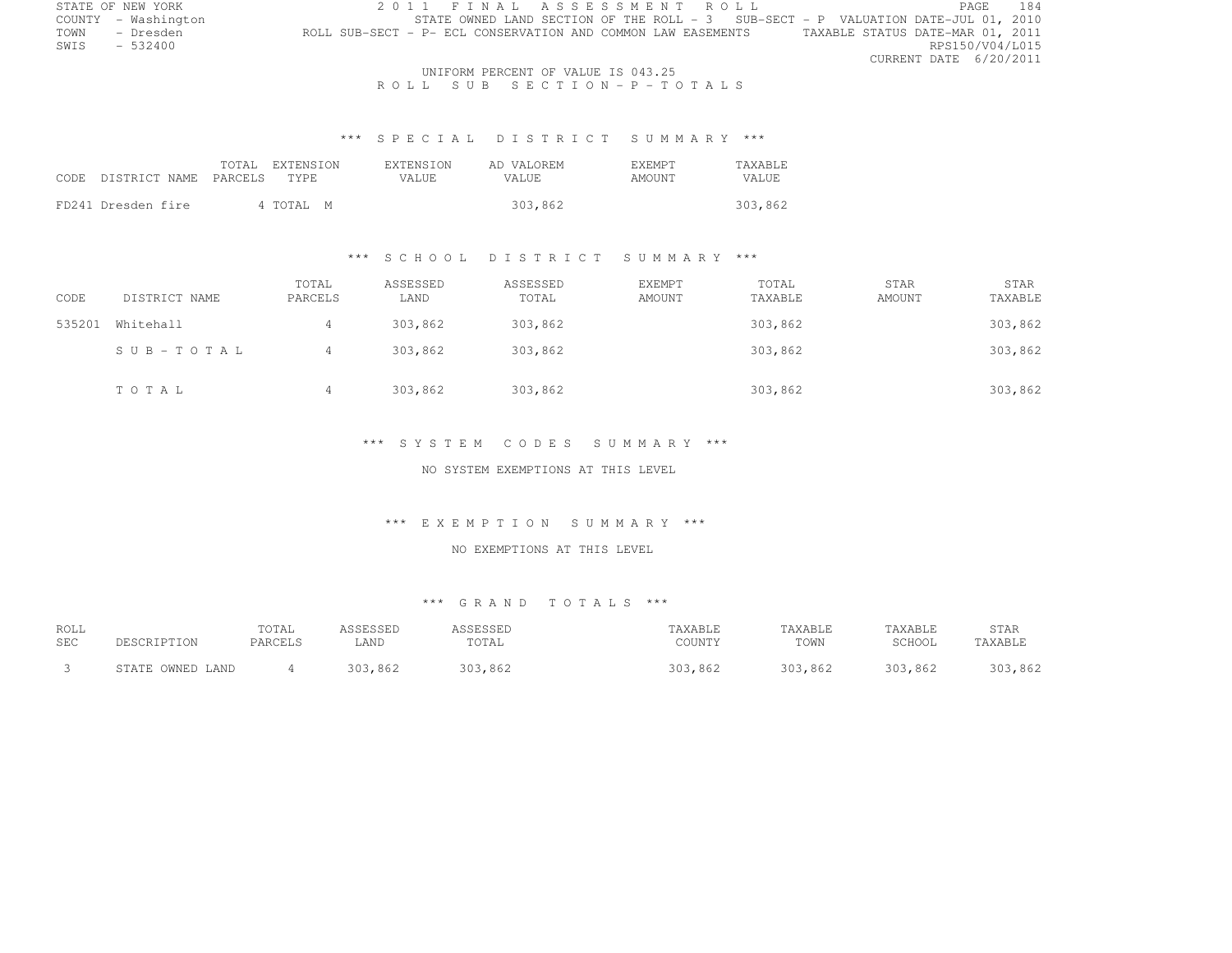|      | STATE OF NEW YORK   | 2011 FINAL ASSESSMENT ROLL               | 185<br><b>PAGE</b>               |
|------|---------------------|------------------------------------------|----------------------------------|
|      | COUNTY - Washington | STATE OWNED LAND SECTION OF THE ROLL - 3 | VALUATION DATE-JUL 01, 2010      |
| TOWN | – Dresden           |                                          | TAXABLE STATUS DATE-MAR 01, 2011 |
| SWIS | $-532400$           |                                          | RPS150/V04/L015                  |
|      |                     | UNIFORM PERCENT OF VALUE IS 043.25       | CURRENT DATE 6/20/2011           |

ROLL SECTION TOTALS

### \*\*\* S P E C I A L D I S T R I C T S U M M A R Y \*\*\*

| CODE. | DISTRICT NAME PARCELS | TOTAL EXTENSION<br>TYPE. | <b>EXTENSION</b><br>VALUE. | AD VALOREM<br>VALUE. | <b>EXEMPT</b><br>AMOUNT | <b>TAXABLE</b><br>VALUE. |
|-------|-----------------------|--------------------------|----------------------------|----------------------|-------------------------|--------------------------|
|       | FD241 Dresden fire    | 68 TOTAL M               |                            | 27198.362            |                         | 27198,362                |

### \*\*\* S C H O O L D I S T R I C T S U M M A R Y \*\*\*

| CODE   | DISTRICT NAME | TOTAL<br>PARCELS | ASSESSED<br>LAND | ASSESSED<br>TOTAL | EXEMPT<br>AMOUNT | TOTAL<br>TAXABLE | <b>STAR</b><br>AMOUNT | STAR<br>TAXABLE |
|--------|---------------|------------------|------------------|-------------------|------------------|------------------|-----------------------|-----------------|
| 535201 | Whitehall     | 69               | 27198,362        | 27198,362         |                  | 27198,362        |                       | 27198,362       |
|        | SUB-TOTAL     | 69               | 27198.362        | 27198,362         |                  | 27198,362        |                       | 27198,362       |
|        | TOTAL         | 69               | 27198,362        | 27198,362         |                  | 27198,362        |                       | 27198,362       |

### \*\*\* S Y S T E M C O D E S S U M M A R Y \*\*\*

#### NO SYSTEM EXEMPTIONS AT THIS LEVEL

# \*\*\* E X E M P T I O N S U M M A R Y \*\*\*

#### NO EXEMPTIONS AT THIS LEVEL

| <b>ROLL</b> | DESCRIPTION      | TOTAL   | ASSESSED  | ASSESSED  | TAXABLE   | TAXABLE   | TAXABLE   | STAR      |
|-------------|------------------|---------|-----------|-----------|-----------|-----------|-----------|-----------|
| SEC         |                  | PARCELS | LAND      | TOTAL     | COUNTY    | TOWN      | SCHOOL    | TAXABLE   |
|             | STATE OWNED LAND | 69      | 27198.362 | 27198.362 | 27198.362 | 27198,362 | 27198.362 | 27198,362 |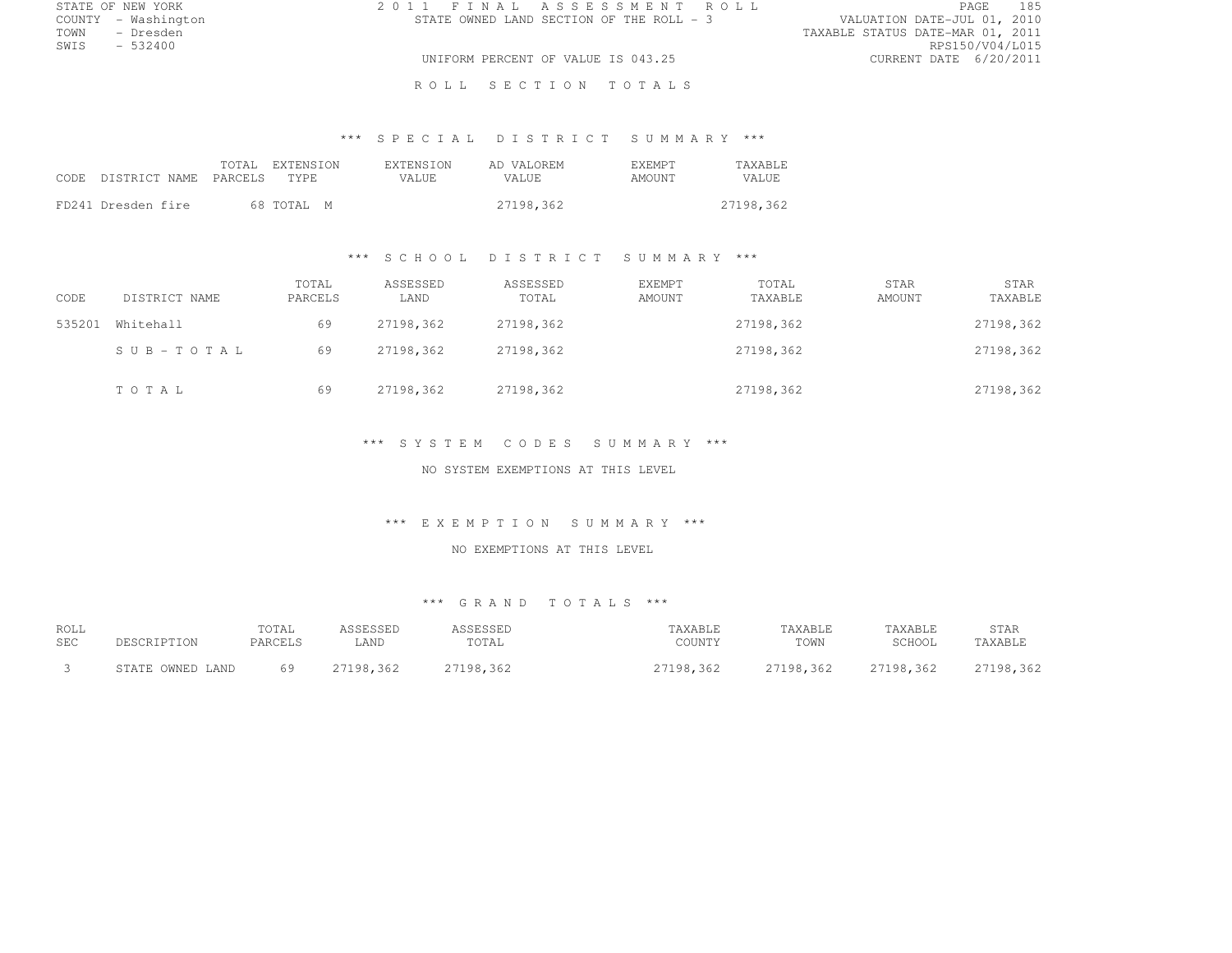| STATE OF NEW YORK       | 2 0 1 1                      | FINAL      | ASSESSMENT<br>ROLL                        | PAGE                                                         | 186 |
|-------------------------|------------------------------|------------|-------------------------------------------|--------------------------------------------------------------|-----|
| COUNTY<br>- Washington  |                              |            | SPECIAL FRANCHISE SECTION OF THE ROLL - 5 | VALUATION DATE-JUL 01, 2010                                  |     |
| TOWN<br>- Dresden       |                              |            | OWNERS NAME SEQUENCE                      | TAXABLE STATUS DATE-MAR 01, 2011                             |     |
| $-532400$<br>SWIS       |                              |            | UNIFORM PERCENT OF VALUE IS 043.25        |                                                              |     |
|                         |                              |            |                                           |                                                              |     |
|                         |                              |            |                                           |                                                              |     |
| TAX MAP PARCEL NUMBER   | PROPERTY LOCATION & CLASS    | ASSESSMENT |                                           | EXEMPTION CODE-----------------COUNTY-------TOWN------SCHOOL |     |
| CURRENT OWNERS NAME     | SCHOOL DISTRICT              | LAND       | TAX DESCRIPTION                           | TAXABLE VALUE                                                |     |
| CURRENT OWNERS ADDRESS  | PARCEL SIZE/GRID COORD TOTAL |            | SPECIAL DISTRICTS                         | ACCOUNT NO.                                                  |     |
|                         |                              |            |                                           |                                                              |     |
|                         | Special Franchise            |            |                                           | 8350300823                                                   |     |
| $500 - 15 - 3$          | 861 Elec & qas               |            | TAXABLE VALUE<br>COUNTY                   | 403,872                                                      |     |
| National Grid           | 535201<br>Whitehall          | $\Omega$   | TAXABLE VALUE<br>TOWN                     | 403,872                                                      |     |
| Real Estate Tax Dept    |                              | 403,872    | SCHOOL<br>TAXABLE VALUE                   | 403,872                                                      |     |
| 300 Erie Boulevard West | FULL MARKET VALUE            | 933,808    | FD241 Dresden fire                        | 403,872 TO M                                                 |     |
| Syracuse, NY 13202      |                              |            |                                           |                                                              |     |
|                         |                              |            |                                           |                                                              |     |
|                         | Special Franchise Town       |            |                                           | 8350300822                                                   |     |
| $500 - 60 - 5$          | 866 Telephone                |            | COUNTY<br>TAXABLE VALUE                   | 177,005                                                      |     |
| Verizon New York Inc    | 535201<br>Whitehall          | $\Omega$   | TOWN<br>TAXABLE VALUE                     | 177,005                                                      |     |
| Property Tax Department |                              | 177,005    | SCHOOL<br>TAXABLE VALUE                   | 177,005                                                      |     |
| PO Box 152206           | FULL MARKET VALUE            | 409,260    | FD241 Dresden fire                        | 177,005 TO M                                                 |     |
| Irving, TX 75015-2206   |                              |            |                                           |                                                              |     |
|                         |                              |            |                                           |                                                              |     |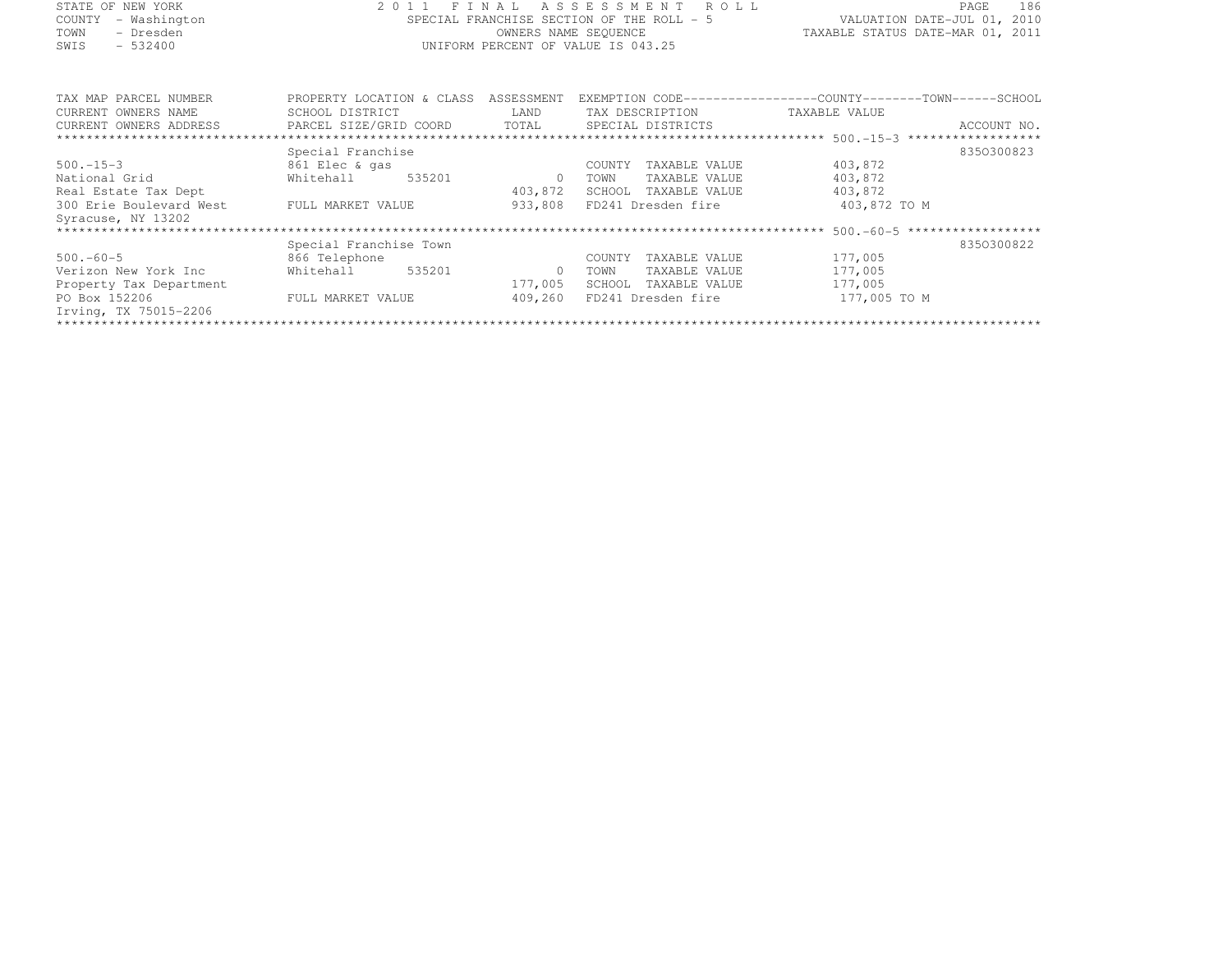|      | STATE OF NEW YORK   | 2011 FINAL ASSESSMENT ROLL                | 187<br>PAGE                      |
|------|---------------------|-------------------------------------------|----------------------------------|
|      | COUNTY - Washington | SPECIAL FRANCHISE SECTION OF THE ROLL - 5 | VALUATION DATE-JUL 01, 2010      |
| TOWN | - Dresden           |                                           | TAXABLE STATUS DATE-MAR 01, 2011 |
| SWIS | $-532400$           |                                           | RPS150/V04/L015                  |
|      |                     | UNIFORM PERCENT OF VALUE IS 043.25        | CURRENT DATE 6/20/2011           |

R O L L S U B S E C T I O N - - T O T A L S

### \*\*\* S P E C I A L D I S T R I C T S U M M A R Y \*\*\*

| CODE DISTRICT NAME PARCELS | TOTAL EXTENSION<br>TYPE. | <b>EXTENSION</b><br>VALUE. | AD VALOREM<br>VALUE. | <b>F.XEMPT</b><br>AMOUNT | <b>TAXABLE</b><br><b>VALUE</b> |
|----------------------------|--------------------------|----------------------------|----------------------|--------------------------|--------------------------------|
| FD241 Dresden fire         | 2 TOTAL M                |                            | 580,877              |                          | 580,877                        |

### \*\*\* S C H O O L D I S T R I C T S U M M A R Y \*\*\*

| CODE   | DISTRICT NAME | TOTAL<br>PARCELS | ASSESSED<br>LAND | ASSESSED<br>TOTAL | EXEMPT<br>AMOUNT | TOTAL<br>TAXABLE | STAR<br>AMOUNT | STAR<br>TAXABLE |
|--------|---------------|------------------|------------------|-------------------|------------------|------------------|----------------|-----------------|
| 535201 | Whitehall     | ∠                |                  | 580,877           |                  | 580,877          |                | 580,877         |
|        | SUB-TOTAL     |                  |                  | 580,877           |                  | 580,877          |                | 580,877         |
|        | TOTAL         | ∠                |                  | 580,877           |                  | 580,877          |                | 580,877         |

#### \*\*\* S Y S T E M C O D E S S U M M A R Y \*\*\*

#### NO SYSTEM EXEMPTIONS AT THIS LEVEL

# \*\*\* E X E M P T I O N S U M M A R Y \*\*\*

### NO EXEMPTIONS AT THIS LEVEL

| ROLL       |                   | TOTAL   | ASSESSED | ASSESSED | TAXABLE | TAXABLE | TAXABLE | STAR    |
|------------|-------------------|---------|----------|----------|---------|---------|---------|---------|
| <b>SEC</b> | DESCRIPTION       | PARCELS | LAND     | TOTAL    | COUNTY  | TOWN    | SCHOOL  | TAXABLE |
|            | SPECIAL FRANCHISE |         |          | 580,877  | 580,877 | 580,877 | 580,877 | 580,877 |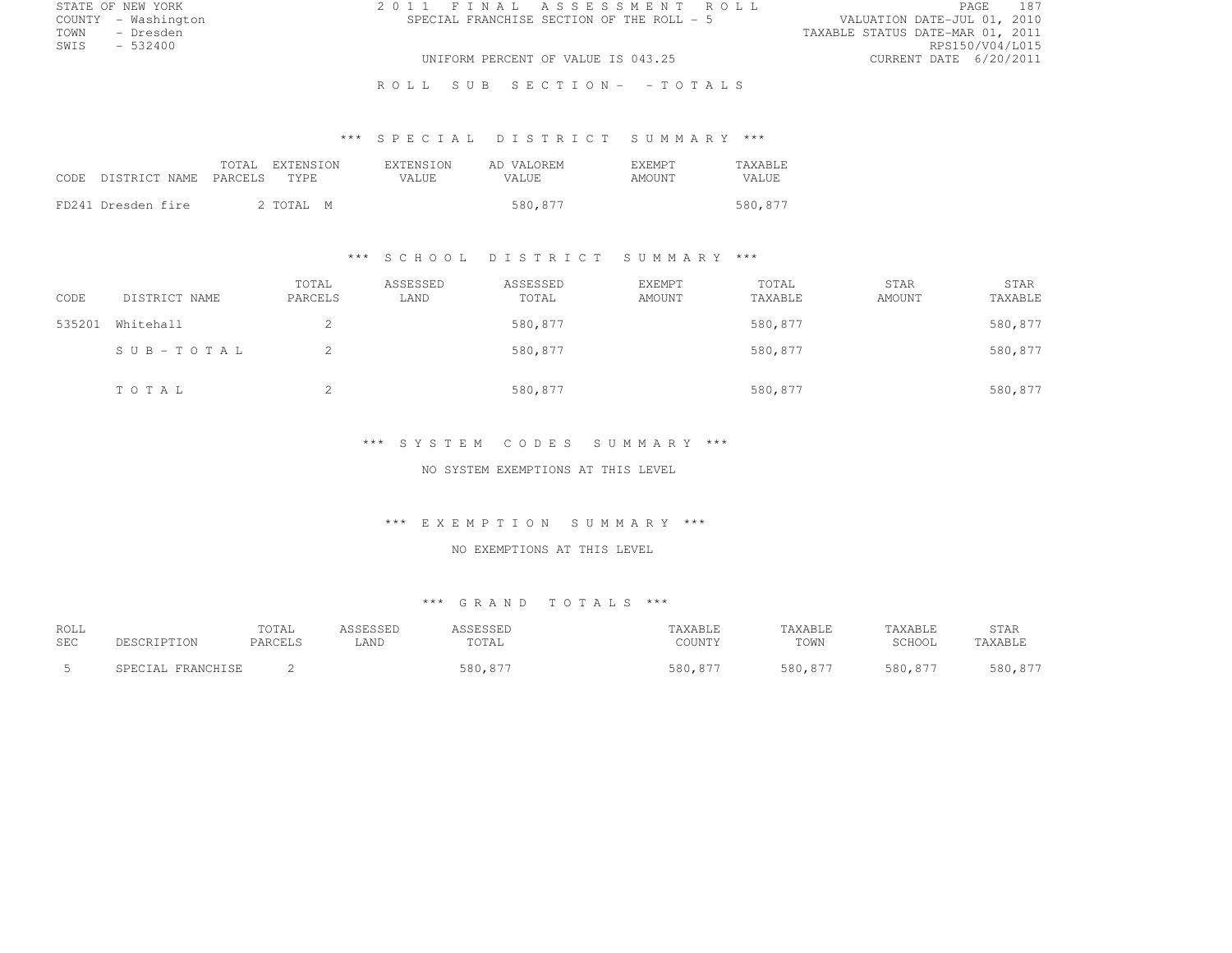| STATE OF NEW YORK   | 2011 FINAL ASSESSMENT ROLL                | 188<br>PAGE                      |
|---------------------|-------------------------------------------|----------------------------------|
| COUNTY - Washington | SPECIAL FRANCHISE SECTION OF THE ROLL - 5 | VALUATION DATE-JUL 01, 2010      |
| TOWN<br>- Dresden   |                                           | TAXABLE STATUS DATE-MAR 01, 2011 |
| SWIS<br>$-532400$   | UNIFORM PERCENT OF VALUE IS 043.25        | RPS150/V04/L015                  |
|                     |                                           | CURRENT DATE 6/20/2011           |

### R O L L S E C T I O N T O T A L S

# \*\*\* S P E C I A L D I S T R I C T S U M M A R Y \*\*\*

| CODE DISTRICT NAME PARCELS TYPE | TOTAL EXTENSION | <b>EXTENSION</b><br>VALUE. | AD VALOREM<br>VALUE. | <b>F.XEMPT</b><br><b>AMOUNT</b> | <b>TAXABLE</b><br><b>VALUE</b> |
|---------------------------------|-----------------|----------------------------|----------------------|---------------------------------|--------------------------------|
| FD241 Dresden fire              | 2 TOTAL M       |                            | 580,877              |                                 | 580,877                        |

### \*\*\* S C H O O L D I S T R I C T S U M M A R Y \*\*\*

| CODE   | DISTRICT NAME | TOTAL<br>PARCELS | ASSESSED<br>LAND | ASSESSED<br>TOTAL | EXEMPT<br>AMOUNT | TOTAL<br>TAXABLE | STAR<br>AMOUNT | STAR<br>TAXABLE |
|--------|---------------|------------------|------------------|-------------------|------------------|------------------|----------------|-----------------|
| 535201 | Whitehall     | ∠                |                  | 580,877           |                  | 580,877          |                | 580,877         |
|        | SUB-TOTAL     |                  |                  | 580,877           |                  | 580,877          |                | 580,877         |
|        | TOTAL         | ∠                |                  | 580,877           |                  | 580,877          |                | 580,877         |

### \*\*\* S Y S T E M C O D E S S U M M A R Y \*\*\*

### NO SYSTEM EXEMPTIONS AT THIS LEVEL

#### \*\*\* E X E M P T I O N S U M M A R Y \*\*\*

#### NO EXEMPTIONS AT THIS LEVEL

| ROLL<br><b>SEC</b> | DESCRIPTION          | TOTAL<br>PARCELS | \SSESSED<br>LAND | <b><i>\SSESSED</i></b><br>TOTAL | TAXABLE<br>COUNTY | TAXABLE<br>TOWN | TAXABLE<br>SCHOOL | STAR<br>TAXABLE |
|--------------------|----------------------|------------------|------------------|---------------------------------|-------------------|-----------------|-------------------|-----------------|
|                    | FRANCHISE<br>SPECIAL |                  |                  | 580,877                         | 580,877           | 580,877         | 580,877           | 580,877         |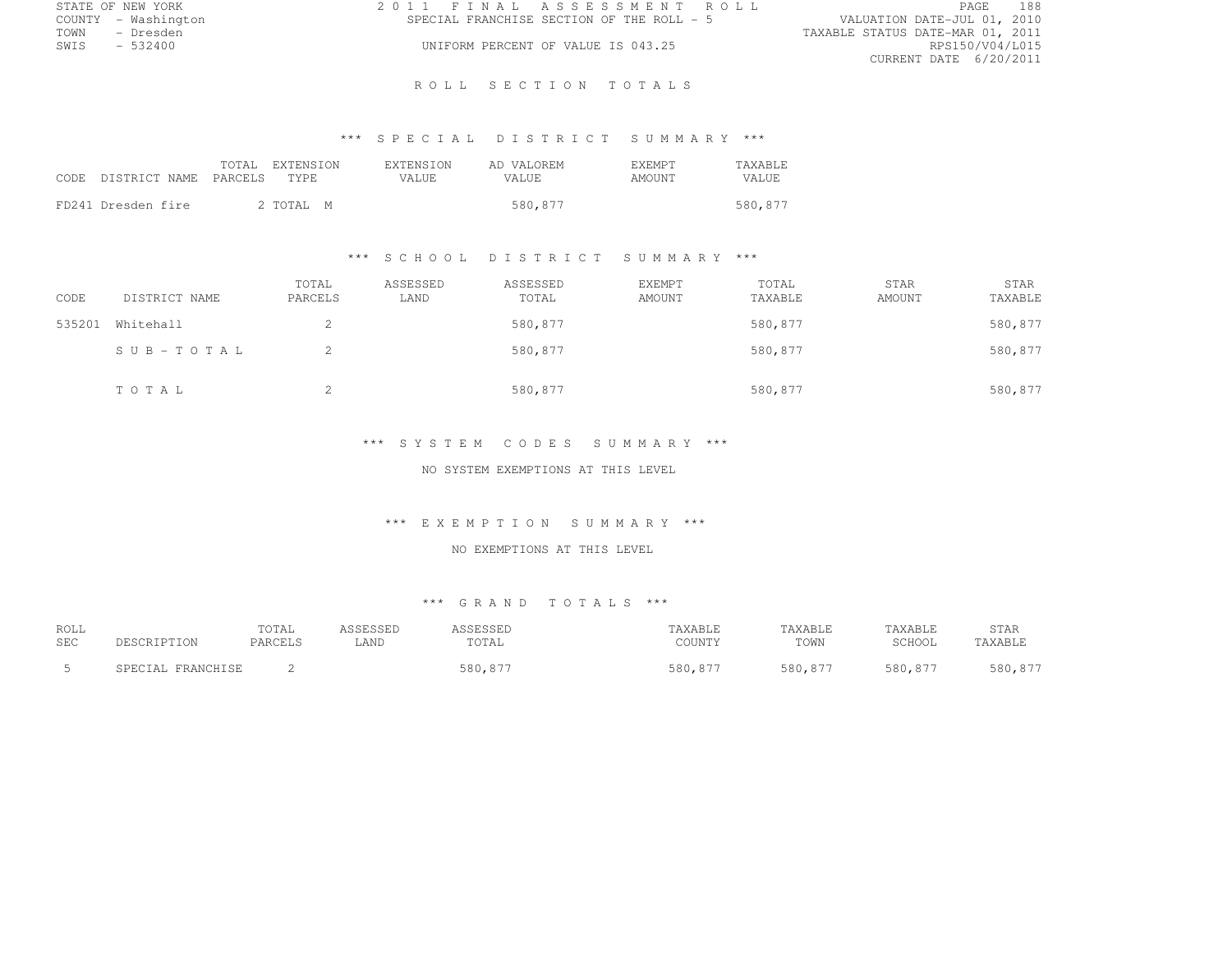| STATE OF NEW YORK |           |                     |  |
|-------------------|-----------|---------------------|--|
|                   |           | COUNTY - Washington |  |
| TOWN              |           | - Dresden           |  |
| CMT C             | $-532100$ |                     |  |

#### STATE OF NEW YORK 2 0 1 1 F I N A L A S S E S S M E N T R O L L PAGE <sup>189</sup> COUNTY - Washington UTILITY & R.R. SECTION OF THE ROLL - 6 VALUATION DATE-JUL 01, 2010 TOWN - Dresden OWNERS NAME SEQUENCE TAXABLE STATUS DATE-MAR 01, 2011<br>- TRESDEN ON THE SEQUENCE TO A SECUENCE TO BE SERVED ON THE SEQUENCE OF SEXUE OF THE STATUS DATE MAR 01, 2011 SWIS - 532400 UNIFORM PERCENT OF VALUE IS 043.25

| TAX MAP PARCEL NUMBER<br>CURRENT OWNERS NAME<br>CURRENT OWNERS ADDRESS                                                                                                                | SCHOOL DISTRICT<br>PARCEL SIZE/GRID COORD             | LAND<br>TOTAL  | TAX DESCRIPTION<br>SPECIAL DISTRICTS | PROPERTY LOCATION & CLASS ASSESSMENT EXEMPTION CODE----------------COUNTY-------TOWN-----SCHOOL<br>TAXABLE VALUE | ACCOUNT NO. |
|---------------------------------------------------------------------------------------------------------------------------------------------------------------------------------------|-------------------------------------------------------|----------------|--------------------------------------|------------------------------------------------------------------------------------------------------------------|-------------|
|                                                                                                                                                                                       |                                                       |                |                                      |                                                                                                                  |             |
|                                                                                                                                                                                       | 888888 Outside Plant                                  |                |                                      |                                                                                                                  |             |
| 624. - 9999 - 601. 700 - 1887                                                                                                                                                         | 836 Telecom. eq.                                      |                | COUNTY TAXABLE VALUE                 | 352,017                                                                                                          |             |
| A T & T                                                                                                                                                                               | Whitehall<br>535201                                   | $\overline{0}$ | TOWN<br>TAXABLE VALUE                | 352,017                                                                                                          |             |
| Attn: Property Tax Unit                                                                                                                                                               | Fiber Optics                                          | 352,017        | SCHOOL TAXABLE VALUE                 | 352,017                                                                                                          |             |
| PO Box 7207                                                                                                                                                                           | D&h Row                                               |                | FD241 Dresden fire                   | 352,017 TO M                                                                                                     |             |
| Bedminster, NJ 07921-7207                                                                                                                                                             | EAST-0738240 NRTH-1326710                             |                |                                      |                                                                                                                  |             |
|                                                                                                                                                                                       | FULL MARKET VALUE                                     | 813,912        |                                      |                                                                                                                  |             |
|                                                                                                                                                                                       |                                                       |                |                                      |                                                                                                                  |             |
|                                                                                                                                                                                       | 888888 Outside Plant                                  |                |                                      |                                                                                                                  |             |
| 624. - 9999 - 760. 700 - 1887                                                                                                                                                         | 836 Telecom. eq.                                      |                | COUNTY TAXABLE VALUE                 | 913,571                                                                                                          |             |
| Level Three Communication                                                                                                                                                             | Whitehall<br>535201                                   |                | 0 TOWN<br>TAXABLE VALUE              | 913,571                                                                                                          |             |
|                                                                                                                                                                                       |                                                       | 913,571        | SCHOOL TAXABLE VALUE                 | 913,571                                                                                                          |             |
| Attn: Property Tax Dept. Underground Conduit<br>1025 Eldorado Blvd<br>Broomfield, CO 80021 FULL MARKET VALUE                                                                          |                                                       |                | 2112,303 FD241 Dresden fire          | 913,571 TO M                                                                                                     |             |
| Broomfield, CO 80021                                                                                                                                                                  |                                                       |                |                                      |                                                                                                                  |             |
|                                                                                                                                                                                       |                                                       |                |                                      |                                                                                                                  |             |
|                                                                                                                                                                                       | 913412 Ottenburgh Rd                                  |                |                                      |                                                                                                                  | 835N201084  |
| $25. - 1 - 7.3$                                                                                                                                                                       | 872 Elec-Substation                                   |                | COUNTY TAXABLE VALUE                 | 166,554                                                                                                          |             |
| National Grid                                                                                                                                                                         | Whitehall<br>535201                                   | 30,000         | TOWN<br>TAXABLE VALUE                | 166,554                                                                                                          |             |
| Real Estate Tax Dept                                                                                                                                                                  | Otten Substation                                      | 166,554        | SCHOOL TAXABLE VALUE                 | 166,554                                                                                                          |             |
| 300 Erie Boulevard West                                                                                                                                                               | 1.00<br>ACRES                                         |                | FD241 Dresden fire                   | 166,554 TO M                                                                                                     |             |
| Syracuse, NY 13202                                                                                                                                                                    | EAST-0774443 NRTH-1757358                             |                |                                      |                                                                                                                  |             |
|                                                                                                                                                                                       | DEED BOOK 441 PG-161                                  |                |                                      |                                                                                                                  |             |
|                                                                                                                                                                                       | FULL MARKET VALUE                                     | 385,096        |                                      |                                                                                                                  |             |
|                                                                                                                                                                                       | Real Property-Town                                    |                |                                      |                                                                                                                  | 835N200818  |
| $28. - 2 - 19$                                                                                                                                                                        | 380 Pub Util Vac                                      |                | COUNTY TAXABLE VALUE                 | 275,000                                                                                                          |             |
|                                                                                                                                                                                       |                                                       | 275,000        | TOWN<br>TAXABLE VALUE                | 275,000                                                                                                          |             |
|                                                                                                                                                                                       |                                                       | 275,000        | SCHOOL TAXABLE VALUE                 | 275,000                                                                                                          |             |
|                                                                                                                                                                                       |                                                       |                | FD241 Dresden fire                   | 275,000 TO M                                                                                                     |             |
| National Grid Mitehall 535201<br>Real Estate Tax Dept ACRES 127.64<br>300 Erie Boulevard West EAST-0776025 NRTH-1751133<br>Syracuse, NY 13202 FULL MARKET VALUE<br>Syracuse, NY 13202 | FULL MARKET VALUE                                     | 635,838        |                                      |                                                                                                                  |             |
|                                                                                                                                                                                       |                                                       |                |                                      |                                                                                                                  |             |
|                                                                                                                                                                                       | 912072 Electric Transmission                          |                |                                      |                                                                                                                  |             |
| $624.-9999-132.350-1007$                                                                                                                                                              | 882 Elec Trans Imp                                    |                | COUNTY TAXABLE VALUE                 | 120,144                                                                                                          |             |
| National Grid                                                                                                                                                                         | Putnam<br>534601                                      |                | 0 TOWN<br>TAXABLE VALUE              | 120,144                                                                                                          |             |
| Real Estate Tax Dept                                                                                                                                                                  | Ticonderoga-Whitehall #3 120,144 SCHOOL TAXABLE VALUE |                |                                      | 120,144                                                                                                          |             |
| 300 Erie Blvd West                                                                                                                                                                    | FULL MARKET VALUE                                     | 277,790        | FD241 Dresden fire                   | 120,144 TO M                                                                                                     |             |
| Syracuse, NY 13202                                                                                                                                                                    |                                                       |                |                                      |                                                                                                                  |             |
|                                                                                                                                                                                       |                                                       |                |                                      |                                                                                                                  |             |
|                                                                                                                                                                                       | 888888 Electric Distribution                          |                |                                      |                                                                                                                  | 835N200819  |
| 624. - 9999 - 132. 350 - 1887                                                                                                                                                         | 884 Elec Dist Out                                     |                | COUNTY TAXABLE VALUE                 | 331,050                                                                                                          |             |
| National Grid                                                                                                                                                                         | Whitehall<br>535201                                   |                | 0 TOWN<br>TAXABLE VALUE              | 331,050                                                                                                          |             |
|                                                                                                                                                                                       |                                                       | 331,050        | SCHOOL TAXABLE VALUE                 | 331,050                                                                                                          |             |
|                                                                                                                                                                                       |                                                       |                | FD241 Dresden fire                   | 331,050 TO M                                                                                                     |             |
| Real Estate Tax Dept<br>300 Erie Boulevard West<br>300 Erie Boulevard West<br>298 Full 313 Joint Poles<br>300 Erie Boulevard West<br>298 Full MARKET VALUE<br>Syracuse, NY 13202      | FULL MARKET VALUE                                     | 765, 434       |                                      |                                                                                                                  |             |
|                                                                                                                                                                                       |                                                       |                |                                      |                                                                                                                  |             |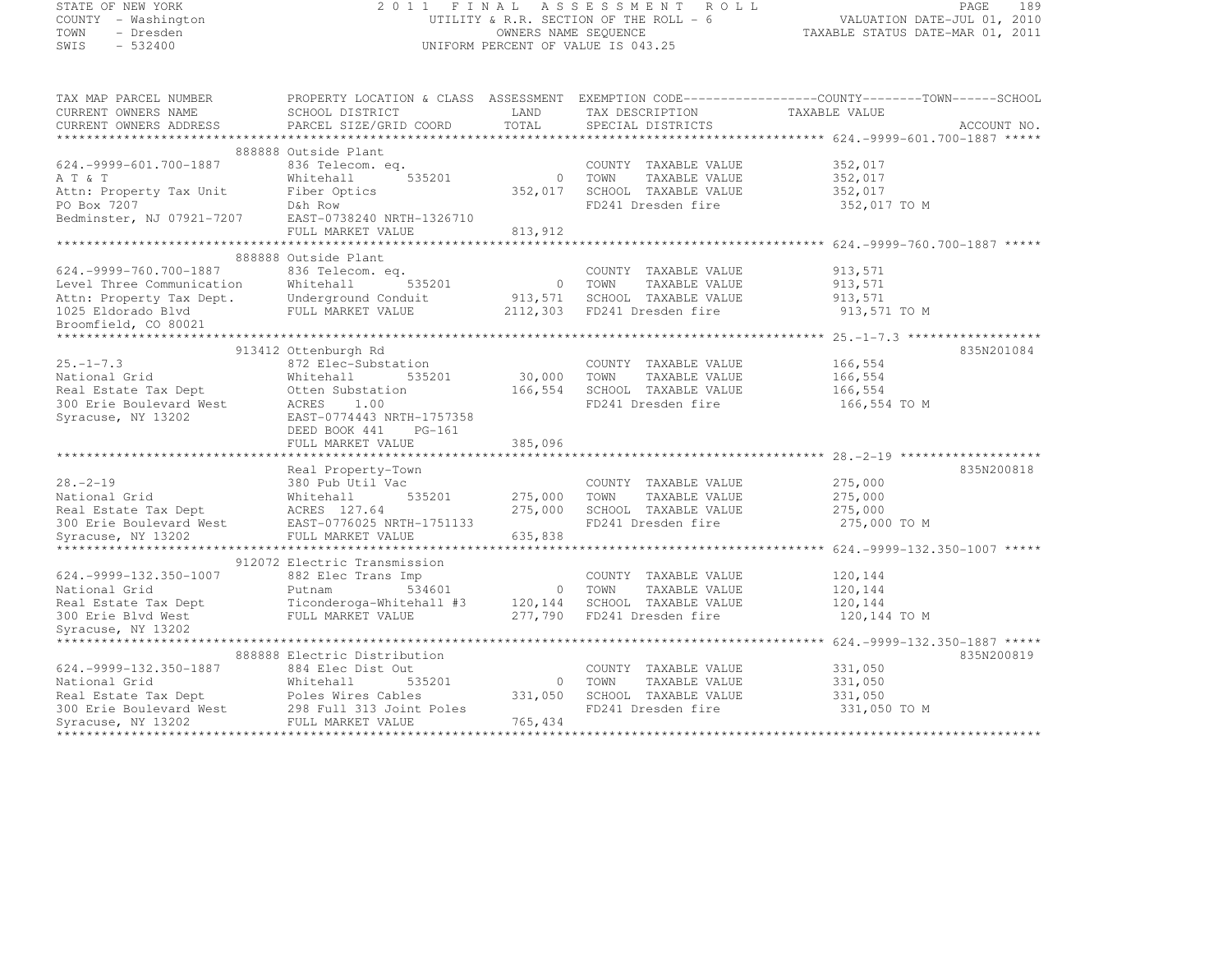| STATE OF NEW YORK                                                                                               |                                                                                                                                                |                                                                                                      | 2011 FINAL ASSESSMENT ROLL                         |                         | 190<br>PAGE |  |  |
|-----------------------------------------------------------------------------------------------------------------|------------------------------------------------------------------------------------------------------------------------------------------------|------------------------------------------------------------------------------------------------------|----------------------------------------------------|-------------------------|-------------|--|--|
| COUNTY - Washington<br>TOWN<br>- Dresden<br>$-532400$<br>SWIS                                                   |                                                                                                                                                | UTILITY & R.R. SECTION OF THE ROLL - 6<br>OWNERS NAME SEQUENCE<br>UNIFORM PERCENT OF VALUE IS 043.25 |                                                    |                         |             |  |  |
|                                                                                                                 |                                                                                                                                                |                                                                                                      |                                                    |                         |             |  |  |
| TAX MAP PARCEL NUMBER<br>CURRENT OWNERS NAME<br>CURRENT OWNERS ADDRESS                                          | PROPERTY LOCATION & CLASS ASSESSMENT EXEMPTION CODE----------------COUNTY--------TOWN------SCHOOL<br>SCHOOL DISTRICT<br>PARCEL SIZE/GRID COORD | <b>LAND</b><br>TOTAL                                                                                 | TAX DESCRIPTION TAXABLE VALUE<br>SPECIAL DISTRICTS |                         | ACCOUNT NO. |  |  |
|                                                                                                                 |                                                                                                                                                |                                                                                                      |                                                    |                         |             |  |  |
|                                                                                                                 | 888888 Outside Plant                                                                                                                           |                                                                                                      |                                                    |                         | 835N200815  |  |  |
| 624.000-9999-631.900-1887                                                                                       | 836 Telecom. eq.                                                                                                                               |                                                                                                      | COUNTY TAXABLE VALUE                               | 80,000                  |             |  |  |
| Verizon New York Inc                                                                                            | 535201<br>Whitehall                                                                                                                            | 0 TOWN                                                                                               | TAXABLE VALUE<br>SCHOOL TAXABLE VALUE              | 80,000                  |             |  |  |
| Property Tax Department Poles Wires Cables<br>PO Box 152206                                   FULL MARKET VALUE |                                                                                                                                                | 80,000<br>184,971                                                                                    | FD241 Dresden fire                                 | 80,000<br>80,000 TO M   |             |  |  |
| Irving, TX 75015-2206                                                                                           |                                                                                                                                                |                                                                                                      |                                                    |                         |             |  |  |
|                                                                                                                 |                                                                                                                                                |                                                                                                      |                                                    |                         |             |  |  |
|                                                                                                                 | Long Pond Rd                                                                                                                                   |                                                                                                      |                                                    |                         | 835J100776  |  |  |
| $34. -2 - 1$                                                                                                    | 822 Water supply - WTRFNT                                                                                                                      |                                                                                                      | COUNTY TAXABLE VALUE                               | 598,800                 |             |  |  |
| Whitehall Village Of                                                                                            | 535201<br>Whitehall                                                                                                                            | 598,800                                                                                              | TOWN<br>TAXABLE VALUE                              | 598,800                 |             |  |  |
| Attn: Village Clerk<br>1 Saunders St                                                                            | Water Works<br>$185/562 - 244/61$                                                                                                              | 598,800                                                                                              | SCHOOL TAXABLE VALUE<br>FD241 Dresden fire         | 598,800<br>598,800 TO M |             |  |  |
| Whitehall, NY 12887                                                                                             | ACRES 1320.00                                                                                                                                  |                                                                                                      |                                                    |                         |             |  |  |
|                                                                                                                 | EAST-0766982 NRTH-1738320                                                                                                                      |                                                                                                      |                                                    |                         |             |  |  |
|                                                                                                                 | FULL MARKET VALUE                                                                                                                              | 1384,509                                                                                             |                                                    |                         |             |  |  |
|                                                                                                                 |                                                                                                                                                |                                                                                                      |                                                    |                         |             |  |  |
|                                                                                                                 | Pike Brook Rd                                                                                                                                  |                                                                                                      |                                                    |                         | 835J100781  |  |  |
| $41. -1 - 9$<br>Whitehall Village Of                                                                            | 822 Water supply<br>Whitehall<br>535201                                                                                                        | 19,900                                                                                               | COUNTY TAXABLE VALUE<br>TAXABLE VALUE<br>TOWN      | 19,900<br>19,900        |             |  |  |
| Attn: Village Clerk                                                                                             | Water Works                                                                                                                                    | 19,900                                                                                               | SCHOOL TAXABLE VALUE                               | 19,900                  |             |  |  |
| 1 Saunders St                                                                                                   | ACRES 18.11                                                                                                                                    |                                                                                                      | FD241 Dresden fire                                 | 19,900 TO M             |             |  |  |
| Whitehall, NY 12887                                                                                             | EAST-0761030 NRTH-1731896                                                                                                                      |                                                                                                      |                                                    |                         |             |  |  |
|                                                                                                                 | FULL MARKET VALUE                                                                                                                              | 46,012                                                                                               |                                                    |                         |             |  |  |
|                                                                                                                 |                                                                                                                                                |                                                                                                      |                                                    |                         |             |  |  |
|                                                                                                                 | 89 Blue Goose Rd                                                                                                                               |                                                                                                      |                                                    |                         | 835J100780  |  |  |
| $42. - 1 - 2$<br>Whitehall Village Of                                                                           | 823 Water Treat<br>535201                                                                                                                      | 17,800                                                                                               | COUNTY TAXABLE VALUE<br>TOWN<br>TAXABLE VALUE      | 200,000<br>200,000      |             |  |  |
| Attn: Village Clerk                                                                                             | Whitehall<br>Water Works                                                                                                                       | 200,000                                                                                              | SCHOOL TAXABLE VALUE                               | 200,000                 |             |  |  |
| 1 Saunders St                                                                                                   | ACRES 11.13                                                                                                                                    |                                                                                                      | FD241 Dresden fire                                 | 200,000 TO M            |             |  |  |
| Whitehall, NY 12887                                                                                             | EAST-0772110 NRTH-1731436                                                                                                                      |                                                                                                      |                                                    |                         |             |  |  |
|                                                                                                                 | DEED BOOK 185<br>$PG-248$                                                                                                                      |                                                                                                      |                                                    |                         |             |  |  |
|                                                                                                                 | FULL MARKET VALUE                                                                                                                              | 462,428                                                                                              |                                                    |                         |             |  |  |
|                                                                                                                 |                                                                                                                                                |                                                                                                      |                                                    |                         |             |  |  |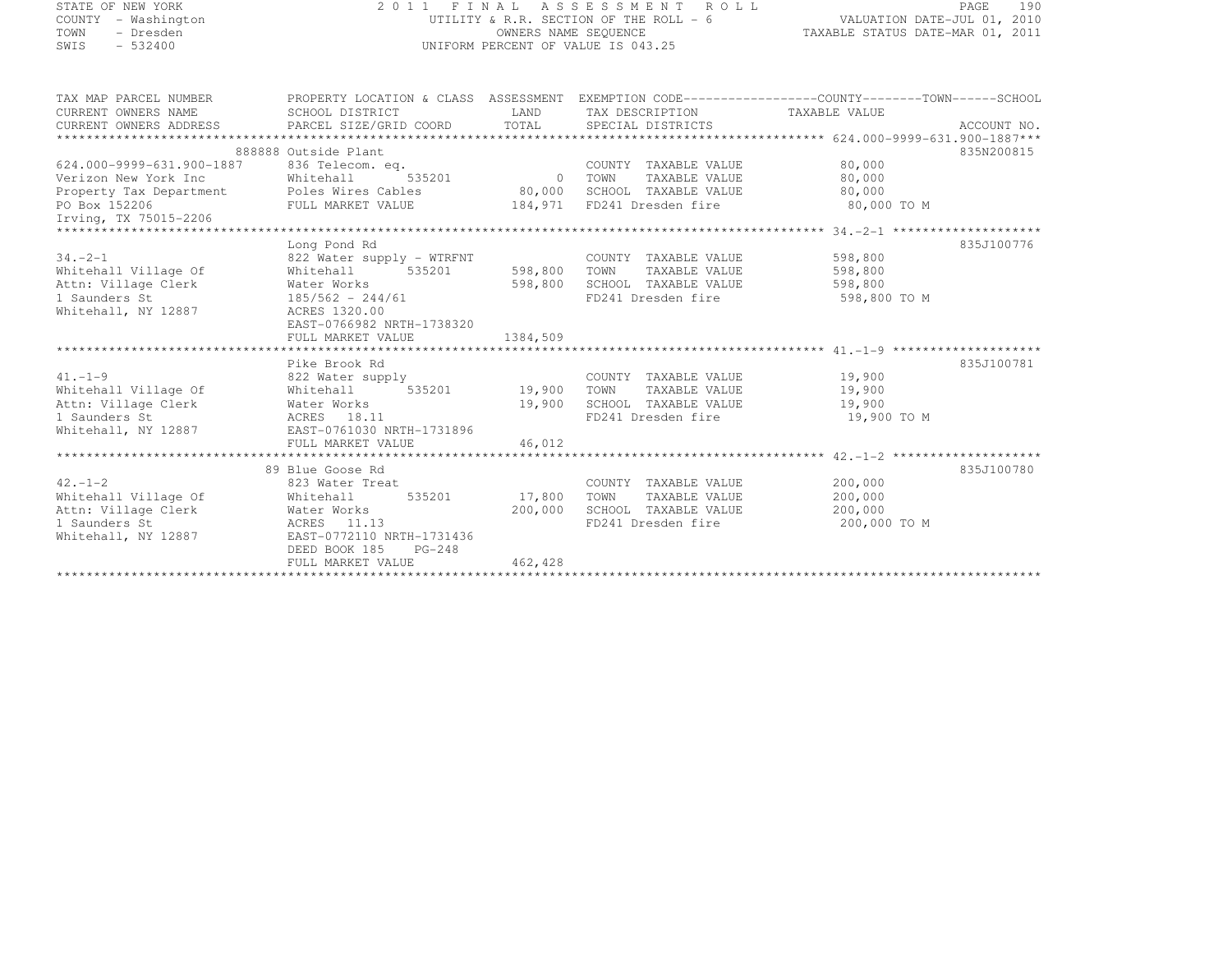COUNTY - Washington  $UTILITY & R.R.$  SECTION OF THE ROLL - 6<br>TOWN - Dresden

STATE OF NEW YORK 2 0 1 1 F I N A L A S S E S S M E N T R O L L PAGE <sup>191</sup>

TOWN - Dresden TAXABLE STATUS DATE-MAR 01, 2011 SWIS - 532400 RPS150/V04/L015 UNIFORM PERCENT OF VALUE IS 043.25

ROLL SUB SECTION- - TOTALS

# \*\*\* S P E C I A L D I S T R I C T S U M M A R Y \*\*\*

| CODE DISTRICT NAME PARCELS TYPE | TOTAL EXTENSION | EXTENSION<br>VALUE. | AD VALOREM<br>VALUE. | <b>F.XEMPT</b><br>AMOUNT | <b>TAXABLE</b><br>VALUE |
|---------------------------------|-----------------|---------------------|----------------------|--------------------------|-------------------------|
| FD241 Dresden fire              | 10 TOTAL M      |                     | 3057,036             |                          | 3057,036                |

#### \*\*\* S C H O O L D I S T R I C T S U M M A R Y \*\*\*

| CODE             | DISTRICT NAME       | TOTAL<br>PARCELS | ASSESSED<br>LAND | ASSESSED<br>TOTAL   | EXEMPT<br>AMOUNT | TOTAL<br>TAXABLE    | <b>STAR</b><br>AMOUNT | STAR<br>TAXABLE     |
|------------------|---------------------|------------------|------------------|---------------------|------------------|---------------------|-----------------------|---------------------|
| 534601<br>535201 | Putnam<br>Whitehall | Q                | 941,500          | 120,144<br>2936,892 |                  | 120,144<br>2936,892 |                       | 120,144<br>2936,892 |
|                  | SUB-TOTAL           | 10               | 941,500          | 3057,036            |                  | 3057,036            |                       | 3057,036            |
|                  | TOTAL               | 10               | 941,500          | 3057,036            |                  | 3057,036            |                       | 3057,036            |

#### \*\*\* S Y S T E M C O D E S S U M M A R Y \*\*\*

NO SYSTEM EXEMPTIONS AT THIS LEVEL

#### \*\*\* E X E M P T I O N S U M M A R Y \*\*\*

#### NO EXEMPTIONS AT THIS LEVEL

| ROLL |                  | TOTAL   | ASSESSED | ASSESSED | TAXABLE  | TAXABLE  | TAXABLE  | STAR     |
|------|------------------|---------|----------|----------|----------|----------|----------|----------|
| SEC  | DESCRIPTION      | PARCELS | .AND     | TOTAL    | COUNTY   | TOWN     | SCHOOL   | TAXABLE  |
|      |                  |         |          |          |          |          |          |          |
|      | UTILITIES & N.C. |         | 941,500  | 3057,036 | 3057,036 | 3057,036 | 3057,036 | 3057,036 |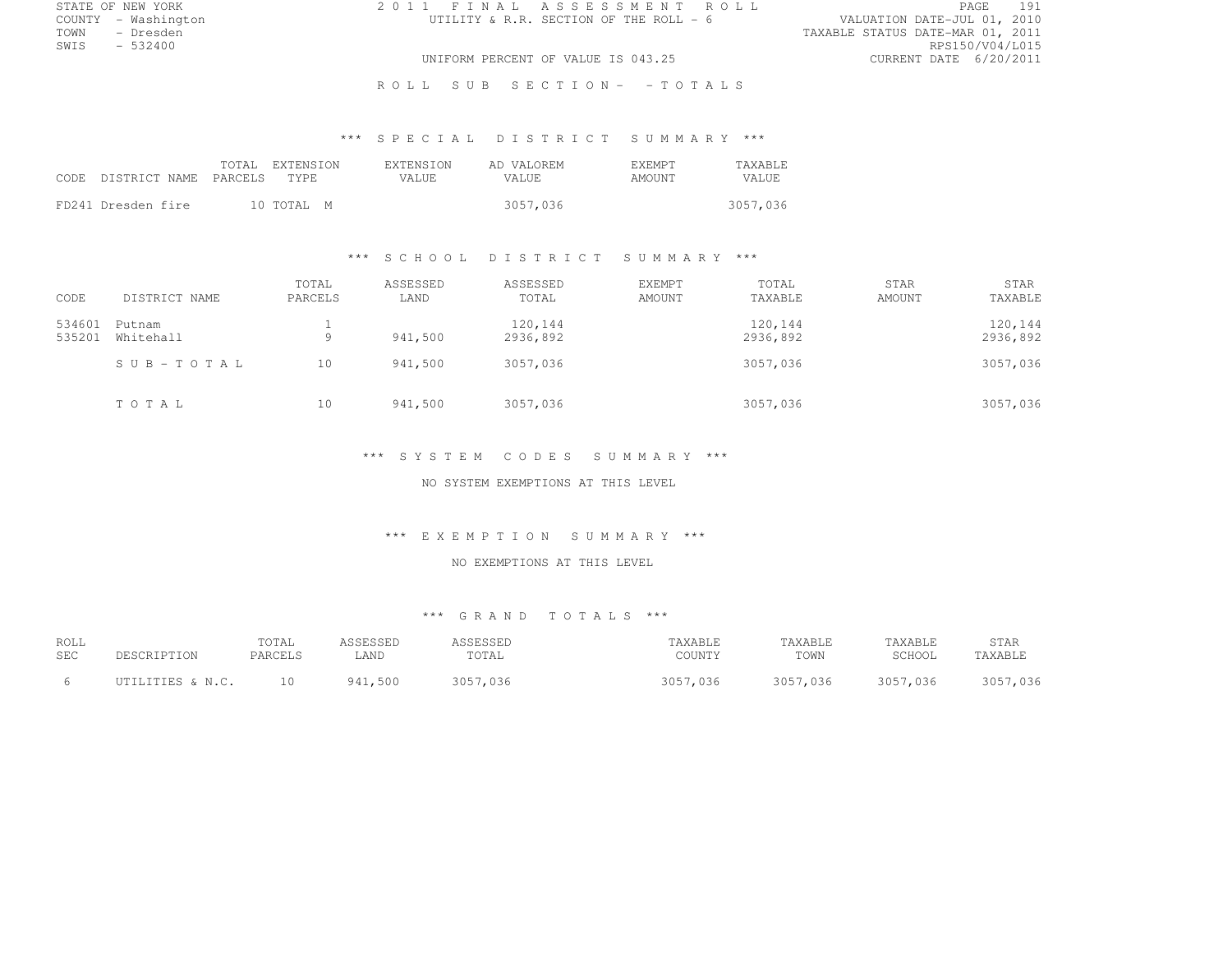|      | STATE OF NEW YORK   | 2011 FINAL ASSESSMENT ROLL |                                        |                                  | PAGE            | 192 |
|------|---------------------|----------------------------|----------------------------------------|----------------------------------|-----------------|-----|
|      | COUNTY - Washington |                            | UTILITY & R.R. SECTION OF THE ROLL - 6 | VALUATION DATE-JUL 01, 2010      |                 |     |
| TOWN | – Dresden           |                            |                                        | TAXABLE STATUS DATE-MAR 01, 2011 |                 |     |
| SWIS | $-532400$           |                            | UNIFORM PERCENT OF VALUE IS 043.25     |                                  | RPS150/V04/L015 |     |
|      |                     |                            |                                        | CURRENT DATE 6/20/2011           |                 |     |

### ROLL SECTION TOTALS

# \*\*\* S P E C I A L D I S T R I C T S U M M A R Y \*\*\*

| CODE DISTRICT NAME PARCELS TYPE |  | TOTAL EXTENSION | <b>EXTENSION</b><br>VALUE. | AD VALOREM<br>VALUE. | <b>F.XEMPT</b><br>AMOUNT | <b>TAXABLE</b><br><b>VALUE</b> |
|---------------------------------|--|-----------------|----------------------------|----------------------|--------------------------|--------------------------------|
| FD241 Dresden fire              |  | 10 TOTAL M      |                            | 3057,036             |                          | 3057,036                       |

#### \*\*\* S C H O O L D I S T R I C T S U M M A R Y \*\*\*

|        |               | TOTAL   | ASSESSED | ASSESSED | EXEMPT        | TOTAL    | <b>STAR</b> | STAR     |
|--------|---------------|---------|----------|----------|---------------|----------|-------------|----------|
| CODE   | DISTRICT NAME | PARCELS | LAND     | TOTAL    | <b>AMOUNT</b> | TAXABLE  | AMOUNT      | TAXABLE  |
| 534601 | Putnam        |         |          | 120,144  |               | 120,144  |             | 120,144  |
| 535201 | Whitehall     | Q       | 941,500  | 2936,892 |               | 2936,892 |             | 2936,892 |
|        | SUB-TOTAL     | 10      | 941,500  | 3057,036 |               | 3057,036 |             | 3057,036 |
|        | TOTAL         | 10      | 941,500  | 3057,036 |               | 3057,036 |             | 3057,036 |

### \*\*\* S Y S T E M C O D E S S U M M A R Y \*\*\*

NO SYSTEM EXEMPTIONS AT THIS LEVEL

#### \*\*\* E X E M P T I O N S U M M A R Y \*\*\*

### NO EXEMPTIONS AT THIS LEVEL

| ROLL       | DESCRIPTION      | TOTAL   | ASSESSED | ASSESSED | TAXABLE  | TAXABLE  | TAXABLE  | STAR     |
|------------|------------------|---------|----------|----------|----------|----------|----------|----------|
| <b>SEC</b> |                  | PARCELS | LAND     | TOTAL    | COUNTY   | TOWN     | SCHOOL   | TAXABLE  |
| - 6        | UTILITIES & N.C. |         | 941,500  | 3057.036 | 3057,036 | 3057,036 | 3057,036 | 3057,036 |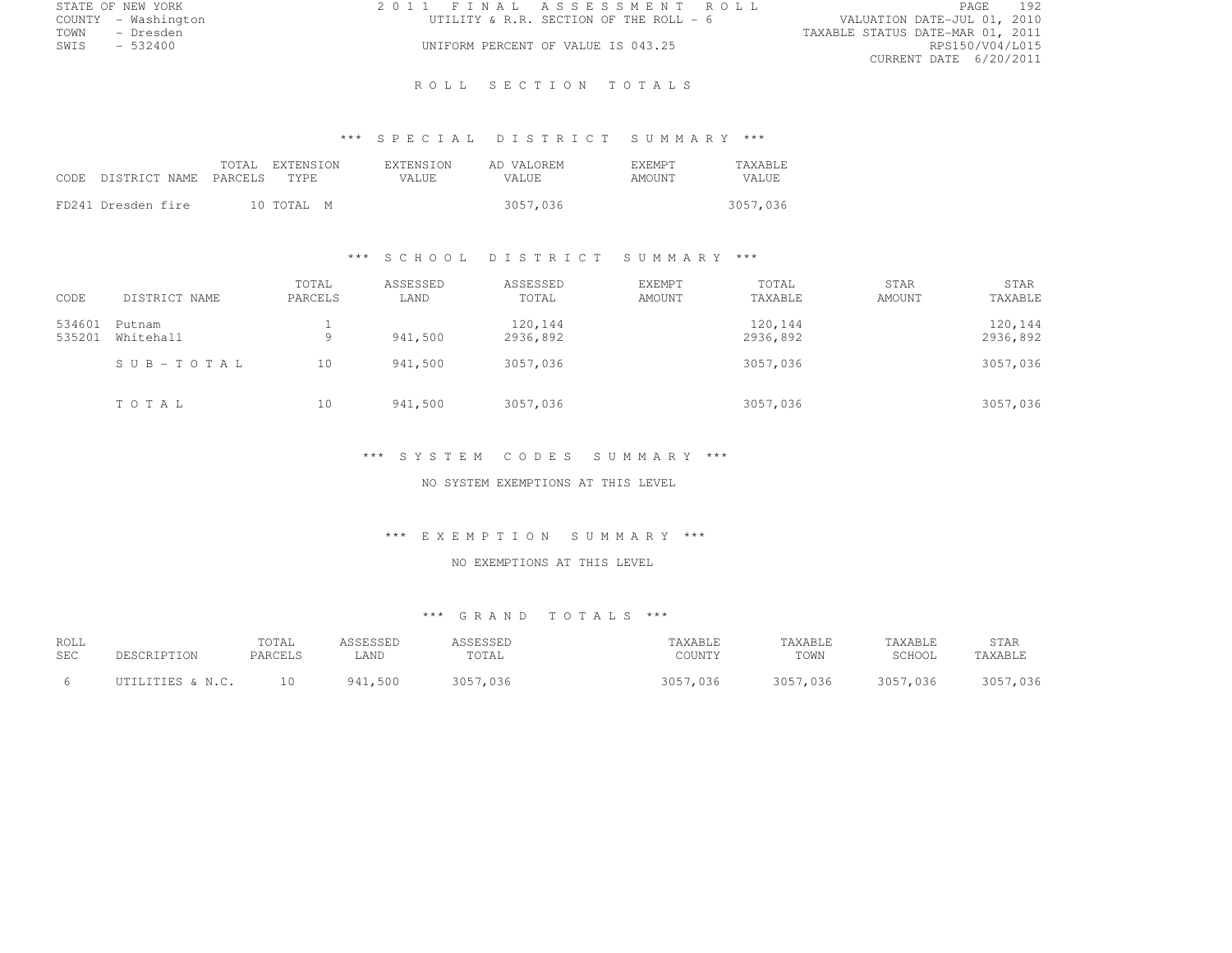STATE OF NEW YORK 2 0 1 1 F I N A L A S S E S S M E N T R O L L PAGE <sup>193</sup> COUNTY - Washington CEILING RAILROAD SECTION OF THE ROLL - 7 VALUATION DATE-JUL 01, 2010 TOWN - Dresden OWNERS NAME SEQUENCE TAXABLE STATUS DATE-MAR 01, 2011<br>- TRESDEN ON THE SEQUENCE TO A SECUENCE TO BE SERVED ON THE SEQUENCE OF SEXUE OF THE STATUS DATE MAR 01, 2011 SWIS - 532400 UNIFORM PERCENT OF VALUE IS 043.25

| TAX MAP PARCEL NUMBER                                                                       | PROPERTY LOCATION & CLASS ASSESSMENT EXEMPTION CODE----------------COUNTY-------TOWN-----SCHOOL |          |                                    |                   |            |
|---------------------------------------------------------------------------------------------|-------------------------------------------------------------------------------------------------|----------|------------------------------------|-------------------|------------|
| CURRENT OWNERS NAME                                                                         | SCHOOL DISTRICT                                                                                 |          | LAND TAX DESCRIPTION TAXABLE VALUE |                   |            |
|                                                                                             |                                                                                                 |          |                                    |                   |            |
|                                                                                             |                                                                                                 |          |                                    |                   |            |
|                                                                                             | Public Service-Town                                                                             |          |                                    |                   | 835N200812 |
| $28. - 2 - 20$                                                                              | 842 Ceiling rr                                                                                  |          | CEIL RAIL 47200                    | 2067,736 2067,736 | 2067,736   |
| Delaware & Hudson Railway Co                                                                | Whitehall 535201 2064,840                                                                       |          | COUNTY TAXABLE VALUE               | 261,064           |            |
| Tax Dept                                                                                    | Parcel 1 of 2                                                                                   | 2328,800 | TAXABLE VALUE 261,064<br>TOWN      |                   |            |
| Franchise 1410 - Franchise 1688<br>Minneapolis, MN 55402-1201 - 28.-2-20.-1<br>ACRES 124.40 |                                                                                                 |          | SCHOOL TAXABLE VALUE               | 261,064           |            |
|                                                                                             |                                                                                                 |          | FD241 Dresden fire                 | 261,064 TO M      |            |
|                                                                                             |                                                                                                 |          | 2067,736 EX                        |                   |            |
|                                                                                             | EAST-0777691 NRTH-1753011                                                                       |          |                                    |                   |            |
|                                                                                             | DEED BOOK 639<br>$PG-168$                                                                       |          |                                    |                   |            |
|                                                                                             | FULL MARKET VALUE                                                                               | 5384,509 |                                    |                   |            |
|                                                                                             |                                                                                                 |          |                                    |                   |            |
|                                                                                             | Public Service Town                                                                             |          |                                    |                   | 8375200855 |
| $28. -2 - 20. -2$                                                                           | 842 Ceiling rr                                                                                  |          | CEIL RAIL 47200                    | 86,122 86,122     | 86,122     |
| Delaware & Hudson Railway Corp Putnam 534601 86,030 COUNTY TAXABLE VALUE                    |                                                                                                 |          |                                    | 10,878            |            |
| Attn: Mary Beth Pitman Trans/land                                                           |                                                                                                 | 97,000   | TOWN<br>TAXABLE VALUE              | 10,878            |            |
|                                                                                             |                                                                                                 |          | TAXABLE VALUE<br>SCHOOL            | 10,878            |            |
| 501 Marquette Ave Ste 1410 Apport For School 4% Minneapolis, MN 55402 Parcel 2 Of 2         |                                                                                                 |          | FD241 Dresden fire                 | 10,878 TO M       |            |
|                                                                                             | EAST-0738240 NRTH-1326710                                                                       |          | 86,122 EX                          |                   |            |
|                                                                                             | DEED BOOK 639<br>$PG-168$                                                                       |          |                                    |                   |            |
|                                                                                             | FULL MARKET VALUE                                                                               | 224,277  |                                    |                   |            |
|                                                                                             |                                                                                                 |          |                                    |                   |            |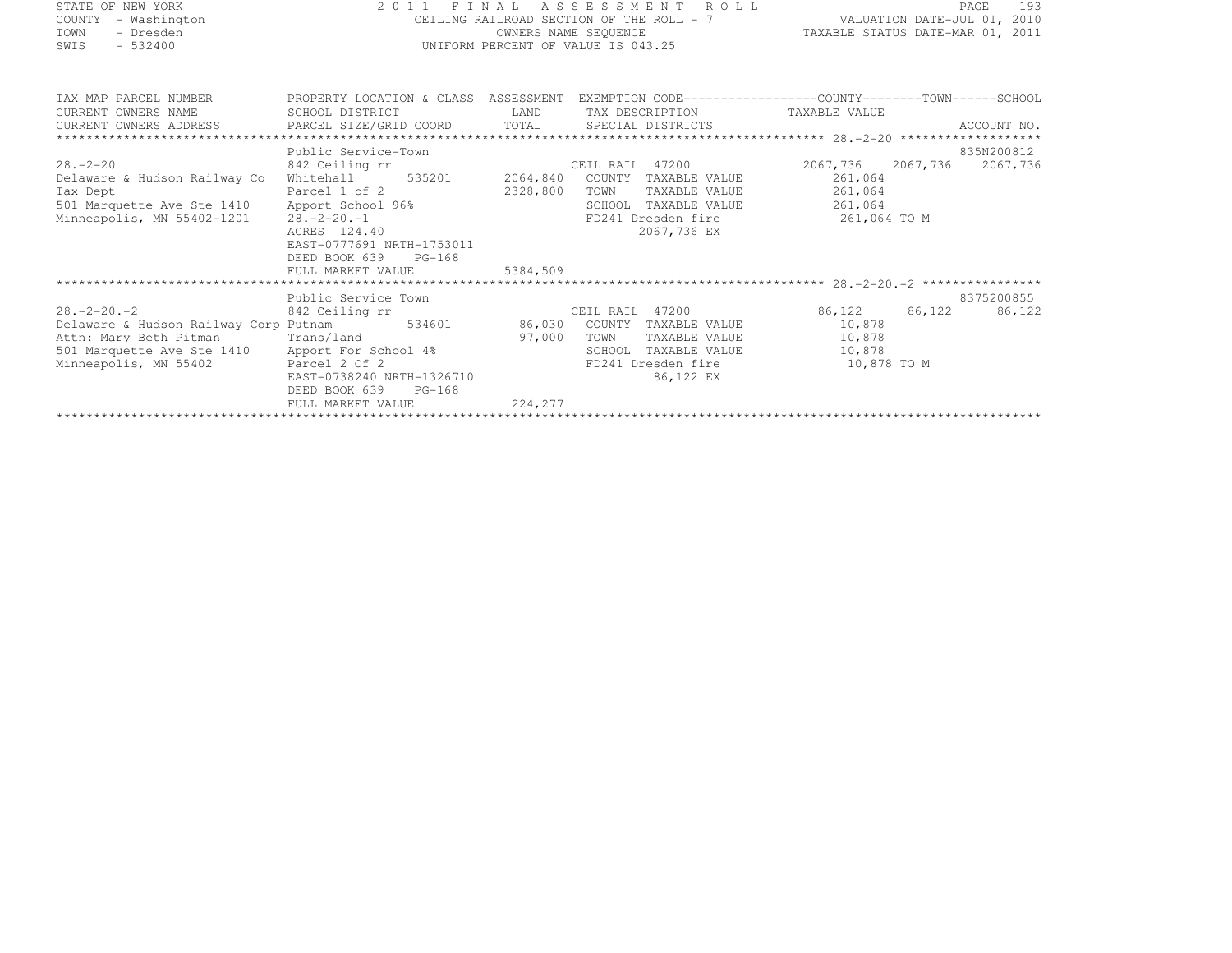STATE OF NEW YORK 2 0 1 1 F I N A L A S S E S S M E N T R O L L PAGE <sup>194</sup> COUNTY - Washington CEILING RAILROAD SECTION OF THE ROLL - 7<br>TOWN - Dresden TOWN - Dresden TAXABLE STATUS DATE-MAR 01, 2011

SWIS - 532400 RPS150/V04/L015 UNIFORM PERCENT OF VALUE IS 043.25

ROLL SUB SECTION- - TOTALS

# \*\*\* S P E C I A L D I S T R I C T S U M M A R Y \*\*\*

| CODE DISTRICT NAME PARCELS | TOTAL | EXTENSION<br>TYPE. | <b>EXTENSION</b><br>VALUE. | AD VALOREM<br><b>VALUE</b> | <b>F.XEMPT</b><br>AMOUNT | <b>TAXABLE</b><br>VALUE |
|----------------------------|-------|--------------------|----------------------------|----------------------------|--------------------------|-------------------------|
| FD241 Dresden fire         |       | 2 TOTAL M          |                            | 2425,800                   | 2153,858                 | 271,942                 |

#### \*\*\* S C H O O L D I S T R I C T S U M M A R Y \*\*\*

| CODE             | DISTRICT NAME       | TOTAL<br>PARCELS | ASSESSED<br>LAND   | ASSESSED<br>TOTAL  | <b>EXEMPT</b><br>AMOUNT | TOTAL<br>TAXABLE  | <b>STAR</b><br>AMOUNT | STAR<br>TAXABLE   |
|------------------|---------------------|------------------|--------------------|--------------------|-------------------------|-------------------|-----------------------|-------------------|
| 534601<br>535201 | Putnam<br>Whitehall |                  | 86,030<br>2064.840 | 97,000<br>2328,800 | 86,122<br>2067,736      | 10,878<br>261,064 |                       | 10,878<br>261,064 |
|                  | SUB-TOTAL           | 2                | 2150,870           | 2425,800           | 2153,858                | 271,942           |                       | 271,942           |
|                  | TOTAL               | 2                | 2150,870           | 2425,800           | 2153,858                | 271,942           |                       | 271,942           |

#### \*\*\* S Y S T E M C O D E S S U M M A R Y \*\*\*

#### NO SYSTEM EXEMPTIONS AT THIS LEVEL

#### \*\*\* E X E M P T I O N S U M M A R Y \*\*\*

| CODE  | DESCRIPTION        | TOTAL<br>PARCELS | COUNTY               | TOWN                 | SCHOOL               |
|-------|--------------------|------------------|----------------------|----------------------|----------------------|
| 47200 | CEIL RAIL<br>TOTAL |                  | 2153,858<br>2153,858 | 2153,858<br>2153,858 | 2153,858<br>2153,858 |

| ROLL<br><b>SEC</b> | DESCRIPTION       | TOTAL<br>PARCELS | LAND     | TOTAL    | AXABLE<br>COUNTY | TAXABLE<br>TOWN              | TAXABLE<br>SCHOOL | STAR<br>TAXABLE               |
|--------------------|-------------------|------------------|----------|----------|------------------|------------------------------|-------------------|-------------------------------|
|                    | CEILING RAILROADS |                  | 2150,870 | 2425,800 | ,942             | $\cap$ $\neg$ $\neg$<br>942ء | 271,942           | $\cap$ $\neg$ $\neg$<br>1,942 |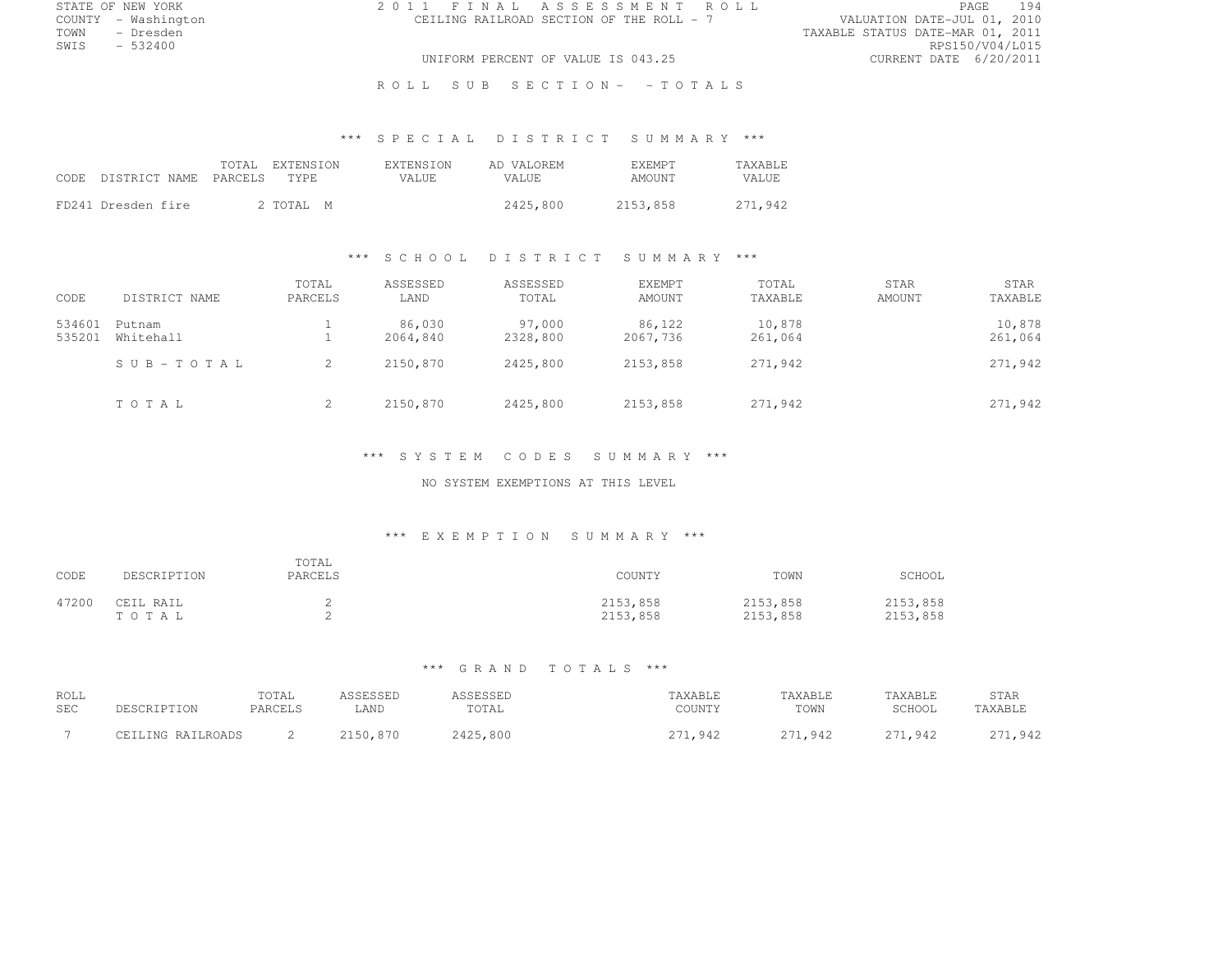|      | STATE OF NEW YORK   |  | 2011 FINAL ASSESSMENT ROLL               |                                  | <b>PAGE</b>     | 195 |
|------|---------------------|--|------------------------------------------|----------------------------------|-----------------|-----|
|      | COUNTY - Washington |  | CEILING RAILROAD SECTION OF THE ROLL - 7 | VALUATION DATE-JUL 01, 2010      |                 |     |
| TOWN | - Dresden           |  |                                          | TAXABLE STATUS DATE-MAR 01, 2011 |                 |     |
| SWIS | $-532400$           |  | UNIFORM PERCENT OF VALUE IS 043.25       |                                  | RPS150/V04/L015 |     |
|      |                     |  |                                          | CURRENT DATE 6/20/2011           |                 |     |

#### R O L L S E C T I O N T O T A L S

# \*\*\* S P E C I A L D I S T R I C T S U M M A R Y \*\*\*

| CODE DISTRICT NAME PARCELS | TOTAL | EXTENSION<br>TYPE. | <b>EXTENSION</b><br>VALUE. | AD VALOREM<br>VALUE. | <b>F.XEMPT</b><br>AMOUNT | <b>TAXABLE</b><br>VALUE |
|----------------------------|-------|--------------------|----------------------------|----------------------|--------------------------|-------------------------|
| FD241 Dresden fire         |       | 2 TOTAL M          |                            | 2425,800             | 2153,858                 | 271,942                 |

### \*\*\* S C H O O L D I S T R I C T S U M M A R Y \*\*\*

| CODE             | DISTRICT NAME       | TOTAL<br>PARCELS | ASSESSED<br>LAND   | ASSESSED<br>TOTAL  | <b>EXEMPT</b><br>AMOUNT | TOTAL<br>TAXABLE  | <b>STAR</b><br>AMOUNT | STAR<br>TAXABLE   |
|------------------|---------------------|------------------|--------------------|--------------------|-------------------------|-------------------|-----------------------|-------------------|
| 534601<br>535201 | Putnam<br>Whitehall |                  | 86,030<br>2064.840 | 97,000<br>2328,800 | 86,122<br>2067,736      | 10,878<br>261,064 |                       | 10,878<br>261,064 |
|                  | SUB-TOTAL           | 2                | 2150,870           | 2425,800           | 2153,858                | 271,942           |                       | 271,942           |
|                  | TOTAL               | 2                | 2150,870           | 2425,800           | 2153,858                | 271,942           |                       | 271,942           |

### \*\*\* S Y S T E M C O D E S S U M M A R Y \*\*\*

### NO SYSTEM EXEMPTIONS AT THIS LEVEL

#### \*\*\* E X E M P T I O N S U M M A R Y \*\*\*

| CODE  | DESCRIPTION        | TOTAL<br>PARCELS | COUNTY               | TOWN                 | SCHOOL               |
|-------|--------------------|------------------|----------------------|----------------------|----------------------|
| 47200 | CEIL RAIL<br>TOTAL |                  | 2153,858<br>2153,858 | 2153,858<br>2153,858 | 2153,858<br>2153,858 |

| ROLL<br><b>SEC</b> | DESCRIPTION       | TOTAL<br>PARCELS | 1 C C F C C F D<br>LAND | TOTAL    | 'AXABLE<br>COUNTY | TAXABLE<br>TOWN               | TAXABLE<br>SCHOOL     | STAR<br>TAXABLE |
|--------------------|-------------------|------------------|-------------------------|----------|-------------------|-------------------------------|-----------------------|-----------------|
|                    | CEILING RAILROADS |                  | 870<br>2150.            | 2425,800 | .942              | $\cap$ $\neg$ $\neg$<br>1,942 | $\cap$ $\Box$<br>,942 | つつ1<br>1,942    |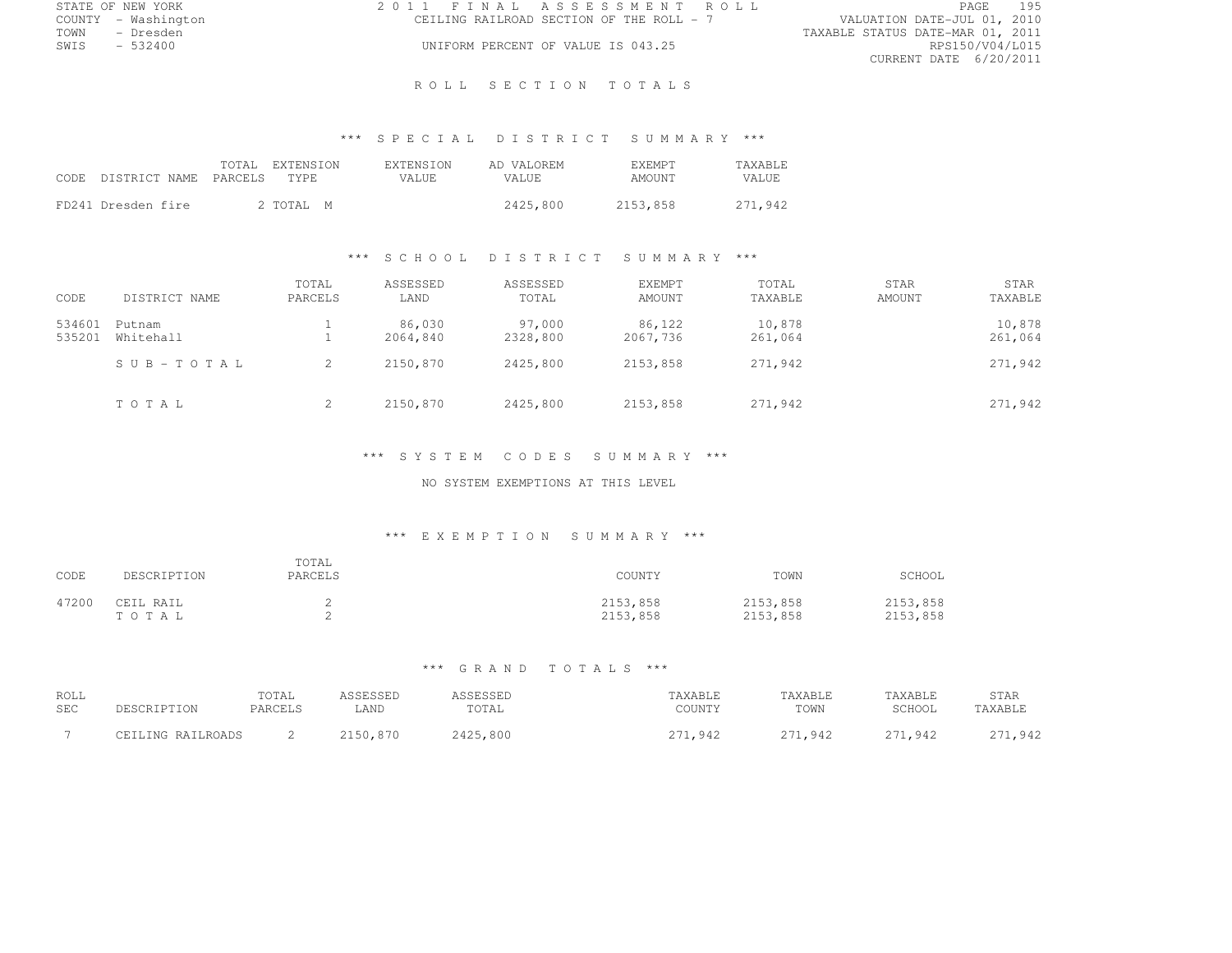#### STATE OF NEW YORK 2 0 1 1 F I N A L A S S E S S M E N T R O L L PAGE <sup>196</sup> COUNTY - Washington WHOLLY EXEMPT SECTION OF THE ROLL - 8 VALUATION DATE-JUL 01, 2010 TOWN - Dresden OWNERS NAME SEQUENCE TAXABLE STATUS DATE-MAR 01, 2011<br>- TRESDEN ON THE SEQUENCE TO A SECUENCE TO BE SERVED ON THE SEQUENCE OF SEXUE OF THE STATUS DATE MAR 01, 2011 SWIS - 532400 UNIFORM PERCENT OF VALUE IS 043.25

| TAX MAP PARCEL NUMBER                 | PROPERTY LOCATION & CLASS ASSESSMENT EXEMPTION CODE----------------COUNTY-------TOWN-----SCHOOL |             |                                               |                       |          |               |
|---------------------------------------|-------------------------------------------------------------------------------------------------|-------------|-----------------------------------------------|-----------------------|----------|---------------|
| CURRENT OWNERS NAME                   | SCHOOL DISTRICT                                                                                 | LAND        | TAX DESCRIPTION                               | TAXABLE VALUE         |          |               |
| CURRENT OWNERS ADDRESS                |                                                                                                 |             |                                               |                       |          |               |
|                                       |                                                                                                 |             |                                               |                       |          |               |
|                                       | 89 Clemons Center Rd                                                                            |             |                                               |                       |          | 8379900825    |
| $28. - 2 - 38$                        | 620 Religious                                                                                   |             | NON-PR REL 25110                              | 68,000                |          | 68,000 68,000 |
| Baptist Church                        | Whitehall                                                                                       |             | 535201 4,500 COUNTY TAXABLE VALUE             | $\Omega$              |          |               |
| Whitehall, NY 12887                   | Wood Bldg                                                                                       | 68,000 TOWN | TAXABLE VALUE                                 | $\Omega$              |          |               |
|                                       | FRNT 200.00 DPTH 90.00                                                                          |             | SCHOOL TAXABLE VALUE                          | $\cap$                |          |               |
|                                       | EAST-0771241 NRTH-1751275                                                                       |             | FD241 Dresden fire                            | $0$ TO M              |          |               |
|                                       | DEED BOOK 36<br>$PG-328$                                                                        |             | 68,000 EX                                     |                       |          |               |
|                                       |                                                                                                 |             |                                               |                       |          |               |
|                                       |                                                                                                 |             |                                               |                       |          |               |
|                                       | 621 County Route 6                                                                              |             |                                               |                       |          | 8379901027    |
| $27. - 2 - 10.3$                      | 620 Religious                                                                                   |             | PRI CEM<br>27350                              | 4,900                 | 4,900    | 4,900         |
| Benjamin Leslie A                     | Whitehall 535201 4,900                                                                          |             | COUNTY TAXABLE VALUE                          | $\Omega$<br>$\bigcap$ |          |               |
| 63 Williams St<br>Whitehall, NY 12887 | Cem<br>FRNT 244.00 DPTH 110.00                                                                  | 4,900       | TOWN<br>TAXABLE VALUE<br>SCHOOL TAXABLE VALUE | $\bigcap$             |          |               |
|                                       | EAST-0758706 NRTH-1747937                                                                       |             | FD241 Dresden fire                            |                       | 0 TO M   |               |
|                                       | DEED BOOK 457 PG-227                                                                            |             | 4,900 EX                                      |                       |          |               |
|                                       |                                                                                                 |             |                                               |                       |          |               |
|                                       |                                                                                                 |             |                                               |                       |          |               |
|                                       | 90 Clemons Center Rd                                                                            |             |                                               |                       |          | 8379900983    |
| $28 - 2 - 30$                         | 695 Cemetery                                                                                    |             | NON-PR REL 25110                              | 7,500                 | 7,500    | 7,500         |
| Cemetery Baptist                      | Whitehall                                                                                       |             | 535201 7,500 COUNTY TAXABLE VALUE             | $\circ$               |          |               |
| Dresden Ctr Rd                        |                                                                                                 | 7,500 TOWN  | TAXABLE VALUE                                 | $\Omega$              |          |               |
| Clemons, NY 12819                     | Cemetery<br>ACRES 2.80                                                                          |             | SCHOOL TAXABLE VALUE                          | $\Omega$              |          |               |
|                                       | EAST-0771434 NRTH-1751237                                                                       |             | FD241 Dresden fire                            |                       | $0$ TO M |               |
|                                       | DEED BOOK 289 PG-222                                                                            |             | 7,500 EX                                      |                       |          |               |
|                                       | FULL MARKET VALUE                                                                               | 17,341      |                                               |                       |          |               |
|                                       |                                                                                                 |             |                                               |                       |          |               |
|                                       | Pike Brook Rd                                                                                   |             |                                               |                       |          | 8379900982    |
| $41. -1 - 3$                          | 695 Cemetery                                                                                    |             | TN CEM<br>13510                               | 1,000                 | 1,000    | 1,000         |
| Cemetery Rushia                       | 535201<br>Whitehall                                                                             |             | 1,000 COUNTY TAXABLE VALUE                    | $\circ$               |          |               |
| Whitehall, NY 12887                   | Cemetery                                                                                        |             | 1,000 TOWN<br>TAXABLE VALUE                   | $\bigcap$             |          |               |
|                                       | FRNT 60.00 DPTH 60.00                                                                           |             | SCHOOL TAXABLE VALUE                          | $\bigcap$             |          |               |
|                                       | EAST-0760178 NRTH-1732853                                                                       |             | FD241 Dresden fire                            |                       | 0 TO M   |               |
|                                       | FULL MARKET VALUE                                                                               | 2,312       | 1,000 EX                                      |                       |          |               |
|                                       |                                                                                                 |             |                                               |                       |          |               |
|                                       | Cross Rd/w Off                                                                                  |             |                                               |                       |          | 8379900985    |
| $27. - 3 - 9$                         | 695 Cemetery                                                                                    |             | TN CEM<br>13510                               | 1,000                 | 1,000    | 1,000         |
| Cemetery Steele                       | Whitehall<br>535201                                                                             |             | 1,000 COUNTY TAXABLE VALUE                    | $\circ$               |          |               |
| Whitehall, NY 12887                   | Cemetery                                                                                        | 1,000       | TOWN<br>TAXABLE VALUE                         | $\bigcap$             |          |               |
|                                       | FRNT 30.00 DPTH 30.00                                                                           |             | SCHOOL TAXABLE VALUE                          |                       |          |               |
|                                       | EAST-0763456 NRTH-1752159                                                                       |             | FD241 Dresden fire                            | 0 TO M                |          |               |
|                                       | FULL MARKET VALUE                                                                               |             | 2,312<br>1,000 EX                             |                       |          |               |
|                                       |                                                                                                 |             |                                               |                       |          |               |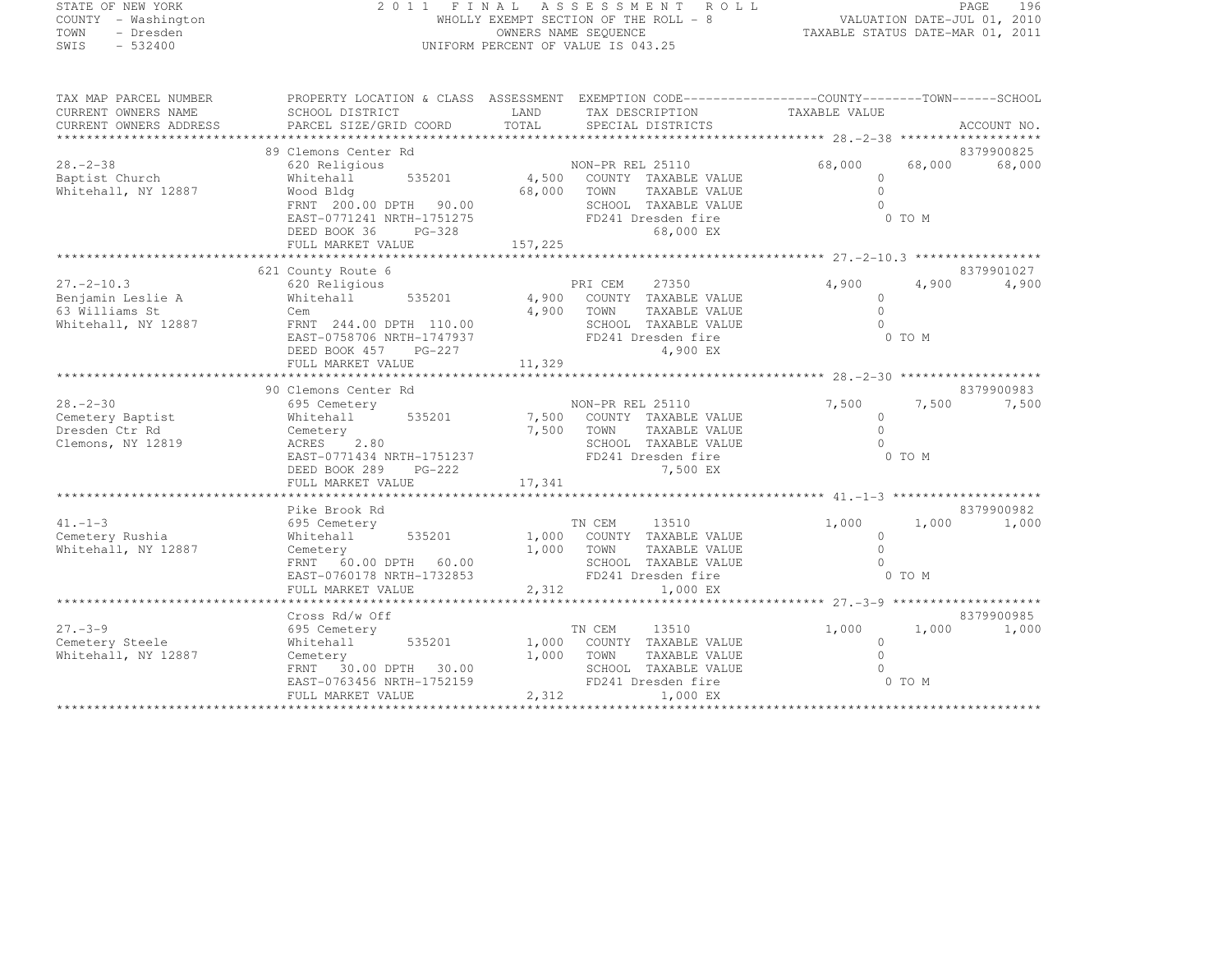| STATE OF NEW YORK |  |                     |  |
|-------------------|--|---------------------|--|
|                   |  | COUNTY - Washington |  |
| TOWN              |  | - Dresden           |  |
| CLIT <sub>C</sub> |  | E 22100             |  |

### STATE OF NEW YORK 2 0 1 1 F I N A L A S S E S S M E N T R O L L PAGE <sup>197</sup> COUNTY - Washington WHOLLY EXEMPT SECTION OF THE ROLL - 8 VALUATION DATE-JUL 01, 2010 TOWN - Dresden OWNERS NAME SEQUENCE TAXABLE STATUS DATE-MAR 01, 2011<br>- TRESDEN ON THE SEQUENCE TO A SECUENCE TO BE SERVED ON THE SEQUENCE OF SEXUE OF THE STATUS DATE MAR 01, 2011 SWIS - 532400 UNIFORM PERCENT OF VALUE IS 043.25

TAX MAP PARCEL NUMBER PROPERTY LOCATION & CLASS ASSESSMENT EXEMPTION CODE------------------COUNTY--------TOWN------SCHOOL

CURRENT OWNERS NAME SCHOOL DISTRICT LAND TAX DESCRIPTION TAXABLE VALUE<br>
CURRENT OWNERS ADDRESS PARCEL SIZE/GRID COORD TOTAL SPECIAL DISTRICTS ACCOUNT NO. \*\*\*\*\*\*\*\*\*\*\*\*\*\*\*\*\*\*\*\*\*\*\*\*\*\*\*\*\*\*\*\*\*\*\*\*\*\*\*\*\*\*\*\*\*\*\*\*\*\*\*\*\*\*\*\*\*\*\*\*\*\*\*\*\*\*\*\*\*\*\*\*\*\*\*\*\*\*\*\*\*\*\*\*\*\*\*\*\*\*\*\*\*\*\*\*\*\*\*\*\*\*\* 28.-2-37.1 \*\*\*\*\*\*\*\*\*\*\*\*\*\*\*\*\*Clemons Center Rd<br>28.-2-37.1 314 Rural vac<10 NON-PR REL 25110 2,400 2,400 2,400 2,400<br>- 2.400 2,400 2,400 2,400 2,400 2,400 2,400 Dresden Baptist Church Whitehall 535201 2,400 COUNTY TAXABLE VALUE 0<br>Dresden Baptist Church Whitehall Corporation of the 2,400 County TAXABLE VALUE 0 PO Box 2 FRNT 120.00 DPTH 87.00 2,400 TOWN TAXABLE VALUE 0 0 Clemons, NY 12819 EAST-0771269 NRTH-1751429 SCHOOL TAXABLE VALUE <sup>0</sup> DEED BOOK 792 PG-12 FD241 Dresden fire 0 TO M FULL MARKET VALUE 5,549 2,400 EX \*\*\*\*\*\*\*\*\*\*\*\*\*\*\*\*\*\*\*\*\*\*\*\*\*\*\*\*\*\*\*\*\*\*\*\*\*\*\*\*\*\*\*\*\*\*\*\*\*\*\*\*\*\*\*\*\*\*\*\*\*\*\*\*\*\*\*\*\*\*\*\*\*\*\*\*\*\*\*\*\*\*\*\*\*\*\*\*\*\*\*\*\*\*\*\*\*\*\*\*\*\*\* 18.-1-22 \*\*\*\*\*\*\*\*\*\*\*\*\*\*\*\*\*\*\* 75 Manning Rd 8379901021 18.-1-22 852 Landfill OTHER TOWN 13500 1,000 1,000 1,000 Dresden Town Of Whitehall 535201 1,000 COUNTY TAXABLE VALUE <sup>0</sup> Whitehall, NY 12887 Dump 1,000 TOWN TAXABLE VALUE <sup>0</sup> ACRES 9.70 STAGE 9.70 SCHOOL TAXABLE VALUE 0<br>
0 EAST-0778757 NRTH-1768646 FD241 Dresden fire 0 TO M DEED BOOK 439 PG-711 1,000 EX FULL MARKET VALUE 2,312 \*\*\*\*\*\*\*\*\*\*\*\*\*\*\*\*\*\*\*\*\*\*\*\*\*\*\*\*\*\*\*\*\*\*\*\*\*\*\*\*\*\*\*\*\*\*\*\*\*\*\*\*\*\*\*\*\*\*\*\*\*\*\*\*\*\*\*\*\*\*\*\*\*\*\*\*\*\*\*\*\*\*\*\*\*\*\*\*\*\*\*\*\*\*\*\*\*\*\*\*\*\*\* 21.-1-25 \*\*\*\*\*\*\*\*\*\*\*\*\*\*\*\*\*\*\*835J100604<br>21.-1-25 322 Rural vac>10 322 Rural vac>10 322 Rural vac>10 3350100 OTHER TOWN 13500<br>22 Rural vac>10 322 Rural vac>10 322 Rural vac>10 322 Rural vac>10 322 Rural vac>10 322 Rural vac>10 32 0THER TOWN 13500 322 R Dresden Town Of Whitehall 535201 42,500 COUNTY TAXABLE VALUE 0<br>Dresden Town Of Whitehall 5000 535201 42,500 COUNTY TAXABLE VALUE Dresden Station, NY 12814 ACRES 93.20 42,500 TOWN TAXABLE VALUE <sup>0</sup> EAST-0778135 NRTH-1765651 SCHOOL TAXABLE VALUE <sup>0</sup> DEED BOOK 591 PG-195 FD241 Dresden fire 0 TO M<br>THE BOOK 591 FO-195 FULL MARKET VALUE 98,266 42,500 EX \*\*\*\*\*\*\*\*\*\*\*\*\*\*\*\*\*\*\*\*\*\*\*\*\*\*\*\*\*\*\*\*\*\*\*\*\*\*\*\*\*\*\*\*\*\*\*\*\*\*\*\*\*\*\*\*\*\*\*\*\*\*\*\*\*\*\*\*\*\*\*\*\*\*\*\*\*\*\*\*\*\*\*\*\*\*\*\*\*\*\*\*\*\*\*\*\*\*\*\*\*\*\* 28.-1-11 \*\*\*\*\*\*\*\*\*\*\*\*\*\*\*\*\*\*\*32 County Route 6 8379900834<br>651 Bighway gar of the Call of Barnes and the Call of Barnes and the Call of the Call of the Call of the Call<br>- 25 County Route 6 200 County Times are also been been been been as a county of th Dresden Town Of Whitehall 535201 5,000 COUNTY TAXABLE VALUE <sup>0</sup> Whitehall, NY 12887 Tool Shed 15,000 TOWN TAXABLE VALUE <sup>0</sup> 437/1097 SCHOOL TAXABLE VALUE <sup>0</sup> FRNT 320.00 DPTH 135.00 FD241 Dresden fire 0 TO M<br>FRNT 320.00 DPTH 135.00 EAST-0770643 NRTH-1749777 15,000 EX DEED BOOK 178 PG-174 FULL MARKET VALUE 34,682 \*\*\*\*\*\*\*\*\*\*\*\*\*\*\*\*\*\*\*\*\*\*\*\*\*\*\*\*\*\*\*\*\*\*\*\*\*\*\*\*\*\*\*\*\*\*\*\*\*\*\*\*\*\*\*\*\*\*\*\*\*\*\*\*\*\*\*\*\*\*\*\*\*\*\*\*\*\*\*\*\*\*\*\*\*\*\*\*\*\*\*\*\*\*\*\*\*\*\*\*\*\*\* 28.-2-35 \*\*\*\*\*\*\*\*\*\*\*\*\*\*\*\*\*\*\* 6 Lake Rd 8379900845 28.-2-35 652 Govt bldgs OTHER TOWN 13500 88,000 88,000 88,000 Dresden Town Of Whitehall 535201 10,000 COUNTY TAXABLE VALUE <sup>0</sup> Dresden, NY 12819 ACRES 1.00 88,000 TOWN TAXABLE VALUE <sup>0</sup> EAST-0771452 NRTH-1751643 SCHOOL TAXABLE VALUE <sup>0</sup>

FULL MARKET VALUE 203,468 FD241 Dresden fire 0 TO M 88,000 EX \*\*\*\*\*\*\*\*\*\*\*\*\*\*\*\*\*\*\*\*\*\*\*\*\*\*\*\*\*\*\*\*\*\*\*\*\*\*\*\*\*\*\*\*\*\*\*\*\*\*\*\*\*\*\*\*\*\*\*\*\*\*\*\*\*\*\*\*\*\*\*\*\*\*\*\*\*\*\*\*\*\*\*\*\*\*\*\*\*\*\*\*\*\*\*\*\*\*\*\*\*\*\*\*\*\*\*\*\*\*\*\*\*\*\*\*\*\*\*\*\*\*\*\*\*\*\*\*\*\*\*\*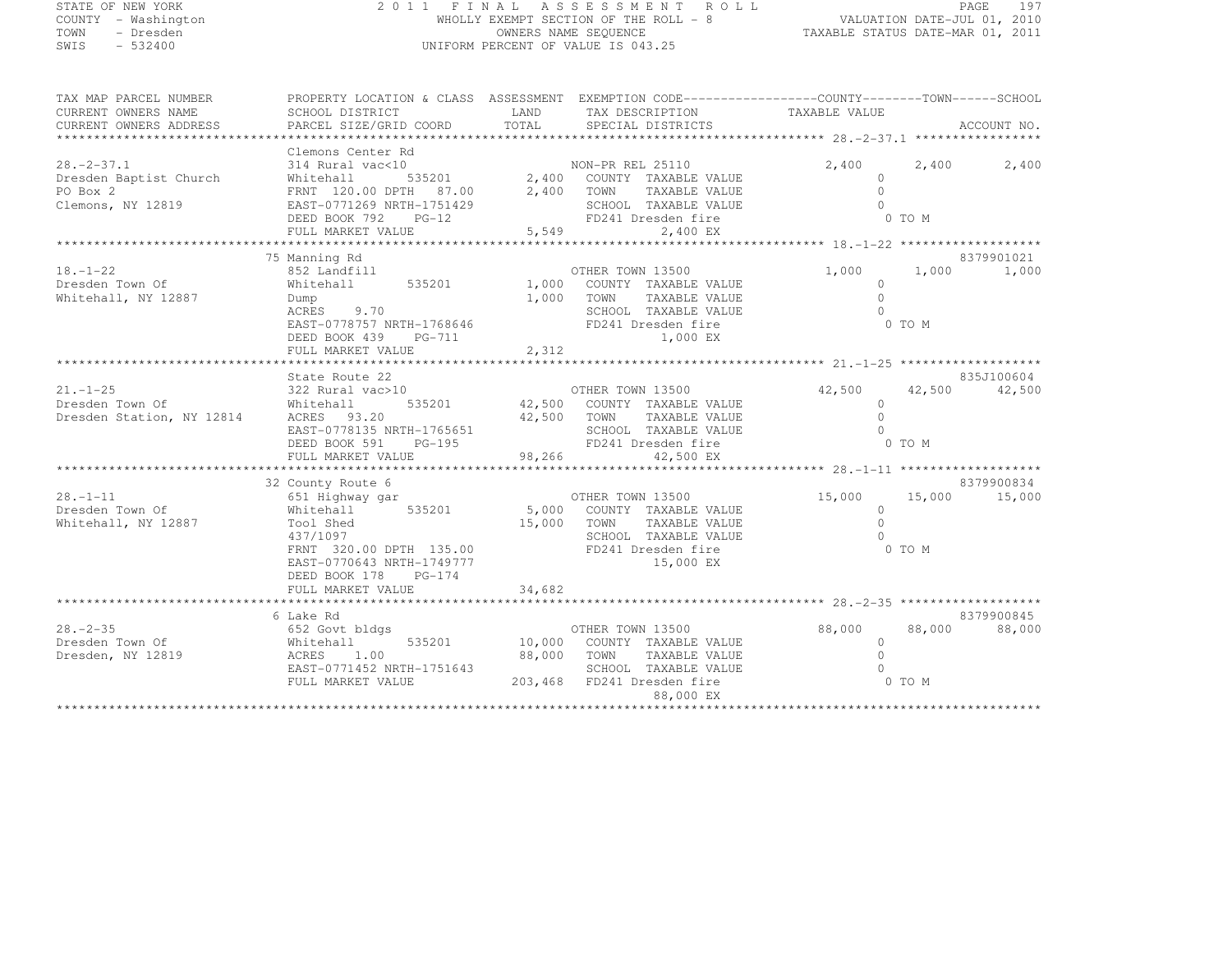| STATE OF NEW YORK |  |                           |  |
|-------------------|--|---------------------------|--|
| COUNTY            |  | - Washington              |  |
| TOWN              |  | - Dresden                 |  |
| CFTT C            |  | $E \cap \cap A \cap \cap$ |  |

#### STATE OF NEW YORK 2 0 1 1 F I N A L A S S E S S M E N T R O L L PAGE <sup>198</sup> COUNTY - Washington WHOLLY EXEMPT SECTION OF THE ROLL - 8 VALUATION DATE-JUL 01, 2010 TOWN - Dresden OWNERS NAME SEQUENCE TAXABLE STATUS DATE-MAR 01, 2011<br>- TRESDEN ON THE SEQUENCE TO A SECUENCE TO BE SERVED ON THE SEQUENCE OF SEXUE OF THE STATUS DATE MAR 01, 2011 SWIS - 532400 UNIFORM PERCENT OF VALUE IS 043.25

TAX MAP PARCEL NUMBER PROPERTY LOCATION & CLASS ASSESSMENT EXEMPTION CODE--------------------------------TOWN-------SCHOOL

| CURRENT OWNERS NAME                                                                 | SCHOOL DISTRICT                  | LAND    | TAX DESCRIPTION    |                               | TAXABLE VALUE |            |             |
|-------------------------------------------------------------------------------------|----------------------------------|---------|--------------------|-------------------------------|---------------|------------|-------------|
| CURRENT OWNERS ADDRESS                                                              | PARCEL SIZE/GRID COORD           | TOTAL   | SPECIAL DISTRICTS  |                               |               |            | ACCOUNT NO. |
|                                                                                     |                                  |         |                    |                               |               |            |             |
| $58. - 1 - 24$                                                                      | South Bay Rd<br>692 Road/str/hwy |         |                    |                               | 1,000         | 1,000      |             |
|                                                                                     |                                  |         | OTHER TOWN 13500   |                               |               |            | 1,000       |
| Dresden Town Of                                                                     | 535201<br>Whitehall              | 1,000   |                    | COUNTY TAXABLE VALUE          |               |            |             |
| Clemons, NY 12819                                                                   | 3.60<br>ACRES                    | 1,000   | TOWN               | TAXABLE VALUE                 | $\cap$        |            |             |
|                                                                                     | EAST-0763792 NRTH-1717028        |         |                    | SCHOOL TAXABLE VALUE          |               |            |             |
|                                                                                     | DEED BOOK 832<br>$PG-148$        |         | FD241 Dresden fire |                               |               | 0 TO M     |             |
|                                                                                     | FULL MARKET VALUE                | 2,312   |                    | 1,000 EX                      |               |            |             |
|                                                                                     | ************************         |         |                    |                               |               |            |             |
|                                                                                     | 14092 State Route 22             |         |                    |                               |               |            | 8379900828  |
| $28. - 2 - 5$                                                                       | 662 Police/fire                  |         | VOL FIRE           | 26400                         | 120,300       | 120,300    | 120,300     |
| Dresden Vol Fire Station                                                            | 535201<br>Whitehall              | 6,500   |                    | COUNTY TAXABLE VALUE          | $\Omega$      |            |             |
| PO Box 47                                                                           | Concrete Bl                      | 120,300 | TOWN               | TAXABLE VALUE                 | $\cap$        |            |             |
| Clemons, NY 12819                                                                   | 399/273 439/388                  |         |                    | SCHOOL TAXABLE VALUE          |               |            |             |
|                                                                                     | 2.20<br>ACRES                    |         | FD241 Dresden fire |                               |               | 0 TO M     |             |
|                                                                                     | EAST-0771335 NRTH-1752260        |         |                    | 120,300 EX                    |               |            |             |
|                                                                                     | FULL MARKET VALUE                | 278,150 |                    |                               |               |            |             |
|                                                                                     |                                  |         |                    |                               |               |            |             |
|                                                                                     | 905 County Route 6               |         |                    |                               |               |            | 8379900829  |
| $26.8 - 3 - 18$                                                                     | 662 Police/fire                  |         | VOL FIRE           | 26400                         | 365,000       | 365,000    | 365,000     |
|                                                                                     | Whitehall<br>535201              | 52,000  |                    | COUNTY TAXABLE VALUE          | $\circ$       |            |             |
| Huletts Landing Fire Dept<br>Huletts Landing, NY 12841<br>Huletts Landing, NY 12841 | Also 2005 Lands End Rd           | 365,000 | TOWN               | TAXABLE VALUE                 | $\cap$        |            |             |
|                                                                                     | lease 2781/60                    |         |                    | SCHOOL TAXABLE VALUE          |               |            |             |
|                                                                                     | ACRES<br>1.30                    |         | FD241 Dresden fire |                               |               | 0 TO M     |             |
|                                                                                     | EAST-0755040 NRTH-1752236        |         |                    | 365,000 EX                    |               |            |             |
|                                                                                     | DEED BOOK 365<br>$PG-430$        |         |                    |                               |               |            |             |
|                                                                                     | FULL MARKET VALUE                | 843,931 |                    |                               |               |            |             |
|                                                                                     |                                  |         |                    |                               |               |            |             |
|                                                                                     | Indian Bay/lk Geo                |         |                    |                               |               |            | 8379900830  |
| $23.20 - 5 - 4$                                                                     | 662 Police/fire - WTRFNT         |         | VOL FIRE           | 26400                         | 20,000        | 20,000     | 20,000      |
| Huletts Landing Vol Fire Dept. Whitehall                                            | 535201                           | 20,000  |                    | COUNTY TAXABLE VALUE          | $\Omega$      |            |             |
| Huletts Landing, NY 12841                                                           |                                  | 20,000  | TOWN               |                               |               |            |             |
|                                                                                     | 418/85                           |         |                    | TAXABLE VALUE                 |               |            |             |
|                                                                                     | 20.00 DPTH 112.00<br>FRNT        |         |                    | SCHOOL TAXABLE VALUE          |               |            |             |
|                                                                                     | EAST-0756030 NRTH-1754771        |         | FD241 Dresden fire |                               |               | 0 TO M     |             |
|                                                                                     | FULL MARKET VALUE                | 46,243  |                    | 20,000 EX                     |               |            |             |
|                                                                                     |                                  |         |                    |                               |               |            |             |
|                                                                                     | 2411 Mountain Grove Way          |         |                    |                               |               |            |             |
| $26.8 - 3 - 5.4$                                                                    | 620 Religious                    |         | NON-PR REL 25110   |                               | 10,800        | 10,800     | 10,800      |
| Mountain Grove Memorial Church Whitehall                                            | 535201                           | 10,800  |                    | COUNTY TAXABLE VALUE          | $\circ$       |            |             |
| Huletts Landing, NY 12841                                                           | Vacant Land                      | 10,800  | TOWN               | TAXABLE VALUE                 | $\cap$        |            |             |
|                                                                                     | FRNT 87.00 DPTH 170.00           |         |                    | SCHOOL TAXABLE VALUE          |               |            |             |
|                                                                                     | EAST-0754430 NRTH-1752396        |         | FD241 Dresden fire |                               |               | 0 TO M     |             |
|                                                                                     | DEED BOOK 683<br>$PG-86$         |         |                    | 10,800 EX                     |               |            |             |
|                                                                                     | FULL MARKET VALUE                |         |                    | 24,971 HS241 Hulet land swr 1 |               | $.00$ UN C |             |
|                                                                                     |                                  |         |                    |                               |               |            |             |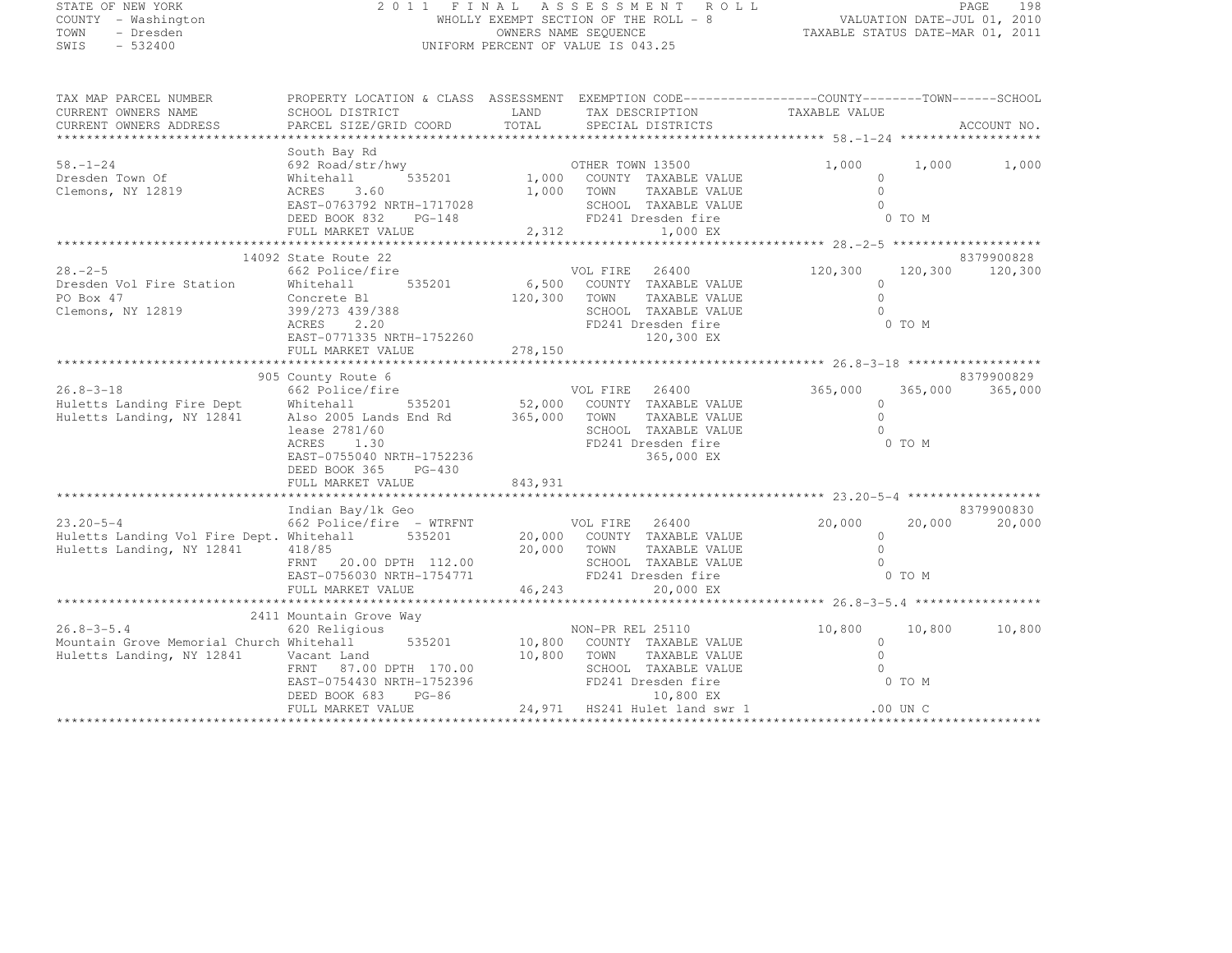#### STATE OF NEW YORK 2 0 1 1 F I N A L A S S E S S M E N T R O L L PAGE <sup>199</sup> COUNTY - Washington WHOLLY EXEMPT SECTION OF THE ROLL - 8 VALUATION DATE-JUL 01, 2010 TOWN - Dresden OWNERS NAME SEQUENCE TAXABLE STATUS DATE-MAR 01, 2011<br>- TRESDEN ON THE SEQUENCE TO A SECUENCE TO BE SERVED ON THE SEQUENCE OF SEXUE OF THE STATUS DATE MAR 01, 2011 SWIS - 532400 UNIFORM PERCENT OF VALUE IS 043.25

| TAXABLE VALUE<br>CURRENT OWNERS NAME<br>SCHOOL DISTRICT<br>LAND<br>TAX DESCRIPTION<br>TOTAL<br>PARCEL SIZE/GRID COORD<br>SPECIAL DISTRICTS<br>CURRENT OWNERS ADDRESS<br>ACCOUNT NO.<br>2020 Lands End Rd<br>8379900268<br>$314 \text{ Rural vac} < 10$ NON-PR REL 25110<br>$26.8 - 3 - 13$<br>28,900<br>28,900<br>28,900<br>535201 28,900 COUNTY TAXABLE VALUE<br>Mountain Grove Memorial Church Whitehall<br>$\circ$<br>Huletts Landing, NY 12841<br>28,900 TOWN<br>$\bigcap$<br>TAXABLE VALUE<br>552/121<br>$\bigcap$<br>FRNT 91.00 DPTH 187.00<br>SCHOOL TAXABLE VALUE<br>EAST-0754648 NRTH-1752388<br>FD241 Dresden fire<br>0 TO M<br>28,900 EX<br>DEED BOOK 441<br>PG-381<br>66,821<br>FULL MARKET VALUE<br>8379900831<br>2030 Lands End Rd<br>620 Religious<br>$26.8 - 3 - 16$<br>141,100<br>141,100<br>NON-PR REL 25110 141,100<br>Mountain Grove Memorial Church Whitehall 535201<br>50,000 COUNTY TAXABLE VALUE<br>$\circ$<br>$\Omega$<br>Huletts Landing, NY 12841<br>141,100<br>TAXABLE VALUE<br>Bury Ground<br>TOWN<br>177/92<br>SCHOOL TAXABLE VALUE<br>$\cap$<br>1.84<br>ACRES<br>FD241 Dresden fire<br>0 TO M<br>EAST-0754243 NRTH-1752338<br>141,100 EX<br>DEED BOOK 177 PG-82<br>8379900832<br>County Route 7A<br>$42. - 1 - 20$<br>448 Pier / wharf - WTRFNT<br>NY STATE 12100<br>54,900<br>54,900<br>54,900<br>535201 54,900 COUNTY TAXABLE VALUE<br>New York State<br>Whitehall<br>$\Omega$<br>54,900 TOWN<br>SCHOO<br>$\circ$<br>Attn: Washington County Treas Boat Launch<br>TAXABLE VALUE<br>383 Broadway<br>419/472<br>SCHOOL TAXABLE VALUE<br>$\cap$<br>Fort Edward, NY 12828<br>ACRES<br>3.80<br>FD241 Dresden fire<br>0 TO M<br>54,900 EX<br>EAST-0774556 NRTH-1729414<br>DEED BOOK 398<br>PG-497<br>8379900984<br>Cross Rd<br>3,500<br>$27 - 3 - 7$<br>TN CEM<br>13510<br>3,500<br>695 Cemetery<br>3,500<br>North Road Cemetery<br>535201 3,500 COUNTY TAXABLE VALUE<br>Whitehall<br>$\Omega$<br>Huletts Landing, NY 12841<br>3,500 TOWN<br>$\bigcap$<br>TAXABLE VALUE<br>Cemetery<br>Cemetery 3,500<br>FRNT 165.00 DPTH 132.00<br>EAST-0766693 NRTH-1751873<br>SCHOOL TAXABLE VALUE<br>$\Omega$<br>FD241 Dresden fire<br>0 TO M<br>8,092<br>FULL MARKET VALUE<br>3,500 EX<br>8379900833<br>2026 Lands End Rd<br>$26.8 - 3 - 15$<br>620 Religious<br>NON-PR REL 25110<br>110,200 110,200<br>110,200<br>535201 11,200 COUNTY TAXABLE VALUE<br>Roman Catholic Church Mhitehall 535201<br>Huletts Landing, NY 12841 FRNT 70.00 DPTH 175.00<br>$\circ$<br>$\bigcap$<br>110,200<br>TOWN<br>TAXABLE VALUE<br>EAST-0754463 NRTH-1752266<br>SCHOOL TAXABLE VALUE<br>254,798 FD241 Dresden fire<br>0 TO M<br>FULL MARKET VALUE<br>110,200 EX | TAX MAP PARCEL NUMBER | PROPERTY LOCATION & CLASS ASSESSMENT EXEMPTION CODE-----------------COUNTY-------TOWN------SCHOOL |  |  |  |
|-----------------------------------------------------------------------------------------------------------------------------------------------------------------------------------------------------------------------------------------------------------------------------------------------------------------------------------------------------------------------------------------------------------------------------------------------------------------------------------------------------------------------------------------------------------------------------------------------------------------------------------------------------------------------------------------------------------------------------------------------------------------------------------------------------------------------------------------------------------------------------------------------------------------------------------------------------------------------------------------------------------------------------------------------------------------------------------------------------------------------------------------------------------------------------------------------------------------------------------------------------------------------------------------------------------------------------------------------------------------------------------------------------------------------------------------------------------------------------------------------------------------------------------------------------------------------------------------------------------------------------------------------------------------------------------------------------------------------------------------------------------------------------------------------------------------------------------------------------------------------------------------------------------------------------------------------------------------------------------------------------------------------------------------------------------------------------------------------------------------------------------------------------------------------------------------------------------------------------------------------------------------------------------------------------------------------------------------------------------------------------------------------------------------------------------------------------------------------------------------------------------------------------------------------------------------------------------------------------------------------------------------------------------------|-----------------------|---------------------------------------------------------------------------------------------------|--|--|--|
|                                                                                                                                                                                                                                                                                                                                                                                                                                                                                                                                                                                                                                                                                                                                                                                                                                                                                                                                                                                                                                                                                                                                                                                                                                                                                                                                                                                                                                                                                                                                                                                                                                                                                                                                                                                                                                                                                                                                                                                                                                                                                                                                                                                                                                                                                                                                                                                                                                                                                                                                                                                                                                                                 |                       |                                                                                                   |  |  |  |
|                                                                                                                                                                                                                                                                                                                                                                                                                                                                                                                                                                                                                                                                                                                                                                                                                                                                                                                                                                                                                                                                                                                                                                                                                                                                                                                                                                                                                                                                                                                                                                                                                                                                                                                                                                                                                                                                                                                                                                                                                                                                                                                                                                                                                                                                                                                                                                                                                                                                                                                                                                                                                                                                 |                       |                                                                                                   |  |  |  |
|                                                                                                                                                                                                                                                                                                                                                                                                                                                                                                                                                                                                                                                                                                                                                                                                                                                                                                                                                                                                                                                                                                                                                                                                                                                                                                                                                                                                                                                                                                                                                                                                                                                                                                                                                                                                                                                                                                                                                                                                                                                                                                                                                                                                                                                                                                                                                                                                                                                                                                                                                                                                                                                                 |                       |                                                                                                   |  |  |  |
|                                                                                                                                                                                                                                                                                                                                                                                                                                                                                                                                                                                                                                                                                                                                                                                                                                                                                                                                                                                                                                                                                                                                                                                                                                                                                                                                                                                                                                                                                                                                                                                                                                                                                                                                                                                                                                                                                                                                                                                                                                                                                                                                                                                                                                                                                                                                                                                                                                                                                                                                                                                                                                                                 |                       |                                                                                                   |  |  |  |
|                                                                                                                                                                                                                                                                                                                                                                                                                                                                                                                                                                                                                                                                                                                                                                                                                                                                                                                                                                                                                                                                                                                                                                                                                                                                                                                                                                                                                                                                                                                                                                                                                                                                                                                                                                                                                                                                                                                                                                                                                                                                                                                                                                                                                                                                                                                                                                                                                                                                                                                                                                                                                                                                 |                       |                                                                                                   |  |  |  |
|                                                                                                                                                                                                                                                                                                                                                                                                                                                                                                                                                                                                                                                                                                                                                                                                                                                                                                                                                                                                                                                                                                                                                                                                                                                                                                                                                                                                                                                                                                                                                                                                                                                                                                                                                                                                                                                                                                                                                                                                                                                                                                                                                                                                                                                                                                                                                                                                                                                                                                                                                                                                                                                                 |                       |                                                                                                   |  |  |  |
|                                                                                                                                                                                                                                                                                                                                                                                                                                                                                                                                                                                                                                                                                                                                                                                                                                                                                                                                                                                                                                                                                                                                                                                                                                                                                                                                                                                                                                                                                                                                                                                                                                                                                                                                                                                                                                                                                                                                                                                                                                                                                                                                                                                                                                                                                                                                                                                                                                                                                                                                                                                                                                                                 |                       |                                                                                                   |  |  |  |
|                                                                                                                                                                                                                                                                                                                                                                                                                                                                                                                                                                                                                                                                                                                                                                                                                                                                                                                                                                                                                                                                                                                                                                                                                                                                                                                                                                                                                                                                                                                                                                                                                                                                                                                                                                                                                                                                                                                                                                                                                                                                                                                                                                                                                                                                                                                                                                                                                                                                                                                                                                                                                                                                 |                       |                                                                                                   |  |  |  |
|                                                                                                                                                                                                                                                                                                                                                                                                                                                                                                                                                                                                                                                                                                                                                                                                                                                                                                                                                                                                                                                                                                                                                                                                                                                                                                                                                                                                                                                                                                                                                                                                                                                                                                                                                                                                                                                                                                                                                                                                                                                                                                                                                                                                                                                                                                                                                                                                                                                                                                                                                                                                                                                                 |                       |                                                                                                   |  |  |  |
|                                                                                                                                                                                                                                                                                                                                                                                                                                                                                                                                                                                                                                                                                                                                                                                                                                                                                                                                                                                                                                                                                                                                                                                                                                                                                                                                                                                                                                                                                                                                                                                                                                                                                                                                                                                                                                                                                                                                                                                                                                                                                                                                                                                                                                                                                                                                                                                                                                                                                                                                                                                                                                                                 |                       |                                                                                                   |  |  |  |
|                                                                                                                                                                                                                                                                                                                                                                                                                                                                                                                                                                                                                                                                                                                                                                                                                                                                                                                                                                                                                                                                                                                                                                                                                                                                                                                                                                                                                                                                                                                                                                                                                                                                                                                                                                                                                                                                                                                                                                                                                                                                                                                                                                                                                                                                                                                                                                                                                                                                                                                                                                                                                                                                 |                       |                                                                                                   |  |  |  |
|                                                                                                                                                                                                                                                                                                                                                                                                                                                                                                                                                                                                                                                                                                                                                                                                                                                                                                                                                                                                                                                                                                                                                                                                                                                                                                                                                                                                                                                                                                                                                                                                                                                                                                                                                                                                                                                                                                                                                                                                                                                                                                                                                                                                                                                                                                                                                                                                                                                                                                                                                                                                                                                                 |                       |                                                                                                   |  |  |  |
|                                                                                                                                                                                                                                                                                                                                                                                                                                                                                                                                                                                                                                                                                                                                                                                                                                                                                                                                                                                                                                                                                                                                                                                                                                                                                                                                                                                                                                                                                                                                                                                                                                                                                                                                                                                                                                                                                                                                                                                                                                                                                                                                                                                                                                                                                                                                                                                                                                                                                                                                                                                                                                                                 |                       |                                                                                                   |  |  |  |
|                                                                                                                                                                                                                                                                                                                                                                                                                                                                                                                                                                                                                                                                                                                                                                                                                                                                                                                                                                                                                                                                                                                                                                                                                                                                                                                                                                                                                                                                                                                                                                                                                                                                                                                                                                                                                                                                                                                                                                                                                                                                                                                                                                                                                                                                                                                                                                                                                                                                                                                                                                                                                                                                 |                       |                                                                                                   |  |  |  |
|                                                                                                                                                                                                                                                                                                                                                                                                                                                                                                                                                                                                                                                                                                                                                                                                                                                                                                                                                                                                                                                                                                                                                                                                                                                                                                                                                                                                                                                                                                                                                                                                                                                                                                                                                                                                                                                                                                                                                                                                                                                                                                                                                                                                                                                                                                                                                                                                                                                                                                                                                                                                                                                                 |                       |                                                                                                   |  |  |  |
|                                                                                                                                                                                                                                                                                                                                                                                                                                                                                                                                                                                                                                                                                                                                                                                                                                                                                                                                                                                                                                                                                                                                                                                                                                                                                                                                                                                                                                                                                                                                                                                                                                                                                                                                                                                                                                                                                                                                                                                                                                                                                                                                                                                                                                                                                                                                                                                                                                                                                                                                                                                                                                                                 |                       |                                                                                                   |  |  |  |
|                                                                                                                                                                                                                                                                                                                                                                                                                                                                                                                                                                                                                                                                                                                                                                                                                                                                                                                                                                                                                                                                                                                                                                                                                                                                                                                                                                                                                                                                                                                                                                                                                                                                                                                                                                                                                                                                                                                                                                                                                                                                                                                                                                                                                                                                                                                                                                                                                                                                                                                                                                                                                                                                 |                       |                                                                                                   |  |  |  |
|                                                                                                                                                                                                                                                                                                                                                                                                                                                                                                                                                                                                                                                                                                                                                                                                                                                                                                                                                                                                                                                                                                                                                                                                                                                                                                                                                                                                                                                                                                                                                                                                                                                                                                                                                                                                                                                                                                                                                                                                                                                                                                                                                                                                                                                                                                                                                                                                                                                                                                                                                                                                                                                                 |                       |                                                                                                   |  |  |  |
|                                                                                                                                                                                                                                                                                                                                                                                                                                                                                                                                                                                                                                                                                                                                                                                                                                                                                                                                                                                                                                                                                                                                                                                                                                                                                                                                                                                                                                                                                                                                                                                                                                                                                                                                                                                                                                                                                                                                                                                                                                                                                                                                                                                                                                                                                                                                                                                                                                                                                                                                                                                                                                                                 |                       |                                                                                                   |  |  |  |
|                                                                                                                                                                                                                                                                                                                                                                                                                                                                                                                                                                                                                                                                                                                                                                                                                                                                                                                                                                                                                                                                                                                                                                                                                                                                                                                                                                                                                                                                                                                                                                                                                                                                                                                                                                                                                                                                                                                                                                                                                                                                                                                                                                                                                                                                                                                                                                                                                                                                                                                                                                                                                                                                 |                       |                                                                                                   |  |  |  |
|                                                                                                                                                                                                                                                                                                                                                                                                                                                                                                                                                                                                                                                                                                                                                                                                                                                                                                                                                                                                                                                                                                                                                                                                                                                                                                                                                                                                                                                                                                                                                                                                                                                                                                                                                                                                                                                                                                                                                                                                                                                                                                                                                                                                                                                                                                                                                                                                                                                                                                                                                                                                                                                                 |                       |                                                                                                   |  |  |  |
|                                                                                                                                                                                                                                                                                                                                                                                                                                                                                                                                                                                                                                                                                                                                                                                                                                                                                                                                                                                                                                                                                                                                                                                                                                                                                                                                                                                                                                                                                                                                                                                                                                                                                                                                                                                                                                                                                                                                                                                                                                                                                                                                                                                                                                                                                                                                                                                                                                                                                                                                                                                                                                                                 |                       |                                                                                                   |  |  |  |
|                                                                                                                                                                                                                                                                                                                                                                                                                                                                                                                                                                                                                                                                                                                                                                                                                                                                                                                                                                                                                                                                                                                                                                                                                                                                                                                                                                                                                                                                                                                                                                                                                                                                                                                                                                                                                                                                                                                                                                                                                                                                                                                                                                                                                                                                                                                                                                                                                                                                                                                                                                                                                                                                 |                       |                                                                                                   |  |  |  |
|                                                                                                                                                                                                                                                                                                                                                                                                                                                                                                                                                                                                                                                                                                                                                                                                                                                                                                                                                                                                                                                                                                                                                                                                                                                                                                                                                                                                                                                                                                                                                                                                                                                                                                                                                                                                                                                                                                                                                                                                                                                                                                                                                                                                                                                                                                                                                                                                                                                                                                                                                                                                                                                                 |                       |                                                                                                   |  |  |  |
|                                                                                                                                                                                                                                                                                                                                                                                                                                                                                                                                                                                                                                                                                                                                                                                                                                                                                                                                                                                                                                                                                                                                                                                                                                                                                                                                                                                                                                                                                                                                                                                                                                                                                                                                                                                                                                                                                                                                                                                                                                                                                                                                                                                                                                                                                                                                                                                                                                                                                                                                                                                                                                                                 |                       |                                                                                                   |  |  |  |
|                                                                                                                                                                                                                                                                                                                                                                                                                                                                                                                                                                                                                                                                                                                                                                                                                                                                                                                                                                                                                                                                                                                                                                                                                                                                                                                                                                                                                                                                                                                                                                                                                                                                                                                                                                                                                                                                                                                                                                                                                                                                                                                                                                                                                                                                                                                                                                                                                                                                                                                                                                                                                                                                 |                       |                                                                                                   |  |  |  |
|                                                                                                                                                                                                                                                                                                                                                                                                                                                                                                                                                                                                                                                                                                                                                                                                                                                                                                                                                                                                                                                                                                                                                                                                                                                                                                                                                                                                                                                                                                                                                                                                                                                                                                                                                                                                                                                                                                                                                                                                                                                                                                                                                                                                                                                                                                                                                                                                                                                                                                                                                                                                                                                                 |                       |                                                                                                   |  |  |  |
|                                                                                                                                                                                                                                                                                                                                                                                                                                                                                                                                                                                                                                                                                                                                                                                                                                                                                                                                                                                                                                                                                                                                                                                                                                                                                                                                                                                                                                                                                                                                                                                                                                                                                                                                                                                                                                                                                                                                                                                                                                                                                                                                                                                                                                                                                                                                                                                                                                                                                                                                                                                                                                                                 |                       |                                                                                                   |  |  |  |
|                                                                                                                                                                                                                                                                                                                                                                                                                                                                                                                                                                                                                                                                                                                                                                                                                                                                                                                                                                                                                                                                                                                                                                                                                                                                                                                                                                                                                                                                                                                                                                                                                                                                                                                                                                                                                                                                                                                                                                                                                                                                                                                                                                                                                                                                                                                                                                                                                                                                                                                                                                                                                                                                 |                       |                                                                                                   |  |  |  |
|                                                                                                                                                                                                                                                                                                                                                                                                                                                                                                                                                                                                                                                                                                                                                                                                                                                                                                                                                                                                                                                                                                                                                                                                                                                                                                                                                                                                                                                                                                                                                                                                                                                                                                                                                                                                                                                                                                                                                                                                                                                                                                                                                                                                                                                                                                                                                                                                                                                                                                                                                                                                                                                                 |                       |                                                                                                   |  |  |  |
|                                                                                                                                                                                                                                                                                                                                                                                                                                                                                                                                                                                                                                                                                                                                                                                                                                                                                                                                                                                                                                                                                                                                                                                                                                                                                                                                                                                                                                                                                                                                                                                                                                                                                                                                                                                                                                                                                                                                                                                                                                                                                                                                                                                                                                                                                                                                                                                                                                                                                                                                                                                                                                                                 |                       |                                                                                                   |  |  |  |
|                                                                                                                                                                                                                                                                                                                                                                                                                                                                                                                                                                                                                                                                                                                                                                                                                                                                                                                                                                                                                                                                                                                                                                                                                                                                                                                                                                                                                                                                                                                                                                                                                                                                                                                                                                                                                                                                                                                                                                                                                                                                                                                                                                                                                                                                                                                                                                                                                                                                                                                                                                                                                                                                 |                       |                                                                                                   |  |  |  |
|                                                                                                                                                                                                                                                                                                                                                                                                                                                                                                                                                                                                                                                                                                                                                                                                                                                                                                                                                                                                                                                                                                                                                                                                                                                                                                                                                                                                                                                                                                                                                                                                                                                                                                                                                                                                                                                                                                                                                                                                                                                                                                                                                                                                                                                                                                                                                                                                                                                                                                                                                                                                                                                                 |                       |                                                                                                   |  |  |  |
|                                                                                                                                                                                                                                                                                                                                                                                                                                                                                                                                                                                                                                                                                                                                                                                                                                                                                                                                                                                                                                                                                                                                                                                                                                                                                                                                                                                                                                                                                                                                                                                                                                                                                                                                                                                                                                                                                                                                                                                                                                                                                                                                                                                                                                                                                                                                                                                                                                                                                                                                                                                                                                                                 |                       |                                                                                                   |  |  |  |
|                                                                                                                                                                                                                                                                                                                                                                                                                                                                                                                                                                                                                                                                                                                                                                                                                                                                                                                                                                                                                                                                                                                                                                                                                                                                                                                                                                                                                                                                                                                                                                                                                                                                                                                                                                                                                                                                                                                                                                                                                                                                                                                                                                                                                                                                                                                                                                                                                                                                                                                                                                                                                                                                 |                       |                                                                                                   |  |  |  |
|                                                                                                                                                                                                                                                                                                                                                                                                                                                                                                                                                                                                                                                                                                                                                                                                                                                                                                                                                                                                                                                                                                                                                                                                                                                                                                                                                                                                                                                                                                                                                                                                                                                                                                                                                                                                                                                                                                                                                                                                                                                                                                                                                                                                                                                                                                                                                                                                                                                                                                                                                                                                                                                                 |                       |                                                                                                   |  |  |  |
|                                                                                                                                                                                                                                                                                                                                                                                                                                                                                                                                                                                                                                                                                                                                                                                                                                                                                                                                                                                                                                                                                                                                                                                                                                                                                                                                                                                                                                                                                                                                                                                                                                                                                                                                                                                                                                                                                                                                                                                                                                                                                                                                                                                                                                                                                                                                                                                                                                                                                                                                                                                                                                                                 |                       |                                                                                                   |  |  |  |
|                                                                                                                                                                                                                                                                                                                                                                                                                                                                                                                                                                                                                                                                                                                                                                                                                                                                                                                                                                                                                                                                                                                                                                                                                                                                                                                                                                                                                                                                                                                                                                                                                                                                                                                                                                                                                                                                                                                                                                                                                                                                                                                                                                                                                                                                                                                                                                                                                                                                                                                                                                                                                                                                 |                       |                                                                                                   |  |  |  |
|                                                                                                                                                                                                                                                                                                                                                                                                                                                                                                                                                                                                                                                                                                                                                                                                                                                                                                                                                                                                                                                                                                                                                                                                                                                                                                                                                                                                                                                                                                                                                                                                                                                                                                                                                                                                                                                                                                                                                                                                                                                                                                                                                                                                                                                                                                                                                                                                                                                                                                                                                                                                                                                                 |                       |                                                                                                   |  |  |  |
|                                                                                                                                                                                                                                                                                                                                                                                                                                                                                                                                                                                                                                                                                                                                                                                                                                                                                                                                                                                                                                                                                                                                                                                                                                                                                                                                                                                                                                                                                                                                                                                                                                                                                                                                                                                                                                                                                                                                                                                                                                                                                                                                                                                                                                                                                                                                                                                                                                                                                                                                                                                                                                                                 |                       |                                                                                                   |  |  |  |
|                                                                                                                                                                                                                                                                                                                                                                                                                                                                                                                                                                                                                                                                                                                                                                                                                                                                                                                                                                                                                                                                                                                                                                                                                                                                                                                                                                                                                                                                                                                                                                                                                                                                                                                                                                                                                                                                                                                                                                                                                                                                                                                                                                                                                                                                                                                                                                                                                                                                                                                                                                                                                                                                 |                       |                                                                                                   |  |  |  |
|                                                                                                                                                                                                                                                                                                                                                                                                                                                                                                                                                                                                                                                                                                                                                                                                                                                                                                                                                                                                                                                                                                                                                                                                                                                                                                                                                                                                                                                                                                                                                                                                                                                                                                                                                                                                                                                                                                                                                                                                                                                                                                                                                                                                                                                                                                                                                                                                                                                                                                                                                                                                                                                                 |                       |                                                                                                   |  |  |  |
|                                                                                                                                                                                                                                                                                                                                                                                                                                                                                                                                                                                                                                                                                                                                                                                                                                                                                                                                                                                                                                                                                                                                                                                                                                                                                                                                                                                                                                                                                                                                                                                                                                                                                                                                                                                                                                                                                                                                                                                                                                                                                                                                                                                                                                                                                                                                                                                                                                                                                                                                                                                                                                                                 |                       |                                                                                                   |  |  |  |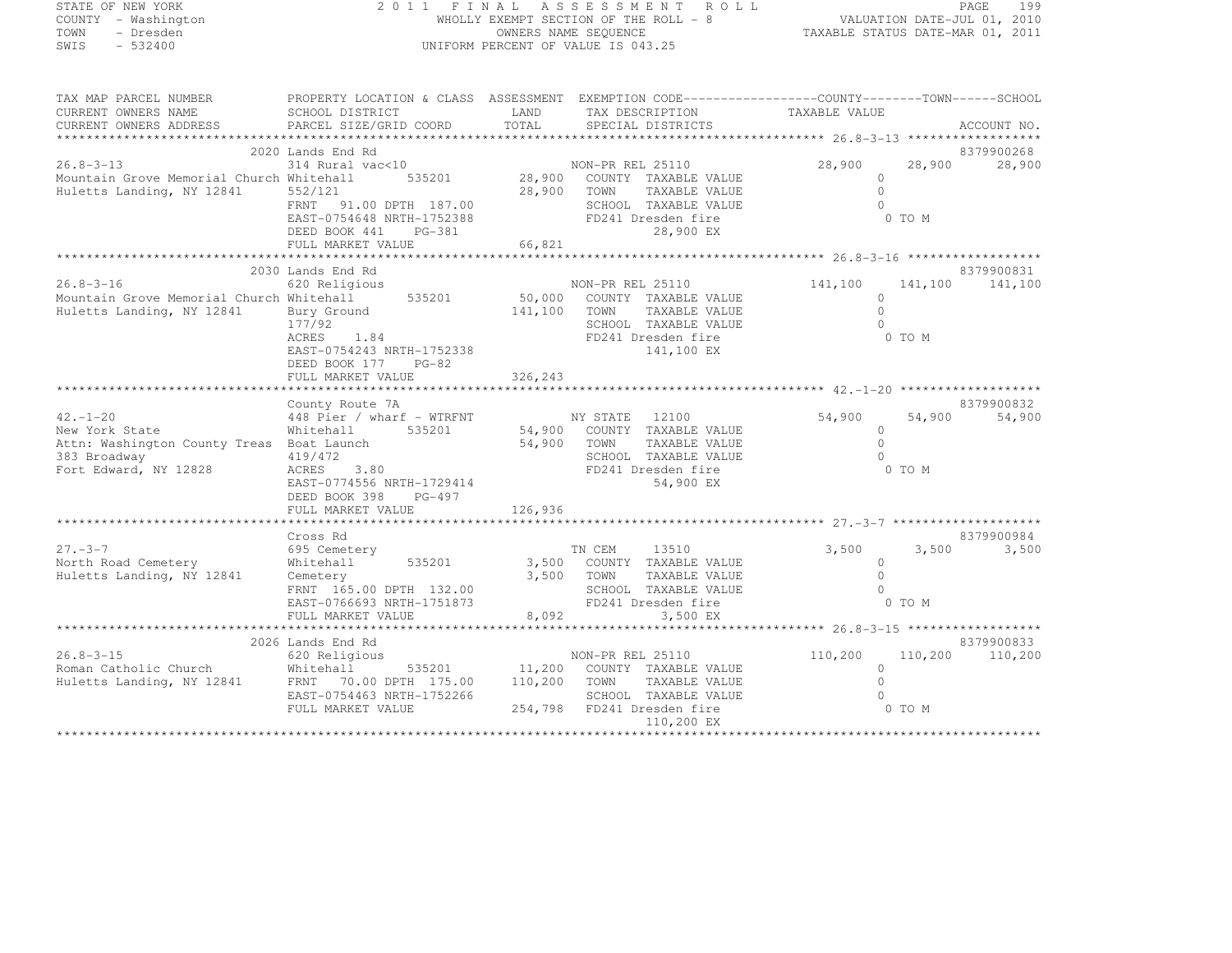| STATE OF NEW YORK   | 2011 FINAL ASSESSMENT ROLL            | -200<br>PAGE                     |
|---------------------|---------------------------------------|----------------------------------|
| COUNTY - Washington | WHOLLY EXEMPT SECTION OF THE ROLL - 8 | VALUATION DATE-JUL 01, 2010      |
| - Dresden<br>TOWN   | OWNERS NAME SEQUENCE                  | TAXABLE STATUS DATE-MAR 01, 2011 |
| SWIS<br>$-532400$   | UNIFORM PERCENT OF VALUE IS 043.25    |                                  |
|                     |                                       |                                  |
|                     |                                       |                                  |

| TAX MAP PARCEL NUMBER<br>CURRENT OWNERS NAME | PROPERTY LOCATION & CLASS<br>SCHOOL DISTRICT   | ASSESSMENT<br>LAND | TAX DESCRIPTION         | EXEMPTION CODE-----------------COUNTY--------TOWN------SCHOOL<br>TAXABLE VALUE |                    |
|----------------------------------------------|------------------------------------------------|--------------------|-------------------------|--------------------------------------------------------------------------------|--------------------|
| CURRENT OWNERS ADDRESS                       | PARCEL SIZE/GRID COORD TOTAL SPECIAL DISTRICTS |                    |                         |                                                                                | ACCOUNT NO.        |
|                                              |                                                |                    |                         |                                                                                |                    |
|                                              | 6303 Sunset Bay Rd                             |                    |                         |                                                                                | 8379900852         |
| $23.20 - 3 - 7$                              | 560 Imprvd beach - WTRFNT                      |                    | OTHER CTY 13100         | 224,500                                                                        | 224,500<br>224,500 |
| Washington County                            | Whitehall<br>535201                            | 199,500            | COUNTY<br>TAXABLE VALUE |                                                                                |                    |
| Attn: Washington County Treas                | Merc Com/ten Ct                                | 224,500            | TOWN<br>TAXABLE VALUE   |                                                                                |                    |
| 383 Broadway                                 | 6.30<br>ACRES                                  |                    | SCHOOL<br>TAXABLE VALUE |                                                                                |                    |
| Fort Edward, NY 12828                        | EAST-0755681 NRTH-1753880                      |                    | FD241 Dresden fire      |                                                                                | 0 TO M             |
|                                              | DEED BOOK 427<br>PG-275                        |                    | 224,500 EX              |                                                                                |                    |
|                                              | FULL MARKET VALUE                              | 519,075            |                         |                                                                                |                    |
|                                              |                                                |                    |                         |                                                                                |                    |
|                                              | Radio Telephone                                |                    |                         |                                                                                | 8379900851         |
| 888.88-88-1                                  | 662 Police/fire                                |                    | 13100<br>OTHER CTY      | 30,000                                                                         | 30,000<br>30,000   |
| Washington County                            | Whitehall<br>535201                            | $\Omega$           | COUNTY<br>TAXABLE VALUE |                                                                                |                    |
| Attn: Washington County Treas                |                                                | 30,000             | TOWN<br>TAXABLE VALUE   |                                                                                |                    |
| 383 Broadway                                 | FULL MARKET VALUE                              | 69,364             | SCHOOL<br>TAXABLE VALUE |                                                                                |                    |
| Fort Edward, NY 12828                        |                                                |                    | FD241 Dresden fire      |                                                                                | 0 TO M             |
|                                              |                                                |                    | 30,000 EX               |                                                                                |                    |
|                                              |                                                |                    |                         |                                                                                |                    |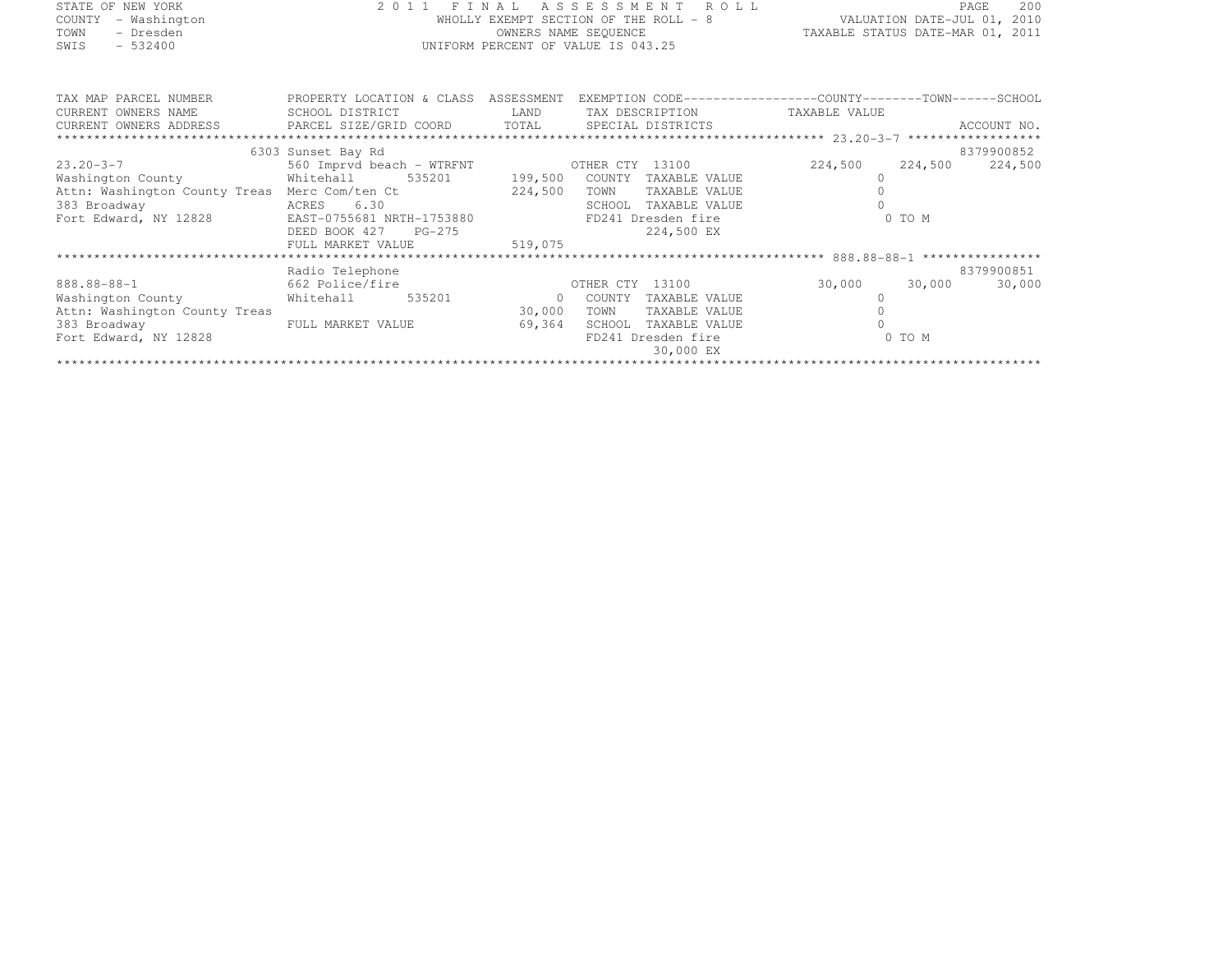COUNTY - Washington WHOLLY EXEMPT SECTION OF THE ROLL - 8<br>TOWN - Dresden

STATE OF NEW YORK 2 0 1 1 F I N A L A S S E S S M E N T R O L L PAGE <sup>201</sup>

TOWN - Dresden TAXABLE STATUS DATE-MAR 01, 2011 SWIS - 532400 RPS150/V04/L015 UNIFORM PERCENT OF VALUE IS 043.25

R O L L S U B S E C T I O N - - T O T A L S

# \*\*\* S P E C I A L D I S T R I C T S U M M A R Y \*\*\*

| CODE DISTRICT NAME PARCELS                 | TOTAL EXTENSION<br>TYPE. | <b>EXTENSION</b><br>VALUE. | AD VALOREM<br>VALUE. | <b>EXEMPT</b><br>AMOUNT | <b>TAXABLE</b><br>VALUE |
|--------------------------------------------|--------------------------|----------------------------|----------------------|-------------------------|-------------------------|
| FD241 Dresden fire<br>HS241 Hulet land swr | 22 TOTAL M<br>I UNTTS C  |                            | 1341,500             | 1341,500                |                         |

#### \*\*\* S C H O O L D I S T R I C T S U M M A R Y \*\*\*

| CODE   | DISTRICT NAME | TOTAL<br>PARCELS | ASSESSED<br>LAND | ASSESSED<br>TOTAL | EXEMPT<br>AMOUNT | TOTAL<br>TAXABLE | STAR<br>AMOUNT | STAR<br>TAXABLE |
|--------|---------------|------------------|------------------|-------------------|------------------|------------------|----------------|-----------------|
| 535201 | Whitehall     | 22               | 518,100          | 1341,500          | 1341,500         |                  |                |                 |
|        | SUB-TOTAL     | 22               | 518,100          | 1341,500          | 1341,500         |                  |                |                 |
|        | TOTAL         | 22               | 518,100          | 1341,500          | 1341,500         |                  |                |                 |

#### \*\*\* S Y S T E M C O D E S S U M M A R Y \*\*\*

#### NO SYSTEM EXEMPTIONS AT THIS LEVEL

#### \*\*\* E X E M P T I O N S U M M A R Y \*\*\*

| CODE  | DESCRIPTION | TOTAL<br>PARCELS | COUNTY   | TOWN     | SCHOOL   |
|-------|-------------|------------------|----------|----------|----------|
| 12100 | NY STATE    |                  | 54,900   | 54,900   | 54,900   |
| 13100 | OTHER CTY   |                  | 254,500  | 254,500  | 254,500  |
| 13500 | OTHER TOWN  |                  | 147,500  | 147,500  | 147,500  |
| 13510 | TN CEM      |                  | 5,500    | 5,500    | 5,500    |
| 25110 | NON-PR REL  |                  | 368,900  | 368,900  | 368,900  |
| 26400 | VOL FIRE    |                  | 505,300  | 505,300  | 505,300  |
| 27350 | PRI CEM     |                  | 4,900    | 4,900    | 4,900    |
|       | TOTAL       | 22               | 1341,500 | 1341,500 | 1341,500 |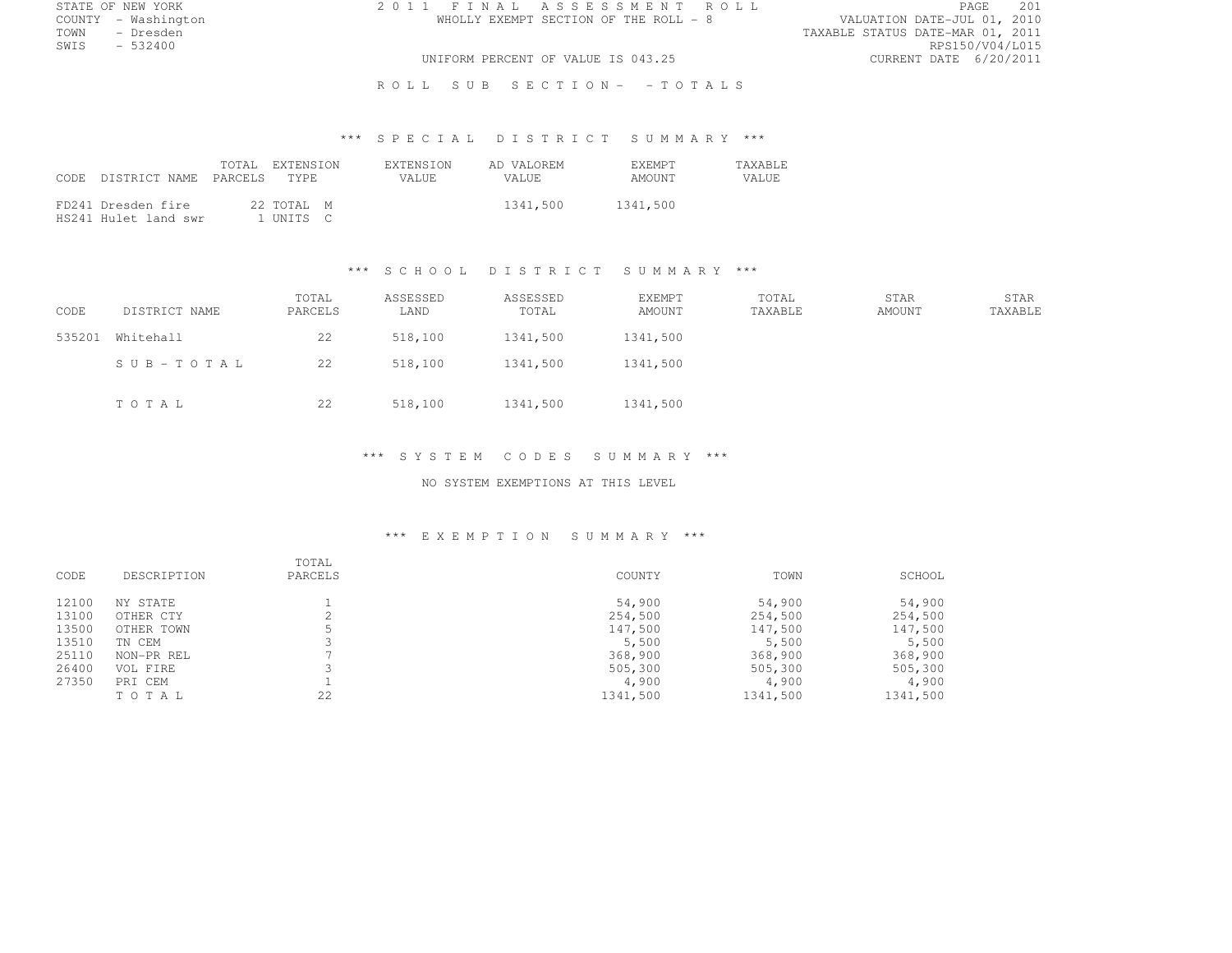| STATE OF NEW YORK   | 2011 FINAL ASSESSMENT ROLL            | 202<br>PAGE                      |
|---------------------|---------------------------------------|----------------------------------|
| COUNTY - Washington | WHOLLY EXEMPT SECTION OF THE ROLL - 8 | VALUATION DATE-JUL 01, 2010      |
| TOWN<br>- Dresden   |                                       | TAXABLE STATUS DATE-MAR 01, 2011 |
| SWIS<br>$-532400$   |                                       | RPS150/V04/L015                  |
|                     | UNIFORM PERCENT OF VALUE IS 043.25    | CURRENT DATE 6/20/2011           |
|                     | ROLL SUB SECTION- - TOTALS            |                                  |

| ROLL<br>SEC |               | TOTAL<br>PARCELS     | <b>\SSESSED</b><br>LAND | ASSESSED<br>TOTAL | TAXABLE<br>$C\cap T\cup T$<br>JUUN 1. 1 | TAXABLE<br>TOWN | TAXABLE<br>SCHOOL | STAR<br>TAXABLE |
|-------------|---------------|----------------------|-------------------------|-------------------|-----------------------------------------|-----------------|-------------------|-----------------|
|             | WHOLLY EXEMPT | $\sim$ $\sim$<br>ے ت | 518,100                 | 1341<br>.500      |                                         |                 |                   |                 |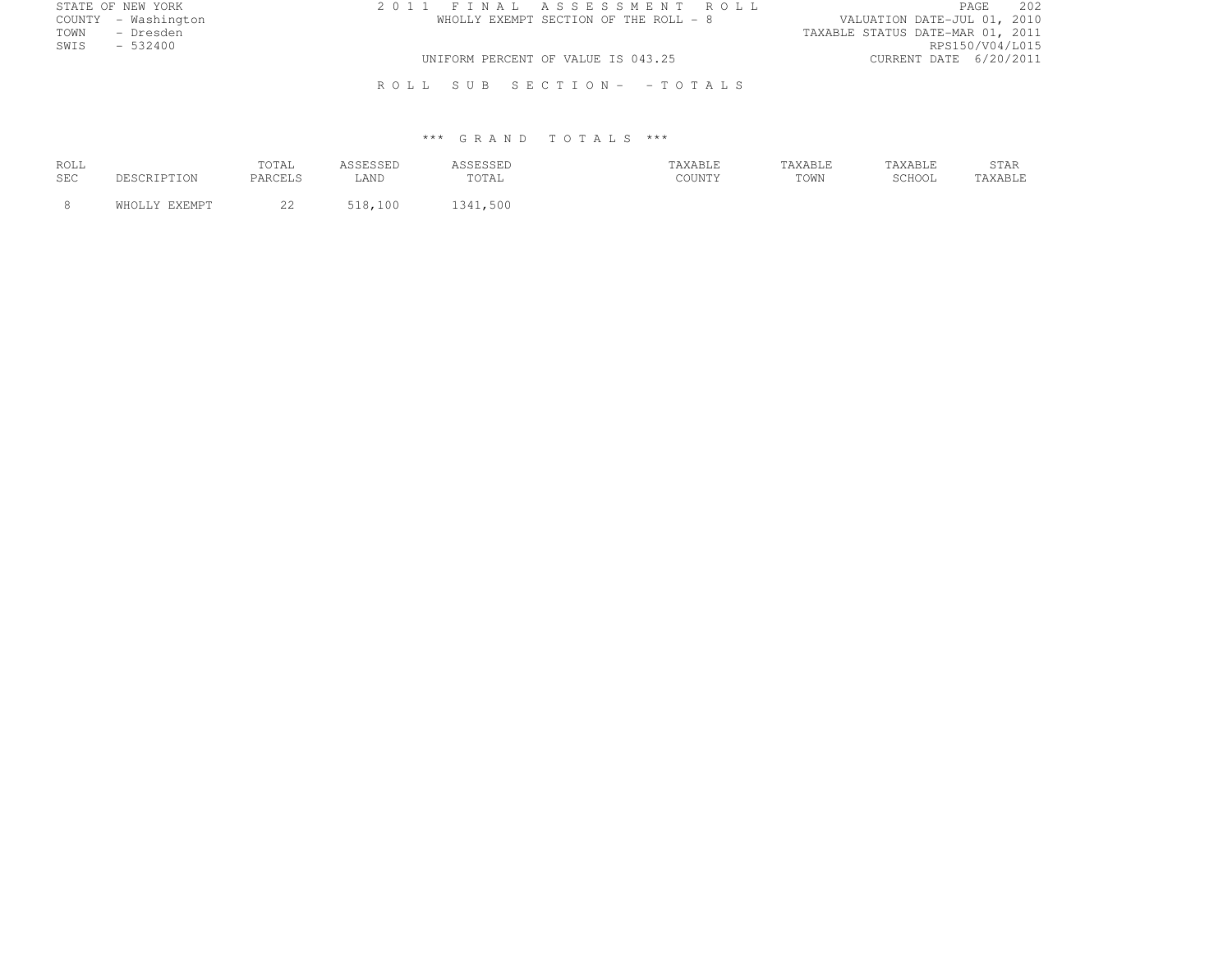| STATE OF NEW YORK      |                                                |      | 2011 FINAL ASSESSMENT ROLL                                                                                                 |                                  | PAGE       | 203         |
|------------------------|------------------------------------------------|------|----------------------------------------------------------------------------------------------------------------------------|----------------------------------|------------|-------------|
| - Washington<br>COUNTY |                                                |      | WHOLLY EXEMPT SECTION OF THE ROLL - 8 SUB-SECT - A VALUATION DATE-JUL 01, 2010                                             |                                  |            |             |
| - Dresden<br>TOWN      |                                                |      | OWNERS NAME SEQUENCE                                                                                                       | TAXABLE STATUS DATE-MAR 01, 2011 |            |             |
| SWIS<br>$-532400$      |                                                |      | UNIFORM PERCENT OF VALUE IS 043.25                                                                                         |                                  |            |             |
|                        |                                                |      |                                                                                                                            |                                  |            |             |
|                        |                                                |      |                                                                                                                            |                                  |            |             |
|                        |                                                |      |                                                                                                                            |                                  |            |             |
| TAX MAP PARCEL NUMBER  | PROPERTY LOCATION & CLASS ASSESSMENT           |      | EXEMPTION CODE-----------------COUNTY-------TOWN------SCHOOL                                                               |                                  |            |             |
| CURRENT OWNERS NAME    | SCHOOL DISTRICT                                | LAND | TAX DESCRIPTION                                                                                                            | TAXABLE VALUE                    |            |             |
| CURRENT OWNERS ADDRESS | PARCEL SIZE/GRID COORD TOTAL SPECIAL DISTRICTS |      |                                                                                                                            |                                  |            | ACCOUNT NO. |
|                        |                                                |      |                                                                                                                            |                                  |            |             |
|                        | Sunset Bay Rd                                  |      |                                                                                                                            |                                  | 835J101005 |             |
| $23.20 - 5 - 7$        | 692 Road/str/hwy                               |      | WHOLLY EX 50000                                                                                                            | 1,000                            | 1,000      | 1,000       |
|                        | $-0$ $-0$ $-0$                                 |      | $\sim$ 0.00 $\sim$ 0.000 $\sim$ 0.000 $\sim$ 0.000 $\sim$ 0.000 $\sim$ 0.000 $\sim$ 0.000 $\sim$ 0.000 $\sim$ 0.000 $\sim$ |                                  |            |             |

FULL MARKET VALUE 2,312 1,000 EX \*\*\*\*\*\*\*\*\*\*\*\*\*\*\*\*\*\*\*\*\*\*\*\*\*\*\*\*\*\*\*\*\*\*\*\*\*\*\*\*\*\*\*\*\*\*\*\*\*\*\*\*\*\*\*\*\*\*\*\*\*\*\*\*\*\*\*\*\*\*\*\*\*\*\*\*\*\*\*\*\*\*\*\*\*\*\*\*\*\*\*\*\*\*\*\*\*\*\*\*\*\*\*\*\*\*\*\*\*\*\*\*\*\*\*\*\*\*\*\*\*\*\*\*\*\*\*\*\*\*\*\*

DEED BOOK 2815 PG-139 FD241 Dresden fire 0 TO M

Town of Dresden Whitehall 535201 1,000 COUNTY TAXABLE VALUE 0<br>1900 OCUNTY TAXABLE VALUE 0 1,000 TOWN TAXABLE VALUE 0.35 1,000 TOWN TAXABLE VALUE 0.35 1,000 TOWN TAXABLE VALUE 0.05 1,000 TOWN TAXABLE VALUE Clemons, NY 12819 EAST-0755992 NRTH-1754590 SCHOOL TAXABLE VALUE <sup>0</sup>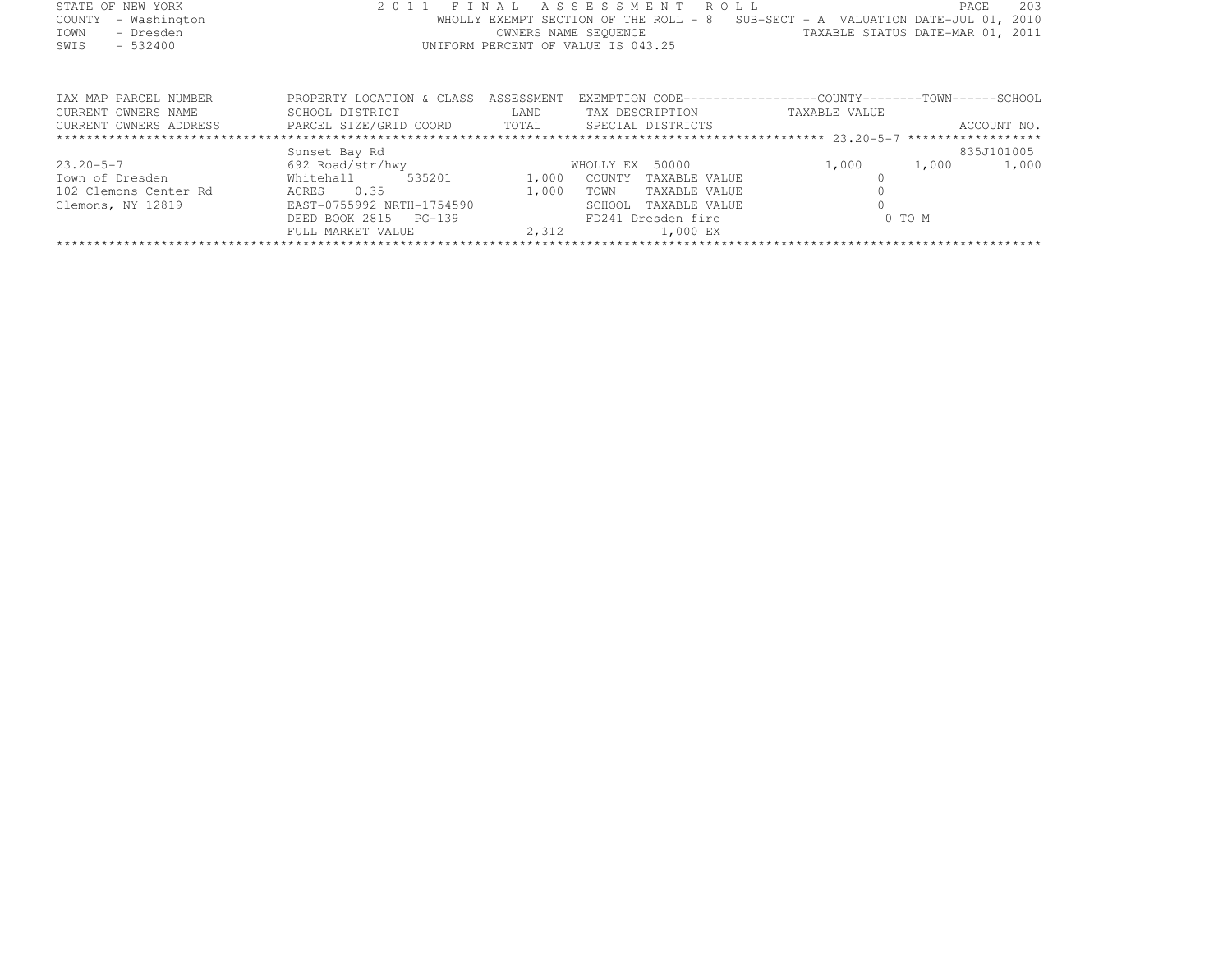| STATE OF NEW YORK   | 2011 FINAL ASSESSMENT ROLL                                                     | 2.04<br>PAGE                     |
|---------------------|--------------------------------------------------------------------------------|----------------------------------|
| COUNTY - Washington | WHOLLY EXEMPT SECTION OF THE ROLL - 8 SUB-SECT - A VALUATION DATE-JUL 01, 2010 |                                  |
| TOWN - Dresden      |                                                                                | TAXABLE STATUS DATE-MAR 01, 2011 |
| SWTS<br>$-532400$   |                                                                                | RPS150/V04/L015                  |
|                     | UNIFORM PERCENT OF VALUE IS 043.25                                             | CURRENT DATE 6/20/2011           |
|                     | ROLL SUB SECTION-A-TOTALS                                                      |                                  |

### \*\*\* S P E C I A L D I S T R I C T S U M M A R Y \*\*\*

| CODE DISTRICT NAME PARCELS | TOTAL EXTENSION<br>TYPE. | <b>EXTENSION</b><br>VALUE. | AD VALOREM<br>VALUE. | <b>F.XF.MPT</b><br>AMOUNT | <b>TAXABLE</b><br>VALUE |
|----------------------------|--------------------------|----------------------------|----------------------|---------------------------|-------------------------|
| FD241 Dresden fire         | 1 TOTAL M                |                            | 1,000                | 1,000                     |                         |

### \*\*\* S C H O O L D I S T R I C T S U M M A R Y \*\*\*

| CODE   | DISTRICT NAME | TOTAL<br>PARCELS | ASSESSED<br>LAND | ASSESSED<br>TOTAL | <b>EXEMPT</b><br>AMOUNT | TOTAL<br>TAXABLE | STAR<br>AMOUNT | STAR<br>TAXABLE |
|--------|---------------|------------------|------------------|-------------------|-------------------------|------------------|----------------|-----------------|
| 535201 | Whitehall     |                  | 1,000            | 1,000             | 1,000                   |                  |                |                 |
|        | SUB-TOTAL     |                  | 1,000            | 1,000             | 1,000                   |                  |                |                 |
|        | TOTAL         |                  | 1,000            | 1,000             | 1,000                   |                  |                |                 |

#### \*\*\* S Y S T E M C O D E S S U M M A R Y \*\*\*

| CODE  | DESCRIPTION            | TOTAL<br>PARCELS | COUNTY         | TOWN          | SCHOOL         |
|-------|------------------------|------------------|----------------|---------------|----------------|
| 50000 | WHOLLY EX<br>T O T A L |                  | 1,000<br>1,000 | $\perp$ , 000 | 1,000<br>1,000 |

#### \*\*\* E X E M P T I O N S U M M A R Y \*\*\*

#### NO EXEMPTIONS AT THIS LEVEL

| ROLL<br><b>SEC</b> | <b>CRIPTION</b> | TOTAL<br>PARCELS | 1 S S F S S F D<br>ᆸᇦᇦᆸ<br>∟AND | SCFCCFT<br>תשטטעטר<br>TOTAL | TAXABLE<br>COUNTY | TAXABLE<br>TOWN | TAXABLE<br>SCHOOL | STAR<br>TAXABLE |
|--------------------|-----------------|------------------|---------------------------------|-----------------------------|-------------------|-----------------|-------------------|-----------------|
|                    | <b>F.YEMPT</b>  |                  | ,000                            | 1,000                       |                   |                 |                   |                 |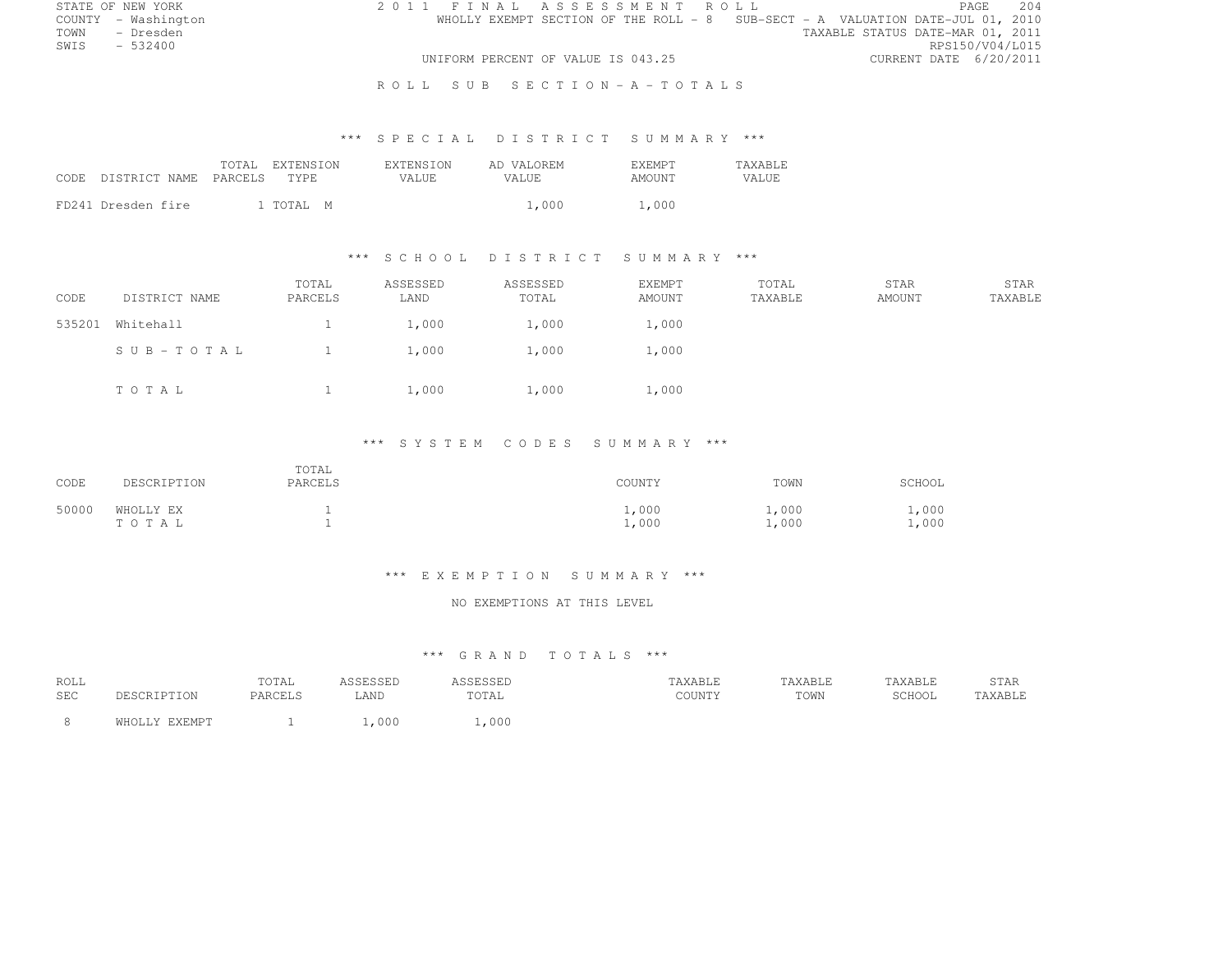| STATE OF NEW YORK   |           |  | 2011 FINAL ASSESSMENT ROLL            |                                  | PAGE                   | 205 |
|---------------------|-----------|--|---------------------------------------|----------------------------------|------------------------|-----|
| COUNTY - Washington |           |  | WHOLLY EXEMPT SECTION OF THE ROLL - 8 | VALUATION DATE-JUL 01, 2010      |                        |     |
| TOWN                | - Dresden |  |                                       | TAXABLE STATUS DATE-MAR 01, 2011 |                        |     |
| SWIS                | $-532400$ |  | UNIFORM PERCENT OF VALUE IS 043.25    |                                  | RPS150/V04/L015        |     |
|                     |           |  |                                       |                                  | CURRENT DATE 6/20/2011 |     |

### ROLL SECTION TOTALS

# \*\*\* S P E C I A L D I S T R I C T S U M M A R Y \*\*\*

| CODE DISTRICT NAME PARCELS TYPE            | TOTAL EXTENSION         | <b>EXTENSION</b><br>VALUE. | AD VALOREM<br>VALUE. | <b>EXEMPT</b><br>AMOUNT | <b>TAXABLE</b><br>VALUE. |
|--------------------------------------------|-------------------------|----------------------------|----------------------|-------------------------|--------------------------|
| FD241 Dresden fire<br>HS241 Hulet land swr | 23 TOTAL M<br>1 UNITS C |                            | 1342,500             | 1342,500                |                          |

### \*\*\* S C H O O L D I S T R I C T S U M M A R Y \*\*\*

| CODE   | DISTRICT NAME   | TOTAL<br>PARCELS | ASSESSED<br>LAND | ASSESSED<br>TOTAL | EXEMPT<br>AMOUNT | TOTAL<br>TAXABLE | STAR<br>AMOUNT | STAR<br>TAXABLE |
|--------|-----------------|------------------|------------------|-------------------|------------------|------------------|----------------|-----------------|
| 535201 | Whitehall       | 23               | 519,100          | 1342,500          | 1342,500         |                  |                |                 |
|        | $SUB - TO T AL$ | 23               | 519,100          | 1342,500          | 1342,500         |                  |                |                 |
|        | TOTAL           | 23               | 519,100          | 1342,500          | 1342,500         |                  |                |                 |

### \*\*\* S Y S T E M C O D E S S U M M A R Y \*\*\*

| CODE  | DESCRIPTION        | TOTAL<br>PARCELS | COUNTY         | TOWN           | SCHOOL                       |
|-------|--------------------|------------------|----------------|----------------|------------------------------|
| 50000 | WHOLLY EX<br>TOTAL |                  | 1,000<br>1,000 | 1,000<br>1,000 | $\overline{1}$ ,000<br>1,000 |

### \*\*\* E X E M P T I O N S U M M A R Y \*\*\*

| CODE  | DESCRIPTION | TOTAL<br>PARCELS | COUNTY   | TOWN     | SCHOOL   |
|-------|-------------|------------------|----------|----------|----------|
| 12100 | NY STATE    |                  | 54,900   | 54,900   | 54,900   |
| 13100 | OTHER CTY   |                  | 254,500  | 254,500  | 254,500  |
| 13500 | OTHER TOWN  |                  | 147,500  | 147,500  | 147,500  |
| 13510 | TN CEM      |                  | 5,500    | 5,500    | 5,500    |
| 25110 | NON-PR REL  |                  | 368,900  | 368,900  | 368,900  |
| 26400 | VOL FIRE    |                  | 505,300  | 505,300  | 505,300  |
| 27350 | PRI CEM     |                  | 4,900    | 4,900    | 4,900    |
|       | TOTAL       | 22               | 1341,500 | 1341,500 | 1341,500 |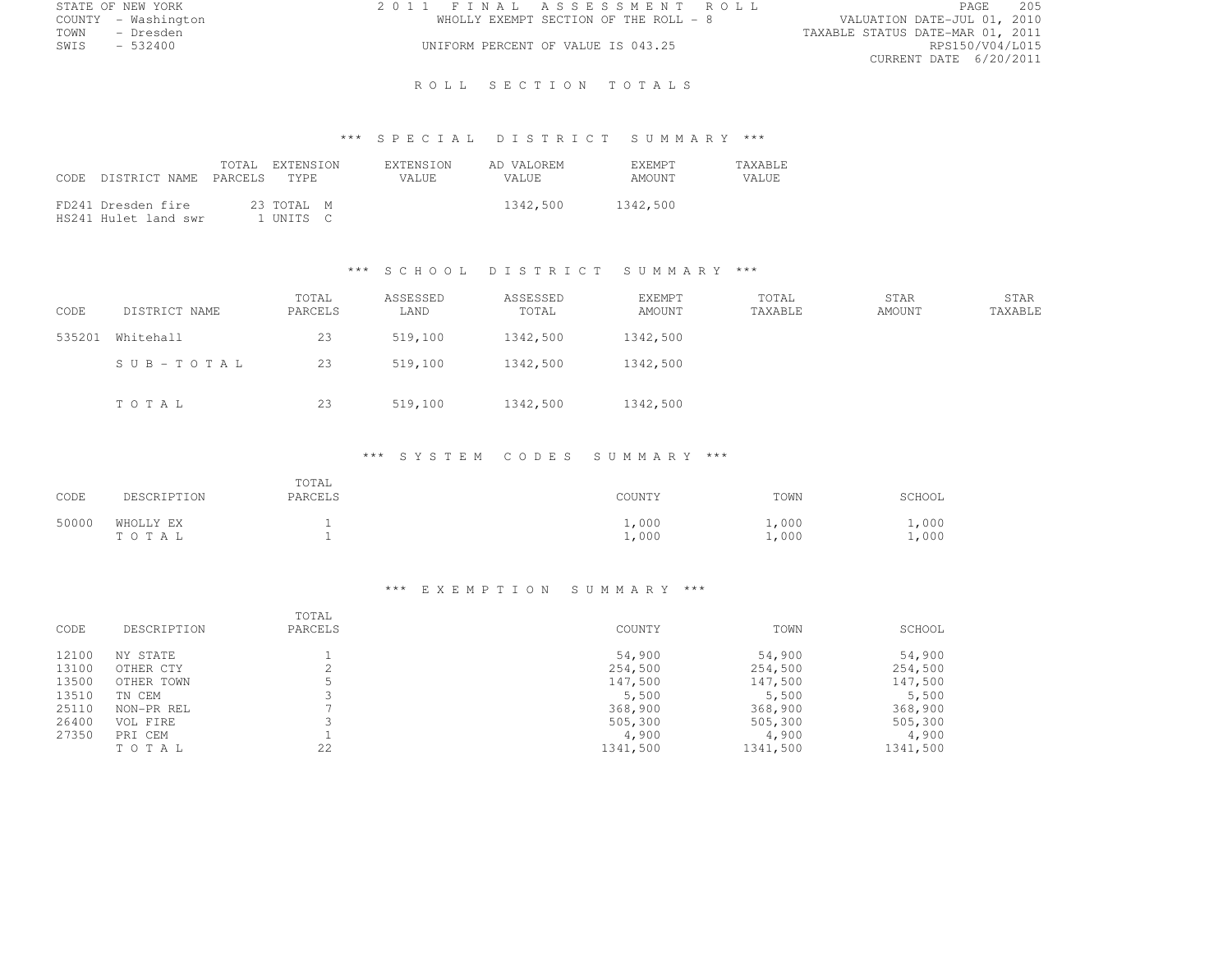| 2011 FINAL ASSESSMENT ROLL            | 206<br>PAGE                      |
|---------------------------------------|----------------------------------|
| WHOLLY EXEMPT SECTION OF THE ROLL - 8 | VALUATION DATE-JUL 01, 2010      |
|                                       | TAXABLE STATUS DATE-MAR 01, 2011 |
| UNIFORM PERCENT OF VALUE IS 043.25    | RPS150/V04/L015                  |
|                                       | CURRENT DATE 6/20/2011           |
|                                       |                                  |
| ROLL SECTION TOTALS                   |                                  |
|                                       |                                  |

| ROLL<br>SEC |               | TOTAL<br>PARCELS | LAND    | <b>SSESSED</b><br>TOTAL | TAXABLE<br>COUNTY | TAXABLE<br>TOWN | TAXABLE<br>$CCTI$ $\bigcap$ $T$<br>JUITUL | STAR<br>TAXABLE |
|-------------|---------------|------------------|---------|-------------------------|-------------------|-----------------|-------------------------------------------|-----------------|
|             | WHOLLY EXEMPT | ب ے              | 519,100 | .500<br>1342            |                   |                 |                                           |                 |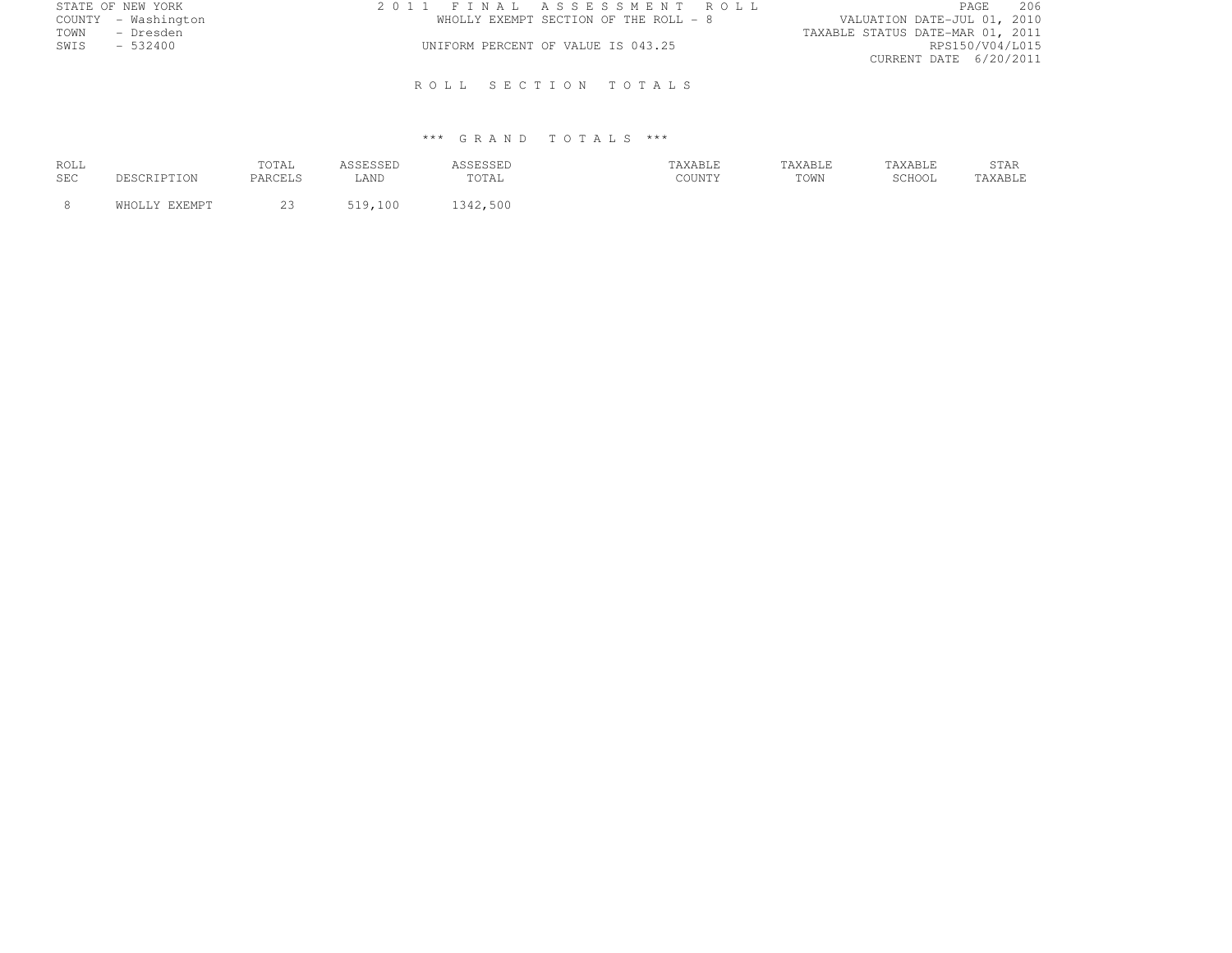|      | STATE OF NEW YORK   |  | 2011 FINAL ASSESSMENT ROLL         |                                  | PAGE            | 207 |
|------|---------------------|--|------------------------------------|----------------------------------|-----------------|-----|
|      | COUNTY - Washington |  |                                    | VALUATION DATE-JUL 01, 2010      |                 |     |
| TOWN | - Dresden           |  | SWIS TOTALS                        | TAXABLE STATUS DATE-MAR 01, 2011 |                 |     |
| SWIS | $-532400$           |  | UNIFORM PERCENT OF VALUE IS 043.25 |                                  | RPS150/V04/L015 |     |

DATE-JUL 01, 2010<br>DATE-MAR 01, 2011 CURRENT DATE 6/20/2011

# \*\*\* S P E C I A L D I S T R I C T S U M M A R Y \*\*\*

| CODE. | DISTRICT NAME                                | TOTAL<br><b>PARCELS</b> | EXTENSION<br>TYPE. | EXTENSION<br>VALUE | AD VALOREM<br>VALUE | EXEMPT<br>AMOUNT | TAXABLE<br>VALUE |
|-------|----------------------------------------------|-------------------------|--------------------|--------------------|---------------------|------------------|------------------|
|       | TE533 Trans exmt rep<br>FS242 Frederick's Pt |                         | 3 MOVTAX<br>26 FEE |                    |                     |                  |                  |
|       |                                              |                         | UNITS              | 29.00              |                     |                  | 29.00            |
|       | FD241 Dresden fire                           |                         | 927 TOTAL M        |                    | 135153, 413         | 3544,658         | 131608,755       |
|       | HS241 Hulet land swr                         |                         | 97 UNITS C         | 83.00              |                     |                  | 83.00            |

### \*\*\* S C H O O L D I S T R I C T S U M M A R Y \*\*\*

|        |               | TOTAL   | ASSESSED  | ASSESSED    | <b>EXEMPT</b> | TOTAL      | STAR      | STAR        |
|--------|---------------|---------|-----------|-------------|---------------|------------|-----------|-------------|
| CODE   | DISTRICT NAME | PARCELS | LAND      | TOTAL       | AMOUNT        | TAXABLE    | AMOUNT    | TAXABLE     |
| 534601 | Putnam        |         | 86,030    | 217,144     | 86,122        | 131,022    |           | 131,022     |
| 535201 | Whitehall     | 926     | 75279,090 | 134936,269  | 5019,760      | 129916,509 | 3813, 414 | 126103,095  |
|        | SUB-TOTAL     | 928     | 75365,120 | 135153, 413 | 5105,882      | 130047,531 | 3813.414  | 126234, 117 |
|        | TOTAL         | 928     | 75365,120 | 135153, 413 | 5105,882      | 130047,531 | 3813.414  | 126234, 117 |

### \*\*\* S Y S T E M C O D E S S U M M A R Y \*\*\*

| CODE  | DESCRIPTION        | TOTAL<br>PARCELS | COUNTY         | TOWN           | SCHOOL                 |
|-------|--------------------|------------------|----------------|----------------|------------------------|
| 50000 | WHOLLY EX<br>TOTAL |                  | 1,000<br>1,000 | 1,000<br>1,000 | $\perp$ , 000<br>1,000 |

#### \*\*\* E X E M P T I O N S U M M A R Y \*\*\*

| CODE  | DESCRIPTION | TOTAL<br>PARCELS | COUNTY  | TOWN    | SCHOOL  |
|-------|-------------|------------------|---------|---------|---------|
| 12100 | NY STATE    |                  | 54,900  | 54,900  | 54,900  |
| 13100 | OTHER CTY   | ≏                | 254,500 | 254,500 | 254,500 |
| 13500 | OTHER TOWN  |                  | 147,500 | 147,500 | 147,500 |
| 13510 | TN CEM      |                  | 5,500   | 5,500   | 5,500   |
| 25110 | NON-PR REL  |                  | 368,900 | 368,900 | 368,900 |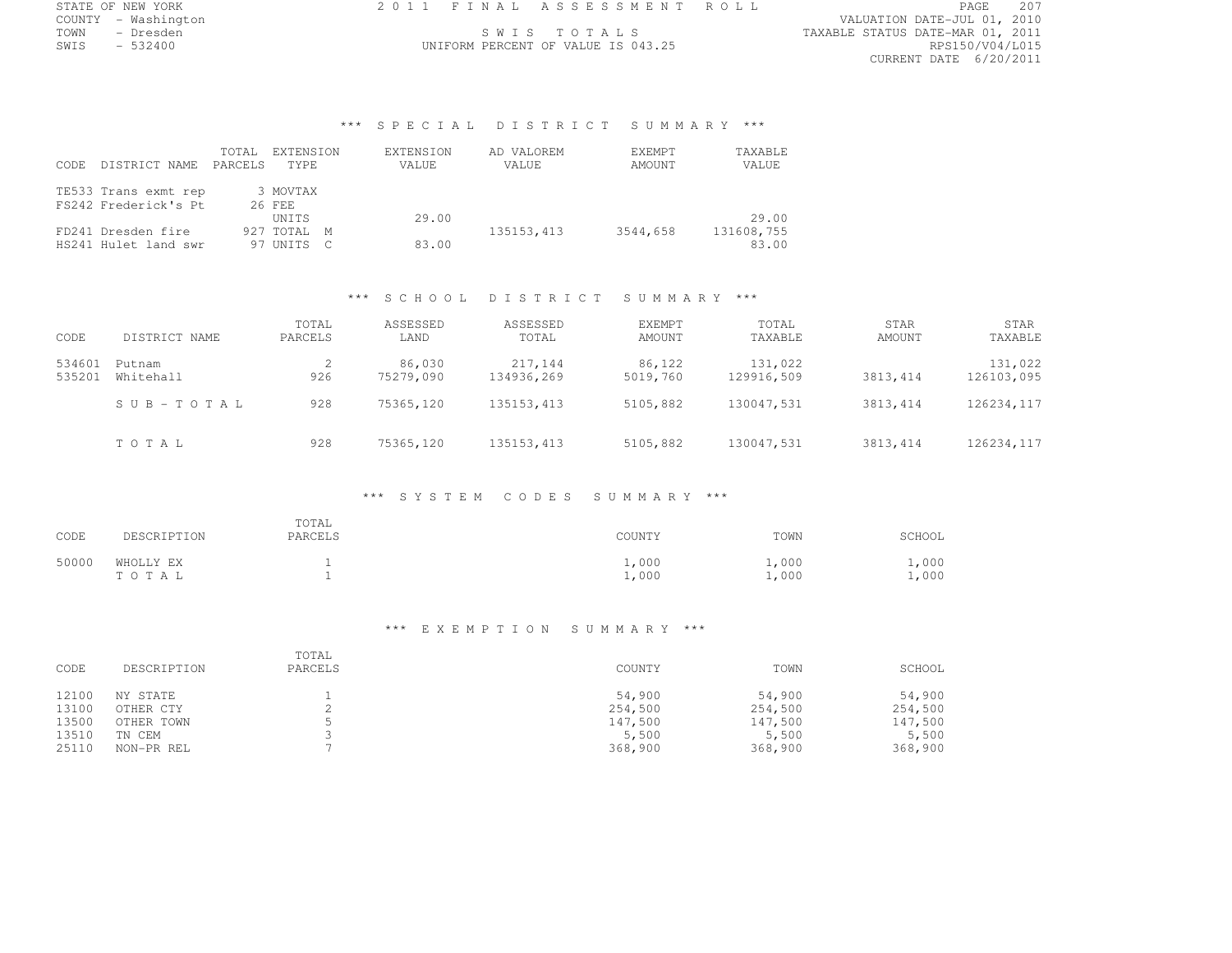| STATE OF NEW YORK   |           |  | 2011 FINAL ASSESSMENT ROLL         |                                  |                 | PAGE | 208 |
|---------------------|-----------|--|------------------------------------|----------------------------------|-----------------|------|-----|
| COUNTY - Washington |           |  |                                    | VALUATION DATE-JUL 01, 2010      |                 |      |     |
| TOWN                | – Dresden |  | SWIS TOTALS                        | TAXABLE STATUS DATE-MAR 01, 2011 |                 |      |     |
| SWIS                | $-532400$ |  | UNIFORM PERCENT OF VALUE IS 043.25 |                                  | RPS150/V04/L015 |      |     |
|                     |           |  |                                    |                                  |                 |      |     |

CURRENT DATE 6/20/2011

# \*\*\* E X E M P T I O N S U M M A R Y \*\*\*

|       |             | TOTAL   |          |          |          |
|-------|-------------|---------|----------|----------|----------|
| CODE  | DESCRIPTION | PARCELS | COUNTY   | TOWN     | SCHOOL   |
| 26400 | VOL FIRE    |         | 505,300  | 505,300  | 505,300  |
| 27350 | PRI CEM     |         | 4,900    | 4,900    | 4,900    |
| 33200 | TAX SALE    |         | 48,300   | 48,300   | 48,300   |
| 41121 | WAR VET/TC  | 11      | 114,429  | 114,429  |          |
| 41131 | CBT VET/TC  | 18      | 309,132  | 309,132  |          |
| 41141 | DIS VET/TC  |         | 50,990   | 50,990   |          |
| 41400 | CLERGY      |         | 1,500    | 1,500    | 1,500    |
| 41720 | AG DIST     | 6       | 134,730  | 134,730  | 134,730  |
| 41730 | AGRI-D IND  | 12      | 299,486  | 299,486  | 299,486  |
| 41800 | AGED-ALL    | 14      | 464,919  | 464,919  | 512,401  |
| 41801 | AGED-CO/TN  |         | 19,750   | 19,750   |          |
| 41804 | AGED-SCH    |         |          |          | 19,750   |
| 41834 | STAR EN     | 66      |          |          | 1794,914 |
| 41854 | STAR B      | 131     |          |          | 1959,310 |
| 41864 | STAR B MH   | 5       |          |          | 59,190   |
| 41931 | DISAB-C/T   |         | 60,650   | 60,650   |          |
| 47200 | CEIL RAIL   | 2       | 2153,858 | 2153,858 | 2153,858 |
| 47450 | FISCHER     | 9       | 593,357  | 593,357  | 593,357  |
|       | TOTAL       | 306     | 5592,601 | 5592,601 | 8918,296 |

| ROLL<br><b>SEC</b> | DESCRIPTION       | TOTAL<br>PARCELS | ASSESSED<br>LAND | ASSESSED<br>TOTAL | TAXABLE<br>COUNTY | TAXABLE<br>TOWN | TAXABLE<br>SCHOOL | STAR<br>TAXABLE |
|--------------------|-------------------|------------------|------------------|-------------------|-------------------|-----------------|-------------------|-----------------|
|                    | TAXABLE           | 822              | 44555,288        | 100548,838        | 98451,595         | 98451,595       | 98939.314         | 95125,900       |
| -3                 | STATE OWNED LAND  | 69               | 27198,362        | 27198,362         | 27198,362         | 27198.362       | 27198,362         | 27198,362       |
| -5                 | SPECIAL FRANCHISE |                  |                  | 580,877           | 580,877           | 580,877         | 580,877           | 580,877         |
| 6                  | UTILITIES & N.C.  | 10               | 941,500          | 3057,036          | 3057,036          | 3057,036        | 3057,036          | 3057,036        |
|                    | CEILING RAILROADS |                  | 2150,870         | 2425,800          | 271,942           | 271,942         | 271,942           | 271,942         |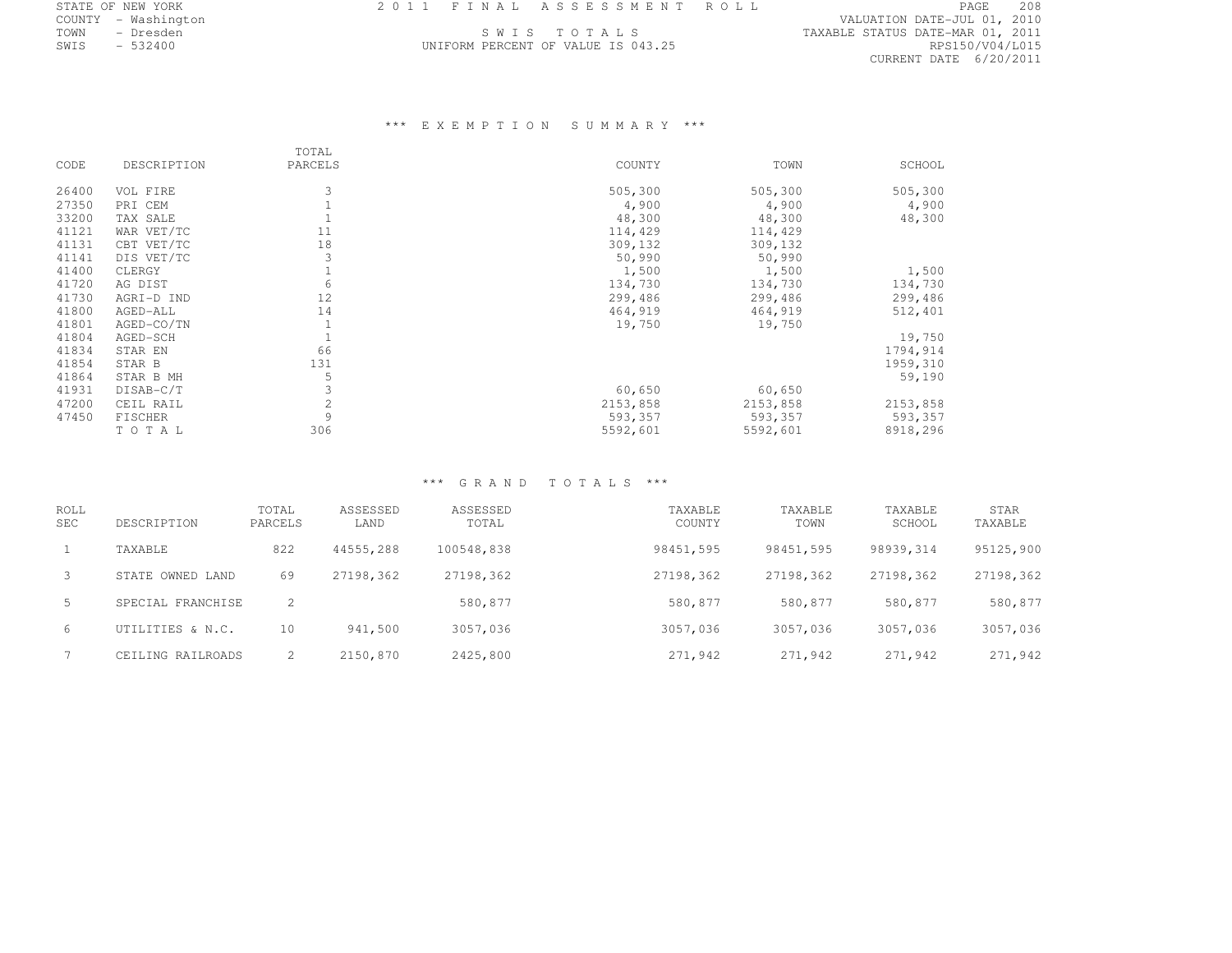| STATE OF NEW YORK   |             | 2011 FINAL ASSESSMENT ROLL         |                                  | <b>PAGE</b>     | 209 |
|---------------------|-------------|------------------------------------|----------------------------------|-----------------|-----|
| COUNTY - Washington |             |                                    | VALUATION DATE-JUL 01, 2010      |                 |     |
| TOWN<br>– Dresden   | SWIS TOTALS |                                    | TAXABLE STATUS DATE-MAR 01, 2011 |                 |     |
| SWIS - 532400       |             | UNIFORM PERCENT OF VALUE IS 043.25 |                                  | RPS150/V04/L015 |     |
|                     |             |                                    | CURRENT DATE 6/20/2011           |                 |     |

| ROLL<br><b>SEC</b> | DESCRIPTION   | TOTAL<br>PARCELS | ASSESSED<br>LAND | ASSESSED<br>TOTAL | TAXABLE<br>COUNTY | TAXABLE<br>TOWN | TAXABLE<br>SCHOOL | STAR<br>TAXABLE |
|--------------------|---------------|------------------|------------------|-------------------|-------------------|-----------------|-------------------|-----------------|
| 8                  | WHOLLY EXEMPT | 23               | 519,100          | 1342,500          |                   |                 |                   |                 |
| $\star$            | TOTAL<br>SUB  | 928              | 75365,120        | 135153, 413       | 129559,812        | 129559,812      | 130047.531        | 126234,117      |
| $***$              | GRAND TOTAL   | 928              | 75365,120        | 135153, 413       | 129559,812        | 129559.812      | 130047,531        | 126234, 117     |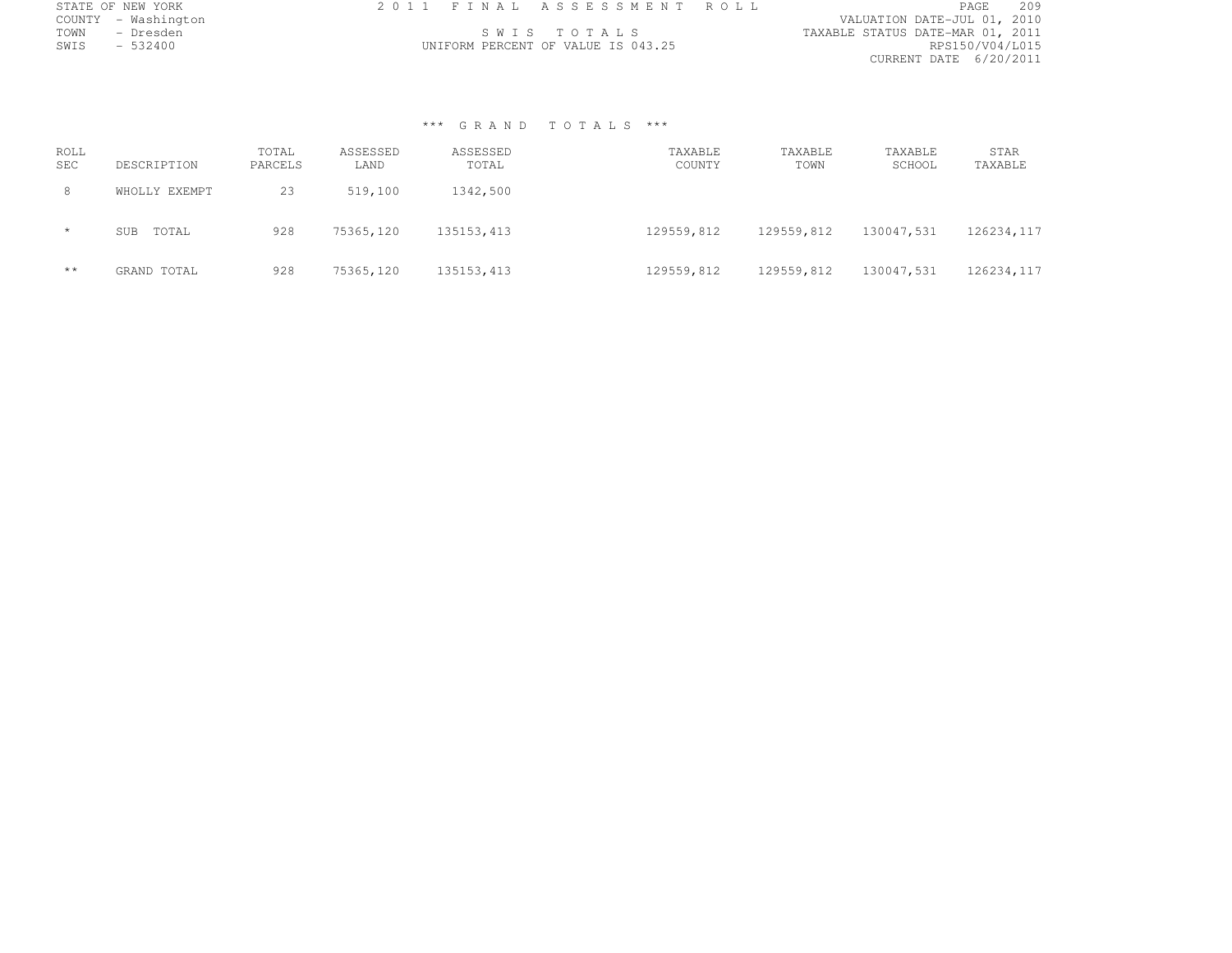| STATE OF NEW YORK   | 2011 FINAL ASSESSMENT ROLL         | PAGE                             |
|---------------------|------------------------------------|----------------------------------|
| COUNTY - Washington | TOWN TOTALS                        | VALUATION DATE-JUL 01, 2010      |
| TOWN<br>- Dresden   |                                    | TAXABLE STATUS DATE-MAR 01, 2011 |
| $-5324$<br>SWIS     | UNIFORM PERCENT OF VALUE IS 043.25 | RPS150/V04/L015                  |
|                     |                                    |                                  |

CURRENT DATE 6/20/2011

# \*\*\* S P E C I A L D I S T R I C T S U M M A R Y \*\*\*

| DISTRICT NAME<br>CODE. | TOTAL<br><b>PARCELS</b> | EXTENSION<br>TYPE.   | EXTENSION<br>VALUE | AD VALOREM<br>VALUE | EXEMPT<br>AMOUNT | TAXABLE<br>VALUE |
|------------------------|-------------------------|----------------------|--------------------|---------------------|------------------|------------------|
| TE533 Trans exmt rep   |                         | 3 MOVTAX             |                    |                     |                  |                  |
| FS242 Frederick's Pt   |                         | 26 FEE               | 29.00              |                     |                  | 29.00            |
| FD241 Dresden fire     |                         | UNITS<br>927 TOTAL M |                    | 135153, 413         | 3544,658         | 131608,755       |
| HS241 Hulet land swr   | 97                      | ' UNTTS              | 83.00              |                     |                  | 83.00            |

### \*\*\* S C H O O L D I S T R I C T S U M M A R Y \*\*\*

| CODE             | DISTRICT NAME       | TOTAL<br>PARCELS | ASSESSED<br>LAND    | ASSESSED<br>TOTAL     | EXEMPT<br>AMOUNT   | TOTAL<br>TAXABLE      | STAR<br>AMOUNT | STAR<br>TAXABLE       |
|------------------|---------------------|------------------|---------------------|-----------------------|--------------------|-----------------------|----------------|-----------------------|
| 534601<br>535201 | Putnam<br>Whitehall | 926              | 86,030<br>75279,090 | 217,144<br>134936,269 | 86,122<br>5019,760 | 131,022<br>129916,509 | 3813, 414      | 131,022<br>126103,095 |
|                  | SUB-TOTAL           | 928              | 75365,120           | 135153, 413           | 5105,882           | 130047,531            | 3813, 414      | 126234, 117           |
|                  | TOTAL               | 928              | 75365,120           | 135153, 413           | 5105,882           | 130047,531            | 3813, 414      | 126234, 117           |

# \*\*\* S Y S T E M C O D E S S U M M A R Y \*\*\*

| CODE  | DESCRIPTION        | TOTAL<br>PARCELS | COUNTY              | TOWN           | SCHOOL         |
|-------|--------------------|------------------|---------------------|----------------|----------------|
| 50000 | WHOLLY EX<br>TOTAL |                  | 1,000<br>$\pm$ ,000 | 1,000<br>1,000 | 1,000<br>1,000 |

### \*\*\* E X E M P T I O N S U M M A R Y \*\*\*

| CODE  | DESCRIPTION | TOTAL<br>PARCELS | COUNTY  | TOWN    | SCHOOL  |
|-------|-------------|------------------|---------|---------|---------|
| 12100 | NY STATE    |                  | 54,900  | 54,900  | 54,900  |
| 13100 | OTHER CTY   |                  | 254,500 | 254,500 | 254,500 |
| 13500 | OTHER TOWN  |                  | 147,500 | 147,500 | 147,500 |
| 13510 | TN CEM      |                  | 5,500   | 5,500   | 5,500   |
| 25110 | NON-PR REL  |                  | 368,900 | 368,900 | 368,900 |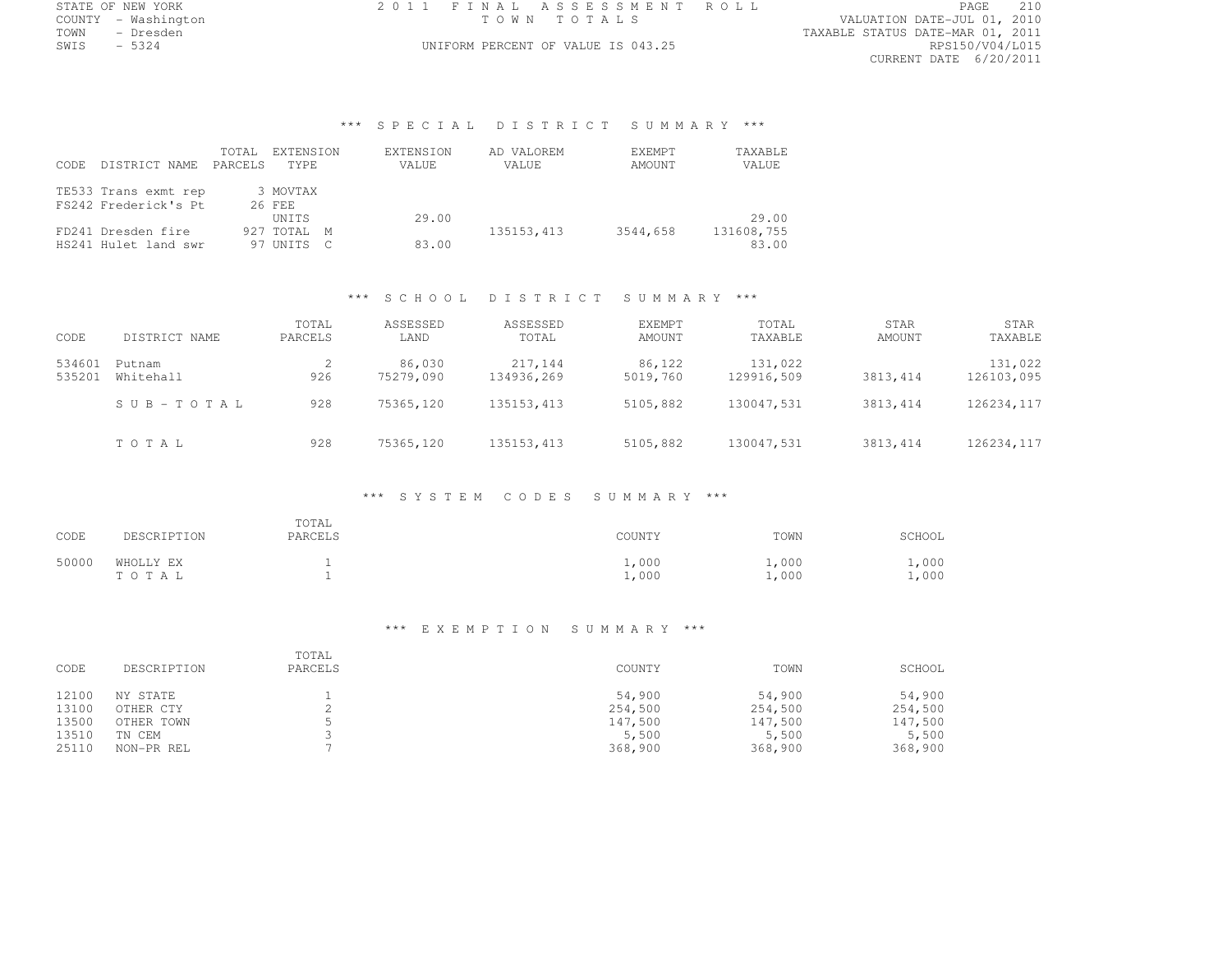| STATE OF NEW YORK   | 2011 FINAL ASSESSMENT ROLL         | 211<br>PAGE                      |
|---------------------|------------------------------------|----------------------------------|
| COUNTY - Washington | TOWN TOTALS                        | VALUATION DATE-JUL 01, 2010      |
| TOWN<br>- Dresden   |                                    | TAXABLE STATUS DATE-MAR 01, 2011 |
| SWIS<br>- 5324      | UNIFORM PERCENT OF VALUE IS 043.25 | RPS150/V04/L015                  |
|                     |                                    | CURRENT DATE 6/20/2011           |

# \*\*\* E X E M P T I O N S U M M A R Y \*\*\*

|       |             | TOTAL   |          |          |          |
|-------|-------------|---------|----------|----------|----------|
| CODE  | DESCRIPTION | PARCELS | COUNTY   | TOWN     | SCHOOL   |
| 26400 | VOL FIRE    | 3       | 505,300  | 505,300  | 505,300  |
| 27350 | PRI CEM     |         | 4,900    | 4,900    | 4,900    |
| 33200 | TAX SALE    |         | 48,300   | 48,300   | 48,300   |
| 41121 | WAR VET/TC  | 11      | 114,429  | 114,429  |          |
| 41131 | CBT VET/TC  | 18      | 309,132  | 309,132  |          |
| 41141 | DIS VET/TC  | 3       | 50,990   | 50,990   |          |
| 41400 | CLERGY      |         | 1,500    | 1,500    | 1,500    |
| 41720 | AG DIST     | 6       | 134,730  | 134,730  | 134,730  |
| 41730 | AGRI-D IND  | 12      | 299,486  | 299,486  | 299,486  |
| 41800 | AGED-ALL    | 14      | 464,919  | 464,919  | 512,401  |
| 41801 | AGED-CO/TN  | 1       | 19,750   | 19,750   |          |
| 41804 | AGED-SCH    |         |          |          | 19,750   |
| 41834 | STAR EN     | 66      |          |          | 1794,914 |
| 41854 | STAR B      | 131     |          |          | 1959,310 |
| 41864 | STAR B MH   | 5       |          |          | 59,190   |
| 41931 | DISAB-C/T   | 3       | 60,650   | 60,650   |          |
| 47200 | CEIL RAIL   | 2       | 2153,858 | 2153,858 | 2153,858 |
| 47450 | FISCHER     | 9       | 593,357  | 593,357  | 593,357  |
|       | TOTAL       | 306     | 5592,601 | 5592,601 | 8918,296 |

| ROLL<br><b>SEC</b> | DESCRIPTION       | TOTAL<br>PARCELS | ASSESSED<br>LAND | ASSESSED<br>TOTAL | TAXABLE<br>COUNTY | TAXABLE<br>TOWN | TAXABLE<br>SCHOOL | STAR<br>TAXABLE |
|--------------------|-------------------|------------------|------------------|-------------------|-------------------|-----------------|-------------------|-----------------|
|                    | TAXABLE           | 822              | 44555,288        | 100548,838        | 98451,595         | 98451,595       | 98939.314         | 95125,900       |
| 3                  | STATE OWNED LAND  | 69               | 27198,362        | 27198,362         | 27198,362         | 27198,362       | 27198.362         | 27198,362       |
| -5                 | SPECIAL FRANCHISE | 2                |                  | 580,877           | 580,877           | 580,877         | 580,877           | 580,877         |
| 6                  | UTILITIES & N.C.  | 10               | 941,500          | 3057,036          | 3057,036          | 3057,036        | 3057,036          | 3057,036        |
|                    | CEILING RAILROADS |                  | 2150,870         | 2425,800          | 271,942           | 271,942         | 271,942           | 271,942         |